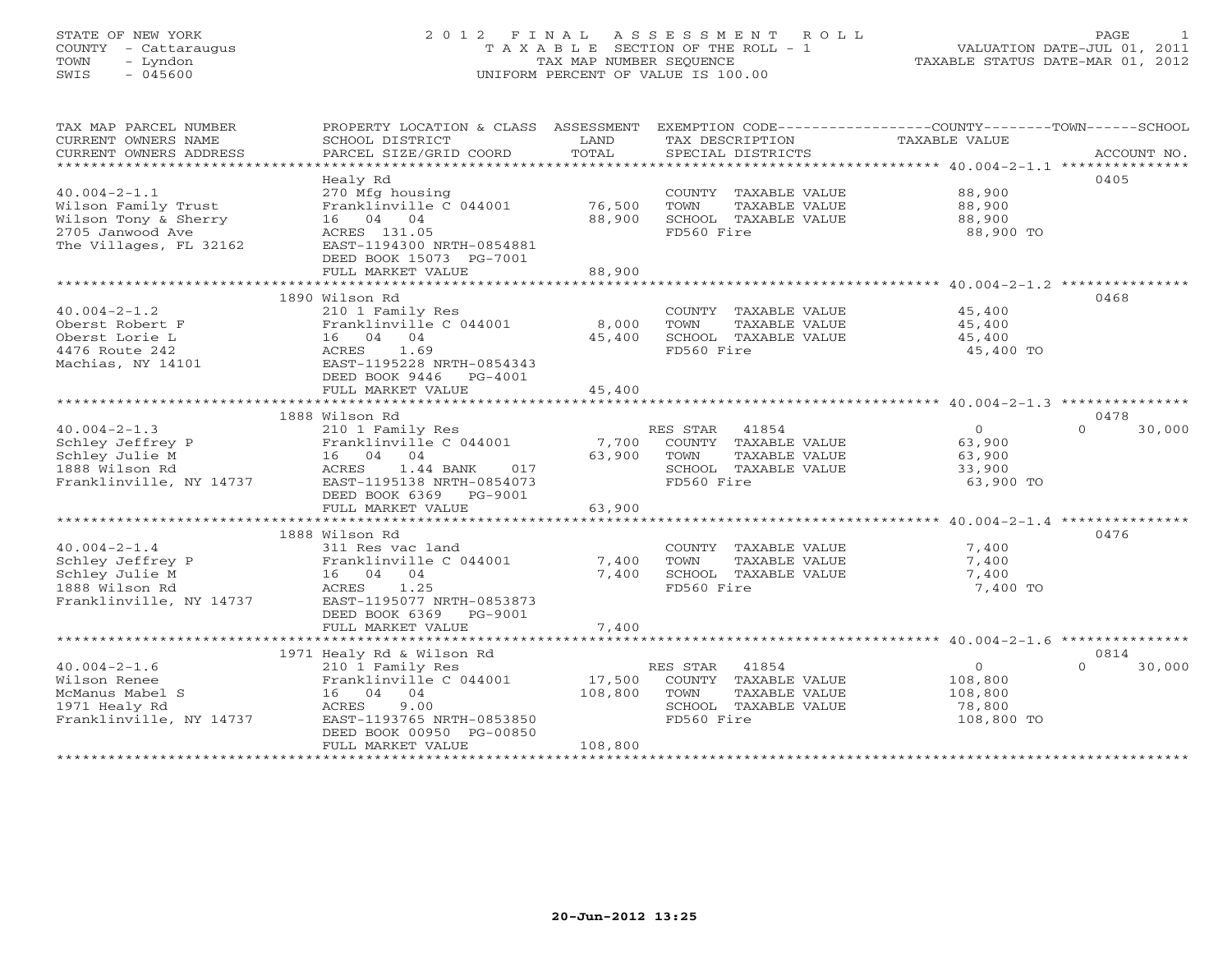# STATE OF NEW YORK 2 0 1 2 F I N A L A S S E S S M E N T R O L L PAGE 2 COUNTY - Cattaraugus T A X A B L E SECTION OF THE ROLL - 1 VALUATION DATE-JUL 01, 2011 TOWN - Lyndon TAX MAP NUMBER SEQUENCE TAXABLE STATUS DATE-MAR 01, 2012 SWIS - 045600 UNIFORM PERCENT OF VALUE IS 100.00UNIFORM PERCENT OF VALUE IS 100.00

| TAX MAP PARCEL NUMBER<br>CURRENT OWNERS NAME<br>CURRENT OWNERS ADDRESS                            | PROPERTY LOCATION & CLASS ASSESSMENT<br>SCHOOL DISTRICT<br>PARCEL SIZE/GRID COORD                                                            | LAND<br>TOTAL             | EXEMPTION CODE-----------------COUNTY-------TOWN------SCHOOL<br>TAX DESCRIPTION<br>SPECIAL DISTRICTS           | <b>TAXABLE VALUE</b>                                                 | ACCOUNT NO.                    |
|---------------------------------------------------------------------------------------------------|----------------------------------------------------------------------------------------------------------------------------------------------|---------------------------|----------------------------------------------------------------------------------------------------------------|----------------------------------------------------------------------|--------------------------------|
|                                                                                                   |                                                                                                                                              |                           |                                                                                                                |                                                                      |                                |
|                                                                                                   | 1915 Healy Rd                                                                                                                                |                           |                                                                                                                |                                                                      | 0819                           |
| $40.004 - 2 - 1.7$<br>Moore Christopher G<br>3849 Creek Rd                                        | 270 Mfg housing<br>Franklinville C 044001<br>16 04<br>04                                                                                     | 15,200<br>15,400          | COUNTY TAXABLE VALUE<br>TOWN<br>TAXABLE VALUE<br>SCHOOL TAXABLE VALUE                                          | 15,400<br>15,400<br>15,400                                           |                                |
| Youngstown, NY 14174                                                                              | 6.70<br>ACRES<br>EAST-1195035 NRTH-0854654<br>DEED BOOK 00922 PG-00561                                                                       |                           | FD560 Fire                                                                                                     | 15,400 TO                                                            |                                |
|                                                                                                   | FULL MARKET VALUE<br>************************                                                                                                | 15,400                    |                                                                                                                |                                                                      |                                |
|                                                                                                   | 1923 Wilson Rd                                                                                                                               |                           |                                                                                                                |                                                                      | 0879                           |
| $40.004 - 2 - 1.8$<br>Wilson Mark<br>1923 Wilson Rd<br>Franklinville, NY 14737                    | 210 1 Family Res<br>Franklinville C 044001<br>16 04 04<br>Ff 417.0 Wilson Rd<br>FRNT 566.00 DPTH<br>ACRES 26.45<br>EAST-1194314 NRTH-0852820 | 29,200 RES STAR<br>64,000 | WVET C/T 41121<br>41854<br>COUNTY TAXABLE VALUE<br>TOWN<br>TAXABLE VALUE<br>SCHOOL TAXABLE VALUE<br>FD560 Fire | 9,600<br>9,600<br>$\circ$<br>54,400<br>54,400<br>34,000<br>64,000 TO | $\Omega$<br>30,000<br>$\Omega$ |
|                                                                                                   | DEED BOOK 00982 PG-00554<br>FULL MARKET VALUE                                                                                                | 64,000                    |                                                                                                                |                                                                      |                                |
|                                                                                                   | **********************                                                                                                                       | *************             |                                                                                                                | ********************* 40.004-2-1.9 ***********                       |                                |
|                                                                                                   | Livingston Rd                                                                                                                                |                           |                                                                                                                |                                                                      | 0931                           |
| $40.004 - 2 - 1.9$                                                                                | 314 Rural vac<10                                                                                                                             |                           | COUNTY TAXABLE VALUE                                                                                           | 17,300                                                               |                                |
| Scott Robert                                                                                      | Franklinville C 044001                                                                                                                       | 17,300                    | TAXABLE VALUE<br>TOWN                                                                                          | 17,300                                                               |                                |
| Scott Lorie                                                                                       | 16 04 04                                                                                                                                     | 17,300                    | SCHOOL TAXABLE VALUE                                                                                           | 17,300                                                               |                                |
| 1873 Wilson Rd<br>Franklinville, NY 14737                                                         | ACRES<br>8.75<br>EAST-1195269 NRTH-0852833<br>DEED BOOK 6811<br>PG-7001                                                                      |                           | FD560 Fire                                                                                                     | 17,300 TO                                                            |                                |
|                                                                                                   | FULL MARKET VALUE                                                                                                                            | 17,300                    |                                                                                                                |                                                                      |                                |
|                                                                                                   | 1873 Wilson Rd                                                                                                                               |                           |                                                                                                                |                                                                      | 0228                           |
| $40.004 - 2 - 2$                                                                                  | 210 1 Family Res                                                                                                                             |                           | RES STAR 41854                                                                                                 | $\circ$                                                              | $\cap$<br>30,000               |
| Scott Robert<br>Oakes Lorie<br>1873 Wilson Rd<br>Franklinville, NY 14737                          | Franklinville C 044001<br>16 04 04<br>ACRES<br>6.60<br>EAST-1195463 NRTH-0852871                                                             | 15,100<br>70,200          | COUNTY TAXABLE VALUE<br>TOWN<br>TAXABLE VALUE<br>SCHOOL TAXABLE VALUE<br>FD560 Fire                            | 70,200<br>70,200<br>40,200<br>70,200 TO                              |                                |
|                                                                                                   | DEED BOOK 00970 PG-00082<br>FULL MARKET VALUE                                                                                                | 70,200                    |                                                                                                                |                                                                      |                                |
|                                                                                                   | **************************                                                                                                                   |                           |                                                                                                                |                                                                      |                                |
|                                                                                                   | 1902 Clark Rd                                                                                                                                |                           |                                                                                                                |                                                                      | 0274                           |
| $40.004 - 2 - 3.1$<br>Bartlett Rex<br>Bartlett Marsha<br>17 Johnson St<br>Franklinville, NY 14737 | 312 Vac w/imprv<br>Franklinville C 044001<br>16 04 04<br>ACRES<br>6.10<br>EAST-1195487 NRTH-0853969<br>DEED BOOK 8612<br>PG-2002             | 14,600<br>20,600          | COUNTY TAXABLE VALUE<br>TOWN<br>TAXABLE VALUE<br>SCHOOL TAXABLE VALUE<br>FD560 Fire                            | 20,600<br>20,600<br>20,600<br>20,600 TO                              |                                |
|                                                                                                   | FULL MARKET VALUE                                                                                                                            | 20,600                    |                                                                                                                |                                                                      |                                |
|                                                                                                   |                                                                                                                                              |                           |                                                                                                                |                                                                      |                                |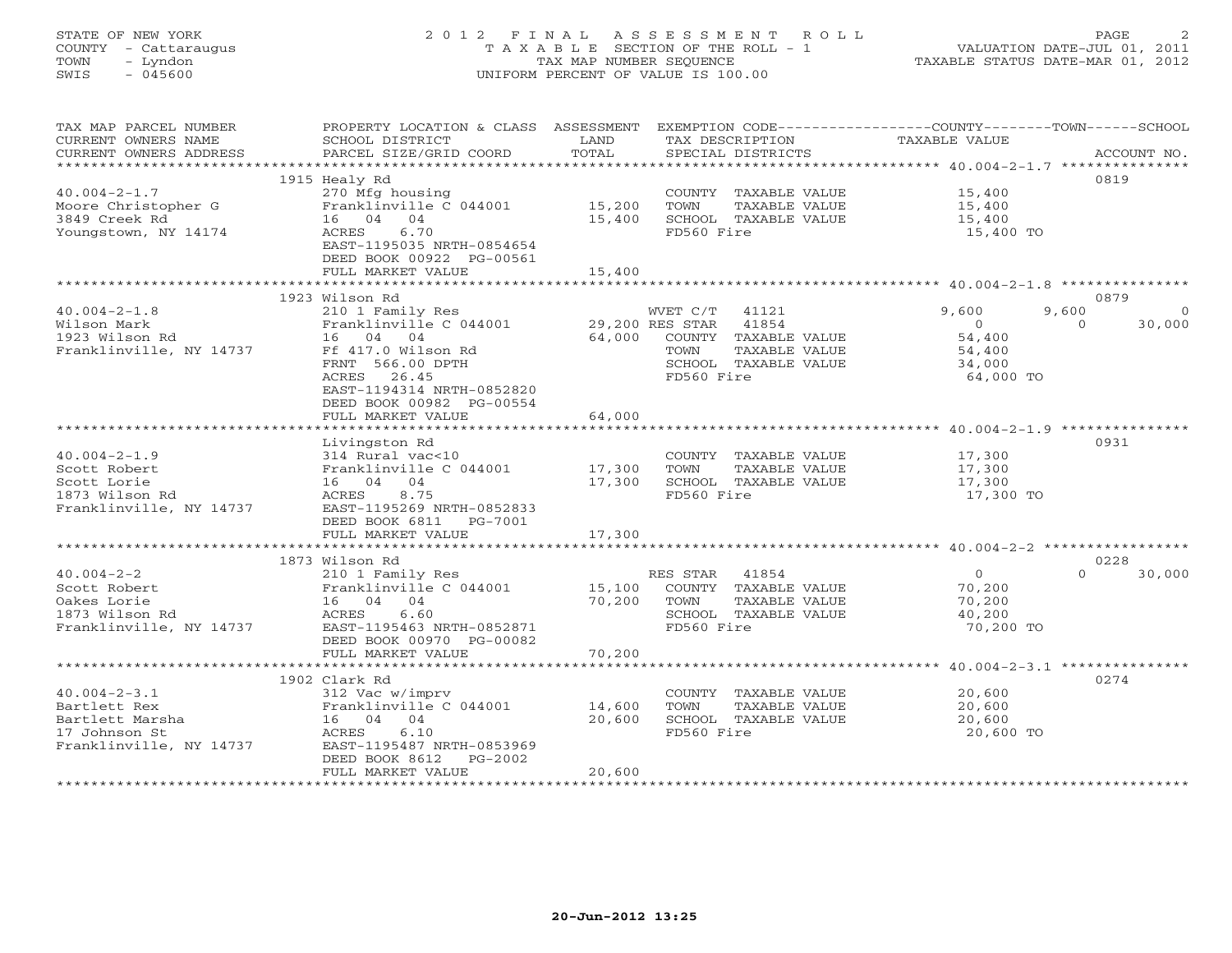# STATE OF NEW YORK 2 0 1 2 F I N A L A S S E S S M E N T R O L L PAGE 3 COUNTY - Cattaraugus T A X A B L E SECTION OF THE ROLL - 1 VALUATION DATE-JUL 01, 2011 TOWN - Lyndon TAX MAP NUMBER SEQUENCE TAXABLE STATUS DATE-MAR 01, 2012 SWIS - 045600 UNIFORM PERCENT OF VALUE IS 100.00UNIFORM PERCENT OF VALUE IS 100.00

| TAX MAP PARCEL NUMBER<br>CURRENT OWNERS NAME<br>CURRENT OWNERS ADDRESS | PROPERTY LOCATION & CLASS ASSESSMENT<br>SCHOOL DISTRICT<br>PARCEL SIZE/GRID COORD       | LAND<br>TOTAL                                   |                        | TAX DESCRIPTION<br>SPECIAL DISTRICTS | EXEMPTION CODE----------------COUNTY-------TOWN------SCHOOL<br>TAXABLE VALUE |                | ACCOUNT NO.    |
|------------------------------------------------------------------------|-----------------------------------------------------------------------------------------|-------------------------------------------------|------------------------|--------------------------------------|------------------------------------------------------------------------------|----------------|----------------|
|                                                                        |                                                                                         |                                                 |                        |                                      |                                                                              |                |                |
|                                                                        | 1816 Wilson Rd                                                                          |                                                 |                        |                                      |                                                                              |                | 0920           |
| $40.004 - 2 - 3.2$                                                     | 260 Seasonal res                                                                        |                                                 |                        | COUNTY TAXABLE VALUE                 | 46,100                                                                       |                |                |
| Fluent Daniel                                                          | Franklinville C 044001 12,700                                                           |                                                 | TOWN                   | TAXABLE VALUE                        | 46,100                                                                       |                |                |
| Fluent Sally                                                           | 16 04 04                                                                                | 46,100                                          |                        | SCHOOL TAXABLE VALUE                 | 46,100                                                                       |                |                |
| 292 East State St<br>Salamance, NY 14779                               | 4.80<br>ACRES                                                                           |                                                 | FD560 Fire             |                                      | 46,100 TO                                                                    |                |                |
| Salamance, NY 14779                                                    | EAST-1196580 NRTH-0853964                                                               |                                                 |                        |                                      |                                                                              |                |                |
|                                                                        | DEED BOOK 5356 PG-5004                                                                  |                                                 |                        |                                      |                                                                              |                |                |
|                                                                        | FULL MARKET VALUE                                                                       | 46,100                                          |                        |                                      |                                                                              |                |                |
|                                                                        |                                                                                         |                                                 |                        |                                      |                                                                              |                |                |
|                                                                        | 1784 Wilson Rd                                                                          |                                                 |                        |                                      |                                                                              |                | 0921           |
| $40.004 - 2 - 3.3$                                                     | 210 1 Family Res                                                                        |                                                 |                        |                                      | WVET C/T 41121 12,000                                                        | 12,000         | $\overline{0}$ |
| Cole Allen                                                             | Franklinville C 044001                                                                  | 20,600 WVET C/T 41121<br>246,900 RES STAR 41854 |                        |                                      | $12,000$<br>0                                                                | 12,000         | $\bigcap$      |
| Cole Helen A                                                           | 16 04 04                                                                                |                                                 | 246,900 RES STAR 41854 |                                      |                                                                              | $\overline{a}$ | 30,000         |
| 1784 Wilson Rd                                                         | 8.80 BANK 017<br>ACRES                                                                  |                                                 |                        | COUNTY TAXABLE VALUE                 | 222,900<br>222,900                                                           |                |                |
| Franklinville, NY 14737                                                | EAST-1197079 NRTH-0853981                                                               |                                                 | TOWN                   | TAXABLE VALUE                        |                                                                              |                |                |
|                                                                        | DEED BOOK 8125 PG-5001                                                                  |                                                 |                        | SCHOOL TAXABLE VALUE                 | 216,900                                                                      |                |                |
|                                                                        | FULL MARKET VALUE                                                                       |                                                 | 246,900 FD560 Fire     |                                      | 246,900 TO                                                                   |                |                |
|                                                                        | 1844 Wilson Rd                                                                          |                                                 |                        |                                      |                                                                              |                | 0929           |
| $40.004 - 2 - 3.4$                                                     | 270 Mfg housing                                                                         |                                                 |                        |                                      | $\overline{0}$                                                               | $\Omega$       | 42,300         |
|                                                                        | 270 Mfg housing 378 SR STAR 41834<br>Franklinville C 044001 12,700 COUNTY TAXABLE VALUE |                                                 |                        |                                      | 42,300                                                                       |                |                |
| Pastor Patricia A<br>Ratka Kenneth<br>1944 Wilson Rd                   | 16 04 04                                                                                | 42,300                                          | TOWN                   | TAXABLE VALUE                        | 42,300                                                                       |                |                |
| 1844 Wilson Rd                                                         | ACRES 4.80                                                                              |                                                 |                        | SCHOOL TAXABLE VALUE                 | $\overline{0}$                                                               |                |                |
| Franklinville, NY 14737                                                | EAST-1195900 NRTH-0853949                                                               |                                                 | FD560 Fire             |                                      | 42,300 TO                                                                    |                |                |
|                                                                        | DEED BOOK 6443 PG-5002                                                                  |                                                 |                        |                                      |                                                                              |                |                |
|                                                                        | FULL MARKET VALUE                                                                       | 42,300                                          |                        |                                      |                                                                              |                |                |
|                                                                        |                                                                                         |                                                 |                        |                                      |                                                                              |                |                |
|                                                                        | Clark Rd                                                                                |                                                 |                        |                                      |                                                                              |                | 0930           |
| $40.004 - 2 - 3.5$                                                     | 314 Rural vac<10                                                                        |                                                 |                        | COUNTY TAXABLE VALUE                 | 12,700                                                                       |                |                |
| Fluent Timothy C                                                       | Franklinville C 044001 12,700                                                           |                                                 | TOWN                   | TAXABLE VALUE                        | 12,700                                                                       |                |                |
| Fluent Beverly J                                                       | 16 04 04                                                                                | 12,700                                          |                        | SCHOOL TAXABLE VALUE                 | 12,700                                                                       |                |                |
| 21470 Reed Rd                                                          | ACRES<br>4.80                                                                           |                                                 | FD560 Fire             |                                      | 12,700 TO                                                                    |                |                |
| Watertown, NY 13601                                                    | EAST-1196250 NRTH-0853955                                                               |                                                 |                        |                                      |                                                                              |                |                |
|                                                                        | DEED BOOK 8566 PG-3002                                                                  |                                                 |                        |                                      |                                                                              |                |                |
|                                                                        | FULL MARKET VALUE                                                                       | 12,700                                          |                        |                                      |                                                                              |                |                |
|                                                                        | Healy Rd                                                                                |                                                 |                        |                                      |                                                                              |                | 0192           |
| $40.004 - 2 - 4$                                                       | 314 Rural vac<10                                                                        |                                                 |                        | COUNTY TAXABLE VALUE                 | 7,800                                                                        |                |                |
| Kellogg Marvin E                                                       | Franklinville C 044001                                                                  | 7,800                                           | TOWN                   | TAXABLE VALUE                        | 7,800                                                                        |                |                |
| 11336 Lost Nation Rd                                                   | $16 -04$<br>$-04$                                                                       | 7,800                                           |                        | SCHOOL TAXABLE VALUE                 | 7,800                                                                        |                |                |
| Freedom, NY 14065                                                      | ACRES 1.56                                                                              |                                                 | FD560 Fire             |                                      | 7,800 TO                                                                     |                |                |
|                                                                        | EAST-1195460 NRTH-0854938                                                               |                                                 |                        |                                      |                                                                              |                |                |
|                                                                        | DEED BOOK 725<br>PG-00740                                                               |                                                 |                        |                                      |                                                                              |                |                |
|                                                                        | FULL MARKET VALUE                                                                       | 7,800                                           |                        |                                      |                                                                              |                |                |
| **********************                                                 | ************************                                                                |                                                 |                        |                                      |                                                                              |                |                |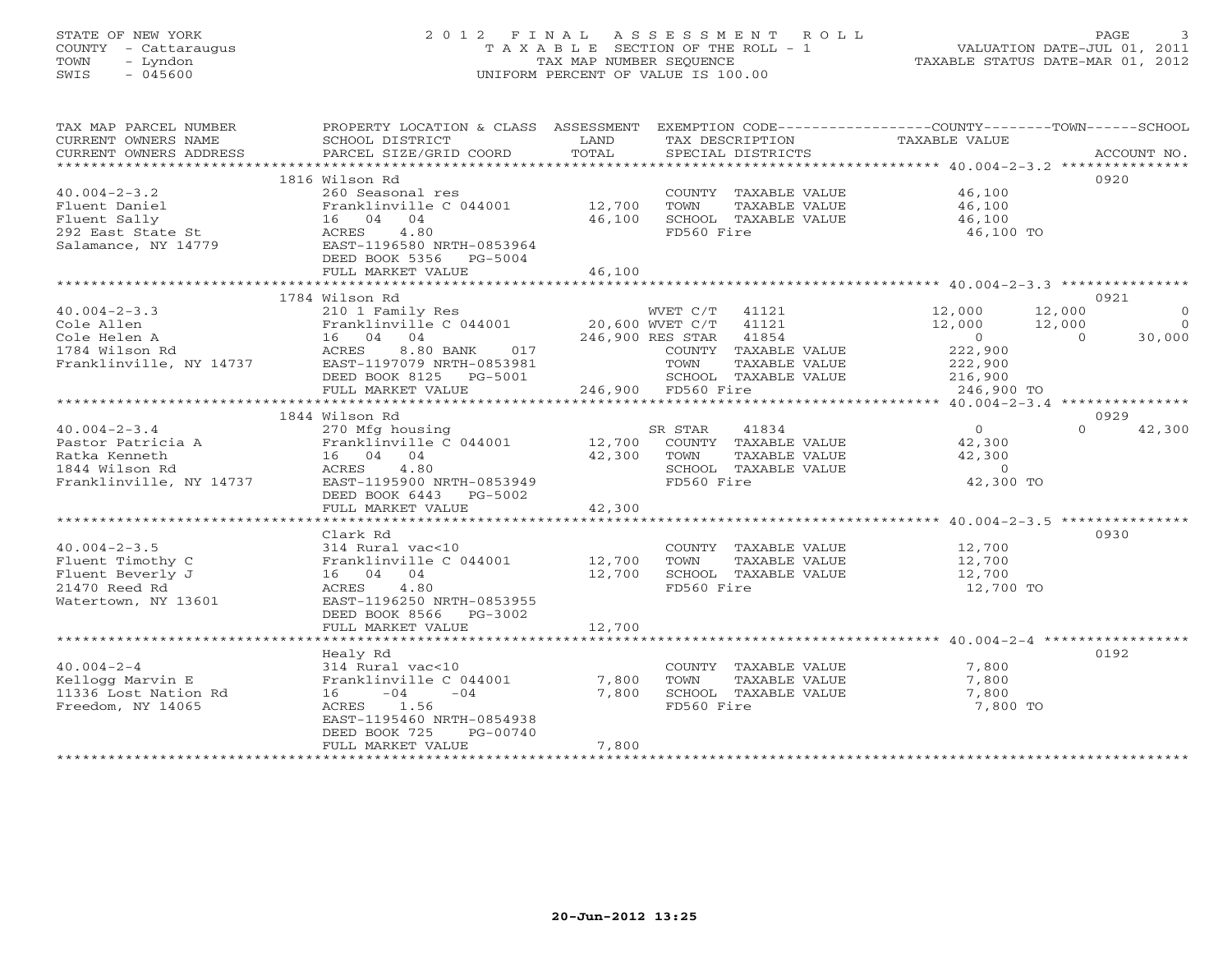# STATE OF NEW YORK 2 0 1 2 F I N A L A S S E S S M E N T R O L L PAGE 4 COUNTY - Cattaraugus T A X A B L E SECTION OF THE ROLL - 1 VALUATION DATE-JUL 01, 2011 TOWN - Lyndon TAX MAP NUMBER SEQUENCE TAXABLE STATUS DATE-MAR 01, 2012 SWIS - 045600 UNIFORM PERCENT OF VALUE IS 100.00UNIFORM PERCENT OF VALUE IS 100.00

| TAX MAP PARCEL NUMBER<br>CURRENT OWNERS NAME<br>CURRENT OWNERS ADDRESS                                 | PROPERTY LOCATION & CLASS ASSESSMENT<br>SCHOOL DISTRICT<br>PARCEL SIZE/GRID COORD                                                                                      | LAND<br>TOTAL                | EXEMPTION CODE-----------------COUNTY-------TOWN------SCHOOL<br>TAX DESCRIPTION<br>SPECIAL DISTRICTS            | TAXABLE VALUE                                                | ACCOUNT NO.        |
|--------------------------------------------------------------------------------------------------------|------------------------------------------------------------------------------------------------------------------------------------------------------------------------|------------------------------|-----------------------------------------------------------------------------------------------------------------|--------------------------------------------------------------|--------------------|
|                                                                                                        |                                                                                                                                                                        |                              |                                                                                                                 |                                                              |                    |
|                                                                                                        | 1795 Healy Rd                                                                                                                                                          |                              |                                                                                                                 |                                                              | 0247               |
| $40.004 - 2 - 5$<br>Merella Robert<br>Sweeney Ralph<br>23 Helen St<br>Cheektowaga, NY 14227            | 260 Seasonal res<br>Franklinville C 044001<br>16 04 04<br>ACRES 16.58<br>EAST-1195869 NRTH-0855663<br>DEED BOOK 693<br>PG-00396<br>FULL MARKET VALUE                   | 23,000<br>40,200<br>40,200   | COUNTY TAXABLE VALUE<br>TOWN<br>TAXABLE VALUE<br>SCHOOL TAXABLE VALUE<br>FD560 Fire                             | 40,200<br>40,200<br>40,200<br>40,200 TO                      |                    |
|                                                                                                        |                                                                                                                                                                        |                              |                                                                                                                 |                                                              |                    |
| 1839 1787 Healy Rd                                                                                     |                                                                                                                                                                        |                              |                                                                                                                 |                                                              | 0067               |
| $40.004 - 2 - 6$<br>Wyant Steven A<br>Wyant Joyce E<br>1839 Healy Rd<br>Franklinville, NY 14737        | 112 Dairy farm<br>Franklinville C 044001<br>16 04 03<br>ACRES 58.38<br>EAST-1196515 NRTH-0854936<br>DEED BOOK 903<br>PG-00167                                          | 105,800                      | RES STAR<br>41854<br>44,900 COUNTY TAXABLE VALUE<br>TOWN<br>TAXABLE VALUE<br>SCHOOL TAXABLE VALUE<br>FD560 Fire | $\overline{0}$<br>105,800<br>105,800<br>75,800<br>105,800 TO | 30,000<br>$\Omega$ |
|                                                                                                        | FULL MARKET VALUE                                                                                                                                                      | 105,800                      |                                                                                                                 |                                                              |                    |
|                                                                                                        | Wison Rd                                                                                                                                                               |                              |                                                                                                                 |                                                              | 0193               |
| $40.004 - 2 - 7$<br>Schambach Kevin<br>Schambach Karen<br>13030 Route 39<br>Sardinia, NY 14137         | 260 Seasonal res<br>Franklinville C 044001<br>08 04 04<br>ACRES 36.49<br>EAST-1197732 NRTH-0854780<br>DEED BOOK 9288 PG-3003                                           | 34,900<br>79,900             | COUNTY TAXABLE VALUE<br>TOWN<br>TAXABLE VALUE<br>SCHOOL TAXABLE VALUE<br>FD560 Fire                             | 79,900<br>79,900<br>79,900<br>79,900 TO                      |                    |
|                                                                                                        | FULL MARKET VALUE                                                                                                                                                      | 79,900                       |                                                                                                                 |                                                              |                    |
|                                                                                                        | 1709 Wilson Rd                                                                                                                                                         |                              |                                                                                                                 |                                                              | 0147               |
| $40.004 - 2 - 8$<br>Miller Kathleen A<br>Miller William B<br>7286 Schultz Rd<br>N. Tonawanda, NY 14120 | 260 Seasonal res<br>Franklinville C 044001<br>08 04 04<br>ACRES<br>5.00<br>EAST-1198311 NRTH-0853347<br>DEED BOOK 10509 PG-3002                                        | 13,000<br>73,400             | COUNTY TAXABLE VALUE<br>TOWN<br>TAXABLE VALUE<br>SCHOOL TAXABLE VALUE<br>FD560 Fire                             | 73,400<br>73,400<br>73,400<br>73,400 TO                      |                    |
|                                                                                                        | FULL MARKET VALUE                                                                                                                                                      | 73,400                       |                                                                                                                 |                                                              |                    |
|                                                                                                        |                                                                                                                                                                        |                              |                                                                                                                 |                                                              |                    |
| $40.004 - 2 - 9$<br>Beach Bernice F<br>Beach Ronald A<br>24 Elm St<br>Franklinville, NY 14737          | 1683 Wilson Rd<br>312 Vac w/imprv<br>Franklinville C 044001<br>08 04 04<br>ACRES 181.15<br>EAST-1198929 NRTH-0853542<br>DEED BOOK 876<br>PG-00217<br>FULL MARKET VALUE | 97,800<br>106,400<br>106,400 | COUNTY TAXABLE VALUE<br>TAXABLE VALUE<br>TOWN<br>SCHOOL TAXABLE VALUE<br>FD560 Fire                             | 106,400<br>106,400<br>106,400<br>106,400 TO                  | 0035               |
|                                                                                                        |                                                                                                                                                                        |                              |                                                                                                                 |                                                              |                    |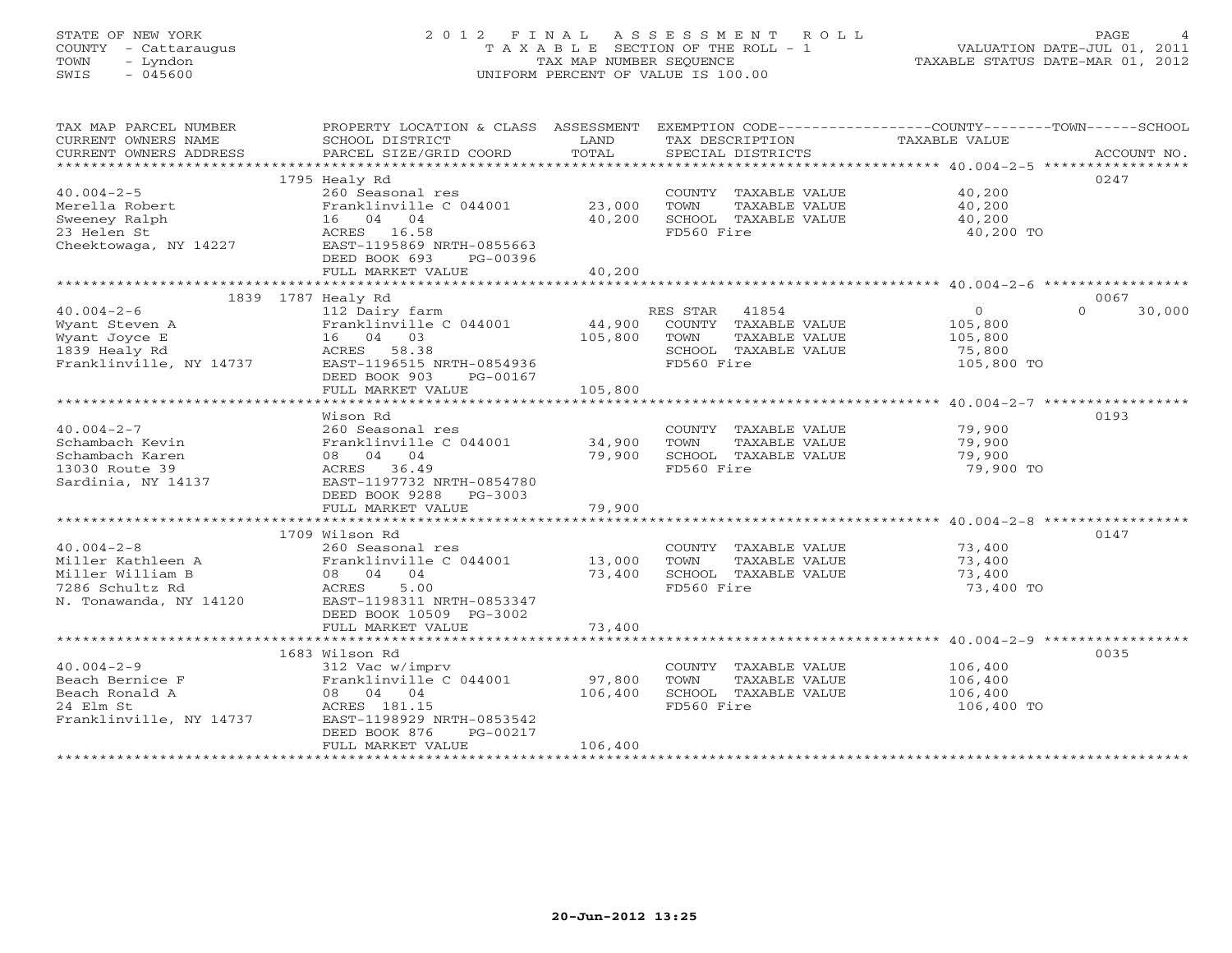# STATE OF NEW YORK 2 0 1 2 F I N A L A S S E S S M E N T R O L L PAGE 5 COUNTY - Cattaraugus T A X A B L E SECTION OF THE ROLL - 1 VALUATION DATE-JUL 01, 2011 TOWN - Lyndon TAX MAP NUMBER SEQUENCE TAXABLE STATUS DATE-MAR 01, 2012 SWIS - 045600 UNIFORM PERCENT OF VALUE IS 100.00UNIFORM PERCENT OF VALUE IS 100.00

| TAX MAP PARCEL NUMBER                         | PROPERTY LOCATION & CLASS ASSESSMENT EXEMPTION CODE---------------COUNTY-------TOWN------SCHOOL |               |                                               |                           |          |                |
|-----------------------------------------------|-------------------------------------------------------------------------------------------------|---------------|-----------------------------------------------|---------------------------|----------|----------------|
| CURRENT OWNERS NAME<br>CURRENT OWNERS ADDRESS | SCHOOL DISTRICT<br>PARCEL SIZE/GRID COORD                                                       | LAND<br>TOTAL | TAX DESCRIPTION<br>SPECIAL DISTRICTS          | TAXABLE VALUE             |          | ACCOUNT NO.    |
|                                               |                                                                                                 |               |                                               |                           |          |                |
|                                               | 1557 Wilson Rd                                                                                  |               |                                               |                           | 0374     |                |
| $40.004 - 2 - 11$                             | 210 1 Family Res                                                                                |               | RES STAR 41854                                | $\overline{0}$            | $\Omega$ | 30,000         |
| McDonnell Penny L                             | Franklinville C 044001                                                                          |               | 8,100 COUNTY TAXABLE VALUE                    | 34,500                    |          |                |
| 1557 Wilson Rd                                | 08 04 04                                                                                        |               | 34,500 TOWN<br>TAXABLE VALUE                  | 34,500                    |          |                |
| Franklinville, NY 14737                       | ACRES<br>1.67 BANK<br>017                                                                       |               | SCHOOL TAXABLE VALUE                          | 4,500                     |          |                |
|                                               | EAST-1201088 NRTH-0853465                                                                       |               | FD560 Fire                                    | 34,500 TO                 |          |                |
|                                               | DEED BOOK 7038 PG-4001                                                                          |               |                                               |                           |          |                |
|                                               | FULL MARKET VALUE                                                                               | 34,500        |                                               |                           |          |                |
|                                               | Grove Rd                                                                                        |               |                                               |                           | 0451     |                |
| $40.004 - 2 - 12.1$                           | 322 Rural vac>10                                                                                |               | COUNTY TAXABLE VALUE 50,900                   |                           |          |                |
| Trella Dorothy A                              | Franklinville C 044001                                                                          | 50,900        | TOWN<br>TAXABLE VALUE                         | 50,900                    |          |                |
| 93 Kirby                                      | $-04$<br>$-04$<br>08                                                                            | 50,900        | SCHOOL TAXABLE VALUE                          | 50,900                    |          |                |
| Lackawanna, NY 14218                          | ACRES 70.87                                                                                     |               | FD560 Fire                                    | 50,900 TO                 |          |                |
|                                               | EAST-1200385 NRTH-0852450                                                                       |               |                                               |                           |          |                |
|                                               | DEED BOOK 783<br>PG-01153                                                                       |               |                                               |                           |          |                |
|                                               | FULL MARKET VALUE                                                                               | 50,900        |                                               |                           |          |                |
|                                               |                                                                                                 |               |                                               |                           |          |                |
|                                               | 7743 Grove Rd                                                                                   |               |                                               |                           | 0382     |                |
| $40.004 - 2 - 12.2$                           | 240 Rural res                                                                                   |               | RES STAR<br>41854                             | $\overline{0}$            | $\Omega$ | 30,000         |
| Ciesla Alan                                   | Franklinville C 044001                                                                          |               | 51,400 COUNTY TAXABLE VALUE                   | 125,000                   |          |                |
| Ciesla Suzzane M                              | 07 04 04                                                                                        | 125,000 TOWN  | TAXABLE VALUE                                 | 125,000                   |          |                |
| 7743 Grove Rd                                 | ACRES 71.86 BANK 017                                                                            |               | SCHOOL TAXABLE VALUE                          | 95,000                    |          |                |
| Franklinville, NY 14727                       | EAST-1199908 NRTH-0850945                                                                       |               | FD560 Fire                                    | 125,000 TO                |          |                |
|                                               | DEED BOOK 00949 PG-00131<br>FULL MARKET VALUE                                                   | 125,000       |                                               |                           |          |                |
|                                               |                                                                                                 |               |                                               |                           |          |                |
|                                               | Grove Rd                                                                                        |               |                                               |                           | 0300     |                |
| $40.004 - 2 - 14$                             | 322 Rural vac>10                                                                                |               | COUNTY TAXABLE VALUE                          | 47,600                    |          |                |
| Ciesla Alan                                   | Franklinville C 044001 47,600                                                                   |               | TAXABLE VALUE<br>TOWN                         | 47,600                    |          |                |
| Rzepecki Louise                               | 07 04 04                                                                                        | 47,600        | SCHOOL TAXABLE VALUE                          | 47,600                    |          |                |
| 7743 Grove Rd                                 | ACRES 62.89                                                                                     |               | FD560 Fire                                    | 47,600 TO                 |          |                |
| Franklinville, NY 14737                       | EAST-1199745 NRTH-0849878                                                                       |               |                                               |                           |          |                |
|                                               | DEED BOOK 00990 PG-00095                                                                        |               |                                               |                           |          |                |
|                                               | FULL MARKET VALUE                                                                               | 47,600        |                                               |                           |          |                |
|                                               |                                                                                                 |               |                                               |                           |          |                |
|                                               | 7609 Grove Rd                                                                                   |               |                                               |                           | 0493     |                |
| $40.004 - 2 - 15$                             | 240 Rural res                                                                                   |               | CVET C/T 41131                                | 20,000                    | 20,000   | $\overline{0}$ |
| Rzepecki Louis F<br>7609 Grove Rd             | Franklinville C 044001<br>07 04 04                                                              | 160,000       | 47,500 RES STAR 41854<br>COUNTY TAXABLE VALUE | $\overline{0}$<br>140,000 | $\Omega$ | 30,000         |
| Franklinville, NY 14737                       | ACRES 62.74                                                                                     |               | TOWN<br>TAXABLE VALUE                         | 140,000                   |          |                |
|                                               | EAST-1200144 NRTH-0848613                                                                       |               | SCHOOL TAXABLE VALUE                          | 130,000                   |          |                |
|                                               | DEED BOOK 9893<br>PG-3001                                                                       |               | FD560 Fire                                    | 160,000 TO                |          |                |
|                                               | FULL MARKET VALUE                                                                               | 160,000       |                                               |                           |          |                |
|                                               |                                                                                                 |               |                                               |                           |          |                |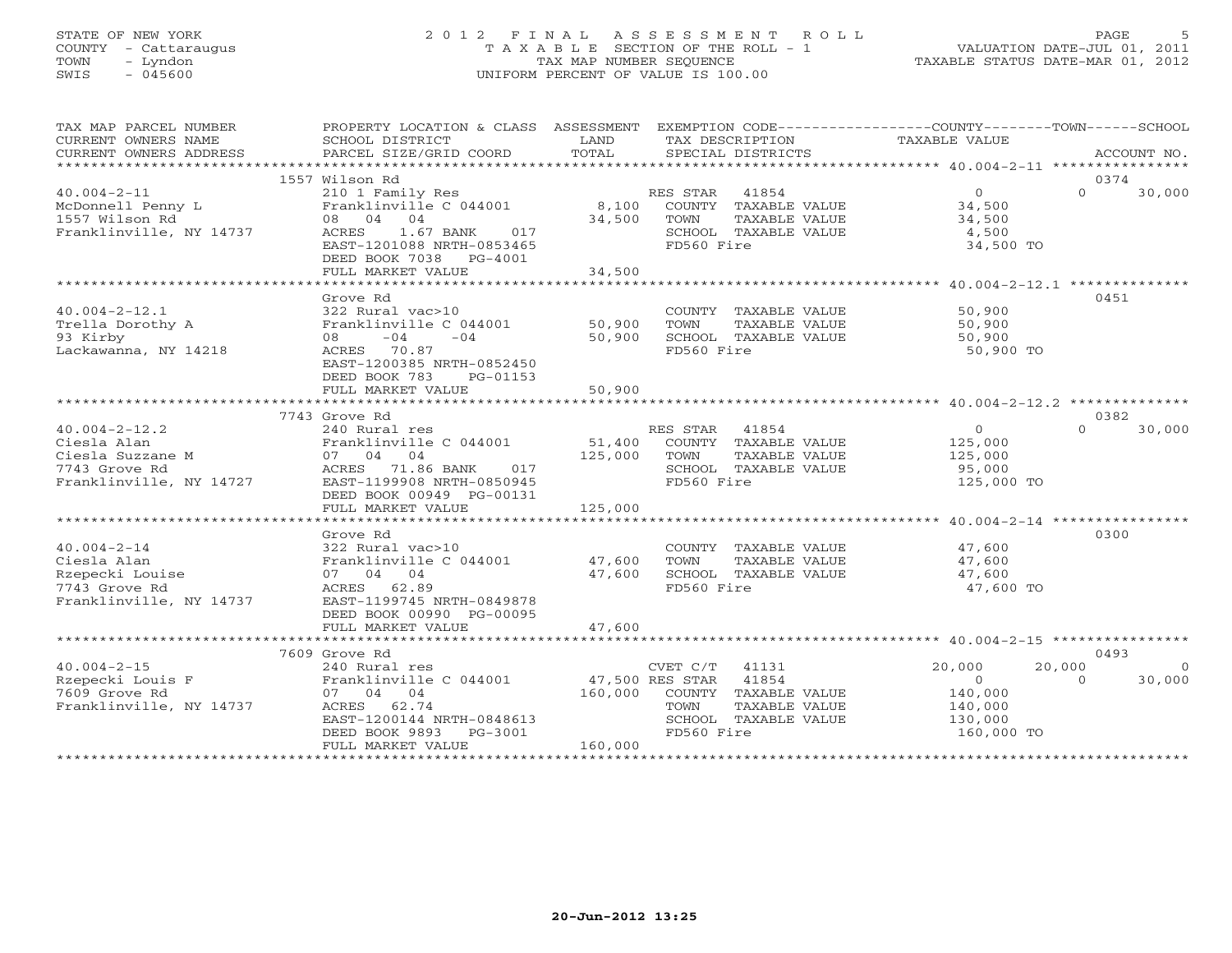# STATE OF NEW YORK 2 0 1 2 F I N A L A S S E S S M E N T R O L L PAGE 6 COUNTY - Cattaraugus T A X A B L E SECTION OF THE ROLL - 1 VALUATION DATE-JUL 01, 2011 TOWN - Lyndon TAX MAP NUMBER SEQUENCE TAXABLE STATUS DATE-MAR 01, 2012 SWIS - 045600 UNIFORM PERCENT OF VALUE IS 100.00UNIFORM PERCENT OF VALUE IS 100.00

| TAX MAP PARCEL NUMBER<br>CURRENT OWNERS NAME<br>CURRENT OWNERS ADDRESS                               | PROPERTY LOCATION & CLASS ASSESSMENT EXEMPTION CODE---------------COUNTY-------TOWN------SCHOOL<br>SCHOOL DISTRICT<br>PARCEL SIZE/GRID COORD                                         | LAND<br>TOTAL              | TAX DESCRIPTION TAXABLE VALUE<br>SPECIAL DISTRICTS                                                       |                                                           | ACCOUNT NO.                |
|------------------------------------------------------------------------------------------------------|--------------------------------------------------------------------------------------------------------------------------------------------------------------------------------------|----------------------------|----------------------------------------------------------------------------------------------------------|-----------------------------------------------------------|----------------------------|
|                                                                                                      |                                                                                                                                                                                      |                            |                                                                                                          |                                                           |                            |
| $40.004 - 2 - 16$<br>Atwater Robert D<br>7571 Grove Rd<br>Franklinville, NY 14737                    | 7571 Grove Rd<br>210 1 Family Res<br>Franklinville $C$ 044001 $15,000$<br>07 04 04<br>6.45<br>ACRES<br>EAST-1201140 NRTH-0848569<br>DEED BOOK 9418 PG-9001<br>FULL MARKET VALUE      | 58,100<br>58,100           | RES STAR<br>41854<br>COUNTY TAXABLE VALUE<br>TAXABLE VALUE<br>TOWN<br>SCHOOL TAXABLE VALUE<br>FD560 Fire | $\overline{O}$<br>58,100<br>58,100<br>28,100<br>58,100 TO | 0394<br>$\Omega$<br>30,000 |
|                                                                                                      |                                                                                                                                                                                      |                            |                                                                                                          |                                                           |                            |
| $40.004 - 2 - 17$<br>Lambert William G<br>Webber Barbara<br>7555 Grove Rd<br>Franklinville, NY 14737 | 7555 Grove Rd<br>210 1 Family Res<br>Franklinville C 044001<br>07 04 04<br>0.50<br>ACRES<br>EAST-1201132 NRTH-0847944<br>DEED BOOK 00938 PG-00114<br>FULL MARKET VALUE               | 6,600<br>76,900<br>76,900  | RES STAR<br>41854<br>COUNTY TAXABLE VALUE<br>TOWN<br>TAXABLE VALUE<br>SCHOOL TAXABLE VALUE<br>FD560 Fire | $\overline{0}$<br>76,900<br>76,900<br>46,900<br>76,900 TO | 0197<br>$\Omega$<br>30,000 |
|                                                                                                      |                                                                                                                                                                                      |                            |                                                                                                          |                                                           |                            |
| $40.004 - 2 - 18$<br>Napierala Robert S<br>Napierala Carol<br>70 Clinton Hgts<br>Elma, NY 14059      | 7516 Livingston Rd<br>312 Vac w/imprv<br>Franklinville C 044001<br>$-04$<br>$-04$<br>07<br>2.83<br>ACRES<br>EAST-1197717 NRTH-0847964<br>DEED BOOK 00963 PG-00099                    | 9,700<br>13,000            | COUNTY TAXABLE VALUE<br>TOWN<br>TAXABLE VALUE<br>SCHOOL TAXABLE VALUE<br>FD560 Fire                      | 13,000<br>13,000<br>13,000<br>13,000 TO                   | 0429                       |
|                                                                                                      | FULL MARKET VALUE                                                                                                                                                                    | 13,000                     |                                                                                                          |                                                           |                            |
|                                                                                                      |                                                                                                                                                                                      |                            |                                                                                                          |                                                           |                            |
| $40.004 - 2 - 19$<br>Bartko Johnny J J<br>5846 Joanne Dr<br>Sanborn, NY 14132                        | 7524 Livingston Rd<br>260 Seasonal res<br>Franklinville C 044001<br>15 04 04<br>ACRES<br>2.89<br>EAST-1197718 NRTH-0848183<br>DEED BOOK 8750 PG-7002<br>FULL MARKET VALUE            | 9,800<br>27,400<br>27,400  | COUNTY TAXABLE VALUE<br>TAXABLE VALUE<br><b>TOWN</b><br>SCHOOL TAXABLE VALUE<br>FD560 Fire               | 27,400<br>27,400<br>27,400<br>27,400 TO                   | 0435                       |
|                                                                                                      |                                                                                                                                                                                      |                            |                                                                                                          |                                                           |                            |
| $40.004 - 2 - 20$<br>Dugan Timothy M<br>7542 Livingston Rd<br>Franklinville, NY 14737                | 7542 Livingston Rd<br>210 1 Family Res<br>Franklinville C 044001<br>$15 -04$<br>$-04$<br>3.76<br>ACRES<br>EAST-1197715 NRTH-0848447<br>DEED BOOK 00924 PG-00998<br>FULL MARKET VALUE | 11,100<br>58,700<br>58,700 | RES STAR 41854<br>COUNTY TAXABLE VALUE<br>TOWN<br>TAXABLE VALUE<br>SCHOOL TAXABLE VALUE<br>FD560 Fire    | $\overline{0}$<br>58,700<br>58,700<br>28,700<br>58,700 TO | 0442<br>$\cap$<br>30,000   |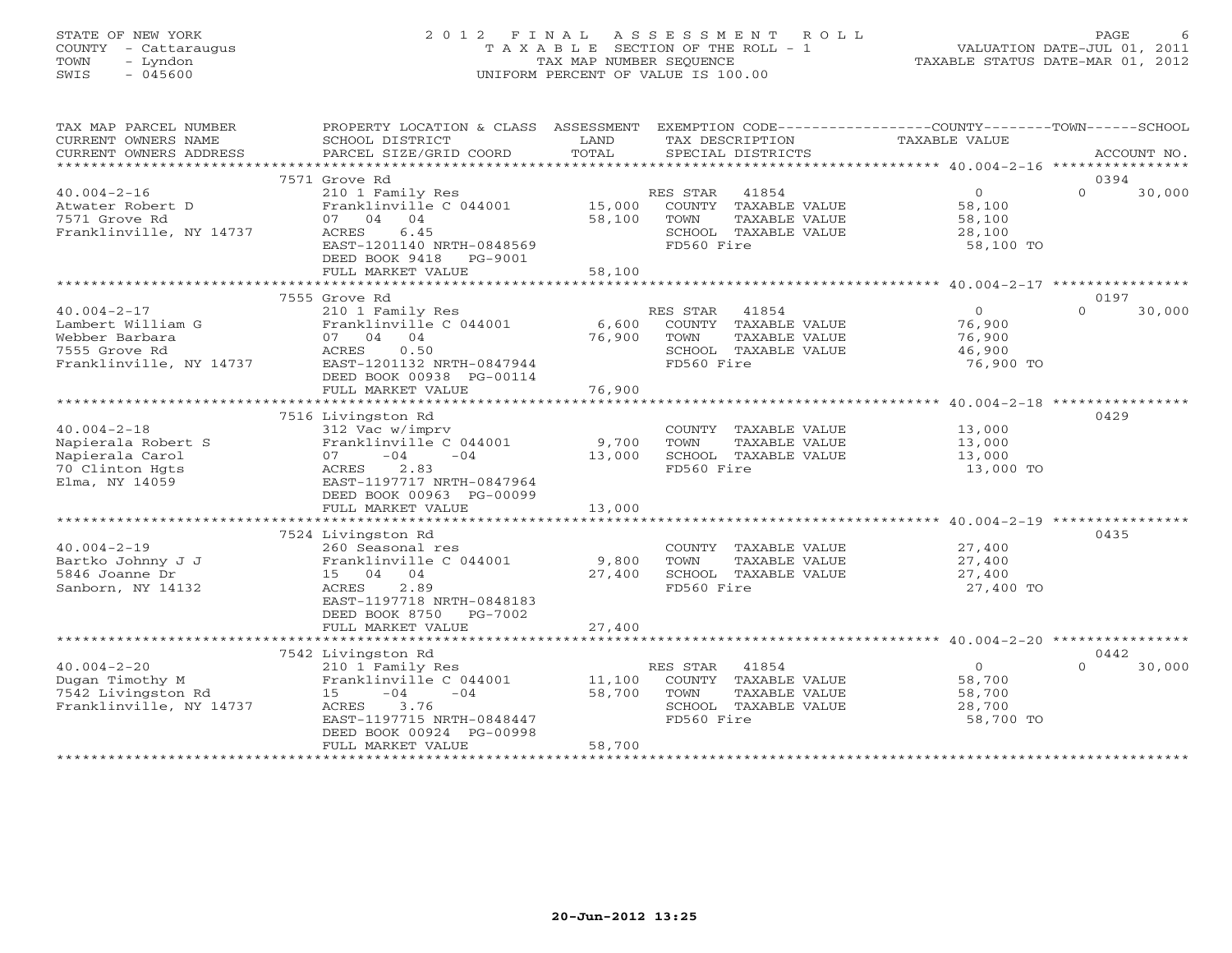# STATE OF NEW YORK 2 0 1 2 F I N A L A S S E S S M E N T R O L L PAGE 7 COUNTY - Cattaraugus T A X A B L E SECTION OF THE ROLL - 1 VALUATION DATE-JUL 01, 2011 TOWN - Lyndon TAX MAP NUMBER SEQUENCE TAXABLE STATUS DATE-MAR 01, 2012 SWIS - 045600 UNIFORM PERCENT OF VALUE IS 100.00UNIFORM PERCENT OF VALUE IS 100.00

| TAX MAP PARCEL NUMBER<br>CURRENT OWNERS NAME<br>CURRENT OWNERS ADDRESS                                                              | PROPERTY LOCATION & CLASS ASSESSMENT<br>SCHOOL DISTRICT<br>PARCEL SIZE/GRID COORD                                                                                               | LAND<br>TOTAL              | TAX DESCRIPTION<br>SPECIAL DISTRICTS                                                | EXEMPTION CODE-----------------COUNTY-------TOWN-----SCHOOL<br><b>TAXABLE VALUE</b><br>ACCOUNT NO. |
|-------------------------------------------------------------------------------------------------------------------------------------|---------------------------------------------------------------------------------------------------------------------------------------------------------------------------------|----------------------------|-------------------------------------------------------------------------------------|----------------------------------------------------------------------------------------------------|
| $40.004 - 2 - 21.1$<br>Maue Robert<br>51 Henry St<br>Cheektowaga, NY 14227                                                          | Livingston Rd<br>260 Seasonal res<br>Franklinville C 044001<br>$-04$<br>15<br>$-04$<br>ACRES 19.20<br>EAST-1193972 NRTH-0851357<br>DEED BOOK 11063 PG-8001<br>FULL MARKET VALUE | 24,600<br>48,800<br>48,800 | COUNTY TAXABLE VALUE<br>TOWN<br>TAXABLE VALUE<br>SCHOOL TAXABLE VALUE<br>FD560 Fire | 0358<br>48,800<br>48,800<br>48,800<br>48,800 TO                                                    |
|                                                                                                                                     | Livingston Rd                                                                                                                                                                   |                            |                                                                                     | 0584                                                                                               |
| $40.004 - 2 - 21.2$<br>Campofelice Frank J<br>Campofelice James<br>Attn: Phyllis E Campofelice<br>5 Timberline Dr<br>Elma, NY 14059 | 322 Rural vac>10<br>Franklinville C 044001<br>15 04 04<br>ACRES 145.31<br>EAST-1195065 NRTH-0848841<br>DEED BOOK 883<br>PG-00651                                                | 82,600<br>82,600           | COUNTY TAXABLE VALUE<br>TOWN<br>TAXABLE VALUE<br>SCHOOL TAXABLE VALUE<br>FD560 Fire | 82,600<br>82,600<br>82,600<br>82,600 TO                                                            |
|                                                                                                                                     | FULL MARKET VALUE                                                                                                                                                               | 82,600                     |                                                                                     |                                                                                                    |
| $40.004 - 2 - 21.3$<br>Demeis Margery L<br>111 Brush Creek Rd<br>Williamsville, NY 14221                                            | Livingston Rd<br>314 Rural vac<10<br>Franklinville C 044001<br>$15 - 04 - 04$<br>ACRES<br>5.00<br>EAST-1193980 NRTH-0850898<br>DEED BOOK 860<br>PG-00839                        | 7,500<br>7,500             | COUNTY TAXABLE VALUE<br>TOWN<br>TAXABLE VALUE<br>SCHOOL TAXABLE VALUE<br>FD560 Fire | 0675<br>7,500<br>7,500<br>7,500<br>7,500 TO                                                        |
|                                                                                                                                     | FULL MARKET VALUE                                                                                                                                                               | 7,500                      |                                                                                     |                                                                                                    |
| $40.004 - 2 - 21.4$<br>Wlodarczak Eric<br>Attn: Phyllis E Campofelice<br>5 Timberline Dr<br>Elma, NY 14059                          | Livingston Rd<br>312 Vac w/imprv<br>Franklinville C 044001<br>15 04 04<br>ACRES<br>6.00<br>EAST-1193973 NRTH-0850684<br>DEED BOOK 00960 PG-00997<br>FULL MARKET VALUE           | 14,500<br>15,000<br>15,000 | COUNTY TAXABLE VALUE<br>TOWN<br>TAXABLE VALUE<br>SCHOOL TAXABLE VALUE<br>FD560 Fire | 0676<br>15,000<br>15,000<br>15,000<br>15,000 TO                                                    |
|                                                                                                                                     |                                                                                                                                                                                 |                            |                                                                                     |                                                                                                    |
| $40.004 - 2 - 21.5$<br>Wlodarczak Eric<br>Attn: Phyllis E Campofelice<br>5 Timberline Dr<br>Elma, NY 14059                          | Livingston Rd<br>322 Rural vac>10<br>Franklinville C 044001<br>15 04 04<br>ACRES 20.00<br>EAST-1193984 NRTH-0850238<br>DEED BOOK 00960 PG-00995<br>FULL MARKET VALUE            | 18,800<br>18,800<br>18,800 | COUNTY TAXABLE VALUE<br>TOWN<br>TAXABLE VALUE<br>SCHOOL TAXABLE VALUE<br>FD560 Fire | 0677<br>18,800<br>18,800<br>18,800<br>18,800 TO                                                    |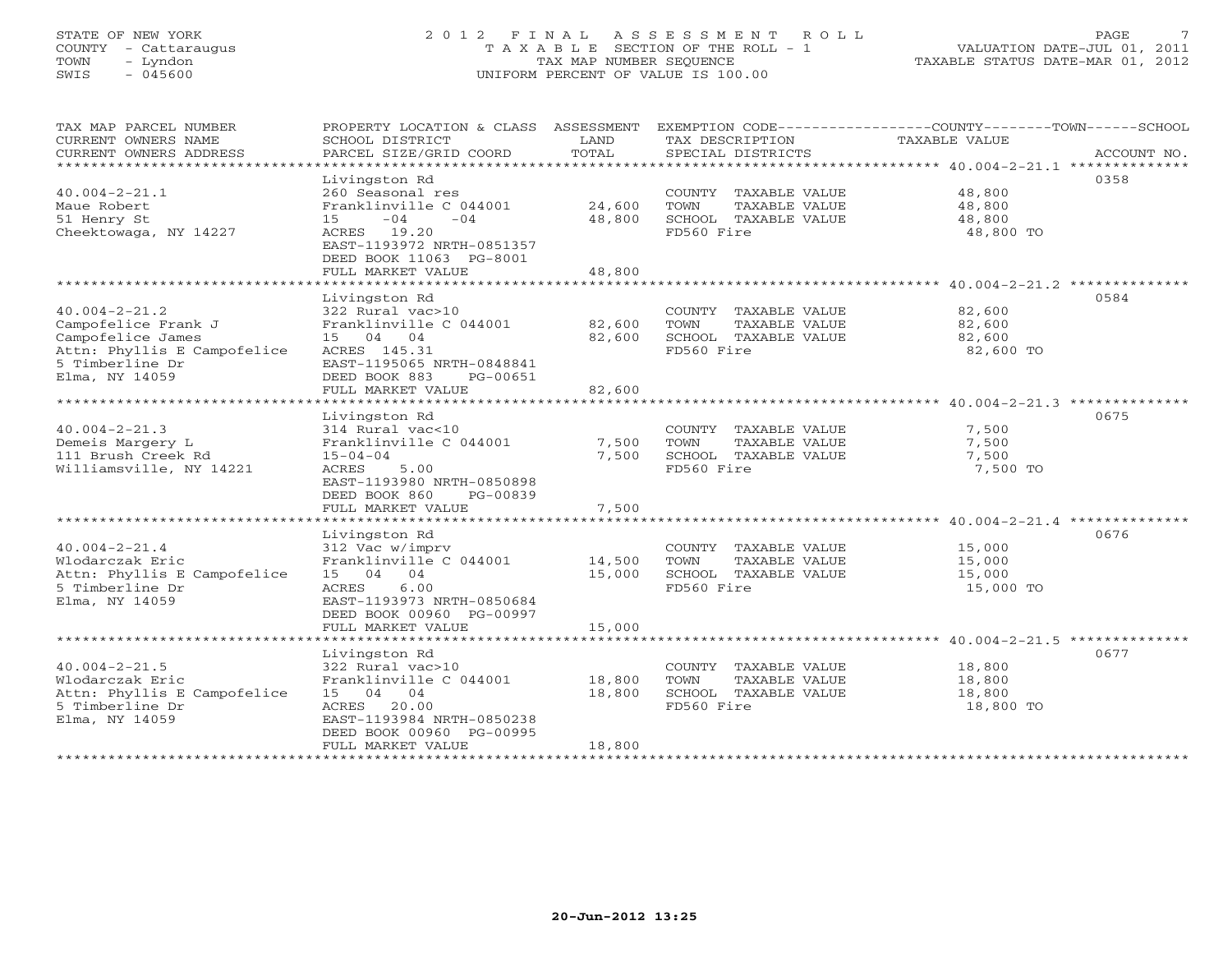# STATE OF NEW YORK 2 0 1 2 F I N A L A S S E S S M E N T R O L L PAGE 8 COUNTY - Cattaraugus T A X A B L E SECTION OF THE ROLL - 1 VALUATION DATE-JUL 01, 2011 TOWN - Lyndon TAX MAP NUMBER SEQUENCE TAXABLE STATUS DATE-MAR 01, 2012 SWIS - 045600 UNIFORM PERCENT OF VALUE IS 100.00

| TAX MAP PARCEL NUMBER<br>CURRENT OWNERS NAME<br>CURRENT OWNERS ADDRESS<br>**********************       | PROPERTY LOCATION & CLASS ASSESSMENT<br>SCHOOL DISTRICT<br>PARCEL SIZE/GRID COORD                                                                                          | LAND<br>TOTAL               | TAX DESCRIPTION<br>SPECIAL DISTRICTS                                                                                                          | EXEMPTION CODE-----------------COUNTY-------TOWN-----SCHOOL<br>TAXABLE VALUE<br>ACCOUNT NO.                                                      |
|--------------------------------------------------------------------------------------------------------|----------------------------------------------------------------------------------------------------------------------------------------------------------------------------|-----------------------------|-----------------------------------------------------------------------------------------------------------------------------------------------|--------------------------------------------------------------------------------------------------------------------------------------------------|
|                                                                                                        | Livingston Rd                                                                                                                                                              |                             |                                                                                                                                               | 0357                                                                                                                                             |
| $40.004 - 2 - 23.1$<br>Schneider Charles<br>249 Glenwood<br>West Falls, NY 14170                       | 322 Rural vac>10<br>Franklinville C 044001<br>$15 - 04 - 04$<br>ACRES 48.30                                                                                                | 37,600<br>37,600            | COUNTY TAXABLE VALUE<br>TOWN<br>TAXABLE VALUE<br>SCHOOL TAXABLE VALUE<br>FD560 Fire                                                           | 37,600<br>37,600<br>37,600<br>37,600 TO                                                                                                          |
|                                                                                                        | EAST-1196563 NRTH-0851131<br>DEED BOOK 903<br>PG-00705<br>FULL MARKET VALUE                                                                                                | 37,600                      |                                                                                                                                               |                                                                                                                                                  |
|                                                                                                        | 7542 Livingston Rd                                                                                                                                                         |                             |                                                                                                                                               | 0779                                                                                                                                             |
| $40.004 - 2 - 23.2$<br>Dugan Timothy M<br>7542 Livingston Rd<br>Franklinville, NY 14737                | 312 Vac w/imprv<br>Franklinville C 044001<br>07 04 04<br>ACRES 40.70<br>EAST-1197699 NRTH-0850209<br>DEED BOOK 00924 PG-00996                                              | 37,100<br>38,900            | COUNTY TAXABLE VALUE<br>TOWN<br>TAXABLE VALUE<br>SCHOOL TAXABLE VALUE<br>FD560 Fire                                                           | 38,900<br>38,900<br>38,900<br>38,900 TO                                                                                                          |
|                                                                                                        | FULL MARKET VALUE                                                                                                                                                          | 38,900                      |                                                                                                                                               |                                                                                                                                                  |
|                                                                                                        |                                                                                                                                                                            |                             |                                                                                                                                               |                                                                                                                                                  |
| $40.004 - 2 - 25$<br>Orszulak Henry A<br>Wasielewski Joan T<br>PO Box 2831<br>Buffalo, NY 14240-2831   | 1805 Wilson Rd<br>240 Rural res<br>Franklinville C 044001<br>06 04 04<br>ACRES 105.81<br>EAST-1196815 NRTH-0852695<br>DEED BOOK 00949 PG-00627<br>FULL MARKET VALUE        | 65,800<br>90,800<br>90,800  | COUNTY TAXABLE VALUE<br>TOWN<br>TAXABLE VALUE<br>SCHOOL TAXABLE VALUE<br>FD560 Fire                                                           | 0355<br>90,800<br>90,800<br>90,800<br>90,800 TO                                                                                                  |
|                                                                                                        |                                                                                                                                                                            |                             |                                                                                                                                               |                                                                                                                                                  |
| $40.004 - 2 - 26$<br>Fruehauf Keith<br>599 Getzville Rd<br>Buffalo, NY 14226                           | Wilson Rd<br>270 Mfg housing<br>Franklinville C 044001<br>40 04 04<br>ACRES<br>30.30<br>EAST-1200257 NRTH-0854574<br>DEED BOOK 810<br>PG-00540                             | 31,600<br>32,100            | COUNTY TAXABLE VALUE<br>TAXABLE VALUE<br>TOWN<br>SCHOOL TAXABLE VALUE<br>FD560 Fire                                                           | 0642<br>32,100<br>32,100<br>32,100<br>32,100 TO                                                                                                  |
|                                                                                                        | FULL MARKET VALUE                                                                                                                                                          | 32,100                      |                                                                                                                                               |                                                                                                                                                  |
|                                                                                                        | 1586 Wilson Rd                                                                                                                                                             |                             |                                                                                                                                               | 0884                                                                                                                                             |
| $40.004 - 2 - 27$<br>Busic James M Jr<br>Hallman Janice M<br>1568 Wilson Rd<br>Franklinville, NY 14737 | 240 Rural res<br>Franklinville C 044001<br>08 04 04<br>Ff 800.00<br>ACRES 15.95 BANK<br>017<br>EAST-1200871 NRTH-0854262<br>DEED BOOK 1002<br>PG-1117<br>FULL MARKET VALUE | 129,000 RES STAR<br>129,000 | WVET C/T<br>41121<br>22,600 DVET C/T<br>41141<br>41854<br>COUNTY TAXABLE VALUE<br>TAXABLE VALUE<br>TOWN<br>SCHOOL TAXABLE VALUE<br>FD560 Fire | 12,000<br>12,000<br>$\Omega$<br>40,000<br>40,000<br>$\Omega$<br>$\overline{0}$<br>30,000<br>$\Omega$<br>77,000<br>77,000<br>99,000<br>129,000 TO |
|                                                                                                        |                                                                                                                                                                            |                             |                                                                                                                                               |                                                                                                                                                  |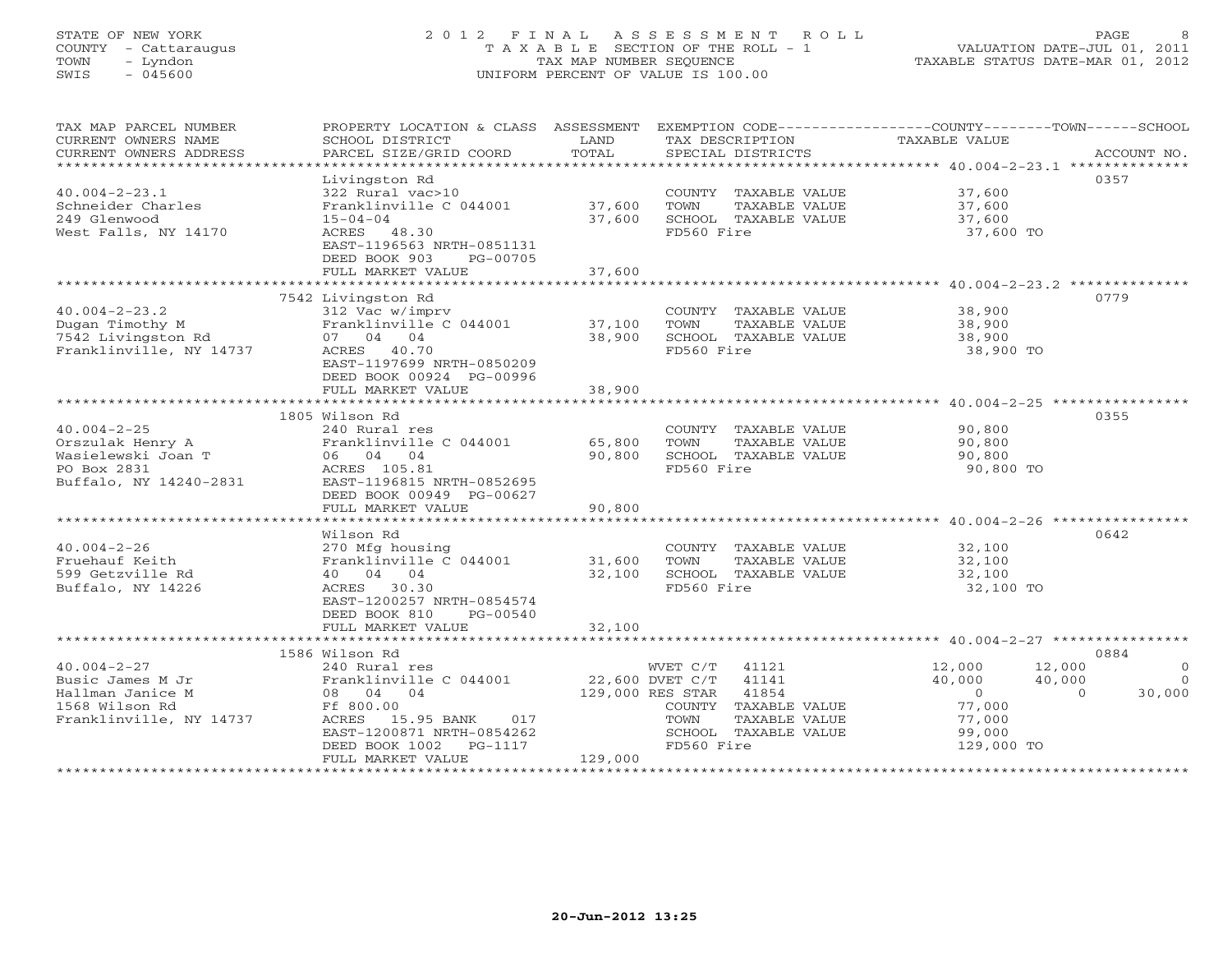# STATE OF NEW YORK 2 0 1 2 F I N A L A S S E S S M E N T R O L L PAGE 9 COUNTY - Cattaraugus T A X A B L E SECTION OF THE ROLL - 1 VALUATION DATE-JUL 01, 2011 TOWN - Lyndon TAX MAP NUMBER SEQUENCE TAXABLE STATUS DATE-MAR 01, 2012 SWIS - 045600 UNIFORM PERCENT OF VALUE IS 100.00UNIFORM PERCENT OF VALUE IS 100.00

| TAX MAP PARCEL NUMBER<br>CURRENT OWNERS NAME | PROPERTY LOCATION & CLASS ASSESSMENT<br>SCHOOL DISTRICT | LAND   | TAX DESCRIPTION                    | EXEMPTION CODE-----------------COUNTY-------TOWN------SCHOOL<br><b>TAXABLE VALUE</b> |
|----------------------------------------------|---------------------------------------------------------|--------|------------------------------------|--------------------------------------------------------------------------------------|
| CURRENT OWNERS ADDRESS                       | PARCEL SIZE/GRID COORD                                  | TOTAL  | SPECIAL DISTRICTS                  | ACCOUNT NO.                                                                          |
|                                              | 7927 Grove Rd                                           |        |                                    | 0169                                                                                 |
| $40.004 - 2 - 28$                            | 312 Vac w/imprv                                         |        | COUNTY TAXABLE VALUE               | 11,600                                                                               |
| Wilson Lola C                                | Franklinville C 044001                                  | 11,500 | TAXABLE VALUE<br>TOWN              | 11,600                                                                               |
| Burton Jack                                  | 40 04 03                                                | 11,600 | SCHOOL TAXABLE VALUE               | 11,600                                                                               |
| 2948 Horse Shoe Bend Rd                      | 4.00<br>ACRES                                           |        | FD560 Fire                         | 11,600 TO                                                                            |
| Keysville, VA 23947                          | EAST-1201043 NRTH-0854785                               |        |                                    |                                                                                      |
|                                              | DEED BOOK 1016 PG-943                                   |        |                                    |                                                                                      |
|                                              | FULL MARKET VALUE                                       | 11,600 |                                    |                                                                                      |
|                                              |                                                         |        |                                    |                                                                                      |
|                                              | Grove Rd                                                |        |                                    | 0927                                                                                 |
| $40.004 - 2 - 29$                            | 312 Vac w/imprv                                         |        | COUNTY TAXABLE VALUE               | 27,500                                                                               |
| Yager Robert                                 | Franklinville C 044001                                  | 23,300 | TOWN<br>TAXABLE VALUE              | 27,500                                                                               |
| Yager Cheryl                                 | ACRES 17.10                                             | 27,500 | SCHOOL TAXABLE VALUE               | 27,500                                                                               |
| 1338 Lexington Ave                           | DEED BOOK 6071 PG-2001                                  |        | FD560 Fire                         | 27,500 TO                                                                            |
| N. Tonawanda, NY 14120                       | FULL MARKET VALUE                                       | 27,500 |                                    |                                                                                      |
| **********************                       | ***********************                                 |        |                                    | *************** 41.003-1-1.2 ****************                                        |
|                                              | Clark Rd                                                |        |                                    | 0168                                                                                 |
| $41.003 - 1 - 1.2$                           | 322 Rural vac>10                                        |        | COUNTY TAXABLE VALUE               | 49,900                                                                               |
| Emerling Roy L                               | Franklinville C 044001                                  | 49,900 | TOWN<br>TAXABLE VALUE              | 49,900                                                                               |
| PO Box 204                                   | 40 04 04                                                | 49,900 | SCHOOL TAXABLE VALUE               | 49,900                                                                               |
| Boston, NY 14025                             | ACRES<br>68.43                                          |        | FD560 Fire                         | 49,900 TO                                                                            |
|                                              | EAST-1204617 NRTH-0855132                               |        |                                    |                                                                                      |
|                                              | DEED BOOK 10352 PG-4002                                 |        |                                    |                                                                                      |
|                                              | FULL MARKET VALUE                                       | 49,900 |                                    |                                                                                      |
|                                              |                                                         |        |                                    |                                                                                      |
|                                              | 1246 Clark Rd                                           |        |                                    | 0592                                                                                 |
| $41.003 - 1 - 1.3$                           | 260 Seasonal res                                        |        | COUNTY TAXABLE VALUE               | 45,000                                                                               |
| Hojnacki John                                | Franklinville C 044001                                  | 29,100 | TOWN<br>TAXABLE VALUE              | 45,000                                                                               |
| Hojnacki Anthony                             | $40 - 04 - 04$                                          | 45,000 | SCHOOL TAXABLE VALUE               | 45,000                                                                               |
| 85 Cochran St                                | ACRES 26.32                                             |        | FD560 Fire                         | 45,000 TO                                                                            |
| Cheektowaga, NY 14206                        | EAST-1205948 NRTH-0854663                               |        |                                    |                                                                                      |
|                                              | DEED BOOK 794<br>PG-00130                               |        |                                    |                                                                                      |
|                                              | FULL MARKET VALUE                                       | 45,000 |                                    |                                                                                      |
|                                              |                                                         |        |                                    |                                                                                      |
| $41.003 - 1 - 1.4$                           | 7926 Grove & Clark Rd                                   |        |                                    | 0889                                                                                 |
|                                              | 260 Seasonal res                                        |        | COUNTY TAXABLE VALUE               | 70,000                                                                               |
| White Holdings LLC<br>241 Raspberry Patch Dr | Franklinville C 044001                                  | 29,900 | TAXABLE VALUE<br>TOWN              | 70,000                                                                               |
| Rochester, NY 14612                          | 40 04 03<br>ACRES<br>27.60                              | 70,000 | SCHOOL TAXABLE VALUE<br>FD560 Fire | 70,000                                                                               |
|                                              | EAST-1201838 NRTH-0854576                               |        |                                    | 70,000 TO                                                                            |
|                                              | DEED BOOK 15992 PG-7002                                 |        |                                    |                                                                                      |
|                                              | FULL MARKET VALUE                                       | 70,000 |                                    |                                                                                      |
|                                              |                                                         |        |                                    |                                                                                      |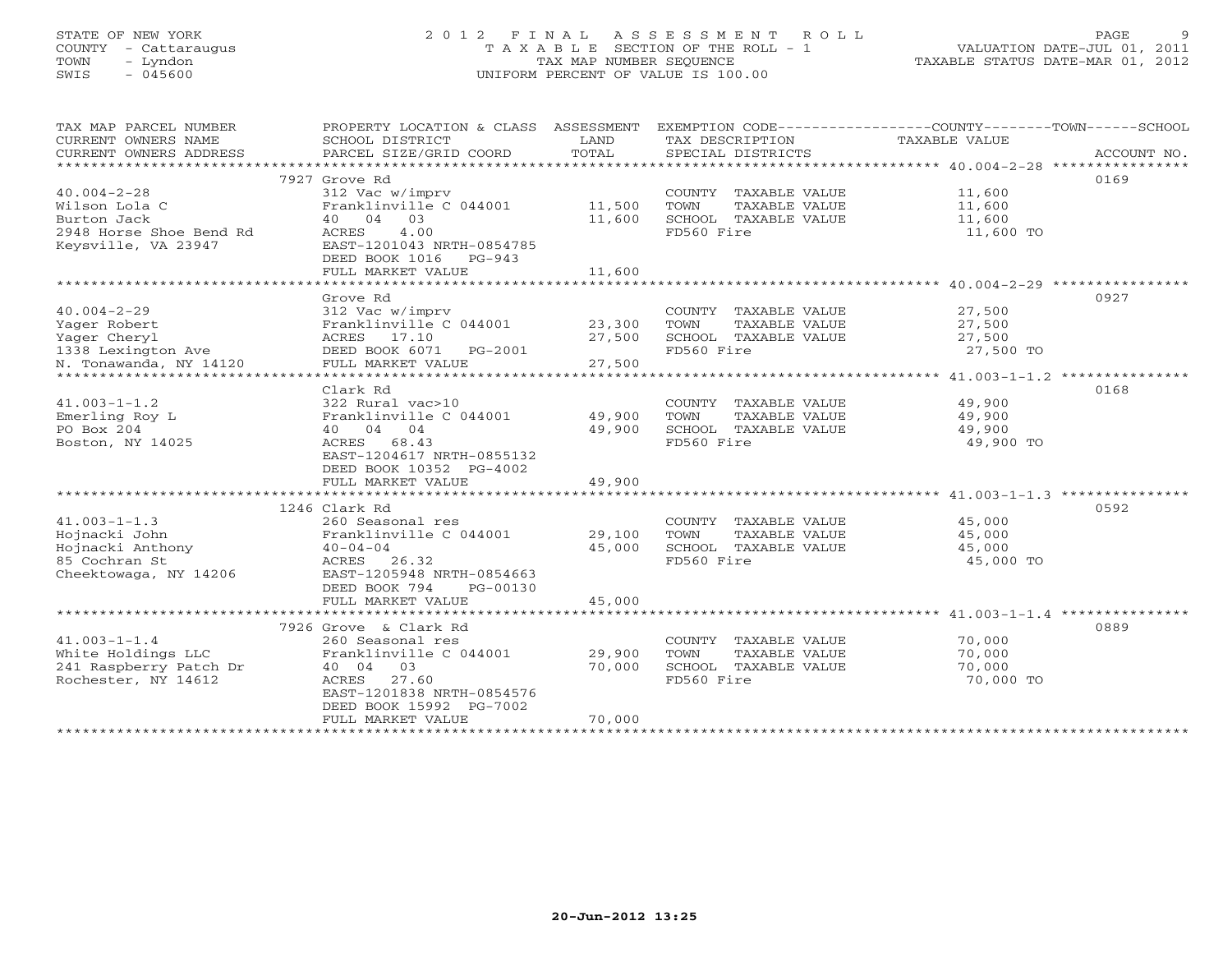# STATE OF NEW YORK 2 0 1 2 F I N A L A S S E S S M E N T R O L L PAGE 10 COUNTY - Cattaraugus T A X A B L E SECTION OF THE ROLL - 1 VALUATION DATE-JUL 01, 2011 TOWN - Lyndon TAX MAP NUMBER SEQUENCE TAXABLE STATUS DATE-MAR 01, 2012 SWIS - 045600 UNIFORM PERCENT OF VALUE IS 100.00

| TAX MAP PARCEL NUMBER<br>CURRENT OWNERS NAME<br>CURRENT OWNERS ADDRESS | SCHOOL DISTRICT<br>PARCEL SIZE/GRID COORD | LAND<br>TOTAL | TAX DESCRIPTION<br>SPECIAL DISTRICTS | PROPERTY LOCATION & CLASS ASSESSMENT EXEMPTION CODE---------------COUNTY-------TOWN------SCHOOL<br>TAXABLE VALUE | ACCOUNT NO. |
|------------------------------------------------------------------------|-------------------------------------------|---------------|--------------------------------------|------------------------------------------------------------------------------------------------------------------|-------------|
|                                                                        |                                           |               |                                      |                                                                                                                  |             |
|                                                                        | 1326 Clark Rd                             |               |                                      | 0926                                                                                                             |             |
| $41.003 - 1 - 1.5$                                                     | 260 Seasonal res                          |               | COUNTY TAXABLE VALUE                 | 110,100                                                                                                          |             |
| Blake John J                                                           | Franklinville C 044001                    | 30,900        | TAXABLE VALUE<br>TOWN                | 110,100                                                                                                          |             |
| Blake Julie M                                                          | 40 04 04                                  | 110,100       | SCHOOL TAXABLE VALUE                 | 110,100                                                                                                          |             |
| 175 Elmsford Dr                                                        | ACRES 29.25                               |               | FD560 Fire                           | 110,100 TO                                                                                                       |             |
| West Seneca, NY 14224                                                  | EAST-1204982 NRTH-0854164                 |               |                                      |                                                                                                                  |             |
|                                                                        | DEED BOOK 17463 PG-3001                   |               |                                      |                                                                                                                  |             |
|                                                                        | FULL MARKET VALUE                         | 110,100       |                                      |                                                                                                                  |             |
|                                                                        |                                           |               |                                      |                                                                                                                  |             |
|                                                                        | 1432 Clark Rd                             |               |                                      | 0928                                                                                                             |             |
| $41.003 - 1 - 1.6$                                                     | 240 Rural res                             |               | COUNTY TAXABLE VALUE                 | 140,000                                                                                                          |             |
| Bebak Robert A                                                         | Franklinville C 044001                    | 37,800        | TOWN<br>TAXABLE VALUE                | 140,000                                                                                                          |             |
| Bebak Margaret C                                                       | $40 \t 04 \t 04$                          | 140,000       | SCHOOL TAXABLE VALUE                 | 140,000                                                                                                          |             |
| 144 Schultz Rd                                                         | ACRES 42.00                               |               | FD560 Fire                           | 140,000 TO                                                                                                       |             |
| West Seneca, NY 14224                                                  | EAST-1203148 NRTH-0854360                 |               |                                      |                                                                                                                  |             |
|                                                                        | DEED BOOK 6293 PG-8002                    |               |                                      |                                                                                                                  |             |
|                                                                        | FULL MARKET VALUE                         | 140,000       |                                      |                                                                                                                  |             |
|                                                                        |                                           |               |                                      |                                                                                                                  |             |
|                                                                        | 7972 Grove Rd                             |               |                                      | 0936                                                                                                             |             |
| $41.003 - 1 - 1.7$                                                     | 260 Seasonal res                          |               | COUNTY TAXABLE VALUE                 |                                                                                                                  |             |
| Fiedler Glen                                                           | Franklinville C 044001                    | 35,500        | TAXABLE VALUE<br>TOWN                | 90,800<br>90,800                                                                                                 |             |
| 1251 Pepper Tree Rd                                                    | ACRES 37.75                               | 90,800        | SCHOOL TAXABLE VALUE                 | 90,800                                                                                                           |             |
| Derby, NY 14047                                                        | EAST-1202337 NRTH-0855441                 |               | FD560 Fire                           |                                                                                                                  |             |
|                                                                        |                                           |               |                                      | 90,800 TO                                                                                                        |             |
|                                                                        | DEED BOOK 7223 PG-5001                    |               |                                      |                                                                                                                  |             |
|                                                                        | FULL MARKET VALUE                         | 90,800        |                                      |                                                                                                                  |             |
|                                                                        | Grove & Clark Rd                          |               |                                      | 0963                                                                                                             |             |
| $41.003 - 1 - 1.9$                                                     | 314 Rural vac<10                          |               |                                      |                                                                                                                  |             |
|                                                                        |                                           |               | COUNTY TAXABLE VALUE                 | 9,500                                                                                                            |             |
| Kim Hee-Kyoun                                                          | Franklinville C 044001                    | 9,500         | TOWN<br>TAXABLE VALUE                | 9,500                                                                                                            |             |
| 3455 Plum Tree Dr 6                                                    | 40 04 03                                  | 9,500         | SCHOOL TAXABLE VALUE                 | 9,500                                                                                                            |             |
| Ellicott City, MD 21042                                                | ACRES<br>2.65                             |               | FD560 Fire                           | 9,500 TO                                                                                                         |             |
|                                                                        | EAST-1202276 NRTH-0853883                 |               |                                      |                                                                                                                  |             |
|                                                                        | DEED BOOK 16346 PG-2001                   |               |                                      |                                                                                                                  |             |
|                                                                        | FULL MARKET VALUE                         | 9,500         |                                      |                                                                                                                  |             |
|                                                                        |                                           |               |                                      |                                                                                                                  |             |
|                                                                        | Grove & Clark Rd                          |               |                                      | 0964                                                                                                             |             |
| $41.003 - 1 - 1.10$                                                    | 314 Rural vac<10                          |               | COUNTY TAXABLE VALUE                 | 9,400                                                                                                            |             |
| Pyhtila Jean Marie                                                     | Franklinville C 044001 9,400              |               | TOWN<br>TAXABLE VALUE                | 9,400                                                                                                            |             |
| 4345 Skyview Dr                                                        | 40 04<br>03                               | 9,400         | SCHOOL TAXABLE VALUE                 | 9,400                                                                                                            |             |
| Las Vegas, NV 89104                                                    | ACRES<br>2.60                             |               | FD560 Fire                           | 9,400 TO                                                                                                         |             |
|                                                                        | EAST-1201676 NRTH-0853881                 |               |                                      |                                                                                                                  |             |
|                                                                        | DEED BOOK 16346 PG-2002                   |               |                                      |                                                                                                                  |             |
|                                                                        | FULL MARKET VALUE                         | 9,400         |                                      |                                                                                                                  |             |
|                                                                        |                                           |               |                                      |                                                                                                                  |             |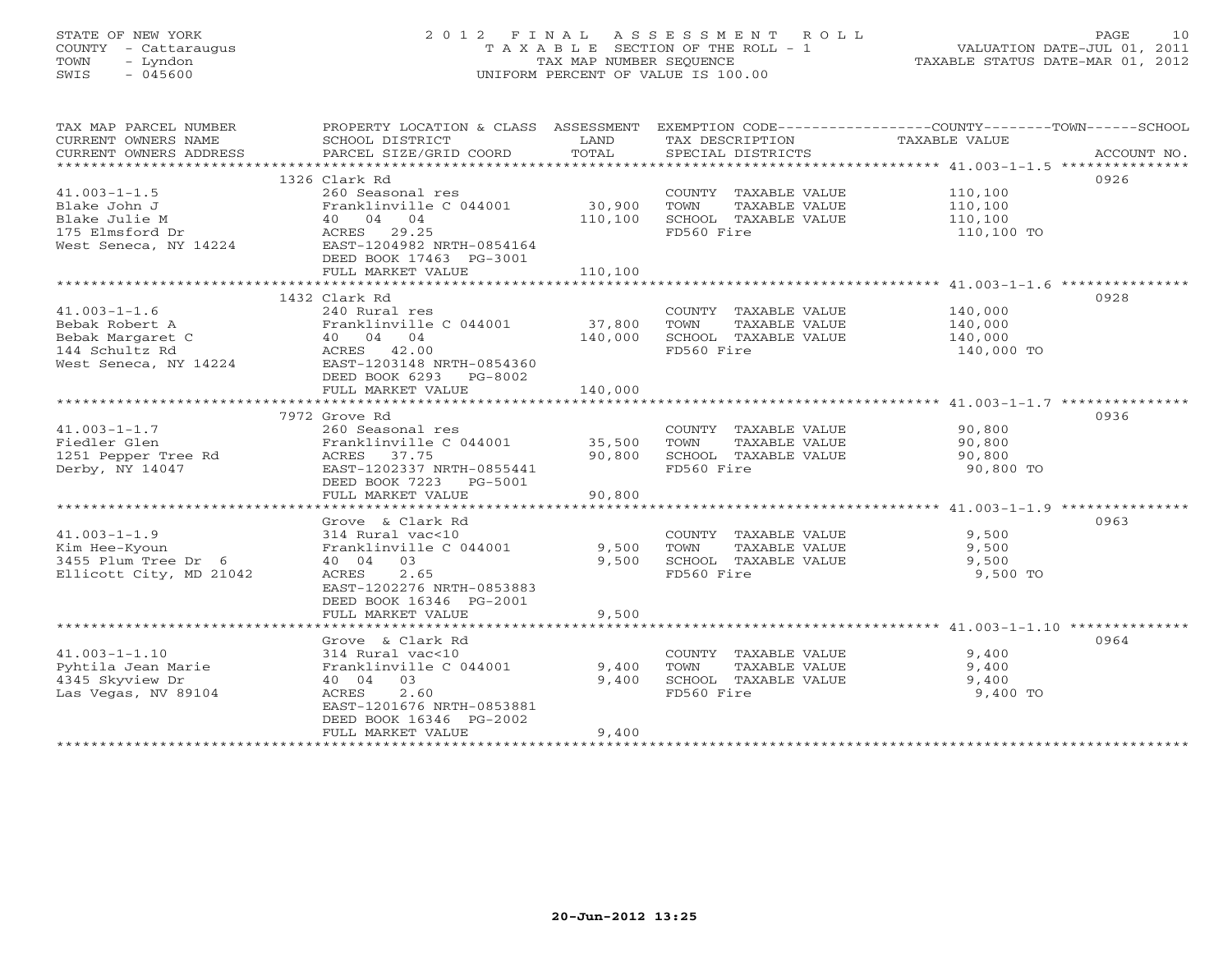# STATE OF NEW YORK 2 0 1 2 F I N A L A S S E S S M E N T R O L L PAGE 11 COUNTY - Cattaraugus T A X A B L E SECTION OF THE ROLL - 1 VALUATION DATE-JUL 01, 2011 TOWN - Lyndon TAX MAP NUMBER SEQUENCE TAXABLE STATUS DATE-MAR 01, 2012 SWIS - 045600 UNIFORM PERCENT OF VALUE IS 100.00UNIFORM PERCENT OF VALUE IS 100.00

| TAX MAP PARCEL NUMBER<br>CURRENT OWNERS NAME<br>CURRENT OWNERS ADDRESS                                      | PROPERTY LOCATION & CLASS ASSESSMENT<br>SCHOOL DISTRICT<br>PARCEL SIZE/GRID COORD                                                                                               | LAND<br>TOTAL              | TAX DESCRIPTION<br>SPECIAL DISTRICTS                                                | EXEMPTION CODE-----------------COUNTY-------TOWN-----SCHOOL<br>TAXABLE VALUE<br>ACCOUNT NO. |
|-------------------------------------------------------------------------------------------------------------|---------------------------------------------------------------------------------------------------------------------------------------------------------------------------------|----------------------------|-------------------------------------------------------------------------------------|---------------------------------------------------------------------------------------------|
| ***********************<br>$41.003 - 1 - 1.11$<br>Shippee Mark J<br>532 Cook Hill Rd<br>Danielson, CT 06239 | Grove & Clark Rd<br>314 Rural vac<10<br>Franklinville C 044001<br>03<br>40 04<br>2.40<br>ACRES<br>EAST-1201388 NRTH-0853878<br>DEED BOOK 16346 PG-2003<br>FULL MARKET VALUE     | 9,100<br>9.100<br>9,100    | COUNTY TAXABLE VALUE<br>TAXABLE VALUE<br>TOWN<br>SCHOOL TAXABLE VALUE<br>FD560 Fire | 0965<br>9.100<br>9,100<br>9,100<br>9,100 TO                                                 |
|                                                                                                             |                                                                                                                                                                                 |                            |                                                                                     |                                                                                             |
| $41.003 - 1 - 1.12$<br>Moody Sharon<br>34 Schindlee Ct<br>Chatham, NJ 07928                                 | Clark Rd<br>314 Rural vac<10<br>Franklinville C 044001<br>40 04<br>03<br>2.60<br>ACRES<br>EAST-0120191 NRTH-0853883<br>DEED BOOK 17131 PG-8001<br>FULL MARKET VALUE             | 9,400<br>9,400<br>9,400    | COUNTY TAXABLE VALUE<br>TAXABLE VALUE<br>TOWN<br>SCHOOL TAXABLE VALUE<br>FD560 Fire | 0889<br>9,400<br>9,400<br>9,400<br>9,400 TO                                                 |
|                                                                                                             |                                                                                                                                                                                 |                            |                                                                                     |                                                                                             |
| $41.003 - 1 - 2$<br>Hojnacki John J<br>Hojnacki Ann J<br>85 Cochrane St<br>Cheektowaga, NY 14206            | Clark Rd<br>314 Rural vac<10<br>Franklinville C 044001<br>$-04$<br>$-0.3$<br>40<br>ACRES<br>3.43<br>EAST-1206137 NRTH-0855533<br>DEED BOOK 808<br>PG-01184<br>FULL MARKET VALUE | 10,600<br>10,600<br>10,600 | COUNTY TAXABLE VALUE<br>TOWN<br>TAXABLE VALUE<br>SCHOOL TAXABLE VALUE<br>FD560 Fire | 0037<br>10,600<br>10,600<br>10,600<br>10,600 TO                                             |
|                                                                                                             | ************************                                                                                                                                                        | ************               |                                                                                     |                                                                                             |
| $41.003 - 1 - 3.1$<br>Hojnacki John J<br>Hojnacki Ann J<br>85 Cochrane St<br>Cheektowaga, NY 14206          | Clark Rd<br>322 Rural vac>10<br>Franklinville C 044001<br>$-04$<br>$-03$<br>32<br>ACRES 13.58<br>EAST-1207213 NRTH-0854787<br>DEED BOOK 819<br>PG-00896                         | 21,100<br>21,100           | COUNTY TAXABLE VALUE<br>TOWN<br>TAXABLE VALUE<br>SCHOOL TAXABLE VALUE<br>FD560 Fire | 0038<br>21,100<br>21,100<br>21,100<br>21,100 TO                                             |
|                                                                                                             | FULL MARKET VALUE                                                                                                                                                               | 21,100                     |                                                                                     |                                                                                             |
| $41.003 - 1 - 3.2$<br>Crooks William T<br>Crooks Kim M<br>175 Hi View Ter<br>West Seneca, NY 14224          | 1202 Clark Rd<br>260 Seasonal res<br>Franklinville C 044001<br>$-04$<br>32<br>$-03$<br>ACRES 39.55<br>EAST-1206670 NRTH-0854764<br>DEED BOOK 1016<br>PG-644                     | 36,500<br>59,100           | COUNTY TAXABLE VALUE<br>TAXABLE VALUE<br>TOWN<br>SCHOOL TAXABLE VALUE<br>FD560 Fire | 0571<br>59,100<br>59,100<br>59,100<br>59,100 TO                                             |
|                                                                                                             | FULL MARKET VALUE                                                                                                                                                               | 59,100                     |                                                                                     |                                                                                             |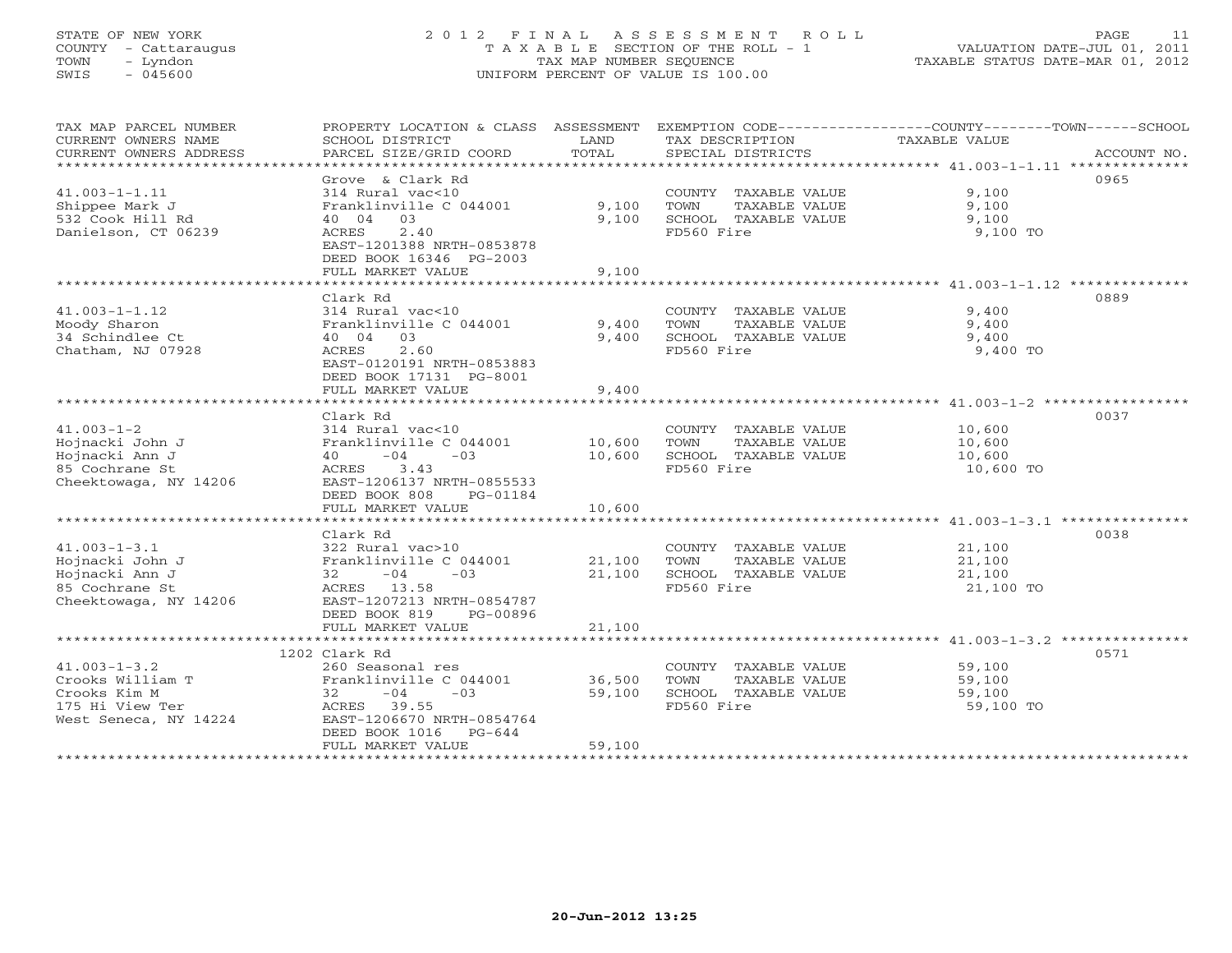# STATE OF NEW YORK 2 0 1 2 F I N A L A S S E S S M E N T R O L L PAGE 12 COUNTY - Cattaraugus T A X A B L E SECTION OF THE ROLL - 1 VALUATION DATE-JUL 01, 2011 TOWN - Lyndon TAX MAP NUMBER SEQUENCE TAXABLE STATUS DATE-MAR 01, 2012 SWIS - 045600 UNIFORM PERCENT OF VALUE IS 100.00

| TAX MAP PARCEL NUMBER<br>CURRENT OWNERS NAME<br>CURRENT OWNERS ADDRESS                                            | SCHOOL DISTRICT<br>PARCEL SIZE/GRID COORD                                                                                                                                  | LAND<br>TOTAL              | TAX DESCRIPTION<br>SPECIAL DISTRICTS                                                                  | PROPERTY LOCATION & CLASS ASSESSMENT EXEMPTION CODE----------------COUNTY-------TOWN------SCHOOL<br>TAXABLE VALUE<br>ACCOUNT NO. |
|-------------------------------------------------------------------------------------------------------------------|----------------------------------------------------------------------------------------------------------------------------------------------------------------------------|----------------------------|-------------------------------------------------------------------------------------------------------|----------------------------------------------------------------------------------------------------------------------------------|
|                                                                                                                   |                                                                                                                                                                            |                            |                                                                                                       |                                                                                                                                  |
| $41.003 - 1 - 4.1$<br>Harding Harvey L<br>Harding Jean M<br>1319 Clark Rd<br>Franklinville, NY 14737              | 1319 Clark Rd<br>240 Rural res<br>Franklinville C 044001<br>40 04 03<br>ACRES 26.08<br>EAST-1205236 NRTH-0853060<br>DEED BOOK 4132 PG-5002                                 | 28,900<br>193,000          | RES STAR 41854<br>COUNTY TAXABLE VALUE<br>TOWN<br>TAXABLE VALUE<br>SCHOOL TAXABLE VALUE<br>FD560 Fire | 0170<br>$\Omega$<br>$\Omega$<br>30,000<br>193,000<br>193,000<br>163,000<br>193,000 TO                                            |
|                                                                                                                   | FULL MARKET VALUE                                                                                                                                                          | 193,000                    |                                                                                                       |                                                                                                                                  |
| $41.003 - 1 - 4.2$<br>Wilamowski Henry G<br>6355 Woodland Ct<br>East Amherst, NY 14051                            | 1197 Sabo Rd<br>260 Seasonal res<br>Franklinville C 044001<br>40 04 03<br>ACRES 1.80<br>EAST-1206172 NRTH-0852747<br>DEED BOOK 888<br>PG-00964<br>FULL MARKET VALUE        | 8,200<br>47,200<br>47,200  | COUNTY TAXABLE VALUE 47,200<br>TOWN<br>TAXABLE VALUE<br>SCHOOL TAXABLE VALUE<br>FD560 Fire            | 0776<br>47,200<br>47,200<br>47,200 TO                                                                                            |
|                                                                                                                   |                                                                                                                                                                            | *************              |                                                                                                       | ********************************** 41.003-1-4.3 ****************                                                                 |
| $41.003 - 1 - 4.3$<br>Wilamowski Henry G<br>6355 Woodland Ct<br>East Amherst, NY 14051                            | Sabo Rd<br>322 Rural vac>10<br>Franklinville C 044001<br>40 04 03<br>ACRES 193.50<br>EAST-1205614 NRTH-0851594<br>DEED BOOK 888<br>PG-00962                                | 103,100<br>103,100         | COUNTY TAXABLE VALUE<br>TOWN<br>TAXABLE VALUE<br>SCHOOL TAXABLE VALUE<br>FD560 Fire                   | 0777<br>103,100<br>103,100<br>103,100<br>103,100 TO                                                                              |
|                                                                                                                   | FULL MARKET VALUE                                                                                                                                                          | 103,100                    |                                                                                                       |                                                                                                                                  |
|                                                                                                                   |                                                                                                                                                                            |                            |                                                                                                       |                                                                                                                                  |
| 1051 1074 Clark Rd<br>$41.003 - 1 - 6$<br>Magavern Marcia M<br>6775 Gartman Rd<br>Orchard Park, NY 14127          | 322 Rural vac>10<br>Franklinville C 044001 72,600<br>$32 - 04$<br>$-03$<br>ACRES 121.86<br>EAST-1208722 NRTH-0854287<br>DEED BOOK 2467 PG-7001<br>FULL MARKET VALUE        | 72,600<br>72,600           | COUNTY TAXABLE VALUE<br>TAXABLE VALUE<br>TOWN<br>SCHOOL TAXABLE VALUE<br>FD560 Fire                   | 0233<br>72,600<br>72,600<br>72,600<br>72,600 TO                                                                                  |
|                                                                                                                   |                                                                                                                                                                            |                            |                                                                                                       |                                                                                                                                  |
| $41.003 - 1 - 7$<br>Fruehauf Robert G<br>4774 Sheridan Dr<br>Williamsville, NY 14221<br>************************* | Clark Rd<br>322 Rural vac>10<br>Franklinville C 044001<br>$32 - 04$<br>$-03$<br>ACRES 46.30<br>EAST-1210369 NRTH-0854911<br>DEED BOOK 651<br>PG-00403<br>FULL MARKET VALUE | 40,000<br>40,000<br>40,000 | COUNTY TAXABLE VALUE<br>TOWN<br>TAXABLE VALUE<br>SCHOOL TAXABLE VALUE<br>FD560 Fire                   | 0113<br>40,000<br>40,000<br>40,000<br>40,000 TO                                                                                  |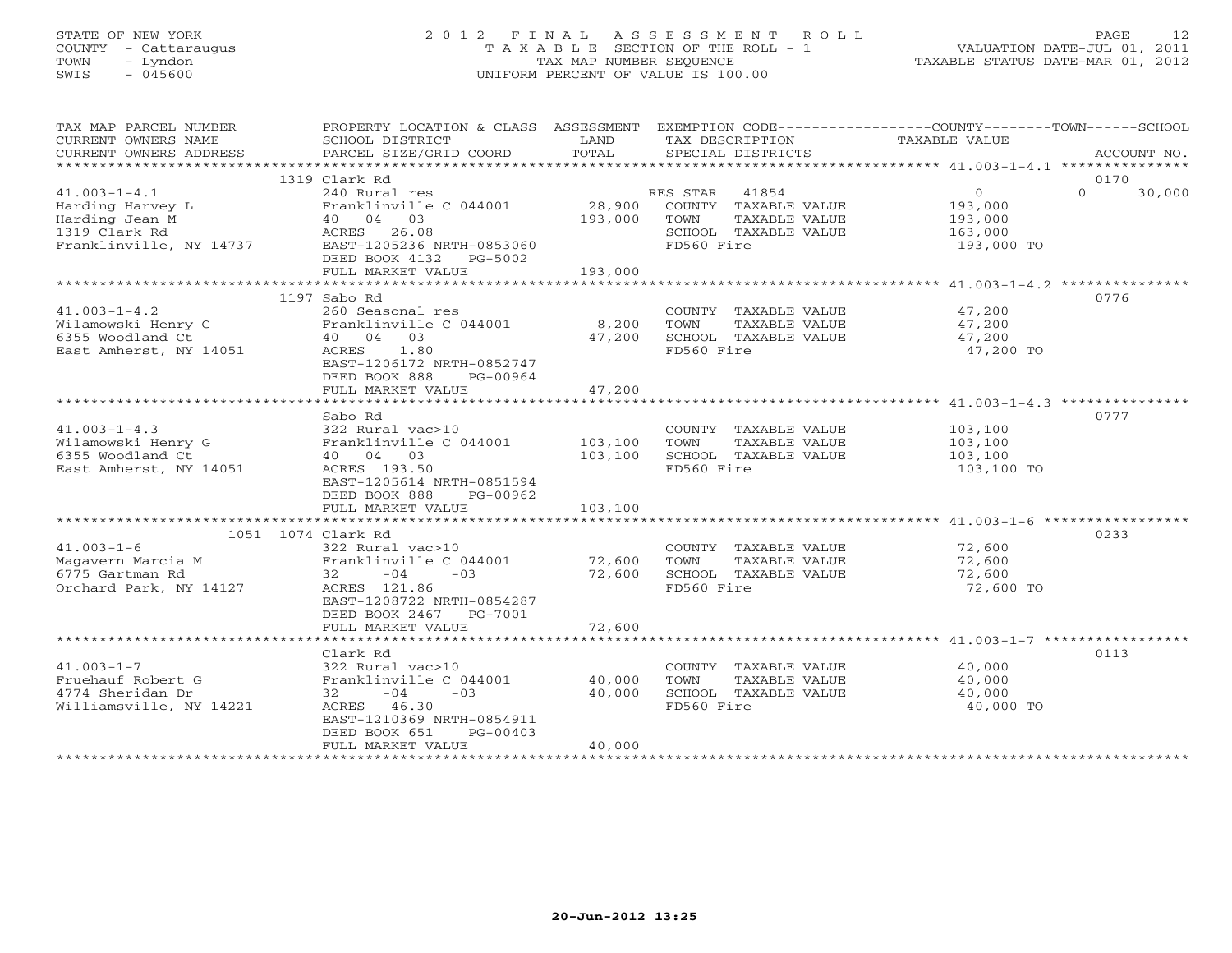# STATE OF NEW YORK 2 0 1 2 F I N A L A S S E S S M E N T R O L L PAGE 13 COUNTY - Cattaraugus T A X A B L E SECTION OF THE ROLL - 1 VALUATION DATE-JUL 01, 2011 TOWN - Lyndon TAX MAP NUMBER SEQUENCE TAXABLE STATUS DATE-MAR 01, 2012 SWIS - 045600 UNIFORM PERCENT OF VALUE IS 100.00UNIFORM PERCENT OF VALUE IS 100.00

| TAX MAP PARCEL NUMBER<br>CURRENT OWNERS NAME<br>CURRENT OWNERS ADDRESS | PROPERTY LOCATION & CLASS ASSESSMENT<br>SCHOOL DISTRICT<br>PARCEL SIZE/GRID COORD | LAND<br>TOTAL   | TAX DESCRIPTION<br>SPECIAL DISTRICTS | EXEMPTION CODE-----------------COUNTY-------TOWN------SCHOOL<br>TAXABLE VALUE<br>ACCOUNT NO. |
|------------------------------------------------------------------------|-----------------------------------------------------------------------------------|-----------------|--------------------------------------|----------------------------------------------------------------------------------------------|
| ************************                                               |                                                                                   |                 |                                      |                                                                                              |
|                                                                        | North Center Rd                                                                   |                 |                                      | 0293                                                                                         |
| $41.003 - 1 - 9$                                                       | 260 Seasonal res                                                                  |                 | COUNTY TAXABLE VALUE                 | 25,600                                                                                       |
| Proefrock Warren H                                                     | Franklinville C 044001                                                            | 22,600          | TOWN<br>TAXABLE VALUE                | 25,600                                                                                       |
| Proefrock Virginia R                                                   | 32/34<br>04 03                                                                    | 25,600          | SCHOOL TAXABLE VALUE                 | 25,600                                                                                       |
| 496 Stenzil St                                                         | ACRES 15.88                                                                       |                 | FD560 Fire                           | 25,600 TO                                                                                    |
| N Tonawanda, NY 14120                                                  | EAST-1210411 NRTH-0853604                                                         |                 |                                      |                                                                                              |
|                                                                        | DEED BOOK 812<br>PG-01116                                                         |                 |                                      |                                                                                              |
| **********************                                                 | FULL MARKET VALUE                                                                 | 25,600          |                                      |                                                                                              |
|                                                                        | 7621 North Center Rd                                                              |                 |                                      | 0185                                                                                         |
| $41.003 - 1 - 10$                                                      | 260 Seasonal res                                                                  |                 | COUNTY TAXABLE VALUE                 | 23,900                                                                                       |
| Kanoti Linda Ann                                                       | Franklinville C 044001                                                            |                 | TOWN<br>TAXABLE VALUE                |                                                                                              |
| 504 Dogwood Ln                                                         | 31 04 03                                                                          | 6,500<br>23,900 | SCHOOL TAXABLE VALUE                 | 23,900<br>23,900                                                                             |
| Chagrin Falls, OH 44023                                                | FRNT 186.00 DPTH 107.00                                                           |                 | FD560 Fire                           | 23,900 TO                                                                                    |
|                                                                        | ACRES<br>0.46                                                                     |                 |                                      |                                                                                              |
|                                                                        | EAST-1210209 NRTH-0849428                                                         |                 |                                      |                                                                                              |
|                                                                        | DEED BOOK 00978 PG-01010                                                          |                 |                                      |                                                                                              |
|                                                                        | FULL MARKET VALUE                                                                 | 23,900          |                                      |                                                                                              |
|                                                                        |                                                                                   |                 |                                      |                                                                                              |
|                                                                        | 7811 North Center Rd                                                              |                 |                                      | 0094                                                                                         |
| $41.003 - 1 - 11$                                                      | 312 Vac w/imprv                                                                   |                 | COUNTY TAXABLE VALUE                 | 40,800                                                                                       |
| Losito James M                                                         | Franklinville C 044001                                                            | 40,300          | TAXABLE VALUE<br>TOWN                | 40,800                                                                                       |
| 2770 Niagara Rd                                                        | 32 04 03                                                                          | 40,800          | SCHOOL TAXABLE VALUE                 | 40,800                                                                                       |
| Niagara Falls, NY 14304                                                | ACRES 46.85                                                                       |                 | FD560 Fire                           | 40,800 TO                                                                                    |
|                                                                        | EAST-1209273 NRTH-0852844                                                         |                 |                                      |                                                                                              |
|                                                                        | DEED BOOK 1350<br>PG-4001                                                         |                 |                                      |                                                                                              |
|                                                                        | FULL MARKET VALUE                                                                 | 40,800          |                                      |                                                                                              |
|                                                                        |                                                                                   |                 |                                      |                                                                                              |
|                                                                        | 7701 North Center Rd                                                              |                 |                                      | 0408                                                                                         |
| $41.003 - 1 - 12$                                                      | 270 Mfg housing                                                                   |                 | 41834<br>SR STAR                     | $\overline{O}$<br>62,200<br>$\Omega$                                                         |
| Ginter Edwin Lee                                                       | Franklinville C 044001                                                            |                 | 31,800 COUNTY TAXABLE VALUE          | 76,500                                                                                       |
| Ginter Irene P                                                         | 31 04 03                                                                          | 76,500          | TAXABLE VALUE<br>TOWN                | 76,500                                                                                       |
| 7701 N Center Rd                                                       | ACRES 30.75                                                                       |                 | SCHOOL TAXABLE VALUE                 | 14,300                                                                                       |
| Franklinville, NY 14737                                                | EAST-1209688 NRTH-0851268                                                         |                 | FD560 Fire                           | 76,500 TO                                                                                    |
|                                                                        | DEED BOOK 1016<br>PG-137                                                          |                 |                                      |                                                                                              |
|                                                                        | FULL MARKET VALUE                                                                 | 76,500          |                                      |                                                                                              |
|                                                                        |                                                                                   |                 |                                      |                                                                                              |
|                                                                        | 7669 North Center Rd                                                              |                 |                                      | 0021                                                                                         |
| $41.003 - 1 - 14$                                                      | 260 Seasonal res                                                                  |                 | COUNTY TAXABLE VALUE                 | 57,800                                                                                       |
| Weber Steven R                                                         | Franklinville C 044001                                                            | 18,900          | TOWN<br>TAXABLE VALUE                | 57,800                                                                                       |
| Weber Michael H                                                        | 31 04 03                                                                          | 57,800          | SCHOOL TAXABLE VALUE                 | 57,800                                                                                       |
| 20 Aaron Trl<br>Orchard Park, NY 14127                                 | ACRES 10.38<br>EAST-1209701 NRTH-0850493                                          |                 | FD560 Fire                           | 57,800 TO                                                                                    |
|                                                                        | DEED BOOK 00915 PG-01015                                                          |                 |                                      |                                                                                              |
|                                                                        | FULL MARKET VALUE                                                                 | 57,800          |                                      |                                                                                              |
|                                                                        |                                                                                   |                 |                                      |                                                                                              |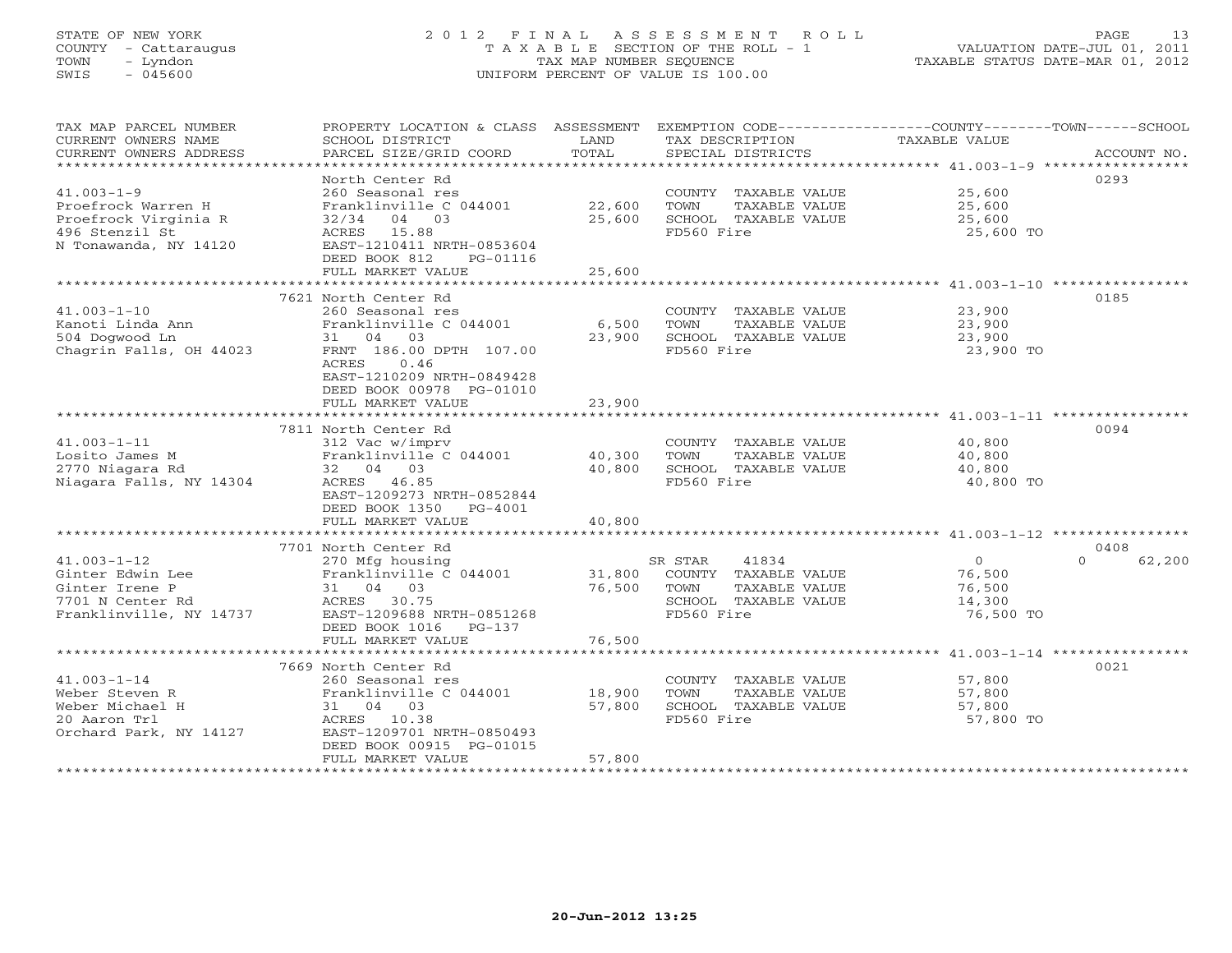# STATE OF NEW YORK 2 0 1 2 F I N A L A S S E S S M E N T R O L L PAGE 14 COUNTY - Cattaraugus T A X A B L E SECTION OF THE ROLL - 1 VALUATION DATE-JUL 01, 2011 TOWN - Lyndon TAX MAP NUMBER SEQUENCE TAXABLE STATUS DATE-MAR 01, 2012 SWIS - 045600 UNIFORM PERCENT OF VALUE IS 100.00UNIFORM PERCENT OF VALUE IS 100.00

| TAX MAP PARCEL NUMBER<br>CURRENT OWNERS NAME<br>CURRENT OWNERS ADDRESS               | PROPERTY LOCATION & CLASS ASSESSMENT<br>SCHOOL DISTRICT<br>PARCEL SIZE/GRID COORD                                                                        | LAND<br>TOTAL    | EXEMPTION CODE----------------COUNTY-------TOWN------SCHOOL<br>TAX DESCRIPTION<br>SPECIAL DISTRICTS      | TAXABLE VALUE                                | ACCOUNT NO.                |
|--------------------------------------------------------------------------------------|----------------------------------------------------------------------------------------------------------------------------------------------------------|------------------|----------------------------------------------------------------------------------------------------------|----------------------------------------------|----------------------------|
|                                                                                      |                                                                                                                                                          |                  |                                                                                                          |                                              |                            |
| $41.003 - 1 - 15$<br>Yost David E<br>7663 North Center Rd<br>Franklinville, NY 14737 | 7663 North Center Rd<br>210 1 Family Res<br>Franklinville C 044001<br>31 04 03<br>9.93<br>ACRES<br>EAST-1209701 NRTH-0850094<br>DEED BOOK 00985 PG-00018 | 18,400<br>97,500 | RES STAR<br>41854<br>COUNTY TAXABLE VALUE<br>TOWN<br>TAXABLE VALUE<br>SCHOOL TAXABLE VALUE<br>FD560 Fire | 0<br>97,500<br>97,500<br>67,500<br>97,500 TO | 0269<br>$\Omega$<br>30,000 |
|                                                                                      | FULL MARKET VALUE                                                                                                                                        | 97,500           |                                                                                                          |                                              |                            |
|                                                                                      | 7631 North Center Rd                                                                                                                                     |                  |                                                                                                          |                                              | 0294                       |
| $41.003 - 1 - 16$                                                                    | 270 Mfg housing                                                                                                                                          |                  | COUNTY TAXABLE VALUE                                                                                     | 23,300                                       |                            |
| Pusateri Robert                                                                      | Franklinville C 044001                                                                                                                                   | 18,200           | TOWN<br>TAXABLE VALUE                                                                                    | 23,300                                       |                            |
| Pusateri Nancy                                                                       | 31 04 03                                                                                                                                                 | 23,300           | SCHOOL TAXABLE VALUE                                                                                     | 23,300                                       |                            |
| 15 Bernice Dr                                                                        | 9.70<br>ACRES                                                                                                                                            |                  | FD560 Fire                                                                                               | 23,300 TO                                    |                            |
| West Seneca, NY 14224                                                                | EAST-1209706 NRTH-0849706<br>DEED BOOK 809<br>PG-00467                                                                                                   |                  |                                                                                                          |                                              |                            |
|                                                                                      | FULL MARKET VALUE                                                                                                                                        | 23,300           |                                                                                                          |                                              |                            |
|                                                                                      |                                                                                                                                                          |                  |                                                                                                          |                                              |                            |
|                                                                                      | 7615 North Center Rd                                                                                                                                     |                  |                                                                                                          |                                              | 0108                       |
| $41.003 - 1 - 17$                                                                    | 260 Seasonal res                                                                                                                                         |                  | COUNTY TAXABLE VALUE                                                                                     | 32,700                                       |                            |
| Derkovitz Timothy D                                                                  | Franklinville C 044001                                                                                                                                   | 17,800           | TOWN<br>TAXABLE VALUE                                                                                    | 32,700<br>32,700                             |                            |
| Watson Frederick                                                                     | 31 04 03                                                                                                                                                 | 32,700           | SCHOOL TAXABLE VALUE                                                                                     |                                              |                            |
| 53 Dartwood Dr                                                                       | FRNT 208.00 DPTH<br>ACRES                                                                                                                                |                  | FD560 Fire                                                                                               | 32,700 TO                                    |                            |
| Cheektowaga, NY 14227                                                                | 9.30                                                                                                                                                     |                  |                                                                                                          |                                              |                            |
|                                                                                      | EAST-1209685 NRTH-0849308<br>DEED BOOK 00978 PG-01008                                                                                                    |                  |                                                                                                          |                                              |                            |
|                                                                                      |                                                                                                                                                          | 32,700           |                                                                                                          |                                              |                            |
|                                                                                      | FULL MARKET VALUE                                                                                                                                        |                  |                                                                                                          |                                              |                            |
|                                                                                      | 7605 North Center Rd                                                                                                                                     |                  |                                                                                                          |                                              | 0105                       |
| $41.003 - 1 - 18$                                                                    | 270 Mfg housing                                                                                                                                          |                  | COUNTY TAXABLE VALUE                                                                                     | 41,600                                       |                            |
| Limina Louis P                                                                       | Franklinville C 044001                                                                                                                                   | 18,400           | TOWN<br>TAXABLE VALUE                                                                                    | 41,600                                       |                            |
| Limina Ida J                                                                         | 31 04 03                                                                                                                                                 | 41,600           | SCHOOL TAXABLE VALUE                                                                                     | 41,600                                       |                            |
| 53 North Park                                                                        | 9.89<br>ACRES                                                                                                                                            |                  | FD560 Fire                                                                                               | 41,600 TO                                    |                            |
| Buffalo, NY 14216                                                                    | EAST-1209718 NRTH-0848919                                                                                                                                |                  |                                                                                                          |                                              |                            |
|                                                                                      | DEED BOOK 11421 PG-3001                                                                                                                                  |                  |                                                                                                          |                                              |                            |
|                                                                                      | FULL MARKET VALUE                                                                                                                                        | 41,600           |                                                                                                          |                                              |                            |
|                                                                                      |                                                                                                                                                          |                  |                                                                                                          |                                              |                            |
|                                                                                      | 7559 North Center Rd                                                                                                                                     |                  |                                                                                                          |                                              | 0139                       |
| $41.003 - 1 - 19$                                                                    | 260 Seasonal res                                                                                                                                         |                  | COUNTY TAXABLE VALUE                                                                                     | 65,000                                       |                            |
| Gutmann Victor                                                                       | Franklinville C 044001                                                                                                                                   | 18,200           | TAXABLE VALUE<br>TOWN                                                                                    | 65,000                                       |                            |
| Gutman Alfreda                                                                       | $-04$<br>$-0.3$<br>31                                                                                                                                    | 65,000           | SCHOOL TAXABLE VALUE                                                                                     | 65,000                                       |                            |
| 261 Franklin St                                                                      | 9.68<br>ACRES                                                                                                                                            |                  | FD560 Fire                                                                                               | 65,000 TO                                    |                            |
| Tonawanda, NY 14150                                                                  | EAST-1209719 NRTH-0848530                                                                                                                                |                  |                                                                                                          |                                              |                            |
|                                                                                      | FULL MARKET VALUE                                                                                                                                        | 65,000           |                                                                                                          |                                              |                            |
|                                                                                      |                                                                                                                                                          |                  |                                                                                                          |                                              |                            |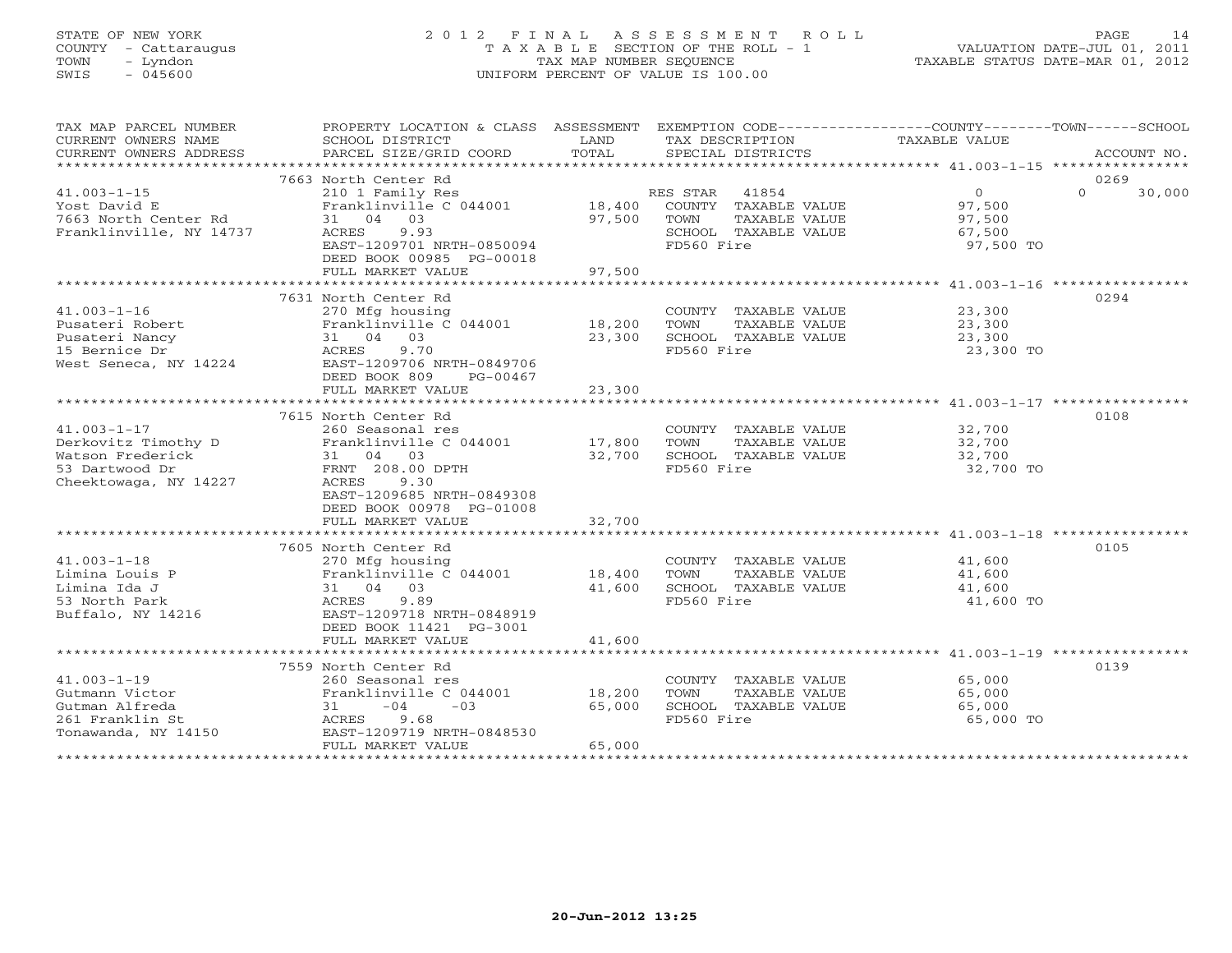# STATE OF NEW YORK 2 0 1 2 F I N A L A S S E S S M E N T R O L L PAGE 15 COUNTY - Cattaraugus T A X A B L E SECTION OF THE ROLL - 1 VALUATION DATE-JUL 01, 2011 TOWN - Lyndon TAX MAP NUMBER SEQUENCE TAXABLE STATUS DATE-MAR 01, 2012 SWIS - 045600 UNIFORM PERCENT OF VALUE IS 100.00

| TAX MAP PARCEL NUMBER<br>CURRENT OWNERS NAME<br>CURRENT OWNERS ADDRESS                                             | SCHOOL DISTRICT<br>PARCEL SIZE/GRID COORD                                                                                                                                     | LAND<br>TOTAL              | TAX DESCRIPTION TAXABLE VALUE<br>SPECIAL DISTRICTS                                  | PROPERTY LOCATION & CLASS ASSESSMENT EXEMPTION CODE----------------COUNTY-------TOWN------SCHOOL<br>ACCOUNT NO. |
|--------------------------------------------------------------------------------------------------------------------|-------------------------------------------------------------------------------------------------------------------------------------------------------------------------------|----------------------------|-------------------------------------------------------------------------------------|-----------------------------------------------------------------------------------------------------------------|
| $41.003 - 1 - 20$<br>Porto Edward<br>Porto Philip<br>79 N Parker<br>Buffalo, NY 14216                              | 920 Winchell Rd<br>260 Seasonal res<br>Franklinville C 044001<br>31 04 03<br>ACRES<br>4.59<br>EAST-1209995 NRTH-0848147<br>DEED BOOK 11142 PG-7002<br>FULL MARKET VALUE       | 12,400<br>36,200<br>36,200 | COUNTY TAXABLE VALUE<br>TAXABLE VALUE<br>TOWN<br>SCHOOL TAXABLE VALUE<br>FD560 Fire | 0166<br>36,200<br>36,200<br>36,200<br>36,200 TO                                                                 |
| $41.003 - 1 - 21$<br>Piccione Christopher<br>Piccione Dawn M<br>6963 Buhrley Terr<br>St. Petersgurg, FL 33709      | 952 Winchell Rd<br>270 Mfg housing<br>Franklinville C 044001 12,300<br>31 04 03<br>ACRES<br>4.53<br>EAST-1209451 NRTH-0848144<br>DEED BOOK 14617 PG-5003<br>FULL MARKET VALUE | 16,500<br>16,500           | COUNTY TAXABLE VALUE<br>TOWN<br>TAXABLE VALUE<br>SCHOOL TAXABLE VALUE<br>FD560 Fire | 0282<br>16,500<br>16,500<br>16,500<br>16,500 TO                                                                 |
|                                                                                                                    |                                                                                                                                                                               |                            |                                                                                     | *********************************** 41.003-1-22.1 ***************                                               |
| $41.003 - 1 - 22.1$<br>Sittniewski Robert<br>Sittniewski Cynthia<br>1108 Indian Church Rd<br>West Seneca, NY 14224 | Winchell Rd<br>270 Mfg housing<br>Franklinville C 044001<br>31 04 04<br>ACRES 75.10<br>EAST-1208652 NRTH-0850144<br>DEED BOOK 895<br>PG-00789                                 | 52,700<br>73,300           | COUNTY TAXABLE VALUE<br>TOWN<br>TAXABLE VALUE<br>SCHOOL TAXABLE VALUE<br>FD560 Fire | 0553<br>73,300<br>73,300<br>73,300<br>73,300 TO                                                                 |
|                                                                                                                    | FULL MARKET VALUE                                                                                                                                                             | 73,300                     |                                                                                     |                                                                                                                 |
| $41.003 - 1 - 22.2$<br>Widmer Edward T<br>Widmer Susan A<br>4903 Kennison Pkwy<br>Hamburg, NY 14075                | Winchell Rd<br>270 Mfg housing<br>Franklinville C 044001<br>31 04 03<br>ACRES 75.14<br>EAST-1207922 NRTH-0849623<br>DEED BOOK 00975 PG-00921<br>FULL MARKET VALUE             | 52,800<br>59,500<br>59,500 | COUNTY TAXABLE VALUE<br>TOWN<br>TAXABLE VALUE<br>SCHOOL TAXABLE VALUE<br>FD560 Fire | 0217<br>59,500<br>59,500<br>59,500<br>59,500 TO                                                                 |
|                                                                                                                    | Sabo Rd                                                                                                                                                                       |                            |                                                                                     | 0041                                                                                                            |
| $41.003 - 1 - 24$<br>Wilamowski Henry<br>Wilamowski Roberta<br>6355 Woodland Ct<br>East Amherst, NY 14051          | 322 Rural vac>10<br>Franklinville C 044001<br>$31 -04$<br>$-0.3$<br>ACRES 138.40<br>EAST-1206620 NRTH-0849611<br>DEED BOOK 00911 PG-00380<br>FULL MARKET VALUE                | 79,600<br>79,600<br>79,600 | COUNTY TAXABLE VALUE<br>TOWN<br>TAXABLE VALUE<br>SCHOOL TAXABLE VALUE<br>FD560 Fire | 79,600<br>79,600<br>79,600<br>79,600 TO                                                                         |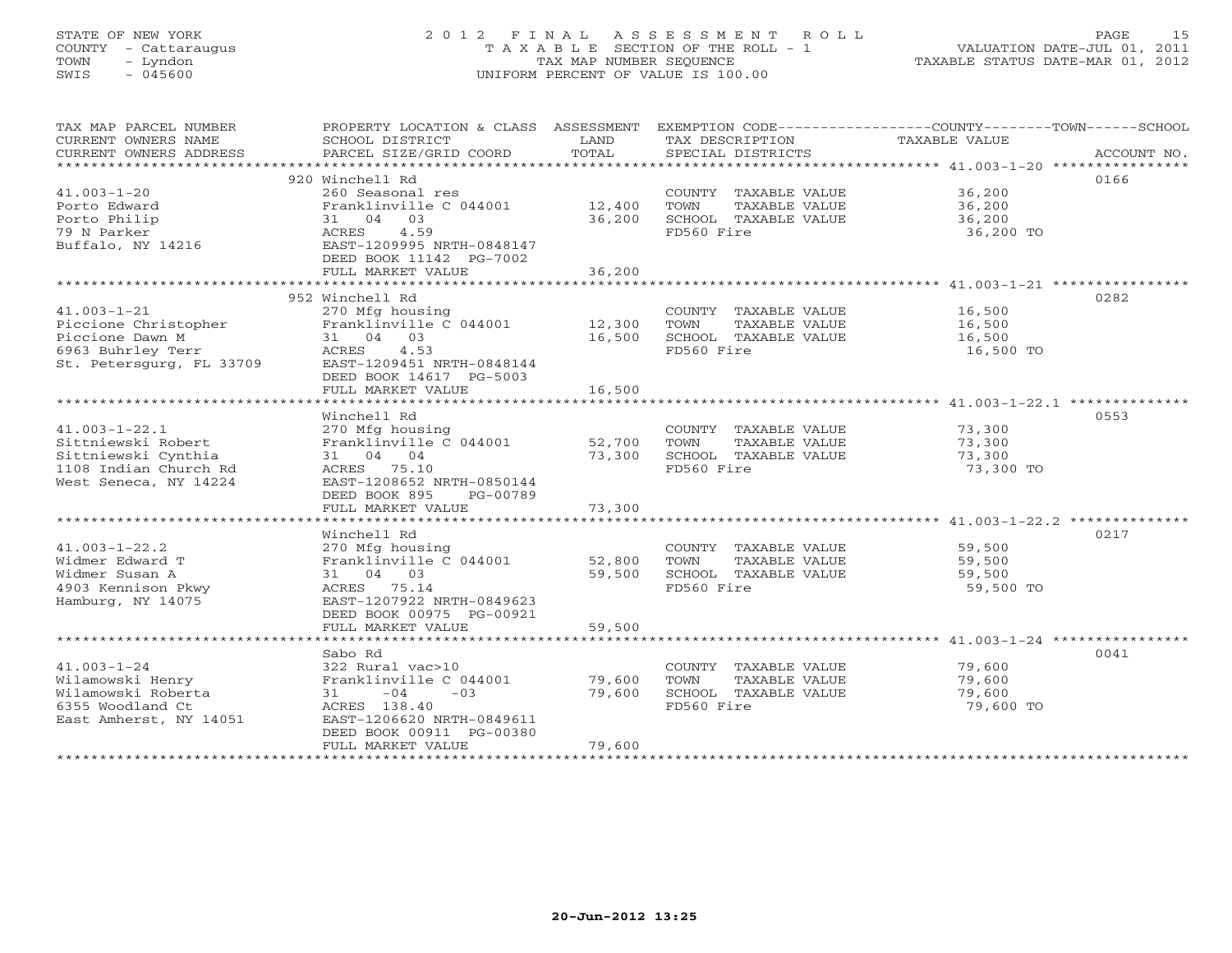# STATE OF NEW YORK 2 0 1 2 F I N A L A S S E S S M E N T R O L L PAGE 16 COUNTY - Cattaraugus T A X A B L E SECTION OF THE ROLL - 1 VALUATION DATE-JUL 01, 2011 TOWN - Lyndon TAX MAP NUMBER SEQUENCE TAXABLE STATUS DATE-MAR 01, 2012 SWIS - 045600 UNIFORM PERCENT OF VALUE IS 100.00UNIFORM PERCENT OF VALUE IS 100.00

| TAX MAP PARCEL NUMBER<br>CURRENT OWNERS NAME<br>CURRENT OWNERS ADDRESS | PROPERTY LOCATION & CLASS ASSESSMENT EXEMPTION CODE----------------COUNTY-------TOWN------SCHOOL<br>SCHOOL DISTRICT<br>PARCEL SIZE/GRID COORD | LAND<br>TOTAL    | TAX DESCRIPTION<br>SPECIAL DISTRICTS | TAXABLE VALUE                  | ACCOUNT NO. |
|------------------------------------------------------------------------|-----------------------------------------------------------------------------------------------------------------------------------------------|------------------|--------------------------------------|--------------------------------|-------------|
|                                                                        |                                                                                                                                               |                  |                                      |                                |             |
|                                                                        | 7604 Grove Rd                                                                                                                                 |                  |                                      |                                | 0212        |
| $41.003 - 1 - 25$                                                      | 240 Rural res                                                                                                                                 |                  | COUNTY TAXABLE VALUE                 | 156,400                        |             |
| Oshei Mary Martha                                                      | Franklinville C 044001                                                                                                                        | 99,200           | TOWN<br>TAXABLE VALUE                | 156,400                        |             |
| 205 Voorhees Ave                                                       | 06/38/39 04<br>03/04                                                                                                                          | 156,400          | SCHOOL TAXABLE VALUE                 | 156,400                        |             |
| Buffalo, NY 14214                                                      | ACRES 184.45                                                                                                                                  |                  | FD560 Fire                           | 156,400 TO                     |             |
|                                                                        | EAST-1203431 NRTH-0848245                                                                                                                     |                  |                                      |                                |             |
|                                                                        | DEED BOOK 1031 PG-765                                                                                                                         |                  |                                      |                                |             |
|                                                                        | FULL MARKET VALUE                                                                                                                             | 156,400          |                                      |                                |             |
|                                                                        |                                                                                                                                               |                  |                                      |                                |             |
|                                                                        | Grove Rd                                                                                                                                      |                  |                                      |                                | 0291        |
| $41.003 - 1 - 26$                                                      | 322 Rural vac>10                                                                                                                              |                  | COUNTY TAXABLE VALUE                 | 97,700                         |             |
| Wilamowski Henry G                                                     | Franklinville C 044001                                                                                                                        | 97,700           | TOWN<br>TAXABLE VALUE                | 97,700                         |             |
| 6355 Woodland Ct                                                       | 39 04 03                                                                                                                                      | 97,700           | SCHOOL TAXABLE VALUE                 | 97,700                         |             |
| East Amherst, NY 14051                                                 | ACRES 180.92                                                                                                                                  |                  | FD560 Fire                           | 97,700 TO                      |             |
|                                                                        | EAST-1202618 NRTH-0850353                                                                                                                     |                  |                                      |                                |             |
|                                                                        | DEED BOOK 00928 PG-00362                                                                                                                      |                  |                                      |                                |             |
|                                                                        | FULL MARKET VALUE                                                                                                                             | 97,700           |                                      |                                |             |
|                                                                        |                                                                                                                                               |                  |                                      |                                |             |
|                                                                        | 1373 Clark Rd                                                                                                                                 |                  |                                      |                                | 0112        |
| $41.003 - 1 - 27$                                                      | 240 Rural res                                                                                                                                 |                  | COUNTY TAXABLE VALUE                 | 108,700                        |             |
| Fruehauf Robert G                                                      | Franklinville C 044001                                                                                                                        | 36,700           | TOWN<br>TAXABLE VALUE                | 108,700                        |             |
| 4774 Sheridan Dr                                                       | 40 04 03                                                                                                                                      | 108,700          | SCHOOL TAXABLE VALUE                 | 108,700                        |             |
| Williamsville, NY 14221                                                | ACRES 40.00                                                                                                                                   |                  | FD560 Fire                           | 108,700 TO                     |             |
|                                                                        | EAST-1204266 NRTH-0852757                                                                                                                     |                  |                                      |                                |             |
|                                                                        | DEED BOOK 629<br>PG-00478                                                                                                                     |                  |                                      |                                |             |
|                                                                        | FULL MARKET VALUE                                                                                                                             | 108,700          |                                      |                                |             |
|                                                                        |                                                                                                                                               |                  |                                      |                                |             |
|                                                                        | 1401 Clark Rd                                                                                                                                 |                  |                                      |                                | 0332        |
| $41.003 - 1 - 28$                                                      | 260 Seasonal res                                                                                                                              |                  | COUNTY TAXABLE VALUE                 | 63,500                         |             |
| Willman Robert A                                                       |                                                                                                                                               |                  |                                      |                                |             |
| Willman June M                                                         | Franklinville C 044001<br>$40 -04$<br>$-03$                                                                                                   | 19,700<br>63,500 | TOWN<br>TAXABLE VALUE                | 63,500                         |             |
|                                                                        |                                                                                                                                               |                  | SCHOOL TAXABLE VALUE                 | 63,500                         |             |
| 852 Loretta St                                                         | ACRES 11.30<br>EAST-1203647 NRTH-0852753                                                                                                      |                  | FD560 Fire                           | 63,500 TO                      |             |
| Tonawanda, NY 14150                                                    |                                                                                                                                               |                  |                                      |                                |             |
|                                                                        | DEED BOOK 865<br>PG-01171                                                                                                                     |                  |                                      |                                |             |
|                                                                        | FULL MARKET VALUE                                                                                                                             | 63,500           |                                      |                                |             |
|                                                                        |                                                                                                                                               |                  |                                      |                                |             |
|                                                                        | 1415 Clark Rd                                                                                                                                 |                  |                                      |                                | 0052        |
| $41.003 - 1 - 29$                                                      | 240 Rural res                                                                                                                                 |                  | SR STAR<br>41834                     | $\overline{0}$<br>$\mathbf{0}$ | 62,200      |
| Hatch John                                                             | Franklinville C 044001                                                                                                                        |                  | 23,100 AGED C/T 41801                | 42,700<br>42,700               | $\Omega$    |
| 1415 Clark Rd                                                          | 40 04 03                                                                                                                                      | 122,000          | COUNTY TAXABLE VALUE                 | 79,300                         |             |
| Franklinville, NY 14737                                                | FRNT 400.00 DPTH                                                                                                                              |                  | TOWN<br>TAXABLE VALUE                | 79,300                         |             |
|                                                                        | ACRES 16.70                                                                                                                                   |                  | SCHOOL TAXABLE VALUE                 | 59,800                         |             |
|                                                                        | EAST-1203332 NRTH-0852762                                                                                                                     |                  | FD560 Fire                           | 122,000 TO                     |             |
|                                                                        | DEED BOOK 00971 PG-00300                                                                                                                      |                  |                                      |                                |             |
|                                                                        | FULL MARKET VALUE                                                                                                                             | 122,000          |                                      |                                |             |
| ********************                                                   |                                                                                                                                               |                  |                                      |                                |             |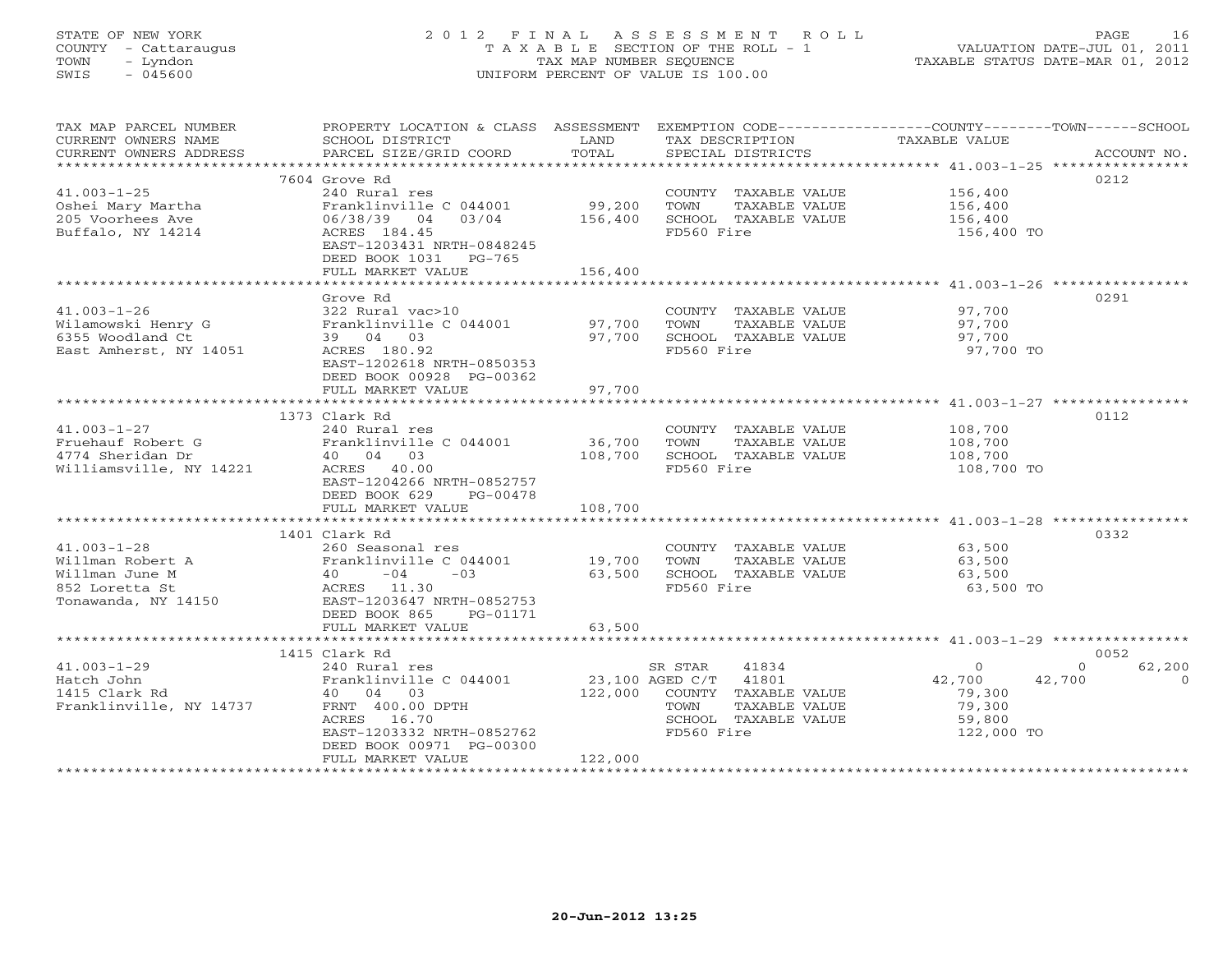#### STATE OF NEW YORK 2 0 1 2 F I N A L A S S E S S M E N T R O L L PAGE 17 COUNTY - Cattaraugus T A X A B L E SECTION OF THE ROLL - 1 VALUATION DATE-JUL 01, 2011 TOWN - Lyndon TAX MAP NUMBER SEQUENCE TAXABLE STATUS DATE-MAR 01, 2012 SWIS - 045600 UNIFORM PERCENT OF VALUE IS 100.00UNIFORM PERCENT OF VALUE IS 100.00

| TAX MAP PARCEL NUMBER<br>CURRENT OWNERS NAME<br>CURRENT OWNERS ADDRESS                    | PROPERTY LOCATION & CLASS ASSESSMENT<br>SCHOOL DISTRICT<br>PARCEL SIZE/GRID COORD                                                                                                          | LAND<br>TOTAL                | TAX DESCRIPTION<br>SPECIAL DISTRICTS                                                                     | EXEMPTION CODE-----------------COUNTY-------TOWN------SCHOOL<br>TAXABLE VALUE | ACCOUNT NO.                |
|-------------------------------------------------------------------------------------------|--------------------------------------------------------------------------------------------------------------------------------------------------------------------------------------------|------------------------------|----------------------------------------------------------------------------------------------------------|-------------------------------------------------------------------------------|----------------------------|
|                                                                                           |                                                                                                                                                                                            | ******************           |                                                                                                          |                                                                               |                            |
| $41.003 - 1 - 31$<br>Pietkiewicz John<br>1437 Clark Rd<br>Franklinville, NY 14737         | 1437 Clark Rd<br>210 1 Family Res<br>Franklinville C 044001<br>40 04 03<br>Lot <sub>4</sub><br>ACRES<br>8.36<br>EAST-1203031 NRTH-0852752<br>DEED BOOK 00943 PG-00632<br>FULL MARKET VALUE | 16,900<br>136,000<br>136,000 | RES STAR<br>41854<br>COUNTY TAXABLE VALUE<br>TOWN<br>TAXABLE VALUE<br>SCHOOL TAXABLE VALUE<br>FD560 Fire | $\circ$<br>136,000<br>136,000<br>106,000<br>136,000 TO                        | 0182<br>$\Omega$<br>30,000 |
|                                                                                           | **********************                                                                                                                                                                     | ************                 |                                                                                                          | **********************************41.003-1-32 ****************                |                            |
| $41.003 - 1 - 32$<br>Stevens David T<br>1447 Clark Rd<br>Franklinville, NY 14737          | 1447 Clark Rd<br>210 1 Family Res<br>Franklinville C 044001<br>40 04 03<br>Lot 5<br>ACRES<br>8.36<br>EAST-1202829 NRTH-0852754<br>DEED BOOK 00959 PG-01197<br>FULL MARKET VALUE            | 16,900<br>76,400<br>76,400   | RES STAR 41854<br>COUNTY TAXABLE VALUE<br>TOWN<br>TAXABLE VALUE<br>SCHOOL TAXABLE VALUE<br>FD560 Fire    | $\overline{0}$<br>76,400<br>76,400<br>46,400<br>76,400 TO                     | 0127<br>$\Omega$<br>30,000 |
|                                                                                           |                                                                                                                                                                                            |                              |                                                                                                          |                                                                               |                            |
| $41.003 - 1 - 33$<br>Przybyla Marion<br>Przybyla Rita<br>34 Michele Dr<br>Depew, NY 14043 | 1473 Clark Rd<br>260 Seasonal res<br>Franklinville C 044001<br>12 04 03<br>Lot $6-7$<br>ACRES 16.72<br>EAST-1202532 NRTH-0852750<br>DEED BOOK 756<br>PG-00094                              | 23,100<br>79,600             | COUNTY TAXABLE VALUE<br>TAXABLE VALUE<br>TOWN<br>SCHOOL TAXABLE VALUE<br>FD560 Fire                      | 79,600<br>79,600<br>79,600<br>79,600 TO                                       | 0319                       |
|                                                                                           | FULL MARKET VALUE                                                                                                                                                                          | 79,600                       |                                                                                                          |                                                                               |                            |
|                                                                                           |                                                                                                                                                                                            |                              |                                                                                                          |                                                                               |                            |
| $41.003 - 1 - 34$<br>Grand Yvonne<br>10553 South Rd<br>Corning, NY 14830                  | Grove Rd<br>314 Rural vac<10<br>Franklinville C 044001<br>40 04 03<br>Lot13<br>ACRES<br>6.31<br>EAST-1201811 NRTH-0851959<br>DEED BOOK 1002 PG-337                                         | 14,700<br>14,700             | COUNTY TAXABLE VALUE<br>TOWN<br>TAXABLE VALUE<br>SCHOOL TAXABLE VALUE<br>FD560 Fire                      | 14,700<br>14,700<br>14,700<br>14,700 TO                                       | 0130                       |
|                                                                                           | FULL MARKET VALUE                                                                                                                                                                          | 14,700                       |                                                                                                          |                                                                               |                            |
| $41.003 - 1 - 35$<br>Grand Yvonne<br>10553 South Rd<br>Corning, NY 14830                  | Grove Rd<br>314 Rural vac<10<br>Franklinville C 044001<br>40 04 03<br>Lot12<br>ACRES<br>6.31<br>EAST-1201802 NRTH-0852217<br>DEED BOOK 1002<br>$PG-337$<br>FULL MARKET VALUE               | 14,900<br>14,900<br>14,900   | COUNTY TAXABLE VALUE<br>TOWN<br>TAXABLE VALUE<br>SCHOOL TAXABLE VALUE<br>FD560 Fire                      | 14,900<br>14,900<br>14,900<br>14,900 TO                                       | 0131                       |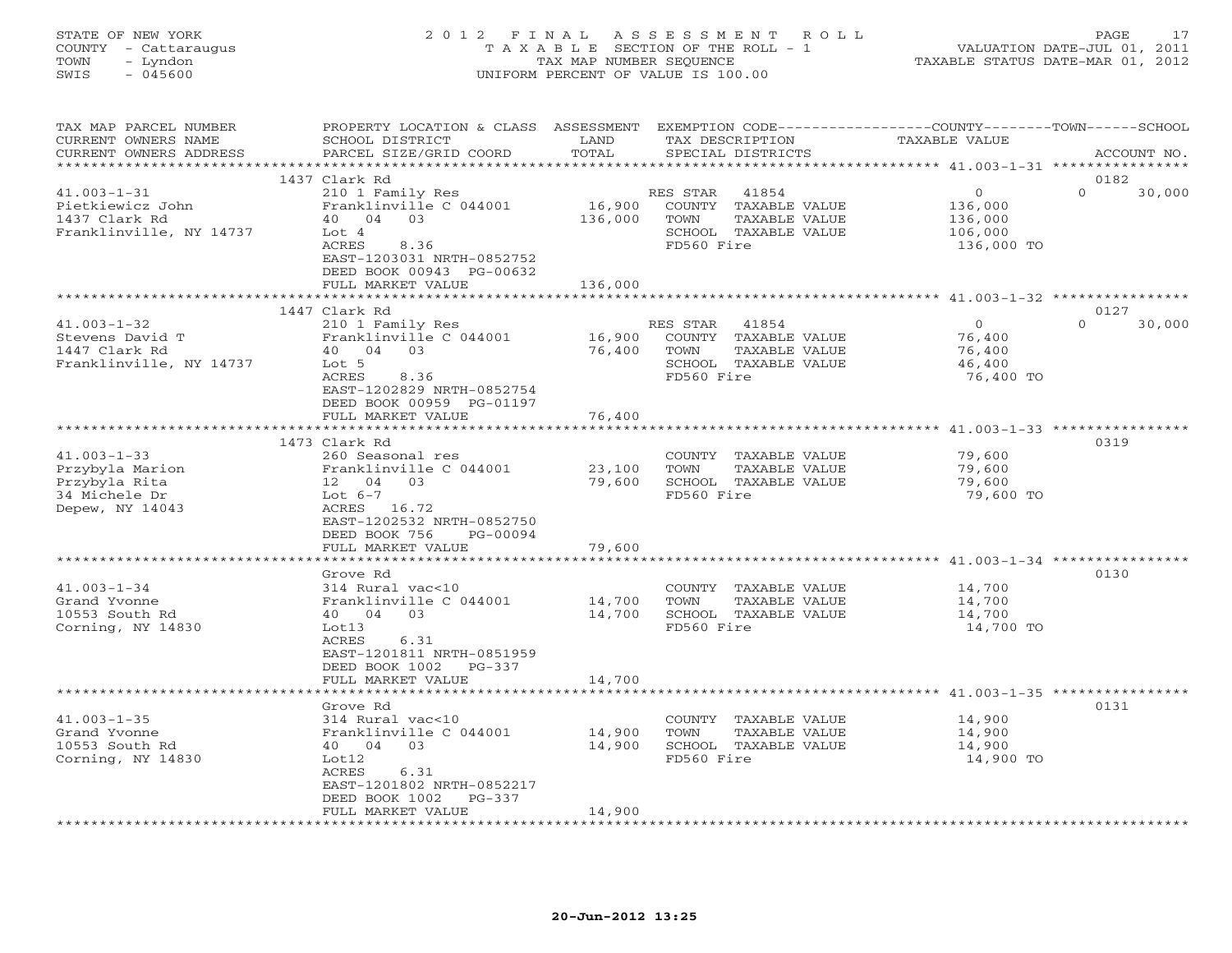# STATE OF NEW YORK 2 0 1 2 F I N A L A S S E S S M E N T R O L L PAGE 18 COUNTY - Cattaraugus T A X A B L E SECTION OF THE ROLL - 1 VALUATION DATE-JUL 01, 2011 TOWN - Lyndon TAX MAP NUMBER SEQUENCE TAXABLE STATUS DATE-MAR 01, 2012 SWIS - 045600 UNIFORM PERCENT OF VALUE IS 100.00

| TAX MAP PARCEL NUMBER<br>CURRENT OWNERS NAME<br>CURRENT OWNERS ADDRESS                                      | PROPERTY LOCATION & CLASS ASSESSMENT<br>SCHOOL DISTRICT<br>PARCEL SIZE/GRID COORD                                                                                                  | LAND<br>TOTAL                               | EXEMPTION CODE-----------------COUNTY-------TOWN------SCHOOL<br>TAX DESCRIPTION<br>SPECIAL DISTRICTS | TAXABLE VALUE                                                                                                 | ACCOUNT NO. |
|-------------------------------------------------------------------------------------------------------------|------------------------------------------------------------------------------------------------------------------------------------------------------------------------------------|---------------------------------------------|------------------------------------------------------------------------------------------------------|---------------------------------------------------------------------------------------------------------------|-------------|
| $41.003 - 1 - 36$<br>Grand Yvonne L<br>114 Chapin Pkwy<br>Buffalo, NY 14209                                 | Grove Rd<br>314 Rural vac<10<br>Franklinville C 044001<br>40  04  03<br>Lot11<br>ACRES<br>6.31<br>EAST-1201801 NRTH-0852472<br>FULL MARKET VALUE<br>****************************** | 14,900<br>14,900<br>14,900<br>************* | COUNTY TAXABLE VALUE<br>TOWN<br>TAXABLE VALUE<br>SCHOOL TAXABLE VALUE<br>FD560 Fire                  | 14,900<br>14,900<br>14,900<br>14,900 TO<br>************************************ 41.003-1-37 ***************** | 0132        |
| $41.003 - 1 - 37$<br>Ciesla Alan<br>Ciesla Suzzane<br>7709 Grove Rd<br>Franklinville, NY 14737              | 7812 Grove Rd<br>314 Rural vac<10<br>Franklinville C 044001<br>40 04<br>0.3<br>Lot 10<br>ACRES<br>6.31<br>EAST-1201808 NRTH-0852720<br>DEED BOOK 3998 PG-3002<br>FULL MARKET VALUE | 14,800<br>14,800<br>14,800                  | COUNTY TAXABLE VALUE<br>TOWN<br>TAXABLE VALUE<br>SCHOOL TAXABLE VALUE<br>FD560 Fire                  | 14,800<br>14,800<br>14,800<br>14,800 TO                                                                       | 0373        |
|                                                                                                             |                                                                                                                                                                                    |                                             |                                                                                                      |                                                                                                               |             |
| $41.003 - 1 - 38$<br>Besecker William R<br>Besecker Kathleen S<br>2541 Stoelting St<br>Wheatfield, NY 14304 | 1491 Clark Rd<br>312 Vac w/imprv<br>Franklinville C 044001<br>40 04 03<br>ACRES 7.55<br>EAST-1202123 NRTH-0853253<br>DEED BOOK 00957 PG-00940<br>FULL MARKET VALUE                 | 16,000<br>17,400<br>17,400                  | COUNTY TAXABLE VALUE<br>TAXABLE VALUE<br>TOWN<br>SCHOOL TAXABLE VALUE<br>FD560 Fire                  | 17,400<br>17,400<br>17,400<br>17,400 TO                                                                       | 0087        |
|                                                                                                             | 1529 Clark Rd                                                                                                                                                                      |                                             |                                                                                                      |                                                                                                               | 0361        |
| $41.003 - 1 - 39$<br>Stillman James Neil<br>10670 Nine Mile Rd<br>Whitmore Lake, MI 48189                   | 260 Seasonal res<br>Franklinville C 044001<br>40 04 03<br>ACRES 13.20<br>EAST-1201590 NRTH-0853243<br>DEED BOOK 00958 PG-00228                                                     | 20,900<br>48,800                            | COUNTY TAXABLE VALUE<br>TOWN<br>TAXABLE VALUE<br>SCHOOL TAXABLE VALUE<br>FD560 Fire                  | 48,800<br>48,800<br>48,800<br>48,800 TO                                                                       |             |
|                                                                                                             | FULL MARKET VALUE                                                                                                                                                                  | 48,800                                      |                                                                                                      |                                                                                                               |             |
| $41.004 - 1 - 3$<br>Borngraber Clark H<br>Fisher Ronald<br>1007 Brant Farnham Rd<br>Irving, NY 14081        | 126 Clark Rd<br>322 Rural vac>10<br>Cuba-Rush Cent 024801<br>16 04 03<br>ACRES 109.00<br>EAST-1217335 NRTH-0854674<br>DEED BOOK 833<br>PG-00834<br>FULL MARKET VALUE               | 67,200<br>67,200<br>67,200                  | COUNTY TAXABLE VALUE<br>TAXABLE VALUE<br>TOWN<br>SCHOOL TAXABLE VALUE<br>FD560 Fire                  | 67,200<br>67,200<br>67,200<br>67,200 TO                                                                       | 0097        |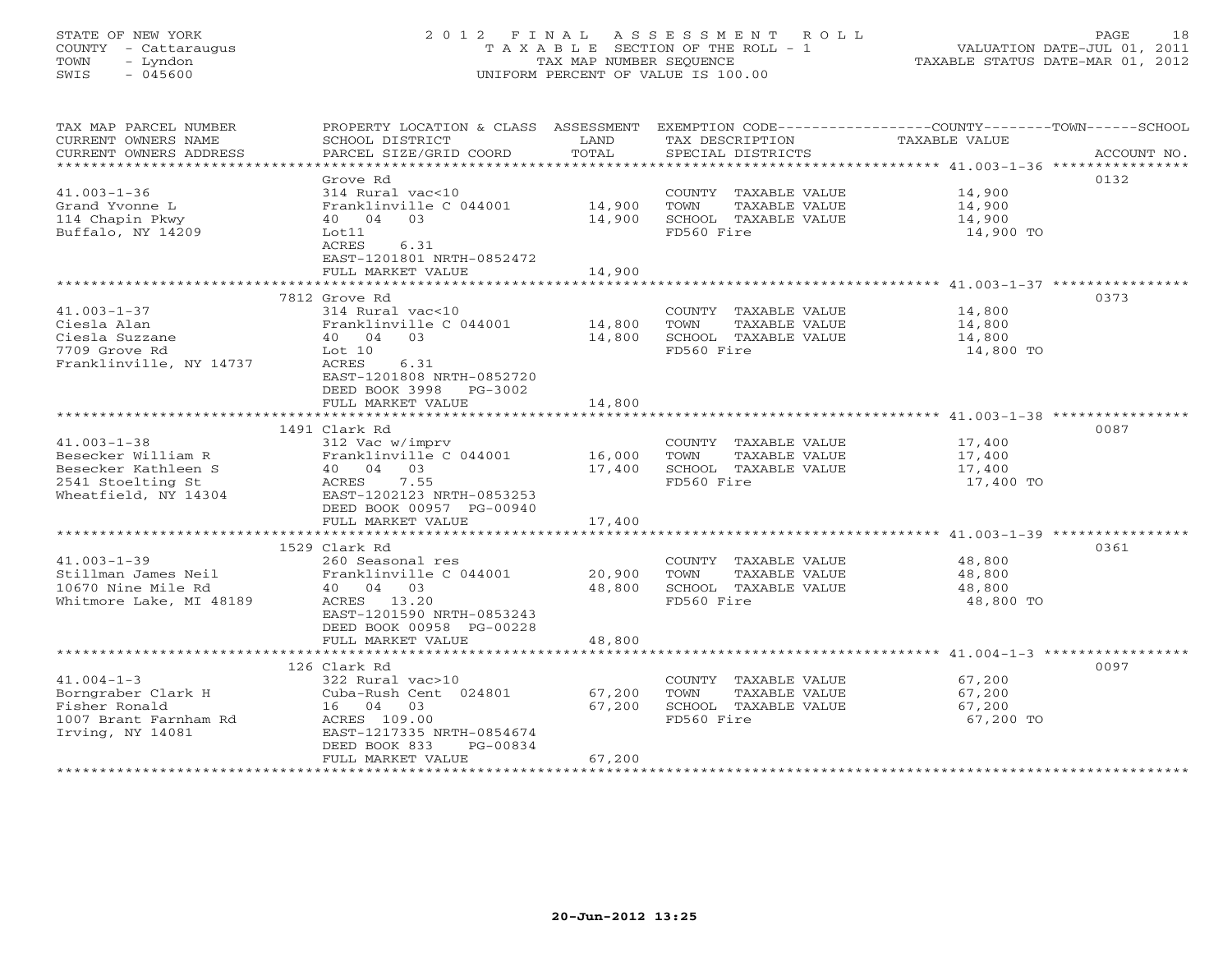# STATE OF NEW YORK 2 0 1 2 F I N A L A S S E S S M E N T R O L L PAGE 19 COUNTY - Cattaraugus T A X A B L E SECTION OF THE ROLL - 1 VALUATION DATE-JUL 01, 2011 TOWN - Lyndon TAX MAP NUMBER SEQUENCE TAXABLE STATUS DATE-MAR 01, 2012 SWIS - 045600 UNIFORM PERCENT OF VALUE IS 100.00

| TAX MAP PARCEL NUMBER<br>CURRENT OWNERS NAME<br>CURRENT OWNERS ADDRESS | PROPERTY LOCATION & CLASS ASSESSMENT<br>SCHOOL DISTRICT<br>PARCEL SIZE/GRID COORD | LAND<br>TOTAL | TAX DESCRIPTION<br>SPECIAL DISTRICTS | EXEMPTION CODE-----------------COUNTY-------TOWN------SCHOOL<br>TAXABLE VALUE<br>ACCOUNT NO. |
|------------------------------------------------------------------------|-----------------------------------------------------------------------------------|---------------|--------------------------------------|----------------------------------------------------------------------------------------------|
|                                                                        |                                                                                   |               |                                      |                                                                                              |
|                                                                        | 7929 Rawson Rd                                                                    |               |                                      | 0098                                                                                         |
| $41.004 - 1 - 4.1$                                                     | 240 Rural res                                                                     |               | COUNTY TAXABLE VALUE                 | 94,000                                                                                       |
| Borngraber Clark                                                       | Cuba-Rush Cent 024801                                                             | 42,200        | TOWN<br>TAXABLE VALUE                | 94,000                                                                                       |
| Borngraber Donna M                                                     | 08 04 03                                                                          | 94,000        | SCHOOL TAXABLE VALUE                 | 94,000                                                                                       |
| 1007 Brant Farnham Rd                                                  | ACRES 50.50                                                                       |               | FD560 Fire                           | 94,000 TO                                                                                    |
| Irving, NY 14081                                                       | EAST-1221639 NRTH-0855119                                                         |               |                                      |                                                                                              |
|                                                                        | DEED BOOK 00959 PG-00943                                                          |               |                                      |                                                                                              |
|                                                                        | FULL MARKET VALUE                                                                 | 94,000        |                                      |                                                                                              |
|                                                                        |                                                                                   |               |                                      |                                                                                              |
|                                                                        |                                                                                   |               |                                      |                                                                                              |
|                                                                        | Clark Rd                                                                          |               |                                      | 0756                                                                                         |
| $41.004 - 1 - 4.2$                                                     | 322 Rural vac>10                                                                  |               | COUNTY TAXABLE VALUE                 | 62,900                                                                                       |
| Borngraber Clark H                                                     | Cuba-Rush Cent 024801                                                             | 62,900        | TOWN<br>TAXABLE VALUE                | 62,900                                                                                       |
| Fisher Ronald                                                          | 08 04 03                                                                          | 62,900        | SCHOOL TAXABLE VALUE                 | 62,900                                                                                       |
| 1007 Brant Farnham Rd                                                  | ACRES 99.00                                                                       |               | FD560 Fire                           | 62,900 TO                                                                                    |
| Irving, NY 14081                                                       | EAST-1219632 NRTH-0855076                                                         |               |                                      |                                                                                              |
|                                                                        | DEED BOOK 00959 PG-00943                                                          |               |                                      |                                                                                              |
|                                                                        | FULL MARKET VALUE                                                                 | 62,900        |                                      |                                                                                              |
|                                                                        |                                                                                   |               |                                      | *********************************** 41.004-1-5.1 ***************                             |
|                                                                        | Rawson Rd                                                                         |               |                                      | 0328                                                                                         |
| $41.004 - 1 - 5.1$                                                     | 314 Rural vac<10                                                                  |               | COUNTY TAXABLE VALUE                 | 8,300                                                                                        |
|                                                                        |                                                                                   |               |                                      |                                                                                              |
| Burgeson James                                                         | Cuba-Rush Cent 024801                                                             | 8,300         | TOWN<br>TAXABLE VALUE                | 8,300                                                                                        |
| 3631 Buffalo Rd                                                        | 08 04<br>03                                                                       | 8,300         | SCHOOL TAXABLE VALUE                 | 8,300                                                                                        |
| Allegany, NY 14706                                                     | FRNT 470.00 DPTH 170.00                                                           |               | FD560 Fire                           | 8,300 TO                                                                                     |
|                                                                        | EAST-1222422 NRTH-0855241                                                         |               |                                      |                                                                                              |
|                                                                        | DEED BOOK 3368 PG-5004                                                            |               |                                      |                                                                                              |
|                                                                        | FULL MARKET VALUE                                                                 | 8,300         |                                      |                                                                                              |
|                                                                        |                                                                                   |               |                                      |                                                                                              |
|                                                                        | Rawson Rd                                                                         |               |                                      | 0789                                                                                         |
| $41.004 - 1 - 5.2$                                                     | 314 Rural vac<10                                                                  |               | COUNTY TAXABLE VALUE                 | 400                                                                                          |
| Shafer Richard                                                         | Cuba-Rush Cent 024801                                                             | 400           | <b>TOWN</b><br>TAXABLE VALUE         | 400                                                                                          |
| 7837 Rawson Rd                                                         | 08 04<br>03                                                                       | 400           | SCHOOL TAXABLE VALUE                 | 400                                                                                          |
| Cuba, NY 14727                                                         | FRNT 200.00 DPTH 53.00                                                            |               | FD560 Fire                           | 400 TO                                                                                       |
|                                                                        | EAST-1222441 NRTH-0854253                                                         |               |                                      |                                                                                              |
|                                                                        | DEED BOOK 898<br>PG-00525                                                         |               |                                      |                                                                                              |
|                                                                        | FULL MARKET VALUE                                                                 | 400           |                                      |                                                                                              |
|                                                                        | ****************************                                                      |               |                                      |                                                                                              |
|                                                                        |                                                                                   |               |                                      |                                                                                              |
|                                                                        | Rawson Rd                                                                         |               |                                      | 0815                                                                                         |
| $41.004 - 1 - 5.3$                                                     | 314 Rural vac<10                                                                  |               | COUNTY TAXABLE VALUE                 | 5,900                                                                                        |
| Scott Frank J                                                          | Cuba-Rush Cent 024801                                                             | 5,900         | TOWN<br>TAXABLE VALUE                | 5,900                                                                                        |
| 7892 Rawson Rd                                                         | 08 04<br>03                                                                       | 5,900         | SCHOOL TAXABLE VALUE                 | 5,900                                                                                        |
| Cuba, NY 14727                                                         | ACRES<br>1.45 BANK<br>017                                                         |               | FD560 Fire                           | 5,900 TO                                                                                     |
|                                                                        | EAST-1222391 NRTH-0854570                                                         |               |                                      |                                                                                              |
|                                                                        | DEED BOOK 00921 PG-00165                                                          |               |                                      |                                                                                              |
|                                                                        | FULL MARKET VALUE                                                                 | 5,900         |                                      |                                                                                              |
|                                                                        |                                                                                   |               |                                      |                                                                                              |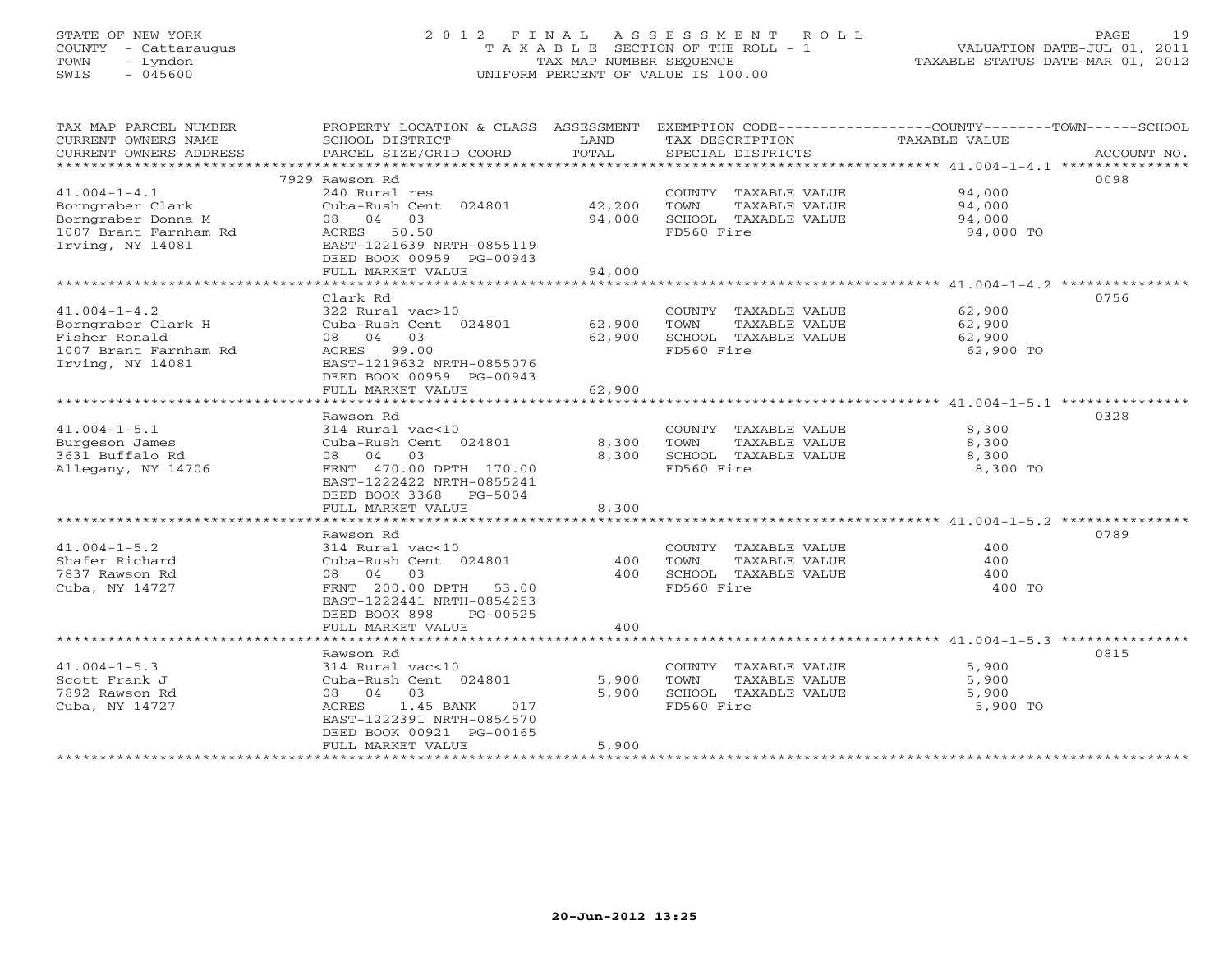# STATE OF NEW YORK 2 0 1 2 F I N A L A S S E S S M E N T R O L L PAGE 20 COUNTY - Cattaraugus T A X A B L E SECTION OF THE ROLL - 1 VALUATION DATE-JUL 01, 2011 TOWN - Lyndon TAX MAP NUMBER SEQUENCE TAXABLE STATUS DATE-MAR 01, 2012 SWIS - 045600 UNIFORM PERCENT OF VALUE IS 100.00UNIFORM PERCENT OF VALUE IS 100.00

| TAX MAP PARCEL NUMBER<br>CURRENT OWNERS NAME<br>CURRENT OWNERS ADDRESS | PROPERTY LOCATION & CLASS ASSESSMENT<br>SCHOOL DISTRICT<br>PARCEL SIZE/GRID COORD | LAND<br>TOTAL | TAX DESCRIPTION<br>SPECIAL DISTRICTS          | EXEMPTION CODE----------------COUNTY-------TOWN------SCHOOL<br><b>TAXABLE VALUE</b><br>ACCOUNT NO. |
|------------------------------------------------------------------------|-----------------------------------------------------------------------------------|---------------|-----------------------------------------------|----------------------------------------------------------------------------------------------------|
|                                                                        |                                                                                   |               |                                               |                                                                                                    |
|                                                                        | Rawson Rd                                                                         |               |                                               | 0816                                                                                               |
| $41.004 - 1 - 5.4$                                                     | 314 Rural vac<10<br>Cuba-Rush Cent 024801                                         |               | COUNTY TAXABLE VALUE<br>TOWN                  | 5,200<br>5,200                                                                                     |
| Kozlowski Sigmund                                                      | 08 04 03                                                                          | 5,200         | TAXABLE VALUE                                 |                                                                                                    |
| 57 S Miller St                                                         |                                                                                   | 5,200         | SCHOOL TAXABLE VALUE                          | 5,200                                                                                              |
| Lancaster, NY 14086                                                    | 1.20<br>ACRES<br>EAST-1222379 NRTH-0854901                                        |               | FD560 Fire                                    | 5,200 TO                                                                                           |
|                                                                        | DEED BOOK 00921 PG-00346                                                          |               |                                               |                                                                                                    |
|                                                                        | FULL MARKET VALUE                                                                 | 5,200         |                                               |                                                                                                    |
|                                                                        |                                                                                   |               |                                               |                                                                                                    |
|                                                                        | 7839 7849 Rawson Rd                                                               |               |                                               | 0329                                                                                               |
| $41.004 - 1 - 6$                                                       | 112 Dairy farm                                                                    |               | COUNTY TAXABLE VALUE                          | 136,300                                                                                            |
| Shafer Rutherford                                                      | Cuba-Rush Cent 024801                                                             | 92,000        | TOWN<br>TAXABLE VALUE                         | 136,300                                                                                            |
| Shafer Buleah                                                          | 08 04 03                                                                          | 136,300       | SCHOOL TAXABLE VALUE                          | 136,300                                                                                            |
| 7839 Rawson Rd                                                         | Life Use                                                                          |               | FD560 Fire                                    | 136,300 TO                                                                                         |
| Cuba, NY 14727                                                         | ACRES 151.16                                                                      |               |                                               |                                                                                                    |
|                                                                        | EAST-1220376 NRTH-0853464                                                         |               |                                               |                                                                                                    |
| MAY BE SUBJECT TO PAYMENT                                              | DEED BOOK 00927 PG-00843                                                          |               |                                               |                                                                                                    |
| UNDER AGDIST LAW TIL 2014                                              | FULL MARKET VALUE                                                                 | 136,300       |                                               |                                                                                                    |
|                                                                        |                                                                                   |               |                                               |                                                                                                    |
|                                                                        | 7733 Rawson Rd                                                                    |               |                                               | 0218                                                                                               |
| $41.004 - 1 - 7.1$                                                     | 240 Rural res                                                                     |               | SR STAR<br>41834                              | $\Omega$<br>$\Omega$<br>62,200                                                                     |
| Bassett Edmund D                                                       | Cuba-Rush Cent 024801                                                             | 29,300        | COUNTY TAXABLE VALUE                          | 92,100                                                                                             |
| 7733 Rawson Rd                                                         | 07 04 03                                                                          | 92,100        | TOWN<br>TAXABLE VALUE                         | 92,100                                                                                             |
| Cuba, NY 14727                                                         | Lot 15                                                                            |               | SCHOOL TAXABLE VALUE                          | 29,900                                                                                             |
|                                                                        | ACRES 16.40                                                                       |               | FD560 Fire                                    | 92,100 TO                                                                                          |
|                                                                        | EAST-1221813 NRTH-0851355                                                         |               |                                               |                                                                                                    |
|                                                                        | FULL MARKET VALUE                                                                 | 92,100        |                                               |                                                                                                    |
|                                                                        |                                                                                   |               |                                               |                                                                                                    |
|                                                                        | Rawson Rd                                                                         |               |                                               | 0643                                                                                               |
| $41.004 - 1 - 7.2$                                                     | 105 Vac farmland                                                                  |               | COUNTY TAXABLE VALUE                          | 43,700                                                                                             |
| Shafer Richard A                                                       | Cuba-Rush Cent 024801                                                             | 43,700        | TOWN<br>TAXABLE VALUE                         | 43,700                                                                                             |
| 7839 Rawson Rd                                                         | 07 04 03                                                                          | 43,700        | SCHOOL TAXABLE VALUE                          | 43,700                                                                                             |
| Cuba, NY 14727                                                         | ACRES 91.70                                                                       |               | FD560 Fire                                    | 43,700 TO                                                                                          |
|                                                                        | EAST-1220900 NRTH-0851958                                                         |               |                                               |                                                                                                    |
| MAY BE SUBJECT TO PAYMENT                                              | DEED BOOK 810<br>PG-00510                                                         |               |                                               |                                                                                                    |
| UNDER AGDIST LAW TIL 2014                                              | FULL MARKET VALUE                                                                 | 43,700        |                                               |                                                                                                    |
|                                                                        | Rawson Rd                                                                         |               |                                               | 0903                                                                                               |
|                                                                        |                                                                                   |               |                                               |                                                                                                    |
| $41.004 - 1 - 7.4$<br>J&K Reynolds Family Trust 1                      | 322 Rural vac>10<br>Cuba-Rush Cent 024801                                         | 30,300        | COUNTY TAXABLE VALUE<br>TOWN<br>TAXABLE VALUE | 30,300<br>30,300                                                                                   |
| Reynolds Kay M                                                         | Enter from Palmer Rd.                                                             | 30,300        | SCHOOL TAXABLE VALUE                          | 30,300                                                                                             |
| 8406 Willowbrook Rd                                                    | ACRES 40.00                                                                       |               | FD560 Fire                                    | 30,300 TO                                                                                          |
| Little Genesee, NY 14754                                               | EAST-1218879 NRTH-0851985                                                         |               |                                               |                                                                                                    |
|                                                                        | DEED BOOK 13965 PG-4001                                                           |               |                                               |                                                                                                    |
|                                                                        | FULL MARKET VALUE                                                                 | 30,300        |                                               |                                                                                                    |
| *******************                                                    |                                                                                   |               | *******************************               |                                                                                                    |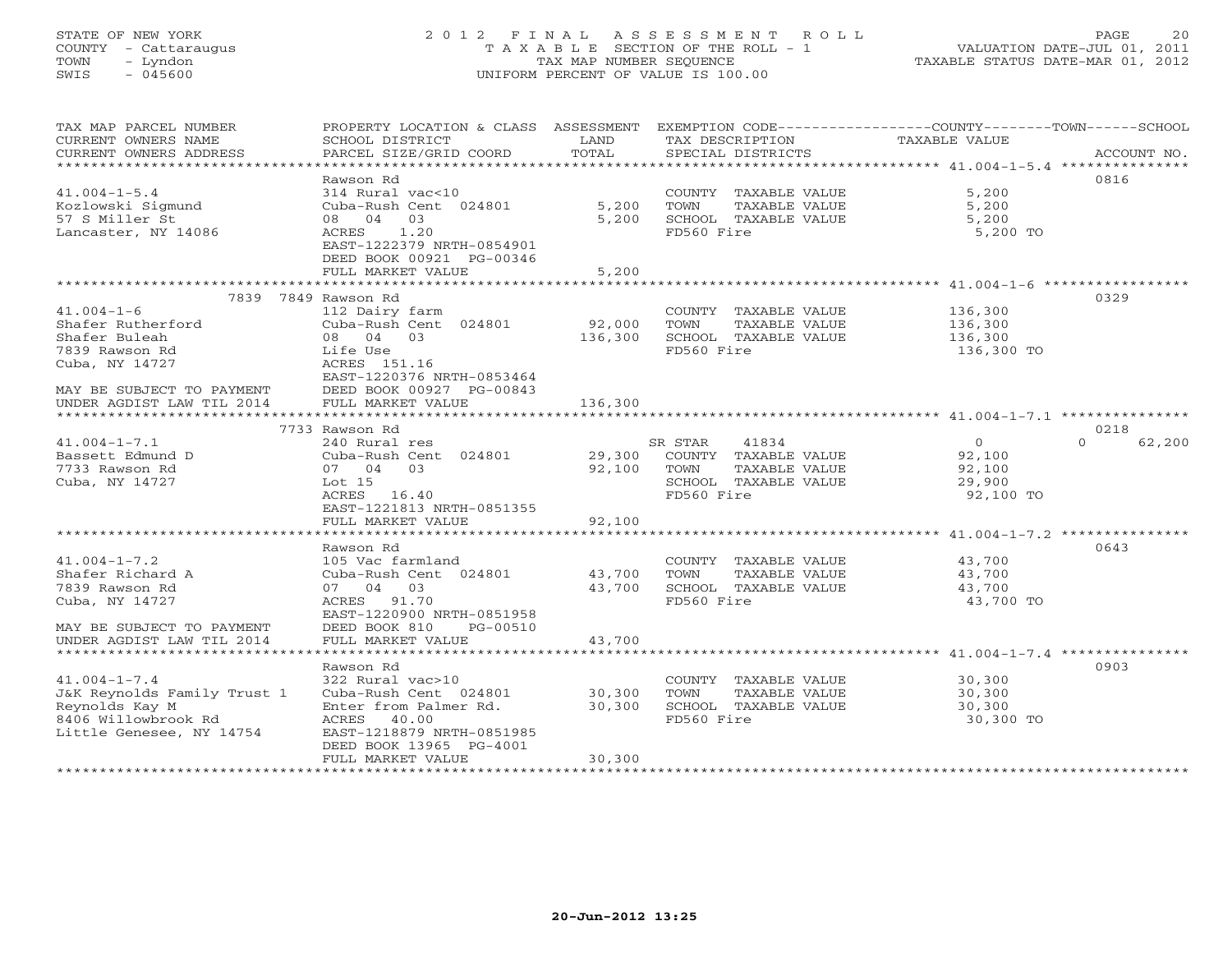#### STATE OF NEW YORK 2 0 1 2 F I N A L A S S E S S M E N T R O L L PAGE 21 COUNTY - Cattaraugus T A X A B L E SECTION OF THE ROLL - 1 VALUATION DATE-JUL 01, 2011 TOWN - Lyndon TAX MAP NUMBER SEQUENCE TAXABLE STATUS DATE-MAR 01, 2012 SWIS - 045600 UNIFORM PERCENT OF VALUE IS 100.00UNIFORM PERCENT OF VALUE IS 100.00

| TAX MAP PARCEL NUMBER<br>CURRENT OWNERS NAME<br>CURRENT OWNERS ADDRESS                 | PROPERTY LOCATION & CLASS ASSESSMENT<br>SCHOOL DISTRICT<br>PARCEL SIZE/GRID COORD                                                                               | LAND<br>TOTAL              | EXEMPTION CODE-----------------COUNTY-------TOWN------SCHOOL<br>TAX DESCRIPTION<br>SPECIAL DISTRICTS     | TAXABLE VALUE                                             | ACCOUNT NO.                |
|----------------------------------------------------------------------------------------|-----------------------------------------------------------------------------------------------------------------------------------------------------------------|----------------------------|----------------------------------------------------------------------------------------------------------|-----------------------------------------------------------|----------------------------|
| *************************                                                              | 280 Palmer Rd                                                                                                                                                   |                            |                                                                                                          |                                                           | 0278                       |
| $41.004 - 1 - 8.1$<br>Milgate Larry D<br>11 Garfield St<br>Lancaster, NY 14086         | 260 Seasonal res<br>Cuba-Rush Cent 024801<br>07 04 03<br>$L/p$ 946-901<br>ACRES 35.35<br>EAST-1219466 NRTH-0850756<br>DEED BOOK 999<br>$PG-799$                 | 34,300<br>55,800           | COUNTY TAXABLE VALUE<br>TOWN<br>TAXABLE VALUE<br>SCHOOL TAXABLE VALUE<br>FD560 Fire                      | 55,800<br>55,800<br>55,800<br>55,800 TO                   |                            |
|                                                                                        | FULL MARKET VALUE                                                                                                                                               | 55,800                     |                                                                                                          |                                                           |                            |
|                                                                                        | 232 Palmer Rd                                                                                                                                                   |                            |                                                                                                          |                                                           | 0572                       |
| $41.004 - 1 - 8.4$<br>Milgate Larry D<br>11 Garfield St<br>Lancaster, NY 14086         | 311 Res vac land<br>Cuba-Rush Cent 024801<br>03<br>07 04<br>FRNT 135.00 DPTH 109.00<br>ACRES<br>0.33<br>EAST-1219288 NRTH-0850479                               | 6,000<br>6,000             | COUNTY TAXABLE VALUE<br>TOWN<br>TAXABLE VALUE<br>SCHOOL TAXABLE VALUE<br>FD560 Fire                      | 6,000<br>6,000<br>6,000<br>6,000 TO                       |                            |
|                                                                                        | DEED BOOK 12309 PG-3003<br>FULL MARKET VALUE                                                                                                                    | 6,000                      |                                                                                                          |                                                           |                            |
|                                                                                        | *******************                                                                                                                                             |                            |                                                                                                          |                                                           |                            |
| $41.004 - 1 - 8.4/1$<br>Milgate Larry D<br>11 Garfield St<br>Lancaster, NY 14086       | Palmer Rd<br>314 Rural vac<10<br>Cuba-Rush Cent 024801<br>07 04 03<br>ACRES<br>0.01<br>EAST-1219298 NRTH-0850481<br>DEED BOOK 12309 PG-3003                     | 500<br>500                 | COUNTY TAXABLE VALUE<br>TAXABLE VALUE<br>TOWN<br>SCHOOL TAXABLE VALUE<br>FD560 Fire                      | 500<br>500<br>500<br>500 TO                               | 0026                       |
|                                                                                        | FULL MARKET VALUE                                                                                                                                               | 500                        |                                                                                                          |                                                           |                            |
|                                                                                        |                                                                                                                                                                 |                            |                                                                                                          |                                                           |                            |
| $41.004 - 1 - 8.5$<br>Murphy Linda L<br>64 Palmer Rd<br>Cuba, NY 14727                 | 64 Palmer Rd<br>240 Rural res<br>Cuba-Rush Cent 024801<br>07 04 03<br>ACRES 23.20<br>EAST-1221526 NRTH-0850749<br>DEED BOOK 00975 PG-01045<br>FULL MARKET VALUE | 27,100<br>72,100<br>72,100 | RES STAR<br>41854<br>COUNTY TAXABLE VALUE<br>TOWN<br>TAXABLE VALUE<br>SCHOOL TAXABLE VALUE<br>FD560 Fire | $\circ$<br>72,100<br>72,100<br>42,100<br>72,100 TO        | 0694<br>$\Omega$<br>30,000 |
|                                                                                        | .                                                                                                                                                               | ********                   |                                                                                                          | ************ 41.004-1-9.1 ****************                |                            |
|                                                                                        | 119 Palmer Rd                                                                                                                                                   |                            |                                                                                                          |                                                           | 0219                       |
| $41.004 - 1 - 9.1$<br>Breton Thomas<br>Breton Shana<br>119 Palmer Rd<br>Cuba, NY 14727 | 210 1 Family Res<br>Cuba-Rush Cent 024801<br>0.3<br>07 04<br>ACRES<br>5.25 BANK<br>005<br>EAST-1220764 NRTH-0849931<br>DEED BOOK 3327<br>PG-3001                | 13,400<br>49,200           | 41854<br>RES STAR<br>COUNTY TAXABLE VALUE<br>TAXABLE VALUE<br>TOWN<br>SCHOOL TAXABLE VALUE<br>FD560 Fire | $\overline{0}$<br>49,200<br>49,200<br>19,200<br>49,200 TO | 30,000<br>$\Omega$         |
|                                                                                        | FULL MARKET VALUE<br>*******************                                                                                                                        | 49,200                     |                                                                                                          |                                                           |                            |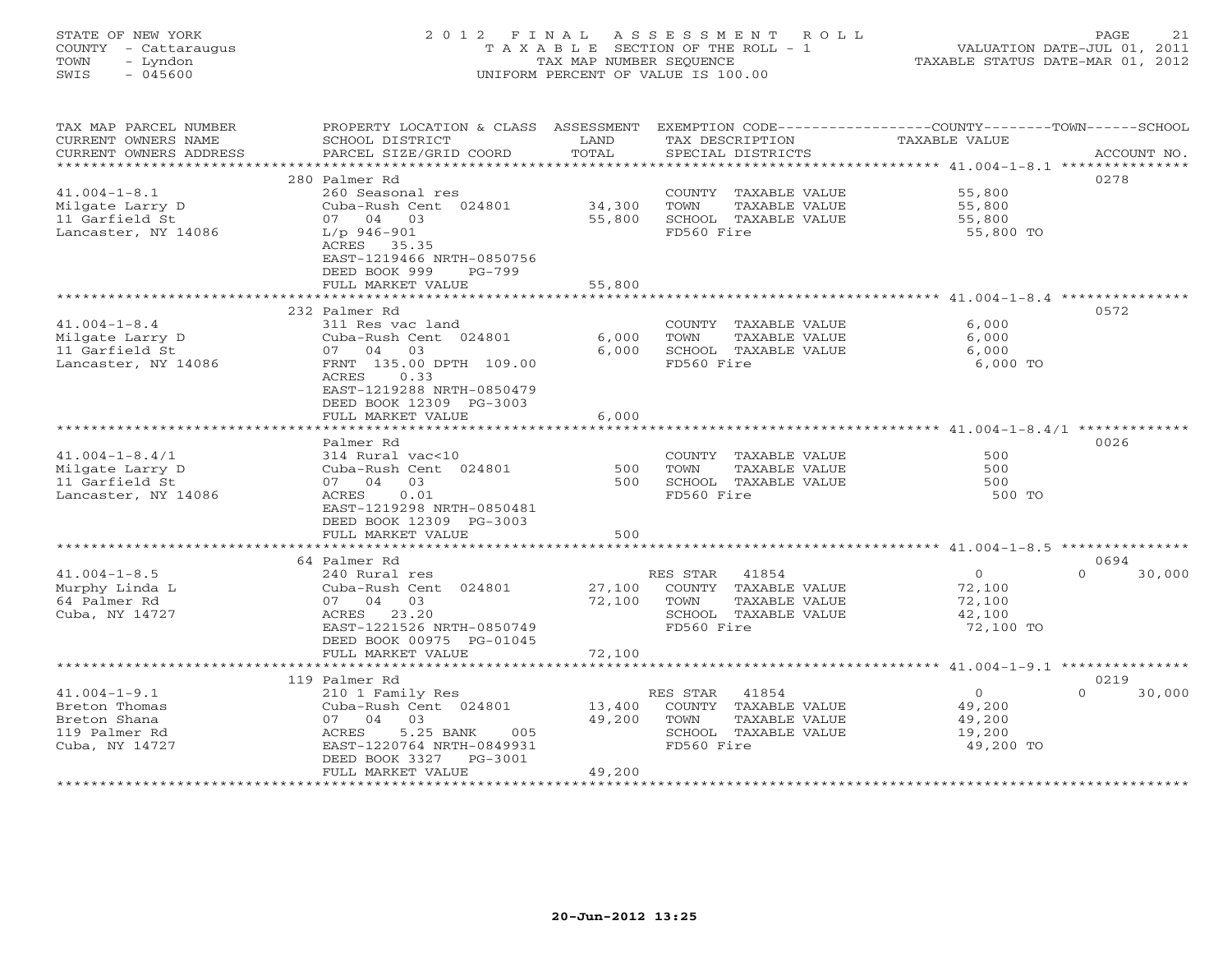# STATE OF NEW YORK 2 0 1 2 F I N A L A S S E S S M E N T R O L L PAGE 22 COUNTY - Cattaraugus T A X A B L E SECTION OF THE ROLL - 1 VALUATION DATE-JUL 01, 2011 TOWN - Lyndon TAX MAP NUMBER SEQUENCE TAXABLE STATUS DATE-MAR 01, 2012 SWIS - 045600 UNIFORM PERCENT OF VALUE IS 100.00

| TAX MAP PARCEL NUMBER     | PROPERTY LOCATION & CLASS ASSESSMENT EXEMPTION CODE----------------COUNTY-------TOWN------SCHOOL |             |                                    |                     |             |
|---------------------------|--------------------------------------------------------------------------------------------------|-------------|------------------------------------|---------------------|-------------|
| CURRENT OWNERS NAME       | SCHOOL DISTRICT                                                                                  | LAND        | TAX DESCRIPTION                    | TAXABLE VALUE       |             |
| CURRENT OWNERS ADDRESS    | PARCEL SIZE/GRID COORD                                                                           | TOTAL       | SPECIAL DISTRICTS                  |                     | ACCOUNT NO. |
| ***********************   |                                                                                                  |             |                                    |                     |             |
|                           | Rawson Rd                                                                                        |             |                                    |                     | 0609        |
| $41.004 - 1 - 9.4$        | 105 Vac farmland                                                                                 |             | 41720<br>AG DIST                   | 3,890<br>3,890      | 3,890       |
| Marshacres, LLC           | Cuba-Rush Cent 024801                                                                            |             | 24,600 COUNTY TAXABLE VALUE        | 20,710              |             |
| 7017 Fadale Rd            | $07 - 04 - 03$                                                                                   | 24,600      | TOWN<br>TAXABLE VALUE              | 20,710              |             |
| Ellicottville, NY 14731   | ACRES 28.00<br>EAST-1221626 NRTH-0849955                                                         |             | SCHOOL TAXABLE VALUE<br>FD560 Fire | 20,710<br>24,600 TO |             |
| MAY BE SUBJECT TO PAYMENT | DEED BOOK 1023 PG-987                                                                            |             |                                    |                     |             |
| UNDER AGDIST LAW TIL 2016 | FULL MARKET VALUE                                                                                | 24,600      |                                    |                     |             |
|                           |                                                                                                  |             |                                    |                     |             |
|                           | 281 Palmer Rd                                                                                    |             |                                    |                     | 0635        |
| $41.004 - 1 - 9.5$        | 240 Rural res                                                                                    |             | COUNTY TAXABLE VALUE               | 129,100             |             |
| Bartus Robert             | Cuba-Rush Cent 024801                                                                            | 36,800      | TAXABLE VALUE<br>TOWN              | 129,100             |             |
| Bartus Margaret           | 07 04 03                                                                                         | 129,100     | SCHOOL TAXABLE VALUE               | 129,100             |             |
| 199 Burman Dr             |                                                                                                  |             | FD560 Fire                         | 129,100 TO          |             |
| Orchard Park, NY 14127    | ACRES 40.20<br>EAST-1219264 N<br>EAST-1219264 NRTH-0849935                                       |             |                                    |                     |             |
|                           | DEED BOOK 8044 PG-4001                                                                           |             |                                    |                     |             |
|                           | FULL MARKET VALUE                                                                                | 129,100     |                                    |                     |             |
|                           |                                                                                                  |             |                                    |                     |             |
|                           | 155 Palmer Rd                                                                                    |             |                                    |                     | 0860        |
| $41.004 - 1 - 9.6$        | 270 Mfg housing                                                                                  |             | COUNTY TAXABLE VALUE               | 26,800              |             |
| Jones Robert P            | Cuba-Rush Cent 024801 17,000                                                                     |             | TOWN<br>TAXABLE VALUE              | 26,800              |             |
| Jones Theresa             | 07 04 03                                                                                         | 26,800      | SCHOOL TAXABLE VALUE               | 26,800              |             |
| 6326 Ward Rd              | FRNT 410.00 DPTH                                                                                 |             | FD560 Fire                         | 26,800 TO           |             |
| Sanborn, NY 14132-9232    | ACRES<br>8.50                                                                                    |             |                                    |                     |             |
|                           | EAST-1220427 NRTH-0849938                                                                        |             |                                    |                     |             |
|                           | DEED BOOK 00985 PG-00187                                                                         |             |                                    |                     |             |
|                           | FULL MARKET VALUE                                                                                | 26,800      |                                    |                     |             |
|                           |                                                                                                  |             |                                    |                     |             |
|                           | Rawson Rd                                                                                        |             |                                    |                     | 0344        |
| $41.004 - 1 - 10$         | 105 Vac farmland                                                                                 |             | AG DIST 41720                      | 19,520<br>19,520    | 19,520      |
| Marshacres, LLC           |                                                                                                  |             |                                    | 47,380              |             |
| 7017 Fadale Rd            | 07 04 03                                                                                         | 66,900 TOWN | TAXABLE VALUE                      | 47,380              |             |
| Ellicottville, NY 14731   | ACRES 91.55                                                                                      |             | SCHOOL TAXABLE VALUE               | 47,380              |             |
|                           | EAST-1220340 NRTH-0848992                                                                        |             | FD560 Fire                         | 66,900 TO           |             |
| MAY BE SUBJECT TO PAYMENT | DEED BOOK 1023 PG-965                                                                            |             |                                    |                     |             |
| UNDER AGDIST LAW TIL 2016 | FULL MARKET VALUE                                                                                | 66,900      |                                    |                     |             |
|                           |                                                                                                  |             |                                    |                     |             |
|                           | Rawson Rd                                                                                        |             |                                    |                     | 0137        |
| $41.004 - 1 - 11$         | 314 Rural vac<10                                                                                 |             | COUNTY TAXABLE VALUE               | 6,500               |             |
| Marshacres, LLC           | Cuba-Rush Cent 024801                                                                            | 6,500       | TOWN<br>TAXABLE VALUE              | 6.500               |             |
| 7017 Fadale Rd            | $07 -04 -03$                                                                                     | 6,500       | SCHOOL TAXABLE VALUE               | 6,500               |             |
| Ellicottville, NY 14731   | FRNT 66.00 DPTH 305.00                                                                           |             | FD560 Fire                         | 6,500 TO            |             |
|                           | EAST-1222258 NRTH-0848482                                                                        |             |                                    |                     |             |
|                           | DEED BOOK 1023 PG-974                                                                            |             |                                    |                     |             |
|                           | FULL MARKET VALUE                                                                                | 6,500       |                                    |                     |             |
|                           |                                                                                                  |             |                                    |                     |             |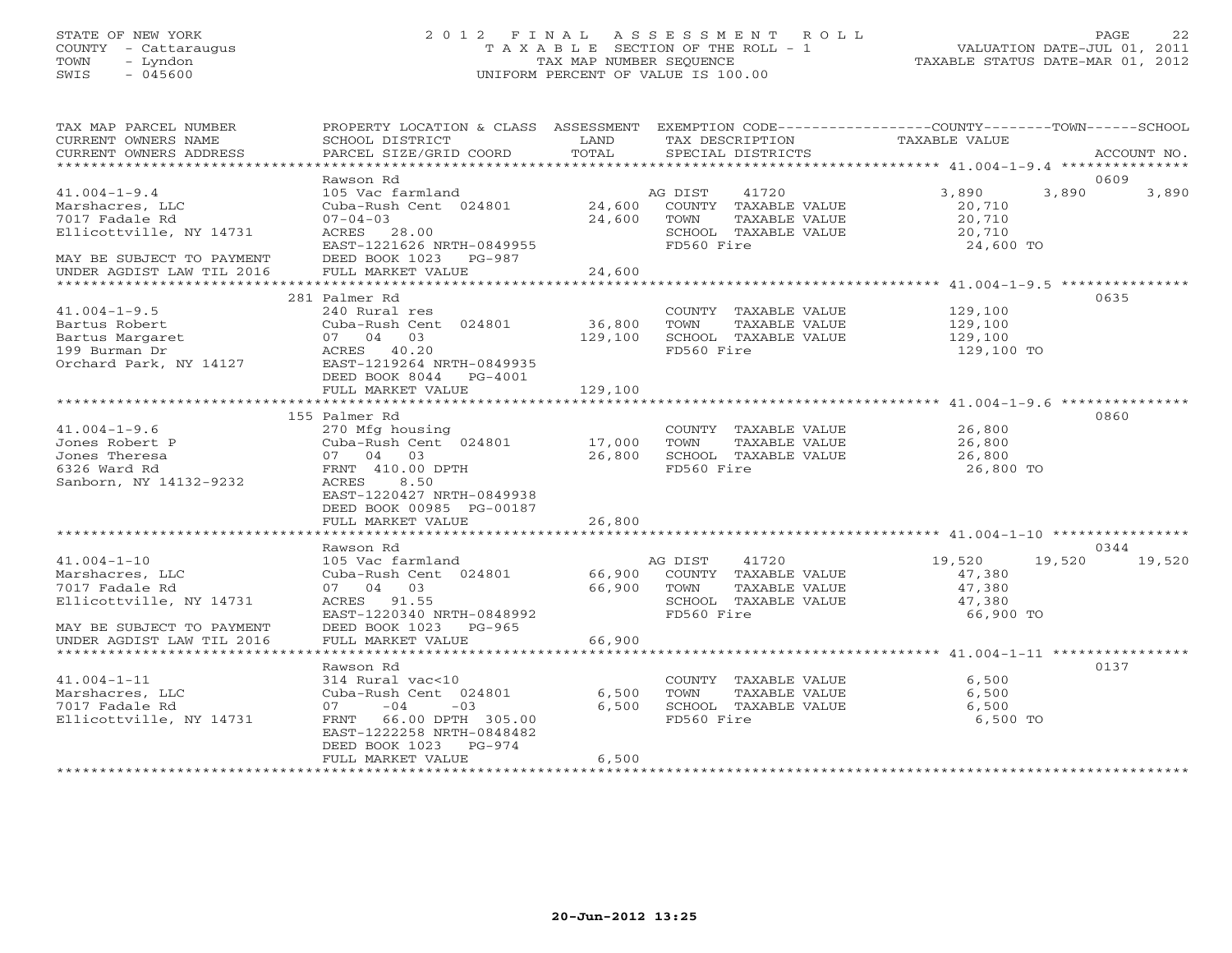# STATE OF NEW YORK 2 0 1 2 F I N A L A S S E S S M E N T R O L L PAGE 23 COUNTY - Cattaraugus T A X A B L E SECTION OF THE ROLL - 1 VALUATION DATE-JUL 01, 2011 TOWN - Lyndon TAX MAP NUMBER SEQUENCE TAXABLE STATUS DATE-MAR 01, 2012 SWIS - 045600 UNIFORM PERCENT OF VALUE IS 100.00UNIFORM PERCENT OF VALUE IS 100.00

| TAX MAP PARCEL NUMBER<br>CURRENT OWNERS NAME<br>CURRENT OWNERS ADDRESS | PROPERTY LOCATION & CLASS ASSESSMENT<br>SCHOOL DISTRICT<br>PARCEL SIZE/GRID COORD | LAND<br>TOTAL | TAX DESCRIPTION<br>SPECIAL DISTRICTS | EXEMPTION CODE-----------------COUNTY-------TOWN-----SCHOOL<br>TAXABLE VALUE<br>ACCOUNT NO. |
|------------------------------------------------------------------------|-----------------------------------------------------------------------------------|---------------|--------------------------------------|---------------------------------------------------------------------------------------------|
|                                                                        |                                                                                   |               |                                      |                                                                                             |
|                                                                        | 306 Palmer Rd                                                                     |               |                                      | 0220                                                                                        |
| $41.004 - 1 - 12.1$                                                    | 322 Rural vac>10                                                                  |               | COUNTY TAXABLE VALUE                 | 56,100                                                                                      |
| Berndt Thomas                                                          | Cuba-Rush Cent 024801                                                             | 56,100        | TOWN<br>TAXABLE VALUE                | 56,100                                                                                      |
| Berndt Beverly J                                                       | $15/16$ 04<br>03                                                                  | 56,100        | SCHOOL TAXABLE VALUE                 | 56,100                                                                                      |
| 8216 Tonawanda Creek Rd                                                | ACRES 83.10                                                                       |               | FD560 Fire                           | 56,100 TO                                                                                   |
| Lockport, NY 14094                                                     | EAST-1217391 NRTH-0852555                                                         |               |                                      |                                                                                             |
|                                                                        | DEED BOOK 00953 PG-00528                                                          |               |                                      |                                                                                             |
|                                                                        | FULL MARKET VALUE                                                                 | 56,100        |                                      |                                                                                             |
|                                                                        |                                                                                   |               |                                      |                                                                                             |
|                                                                        | 325 Palmer Rd                                                                     |               |                                      | 0456                                                                                        |
| $41.004 - 1 - 12.2$                                                    | 260 Seasonal res                                                                  |               | COUNTY TAXABLE VALUE                 | 136,700                                                                                     |
| Hildebrand Michael                                                     | Cuba-Rush Cent 024801                                                             | 34,100        | TOWN<br>TAXABLE VALUE                | 136,700                                                                                     |
| Hildebrand Joanne                                                      | 15 04 03                                                                          | 136,700       | SCHOOL TAXABLE VALUE                 | 136,700                                                                                     |
| 112 Burman Dr                                                          | ACRES 35.00                                                                       |               | FD560 Fire                           | 136,700 TO                                                                                  |
| Orchard Park, NY 14127-1043                                            | EAST-1217984 NRTH-0849013                                                         |               |                                      |                                                                                             |
|                                                                        | DEED BOOK 00975 PG-00061                                                          |               |                                      |                                                                                             |
|                                                                        | FULL MARKET VALUE                                                                 | 136,700       |                                      |                                                                                             |
|                                                                        |                                                                                   |               |                                      |                                                                                             |
|                                                                        | 357 Palmer Rd                                                                     |               |                                      | 0457                                                                                        |
| $41.004 - 1 - 12.3$                                                    | 270 Mfg housing                                                                   |               | COUNTY TAXABLE VALUE                 | 39,600                                                                                      |
| Smith Henry N                                                          | Cuba-Rush Cent 024801                                                             | 34,100        | TOWN<br>TAXABLE VALUE                | 39,600                                                                                      |
| Smith Stephen B                                                        | 15 04 03<br>ACRES 35.00                                                           | 39,600        | SCHOOL TAXABLE VALUE<br>FD560 Fire   | 39,600                                                                                      |
| 2351 Old Falls Blvd<br>Niagara Falls, NY 14304                         | EAST-1217339 NRTH-0848981                                                         |               |                                      | 39,600 TO                                                                                   |
|                                                                        | DEED BOOK 9259 PG-4001                                                            |               |                                      |                                                                                             |
|                                                                        | FULL MARKET VALUE                                                                 | 39,600        |                                      |                                                                                             |
|                                                                        |                                                                                   |               |                                      |                                                                                             |
|                                                                        | 383 Palmer Rd                                                                     |               |                                      | 0481                                                                                        |
| $41.004 - 1 - 12.4$                                                    | 270 Mfg housing                                                                   |               | COUNTY TAXABLE VALUE                 | 57,500                                                                                      |
| Wedzina Frank S Jr                                                     | Cuba-Rush Cent 024801                                                             | 48,300        | TOWN<br>TAXABLE VALUE                | 57,500                                                                                      |
| 123 Milnor Ave                                                         | $-03$<br>15<br>$-04$                                                              | 57,500        | SCHOOL TAXABLE VALUE                 | 57,500                                                                                      |
| Lackawanna, NY 14218                                                   | ACRES 64.73                                                                       |               | FD560 Fire                           | 57,500 TO                                                                                   |
|                                                                        | EAST-1216366 NRTH-0849029                                                         |               |                                      |                                                                                             |
|                                                                        | FULL MARKET VALUE                                                                 | 57,500        |                                      |                                                                                             |
|                                                                        |                                                                                   |               |                                      |                                                                                             |
|                                                                        | 7691 Cedar Ln                                                                     |               |                                      | 0540                                                                                        |
| $41.004 - 1 - 12.5$                                                    | 260 Seasonal res                                                                  |               | COUNTY TAXABLE VALUE                 | 98,900                                                                                      |
| Graczyk Leonard J                                                      | Cuba-Rush Cent 024801                                                             | 36,700        | TOWN<br>TAXABLE VALUE                | 98,900                                                                                      |
| Graczyk Leonard A                                                      | 15 04 03                                                                          | 98,900        | SCHOOL TAXABLE VALUE                 | 98,900                                                                                      |
| 4236 Seabreeze                                                         | ACRES 39.91                                                                       |               | FD560 Fire                           | 98,900 TO                                                                                   |
| Hamburg, NY 14075                                                      | EAST-1217553 NRTH-0851104                                                         |               |                                      |                                                                                             |
|                                                                        | DEED BOOK 00964 PG-00020                                                          |               |                                      |                                                                                             |
|                                                                        | FULL MARKET VALUE                                                                 | 98,900        |                                      |                                                                                             |
|                                                                        |                                                                                   |               |                                      |                                                                                             |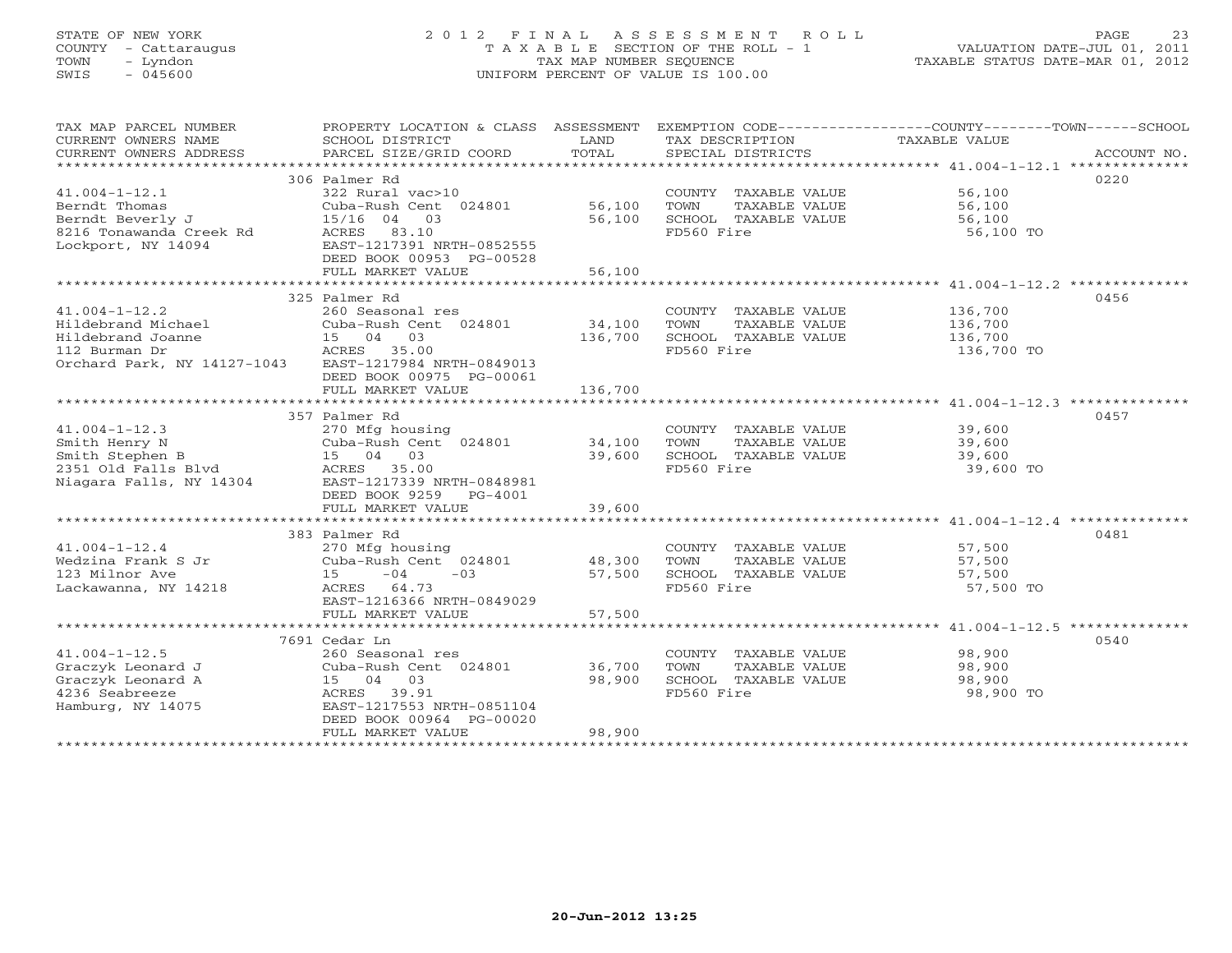# STATE OF NEW YORK 2 0 1 2 F I N A L A S S E S S M E N T R O L L PAGE 24 COUNTY - Cattaraugus T A X A B L E SECTION OF THE ROLL - 1 VALUATION DATE-JUL 01, 2011 TOWN - Lyndon TAX MAP NUMBER SEQUENCE TAXABLE STATUS DATE-MAR 01, 2012 SWIS - 045600 UNIFORM PERCENT OF VALUE IS 100.00UNIFORM PERCENT OF VALUE IS 100.00

| TAX MAP PARCEL NUMBER<br>CURRENT OWNERS NAME<br>CURRENT OWNERS ADDRESS | PROPERTY LOCATION & CLASS ASSESSMENT<br>SCHOOL DISTRICT<br>PARCEL SIZE/GRID COORD | LAND<br>TOTAL | EXEMPTION CODE-----------------COUNTY-------TOWN-----SCHOOL<br>TAX DESCRIPTION<br>SPECIAL DISTRICTS | <b>TAXABLE VALUE</b> | ACCOUNT NO.        |
|------------------------------------------------------------------------|-----------------------------------------------------------------------------------|---------------|-----------------------------------------------------------------------------------------------------|----------------------|--------------------|
|                                                                        |                                                                                   |               |                                                                                                     |                      |                    |
|                                                                        | 7678 Cedar Ln                                                                     |               |                                                                                                     |                      |                    |
| $41.004 - 1 - 12.5/1$                                                  | 260 Seasonal res                                                                  |               | COUNTY TAXABLE VALUE                                                                                | 128,800              |                    |
| Graczyk Leonard                                                        | Cuba-Rush Cent 024801                                                             | 7,000         | TOWN<br>TAXABLE VALUE                                                                               | 128,800              |                    |
| Graczyk Jeffery                                                        | Courtsey split from parce                                                         | 128,800       | SCHOOL TAXABLE VALUE                                                                                | 128,800              |                    |
| 4326 Seabreeze                                                         | $41.004 - 1 - 12.5$                                                               |               | FD560 Fire                                                                                          | 128,800 TO           |                    |
| Hamburg, NY 14075                                                      | ACRES<br>1.00                                                                     |               |                                                                                                     |                      |                    |
|                                                                        | FULL MARKET VALUE                                                                 | 128,800       |                                                                                                     |                      |                    |
|                                                                        | 783 Palmer Rd                                                                     |               |                                                                                                     |                      | 0427               |
| $41.004 - 1 - 15.1$                                                    | 260 Seasonal res                                                                  |               | COUNTY TAXABLE VALUE                                                                                | 82,000               |                    |
| Bagley Charles W                                                       | Franklinville C 044001                                                            | 48,000        | TOWN<br>TAXABLE VALUE                                                                               | 82,000               |                    |
| Bagley Michelle L                                                      | 23 04 03                                                                          | 82,000        | SCHOOL TAXABLE VALUE                                                                                | 82,000               |                    |
| 19 Meadowlawn Rd                                                       | ACRES 63.87                                                                       |               | FD560 Fire                                                                                          | 82,000 TO            |                    |
| Orchard Park, NY 14127                                                 | EAST-1212140 NRTH-0848475                                                         |               |                                                                                                     |                      |                    |
|                                                                        | DEED BOOK 15054 PG-9005                                                           |               |                                                                                                     |                      |                    |
|                                                                        | FULL MARKET VALUE                                                                 | 82,000        |                                                                                                     |                      |                    |
|                                                                        |                                                                                   |               |                                                                                                     |                      |                    |
| $41.004 - 1 - 16$                                                      | 784 Palmer Rd<br>260 Seasonal res                                                 |               | COUNTY TAXABLE VALUE                                                                                | 37,200               | 0431               |
| Watson Frederick D Sr                                                  | Franklinville C 044001                                                            | 11,100        | TOWN<br>TAXABLE VALUE                                                                               | 37,200               |                    |
| 533 Briarwood Ct                                                       | 23 04 03                                                                          | 37,200        | SCHOOL TAXABLE VALUE                                                                                | 37,200               |                    |
| Alden, NY 14004                                                        | ACRES<br>3.75                                                                     |               | FD560 Fire                                                                                          | 37,200 TO            |                    |
|                                                                        | EAST-1211876 NRTH-0849512                                                         |               |                                                                                                     |                      |                    |
|                                                                        | DEED BOOK 1010 PG-338                                                             |               |                                                                                                     |                      |                    |
|                                                                        | FULL MARKET VALUE                                                                 | 37,200        |                                                                                                     |                      |                    |
|                                                                        |                                                                                   |               |                                                                                                     |                      |                    |
|                                                                        | 7746 North Center Rd                                                              |               |                                                                                                     |                      | 0376               |
| $41.004 - 1 - 17.1$                                                    | 240 Rural res                                                                     |               | SR STAR<br>41834                                                                                    | $\circ$              | 62,200<br>$\Omega$ |
| Thompson Carol J                                                       | Franklinville C 044001<br>0.3                                                     | 72,400        | COUNTY TAXABLE VALUE                                                                                | 132,600              |                    |
| 7746 N Center Rd<br>Franklinville, NY 14737                            | $23/24/32$ 04<br>Ff 2025.00                                                       | 132,600       | TOWN<br>TAXABLE VALUE<br>SCHOOL TAXABLE VALUE                                                       | 132,600<br>70,400    |                    |
|                                                                        | ACRES 121.30                                                                      |               | FD560 Fire                                                                                          | 132,600 TO           |                    |
|                                                                        | EAST-1211040 NRTH-0851233                                                         |               |                                                                                                     |                      |                    |
|                                                                        | DEED BOOK 11697 PG-3001                                                           |               |                                                                                                     |                      |                    |
|                                                                        | FULL MARKET VALUE                                                                 | 132,600       |                                                                                                     |                      |                    |
|                                                                        | **************************                                                        | ************* | ************************************* 41.004-1-17.3 **************                                  |                      |                    |
|                                                                        | 7798 Palmer Rd                                                                    |               |                                                                                                     |                      | 0679               |
| $41.004 - 1 - 17.3$                                                    | 210 1 Family Res                                                                  |               | RES STAR<br>41854                                                                                   | $\circ$              | 30,000<br>$\Omega$ |
| Thompson James L                                                       | Franklinville C 044001                                                            | 15,300        | COUNTY TAXABLE VALUE                                                                                | 120,700              |                    |
| 7798 Palmer Rd                                                         | 23 04 03                                                                          | 120,700       | TOWN<br>TAXABLE VALUE                                                                               | 120,700              |                    |
| Franklinville, NY 14737                                                | Ff 350.00                                                                         |               | SCHOOL TAXABLE VALUE<br>FD560 Fire                                                                  | 90,700               |                    |
|                                                                        | ACRES<br>6.75<br>EAST-1210577 NRTH-0849369                                        |               |                                                                                                     | 120,700 TO           |                    |
|                                                                        | DEED BOOK 820<br>PG-00019                                                         |               |                                                                                                     |                      |                    |
|                                                                        | FULL MARKET VALUE                                                                 | 120,700       |                                                                                                     |                      |                    |
|                                                                        |                                                                                   |               |                                                                                                     |                      |                    |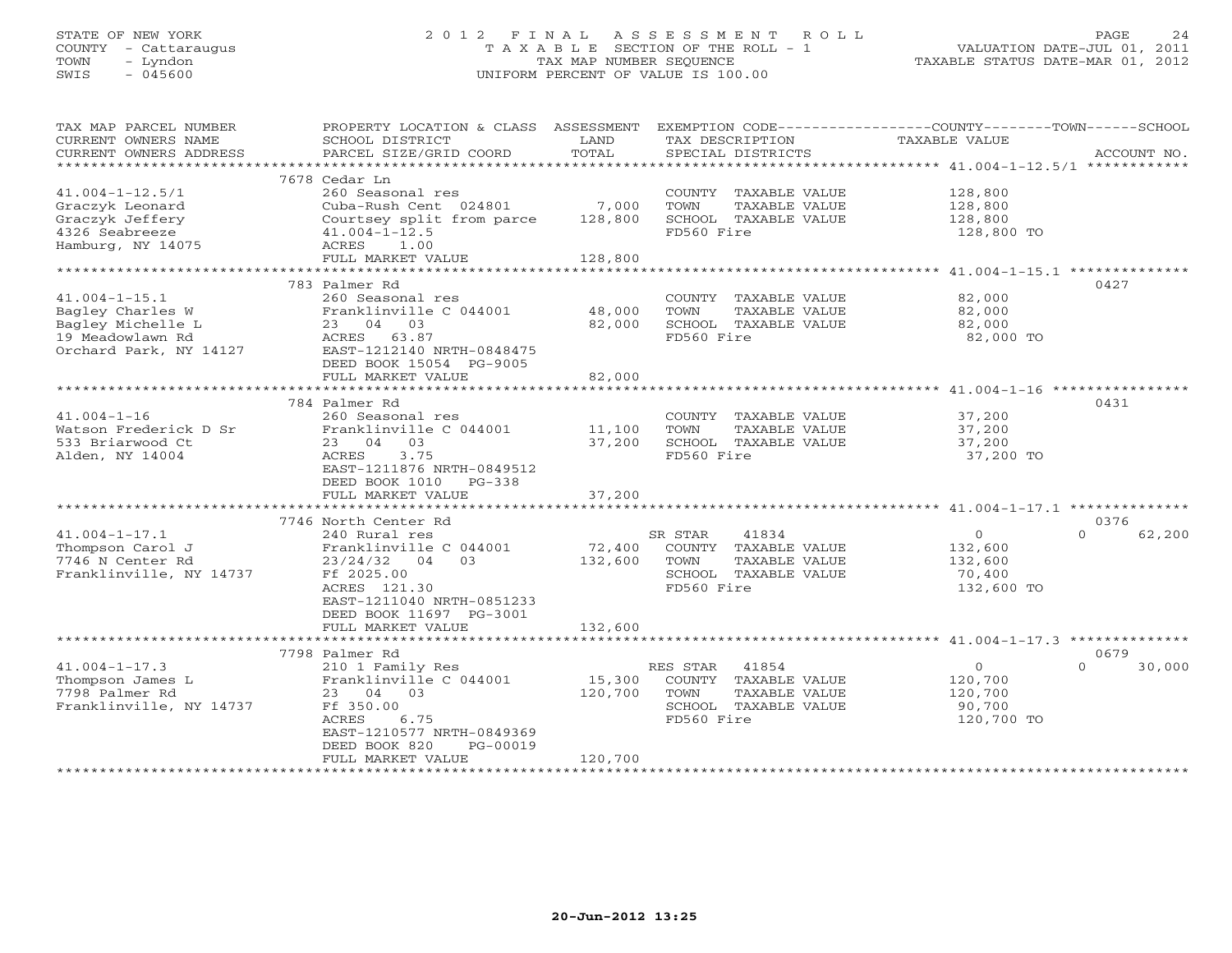# STATE OF NEW YORK 2 0 1 2 F I N A L A S S E S S M E N T R O L L PAGE 25 COUNTY - Cattaraugus T A X A B L E SECTION OF THE ROLL - 1 VALUATION DATE-JUL 01, 2011 TOWN - Lyndon TAX MAP NUMBER SEQUENCE TAXABLE STATUS DATE-MAR 01, 2012 SWIS - 045600 UNIFORM PERCENT OF VALUE IS 100.00

| TAX MAP PARCEL NUMBER<br>CURRENT OWNERS NAME<br>CURRENT OWNERS ADDRESS                                  | PROPERTY LOCATION & CLASS ASSESSMENT<br>SCHOOL DISTRICT<br>PARCEL SIZE/GRID COORD                                                                                                                       | LAND<br>TOTAL              | EXEMPTION CODE-----------------COUNTY-------TOWN------SCHOOL<br>TAX DESCRIPTION<br>SPECIAL DISTRICTS     | TAXABLE VALUE                                               | ACCOUNT NO.                |
|---------------------------------------------------------------------------------------------------------|---------------------------------------------------------------------------------------------------------------------------------------------------------------------------------------------------------|----------------------------|----------------------------------------------------------------------------------------------------------|-------------------------------------------------------------|----------------------------|
| *********************                                                                                   |                                                                                                                                                                                                         |                            |                                                                                                          |                                                             |                            |
| $41.004 - 1 - 17.5$<br>Thompson Bud A<br>7788 N Center Rd<br>Franklinville, NY 14737                    | 7788 North Center Rd<br>270 Mfg housing<br>Franklinville C 044001<br>04 03<br>32<br>3.45<br>ACRES<br>EAST-1210038 NRTH-0852181<br>DEED BOOK 884<br>PG-00913<br>FULL MARKET VALUE                        | 10,700<br>16,800<br>16,800 | 41854<br>RES STAR<br>COUNTY TAXABLE VALUE<br>TAXABLE VALUE<br>TOWN<br>SCHOOL TAXABLE VALUE<br>FD560 Fire | $\overline{O}$<br>16,800<br>16,800<br>$\Omega$<br>16,800 TO | 0762<br>$\Omega$<br>16,800 |
|                                                                                                         |                                                                                                                                                                                                         |                            |                                                                                                          |                                                             |                            |
| $41.004 - 1 - 17.6$<br>Schadt Jeremy L<br>Schadt Angela Lund<br>9 Mill St<br>Franklinville, NY 14737    | 7634 North Center Rd<br>312 Vac w/imprv<br>Franklinville C 044001<br>23 04 03<br>FRNT 250.00 DPTH 150.00<br>ACRES<br>0.86<br>EAST-1210382 NRTH-0849712<br>DEED BOOK 00965 PG-00127<br>FULL MARKET VALUE | 6,900<br>11,900<br>11,900  | COUNTY TAXABLE VALUE<br>TOWN<br>TAXABLE VALUE<br>SCHOOL TAXABLE VALUE<br>FD560 Fire                      | 11,900<br>11,900<br>11,900<br>11,900 TO                     | 0859                       |
|                                                                                                         |                                                                                                                                                                                                         |                            |                                                                                                          |                                                             |                            |
| $41.004 - 1 - 17.8$<br>Thompson Derek<br>Thompson Katherine<br>856 Palmer Rd<br>Franklinville, NY 14737 | 856 Palmer Rd<br>210 1 Family Res<br>Franklinville C 044001<br>23 4<br>$\overline{\mathbf{3}}$<br>ACRES<br>7.80<br>EAST-1211166 NRTH-0849488<br>DEED BOOK 11970 PG-4006<br>FULL MARKET VALUE            | 16,300<br>99,500<br>99,500 | RES STAR<br>41854<br>COUNTY TAXABLE VALUE<br>TOWN<br>TAXABLE VALUE<br>SCHOOL TAXABLE VALUE<br>FD560 Fire | $\overline{O}$<br>99,500<br>99,500<br>69,500<br>99,500 TO   | 0901<br>$\cap$<br>30,000   |
|                                                                                                         |                                                                                                                                                                                                         |                            |                                                                                                          |                                                             |                            |
| $41.004 - 1 - 18$<br>Mikulski Rodney<br>40 Beale Ave<br>Cheektowaga, NY 14225                           | 837 Palmer Rd<br>312 Vac w/imprv<br>Franklinville C 044001<br>23 04 03<br>$L/p$ 893-181<br>FRNT 320.00 DPTH<br>9.50<br>ACRES<br>EAST-1211164 NRTH-0848502<br>DEED BOOK 00964 PG-00567                   | 18,000<br>18,000           | COUNTY TAXABLE VALUE<br>TOWN<br>TAXABLE VALUE<br>SCHOOL TAXABLE VALUE<br>FD560 Fire                      | 18,000<br>18,000<br>18,000<br>18,000 TO                     | 0722                       |
|                                                                                                         | FULL MARKET VALUE                                                                                                                                                                                       | 18,000                     |                                                                                                          |                                                             |                            |
| $41.004 - 1 - 19.1$<br>Price Edwin L<br>PO Box 215<br>Niagara Falls, NY 14304                           | North Center Rd<br>322 Rural vac>10<br>Franklinville C 044001<br>04 03<br>22/23<br>Ff 580.00<br>ACRES<br>9.50<br>EAST-1210655 NRTH-0848128<br>DEED BOOK 852<br>PG-00016<br>FULL MARKET VALUE            | 18,000<br>18,000<br>18,000 | COUNTY TAXABLE VALUE<br>TOWN<br>TAXABLE VALUE<br>SCHOOL TAXABLE VALUE<br>FD560 Fire                      | 18,000<br>18,000<br>18,000<br>18,000 TO                     | 0723                       |
|                                                                                                         |                                                                                                                                                                                                         |                            |                                                                                                          |                                                             |                            |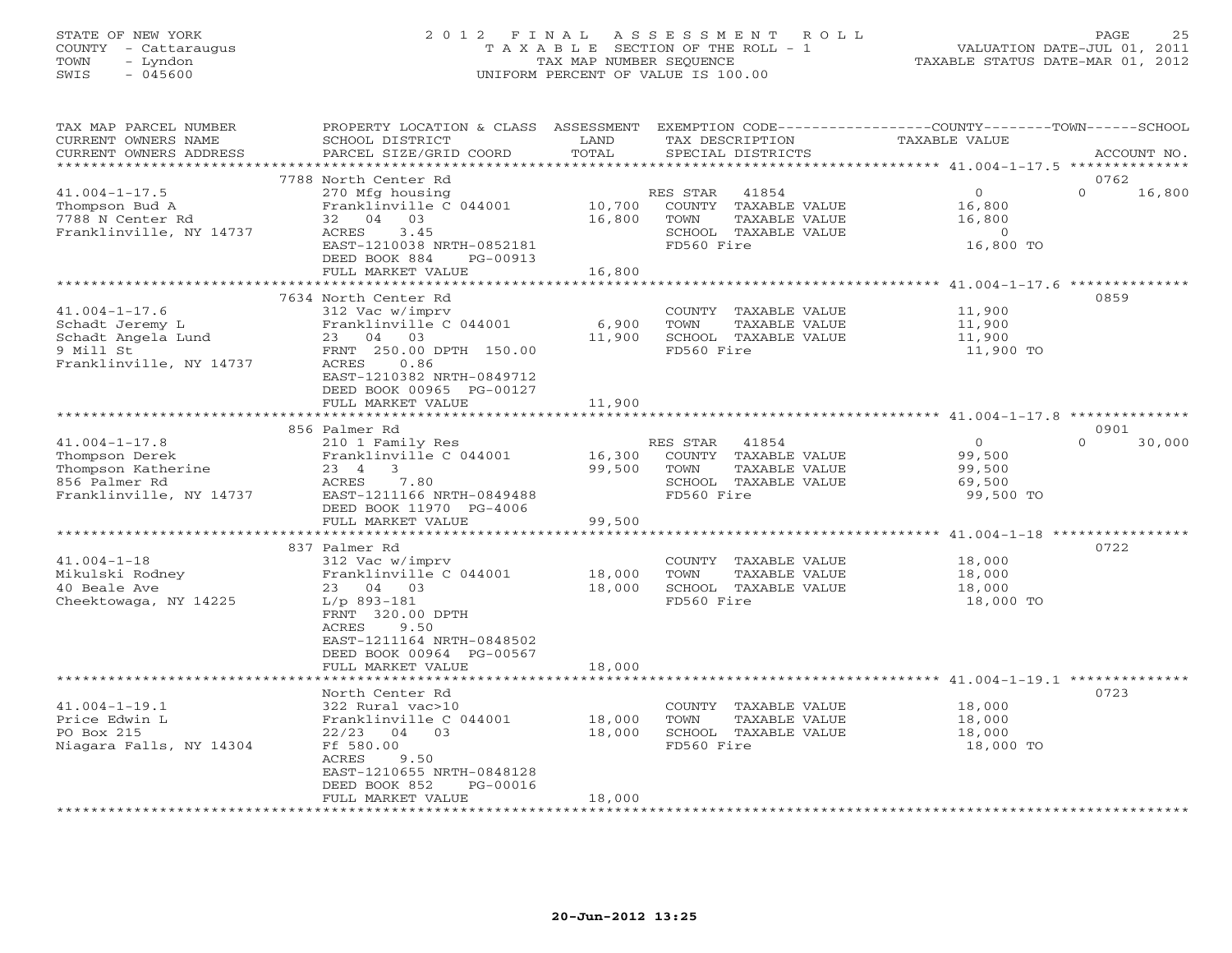### STATE OF NEW YORK 2 0 1 2 F I N A L A S S E S S M E N T R O L L PAGE 26 COUNTY - Cattaraugus T A X A B L E SECTION OF THE ROLL - 1 VALUATION DATE-JUL 01, 2011 TOWN - Lyndon TAX MAP NUMBER SEQUENCE TAXABLE STATUS DATE-MAR 01, 2012 SWIS - 045600 UNIFORM PERCENT OF VALUE IS 100.00UNIFORM PERCENT OF VALUE IS 100.00

| TAX MAP PARCEL NUMBER<br>CURRENT OWNERS NAME<br>CURRENT OWNERS ADDRESS                            | PROPERTY LOCATION & CLASS ASSESSMENT<br>SCHOOL DISTRICT<br>PARCEL SIZE/GRID COORD                                                                                                                                        | LAND<br>TOTAL              | TAX DESCRIPTION<br>SPECIAL DISTRICTS                                                                                                      | EXEMPTION CODE----------------COUNTY-------TOWN-----SCHOOL<br>TAXABLE VALUE                                      | ACCOUNT NO.                    |
|---------------------------------------------------------------------------------------------------|--------------------------------------------------------------------------------------------------------------------------------------------------------------------------------------------------------------------------|----------------------------|-------------------------------------------------------------------------------------------------------------------------------------------|------------------------------------------------------------------------------------------------------------------|--------------------------------|
| *********************                                                                             |                                                                                                                                                                                                                          |                            |                                                                                                                                           |                                                                                                                  |                                |
| $41.004 - 1 - 19.2$<br>Bowles Charles R<br>7586 North Center Rd<br>Franklinville, NY 14737        | 7586 North Center Rd<br>240 Rural res<br>Franklinville C 044001<br>23 04<br>03<br>Ff 660.00 Palmer<br>Ff 510.00 North Rd<br>ACRES<br>10.00<br>EAST-1210670 NRTH-0848755<br>DEED BOOK 00983 PG-00606<br>FULL MARKET VALUE | 18,500<br>83,000<br>83,000 | 41834<br>SR STAR<br>COUNTY TAXABLE VALUE<br>TOWN<br>TAXABLE VALUE<br>SCHOOL TAXABLE VALUE<br>FD560 Fire                                   | $\Omega$<br>$\circ$<br>83,000<br>83,000<br>20,800<br>83,000 TO                                                   | 0881<br>62,200                 |
|                                                                                                   |                                                                                                                                                                                                                          |                            |                                                                                                                                           |                                                                                                                  |                                |
| $41.004 - 1 - 20$<br>Heubel Sandra<br>520 Huxley St<br>Cheektowaga, NY 14225                      | 797 Palmer Rd<br>270 Mfg housing<br>Franklinville C 044001<br>23 04<br>03<br>2.05<br>ACRES<br>EAST-1211633 NRTH-0849057<br>DEED BOOK 2272<br>PG-5001<br>FULL MARKET VALUE                                                | 8,600<br>30,300<br>30,300  | COUNTY TAXABLE VALUE<br>TOWN<br>TAXABLE VALUE<br>SCHOOL TAXABLE VALUE<br>FD560 Fire                                                       | 30,300<br>30,300<br>30,300<br>30,300 TO                                                                          | 0795                           |
|                                                                                                   | 1952 Lyndon Rd                                                                                                                                                                                                           |                            |                                                                                                                                           |                                                                                                                  | 0059                           |
| $49.002 - 2 - 1$<br>Werzak William<br>Ekes George<br>1952 Lyndon Rd<br>Franklinville, NY 14727    | 240 Rural res<br>Franklinville C 044001<br>14 04 04<br>ACRES 135.85<br>EAST-1194270 NRTH-0846078<br>DEED BOOK 787<br>PG-00470<br>FULL MARKET VALUE                                                                       | 132,100 SR STAR<br>132,100 | CW_15_VET/ 41162<br>75,100 AGED C/T 41801<br>41834<br>COUNTY TAXABLE VALUE<br>TOWN<br>TAXABLE VALUE<br>SCHOOL TAXABLE VALUE<br>FD560 Fire | 12,000<br>$\Omega$<br>48,040<br>52,840<br>$\overline{0}$<br>$\Omega$<br>72,060<br>79,260<br>69,900<br>132,100 TO | $\Omega$<br>$\Omega$<br>62,200 |
|                                                                                                   |                                                                                                                                                                                                                          | ************               |                                                                                                                                           | ************************************** 49.002-2-2.1 ****************                                             |                                |
| $49.002 - 2 - 2.1$<br>Barnas Stanley<br>7493 Livingston Rd<br>Franklinville, NY 14737             | Livingston Rd<br>322 Rural vac>10<br>Franklinville C 044001<br>14 04 04<br>ACRES 32.60<br>EAST-1196048 NRTH-0847238<br>DEED BOOK 905<br>PG-00774<br>FULL MARKET VALUE                                                    | 29,300<br>29,300<br>29,300 | COUNTY TAXABLE VALUE<br>TAXABLE VALUE<br>TOWN<br>SCHOOL TAXABLE VALUE<br>FD560 Fire                                                       | 29,300<br>29,300<br>29,300<br>29,300 TO                                                                          | 0371                           |
|                                                                                                   |                                                                                                                                                                                                                          | * * * * * * * * * *        |                                                                                                                                           | *********************** 49.002-2-2.2 **********                                                                  |                                |
| $49.002 - 2 - 2.2$<br>Esford David B<br>Esford Lilly<br>144 Brentwood Dr<br>Cheektowaga, NY 14227 | 7519 Livingston Rd<br>240 Rural res<br>Franklinville C 044001<br>15 04 04<br>ACRES 14.84<br>EAST-1196591 NRTH-0848065<br>DEED BOOK 00981 PG-00048<br>FULL MARKET VALUE                                                   | 21,900<br>77,200<br>77,200 | COUNTY TAXABLE VALUE<br>TOWN<br>TAXABLE VALUE<br>SCHOOL TAXABLE VALUE<br>FD560 Fire                                                       | 77,200<br>77,200<br>77,200<br>77,200 TO                                                                          | 0549                           |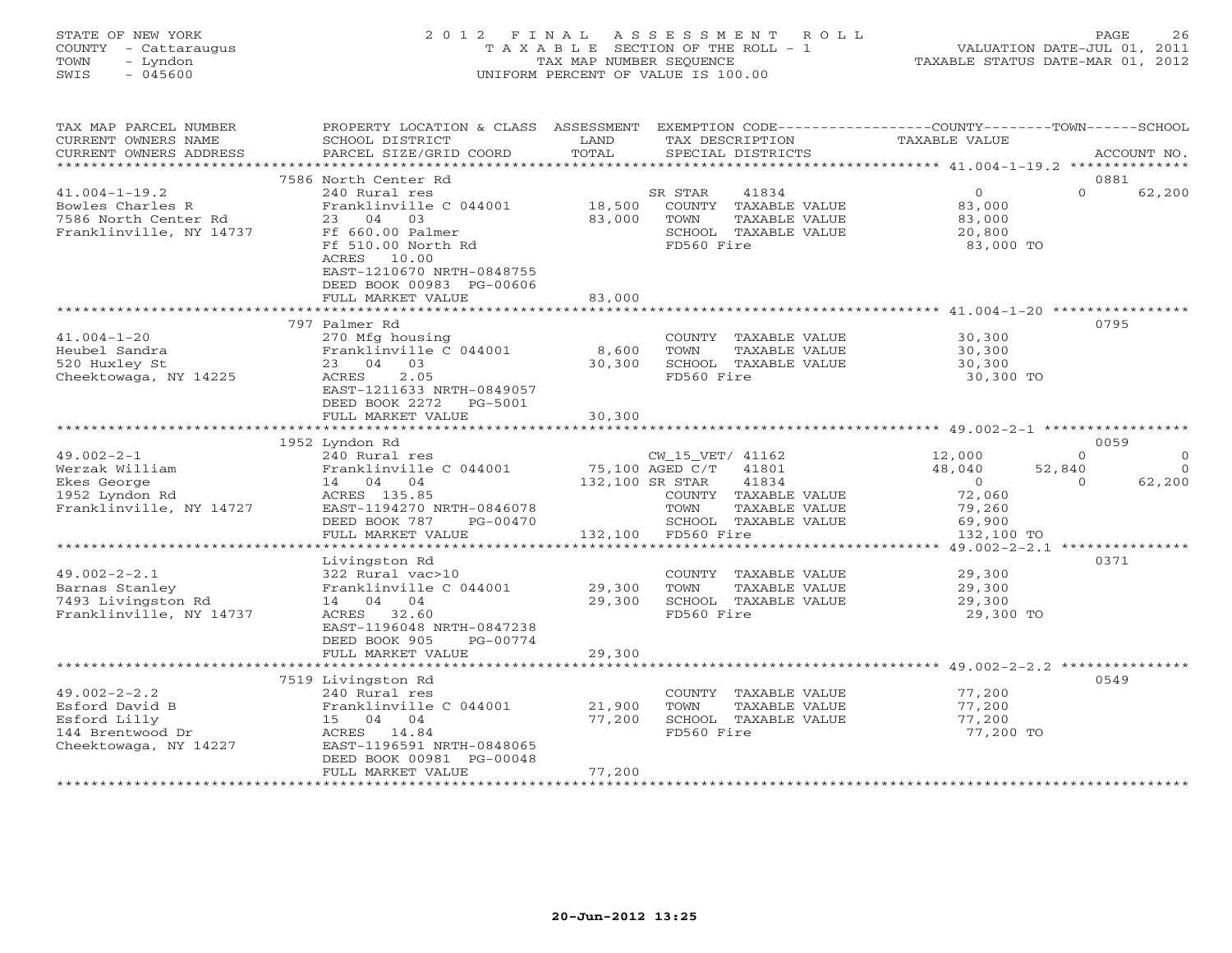# STATE OF NEW YORK 2 0 1 2 F I N A L A S S E S S M E N T R O L L PAGE 27 COUNTY - Cattaraugus T A X A B L E SECTION OF THE ROLL - 1 VALUATION DATE-JUL 01, 2011 TOWN - Lyndon TAX MAP NUMBER SEQUENCE TAXABLE STATUS DATE-MAR 01, 2012 SWIS - 045600 UNIFORM PERCENT OF VALUE IS 100.00UNIFORM PERCENT OF VALUE IS 100.00

| TAX MAP PARCEL NUMBER<br>CURRENT OWNERS NAME<br>CURRENT OWNERS ADDRESS                                  | PROPERTY LOCATION & CLASS ASSESSMENT<br>SCHOOL DISTRICT<br>PARCEL SIZE/GRID COORD                                                                   | LAND<br>TOTAL              | EXEMPTION CODE-----------------COUNTY-------TOWN------SCHOOL<br>TAX DESCRIPTION<br>SPECIAL DISTRICTS                                | <b>TAXABLE VALUE</b>                                            | ACCOUNT NO.                             |
|---------------------------------------------------------------------------------------------------------|-----------------------------------------------------------------------------------------------------------------------------------------------------|----------------------------|-------------------------------------------------------------------------------------------------------------------------------------|-----------------------------------------------------------------|-----------------------------------------|
|                                                                                                         |                                                                                                                                                     |                            |                                                                                                                                     |                                                                 |                                         |
|                                                                                                         | 7503 Livingston Rd                                                                                                                                  |                            |                                                                                                                                     |                                                                 | 0544                                    |
| $49.002 - 2 - 2.3$<br>Krawczyk Dennis<br>7503 Livingston Rd<br>Franklinville, NY 14737                  | 210 1 Family Res<br>Franklinville C 044001<br>14 04 04<br>ACRES<br>1.91 BANK<br>017<br>EAST-1197132 NRTH-0847776<br>DEED BOOK 00923 PG-00796        | 30,500                     | WVET C/T<br>41121<br>8,400 RES STAR<br>41854<br>COUNTY TAXABLE VALUE<br>TOWN<br>TAXABLE VALUE<br>SCHOOL TAXABLE VALUE<br>FD560 Fire | 4,575<br>$\overline{0}$<br>25,925<br>25,925<br>500<br>30,500 TO | 4,575<br>$\Omega$<br>$\Omega$<br>30,000 |
|                                                                                                         | FULL MARKET VALUE                                                                                                                                   | 30,500                     |                                                                                                                                     |                                                                 |                                         |
|                                                                                                         |                                                                                                                                                     |                            |                                                                                                                                     |                                                                 |                                         |
|                                                                                                         | 7323 Livingston Rd                                                                                                                                  |                            |                                                                                                                                     |                                                                 | 0539                                    |
| $49.002 - 2 - 2.4$                                                                                      | 240 Rural res                                                                                                                                       |                            | RES STAR<br>41854                                                                                                                   | $\circ$                                                         | $\Omega$<br>30,000                      |
| Gesegnet Daniel<br>7323 Livingston Rd<br>Franklinville, NY 14737                                        | Franklinville C 044001<br>14 04 04<br>ACRES 28.30<br>EAST-1196417 NRTH-0844863<br>DEED BOOK 16100 PG-5006                                           | 30,300<br>135,000          | COUNTY TAXABLE VALUE<br>TOWN<br>TAXABLE VALUE<br>SCHOOL TAXABLE VALUE<br>FD560 Fire                                                 | 135,000<br>135,000<br>105,000<br>135,000 TO                     |                                         |
|                                                                                                         | FULL MARKET VALUE                                                                                                                                   | 135,000                    |                                                                                                                                     |                                                                 |                                         |
|                                                                                                         |                                                                                                                                                     |                            |                                                                                                                                     |                                                                 |                                         |
|                                                                                                         | 7453 Livingston Rd                                                                                                                                  |                            |                                                                                                                                     |                                                                 | 0582                                    |
| $49.002 - 2 - 2.5$<br>Lynch Michael<br>7453 Livingston Rd<br>Franklinville, NY 14737                    | 210 1 Family Res<br>Franklinville C 044001<br>14 04 04<br>Lot $15$<br>2.87<br>ACRES<br>EAST-1197135 NRTH-0846993<br>DEED BOOK 14016 PG-4002         | 9,800<br>43,500            | COUNTY TAXABLE VALUE<br>TAXABLE VALUE<br>TOWN<br>SCHOOL TAXABLE VALUE<br>FD560 Fire                                                 | 43,500<br>43,500<br>43,500<br>43,500 TO                         |                                         |
|                                                                                                         | FULL MARKET VALUE                                                                                                                                   | 43,500                     |                                                                                                                                     |                                                                 |                                         |
|                                                                                                         |                                                                                                                                                     |                            |                                                                                                                                     |                                                                 |                                         |
| $49.002 - 2 - 2.6$<br>Pych Henry J<br>Pych Joyce M<br>173 Westwood Rd<br>Lancaster, NY 14086            | 7437 Livingston Rd<br>270 Mfg housing<br>Franklinville C 044001<br>14 04 04<br>4.71<br>ACRES<br>EAST-1197138 NRTH-0846630                           | 12,600<br>53,100           | COUNTY TAXABLE VALUE<br>TOWN<br>TAXABLE VALUE<br>SCHOOL TAXABLE VALUE<br>FD560 Fire                                                 | 53,100<br>53,100<br>53,100<br>53,100 TO                         | 0565                                    |
|                                                                                                         | DEED BOOK 8802<br>PG-5003<br>FULL MARKET VALUE                                                                                                      | 53,100                     |                                                                                                                                     |                                                                 |                                         |
|                                                                                                         |                                                                                                                                                     | *************              |                                                                                                                                     |                                                                 |                                         |
|                                                                                                         | 7397 Livingston Rd                                                                                                                                  |                            |                                                                                                                                     |                                                                 | 0623                                    |
| $49.002 - 2 - 2.7$<br>Schweikhard Robert<br>Schweikhard Sally<br>5160 Electric Ave<br>Hamburg, NY 14075 | 260 Seasonal res<br>Franklinville C 044001<br>14 04 04<br>ACRES 22.60<br>EAST-1196413 NRTH-0846191<br>DEED BOOK 00954 PG-00926<br>FULL MARKET VALUE | 26,800<br>81,200<br>81,200 | COUNTY TAXABLE VALUE<br>TOWN<br>TAXABLE VALUE<br>SCHOOL TAXABLE VALUE<br>FD560 Fire                                                 | 81,200<br>81,200<br>81,200<br>81,200 TO                         |                                         |
|                                                                                                         |                                                                                                                                                     |                            |                                                                                                                                     |                                                                 |                                         |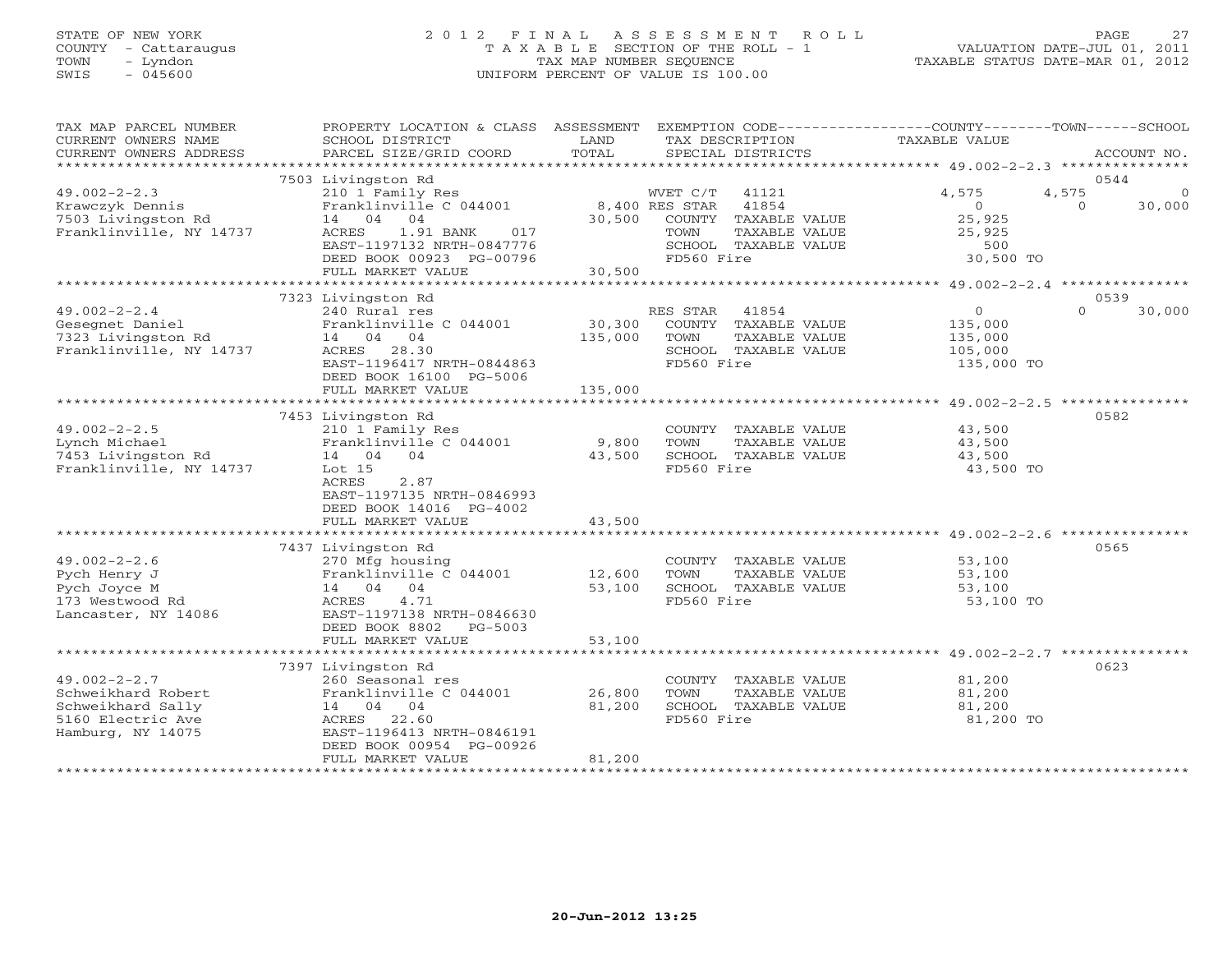# STATE OF NEW YORK 2 0 1 2 F I N A L A S S E S S M E N T R O L L PAGE 28 COUNTY - Cattaraugus T A X A B L E SECTION OF THE ROLL - 1 VALUATION DATE-JUL 01, 2011 TOWN - Lyndon TAX MAP NUMBER SEQUENCE TAXABLE STATUS DATE-MAR 01, 2012 SWIS - 045600 UNIFORM PERCENT OF VALUE IS 100.00UNIFORM PERCENT OF VALUE IS 100.00

| TAX MAP PARCEL NUMBER<br>CURRENT OWNERS NAME<br>CURRENT OWNERS ADDRESS<br>***********************        | PROPERTY LOCATION & CLASS<br>SCHOOL DISTRICT<br>PARCEL SIZE/GRID COORD                                                                                                                                       | ASSESSMENT<br>LAND<br>TOTAL                 | TAX DESCRIPTION<br>SPECIAL DISTRICTS                                                       | EXEMPTION CODE-----------------COUNTY-------TOWN-----SCHOOL<br>TAXABLE VALUE<br>ACCOUNT NO.                 |
|----------------------------------------------------------------------------------------------------------|--------------------------------------------------------------------------------------------------------------------------------------------------------------------------------------------------------------|---------------------------------------------|--------------------------------------------------------------------------------------------|-------------------------------------------------------------------------------------------------------------|
| $49.002 - 2 - 2.8$<br>Nowak Robert J<br>Nowak Arlene E<br>7095 Reserve Rd<br>West Seneca, NY 14224       | Livingston Rd<br>322 Rural vac>10<br>Franklinville C 044001<br>14 04 04<br>ACRES 49.70<br>EAST-1194975 NRTH-0845251<br>DEED BOOK 00954 PG-01181<br>FULL MARKET VALUE                                         | 41,800<br>41,800<br>41,800                  | COUNTY TAXABLE VALUE<br>TOWN<br>TAXABLE VALUE<br>SCHOOL TAXABLE VALUE<br>FD560 Fire        | 0692<br>41,800<br>41,800<br>41,800<br>41,800 TO                                                             |
| $49.002 - 2 - 2.9$<br>Lynch Michael<br>7453 Livingston Rd<br>Franklinville, NY 14737                     | Livingston Rd<br>314 Rural vac<10<br>Franklinville C 044001<br>14/15<br>04 04<br><b>ACRES</b><br>3.00<br>EAST-1196740 NRTH-0847179<br>DEED BOOK 14016 PG-4002<br>FULL MARKET VALUE                           | 10,000<br>10,000<br>10,000                  | COUNTY TAXABLE VALUE<br>TOWN<br>TAXABLE VALUE<br>SCHOOL TAXABLE VALUE<br>FD560 Fire        | 0629<br>10,000<br>10,000<br>10,000<br>10,000 TO                                                             |
|                                                                                                          |                                                                                                                                                                                                              |                                             |                                                                                            |                                                                                                             |
| $49.002 - 2 - 2.10$<br>Nowak Robert J<br>Nowak Arlene E<br>7095 Reserve Rd<br>West Seneca, NY 14224      | 7371 Livingston Rd<br>270 Mfg housing<br>Franklinville C 044001<br>$14 - 04 - 04$<br>ACRES<br>7.75<br>EAST-1196980 NRTH-0845723<br>DEED BOOK 886<br>PG-00186                                                 | 16,300<br>17,200                            | COUNTY TAXABLE VALUE<br>TOWN<br>TAXABLE VALUE<br>SCHOOL TAXABLE VALUE<br>FD560 Fire        | 0695<br>17,200<br>17,200<br>17,200<br>17,200 TO                                                             |
|                                                                                                          | FULL MARKET VALUE                                                                                                                                                                                            | 17,200                                      |                                                                                            |                                                                                                             |
| $49.002 - 2 - 2.11$<br>Nowak Robert J<br>Nowak Arlene E<br>7095 Reserve Rd<br>West Seneca, NY 14224      | *************************<br>7355 Livingston Rd<br>270 Mfg housing<br>Franklinville C 044001<br>$14 - 04 - 04$<br>ACRES 16.45<br>EAST-1196460 NRTH-0845332<br>DEED BOOK 844<br>PG-00697<br>FULL MARKET VALUE | *************<br>22,900<br>30,300<br>30,300 | COUNTY TAXABLE VALUE<br><b>TOWN</b><br>TAXABLE VALUE<br>SCHOOL TAXABLE VALUE<br>FD560 Fire | ******************************* 49.002-2-2.11 **********<br>0705<br>30,300<br>30,300<br>30,300<br>30,300 TO |
|                                                                                                          |                                                                                                                                                                                                              |                                             |                                                                                            |                                                                                                             |
| $49.002 - 2 - 2.13$<br>Barnas Stanley<br>Barnas Barbara<br>7493 Livingston Rd<br>Franklinville, NY 14737 | Livingston Rd<br>314 Rural vac<10<br>Franklinville C 044001<br>14 04 04<br>ACRES<br>7.00<br>EAST-1196456 NRTH-0846633<br>DEED BOOK 9687<br>$PG-4001$<br>FULL MARKET VALUE                                    | 9,500<br>9,500<br>9,500                     | COUNTY TAXABLE VALUE<br>TOWN<br>TAXABLE VALUE<br>SCHOOL TAXABLE VALUE<br>FD560 Fire        | 0766<br>9,500<br>9,500<br>9,500<br>9,500 TO                                                                 |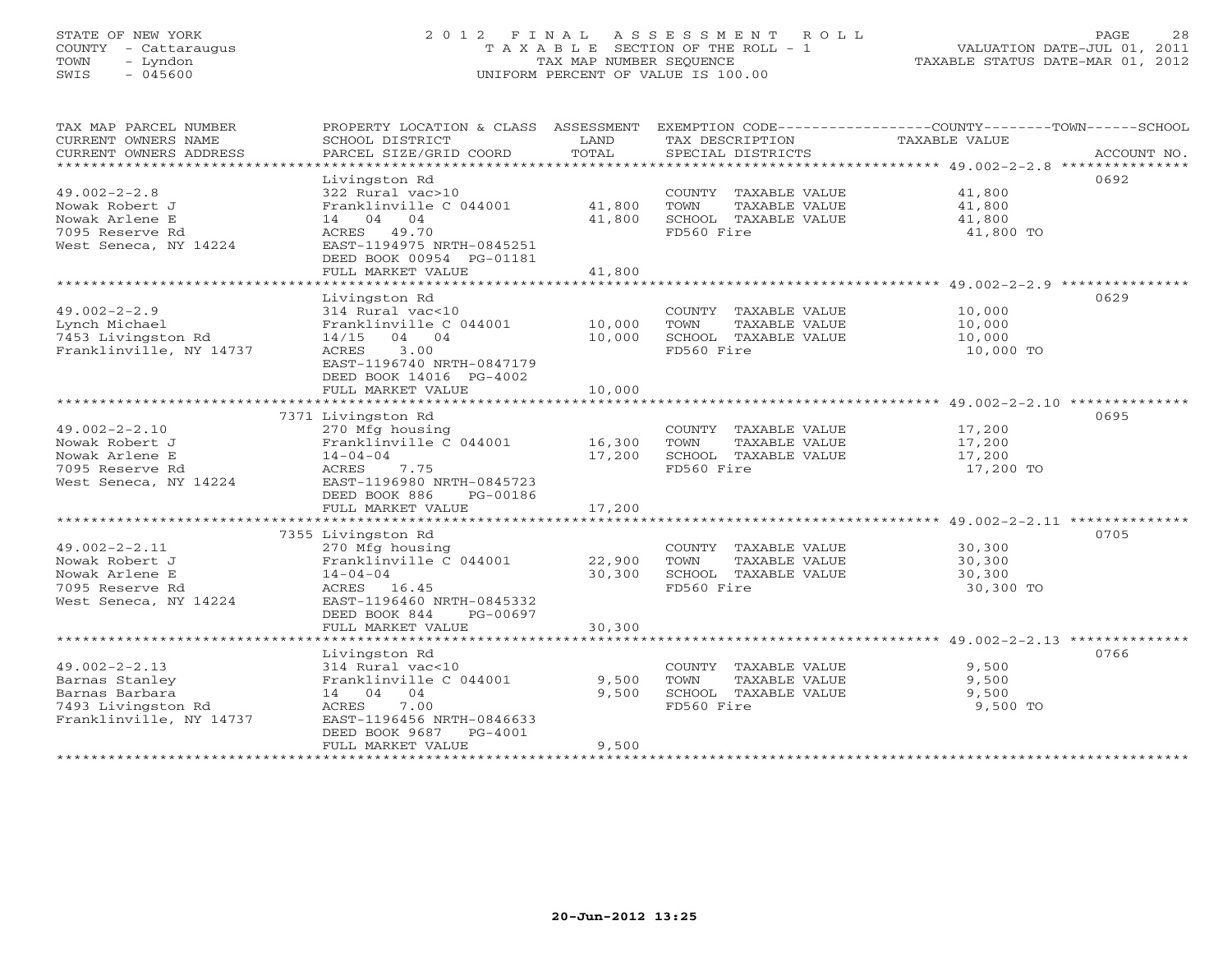# STATE OF NEW YORK 2 0 1 2 F I N A L A S S E S S M E N T R O L L PAGE 29 COUNTY - Cattaraugus T A X A B L E SECTION OF THE ROLL - 1 VALUATION DATE-JUL 01, 2011 TOWN - Lyndon TAX MAP NUMBER SEQUENCE TAXABLE STATUS DATE-MAR 01, 2012 SWIS - 045600 UNIFORM PERCENT OF VALUE IS 100.00UNIFORM PERCENT OF VALUE IS 100.00

| TAX MAP PARCEL NUMBER<br>CURRENT OWNERS NAME<br>CURRENT OWNERS ADDRESS                           | PROPERTY LOCATION & CLASS ASSESSMENT<br>SCHOOL DISTRICT<br>PARCEL SIZE/GRID COORD                                                                                            | LAND<br>TOTAL              | EXEMPTION CODE-----------------COUNTY-------TOWN------SCHOOL<br>TAX DESCRIPTION TAXABLE VALUE<br>SPECIAL DISTRICTS |                                              | ACCOUNT NO.        |
|--------------------------------------------------------------------------------------------------|------------------------------------------------------------------------------------------------------------------------------------------------------------------------------|----------------------------|--------------------------------------------------------------------------------------------------------------------|----------------------------------------------|--------------------|
|                                                                                                  | 7493 Livingston Rd                                                                                                                                                           |                            |                                                                                                                    |                                              | 0428               |
| $49.002 - 2 - 3$<br>Barnas Stanley J<br>7493 Livingston Rd<br>Franklinville, NY 14737            | 210 1 Family Res<br>Franklinville C 044001<br>14 04 04<br>2.37<br>ACRES<br>EAST-1197181 NRTH-0847590<br>DEED BOOK 753<br>PG-00267<br>FULL MARKET VALUE                       | 9,100<br>80,500<br>80,500  | SR STAR<br>41834<br>COUNTY TAXABLE VALUE<br>TOWN<br>TAXABLE VALUE<br>SCHOOL TAXABLE VALUE<br>FD560 Fire            | 0<br>80,500<br>80,500<br>18,300<br>80,500 TO | $\Omega$<br>62,200 |
|                                                                                                  |                                                                                                                                                                              |                            |                                                                                                                    |                                              |                    |
| $49.002 - 2 - 4$<br>Clute Russell W<br>Clute Nancy A<br>954 N Union St<br>Olean, NY 14760        | 7469 Livingston Rd<br>260 Seasonal res<br>Franklinville C 044001 12,700<br>14 04 04<br>4.77<br>ACRES<br>EAST-1197132 NRTH-0847294<br>DEED BOOK 00922 PG-00613                | 30,300                     | COUNTY TAXABLE VALUE 30,300<br>TOWN<br>TAXABLE VALUE<br>SCHOOL TAXABLE VALUE<br>FD560 Fire                         | $30,30,$<br>$30,300$<br>30,300 TO            | 0432               |
|                                                                                                  | FULL MARKET VALUE                                                                                                                                                            | 30,300                     |                                                                                                                    |                                              |                    |
|                                                                                                  |                                                                                                                                                                              |                            |                                                                                                                    |                                              |                    |
|                                                                                                  | 7346 Livingston Rd                                                                                                                                                           |                            |                                                                                                                    |                                              | 0255               |
| $49.002 - 2 - 5$<br>Moll William R<br>Moll Dianne B<br>1103 Luther Rd<br>East Aurora, NY 14052   | 260 Seasonal res<br>Franklinville C 044001 11,100<br>$-04$<br>$-04$<br>06 —<br>3.73<br>ACRES<br>EAST-1197604 NRTH-0845546<br>DEED BOOK 890<br>PG-00611                       | 41,700                     | COUNTY TAXABLE VALUE 41,700<br>TOWN<br>TAXABLE VALUE<br>SCHOOL TAXABLE VALUE<br>FD560 Fire                         | 41,700<br>41,700<br>41,700 TO                |                    |
|                                                                                                  | FULL MARKET VALUE                                                                                                                                                            | 41,700                     |                                                                                                                    |                                              |                    |
|                                                                                                  |                                                                                                                                                                              |                            |                                                                                                                    |                                              |                    |
| $49.002 - 2 - 6.1$<br>Moll William A<br>Moll Dianne B<br>1103 Luther Rd<br>East Aurora, NY 14052 | Livingston Rd<br>314 Rural vac<10<br>Franklinville C 044001<br>06 04 04<br>1.20<br>ACRES<br>EAST-1197573 NRTH-0845152<br>DEED BOOK 890<br>PG-00611<br>FULL MARKET VALUE      | 7,300<br>7,300<br>7,300    | COUNTY TAXABLE VALUE<br>TAXABLE VALUE<br>SCHOOL TAXABLE VALUE<br>FD560 Fire                                        | 7,300<br>7,300<br>7,300<br>7,300 TO          | 0102               |
|                                                                                                  |                                                                                                                                                                              |                            |                                                                                                                    |                                              |                    |
| $49.002 - 2 - 6.2$<br>Robertson David E<br>23 St Boniface Rd<br>Cheektowaga, NY 14225            | 7312 Livingston Rd<br>260 Seasonal res<br>Franklinville C 044001<br>06 04 04<br>6.00<br>ACRES<br>EAST-1197607 NRTH-0844578<br>DEED BOOK 865<br>PG-00052<br>FULL MARKET VALUE | 14,500<br>65,300<br>65,300 | COUNTY TAXABLE VALUE<br>TOWN<br>TAXABLE VALUE<br>SCHOOL TAXABLE VALUE<br>FD560 Fire                                | 65,300<br>65,300<br>65,300<br>65,300 TO      | 0746               |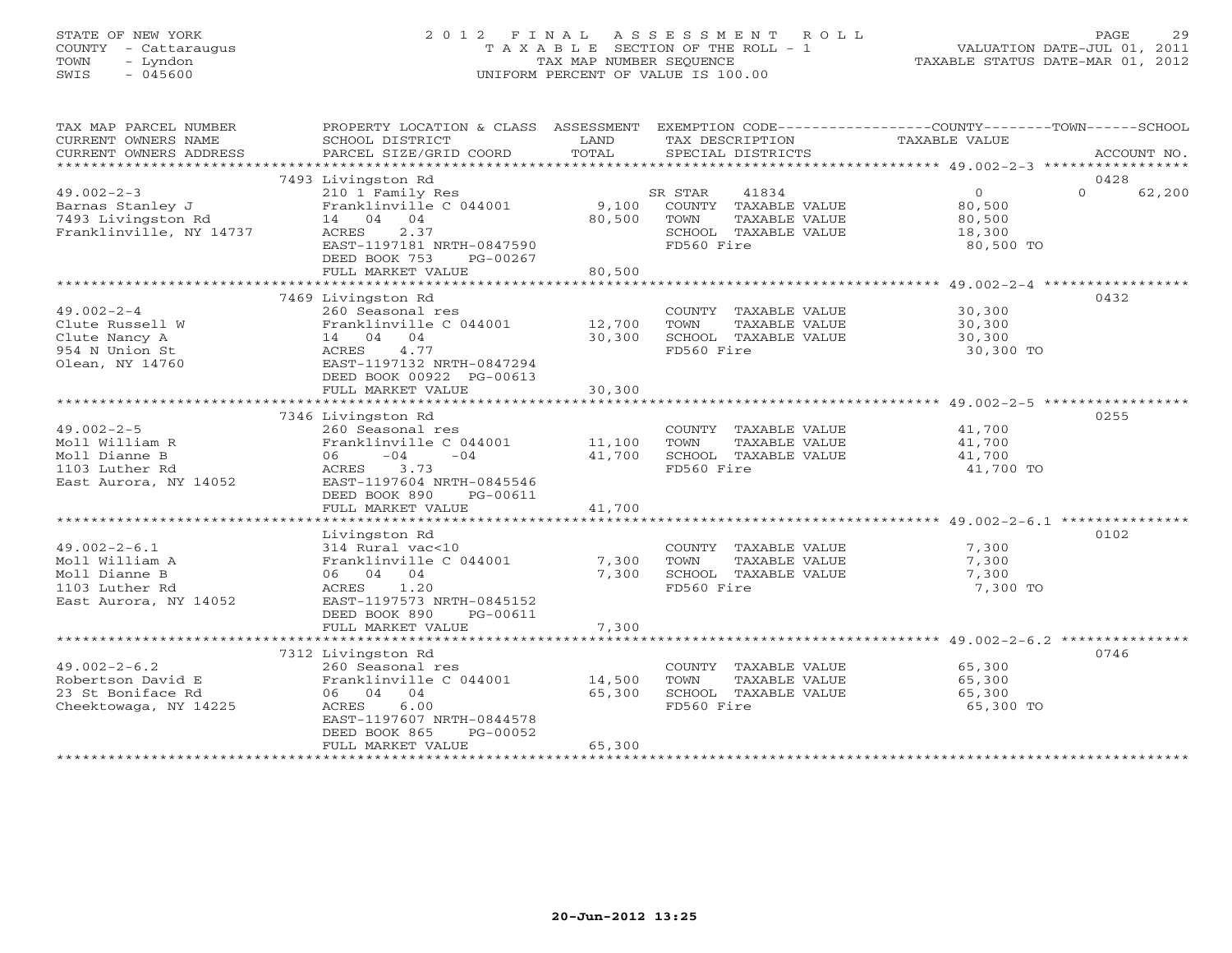# STATE OF NEW YORK 2 0 1 2 F I N A L A S S E S S M E N T R O L L PAGE 30 COUNTY - Cattaraugus T A X A B L E SECTION OF THE ROLL - 1 VALUATION DATE-JUL 01, 2011 TOWN - Lyndon TAX MAP NUMBER SEQUENCE TAXABLE STATUS DATE-MAR 01, 2012 SWIS - 045600 UNIFORM PERCENT OF VALUE IS 100.00UNIFORM PERCENT OF VALUE IS 100.00

| TAX MAP PARCEL NUMBER<br>CURRENT OWNERS NAME<br>CURRENT OWNERS ADDRESS | PROPERTY LOCATION & CLASS ASSESSMENT<br>SCHOOL DISTRICT<br>PARCEL SIZE/GRID COORD | LAND<br>TOTAL | TAX DESCRIPTION<br>SPECIAL DISTRICTS | EXEMPTION CODE-----------------COUNTY-------TOWN------SCHOOL<br>TAXABLE VALUE | ACCOUNT NO. |
|------------------------------------------------------------------------|-----------------------------------------------------------------------------------|---------------|--------------------------------------|-------------------------------------------------------------------------------|-------------|
|                                                                        |                                                                                   |               |                                      |                                                                               |             |
|                                                                        | 7269 Grove Rd                                                                     |               |                                      | 0225                                                                          |             |
| $49.002 - 2 - 7$                                                       | 270 Mfg housing                                                                   |               | COUNTY TAXABLE VALUE                 | 35,100                                                                        |             |
| Robertson John L                                                       | Franklinville C 044001                                                            | 32,500        | TAXABLE VALUE<br>TOWN                | 35,100                                                                        |             |
| Robertson Annmarie                                                     | 06 04 04                                                                          | 35,100        | SCHOOL TAXABLE VALUE                 | 35,100                                                                        |             |
| 6362 Milestrip Rd                                                      | ACRES 31.98                                                                       |               | FD560 Fire                           | 35,100 TO                                                                     |             |
| Orchard Park, NY 14127                                                 | EAST-1198137 NRTH-0845041                                                         |               |                                      |                                                                               |             |
|                                                                        | DEED BOOK 00980 PG-00251                                                          |               |                                      |                                                                               |             |
|                                                                        | FULL MARKET VALUE                                                                 | 35,100        |                                      |                                                                               |             |
|                                                                        |                                                                                   |               |                                      |                                                                               |             |
|                                                                        | 7426 Livingston Rd                                                                |               |                                      | 0006                                                                          |             |
| $49.002 - 2 - 8.1$                                                     | 260 Seasonal res                                                                  |               | COUNTY TAXABLE VALUE                 | 56,900                                                                        |             |
| Robertson Michael J                                                    | Franklinville C 044001                                                            | 27,900        | TOWN<br>TAXABLE VALUE                | 56,900                                                                        |             |
| Robertson Deborah M                                                    | 06 04 04                                                                          | 56,900        | SCHOOL TAXABLE VALUE                 | 56,900                                                                        |             |
| 8835 Center Rd                                                         | ACRES 24.44                                                                       |               | FD560 Fire                           | 56,900 TO                                                                     |             |
| Holland, NY 14080                                                      | EAST-1198016 NRTH-0846363                                                         |               |                                      |                                                                               |             |
|                                                                        | DEED BOOK 9227 PG-4003                                                            |               |                                      |                                                                               |             |
|                                                                        | FULL MARKET VALUE                                                                 | 56,900        |                                      |                                                                               |             |
|                                                                        |                                                                                   |               |                                      |                                                                               |             |
|                                                                        | Livingston Rd                                                                     |               |                                      | 0465                                                                          |             |
| $49.002 - 2 - 8.2$                                                     | 312 Vac w/imprv                                                                   |               | COUNTY TAXABLE VALUE                 | 52,500                                                                        |             |
| Robertson Michael J                                                    | Franklinville C 044001                                                            | 52,500        | TOWN<br>TAXABLE VALUE                | 52,500                                                                        |             |
| Robertson Deborah M                                                    | 07 04 04                                                                          | 52,500        | SCHOOL TAXABLE VALUE                 | 52,500                                                                        |             |
| 8835 Center Rd                                                         | ACRES 74.44                                                                       |               | FD560 Fire                           | 52,500 TO                                                                     |             |
| Holland, NY 14080                                                      | EAST-1198369 NRTH-0848322                                                         |               |                                      |                                                                               |             |
|                                                                        | DEED BOOK 9227 PG-4003                                                            |               |                                      |                                                                               |             |
|                                                                        | FULL MARKET VALUE                                                                 | 52,500        |                                      |                                                                               |             |
|                                                                        |                                                                                   |               |                                      |                                                                               |             |
|                                                                        | 7509 Grove Rd                                                                     |               |                                      | 0211                                                                          |             |
| $49.002 - 2 - 9.1$                                                     | 270 Mfg housing                                                                   |               | CVET C/T<br>41131                    | 4,350<br>4,350                                                                | $\Omega$    |
| Cobado Wayne                                                           | Franklinville C 044001                                                            |               | 7,800 RES STAR 41854                 | $\overline{0}$<br>$\Omega$                                                    | 17,400      |
| 7509 Grove Rd                                                          | 06 04 04                                                                          | 17,400        | COUNTY TAXABLE VALUE                 | 13,050                                                                        |             |
| Franklinville, NY 14737                                                | ACRES<br>2.45                                                                     |               | TOWN<br>TAXABLE VALUE                | 13,050                                                                        |             |
|                                                                        | EAST-1200888 NRTH-0847151                                                         |               | SCHOOL TAXABLE VALUE                 | $\circ$                                                                       |             |
|                                                                        | DEED BOOK 885<br>PG-00776                                                         |               | FD560 Fire                           | 17,400 TO                                                                     |             |
|                                                                        | FULL MARKET VALUE                                                                 | 17,400        |                                      |                                                                               |             |
|                                                                        |                                                                                   |               |                                      |                                                                               |             |
|                                                                        | 7511 Grove Rd                                                                     |               |                                      | 0471                                                                          |             |
| $49.002 - 2 - 9.2$                                                     | 312 Vac w/imprv                                                                   |               | COUNTY TAXABLE VALUE                 | 75,800                                                                        |             |
| Wright David E                                                         | Franklinville C 044001                                                            | 36,600        | TAXABLE VALUE<br>TOWN                | 75,800                                                                        |             |
| Wright Cory E                                                          | 06 04 04                                                                          | 75,800        | SCHOOL TAXABLE VALUE                 | 75,800                                                                        |             |
| 48 Kenton Rd                                                           | ACRES 39.77                                                                       |               | FD560 Fire                           | 75,800 TO                                                                     |             |
| Kenmore, NY 14217                                                      | EAST-1199907 NRTH-0847558                                                         |               |                                      |                                                                               |             |
|                                                                        | DEED BOOK 00981 PG-00412                                                          |               |                                      |                                                                               |             |
|                                                                        | FULL MARKET VALUE                                                                 | 75,800        |                                      |                                                                               |             |
|                                                                        |                                                                                   |               |                                      |                                                                               |             |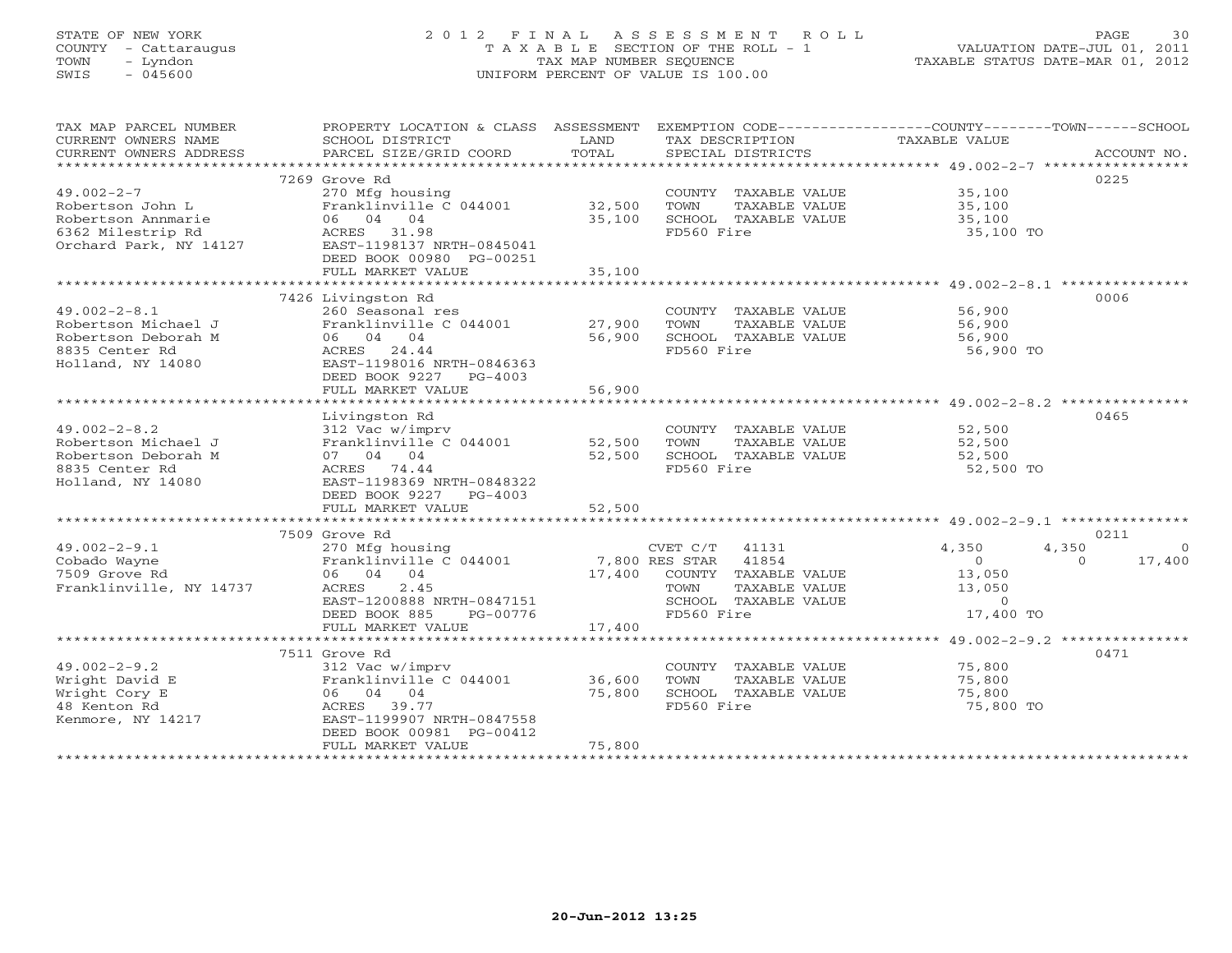# STATE OF NEW YORK 2 0 1 2 F I N A L A S S E S S M E N T R O L L PAGE 31 COUNTY - Cattaraugus T A X A B L E SECTION OF THE ROLL - 1 VALUATION DATE-JUL 01, 2011 TOWN - Lyndon TAX MAP NUMBER SEQUENCE TAXABLE STATUS DATE-MAR 01, 2012 SWIS - 045600 UNIFORM PERCENT OF VALUE IS 100.00UNIFORM PERCENT OF VALUE IS 100.00

| TAX MAP PARCEL NUMBER<br>CURRENT OWNERS NAME<br>CURRENT OWNERS ADDRESS                                                          | PROPERTY LOCATION & CLASS ASSESSMENT<br>SCHOOL DISTRICT<br>PARCEL SIZE/GRID COORD                                                                                                                                                 | LAND<br>TOTAL    | TAX DESCRIPTION<br>SPECIAL DISTRICTS                                                                                                                          | EXEMPTION CODE-----------------COUNTY-------TOWN------SCHOOL<br>TAXABLE VALUE                               | ACCOUNT NO.                                       |
|---------------------------------------------------------------------------------------------------------------------------------|-----------------------------------------------------------------------------------------------------------------------------------------------------------------------------------------------------------------------------------|------------------|---------------------------------------------------------------------------------------------------------------------------------------------------------------|-------------------------------------------------------------------------------------------------------------|---------------------------------------------------|
|                                                                                                                                 |                                                                                                                                                                                                                                   |                  |                                                                                                                                                               |                                                                                                             |                                                   |
| $49.002 - 2 - 9.4$<br>Kenyon Mike R<br>7491 Grove Rd<br>Franklinville, NY 14737                                                 | 7491 Grove Rd<br>210 1 Family Res<br>Franklinville C 044001<br>06 04 04<br>1.60<br>ACRES<br>EAST-1200871 NRTH-0846887                                                                                                             | 6,500<br>88,300  | RES STAR<br>41854<br>COUNTY TAXABLE VALUE<br>TAXABLE VALUE<br>TOWN<br>SCHOOL TAXABLE VALUE<br>FD560 Fire                                                      | $\overline{0}$<br>88,300<br>88,300<br>58,300<br>88,300 TO                                                   | 0768<br>$\Omega$<br>30,000                        |
|                                                                                                                                 | DEED BOOK 16860 PG-4001<br>FULL MARKET VALUE                                                                                                                                                                                      | 88,300           |                                                                                                                                                               |                                                                                                             |                                                   |
|                                                                                                                                 |                                                                                                                                                                                                                                   |                  |                                                                                                                                                               |                                                                                                             |                                                   |
| $49.002 - 2 - 9.5$<br>Wright David<br>48 Kenton Rd<br>Kenmore, NY 14217                                                         | Grove Rd<br>322 Rural vac>10<br>Franklinville C 044001<br>$06 - 04 - 04$<br>ACRES 33.65<br>EAST-1199669 NRTH-0846907<br>DEED BOOK 1028 PG-404                                                                                     | 33,400<br>33,400 | COUNTY TAXABLE VALUE 33,400<br>TAXABLE VALUE<br>TOWN<br>SCHOOL TAXABLE VALUE<br>FD560 Fire                                                                    | 33,400<br>33,400<br>33,400<br>33,400 TO                                                                     | 0775                                              |
|                                                                                                                                 | FULL MARKET VALUE                                                                                                                                                                                                                 | 33,400           |                                                                                                                                                               |                                                                                                             |                                                   |
|                                                                                                                                 | 7498 Grove Rd                                                                                                                                                                                                                     |                  |                                                                                                                                                               |                                                                                                             | 0080                                              |
| $49.002 - 2 - 10$<br>Cobado Karl<br>7498 Grove Rd<br>Franklinville, NY 14737                                                    | 270 Mfg housing<br>Franklinville $C$ 044001 6,100 SR STAR<br>06 04 03<br>210x289 Irr<br>FRNT 210.00 DPTH 289.00<br>EAST-1201175 NRTH-0846805<br>DEED BOOK 804<br>PG-00673<br>FULL MARKET VALUE                                    | 21,000           | WVET C/T 41121<br>41834<br>21,000 COUNTY TAXABLE VALUE<br>TOWN<br>TAXABLE VALUE<br>SCHOOL TAXABLE VALUE<br>FD560 Fire                                         | 3,150<br>3,150<br>$\begin{smallmatrix}&&0\17,850\end{smallmatrix}$<br>17,850<br>$\overline{0}$<br>21,000 TO | $\overline{0}$<br>21,000<br>$\Omega$              |
|                                                                                                                                 |                                                                                                                                                                                                                                   |                  |                                                                                                                                                               |                                                                                                             |                                                   |
| $49.002 - 2 - 11$<br>Gunner John<br>Junner Jay R<br>7341 Grove Rd<br>Franklinville, NY 14737                                    | 7345 Grove Rd<br>Grove $\sim$ 240 Rural res<br>Pranklinville C 044001 111,900 DVET C/T<br>$\sim$ 166,300 SR STAR<br>Lot <sub>38</sub><br>ACRES 214.20<br>EAST-1200568 NRTH-0845529<br>DEED BOOK 9091 PG-7002<br>FULL MARKET VALUE | 166,300          | 75 PCT OF VALUE USED FOR EXEMPTION PURPOSES<br>41131<br>41141<br>41834<br>COUNTY TAXABLE VALUE<br>TOWN<br>TAXABLE VALUE<br>SCHOOL TAXABLE VALUE<br>FD560 Fire | 20,000<br>20,000<br>18,709<br>18,709<br>$\overline{0}$<br>127,591<br>127,591<br>104,100<br>166,300 TO       | 0138<br>$\circ$<br>$\Omega$<br>$\Omega$<br>62,200 |
|                                                                                                                                 |                                                                                                                                                                                                                                   |                  |                                                                                                                                                               |                                                                                                             |                                                   |
| $49.002 - 2 - 12.2$<br>Kwiatkowski Stephen<br>Kwiatkowski Erin<br>Kwiatkowski Erin<br>1677 Linden Ave<br>N. Tonawanda, NY 14120 | 6955 Abbott Rd<br>260 Seasonal res<br>Franklinville C 044001 20,000<br>05 04 04<br>ACRES 11.80 BANK<br>017<br>EAST-1201218 NRTH-0840120<br>DEED BOOK 7259 PG-8001<br>FULL MARKET VALUE                                            | 93,800<br>93,800 | COUNTY TAXABLE VALUE<br>TAXABLE VALUE<br>TOWN<br>SCHOOL TAXABLE VALUE<br>FD560 Fire                                                                           | 93,800<br>93,800<br>93,800<br>93,800 TO                                                                     | 0463                                              |
|                                                                                                                                 |                                                                                                                                                                                                                                   |                  |                                                                                                                                                               |                                                                                                             |                                                   |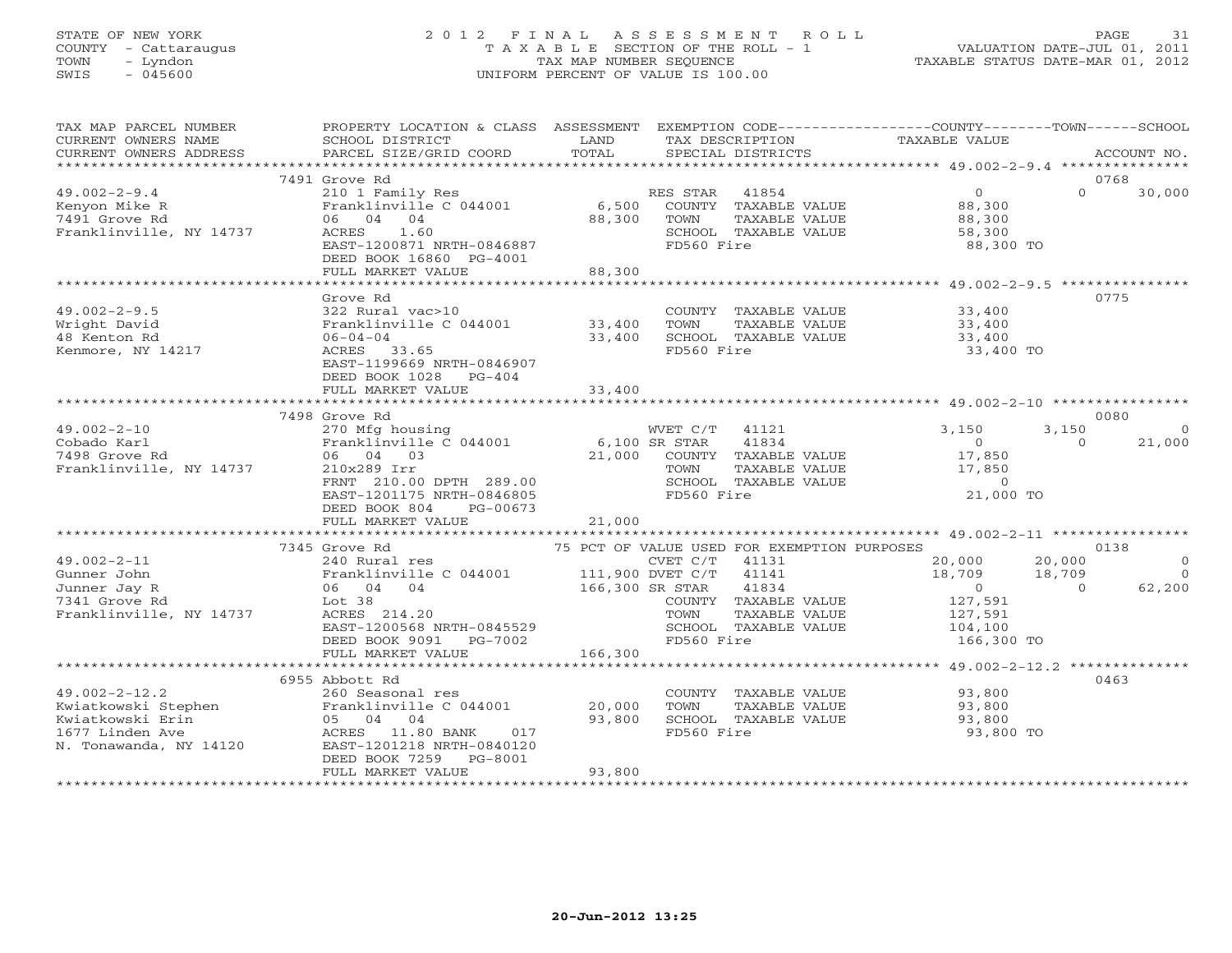# STATE OF NEW YORK 2 0 1 2 F I N A L A S S E S S M E N T R O L L PAGE 32 COUNTY - Cattaraugus T A X A B L E SECTION OF THE ROLL - 1 VALUATION DATE-JUL 01, 2011 TOWN - Lyndon TAX MAP NUMBER SEQUENCE TAXABLE STATUS DATE-MAR 01, 2012 SWIS - 045600 UNIFORM PERCENT OF VALUE IS 100.00

| TAX MAP PARCEL NUMBER<br>CURRENT OWNERS NAME<br>CURRENT OWNERS ADDRESS                                       | PROPERTY LOCATION & CLASS ASSESSMENT<br>SCHOOL DISTRICT<br>PARCEL SIZE/GRID COORD<br>***********************                                                                            | LAND<br>TOTAL<br>**************** | EXEMPTION CODE-----------------COUNTY-------TOWN------SCHOOL<br>TAX DESCRIPTION<br>SPECIAL DISTRICTS                              | <b>TAXABLE VALUE</b>                                          | ACCOUNT NO.                                |
|--------------------------------------------------------------------------------------------------------------|-----------------------------------------------------------------------------------------------------------------------------------------------------------------------------------------|-----------------------------------|-----------------------------------------------------------------------------------------------------------------------------------|---------------------------------------------------------------|--------------------------------------------|
| $49.002 - 2 - 12.3$<br>Chapp Wayne M<br>Miller Eugene<br>2090 N Nightshade Dr<br>Tucson, AZ 85715            | Abbott Rd<br>314 Rural vac<10<br>Franklinville C 044001<br>05 04<br>04<br>7.50<br>ACRES<br>EAST-1201635 NRTH-0840388<br>FULL MARKET VALUE                                               | 16,000<br>16,000<br>16,000        | COUNTY TAXABLE VALUE<br>TAXABLE VALUE<br>TOWN<br>SCHOOL TAXABLE VALUE<br>FD560 Fire                                               | 16,000<br>16,000<br>16,000<br>16,000 TO                       | 0462                                       |
|                                                                                                              |                                                                                                                                                                                         |                                   |                                                                                                                                   |                                                               |                                            |
| $49.002 - 2 - 12.5$<br>French Kevin M<br>French Patricia<br>1644 Lyndon Rd<br>Franklinville, NY 14737        | 1644 Lyndon Rd<br>240 Rural res<br>Franklinville C 044001<br>04<br>04<br>05<br>28.05 BANK<br>ACRES<br>015<br>EAST-1200482 NRTH-0842992<br>DEED BOOK 00927 PG-00586<br>FULL MARKET VALUE | 30,200<br>61,000<br>61,000        | RES STAR<br>41854<br>COUNTY TAXABLE VALUE<br>TOWN<br>TAXABLE VALUE<br>SCHOOL TAXABLE VALUE<br>FD560 Fire                          | $\Omega$<br>61,000<br>61,000<br>31,000<br>61,000 TO           | 0469<br>$\Omega$<br>30,000                 |
|                                                                                                              |                                                                                                                                                                                         |                                   |                                                                                                                                   | ******************** 49.002-2-12.6 **************             |                                            |
| $49.002 - 2 - 12.6$<br>Newberry Robert W<br>Newberry Deana M<br>6069 Thornwood Dr<br>Hamburg, NY 14075       | 1550 Lyndon Rd<br>322 Rural vac>10<br>Franklinville C 044001<br>05 04 04<br>ACRES<br>29.35<br>EAST-1201263 NRTH-0843256<br>DEED BOOK 5210<br>PG-5001<br>FULL MARKET VALUE               | 31,000<br>31,000<br>31,000        | COUNTY TAXABLE VALUE<br>TAXABLE VALUE<br>TOWN<br>SCHOOL TAXABLE VALUE<br>FD560 Fire                                               | 31,000<br>31,000<br>31,000<br>31,000 TO                       | 0546                                       |
|                                                                                                              | 1614 Lyndon Rd                                                                                                                                                                          |                                   |                                                                                                                                   |                                                               | 0222                                       |
| $49.002 - 2 - 13$<br>Landow Jennifer<br>1610 Lyndon Rd<br>Franklinville, NY 14737                            | 210 1 Family Res<br>Franklinville C 044001<br>05 04<br>04<br>Ff 200.00<br>1.50<br>ACRES<br>EAST-1200651 NRTH-0842003<br>DEED BOOK 16553 PG-2001                                         | 7,800<br>105,900                  | 41854<br>RES STAR<br>COUNTY TAXABLE VALUE<br>TAXABLE VALUE<br>TOWN<br>SCHOOL TAXABLE VALUE<br>FD560 Fire                          | $\circ$<br>105,900<br>105,900<br>75,900<br>105,900 TO         | 30,000<br>$\cap$                           |
|                                                                                                              | FULL MARKET VALUE                                                                                                                                                                       | 105,900                           |                                                                                                                                   |                                                               |                                            |
|                                                                                                              | 1624 Lyndon Rd                                                                                                                                                                          |                                   |                                                                                                                                   |                                                               | 0043                                       |
| $49.002 - 2 - 14$<br>Krueger Judith Ann<br>Krueger David<br>1624 Lyndon Center Rd<br>Franklinville, NY 14737 | 210 1 Family Res<br>Franklinville C 044001<br>04 04<br>05<br>2.80<br>ACRES<br>EAST-1200370 NRTH-0841978<br>DEED BOOK 00924 PG-01042<br>FULL MARKET VALUE<br>**************************  | 52,000<br>52,000                  | CW_15_VET/ 41162<br>41834<br>9,700 SR STAR<br>COUNTY TAXABLE VALUE<br>TAXABLE VALUE<br>TOWN<br>SCHOOL TAXABLE VALUE<br>FD560 Fire | 7,800<br>$\Omega$<br>44,200<br>52,000<br>$\circ$<br>52,000 TO | $\Omega$<br>$\Omega$<br>52,000<br>$\Omega$ |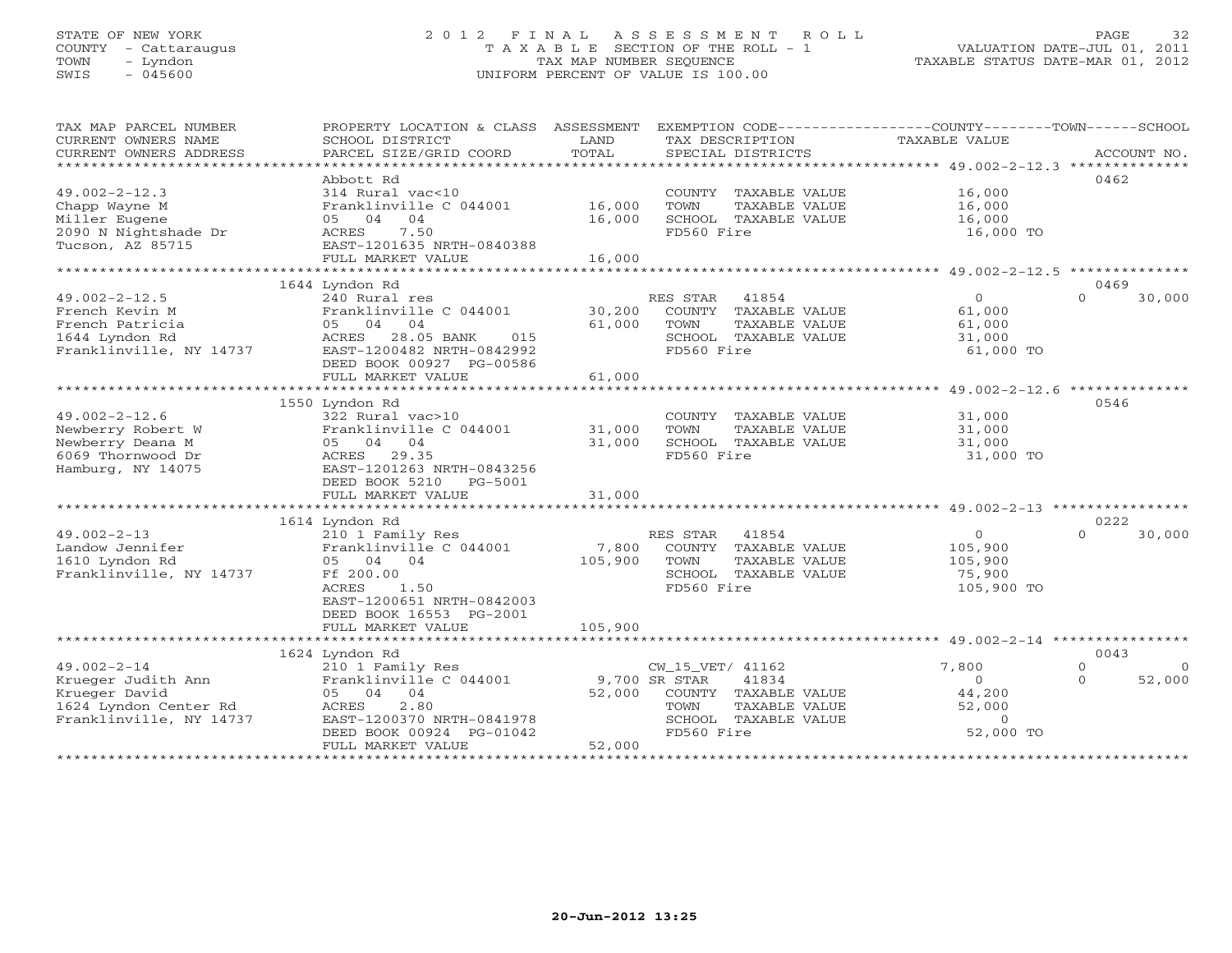# STATE OF NEW YORK 2 0 1 2 F I N A L A S S E S S M E N T R O L L PAGE 33 COUNTY - Cattaraugus T A X A B L E SECTION OF THE ROLL - 1 VALUATION DATE-JUL 01, 2011 TOWN - Lyndon TAX MAP NUMBER SEQUENCE TAXABLE STATUS DATE-MAR 01, 2012 SWIS - 045600 UNIFORM PERCENT OF VALUE IS 100.00UNIFORM PERCENT OF VALUE IS 100.00

| TAX MAP PARCEL NUMBER<br>CURRENT OWNERS NAME<br>CURRENT OWNERS ADDRESS | PROPERTY LOCATION & CLASS ASSESSMENT EXEMPTION CODE---------------COUNTY-------TOWN------SCHOOL<br>SCHOOL DISTRICT<br>PARCEL SIZE/GRID COORD | LAND<br>TOTAL          |                | TAX DESCRIPTION<br>SPECIAL DISTRICTS | TAXABLE VALUE  |          | ACCOUNT NO. |
|------------------------------------------------------------------------|----------------------------------------------------------------------------------------------------------------------------------------------|------------------------|----------------|--------------------------------------|----------------|----------|-------------|
|                                                                        |                                                                                                                                              |                        |                |                                      |                |          |             |
|                                                                        | 1664 Lyndon Rd                                                                                                                               |                        |                |                                      |                |          | 0161        |
| $49.002 - 2 - 15.1$                                                    | 241 Rural res&ag                                                                                                                             |                        |                | COUNTY TAXABLE VALUE                 | 205,400        |          |             |
| Fulton Farm LLC                                                        | Franklinville C 044001                                                                                                                       | 138,600                | TOWN           | TAXABLE VALUE                        | 205,400        |          |             |
| 4059 Rte 98                                                            | 05 04 04                                                                                                                                     | 205,400                |                | SCHOOL TAXABLE VALUE                 | 205,400        |          |             |
| Franklinville, NY 14737                                                | ACRES 277.15                                                                                                                                 |                        | FD560 Fire     |                                      | 205,400 TO     |          |             |
|                                                                        | EAST-1199796 NRTH-0840603                                                                                                                    |                        |                |                                      |                |          |             |
| MAY BE SUBJECT TO PAYMENT                                              | DEED BOOK 17031 PG-6001                                                                                                                      |                        |                |                                      |                |          |             |
| UNDER AGDIST LAW TIL 2019                                              | FULL MARKET VALUE                                                                                                                            | 205,400                |                |                                      |                |          |             |
|                                                                        |                                                                                                                                              |                        |                |                                      |                |          |             |
|                                                                        | 1722 Lyndon Rd                                                                                                                               |                        |                |                                      |                |          | 0495        |
| $49.002 - 2 - 15.3$                                                    | 270 Mfg housing                                                                                                                              |                        | RES STAR 41854 |                                      | $\Omega$       | $\Omega$ | 30,000      |
| Rose Laurie C                                                          | Franklinville C 044001                                                                                                                       | 24,800                 |                | COUNTY TAXABLE VALUE                 | 63,500         |          |             |
| 1722 Lyndon Rd                                                         | 05 04 04                                                                                                                                     | 63,500                 | TOWN           | TAXABLE VALUE                        | 63,500         |          |             |
| Franklinville, NY 14737                                                | ACRES 19.43                                                                                                                                  |                        |                | SCHOOL TAXABLE VALUE                 | 33,500         |          |             |
|                                                                        | EAST-1198707 NRTH-0842844                                                                                                                    |                        | FD560 Fire     |                                      | 63,500 TO      |          |             |
|                                                                        | DEED BOOK 8829 PG-3001                                                                                                                       | 63,500                 |                |                                      |                |          |             |
|                                                                        | FULL MARKET VALUE                                                                                                                            |                        |                |                                      |                |          |             |
|                                                                        | 7086 Abbott Rd                                                                                                                               |                        |                |                                      |                |          | 0760        |
| $49.002 - 2 - 15.4$                                                    | 210 1 Family Res                                                                                                                             |                        | RES STAR 41854 |                                      | $\Omega$       | $\Omega$ | 30,000      |
| Burrell James II                                                       | Franklinville C 044001                                                                                                                       | 7,000                  |                | COUNTY TAXABLE VALUE                 | 61,200         |          |             |
| Burrell Heather                                                        | 05 04 04                                                                                                                                     | 61,200                 | TOWN           | TAXABLE VALUE                        | 61,200         |          |             |
| 7086 Abbott Rd                                                         | FRNT 330.00 DPTH 125.00                                                                                                                      |                        |                | SCHOOL TAXABLE VALUE                 | 31,200         |          |             |
| Franklinville, NY 14737                                                | EAST-1200651 NRTH-0841590                                                                                                                    |                        | FD560 Fire     |                                      | 61,200 TO      |          |             |
|                                                                        | DEED BOOK 00982 PG-00923                                                                                                                     |                        |                |                                      |                |          |             |
|                                                                        | FULL MARKET VALUE                                                                                                                            | 61,200                 |                |                                      |                |          |             |
|                                                                        | ****************************                                                                                                                 |                        |                |                                      |                |          |             |
|                                                                        | 7271 Livingston Rd                                                                                                                           |                        |                |                                      |                |          | 0341        |
| $49.002 - 2 - 16$                                                      | 240 Rural res                                                                                                                                |                        | AG DIST        | 41720                                | 55,567         | 55,567   | 55,567      |
| Kaluzny Leonard Jr                                                     | Franklinville C 044001                                                                                                                       | 122,000 RES STAR 41854 |                |                                      | $\overline{O}$ | $\Omega$ | 30,000      |
| Kaluzny Diana                                                          | 05 04 04                                                                                                                                     |                        |                | 153,700 COUNTY TAXABLE VALUE         | 98,133         |          |             |
| 7271 Livingston Rd                                                     | ACRES 131.90                                                                                                                                 |                        | TOWN           | TAXABLE VALUE                        | 98,133         |          |             |
| Franklinville, NY 14737                                                | EAST-1196907 NRTH-0843435                                                                                                                    |                        |                | SCHOOL TAXABLE VALUE                 | 68,133         |          |             |
|                                                                        | DEED BOOK 15300 PG-3001                                                                                                                      |                        | FD560 Fire     |                                      | 153,700 TO     |          |             |
| MAY BE SUBJECT TO PAYMENT                                              | FULL MARKET VALUE                                                                                                                            | 153,700                |                |                                      |                |          |             |
| UNDER AGDIST LAW TIL 2016                                              |                                                                                                                                              |                        |                |                                      |                |          |             |
|                                                                        |                                                                                                                                              |                        |                |                                      |                |          | 0348        |
| $49.002 - 2 - 18$                                                      | 1795 Lyndon Rd<br>240 Rural res                                                                                                              |                        | SR STAR        | 41834                                | $\Omega$       | $\Omega$ | 62,200      |
| Songster Conrad R                                                      | Franklinville C 044001                                                                                                                       | 55,300                 |                | COUNTY TAXABLE VALUE                 | 116,800        |          |             |
| Songster Dorothy                                                       | 05 04 04                                                                                                                                     | 116,800                | TOWN           | TAXABLE VALUE                        | 116,800        |          |             |
| 1795 Lyndon Rd                                                         | L/p 904-597                                                                                                                                  |                        |                | SCHOOL TAXABLE VALUE                 | 54,600         |          |             |
| Franklinville, NY 14737                                                | ACRES 81.10                                                                                                                                  |                        | FD560 Fire     |                                      | 116,800 TO     |          |             |
|                                                                        | EAST-1198049 NRTH-0839738                                                                                                                    |                        |                |                                      |                |          |             |
|                                                                        | PG-00296<br>DEED BOOK 786                                                                                                                    |                        |                |                                      |                |          |             |
|                                                                        | FULL MARKET VALUE                                                                                                                            | 116,800                |                |                                      |                |          |             |
|                                                                        |                                                                                                                                              |                        |                |                                      |                |          |             |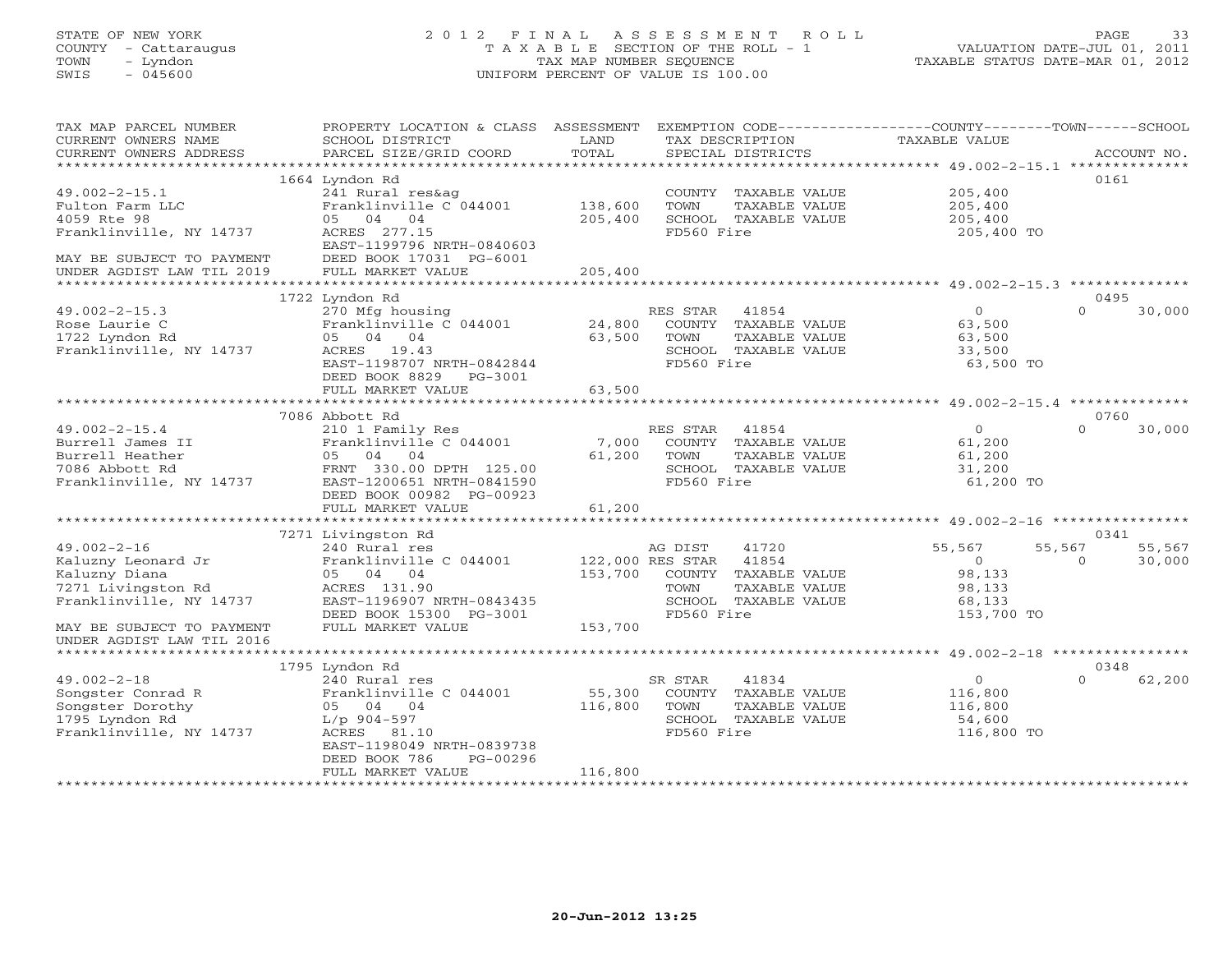# STATE OF NEW YORK 2 0 1 2 F I N A L A S S E S S M E N T R O L L PAGE 34 COUNTY - Cattaraugus T A X A B L E SECTION OF THE ROLL - 1 VALUATION DATE-JUL 01, 2011 TOWN - Lyndon TAX MAP NUMBER SEQUENCE TAXABLE STATUS DATE-MAR 01, 2012 SWIS - 045600 UNIFORM PERCENT OF VALUE IS 100.00UNIFORM PERCENT OF VALUE IS 100.00

| TAX MAP PARCEL NUMBER<br>CURRENT OWNERS NAME | PROPERTY LOCATION & CLASS ASSESSMENT<br>SCHOOL DISTRICT    | LAND    | EXEMPTION CODE-----------------COUNTY-------TOWN------SCHOOL<br>TAX DESCRIPTION | TAXABLE VALUE            |                    |             |
|----------------------------------------------|------------------------------------------------------------|---------|---------------------------------------------------------------------------------|--------------------------|--------------------|-------------|
| CURRENT OWNERS ADDRESS                       | PARCEL SIZE/GRID COORD                                     | TOTAL   | SPECIAL DISTRICTS                                                               |                          |                    | ACCOUNT NO. |
|                                              | 1777 Lyndon Rd                                             |         |                                                                                 |                          |                    | 0581        |
| $49.002 - 2 - 19.2$                          | 312 Vac w/imprv                                            |         | COUNTY TAXABLE VALUE                                                            | 9,800                    |                    |             |
| Reagan Xavier                                | Franklinville C 044001                                     | 9,600   | TOWN<br>TAXABLE VALUE                                                           | 9,800                    |                    |             |
| 1777 Lyndon Rd                               | 13 04 04                                                   | 9,800   | SCHOOL TAXABLE VALUE                                                            | 9,800                    |                    |             |
| Franklinville, NY 14737                      | 3.90<br>ACRES                                              |         | FD560 Fire                                                                      | 9,800 TO                 |                    |             |
|                                              | EAST-1197979 NRTH-0841352                                  |         |                                                                                 |                          |                    |             |
|                                              | DEED BOOK 9266 PG-8001                                     |         |                                                                                 |                          |                    |             |
|                                              | FULL MARKET VALUE                                          | 9,800   |                                                                                 |                          |                    |             |
|                                              |                                                            |         |                                                                                 |                          |                    |             |
|                                              | 1757 Lyndon Rd                                             |         |                                                                                 |                          |                    | 0849        |
| $49.002 - 2 - 19.3$                          | 210 1 Family Res                                           |         | RES STAR<br>41854                                                               | $\circ$                  | $\Omega$           | 30,000      |
| Songster Jeffrey C                           | Franklinville C 044001                                     | 9,400   | COUNTY TAXABLE VALUE                                                            | 139,200                  |                    |             |
| Songster Kimberly J                          | 05 04 04                                                   | 139,200 | TOWN<br>TAXABLE VALUE                                                           | 139,200                  |                    |             |
| 1757 Lyndon Center Rd                        | Ff 250.00                                                  |         | SCHOOL TAXABLE VALUE                                                            | 109,200                  |                    |             |
| Franklinville, NY 14737                      | 2.60<br>ACRES                                              |         | FD560 Fire                                                                      | 139,200 TO               |                    |             |
|                                              | EAST-1198200 NRTH-0841570                                  |         |                                                                                 |                          |                    |             |
|                                              | DEED BOOK 16<br>PG-3001                                    |         |                                                                                 |                          |                    |             |
|                                              | FULL MARKET VALUE                                          | 139,200 |                                                                                 |                          |                    |             |
|                                              |                                                            |         |                                                                                 |                          |                    |             |
|                                              | 1783 Lyndon Center Rd                                      |         |                                                                                 |                          |                    | 0913        |
| $49.002 - 2 - 19.4$                          | 210 1 Family Res<br>Franklinville C 044001 11,300 DVET C/T |         | CVET C/T<br>41131                                                               | 20,000                   | 20,000             | $\Omega$    |
| Kilton Robert I                              |                                                            |         | 41141                                                                           | 40,000<br>$\overline{0}$ | 40,000<br>$\Omega$ | $\bigcirc$  |
| 1783 Lyndon Rd<br>Franklinville, NY 14737    | 13 04 04<br>3.85<br>ACRES                                  |         | 115,700 RES STAR<br>41854                                                       | 55,700                   |                    | 30,000      |
|                                              | EAST-1197778 NRTH-8413392                                  |         | COUNTY TAXABLE VALUE<br>TOWN<br>TAXABLE VALUE                                   | 55,700                   |                    |             |
|                                              | DEED BOOK 3143 PG-5001                                     |         | SCHOOL TAXABLE VALUE                                                            | 85,700                   |                    |             |
|                                              | FULL MARKET VALUE                                          |         | 115,700 FD560 Fire                                                              | 115,700 TO               |                    |             |
|                                              |                                                            |         |                                                                                 |                          |                    |             |
|                                              | 1835 Lyndon Center Rd                                      |         |                                                                                 |                          |                    | 0061        |
| $49.002 - 2 - 21$                            | 112 Dairy farm                                             |         | AG DIST<br>41720                                                                | 36,060                   | 36,060             | 36,060      |
| Kaluzny Leonard A                            | Franklinville C 044001                                     |         | 98,500 RES STAR<br>41854                                                        | $\Omega$                 | $\circ$            | 30,000      |
| Kaluzny Nancy                                | 14 04 04                                                   |         | 376,300 SILO T/C/S 42100                                                        | 100,000                  | 100,000            | 100,000     |
| 1835 Lyndon Rd                               | ACRES 132.79                                               |         | COUNTY TAXABLE VALUE                                                            | 240,240                  |                    |             |
| Franklinville, NY 14737                      | EAST-1196418 NRTH-0841621                                  |         | TOWN<br>TAXABLE VALUE                                                           | 240,240                  |                    |             |
|                                              | DEED BOOK 00939 PG-01011                                   |         | SCHOOL TAXABLE VALUE                                                            | 210,240                  |                    |             |
| MAY BE SUBJECT TO PAYMENT                    | FULL MARKET VALUE                                          |         | 376,300 FD560 Fire                                                              | 376,300 TO               |                    |             |
| UNDER AGDIST LAW TIL 2016                    |                                                            |         |                                                                                 |                          |                    |             |
| ***********************                      |                                                            |         |                                                                                 |                          |                    |             |
|                                              | 1865 Lyndon Rd                                             |         |                                                                                 |                          |                    | 0109        |
| $49.002 - 2 - 22$                            | 312 Vac w/imprv                                            |         | COUNTY TAXABLE VALUE                                                            | 6,600                    |                    |             |
| Richmeyer Douglas                            | Franklinville C 044001                                     | 6,400   | TOWN<br>TAXABLE VALUE                                                           | 6,600                    |                    |             |
| 60 Tuxedo Pl                                 | 13 04<br>04                                                | 6,600   | SCHOOL TAXABLE VALUE                                                            | 6,600                    |                    |             |
| Buffalo, NY 14207                            | FRNT 132.00 DPTH 140.00<br>EAST-1196330 NRTH-0841398       |         | FD560 Fire                                                                      | 6,600 TO                 |                    |             |
|                                              | DEED BOOK 843<br>PG-00396                                  |         |                                                                                 |                          |                    |             |
|                                              | FULL MARKET VALUE                                          | 6,600   |                                                                                 |                          |                    |             |
|                                              |                                                            |         |                                                                                 |                          |                    |             |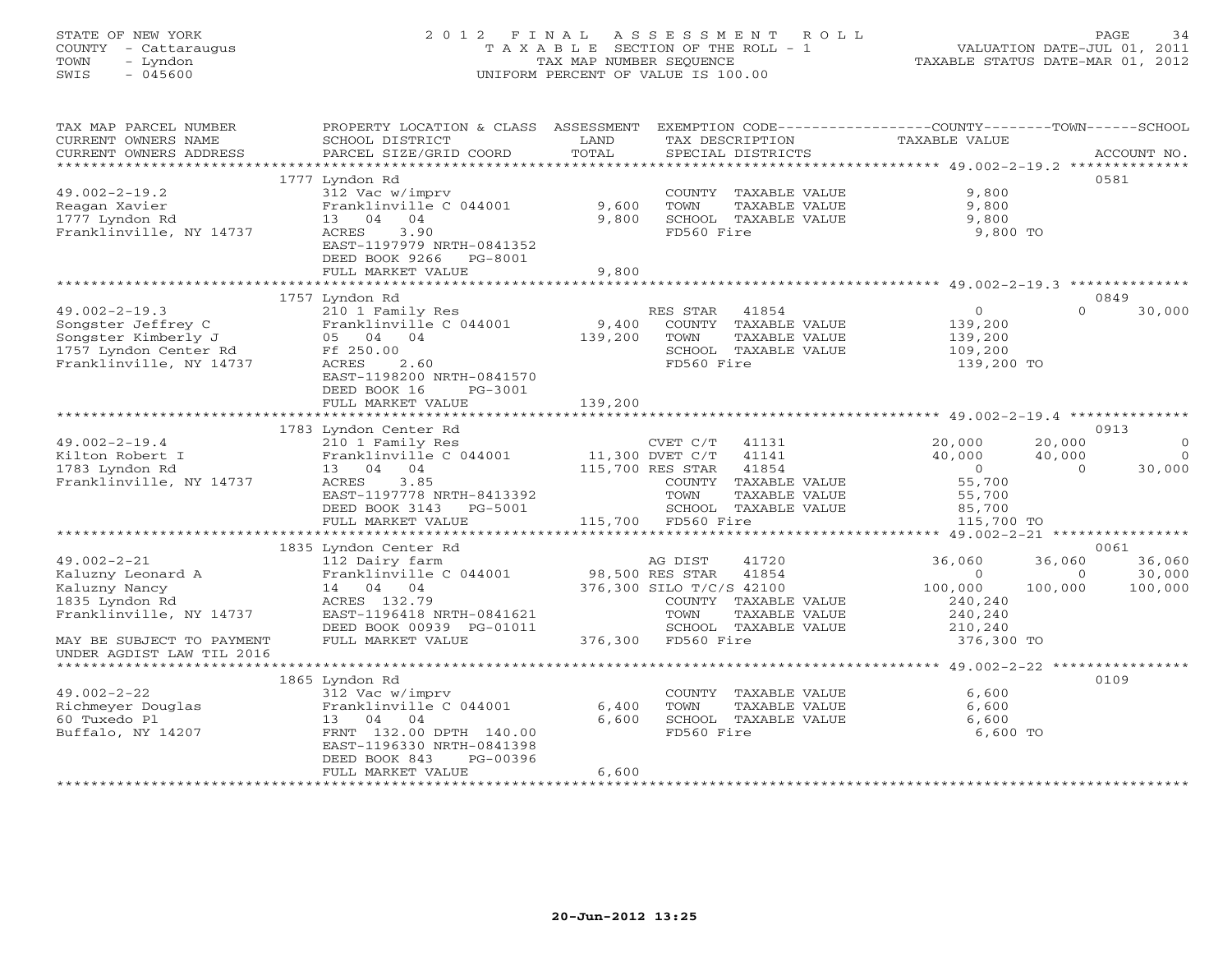### STATE OF NEW YORK 2 0 1 2 F I N A L A S S E S S M E N T R O L L PAGE 35 COUNTY - Cattaraugus T A X A B L E SECTION OF THE ROLL - 1 VALUATION DATE-JUL 01, 2011 TOWN - Lyndon TAX MAP NUMBER SEQUENCE TAXABLE STATUS DATE-MAR 01, 2012 SWIS - 045600 UNIFORM PERCENT OF VALUE IS 100.00UNIFORM PERCENT OF VALUE IS 100.00

| TAX MAP PARCEL NUMBER<br>CURRENT OWNERS NAME<br>CURRENT OWNERS ADDRESS | PROPERTY LOCATION & CLASS ASSESSMENT<br>SCHOOL DISTRICT<br>PARCEL SIZE/GRID COORD | LAND<br>TOTAL  | TAX DESCRIPTION<br>SPECIAL DISTRICTS          | EXEMPTION CODE-----------------COUNTY-------TOWN-----SCHOOL<br>TAXABLE VALUE<br>ACCOUNT NO. |
|------------------------------------------------------------------------|-----------------------------------------------------------------------------------|----------------|-----------------------------------------------|---------------------------------------------------------------------------------------------|
| ***********************                                                |                                                                                   |                |                                               |                                                                                             |
|                                                                        | 1923 Lyndon Rd                                                                    |                |                                               | 0029                                                                                        |
| $49.002 - 2 - 23.1$                                                    | 240 Rural res                                                                     |                | COUNTY TAXABLE VALUE                          | 89,700                                                                                      |
| Westfall Gerald                                                        | Franklinville C 044001                                                            | 63,400         | TOWN<br>TAXABLE VALUE                         | 89,700                                                                                      |
| Westfall Bonnie S                                                      | 13 04 04                                                                          | 89,700         | SCHOOL TAXABLE VALUE                          | 89,700                                                                                      |
| 5381 Tree Ln                                                           | Formerly Known as 49.002-                                                         |                | FD560 Fire                                    | 89,700 TO                                                                                   |
| Dade City, FL 33523                                                    | ACRES 100.15                                                                      |                |                                               |                                                                                             |
|                                                                        | EAST-1195671 NRTH-0839640                                                         |                |                                               |                                                                                             |
|                                                                        | DEED BOOK 5708 PG-8002                                                            |                |                                               |                                                                                             |
|                                                                        | FULL MARKET VALUE                                                                 | 89,700         |                                               |                                                                                             |
|                                                                        |                                                                                   |                |                                               |                                                                                             |
|                                                                        | 1901 Lyndon Center Rd                                                             |                |                                               | 0938                                                                                        |
| $49.002 - 2 - 23.2$<br>Westfall Kenneth L                              | 270 Mfg housing<br>Franklinville C 044001                                         | 7,200          | COUNTY TAXABLE VALUE<br>TOWN<br>TAXABLE VALUE | 17,800<br>17,800                                                                            |
| 12479 Savage Rd                                                        | 1.15<br>ACRES                                                                     | 17,800         | SCHOOL TAXABLE VALUE                          | 17,800                                                                                      |
| Chaffee, NY 14030                                                      | EAST-1195487 NRTH-0841077                                                         |                | FD560 Fire                                    | 17,800 TO                                                                                   |
|                                                                        | DEED BOOK 8326<br>PG-7001                                                         |                |                                               |                                                                                             |
|                                                                        | FULL MARKET VALUE                                                                 | 17,800         |                                               |                                                                                             |
|                                                                        |                                                                                   | ************** |                                               | ************************************ 49.002-2-23.3 *************                            |
|                                                                        | 1927 Lyndon Center Rd                                                             |                |                                               | 0943                                                                                        |
| $49.002 - 2 - 23.3$                                                    | 322 Rural vac>10                                                                  |                | COUNTY TAXABLE VALUE                          | 27,700                                                                                      |
| Westfall David M                                                       | Franklinville C 044001                                                            | 27,700         | TOWN<br>TAXABLE VALUE                         | 27,700                                                                                      |
| 1019 Crane Ct                                                          | 13 04 04                                                                          | 27,700         | SCHOOL TAXABLE VALUE                          | 27,700                                                                                      |
| Dunedin, FL 34698                                                      | ACRES 24.10                                                                       |                | FD560 Fire                                    | 27,700 TO                                                                                   |
|                                                                        | EAST-1194863 NRTH-0840635                                                         |                |                                               |                                                                                             |
|                                                                        | DEED BOOK 8309 PG-6001                                                            |                |                                               |                                                                                             |
|                                                                        | FULL MARKET VALUE                                                                 | 27,700         |                                               |                                                                                             |
|                                                                        |                                                                                   |                |                                               |                                                                                             |
| $49.002 - 2 - 24$                                                      | 7000 Town Line Rd<br>210 1 Family Res                                             |                |                                               | 0150                                                                                        |
| Burke Thomas                                                           | Franklinville C 044001                                                            | 10,000         | COUNTY TAXABLE VALUE<br>TAXABLE VALUE<br>TOWN | 45,300                                                                                      |
| 13 Second Ave                                                          | 13 04 04                                                                          | 45,300         | SCHOOL TAXABLE VALUE                          | 45,300<br>45,300                                                                            |
| Franklinville, NY 14737                                                | 3.00 BANK<br>005<br>ACRES                                                         |                | FD560 Fire                                    | 45,300 TO                                                                                   |
|                                                                        | EAST-1193998 NRTH-0839786                                                         |                |                                               |                                                                                             |
|                                                                        | DEED BOOK 3597 PG-2001                                                            |                |                                               |                                                                                             |
|                                                                        | FULL MARKET VALUE                                                                 | 45,300         |                                               |                                                                                             |
|                                                                        |                                                                                   |                |                                               |                                                                                             |
|                                                                        | 7008 Town Line Rd                                                                 |                |                                               | 0049                                                                                        |
| $49.002 - 2 - 25$                                                      | 260 Seasonal res                                                                  |                | COUNTY TAXABLE VALUE                          | 55,000                                                                                      |
| Power John                                                             | Franklinville C 044001                                                            | 9,500          | TOWN<br>TAXABLE VALUE                         | 55,000                                                                                      |
| Power Sally                                                            | 13 04 04                                                                          | 55,000         | SCHOOL TAXABLE VALUE                          | 55,000                                                                                      |
| 254 Ensinger                                                           | 2.65<br>ACRES                                                                     |                | FD560 Fire                                    | 55,000 TO                                                                                   |
| Tonawanda, NY 14150                                                    | EAST-1194002 NRTH-0839884                                                         |                |                                               |                                                                                             |
|                                                                        | DEED BOOK 00970 PG-00288                                                          |                |                                               |                                                                                             |
|                                                                        | FULL MARKET VALUE                                                                 | 55,000         |                                               |                                                                                             |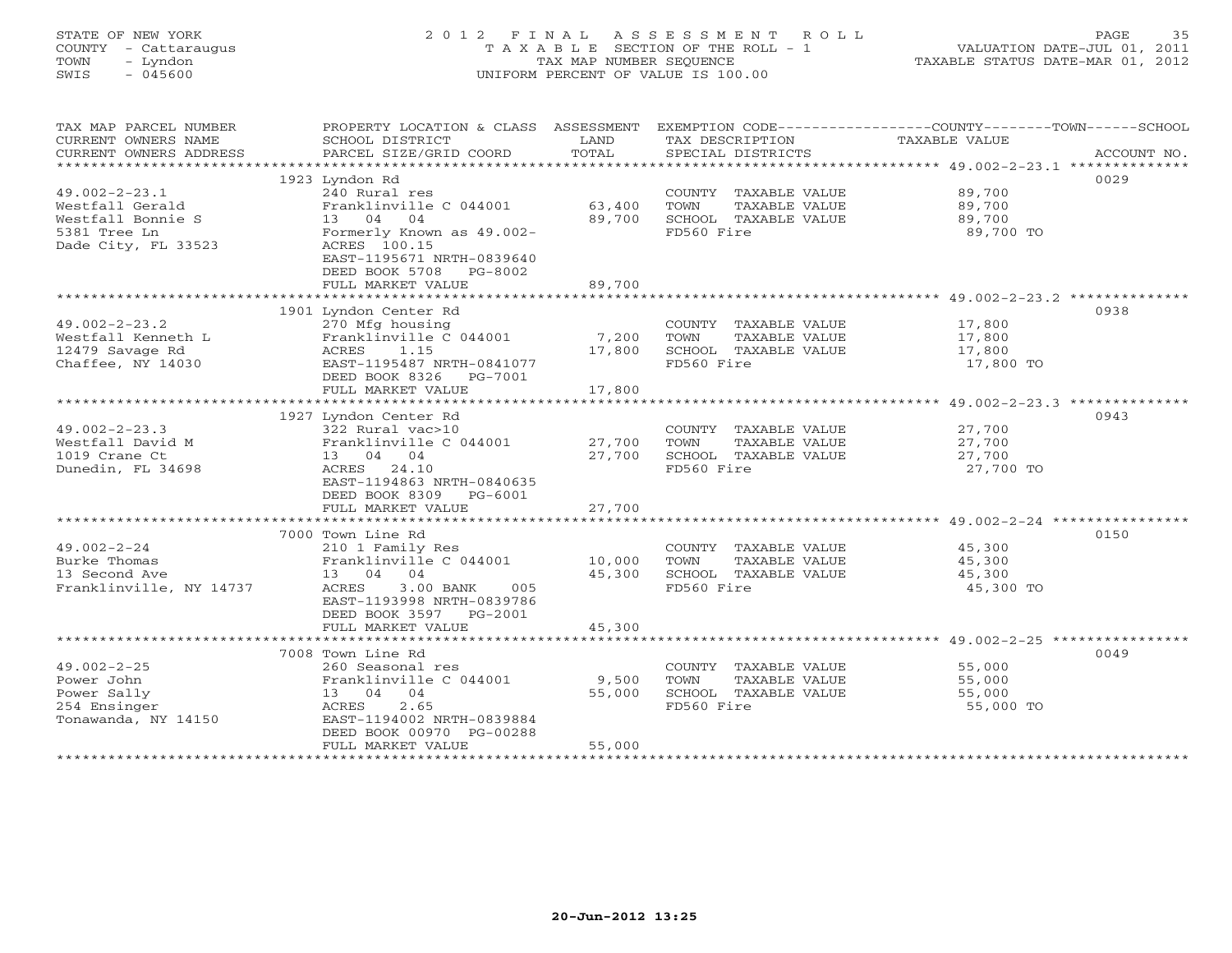# STATE OF NEW YORK 2 0 1 2 F I N A L A S S E S S M E N T R O L L PAGE 36 COUNTY - Cattaraugus T A X A B L E SECTION OF THE ROLL - 1 VALUATION DATE-JUL 01, 2011 TOWN - Lyndon TAX MAP NUMBER SEQUENCE TAXABLE STATUS DATE-MAR 01, 2012 SWIS - 045600 UNIFORM PERCENT OF VALUE IS 100.00UNIFORM PERCENT OF VALUE IS 100.00

| TAX MAP PARCEL NUMBER<br>CURRENT OWNERS NAME        | PROPERTY LOCATION & CLASS ASSESSMENT<br>SCHOOL DISTRICT              | LAND             | TAX DESCRIPTION                               | EXEMPTION CODE-----------------COUNTY-------TOWN------SCHOOL<br>TAXABLE VALUE |                    |
|-----------------------------------------------------|----------------------------------------------------------------------|------------------|-----------------------------------------------|-------------------------------------------------------------------------------|--------------------|
| CURRENT OWNERS ADDRESS<br>************************* | PARCEL SIZE/GRID COORD                                               | TOTAL            | SPECIAL DISTRICTS                             |                                                                               | ACCOUNT NO.        |
|                                                     | 7016 Town Line Rd                                                    |                  |                                               |                                                                               | 0263               |
| $49.002 - 2 - 26$                                   | 260 Seasonal res                                                     |                  | COUNTY TAXABLE VALUE                          | 25,400                                                                        |                    |
| White Robert D                                      | Franklinville C 044001                                               | 9,100            | TOWN<br>TAXABLE VALUE                         | 25,400                                                                        |                    |
| PO Box 115B                                         | $-04$<br>$-04$<br>13                                                 | 25,400           | SCHOOL TAXABLE VALUE                          | 25,400                                                                        |                    |
| Angelica, NY 14709                                  | 2.40<br>ACRES<br>EAST-1194000 NRTH-0839985<br>DEED BOOK 7789 PG-3001 |                  | FD560 Fire                                    | 25,400 TO                                                                     |                    |
|                                                     | FULL MARKET VALUE                                                    | 25,400           |                                               |                                                                               |                    |
|                                                     | ****************************                                         |                  |                                               |                                                                               |                    |
|                                                     | 7020 Town Line Rd                                                    |                  |                                               |                                                                               | 0183<br>$\Omega$   |
| $49.002 - 2 - 27$<br>Ellicott Tammie                | 210 1 Family Res<br>Franklinville C 044001                           | 8,900            | RES STAR 41854<br>COUNTY TAXABLE VALUE        | $\circ$                                                                       | 30,000             |
| 7020 Town Line Rd                                   | 13 04 04                                                             | 41,200           | TAXABLE VALUE<br>TOWN                         | 41,200<br>41,200                                                              |                    |
| Franklinville, NY 14737                             | 2.29<br>ACRES                                                        |                  | SCHOOL TAXABLE VALUE                          | 11,200                                                                        |                    |
|                                                     | EAST-1194009 NRTH-0840080                                            |                  | FD560 Fire                                    | 41,200 TO                                                                     |                    |
|                                                     | DEED BOOK 00982 PG-01028                                             |                  |                                               |                                                                               |                    |
|                                                     | FULL MARKET VALUE                                                    | 41,200           |                                               |                                                                               |                    |
|                                                     |                                                                      |                  |                                               |                                                                               |                    |
|                                                     | 7026 Town Line Rd                                                    |                  |                                               |                                                                               | 0365               |
| $49.002 - 2 - 28$                                   | 260 Seasonal res                                                     |                  | COUNTY TAXABLE VALUE                          | 31,400                                                                        |                    |
| Zielinski Stanley A<br>6561 Clinton St              | Franklinville C 044001<br>13 04 04                                   | 9,600<br>31,400  | TOWN<br>TAXABLE VALUE<br>SCHOOL TAXABLE VALUE | 31,400<br>31,400                                                              |                    |
| Elma, NY 14059                                      | ACRES<br>2.75                                                        |                  | FD560 Fire                                    | 31,400 TO                                                                     |                    |
|                                                     | EAST-1194002 NRTH-0840186                                            |                  |                                               |                                                                               |                    |
|                                                     | DEED BOOK 00996 PG-00560                                             |                  |                                               |                                                                               |                    |
|                                                     | FULL MARKET VALUE                                                    | 31,400           |                                               |                                                                               |                    |
|                                                     |                                                                      |                  |                                               |                                                                               |                    |
|                                                     | 1991 Lyndon Center Rd                                                |                  |                                               |                                                                               | 0221               |
| $49.002 - 2 - 29.1$                                 | 210 1 Family Res                                                     |                  | SR STAR<br>41834                              | $\overline{0}$                                                                | $\Omega$<br>62,200 |
| Ekes George R<br>Ekes Marion R                      | Franklinville C 044001                                               | 13,900<br>73,900 | COUNTY TAXABLE VALUE<br>TOWN<br>TAXABLE VALUE | 73,900<br>73,900                                                              |                    |
| PO Box 102                                          | 13 04 04<br>Lyndon Center-Town Line                                  |                  | SCHOOL TAXABLE VALUE                          | 11,700                                                                        |                    |
| Franklinville, NY 14737                             | ACRES<br>5.60                                                        |                  | FD560 Fire                                    | 73,900 TO                                                                     |                    |
|                                                     | EAST-1193701 NRTH-0841534                                            |                  |                                               |                                                                               |                    |
|                                                     | DEED BOOK 855<br>PG-01017                                            |                  |                                               |                                                                               |                    |
|                                                     | FULL MARKET VALUE                                                    | 73,900           |                                               |                                                                               |                    |
|                                                     |                                                                      |                  |                                               |                                                                               |                    |
|                                                     | 1965 Lyndon Rd                                                       |                  |                                               |                                                                               | 0682               |
| $49.002 - 2 - 29.3$<br>Brundage Kathy D             | 312 Vac w/imprv<br>Franklinville C 044001                            | 8,300            | COUNTY TAXABLE VALUE<br>TOWN<br>TAXABLE VALUE | 15,300<br>15,300                                                              |                    |
| 7500 Viscount Blvd                                  | 13 04 04                                                             | 15,300           | SCHOOL TAXABLE VALUE                          | 15,300                                                                        |                    |
| El Paso, TX 79925                                   | ACRES<br>1.85                                                        |                  | FD560 Fire                                    | 15,300 TO                                                                     |                    |
|                                                     | EAST-1194107 NRTH-0841524                                            |                  |                                               |                                                                               |                    |
|                                                     | DEED BOOK 132<br>PG-9001                                             |                  |                                               |                                                                               |                    |
|                                                     | FULL MARKET VALUE                                                    | 15,300           |                                               |                                                                               |                    |
|                                                     |                                                                      |                  |                                               |                                                                               |                    |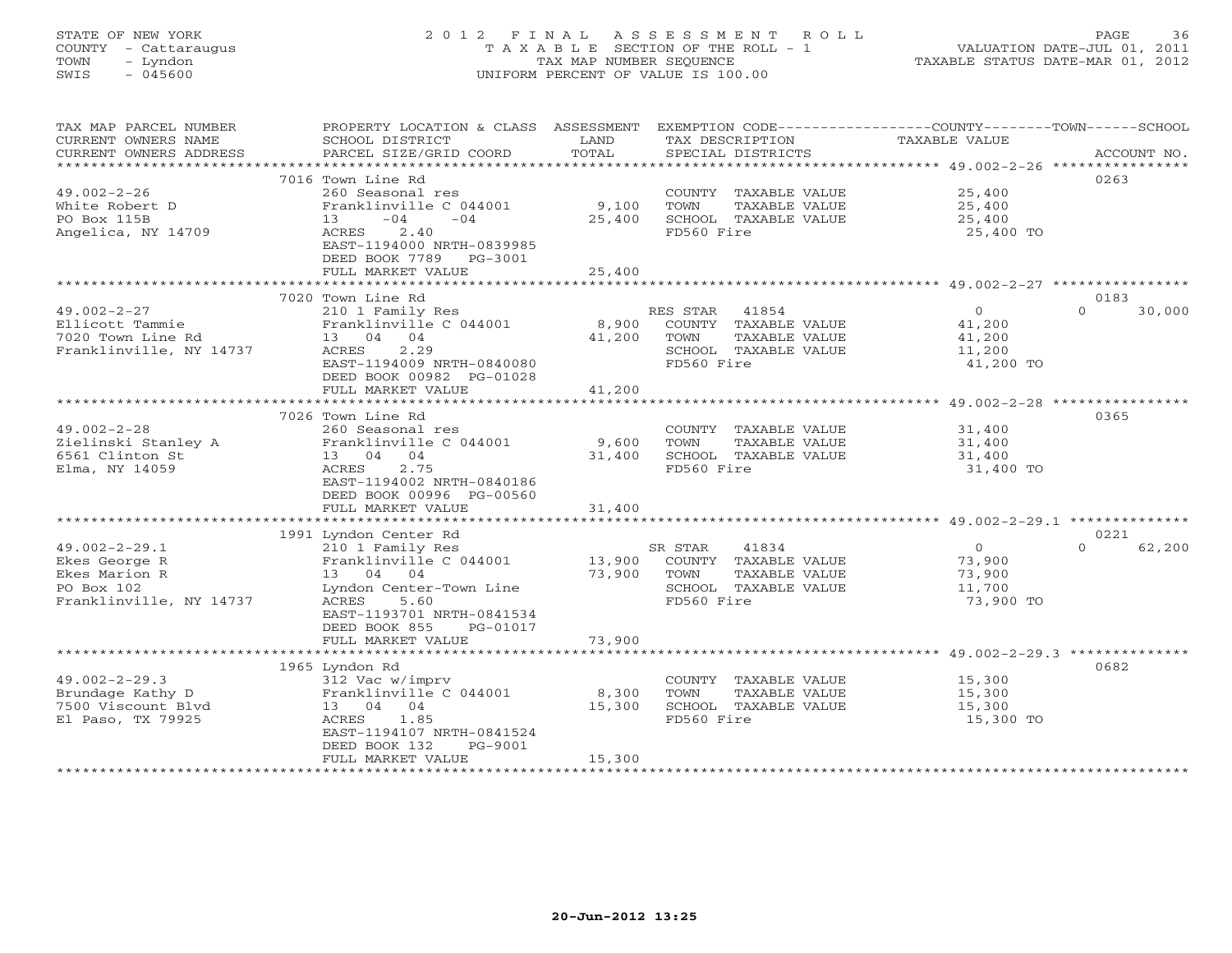# STATE OF NEW YORK 2 0 1 2 F I N A L A S S E S S M E N T R O L L PAGE 37 COUNTY - Cattaraugus T A X A B L E SECTION OF THE ROLL - 1 VALUATION DATE-JUL 01, 2011 TOWN - Lyndon TAX MAP NUMBER SEQUENCE TAXABLE STATUS DATE-MAR 01, 2012 SWIS - 045600 UNIFORM PERCENT OF VALUE IS 100.00UNIFORM PERCENT OF VALUE IS 100.00

| TAX MAP PARCEL NUMBER<br>CURRENT OWNERS NAME<br>CURRENT OWNERS ADDRESS               | SCHOOL DISTRICT<br>PARCEL SIZE/GRID COORD                                                                                                                       | LAND<br>TOTAL     | TAX DESCRIPTION TAXABLE VALUE<br>SPECIAL DISTRICTS                                  | PROPERTY LOCATION & CLASS ASSESSMENT EXEMPTION CODE---------------COUNTY-------TOWN-----SCHOOL<br>ACCOUNT NO. |
|--------------------------------------------------------------------------------------|-----------------------------------------------------------------------------------------------------------------------------------------------------------------|-------------------|-------------------------------------------------------------------------------------|---------------------------------------------------------------------------------------------------------------|
|                                                                                      | Town Line Rd                                                                                                                                                    |                   |                                                                                     | 0706                                                                                                          |
| $49.002 - 2 - 29.4$<br>Zielinski Stanley A<br>6561 Clinton St<br>Elma, NY 14059      | 322 Rural vac>10<br>Franklinville C 044001<br>13 04 04<br>ACRES 26.00<br>EAST-1194017 NRTH-0840778<br>DEED BOOK 00996 PG-00562                                  | 28,900<br>28,900  | COUNTY TAXABLE VALUE<br>TOWN<br>TAXABLE VALUE<br>SCHOOL TAXABLE VALUE<br>FD560 Fire | 28,900<br>28,900<br>28,900<br>28,900 TO                                                                       |
|                                                                                      | FULL MARKET VALUE                                                                                                                                               | 28,900            |                                                                                     |                                                                                                               |
|                                                                                      |                                                                                                                                                                 |                   |                                                                                     |                                                                                                               |
| $49.002 - 2 - 29.5$<br>Landsittel Shirley<br>4056 Buffalo Ave<br>Buffalo, NY 14219   | Lyndon Center Rd<br>314 Rural vac<10<br>Franklinville C 044001<br>13 04 04<br>ACRES 1.35<br>EAST-1194383 NRTH-0841488<br>DEED BOOK 855<br>PG-01019              | 7,500<br>7,500    | COUNTY TAXABLE VALUE<br>TOWN<br>TAXABLE VALUE<br>SCHOOL TAXABLE VALUE<br>FD560 Fire | 0707<br>7,500<br>7,500<br>7,500<br>7,500 TO                                                                   |
|                                                                                      | FULL MARKET VALUE                                                                                                                                               | 7,500             |                                                                                     |                                                                                                               |
|                                                                                      |                                                                                                                                                                 |                   |                                                                                     |                                                                                                               |
| $49.002 - 2 - 30$<br>Negrych Deborah A<br>414 Willow Green Dr<br>Amherst, NY 14228   | 1986 Lyndon Center Rd<br>210 1 Family Res<br>Franklinville C 044001<br>13 04 04<br>ACRES 18.61<br>EAST-1193689 NRTH-0842618                                     | 24,300<br>142,800 | COUNTY TAXABLE VALUE<br>TOWN<br>TAXABLE VALUE<br>SCHOOL TAXABLE VALUE<br>FD560 Fire | 0069<br>142,800<br>142,800<br>142,800<br>142,800 TO                                                           |
|                                                                                      | DEED BOOK 6388 PG-2001                                                                                                                                          |                   |                                                                                     |                                                                                                               |
|                                                                                      | FULL MARKET VALUE                                                                                                                                               | 142,800           |                                                                                     |                                                                                                               |
|                                                                                      | 1964 Lyndon Center Rd                                                                                                                                           |                   |                                                                                     | 0053                                                                                                          |
| $49.002 - 2 - 31$<br>Carlson Bruce F<br>5067 Chapman Pkwy<br>Hamburg, NY 14075       | 260 Seasonal res<br>Franklinville C 044001<br>13 04 04<br>ACRES 21.69<br>EAST-1194215 NRTH-0842565<br>DEED BOOK 00959 PG-00723                                  | 26,200<br>103,000 | COUNTY TAXABLE VALUE<br>TOWN<br>TAXABLE VALUE<br>SCHOOL TAXABLE VALUE<br>FD560 Fire | 103,000<br>103,000<br>103,000<br>103,000 TO                                                                   |
|                                                                                      | FULL MARKET VALUE                                                                                                                                               | 103,000           |                                                                                     |                                                                                                               |
|                                                                                      |                                                                                                                                                                 |                   |                                                                                     |                                                                                                               |
| $49.002 - 2 - 32$<br>Hill Carole<br>Edel James<br>38 Delham Ave<br>Buffalo, NY 14216 | 1944 Lyndon Rd<br>210 1 Family Res<br>Franklinville C 044001<br>13 04 04<br>ACRES<br>$1.80$ BANK<br>017<br>EAST-1194649 NRTH-0841755<br>DEED BOOK 12291 PG-5001 | 8,200<br>95,900   | COUNTY TAXABLE VALUE<br>TOWN<br>TAXABLE VALUE<br>SCHOOL TAXABLE VALUE<br>FD560 Fire | 0309<br>95,900<br>95,900<br>95,900<br>95,900 TO                                                               |
|                                                                                      | FULL MARKET VALUE                                                                                                                                               | 95,900            |                                                                                     |                                                                                                               |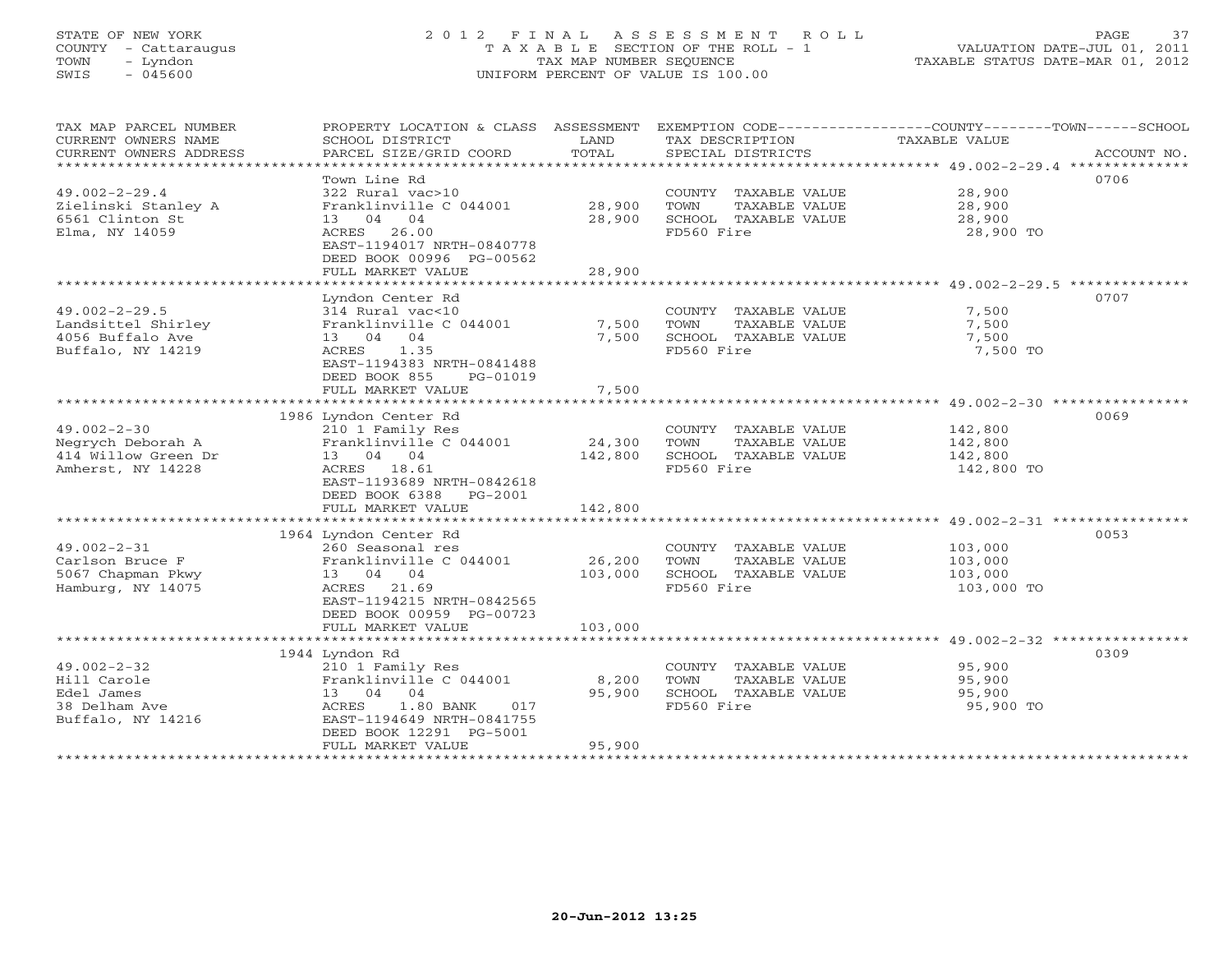### STATE OF NEW YORK 2 0 1 2 F I N A L A S S E S S M E N T R O L L PAGE 38 COUNTY - Cattaraugus T A X A B L E SECTION OF THE ROLL - 1 VALUATION DATE-JUL 01, 2011 TOWN - Lyndon TAX MAP NUMBER SEQUENCE TAXABLE STATUS DATE-MAR 01, 2012 SWIS - 045600 UNIFORM PERCENT OF VALUE IS 100.00UNIFORM PERCENT OF VALUE IS 100.00

| TAX MAP PARCEL NUMBER<br>CURRENT OWNERS NAME<br>CURRENT OWNERS ADDRESS | PROPERTY LOCATION & CLASS ASSESSMENT<br>SCHOOL DISTRICT<br>PARCEL SIZE/GRID COORD | LAND<br>TOTAL  | TAX DESCRIPTION<br>SPECIAL DISTRICTS |               | EXEMPTION CODE-----------------COUNTY-------TOWN------SCHOOL<br>TAXABLE VALUE |                  | ACCOUNT NO. |
|------------------------------------------------------------------------|-----------------------------------------------------------------------------------|----------------|--------------------------------------|---------------|-------------------------------------------------------------------------------|------------------|-------------|
|                                                                        |                                                                                   |                |                                      |               |                                                                               |                  |             |
|                                                                        | 1936 Lyndon Rd                                                                    |                |                                      |               |                                                                               | 0085             |             |
| $49.002 - 2 - 33.1$                                                    | 240 Rural res                                                                     |                | WVET C/T<br>41121                    |               | 12,000                                                                        | 12,000           | $\Omega$    |
| Cooper Beverly                                                         | Franklinville C 044001                                                            | 43,900 SR STAR | 41834                                |               | $\Omega$                                                                      | $\Omega$         | 62,200      |
| Cooper Richard G                                                       | 13 04 04                                                                          | 129,300        | COUNTY TAXABLE VALUE                 |               | 117,300                                                                       |                  |             |
| 1936 Lyndon Rd                                                         | ACRES 54.40                                                                       |                | TOWN                                 | TAXABLE VALUE | 117,300                                                                       |                  |             |
| Franklinville, NY 14737                                                | EAST-1195131 NRTH-0842870                                                         |                | SCHOOL TAXABLE VALUE                 |               | 67,100                                                                        |                  |             |
|                                                                        | FULL MARKET VALUE                                                                 |                | 129,300 FD560 Fire                   |               | 129,300 TO                                                                    |                  |             |
|                                                                        |                                                                                   |                |                                      |               |                                                                               |                  |             |
|                                                                        | Co. Rd. 24                                                                        |                |                                      |               |                                                                               | 0937             |             |
| $49.002 - 2 - 33.3$                                                    | 314 Rural vac<10                                                                  |                | COUNTY TAXABLE VALUE                 |               | 7,000                                                                         |                  |             |
| Westfall Kenneth L                                                     | Franklinville C 044001                                                            | 7,000          | <b>TOWN</b>                          | TAXABLE VALUE | 7,000                                                                         |                  |             |
| 12479 Savage Rd                                                        | ACRES<br>1.00                                                                     | 7,000          | SCHOOL TAXABLE VALUE                 |               | 7,000                                                                         |                  |             |
| Chafee, NY 14030                                                       | EAST-1195514 NRTH-0841242                                                         |                | FD560 Fire                           |               | 7,000 TO                                                                      |                  |             |
|                                                                        | DEED BOOK 8326<br>PG-7002                                                         |                |                                      |               |                                                                               |                  |             |
|                                                                        | FULL MARKET VALUE                                                                 | 7,000          |                                      |               |                                                                               |                  |             |
|                                                                        |                                                                                   |                |                                      |               |                                                                               |                  |             |
|                                                                        | 7260 Livingston Rd                                                                |                |                                      |               |                                                                               | 0430<br>$\Omega$ |             |
| $49.002 - 2 - 36$                                                      | 210 1 Family Res<br>Franklinville C 044001                                        | 7,500          | RES STAR<br>41854                    |               | $\Omega$<br>87,500                                                            |                  | 30,000      |
| Goodwin Daniel C<br>Goodwin Deborah R                                  | 06 04 04                                                                          | 87,500         | COUNTY TAXABLE VALUE<br>TOWN         | TAXABLE VALUE |                                                                               |                  |             |
|                                                                        |                                                                                   |                |                                      |               | 87,500                                                                        |                  |             |
| 7260 Livingston Rd<br>Franklinville, NY 14737                          | FRNT 285.00 DPTH 210.00                                                           |                | SCHOOL TAXABLE VALUE<br>FD560 Fire   |               | 57,500                                                                        |                  |             |
|                                                                        | EAST-1197545 NRTH-0844076<br>DEED BOOK 6444                                       |                |                                      |               | 87,500 TO                                                                     |                  |             |
|                                                                        | PG-4001<br>FULL MARKET VALUE                                                      | 87,500         |                                      |               |                                                                               |                  |             |
|                                                                        |                                                                                   |                |                                      |               |                                                                               |                  |             |
|                                                                        | Town Line Rd                                                                      |                |                                      |               |                                                                               | 0104             |             |
| $49.004 - 2 - 2$                                                       | 312 Vac w/imprv                                                                   |                | COUNTY TAXABLE VALUE                 |               | 11,700                                                                        |                  |             |
| Palmeri Joseph C                                                       | Franklinville C 044001                                                            | 7,700          | TOWN                                 | TAXABLE VALUE | 11,700                                                                        |                  |             |
| Palmeri Eileen J                                                       | $-04$<br>$-04$<br>12                                                              | 11,700         | SCHOOL TAXABLE VALUE                 |               | 11,700                                                                        |                  |             |
| 655 Prospect                                                           | 1.60<br>ACRES                                                                     |                | FD560 Fire                           |               | 11,700 TO                                                                     |                  |             |
| Buffalo, NY 14213                                                      | EAST-1193676 NRTH-0839556                                                         |                |                                      |               |                                                                               |                  |             |
|                                                                        | DEED BOOK 858<br>PG-00308                                                         |                |                                      |               |                                                                               |                  |             |
|                                                                        | FULL MARKET VALUE                                                                 | 11,700         |                                      |               |                                                                               |                  |             |
|                                                                        |                                                                                   |                |                                      |               |                                                                               |                  |             |
|                                                                        | 6980 Town Line Rd                                                                 |                |                                      |               |                                                                               | 0378             |             |
| $49.004 - 2 - 3$                                                       | 260 Seasonal res                                                                  |                | COUNTY TAXABLE VALUE                 |               | 23,100                                                                        |                  |             |
| Badendyck Beth A                                                       | Franklinville C 044001                                                            | 7,000          | TOWN                                 | TAXABLE VALUE | 23,100                                                                        |                  |             |
| 2440 Lake Mead Rd                                                      | 12 04 04                                                                          | 23,100         | SCHOOL TAXABLE VALUE                 |               | 23,100                                                                        |                  |             |
| Niagara Falls, NY 14304                                                | ACRES<br>1.01                                                                     |                | FD560 Fire                           |               | 23,100 TO                                                                     |                  |             |
|                                                                        | EAST-1193672 NRTH-0839428                                                         |                |                                      |               |                                                                               |                  |             |
|                                                                        | DEED BOOK 13405 PG-2004                                                           |                |                                      |               |                                                                               |                  |             |
|                                                                        | FULL MARKET VALUE                                                                 | 23,100         |                                      |               |                                                                               |                  |             |
|                                                                        |                                                                                   |                |                                      |               |                                                                               |                  |             |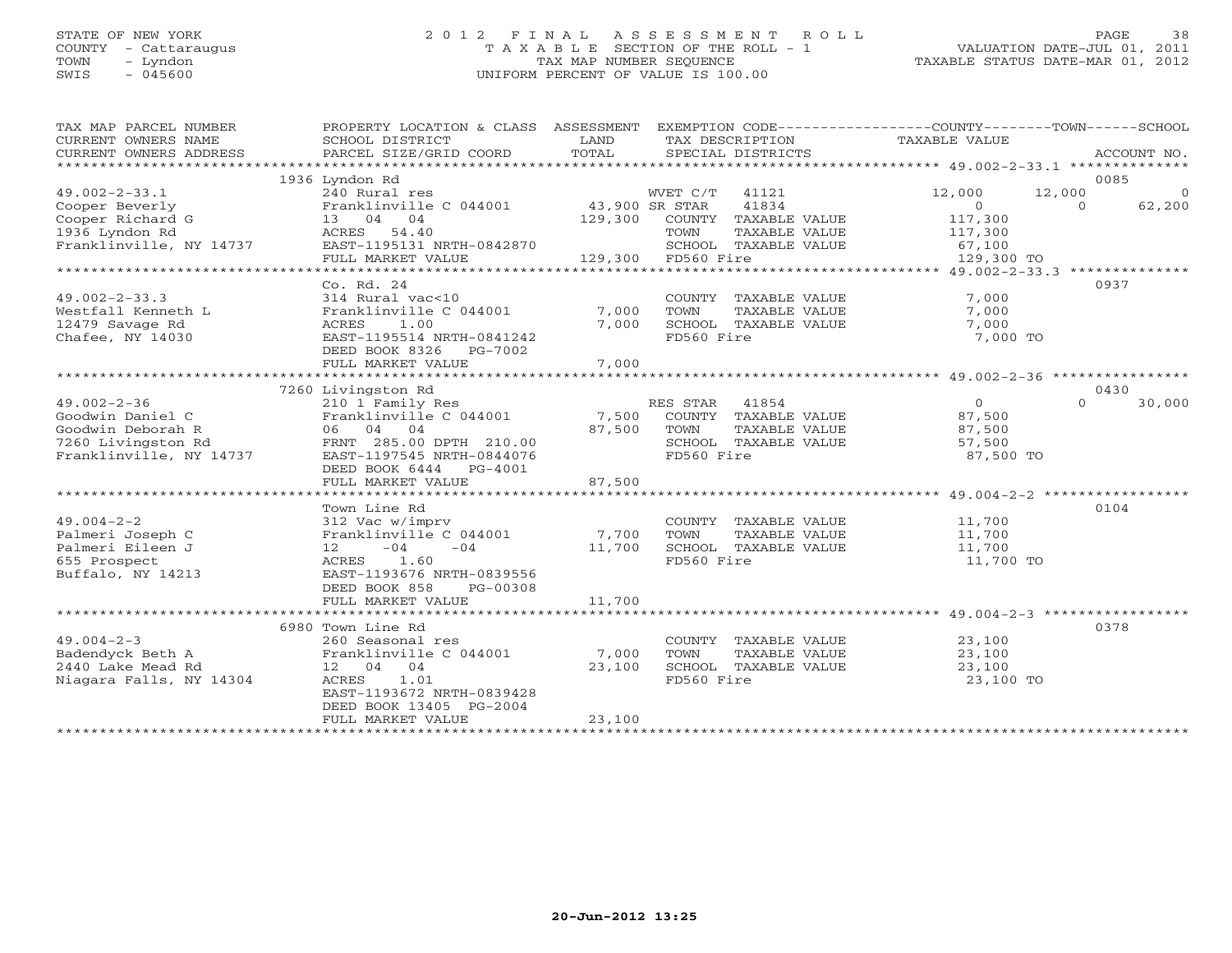# STATE OF NEW YORK 2 0 1 2 F I N A L A S S E S S M E N T R O L L PAGE 39 COUNTY - Cattaraugus T A X A B L E SECTION OF THE ROLL - 1 VALUATION DATE-JUL 01, 2011 TOWN - Lyndon TAX MAP NUMBER SEQUENCE TAXABLE STATUS DATE-MAR 01, 2012 SWIS - 045600 UNIFORM PERCENT OF VALUE IS 100.00

| TAX MAP PARCEL NUMBER<br>CURRENT OWNERS NAME                                                            | PROPERTY LOCATION & CLASS ASSESSMENT<br>SCHOOL DISTRICT                                                                                                                         | LAND                       | TAX DESCRIPTION                                                                                       | EXEMPTION CODE----------------COUNTY-------TOWN------SCHOOL<br>TAXABLE VALUE     |                            |
|---------------------------------------------------------------------------------------------------------|---------------------------------------------------------------------------------------------------------------------------------------------------------------------------------|----------------------------|-------------------------------------------------------------------------------------------------------|----------------------------------------------------------------------------------|----------------------------|
|                                                                                                         |                                                                                                                                                                                 |                            |                                                                                                       |                                                                                  |                            |
| $49.004 - 2 - 4.1$<br>Olson Daniel<br>6964 Town Line Rd<br>Franklinville, NY 14737                      | 6964 Town Line Rd<br>270 Mfg housing<br>Franklinville C 044001 44,300<br>12 04 04<br>ACRES 52.41<br>EAST-1194486 NRTH-0839027<br>DEED BOOK 913<br>PG-01030<br>FULL MARKET VALUE | 55,300<br>55,300           | RES STAR 41854<br>COUNTY TAXABLE VALUE<br>TOWN<br>TAXABLE VALUE<br>SCHOOL TAXABLE VALUE<br>FD560 Fire | $\Omega$<br>55,300<br>55,300<br>25,300<br>55,300 TO                              | 0272<br>$\Omega$<br>30,000 |
|                                                                                                         |                                                                                                                                                                                 |                            |                                                                                                       |                                                                                  |                            |
| $49.004 - 2 - 4.2$<br>Monte Kerry<br>6906 Town Line Rd<br>Franklinville, NY 14737                       | 6906 Town Line Rd<br>312 Vac w/imprv<br>Franklinville C 044001 12,100<br>ACRES<br>4.38<br>EAST-1194007 NRTH-0838326<br>DEED BOOK 00939 PG-00013                                 | 13,100                     | RES STAR 41854<br>COUNTY TAXABLE VALUE<br>TOWN<br>TAXABLE VALUE<br>SCHOOL TAXABLE VALUE<br>FD560 Fire | $\overline{0}$<br>$\frac{13}{12}$ , 100<br>13,100<br>$\overline{0}$<br>13,100 TO | 0472<br>$\Omega$<br>13,100 |
|                                                                                                         | FULL MARKET VALUE                                                                                                                                                               | 13,100                     |                                                                                                       |                                                                                  |                            |
|                                                                                                         | 6916 Town Line Rd                                                                                                                                                               |                            |                                                                                                       |                                                                                  | 0149                       |
| $49.004 - 2 - 5$<br>Mapes Robert<br>6916 Townline Rd<br>Franklinville, NY 14737                         | 210 1 Family Res<br>Franklinville C 044001 10,900<br>12  04  03<br>ACRES<br>3.62<br>EAST-1194015 NRTH-0838486<br>DEED BOOK 1003 PG-896                                          | 32,200                     | COUNTY TAXABLE VALUE 32,200<br>TOWN<br>TAXABLE VALUE<br>SCHOOL TAXABLE VALUE<br>FD560 Fire            | 32,200<br>32,200<br>32,200 TO                                                    |                            |
|                                                                                                         | FULL MARKET VALUE                                                                                                                                                               | 32,200                     |                                                                                                       |                                                                                  |                            |
|                                                                                                         |                                                                                                                                                                                 |                            |                                                                                                       |                                                                                  |                            |
| $49.004 - 2 - 6$<br>Broad William G<br>Broad Marilyn L<br>664 Beach Rd<br>Cheektowaga, NY 14225         | 6894 Town Line Rd<br>312 Vac w/imprv<br>Franklinville C 044001 11,100<br>12 04 04<br>ACRES 3.75<br>EAST-1194113 NRTH-0838178<br>DEED BOOK 872<br>PG-00750                       | 14,700                     | COUNTY TAXABLE VALUE<br>TOWN<br>TAXABLE VALUE<br>SCHOOL TAXABLE VALUE<br>FD560 Fire                   | 14,700<br>14,700<br>14,700<br>14,700 TO                                          | 0209                       |
|                                                                                                         | FULL MARKET VALUE                                                                                                                                                               | 14,700                     |                                                                                                       |                                                                                  |                            |
|                                                                                                         |                                                                                                                                                                                 |                            |                                                                                                       |                                                                                  |                            |
| $49.004 - 2 - 10.2$<br>Riggio Nancy<br>Piorun Scott<br>13475 Sanders Hill Rd<br>Strykersville, NY 14145 | 6809 Abbott Rd<br>270 Mfg housing<br>Franklinville C 044001<br>04 04 04<br>ACRES 23.85<br>EAST-1200629 NRTH-0837152<br>DEED BOOK 998<br>$PG-257$<br>FULL MARKET VALUE           | 27,500<br>55,500<br>55,500 | COUNTY TAXABLE VALUE<br>TOWN<br>TAXABLE VALUE<br>SCHOOL TAXABLE VALUE<br>FD560 Fire                   | 55,500<br>55,500<br>55,500<br>55,500 TO                                          | 0637                       |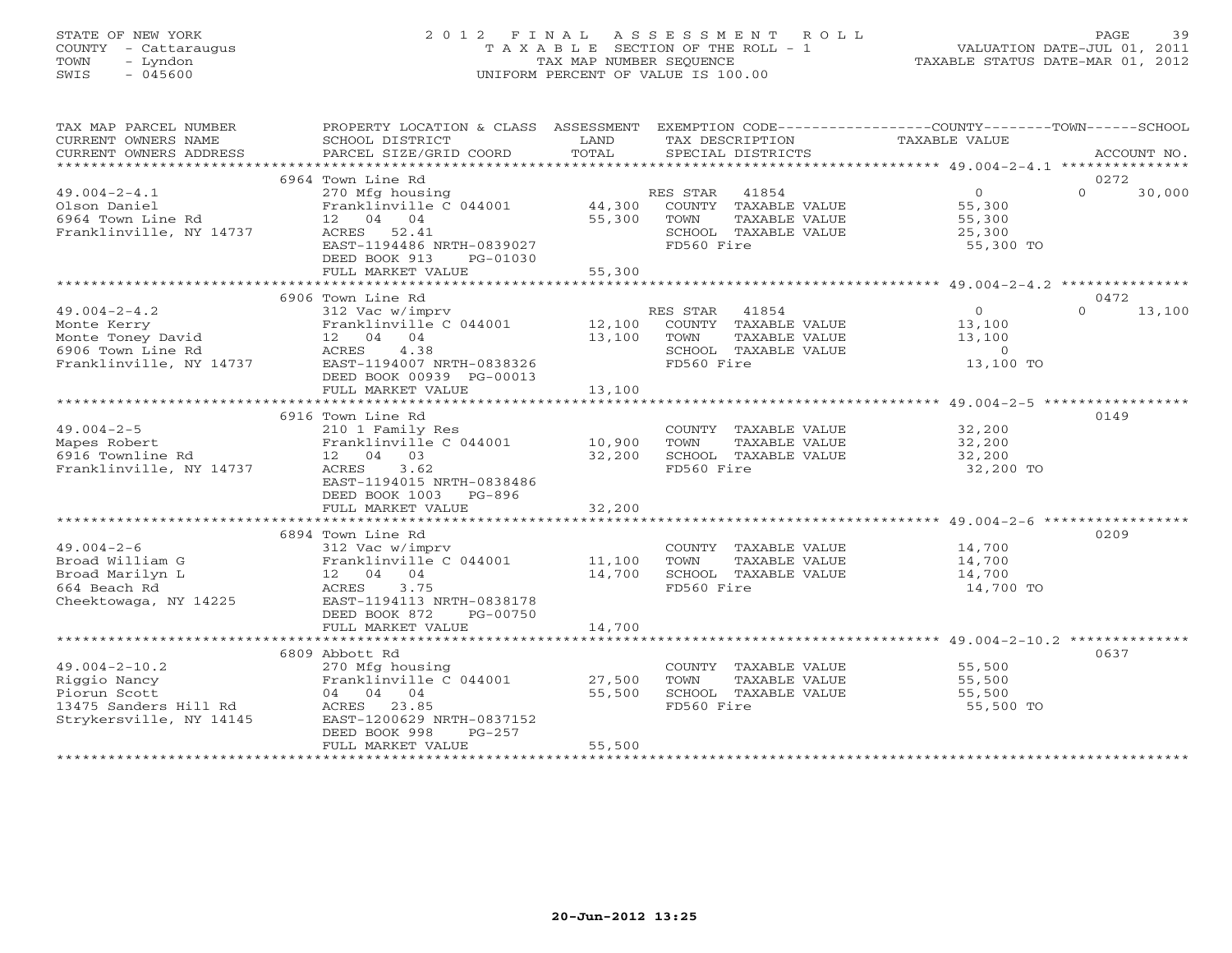# STATE OF NEW YORK 2 0 1 2 F I N A L A S S E S S M E N T R O L L PAGE 40 COUNTY - Cattaraugus T A X A B L E SECTION OF THE ROLL - 1 VALUATION DATE-JUL 01, 2011 TOWN - Lyndon TAX MAP NUMBER SEQUENCE TAXABLE STATUS DATE-MAR 01, 2012 SWIS - 045600 UNIFORM PERCENT OF VALUE IS 100.00UNIFORM PERCENT OF VALUE IS 100.00

| TAX MAP PARCEL NUMBER                   | PROPERTY LOCATION & CLASS ASSESSMENT |         | EXEMPTION CODE----------------COUNTY-------TOWN------SCHOOL |                      |                    |
|-----------------------------------------|--------------------------------------|---------|-------------------------------------------------------------|----------------------|--------------------|
| CURRENT OWNERS NAME                     | SCHOOL DISTRICT                      | LAND    | TAX DESCRIPTION                                             | <b>TAXABLE VALUE</b> |                    |
| CURRENT OWNERS ADDRESS                  | PARCEL SIZE/GRID COORD               | TOTAL   | SPECIAL DISTRICTS                                           |                      | ACCOUNT NO.        |
|                                         | ****************************         |         |                                                             |                      |                    |
|                                         | 1578 Raub Rd                         |         |                                                             |                      | 0326               |
| $49.004 - 2 - 12$                       | 240 Rural res                        |         | WVET CO<br>41122                                            | 12,000               | $\circ$<br>n       |
| Fetzer Thomas C                         | Franklinville C 044001               |         | 42,500 RES STAR 41854                                       | $\circ$              | $\Omega$<br>30,000 |
| Bricker Melanie                         | 03 04 04                             | 161,900 | COUNTY TAXABLE VALUE                                        | 149,900              |                    |
| 1578 Raub Rd                            | ACRES 51.00                          |         | TOWN<br>TAXABLE VALUE                                       | 161,900              |                    |
| Franklinville, NY 14737                 | EAST-1200812 NRTH-0834898            |         | SCHOOL TAXABLE VALUE                                        | 131,900              |                    |
|                                         | DEED BOOK 00921 PG-00255             |         | FD560 Fire                                                  | 161,900 TO           |                    |
|                                         | FULL MARKET VALUE                    | 161,900 |                                                             |                      |                    |
|                                         |                                      |         |                                                             |                      |                    |
|                                         | 1610 Raub Rd                         |         |                                                             |                      | 0449               |
| $49.004 - 2 - 13.1$                     | 312 Vac w/imprv                      |         | COUNTY TAXABLE VALUE                                        | 15,000               |                    |
| Shea Daniel R                           | Franklinville C 044001               | 13,300  | TOWN<br>TAXABLE VALUE                                       | 15,000               |                    |
| Le Barron Marion R                      | 03 04 04                             | 15,000  | SCHOOL TAXABLE VALUE                                        | 15,000               |                    |
|                                         | ACRES<br>5.21                        |         | FD560 Fire                                                  | 15,000 TO            |                    |
| 1610 Raub Rd<br>Franklinville, NY 14737 | EAST-1200091 NRTH-0834328            |         |                                                             |                      |                    |
|                                         | DEED BOOK 1025<br>$PG-374$           |         |                                                             |                      |                    |
|                                         | FULL MARKET VALUE                    | 15,000  |                                                             |                      |                    |
|                                         |                                      |         |                                                             |                      |                    |
|                                         | Raub Rd                              |         |                                                             |                      | 0946               |
| $49.004 - 2 - 13.2$                     | 314 Rural vac<10                     |         | COUNTY TAXABLE VALUE                                        | 9,500                |                    |
| McGillion Christopher                   | Franklinville C 044001               | 9,500   | TAXABLE VALUE<br>TOWN                                       | 9,500                |                    |
| McGillion Krista                        | 03 04 04                             | 9,500   | SCHOOL TAXABLE VALUE                                        | 9,500                |                    |
| 413 Dansworth Rd                        | 7.03<br>ACRES                        |         | FD560 Fire                                                  | 9,500 TO             |                    |
| Youngstown, NY 14174                    | EAST-0010246 NRTH-0008002            |         |                                                             |                      |                    |
|                                         | DEED BOOK 10246 PG-8002              |         |                                                             |                      |                    |
|                                         | FULL MARKET VALUE                    | 9,500   |                                                             |                      |                    |
|                                         |                                      |         |                                                             |                      |                    |
|                                         | 1628 Raub Rd                         |         |                                                             |                      | 0129               |
| $49.004 - 2 - 14$                       | 260 Seasonal res                     |         | COUNTY TAXABLE VALUE                                        | 50, 300              |                    |
| McGillion Christopher                   | Franklinville C 044001               | 20,400  | TOWN<br>TAXABLE VALUE                                       | 50,300               |                    |
| McGillion Krista                        | 03 04 04                             | 50,300  | SCHOOL TAXABLE VALUE                                        | 50,300               |                    |
| 413 Dansworth Rd                        | ACRES 12.50                          |         | FD560 Fire                                                  | 50,300 TO            |                    |
| Youngstown, NY 14174                    | EAST-1199801 NRTH-0834862            |         |                                                             |                      |                    |
|                                         | DEED BOOK 10246 PG-8003              |         |                                                             |                      |                    |
|                                         | FULL MARKET VALUE                    | 50,300  |                                                             |                      |                    |
|                                         |                                      |         |                                                             |                      |                    |
|                                         | 1646 Raub Rd                         |         |                                                             |                      | 0005               |
| $49.004 - 2 - 15.1$                     | 240 Rural res                        |         | COUNTY TAXABLE VALUE                                        | 97,000               |                    |
| Dieffenbach Daniel R                    | Franklinville C 044001               | 28,100  | TOWN<br>TAXABLE VALUE                                       | 97,000               |                    |
| Ellis Rebecca J                         | 03 04 04                             | 97,000  | SCHOOL TAXABLE VALUE                                        | 97,000               |                    |
| 1646 Raub Rd                            | $L/p$ 786-961 & 906-41               |         | FD560 Fire                                                  | 97,000 TO            |                    |
| Franklinville, NY 14737                 | ACRES 24.70                          |         |                                                             |                      |                    |
|                                         | EAST-1199382 NRTH-0834851            |         |                                                             |                      |                    |
|                                         | DEED BOOK 13330 PG-9001              |         |                                                             |                      |                    |
|                                         | FULL MARKET VALUE                    | 97,000  |                                                             |                      |                    |
|                                         |                                      |         |                                                             |                      |                    |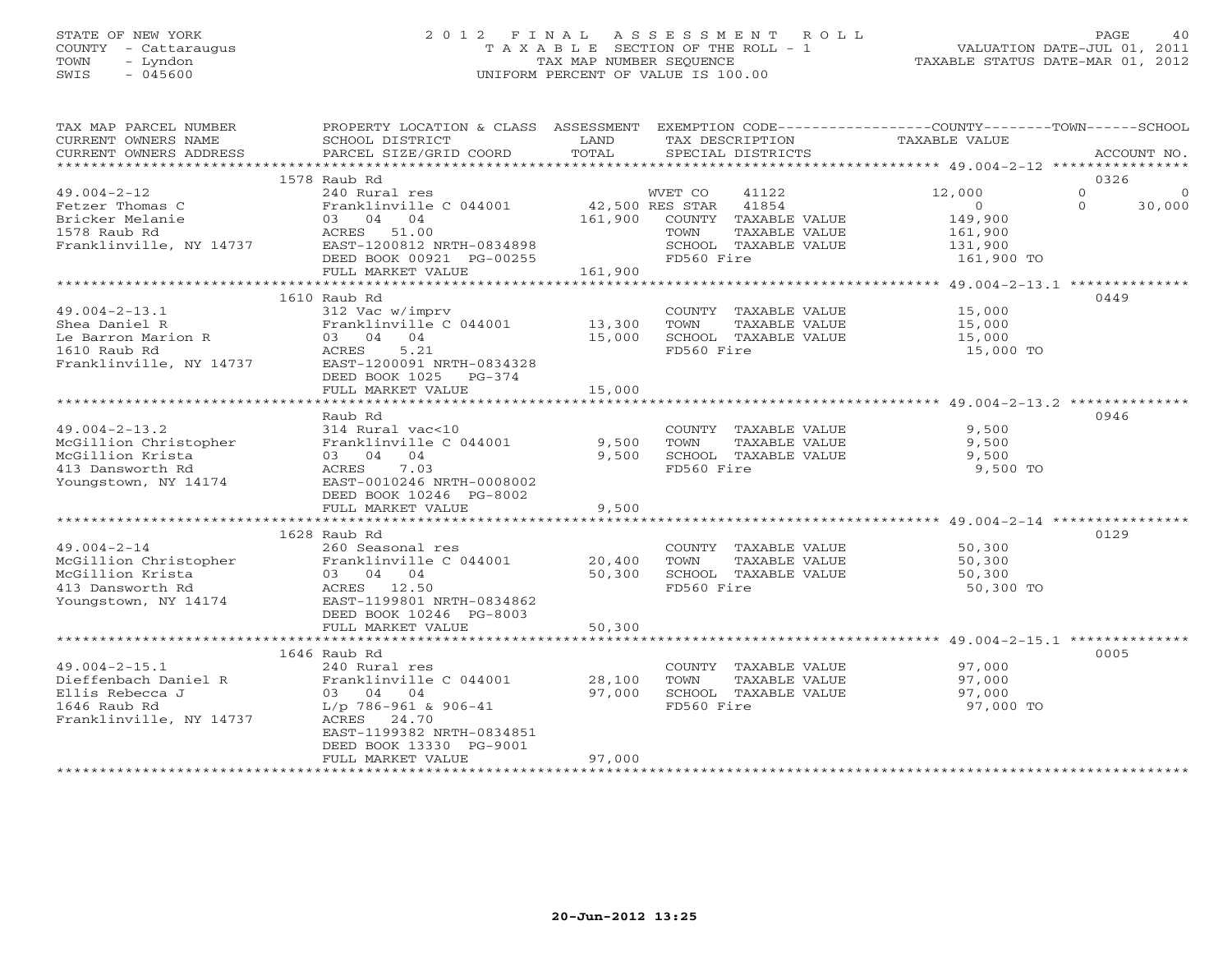# STATE OF NEW YORK 2 0 1 2 F I N A L A S S E S S M E N T R O L L PAGE 41 COUNTY - Cattaraugus T A X A B L E SECTION OF THE ROLL - 1 VALUATION DATE-JUL 01, 2011 TOWN - Lyndon TAX MAP NUMBER SEQUENCE TAXABLE STATUS DATE-MAR 01, 2012 SWIS - 045600 UNIFORM PERCENT OF VALUE IS 100.00UNIFORM PERCENT OF VALUE IS 100.00

| TAX MAP PARCEL NUMBER<br>CURRENT OWNERS NAME<br>CURRENT OWNERS ADDRESS | PROPERTY LOCATION & CLASS ASSESSMENT<br>SCHOOL DISTRICT<br>PARCEL SIZE/GRID COORD | LAND<br>TOTAL | TAX DESCRIPTION<br>SPECIAL DISTRICTS | EXEMPTION CODE-----------------COUNTY-------TOWN------SCHOOL<br>TAXABLE VALUE<br>ACCOUNT NO. |
|------------------------------------------------------------------------|-----------------------------------------------------------------------------------|---------------|--------------------------------------|----------------------------------------------------------------------------------------------|
|                                                                        |                                                                                   |               |                                      |                                                                                              |
|                                                                        | 1645 Raub Rd                                                                      |               |                                      | 0875                                                                                         |
| $49.004 - 2 - 15.2$                                                    | 312 Vac w/imprv                                                                   |               | COUNTY TAXABLE VALUE                 | 61,500                                                                                       |
| Certo Anthony D                                                        | Franklinville C 044001 41,900                                                     |               | TOWN<br>TAXABLE VALUE                | 61,500                                                                                       |
| Furman Sharon                                                          | 03 04 04                                                                          | 61,500        | SCHOOL TAXABLE VALUE                 | 61,500                                                                                       |
| 340 Brentwood Dr                                                       | ACRES 49.95                                                                       |               | FD560 Fire                           | 61,500 TO                                                                                    |
| Youngstown, NY 14174                                                   | EAST-1199687 NRTH-0832857                                                         |               |                                      |                                                                                              |
|                                                                        | DEED BOOK 00977 PG-00736                                                          |               |                                      |                                                                                              |
|                                                                        | FULL MARKET VALUE                                                                 | 61,500        |                                      |                                                                                              |
|                                                                        |                                                                                   |               |                                      |                                                                                              |
|                                                                        | 1676 Raub Rd                                                                      |               |                                      | 0292                                                                                         |
| $49.004 - 2 - 16.1$                                                    | 322 Rural vac>10                                                                  |               | COUNTY TAXABLE VALUE                 | 28,000                                                                                       |
| Certo Anthony                                                          | Franklinville C 044001                                                            | 28,000        | TOWN<br>TAXABLE VALUE                | 28,000                                                                                       |
| Certo Patricia A                                                       | 03 04 04                                                                          | 28,000        | SCHOOL TAXABLE VALUE                 | 28,000                                                                                       |
| 892 Upper Mountain Rd                                                  | ACRES 24.65                                                                       |               | FD560 Fire                           | 28,000 TO                                                                                    |
| Lewiston, NY 14092                                                     | EAST-1198835 NRTH-0834835                                                         |               |                                      |                                                                                              |
|                                                                        | DEED BOOK 854<br>PG-00160<br>FULL MARKET VALUE                                    | 28,000        |                                      |                                                                                              |
|                                                                        |                                                                                   |               |                                      |                                                                                              |
|                                                                        | 1675 Raub Rd                                                                      |               |                                      | 0223                                                                                         |
| $49.004 - 2 - 19$                                                      | 260 Seasonal res                                                                  |               | COUNTY TAXABLE VALUE                 | 62,300                                                                                       |
| Certo Anthony J                                                        | Franklinville C 044001 20,400                                                     |               | TOWN<br>TAXABLE VALUE                | 62,300                                                                                       |
| Certo Patricia                                                         | 03 03 03                                                                          | 62,300        | SCHOOL TAXABLE VALUE                 | 62,300                                                                                       |
| 892 Upper Mountain Rd                                                  | ACRES 12.43                                                                       |               | FD560 Fire                           | 62,300 TO                                                                                    |
| Lewiston, NY 14092                                                     | EAST-1198996 NRTH-0832857                                                         |               |                                      |                                                                                              |
|                                                                        | FULL MARKET VALUE                                                                 | 62,300        |                                      |                                                                                              |
|                                                                        |                                                                                   |               |                                      |                                                                                              |
|                                                                        | 1689 Raub Rd                                                                      |               |                                      | 0351                                                                                         |
| $49.004 - 2 - 20$                                                      | 312 Vac w/imprv                                                                   |               | COUNTY TAXABLE VALUE                 | 20,200                                                                                       |
| Jayes Daniel L                                                         | Franklinville C 044001 20,200                                                     |               | TOWN<br>TAXABLE VALUE                | 20,200                                                                                       |
| 141 Brookwood Dr                                                       | 03 04 04                                                                          | 20,200        | SCHOOL TAXABLE VALUE                 | 20,200                                                                                       |
| Hamburg, NY 14075                                                      | ACRES 12.11                                                                       |               | FD560 Fire                           | 20,200 TO                                                                                    |
|                                                                        | EAST-1198719 NRTH-0832792                                                         |               |                                      |                                                                                              |
|                                                                        | DEED BOOK 820<br>PG-00034                                                         |               |                                      |                                                                                              |
|                                                                        | FULL MARKET VALUE                                                                 | 20,200        |                                      |                                                                                              |
|                                                                        |                                                                                   |               |                                      |                                                                                              |
|                                                                        | 1792 Raub Rd                                                                      |               |                                      | 0078                                                                                         |
| $49.004 - 2 - 21.1$                                                    | 210 1 Family Res                                                                  |               | COUNTY TAXABLE VALUE                 | 171,000                                                                                      |
| Pauly James P                                                          | Franklinville C 044001                                                            | 88,100        | TOWN<br>TAXABLE VALUE                | 171,000                                                                                      |
| Pauly Ann B                                                            | 03/04/11 04 04                                                                    | 171,000       | SCHOOL TAXABLE VALUE                 | 171,000                                                                                      |
| 8110 Lean Ct                                                           | ACRES 158.25                                                                      |               | FD560 Fire                           | 171,000 TO                                                                                   |
| Williamsville, NY 14221                                                | EAST-1197802 NRTH-0835412<br>DEED BOOK 00989 PG-00949                             |               |                                      |                                                                                              |
|                                                                        | FULL MARKET VALUE                                                                 | 171,000       |                                      |                                                                                              |
|                                                                        |                                                                                   |               |                                      |                                                                                              |
|                                                                        |                                                                                   |               |                                      |                                                                                              |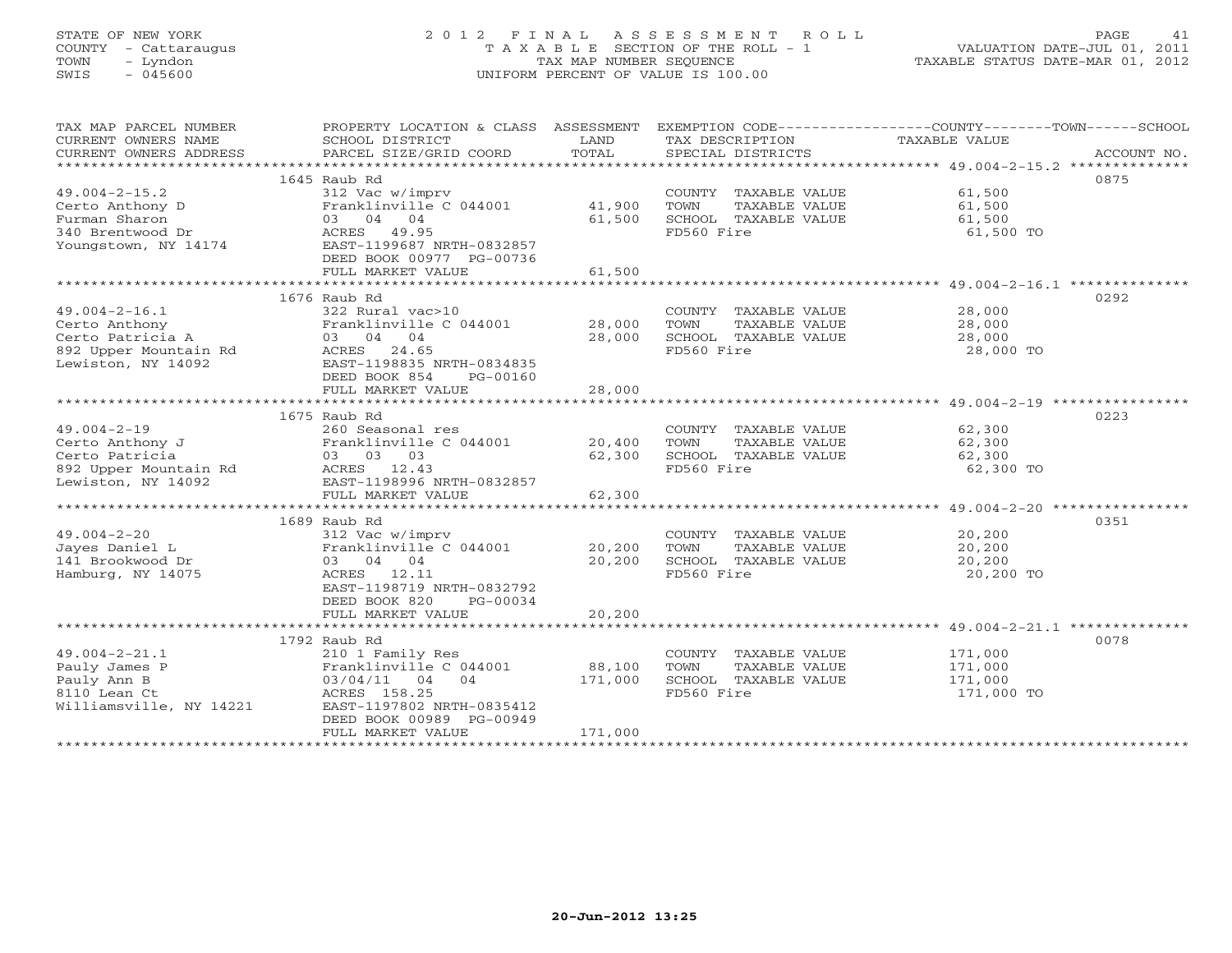# STATE OF NEW YORK 2 0 1 2 F I N A L A S S E S S M E N T R O L L PAGE 42 COUNTY - Cattaraugus T A X A B L E SECTION OF THE ROLL - 1 VALUATION DATE-JUL 01, 2011 TOWN - Lyndon TAX MAP NUMBER SEQUENCE TAXABLE STATUS DATE-MAR 01, 2012 SWIS - 045600 UNIFORM PERCENT OF VALUE IS 100.00

| TAX MAP PARCEL NUMBER<br>CURRENT OWNERS NAME<br>CURRENT OWNERS ADDRESS | PROPERTY LOCATION & CLASS ASSESSMENT<br>SCHOOL DISTRICT<br>PARCEL SIZE/GRID COORD | LAND<br>TOTAL           | TAX DESCRIPTION<br>SPECIAL DISTRICTS          | EXEMPTION CODE-----------------COUNTY-------TOWN------SCHOOL<br>TAXABLE VALUE<br>ACCOUNT NO. |
|------------------------------------------------------------------------|-----------------------------------------------------------------------------------|-------------------------|-----------------------------------------------|----------------------------------------------------------------------------------------------|
| *************************                                              |                                                                                   |                         |                                               |                                                                                              |
|                                                                        | Raub Rd                                                                           |                         |                                               | 0628                                                                                         |
| $49.004 - 2 - 21.2$                                                    | 314 Rural vac<10                                                                  |                         | COUNTY TAXABLE VALUE                          | 8,300                                                                                        |
| Pauly James<br>8110 Leah Ct                                            | Franklinville C 044001<br>03/04/11<br>04<br>04                                    | 8,300<br>8,300          | TOWN<br>TAXABLE VALUE<br>SCHOOL TAXABLE VALUE | 8,300                                                                                        |
| Williamsville, NY 14221                                                | 1.89<br>ACRES                                                                     |                         | FD560 Fire                                    | 8,300<br>8,300 TO                                                                            |
|                                                                        | EAST-1198164 NRTH-0833701                                                         |                         |                                               |                                                                                              |
|                                                                        | DEED BOOK 12943 PG-3001                                                           |                         |                                               |                                                                                              |
|                                                                        | FULL MARKET VALUE                                                                 | 8,300                   |                                               |                                                                                              |
|                                                                        |                                                                                   |                         |                                               |                                                                                              |
|                                                                        | 1699 Raub Rd                                                                      |                         |                                               | 0146                                                                                         |
| $49.004 - 2 - 22$                                                      | 270 Mfg housing                                                                   |                         | RES STAR<br>41854                             | $\circ$<br>$\Omega$<br>23,800                                                                |
| Baker Jeffery II                                                       | Franklinville C 044001                                                            | 10,200                  | COUNTY TAXABLE VALUE                          | 23,800                                                                                       |
| 1699 Raub Rd                                                           | 03 04 04                                                                          | 23,800                  | TOWN<br>TAXABLE VALUE                         | 23,800                                                                                       |
| Franklinville, NY 14737                                                | Lot9                                                                              |                         | SCHOOL TAXABLE VALUE                          | $\Omega$                                                                                     |
|                                                                        | ACRES<br>3.15                                                                     |                         | FD560 Fire                                    | 23,800 TO                                                                                    |
|                                                                        | EAST-1198506 NRTH-0833320                                                         |                         |                                               |                                                                                              |
|                                                                        | DEED BOOK 13683 PG-5002                                                           |                         |                                               |                                                                                              |
|                                                                        | FULL MARKET VALUE                                                                 | 23,800                  |                                               |                                                                                              |
|                                                                        | *************************                                                         |                         |                                               |                                                                                              |
|                                                                        | 1729 Raub Rd                                                                      |                         |                                               | 0110                                                                                         |
| $49.004 - 2 - 24$                                                      | 260 Seasonal res                                                                  |                         | COUNTY TAXABLE VALUE                          | 47,100                                                                                       |
| Hogan Patrick                                                          | Franklinville C 044001                                                            | 14,900                  | TOWN<br>TAXABLE VALUE                         | 47,100                                                                                       |
| Hogan Barbara                                                          | 03 04 04                                                                          | 47,100                  | SCHOOL TAXABLE VALUE                          | 47,100                                                                                       |
| 6389 Nash Rd                                                           | Lot 8                                                                             |                         | FD560 Fire                                    | 47,100 TO                                                                                    |
| North Tonawanda, NY 14120                                              | FRNT 530.00 DPTH                                                                  |                         |                                               |                                                                                              |
|                                                                        | ACRES<br>6.35                                                                     |                         |                                               |                                                                                              |
|                                                                        | EAST-1198279 NRTH-0833084                                                         |                         |                                               |                                                                                              |
|                                                                        | DEED BOOK 00974 PG-00147                                                          |                         |                                               |                                                                                              |
|                                                                        | FULL MARKET VALUE<br>******************                                           | 47,100<br>************* |                                               | ********************************** 49.004-2-25 **********                                    |
|                                                                        | Raub Rd                                                                           |                         |                                               | 0415                                                                                         |
| $49.004 - 2 - 25$                                                      | 314 Rural vac<10                                                                  |                         | COUNTY TAXABLE VALUE                          | 12,600                                                                                       |
| Zimmerman Herbert                                                      | Franklinville C 044001                                                            | 12,600                  | TOWN<br>TAXABLE VALUE                         | 12,600                                                                                       |
| 121 North End Ave                                                      | $03 -04$<br>$-04$                                                                 | 12,600                  | SCHOOL TAXABLE VALUE                          | 12,600                                                                                       |
| Kenmore, NY 14217                                                      | Lot $5-6$                                                                         |                         | FD560 Fire                                    | 12,600 TO                                                                                    |
|                                                                        | ACRES<br>4.93                                                                     |                         |                                               |                                                                                              |
|                                                                        | EAST-1197926 NRTH-0832892                                                         |                         |                                               |                                                                                              |
|                                                                        | DEED BOOK 741<br>PG-00202                                                         |                         |                                               |                                                                                              |
|                                                                        | FULL MARKET VALUE                                                                 | 12,600                  |                                               |                                                                                              |
|                                                                        |                                                                                   |                         |                                               |                                                                                              |
|                                                                        | 1773 Raub Rd                                                                      |                         |                                               | 0413                                                                                         |
| $49.004 - 2 - 26$                                                      | 260 Seasonal res                                                                  |                         | COUNTY TAXABLE VALUE                          | 60,000                                                                                       |
| Zimmermann Gary J                                                      | Franklinville C 044001                                                            | 8,600                   | TOWN<br>TAXABLE VALUE                         | 60,000                                                                                       |
| 9100 Martin Rd                                                         | $-04$<br>$-04$<br>03                                                              | 60,000                  | SCHOOL TAXABLE VALUE                          | 60,000                                                                                       |
| Clarence Center, NY 14032                                              | 2.06<br>ACRES                                                                     |                         | FD560 Fire                                    | 60,000 TO                                                                                    |
|                                                                        | EAST-1197661 NRTH-0832714                                                         |                         |                                               |                                                                                              |
|                                                                        | FULL MARKET VALUE                                                                 | 60,000                  |                                               |                                                                                              |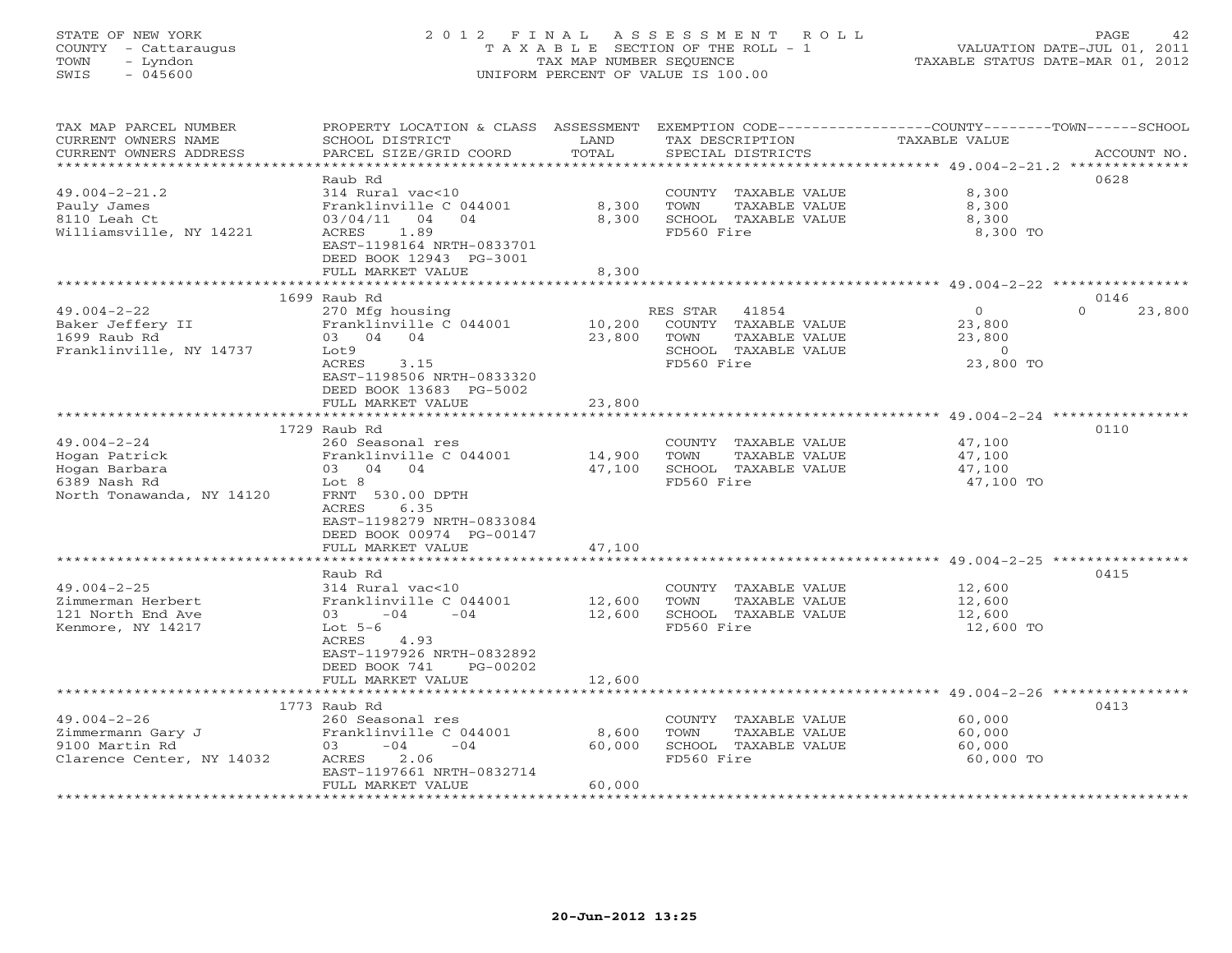# STATE OF NEW YORK 2 0 1 2 F I N A L A S S E S S M E N T R O L L PAGE 43 COUNTY - Cattaraugus T A X A B L E SECTION OF THE ROLL - 1 VALUATION DATE-JUL 01, 2011 TOWN - Lyndon TAX MAP NUMBER SEQUENCE TAXABLE STATUS DATE-MAR 01, 2012 SWIS - 045600 UNIFORM PERCENT OF VALUE IS 100.00UNIFORM PERCENT OF VALUE IS 100.00

| TAX MAP PARCEL NUMBER<br>CURRENT OWNERS NAME<br>CURRENT OWNERS ADDRESS                                | PROPERTY LOCATION & CLASS ASSESSMENT EXEMPTION CODE---------------COUNTY-------TOWN-----SCHOOL<br>SCHOOL DISTRICT<br>PARCEL SIZE/GRID COORD                                                   | LAND<br>TOTAL                               | TAX DESCRIPTION<br>SPECIAL DISTRICTS                                                            |               | TAXABLE VALUE                                                                |                    | ACCOUNT NO.      |
|-------------------------------------------------------------------------------------------------------|-----------------------------------------------------------------------------------------------------------------------------------------------------------------------------------------------|---------------------------------------------|-------------------------------------------------------------------------------------------------|---------------|------------------------------------------------------------------------------|--------------------|------------------|
| $49.004 - 2 - 27$<br>Zimmermann Gary J<br>9100 Martin Rd<br>Clarence Center, NY 14032                 | Raub Rd<br>314 Rural vac<10<br>Franklinville C 044001<br>04 04<br>$3/11$<br>Lot3<br>ACRES<br>2.05<br>EAST-1197504 NRTH-0832586<br>DEED BOOK 730<br>PG-00053<br>FULL MARKET VALUE              | 8,600<br>8,600<br>8,600                     | COUNTY TAXABLE VALUE<br>TOWN<br>SCHOOL TAXABLE VALUE<br>FD560 Fire                              | TAXABLE VALUE | 8,600<br>8,600<br>8,600<br>8,600 TO                                          | 0414               |                  |
|                                                                                                       |                                                                                                                                                                                               |                                             |                                                                                                 |               |                                                                              |                    |                  |
| $49.004 - 2 - 28$<br>Morella John J<br>Morella Stephanie N<br>1787 Raub Rd<br>Franklinville, NY 14737 | 1787 Raub Rd<br>210 1 Family Res<br>Franklinville C 044001<br>11 04 04<br>Lots $1, 2, +3$<br>FRNT 375.00 DPTH 475.00<br>4.08<br>ACRES<br>EAST-1197277 NRTH-0832404<br>DEED BOOK 11337 PG-5001 | 11,600<br>109,000                           | RES STAR 41854<br>COUNTY TAXABLE VALUE<br>TOWN<br>SCHOOL TAXABLE VALUE<br>FD560 Fire            | TAXABLE VALUE | $\circ$<br>109,000<br>109,000<br>79,000<br>109,000 TO                        | 0268<br>$\Omega$   | 30,000           |
|                                                                                                       | FULL MARKET VALUE                                                                                                                                                                             | 109,000                                     |                                                                                                 |               |                                                                              |                    |                  |
|                                                                                                       | 1764 East Hill Rd                                                                                                                                                                             |                                             |                                                                                                 |               |                                                                              | 0008               |                  |
| $49.004 - 2 - 30$<br>Holmes Patricia J<br>1764 East Hill Rd<br>Franklinville, NY 14737                | 240 Rural res<br>Franklinville C 044001<br>03/11<br>04 04<br>ACRES 21.80<br>EAST-1198040 NRTH-0832174<br>DEED BOOK 00942 PG-00799<br>FULL MARKET VALUE                                        | 26,300 SR STAR<br>100,100 COUNTY<br>100,100 | AGED C/T/S 41800<br>41834<br>COUNTY TAXABLE VALUE<br>TOWN<br>SCHOOL TAXABLE VALUE<br>FD560 Fire | TAXABLE VALUE | 50,050<br>$\overline{0}$<br>50,050<br>50,050<br>$\overline{0}$<br>100,100 TO | 50,050<br>$\Omega$ | 50,050<br>50,050 |
|                                                                                                       |                                                                                                                                                                                               |                                             |                                                                                                 |               |                                                                              |                    |                  |
| $49.004 - 2 - 31$<br>Benjamin Lloyd<br>Benjamin Betty<br>1773 East Hill Rd<br>Franklinville, NY 14737 | 1773 East Hill Rd<br>210 1 Family Res<br>Franklinville C 044001<br>10/11 04 04<br>ACRES 5.45<br>EAST-1197154 NRTH-0831915<br>DEED BOOK 728<br>PG-00034<br>FULL MARKET VALUE                   | 13,700<br>97,200<br>97,200                  | SR STAR<br>41834<br>COUNTY TAXABLE VALUE<br>TOWN<br>SCHOOL TAXABLE VALUE<br>FD560 Fire          | TAXABLE VALUE | $\overline{0}$<br>97,200<br>97,200<br>35,000<br>97,200 TO                    | 0039<br>$\Omega$   | 62,200           |
|                                                                                                       | *******************************                                                                                                                                                               |                                             |                                                                                                 |               | ******************************* 49.004-2-32.1 **************                 |                    |                  |
| $49.004 - 2 - 32.1$<br>Benjamin Betty L<br>1773 E Hill Rd<br>Franklinville, NY 14737                  | East Hill Rd<br>322 Rural vac>10<br>Franklinville C 044001<br>11 04 04<br>ACRES 11.40<br>EAST-1195877 NRTH-0832363<br>DEED BOOK 00896 PG-00592<br>FULL MARKET VALUE                           | 19,800<br>19,800<br>19,800                  | COUNTY TAXABLE VALUE<br>TOWN<br>SCHOOL TAXABLE VALUE<br>FD560 Fire                              | TAXABLE VALUE | 19,800<br>19,800<br>19,800<br>19,800 TO                                      | 0084               |                  |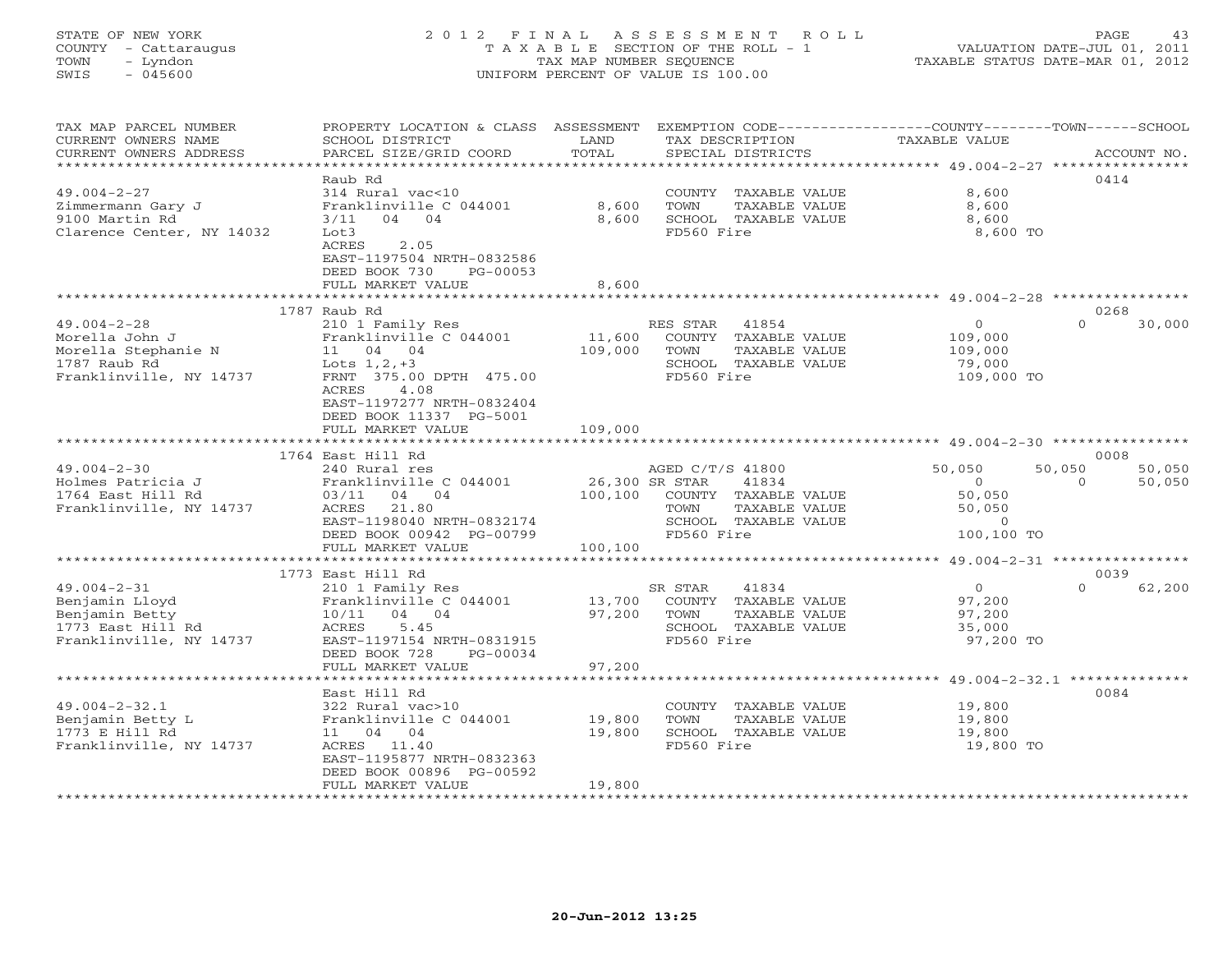# STATE OF NEW YORK 2 0 1 2 F I N A L A S S E S S M E N T R O L L PAGE 44 COUNTY - Cattaraugus T A X A B L E SECTION OF THE ROLL - 1 VALUATION DATE-JUL 01, 2011 TOWN - Lyndon TAX MAP NUMBER SEQUENCE TAXABLE STATUS DATE-MAR 01, 2012 SWIS - 045600 UNIFORM PERCENT OF VALUE IS 100.00

| TAX MAP PARCEL NUMBER<br>CURRENT OWNERS NAME<br>CURRENT OWNERS ADDRESS                                                                                                                          | PROPERTY LOCATION & CLASS ASSESSMENT EXEMPTION CODE---------------COUNTY-------TOWN------SCHOOL<br>SCHOOL DISTRICT<br>PARCEL SIZE/GRID COORD                                             | LAND<br>TOTAL      | TAX DESCRIPTION<br>SPECIAL DISTRICTS                                                                         | TAXABLE VALUE                                                                    | ACCOUNT NO.                                                              |
|-------------------------------------------------------------------------------------------------------------------------------------------------------------------------------------------------|------------------------------------------------------------------------------------------------------------------------------------------------------------------------------------------|--------------------|--------------------------------------------------------------------------------------------------------------|----------------------------------------------------------------------------------|--------------------------------------------------------------------------|
|                                                                                                                                                                                                 |                                                                                                                                                                                          |                    |                                                                                                              |                                                                                  |                                                                          |
|                                                                                                                                                                                                 | 1806 East Hill Rd                                                                                                                                                                        |                    |                                                                                                              |                                                                                  | 0809                                                                     |
| $49.004 - 2 - 32.2$<br>Shortz Alan J<br>Shortz Ivy J<br>1806 Raub Rd<br>Franklinville, NY 14737                                                                                                 | 210 1 Family Res<br>Franklinville C 044001<br>11 04 04<br>6.15 BANK 017<br>ACRES<br>EAST-1196681 NRTH-0832183<br>DEED BOOK 1013 PG-95<br>FULL MARKET VALUE                               | 158,000<br>158,000 | RES STAR 41854<br>14,700 COUNTY TAXABLE VALUE<br>TOWN<br>TAXABLE VALUE<br>SCHOOL TAXABLE VALUE<br>FD560 Fire | $\overline{0}$<br>158,000<br>158,000<br>128,000<br>158,000 TO                    | $\Omega$<br>30,000                                                       |
|                                                                                                                                                                                                 |                                                                                                                                                                                          |                    |                                                                                                              |                                                                                  |                                                                          |
|                                                                                                                                                                                                 | 1829 East Hill Rd                                                                                                                                                                        |                    |                                                                                                              |                                                                                  | 0829                                                                     |
| $49.004 - 2 - 32.3$<br>Mainus Susan C<br>1829 East Hill Rd<br>Franklinville, NY 14737                                                                                                           | 210 1 Family Res<br>Franklinville C 044001<br>11 04 04<br>ACRES 2.00<br>EAST-1196437 NRTH-0832733<br>DEED BOOK 997<br>PG-284                                                             | 8,500<br>136,400   | RES STAR<br>41854<br>COUNTY TAXABLE VALUE<br>TOWN<br>TAXABLE VALUE<br>SCHOOL TAXABLE VALUE<br>FD560 Fire     | $\overline{0}$<br>136,400<br>136,400<br>106,400<br>136,400 TO                    | $\Omega$<br>30,000                                                       |
|                                                                                                                                                                                                 | FULL MARKET VALUE                                                                                                                                                                        | 136,400            |                                                                                                              |                                                                                  |                                                                          |
|                                                                                                                                                                                                 |                                                                                                                                                                                          |                    |                                                                                                              |                                                                                  |                                                                          |
|                                                                                                                                                                                                 | 1815 East Hill Rd                                                                                                                                                                        |                    |                                                                                                              |                                                                                  | 0868                                                                     |
| $49.004 - 2 - 32.4$<br>49.004-2-32.4<br>Mainus Susan C<br>Benjamin Lloyd<br>11 04 04<br>1815 East Hill Rd<br>1815 East Hill Rd<br>1815 East Hill Rd<br>1815 East Mill Rd<br>1815 ACRES<br>18223 | 210 1 Family Res<br>Franklinville C 044001<br>EAST-1196339 NRTH-0832370<br>DEED BOOK 997<br>PG-282                                                                                       | 15,100<br>72,000   | COUNTY TAXABLE VALUE<br>TAXABLE VALUE<br>TOWN<br>SCHOOL TAXABLE VALUE<br>FD560 Fire                          | 72,000<br>72,000<br>72,000<br>72,000 TO                                          |                                                                          |
|                                                                                                                                                                                                 | FULL MARKET VALUE                                                                                                                                                                        | 72,000             |                                                                                                              |                                                                                  |                                                                          |
|                                                                                                                                                                                                 |                                                                                                                                                                                          |                    |                                                                                                              |                                                                                  |                                                                          |
|                                                                                                                                                                                                 | 1853 East Hill Rd                                                                                                                                                                        |                    |                                                                                                              |                                                                                  | 0961                                                                     |
| $49.004 - 2 - 32.5$<br>1853 E Hill Rd<br>Franklinville, NY 14737                                                                                                                                | 270 Mfg housing<br>11 04 04<br>ACRES<br>7.00<br>EAST-1196000 NRTH-0833056<br>DEED BOOK 15698 PG-3001<br>FULL MARKET VALUE                                                                | 24,400<br>24,400   | RES STAR 41854<br>TOWN<br>TAXABLE VALUE<br>SCHOOL TAXABLE VALUE<br>FD560 Fire                                | $\overline{0}$<br>24,400<br>24,400<br>$\overline{0}$<br>24,400 TO                | $\Omega$<br>24,400                                                       |
|                                                                                                                                                                                                 |                                                                                                                                                                                          |                    |                                                                                                              |                                                                                  |                                                                          |
|                                                                                                                                                                                                 | 1806 East Hill Rd                                                                                                                                                                        |                    |                                                                                                              |                                                                                  | 0090                                                                     |
| $49.004 - 2 - 33.1$<br>Haas Ellen E<br>1806 East Hill Rd<br>Franklinville, NY 14737                                                                                                             | 270 Mfg housing 6044001 MVET C/T 41121<br>Franklinville C 044001 12,100 DVET C/T 41141<br>11 04 04<br>ACRES 4.40<br>EAST-1196716 NRTH-0833008<br>DEED BOOK 815 PG-00993<br>DEED BOOK 815 | 32,100 RES STAR    | 41854<br>COUNTY TAXABLE VALUE<br>TOWN<br>TAXABLE VALUE<br>SCHOOL TAXABLE VALUE                               | 4,815<br>1,605<br>$\begin{array}{c}\n 25 \\  0\n \end{array}$<br>25,680<br>2,100 | 4,815<br>$\overline{0}$<br>1,605<br>$\overline{0}$<br>30,000<br>$\Omega$ |
|                                                                                                                                                                                                 | FULL MARKET VALUE                                                                                                                                                                        |                    | 32,100 FD560 Fire                                                                                            | 32,100 TO                                                                        |                                                                          |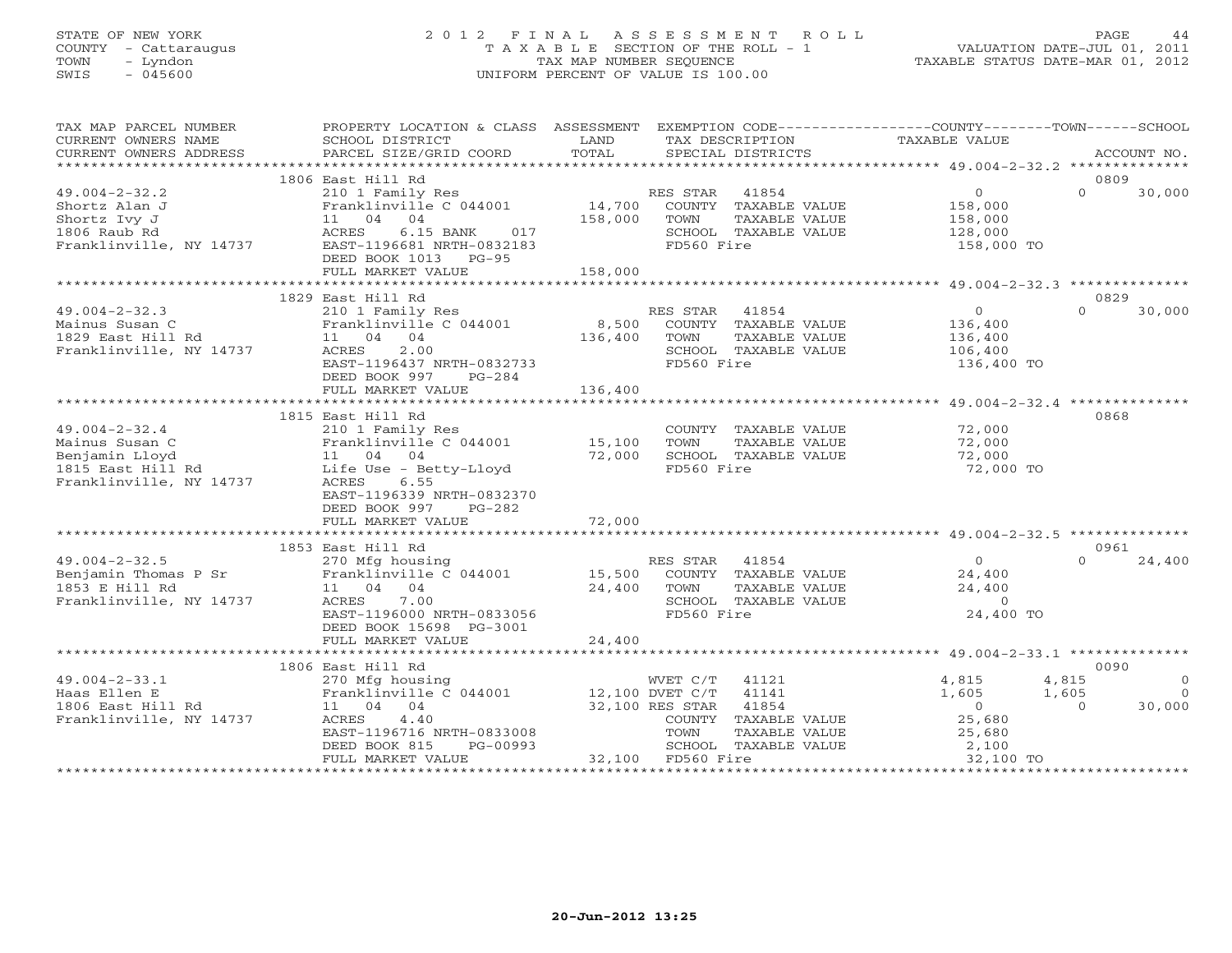# STATE OF NEW YORK 2 0 1 2 F I N A L A S S E S S M E N T R O L L PAGE 45 COUNTY - Cattaraugus T A X A B L E SECTION OF THE ROLL - 1 VALUATION DATE-JUL 01, 2011 TOWN - Lyndon TAX MAP NUMBER SEQUENCE TAXABLE STATUS DATE-MAR 01, 2012 SWIS - 045600 UNIFORM PERCENT OF VALUE IS 100.00UNIFORM PERCENT OF VALUE IS 100.00

| TAX MAP PARCEL NUMBER<br>CURRENT OWNERS NAME<br>CURRENT OWNERS ADDRESS | PROPERTY LOCATION & CLASS ASSESSMENT<br>SCHOOL DISTRICT<br>PARCEL SIZE/GRID COORD | LAND<br>TOTAL              | EXEMPTION CODE-----------------COUNTY-------TOWN------SCHOOL<br>TAX DESCRIPTION<br>SPECIAL DISTRICTS | TAXABLE VALUE                   |                    | ACCOUNT NO.              |
|------------------------------------------------------------------------|-----------------------------------------------------------------------------------|----------------------------|------------------------------------------------------------------------------------------------------|---------------------------------|--------------------|--------------------------|
|                                                                        |                                                                                   |                            |                                                                                                      |                                 |                    |                          |
|                                                                        | 1846 East Hill Rd                                                                 |                            |                                                                                                      |                                 | 0933               |                          |
| $49.004 - 2 - 33.2$<br>Leasure Kenneth C<br>1846 East Hill Rd          | 240 Rural res<br>Franklinville C 044001<br>11 04 04                               | 37,400 RES STAR<br>115,000 | WVET C/T 41121<br>41854<br>COUNTY TAXABLE VALUE                                                      | 12,000<br>$\Omega$<br>103,000   | 12,000<br>$\Omega$ | $\overline{0}$<br>30,000 |
| Franklinville, NY 14737                                                | ACRES 41.35<br>EAST-1196626 NRTH-0834367<br>DEED BOOK 7084 PG-3001                |                            | TAXABLE VALUE<br>TOWN<br>SCHOOL TAXABLE VALUE<br>FD560 Fire                                          | 103,000<br>85,000<br>115,000 TO |                    |                          |
|                                                                        | FULL MARKET VALUE                                                                 | 115,000                    |                                                                                                      |                                 |                    |                          |
|                                                                        |                                                                                   |                            |                                                                                                      |                                 |                    |                          |
| $49.004 - 2 - 35.2$                                                    | East Hill Rd<br>270 Mfg housing                                                   |                            | COUNTY TAXABLE VALUE                                                                                 | 19,100                          | 0839               |                          |
| Flewelling Norm                                                        | Franklinville C 044001                                                            | 10,500                     | TOWN<br>TAXABLE VALUE                                                                                | 19,100                          |                    |                          |
| 18 King Ave                                                            | 11 04 04                                                                          | 19,100                     | SCHOOL TAXABLE VALUE                                                                                 | 19,100                          |                    |                          |
| Depew, NY 14043                                                        | ACRES<br>6.00                                                                     |                            | FD560 Fire                                                                                           | 19,100 TO                       |                    |                          |
|                                                                        | EAST-1196193 NRTH-0835159<br>DEED BOOK 14383 PG-8002                              | 19,100                     |                                                                                                      |                                 |                    |                          |
|                                                                        | FULL MARKET VALUE                                                                 |                            |                                                                                                      |                                 |                    |                          |
|                                                                        | 1874 East Hill Rd                                                                 |                            |                                                                                                      |                                 | 0843               |                          |
| $49.004 - 2 - 35.4$                                                    | 270 Mfg housing                                                                   |                            | AGED C/T<br>41801                                                                                    | 6,000                           | 6,000              | $\circ$                  |
| Garrison Lee E                                                         | Franklinville C 044001                                                            | 10,900 SR STAR             | 41834                                                                                                | $\Omega$                        | $\Omega$           | 30,000                   |
| 1874 East Hill Rd                                                      | 11 04 04                                                                          | 30,000                     | COUNTY TAXABLE VALUE                                                                                 | 24,000                          |                    |                          |
| Franklinville, NY 14737                                                | Ff 180.00                                                                         |                            | TOWN<br>TAXABLE VALUE                                                                                | 24,000                          |                    |                          |
|                                                                        | ACRES<br>3.60                                                                     |                            | SCHOOL TAXABLE VALUE                                                                                 | $\Omega$                        |                    |                          |
|                                                                        | EAST-1195870 NRTH-0833930                                                         |                            | FD560 Fire                                                                                           | 30,000 TO                       |                    |                          |
|                                                                        | DEED BOOK 9846<br>PG-3003<br>FULL MARKET VALUE                                    | 30,000                     |                                                                                                      |                                 |                    |                          |
|                                                                        |                                                                                   |                            |                                                                                                      |                                 |                    |                          |
|                                                                        | 1858 East Hill Rd                                                                 |                            |                                                                                                      |                                 | 0893               |                          |
| $49.004 - 2 - 35.5$                                                    | 210 1 Family Res                                                                  |                            | RES STAR 41854                                                                                       | $\overline{0}$                  | $\Omega$           | 30,000                   |
| Turk Cathleen                                                          | Franklinville C 044001                                                            | 17,500                     | COUNTY TAXABLE VALUE                                                                                 | 84,300                          |                    |                          |
| 1858 E Hill Rd                                                         | $11 \t 4 \t 4$                                                                    | 84,300                     | TAXABLE VALUE<br>TOWN                                                                                | 84,300                          |                    |                          |
| Franklinville, NY 14737                                                | ACRES 9.00                                                                        |                            | SCHOOL TAXABLE VALUE                                                                                 | 54,300                          |                    |                          |
|                                                                        | EAST-1196113 NRTH-0833881<br>DEED BOOK 1015 PG-992                                |                            | FD560 Fire                                                                                           | 84,300 TO                       |                    |                          |
|                                                                        | FULL MARKET VALUE                                                                 | 84,300                     |                                                                                                      |                                 |                    |                          |
|                                                                        | East Hill Rd                                                                      |                            |                                                                                                      |                                 | 0894               |                          |
| $49.004 - 2 - 35.6$                                                    | 312 Vac w/imprv                                                                   |                            | COUNTY TAXABLE VALUE                                                                                 | 12,700                          |                    |                          |
| Flewelling Norm                                                        | Franklinville C 044001                                                            | 9,300                      | TOWN<br>TAXABLE VALUE                                                                                | 12,700                          |                    |                          |
| 18 King Ave                                                            | $11 \t 4 \t 4$                                                                    | 12,700                     | SCHOOL TAXABLE VALUE                                                                                 | 12,700                          |                    |                          |
| Depew, NY 14043                                                        | 4.85<br>ACRES                                                                     |                            | FD560 Fire                                                                                           | 12,700 TO                       |                    |                          |
|                                                                        | EAST-1195737 NRTH-0834666                                                         |                            |                                                                                                      |                                 |                    |                          |
|                                                                        | DEED BOOK 14383 PG-8002                                                           |                            |                                                                                                      |                                 |                    |                          |
|                                                                        | FULL MARKET VALUE                                                                 | 12,700                     |                                                                                                      |                                 |                    |                          |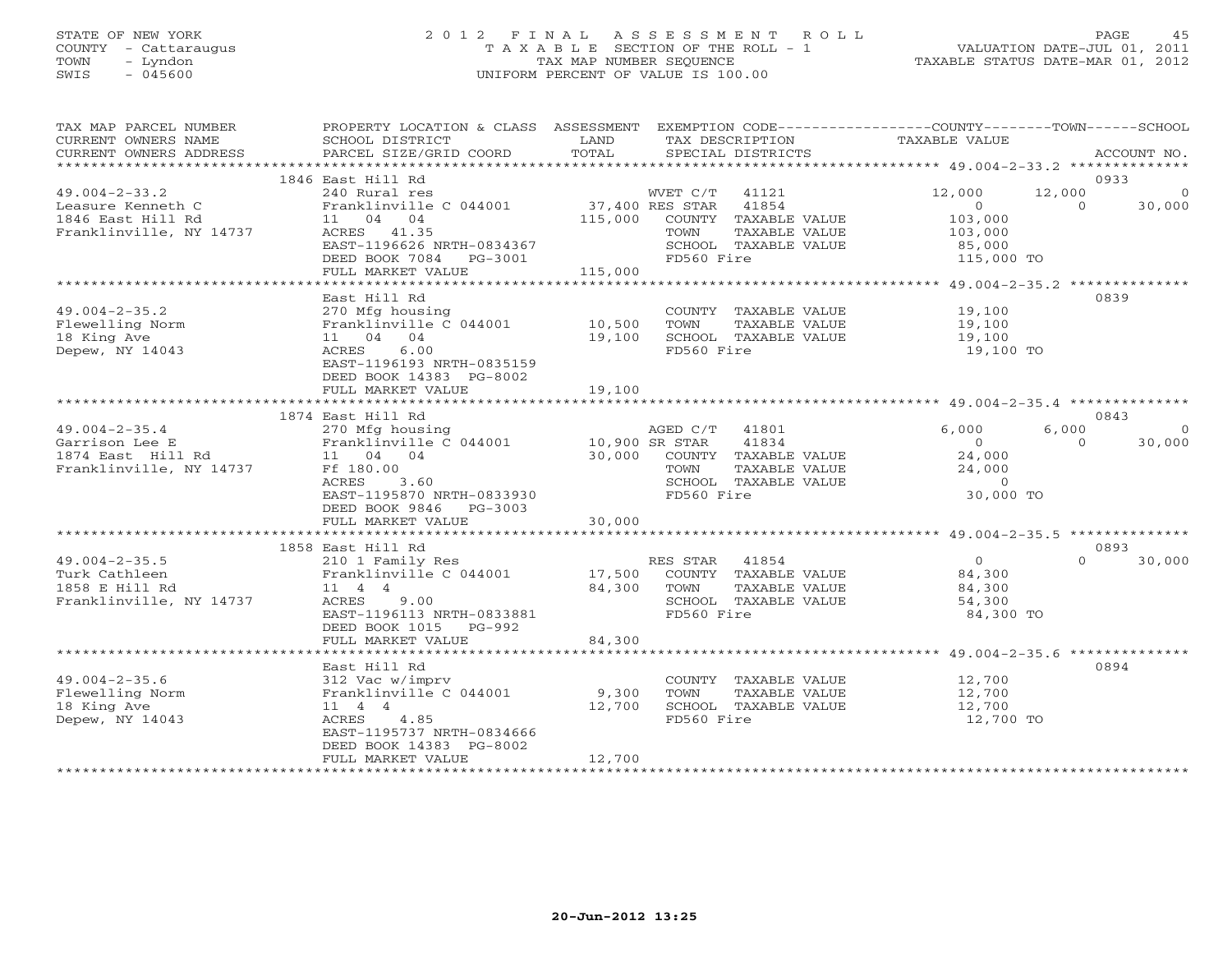#### STATE OF NEW YORK 2 0 1 2 F I N A L A S S E S S M E N T R O L L PAGE 46 COUNTY - Cattaraugus T A X A B L E SECTION OF THE ROLL - 1 VALUATION DATE-JUL 01, 2011 TOWN - Lyndon TAX MAP NUMBER SEQUENCE TAXABLE STATUS DATE-MAR 01, 2012 SWIS - 045600 UNIFORM PERCENT OF VALUE IS 100.00

| TAX MAP PARCEL NUMBER<br>CURRENT OWNERS NAME | PROPERTY LOCATION & CLASS ASSESSMENT<br>SCHOOL DISTRICT   | LAND    | EXEMPTION CODE-----------------COUNTY-------TOWN------SCHOOL<br>TAX DESCRIPTION | TAXABLE VALUE      |                        |
|----------------------------------------------|-----------------------------------------------------------|---------|---------------------------------------------------------------------------------|--------------------|------------------------|
|                                              |                                                           |         |                                                                                 |                    |                        |
|                                              | East Hill Rd                                              |         |                                                                                 |                    | 0924                   |
| $49.004 - 2 - 35.7$                          | 314 Rural vac<10                                          |         | COUNTY TAXABLE VALUE                                                            | 4,900              |                        |
| Flewelling Norm                              | Franklinville C 044001                                    | 4,900   | TOWN<br>TAXABLE VALUE                                                           | 4,900              |                        |
| 18 King Ave                                  | 3.25<br>ACRES                                             | 4,900   | SCHOOL TAXABLE VALUE                                                            | 4,900              |                        |
| Depew, NY 14043                              | EAST-1195837 NRTH-0835104                                 |         | FD560 Fire                                                                      | 4,900 TO           |                        |
|                                              | DEED BOOK 14383 PG-8002                                   |         |                                                                                 |                    |                        |
|                                              | FULL MARKET VALUE                                         | 4,900   |                                                                                 |                    |                        |
|                                              |                                                           |         |                                                                                 |                    |                        |
|                                              | East Hill Rd                                              |         |                                                                                 |                    | 0925                   |
| $49.004 - 2 - 35.8$                          | 314 Rural vac<10                                          |         | COUNTY TAXABLE VALUE                                                            | 9,400              |                        |
| Flewelling Norm                              | Franklinville C 044001                                    | 9,400   | TAXABLE VALUE<br>TOWN                                                           | 9,400              |                        |
| 18 King Ave                                  | 6.90<br>ACRES                                             | 9,400   | SCHOOL TAXABLE VALUE                                                            | 9,400              |                        |
| Depew, NY 14043                              | EAST-1195982 NRTH-0835147                                 |         | FD560 Fire                                                                      | 9,400 TO           |                        |
|                                              | DEED BOOK 14383 PG-8002                                   |         |                                                                                 |                    |                        |
|                                              | FULL MARKET VALUE                                         | 9,400   |                                                                                 |                    |                        |
|                                              |                                                           |         |                                                                                 |                    |                        |
|                                              | 1907 1901 East Hill Rd                                    |         |                                                                                 |                    | 0176                   |
| $49.004 - 2 - 36$                            | 240 Rural res                                             |         | CW_15_VET/ 41162                                                                | 12,000             | $\Omega$<br>$\bigcirc$ |
| Johnson Craig                                | Franklinville C 044001 41,000 RES STAR 41854              |         |                                                                                 | $\Omega$           | 30,000<br>$\Omega$     |
| Johnson Karen                                | $\frac{11}{\text{ACRES}}$ $\frac{04}{48}$ $\frac{04}{19}$ |         | 120,700 COUNTY TAXABLE VALUE                                                    |                    |                        |
| 1907 E Hill Rd                               | ACRES 48.19                                               |         | TOWN<br>TAXABLE VALUE                                                           | 108,700<br>120,700 |                        |
| Franklinville, NY 14737                      | EAST-1195083 NRTH-0832807                                 |         | SCHOOL TAXABLE VALUE                                                            | 90,700             |                        |
|                                              | DEED BOOK 00925 PG-00634                                  |         | FD560 Fire                                                                      | 120,700 TO         |                        |
|                                              | FULL MARKET VALUE                                         | 120,700 |                                                                                 |                    |                        |
|                                              |                                                           |         |                                                                                 |                    |                        |
|                                              | 1941 East Hill Rd                                         |         |                                                                                 |                    | 0318                   |
| $49.004 - 2 - 38.1$                          | 240 Rural res                                             |         | RES STAR<br>41854                                                               | $\overline{0}$     | $\Omega$<br>30,000     |
| Pokorski Gary F                              | Franklinville C 044001                                    | 31,200  | COUNTY TAXABLE VALUE                                                            | 108,000            |                        |
| 1941 East Hill Rd                            | 11 04 04                                                  | 108,000 | TOWN<br>TAXABLE VALUE                                                           | 108,000            |                        |
| Franklinville, NY 14737                      | ACRES 29.70                                               |         | SCHOOL TAXABLE VALUE                                                            | 78,000             |                        |
|                                              | EAST-1194271 NRTH-0833000                                 |         | FD560 Fire                                                                      | 108,000 TO         |                        |
|                                              | DEED BOOK 00944 PG-00130                                  |         |                                                                                 |                    |                        |
|                                              | FULL MARKET VALUE                                         | 108,000 |                                                                                 |                    |                        |
|                                              |                                                           |         |                                                                                 |                    |                        |
|                                              | 1962 East Hill Rd                                         |         |                                                                                 |                    | 0748                   |
| $49.004 - 2 - 38.2$                          | 312 Vac w/imprv                                           |         | COUNTY TAXABLE VALUE                                                            | 58,000             |                        |
| Roberts Brian K                              | Franklinville C 044001                                    | 47,000  | TOWN<br>TAXABLE VALUE                                                           | 58,000             |                        |
| Unit 5029                                    | 11 04 04                                                  | 58,000  | SCHOOL TAXABLE VALUE                                                            | 58,000             |                        |
| PO Box 51                                    | ACRES 61.55                                               |         | FD560 Fire                                                                      | 58,000 TO          |                        |
| APO AP, 96319                                | EAST-1194835 NRTH-0834991                                 |         |                                                                                 |                    |                        |
|                                              | DEED BOOK 16207 PG-3003                                   |         |                                                                                 |                    |                        |
|                                              | FULL MARKET VALUE                                         | 58,000  |                                                                                 |                    |                        |
|                                              |                                                           |         |                                                                                 |                    |                        |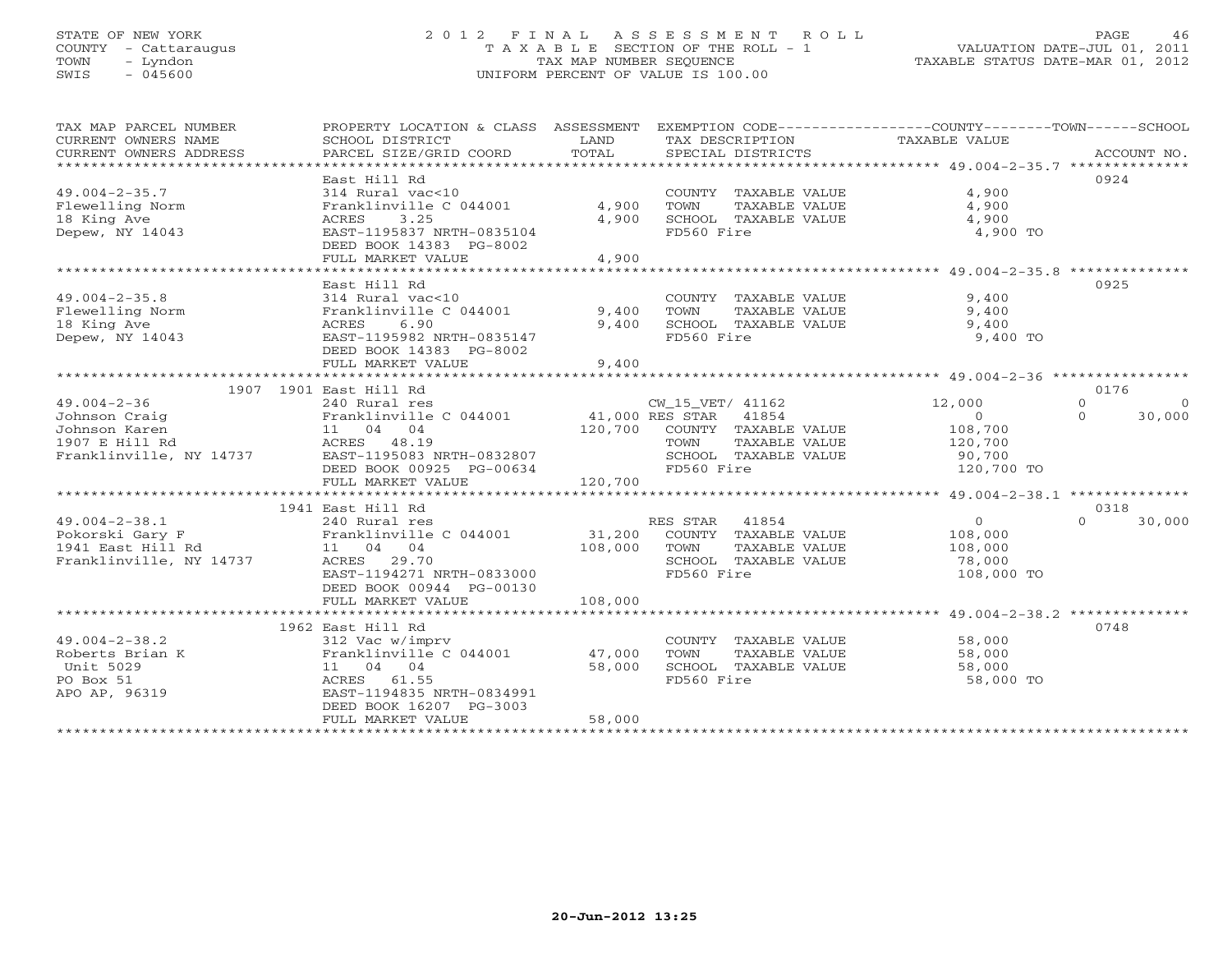# STATE OF NEW YORK 2 0 1 2 F I N A L A S S E S S M E N T R O L L PAGE 47 COUNTY - Cattaraugus T A X A B L E SECTION OF THE ROLL - 1 VALUATION DATE-JUL 01, 2011 TOWN - Lyndon TAX MAP NUMBER SEQUENCE TAXABLE STATUS DATE-MAR 01, 2012 SWIS - 045600 UNIFORM PERCENT OF VALUE IS 100.00

| TAX MAP PARCEL NUMBER                                                                           | PROPERTY LOCATION & CLASS ASSESSMENT                                                                                                                                                                                                                                 |                              |                                                                                                                       | EXEMPTION CODE-----------------COUNTY-------TOWN------SCHOOL                                        |          |
|-------------------------------------------------------------------------------------------------|----------------------------------------------------------------------------------------------------------------------------------------------------------------------------------------------------------------------------------------------------------------------|------------------------------|-----------------------------------------------------------------------------------------------------------------------|-----------------------------------------------------------------------------------------------------|----------|
|                                                                                                 | 1908 East Hill Rd                                                                                                                                                                                                                                                    |                              |                                                                                                                       | 0831                                                                                                |          |
| $49.004 - 2 - 38.3$<br>Wilder Mary Jo<br>1908 E Hill Rd<br>Franklinville, NY 14737              | 210 1 Family Res<br>Franklinville C 044001<br>11 04 04<br>9.60 BANK<br>017<br>ACRES<br>EAST-1195388 NRTH-0834022<br>DEED BOOK 15149 PG-5001<br>FULL MARKET VALUE                                                                                                     | 18,100<br>128,800<br>128,800 | RES STAR 41854<br>COUNTY TAXABLE VALUE<br>TOWN<br>TAXABLE VALUE<br>SCHOOL TAXABLE VALUE<br>FD560 Fire                 | $\Omega$<br>$\Omega$<br>30,000<br>128,800<br>128,800<br>98,800<br>128,800 TO                        |          |
|                                                                                                 | 1969 East Hill Rd                                                                                                                                                                                                                                                    |                              | 80 PCT OF VALUE USED FOR EXEMPTION PURPOSES                                                                           | 0235                                                                                                |          |
| $49.004 - 2 - 39$<br>MacElroy Harry                                                             | 240 Rural res<br>Franklinville C 044001 31,300 SR STAR<br>MacElroy Harry Franklinville C 044001<br>MacElroy Bernice 11 04 04<br>1969 East Hill Rd ACRES 33.56<br>Franklinville, NY 14737 EAST-1193711 NRTH-0833165<br>DEED BOOK 802<br>PG-00814<br>FULL MARKET VALUE | 91,200                       | CVET C/T 41131<br>41834<br>91,200 COUNTY TAXABLE VALUE<br>TOWN<br>TAXABLE VALUE<br>SCHOOL TAXABLE VALUE<br>FD560 Fire | 18,240<br>18,240<br>$\overline{0}$<br>62,200<br>$\Omega$<br>72,960<br>72,960<br>29,000<br>91,200 TO | $\Omega$ |
|                                                                                                 |                                                                                                                                                                                                                                                                      |                              |                                                                                                                       |                                                                                                     |          |
| $49.004 - 2 - 40$<br>Wilczak John D<br>1970 East Hill Rd<br>Franklinville, NY 14737             | 1970 East Hill Rd<br>312 Vac w/imprv<br>Franklinville C 044001 18,600<br>11 04 04<br>ACRES 10.12<br>EAST-1193747 NRTH-0834895<br>DEED BOOK 00953 PG-00456                                                                                                            | 41,600                       | COUNTY TAXABLE VALUE 41,600<br>TOWN<br>TAXABLE VALUE<br>SCHOOL TAXABLE VALUE<br>FD560 Fire                            | 0289<br>41,600<br>41,600<br>41,600 TO                                                               |          |
|                                                                                                 | FULL MARKET VALUE                                                                                                                                                                                                                                                    | 41,600                       |                                                                                                                       |                                                                                                     |          |
| $49.004 - 2 - 41$<br>Newman John G<br>Newman Kathleen G<br>3324 C St<br>Niagara Falls, NY 14303 | Town Line Rd<br>314 Rural vac<10<br>Franklinville C 044001<br>$11 - 04$<br>$-04$<br>ACRES 1.23<br>EAST-1193731 NRTH-0835336<br>DEED BOOK 911<br>PG-00115                                                                                                             | 7,300<br>7,300               | COUNTY TAXABLE VALUE<br>TOWN<br>TAXABLE VALUE<br>SCHOOL TAXABLE VALUE<br>FD560 Fire                                   | 0114<br>7,300<br>7,300<br>7,300<br>7,300 TO                                                         |          |
|                                                                                                 | FULL MARKET VALUE                                                                                                                                                                                                                                                    | 7,300                        |                                                                                                                       |                                                                                                     |          |
|                                                                                                 |                                                                                                                                                                                                                                                                      |                              |                                                                                                                       |                                                                                                     |          |
| $49.004 - 2 - 43$<br>Camp Big Bucks, LLC<br>Kevin Kowalski<br>529 Penora St<br>Depew, NY 14043  | 6772 Town Line Rd<br>260 Seasonal res<br>Franklinville C 044001 52,400<br>12 04 04<br>ACRES 74.23<br>EAST-1195495 NRTH-0836216<br>DEED BOOK 13932 PG-5003<br>FULL MARKET VALUE                                                                                       | 82,700<br>82,700             | COUNTY TAXABLE VALUE<br>TOWN<br>TAXABLE VALUE<br>SCHOOL TAXABLE VALUE<br>FD560 Fire                                   | 0207<br>82,700<br>82,700<br>82,700<br>82,700 TO                                                     |          |
|                                                                                                 |                                                                                                                                                                                                                                                                      |                              |                                                                                                                       |                                                                                                     |          |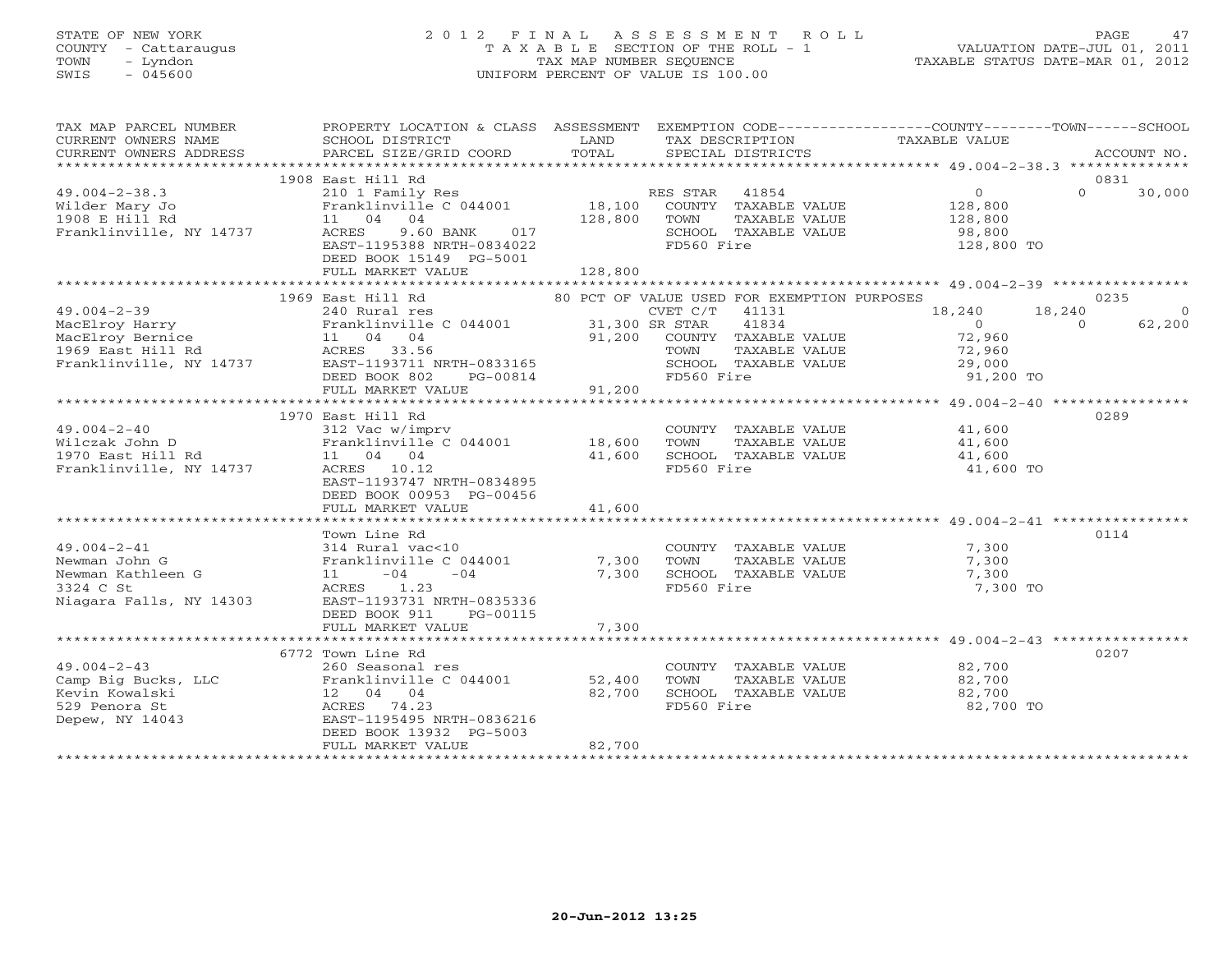# STATE OF NEW YORK 2 0 1 2 F I N A L A S S E S S M E N T R O L L PAGE 48 COUNTY - Cattaraugus T A X A B L E SECTION OF THE ROLL - 1 VALUATION DATE-JUL 01, 2011 TOWN - Lyndon TAX MAP NUMBER SEQUENCE TAXABLE STATUS DATE-MAR 01, 2012 SWIS - 045600 UNIFORM PERCENT OF VALUE IS 100.00UNIFORM PERCENT OF VALUE IS 100.00

| TAX MAP PARCEL NUMBER   | PROPERTY LOCATION & CLASS ASSESSMENT EXEMPTION CODE---------------COUNTY-------TOWN------SCHOOL |                 |                       |                |                    |
|-------------------------|-------------------------------------------------------------------------------------------------|-----------------|-----------------------|----------------|--------------------|
| CURRENT OWNERS NAME     | SCHOOL DISTRICT                                                                                 | LAND            | TAX DESCRIPTION       | TAXABLE VALUE  |                    |
| CURRENT OWNERS ADDRESS  | PARCEL SIZE/GRID COORD                                                                          | TOTAL           | SPECIAL DISTRICTS     |                | ACCOUNT NO.        |
|                         |                                                                                                 |                 |                       |                |                    |
|                         | Town Line Rd                                                                                    |                 |                       |                | 0213               |
| $49.004 - 2 - 44.1$     | 312 Vac w/imprv                                                                                 |                 | COUNTY TAXABLE VALUE  | 105,200        |                    |
| Krueger Douglas W       | Franklinville C 044001                                                                          | 78,600          | TOWN<br>TAXABLE VALUE | 105,200        |                    |
| Krueger William H       | ACRES 135.85                                                                                    | 105,200         | SCHOOL TAXABLE VALUE  | 105,200        |                    |
| 19 N Main St            | EAST-1195557 NRTH-0837403                                                                       |                 | FD560 Fire            | 105,200 TO     |                    |
| Franklinville, NY 14737 | DEED BOOK 17455 PG-8001                                                                         |                 |                       |                |                    |
|                         | FULL MARKET VALUE                                                                               | 105,200         |                       |                |                    |
|                         |                                                                                                 |                 |                       |                |                    |
|                         | 6830 Town Line Rd                                                                               |                 |                       |                | 0902               |
| 49.004-2-44.2           | 210 1 Family Res                                                                                |                 | RES STAR<br>41854     | $\overline{O}$ | $\cap$<br>30,000   |
| Krueger Douglas W       | Franklinville C 044001                                                                          | 8,000           | COUNTY TAXABLE VALUE  | 81,000         |                    |
| Krueger Maureen         | 12 04 04                                                                                        |                 | TOWN                  |                |                    |
|                         |                                                                                                 | 81,000          | TAXABLE VALUE         | 81,000         |                    |
| 6830 Townline Rd        | L/u - Bernice Krueger                                                                           |                 | SCHOOL TAXABLE VALUE  | 51,000         |                    |
| Franklinville, NY 14737 | 1.65<br>ACRES                                                                                   |                 | FD560 Fire            | 81,000 TO      |                    |
|                         | EAST-1193577 NRTH-0837177                                                                       |                 |                       |                |                    |
|                         | DEED BOOK 1030 PG-895                                                                           |                 |                       |                |                    |
|                         | FULL MARKET VALUE                                                                               | 81,000          |                       |                |                    |
|                         |                                                                                                 |                 |                       |                |                    |
|                         | 1410 Winchell Rd                                                                                |                 |                       |                | 0143               |
| 50.001-1-1.1            | 240 Rural res                                                                                   |                 | WVET C/T<br>41121     | 11,790         | 11,790<br>$\Omega$ |
| Hansen Robert           | Franklinville C 044001                                                                          | 34,900 RES STAR | 41854                 | $\Omega$       | 30,000<br>$\Omega$ |
| Hansen Teresa A         | 38 04 03                                                                                        | 78,600          | COUNTY TAXABLE VALUE  | 66,810         |                    |
| 1410 Winchell Rd        | L/u - Ruth Hansen                                                                               |                 | TAXABLE VALUE<br>TOWN | 66,810         |                    |
| Franklinville, NY 14737 | ACRES 36.60                                                                                     |                 | SCHOOL TAXABLE VALUE  | 48,600         |                    |
|                         | EAST-1202841 NRTH-0845603                                                                       |                 | FD560 Fire            | 78,600 TO      |                    |
|                         | DEED BOOK 00976 PG-00872                                                                        |                 |                       |                |                    |
|                         | FULL MARKET VALUE                                                                               | 78,600          |                       |                |                    |
|                         |                                                                                                 |                 |                       |                |                    |
|                         | 1421 Winchell Rd                                                                                |                 |                       |                | 0665               |
| $50.001 - 1 - 1.2$      | 240 Rural res                                                                                   |                 | 41834<br>SR STAR      | $\overline{O}$ | 62,200<br>$\Omega$ |
| Dowling Warren J        | Franklinville C 044001                                                                          | 43,400          | COUNTY TAXABLE VALUE  | 159,000        |                    |
| Dowling Joyce P         | 38 04 03                                                                                        | 159,000         | TAXABLE VALUE<br>TOWN | 159,000        |                    |
| 1421 Winchell Rd        | 53.00<br>ACRES                                                                                  |                 | SCHOOL TAXABLE VALUE  | 96,800         |                    |
| Franklinville, NY 14737 | EAST-1203188 NRTH-0844571                                                                       |                 | FD560 Fire            | 159,000 TO     |                    |
|                         | DEED BOOK 814<br>PG-00820                                                                       |                 |                       |                |                    |
|                         | FULL MARKET VALUE                                                                               | 159,000         |                       |                |                    |
|                         |                                                                                                 |                 |                       |                |                    |
|                         | 1513 Winchell Rd                                                                                |                 |                       |                | 0811               |
| $50.001 - 1 - 1.3$      |                                                                                                 |                 | RES ST MH 41864       | $\Omega$       | $\Omega$<br>22,500 |
|                         | 240 Rural res                                                                                   |                 |                       |                |                    |
| Hansen Paul             | Franklinville C 044001                                                                          | 41,700          | COUNTY TAXABLE VALUE  | 72,200         |                    |
| Hansen Susan            | 38 04 03                                                                                        | 72,200          | TOWN<br>TAXABLE VALUE | 72,200         |                    |
| 1492  1513Winchell Rd   | ACRES 36.15                                                                                     |                 | SCHOOL TAXABLE VALUE  | 49,700         |                    |
| Franklinville, NY 14737 | EAST-1201732 NRTH-0844793                                                                       |                 | FD560 Fire            | 72,200 TO      |                    |
|                         | DEED BOOK 1023<br>PG-395                                                                        |                 |                       |                |                    |
|                         | FULL MARKET VALUE                                                                               | 72,200          |                       |                |                    |
|                         |                                                                                                 |                 |                       |                |                    |
|                         |                                                                                                 |                 |                       |                |                    |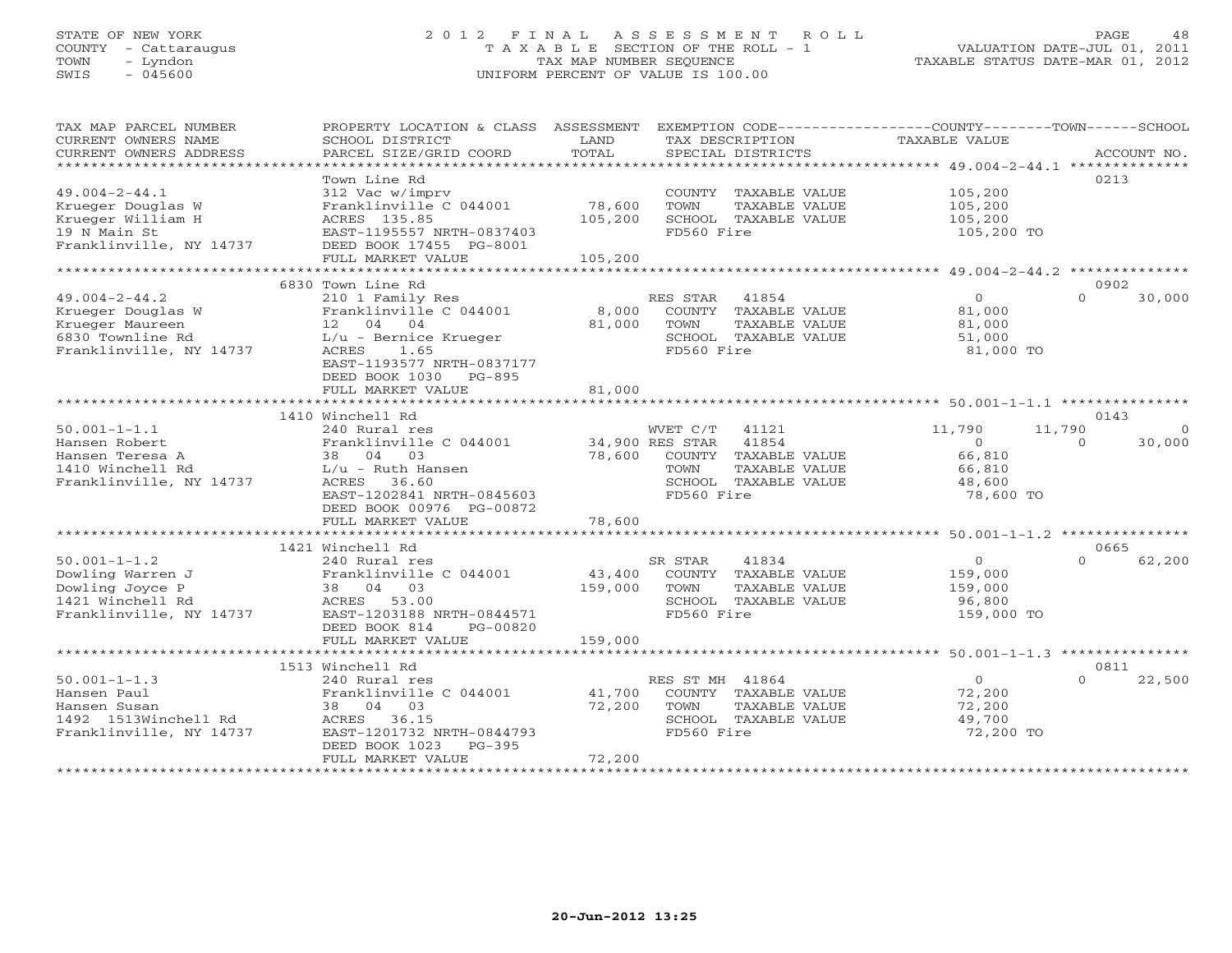# STATE OF NEW YORK 2 0 1 2 F I N A L A S S E S S M E N T R O L L PAGE 49 COUNTY - Cattaraugus T A X A B L E SECTION OF THE ROLL - 1 VALUATION DATE-JUL 01, 2011 TOWN - Lyndon TAX MAP NUMBER SEQUENCE TAXABLE STATUS DATE-MAR 01, 2012 SWIS - 045600 UNIFORM PERCENT OF VALUE IS 100.00UNIFORM PERCENT OF VALUE IS 100.00

| TAX MAP PARCEL NUMBER<br>CURRENT OWNERS NAME<br>CURRENT OWNERS ADDRESS                                               | PROPERTY LOCATION & CLASS ASSESSMENT<br>SCHOOL DISTRICT<br>PARCEL SIZE/GRID COORD                                                                                                                                                                                                          | LAND<br>TOTAL                                                | TAX DESCRIPTION<br>SPECIAL DISTRICTS                                                                                                                                       | EXEMPTION CODE-----------------COUNTY-------TOWN------SCHOOL<br>TAXABLE VALUE                                 | ACCOUNT NO.                                |
|----------------------------------------------------------------------------------------------------------------------|--------------------------------------------------------------------------------------------------------------------------------------------------------------------------------------------------------------------------------------------------------------------------------------------|--------------------------------------------------------------|----------------------------------------------------------------------------------------------------------------------------------------------------------------------------|---------------------------------------------------------------------------------------------------------------|--------------------------------------------|
|                                                                                                                      |                                                                                                                                                                                                                                                                                            |                                                              |                                                                                                                                                                            |                                                                                                               |                                            |
| $50.001 - 1 - 2$<br>Konstanty Alice<br>1339 Winchell Rd<br>Franklinville, NY 14737                                   | 1339 Winchell Rd<br>210 1 Family Res<br>Franklinville C 044001 15,200 AGED C/T/S 41800<br>38 04 03<br>Lot1<br>ACRES<br>6.80<br>EAST-1204133 NRTH-0845210<br>DEED BOOK 777<br>PG-00276                                                                                                      | 65,800 SR STAR                                               | WVET C/T<br>41121<br>41834<br>COUNTY TAXABLE VALUE<br>TOWN<br>TAXABLE VALUE<br>SCHOOL TAXABLE VALUE<br>FD560 Fire                                                          | 9,870<br>9,870<br>27,965<br>27,965<br>$\overline{0}$<br>$\Omega$<br>27,965<br>27,965<br>$\Omega$<br>65,800 TO | 0490<br>$\overline{0}$<br>32,900<br>32,900 |
|                                                                                                                      | FULL MARKET VALUE                                                                                                                                                                                                                                                                          | 65,800                                                       |                                                                                                                                                                            |                                                                                                               |                                            |
|                                                                                                                      |                                                                                                                                                                                                                                                                                            |                                                              |                                                                                                                                                                            |                                                                                                               |                                            |
| $50.001 - 1 - 5.2$<br>Starkweather Duane<br>1278 Winchell Rd<br>Franklinville, NY 14737                              | 1278 Winchell Rd<br>210 1 Family Res<br>Franklinville C 044001 10,500 RES STAR<br>38 04 04<br>ACRES<br>3.33                                                                                                                                                                                | 73,000                                                       | WVET C/T<br>41121<br>41854<br>COUNTY TAXABLE VALUE<br>TAXABLE VALUE<br>TOWN                                                                                                | 10,950<br>10,950<br>$\overline{0}$<br>$\Omega$<br>62,050<br>62,050                                            | 0591<br>0<br>30,000                        |
|                                                                                                                      | EAST-1204772 NRTH-0846302                                                                                                                                                                                                                                                                  |                                                              | SCHOOL TAXABLE VALUE                                                                                                                                                       | 43,000                                                                                                        |                                            |
|                                                                                                                      | DEED BOOK 00972 PG-00294<br>FULL MARKET VALUE                                                                                                                                                                                                                                              | 73,000                                                       | FD560 Fire                                                                                                                                                                 | 73,000 TO                                                                                                     |                                            |
|                                                                                                                      |                                                                                                                                                                                                                                                                                            |                                                              |                                                                                                                                                                            |                                                                                                               |                                            |
| $50.001 - 1 - 5.3$<br>$50.001 - 1 - 8$<br>Trudeau Michael<br>Trudeau Carol<br>105 Mitchell Dr<br>Tonawanda, NY 14150 | 1178 Winchell Rd<br>260 Seasonal res<br>DEED BOOK 904<br>PG-00933<br>FULL MARKET VALUE<br>1189 Winchell Rd<br>240 Rural res<br>Franklinville C 044001<br>38 04 03<br>Lots 2, 3, 4, 5, 6, & 7<br>ACRES 117.20<br>EAST-1205327 NRTH-0845000<br>DEED BOOK 00917 PG-00268<br>FULL MARKET VALUE | 55,100<br>110,300<br>110,300<br>70,600<br>169,300<br>169,300 | COUNTY TAXABLE VALUE<br>TOWN<br>TAXABLE VALUE<br>SCHOOL TAXABLE VALUE<br>FD560 Fire<br>COUNTY TAXABLE VALUE<br>TOWN<br>TAXABLE VALUE<br>SCHOOL TAXABLE VALUE<br>FD560 Fire | 110,300<br>110,300<br>110,300<br>110,300 TO<br>169,300<br>169,300<br>169,300<br>169,300 TO                    | 0782<br>0488                               |
|                                                                                                                      | 1216 Winchell Rd                                                                                                                                                                                                                                                                           |                                                              |                                                                                                                                                                            |                                                                                                               | 0466                                       |
| $50.001 - 1 - 10$<br>Cholewa Steven W<br>Cholewa Cynthia<br>6452 Shawnee Rd<br>North Tonawanda, NY 14120             | 260 Seasonal res<br>Franklinville C 044001<br>38 04 03<br>Lot 8<br>ACRES 11.02<br>EAST-1205753 NRTH-0846889<br>DEED BOOK 00953 PG-00178<br>FULL MARKET VALUE                                                                                                                               | 19,500<br>62,800<br>62,800                                   | COUNTY TAXABLE VALUE<br>TOWN<br>TAXABLE VALUE<br>SCHOOL TAXABLE VALUE<br>FD560 Fire                                                                                        | 62,800<br>62,800<br>62,800<br>62,800 TO                                                                       |                                            |
|                                                                                                                      |                                                                                                                                                                                                                                                                                            |                                                              |                                                                                                                                                                            |                                                                                                               |                                            |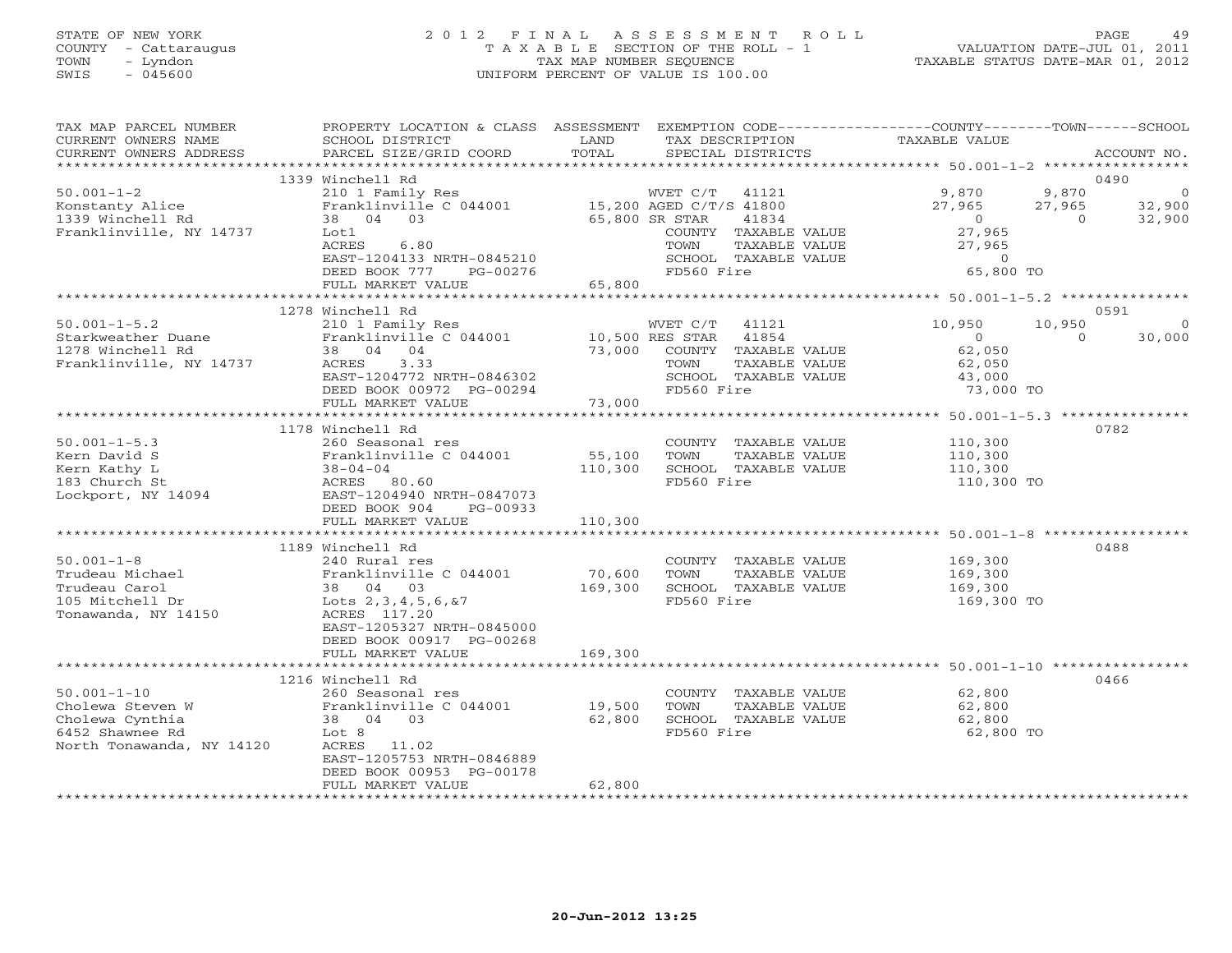# STATE OF NEW YORK 2 0 1 2 F I N A L A S S E S S M E N T R O L L PAGE 50 COUNTY - Cattaraugus T A X A B L E SECTION OF THE ROLL - 1 VALUATION DATE-JUL 01, 2011 TOWN - Lyndon TAX MAP NUMBER SEQUENCE TAXABLE STATUS DATE-MAR 01, 2012 SWIS - 045600 UNIFORM PERCENT OF VALUE IS 100.00UNIFORM PERCENT OF VALUE IS 100.00

| TAX MAP PARCEL NUMBER<br>CURRENT OWNERS NAME<br>CURRENT OWNERS ADDRESS                                  | PROPERTY LOCATION & CLASS ASSESSMENT<br>SCHOOL DISTRICT<br>PARCEL SIZE/GRID COORD                                                                                                                   | LAND<br>TOTAL              | TAX DESCRIPTION<br>SPECIAL DISTRICTS                                                | EXEMPTION CODE-----------------COUNTY-------TOWN------SCHOOL<br>TAXABLE VALUE<br>ACCOUNT NO. |
|---------------------------------------------------------------------------------------------------------|-----------------------------------------------------------------------------------------------------------------------------------------------------------------------------------------------------|----------------------------|-------------------------------------------------------------------------------------|----------------------------------------------------------------------------------------------|
|                                                                                                         | 1167 Winchell Rd                                                                                                                                                                                    |                            |                                                                                     | 0215<br>78,300                                                                               |
| $50.001 - 1 - 13$<br>Gorski Raymond A<br>3555 Carmen Rd<br>Middleport, NY 14105                         | 271 Mfg housings<br>Franklinville C 044001<br>30 04 03<br>ACRES 47.08<br>EAST-1207133 NRTH-0846266<br>DEED BOOK 00930 PG-00171                                                                      | 39,900<br>78,300           | COUNTY TAXABLE VALUE<br>TOWN<br>TAXABLE VALUE<br>SCHOOL TAXABLE VALUE<br>FD560 Fire | 78,300<br>78,300<br>78,300 TO                                                                |
|                                                                                                         | FULL MARKET VALUE                                                                                                                                                                                   | 78,300                     |                                                                                     |                                                                                              |
|                                                                                                         | Winchell Rd                                                                                                                                                                                         |                            |                                                                                     | 0301                                                                                         |
| $50.001 - 1 - 15.1$<br>Ressler Ralph<br>Ressler Edith<br>25 Thornapple Ln<br>Lancaster, NY 14086-3117   | 322 Rural vac>10<br>Franklinville C 044001<br>30 04 03<br>Parcel B<br>ACRES 78.23                                                                                                                   | 47,500<br>47,500           | COUNTY TAXABLE VALUE<br>TOWN<br>TAXABLE VALUE<br>SCHOOL TAXABLE VALUE<br>FD560 Fire | 47,500<br>47,500<br>47,500<br>47,500 TO                                                      |
|                                                                                                         | EAST-1207632 NRTH-0844597<br>FULL MARKET VALUE                                                                                                                                                      | 47,500                     |                                                                                     |                                                                                              |
|                                                                                                         |                                                                                                                                                                                                     |                            |                                                                                     |                                                                                              |
| $50.001 - 1 - 15.2$<br>Ressler Ralph C<br>Ressler Edith E<br>25 Thornapple Ln<br>Lancaster, NY 14086    | Winchell Rd<br>322 Rural vac>10<br>Franklinville C 044001<br>30 04 03<br>ACRES 29.33<br>EAST-1208063 NRTH-0845848                                                                                   | 24,600<br>24,600           | COUNTY TAXABLE VALUE<br>TOWN<br>TAXABLE VALUE<br>SCHOOL TAXABLE VALUE<br>FD560 Fire | 0461<br>24,600<br>24,600<br>24,600<br>24,600 TO                                              |
|                                                                                                         | DEED BOOK 1006<br>PG-901<br>FULL MARKET VALUE                                                                                                                                                       | 24,600                     |                                                                                     |                                                                                              |
|                                                                                                         |                                                                                                                                                                                                     |                            |                                                                                     |                                                                                              |
| $50.001 - 1 - 16$<br>Fiorello Charles T Jr<br>Fiorello Louis A<br>6387 Center St<br>Lake View, NY 14085 | 1022 Winchell Rd<br>270 Mfg housing<br>Franklinville C 044001<br>30 04 03<br>2.60<br>ACRES<br>EAST-1208555 NRTH-0847829<br>DEED BOOK 7448 PG-8001<br>FULL MARKET VALUE                              | 9,400<br>29,600<br>29,600  | COUNTY TAXABLE VALUE<br>TOWN<br>TAXABLE VALUE<br>SCHOOL TAXABLE VALUE<br>FD560 Fire | 0526<br>29,600<br>29,600<br>29,600<br>29,600 TO                                              |
|                                                                                                         |                                                                                                                                                                                                     |                            |                                                                                     |                                                                                              |
| $50.001 - 1 - 17$<br>Schenbach Eileen M<br>17 Kilbourne St<br>Cheektowaga, NY 14225                     | 1019 Winchell Rd<br>260 Seasonal res<br>Franklinville C 044001<br>30 04 03<br>ACRES<br>7.70<br>EAST-1208528 NRTH-0847235<br>DEED BOOK 905<br>PG-00450<br>FULL MARKET VALUE<br>********************* | 16,200<br>32,200<br>32,200 | COUNTY TAXABLE VALUE<br>TOWN<br>TAXABLE VALUE<br>SCHOOL TAXABLE VALUE<br>FD560 Fire | 0063<br>32,200<br>32,200<br>32,200<br>32,200 TO                                              |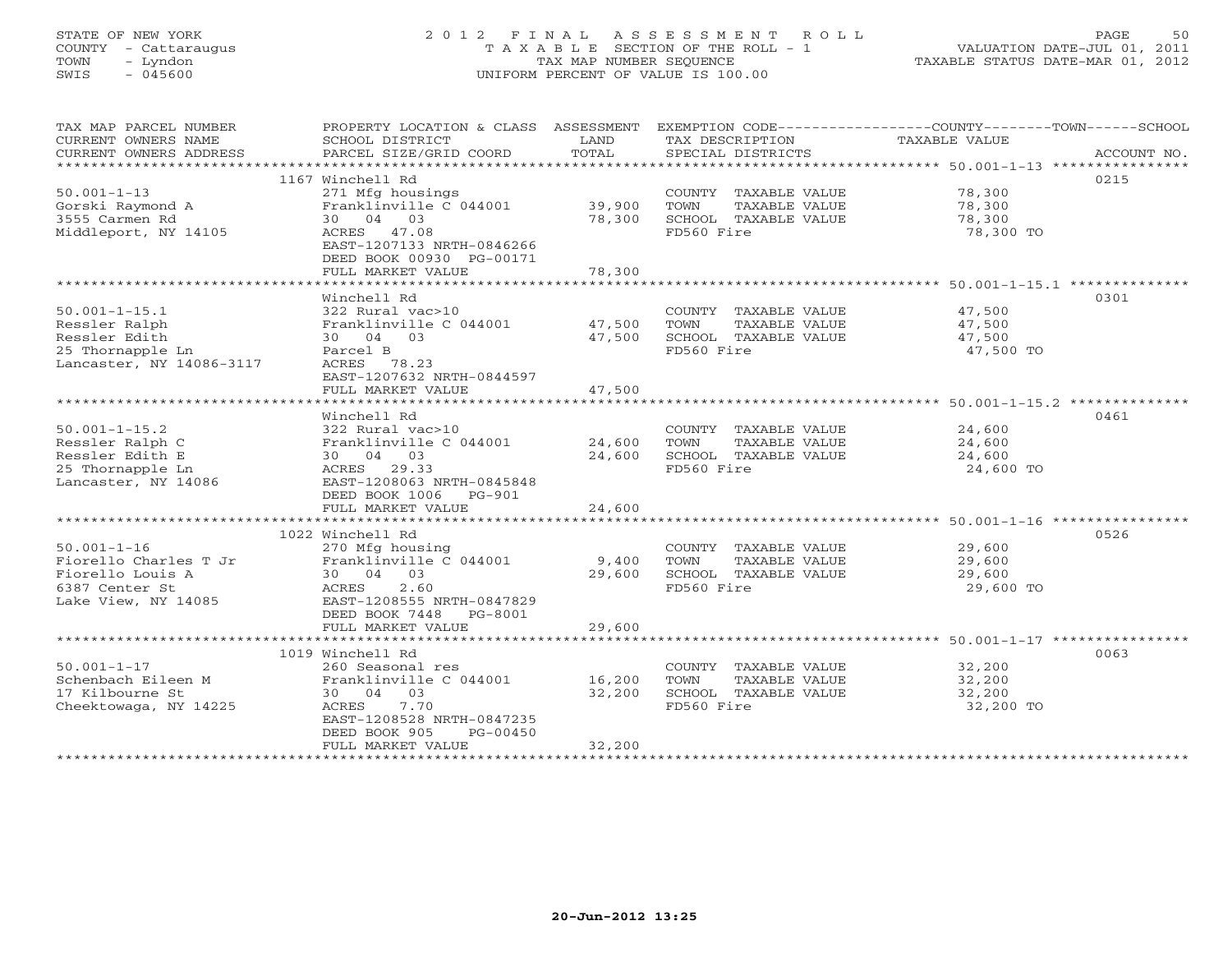# STATE OF NEW YORK 2 0 1 2 F I N A L A S S E S S M E N T R O L L PAGE 51 COUNTY - Cattaraugus T A X A B L E SECTION OF THE ROLL - 1 VALUATION DATE-JUL 01, 2011 TOWN - Lyndon TAX MAP NUMBER SEQUENCE TAXABLE STATUS DATE-MAR 01, 2012 SWIS - 045600 UNIFORM PERCENT OF VALUE IS 100.00UNIFORM PERCENT OF VALUE IS 100.00

| TAX MAP PARCEL NUMBER<br>CURRENT OWNERS NAME<br>CURRENT OWNERS ADDRESS | SCHOOL DISTRICT<br>PARCEL SIZE/GRID COORD    | LAND<br>TOTAL | TAX DESCRIPTION<br>SPECIAL DISTRICTS | PROPERTY LOCATION & CLASS ASSESSMENT EXEMPTION CODE----------------COUNTY-------TOWN------SCHOOL<br>TAXABLE VALUE<br>ACCOUNT NO. |
|------------------------------------------------------------------------|----------------------------------------------|---------------|--------------------------------------|----------------------------------------------------------------------------------------------------------------------------------|
|                                                                        |                                              |               |                                      |                                                                                                                                  |
|                                                                        | 977 Winchell Rd                              |               |                                      | 0064                                                                                                                             |
| $50.001 - 1 - 18.1$                                                    | 260 Seasonal res                             |               | COUNTY TAXABLE VALUE 28,200          |                                                                                                                                  |
| Regnet Roger                                                           | Franklinville C 044001 15,900                |               | TOWN<br>TAXABLE VALUE                | 28,200<br>28,200                                                                                                                 |
| Regnet Josette                                                         | 30 04 03                                     | 28,200        | SCHOOL TAXABLE VALUE                 |                                                                                                                                  |
| 12099 Creek Rd                                                         | ACRES<br>7.40                                |               | FD560 Fire                           | 28,200 TO                                                                                                                        |
| Sardinia, NY 14134                                                     | EAST-1209127 NRTH-0847434                    |               |                                      |                                                                                                                                  |
|                                                                        | DEED BOOK 10912 PG-2001<br>FULL MARKET VALUE | 28,200        |                                      |                                                                                                                                  |
|                                                                        |                                              |               |                                      |                                                                                                                                  |
|                                                                        | 997 Winchell Rd                              |               |                                      | 0283                                                                                                                             |
| $50.001 - 1 - 18.2$                                                    | 270 Mfg housing                              |               | COUNTY TAXABLE VALUE                 |                                                                                                                                  |
| Regnet Roger                                                           | Franklinville C 044001 13,800                |               | TOWN<br>TAXABLE VALUE                | 29,200<br>29,200                                                                                                                 |
| Regnet Josette                                                         | 30 04 03                                     | 29,200        | SCHOOL TAXABLE VALUE                 | 29,200                                                                                                                           |
| 12099 Route 39                                                         | $L/p$ 951-33                                 |               | FD560 Fire                           | 29,200 TO                                                                                                                        |
| Sardinia, NY 14134                                                     | ACRES<br>5.55                                |               |                                      |                                                                                                                                  |
|                                                                        | EAST-1208850 NRTH-0847310                    |               |                                      |                                                                                                                                  |
|                                                                        | DEED BOOK 11919 PG-9001<br>FULL MARKET VALUE | 29,200        |                                      |                                                                                                                                  |
|                                                                        |                                              |               |                                      |                                                                                                                                  |
|                                                                        | Winchell Rd                                  |               |                                      | 0433                                                                                                                             |
| $50.001 - 1 - 19$                                                      | 314 Rural vac<10                             |               | COUNTY TAXABLE VALUE                 |                                                                                                                                  |
| Knapic Edward W                                                        | Franklinville C 044001 10,600                |               | TOWN<br>TAXABLE VALUE                | 10,600<br>10,600                                                                                                                 |
| 179 Vandervoort St Uf                                                  | 30 04 03                                     | 10,600        | SCHOOL TAXABLE VALUE                 | 10,600                                                                                                                           |
| North Tonawanda, NY 14120                                              | ACRES 3.37                                   |               | FD560 Fire                           | 10,600 TO                                                                                                                        |
|                                                                        | EAST-1209653 NRTH-0847795                    |               |                                      |                                                                                                                                  |
|                                                                        | DEED BOOK 753<br>PG-00344                    |               |                                      |                                                                                                                                  |
|                                                                        | FULL MARKET VALUE                            | 10,600        |                                      |                                                                                                                                  |
|                                                                        | 7477 Winchell Rd                             |               |                                      | 0120                                                                                                                             |
| $50.001 - 1 - 20$                                                      | 314 Rural vac<10                             |               | COUNTY TAXABLE VALUE 18,300          |                                                                                                                                  |
| Porto Philip                                                           | Franklinville C 044001 18,300                |               | TOWN<br>TAXABLE VALUE                | 18,300                                                                                                                           |
| Doyle Judy                                                             | 30 04 03                                     | 18,300        | SCHOOL TAXABLE VALUE                 | 18,300                                                                                                                           |
| 79 N Parker Av                                                         | 9.80<br>ACRES                                |               | FD560 Fire                           | 18,300 TO                                                                                                                        |
| Buffalo, NY 14216                                                      | EAST-1210159 NRTH-0847695                    |               |                                      |                                                                                                                                  |
|                                                                        | DEED BOOK 8236 PG-2001                       |               |                                      |                                                                                                                                  |
|                                                                        | FULL MARKET VALUE                            | 18,300        |                                      |                                                                                                                                  |
|                                                                        | 7459 North Center Rd                         |               |                                      | 0271                                                                                                                             |
| $50.001 - 1 - 21$                                                      | 314 Rural vac<10                             |               | COUNTY TAXABLE VALUE                 | 12,400                                                                                                                           |
| Owens Paul Sr                                                          | Franklinville C 044001 12,400                |               | TOWN<br>TAXABLE VALUE                | 12,400                                                                                                                           |
| Owens Susan                                                            | 30 04 03                                     | 12,400        | SCHOOL TAXABLE VALUE                 | 12,400                                                                                                                           |
| 9 Rosemeade Ln                                                         | ACRES<br>4.63                                |               | FD560 Fire                           | 12,400 TO                                                                                                                        |
| Cheektowaga, NY 14227-1328                                             | EAST-1209786 NRTH-0847389                    |               |                                      |                                                                                                                                  |
|                                                                        | DEED BOOK 00924 PG-00445                     |               |                                      |                                                                                                                                  |
|                                                                        | FULL MARKET VALUE                            | 12,400        |                                      |                                                                                                                                  |
|                                                                        |                                              |               |                                      |                                                                                                                                  |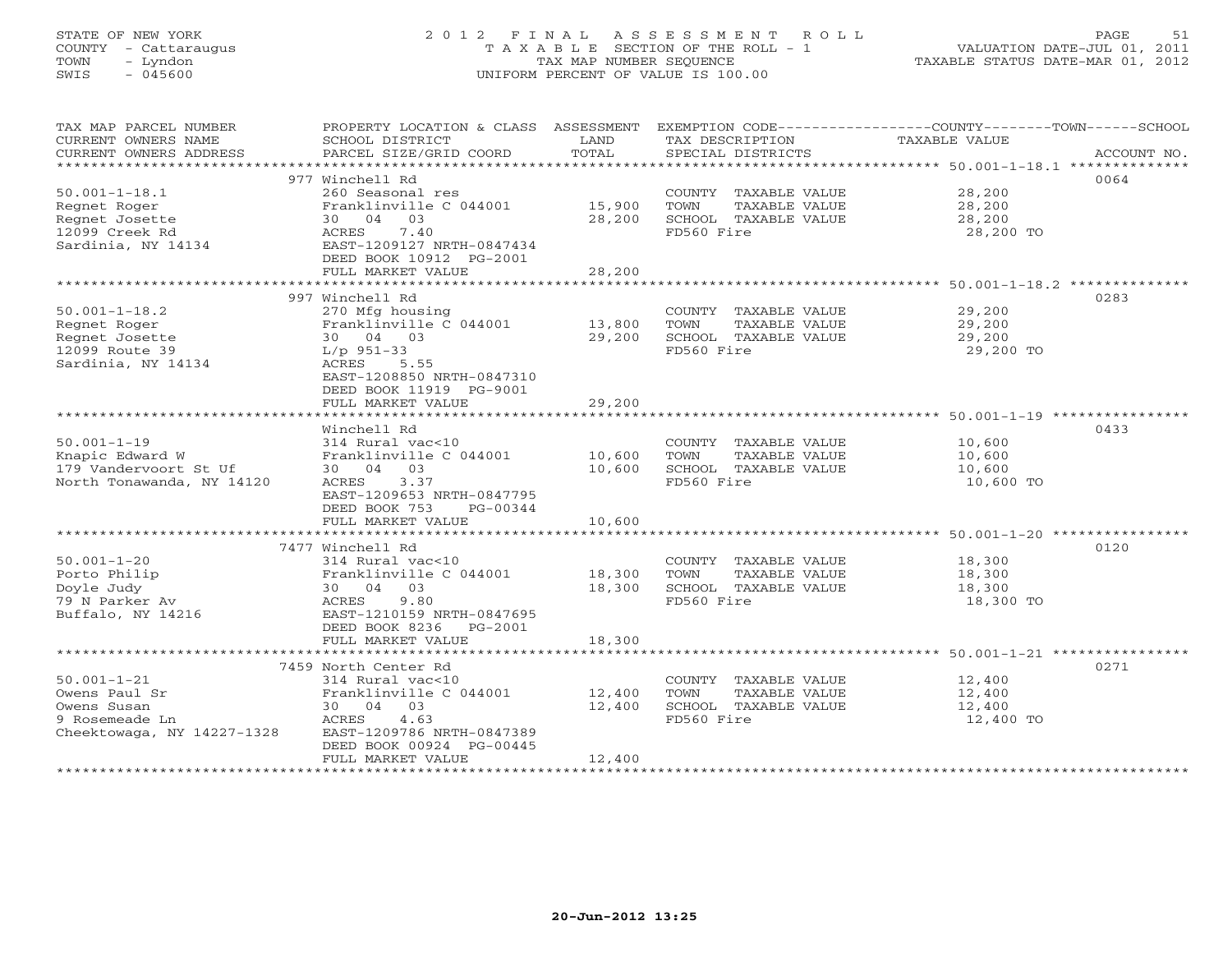# STATE OF NEW YORK 2 0 1 2 F I N A L A S S E S S M E N T R O L L PAGE 52 COUNTY - Cattaraugus T A X A B L E SECTION OF THE ROLL - 1 VALUATION DATE-JUL 01, 2011 TOWN - Lyndon TAX MAP NUMBER SEQUENCE TAXABLE STATUS DATE-MAR 01, 2012 SWIS - 045600 UNIFORM PERCENT OF VALUE IS 100.00UNIFORM PERCENT OF VALUE IS 100.00

| TAX MAP PARCEL NUMBER<br>CURRENT OWNERS NAME<br>CURRENT OWNERS ADDRESS | PROPERTY LOCATION & CLASS ASSESSMENT<br>SCHOOL DISTRICT<br>PARCEL SIZE/GRID COORD | LAND<br>TOTAL    | EXEMPTION CODE-----------------COUNTY-------TOWN------SCHOOL<br>TAX DESCRIPTION<br>SPECIAL DISTRICTS | TAXABLE VALUE    | ACCOUNT NO. |
|------------------------------------------------------------------------|-----------------------------------------------------------------------------------|------------------|------------------------------------------------------------------------------------------------------|------------------|-------------|
| ******************                                                     |                                                                                   |                  |                                                                                                      |                  |             |
|                                                                        | 7437 North Center Rd                                                              |                  |                                                                                                      |                  | 0437        |
| $50.001 - 1 - 22$                                                      | 312 Vac w/imprv                                                                   |                  | COUNTY TAXABLE VALUE                                                                                 | 21,000           |             |
| Owens Paul Sr                                                          | Franklinville C 044001                                                            | 20,500           | TOWN<br>TAXABLE VALUE                                                                                | 21,000           |             |
| Owens Susan                                                            | 30 04 03                                                                          | 21,000           | SCHOOL TAXABLE VALUE                                                                                 | 21,000           |             |
| 9 Rosemeade Ln                                                         | ACRES 12.61                                                                       |                  | FD560 Fire                                                                                           | 21,000 TO        |             |
| Cheektowaga, NY 14227-1328                                             | EAST-1209724 NRTH-0847045                                                         |                  |                                                                                                      |                  |             |
|                                                                        | DEED BOOK 00924 PG-00472                                                          |                  |                                                                                                      |                  |             |
|                                                                        | FULL MARKET VALUE                                                                 | 21,000           |                                                                                                      |                  |             |
|                                                                        | 7411 North Center Rd                                                              |                  |                                                                                                      |                  | 0117        |
| $50.001 - 1 - 23$                                                      | 322 Rural vac>10                                                                  |                  |                                                                                                      |                  |             |
| Rakowski Richard A                                                     | Franklinville C 044001                                                            |                  | COUNTY TAXABLE VALUE<br>TOWN<br>TAXABLE VALUE                                                        | 20,000           |             |
| 33 Idlewood Dr                                                         | 30 04 03                                                                          | 20,000<br>20,000 | SCHOOL TAXABLE VALUE                                                                                 | 20,000<br>20,000 |             |
| Tonawanda, NY 14150                                                    | ACRES 11.87                                                                       |                  | FD560 Fire                                                                                           | 20,000 TO        |             |
|                                                                        | EAST-1209491 NRTH-0846648                                                         |                  |                                                                                                      |                  |             |
|                                                                        | DEED BOOK 17209 PG-7002                                                           |                  |                                                                                                      |                  |             |
|                                                                        | FULL MARKET VALUE                                                                 | 20,000           |                                                                                                      |                  |             |
|                                                                        |                                                                                   |                  |                                                                                                      |                  |             |
|                                                                        | 7393 North Center Rd                                                              |                  |                                                                                                      |                  | 0353        |
| $50.001 - 1 - 24$                                                      | 270 Mfg housing                                                                   |                  | COUNTY TAXABLE VALUE                                                                                 | 29,600           |             |
| Sprada Paul                                                            | Franklinville C 044001                                                            | 20,100           | TOWN<br>TAXABLE VALUE                                                                                | 29,600           |             |
| 58 Argus Dr                                                            | 30 04 03                                                                          | 29,600           | SCHOOL TAXABLE VALUE                                                                                 | 29,600           |             |
| Depew, NY 14043                                                        | Lot8                                                                              |                  | FD560 Fire                                                                                           | 29,600 TO        |             |
|                                                                        | ACRES 11.97                                                                       |                  |                                                                                                      |                  |             |
|                                                                        | EAST-1209505 NRTH-0846321                                                         |                  |                                                                                                      |                  |             |
|                                                                        | FULL MARKET VALUE                                                                 | 29,600           |                                                                                                      |                  |             |
|                                                                        | *************************                                                         |                  |                                                                                                      |                  |             |
|                                                                        | North Center Rd                                                                   |                  |                                                                                                      |                  | 0400        |
| $50.001 - 1 - 25$                                                      | 312 Vac w/imprv                                                                   |                  | COUNTY TAXABLE VALUE                                                                                 | 20,500           |             |
| Williams David                                                         | Franklinville C 044001                                                            | 20,200           | TOWN<br>TAXABLE VALUE                                                                                | 20,500           |             |
| Williams Constance                                                     | 30 04 03                                                                          | 20,500           | SCHOOL TAXABLE VALUE                                                                                 | 20,500           |             |
| 14414 Bagdad Rd                                                        | Lot7<br>ACRES<br>12.18                                                            |                  | FD560 Fire                                                                                           | 20,500 TO        |             |
| Collins, NY 14034                                                      | EAST-1209499 NRTH-0845982                                                         |                  |                                                                                                      |                  |             |
|                                                                        | DEED BOOK 683<br>PG-00024                                                         |                  |                                                                                                      |                  |             |
|                                                                        | FULL MARKET VALUE                                                                 | 20,500           |                                                                                                      |                  |             |
|                                                                        | *********************                                                             |                  |                                                                                                      |                  |             |
|                                                                        | 7333 North Center Rd                                                              |                  |                                                                                                      |                  | 0302        |
| $50.001 - 1 - 26$                                                      | 312 Vac w/imprv                                                                   |                  | COUNTY TAXABLE VALUE                                                                                 | 21,200           |             |
| Ressler Ralph                                                          | Franklinville C 044001                                                            | 19,900           | TOWN<br>TAXABLE VALUE                                                                                | 21,200           |             |
| Ressler Edith                                                          | 30 04 03                                                                          | 21,200           | SCHOOL TAXABLE VALUE                                                                                 | 21,200           |             |
| 25 Thornapple Ln                                                       | Lot 6                                                                             |                  | FD560 Fire                                                                                           | 21,200 TO        |             |
| Lancaster, NY 14086-3117                                               | ACRES<br>11.57                                                                    |                  |                                                                                                      |                  |             |
|                                                                        | EAST-1209511 NRTH-0845649                                                         |                  |                                                                                                      |                  |             |
|                                                                        | DEED BOOK 689<br>$PG-231$                                                         |                  |                                                                                                      |                  |             |
|                                                                        | FULL MARKET VALUE                                                                 | 21,200           |                                                                                                      |                  |             |
|                                                                        |                                                                                   |                  |                                                                                                      |                  |             |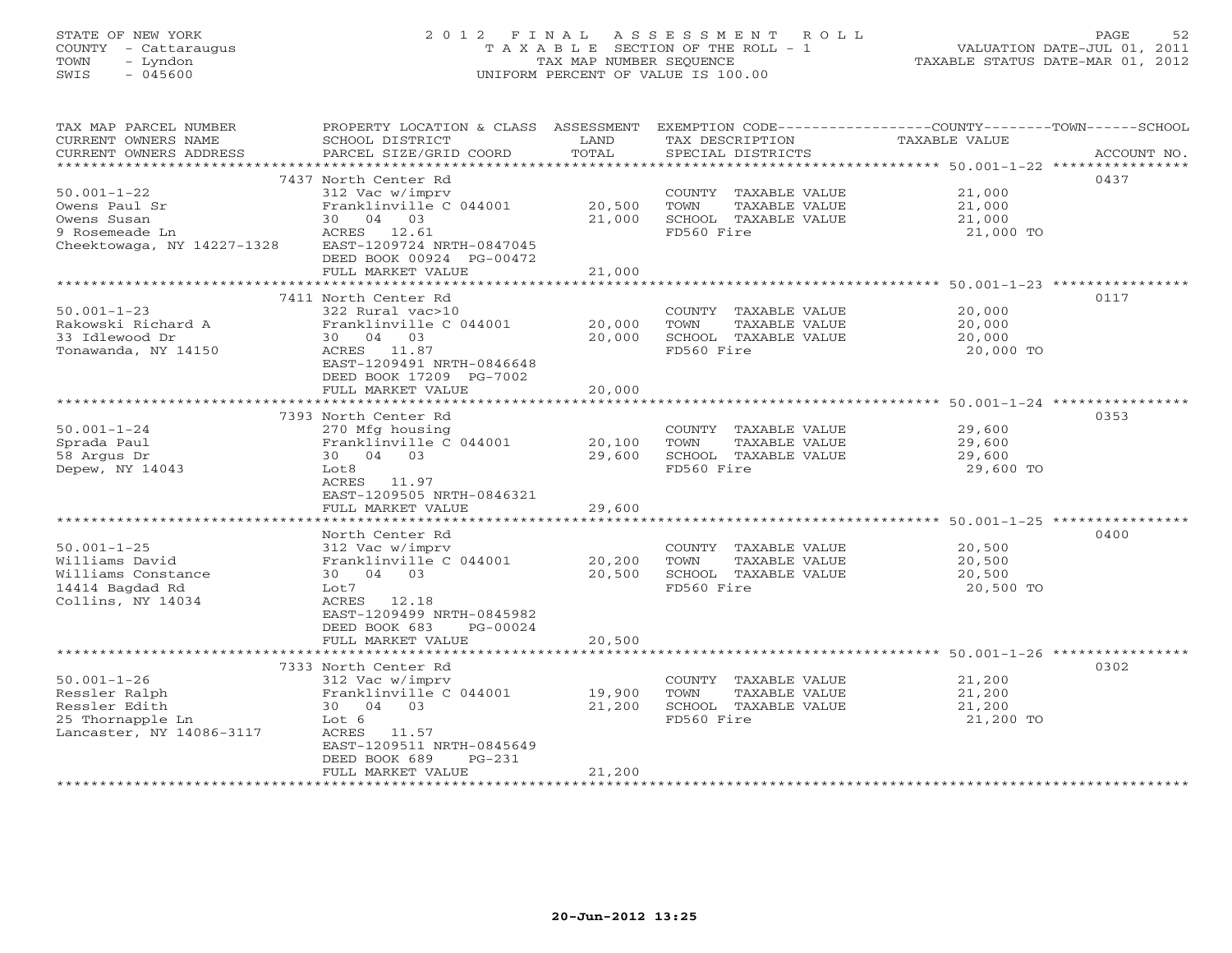# STATE OF NEW YORK 2 0 1 2 F I N A L A S S E S S M E N T R O L L PAGE 53 COUNTY - Cattaraugus T A X A B L E SECTION OF THE ROLL - 1 VALUATION DATE-JUL 01, 2011 TOWN - Lyndon TAX MAP NUMBER SEQUENCE TAXABLE STATUS DATE-MAR 01, 2012 SWIS - 045600 UNIFORM PERCENT OF VALUE IS 100.00UNIFORM PERCENT OF VALUE IS 100.00

| *******************<br>0070<br>7309 North Center Rd<br>$50.001 - 1 - 27$<br>322 Rural vac>10<br>20,200<br>COUNTY TAXABLE VALUE<br>20,200<br>Ressler Ralph C<br>Franklinville C 044001<br>TOWN<br>TAXABLE VALUE<br>20,200<br>Ressler Edith<br>30 04 03<br>20,200<br>SCHOOL TAXABLE VALUE<br>20,200<br>25 Thornapple Ln<br>Lot5<br>FD560 Fire<br>20,200 TO<br>Lancaster, NY 14086-3117<br>By Will L/p 956-235<br>ACRES 12.15<br>EAST-1209517 NRTH-0845321<br>DEED BOOK 00986 PG-00995<br>FULL MARKET VALUE<br>20,200<br>************************<br>7301 North Center Rd<br>0163<br>$50.001 - 1 - 28$<br>$\Omega$<br>$\Omega$<br>30,000<br>240 Rural res<br>RES STAR<br>41854<br>18,800<br>COUNTY TAXABLE VALUE<br>Grossman Brett R<br>Franklinville C 044001<br>71,600<br>30 04 03<br>71,600<br>Grossman Michelle<br>TOWN<br>TAXABLE VALUE<br>71,600<br>SCHOOL TAXABLE VALUE<br>7301 North Center Rd<br>Lot4<br>41,600<br>Franklinville, NY 14737<br>FD560 Fire<br>71,600 TO<br>ACRES 10.32<br>EAST-1209520 NRTH-0845012<br>DEED BOOK 00975 PG-00063<br>FULL MARKET VALUE<br>71,600<br>********************************* 50.001-1-29 ****************<br>* * * * * * * * * * * * * * * * *<br>******************<br>7287 North Center Rd<br>0103<br>$50.001 - 1 - 29$<br>270 Mfg housing<br>41834<br>$\Omega$<br>$\Omega$<br>62,200<br>SR STAR<br>Franklinville C 044001<br>Evans William R<br>21,900<br>COUNTY TAXABLE VALUE<br>77,600<br>Evans Anna L<br>30 04 03<br>77,600<br>TOWN<br>TAXABLE VALUE<br>77,600<br>SCHOOL TAXABLE VALUE<br>7287 N Center Rd<br>ACRES 14.85<br>15,400<br>Franklinville, NY 14737<br>EAST-1209592 NRTH-0844661<br>FD560 Fire<br>77,600 TO<br>DEED BOOK 00966 PG-00387<br>FULL MARKET VALUE<br>77,600<br>*********************<br>******************************** 50.001-1-31 ****************<br>* * * * * * * * * * * * * *<br>7259 North Center Rd<br>0314<br>$50.001 - 1 - 31$<br>14,950<br>14,950<br>210 1 Family Res<br>CVET C/T<br>41131<br>$\Omega$<br>Cooper Donald N<br>Franklinville C 044001<br>16,200 RES STAR<br>41854<br>30,000<br>$\overline{O}$<br>$\Omega$<br>7259 North Center Rd<br>30 04 03<br>59,800<br>44,850<br>COUNTY TAXABLE VALUE<br>Franklinville, NY 14737<br>Lot2<br>TOWN<br>TAXABLE VALUE<br>44,850<br>ACRES<br>SCHOOL TAXABLE VALUE<br>7.70<br>29,800<br>FD560 Fire<br>EAST-1209432 NRTH-0844367<br>59,800 TO<br>DEED BOOK 875<br>PG-00062<br>FULL MARKET VALUE<br>59,800<br>************************************ 50.001-1-32 *****************<br>*********************<br>*************<br>7241 North Center Rd<br>0091<br>$50.001 - 1 - 32$<br>68,900<br>260 Seasonal res<br>COUNTY TAXABLE VALUE<br>Kwiatkowski Michael L<br>Franklinville C 044001<br>21,700<br>TOWN<br>TAXABLE VALUE<br>68,900<br>138 Miller<br>30 04 03<br>68,900<br>SCHOOL TAXABLE VALUE<br>68,900<br>FD560 Fire<br>N.Tonawanda, NY 14120<br>Lot1<br>68,900 TO<br>ACRES 14.47<br>EAST-1209535 NRTH-0844046<br>DEED BOOK 14972 PG-8002<br>68,900<br>FULL MARKET VALUE | TAX MAP PARCEL NUMBER<br>CURRENT OWNERS NAME<br>CURRENT OWNERS ADDRESS | PROPERTY LOCATION & CLASS ASSESSMENT<br>SCHOOL DISTRICT<br>PARCEL SIZE/GRID COORD | LAND<br>TOTAL | TAX DESCRIPTION<br>SPECIAL DISTRICTS | EXEMPTION CODE-----------------COUNTY-------TOWN------SCHOOL<br>TAXABLE VALUE | ACCOUNT NO. |
|------------------------------------------------------------------------------------------------------------------------------------------------------------------------------------------------------------------------------------------------------------------------------------------------------------------------------------------------------------------------------------------------------------------------------------------------------------------------------------------------------------------------------------------------------------------------------------------------------------------------------------------------------------------------------------------------------------------------------------------------------------------------------------------------------------------------------------------------------------------------------------------------------------------------------------------------------------------------------------------------------------------------------------------------------------------------------------------------------------------------------------------------------------------------------------------------------------------------------------------------------------------------------------------------------------------------------------------------------------------------------------------------------------------------------------------------------------------------------------------------------------------------------------------------------------------------------------------------------------------------------------------------------------------------------------------------------------------------------------------------------------------------------------------------------------------------------------------------------------------------------------------------------------------------------------------------------------------------------------------------------------------------------------------------------------------------------------------------------------------------------------------------------------------------------------------------------------------------------------------------------------------------------------------------------------------------------------------------------------------------------------------------------------------------------------------------------------------------------------------------------------------------------------------------------------------------------------------------------------------------------------------------------------------------------------------------------------------------------------------------------------------------------------------------------------------------------------------------------------------------------------------------------------------------------------------------------------------------------------------------------------|------------------------------------------------------------------------|-----------------------------------------------------------------------------------|---------------|--------------------------------------|-------------------------------------------------------------------------------|-------------|
|                                                                                                                                                                                                                                                                                                                                                                                                                                                                                                                                                                                                                                                                                                                                                                                                                                                                                                                                                                                                                                                                                                                                                                                                                                                                                                                                                                                                                                                                                                                                                                                                                                                                                                                                                                                                                                                                                                                                                                                                                                                                                                                                                                                                                                                                                                                                                                                                                                                                                                                                                                                                                                                                                                                                                                                                                                                                                                                                                                                                            |                                                                        |                                                                                   |               |                                      |                                                                               |             |
|                                                                                                                                                                                                                                                                                                                                                                                                                                                                                                                                                                                                                                                                                                                                                                                                                                                                                                                                                                                                                                                                                                                                                                                                                                                                                                                                                                                                                                                                                                                                                                                                                                                                                                                                                                                                                                                                                                                                                                                                                                                                                                                                                                                                                                                                                                                                                                                                                                                                                                                                                                                                                                                                                                                                                                                                                                                                                                                                                                                                            |                                                                        |                                                                                   |               |                                      |                                                                               |             |
|                                                                                                                                                                                                                                                                                                                                                                                                                                                                                                                                                                                                                                                                                                                                                                                                                                                                                                                                                                                                                                                                                                                                                                                                                                                                                                                                                                                                                                                                                                                                                                                                                                                                                                                                                                                                                                                                                                                                                                                                                                                                                                                                                                                                                                                                                                                                                                                                                                                                                                                                                                                                                                                                                                                                                                                                                                                                                                                                                                                                            |                                                                        |                                                                                   |               |                                      |                                                                               |             |
|                                                                                                                                                                                                                                                                                                                                                                                                                                                                                                                                                                                                                                                                                                                                                                                                                                                                                                                                                                                                                                                                                                                                                                                                                                                                                                                                                                                                                                                                                                                                                                                                                                                                                                                                                                                                                                                                                                                                                                                                                                                                                                                                                                                                                                                                                                                                                                                                                                                                                                                                                                                                                                                                                                                                                                                                                                                                                                                                                                                                            |                                                                        |                                                                                   |               |                                      |                                                                               |             |
|                                                                                                                                                                                                                                                                                                                                                                                                                                                                                                                                                                                                                                                                                                                                                                                                                                                                                                                                                                                                                                                                                                                                                                                                                                                                                                                                                                                                                                                                                                                                                                                                                                                                                                                                                                                                                                                                                                                                                                                                                                                                                                                                                                                                                                                                                                                                                                                                                                                                                                                                                                                                                                                                                                                                                                                                                                                                                                                                                                                                            |                                                                        |                                                                                   |               |                                      |                                                                               |             |
|                                                                                                                                                                                                                                                                                                                                                                                                                                                                                                                                                                                                                                                                                                                                                                                                                                                                                                                                                                                                                                                                                                                                                                                                                                                                                                                                                                                                                                                                                                                                                                                                                                                                                                                                                                                                                                                                                                                                                                                                                                                                                                                                                                                                                                                                                                                                                                                                                                                                                                                                                                                                                                                                                                                                                                                                                                                                                                                                                                                                            |                                                                        |                                                                                   |               |                                      |                                                                               |             |
|                                                                                                                                                                                                                                                                                                                                                                                                                                                                                                                                                                                                                                                                                                                                                                                                                                                                                                                                                                                                                                                                                                                                                                                                                                                                                                                                                                                                                                                                                                                                                                                                                                                                                                                                                                                                                                                                                                                                                                                                                                                                                                                                                                                                                                                                                                                                                                                                                                                                                                                                                                                                                                                                                                                                                                                                                                                                                                                                                                                                            |                                                                        |                                                                                   |               |                                      |                                                                               |             |
|                                                                                                                                                                                                                                                                                                                                                                                                                                                                                                                                                                                                                                                                                                                                                                                                                                                                                                                                                                                                                                                                                                                                                                                                                                                                                                                                                                                                                                                                                                                                                                                                                                                                                                                                                                                                                                                                                                                                                                                                                                                                                                                                                                                                                                                                                                                                                                                                                                                                                                                                                                                                                                                                                                                                                                                                                                                                                                                                                                                                            |                                                                        |                                                                                   |               |                                      |                                                                               |             |
|                                                                                                                                                                                                                                                                                                                                                                                                                                                                                                                                                                                                                                                                                                                                                                                                                                                                                                                                                                                                                                                                                                                                                                                                                                                                                                                                                                                                                                                                                                                                                                                                                                                                                                                                                                                                                                                                                                                                                                                                                                                                                                                                                                                                                                                                                                                                                                                                                                                                                                                                                                                                                                                                                                                                                                                                                                                                                                                                                                                                            |                                                                        |                                                                                   |               |                                      |                                                                               |             |
|                                                                                                                                                                                                                                                                                                                                                                                                                                                                                                                                                                                                                                                                                                                                                                                                                                                                                                                                                                                                                                                                                                                                                                                                                                                                                                                                                                                                                                                                                                                                                                                                                                                                                                                                                                                                                                                                                                                                                                                                                                                                                                                                                                                                                                                                                                                                                                                                                                                                                                                                                                                                                                                                                                                                                                                                                                                                                                                                                                                                            |                                                                        |                                                                                   |               |                                      |                                                                               |             |
|                                                                                                                                                                                                                                                                                                                                                                                                                                                                                                                                                                                                                                                                                                                                                                                                                                                                                                                                                                                                                                                                                                                                                                                                                                                                                                                                                                                                                                                                                                                                                                                                                                                                                                                                                                                                                                                                                                                                                                                                                                                                                                                                                                                                                                                                                                                                                                                                                                                                                                                                                                                                                                                                                                                                                                                                                                                                                                                                                                                                            |                                                                        |                                                                                   |               |                                      |                                                                               |             |
|                                                                                                                                                                                                                                                                                                                                                                                                                                                                                                                                                                                                                                                                                                                                                                                                                                                                                                                                                                                                                                                                                                                                                                                                                                                                                                                                                                                                                                                                                                                                                                                                                                                                                                                                                                                                                                                                                                                                                                                                                                                                                                                                                                                                                                                                                                                                                                                                                                                                                                                                                                                                                                                                                                                                                                                                                                                                                                                                                                                                            |                                                                        |                                                                                   |               |                                      |                                                                               |             |
|                                                                                                                                                                                                                                                                                                                                                                                                                                                                                                                                                                                                                                                                                                                                                                                                                                                                                                                                                                                                                                                                                                                                                                                                                                                                                                                                                                                                                                                                                                                                                                                                                                                                                                                                                                                                                                                                                                                                                                                                                                                                                                                                                                                                                                                                                                                                                                                                                                                                                                                                                                                                                                                                                                                                                                                                                                                                                                                                                                                                            |                                                                        |                                                                                   |               |                                      |                                                                               |             |
|                                                                                                                                                                                                                                                                                                                                                                                                                                                                                                                                                                                                                                                                                                                                                                                                                                                                                                                                                                                                                                                                                                                                                                                                                                                                                                                                                                                                                                                                                                                                                                                                                                                                                                                                                                                                                                                                                                                                                                                                                                                                                                                                                                                                                                                                                                                                                                                                                                                                                                                                                                                                                                                                                                                                                                                                                                                                                                                                                                                                            |                                                                        |                                                                                   |               |                                      |                                                                               |             |
|                                                                                                                                                                                                                                                                                                                                                                                                                                                                                                                                                                                                                                                                                                                                                                                                                                                                                                                                                                                                                                                                                                                                                                                                                                                                                                                                                                                                                                                                                                                                                                                                                                                                                                                                                                                                                                                                                                                                                                                                                                                                                                                                                                                                                                                                                                                                                                                                                                                                                                                                                                                                                                                                                                                                                                                                                                                                                                                                                                                                            |                                                                        |                                                                                   |               |                                      |                                                                               |             |
|                                                                                                                                                                                                                                                                                                                                                                                                                                                                                                                                                                                                                                                                                                                                                                                                                                                                                                                                                                                                                                                                                                                                                                                                                                                                                                                                                                                                                                                                                                                                                                                                                                                                                                                                                                                                                                                                                                                                                                                                                                                                                                                                                                                                                                                                                                                                                                                                                                                                                                                                                                                                                                                                                                                                                                                                                                                                                                                                                                                                            |                                                                        |                                                                                   |               |                                      |                                                                               |             |
|                                                                                                                                                                                                                                                                                                                                                                                                                                                                                                                                                                                                                                                                                                                                                                                                                                                                                                                                                                                                                                                                                                                                                                                                                                                                                                                                                                                                                                                                                                                                                                                                                                                                                                                                                                                                                                                                                                                                                                                                                                                                                                                                                                                                                                                                                                                                                                                                                                                                                                                                                                                                                                                                                                                                                                                                                                                                                                                                                                                                            |                                                                        |                                                                                   |               |                                      |                                                                               |             |
|                                                                                                                                                                                                                                                                                                                                                                                                                                                                                                                                                                                                                                                                                                                                                                                                                                                                                                                                                                                                                                                                                                                                                                                                                                                                                                                                                                                                                                                                                                                                                                                                                                                                                                                                                                                                                                                                                                                                                                                                                                                                                                                                                                                                                                                                                                                                                                                                                                                                                                                                                                                                                                                                                                                                                                                                                                                                                                                                                                                                            |                                                                        |                                                                                   |               |                                      |                                                                               |             |
|                                                                                                                                                                                                                                                                                                                                                                                                                                                                                                                                                                                                                                                                                                                                                                                                                                                                                                                                                                                                                                                                                                                                                                                                                                                                                                                                                                                                                                                                                                                                                                                                                                                                                                                                                                                                                                                                                                                                                                                                                                                                                                                                                                                                                                                                                                                                                                                                                                                                                                                                                                                                                                                                                                                                                                                                                                                                                                                                                                                                            |                                                                        |                                                                                   |               |                                      |                                                                               |             |
|                                                                                                                                                                                                                                                                                                                                                                                                                                                                                                                                                                                                                                                                                                                                                                                                                                                                                                                                                                                                                                                                                                                                                                                                                                                                                                                                                                                                                                                                                                                                                                                                                                                                                                                                                                                                                                                                                                                                                                                                                                                                                                                                                                                                                                                                                                                                                                                                                                                                                                                                                                                                                                                                                                                                                                                                                                                                                                                                                                                                            |                                                                        |                                                                                   |               |                                      |                                                                               |             |
|                                                                                                                                                                                                                                                                                                                                                                                                                                                                                                                                                                                                                                                                                                                                                                                                                                                                                                                                                                                                                                                                                                                                                                                                                                                                                                                                                                                                                                                                                                                                                                                                                                                                                                                                                                                                                                                                                                                                                                                                                                                                                                                                                                                                                                                                                                                                                                                                                                                                                                                                                                                                                                                                                                                                                                                                                                                                                                                                                                                                            |                                                                        |                                                                                   |               |                                      |                                                                               |             |
|                                                                                                                                                                                                                                                                                                                                                                                                                                                                                                                                                                                                                                                                                                                                                                                                                                                                                                                                                                                                                                                                                                                                                                                                                                                                                                                                                                                                                                                                                                                                                                                                                                                                                                                                                                                                                                                                                                                                                                                                                                                                                                                                                                                                                                                                                                                                                                                                                                                                                                                                                                                                                                                                                                                                                                                                                                                                                                                                                                                                            |                                                                        |                                                                                   |               |                                      |                                                                               |             |
|                                                                                                                                                                                                                                                                                                                                                                                                                                                                                                                                                                                                                                                                                                                                                                                                                                                                                                                                                                                                                                                                                                                                                                                                                                                                                                                                                                                                                                                                                                                                                                                                                                                                                                                                                                                                                                                                                                                                                                                                                                                                                                                                                                                                                                                                                                                                                                                                                                                                                                                                                                                                                                                                                                                                                                                                                                                                                                                                                                                                            |                                                                        |                                                                                   |               |                                      |                                                                               |             |
|                                                                                                                                                                                                                                                                                                                                                                                                                                                                                                                                                                                                                                                                                                                                                                                                                                                                                                                                                                                                                                                                                                                                                                                                                                                                                                                                                                                                                                                                                                                                                                                                                                                                                                                                                                                                                                                                                                                                                                                                                                                                                                                                                                                                                                                                                                                                                                                                                                                                                                                                                                                                                                                                                                                                                                                                                                                                                                                                                                                                            |                                                                        |                                                                                   |               |                                      |                                                                               |             |
|                                                                                                                                                                                                                                                                                                                                                                                                                                                                                                                                                                                                                                                                                                                                                                                                                                                                                                                                                                                                                                                                                                                                                                                                                                                                                                                                                                                                                                                                                                                                                                                                                                                                                                                                                                                                                                                                                                                                                                                                                                                                                                                                                                                                                                                                                                                                                                                                                                                                                                                                                                                                                                                                                                                                                                                                                                                                                                                                                                                                            |                                                                        |                                                                                   |               |                                      |                                                                               |             |
|                                                                                                                                                                                                                                                                                                                                                                                                                                                                                                                                                                                                                                                                                                                                                                                                                                                                                                                                                                                                                                                                                                                                                                                                                                                                                                                                                                                                                                                                                                                                                                                                                                                                                                                                                                                                                                                                                                                                                                                                                                                                                                                                                                                                                                                                                                                                                                                                                                                                                                                                                                                                                                                                                                                                                                                                                                                                                                                                                                                                            |                                                                        |                                                                                   |               |                                      |                                                                               |             |
|                                                                                                                                                                                                                                                                                                                                                                                                                                                                                                                                                                                                                                                                                                                                                                                                                                                                                                                                                                                                                                                                                                                                                                                                                                                                                                                                                                                                                                                                                                                                                                                                                                                                                                                                                                                                                                                                                                                                                                                                                                                                                                                                                                                                                                                                                                                                                                                                                                                                                                                                                                                                                                                                                                                                                                                                                                                                                                                                                                                                            |                                                                        |                                                                                   |               |                                      |                                                                               |             |
|                                                                                                                                                                                                                                                                                                                                                                                                                                                                                                                                                                                                                                                                                                                                                                                                                                                                                                                                                                                                                                                                                                                                                                                                                                                                                                                                                                                                                                                                                                                                                                                                                                                                                                                                                                                                                                                                                                                                                                                                                                                                                                                                                                                                                                                                                                                                                                                                                                                                                                                                                                                                                                                                                                                                                                                                                                                                                                                                                                                                            |                                                                        |                                                                                   |               |                                      |                                                                               |             |
|                                                                                                                                                                                                                                                                                                                                                                                                                                                                                                                                                                                                                                                                                                                                                                                                                                                                                                                                                                                                                                                                                                                                                                                                                                                                                                                                                                                                                                                                                                                                                                                                                                                                                                                                                                                                                                                                                                                                                                                                                                                                                                                                                                                                                                                                                                                                                                                                                                                                                                                                                                                                                                                                                                                                                                                                                                                                                                                                                                                                            |                                                                        |                                                                                   |               |                                      |                                                                               |             |
|                                                                                                                                                                                                                                                                                                                                                                                                                                                                                                                                                                                                                                                                                                                                                                                                                                                                                                                                                                                                                                                                                                                                                                                                                                                                                                                                                                                                                                                                                                                                                                                                                                                                                                                                                                                                                                                                                                                                                                                                                                                                                                                                                                                                                                                                                                                                                                                                                                                                                                                                                                                                                                                                                                                                                                                                                                                                                                                                                                                                            |                                                                        |                                                                                   |               |                                      |                                                                               |             |
|                                                                                                                                                                                                                                                                                                                                                                                                                                                                                                                                                                                                                                                                                                                                                                                                                                                                                                                                                                                                                                                                                                                                                                                                                                                                                                                                                                                                                                                                                                                                                                                                                                                                                                                                                                                                                                                                                                                                                                                                                                                                                                                                                                                                                                                                                                                                                                                                                                                                                                                                                                                                                                                                                                                                                                                                                                                                                                                                                                                                            |                                                                        |                                                                                   |               |                                      |                                                                               |             |
|                                                                                                                                                                                                                                                                                                                                                                                                                                                                                                                                                                                                                                                                                                                                                                                                                                                                                                                                                                                                                                                                                                                                                                                                                                                                                                                                                                                                                                                                                                                                                                                                                                                                                                                                                                                                                                                                                                                                                                                                                                                                                                                                                                                                                                                                                                                                                                                                                                                                                                                                                                                                                                                                                                                                                                                                                                                                                                                                                                                                            |                                                                        |                                                                                   |               |                                      |                                                                               |             |
|                                                                                                                                                                                                                                                                                                                                                                                                                                                                                                                                                                                                                                                                                                                                                                                                                                                                                                                                                                                                                                                                                                                                                                                                                                                                                                                                                                                                                                                                                                                                                                                                                                                                                                                                                                                                                                                                                                                                                                                                                                                                                                                                                                                                                                                                                                                                                                                                                                                                                                                                                                                                                                                                                                                                                                                                                                                                                                                                                                                                            |                                                                        |                                                                                   |               |                                      |                                                                               |             |
|                                                                                                                                                                                                                                                                                                                                                                                                                                                                                                                                                                                                                                                                                                                                                                                                                                                                                                                                                                                                                                                                                                                                                                                                                                                                                                                                                                                                                                                                                                                                                                                                                                                                                                                                                                                                                                                                                                                                                                                                                                                                                                                                                                                                                                                                                                                                                                                                                                                                                                                                                                                                                                                                                                                                                                                                                                                                                                                                                                                                            |                                                                        |                                                                                   |               |                                      |                                                                               |             |
|                                                                                                                                                                                                                                                                                                                                                                                                                                                                                                                                                                                                                                                                                                                                                                                                                                                                                                                                                                                                                                                                                                                                                                                                                                                                                                                                                                                                                                                                                                                                                                                                                                                                                                                                                                                                                                                                                                                                                                                                                                                                                                                                                                                                                                                                                                                                                                                                                                                                                                                                                                                                                                                                                                                                                                                                                                                                                                                                                                                                            |                                                                        |                                                                                   |               |                                      |                                                                               |             |
|                                                                                                                                                                                                                                                                                                                                                                                                                                                                                                                                                                                                                                                                                                                                                                                                                                                                                                                                                                                                                                                                                                                                                                                                                                                                                                                                                                                                                                                                                                                                                                                                                                                                                                                                                                                                                                                                                                                                                                                                                                                                                                                                                                                                                                                                                                                                                                                                                                                                                                                                                                                                                                                                                                                                                                                                                                                                                                                                                                                                            |                                                                        |                                                                                   |               |                                      |                                                                               |             |
|                                                                                                                                                                                                                                                                                                                                                                                                                                                                                                                                                                                                                                                                                                                                                                                                                                                                                                                                                                                                                                                                                                                                                                                                                                                                                                                                                                                                                                                                                                                                                                                                                                                                                                                                                                                                                                                                                                                                                                                                                                                                                                                                                                                                                                                                                                                                                                                                                                                                                                                                                                                                                                                                                                                                                                                                                                                                                                                                                                                                            |                                                                        |                                                                                   |               |                                      |                                                                               |             |
|                                                                                                                                                                                                                                                                                                                                                                                                                                                                                                                                                                                                                                                                                                                                                                                                                                                                                                                                                                                                                                                                                                                                                                                                                                                                                                                                                                                                                                                                                                                                                                                                                                                                                                                                                                                                                                                                                                                                                                                                                                                                                                                                                                                                                                                                                                                                                                                                                                                                                                                                                                                                                                                                                                                                                                                                                                                                                                                                                                                                            |                                                                        |                                                                                   |               |                                      |                                                                               |             |
|                                                                                                                                                                                                                                                                                                                                                                                                                                                                                                                                                                                                                                                                                                                                                                                                                                                                                                                                                                                                                                                                                                                                                                                                                                                                                                                                                                                                                                                                                                                                                                                                                                                                                                                                                                                                                                                                                                                                                                                                                                                                                                                                                                                                                                                                                                                                                                                                                                                                                                                                                                                                                                                                                                                                                                                                                                                                                                                                                                                                            |                                                                        |                                                                                   |               |                                      |                                                                               |             |
|                                                                                                                                                                                                                                                                                                                                                                                                                                                                                                                                                                                                                                                                                                                                                                                                                                                                                                                                                                                                                                                                                                                                                                                                                                                                                                                                                                                                                                                                                                                                                                                                                                                                                                                                                                                                                                                                                                                                                                                                                                                                                                                                                                                                                                                                                                                                                                                                                                                                                                                                                                                                                                                                                                                                                                                                                                                                                                                                                                                                            |                                                                        |                                                                                   |               |                                      |                                                                               |             |
|                                                                                                                                                                                                                                                                                                                                                                                                                                                                                                                                                                                                                                                                                                                                                                                                                                                                                                                                                                                                                                                                                                                                                                                                                                                                                                                                                                                                                                                                                                                                                                                                                                                                                                                                                                                                                                                                                                                                                                                                                                                                                                                                                                                                                                                                                                                                                                                                                                                                                                                                                                                                                                                                                                                                                                                                                                                                                                                                                                                                            |                                                                        |                                                                                   |               |                                      |                                                                               |             |
|                                                                                                                                                                                                                                                                                                                                                                                                                                                                                                                                                                                                                                                                                                                                                                                                                                                                                                                                                                                                                                                                                                                                                                                                                                                                                                                                                                                                                                                                                                                                                                                                                                                                                                                                                                                                                                                                                                                                                                                                                                                                                                                                                                                                                                                                                                                                                                                                                                                                                                                                                                                                                                                                                                                                                                                                                                                                                                                                                                                                            |                                                                        |                                                                                   |               |                                      |                                                                               |             |
|                                                                                                                                                                                                                                                                                                                                                                                                                                                                                                                                                                                                                                                                                                                                                                                                                                                                                                                                                                                                                                                                                                                                                                                                                                                                                                                                                                                                                                                                                                                                                                                                                                                                                                                                                                                                                                                                                                                                                                                                                                                                                                                                                                                                                                                                                                                                                                                                                                                                                                                                                                                                                                                                                                                                                                                                                                                                                                                                                                                                            |                                                                        |                                                                                   |               |                                      |                                                                               |             |
|                                                                                                                                                                                                                                                                                                                                                                                                                                                                                                                                                                                                                                                                                                                                                                                                                                                                                                                                                                                                                                                                                                                                                                                                                                                                                                                                                                                                                                                                                                                                                                                                                                                                                                                                                                                                                                                                                                                                                                                                                                                                                                                                                                                                                                                                                                                                                                                                                                                                                                                                                                                                                                                                                                                                                                                                                                                                                                                                                                                                            |                                                                        |                                                                                   |               |                                      |                                                                               |             |
|                                                                                                                                                                                                                                                                                                                                                                                                                                                                                                                                                                                                                                                                                                                                                                                                                                                                                                                                                                                                                                                                                                                                                                                                                                                                                                                                                                                                                                                                                                                                                                                                                                                                                                                                                                                                                                                                                                                                                                                                                                                                                                                                                                                                                                                                                                                                                                                                                                                                                                                                                                                                                                                                                                                                                                                                                                                                                                                                                                                                            |                                                                        |                                                                                   |               |                                      |                                                                               |             |
|                                                                                                                                                                                                                                                                                                                                                                                                                                                                                                                                                                                                                                                                                                                                                                                                                                                                                                                                                                                                                                                                                                                                                                                                                                                                                                                                                                                                                                                                                                                                                                                                                                                                                                                                                                                                                                                                                                                                                                                                                                                                                                                                                                                                                                                                                                                                                                                                                                                                                                                                                                                                                                                                                                                                                                                                                                                                                                                                                                                                            |                                                                        |                                                                                   |               |                                      |                                                                               |             |
|                                                                                                                                                                                                                                                                                                                                                                                                                                                                                                                                                                                                                                                                                                                                                                                                                                                                                                                                                                                                                                                                                                                                                                                                                                                                                                                                                                                                                                                                                                                                                                                                                                                                                                                                                                                                                                                                                                                                                                                                                                                                                                                                                                                                                                                                                                                                                                                                                                                                                                                                                                                                                                                                                                                                                                                                                                                                                                                                                                                                            |                                                                        |                                                                                   |               |                                      |                                                                               |             |
|                                                                                                                                                                                                                                                                                                                                                                                                                                                                                                                                                                                                                                                                                                                                                                                                                                                                                                                                                                                                                                                                                                                                                                                                                                                                                                                                                                                                                                                                                                                                                                                                                                                                                                                                                                                                                                                                                                                                                                                                                                                                                                                                                                                                                                                                                                                                                                                                                                                                                                                                                                                                                                                                                                                                                                                                                                                                                                                                                                                                            |                                                                        |                                                                                   |               |                                      |                                                                               |             |
|                                                                                                                                                                                                                                                                                                                                                                                                                                                                                                                                                                                                                                                                                                                                                                                                                                                                                                                                                                                                                                                                                                                                                                                                                                                                                                                                                                                                                                                                                                                                                                                                                                                                                                                                                                                                                                                                                                                                                                                                                                                                                                                                                                                                                                                                                                                                                                                                                                                                                                                                                                                                                                                                                                                                                                                                                                                                                                                                                                                                            |                                                                        |                                                                                   |               |                                      |                                                                               |             |
|                                                                                                                                                                                                                                                                                                                                                                                                                                                                                                                                                                                                                                                                                                                                                                                                                                                                                                                                                                                                                                                                                                                                                                                                                                                                                                                                                                                                                                                                                                                                                                                                                                                                                                                                                                                                                                                                                                                                                                                                                                                                                                                                                                                                                                                                                                                                                                                                                                                                                                                                                                                                                                                                                                                                                                                                                                                                                                                                                                                                            |                                                                        |                                                                                   |               |                                      |                                                                               |             |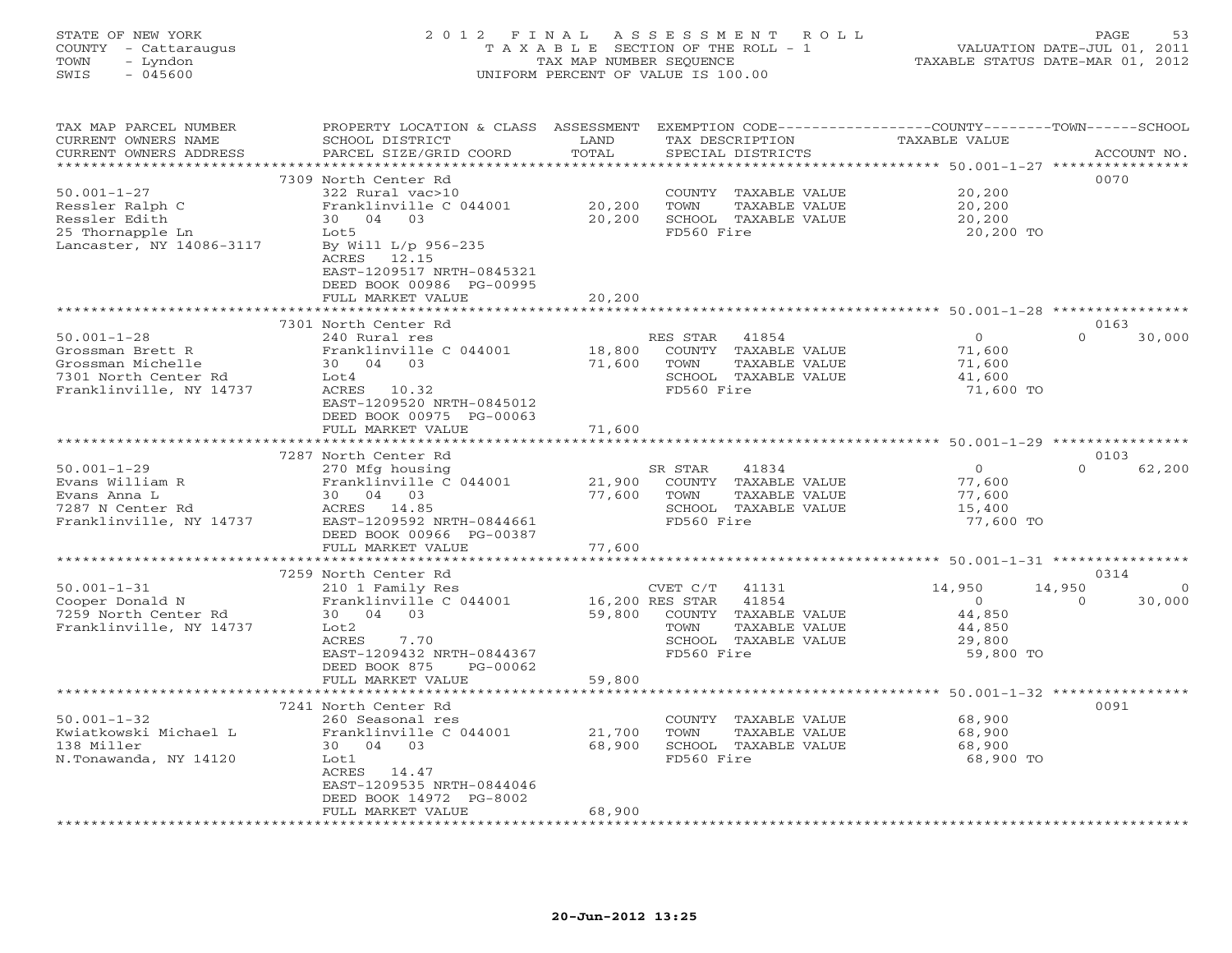# STATE OF NEW YORK 2 0 1 2 F I N A L A S S E S S M E N T R O L L PAGE 54 COUNTY - Cattaraugus T A X A B L E SECTION OF THE ROLL - 1 VALUATION DATE-JUL 01, 2011 TOWN - Lyndon TAX MAP NUMBER SEQUENCE TAXABLE STATUS DATE-MAR 01, 2012 SWIS - 045600 UNIFORM PERCENT OF VALUE IS 100.00UNIFORM PERCENT OF VALUE IS 100.00

| TAX MAP PARCEL NUMBER<br>CURRENT OWNERS NAME<br>CURRENT OWNERS ADDRESS<br>************************* | PROPERTY LOCATION & CLASS ASSESSMENT<br>SCHOOL DISTRICT<br>PARCEL SIZE/GRID COORD                                                                                                      | LAND<br>TOTAL              | EXEMPTION CODE-----------------COUNTY-------TOWN------SCHOOL<br>TAX DESCRIPTION<br>SPECIAL DISTRICTS | <b>TAXABLE VALUE</b>                          | ACCOUNT NO.        |
|-----------------------------------------------------------------------------------------------------|----------------------------------------------------------------------------------------------------------------------------------------------------------------------------------------|----------------------------|------------------------------------------------------------------------------------------------------|-----------------------------------------------|--------------------|
| $50.001 - 1 - 33$<br>Knapic Joseph A<br>6314 Pfarner Rd<br>Boston, NY 14025                         | North Center Rd<br>314 Rural vac<10<br>Franklinville C 044001<br>$-04$<br>$-0.3$<br>29<br>6.45<br>ACRES<br>EAST-1209497 NRTH-0843765<br>DEED BOOK 824<br>PG-00742<br>FULL MARKET VALUE | 15,000<br>15,000<br>15,000 | COUNTY TAXABLE VALUE<br>TOWN<br>TAXABLE VALUE<br>SCHOOL TAXABLE VALUE<br>FD560 Fire                  | 15,000<br>15,000<br>15,000<br>15,000 TO       | 0200               |
|                                                                                                     | North Center Rd                                                                                                                                                                        |                            |                                                                                                      |                                               | 0287               |
| $50.001 - 1 - 34.1$<br>Knapic Edward<br>179 Vandervoort St Upper<br>North Tonawanda, NY 14120       | 260 Seasonal res<br>Franklinville C 044001<br>29 04 03<br>ACRES<br>6.05<br>EAST-1209504 NRTH-0843419<br>DEED BOOK 779<br>PG-00682                                                      | 14,600<br>34,600           | COUNTY TAXABLE VALUE<br>TOWN<br>TAXABLE VALUE<br>SCHOOL TAXABLE VALUE<br>FD560 Fire                  | 34,600<br>34,600<br>34,600<br>34,600 TO       |                    |
|                                                                                                     | FULL MARKET VALUE<br>*******************************                                                                                                                                   | 34,600                     |                                                                                                      |                                               |                    |
|                                                                                                     | 7219 North Center Rd                                                                                                                                                                   |                            |                                                                                                      |                                               | 0492               |
| $50.001 - 1 - 34.2$                                                                                 | 210 1 Family Res                                                                                                                                                                       |                            | 41854<br>RES STAR                                                                                    | $\overline{O}$                                | 30,000<br>$\Omega$ |
| Knapic Paul A                                                                                       | Franklinville C 044001                                                                                                                                                                 | 15,000                     | COUNTY TAXABLE VALUE                                                                                 | 87,700                                        |                    |
| Knapic Sharon M                                                                                     | 29 04 03                                                                                                                                                                               | 87,700                     | TOWN<br>TAXABLE VALUE                                                                                | 87,700                                        |                    |
| 7219 N Center Rd                                                                                    | 6.45<br>ACRES                                                                                                                                                                          |                            | SCHOOL TAXABLE VALUE                                                                                 | 57,700                                        |                    |
| Franklinville, NY 14737                                                                             | EAST-1209503 NRTH-0843596<br>DEED BOOK 1005<br>$PG-546$<br>FULL MARKET VALUE                                                                                                           | 87,700                     | FD560 Fire                                                                                           | 87,700 TO                                     |                    |
|                                                                                                     | *****************************                                                                                                                                                          |                            |                                                                                                      |                                               |                    |
|                                                                                                     | 7199 North Center Rd                                                                                                                                                                   |                            |                                                                                                      |                                               | 0201               |
| $50.001 - 1 - 35$                                                                                   | 260 Seasonal res                                                                                                                                                                       |                            | COUNTY TAXABLE VALUE                                                                                 | 30,900                                        |                    |
| Kanapic Jennifer E                                                                                  | Franklinville C 044001                                                                                                                                                                 | 18,300                     | TOWN<br>TAXABLE VALUE                                                                                | 30,900                                        |                    |
| 48 Parkhurst Blyd                                                                                   | 29 04 03                                                                                                                                                                               | 30,900                     | SCHOOL TAXABLE VALUE                                                                                 | 30,900                                        |                    |
| Tonawanda, NY 14223                                                                                 | ACRES<br>9.75<br>EAST-1209407 NRTH-0843192<br>DEED BOOK 11022 PG-9001                                                                                                                  |                            | FD560 Fire                                                                                           | 30,900 TO                                     |                    |
|                                                                                                     | FULL MARKET VALUE                                                                                                                                                                      | 30,900                     |                                                                                                      |                                               |                    |
|                                                                                                     | ***********************                                                                                                                                                                | ****************           |                                                                                                      | ********************* 50.001-1-36 *********** |                    |
|                                                                                                     | North Center Rd                                                                                                                                                                        |                            |                                                                                                      |                                               | 0557               |
| $50.001 - 1 - 36$                                                                                   | 312 Vac w/imprv                                                                                                                                                                        |                            | COUNTY TAXABLE VALUE                                                                                 | 20,200                                        |                    |
| Bontempi Carl W<br>Bontempi Jean                                                                    | Franklinville C 044001<br>29 04 03                                                                                                                                                     | 20,200<br>20,200           | TOWN<br>TAXABLE VALUE<br>SCHOOL TAXABLE VALUE                                                        | 20,200<br>20,200                              |                    |
| 46 Tussing Ln                                                                                       | 12.05<br>ACRES                                                                                                                                                                         |                            | FD560 Fire                                                                                           | 20,200 TO                                     |                    |
| Tonawanda, NY 14150                                                                                 | EAST-1209474 NRTH-0842897                                                                                                                                                              |                            |                                                                                                      |                                               |                    |
|                                                                                                     | DEED BOOK 782<br>PG-00569                                                                                                                                                              |                            |                                                                                                      |                                               |                    |
|                                                                                                     | FULL MARKET VALUE                                                                                                                                                                      | 20,200                     |                                                                                                      |                                               |                    |
|                                                                                                     |                                                                                                                                                                                        |                            |                                                                                                      |                                               |                    |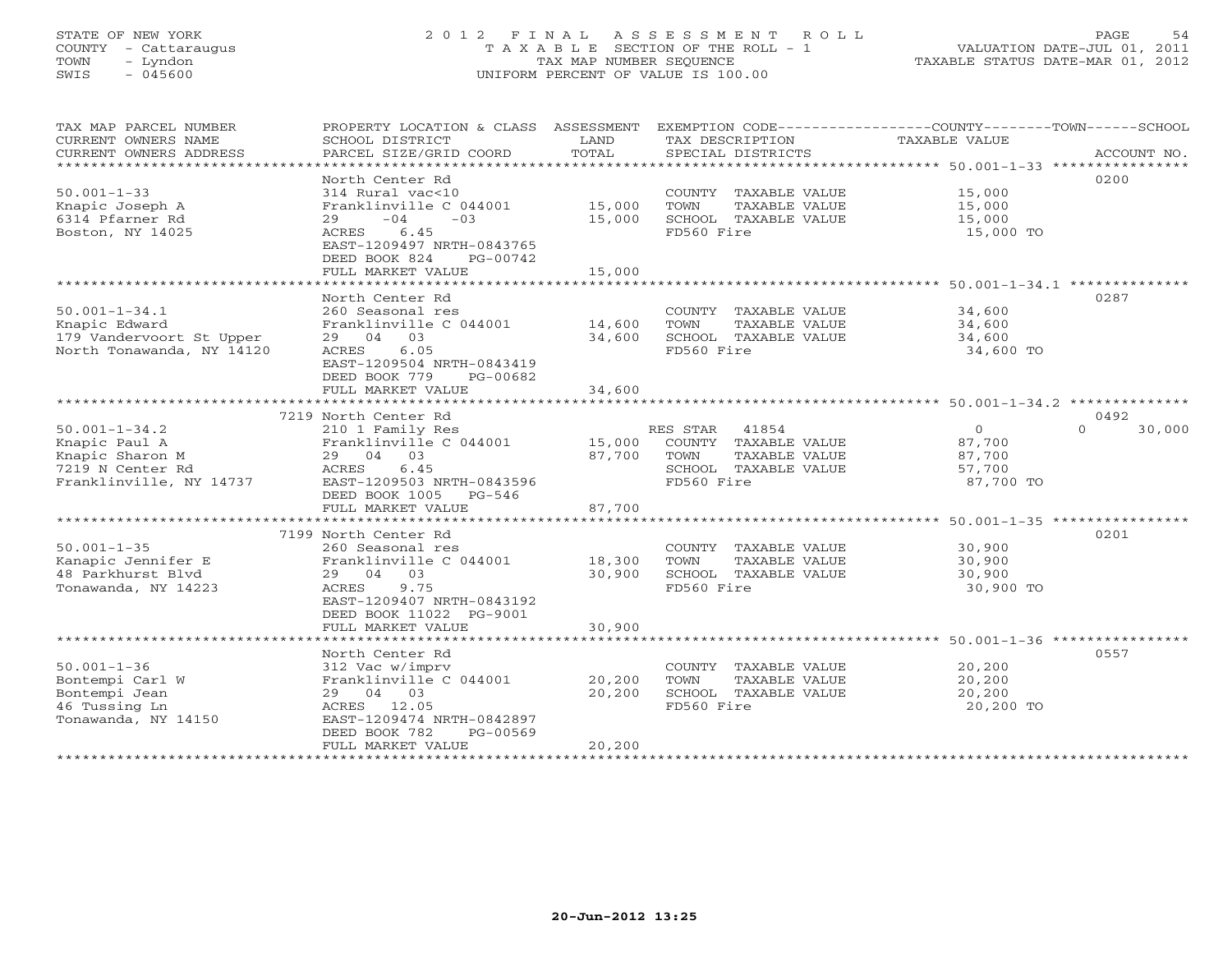# STATE OF NEW YORK 2 0 1 2 F I N A L A S S E S S M E N T R O L L PAGE 55 COUNTY - Cattaraugus T A X A B L E SECTION OF THE ROLL - 1 VALUATION DATE-JUL 01, 2011 TOWN - Lyndon TAX MAP NUMBER SEQUENCE TAXABLE STATUS DATE-MAR 01, 2012 SWIS - 045600 UNIFORM PERCENT OF VALUE IS 100.00UNIFORM PERCENT OF VALUE IS 100.00

| TAX MAP PARCEL NUMBER<br>CURRENT OWNERS NAME | PROPERTY LOCATION & CLASS ASSESSMENT<br>SCHOOL DISTRICT | LAND    | EXEMPTION CODE-----------------COUNTY-------TOWN-----SCHOOL<br>TAX DESCRIPTION | TAXABLE VALUE |                    |
|----------------------------------------------|---------------------------------------------------------|---------|--------------------------------------------------------------------------------|---------------|--------------------|
| CURRENT OWNERS ADDRESS                       | PARCEL SIZE/GRID COORD                                  | TOTAL   | SPECIAL DISTRICTS                                                              |               | ACCOUNT NO.        |
|                                              | 7143 North Center Rd                                    |         |                                                                                |               | 0188               |
| $50.001 - 1 - 37$                            | 260 Seasonal res                                        |         | COUNTY TAXABLE VALUE                                                           | 40,700        |                    |
| Keleher James D                              | Franklinville C 044001                                  | 16,700  | TOWN<br>TAXABLE VALUE                                                          | 40,700        |                    |
| Keleher Suzanne M                            | $-04$<br>$-03$<br>29                                    | 40,700  | SCHOOL TAXABLE VALUE                                                           | 40,700        |                    |
| 385 Wabash Ave                               | ACRES<br>8.15                                           |         | FD560 Fire                                                                     | 40,700 TO     |                    |
| Kenmore, NY 14217                            | EAST-1209408 NRTH-0842596                               |         |                                                                                |               |                    |
|                                              | DEED BOOK 724<br>PG-00644                               |         |                                                                                |               |                    |
|                                              | FULL MARKET VALUE                                       | 40,700  |                                                                                |               |                    |
|                                              |                                                         |         |                                                                                |               |                    |
|                                              | North Center Rd                                         |         |                                                                                |               | 0189               |
| $50.001 - 1 - 38$                            | 322 Rural vac>10                                        |         | COUNTY TAXABLE VALUE                                                           | 20,000        |                    |
| Keleher Thomas                               | Franklinville C 044001                                  | 20,000  | TOWN<br>TAXABLE VALUE                                                          | 20,000        |                    |
| Keleher Kathaleen                            | $-04$<br>$-03$<br>39                                    | 20,000  | SCHOOL TAXABLE VALUE                                                           | 20,000        |                    |
| 14 Starling Ct                               | ACRES 11.78                                             |         | FD560 Fire                                                                     | 20,000 TO     |                    |
| Wheatfield, NY 14120                         | EAST-1209441 NRTH-0842328                               |         |                                                                                |               |                    |
|                                              | DEED BOOK 691<br>PG-00670                               |         |                                                                                |               |                    |
|                                              | FULL MARKET VALUE                                       | 20,000  |                                                                                |               |                    |
|                                              |                                                         |         |                                                                                |               |                    |
|                                              | North Center Rd                                         |         |                                                                                |               | 0190               |
| $50.001 - 1 - 39$                            | 322 Rural vac>10                                        |         | COUNTY TAXABLE VALUE                                                           | 23,300        |                    |
| Keleher Thomas                               | Franklinville C 044001                                  | 23,300  | TAXABLE VALUE<br>TOWN                                                          | 23,300        |                    |
| Keleher Kathaleen                            | 29 04 03                                                | 23,300  | SCHOOL TAXABLE VALUE                                                           | 23,300        |                    |
| 14 Starling Ct                               | Ff 549.00                                               |         | FD560 Fire                                                                     | 23,300 TO     |                    |
| Wheatfield, NY 14120                         | ACRES 17.00                                             |         |                                                                                |               |                    |
|                                              | EAST-1209730 NRTH-0842053<br>DEED BOOK 691<br>$PG-670$  |         |                                                                                |               |                    |
|                                              | FULL MARKET VALUE                                       | 23,300  |                                                                                |               |                    |
|                                              |                                                         |         |                                                                                |               |                    |
|                                              | 7109 North Center Rd                                    |         |                                                                                |               | 0231               |
| $50.001 - 1 - 40$                            | 210 1 Family Res                                        |         | RES STAR 41854                                                                 | $\circ$       | $\Omega$<br>30,000 |
| Evans Clifford A                             | Franklinville C 044001                                  |         | 16,000 COUNTY TAXABLE VALUE                                                    | 115,000       |                    |
| Evans Carol A                                | 29 04 03                                                | 115,000 | TOWN<br>TAXABLE VALUE                                                          | 115,000       |                    |
| 7109 N Center Rd                             | ACRES<br>7.50                                           |         | SCHOOL TAXABLE VALUE                                                           | 85,000        |                    |
| Franklinville, NY 14737                      | EAST-1209526 NRTH-0841675                               |         | FD560 Fire                                                                     | 115,000 TO    |                    |
|                                              | DEED BOOK 00995 PG-00825                                |         |                                                                                |               |                    |
|                                              | FULL MARKET VALUE                                       | 115,000 |                                                                                |               |                    |
| ***********************                      |                                                         |         |                                                                                |               |                    |
|                                              | 1000 Lyndon Center Rd                                   |         |                                                                                |               | 0286               |
| $50.001 - 1 - 41.1$                          | 260 Seasonal res                                        |         | COUNTY TAXABLE VALUE                                                           | 52,100        |                    |
| Potwora Andrew J                             | Franklinville C 044001                                  | 16,600  | TOWN<br>TAXABLE VALUE                                                          | 52,100        |                    |
| Potwora Alice L                              | 29 04 03                                                | 52,100  | SCHOOL TAXABLE VALUE                                                           | 52,100        |                    |
| 18 Navaho Pkwy.                              | 8.05<br>ACRES                                           |         | FD560 Fire                                                                     | 52,100 TO     |                    |
| Buffalo, NY 14210                            | EAST-1208873 NRTH-0840363<br>PG-1157                    |         |                                                                                |               |                    |
|                                              | DEED BOOK 1022<br>FULL MARKET VALUE                     | 52,100  |                                                                                |               |                    |
|                                              |                                                         |         |                                                                                |               |                    |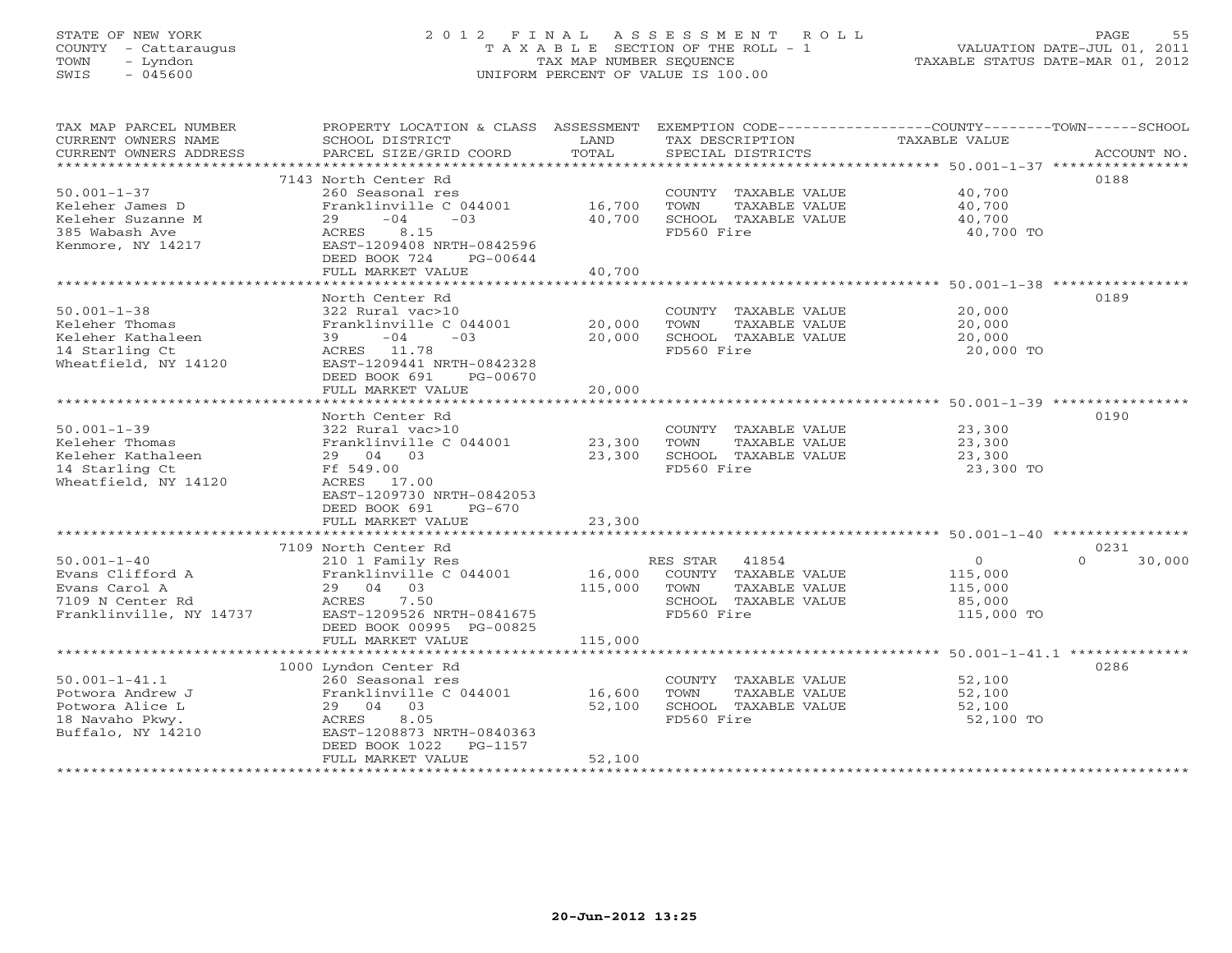STATE OF NEW YORK 2 0 1 2 F I N A L A S S E S S M E N T R O L L PAGE 56 COUNTY - Cattaraugus T A X A B L E SECTION OF THE ROLL - 1 VALUATION DATE-JUL 01, 2011 TOWN - Lyndon TAX MAP NUMBER SEQUENCE TAXABLE STATUS DATE-MAR 01, 2012 SWIS - 045600 UNIFORM PERCENT OF VALUE IS 100.00UNIFORM PERCENT OF VALUE IS 100.00

| TAX MAP PARCEL NUMBER<br>CURRENT OWNERS NAME | PROPERTY LOCATION & CLASS ASSESSMENT<br>SCHOOL DISTRICT | LAND                   | EXEMPTION CODE-----------------COUNTY-------TOWN------SCHOOL<br>TAX DESCRIPTION | TAXABLE VALUE     |          |             |
|----------------------------------------------|---------------------------------------------------------|------------------------|---------------------------------------------------------------------------------|-------------------|----------|-------------|
| CURRENT OWNERS ADDRESS                       | PARCEL SIZE/GRID COORD                                  | TOTAL                  | SPECIAL DISTRICTS                                                               |                   |          | ACCOUNT NO. |
| ***********************                      |                                                         |                        |                                                                                 |                   |          |             |
|                                              | 7077 North Center Rd                                    |                        |                                                                                 |                   | 0666     |             |
| $50.001 - 1 - 41.4$                          | 270 Mfg housing                                         |                        | 41834<br>SR STAR                                                                | $\overline{0}$    | $\Omega$ | 39,400      |
| Brogan Daniel J                              | Franklinville C 044001                                  | 22,000                 | COUNTY TAXABLE VALUE                                                            | 39,400            |          |             |
| 7077 N Center Rd                             | 29 04 03                                                | 39,400                 | TOWN<br>TAXABLE VALUE                                                           | 39,400            |          |             |
| Franklinville, NY 14737                      | ACRES 15.05                                             |                        | SCHOOL TAXABLE VALUE                                                            | $\Omega$          |          |             |
|                                              | EAST-1209541 NRTH-0841082                               |                        | FD560 Fire                                                                      | 39,400 TO         |          |             |
|                                              | DEED BOOK 815<br>PG-2001                                |                        |                                                                                 |                   |          |             |
|                                              | FULL MARKET VALUE                                       | 39,400                 |                                                                                 |                   |          |             |
|                                              |                                                         |                        |                                                                                 |                   |          |             |
|                                              | 7047 7057 North Center Rd                               |                        |                                                                                 |                   | 0669     |             |
| $50.001 - 1 - 41.7$                          | 260 Seasonal res                                        |                        | COUNTY TAXABLE VALUE                                                            | 34,800            |          |             |
| Zentai Alexander S                           | Franklinville C 044001 17,000                           |                        | TOWN<br>TAXABLE VALUE                                                           | 34,800            |          |             |
| Zentai Patricia A                            | 29 04 03                                                | 34,800                 | SCHOOL TAXABLE VALUE                                                            | 34,800            |          |             |
| 204 Fruitwood Terr                           | Ff 175.00                                               |                        | FD560 Fire                                                                      | 34,800 TO         |          |             |
| Williamsville, NY 14221                      | ACRES<br>8.45                                           |                        |                                                                                 |                   |          |             |
|                                              | EAST-1209859 NRTH-0840709                               |                        |                                                                                 |                   |          |             |
|                                              | DEED BOOK 8776 PG-3001                                  |                        |                                                                                 |                   |          |             |
|                                              | FULL MARKET VALUE                                       | 34,800                 |                                                                                 |                   |          |             |
|                                              |                                                         |                        |                                                                                 |                   |          |             |
|                                              | 7045 North Center Rd                                    |                        |                                                                                 |                   | 0701     |             |
| $50.001 - 1 - 41.8$                          | 260 Seasonal res                                        |                        | COUNTY TAXABLE VALUE                                                            | 37,300            |          |             |
| Salansky Daniel J                            | Franklinville C 044001                                  | 2,800                  | TOWN<br>TAXABLE VALUE                                                           | 37,300            |          |             |
| 1309 Wisconsin Rdd                           | 29 04 03                                                | 37,300                 | SCHOOL TAXABLE VALUE                                                            | 37,300            |          |             |
| Derby, NY 14347                              | FRNT 100.00 DPTH 100.00                                 |                        | FD560 Fire                                                                      | 37,300 TO         |          |             |
|                                              | EAST-1209817 NRTH-0840629                               |                        |                                                                                 |                   |          |             |
|                                              | DEED BOOK 1014 PG-227                                   |                        |                                                                                 |                   |          |             |
|                                              | FULL MARKET VALUE<br>***************************        | 37,300<br>************ |                                                                                 |                   |          |             |
|                                              |                                                         |                        | ****************************** 50.001-1-42.2 *************                      |                   |          |             |
|                                              | 7029 North Center Rd                                    |                        |                                                                                 |                   | 0467     |             |
| $50.001 - 1 - 42.2$                          | 312 Vac w/imprv                                         |                        | COUNTY TAXABLE VALUE                                                            | 9,900             |          |             |
| Werley David J                               | Franklinville C 044001                                  | 9,600                  | TOWN<br>TAXABLE VALUE                                                           | 9,900             |          |             |
| Werley Douglas E<br>6750 Sy Rd               | $29 - 04 - 03$<br>2.76<br>ACRES                         | 9,900                  | SCHOOL TAXABLE VALUE<br>FD560 Fire                                              | 9,900<br>9,900 TO |          |             |
| Niagara Falls, NY 14304                      | EAST-1210205 NRTH-0840302                               |                        |                                                                                 |                   |          |             |
|                                              | DEED BOOK 616<br>PG-8001                                |                        |                                                                                 |                   |          |             |
|                                              | FULL MARKET VALUE                                       | 9,900                  |                                                                                 |                   |          |             |
|                                              |                                                         |                        |                                                                                 |                   |          |             |
|                                              | 954 Lyndon Center Rd                                    |                        |                                                                                 |                   | 0214     |             |
| $50.001 - 1 - 43$                            | 240 Rural res                                           |                        | COUNTY TAXABLE VALUE                                                            | 82,100            |          |             |
| Gabel Gregory                                | Franklinville C 044001                                  | 23,600                 | TOWN<br>TAXABLE VALUE                                                           | 82,100            |          |             |
| Gabel Joan E                                 | 29 04 03                                                | 82,100                 | SCHOOL TAXABLE VALUE                                                            | 82,100            |          |             |
| 89 W Girard Blyd                             | ACRES 17.55                                             |                        | FD560 Fire                                                                      | 82,100 TO         |          |             |
| Kenmore, NY 14217                            | EAST-1209662 NRTH-0840242                               |                        |                                                                                 |                   |          |             |
|                                              | DEED BOOK 00979 PG-00992                                |                        |                                                                                 |                   |          |             |
|                                              | FULL MARKET VALUE                                       | 82,100                 |                                                                                 |                   |          |             |
|                                              | ***************************                             |                        |                                                                                 |                   |          |             |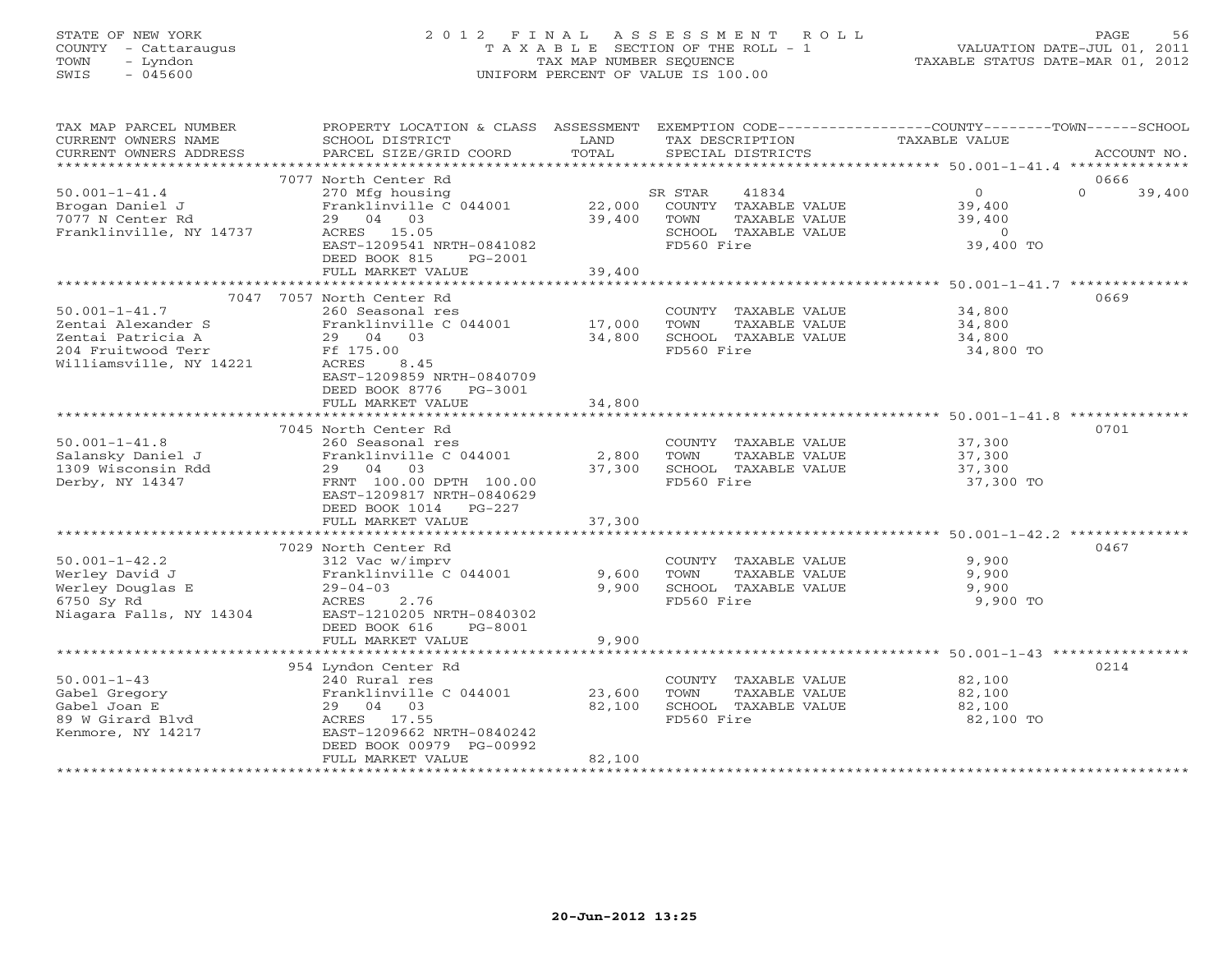# STATE OF NEW YORK 2 0 1 2 F I N A L A S S E S S M E N T R O L L PAGE 57 COUNTY - Cattaraugus T A X A B L E SECTION OF THE ROLL - 1 VALUATION DATE-JUL 01, 2011 TOWN - Lyndon TAX MAP NUMBER SEQUENCE TAXABLE STATUS DATE-MAR 01, 2012 SWIS - 045600 UNIFORM PERCENT OF VALUE IS 100.00UNIFORM PERCENT OF VALUE IS 100.00

| TAX MAP PARCEL NUMBER<br>CURRENT OWNERS NAME<br>CURRENT OWNERS ADDRESS                                                                                                                                     | PROPERTY LOCATION & CLASS ASSESSMENT<br>SCHOOL DISTRICT<br>PARCEL SIZE/GRID COORD                                                                                                                                                                                                                                                                   | LAND<br>TOTAL                                  | TAX DESCRIPTION<br>SPECIAL DISTRICTS                                                                                                                                       | EXEMPTION CODE-----------------COUNTY-------TOWN------SCHOOL<br>TAXABLE VALUE<br>ACCOUNT NO.                                                       |
|------------------------------------------------------------------------------------------------------------------------------------------------------------------------------------------------------------|-----------------------------------------------------------------------------------------------------------------------------------------------------------------------------------------------------------------------------------------------------------------------------------------------------------------------------------------------------|------------------------------------------------|----------------------------------------------------------------------------------------------------------------------------------------------------------------------------|----------------------------------------------------------------------------------------------------------------------------------------------------|
| ***********************                                                                                                                                                                                    |                                                                                                                                                                                                                                                                                                                                                     |                                                |                                                                                                                                                                            |                                                                                                                                                    |
| $50.001 - 1 - 44.2$<br>Kellner Janet Susan<br>761 Geer Rd<br>Arcade, NY 14009                                                                                                                              | 1062 Lyndon Center Rd<br>210 1 Family Res<br>Franklinville C 044001<br>29 04 03<br>ACRES<br>6.10<br>EAST-1208306 NRTH-0840106<br>DEED BOOK 00983 PG-00185<br>FULL MARKET VALUE                                                                                                                                                                      | 14,600<br>92,900<br>92,900                     | RES STAR<br>41854<br>COUNTY TAXABLE VALUE<br>TOWN<br>TAXABLE VALUE<br>SCHOOL TAXABLE VALUE<br>FD560 Fire                                                                   | 0696<br>$\Omega$<br>$\overline{O}$<br>30,000<br>92,900<br>92,900<br>62,900<br>92,900 TO                                                            |
|                                                                                                                                                                                                            |                                                                                                                                                                                                                                                                                                                                                     |                                                |                                                                                                                                                                            |                                                                                                                                                    |
| $50.001 - 1 - 45.1$<br>Smith Ned A<br>26 Topaz Ct<br>E. Amherst, NY 140511                                                                                                                                 | Lyndon Center Rd<br>322 Rural vac>10<br>Franklinville C 044001<br>29 04 03<br>Ff 190.00<br>ACRES 88.15<br>EAST-1207845 NRTH-0842244<br>DEED BOOK 11087 PG-4001                                                                                                                                                                                      | 58,300<br>58,300                               | COUNTY TAXABLE VALUE<br>TAXABLE VALUE<br>TOWN<br>SCHOOL TAXABLE VALUE<br>FD560 Fire                                                                                        | 0257<br>58,300<br>58,300<br>58,300<br>58,300 TO                                                                                                    |
|                                                                                                                                                                                                            | FULL MARKET VALUE                                                                                                                                                                                                                                                                                                                                   | 58,300<br>************                         |                                                                                                                                                                            |                                                                                                                                                    |
| $50.001 - 1 - 45.2$<br>Montante Peter P<br>Montante Barbara K<br>73 Clark St<br>Tonawanda, NY 14150<br>$50.001 - 1 - 45.3$<br>Montante Peter P<br>Montante Barbara K<br>73 Clark St<br>Tonawanda, NY 14150 | 1076 Lyndon Center Rd<br>312 Vac w/imprv<br>Franklinville C 044001<br>29 04 03<br>ACRES 49.90<br>EAST-1208416 NRTH-0842066<br>DEED BOOK 11006 PG-5001<br>FULL MARKET VALUE<br>1134 Lyndon Center Rd<br>260 Seasonal res<br>Franklinville C 044001<br>29 04 03<br>Ff 349.50<br>ACRES<br>8.75<br>EAST-1207150 NRTH-0840404<br>DEED BOOK 10889 PG-9002 | 41,900<br>41,900<br>41,900<br>17,300<br>75,600 | COUNTY TAXABLE VALUE<br>TAXABLE VALUE<br>TOWN<br>SCHOOL TAXABLE VALUE<br>FD560 Fire<br>COUNTY TAXABLE VALUE<br>TOWN<br>TAXABLE VALUE<br>SCHOOL TAXABLE VALUE<br>FD560 Fire | ******************* 50.001-1-45.2 **********<br>0645<br>41,900<br>41,900<br>41,900<br>41,900 TO<br>0882<br>75,600<br>75,600<br>75,600<br>75,600 TO |
|                                                                                                                                                                                                            | FULL MARKET VALUE                                                                                                                                                                                                                                                                                                                                   | 75,600                                         |                                                                                                                                                                            |                                                                                                                                                    |
| $50.001 - 1 - 45.4$<br>Smith Ned A<br>26 Topaz Ct<br>East Amherst, NY 14051                                                                                                                                | 1094 Lyndon Center Rd<br>210 1 Family Res<br>Franklinville C 044001<br>29 04 03<br>Ff 350.60<br>7.70<br>ACRES<br>EAST-1207495 NRTH-0840387<br>DEED BOOK 00985 PG-00048<br>FULL MARKET VALUE                                                                                                                                                         | 16,200<br>181,600<br>181,600                   | COUNTY TAXABLE VALUE<br>TOWN<br>TAXABLE VALUE<br>SCHOOL TAXABLE VALUE<br>FD560 Fire                                                                                        | 0883<br>181,600<br>181,600<br>181,600<br>181,600 TO                                                                                                |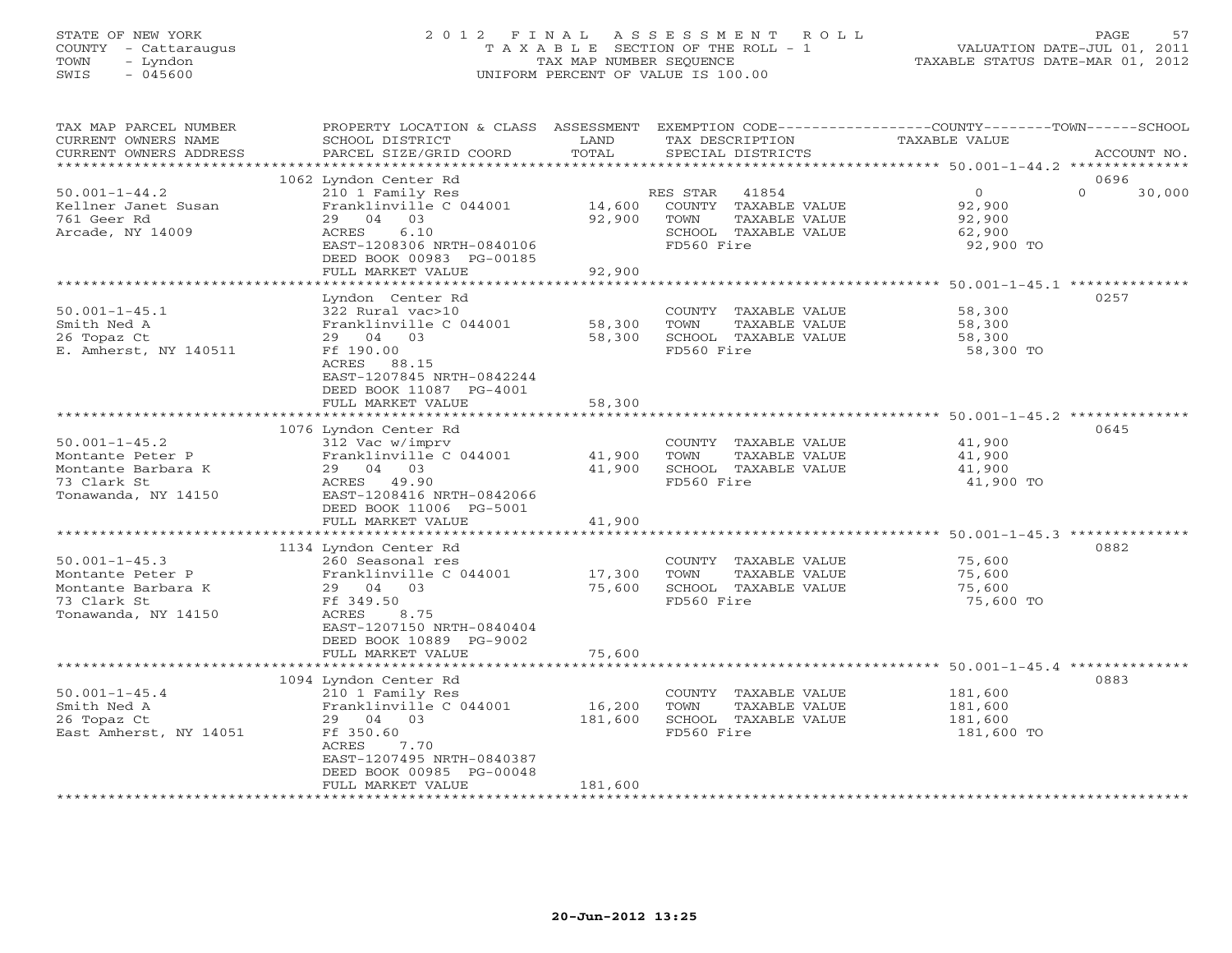# STATE OF NEW YORK 2 0 1 2 F I N A L A S S E S S M E N T R O L L PAGE 58 COUNTY - Cattaraugus T A X A B L E SECTION OF THE ROLL - 1 VALUATION DATE-JUL 01, 2011 TOWN - Lyndon TAX MAP NUMBER SEQUENCE TAXABLE STATUS DATE-MAR 01, 2012 SWIS - 045600 UNIFORM PERCENT OF VALUE IS 100.00UNIFORM PERCENT OF VALUE IS 100.00

| TAX MAP PARCEL NUMBER<br>CURRENT OWNERS NAME<br>CURRENT OWNERS ADDRESS<br>*************************  | PROPERTY LOCATION & CLASS ASSESSMENT<br>SCHOOL DISTRICT<br>PARCEL SIZE/GRID COORD                                                                                               | LAND<br>TOTAL                | TAX DESCRIPTION<br>SPECIAL DISTRICTS                                                | EXEMPTION CODE-----------------COUNTY-------TOWN-----SCHOOL<br>TAXABLE VALUE<br>ACCOUNT NO. |
|------------------------------------------------------------------------------------------------------|---------------------------------------------------------------------------------------------------------------------------------------------------------------------------------|------------------------------|-------------------------------------------------------------------------------------|---------------------------------------------------------------------------------------------|
| $50.001 - 1 - 46$<br>Budik Louis W<br>8405 Tonawanda Creek Rd<br>E Amherst, NY 14051                 | Lyndon Center Rd<br>322 Rural vac>10<br>Franklinville C 044001<br>29 04 03<br>ACRES 46.58<br>EAST-1206695 NRTH-0841868<br>DEED BOOK 00961 PG-00584<br>FULL MARKET VALUE         | 40,200<br>40,200<br>40,200   | COUNTY TAXABLE VALUE<br>TAXABLE VALUE<br>TOWN<br>SCHOOL TAXABLE VALUE<br>FD560 Fire | 0125<br>40,200<br>40,200<br>40,200<br>40,200 TO                                             |
| $50.001 - 1 - 48$<br>Budik Louis W<br>8405 Tonawanda Creek Rd<br>E Amherst, NY 14051                 | Lyndon Center Rd<br>312 Vac w/imprv<br>Franklinville C 044001<br>37 04 03<br>ACRES 107.76<br>EAST-1205837 NRTH-0841899<br>DEED BOOK 00961 PG-00584<br>FULL MARKET VALUE         | 66,600<br>71,800<br>71,800   | COUNTY TAXABLE VALUE<br>TOWN<br>TAXABLE VALUE<br>SCHOOL TAXABLE VALUE<br>FD560 Fire | 0124<br>71,800<br>71,800<br>71,800<br>71,800 TO                                             |
|                                                                                                      |                                                                                                                                                                                 |                              |                                                                                     | ********************************** 50.001-1-49.1 *********                                  |
| $50.001 - 1 - 49.1$<br>Alagna Alessio<br>Alagna Caroline J<br>23 Lovering Ave<br>Buffalo, NY 14216   | 1346 Lyndon Center Rd<br>260 Seasonal res<br>Franklinville C 044001<br>37 04 03<br>ACRES<br>98.58<br>EAST-1204518 NRTH-0842408<br>DEED BOOK 00939 PG-00609<br>FULL MARKET VALUE | 62,700<br>156,400<br>156,400 | COUNTY TAXABLE VALUE<br>TOWN<br>TAXABLE VALUE<br>SCHOOL TAXABLE VALUE<br>FD560 Fire | 0003<br>156,400<br>156,400<br>156,400<br>156,400 TO                                         |
|                                                                                                      | 1271 Lyndon Center Rd                                                                                                                                                           |                              |                                                                                     | 0307                                                                                        |
| $50.001 - 1 - 50.1$<br>Palka Timothy J<br>Palka Karen L<br>101 Sweet Briar Rd<br>Tonawanda, NY 14150 | 240 Rural res<br>Franklinville C 044001<br>37 04 03<br>See Note<br>ACRES 104.25<br>EAST-1203798 NRTH-0840721<br>DEED BOOK 00956 PG-00360                                        | 65,100<br>160,600            | COUNTY TAXABLE VALUE<br>TOWN<br>TAXABLE VALUE<br>SCHOOL TAXABLE VALUE<br>FD560 Fire | 160,600<br>160,600<br>160,600<br>160,600 TO                                                 |
|                                                                                                      | FULL MARKET VALUE                                                                                                                                                               | 160,600                      |                                                                                     |                                                                                             |
| $50.001 - 1 - 51$<br>Lindauer Craig<br>Lindauer Felicia<br>616 Columbia Ave<br>Lancaster, NY 14086   | 1521 Lyndon Center Rd<br>260 Seasonal res<br>Franklinville C 044001<br>37 04 03<br>24.80<br>ACRES<br>EAST-1202297 NRTH-0840658<br>DEED BOOK 3427<br>PG-6001                     | 28,100<br>121,400            | COUNTY TAXABLE VALUE<br>TOWN<br>TAXABLE VALUE<br>SCHOOL TAXABLE VALUE<br>FD560 Fire | 0360<br>121,400<br>121,400<br>121,400<br>121,400 TO                                         |
|                                                                                                      | FULL MARKET VALUE                                                                                                                                                               | 121,400                      |                                                                                     |                                                                                             |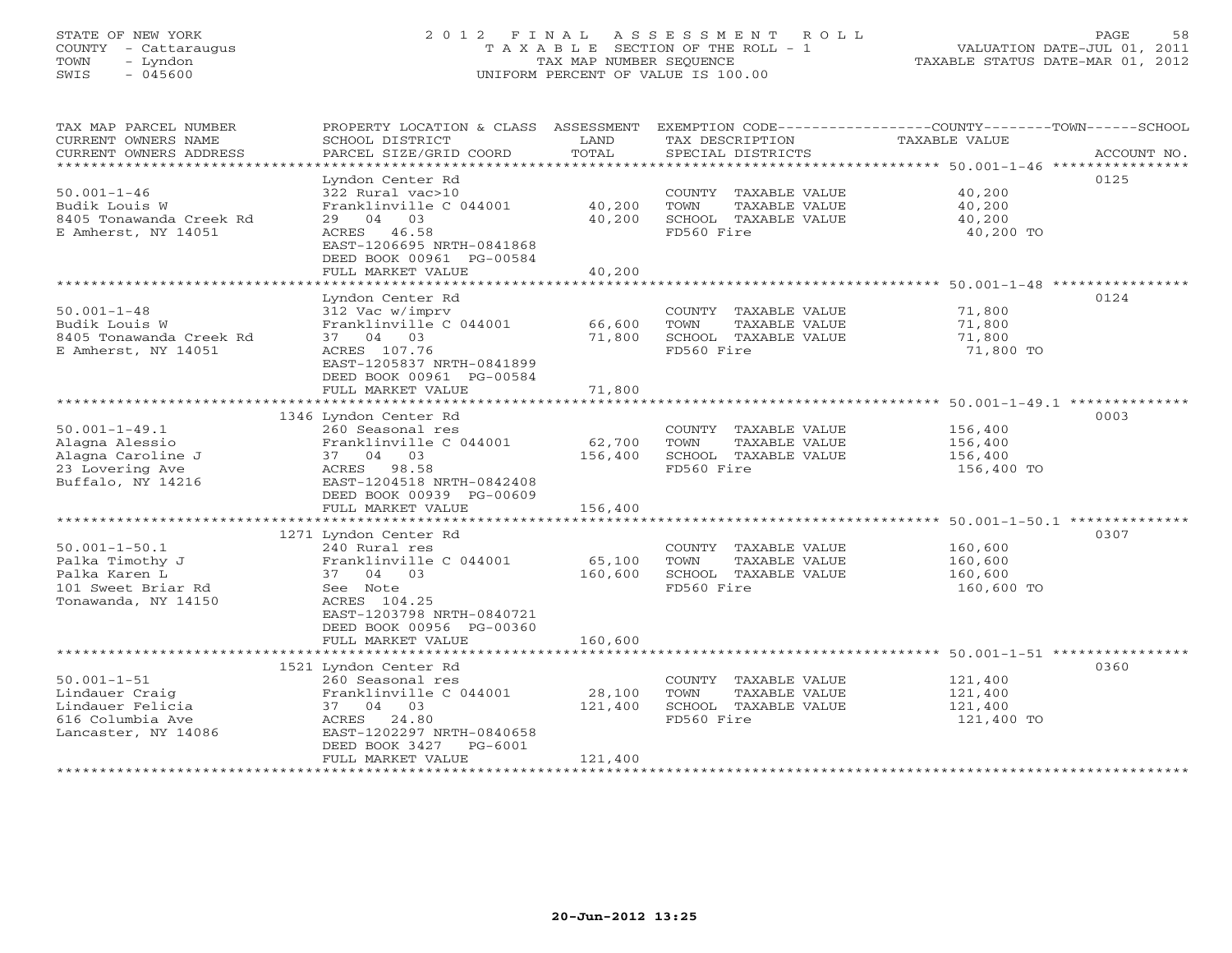# STATE OF NEW YORK 2 0 1 2 F I N A L A S S E S S M E N T R O L L PAGE 59 COUNTY - Cattaraugus T A X A B L E SECTION OF THE ROLL - 1 VALUATION DATE-JUL 01, 2011 TOWN - Lyndon TAX MAP NUMBER SEQUENCE TAXABLE STATUS DATE-MAR 01, 2012 SWIS - 045600 UNIFORM PERCENT OF VALUE IS 100.00UNIFORM PERCENT OF VALUE IS 100.00

| TAX MAP PARCEL NUMBER<br>CURRENT OWNERS NAME                                                                         | PROPERTY LOCATION & CLASS ASSESSMENT<br>SCHOOL DISTRICT                                                                                                                                              | LAND             | EXEMPTION CODE-----------------COUNTY-------TOWN------SCHOOL<br>TAX DESCRIPTION                          | <b>TAXABLE VALUE</b>                                   |                             |
|----------------------------------------------------------------------------------------------------------------------|------------------------------------------------------------------------------------------------------------------------------------------------------------------------------------------------------|------------------|----------------------------------------------------------------------------------------------------------|--------------------------------------------------------|-----------------------------|
| CURRENT OWNERS ADDRESS<br>********************                                                                       | PARCEL SIZE/GRID COORD                                                                                                                                                                               | TOTAL            | SPECIAL DISTRICTS                                                                                        |                                                        | ACCOUNT NO.                 |
|                                                                                                                      | 1463 Lyndon Center Rd                                                                                                                                                                                |                  |                                                                                                          |                                                        | 0393                        |
| $50.001 - 1 - 52.1$<br>Webber James D<br>Lambert Barbara E<br>1463 Lyndon Rd<br>Franklinville, NY 14737              | 210 1 Family Res<br>Franklinville C 044001<br>03<br>37 04<br>2.45<br>ACRES<br>EAST-1202765 NRTH-0841430<br>DEED BOOK 12943 PG-4001<br>FULL MARKET VALUE                                              | 9,200<br>139,900 | RES STAR<br>41854<br>COUNTY TAXABLE VALUE<br>TOWN<br>TAXABLE VALUE<br>SCHOOL TAXABLE VALUE<br>FD560 Fire | $\circ$<br>139,900<br>139,900<br>109,900<br>139,900 TO | $\Omega$<br>30,000          |
|                                                                                                                      |                                                                                                                                                                                                      | 139,900          |                                                                                                          | ************* 50.001-1-52.2 ***************            |                             |
|                                                                                                                      | 1503 Lyndon Center Rd                                                                                                                                                                                |                  |                                                                                                          |                                                        | 0825                        |
| $50.001 - 1 - 52.2$<br>Schneider George S Jr<br>Schneider Pamela<br>1503 Lyndon Center Rd<br>Franklinville, NY 14737 | 271 Mfg housings<br>Franklinville C 044001<br>37 04 03<br>2.80<br>ACRES<br>EAST-1202258 NRTH-8415554<br>DEED BOOK 00928 PG-00976                                                                     | 13,200<br>35,400 | RES STAR<br>41854<br>COUNTY TAXABLE VALUE<br>TOWN<br>TAXABLE VALUE<br>SCHOOL TAXABLE VALUE<br>FD560 Fire | $\circ$<br>35,400<br>35,400<br>5,400<br>35,400 TO      | $\Omega$<br>30,000          |
|                                                                                                                      | FULL MARKET VALUE                                                                                                                                                                                    | 35,400           |                                                                                                          |                                                        |                             |
| $50.001 - 1 - 53.1$<br>Ford Gail<br>Nace Rebecca<br>305 Old Mine Rd<br>Lebanon, PA 17042                             | * * * * * * * * * * * * * * * * * * *<br>Lyndon Center Rd<br>314 Rural vac<10<br>Franklinville C 044001<br>37 04 03<br>Lot6<br>2.25<br>ACRES<br>EAST-1203390 NRTH-0842335<br>DEED BOOK 15135 PG-9003 | 3,400<br>3,400   | COUNTY TAXABLE VALUE<br>TOWN<br>TAXABLE VALUE<br>SCHOOL TAXABLE VALUE<br>FD560 Fire                      | 3,400<br>3,400<br>3,400<br>3,400 TO                    | 0299                        |
|                                                                                                                      | FULL MARKET VALUE                                                                                                                                                                                    | 3,400            |                                                                                                          |                                                        |                             |
|                                                                                                                      |                                                                                                                                                                                                      |                  |                                                                                                          |                                                        |                             |
| $50.001 - 1 - 53.2$<br>Ratzel Carole<br>Pegueen Amy<br>1412 Lyndon Center Rd<br>Franklinville, NY 14737              | 1412 Lyndon Center Rd<br>210 1 Family Res<br>Franklinville C 044001<br>$37 \quad 4 \quad 3$<br>ACRES<br>1.85<br>EAST-1203486 NRTH-0841523<br>DEED BOOK 01009 PG-0633                                 | 8,300<br>99,900  | 41854<br>RES STAR<br>COUNTY TAXABLE VALUE<br>TOWN<br>TAXABLE VALUE<br>SCHOOL TAXABLE VALUE<br>FD560 Fire | $\circ$<br>99,900<br>99,900<br>69,900<br>99,900 TO     | 0898<br>$\Omega$<br>30,000  |
|                                                                                                                      | FULL MARKET VALUE                                                                                                                                                                                    | 99,900           |                                                                                                          |                                                        |                             |
|                                                                                                                      | ********************                                                                                                                                                                                 |                  |                                                                                                          |                                                        |                             |
| $50.001 - 1 - 53.3$<br>Ratzel Richard<br>1400 Lyndon Rd<br>Franklinville, NY 14737                                   | 1400 Lyndon Center Rd<br>210 1 Family Res<br>Franklinville C 044001<br>37 04<br>03<br>Lot6<br>ACRES<br>2.00<br>EAST-1203390 NRTH-0842335<br>DEED BOOK 15135 PG-9001                                  | 5,000<br>45,000  | 41854<br>RES STAR<br>COUNTY TAXABLE VALUE<br>TOWN<br>TAXABLE VALUE<br>SCHOOL TAXABLE VALUE<br>FD560 Fire | $\circ$<br>45,000<br>45,000<br>15,000<br>45,000 TO     | 00957<br>$\Omega$<br>30,000 |
|                                                                                                                      | FULL MARKET VALUE                                                                                                                                                                                    | 45,000           |                                                                                                          |                                                        |                             |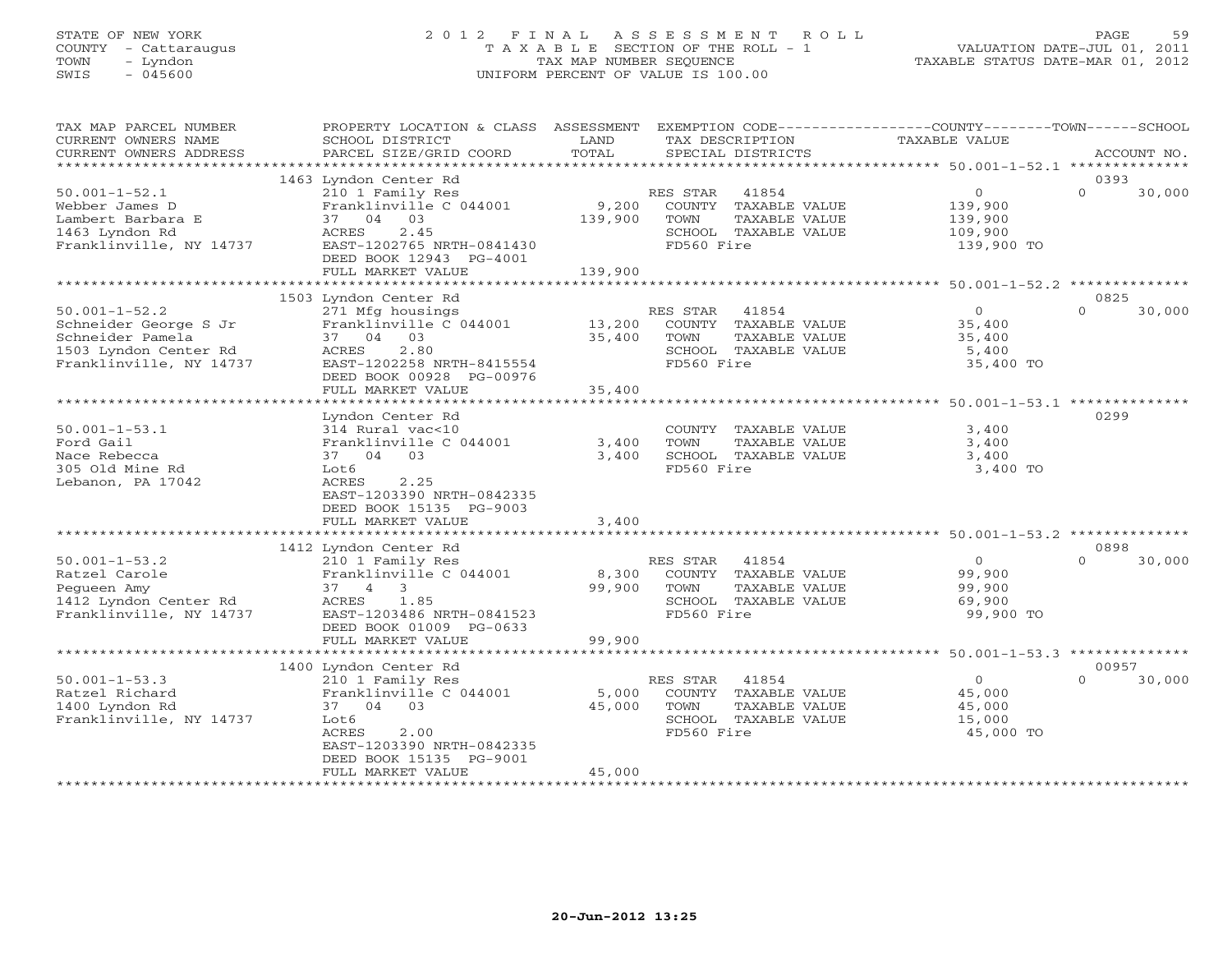# STATE OF NEW YORK 2 0 1 2 F I N A L A S S E S S M E N T R O L L PAGE 60 COUNTY - Cattaraugus T A X A B L E SECTION OF THE ROLL - 1 VALUATION DATE-JUL 01, 2011 TOWN - Lyndon TAX MAP NUMBER SEQUENCE TAXABLE STATUS DATE-MAR 01, 2012 SWIS - 045600 UNIFORM PERCENT OF VALUE IS 100.00

| TAX MAP PARCEL NUMBER<br>CURRENT OWNERS NAME<br>CURRENT OWNERS ADDRESS                                         | PROPERTY LOCATION & CLASS<br>SCHOOL DISTRICT<br>PARCEL SIZE/GRID COORD                                                                                                                        | ASSESSMENT<br>LAND<br>TOTAL<br>*********** |                                | TAX DESCRIPTION<br>SPECIAL DISTRICTS                                   | EXEMPTION CODE-----------------COUNTY-------TOWN------SCHOOL<br>TAXABLE VALUE<br>********************************** 50.001-1-53.4 ************** | ACCOUNT NO.                |
|----------------------------------------------------------------------------------------------------------------|-----------------------------------------------------------------------------------------------------------------------------------------------------------------------------------------------|--------------------------------------------|--------------------------------|------------------------------------------------------------------------|--------------------------------------------------------------------------------------------------------------------------------------------------|----------------------------|
| $50.001 - 1 - 53.4$<br>Ratzel Daniel<br>1001 Johnson Hollow Rd<br>Hinsdale, NY 14743                           | Lyndon Center Rd<br>314 Rural vac<10<br>Franklinville C 044001<br>0.3<br>37 04<br>Lot6<br>2.25<br>ACRES<br>EAST-1203529 NRTH-0842332<br>DEED BOOK 15135 PG-9002                               | 3,400<br>3,400                             | TOWN<br>FD560 Fire             | COUNTY TAXABLE VALUE<br>TAXABLE VALUE<br>SCHOOL TAXABLE VALUE          | 3,400<br>3,400<br>3,400<br>3,400 TO                                                                                                              | 0958                       |
|                                                                                                                | FULL MARKET VALUE                                                                                                                                                                             | 3,400                                      |                                |                                                                        | ********************* 50.001-1-54 *********                                                                                                      |                            |
| $50.001 - 1 - 54$<br>Palka Eugene J<br>Palka Janet M<br>201 Nokomis Pkw<br>Cheektowaga, NY 14225               | 1440 Lyndon Center Rd<br>270 Mfg housing<br>Franklinville C 044001<br>0.3<br>37 04<br>Lot $4-5$<br>ACRES 39.70<br>EAST-1203141 NRTH-0842758<br>DEED BOOK 2069<br>PG-8001<br>FULL MARKET VALUE | 36,600<br>44,500<br>44,500                 | TOWN<br>FD560 Fire             | COUNTY TAXABLE VALUE<br>TAXABLE VALUE<br>SCHOOL TAXABLE VALUE          | 44,500<br>44,500<br>44,500<br>44,500 TO                                                                                                          | 0277                       |
|                                                                                                                |                                                                                                                                                                                               |                                            |                                |                                                                        |                                                                                                                                                  |                            |
| $50.001 - 1 - 55$<br>McMurray Kenneth<br>McMurray Kimberly<br>1468 Lyndon Center Rd<br>Franklinville, NY 14737 | 1468 Lyndon Center Rd<br>240 Rural res<br>Franklinville C 044001<br>37 04 03<br>Lot 3<br>ACRES 14.10<br>EAST-1202617 NRTH-0842727<br>DEED BOOK 00962 PG-00080<br>FULL MARKET VALUE            | 21,400<br>116,200<br>116,200               | RES STAR<br>TOWN<br>FD560 Fire | 41854<br>COUNTY TAXABLE VALUE<br>TAXABLE VALUE<br>SCHOOL TAXABLE VALUE | $\overline{0}$<br>116,200<br>116,200<br>86,200<br>116,200 TO                                                                                     | 0051<br>$\Omega$<br>30,000 |
|                                                                                                                | *******************                                                                                                                                                                           |                                            |                                |                                                                        |                                                                                                                                                  |                            |
| $50.001 - 1 - 56$<br>Poslinski Thomas<br>Poslinski Monika<br>695 Knabb Rd<br>Elma, NY 14059                    | 1510 Lyndon Center Rd<br>270 Mfg housing<br>Franklinville C 044001<br>37 04 03<br>Lots $1 + 2$<br>ACRES 27.64<br>EAST-1202202 NRTH-0842787<br>DEED BOOK 7299<br>PG-8001                       | 29,900<br>39,600                           | TOWN<br>FD560 Fire             | COUNTY TAXABLE VALUE<br>TAXABLE VALUE<br>SCHOOL TAXABLE VALUE          | 39,600<br>39,600<br>39,600<br>39,600 TO                                                                                                          | 0290                       |
|                                                                                                                | FULL MARKET VALUE                                                                                                                                                                             | 39,600                                     |                                |                                                                        |                                                                                                                                                  |                            |
| $50.001 - 1 - 57$<br>Glenn Robert Ray<br>Glenn Joyce P<br>693 North Hampton St<br>Buffalo, NY 14211            | 7530 Grove Rd<br>260 Seasonal res<br>Franklinville C 044001<br>$6\backslash 38 - 04 - 03\backslash 04$<br>ACRES<br>6.10 BANK<br>017<br>EAST-1201610 NRTH-0847366                              | 14,600<br>75,700                           | TOWN<br>FD560 Fire             | COUNTY TAXABLE VALUE<br>TAXABLE VALUE<br>SCHOOL TAXABLE VALUE          | 75,700<br>75,700<br>75,700<br>75,700 TO                                                                                                          | 0759                       |
|                                                                                                                | DEED BOOK 884<br>PG-00655<br>FULL MARKET VALUE                                                                                                                                                | 75,700                                     |                                |                                                                        |                                                                                                                                                  |                            |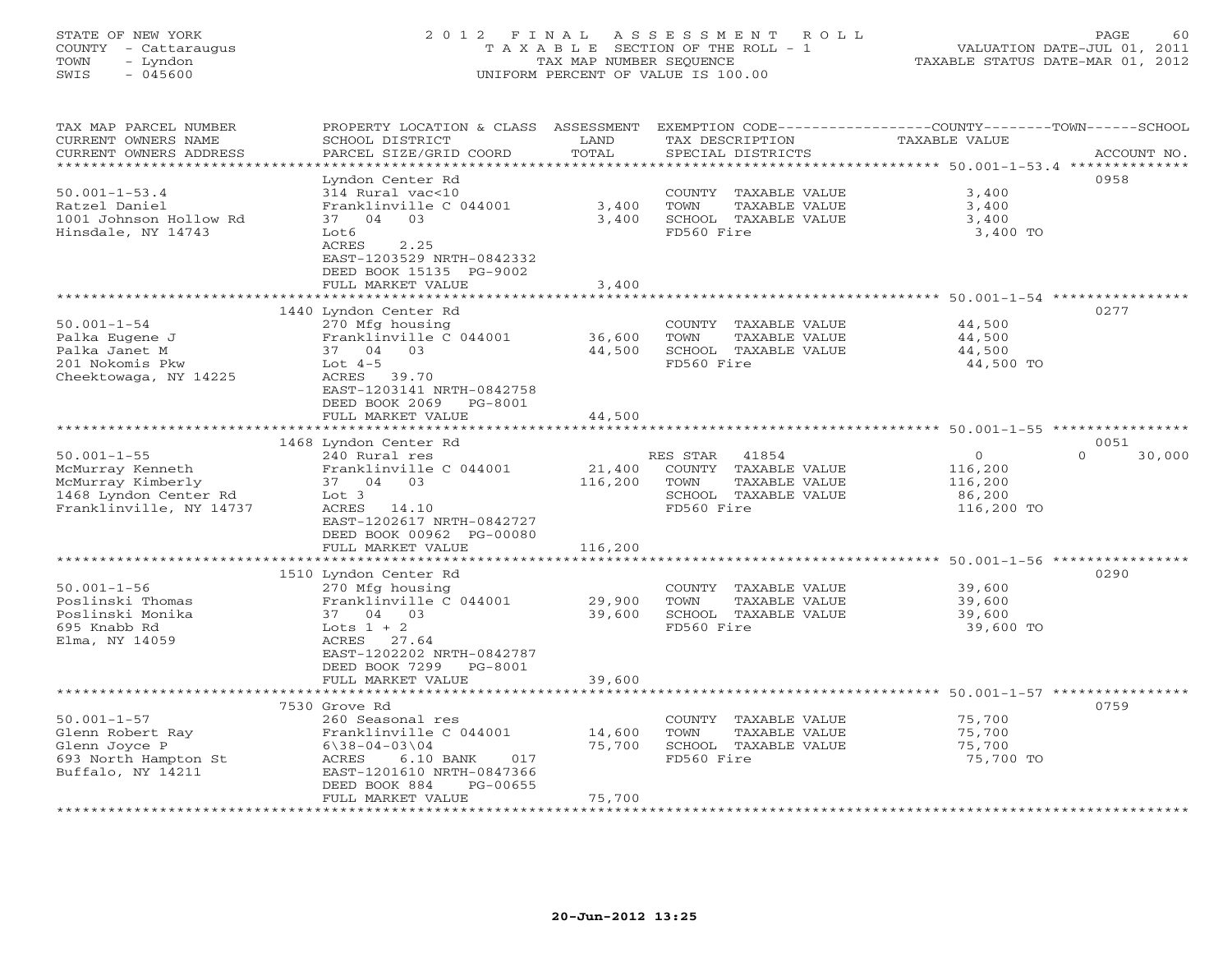# STATE OF NEW YORK 2 0 1 2 F I N A L A S S E S S M E N T R O L L PAGE 61 COUNTY - Cattaraugus T A X A B L E SECTION OF THE ROLL - 1 VALUATION DATE-JUL 01, 2011 TOWN - Lyndon TAX MAP NUMBER SEQUENCE TAXABLE STATUS DATE-MAR 01, 2012 SWIS - 045600 UNIFORM PERCENT OF VALUE IS 100.00UNIFORM PERCENT OF VALUE IS 100.00

| TAX MAP PARCEL NUMBER<br>CURRENT OWNERS NAME<br>CURRENT OWNERS ADDRESS                              | PROPERTY LOCATION & CLASS ASSESSMENT<br>SCHOOL DISTRICT<br>PARCEL SIZE/GRID COORD                                                                                         | LAND<br>TOTAL                                   | EXEMPTION CODE-----------------COUNTY-------TOWN------SCHOOL<br>TAX DESCRIPTION<br>SPECIAL DISTRICTS  | TAXABLE VALUE                                             | ACCOUNT NO.        |
|-----------------------------------------------------------------------------------------------------|---------------------------------------------------------------------------------------------------------------------------------------------------------------------------|-------------------------------------------------|-------------------------------------------------------------------------------------------------------|-----------------------------------------------------------|--------------------|
| $50.001 - 1 - 58.1$<br>Shaffer Kenneth Noel<br>Dona Reiss<br>63 Wolf Run Rd<br>Cuba, NY 14727       | 1114 Winchell Rd<br>312 Vac w/imprv<br>Franklinville C 044001<br>30 04 03<br>2.50<br>ACRES<br>EAST-1207017 NRTH-0847215<br>DEED BOOK 4780<br>PG-4001<br>FULL MARKET VALUE | 9,300<br>11,300<br>11,300                       | COUNTY TAXABLE VALUE<br>TOWN<br>TAXABLE VALUE<br>SCHOOL TAXABLE VALUE<br>FD560 Fire                   | 11,300<br>11,300<br>11,300<br>11,300 TO                   | 0790               |
|                                                                                                     | 1150 Winchell Rd                                                                                                                                                          |                                                 |                                                                                                       |                                                           | 0801               |
| $50.001 - 1 - 58.2$<br>Shaffer Kenneth Noel<br>Simmons Todd<br>63 Wolf Run Rd<br>Cuba, NY 14727     | 210 1 Family Res<br>Franklinville C 044001<br>30 04 03<br>ACRES<br>7.35<br>EAST-1206623 NRTH-0847181<br>DEED BOOK 00912 PG-00562<br>FULL MARKET VALUE                     | 15,900<br>91,100<br>91,100                      | RES STAR 41854<br>COUNTY TAXABLE VALUE<br>TOWN<br>TAXABLE VALUE<br>SCHOOL TAXABLE VALUE<br>FD560 Fire | $\overline{0}$<br>91,100<br>91,100<br>61,100<br>91,100 TO | $\Omega$<br>30,000 |
|                                                                                                     |                                                                                                                                                                           | ***********                                     |                                                                                                       | ******************** 50.001-1-58.3 **************         |                    |
| $50.001 - 1 - 58.3$<br>Graczyk William<br>224 Clover Pl<br>Cheektowaga, NY 14225                    | 7411 Winchell Rd<br>260 Seasonal res<br>Franklinville C 044001<br>30 04 03<br>5.40<br>ACRES<br>EAST-1207102 NRTH-0847606<br>DEED BOOK 998<br>$PG-838$                     | 13,600<br>45,400                                | COUNTY TAXABLE VALUE<br>TOWN<br>TAXABLE VALUE<br>SCHOOL TAXABLE VALUE<br>FD560 Fire                   | 45,400<br>45,400<br>45,400<br>45,400 TO                   | 0834               |
|                                                                                                     | FULL MARKET VALUE                                                                                                                                                         | 45,400                                          |                                                                                                       |                                                           |                    |
| $50.001 - 1 - 58.4$<br>Caldwell James A<br>Caldwell Cynthia<br>PO Box 652<br>Sanborn, NY 14132      | 7408 Winchell Rd<br>312 Vac w/imprv<br>Franklinville C 044001<br>30 04 03<br>4.80<br>ACRES<br>EAST-1206621 NRTH-0847711<br>DEED BOOK 1005 PG-412<br>FULL MARKET VALUE     | 9,200<br>9,800<br>9,800                         | COUNTY TAXABLE VALUE<br>TOWN<br>TAXABLE VALUE<br>SCHOOL TAXABLE VALUE<br>FD560 Fire                   | 9,800<br>9,800<br>9,800<br>9,800 TO                       | 0835               |
|                                                                                                     |                                                                                                                                                                           |                                                 |                                                                                                       |                                                           |                    |
| $50.001 - 1 - 59$<br>Ishman Jerry B<br>Ishman Shirley L<br>64 Steele Cir<br>Niagara Falls, NY 14304 | 7384 Winchell Rd<br>270 Mfg housing<br>Franklinville C 044001<br>30 04 03<br>ACRES<br>8.35<br>EAST-1207518 NRTH-0847616<br>DEED BOOK 00952 PG-00879<br>FULL MARKET VALUE  | 13,400<br>22,600<br>22,600<br>***************** | COUNTY TAXABLE VALUE<br>TOWN<br>TAXABLE VALUE<br>SCHOOL TAXABLE VALUE<br>FD560 Fire                   | 22,600<br>22,600<br>22,600<br>22,600 TO                   | 0791               |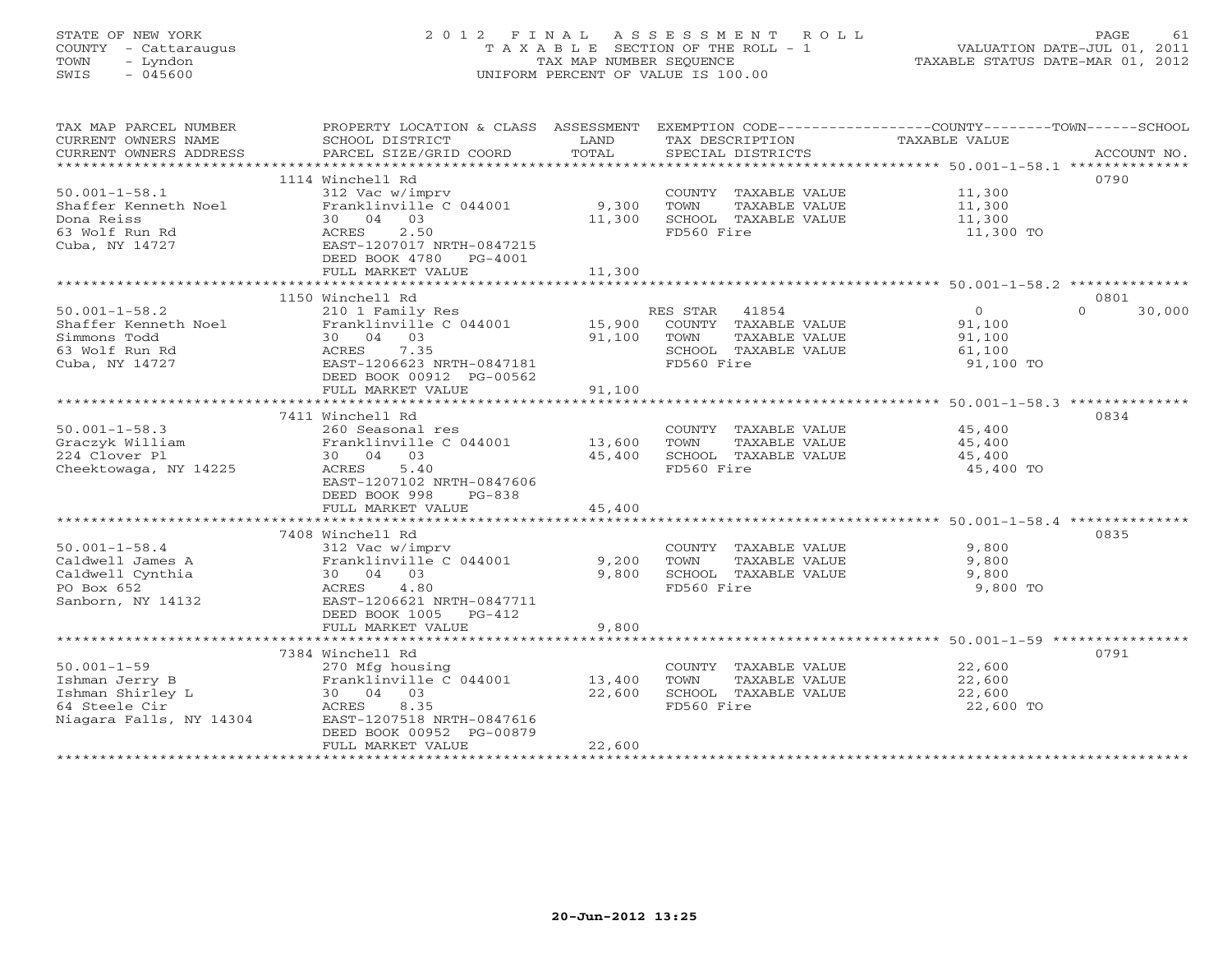STATE OF NEW YORK 2 0 1 2 F I N A L A S S E S S M E N T R O L L PAGE 62 COUNTY - Cattaraugus T A X A B L E SECTION OF THE ROLL - 1 VALUATION DATE-JUL 01, 2011 TOWN - Lyndon TAX MAP NUMBER SEQUENCE TAXABLE STATUS DATE-MAR 01, 2012 SWIS - 045600 UNIFORM PERCENT OF VALUE IS 100.00

| TAX MAP PARCEL NUMBER     | PROPERTY LOCATION & CLASS ASSESSMENT                              |        |                             | EXEMPTION CODE----------------COUNTY-------TOWN------SCHOOL |
|---------------------------|-------------------------------------------------------------------|--------|-----------------------------|-------------------------------------------------------------|
| CURRENT OWNERS NAME       | SCHOOL DISTRICT                                                   | LAND   | TAX DESCRIPTION             | TAXABLE VALUE                                               |
| CURRENT OWNERS ADDRESS    | PARCEL SIZE/GRID COORD                                            | TOTAL  | SPECIAL DISTRICTS           | ACCOUNT NO.                                                 |
|                           |                                                                   |        |                             |                                                             |
|                           | 1038 Winchell Rd                                                  |        |                             | 0792                                                        |
| $50.001 - 1 - 60.1$       | 270 Mfg housing                                                   |        | RES STAR 41854              | $\Omega$<br>$\Omega$<br>30,000                              |
| Vassar Jennifer           | Franklinville C 044001 8,400                                      |        | COUNTY TAXABLE VALUE        | 47,400                                                      |
| 1038 Winchell Rd          | 30 04 03                                                          | 47,400 | TOWN<br>TAXABLE VALUE       | 47,400                                                      |
| Franklinville, NY 14737   | Ff 256.60                                                         |        | SCHOOL TAXABLE VALUE        | 17,400                                                      |
|                           | 1.90<br>ACRES                                                     |        | FD560 Fire                  | 47,400 TO                                                   |
|                           | EAST-1208191 NRTH-0847749                                         |        |                             |                                                             |
|                           | DEED BOOK 14660 PG-9001                                           |        |                             |                                                             |
|                           | FULL MARKET VALUE                                                 | 47,400 |                             |                                                             |
|                           |                                                                   |        |                             |                                                             |
|                           | 1048 Winchell Rd                                                  |        |                             | 0877                                                        |
| $50.001 - 1 - 60.2$       | 270 Mfg housing                                                   |        | COUNTY TAXABLE VALUE 25,800 |                                                             |
| Warford William           | Franklinville C 044001                                            | 9,300  | TOWN<br>TAXABLE VALUE       | 25,800                                                      |
| Warford Patricia          | 30 04 03                                                          | 25,800 | SCHOOL TAXABLE VALUE        | 25,800                                                      |
| 82 East Rd                | FRNT 255.90 DPTH                                                  |        | FD560 Fire                  | 25,800 TO                                                   |
| RRI Gilmour Ont. K Canada | 2.50<br>ACRES                                                     |        |                             |                                                             |
|                           | EAST-1207954 NRTH-0847697                                         |        |                             |                                                             |
|                           | DEED BOOK 00978 PG-00332                                          |        |                             |                                                             |
|                           | FULL MARKET VALUE                                                 |        |                             |                                                             |
|                           |                                                                   | 25,800 |                             |                                                             |
|                           |                                                                   |        |                             |                                                             |
|                           | 1041 Winchell Rd                                                  |        |                             | 0793                                                        |
| $50.001 - 1 - 61$         | 260 Seasonal res                                                  |        | COUNTY TAXABLE VALUE        | 40,800                                                      |
| Pinelli Debra             | Franklinville C 044001<br>Franklinville<br>30 04 03<br>ACRES 9.45 | 18,000 | TOWN<br>TAXABLE VALUE       | 40,800                                                      |
| Valantasis Rose           |                                                                   | 40,800 | SCHOOL TAXABLE VALUE        | 40,800                                                      |
| 2037 Parker Blvd          | 9.45                                                              |        | FD560 Fire                  | 40,800 TO                                                   |
| Tonawanda, NY 14150       | EAST-1208019 NRTH-0847125                                         |        |                             |                                                             |
|                           | DEED BOOK 10759 PG-5001                                           |        |                             |                                                             |
|                           | FULL MARKET VALUE                                                 | 40,800 |                             |                                                             |
|                           |                                                                   |        |                             |                                                             |
|                           | 1135 Winchell Rd                                                  |        |                             | 0794                                                        |
| $50.001 - 1 - 62.1$       | 270 Mfg housing                                                   |        | RES STAR<br>41854           | 25,000<br>$\overline{0}$<br>$\Omega$                        |
| Reiss Kenneth G           | Franklinville C 044001                                            | 7,800  | COUNTY TAXABLE VALUE        | 25,000                                                      |
| 1. Wyant                  | 30 04 03                                                          | 25,000 | TAXABLE VALUE<br>TOWN       | 25,000                                                      |
| 63 Wolf Run Rd            | ACRES<br>1.50                                                     |        | SCHOOL TAXABLE VALUE        | $\overline{0}$                                              |
| Cuba, NY 14727            | EAST-0120733 NRTH-0846927                                         |        | FD560 Fire                  | 25,000 TO                                                   |
|                           | DEED BOOK 00911 PG-00371                                          |        |                             |                                                             |
|                           | FULL MARKET VALUE                                                 | 25,000 |                             |                                                             |
|                           |                                                                   |        |                             |                                                             |
|                           | 1079 Winchell Rd                                                  |        |                             | 0962                                                        |
| $50.001 - 1 - 62.2$       | 270 Mfg housing                                                   |        | COUNTY TAXABLE VALUE        | 18,900                                                      |
| Tester William T          | Franklinville C 044001                                            | 12,100 | TOWN<br>TAXABLE VALUE       | 18,900                                                      |
| Tester Connie L           | 30 04 03                                                          | 18,900 | SCHOOL TAXABLE VALUE        | 18,900                                                      |
| 285 S Niagara St          | ACRES<br>4.40                                                     |        | FD560 Fire                  | 18,900 TO                                                   |
| Lockport, NY 14094        | EAST-1207425 NRTH-0847009                                         |        |                             |                                                             |
|                           | DEED BOOK 16397 PG-7002                                           |        |                             |                                                             |
|                           | FULL MARKET VALUE                                                 | 18,900 |                             |                                                             |
|                           |                                                                   |        |                             |                                                             |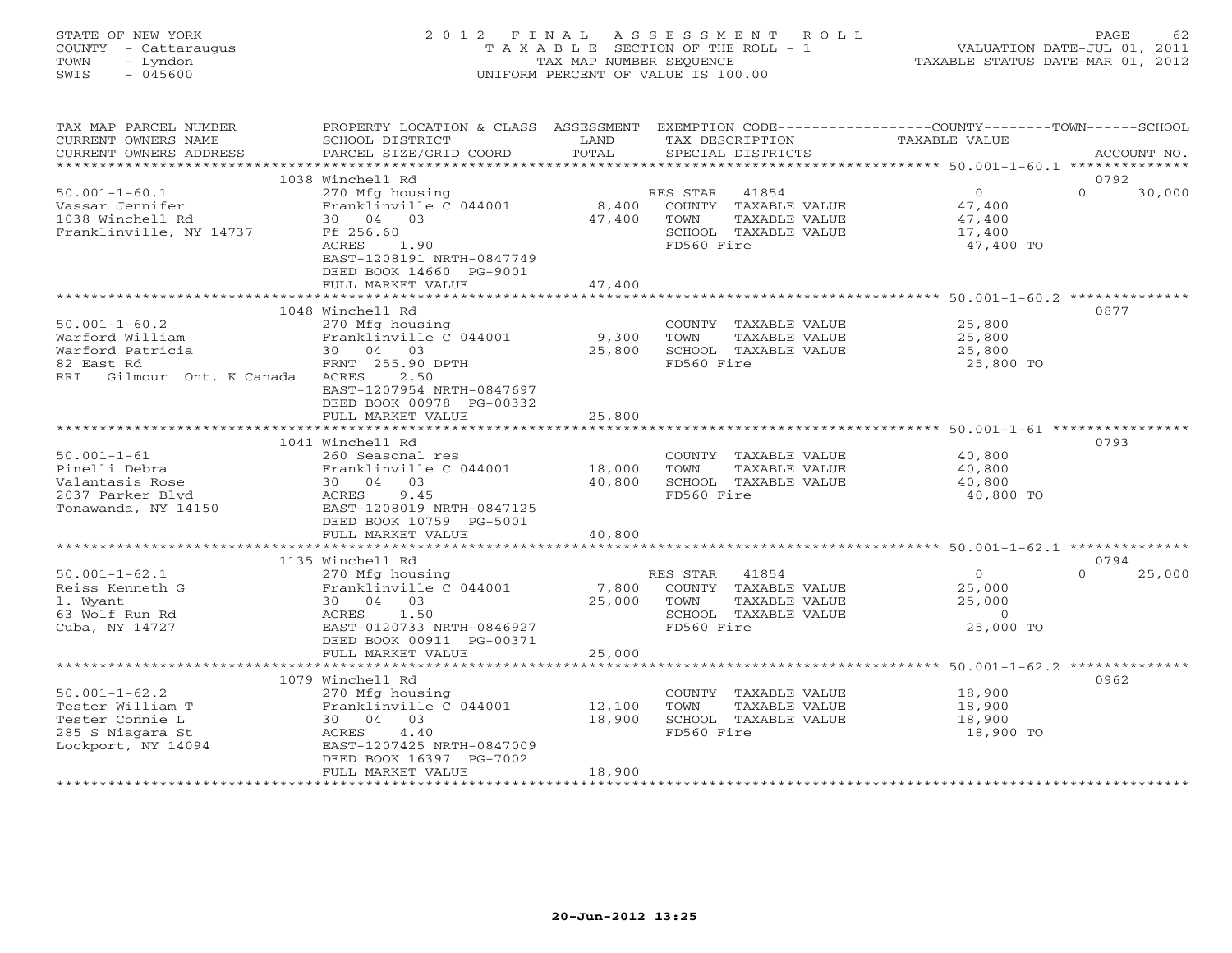# STATE OF NEW YORK 2 0 1 2 F I N A L A S S E S S M E N T R O L L PAGE 63 COUNTY - Cattaraugus T A X A B L E SECTION OF THE ROLL - 1 VALUATION DATE-JUL 01, 2011 TOWN - Lyndon TAX MAP NUMBER SEQUENCE TAXABLE STATUS DATE-MAR 01, 2012 SWIS - 045600 UNIFORM PERCENT OF VALUE IS 100.00UNIFORM PERCENT OF VALUE IS 100.00

| TAX MAP PARCEL NUMBER<br>CURRENT OWNERS NAME<br>CURRENT OWNERS ADDRESS<br>***********************            | PROPERTY LOCATION & CLASS ASSESSMENT<br>SCHOOL DISTRICT<br>PARCEL SIZE/GRID COORD                                                                                                       | LAND<br>TOTAL              | TAX DESCRIPTION<br>SPECIAL DISTRICTS                                                                 | EXEMPTION CODE-----------------COUNTY-------TOWN------SCHOOL<br>TAXABLE VALUE        | ACCOUNT NO.                    |
|--------------------------------------------------------------------------------------------------------------|-----------------------------------------------------------------------------------------------------------------------------------------------------------------------------------------|----------------------------|------------------------------------------------------------------------------------------------------|--------------------------------------------------------------------------------------|--------------------------------|
| $50.002 - 1 - 1.3$<br>Urbino Augustine<br>185 N Seine Dr<br>Buffalo, NY 14227-3113                           | 7396 North Center Rd<br>270 Mfg housing<br>Franklinville C 044001<br>22 04 03<br>ACRES 17.80<br>EAST-1211559 NRTH-0846567<br>DEED BOOK 989<br>$PG-180$<br>FULL MARKET VALUE             | 23,800<br>37,100<br>37,100 | COUNTY TAXABLE VALUE<br>TOWN<br>TAXABLE VALUE<br>SCHOOL TAXABLE VALUE<br>FD560 Fire                  | 37,100<br>37,100<br>37,100<br>37,100 TO                                              | 0749                           |
|                                                                                                              | 7462 North Center Rd                                                                                                                                                                    |                            |                                                                                                      |                                                                                      | 0750                           |
| $50.002 - 1 - 1.4$<br>Porto Philip Jr<br>Porto Mary Katherine<br>155 Lee St<br>Depew, NY 14043               | 270 Mfg housing<br>Franklinville C 044001 22,100<br>$22 - 04 - 03$<br>ACRES 15.18<br>EAST-1211545 NRTH-0847380<br>DEED BOOK 989<br>$PG-182$                                             | 38,200                     | COUNTY TAXABLE VALUE<br>TOWN<br>TAXABLE VALUE<br>SCHOOL TAXABLE VALUE<br>FD560 Fire                  | 38,200<br>38,200<br>38,200<br>38,200 TO                                              |                                |
|                                                                                                              | FULL MARKET VALUE                                                                                                                                                                       | 38,200                     |                                                                                                      |                                                                                      |                                |
|                                                                                                              | 7440 North Center Rd                                                                                                                                                                    |                            |                                                                                                      |                                                                                      | 0751                           |
| $50.002 - 1 - 1.5$<br>Surdej Robert J<br>Surdej Loretta A<br>7440 North Center Rd<br>Franklinville, NY 14737 | 270 Mfg housing<br>Franklinville C $044001$ 22,700 DVET C/T<br>22 04 03<br>ACRES 16.15<br>EAST-1211552 NRTH-0847105                                                                     |                            | CVET C/T 41131<br>41141<br>41854<br>65,600 RES STAR<br>COUNTY TAXABLE VALUE<br>TOWN<br>TAXABLE VALUE | 16,400<br>16,400<br>3,280<br>3,280<br>$\overline{0}$<br>$\Omega$<br>45,920<br>45,920 | $\Omega$<br>$\Omega$<br>30,000 |
|                                                                                                              | DEED BOOK 989<br>$PG-185$<br>FULL MARKET VALUE                                                                                                                                          |                            | SCHOOL TAXABLE VALUE<br>65,600 FD560 Fire                                                            | 35,600<br>65,600 TO                                                                  |                                |
|                                                                                                              | ***************************                                                                                                                                                             |                            |                                                                                                      |                                                                                      |                                |
| $50.002 - 1 - 1.6$<br>Bonnes Richard<br>428 Mc Conkey Dr<br>Kenmore, NY 14223                                | 7424 North Center Rd<br>240 Rural res<br>Franklinville C 044001<br>$22 - 04 - 03$<br>ACRES 13.55<br>EAST-1211553 NRTH-0846842<br>DEED BOOK 989<br>$PG-174$                              | 21,100<br>84,400           | COUNTY TAXABLE VALUE<br>TOWN<br>TAXABLE VALUE<br>SCHOOL TAXABLE VALUE<br>FD560 Fire                  | 84,400<br>84,400<br>84,400<br>84,400 TO                                              | 0752                           |
|                                                                                                              | FULL MARKET VALUE                                                                                                                                                                       | 84,400                     |                                                                                                      |                                                                                      |                                |
| $50.002 - 1 - 1.7$<br>Serravalle Gennaro<br>273 Greenhaven Ter<br>Tonawanda, NY 14150-5551                   | 7476 North Center Rd<br>270 Mfg housing<br>Franklinville C 044001<br>22 04 03<br>FRNT 212.60 DPTH 188.00<br>EAST-1210412 NRTH-0847629<br>DEED BOOK 989<br>$PG-176$<br>FULL MARKET VALUE | 7,200<br>28,800<br>28,800  | COUNTY TAXABLE VALUE<br>TOWN<br>TAXABLE VALUE<br>SCHOOL TAXABLE VALUE<br>FD560 Fire                  | 28,800<br>28,800<br>28,800<br>28,800 TO                                              | 0783                           |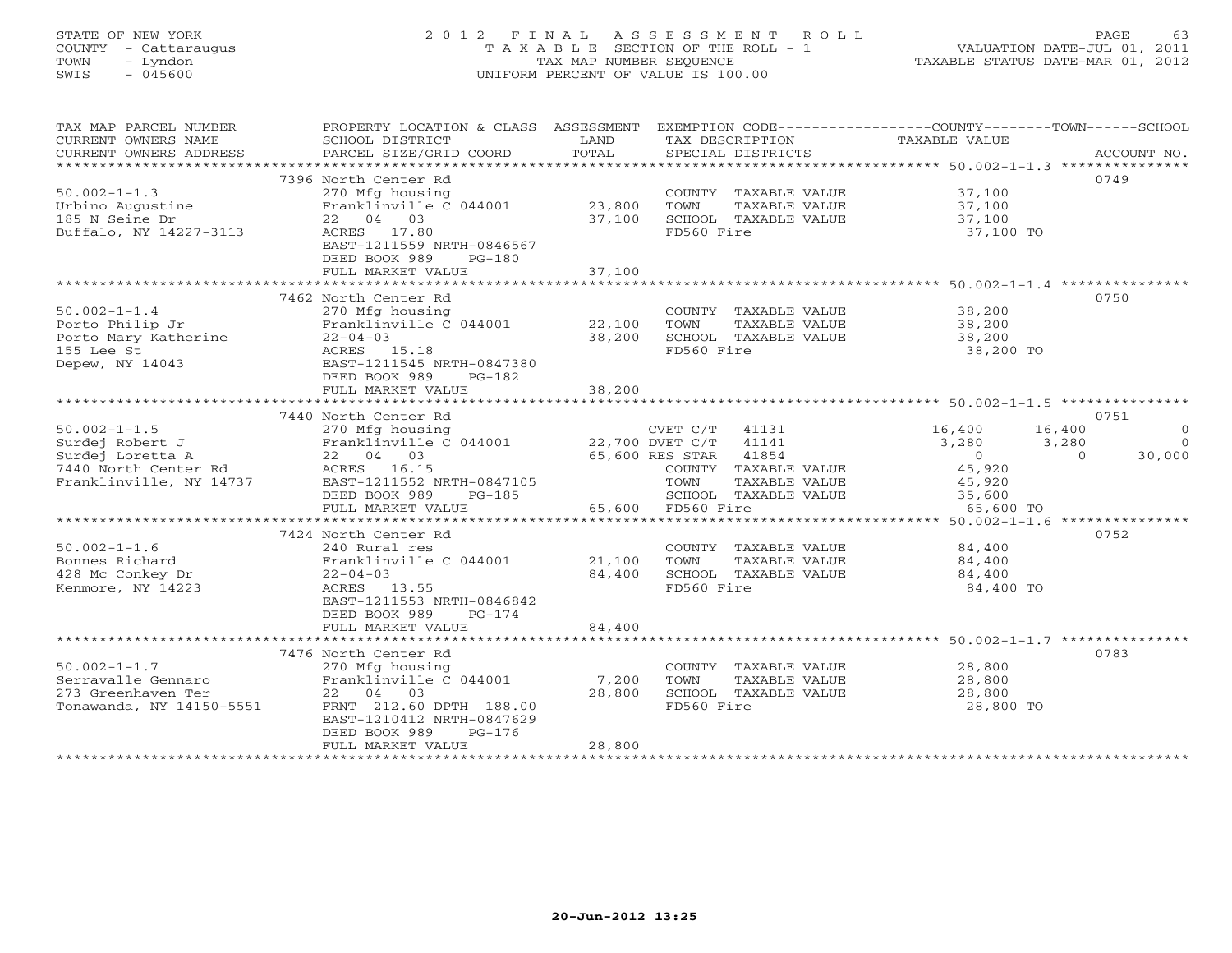# STATE OF NEW YORK 2 0 1 2 F I N A L A S S E S S M E N T R O L L PAGE 64 COUNTY - Cattaraugus T A X A B L E SECTION OF THE ROLL - 1 VALUATION DATE-JUL 01, 2011 TOWN - Lyndon TAX MAP NUMBER SEQUENCE TAXABLE STATUS DATE-MAR 01, 2012 SWIS - 045600 UNIFORM PERCENT OF VALUE IS 100.00UNIFORM PERCENT OF VALUE IS 100.00

| TAX MAP PARCEL NUMBER<br>CURRENT OWNERS NAME<br>CURRENT OWNERS ADDRESS                                 | PROPERTY LOCATION & CLASS ASSESSMENT<br>SCHOOL DISTRICT<br>PARCEL SIZE/GRID COORD                                                                                    | LAND<br>TOTAL              | TAX DESCRIPTION<br>SPECIAL DISTRICTS                                                | EXEMPTION CODE-----------------COUNTY-------TOWN------SCHOOL<br>TAXABLE VALUE<br>ACCOUNT NO. |
|--------------------------------------------------------------------------------------------------------|----------------------------------------------------------------------------------------------------------------------------------------------------------------------|----------------------------|-------------------------------------------------------------------------------------|----------------------------------------------------------------------------------------------|
| $50.002 - 1 - 3.1$<br>Poulin Gregory A<br>1820 Eden-Evans Center Rd<br>Eden, NY 14057                  | 666 Porter Rd<br>322 Rural vac>10<br>Franklinville C 044001<br>22 04 03<br>ACRES 69.70<br>EAST-1213500 NRTH-0846774<br>DEED BOOK 00971 PG-01070<br>FULL MARKET VALUE | 50,400<br>50,400<br>50,400 | COUNTY TAXABLE VALUE<br>TOWN<br>TAXABLE VALUE<br>SCHOOL TAXABLE VALUE<br>FD560 Fire | 0243<br>50,400<br>50,400<br>50,400<br>50,400 TO                                              |
|                                                                                                        | Porter Rd                                                                                                                                                            |                            |                                                                                     | 0646                                                                                         |
| $50.002 - 1 - 3.2$<br>Poulin Gregory A<br>1820 Eden-Evans Center Rd<br>Eden, NY 14057                  | 322 Rural vac>10<br>Franklinville C 044001<br>22 04 03<br>ACRES 12.60<br>EAST-1213931 NRTH-0845318<br>DEED BOOK 00971 PG-01070                                       | 20,500<br>20,500           | COUNTY TAXABLE VALUE<br>TOWN<br>TAXABLE VALUE<br>SCHOOL TAXABLE VALUE<br>FD560 Fire | 20,500<br>20,500<br>20,500<br>20,500 TO                                                      |
|                                                                                                        | FULL MARKET VALUE                                                                                                                                                    | 20,500                     |                                                                                     |                                                                                              |
|                                                                                                        | 657 Porter Rd                                                                                                                                                        |                            |                                                                                     | 0133                                                                                         |
| $50.002 - 1 - 4$<br>Owczarzak Gerald<br>Evans Holly M<br>6622 Willow Terrace<br>South Wales, NY 14139  | 210 1 Family Res<br>Franklinville C 044001<br>22 04 03<br>ACRES<br>1.35<br>EAST-1213941 NRTH-0845484<br>DEED BOOK 694<br>PG-5001                                     | 7,500<br>64,400            | COUNTY TAXABLE VALUE<br>TOWN<br>TAXABLE VALUE<br>SCHOOL TAXABLE VALUE<br>FD560 Fire | 64,400<br>64,400<br>64,400<br>64,400 TO                                                      |
|                                                                                                        | FULL MARKET VALUE                                                                                                                                                    | 64,400                     |                                                                                     |                                                                                              |
| $50.002 - 1 - 5.1$<br>Schaffer Donald<br>Schaffer Joan<br>6 Partridge Walk<br>Lancaster, NY 14086      | Porter Rd<br>312 Vac w/imprv<br>Franklinville C 044001<br>14/22<br>04 03<br>28.65<br>ACRES<br>EAST-1214602 NRTH-0844958                                              | 30,500<br>30,500           | COUNTY TAXABLE VALUE<br>TOWN<br>TAXABLE VALUE<br>SCHOOL TAXABLE VALUE<br>FD560 Fire | 0134<br>30,500<br>30,500<br>30,500<br>30,500 TO                                              |
|                                                                                                        | DEED BOOK 885<br>PG-00971                                                                                                                                            |                            |                                                                                     |                                                                                              |
|                                                                                                        | FULL MARKET VALUE                                                                                                                                                    | 30,500                     |                                                                                     |                                                                                              |
| $50.002 - 1 - 5.2$<br>Schaumloeffel Kevin<br>Schaumloeffel Donna<br>22 Inter Dr<br>W. Seneca, NY 14224 | 602 Porter Rd<br>260 Seasonal res<br>Franklinville C 044001<br>14 04 03<br>ACRES 34.60<br>EAST-1214670 NRTH-0846978<br>DEED BOOK 11518 PG-5002                       | 33,900<br>87,400           | COUNTY TAXABLE VALUE<br>TOWN<br>TAXABLE VALUE<br>SCHOOL TAXABLE VALUE<br>FD560 Fire | 0757<br>87,400<br>87,400<br>87,400<br>87,400 TO                                              |
|                                                                                                        | FULL MARKET VALUE                                                                                                                                                    | 87,400                     |                                                                                     |                                                                                              |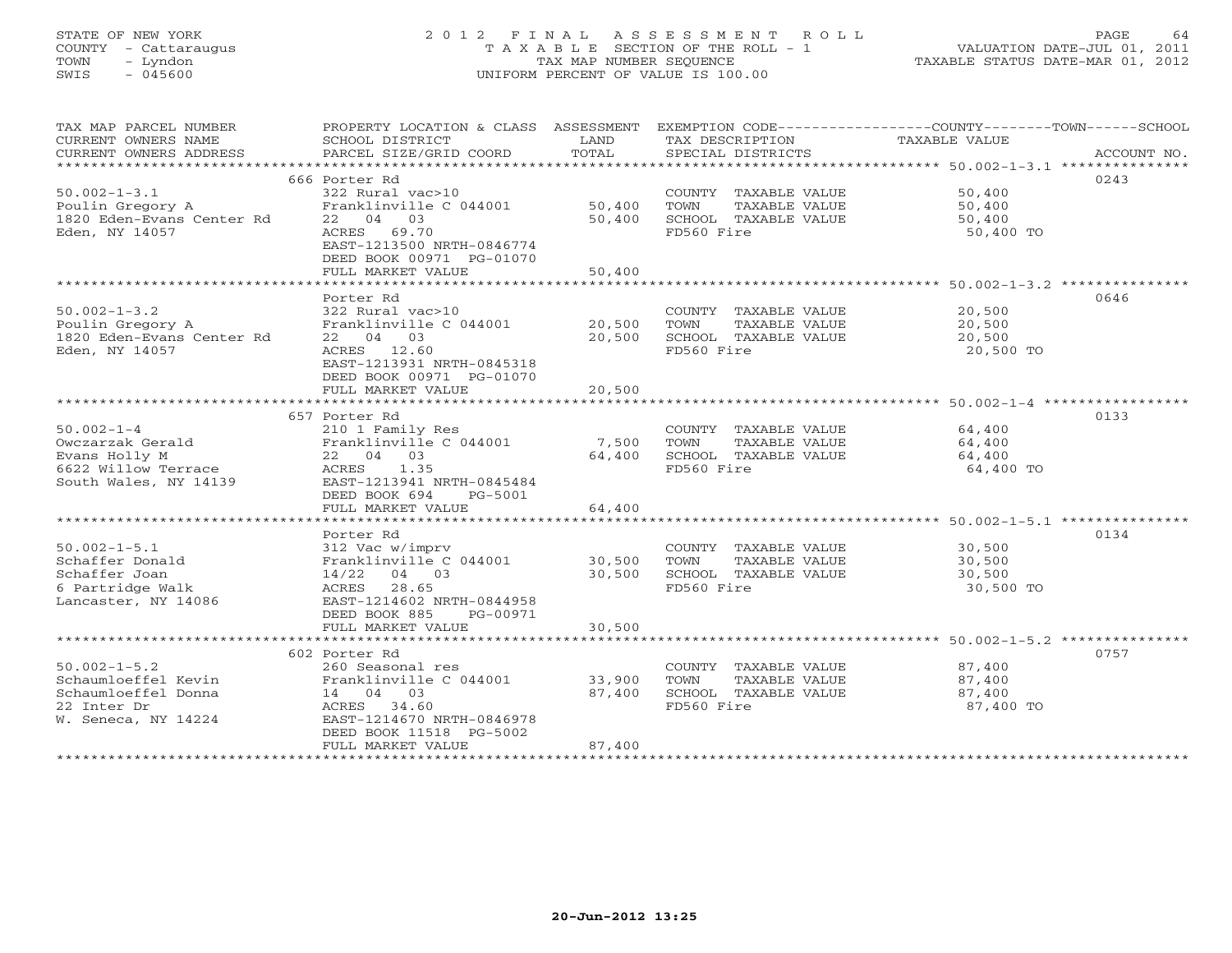# STATE OF NEW YORK 2 0 1 2 F I N A L A S S E S S M E N T R O L L PAGE 65 COUNTY - Cattaraugus T A X A B L E SECTION OF THE ROLL - 1 VALUATION DATE-JUL 01, 2011 TOWN - Lyndon TAX MAP NUMBER SEQUENCE TAXABLE STATUS DATE-MAR 01, 2012 SWIS - 045600 UNIFORM PERCENT OF VALUE IS 100.00UNIFORM PERCENT OF VALUE IS 100.00

| TAX MAP PARCEL NUMBER<br>CURRENT OWNERS NAME<br>CURRENT OWNERS ADDRESS                                     | PROPERTY LOCATION & CLASS ASSESSMENT<br>SCHOOL DISTRICT<br>PARCEL SIZE/GRID COORD                                                                                              | LAND<br>TOTAL                | TAX DESCRIPTION<br>SPECIAL DISTRICTS                                                | EXEMPTION CODE-----------------COUNTY-------TOWN------SCHOOL<br>TAXABLE VALUE<br>ACCOUNT NO. |
|------------------------------------------------------------------------------------------------------------|--------------------------------------------------------------------------------------------------------------------------------------------------------------------------------|------------------------------|-------------------------------------------------------------------------------------|----------------------------------------------------------------------------------------------|
| ***********************                                                                                    |                                                                                                                                                                                |                              |                                                                                     |                                                                                              |
|                                                                                                            | 567 Porter Rd                                                                                                                                                                  |                              |                                                                                     | 0767                                                                                         |
| $50.002 - 1 - 5.3$<br>Petrasio Frank<br>Petrasio Linda<br>20 Grafton Ct                                    | 270 Mfg housing<br>Franklinville C 044001<br>14 04 03<br>ACRES 30.00                                                                                                           | 31,400<br>39,900             | COUNTY TAXABLE VALUE<br>TOWN<br>TAXABLE VALUE<br>SCHOOL TAXABLE VALUE<br>FD560 Fire | 39,900<br>39,900<br>39,900<br>39,900 TO                                                      |
| Lancaster, NY 14086                                                                                        | EAST-1215192 NRTH-0844875<br>DEED BOOK 00967 PG-00446<br>FULL MARKET VALUE                                                                                                     | 39,900                       |                                                                                     |                                                                                              |
|                                                                                                            |                                                                                                                                                                                |                              |                                                                                     |                                                                                              |
|                                                                                                            | 496 Porter Rd                                                                                                                                                                  |                              |                                                                                     | 0455                                                                                         |
| $50.002 - 1 - 6.1$<br>Slowinski Edward M<br>Andrea Casselberry<br>16 Creekview Dr<br>West Seneca, NY 14224 | 312 Vac w/imprv<br>Franklinville C 044001<br>14 04 03<br>Ff 360.00<br>ACRES 24.15<br>EAST-1215968 NRTH-0846989                                                                 | 27,700<br>47,400             | COUNTY TAXABLE VALUE<br>TOWN<br>TAXABLE VALUE<br>SCHOOL TAXABLE VALUE<br>FD560 Fire | 47,400<br>47,400<br>47,400<br>47,400 TO                                                      |
|                                                                                                            | DEED BOOK 00993 PG-00601<br>FULL MARKET VALUE<br>**********************                                                                                                        | 47,400<br>*********          |                                                                                     |                                                                                              |
|                                                                                                            |                                                                                                                                                                                |                              |                                                                                     | ************************* 50.002-1-6.2 ***************                                       |
| $50.002 - 1 - 6.2$<br>Schuse Edward<br>Schuse Patricia<br>285 Marrano Pkwy<br>Cheektowaga, NY 14227        | 526 Porter Rd<br>260 Seasonal res<br>Franklinville C 044001<br>$14 -04$<br>$-03$<br>ACRES 29.60<br>EAST-1215394 NRTH-0846898<br>DEED BOOK 839<br>PG-01077<br>FULL MARKET VALUE | 31,100<br>129,600<br>129,600 | COUNTY TAXABLE VALUE<br>TOWN<br>TAXABLE VALUE<br>SCHOOL TAXABLE VALUE<br>FD560 Fire | 0454<br>129,600<br>129,600<br>129,600<br>129,600 TO                                          |
|                                                                                                            | ***************************                                                                                                                                                    |                              |                                                                                     |                                                                                              |
| $50.002 - 1 - 6.4$<br>Anderson David<br>Anderson Gail<br>6828 Hatter Rd<br>Newfane, NY 14108               | 474 Porter Rd<br>312 Vac w/imprv<br>Franklinville C 044001<br>14 04 03<br>Ff 250.00<br>ACRES<br>5.85<br>EAST-1216196 NRTH-0846272<br>DEED BOOK 11947 PG-2001                   | 14,300<br>31,900             | COUNTY TAXABLE VALUE<br>TOWN<br>TAXABLE VALUE<br>SCHOOL TAXABLE VALUE<br>FD560 Fire | 0886<br>31,900<br>31,900<br>31,900<br>31,900 TO                                              |
|                                                                                                            | FULL MARKET VALUE                                                                                                                                                              | 31,900                       |                                                                                     |                                                                                              |
|                                                                                                            |                                                                                                                                                                                |                              |                                                                                     |                                                                                              |
|                                                                                                            | 462 Porter Rd                                                                                                                                                                  |                              |                                                                                     | 0253                                                                                         |
| $50.002 - 1 - 7$<br>Miller Brett J<br>Miller Wesley A<br>2216 Staley Rd<br>Grand Island, NY 14072          | 260 Seasonal res<br>Franklinville C 044001<br>14 04 03<br>ACRES 20.33<br>EAST-1216524 NRTH-0846810<br>DEED BOOK 5314<br>PG-6002<br>FULL MARKET VALUE                           | 25,300<br>46,300<br>46,300   | COUNTY TAXABLE VALUE<br>TOWN<br>TAXABLE VALUE<br>SCHOOL TAXABLE VALUE<br>FD560 Fire | 46,300<br>46,300<br>46,300<br>46,300 TO                                                      |
|                                                                                                            |                                                                                                                                                                                |                              |                                                                                     |                                                                                              |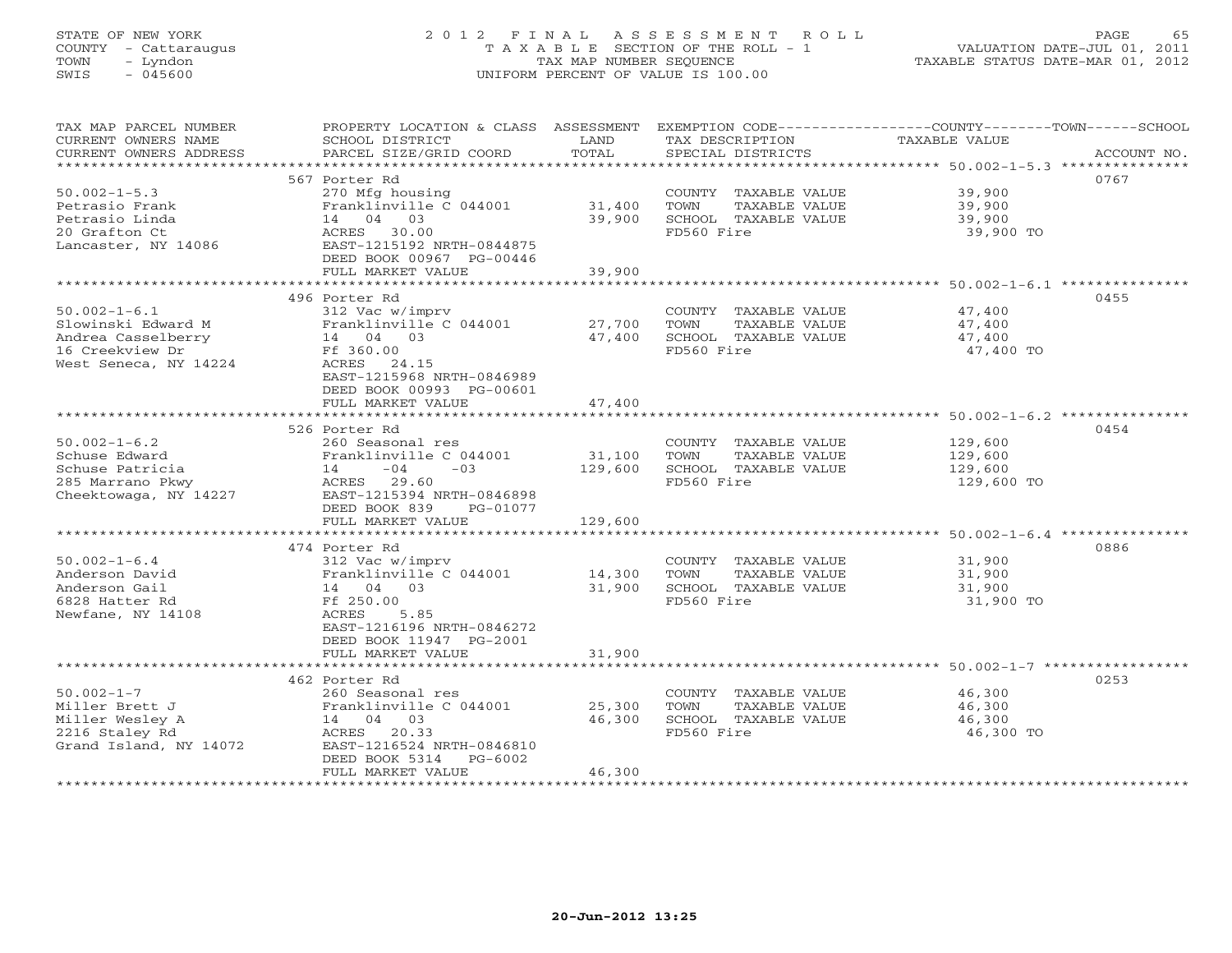# STATE OF NEW YORK 2 0 1 2 F I N A L A S S E S S M E N T R O L L PAGE 66 COUNTY - Cattaraugus T A X A B L E SECTION OF THE ROLL - 1 VALUATION DATE-JUL 01, 2011 TOWN - Lyndon TAX MAP NUMBER SEQUENCE TAXABLE STATUS DATE-MAR 01, 2012 SWIS - 045600 UNIFORM PERCENT OF VALUE IS 100.00UNIFORM PERCENT OF VALUE IS 100.00

| TAX MAP PARCEL NUMBER<br>CURRENT OWNERS NAME<br>CURRENT OWNERS ADDRESS | PROPERTY LOCATION & CLASS ASSESSMENT<br>SCHOOL DISTRICT<br>PARCEL SIZE/GRID COORD | LAND<br>TOTAL  | TAX DESCRIPTION<br>SPECIAL DISTRICTS          | EXEMPTION CODE-----------------COUNTY-------TOWN------SCHOOL<br>TAXABLE VALUE | ACCOUNT NO. |
|------------------------------------------------------------------------|-----------------------------------------------------------------------------------|----------------|-----------------------------------------------|-------------------------------------------------------------------------------|-------------|
| **************************                                             |                                                                                   |                |                                               |                                                                               |             |
|                                                                        | 316 Porter Rd                                                                     |                |                                               |                                                                               | 0238        |
| $50.002 - 1 - 9$                                                       | 260 Seasonal res                                                                  |                | COUNTY TAXABLE VALUE                          | 70,800                                                                        |             |
| Matheis Dennis                                                         | Cuba-Rush Cent 024801                                                             | 40,800         | TOWN<br>TAXABLE VALUE                         | 70,800                                                                        |             |
| 3160 Tonawanda Ck Rd                                                   | $-04$<br>$-03$<br>14                                                              | 70,800         | SCHOOL TAXABLE VALUE                          | 70,800                                                                        |             |
| Amherst, NY 14228                                                      | 47.69<br>ACRES                                                                    |                | FD560 Fire                                    | 70,800 TO                                                                     |             |
|                                                                        | EAST-1217828 NRTH-0846777                                                         |                |                                               |                                                                               |             |
|                                                                        | DEED BOOK 841<br>PG-00018<br>FULL MARKET VALUE                                    | 70,800         |                                               |                                                                               |             |
|                                                                        |                                                                                   | ************** |                                               |                                                                               |             |
|                                                                        | 467 Porter Rd                                                                     |                |                                               |                                                                               | 0022        |
| $50.002 - 1 - 10$                                                      | 260 Seasonal res                                                                  |                | COUNTY TAXABLE VALUE                          | 76,400                                                                        |             |
| Astri Paul & Barbara                                                   | Franklinville C 044001                                                            | 55,400         | TOWN<br>TAXABLE VALUE                         | 76,400                                                                        |             |
| Enser James T                                                          | 14 04 03                                                                          | 76,400         | SCHOOL TAXABLE VALUE                          | 76,400                                                                        |             |
| 11681 White Tail Dr                                                    | ACRES 81.30                                                                       |                | FD560 Fire                                    | 76,400 TO                                                                     |             |
| Marilla, NY 14102                                                      | EAST-1216460 NRTH-0845586                                                         |                |                                               |                                                                               |             |
|                                                                        | DEED BOOK 14894 PG-2001                                                           |                |                                               |                                                                               |             |
|                                                                        | FULL MARKET VALUE                                                                 | 76,400         |                                               |                                                                               |             |
|                                                                        |                                                                                   |                |                                               |                                                                               |             |
|                                                                        | 417 Porter Rd                                                                     |                |                                               |                                                                               | 0295        |
| $50.002 - 1 - 11.1$                                                    | 312 Vac w/imprv<br>Cuba-Rush Cent 024801                                          | 27,800         | COUNTY TAXABLE VALUE<br>TAXABLE VALUE<br>TOWN | 46,600<br>46,600                                                              |             |
| Lippert Francis<br>Lippert Lois J                                      | 14  04  03                                                                        | 46,600         | SCHOOL TAXABLE VALUE                          | 46,600                                                                        |             |
| 11783 Clarence Center Rd                                               | Ff 420.00                                                                         |                | FD560 Fire                                    | 46,600 TO                                                                     |             |
| Akron, NY 14001                                                        | ACRES 24.35                                                                       |                |                                               |                                                                               |             |
|                                                                        | EAST-1216964 NRTH-0844598                                                         |                |                                               |                                                                               |             |
|                                                                        | DEED BOOK 11503 PG-3001                                                           |                |                                               |                                                                               |             |
|                                                                        | FULL MARKET VALUE                                                                 | 46,600         |                                               |                                                                               |             |
|                                                                        |                                                                                   |                |                                               |                                                                               |             |
|                                                                        | 397 Porter Rd                                                                     |                |                                               |                                                                               | 0850        |
| $50.002 - 1 - 11.2$                                                    | 270 Mfg housing                                                                   |                | COUNTY TAXABLE VALUE                          | 15,500                                                                        |             |
| Scime Anthony J                                                        | Cuba-Rush Cent 024801                                                             | 11,400         | TAXABLE VALUE<br>TOWN                         | 15,500                                                                        |             |
| 752 Sweet Home Rd                                                      | 14 04 03                                                                          | 15,500         | SCHOOL TAXABLE VALUE                          | 15,500                                                                        |             |
| Amherst, NY 14226                                                      | Ff 209.00<br>3.90<br>ACRES                                                        |                | FD560 Fire                                    | 15,500 TO                                                                     |             |
|                                                                        | EAST-1217258 NRTH-0845227                                                         |                |                                               |                                                                               |             |
|                                                                        | DEED BOOK 00970 PG-00494                                                          |                |                                               |                                                                               |             |
|                                                                        | FULL MARKET VALUE                                                                 | 15,500         |                                               |                                                                               |             |
|                                                                        | * * * * * * * * * * * * * * * * * * *                                             |                |                                               | ****************************** 50.002-1-12 **************                     |             |
|                                                                        | Porter Rd                                                                         |                |                                               |                                                                               | 0381        |
| $50.002 - 1 - 12$                                                      | 322 Rural vac>10                                                                  |                | AG DIST<br>41720                              | 5,676<br>5,676                                                                | 5,676       |
| Carol, Joseph Family Trust                                             | Cuba-Rush Cent 024801                                                             | 40,000         | COUNTY TAXABLE VALUE                          | 34,324                                                                        |             |
| 6585 Strickler Rd                                                      | 14 04 03                                                                          | 40,000         | TOWN<br>TAXABLE VALUE                         | 34,324                                                                        |             |
| Clarence, NY 14031                                                     | ACRES 38.56                                                                       |                | SCHOOL TAXABLE VALUE                          | 34,324                                                                        |             |
|                                                                        | EAST-1217835 NRTH-0844743                                                         |                | FD560 Fire                                    | 40,000 TO                                                                     |             |
| MAY BE SUBJECT TO PAYMENT<br>UNDER AGDIST LAW TIL 2016                 | DEED BOOK 1473<br>PG-4001<br>FULL MARKET VALUE                                    | 40,000         |                                               |                                                                               |             |
|                                                                        |                                                                                   |                |                                               |                                                                               |             |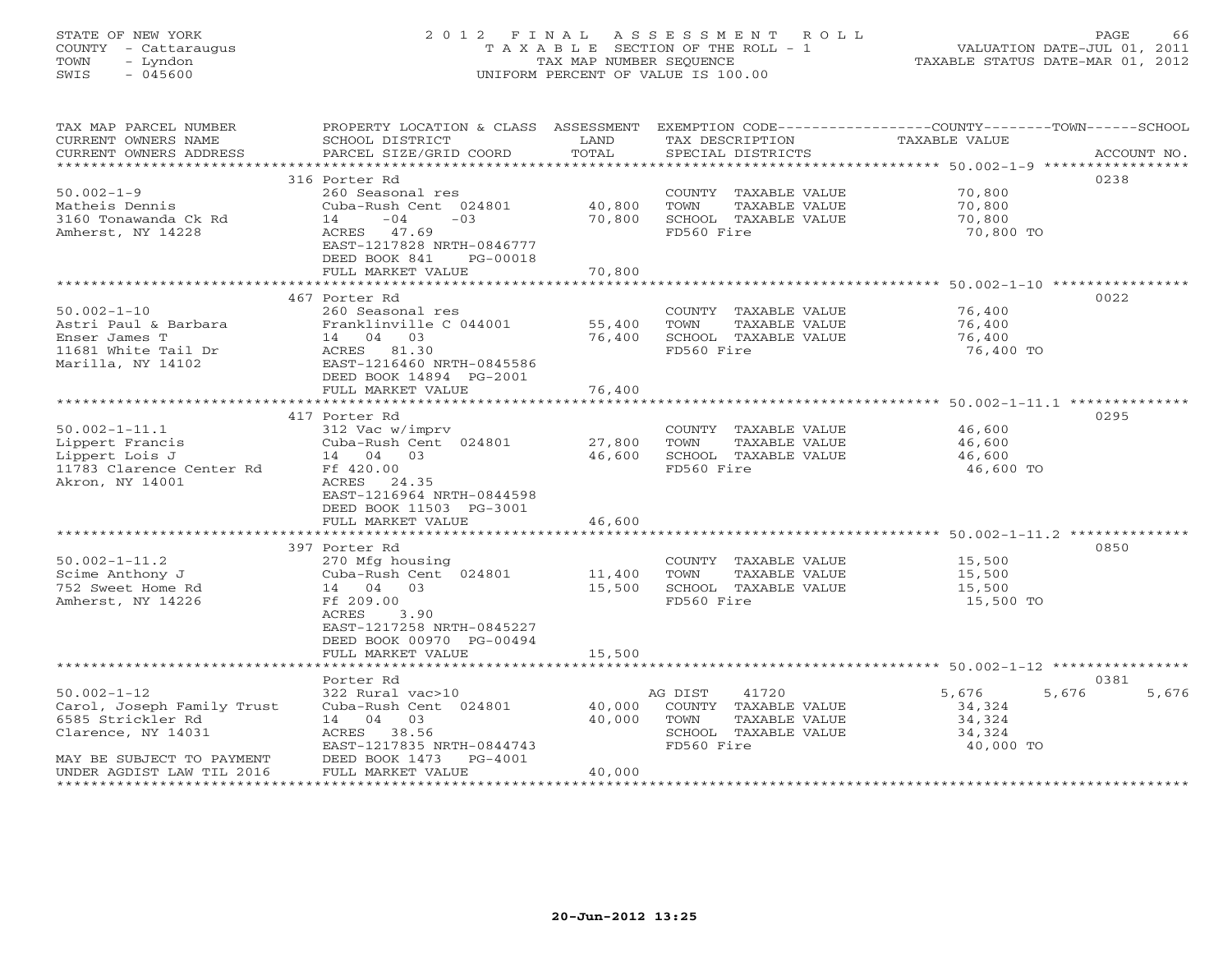# STATE OF NEW YORK 2 0 1 2 F I N A L A S S E S S M E N T R O L L PAGE 67 COUNTY - Cattaraugus T A X A B L E SECTION OF THE ROLL - 1 VALUATION DATE-JUL 01, 2011 TOWN - Lyndon TAX MAP NUMBER SEQUENCE TAXABLE STATUS DATE-MAR 01, 2012 SWIS - 045600 UNIFORM PERCENT OF VALUE IS 100.00UNIFORM PERCENT OF VALUE IS 100.00

| TAX MAP PARCEL NUMBER<br>CURRENT OWNERS NAME<br>CURRENT OWNERS ADDRESS | PROPERTY LOCATION & CLASS ASSESSMENT EXEMPTION CODE---------------COUNTY-------TOWN------SCHOOL<br>SCHOOL DISTRICT<br>PARCEL SIZE/GRID COORD | LAND<br>TOTAL        | SPECIAL DISTRICTS                  | TAX DESCRIPTION TAXABLE VALUE                                                                                                    | ACCOUNT NO.      |
|------------------------------------------------------------------------|----------------------------------------------------------------------------------------------------------------------------------------------|----------------------|------------------------------------|----------------------------------------------------------------------------------------------------------------------------------|------------------|
|                                                                        |                                                                                                                                              |                      |                                    |                                                                                                                                  |                  |
|                                                                        | 306 Porter Rd                                                                                                                                |                      |                                    |                                                                                                                                  | 0154             |
| $50.002 - 1 - 13$                                                      | 312 Vac w/imprv                                                                                                                              |                      |                                    |                                                                                                                                  |                  |
| Abbate II Gerard P                                                     | Cuba-Rush Cent $024801$ 9,900                                                                                                                |                      |                                    |                                                                                                                                  |                  |
|                                                                        |                                                                                                                                              | 10,500               |                                    | COUNTY TAXABLE VALUE $10,500$<br>TOWN TAXABLE VALUE $10,500$<br>SCHOOL TAXABLE VALUE $10,500$<br>THE COLL TAXABLE VALUE $10,500$ |                  |
| 737 Wright Ave Apt 4 06 04 03<br>N. Tonawanda, NY 14120 ACRES 2.95     | ACRES 2.95                                                                                                                                   |                      | FD560 Fire                         |                                                                                                                                  |                  |
|                                                                        |                                                                                                                                              |                      |                                    | 10,500 TO                                                                                                                        |                  |
|                                                                        | EAST-1218511 NRTH-0845818                                                                                                                    |                      |                                    |                                                                                                                                  |                  |
|                                                                        | DEED BOOK 1032 PG-621                                                                                                                        |                      |                                    |                                                                                                                                  |                  |
|                                                                        | FULL MARKET VALUE                                                                                                                            | 10,500               |                                    |                                                                                                                                  |                  |
|                                                                        |                                                                                                                                              |                      |                                    |                                                                                                                                  |                  |
|                                                                        | 7449 County Rd 46                                                                                                                            |                      |                                    |                                                                                                                                  | 0377             |
| $50.002 - 1 - 14$                                                      | 112 Dairy farm                                                                                                                               |                      | AG BLDG 41700                      | 33,800                                                                                                                           | 33,800<br>33,800 |
| Mallards Dairy, LLC<br>7017 Fadale Rd                                  | Cuba-Rush Cent 024801 185,900 AG DIST                                                                                                        |                      | 41720                              | 29,244                                                                                                                           | 29,244<br>29,244 |
|                                                                        | 06/07 04 03 1535,900 COUNTY TAXABLE VALUE                                                                                                    |                      |                                    | 1472,856                                                                                                                         |                  |
| Ellicottville, NY 14731 984/964                                        |                                                                                                                                              |                      |                                    | 1472,856                                                                                                                         |                  |
|                                                                        | 984/964<br>ACRES 352.55                                                                                                                      |                      | TOWN<br>TAXABLE VALUE              |                                                                                                                                  |                  |
|                                                                        |                                                                                                                                              |                      | SCHOOL TAXABLE VALUE               | 1472,856                                                                                                                         |                  |
| MAY BE SUBJECT TO PAYMENT EAST-1220143 NRTH-0846516                    |                                                                                                                                              |                      | FD560 Fire                         | 1535,900 TO                                                                                                                      |                  |
| UNDER AGDIST LAW TIL 2022                                              | DEED BOOK 1024 PG-504                                                                                                                        |                      |                                    |                                                                                                                                  |                  |
|                                                                        | FULL MARKET VALUE                                                                                                                            | 1535,900             |                                    |                                                                                                                                  |                  |
|                                                                        |                                                                                                                                              |                      |                                    |                                                                                                                                  |                  |
|                                                                        | 61 Porter Rd                                                                                                                                 |                      |                                    |                                                                                                                                  | 0096             |
| $50.002 - 1 - 17.1$                                                    |                                                                                                                                              |                      |                                    |                                                                                                                                  |                  |
| Mallards Dairy, LLC                                                    | 210 1 Family Res<br>Cuba-Rush Cent 024801 13,400                                                                                             |                      |                                    | COUNTY TAXABLE VALUE 39,800<br>TOWN TAXABLE VALUE 39,800                                                                         |                  |
| 7017 Fadale Rd                                                         | 06 04 03                                                                                                                                     | $\frac{1}{39}$ , 800 | SCHOOL TAXABLE VALUE               |                                                                                                                                  |                  |
|                                                                        |                                                                                                                                              |                      |                                    | 39,800<br>39,800 TO                                                                                                              |                  |
| Ellicottville, NY 14731                                                | 5.25<br>ACRES                                                                                                                                |                      | FD560 Fire                         |                                                                                                                                  |                  |
|                                                                        | EAST-1221844 NRTH-0845540                                                                                                                    |                      |                                    |                                                                                                                                  |                  |
|                                                                        | DEED BOOK 1023 PG-952                                                                                                                        |                      |                                    |                                                                                                                                  |                  |
|                                                                        | FULL MARKET VALUE                                                                                                                            | 39,800               |                                    |                                                                                                                                  |                  |
|                                                                        |                                                                                                                                              |                      |                                    |                                                                                                                                  |                  |
|                                                                        | Porter Rd                                                                                                                                    |                      |                                    |                                                                                                                                  | 0533             |
| $50.002 - 1 - 18$                                                      | 105 Vac farmland                                                                                                                             |                      | COUNTY TAXABLE VALUE               | 2,300                                                                                                                            |                  |
| Mallards Dairy, LLC                                                    | Cuba-Rush Cent 024801                                                                                                                        | 2,300                | TOWN                               | TAXABLE VALUE 2,300                                                                                                              |                  |
| 7017 Fadale Rd                                                         | 06 04 03                                                                                                                                     | 2,300                |                                    | 2,300                                                                                                                            |                  |
| Ellicottville, NY 14731                                                | ACRES<br>7.75                                                                                                                                |                      | SCHOOL TAXABLE VALUE<br>FD560 Fire | 2,300 TO                                                                                                                         |                  |
|                                                                        | EAST-1222130 NRTH-0845402                                                                                                                    |                      |                                    |                                                                                                                                  |                  |
|                                                                        | DEED BOOK 1024 PG-504                                                                                                                        |                      |                                    |                                                                                                                                  |                  |
|                                                                        |                                                                                                                                              |                      |                                    |                                                                                                                                  |                  |
|                                                                        | FULL MARKET VALUE                                                                                                                            | 2,300                |                                    |                                                                                                                                  |                  |
|                                                                        |                                                                                                                                              |                      |                                    |                                                                                                                                  |                  |
|                                                                        | Porter Rd                                                                                                                                    |                      |                                    |                                                                                                                                  | 0346             |
| $50.002 - 1 - 19$                                                      | 314 Rural vac<10                                                                                                                             |                      | COUNTY TAXABLE VALUE               | 2,700                                                                                                                            |                  |
| Sorros<br>Sherwood Terry<br>Sherwood Rebeca A                          | Cuba-Rush Cent 024801                                                                                                                        | 2,700                |                                    |                                                                                                                                  |                  |
|                                                                        | $06 -04$<br>$-03$                                                                                                                            | 2,700                |                                    |                                                                                                                                  |                  |
| RD 3                                                                   | ACRES 1.79                                                                                                                                   |                      | FD560 Fire                         | 2,700 TO                                                                                                                         |                  |
| Cuba, NY 14727                                                         | EAST-1222294 NRTH-0844863                                                                                                                    |                      |                                    |                                                                                                                                  |                  |
|                                                                        | FULL MARKET VALUE                                                                                                                            | 2,700                |                                    |                                                                                                                                  |                  |
|                                                                        |                                                                                                                                              |                      |                                    |                                                                                                                                  |                  |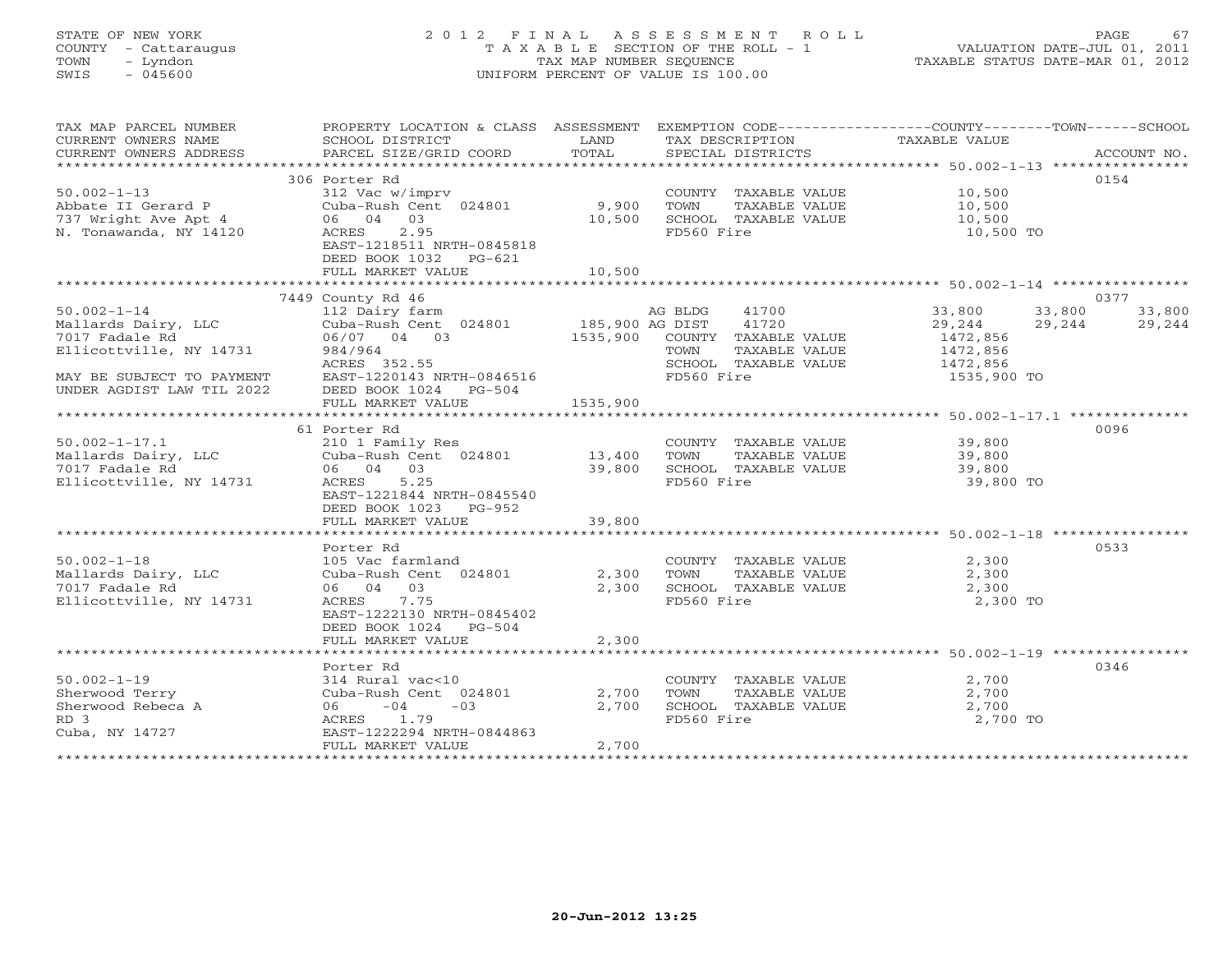# STATE OF NEW YORK 2 0 1 2 F I N A L A S S E S S M E N T R O L L PAGE 68 COUNTY - Cattaraugus T A X A B L E SECTION OF THE ROLL - 1 VALUATION DATE-JUL 01, 2011 TOWN - Lyndon TAX MAP NUMBER SEQUENCE TAXABLE STATUS DATE-MAR 01, 2012 SWIS - 045600 UNIFORM PERCENT OF VALUE IS 100.00

| TAX MAP PARCEL NUMBER<br>CURRENT OWNERS NAME<br>CURRENT OWNERS ADDRESS<br>****************** | PROPERTY LOCATION & CLASS ASSESSMENT<br>SCHOOL DISTRICT<br>PARCEL SIZE/GRID COORD | LAND<br>TOTAL<br>************ | EXEMPTION CODE-----------------COUNTY-------TOWN------SCHOOL<br>TAX DESCRIPTION<br>SPECIAL DISTRICTS | TAXABLE VALUE                                          | ACCOUNT NO.                          |
|----------------------------------------------------------------------------------------------|-----------------------------------------------------------------------------------|-------------------------------|------------------------------------------------------------------------------------------------------|--------------------------------------------------------|--------------------------------------|
|                                                                                              |                                                                                   |                               |                                                                                                      | ***************** 50.002-1-20 *****************        | 0155                                 |
| $50.002 - 1 - 20$                                                                            | 141 Porter Rd<br>260 Seasonal res                                                 |                               | COUNTY TAXABLE VALUE                                                                                 | 71,500                                                 |                                      |
| Sauers Wilbur                                                                                | Cuba-Rush Cent 024801                                                             | 44,600                        | TOWN<br>TAXABLE VALUE                                                                                | 71,500                                                 |                                      |
| Sauers Theresa                                                                               | 03<br>06 04                                                                       | 71,500                        | SCHOOL TAXABLE VALUE                                                                                 | 71,500                                                 |                                      |
| 211 Iroquois Pl                                                                              | ACRES<br>55.92                                                                    |                               | FD560 Fire                                                                                           | 71,500 TO                                              |                                      |
| Lancaster, NY 14086                                                                          | EAST-1221320 NRTH-0844422                                                         |                               |                                                                                                      |                                                        |                                      |
|                                                                                              | DEED BOOK 844<br>PG-00219                                                         |                               |                                                                                                      |                                                        |                                      |
|                                                                                              | FULL MARKET VALUE                                                                 | 71,500                        |                                                                                                      |                                                        |                                      |
|                                                                                              | **************************                                                        | ***********                   |                                                                                                      | ***************************** 50.002-1-21 ************ |                                      |
|                                                                                              | Lyndon Center Rd                                                                  |                               |                                                                                                      |                                                        | 0203                                 |
| $50.002 - 1 - 21$                                                                            | 260 Seasonal res                                                                  |                               | COUNTY TAXABLE VALUE                                                                                 | 74,300                                                 |                                      |
| Kokanovich Steven P                                                                          | Cuba-Rush Cent 024801                                                             | 23,800                        | TOWN<br>TAXABLE VALUE                                                                                | 74,300                                                 |                                      |
| 1333 Parkview Dr                                                                             | 05 04 03<br>ACRES 17.80                                                           | 74,300                        | SCHOOL TAXABLE VALUE<br>FD560 Fire                                                                   | 74,300                                                 |                                      |
| N Tonawanda, NY 14120                                                                        | EAST-1218683 NRTH-0843372                                                         |                               |                                                                                                      | 74,300 TO                                              |                                      |
|                                                                                              | DEED BOOK 759<br>PG-00109                                                         |                               |                                                                                                      |                                                        |                                      |
|                                                                                              | FULL MARKET VALUE                                                                 | 74,300                        |                                                                                                      |                                                        |                                      |
|                                                                                              |                                                                                   |                               |                                                                                                      |                                                        |                                      |
|                                                                                              | Lyndon Center Rd                                                                  |                               |                                                                                                      |                                                        | 0229                                 |
| $50.002 - 1 - 22$                                                                            | 260 Seasonal res                                                                  |                               | COUNTY TAXABLE VALUE                                                                                 | 52,600                                                 |                                      |
| Loscher Dale                                                                                 | Cuba-Rush Cent 024801                                                             | 17,200                        | TOWN<br>TAXABLE VALUE                                                                                | 52,600                                                 |                                      |
| Loscher Beverly                                                                              | 05 04<br>03                                                                       | 52,600                        | SCHOOL TAXABLE VALUE                                                                                 | 52,600                                                 |                                      |
| 72 Buffalo St                                                                                | ACRES<br>8.65                                                                     |                               | FD560 Fire                                                                                           | 52,600 TO                                              |                                      |
| Silver Creek, NY 14136                                                                       | EAST-1219750 NRTH-0843693                                                         |                               |                                                                                                      |                                                        |                                      |
|                                                                                              | DEED BOOK 00967 PG-00404<br>FULL MARKET VALUE                                     | 52,600                        |                                                                                                      |                                                        |                                      |
|                                                                                              | *******************                                                               |                               |                                                                                                      | ************************ 50.002-1-23 ***************** |                                      |
|                                                                                              | Lyndon Center Rd                                                                  |                               |                                                                                                      |                                                        | 0392                                 |
| $50.002 - 1 - 23$                                                                            | 260 Seasonal res                                                                  |                               | COUNTY TAXABLE VALUE                                                                                 | 61,600                                                 |                                      |
| Berry Wayne A                                                                                | Cuba-Rush Cent 024801                                                             | 16,900                        | TOWN<br>TAXABLE VALUE                                                                                | 61,600                                                 |                                      |
| 38 Malvern Curv                                                                              | 05 04 03                                                                          | 61,600                        | SCHOOL TAXABLE VALUE                                                                                 | 61,600                                                 |                                      |
| Tonawanda, NY 14150                                                                          | 8.41<br>ACRES                                                                     |                               | FD560 Fire                                                                                           | 61,600 TO                                              |                                      |
|                                                                                              | EAST-1219385 NRTH-0843285                                                         |                               |                                                                                                      |                                                        |                                      |
|                                                                                              | DEED BOOK 1002<br>$PG-412$                                                        |                               |                                                                                                      |                                                        |                                      |
|                                                                                              | FULL MARKET VALUE                                                                 | 61,600                        |                                                                                                      |                                                        |                                      |
|                                                                                              |                                                                                   |                               |                                                                                                      |                                                        |                                      |
|                                                                                              | 155 Lyndon Center Rd                                                              |                               |                                                                                                      |                                                        | 0224                                 |
| $50.002 - 1 - 24.1$                                                                          | 210 1 Family Res                                                                  |                               | AGED C/T<br>41801                                                                                    | 16,301                                                 | 16,301<br>$\overline{0}$<br>$\Omega$ |
| Levine Ada<br>155 Lyndon Center Rd                                                           | Cuba-Rush Cent 024801<br>03<br>05 04                                              | 48,300 AGED S                 | 17,500 CVET C/T<br>41131<br>41804                                                                    | 12,075<br>$\circ$                                      | 12,075<br>19,320<br>$\circ$          |
| Cuba, NY 14727                                                                               | 8.95<br>ACRES                                                                     |                               | 41834<br>SR STAR                                                                                     | $\overline{0}$                                         | 28,980<br>$\Omega$                   |
|                                                                                              | EAST-1219958 NRTH-0842585                                                         |                               | COUNTY TAXABLE VALUE                                                                                 | 19,924                                                 |                                      |
|                                                                                              | DEED BOOK 824<br>PG-00959                                                         |                               | TOWN<br>TAXABLE VALUE                                                                                | 19,924                                                 |                                      |
|                                                                                              | FULL MARKET VALUE                                                                 | 48,300                        | SCHOOL TAXABLE VALUE                                                                                 | $\Omega$                                               |                                      |
|                                                                                              |                                                                                   |                               | FD560 Fire                                                                                           | 48,300 TO                                              |                                      |
|                                                                                              |                                                                                   |                               |                                                                                                      |                                                        |                                      |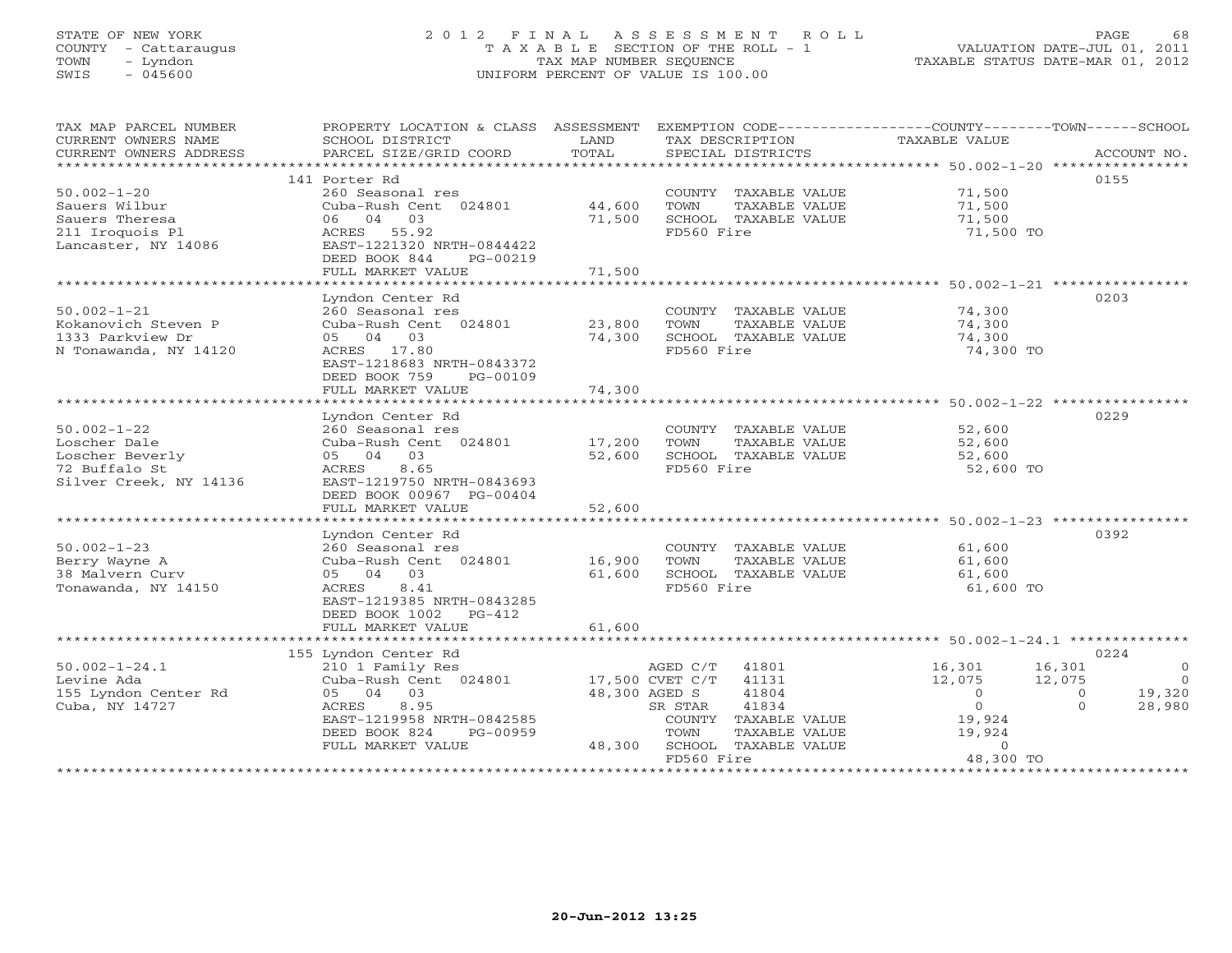# STATE OF NEW YORK 2 0 1 2 F I N A L A S S E S S M E N T R O L L PAGE 69 COUNTY - Cattaraugus T A X A B L E SECTION OF THE ROLL - 1 VALUATION DATE-JUL 01, 2011 TOWN - Lyndon TAX MAP NUMBER SEQUENCE TAXABLE STATUS DATE-MAR 01, 2012 SWIS - 045600 UNIFORM PERCENT OF VALUE IS 100.00

| TAX MAP PARCEL NUMBER<br>CURRENT OWNERS NAME<br>CURRENT OWNERS ADDRESS                                          | PROPERTY LOCATION & CLASS ASSESSMENT<br>SCHOOL DISTRICT<br>PARCEL SIZE/GRID COORD                                                                      | LAND<br>TOTAL    | TAX DESCRIPTION<br>SPECIAL DISTRICTS                                                                     | EXEMPTION CODE----------------COUNTY-------TOWN-----SCHOOL<br>TAXABLE VALUE | ACCOUNT NO. |
|-----------------------------------------------------------------------------------------------------------------|--------------------------------------------------------------------------------------------------------------------------------------------------------|------------------|----------------------------------------------------------------------------------------------------------|-----------------------------------------------------------------------------|-------------|
| *************************                                                                                       |                                                                                                                                                        |                  |                                                                                                          |                                                                             |             |
|                                                                                                                 | 183 Lyndon Rd                                                                                                                                          |                  |                                                                                                          |                                                                             | 0708        |
| $50.002 - 1 - 24.2$<br>Thorington MacKenzie C<br>Thorington Maureen M<br>183 Lyndon Center Rd<br>Cuba, NY 14727 | 210 1 Family Res<br>Cuba-Rush Cent 024801<br>05 04 03<br>FRNT 125.00 DPTH 166.00<br>BANK<br>017<br>EAST-1219635 NRTH-0842900<br>DEED BOOK 4267 PG-9001 | 6,500<br>113,400 | RES STAR<br>41854<br>COUNTY TAXABLE VALUE<br>TAXABLE VALUE<br>TOWN<br>SCHOOL TAXABLE VALUE<br>FD560 Fire | $\Omega$<br>$\circ$<br>113,400<br>113,400<br>83,400<br>113,400 TO           | 30,000      |
|                                                                                                                 | FULL MARKET VALUE                                                                                                                                      | 113,400          |                                                                                                          |                                                                             |             |
|                                                                                                                 |                                                                                                                                                        |                  |                                                                                                          |                                                                             |             |
| $50.002 - 1 - 25$<br>Gross Max H<br>Hennigan Cheryn<br>53 Ashton Pl<br>Buffalo, NY 14220                        | 134 Lyndon Center Rd<br>260 Seasonal res<br>Cuba-Rush Cent 024801<br>05 04 03<br>Life Use - Max<br>ACRES 13.72<br>EAST-1220228 NRTH-0843296            | 21,200<br>41,300 | COUNTY TAXABLE VALUE<br>TOWN<br>TAXABLE VALUE<br>SCHOOL TAXABLE VALUE<br>FD560 Fire                      | 41,300<br>41,300<br>41,300<br>41,300 TO                                     | 0135        |
|                                                                                                                 | DEED BOOK 00951 PG-00464<br>FULL MARKET VALUE                                                                                                          | 41,300           |                                                                                                          |                                                                             |             |
|                                                                                                                 | 120 Lyndon Center Rd                                                                                                                                   |                  |                                                                                                          |                                                                             | 0013        |
| $50.002 - 1 - 26$<br>Robideau Dean E<br>6441 Rapids Rd<br>Lockport, NY 14094                                    | 240 Rural res<br>Cuba-Rush Cent 024801<br>05 04 03<br>ACRES 12.54<br>EAST-1220691 NRTH-0843124<br>DEED BOOK 00948 PG-00318                             | 20,500<br>77,300 | COUNTY TAXABLE VALUE<br>TAXABLE VALUE<br>TOWN<br>SCHOOL TAXABLE VALUE<br>FD560 Fire                      | 77,300<br>77,300<br>77,300<br>77,300 TO                                     |             |
|                                                                                                                 | FULL MARKET VALUE                                                                                                                                      | 77,300           |                                                                                                          |                                                                             |             |
| $50.002 - 1 - 28$<br>Szpara John<br>Szpara Dorothy<br>244 Doris Dr                                              | 22 Lyndon Center Rd<br>312 Vac w/imprv<br>Cuba-Rush Cent 024801<br>05 04 03<br>20.85<br>ACRES                                                          | 16,300<br>19,000 | COUNTY TAXABLE VALUE<br>TOWN<br>TAXABLE VALUE<br>SCHOOL TAXABLE VALUE<br>FD560 Fire                      | 19,000<br>19,000<br>19,000<br>19,000 TO                                     | 0370        |
| West Seneca, NY 14224                                                                                           | EAST-1221995 NRTH-0843322<br>FULL MARKET VALUE                                                                                                         | 19,000           |                                                                                                          |                                                                             |             |
|                                                                                                                 |                                                                                                                                                        |                  |                                                                                                          |                                                                             |             |
|                                                                                                                 | Lyndon Rd                                                                                                                                              |                  |                                                                                                          |                                                                             | 0494        |
| $50.002 - 1 - 29.2$<br>Adamitis John J<br>707 Auth Ave<br>Oakhurst, NJ 07755                                    | 322 Rural vac>10<br>Cuba-Rush Cent 024801<br>03<br>04 04<br>Lot 5<br>ACRES<br>31.90<br>EAST-1221383 NRTH-0842936<br>DEED BOOK 00965 PG-00105           | 34,800<br>34,800 | COUNTY TAXABLE VALUE<br>TOWN<br>TAXABLE VALUE<br>SCHOOL TAXABLE VALUE<br>FD560 Fire                      | 34,800<br>34,800<br>34,800<br>34,800 TO                                     |             |
|                                                                                                                 | FULL MARKET VALUE                                                                                                                                      | 34,800           | *******************************                                                                          |                                                                             |             |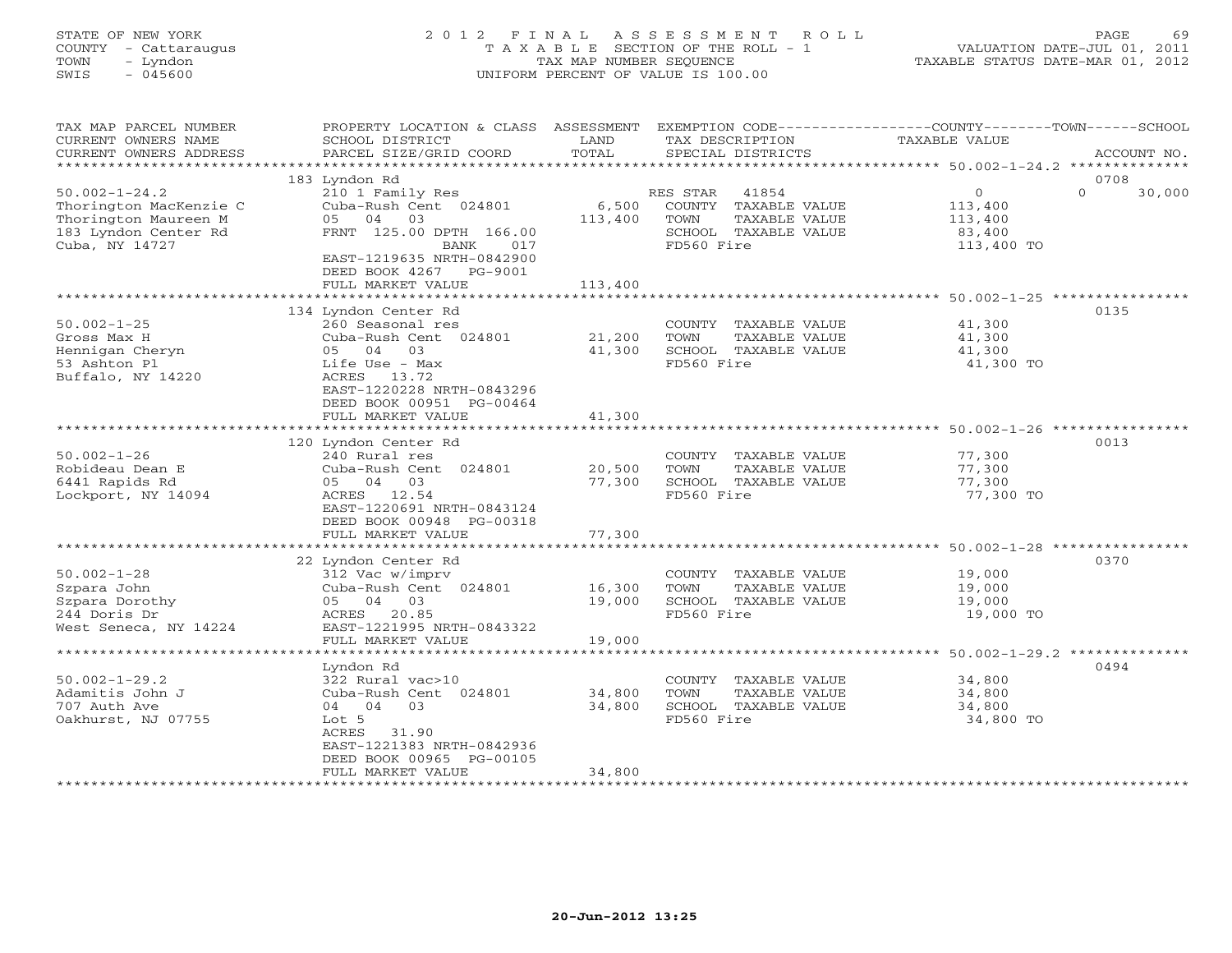# STATE OF NEW YORK 2 0 1 2 F I N A L A S S E S S M E N T R O L L PAGE 70 COUNTY - Cattaraugus T A X A B L E SECTION OF THE ROLL - 1 VALUATION DATE-JUL 01, 2011 TOWN - Lyndon TAX MAP NUMBER SEQUENCE TAXABLE STATUS DATE-MAR 01, 2012 SWIS - 045600 UNIFORM PERCENT OF VALUE IS 100.00

| TAX MAP PARCEL NUMBER<br>CURRENT OWNERS NAME<br>CURRENT OWNERS ADDRESS | PROPERTY LOCATION & CLASS ASSESSMENT<br>SCHOOL DISTRICT<br>PARCEL SIZE/GRID COORD | LAND<br>TOTAL   | EXEMPTION CODE-----------------COUNTY-------TOWN------SCHOOL<br>TAX DESCRIPTION<br>SPECIAL DISTRICTS | TAXABLE VALUE                             | ACCOUNT NO.                |
|------------------------------------------------------------------------|-----------------------------------------------------------------------------------|-----------------|------------------------------------------------------------------------------------------------------|-------------------------------------------|----------------------------|
| ************************                                               |                                                                                   |                 |                                                                                                      |                                           |                            |
| $50.002 - 1 - 29.3$                                                    | Lyndon Center Rd<br>314 Rural vac<10                                              |                 | COUNTY TAXABLE VALUE                                                                                 | 8,800                                     | 0460                       |
| Adamitis John J<br>707 Auth Ave                                        | Cuba-Rush Cent 024801<br>05 04 03                                                 | 8,800<br>8,800  | TOWN<br>TAXABLE VALUE<br>SCHOOL TAXABLE VALUE                                                        | 8,800<br>8,800                            |                            |
| Oakhurst, NJ 07755                                                     | 2.20<br>ACRES<br>EAST-1222314 NRTH-0842104<br>DEED BOOK 00984 PG-00174            |                 | FD560 Fire                                                                                           | 8,800 TO                                  |                            |
|                                                                        | FULL MARKET VALUE                                                                 | 8,800           |                                                                                                      |                                           |                            |
|                                                                        |                                                                                   |                 |                                                                                                      |                                           |                            |
| $50.002 - 1 - 29.7$                                                    | 6981 Rawson Rd                                                                    |                 |                                                                                                      |                                           | 0647<br>11,999             |
| Gross Russell J                                                        | 240 Rural res<br>Cuba-Rush Cent 024801                                            |                 | AG DIST<br>41720<br>57,900 AGED C/T/S 41800                                                          | 11,999<br>65,201                          | 11,999<br>65,201<br>65,201 |
| Gross Deborah A                                                        | 04/05 04 03                                                                       | 142,400 SR STAR | 41834                                                                                                | $\begin{array}{c} 5,201 \\ 0 \end{array}$ | $\overline{0}$<br>62,200   |
| 6981 Rawson Rd                                                         | ACRES 67.85                                                                       |                 | COUNTY TAXABLE VALUE                                                                                 | 65,200                                    |                            |
| Cuba, NY 14727                                                         | EAST-1221834 NRTH-0840725                                                         |                 | TOWN<br>TAXABLE VALUE                                                                                | 65,200                                    |                            |
|                                                                        | DEED BOOK 6563 PG-5001                                                            |                 | SCHOOL TAXABLE VALUE                                                                                 |                                           |                            |
| MAY BE SUBJECT TO PAYMENT                                              | FULL MARKET VALUE                                                                 |                 | $-5001$ SCHOOD TAX<br>142,400 FD560 Fire                                                             | 3,000<br>142,400 TO                       |                            |
| UNDER AGDIST LAW TIL 2016                                              |                                                                                   |                 |                                                                                                      |                                           |                            |
|                                                                        | Rawson Rd                                                                         |                 |                                                                                                      |                                           | 0862                       |
| $50.002 - 1 - 29.8$                                                    | 322 Rural vac>10                                                                  |                 | COUNTY TAXABLE VALUE                                                                                 | 35,200                                    |                            |
| Adamitis John J                                                        | Cuba-Rush Cent 024801 35,200                                                      |                 | TOWN<br>TAXABLE VALUE                                                                                | 35,200                                    |                            |
| 707 Auth Ave                                                           | 05 04 03                                                                          | 35,200          | SCHOOL TAXABLE VALUE                                                                                 | 35,200                                    |                            |
| Oakhurst, NJ 07755                                                     | ACRES 37.15                                                                       |                 | FD560 Fire                                                                                           | 35,200 TO                                 |                            |
|                                                                        | EAST-1221823 NRTH-0841562<br>DEED BOOK 00965 PG-00105                             |                 |                                                                                                      |                                           |                            |
|                                                                        | FULL MARKET VALUE                                                                 | 35,200          |                                                                                                      |                                           |                            |
|                                                                        |                                                                                   |                 |                                                                                                      |                                           |                            |
|                                                                        | 7019 Rawson Est                                                                   |                 |                                                                                                      |                                           | 0960                       |
| $50.002 - 1 - 29.9$                                                    | 210 1 Family Res                                                                  |                 | COUNTY TAXABLE VALUE                                                                                 | 129,200                                   |                            |
| Corbett Michael P                                                      | Cuba-Rush Cent 024801                                                             | 14,700          | TOWN<br>TAXABLE VALUE                                                                                | 129,200                                   |                            |
| Corbett Michelle D                                                     | 6.20<br>ACRES                                                                     | 129,200         | SCHOOL TAXABLE VALUE                                                                                 | 129,200                                   |                            |
| 64 Fairvale Dr                                                         | EAST-1221046 NRTH-0839973                                                         |                 | FD560 Fire                                                                                           | 129,200 TO                                |                            |
| Cheektowaga, NY 14225                                                  | DEED BOOK 15766 PG-2001                                                           |                 |                                                                                                      |                                           |                            |
|                                                                        | FULL MARKET VALUE                                                                 | 129,200         |                                                                                                      |                                           |                            |
|                                                                        |                                                                                   |                 |                                                                                                      |                                           |                            |
|                                                                        | 7010 Rawson Rd                                                                    |                 |                                                                                                      |                                           | 0622                       |
| $50.002 - 1 - 30.1$                                                    | 260 Seasonal res                                                                  |                 | COUNTY TAXABLE VALUE                                                                                 | 60,400                                    |                            |
| DeJac William P                                                        | Cuba-Rush Cent 024801                                                             | 7,500           | TOWN<br>TAXABLE VALUE                                                                                | 60,400                                    |                            |
| DeJac Catherine R                                                      | 05 04 03                                                                          | 60,400          | SCHOOL TAXABLE VALUE                                                                                 | 60,400                                    |                            |
| 46 Lindbergh Ct                                                        | FRNT 350.00 DPTH 166.00                                                           |                 | FD560 Fire                                                                                           | 60,400 TO                                 |                            |
| Cheektowaga, NY 14225                                                  | EAST-1222365 NRTH-0840492                                                         |                 |                                                                                                      |                                           |                            |
|                                                                        | DEED BOOK 15664 PG-4001                                                           |                 |                                                                                                      |                                           |                            |
|                                                                        | FULL MARKET VALUE                                                                 | 60,400          |                                                                                                      |                                           |                            |
|                                                                        |                                                                                   |                 |                                                                                                      |                                           |                            |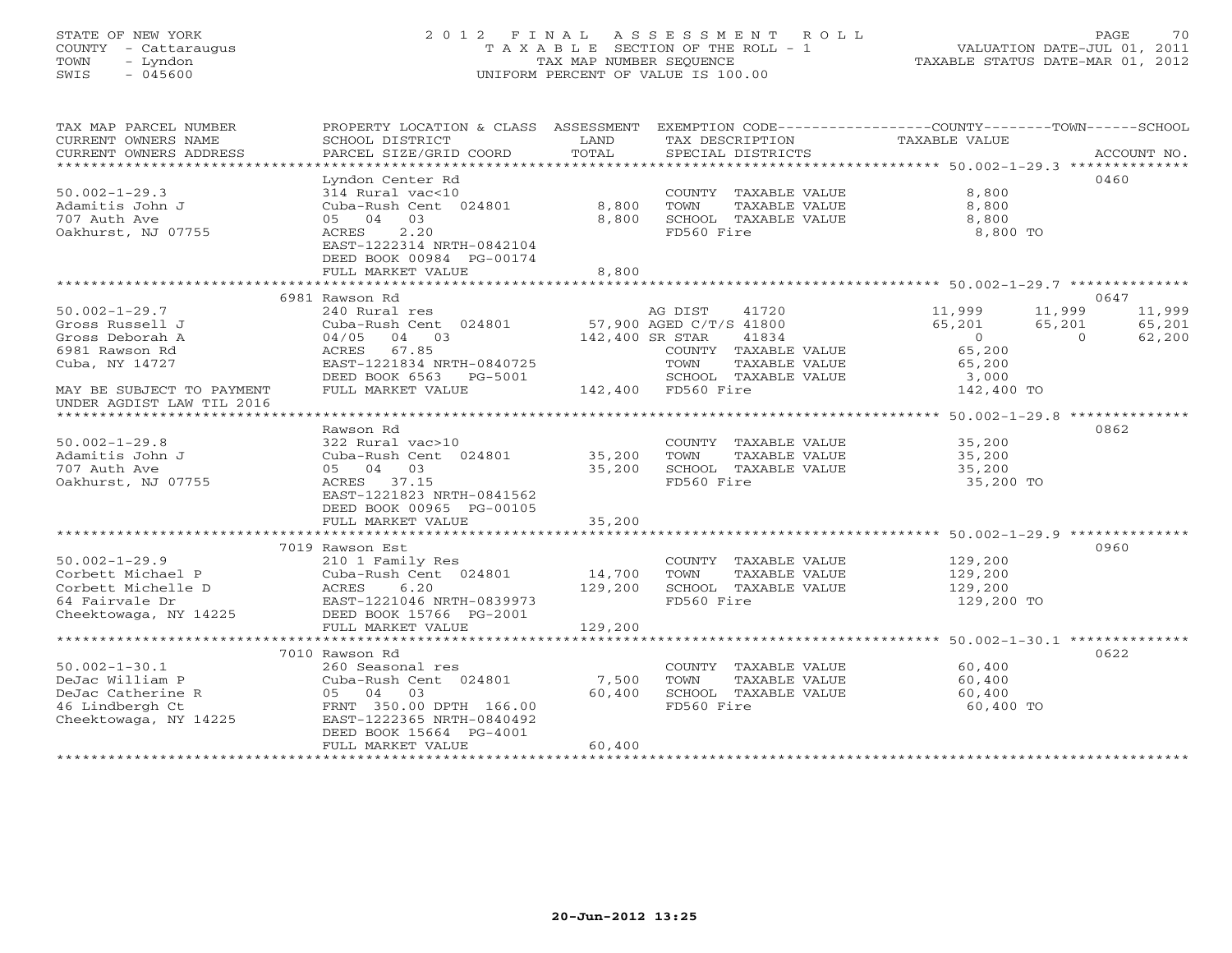# STATE OF NEW YORK 2 0 1 2 F I N A L A S S E S S M E N T R O L L PAGE 71 COUNTY - Cattaraugus T A X A B L E SECTION OF THE ROLL - 1 VALUATION DATE-JUL 01, 2011 TOWN - Lyndon TAX MAP NUMBER SEQUENCE TAXABLE STATUS DATE-MAR 01, 2012 SWIS - 045600 UNIFORM PERCENT OF VALUE IS 100.00UNIFORM PERCENT OF VALUE IS 100.00

| TAX MAP PARCEL NUMBER<br>CURRENT OWNERS NAME | PROPERTY LOCATION & CLASS ASSESSMENT<br>SCHOOL DISTRICT | LAND           | TAX DESCRIPTION                               | EXEMPTION CODE-----------------COUNTY-------TOWN------SCHOOL<br><b>TAXABLE VALUE</b> |        |
|----------------------------------------------|---------------------------------------------------------|----------------|-----------------------------------------------|--------------------------------------------------------------------------------------|--------|
| CURRENT OWNERS ADDRESS                       | PARCEL SIZE/GRID COORD                                  | TOTAL          | SPECIAL DISTRICTS                             | ACCOUNT NO.                                                                          |        |
|                                              |                                                         |                |                                               |                                                                                      |        |
|                                              | 6994 Rawson Rd                                          |                |                                               | 0331                                                                                 |        |
| $50.002 - 1 - 30.2$                          | 314 Rural vac<10                                        |                | COUNTY TAXABLE VALUE                          | 9,200                                                                                |        |
| Hegge Robert C                               | Cuba-Rush Cent 024801                                   | 9,200          | TOWN<br>TAXABLE VALUE                         | 9,200                                                                                |        |
| PO Box 61                                    | 03<br>05 04                                             | 9,200          | SCHOOL TAXABLE VALUE                          | 9,200                                                                                |        |
| Cuba, NY 14727                               | 2.45<br>ACRES                                           |                | FD560 Fire                                    | 9,200 TO                                                                             |        |
|                                              | EAST-1222258 NRTH-0840016                               |                |                                               |                                                                                      |        |
|                                              | DEED BOOK 00985 PG-00782                                |                |                                               |                                                                                      |        |
|                                              | FULL MARKET VALUE                                       | 9,200          |                                               |                                                                                      |        |
|                                              |                                                         |                |                                               |                                                                                      |        |
|                                              | Rawson Rd                                               |                |                                               | 0754                                                                                 |        |
| $50.002 - 1 - 30.3$                          | 312 Vac w/imprv                                         |                | COUNTY TAXABLE VALUE                          | 13,700                                                                               |        |
| DeJac William P                              | Cuba-Rush Cent 024801                                   | 6,900          | TOWN<br>TAXABLE VALUE                         | 13,700                                                                               |        |
| DeJac Catherine R                            | 05 04<br>03                                             | 13,700         | SCHOOL TAXABLE VALUE                          | 13,700                                                                               |        |
| 46 Lindbergh Ct                              | FRNT 200.00 DPTH 175.00                                 |                | FD560 Fire                                    | 13,700 TO                                                                            |        |
| Cheektowaga, NY 14225                        | EAST-1222315 NRTH-0840280                               |                |                                               |                                                                                      |        |
|                                              | DEED BOOK 15664 PG-4001                                 |                |                                               |                                                                                      |        |
|                                              | FULL MARKET VALUE                                       | 13,700         |                                               |                                                                                      |        |
|                                              |                                                         |                |                                               |                                                                                      |        |
|                                              | 99 Lyndon Rd                                            |                |                                               | 0448<br>13,069                                                                       |        |
| $50.002 - 1 - 31$                            | 240 Rural res                                           |                | 41720<br>AG DIST                              | 13,069<br>13,069<br>$\Omega$                                                         |        |
| Radomski Thomas A                            | Cuba-Rush Cent 024801                                   | 56,600 SR STAR | 41834                                         | 62,200<br>$\Omega$                                                                   |        |
| Radomski Phyllis                             | 05 04 03                                                | 130,700        | COUNTY TAXABLE VALUE                          | 117,631                                                                              |        |
| 99 Lyndon Rd                                 | ACRES 84.20<br>EAST-1220215 NRTH-0841327                |                | TOWN<br>TAXABLE VALUE<br>SCHOOL TAXABLE VALUE | 117,631                                                                              |        |
| Cuba, NY 14727                               | DEED BOOK 815<br>PG-00105                               |                | FD560 Fire                                    | 55,431<br>130,700 TO                                                                 |        |
| MAY BE SUBJECT TO PAYMENT                    | FULL MARKET VALUE                                       | 130,700        |                                               |                                                                                      |        |
| UNDER AGDIST LAW TIL 2016                    |                                                         |                |                                               |                                                                                      |        |
|                                              |                                                         |                |                                               |                                                                                      |        |
|                                              | 257 Lyndon Center Rd                                    |                |                                               | 0275                                                                                 |        |
| $50.002 - 1 - 32.1$                          | 240 Rural res                                           |                | 41834<br>SR STAR                              | $0 \qquad \qquad$<br>$\Omega$                                                        | 62,200 |
| Oswald Wayne S                               | Cuba-Rush Cent 024801                                   | 75,400         | COUNTY TAXABLE VALUE                          | 138,700                                                                              |        |
| 257 Lyndon Center Rd                         | 0.3<br>04/05/13<br>04                                   | 138,700        | TAXABLE VALUE<br>TOWN                         | 138,700                                                                              |        |
| Cuba, NY 14727                               | ACRES 128.35                                            |                | SCHOOL TAXABLE VALUE                          | 76,500                                                                               |        |
|                                              | EAST-1218735 NRTH-0840932                               |                | FD560 Fire                                    | 138,700 TO                                                                           |        |
|                                              | DEED BOOK 815<br>PG-00699                               |                |                                               |                                                                                      |        |
|                                              | FULL MARKET VALUE                                       | 138,700        |                                               |                                                                                      |        |
|                                              |                                                         |                |                                               |                                                                                      |        |
|                                              | Lyndon Center Rd                                        |                |                                               | 0812                                                                                 |        |
| $50.002 - 1 - 32.2$                          | 314 Rural vac<10                                        |                | COUNTY TAXABLE VALUE                          | 7,300                                                                                |        |
| Marin Gregg P                                | Cuba-Rush Cent 024801                                   | 7,300          | TOWN<br>TAXABLE VALUE                         | 7,300                                                                                |        |
| Marin Lori B                                 | 05 04 03                                                | 7,300          | SCHOOL TAXABLE VALUE                          | 7,300                                                                                |        |
| 5017 Shawnee Rd                              | 1.20<br>ACRES                                           |                | FD560 Fire                                    | 7,300 TO                                                                             |        |
| Sanborn, NY 14132                            | EAST-1219410 NRTH-0842900                               |                |                                               |                                                                                      |        |
|                                              | DEED BOOK 00919 PG-00510                                |                |                                               |                                                                                      |        |
|                                              | FULL MARKET VALUE                                       | 7,300          |                                               |                                                                                      |        |
|                                              |                                                         |                |                                               |                                                                                      |        |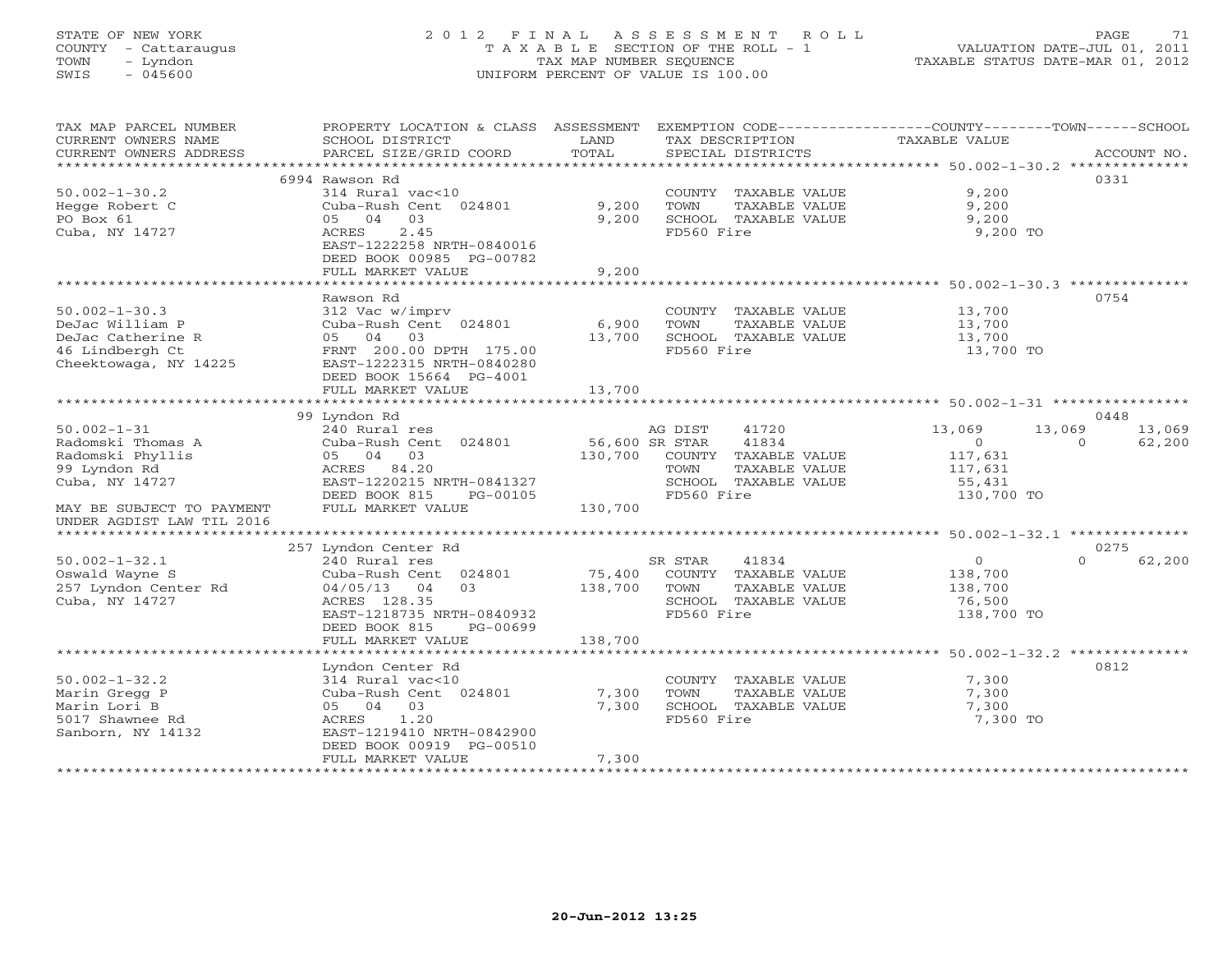# STATE OF NEW YORK 2 0 1 2 F I N A L A S S E S S M E N T R O L L PAGE 72 COUNTY - Cattaraugus T A X A B L E SECTION OF THE ROLL - 1 VALUATION DATE-JUL 01, 2011 TOWN - Lyndon TAX MAP NUMBER SEQUENCE TAXABLE STATUS DATE-MAR 01, 2012 SWIS - 045600 UNIFORM PERCENT OF VALUE IS 100.00

| TAX MAP PARCEL NUMBER<br>CURRENT OWNERS NAME<br>CURRENT OWNERS ADDRESS | PROPERTY LOCATION & CLASS ASSESSMENT<br>SCHOOL DISTRICT<br>PARCEL SIZE/GRID COORD | LAND<br>TOTAL      | TAX DESCRIPTION<br>SPECIAL DISTRICTS        | EXEMPTION CODE-----------------COUNTY-------TOWN------SCHOOL<br>TAXABLE VALUE | ACCOUNT NO. |
|------------------------------------------------------------------------|-----------------------------------------------------------------------------------|--------------------|---------------------------------------------|-------------------------------------------------------------------------------|-------------|
| **************************                                             |                                                                                   |                    |                                             |                                                                               |             |
|                                                                        | Lyndon Center Rd                                                                  |                    |                                             |                                                                               | 0115        |
| $50.002 - 1 - 33$                                                      | 314 Rural vac<10                                                                  |                    | COUNTY TAXABLE VALUE                        | 9,500                                                                         |             |
| Bush Terrence J                                                        | Cuba-Rush Cent 024801                                                             | 9,500              | TOWN<br>TAXABLE VALUE                       | 9,500                                                                         |             |
| Bush Denise A                                                          | 13 04<br>03                                                                       | 9,500              | SCHOOL TAXABLE VALUE                        | 9,500                                                                         |             |
| 256 Lyndon Ctr<br>Cuba, NY 14727                                       | 2.65<br>ACRES<br>EAST-1217812 NRTH-0841814                                        |                    | FD560 Fire                                  | 9,500 TO                                                                      |             |
|                                                                        | DEED BOOK 1018<br>$PG-276$                                                        |                    |                                             |                                                                               |             |
|                                                                        | FULL MARKET VALUE                                                                 | 9,500              |                                             |                                                                               |             |
|                                                                        | ************************                                                          |                    |                                             |                                                                               |             |
|                                                                        | 256 Lyndon Center Rd                                                              |                    | 90 PCT OF VALUE USED FOR EXEMPTION PURPOSES |                                                                               | 0054        |
| $50.002 - 1 - 34$                                                      | 240 Rural res                                                                     |                    | WVET C/T<br>41121                           | 12,000<br>12,000                                                              | $\Omega$    |
| Bush Terrence J                                                        | Cuba-Rush Cent 024801                                                             |                    | 27,600 RES STAR<br>41854                    | $\circ$<br>$\Omega$                                                           | 30,000      |
| Bush Denise A                                                          | 13 04 03                                                                          | 118,400            | COUNTY TAXABLE VALUE                        | 106,400                                                                       |             |
| 256 Lyndon Center Rd                                                   | 24.01<br>ACRES                                                                    |                    | TAXABLE VALUE<br>TOWN                       | 106,400                                                                       |             |
| Cuba, NY 14727-9128                                                    | EAST-1217973 NRTH-0843061                                                         |                    | SCHOOL TAXABLE VALUE                        | 88,400                                                                        |             |
|                                                                        | DEED BOOK 1003<br>PG-1005                                                         |                    | FD560 Fire                                  | 118,400 TO                                                                    |             |
|                                                                        | FULL MARKET VALUE                                                                 | 118,400            |                                             |                                                                               |             |
|                                                                        |                                                                                   |                    |                                             | ************************ 50.002-1-35 *****************                        |             |
|                                                                        | 380 Lyndon Center Rd                                                              |                    |                                             |                                                                               | 0401        |
| $50.002 - 1 - 35$                                                      | 270 Mfg housing                                                                   |                    | COUNTY<br>TAXABLE VALUE                     | 67,800                                                                        |             |
| Cramer William                                                         | Franklinville C 044001                                                            | 46,100             | TOWN<br>TAXABLE VALUE                       | 67,800                                                                        |             |
| Mervak Steve J                                                         | 13 04 03                                                                          | 67,800             | SCHOOL TAXABLE VALUE                        | 67,800                                                                        |             |
| 2876 Lower Mountain Rd                                                 | $L/u$ - Steve Mervak                                                              |                    | FD560 Fire                                  | 67,800 TO                                                                     |             |
| Ransomville, NY 14131                                                  | 59.36<br>ACRES                                                                    |                    |                                             |                                                                               |             |
|                                                                        | EAST-1217074 NRTH-0842689                                                         |                    |                                             |                                                                               |             |
|                                                                        | DEED BOOK 00993 PG-00869                                                          |                    |                                             |                                                                               |             |
|                                                                        | FULL MARKET VALUE<br>******************                                           | 67,800<br>******** |                                             | ************************* 50.002-1-36 ****************                        |             |
|                                                                        | 379 Lyndon Center Rd                                                              |                    |                                             |                                                                               | 0142        |
| $50.002 - 1 - 36$                                                      | 270 Mfg housing                                                                   |                    | SR STAR<br>41834                            | $\circ$<br>$\cap$                                                             | 56,000      |
| Barton Harry J                                                         | Franklinville C 044001                                                            | 35,600             | COUNTY TAXABLE VALUE                        | 56,000                                                                        |             |
| Barton Sophia A                                                        | 13 04 03                                                                          | 56,000             | TOWN<br>TAXABLE VALUE                       | 56,000                                                                        |             |
| 379 Lyndon Center Rd                                                   | 37.88<br>ACRES                                                                    |                    | SCHOOL TAXABLE VALUE                        | $\overline{0}$                                                                |             |
| Cuba, NY 14727                                                         | EAST-1217175 NRTH-0840711                                                         |                    | FD560 Fire                                  | 56,000 TO                                                                     |             |
|                                                                        | DEED BOOK 761<br>PG-00737                                                         |                    |                                             |                                                                               |             |
|                                                                        | FULL MARKET VALUE                                                                 | 56,000             |                                             |                                                                               |             |
|                                                                        |                                                                                   |                    |                                             |                                                                               |             |
|                                                                        | 452 Lyndon Center Rd                                                              |                    |                                             |                                                                               | 0092        |
| $50.002 - 1 - 37$                                                      | 312 Vac w/imprv                                                                   |                    | COUNTY TAXABLE VALUE                        | 64,900                                                                        |             |
| Davis Len & Edith                                                      | Franklinville C 044001                                                            | 61,700             | TAXABLE VALUE<br>TOWN                       | 64,900                                                                        |             |
| 61 Pine St                                                             | 13 04 03                                                                          | 64,900             | SCHOOL TAXABLE VALUE                        | 64,900                                                                        |             |
| Franklinville, NY 14737                                                | ACRES 96.11                                                                       |                    | FD560 Fire                                  | 64,900 TO                                                                     |             |
|                                                                        | EAST-1216020 NRTH-0841904                                                         |                    |                                             |                                                                               |             |
|                                                                        | DEED BOOK 3989<br>$PG-6003$                                                       |                    |                                             |                                                                               |             |
|                                                                        | FULL MARKET VALUE                                                                 | 64,900             |                                             |                                                                               |             |
|                                                                        |                                                                                   |                    |                                             |                                                                               |             |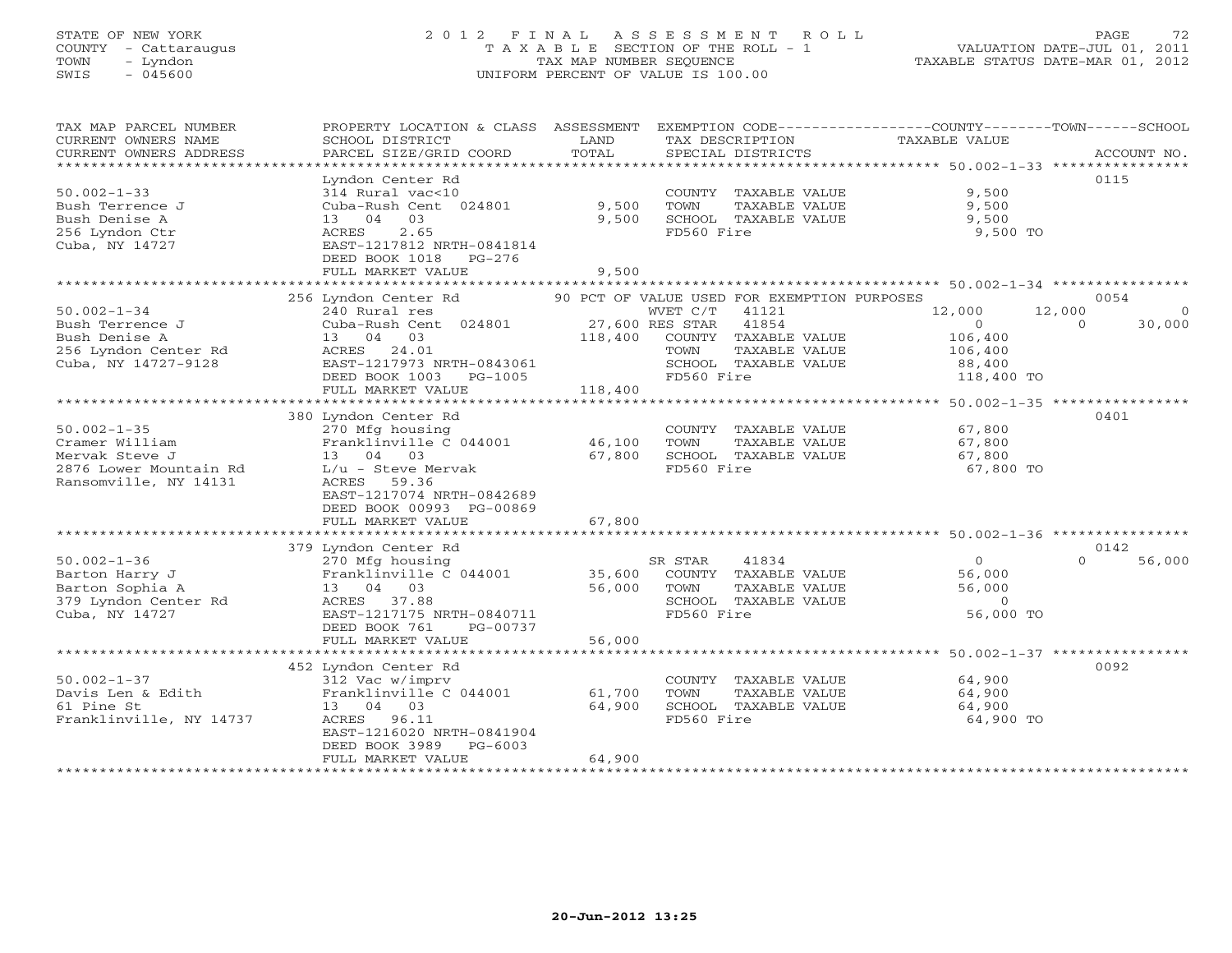STATE OF NEW YORK 2 0 1 2 F I N A L A S S E S S M E N T R O L L PAGE 73 COUNTY - Cattaraugus T A X A B L E SECTION OF THE ROLL - 1 VALUATION DATE-JUL 01, 2011 TOWN - Lyndon TAX MAP NUMBER SEQUENCE TAXABLE STATUS DATE-MAR 01, 2012 SWIS - 045600 UNIFORM PERCENT OF VALUE IS 100.00

TAX MAP PARCEL NUMBER PROPERTY LOCATION & CLASS ASSESSMENT EXEMPTION CODE-----------------COUNTY-------TOWN------SCHOOL<br>CURRENT OWNERS NAME SCHOOL DISTRICT LAND TAX DESC \*\*\*\*\*\*\*\*\*\*\*\*\*\*\*\*\*\*\*\*\*\*\*\*\*\*\*\*\*\*\*\*\*\*\*\*\*\*\*\*\*\*\*\*\*\*\*\*\*\*\*\*\*\*\*\*\*\*\*\*\*\*\*\*\*\*\*\*\*\*\*\*\*\*\*\*\*\*\*\*\*\*\*\*\*\*\*\*\*\*\*\*\*\*\*\*\*\*\*\*\*\*\* 50.002-1-38.1 \*\*\*\*\*\*\*\*\*\*\*\*\*\* 3841 Lyndon Center Rd 0239 50.002-1-38.1 105 Vac farmland AG DIST 41720 36,229 36,229 36,229 McCaa Douglas H Franklinville C 044001 68,500 COUNTY TAXABLE VALUE 32,271 Jane McCaa 13 04 03 68,500 TOWN TAXABLE VALUE 32,271 9355 Co Rd 7B ACRES 94.77 SCHOOL TAXABLE VALUE 32,271 Cuba, NY 14727 EAST-1214944 NRTH-0841984 FD560 Fire 68,500 TO DEED BOOK 793 PG-00062 MAY BE SUBJECT TO PAYMENT FULL MARKET VALUE 68,500 UNDER AGDIST LAW TIL 2016 \*\*\*\*\*\*\*\*\*\*\*\*\*\*\*\*\*\*\*\*\*\*\*\*\*\*\*\*\*\*\*\*\*\*\*\*\*\*\*\*\*\*\*\*\*\*\*\*\*\*\*\*\*\*\*\*\*\*\*\*\*\*\*\*\*\*\*\*\*\*\*\*\*\*\*\*\*\*\*\*\*\*\*\*\*\*\*\*\*\*\*\*\*\*\*\*\*\*\*\*\*\*\* 50.002-1-38.2 \*\*\*\*\*\*\*\*\*\*\*\*\*\* 6993 Snyder Rd 0554 50.002-1-38.2 260 Seasonal res COUNTY TAXABLE VALUE 51,000 Fancher Paul Franklinville C 044001 7,300 TOWN TAXABLE VALUE 51,000 6574 Emmons Rd 13 04 03 51,000 SCHOOL TAXABLE VALUE 51,000 Cuba, NY 14727 ACRES 1.23 FD560 Fire 51,000 TO EAST-1215344 NRTH-0839996DEED BOOK 12769 PG-4001 DEED BOOK 12769 PG-4001 FULL MARKET VALUE 51,000 \*\*\*\*\*\*\*\*\*\*\*\*\*\*\*\*\*\*\*\*\*\*\*\*\*\*\*\*\*\*\*\*\*\*\*\*\*\*\*\*\*\*\*\*\*\*\*\*\*\*\*\*\*\*\*\*\*\*\*\*\*\*\*\*\*\*\*\*\*\*\*\*\*\*\*\*\*\*\*\*\*\*\*\*\*\*\*\*\*\*\*\*\*\*\*\*\*\*\*\*\*\*\* 50.002-1-38.3 \*\*\*\*\*\*\*\*\*\*\*\*\*\* 550 Lyndon Center Rd 0949 50.002-1-38.3 210 1 Family Res SR STAR 41834 0 0 58,000 Kooken Carl J Franklinville C 044001 7,200 COUNTY TAXABLE VALUE 58,000 Kooken Irene 13 04 03 58,000 TOWN TAXABLE VALUE 58,000 550 Lynndon Center Rd ACRES 1.10 SCHOOL TAXABLE VALUE 0 Cuba, NY 14727 EAST-1215029 NRTH-0940038 FD560 Fire 58,000 TO DEED BOOK 11834 PG-8001 MAY BE SUBJECT TO PAYMENT FULL MARKET VALUE 58,000 UNDER AGDIST LAW TIL 2013 \*\*\*\*\*\*\*\*\*\*\*\*\*\*\*\*\*\*\*\*\*\*\*\*\*\*\*\*\*\*\*\*\*\*\*\*\*\*\*\*\*\*\*\*\*\*\*\*\*\*\*\*\*\*\*\*\*\*\*\*\*\*\*\*\*\*\*\*\*\*\*\*\*\*\*\*\*\*\*\*\*\*\*\*\*\*\*\*\*\*\*\*\*\*\*\*\*\*\*\*\*\*\* 50.002-1-39.1 \*\*\*\*\*\*\*\*\*\*\*\*\*\* 636 Lyndon Center Rd 0303 50.002-1-39.1 210 1 Family Res RES STAR 41854 0 0 30,000 Roll James Franklinville C 044001 18,100 COUNTY TAXABLE VALUE 91,600 636 Lyndon Center Rd 21 04 03 91,600 TOWN TAXABLE VALUE 91,600 Cuba, NY 14727 ACRES 9.55 BANK 017 SCHOOL TAXABLE VALUE 61,600 EAST-1214006 NRTH-0840193 FD560 Fire 91,600 TO DEED BOOK 6923 PG-6001 FULL MARKET VALUE 91,600 \*\*\*\*\*\*\*\*\*\*\*\*\*\*\*\*\*\*\*\*\*\*\*\*\*\*\*\*\*\*\*\*\*\*\*\*\*\*\*\*\*\*\*\*\*\*\*\*\*\*\*\*\*\*\*\*\*\*\*\*\*\*\*\*\*\*\*\*\*\*\*\*\*\*\*\*\*\*\*\*\*\*\*\*\*\*\*\*\*\*\*\*\*\*\*\*\*\*\*\*\*\*\* 50.002-1-39.2 \*\*\*\*\*\*\*\*\*\*\*\*\*\* 892 Lyndon Cntr. Rd 0721 50.002-1-39.2 312 Vac w/imprv COUNTY TAXABLE VALUE 20,000 Merkle Jonathan S Franklinville C 044001 6,700 TOWN TAXABLE VALUE 20,000 Merkle Carol 21 04 03 20,000 SCHOOL TAXABLE VALUE 20,000 6718 Synder Rd .81 A FD560 Fire 20,000 TO Cuba, NY 14727 FRNT 140.00 DPTH 188.00 EAST-1210486 NRTH-0840011 DEED BOOK 17123 PG-6002 FULL MARKET VALUE 20,000 \*\*\*\*\*\*\*\*\*\*\*\*\*\*\*\*\*\*\*\*\*\*\*\*\*\*\*\*\*\*\*\*\*\*\*\*\*\*\*\*\*\*\*\*\*\*\*\*\*\*\*\*\*\*\*\*\*\*\*\*\*\*\*\*\*\*\*\*\*\*\*\*\*\*\*\*\*\*\*\*\*\*\*\*\*\*\*\*\*\*\*\*\*\*\*\*\*\*\*\*\*\*\*\*\*\*\*\*\*\*\*\*\*\*\*\*\*\*\*\*\*\*\*\*\*\*\*\*\*\*\*\*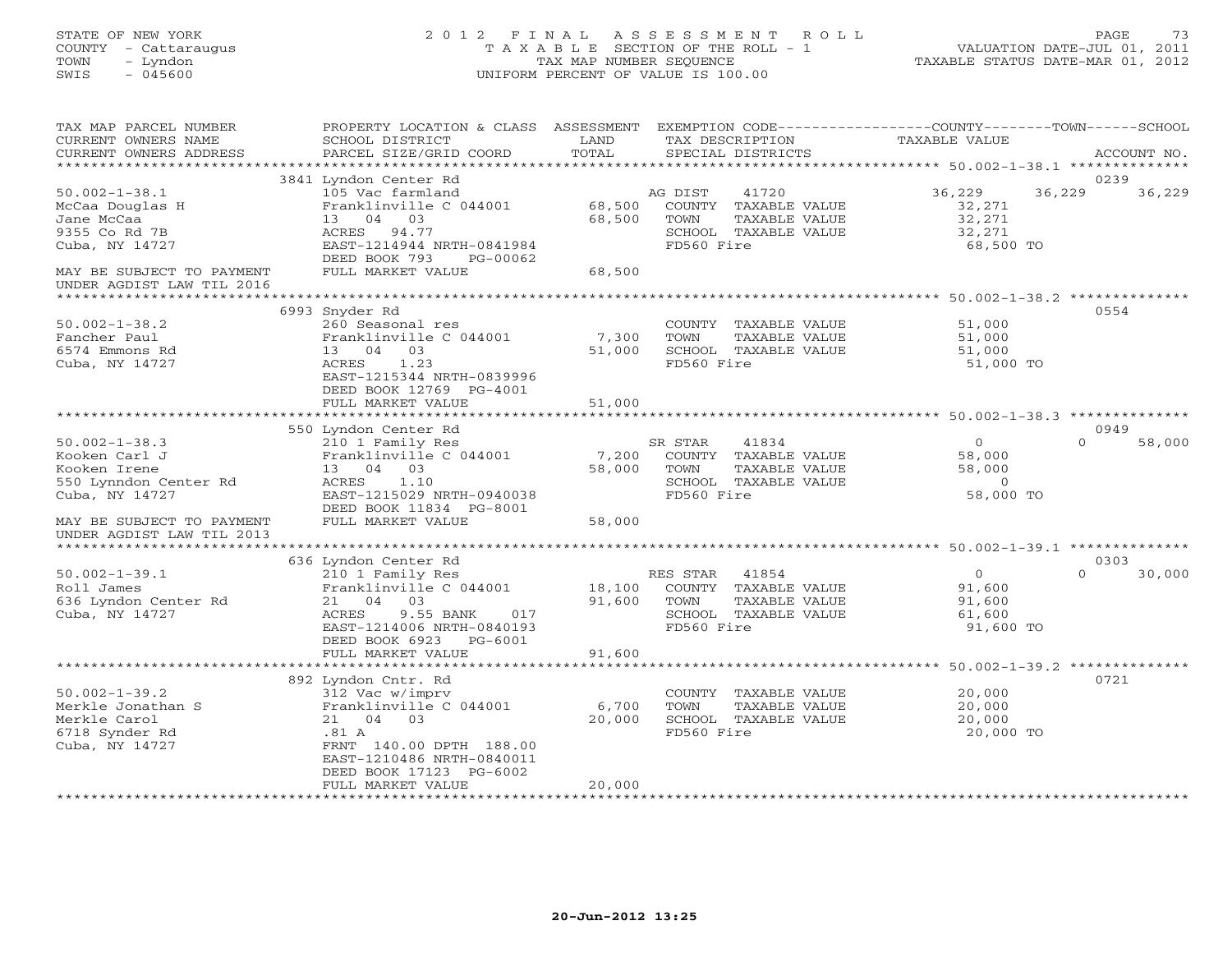### STATE OF NEW YORK 2 0 1 2 F I N A L A S S E S S M E N T R O L L PAGE 74 COUNTY - Cattaraugus T A X A B L E SECTION OF THE ROLL - 1 VALUATION DATE-JUL 01, 2011 TOWN - Lyndon TAX MAP NUMBER SEQUENCE TAXABLE STATUS DATE-MAR 01, 2012 SWIS - 045600 UNIFORM PERCENT OF VALUE IS 100.00

| TAX MAP PARCEL NUMBER<br>CURRENT OWNERS NAME<br>CURRENT OWNERS ADDRESS<br>***********************                    | PROPERTY LOCATION & CLASS ASSESSMENT<br>SCHOOL DISTRICT<br>PARCEL SIZE/GRID COORD                                                                                                               | LAND<br>TOTAL                | TAX DESCRIPTION<br>SPECIAL DISTRICTS                                                                    | EXEMPTION CODE-----------------COUNTY-------TOWN------SCHOOL<br>TAXABLE VALUE | ACCOUNT NO.    |
|----------------------------------------------------------------------------------------------------------------------|-------------------------------------------------------------------------------------------------------------------------------------------------------------------------------------------------|------------------------------|---------------------------------------------------------------------------------------------------------|-------------------------------------------------------------------------------|----------------|
|                                                                                                                      |                                                                                                                                                                                                 |                              |                                                                                                         |                                                                               |                |
| $50.002 - 1 - 39.4$<br>Marshacres, LLC<br>7017 Fadale Rd<br>Ellicottville, NY 14731<br>MAY BE SUBJECT TO PAYMENT     | North Center Rd<br>105 Vac farmland<br>Franklinville C 044001<br>21 04 03<br>ACRES 188.75<br>EAST-1212980 NRTH-0841593<br>DEED BOOK 1023 PG-978                                                 | 162,500<br>162,500           | AG DIST<br>41720<br>COUNTY TAXABLE VALUE<br>TOWN<br>TAXABLE VALUE<br>SCHOOL TAXABLE VALUE<br>FD560 Fire | 86,426<br>86,426<br>76,074<br>76,074<br>76,074<br>162,500 TO                  | 0874<br>86,426 |
| UNDER AGDIST LAW TIL 2016                                                                                            | FULL MARKET VALUE                                                                                                                                                                               | 162,500                      |                                                                                                         |                                                                               |                |
|                                                                                                                      |                                                                                                                                                                                                 |                              |                                                                                                         |                                                                               |                |
| $50.002 - 1 - 41$<br>Marshacres, LLC<br>7017 Fidale Rd<br>Ellicottville, NY 14731                                    | 736 Lyndon Rd<br>314 Rural vac<10<br>Franklinville C 044001<br>$-04$<br>$-03$<br>21<br>2.00<br>ACRES<br>EAST-1212482 NRTH-0840009<br>DEED BOOK 10607 PG-8002<br>FULL MARKET VALUE               | 8,500<br>8,500<br>8,500      | COUNTY TAXABLE VALUE<br>TOWN<br>TAXABLE VALUE<br>SCHOOL TAXABLE VALUE<br>FD560 Fire                     | 8,500<br>8,500<br>8,500<br>8,500 TO                                           | 0248           |
|                                                                                                                      |                                                                                                                                                                                                 |                              |                                                                                                         |                                                                               |                |
| $50.002 - 1 - 43$<br>Gorham Nathaniel Jr<br>28016 Laura Ct<br>Los Altos Hills, CA 94022-5143 FRNT 318.12 DPTH 188.00 | Lyndon Center Rd<br>314 Rural vac<10<br>Franklinville C 044001<br>$-04$<br>21<br>$-03$<br>EAST-1210701 NRTH-0839995<br>DEED BOOK 796<br>PG-00676                                                | 7,600<br>7,600               | COUNTY TAXABLE VALUE<br>TAXABLE VALUE<br>TOWN<br>SCHOOL TAXABLE VALUE<br>FD560 Fire                     | 7,600<br>7,600<br>7,600<br>7,600 TO                                           | 0060           |
|                                                                                                                      | FULL MARKET VALUE                                                                                                                                                                               | 7,600                        |                                                                                                         |                                                                               |                |
| $50.002 - 1 - 45.1$<br>Shaffer Robert L<br>375 Denrose<br>Amherst, NY 14228                                          | 7190 North Center Rd<br>312 Vac w/imprv<br>Franklinville C 044001 19,300<br>21 04 03<br>ACRES 10.80<br>EAST-1211558 NRTH-0843057<br>DEED BOOK 902<br>PG-00211                                   | 27,700                       | COUNTY TAXABLE VALUE<br>TAXABLE VALUE<br>TOWN<br>SCHOOL TAXABLE VALUE<br>FD560 Fire                     | 27,700<br>27,700<br>27,700<br>27,700 TO                                       | 0284           |
|                                                                                                                      | FULL MARKET VALUE                                                                                                                                                                               | 27,700                       |                                                                                                         |                                                                               |                |
|                                                                                                                      |                                                                                                                                                                                                 |                              |                                                                                                         |                                                                               |                |
| $50.002 - 1 - 45.2$<br>Behm Kathleen<br>Behm Peter<br>7096 North Center Rd<br>Franklinville, NY 14737                | 7096 7099 North Center Rd<br>240 Rural res<br>Franklinville C 044001<br>21 04 03<br>$L/p$ 976-918<br>ACRES 43.45<br>EAST-1210733 NRTH-0841646<br>DEED BOOK 902<br>PG-00209<br>FULL MARKET VALUE | 44,500<br>150,800<br>150,800 | 41834<br>SR STAR<br>COUNTY TAXABLE VALUE<br>TAXABLE VALUE<br>TOWN<br>SCHOOL TAXABLE VALUE<br>FD560 Fire | $\circ$<br>$\Omega$<br>150,800<br>150,800<br>88,600<br>150,800 TO             | 0730<br>62,200 |
|                                                                                                                      |                                                                                                                                                                                                 |                              |                                                                                                         |                                                                               |                |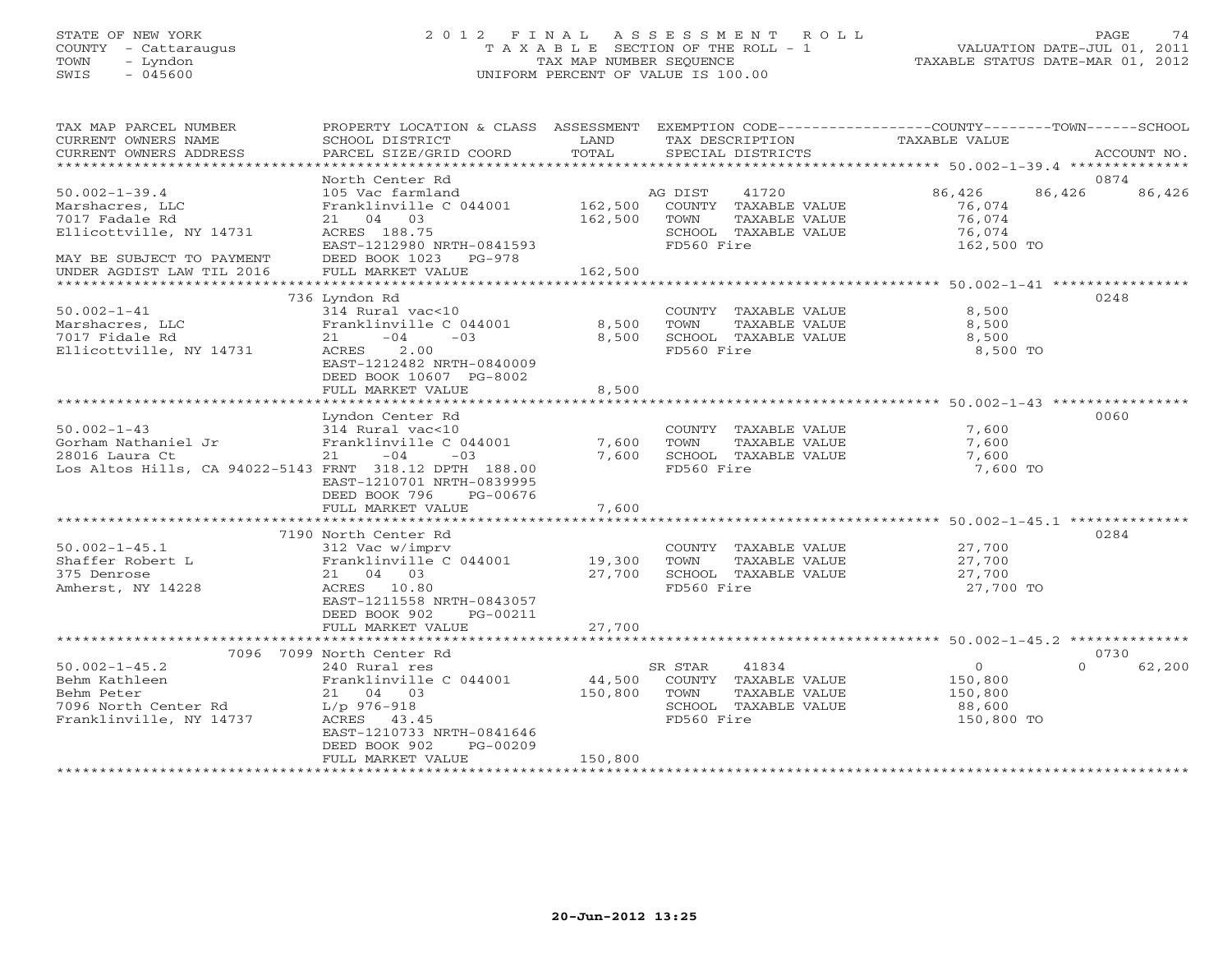# STATE OF NEW YORK 2 0 1 2 F I N A L A S S E S S M E N T R O L L PAGE 75 COUNTY - Cattaraugus T A X A B L E SECTION OF THE ROLL - 1 VALUATION DATE-JUL 01, 2011 TOWN - Lyndon TAX MAP NUMBER SEQUENCE TAXABLE STATUS DATE-MAR 01, 2012 SWIS - 045600 UNIFORM PERCENT OF VALUE IS 100.00

| TAX MAP PARCEL NUMBER<br>CURRENT OWNERS NAME<br>CURRENT OWNERS ADDRESS | PROPERTY LOCATION & CLASS ASSESSMENT<br>SCHOOL DISTRICT<br>PARCEL SIZE/GRID COORD | LAND<br>TOTAL   | TAX DESCRIPTION<br>SPECIAL DISTRICTS  | EXEMPTION CODE-----------------COUNTY-------TOWN------SCHOOL<br><b>TAXABLE VALUE</b> | ACCOUNT NO. |
|------------------------------------------------------------------------|-----------------------------------------------------------------------------------|-----------------|---------------------------------------|--------------------------------------------------------------------------------------|-------------|
| ***********************                                                |                                                                                   |                 |                                       |                                                                                      |             |
|                                                                        | 7084 North Center Rd                                                              |                 |                                       |                                                                                      | 0731        |
| $50.002 - 1 - 45.3$                                                    | 270 Mfg housing                                                                   |                 | COUNTY TAXABLE VALUE                  | 34,500                                                                               |             |
| Hallett Preston L                                                      | Franklinville C 044001                                                            | 23,300          | TOWN<br>TAXABLE VALUE                 | 34,500                                                                               |             |
| Hallett Linda J                                                        | 21 04 03                                                                          | 34,500          | SCHOOL TAXABLE VALUE                  | 34,500                                                                               |             |
| 151 E Felton                                                           | ACRES 17.05                                                                       |                 | FD560 Fire                            | 34,500 TO                                                                            |             |
| N Tonawanda, NY 14120                                                  | EAST-1211573 NRTH-0841245                                                         |                 |                                       |                                                                                      |             |
|                                                                        | DEED BOOK 00936 PG-00764                                                          | 34,500          |                                       |                                                                                      |             |
|                                                                        | FULL MARKET VALUE                                                                 |                 |                                       |                                                                                      |             |
|                                                                        | 7204 North Center Rd                                                              |                 |                                       |                                                                                      | 0753        |
| $50.002 - 1 - 45.4$                                                    | 270 Mfg housing                                                                   |                 | COUNTY TAXABLE VALUE                  | 32,500                                                                               |             |
| Hanley David                                                           | Franklinville C 044001                                                            | 25,900          | TOWN<br>TAXABLE VALUE                 | 32,500                                                                               |             |
| 47 Burch Ave                                                           | 21 04 03                                                                          | 32,500          | SCHOOL TAXABLE VALUE                  | $\frac{32}{32}$ , 500                                                                |             |
| Buffalo, NY 14210                                                      | ACRES 21.20                                                                       |                 | FD560 Fire                            | 32,500 TO                                                                            |             |
|                                                                        | EAST-1211805 NRTH-0843392                                                         |                 |                                       |                                                                                      |             |
|                                                                        | DEED BOOK 890<br>PG-01069                                                         |                 |                                       |                                                                                      |             |
|                                                                        | FULL MARKET VALUE                                                                 | 32,500          |                                       |                                                                                      |             |
|                                                                        | *****************************                                                     | *************** |                                       |                                                                                      |             |
|                                                                        | 7178 North Center Rd                                                              |                 |                                       |                                                                                      | 0763        |
| $50.002 - 1 - 45.5$                                                    | 240 Rural res                                                                     |                 | RES STAR<br>41854                     | $\circ$<br>$\Omega$                                                                  | 30,000      |
| Dougherty Thomas P                                                     | Franklinville C 044001                                                            | 34,100          | COUNTY TAXABLE VALUE                  | 86,500                                                                               |             |
| PO Box 282                                                             | 21 04 03                                                                          | 86,500          | TOWN<br>TAXABLE VALUE                 | 86,500                                                                               |             |
| Franklinville, NY 14737                                                | ACRES 35.00                                                                       |                 | SCHOOL TAXABLE VALUE                  | 56,500                                                                               |             |
|                                                                        | EAST-1211554 NRTH-0842636                                                         |                 | FD560 Fire                            | 86,500 TO                                                                            |             |
|                                                                        | DEED BOOK 00996 PG-00610                                                          |                 |                                       |                                                                                      |             |
|                                                                        | FULL MARKET VALUE                                                                 | 86,500          |                                       |                                                                                      |             |
|                                                                        |                                                                                   |                 |                                       |                                                                                      |             |
| $50.002 - 1 - 45.6$                                                    | 7134 North Center Rd<br>260 Seasonal res                                          |                 |                                       | 81,500                                                                               | 0772        |
| Donahue James P                                                        | Franklinville C 044001                                                            | 22,700          | COUNTY TAXABLE VALUE<br>TAXABLE VALUE |                                                                                      |             |
| 307 Meadowlawn Rd                                                      | 21 04 03                                                                          | 81,500          | TOWN<br>SCHOOL TAXABLE VALUE          | 81,500<br>81,500                                                                     |             |
| Cheektowaga, NY 14225                                                  | ACRES 16.15                                                                       |                 | FD560 Fire                            | 81,500 TO                                                                            |             |
|                                                                        | EAST-1211557 NRTH-0842163                                                         |                 |                                       |                                                                                      |             |
|                                                                        | DEED BOOK 00953 PG-00943                                                          |                 |                                       |                                                                                      |             |
|                                                                        | FULL MARKET VALUE                                                                 | 81,500          |                                       |                                                                                      |             |
|                                                                        |                                                                                   |                 |                                       |                                                                                      |             |
|                                                                        | 7250 North Center Rd                                                              |                 |                                       |                                                                                      | 0273        |
| $50.002 - 1 - 46.1$                                                    | 270 Mfg housing                                                                   |                 | AGED C/T/S 41800                      | 18,250<br>18,250                                                                     | 18,250      |
| Olson Richard A                                                        | Franklinville C 044001                                                            | 31,800 SR STAR  | 41834                                 | $\overline{0}$<br>$\Omega$                                                           | 18,250      |
| 7252 North Center Rd                                                   | 21 04 03                                                                          | 36,500          | COUNTY TAXABLE VALUE                  | 18,250                                                                               |             |
| Franklinville, NY 14737                                                | ACRES 30.73                                                                       |                 | TOWN<br>TAXABLE VALUE                 | 18,250                                                                               |             |
|                                                                        | EAST-1211245 NRTH-0844589                                                         |                 | SCHOOL TAXABLE VALUE                  | $\Omega$                                                                             |             |
|                                                                        | DEED BOOK 394<br>PG-00147                                                         |                 | FD560 Fire                            | 36,500 TO                                                                            |             |
|                                                                        | FULL MARKET VALUE                                                                 | 36,500          |                                       |                                                                                      |             |
|                                                                        |                                                                                   |                 |                                       |                                                                                      |             |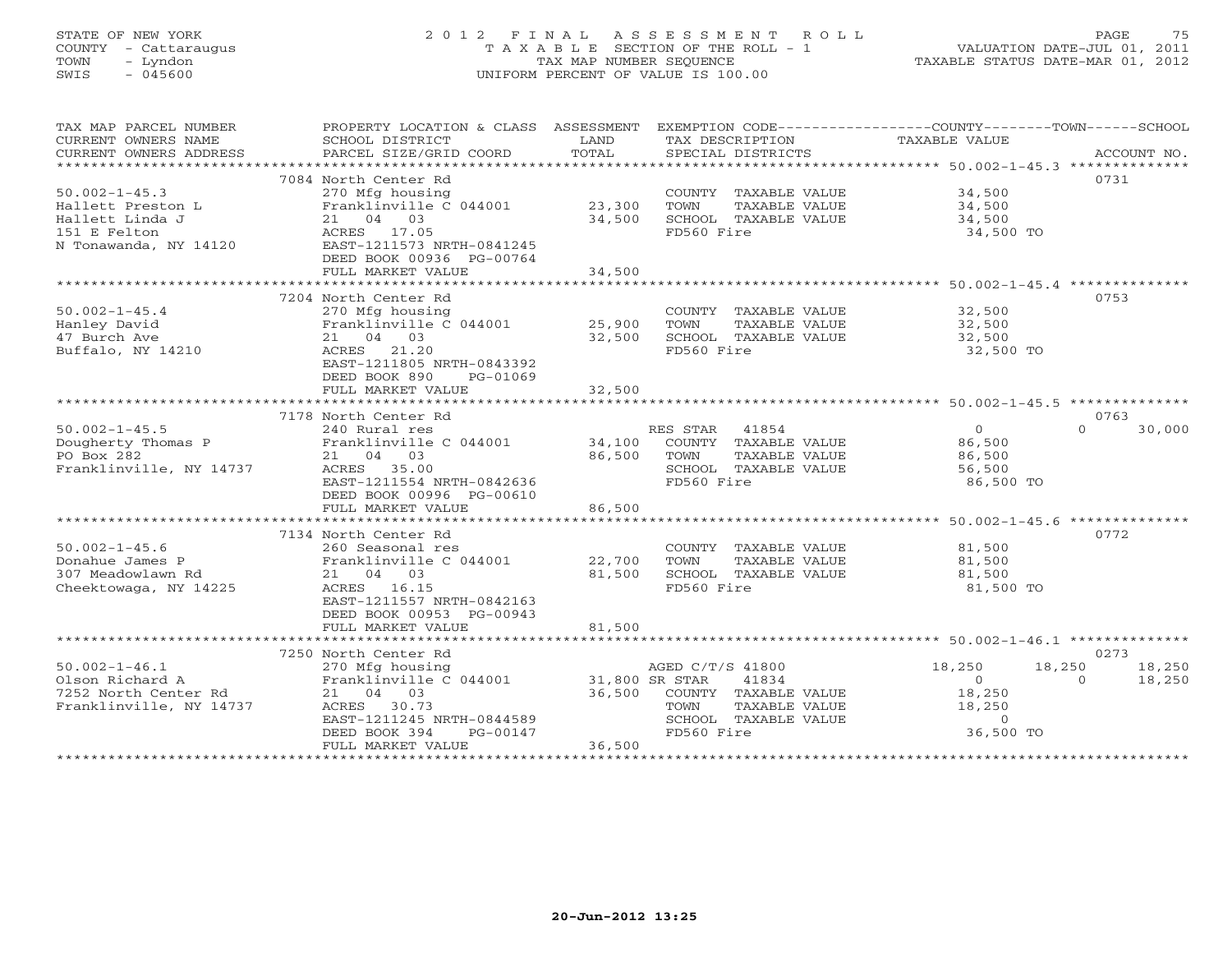# STATE OF NEW YORK 2 0 1 2 F I N A L A S S E S S M E N T R O L L PAGE 76 COUNTY - Cattaraugus T A X A B L E SECTION OF THE ROLL - 1 VALUATION DATE-JUL 01, 2011 TOWN - Lyndon TAX MAP NUMBER SEQUENCE TAXABLE STATUS DATE-MAR 01, 2012 SWIS - 045600 UNIFORM PERCENT OF VALUE IS 100.00

| TAX MAP PARCEL NUMBER<br>CURRENT OWNERS NAME<br>CURRENT OWNERS ADDRESS<br>***********************   | PROPERTY LOCATION & CLASS ASSESSMENT<br>SCHOOL DISTRICT<br>PARCEL SIZE/GRID COORD                                                                                             | LAND<br>TOTAL                | TAX DESCRIPTION<br>SPECIAL DISTRICTS                                                                  | EXEMPTION CODE-----------------COUNTY-------TOWN------SCHOOL<br>TAXABLE VALUE<br>ACCOUNT NO. |
|-----------------------------------------------------------------------------------------------------|-------------------------------------------------------------------------------------------------------------------------------------------------------------------------------|------------------------------|-------------------------------------------------------------------------------------------------------|----------------------------------------------------------------------------------------------|
| $50.002 - 1 - 46.2$<br>Donner Donald A<br>Donner Richard A<br>7132 Ward Rd                          | 7232 North Center Rd<br>312 Vac w/imprv<br>Franklinville C 044001<br>$21/22$ 04 03<br>29.82<br>ACRES                                                                          | 31,300<br>36,400             | COUNTY TAXABLE VALUE<br>TOWN<br>TAXABLE VALUE<br>SCHOOL TAXABLE VALUE<br>FD560 Fire                   | 0576<br>36,400<br>36,400<br>36,400<br>36,400 TO                                              |
| N.Tonawanda, NY 14120                                                                               | EAST-1211287 NRTH-0843829<br>DEED BOOK 14651 PG-3001<br>FULL MARKET VALUE<br>****************************                                                                     | 36,400                       |                                                                                                       |                                                                                              |
| $50.002 - 1 - 46.3$<br>Donner Donald A<br>Donner Richard A<br>7132 Ward Rd<br>N.Tonawanda, NY 14120 | North Center Rd<br>322 Rural vac>10<br>Franklinville C 044001<br>$21/22$ 04 03<br>55.41<br>ACRES<br>EAST-1213268 NRTH-0844419<br>DEED BOOK 14651 PG-3001                      | 24,800<br>24,800             | COUNTY TAXABLE VALUE<br>TOWN<br>TAXABLE VALUE<br>SCHOOL TAXABLE VALUE<br>FD560 Fire                   | 0577<br>24,800<br>24,800<br>24,800<br>24,800 TO                                              |
|                                                                                                     | FULL MARKET VALUE                                                                                                                                                             | 24,800                       |                                                                                                       |                                                                                              |
| $50.002 - 1 - 47$<br>Hasper Lorraine M<br>20 W Hughes St<br>Belfast, NY 14711                       | 705 Porter Rd<br>260 Seasonal res<br>Franklinville C 044001<br>$22 - 04 - 03$<br>ACRES<br>8.90<br>EAST-1213146 NRTH-0845245<br>DEED BOOK 13073 PG-9001                        | 17,400<br>70,700             | COUNTY TAXABLE VALUE<br>TOWN<br>TAXABLE VALUE<br>SCHOOL TAXABLE VALUE<br>FD560 Fire                   | 0171<br>70,700<br>70,700<br>70,700<br>70,700 TO                                              |
|                                                                                                     | FULL MARKET VALUE                                                                                                                                                             | 70,700                       |                                                                                                       |                                                                                              |
| $50.002 - 1 - 48$<br>Wisinski Scott B<br>Attn: Myron Wisinski<br>303 Hilltop Dr<br>Elma, NY 14059   | 783 Porter Rd<br>240 Rural res<br>Franklinville C 044001<br>30 04 03<br>ACRES 10.65<br>EAST-1212397 NRTH-0845245<br>DEED BOOK 2402<br>PG-3001                                 | 19,200<br>87,700             | COUNTY TAXABLE VALUE<br>TOWN<br>TAXABLE VALUE<br>SCHOOL TAXABLE VALUE<br>FD560 Fire                   | 0406<br>87,700<br>87,700<br>87,700<br>87,700 TO                                              |
|                                                                                                     | FULL MARKET VALUE                                                                                                                                                             | 87,700                       |                                                                                                       |                                                                                              |
| $50.002 - 1 - 49$<br>Palmer Jack<br>799 Porter Rd<br>Franklinville, NY 14737                        | 799 Porter Rd<br>240 Rural res<br>Franklinville C 044001<br>22 04 03<br>ACRES 11.08 BANK<br>016<br>EAST-1211566 NRTH-0845245<br>DEED BOOK 00932 PG-00269<br>FULL MARKET VALUE | 19,600<br>110,600<br>110,600 | RES STAR 41854<br>COUNTY TAXABLE VALUE<br>TOWN<br>TAXABLE VALUE<br>SCHOOL TAXABLE VALUE<br>FD560 Fire | 0208<br>$\circ$<br>$\Omega$<br>30,000<br>110,600<br>110,600<br>80,600<br>110,600 TO          |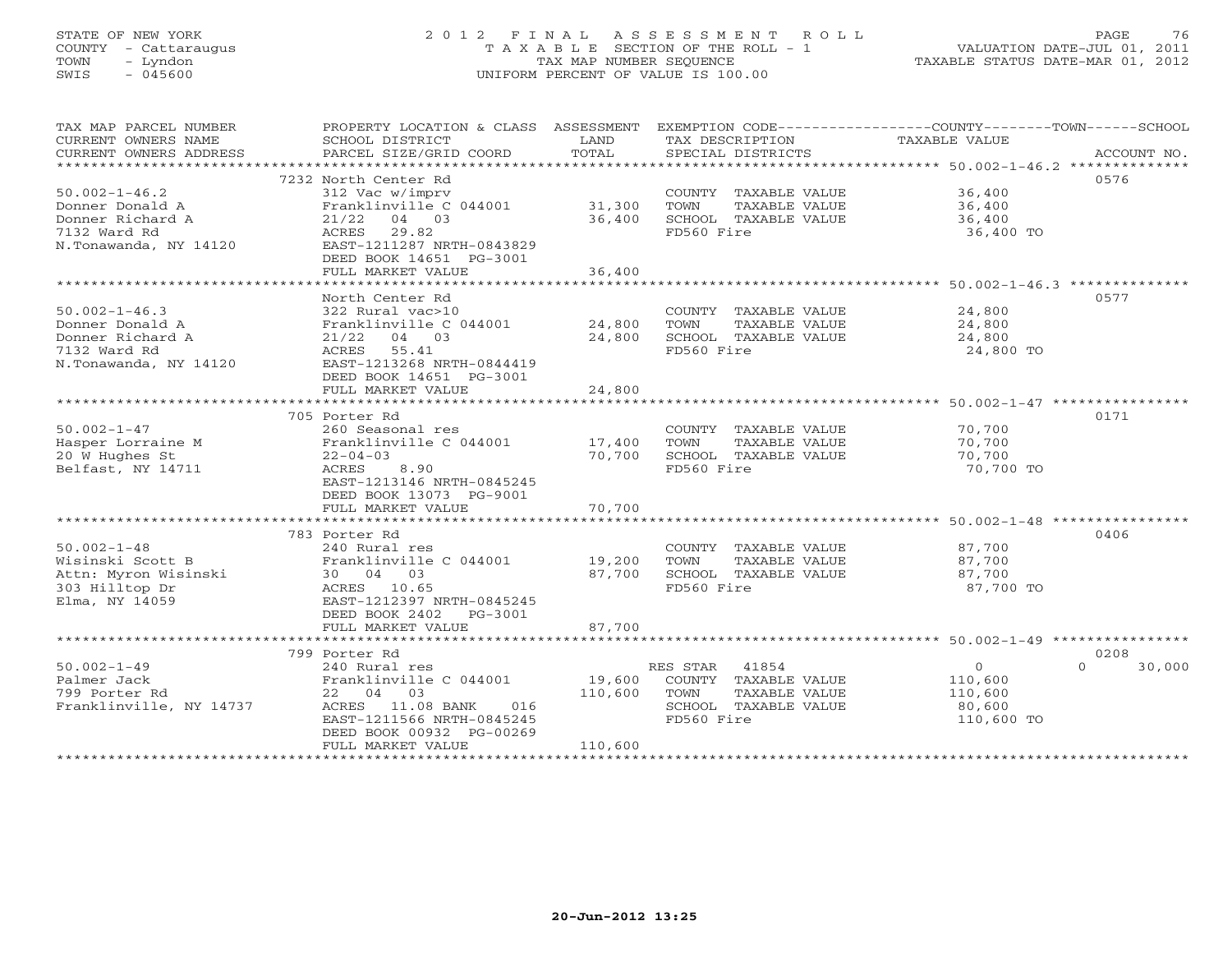# STATE OF NEW YORK 2 0 1 2 F I N A L A S S E S S M E N T R O L L PAGE 77 COUNTY - Cattaraugus T A X A B L E SECTION OF THE ROLL - 1 VALUATION DATE-JUL 01, 2011 TOWN - Lyndon TAX MAP NUMBER SEQUENCE TAXABLE STATUS DATE-MAR 01, 2012 SWIS - 045600 UNIFORM PERCENT OF VALUE IS 100.00

| TAX MAP PARCEL NUMBER<br>CURRENT OWNERS NAME<br>CURRENT OWNERS ADDRESS                                 | PROPERTY LOCATION & CLASS ASSESSMENT<br>SCHOOL DISTRICT<br>PARCEL SIZE/GRID COORD                                                                                             | LAND<br>TOTAL          | EXEMPTION CODE-----------------COUNTY-------TOWN------SCHOOL<br>TAX DESCRIPTION<br>SPECIAL DISTRICTS     | <b>TAXABLE VALUE</b>                                                      | ACCOUNT NO.        |
|--------------------------------------------------------------------------------------------------------|-------------------------------------------------------------------------------------------------------------------------------------------------------------------------------|------------------------|----------------------------------------------------------------------------------------------------------|---------------------------------------------------------------------------|--------------------|
| *********************<br>$50.002 - 1 - 50.1$                                                           | Porter Rd<br>314 Rural vac<10                                                                                                                                                 | ***************        | COUNTY TAXABLE VALUE                                                                                     | ********************************** 50.002-1-50.1 **************<br>13,800 | 0086               |
| Evans William R<br>7287 N Center Rd<br>Franklinville, NY 14737                                         | Franklinville C 044001<br>22 04<br>03<br>Ff 411.76 Porter<br>ACRES<br>4.90                                                                                                    | 13,800<br>13,800       | TOWN<br>TAXABLE VALUE<br>SCHOOL TAXABLE VALUE<br>FD560 Fire                                              | 13,800<br>13,800<br>13,800 TO                                             |                    |
|                                                                                                        | EAST-1210929 NRTH-0845246<br>DEED BOOK 899<br>PG-00938<br>FULL MARKET VALUE                                                                                                   | 13,800                 |                                                                                                          |                                                                           |                    |
|                                                                                                        | 7300 North Center Rd                                                                                                                                                          |                        |                                                                                                          | ******** 50.002-1-50.2 *******                                            | 0885               |
| $50.002 - 1 - 50.2$<br>Evans Darl T Sr.<br>Evans Louise<br>7300 N Center Rd<br>Franklinville, NY 14737 | 270 Mfg housing<br>Franklinville C 044001<br>22<br>04 03<br>Ff 375.25 Porter<br>Ff 514.25 N Center<br>ACRES<br>4.45<br>EAST-1210529 NRTH-0845247<br>DEED BOOK 7415<br>PG-3001 | 12,200<br>60,800       | 41854<br>RES STAR<br>COUNTY TAXABLE VALUE<br>TOWN<br>TAXABLE VALUE<br>SCHOOL TAXABLE VALUE<br>FD560 Fire | $\overline{0}$<br>60,800<br>60,800<br>30,800<br>60,800 TO                 | 30,000<br>$\Omega$ |
|                                                                                                        | FULL MARKET VALUE                                                                                                                                                             | 60,800                 |                                                                                                          |                                                                           |                    |
|                                                                                                        | 882 Porter Rd                                                                                                                                                                 |                        |                                                                                                          | ******************************* 50.002-1-51 *****************             | 0156               |
| $50.002 - 1 - 51$<br>Linski Robert<br>882 Porter Rd<br>Franklinville, NY 14737                         | 210 1 Family Res<br>Franklinville C 044001<br>22 04 03<br>ACRES<br>8.83 BANK<br>032<br>EAST-1210572 NRTH-0845985<br>DEED BOOK 00978 PG-01153                                  | 17,300<br>67,200       | RES STAR<br>41854<br>COUNTY TAXABLE VALUE<br>TAXABLE VALUE<br>TOWN<br>SCHOOL TAXABLE VALUE<br>FD560 Fire | $\overline{0}$<br>67,200<br>67,200<br>37,200<br>67,200 TO                 | $\Omega$<br>30,000 |
|                                                                                                        | FULL MARKET VALUE<br>********************************                                                                                                                         | 67,200                 |                                                                                                          |                                                                           |                    |
|                                                                                                        | 848 Porter Rd                                                                                                                                                                 |                        |                                                                                                          |                                                                           | 0071               |
| $50.002 - 1 - 52.1$<br>Dale Michael E<br>Dale Patricia A<br>200 Garland Ave<br>Cheektowaga, NY 14206   | 314 Rural vac<10<br>Franklinville C 044001<br>22 04 03<br>ACRES<br>4.95<br>EAST-1211181 NRTH-0845984<br>DEED BOOK 12791 PG-7001                                               | 12,900<br>12,900       | COUNTY TAXABLE VALUE<br>TOWN<br>TAXABLE VALUE<br>SCHOOL TAXABLE VALUE<br>FD560 Fire                      | 12,900<br>12,900<br>12,900<br>12,900 TO                                   |                    |
|                                                                                                        | FULL MARKET VALUE                                                                                                                                                             | 12,900<br>************ |                                                                                                          | *********************** 50.002-1-52.2 **************                      |                    |
|                                                                                                        | 854 Porter Rd                                                                                                                                                                 |                        |                                                                                                          |                                                                           | 0852               |
| $50.002 - 1 - 52.2$<br>Ferger Kevin<br>214 Seneca Pl<br>Lancaster, NY 14086                            | 314 Rural vac<10<br>Franklinville C 044001<br>22 04<br>03<br>4.95<br>ACRES<br>EAST-1210933 NRTH-0845983<br>DEED BOOK 12791 PG-3004                                            | 12,900<br>12,900       | COUNTY TAXABLE VALUE<br>TAXABLE VALUE<br>TOWN<br>SCHOOL TAXABLE VALUE<br>FD560 Fire                      | 12,900<br>12,900<br>12,900<br>12,900 TO                                   |                    |
| ***********************                                                                                | FULL MARKET VALUE                                                                                                                                                             | 12,900                 |                                                                                                          |                                                                           |                    |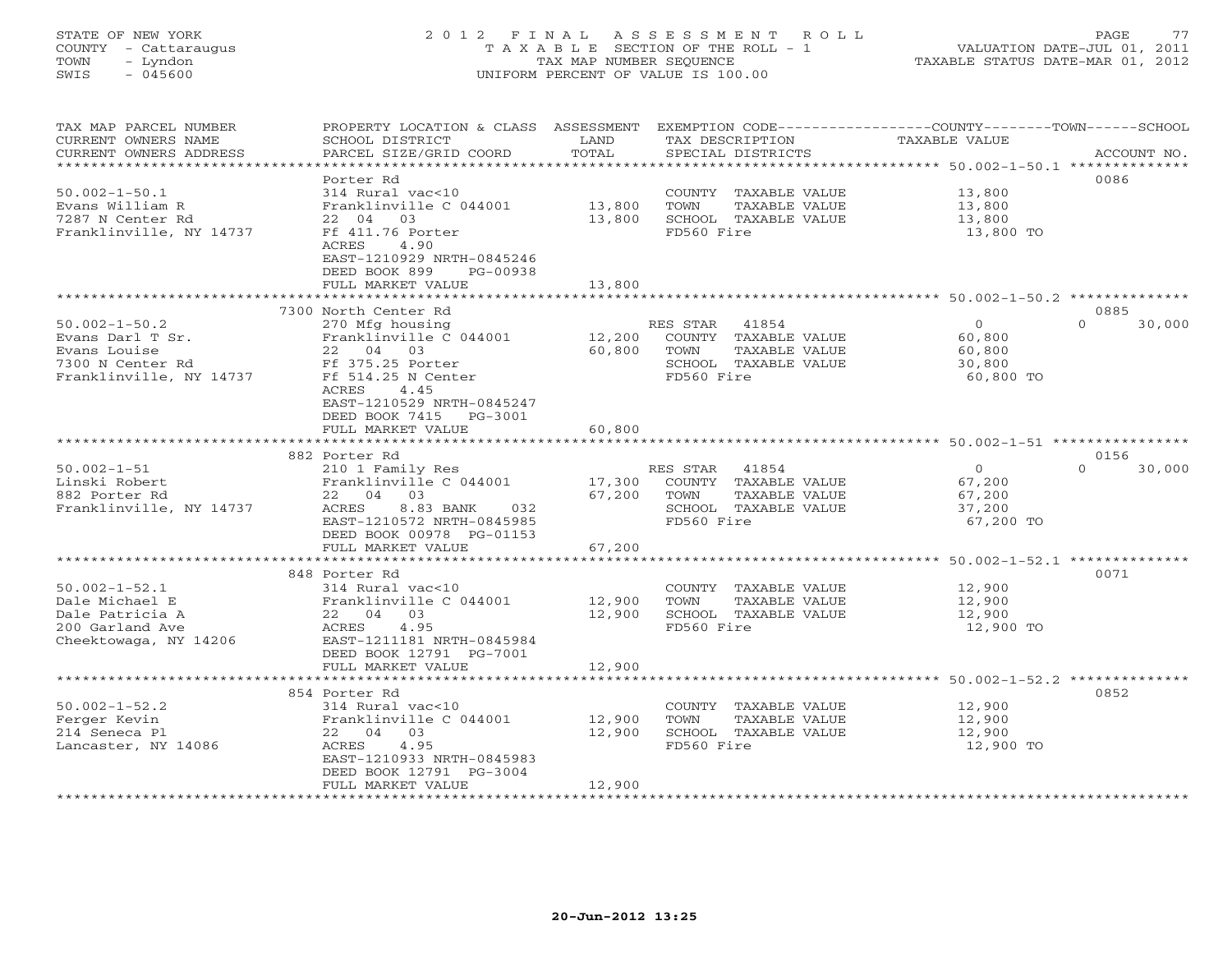# STATE OF NEW YORK 2 0 1 2 F I N A L A S S E S S M E N T R O L L PAGE 78 COUNTY - Cattaraugus T A X A B L E SECTION OF THE ROLL - 1 VALUATION DATE-JUL 01, 2011 TOWN - Lyndon TAX MAP NUMBER SEQUENCE TAXABLE STATUS DATE-MAR 01, 2012 SWIS - 045600 UNIFORM PERCENT OF VALUE IS 100.00

| TAX MAP PARCEL NUMBER<br>CURRENT OWNERS NAME<br>CURRENT OWNERS ADDRESS | PROPERTY LOCATION & CLASS ASSESSMENT<br>SCHOOL DISTRICT<br>PARCEL SIZE/GRID COORD | LAND<br>TOTAL | EXEMPTION CODE-----------------COUNTY-------TOWN------SCHOOL<br>TAX DESCRIPTION<br>SPECIAL DISTRICTS | TAXABLE VALUE                                              | ACCOUNT NO.        |
|------------------------------------------------------------------------|-----------------------------------------------------------------------------------|---------------|------------------------------------------------------------------------------------------------------|------------------------------------------------------------|--------------------|
|                                                                        |                                                                                   |               |                                                                                                      |                                                            |                    |
|                                                                        | 822 Porter Rd                                                                     |               |                                                                                                      |                                                            | 0244               |
| $50.002 - 1 - 53$                                                      | 260 Seasonal res                                                                  |               | COUNTY TAXABLE VALUE 58,500                                                                          |                                                            |                    |
| Gawlak Catherine                                                       | Franklinville C 044001 18,400                                                     |               | TOWN<br>TAXABLE VALUE                                                                                | 58,500<br>58,500                                           |                    |
| Gawlak Stanley                                                         |                                                                                   | 58,500        | SCHOOL TAXABLE VALUE                                                                                 |                                                            |                    |
| 8913 Deana Ln                                                          |                                                                                   |               | FD560 Fire                                                                                           | 58,500 TO                                                  |                    |
| Angola, NY 14006                                                       | 22 04<br>ACRES 9.91<br>EAST-1211552 NRTH-0845981<br>-227 00993 PG-00408           |               |                                                                                                      |                                                            |                    |
|                                                                        |                                                                                   |               |                                                                                                      |                                                            |                    |
|                                                                        | FULL MARKET VALUE                                                                 | 58,500        |                                                                                                      |                                                            |                    |
|                                                                        | 778 Porter Rd                                                                     |               |                                                                                                      |                                                            | 0082               |
| $50.002 - 1 - 54$                                                      | 260 Seasonal res                                                                  |               |                                                                                                      |                                                            |                    |
|                                                                        |                                                                                   | 18,200        | COUNTY TAXABLE VALUE                                                                                 | 28,400                                                     |                    |
| Malchow Dawn<br>21 Windcrest Dr                                        | Franklinville C 044001<br>32 04 03                                                | 28,400        | TOWN<br>TAXABLE VALUE<br>SCHOOL TAXABLE VALUE                                                        | 28,400<br>28,400                                           |                    |
|                                                                        | Ff 500.0                                                                          |               | FD560 Fire                                                                                           |                                                            |                    |
| Cheektowaga, NY 14225                                                  | ACRES 9.73                                                                        |               |                                                                                                      | 28,400 TO                                                  |                    |
|                                                                        |                                                                                   |               |                                                                                                      |                                                            |                    |
|                                                                        | EAST-1212050 NRTH-0845982<br>DEED BOOK 9952 PG-6002                               |               |                                                                                                      |                                                            |                    |
|                                                                        |                                                                                   |               |                                                                                                      |                                                            |                    |
|                                                                        | FULL MARKET VALUE                                                                 | 28,400        |                                                                                                      |                                                            |                    |
|                                                                        |                                                                                   |               |                                                                                                      |                                                            |                    |
|                                                                        | 748 Porter Rd                                                                     |               |                                                                                                      |                                                            | 0158               |
| $50.002 - 1 - 55$                                                      | 270 Mfg housing<br>Franklinville C 044001 18,200                                  |               | COUNTY TAXABLE VALUE                                                                                 | 33,000<br>33,000                                           |                    |
| Whittle Robert P                                                       |                                                                                   |               | TAXABLE VALUE<br>TOWN                                                                                |                                                            |                    |
| 422 38th St                                                            | 22 04 03                                                                          | 33,000        | SCHOOL TAXABLE VALUE<br>FD560 Fire                                                                   | 33,000                                                     |                    |
| Niagara Falls, NY 14303                                                | ACRES<br>9.67<br>EAST-1212548 NRTH-0845978                                        |               |                                                                                                      | 33,000 TO                                                  |                    |
|                                                                        |                                                                                   |               |                                                                                                      |                                                            |                    |
|                                                                        | DEED BOOK 00932 PG-00141                                                          |               |                                                                                                      |                                                            |                    |
|                                                                        | FULL MARKET VALUE                                                                 | 33,000        |                                                                                                      | ******************************* 50.003-1-1 *************** |                    |
|                                                                        | Abbott Rd                                                                         |               |                                                                                                      |                                                            | 0175               |
|                                                                        | 312 Vac w/imprv                                                                   |               |                                                                                                      |                                                            |                    |
| $50.003 - 1 - 1$                                                       | Franklinville C 044001                                                            |               | COUNTY TAXABLE VALUE 24,400                                                                          |                                                            |                    |
| Jezuit Richard J Jr<br>38 Fairfield St                                 | 36 04 03                                                                          | 23,400        | TAXABLE VALUE<br>TOWN                                                                                | 24,400<br>24,400                                           |                    |
|                                                                        | ACRES 17.29                                                                       | 24,400        | SCHOOL TAXABLE VALUE<br>FD560 Fire                                                                   | 24,400 TO                                                  |                    |
| Lancaster, NY 14086                                                    | EAST-1201062 NRTH-0839617                                                         |               |                                                                                                      |                                                            |                    |
|                                                                        | DEED BOOK 15929 PG-6001                                                           |               |                                                                                                      |                                                            |                    |
|                                                                        | FULL MARKET VALUE                                                                 | 24,400        |                                                                                                      |                                                            |                    |
|                                                                        |                                                                                   |               |                                                                                                      |                                                            |                    |
|                                                                        | 6913 Abbott Rd                                                                    |               |                                                                                                      |                                                            | 0317               |
| $50.003 - 1 - 2$                                                       | 210 1 Family Res                                                                  |               | RES STAR<br>41854                                                                                    | $\overline{O}$                                             | $\Omega$<br>30,000 |
| Owens Richard L                                                        | Franklinville C 044001                                                            | 9,700         | COUNTY TAXABLE VALUE                                                                                 | 79,500                                                     |                    |
| PO Box 113                                                             | 36 04 03                                                                          | 79,500        | TOWN<br>TAXABLE VALUE                                                                                | 79,500                                                     |                    |
| Farmersville Sta., NY 14050                                            | 2.80<br>ACRES                                                                     |               | SCHOOL TAXABLE VALUE                                                                                 | 49,500                                                     |                    |
|                                                                        | EAST-1201638 NRTH-0839171                                                         |               | FD560 Fire                                                                                           | 79,500 TO                                                  |                    |
|                                                                        | DEED BOOK 1018 PG-760                                                             |               |                                                                                                      |                                                            |                    |
|                                                                        | FULL MARKET VALUE                                                                 | 79,500        |                                                                                                      |                                                            |                    |
|                                                                        |                                                                                   |               |                                                                                                      |                                                            |                    |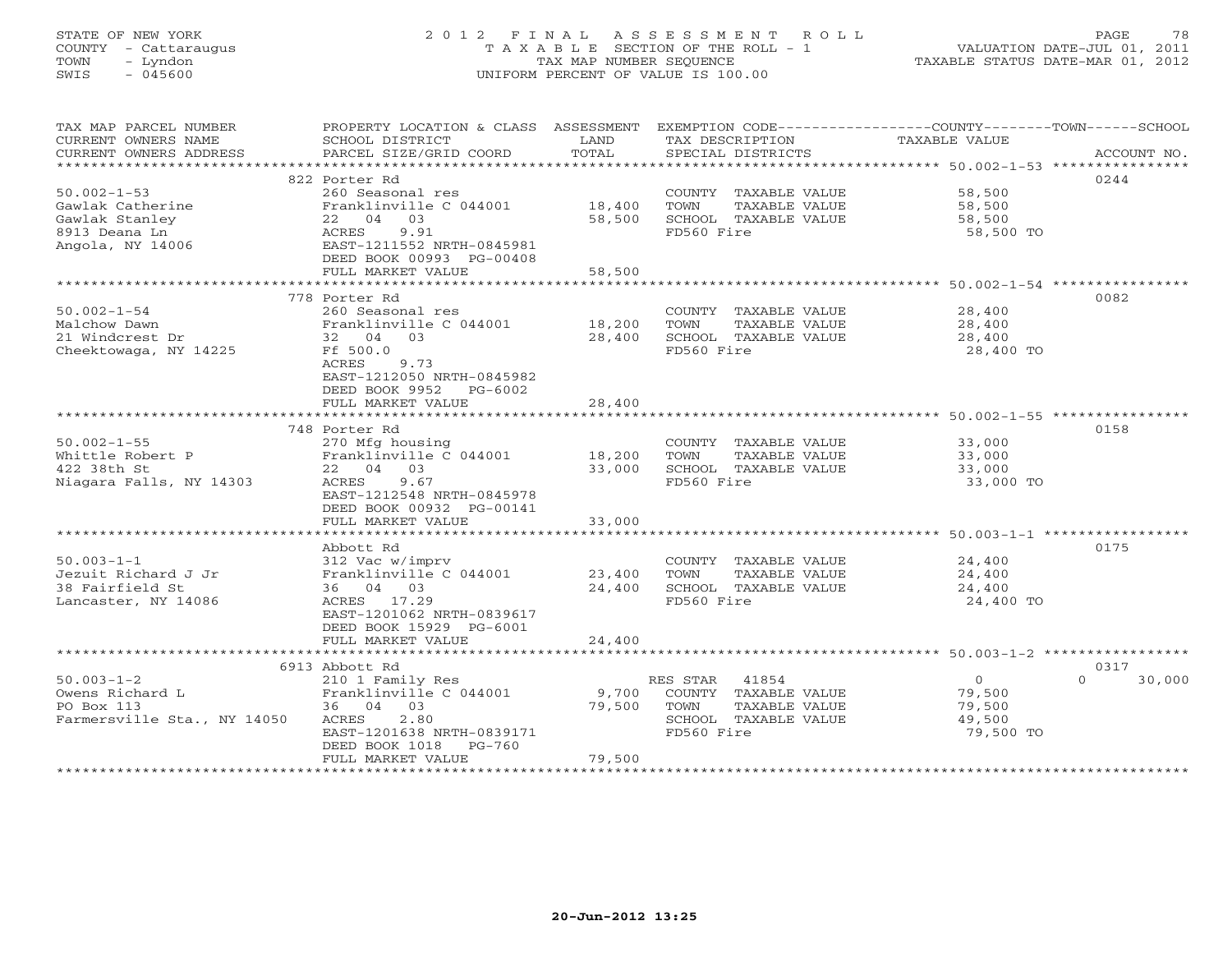# STATE OF NEW YORK 2 0 1 2 F I N A L A S S E S S M E N T R O L L PAGE 79 COUNTY - Cattaraugus T A X A B L E SECTION OF THE ROLL - 1 VALUATION DATE-JUL 01, 2011 TOWN - Lyndon TAX MAP NUMBER SEQUENCE TAXABLE STATUS DATE-MAR 01, 2012 SWIS - 045600 UNIFORM PERCENT OF VALUE IS 100.00

| TAX MAP PARCEL NUMBER<br>CURRENT OWNERS NAME<br>CURRENT OWNERS ADDRESS                                                                                                         | PROPERTY LOCATION & CLASS ASSESSMENT<br>SCHOOL DISTRICT<br>PARCEL SIZE/GRID COORD                                                                                                                                                                                  | LAND<br>TOTAL                                 | TAX DESCRIPTION<br>SPECIAL DISTRICTS                                                                                                                                                         | EXEMPTION CODE-----------------COUNTY-------TOWN-----SCHOOL<br>TAXABLE VALUE                 | ACCOUNT NO.                        |
|--------------------------------------------------------------------------------------------------------------------------------------------------------------------------------|--------------------------------------------------------------------------------------------------------------------------------------------------------------------------------------------------------------------------------------------------------------------|-----------------------------------------------|----------------------------------------------------------------------------------------------------------------------------------------------------------------------------------------------|----------------------------------------------------------------------------------------------|------------------------------------|
|                                                                                                                                                                                |                                                                                                                                                                                                                                                                    |                                               |                                                                                                                                                                                              |                                                                                              |                                    |
| $50.003 - 1 - 3.2$<br>Hawley Cheryl L<br>1492 Lyndon Center Rd<br>Franklinville, NY 14737                                                                                      | 1492 Slab City Rd<br>210 1 Family Res<br>Franklinville C 044001<br>36 04 04<br>9.68<br>ACRES<br>EAST-0120241 NRTH-0839390<br>DEED BOOK 881<br>PG-00503                                                                                                             | 9,820<br>64,820                               | RES STAR<br>41854<br>COUNTY TAXABLE VALUE<br>TOWN<br>TAXABLE VALUE<br>SCHOOL TAXABLE VALUE<br>FD560 Fire                                                                                     | $\Omega$<br>64,820<br>64,820<br>34,820<br>64,820 TO                                          | 0475<br>$\Omega$<br>30,000         |
|                                                                                                                                                                                | FULL MARKET VALUE                                                                                                                                                                                                                                                  | 64,820                                        |                                                                                                                                                                                              |                                                                                              |                                    |
| $50.003 - 1 - 3.4$<br>Richardson Colleen<br>6462 Java Lake Rd<br>Arcade, NY 14009                                                                                              | 6892 Slab City Rd<br>270 Mfg housing<br>Franklinville C 044001<br>36 04 03<br>FRNT 150.00 DPTH 230.00<br>EAST-1202002 NRTH-0838830<br>DEED BOOK 00937 PG-00779<br>FULL MARKET VALUE                                                                                | 6,900<br>15,600<br>15,600                     | COUNTY TAXABLE VALUE<br>TOWN<br>TAXABLE VALUE<br>SCHOOL TAXABLE VALUE<br>FD560 Fire                                                                                                          | 15,600<br>15,600<br>15,600<br>15,600 TO                                                      | 0583                               |
|                                                                                                                                                                                |                                                                                                                                                                                                                                                                    |                                               |                                                                                                                                                                                              |                                                                                              |                                    |
| $50.003 - 1 - 3.5$<br>Baker Jeffery A<br>Secrist Anna<br>6927 Abbott Rd<br>Franklinville, NY 14737<br>$50.003 - 1 - 4$<br>Iacobucci Gary<br>3659 N Boston Rd<br>Eden, NY 14057 | 6927 Abbott Rd<br>270 Mfg housing<br>Franklinville C 044001<br>36 04 03<br>ACRES<br>1.75<br>EAST-1201643 NRTH-0839398<br>DEED BOOK 902<br>PG-01160<br>FULL MARKET VALUE<br>1205 Slab City Rd<br>260 Seasonal res<br>Franklinville C 044001<br>36 04 03<br>Lot $36$ | 8,100<br>35,800<br>35,800<br>38,100<br>53,100 | RES STAR 41854<br>COUNTY TAXABLE VALUE<br>TOWN<br>TAXABLE VALUE<br>SCHOOL TAXABLE VALUE<br>FD560 Fire<br>COUNTY TAXABLE VALUE<br>TOWN<br>TAXABLE VALUE<br>SCHOOL TAXABLE VALUE<br>FD560 Fire | $\circ$<br>35,800<br>35,800<br>5,800<br>35,800 TO<br>53,100<br>53,100<br>53,100<br>53,100 TO | 0596<br>$\Omega$<br>30,000<br>0116 |
|                                                                                                                                                                                | ACRES<br>42.57<br>EAST-1204888 NRTH-0839464<br>DEED BOOK 911<br>PG-00016<br>FULL MARKET VALUE                                                                                                                                                                      | 53,100                                        |                                                                                                                                                                                              |                                                                                              |                                    |
|                                                                                                                                                                                | 1197 Lyndon Center Rd                                                                                                                                                                                                                                              |                                               |                                                                                                                                                                                              |                                                                                              | 0310                               |
| $50.003 - 1 - 6$<br>Rindone Elizabeth T<br>Attn: Jenny Harris<br>8469 Glen Rd<br>Rushford, NY 14777                                                                            | 210 1 Family Res<br>Franklinville C 044001<br>03<br>36/37<br>04<br>4.82<br>ACRES<br>EAST-1206213 NRTH-0839605<br>DEED BOOK 904<br>PG-00128<br>FULL MARKET VALUE                                                                                                    | 12,700<br>13,700<br>13,700                    | COUNTY TAXABLE VALUE<br>TAXABLE VALUE<br>TOWN<br>SCHOOL TAXABLE VALUE<br>FD560 Fire                                                                                                          | 13,700<br>13,700<br>13,700<br>13,700 TO                                                      |                                    |
|                                                                                                                                                                                |                                                                                                                                                                                                                                                                    |                                               |                                                                                                                                                                                              |                                                                                              |                                    |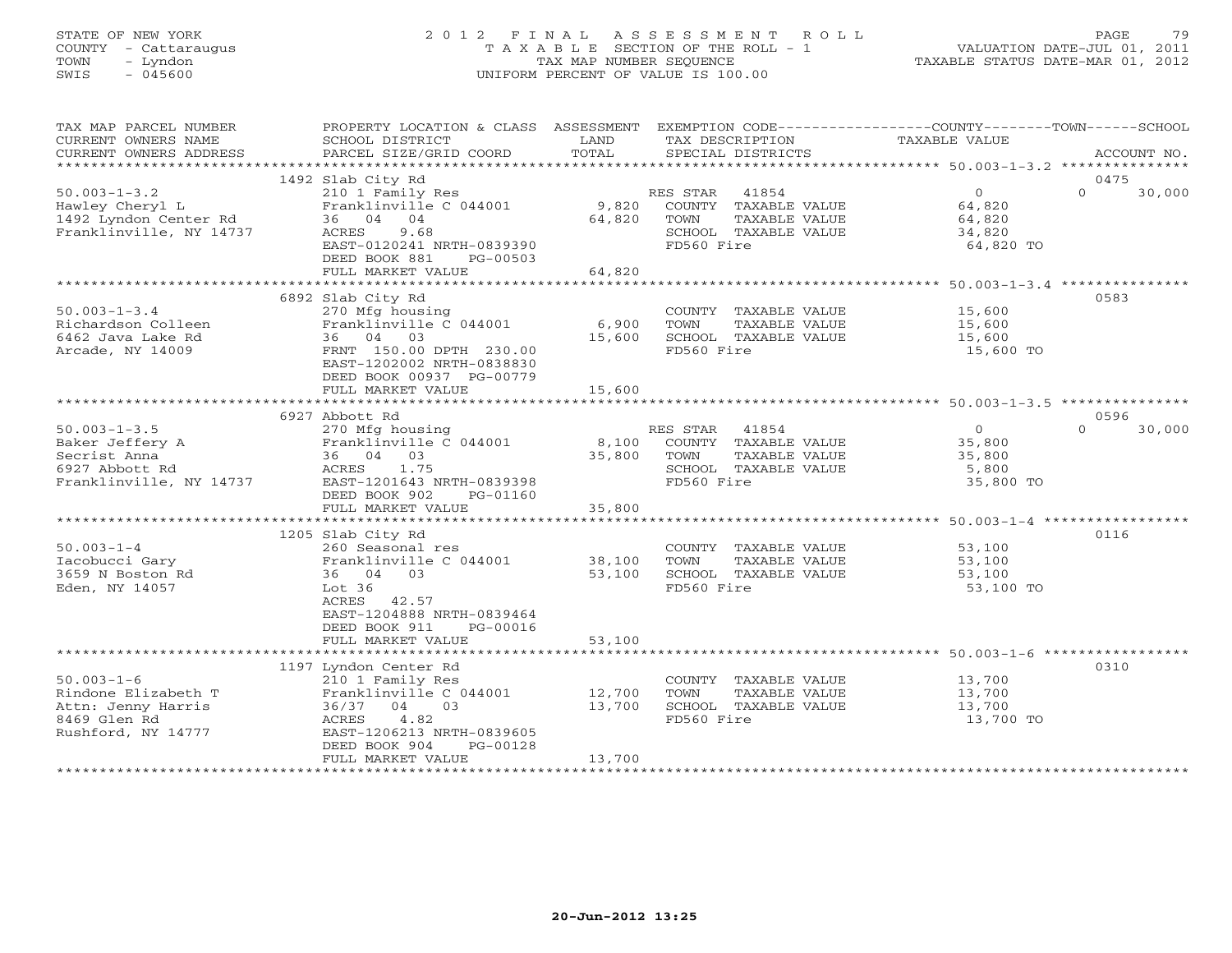# STATE OF NEW YORK 2 0 1 2 F I N A L A S S E S S M E N T R O L L PAGE 80 COUNTY - Cattaraugus T A X A B L E SECTION OF THE ROLL - 1 VALUATION DATE-JUL 01, 2011 TOWN - Lyndon TAX MAP NUMBER SEQUENCE TAXABLE STATUS DATE-MAR 01, 2012 SWIS - 045600 UNIFORM PERCENT OF VALUE IS 100.00

| TAX MAP PARCEL NUMBER<br>CURRENT OWNERS NAME<br>CURRENT OWNERS ADDRESS                                  | PROPERTY LOCATION & CLASS ASSESSMENT<br>SCHOOL DISTRICT<br>PARCEL SIZE/GRID COORD                                                                                                                         | LAND<br>TAX DESCRIPTION<br>TOTAL<br>SPECIAL DISTRICTS                                                                                          | EXEMPTION CODE-----------------COUNTY-------TOWN-----SCHOOL<br>TAXABLE VALUE<br>ACCOUNT NO.              |
|---------------------------------------------------------------------------------------------------------|-----------------------------------------------------------------------------------------------------------------------------------------------------------------------------------------------------------|------------------------------------------------------------------------------------------------------------------------------------------------|----------------------------------------------------------------------------------------------------------|
|                                                                                                         | 1179 Lyndon Center Rd                                                                                                                                                                                     |                                                                                                                                                | 0450                                                                                                     |
| $50.003 - 1 - 7$<br>Schultz William J<br>Schultz Alice L<br>PO Box 173<br>Franklinville, NY 14737       | 210 1 Family Res<br>Franklinville C 044001<br>36 04 03<br>ACRES 14.38<br>EAST-1206387 NRTH-0838115<br>DEED BOOK 760<br>PG-00452<br>FULL MARKET VALUE                                                      | 41834<br>SR STAR<br>21,600<br>COUNTY TAXABLE VALUE<br>73,000<br>TOWN<br>TAXABLE VALUE<br>SCHOOL TAXABLE VALUE<br>FD560 Fire<br>73,000          | $\overline{0}$<br>$\Omega$<br>62,200<br>73,000<br>73,000<br>10,800<br>73,000 TO                          |
|                                                                                                         |                                                                                                                                                                                                           |                                                                                                                                                |                                                                                                          |
| $50.003 - 1 - 8$<br>Carlson Dale<br>Carlson Nancy A<br>1129 Lyndon Rd<br>Franklinville, NY 14737        | 1129 Lyndon Center Rd<br>240 Rural res<br>Franklinville C 044001<br>28 04 03<br>ACRES 104.00<br>EAST-1207072 NRTH-0837873<br>DEED BOOK 834<br>PG-01102                                                    | WVET C/T<br>41121<br>41834<br>65,000 SR STAR<br>196,900<br>COUNTY TAXABLE VALUE<br>TOWN<br>TAXABLE VALUE<br>SCHOOL TAXABLE VALUE<br>FD560 Fire | 0106<br>12,000<br>12,000<br>62,200<br>$\circ$<br>$\Omega$<br>184,900<br>184,900<br>134,700<br>196,900 TO |
|                                                                                                         | FULL MARKET VALUE                                                                                                                                                                                         | 196,900                                                                                                                                        |                                                                                                          |
|                                                                                                         |                                                                                                                                                                                                           |                                                                                                                                                |                                                                                                          |
| $50.003 - 1 - 10.1$<br>Sutton Kristin<br>1035 Lyndon Center Rd<br>Franklinville, NY 14737               | 1035 Lyndon Center Rd<br>240 Rural res<br>Franklinville C 044001<br>04 04 04<br>ACRES 11.58 BANK<br>017<br>EAST-1208522 NRTH-0839177<br>DEED BOOK 2098<br>$PG-3004$                                       | RES STAR<br>41854<br>19,900<br>COUNTY TAXABLE VALUE<br>131,000<br>TOWN<br>TAXABLE VALUE<br>SCHOOL TAXABLE VALUE<br>FD560 Fire                  | 0404<br>$\circ$<br>$\Omega$<br>30,000<br>131,000<br>131,000<br>101,000<br>131,000 TO                     |
|                                                                                                         | FULL MARKET VALUE                                                                                                                                                                                         | 131,000                                                                                                                                        |                                                                                                          |
|                                                                                                         |                                                                                                                                                                                                           |                                                                                                                                                |                                                                                                          |
| $50.003 - 1 - 10.2$<br>Scime Joel<br>Scime Virginia<br>1051 Lyndon Center Rd<br>Franklinville, NY 14737 | 1051 Lyndon Center Rd<br>240 Rural res<br>Franklinville C 044001<br>28 04 03<br>ACRES 84.44<br>EAST-1208150 NRTH-0837592<br>DEED BOOK 815<br>PG-01127<br>FULL MARKET VALUE                                | SR STAR<br>41834<br>56,700<br>COUNTY<br>TAXABLE VALUE<br>170,000<br>TOWN<br>TAXABLE VALUE<br>SCHOOL TAXABLE VALUE<br>FD560 Fire<br>170,000     | 0625<br>$\circ$<br>$\cap$<br>62,200<br>170,000<br>170,000<br>107,800<br>170,000 TO                       |
|                                                                                                         |                                                                                                                                                                                                           |                                                                                                                                                |                                                                                                          |
| $50.003 - 1 - 11$<br>Frascella Joseph<br>1075 Lyndon Rd<br>Franklinville, NY 14737                      | 1075 Lyndon Center Rd<br>210 1 Family Res<br>Franklinville C 044001<br>28 04 03<br>ACRES<br>3.00<br>EAST-1207938 NRTH-0839529<br>DEED BOOK 00942 PG-00351<br>FULL MARKET VALUE<br>*********************** | 41854<br>RES STAR<br>10,000<br>COUNTY TAXABLE VALUE<br>138,100<br>TOWN<br>TAXABLE VALUE<br>SCHOOL TAXABLE VALUE<br>FD560 Fire<br>138,100       | 0434<br>$\circ$<br>30,000<br>$\Omega$<br>138,100<br>138,100<br>108,100<br>138,100 TO                     |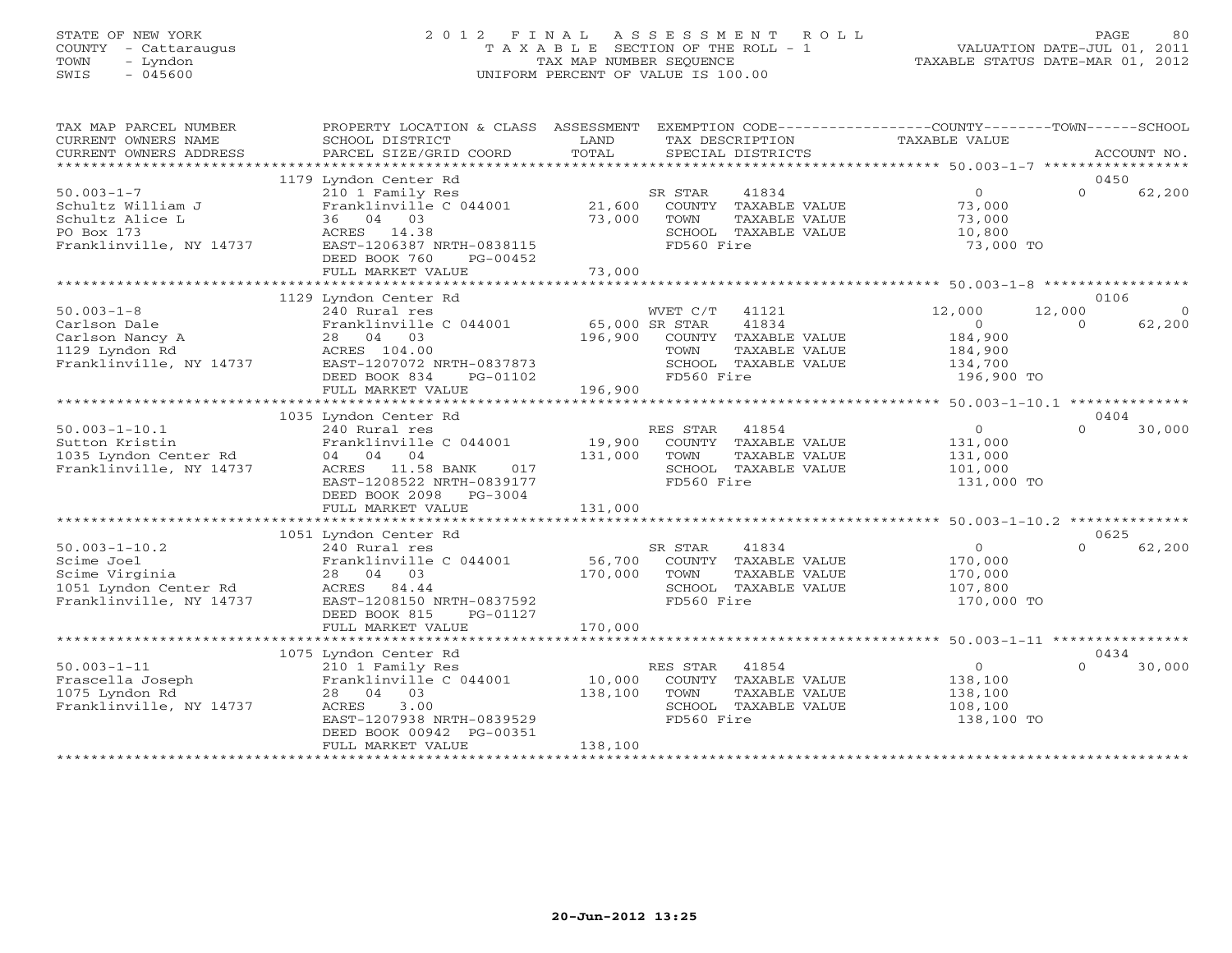#### STATE OF NEW YORK 2 0 1 2 F I N A L A S S E S S M E N T R O L L PAGE 81 COUNTY - Cattaraugus T A X A B L E SECTION OF THE ROLL - 1 VALUATION DATE-JUL 01, 2011 TOWN - Lyndon TAX MAP NUMBER SEQUENCE TAXABLE STATUS DATE-MAR 01, 2012 SWIS - 045600 UNIFORM PERCENT OF VALUE IS 100.00

| TAX MAP PARCEL NUMBER                           | PROPERTY LOCATION & CLASS ASSESSMENT |         | EXEMPTION CODE-----------------COUNTY-------TOWN------SCHOOL |                                                       |                    |
|-------------------------------------------------|--------------------------------------|---------|--------------------------------------------------------------|-------------------------------------------------------|--------------------|
|                                                 |                                      |         |                                                              |                                                       |                    |
|                                                 | 991 Lyndon Center Rd                 |         |                                                              |                                                       | 5009               |
| $50.003 - 1 - 12.2$                             | 210 1 Family Res                     |         | RES STAR<br>41854                                            | $\overline{0}$                                        | $\Omega$<br>30,000 |
| Freer Dale                                      | Franklinville C 044001               | 12,600  | COUNTY TAXABLE VALUE                                         | 95,000                                                |                    |
| Freer Cathy                                     | ACRES<br>4.75 BANK<br>017            | 95,000  | TOWN<br>TAXABLE VALUE                                        | 95,000                                                |                    |
| 991 Lyndon Center Rd<br>Franklinville. NY 14737 | EAST-1209009 NRTH-0839664            |         | SCHOOL TAXABLE VALUE                                         | 65,000                                                |                    |
| Franklinville, NY 14737                         | DEED BOOK 12370 PG-4002              |         | FD560 Fire                                                   | 95,000 TO                                             |                    |
|                                                 | FULL MARKET VALUE                    | 95,000  |                                                              |                                                       |                    |
|                                                 |                                      |         |                                                              | *********************** 50.003-1-16 ***************** |                    |
|                                                 | 1224 Slab City Rd                    |         |                                                              |                                                       | 0363               |
| $50.003 - 1 - 16$                               | 260 Seasonal res                     |         | COUNTY TAXABLE VALUE                                         | 47,500                                                |                    |
| Storms Patrick E                                | Franklinville C 044001               | 17,400  | TOWN<br>TAXABLE VALUE                                        | 47,500                                                |                    |
| Storms Daniel L                                 | 36 04 03                             | 47,500  | SCHOOL TAXABLE VALUE                                         | 47,500                                                |                    |
| 23 Gary Ln                                      | ACRES<br>8.94                        |         | FD560 Fire                                                   | 47,500 TO                                             |                    |
| Buffalo, NY 14227                               | EAST-1206135 NRTH-0836134            |         |                                                              |                                                       |                    |
|                                                 | DEED BOOK 00973 PG-01056             |         |                                                              |                                                       |                    |
|                                                 | FULL MARKET VALUE                    | 47,500  |                                                              |                                                       |                    |
|                                                 |                                      |         |                                                              |                                                       |                    |
|                                                 | 1252 Slab City Rd                    |         |                                                              |                                                       | 0280               |
| $50.003 - 1 - 17$                               | 260 Seasonal res                     |         | COUNTY TAXABLE VALUE                                         | 78,000                                                |                    |
| Esford James T                                  | Franklinville C 044001               | 19,500  | TOWN<br>TAXABLE VALUE                                        | 78,000                                                |                    |
| Esford Helen G                                  | 36 04 03                             | 78,000  | SCHOOL TAXABLE VALUE                                         | 78,000                                                |                    |
| 140 East Hill Run Dr                            | ACRES 11.06                          |         | FD560 Fire                                                   | 78,000 TO                                             |                    |
| Springville, NY 14141                           | EAST-1205900 NRTH-0836512            |         |                                                              |                                                       |                    |
|                                                 | DEED BOOK 880<br>PG-00244            |         |                                                              |                                                       |                    |
|                                                 | FULL MARKET VALUE                    | 78,000  |                                                              |                                                       |                    |
|                                                 |                                      |         |                                                              |                                                       |                    |
|                                                 | 1274 Slab City Rd                    |         |                                                              |                                                       | 0296               |
| $50.003 - 1 - 18$                               | 240 Rural res                        |         | SR STAR<br>41834                                             | $\Omega$                                              | $\Omega$<br>62,200 |
| Race Raymond B                                  | Franklinville C 044001 22,400        |         | COUNTY TAXABLE VALUE                                         | 114,600                                               |                    |
| Race Suzanne M                                  | 36 04 03                             | 114,600 | TOWN<br>TAXABLE VALUE                                        | 114,600                                               |                    |
| 1274 Slab City Rd                               | ACRES 15.58                          |         | SCHOOL TAXABLE VALUE                                         | 52,400                                                |                    |
| Franklinville, NY 14737                         | EAST-1205445 NRTH-0836881            |         | FD560 Fire                                                   | 114,600 TO                                            |                    |
|                                                 | FULL MARKET VALUE                    | 114,600 |                                                              |                                                       |                    |
|                                                 |                                      |         |                                                              |                                                       |                    |
|                                                 | 1298 Slab City Rd                    |         |                                                              |                                                       | 0062               |
| $50.003 - 1 - 19$                               | 210 1 Family Res                     |         | RES STAR<br>41854                                            | $\circ$                                               | 30,000<br>$\Omega$ |
| Fitch Gary                                      | Franklinville C 044001               | 12,100  | COUNTY TAXABLE VALUE                                         | 116,400                                               |                    |
| Fitch Diane                                     | 36 04 03                             | 116,400 | TOWN<br>TAXABLE VALUE                                        | 116,400                                               |                    |
| 1298 Slab City Rd                               | 4.42<br>ACRES                        |         | SCHOOL TAXABLE VALUE<br>FD560 Fire                           | 86,400                                                |                    |
| Franklinville, NY 14737                         | EAST-1205139 NRTH-0837189            |         |                                                              | 116,400 TO                                            |                    |
|                                                 | DEED BOOK 870<br>PG-00838            |         |                                                              |                                                       |                    |
|                                                 | FULL MARKET VALUE                    | 116,400 |                                                              |                                                       |                    |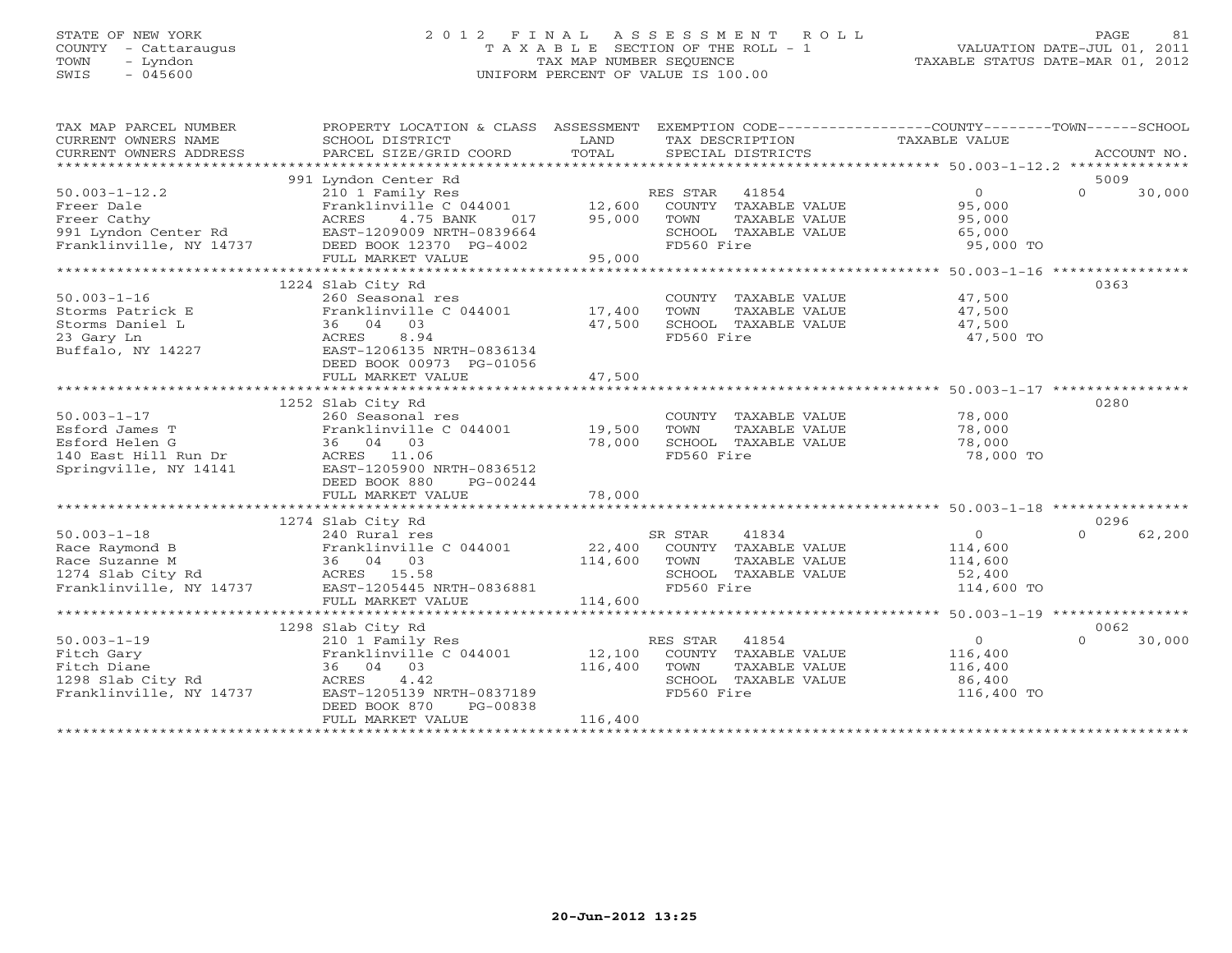#### STATE OF NEW YORK 2 0 1 2 F I N A L A S S E S S M E N T R O L L PAGE 82 COUNTY - Cattaraugus T A X A B L E SECTION OF THE ROLL - 1 VALUATION DATE-JUL 01, 2011 TOWN - Lyndon TAX MAP NUMBER SEQUENCE TAXABLE STATUS DATE-MAR 01, 2012 SWIS - 045600 UNIFORM PERCENT OF VALUE IS 100.00

| TAX MAP PARCEL NUMBER  | PROPERTY LOCATION & CLASS ASSESSMENT EXEMPTION CODE---------------COUNTY-------TOWN------SCHOOL |        |                       |               |             |
|------------------------|-------------------------------------------------------------------------------------------------|--------|-----------------------|---------------|-------------|
| CURRENT OWNERS NAME    | SCHOOL DISTRICT                                                                                 | LAND   | TAX DESCRIPTION       | TAXABLE VALUE |             |
| CURRENT OWNERS ADDRESS | PARCEL SIZE/GRID COORD                                                                          | TOTAL  | SPECIAL DISTRICTS     |               | ACCOUNT NO. |
|                        |                                                                                                 |        |                       |               |             |
|                        | Slab City Rd                                                                                    |        |                       |               | 0347        |
| $50.003 - 1 - 20$      | 322 Rural vac>10                                                                                |        | COUNTY TAXABLE VALUE  | 23,600        |             |
| Lamb Wayne             | Franklinville C 044001                                                                          | 23,600 | TOWN<br>TAXABLE VALUE | 23,600        |             |
| 8970 Transit Rd        | 36 04 03                                                                                        | 23,600 | SCHOOL TAXABLE VALUE  | 23,600        |             |
| East Amherst, NY 14051 | ACRES 27.70                                                                                     |        | FD560 Fire            | 23,600 TO     |             |
|                        | EAST-1205985 NRTH-0838038                                                                       |        |                       |               |             |
|                        | DEED BOOK 00915 PG-01170                                                                        |        |                       |               |             |
|                        | FULL MARKET VALUE                                                                               | 23,600 |                       |               |             |
|                        |                                                                                                 |        |                       |               |             |
|                        | Slab City Rd                                                                                    |        |                       |               | 0100        |
| $50.003 - 1 - 21$      | 314 Rural vac<10                                                                                |        | COUNTY TAXABLE VALUE  | 12,500        |             |
| Lamb Wayne             | Franklinville C 044001 12,500                                                                   |        | TOWN<br>TAXABLE VALUE | 12,500        |             |
| 8970 Transit Rd        | 37 04 03                                                                                        | 12,500 | SCHOOL TAXABLE VALUE  | 12,500        |             |
| East Amherst, NY 14051 | ACRES 10.00                                                                                     |        | FD560 Fire            | 12,500 TO     |             |
|                        | EAST-1205347 NRTH-0838077                                                                       |        |                       |               |             |
|                        | DEED BOOK 00915 PG-01176                                                                        |        |                       |               |             |
|                        | FULL MARKET VALUE                                                                               | 12,500 |                       |               |             |
|                        |                                                                                                 |        |                       |               |             |
|                        | Slab City Rd                                                                                    |        |                       |               | 0015        |
| $50.003 - 1 - 22$      | 314 Rural vac<10                                                                                |        | COUNTY TAXABLE VALUE  | 5,200         |             |
| Lamb Wayne D           | Franklinville C 044001                                                                          | 5,200  | TAXABLE VALUE<br>TOWN | 5,200         |             |
| 8970 Transit Rd        | 36 04 03                                                                                        | 5,200  | SCHOOL TAXABLE VALUE  | 5,200         |             |
| Amherst, NY 14051      | ACRES 3.49                                                                                      |        | FD560 Fire            | 5,200 TO      |             |
|                        | EAST-1205182 NRTH-0838438                                                                       |        |                       |               |             |
|                        | DEED BOOK 00974 PG-00287                                                                        |        |                       |               |             |
|                        | FULL MARKET VALUE                                                                               | 5,200  |                       |               |             |
|                        |                                                                                                 |        |                       |               |             |
|                        | Slab City Rd                                                                                    |        |                       |               | 0065        |
| $50.003 - 1 - 23$      | 314 Rural vac<10                                                                                |        | COUNTY TAXABLE VALUE  | 10,500        |             |
| Lamb Wayne             | Franklinville C 044001                                                                          | 10,500 | TOWN<br>TAXABLE VALUE | 10,500        |             |
| 8970 Transit Rd        | 37 04 03                                                                                        | 10,500 | SCHOOL TAXABLE VALUE  | 10,500        |             |
| E Amherst, NY 14051    | 8.00<br>ACRES                                                                                   |        | FD560 Fire            | 10,500 TO     |             |
|                        | EAST-1205262 NRTH-0838699                                                                       |        |                       |               |             |
|                        | DEED BOOK 00968 PG-00307                                                                        |        |                       |               |             |
|                        | FULL MARKET VALUE                                                                               | 10,500 |                       |               |             |
|                        |                                                                                                 |        |                       |               |             |
|                        | Slab City Rd                                                                                    |        |                       |               | 0044        |
| $50.003 - 1 - 24$      | 314 Rural vac<10                                                                                |        | COUNTY TAXABLE VALUE  | 7,500         |             |
| Beyer Roger A          | Franklinville C 044001                                                                          | 7,500  | TOWN<br>TAXABLE VALUE | 7,500         |             |
| G.Michael Anthon       | 36 04 03                                                                                        | 7,500  | SCHOOL TAXABLE VALUE  | 7,500         |             |
| 4044 Callender Rd      | 5.00<br>ACRES                                                                                   |        | FD560 Fire            | 7,500 TO      |             |
| Roch Creek, OH 44084   | EAST-1205250 NRTH-0838975                                                                       |        |                       |               |             |
|                        | DEED BOOK 716<br>PG-00944                                                                       |        |                       |               |             |
|                        | FULL MARKET VALUE                                                                               | 7,500  |                       |               |             |
|                        |                                                                                                 |        |                       |               |             |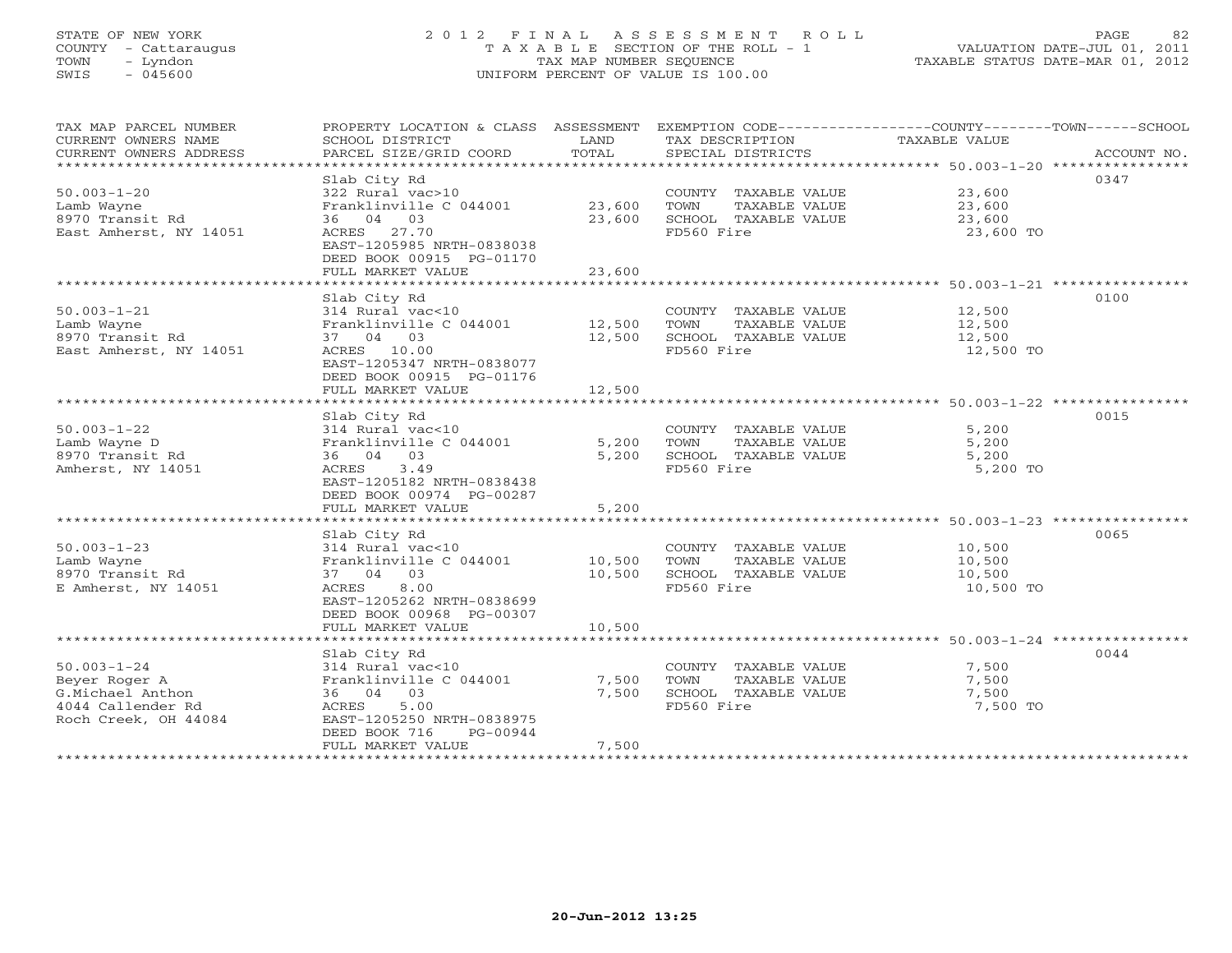# STATE OF NEW YORK 2 0 1 2 F I N A L A S S E S S M E N T R O L L PAGE 83 COUNTY - Cattaraugus T A X A B L E SECTION OF THE ROLL - 1 VALUATION DATE-JUL 01, 2011 TOWN - Lyndon TAX MAP NUMBER SEQUENCE TAXABLE STATUS DATE-MAR 01, 2012 SWIS - 045600 UNIFORM PERCENT OF VALUE IS 100.00

| TAXABLE VALUE<br>CURRENT OWNERS NAME<br>SCHOOL DISTRICT<br>LAND<br>TAX DESCRIPTION<br>.CURRENT OWNERS ADDRESS PARCEL SIZE/GRID COORD TOTAL SPECIAL DISTRICTS ACCOUNT NO ACCOUNT NO ACCOUNT NO ARE A LATA A LATA A LATA A LATA A LATA A LATA A LATA A LATA A LATA A LATA A LATA A LATA A LATA A LATA A LATA A LATA A<br>0140<br>Slab City Rd<br>$50.003 - 1 - 25$<br>11,400<br>314 Rural vac<10<br>COUNTY TAXABLE VALUE<br>Franklinville C 044001 11,400<br>11,400<br>Lamb Wayne D<br>TOWN<br>TAXABLE VALUE<br>11,400<br>8970 Transit Rd<br>SCHOOL TAXABLE VALUE<br>36 04 03<br>11,400<br>8.87<br>FD560 Fire<br>East Amherst, NY 14051<br>ACRES<br>11,400 TO<br>EAST-1204460 NRTH-0838870<br>DEED BOOK 00983 PG-01025<br>11,400<br>FULL MARKET VALUE<br>0458<br>1390 Slab City Rd<br>$50.003 - 1 - 26$<br>COUNTY TAXABLE VALUE<br>37,800<br>260 Seasonal res<br>Franklinville C 044001 18,500<br>Landrigan Brian<br>TOWN<br>TAXABLE VALUE<br>37,800<br>37,800<br>4283 N Manning Rd<br>37,800<br>SCHOOL TAXABLE VALUE<br>36 04 03<br>Holley, NY 14470<br>ACRES 10.01<br>FD560 Fire<br>37,800 TO<br>EAST-1204053 NRTH-0838520<br>DEED BOOK 3933 PG-7001<br>FULL MARKET VALUE<br>37,800<br>0379<br>1370 Slab City Rd<br>$50.003 - 1 - 27$<br>28,200<br>COUNTY TAXABLE VALUE<br>270 Mfg housing<br>Franklinville C 044001               17,400<br>TAXABLE VALUE<br>28,200<br>Frost Doris<br>TOWN<br>Bonafede David<br>36 04 03<br>28,200<br>SCHOOL TAXABLE VALUE<br>28,200<br>109 Yeager Dr<br>ACRES 8.90<br>FD560 Fire<br>28,200 TO<br>Cheektowaga, NY 14225<br>EAST-1204422 NRTH-0838095<br>DEED BOOK 00994 PG-00394<br>FULL MARKET VALUE<br>28,200<br>0288<br>1330 Slab City Rd<br>$50.003 - 1 - 28$<br>72,000<br>260 Seasonal res<br>COUNTY TAXABLE VALUE<br>Franklinville C 044001 23,000<br>Burzynski Thaddeus D<br>TAXABLE VALUE<br>72,000<br>TOWN<br>Burzynski Robin A<br>36 04 03<br>ACRES 16.56 BANK<br>72,000<br>SCHOOL TAXABLE VALUE<br>72,000<br>94 Rosemead Ln<br>FD560 Fire<br>72,000 TO<br>017<br>Cheektowaga, NY 14227<br>EAST-1204818 NRTH-0837570<br>DEED BOOK 00935 PG-00181<br>0308<br>1345 Slab City Rd<br>$50.003 - 1 - 29$<br>$CVET C/T$ 41131<br>17,425<br>17,425<br>210 1 Family Res<br>$\overline{0}$<br>Boysha Joseph<br>Boysha Neva<br>1345 Slab City Rd<br>Franklinville, NY 14737<br>EAST-1<br>Franklinville C 044001<br>41834<br>62,200<br>9,000 SR STAR<br>$\overline{0}$<br>$\Omega$<br>36 04 03<br>69,700 COUNTY TAXABLE VALUE<br>52,275<br>52,275<br>2.35 BANK<br>012<br>TOWN<br>TAXABLE VALUE<br>EAST-1204227 NRTH-0837349<br>SCHOOL TAXABLE VALUE<br>7,500<br>69,700 TO<br>DEED BOOK 1016    PG-1150<br>FD560 Fire<br>69,700<br>FULL MARKET VALUE | TAX MAP PARCEL NUMBER |  | PROPERTY LOCATION & CLASS ASSESSMENT EXEMPTION CODE----------------COUNTY-------TOWN------SCHOOL |
|------------------------------------------------------------------------------------------------------------------------------------------------------------------------------------------------------------------------------------------------------------------------------------------------------------------------------------------------------------------------------------------------------------------------------------------------------------------------------------------------------------------------------------------------------------------------------------------------------------------------------------------------------------------------------------------------------------------------------------------------------------------------------------------------------------------------------------------------------------------------------------------------------------------------------------------------------------------------------------------------------------------------------------------------------------------------------------------------------------------------------------------------------------------------------------------------------------------------------------------------------------------------------------------------------------------------------------------------------------------------------------------------------------------------------------------------------------------------------------------------------------------------------------------------------------------------------------------------------------------------------------------------------------------------------------------------------------------------------------------------------------------------------------------------------------------------------------------------------------------------------------------------------------------------------------------------------------------------------------------------------------------------------------------------------------------------------------------------------------------------------------------------------------------------------------------------------------------------------------------------------------------------------------------------------------------------------------------------------------------------------------------------------------------------------------------------------------------------------------------------------------------------------------------------------------------------------------------------------------------------------------------------------------------------------------|-----------------------|--|--------------------------------------------------------------------------------------------------|
|                                                                                                                                                                                                                                                                                                                                                                                                                                                                                                                                                                                                                                                                                                                                                                                                                                                                                                                                                                                                                                                                                                                                                                                                                                                                                                                                                                                                                                                                                                                                                                                                                                                                                                                                                                                                                                                                                                                                                                                                                                                                                                                                                                                                                                                                                                                                                                                                                                                                                                                                                                                                                                                                                    |                       |  |                                                                                                  |
|                                                                                                                                                                                                                                                                                                                                                                                                                                                                                                                                                                                                                                                                                                                                                                                                                                                                                                                                                                                                                                                                                                                                                                                                                                                                                                                                                                                                                                                                                                                                                                                                                                                                                                                                                                                                                                                                                                                                                                                                                                                                                                                                                                                                                                                                                                                                                                                                                                                                                                                                                                                                                                                                                    |                       |  |                                                                                                  |
|                                                                                                                                                                                                                                                                                                                                                                                                                                                                                                                                                                                                                                                                                                                                                                                                                                                                                                                                                                                                                                                                                                                                                                                                                                                                                                                                                                                                                                                                                                                                                                                                                                                                                                                                                                                                                                                                                                                                                                                                                                                                                                                                                                                                                                                                                                                                                                                                                                                                                                                                                                                                                                                                                    |                       |  |                                                                                                  |
|                                                                                                                                                                                                                                                                                                                                                                                                                                                                                                                                                                                                                                                                                                                                                                                                                                                                                                                                                                                                                                                                                                                                                                                                                                                                                                                                                                                                                                                                                                                                                                                                                                                                                                                                                                                                                                                                                                                                                                                                                                                                                                                                                                                                                                                                                                                                                                                                                                                                                                                                                                                                                                                                                    |                       |  |                                                                                                  |
|                                                                                                                                                                                                                                                                                                                                                                                                                                                                                                                                                                                                                                                                                                                                                                                                                                                                                                                                                                                                                                                                                                                                                                                                                                                                                                                                                                                                                                                                                                                                                                                                                                                                                                                                                                                                                                                                                                                                                                                                                                                                                                                                                                                                                                                                                                                                                                                                                                                                                                                                                                                                                                                                                    |                       |  |                                                                                                  |
|                                                                                                                                                                                                                                                                                                                                                                                                                                                                                                                                                                                                                                                                                                                                                                                                                                                                                                                                                                                                                                                                                                                                                                                                                                                                                                                                                                                                                                                                                                                                                                                                                                                                                                                                                                                                                                                                                                                                                                                                                                                                                                                                                                                                                                                                                                                                                                                                                                                                                                                                                                                                                                                                                    |                       |  |                                                                                                  |
|                                                                                                                                                                                                                                                                                                                                                                                                                                                                                                                                                                                                                                                                                                                                                                                                                                                                                                                                                                                                                                                                                                                                                                                                                                                                                                                                                                                                                                                                                                                                                                                                                                                                                                                                                                                                                                                                                                                                                                                                                                                                                                                                                                                                                                                                                                                                                                                                                                                                                                                                                                                                                                                                                    |                       |  |                                                                                                  |
|                                                                                                                                                                                                                                                                                                                                                                                                                                                                                                                                                                                                                                                                                                                                                                                                                                                                                                                                                                                                                                                                                                                                                                                                                                                                                                                                                                                                                                                                                                                                                                                                                                                                                                                                                                                                                                                                                                                                                                                                                                                                                                                                                                                                                                                                                                                                                                                                                                                                                                                                                                                                                                                                                    |                       |  |                                                                                                  |
|                                                                                                                                                                                                                                                                                                                                                                                                                                                                                                                                                                                                                                                                                                                                                                                                                                                                                                                                                                                                                                                                                                                                                                                                                                                                                                                                                                                                                                                                                                                                                                                                                                                                                                                                                                                                                                                                                                                                                                                                                                                                                                                                                                                                                                                                                                                                                                                                                                                                                                                                                                                                                                                                                    |                       |  |                                                                                                  |
|                                                                                                                                                                                                                                                                                                                                                                                                                                                                                                                                                                                                                                                                                                                                                                                                                                                                                                                                                                                                                                                                                                                                                                                                                                                                                                                                                                                                                                                                                                                                                                                                                                                                                                                                                                                                                                                                                                                                                                                                                                                                                                                                                                                                                                                                                                                                                                                                                                                                                                                                                                                                                                                                                    |                       |  |                                                                                                  |
|                                                                                                                                                                                                                                                                                                                                                                                                                                                                                                                                                                                                                                                                                                                                                                                                                                                                                                                                                                                                                                                                                                                                                                                                                                                                                                                                                                                                                                                                                                                                                                                                                                                                                                                                                                                                                                                                                                                                                                                                                                                                                                                                                                                                                                                                                                                                                                                                                                                                                                                                                                                                                                                                                    |                       |  |                                                                                                  |
|                                                                                                                                                                                                                                                                                                                                                                                                                                                                                                                                                                                                                                                                                                                                                                                                                                                                                                                                                                                                                                                                                                                                                                                                                                                                                                                                                                                                                                                                                                                                                                                                                                                                                                                                                                                                                                                                                                                                                                                                                                                                                                                                                                                                                                                                                                                                                                                                                                                                                                                                                                                                                                                                                    |                       |  |                                                                                                  |
|                                                                                                                                                                                                                                                                                                                                                                                                                                                                                                                                                                                                                                                                                                                                                                                                                                                                                                                                                                                                                                                                                                                                                                                                                                                                                                                                                                                                                                                                                                                                                                                                                                                                                                                                                                                                                                                                                                                                                                                                                                                                                                                                                                                                                                                                                                                                                                                                                                                                                                                                                                                                                                                                                    |                       |  |                                                                                                  |
|                                                                                                                                                                                                                                                                                                                                                                                                                                                                                                                                                                                                                                                                                                                                                                                                                                                                                                                                                                                                                                                                                                                                                                                                                                                                                                                                                                                                                                                                                                                                                                                                                                                                                                                                                                                                                                                                                                                                                                                                                                                                                                                                                                                                                                                                                                                                                                                                                                                                                                                                                                                                                                                                                    |                       |  |                                                                                                  |
|                                                                                                                                                                                                                                                                                                                                                                                                                                                                                                                                                                                                                                                                                                                                                                                                                                                                                                                                                                                                                                                                                                                                                                                                                                                                                                                                                                                                                                                                                                                                                                                                                                                                                                                                                                                                                                                                                                                                                                                                                                                                                                                                                                                                                                                                                                                                                                                                                                                                                                                                                                                                                                                                                    |                       |  |                                                                                                  |
|                                                                                                                                                                                                                                                                                                                                                                                                                                                                                                                                                                                                                                                                                                                                                                                                                                                                                                                                                                                                                                                                                                                                                                                                                                                                                                                                                                                                                                                                                                                                                                                                                                                                                                                                                                                                                                                                                                                                                                                                                                                                                                                                                                                                                                                                                                                                                                                                                                                                                                                                                                                                                                                                                    |                       |  |                                                                                                  |
|                                                                                                                                                                                                                                                                                                                                                                                                                                                                                                                                                                                                                                                                                                                                                                                                                                                                                                                                                                                                                                                                                                                                                                                                                                                                                                                                                                                                                                                                                                                                                                                                                                                                                                                                                                                                                                                                                                                                                                                                                                                                                                                                                                                                                                                                                                                                                                                                                                                                                                                                                                                                                                                                                    |                       |  |                                                                                                  |
|                                                                                                                                                                                                                                                                                                                                                                                                                                                                                                                                                                                                                                                                                                                                                                                                                                                                                                                                                                                                                                                                                                                                                                                                                                                                                                                                                                                                                                                                                                                                                                                                                                                                                                                                                                                                                                                                                                                                                                                                                                                                                                                                                                                                                                                                                                                                                                                                                                                                                                                                                                                                                                                                                    |                       |  |                                                                                                  |
|                                                                                                                                                                                                                                                                                                                                                                                                                                                                                                                                                                                                                                                                                                                                                                                                                                                                                                                                                                                                                                                                                                                                                                                                                                                                                                                                                                                                                                                                                                                                                                                                                                                                                                                                                                                                                                                                                                                                                                                                                                                                                                                                                                                                                                                                                                                                                                                                                                                                                                                                                                                                                                                                                    |                       |  |                                                                                                  |
|                                                                                                                                                                                                                                                                                                                                                                                                                                                                                                                                                                                                                                                                                                                                                                                                                                                                                                                                                                                                                                                                                                                                                                                                                                                                                                                                                                                                                                                                                                                                                                                                                                                                                                                                                                                                                                                                                                                                                                                                                                                                                                                                                                                                                                                                                                                                                                                                                                                                                                                                                                                                                                                                                    |                       |  |                                                                                                  |
|                                                                                                                                                                                                                                                                                                                                                                                                                                                                                                                                                                                                                                                                                                                                                                                                                                                                                                                                                                                                                                                                                                                                                                                                                                                                                                                                                                                                                                                                                                                                                                                                                                                                                                                                                                                                                                                                                                                                                                                                                                                                                                                                                                                                                                                                                                                                                                                                                                                                                                                                                                                                                                                                                    |                       |  |                                                                                                  |
|                                                                                                                                                                                                                                                                                                                                                                                                                                                                                                                                                                                                                                                                                                                                                                                                                                                                                                                                                                                                                                                                                                                                                                                                                                                                                                                                                                                                                                                                                                                                                                                                                                                                                                                                                                                                                                                                                                                                                                                                                                                                                                                                                                                                                                                                                                                                                                                                                                                                                                                                                                                                                                                                                    |                       |  |                                                                                                  |
|                                                                                                                                                                                                                                                                                                                                                                                                                                                                                                                                                                                                                                                                                                                                                                                                                                                                                                                                                                                                                                                                                                                                                                                                                                                                                                                                                                                                                                                                                                                                                                                                                                                                                                                                                                                                                                                                                                                                                                                                                                                                                                                                                                                                                                                                                                                                                                                                                                                                                                                                                                                                                                                                                    |                       |  |                                                                                                  |
|                                                                                                                                                                                                                                                                                                                                                                                                                                                                                                                                                                                                                                                                                                                                                                                                                                                                                                                                                                                                                                                                                                                                                                                                                                                                                                                                                                                                                                                                                                                                                                                                                                                                                                                                                                                                                                                                                                                                                                                                                                                                                                                                                                                                                                                                                                                                                                                                                                                                                                                                                                                                                                                                                    |                       |  |                                                                                                  |
|                                                                                                                                                                                                                                                                                                                                                                                                                                                                                                                                                                                                                                                                                                                                                                                                                                                                                                                                                                                                                                                                                                                                                                                                                                                                                                                                                                                                                                                                                                                                                                                                                                                                                                                                                                                                                                                                                                                                                                                                                                                                                                                                                                                                                                                                                                                                                                                                                                                                                                                                                                                                                                                                                    |                       |  |                                                                                                  |
|                                                                                                                                                                                                                                                                                                                                                                                                                                                                                                                                                                                                                                                                                                                                                                                                                                                                                                                                                                                                                                                                                                                                                                                                                                                                                                                                                                                                                                                                                                                                                                                                                                                                                                                                                                                                                                                                                                                                                                                                                                                                                                                                                                                                                                                                                                                                                                                                                                                                                                                                                                                                                                                                                    |                       |  |                                                                                                  |
|                                                                                                                                                                                                                                                                                                                                                                                                                                                                                                                                                                                                                                                                                                                                                                                                                                                                                                                                                                                                                                                                                                                                                                                                                                                                                                                                                                                                                                                                                                                                                                                                                                                                                                                                                                                                                                                                                                                                                                                                                                                                                                                                                                                                                                                                                                                                                                                                                                                                                                                                                                                                                                                                                    |                       |  |                                                                                                  |
|                                                                                                                                                                                                                                                                                                                                                                                                                                                                                                                                                                                                                                                                                                                                                                                                                                                                                                                                                                                                                                                                                                                                                                                                                                                                                                                                                                                                                                                                                                                                                                                                                                                                                                                                                                                                                                                                                                                                                                                                                                                                                                                                                                                                                                                                                                                                                                                                                                                                                                                                                                                                                                                                                    |                       |  |                                                                                                  |
|                                                                                                                                                                                                                                                                                                                                                                                                                                                                                                                                                                                                                                                                                                                                                                                                                                                                                                                                                                                                                                                                                                                                                                                                                                                                                                                                                                                                                                                                                                                                                                                                                                                                                                                                                                                                                                                                                                                                                                                                                                                                                                                                                                                                                                                                                                                                                                                                                                                                                                                                                                                                                                                                                    |                       |  |                                                                                                  |
|                                                                                                                                                                                                                                                                                                                                                                                                                                                                                                                                                                                                                                                                                                                                                                                                                                                                                                                                                                                                                                                                                                                                                                                                                                                                                                                                                                                                                                                                                                                                                                                                                                                                                                                                                                                                                                                                                                                                                                                                                                                                                                                                                                                                                                                                                                                                                                                                                                                                                                                                                                                                                                                                                    |                       |  |                                                                                                  |
|                                                                                                                                                                                                                                                                                                                                                                                                                                                                                                                                                                                                                                                                                                                                                                                                                                                                                                                                                                                                                                                                                                                                                                                                                                                                                                                                                                                                                                                                                                                                                                                                                                                                                                                                                                                                                                                                                                                                                                                                                                                                                                                                                                                                                                                                                                                                                                                                                                                                                                                                                                                                                                                                                    |                       |  |                                                                                                  |
|                                                                                                                                                                                                                                                                                                                                                                                                                                                                                                                                                                                                                                                                                                                                                                                                                                                                                                                                                                                                                                                                                                                                                                                                                                                                                                                                                                                                                                                                                                                                                                                                                                                                                                                                                                                                                                                                                                                                                                                                                                                                                                                                                                                                                                                                                                                                                                                                                                                                                                                                                                                                                                                                                    |                       |  |                                                                                                  |
|                                                                                                                                                                                                                                                                                                                                                                                                                                                                                                                                                                                                                                                                                                                                                                                                                                                                                                                                                                                                                                                                                                                                                                                                                                                                                                                                                                                                                                                                                                                                                                                                                                                                                                                                                                                                                                                                                                                                                                                                                                                                                                                                                                                                                                                                                                                                                                                                                                                                                                                                                                                                                                                                                    |                       |  |                                                                                                  |
|                                                                                                                                                                                                                                                                                                                                                                                                                                                                                                                                                                                                                                                                                                                                                                                                                                                                                                                                                                                                                                                                                                                                                                                                                                                                                                                                                                                                                                                                                                                                                                                                                                                                                                                                                                                                                                                                                                                                                                                                                                                                                                                                                                                                                                                                                                                                                                                                                                                                                                                                                                                                                                                                                    |                       |  |                                                                                                  |
|                                                                                                                                                                                                                                                                                                                                                                                                                                                                                                                                                                                                                                                                                                                                                                                                                                                                                                                                                                                                                                                                                                                                                                                                                                                                                                                                                                                                                                                                                                                                                                                                                                                                                                                                                                                                                                                                                                                                                                                                                                                                                                                                                                                                                                                                                                                                                                                                                                                                                                                                                                                                                                                                                    |                       |  |                                                                                                  |
|                                                                                                                                                                                                                                                                                                                                                                                                                                                                                                                                                                                                                                                                                                                                                                                                                                                                                                                                                                                                                                                                                                                                                                                                                                                                                                                                                                                                                                                                                                                                                                                                                                                                                                                                                                                                                                                                                                                                                                                                                                                                                                                                                                                                                                                                                                                                                                                                                                                                                                                                                                                                                                                                                    |                       |  |                                                                                                  |
|                                                                                                                                                                                                                                                                                                                                                                                                                                                                                                                                                                                                                                                                                                                                                                                                                                                                                                                                                                                                                                                                                                                                                                                                                                                                                                                                                                                                                                                                                                                                                                                                                                                                                                                                                                                                                                                                                                                                                                                                                                                                                                                                                                                                                                                                                                                                                                                                                                                                                                                                                                                                                                                                                    |                       |  |                                                                                                  |
|                                                                                                                                                                                                                                                                                                                                                                                                                                                                                                                                                                                                                                                                                                                                                                                                                                                                                                                                                                                                                                                                                                                                                                                                                                                                                                                                                                                                                                                                                                                                                                                                                                                                                                                                                                                                                                                                                                                                                                                                                                                                                                                                                                                                                                                                                                                                                                                                                                                                                                                                                                                                                                                                                    |                       |  |                                                                                                  |
|                                                                                                                                                                                                                                                                                                                                                                                                                                                                                                                                                                                                                                                                                                                                                                                                                                                                                                                                                                                                                                                                                                                                                                                                                                                                                                                                                                                                                                                                                                                                                                                                                                                                                                                                                                                                                                                                                                                                                                                                                                                                                                                                                                                                                                                                                                                                                                                                                                                                                                                                                                                                                                                                                    |                       |  |                                                                                                  |
|                                                                                                                                                                                                                                                                                                                                                                                                                                                                                                                                                                                                                                                                                                                                                                                                                                                                                                                                                                                                                                                                                                                                                                                                                                                                                                                                                                                                                                                                                                                                                                                                                                                                                                                                                                                                                                                                                                                                                                                                                                                                                                                                                                                                                                                                                                                                                                                                                                                                                                                                                                                                                                                                                    |                       |  |                                                                                                  |
|                                                                                                                                                                                                                                                                                                                                                                                                                                                                                                                                                                                                                                                                                                                                                                                                                                                                                                                                                                                                                                                                                                                                                                                                                                                                                                                                                                                                                                                                                                                                                                                                                                                                                                                                                                                                                                                                                                                                                                                                                                                                                                                                                                                                                                                                                                                                                                                                                                                                                                                                                                                                                                                                                    |                       |  |                                                                                                  |
|                                                                                                                                                                                                                                                                                                                                                                                                                                                                                                                                                                                                                                                                                                                                                                                                                                                                                                                                                                                                                                                                                                                                                                                                                                                                                                                                                                                                                                                                                                                                                                                                                                                                                                                                                                                                                                                                                                                                                                                                                                                                                                                                                                                                                                                                                                                                                                                                                                                                                                                                                                                                                                                                                    |                       |  |                                                                                                  |
|                                                                                                                                                                                                                                                                                                                                                                                                                                                                                                                                                                                                                                                                                                                                                                                                                                                                                                                                                                                                                                                                                                                                                                                                                                                                                                                                                                                                                                                                                                                                                                                                                                                                                                                                                                                                                                                                                                                                                                                                                                                                                                                                                                                                                                                                                                                                                                                                                                                                                                                                                                                                                                                                                    |                       |  |                                                                                                  |
|                                                                                                                                                                                                                                                                                                                                                                                                                                                                                                                                                                                                                                                                                                                                                                                                                                                                                                                                                                                                                                                                                                                                                                                                                                                                                                                                                                                                                                                                                                                                                                                                                                                                                                                                                                                                                                                                                                                                                                                                                                                                                                                                                                                                                                                                                                                                                                                                                                                                                                                                                                                                                                                                                    |                       |  |                                                                                                  |
|                                                                                                                                                                                                                                                                                                                                                                                                                                                                                                                                                                                                                                                                                                                                                                                                                                                                                                                                                                                                                                                                                                                                                                                                                                                                                                                                                                                                                                                                                                                                                                                                                                                                                                                                                                                                                                                                                                                                                                                                                                                                                                                                                                                                                                                                                                                                                                                                                                                                                                                                                                                                                                                                                    |                       |  |                                                                                                  |
|                                                                                                                                                                                                                                                                                                                                                                                                                                                                                                                                                                                                                                                                                                                                                                                                                                                                                                                                                                                                                                                                                                                                                                                                                                                                                                                                                                                                                                                                                                                                                                                                                                                                                                                                                                                                                                                                                                                                                                                                                                                                                                                                                                                                                                                                                                                                                                                                                                                                                                                                                                                                                                                                                    |                       |  |                                                                                                  |
|                                                                                                                                                                                                                                                                                                                                                                                                                                                                                                                                                                                                                                                                                                                                                                                                                                                                                                                                                                                                                                                                                                                                                                                                                                                                                                                                                                                                                                                                                                                                                                                                                                                                                                                                                                                                                                                                                                                                                                                                                                                                                                                                                                                                                                                                                                                                                                                                                                                                                                                                                                                                                                                                                    |                       |  |                                                                                                  |
|                                                                                                                                                                                                                                                                                                                                                                                                                                                                                                                                                                                                                                                                                                                                                                                                                                                                                                                                                                                                                                                                                                                                                                                                                                                                                                                                                                                                                                                                                                                                                                                                                                                                                                                                                                                                                                                                                                                                                                                                                                                                                                                                                                                                                                                                                                                                                                                                                                                                                                                                                                                                                                                                                    |                       |  |                                                                                                  |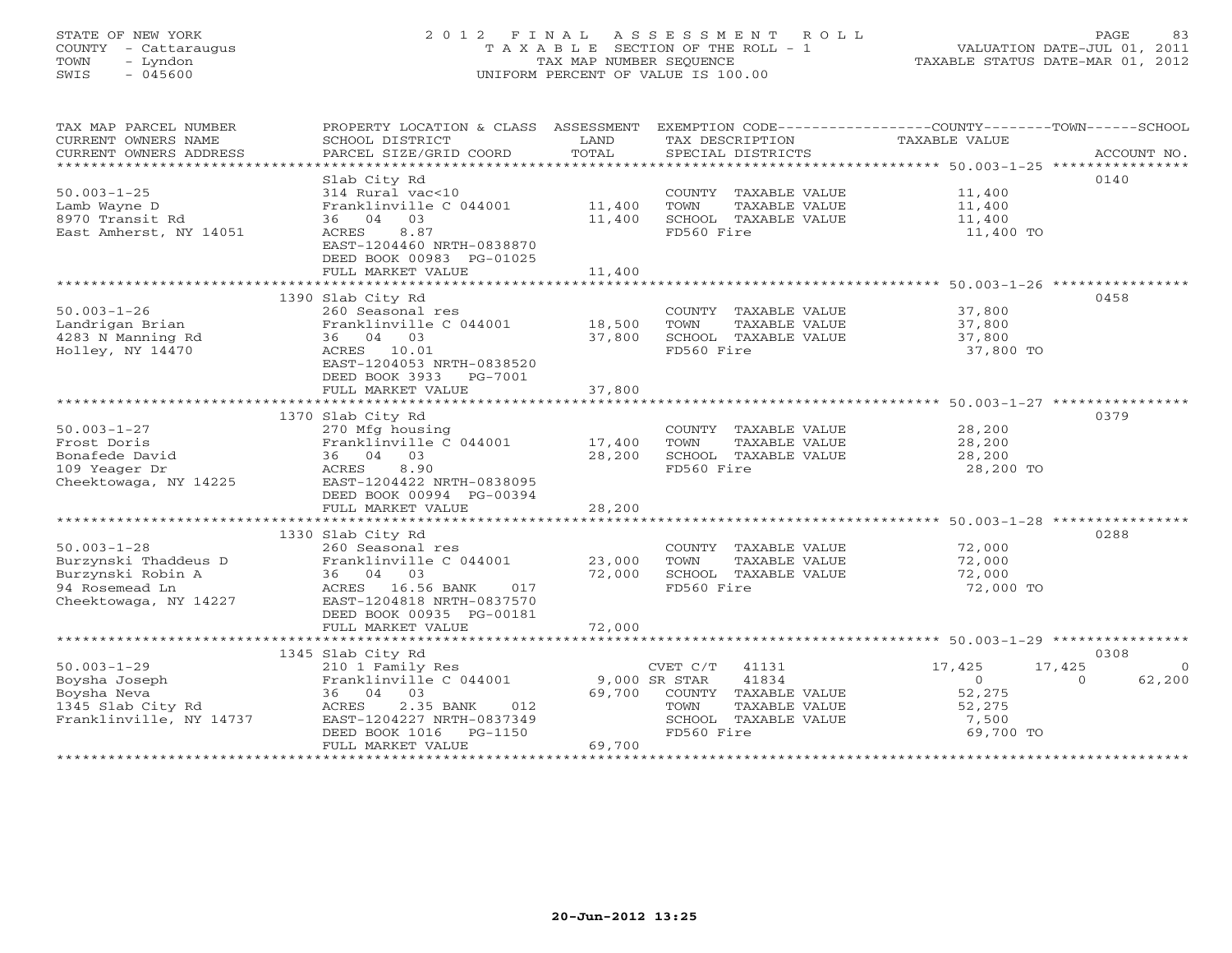# STATE OF NEW YORK 2 0 1 2 F I N A L A S S E S S M E N T R O L L PAGE 84 COUNTY - Cattaraugus T A X A B L E SECTION OF THE ROLL - 1 VALUATION DATE-JUL 01, 2011 TOWN - Lyndon TAX MAP NUMBER SEQUENCE TAXABLE STATUS DATE-MAR 01, 2012 SWIS - 045600 UNIFORM PERCENT OF VALUE IS 100.00

| TAX MAP PARCEL NUMBER<br>CURRENT OWNERS NAME<br>CURRENT OWNERS ADDRESS<br>**********************       | PROPERTY LOCATION & CLASS ASSESSMENT EXEMPTION CODE---------------COUNTY-------TOWN------SCHOOL<br>SCHOOL DISTRICT<br>PARCEL SIZE/GRID COORD                                           | LAND<br>TOTAL              | TAX DESCRIPTION<br>SPECIAL DISTRICTS                                                                                   | TAXABLE VALUE                                             | ACCOUNT NO.                           |
|--------------------------------------------------------------------------------------------------------|----------------------------------------------------------------------------------------------------------------------------------------------------------------------------------------|----------------------------|------------------------------------------------------------------------------------------------------------------------|-----------------------------------------------------------|---------------------------------------|
| $50.003 - 1 - 30.1$<br>Kenyon Lee A Jr<br>Kenyon Sandra L<br>1233 Slab City Rd                         | Slab City Rd<br>322 Rural vac>10<br>Franklinville C 044001<br>36 04 03<br>ACRES 12.10                                                                                                  | 13,800<br>13,800           | COUNTY TAXABLE VALUE<br>TOWN<br>TAXABLE VALUE<br>SCHOOL TAXABLE VALUE<br>FD560 Fire                                    | 13,800<br>13,800<br>13,800<br>13,800 TO                   | 0306                                  |
| Franklinville, NY 14737                                                                                | EAST-1203097 NRTH-0837612<br>DEED BOOK 00987 PG-00419<br>FULL MARKET VALUE                                                                                                             | 13,800                     |                                                                                                                        |                                                           |                                       |
|                                                                                                        |                                                                                                                                                                                        |                            |                                                                                                                        |                                                           |                                       |
| $50.003 - 1 - 30.2$<br>Kenyon Steven B<br>1307 Slab City Rd<br>Franklinville, NY 14737                 | 1307 Slab City Rd<br>240 Rural res<br>Franklinville C 044001<br>36 04 03<br>ACRES 14.60<br>EAST-1204607 NRTH-0836334                                                                   | 71,400                     | CVET C/T<br>41131<br>21,800 RES STAR<br>41854<br>COUNTY TAXABLE VALUE<br>TOWN<br>TAXABLE VALUE<br>SCHOOL TAXABLE VALUE | 17,850<br>17,850<br>$\circ$<br>53,550<br>53,550<br>41,400 | 0846<br>$\Omega$<br>30,000<br>$\circ$ |
|                                                                                                        | DEED BOOK 00968 PG-00138                                                                                                                                                               | 71,400                     | FD560 Fire                                                                                                             | 71,400 TO                                                 |                                       |
|                                                                                                        | FULL MARKET VALUE                                                                                                                                                                      |                            |                                                                                                                        |                                                           |                                       |
|                                                                                                        | 1431 Slab City Rd                                                                                                                                                                      |                            |                                                                                                                        |                                                           | 0856                                  |
| $50.003 - 1 - 30.5$<br>Ongley Ginny<br>9 W Woodside Ave<br>Buffalo, NY 14220                           | 270 Mfg housing<br>Franklinville C 044001<br>36 04 03<br>Ff 270.00<br>7.10<br>ACRES<br>EAST-1203053 NRTH-0838390<br>DEED BOOK 00957 PG-00732<br>FULL MARKET VALUE<br>1465 Slab City Rd | 15,600<br>36,800<br>36,800 | COUNTY TAXABLE VALUE<br>TOWN<br>TAXABLE VALUE<br>SCHOOL TAXABLE VALUE<br>FD560 Fire                                    | 36,800<br>36,800<br>36,800<br>36,800 TO                   | 0857                                  |
| $50.003 - 1 - 30.6$<br>Kenyon Clay M<br>1413 Slab City Rd<br>Franklinville, NY 14737                   | 312 Vac w/imprv<br>Franklinville C 044001<br>36 04 03<br>FRNT 740.00 DPTH<br>4.60<br>ACRES<br>EAST-1202947 NRTH-0838740<br>DEED BOOK 12206 PG-3001<br>FULL MARKET VALUE                | 12,400<br>13,200<br>13,200 | COUNTY TAXABLE VALUE<br>TOWN<br>TAXABLE VALUE<br>SCHOOL TAXABLE VALUE<br>FD560 Fire                                    | 13,200<br>13,200<br>13,200<br>13,200 TO                   |                                       |
|                                                                                                        | 1413 Slab City Rd                                                                                                                                                                      |                            |                                                                                                                        |                                                           | 0858                                  |
| $50.003 - 1 - 30.7$<br>Kenyon Lee A<br>Kenyon Sandra L<br>1413 Slab City Rd<br>Franklinville, NY 14737 | 270 Mfg housing<br>Franklinville C 044001<br>36 04 03<br>Ff 800.00<br>ACRES<br>9.95<br>EAST-1203434 NRTH-0838071<br>DEED BOOK 00957 PG-01002<br>FULL MARKET VALUE                      | 18,500<br>39,100<br>39,100 | 41854<br>RES STAR<br>COUNTY TAXABLE VALUE<br>TOWN<br>TAXABLE VALUE<br>SCHOOL TAXABLE VALUE<br>FD560 Fire               | $\Omega$<br>39,100<br>39,100<br>9,100<br>39,100 TO        | $\Omega$<br>30,000                    |
|                                                                                                        |                                                                                                                                                                                        |                            |                                                                                                                        |                                                           |                                       |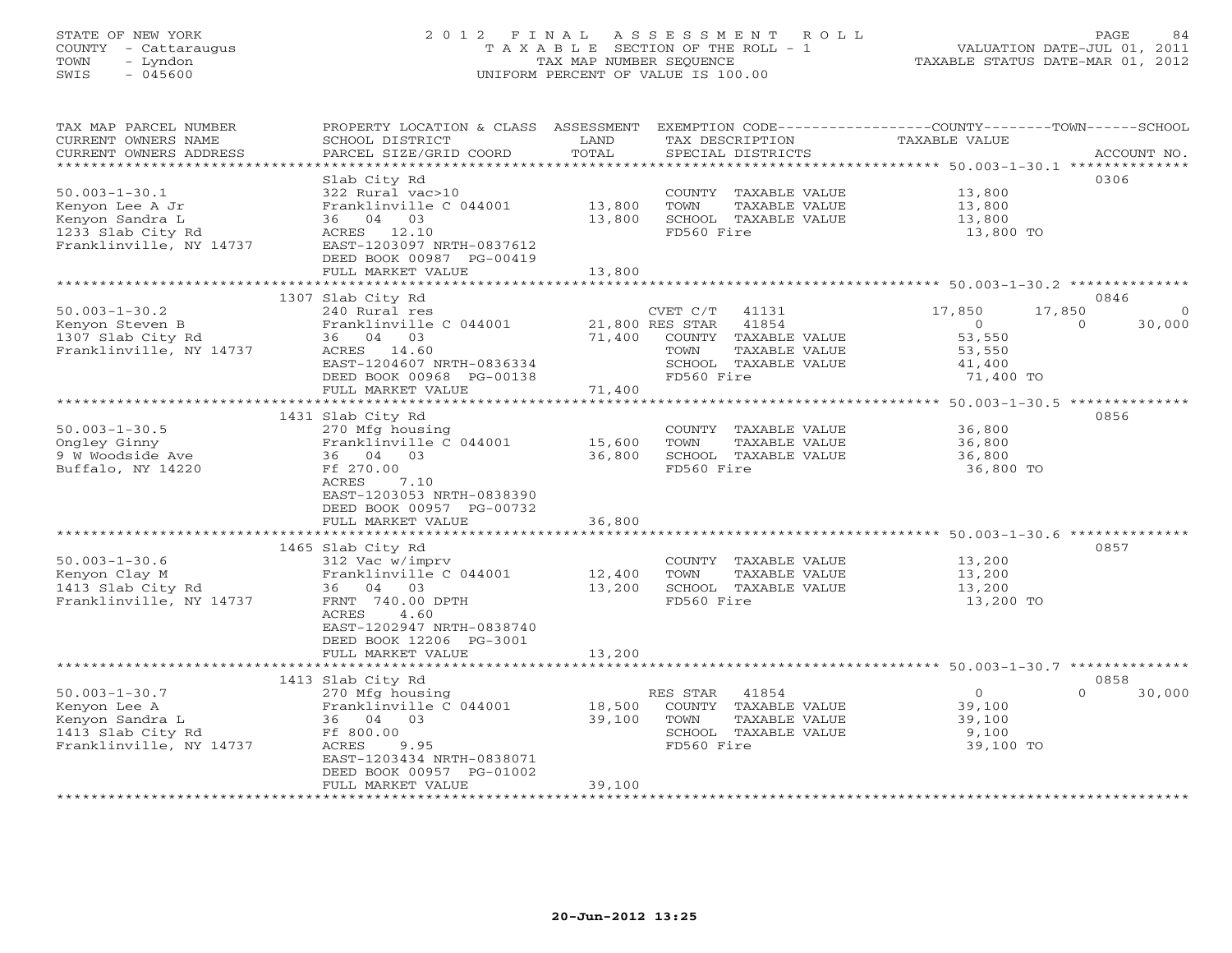# STATE OF NEW YORK 2 0 1 2 F I N A L A S S E S S M E N T R O L L PAGE 85 COUNTY - Cattaraugus T A X A B L E SECTION OF THE ROLL - 1 VALUATION DATE-JUL 01, 2011 TOWN - Lyndon TAX MAP NUMBER SEQUENCE TAXABLE STATUS DATE-MAR 01, 2012 SWIS - 045600 UNIFORM PERCENT OF VALUE IS 100.00

| TAX MAP PARCEL NUMBER<br>CURRENT OWNERS NAME<br>CURRENT OWNERS ADDRESS | PROPERTY LOCATION & CLASS ASSESSMENT<br>SCHOOL DISTRICT<br>PARCEL SIZE/GRID COORD | LAND<br>TOTAL | EXEMPTION CODE-----------------COUNTY-------TOWN-----SCHOOL<br>TAX DESCRIPTION<br>SPECIAL DISTRICTS | <b>TAXABLE VALUE</b>                                         | ACCOUNT NO. |
|------------------------------------------------------------------------|-----------------------------------------------------------------------------------|---------------|-----------------------------------------------------------------------------------------------------|--------------------------------------------------------------|-------------|
|                                                                        |                                                                                   |               |                                                                                                     |                                                              |             |
|                                                                        | 1329 Slab City Rd                                                                 |               |                                                                                                     |                                                              | 0870        |
| $50.003 - 1 - 30.8$                                                    | 260 Seasonal res                                                                  |               | COUNTY TAXABLE VALUE                                                                                | 81,500                                                       |             |
| Charnisky Joseph III                                                   | Franklinville C 044001                                                            | 44,500        | TOWN<br>TAXABLE VALUE                                                                               | 81,500                                                       |             |
| Charnisky Debra A                                                      | 36 04 03                                                                          | 81,500        | SCHOOL TAXABLE VALUE                                                                                | 81,500                                                       |             |
| 3871 Lynn Dr<br>Orchard Park, NY 14127                                 | ACRES 55.70<br>EAST-1203568 NRTH-0836725                                          |               | FD560 Fire                                                                                          | 81,500 TO                                                    |             |
|                                                                        | DEED BOOK 00972 PG-01192                                                          |               |                                                                                                     |                                                              |             |
|                                                                        | FULL MARKET VALUE                                                                 | 81,500        |                                                                                                     |                                                              |             |
|                                                                        | **************************                                                        |               |                                                                                                     |                                                              |             |
|                                                                        | 6877 Abbott Rd                                                                    |               |                                                                                                     |                                                              | 0836        |
| $50.003 - 1 - 32.2$                                                    | 270 Mfg housing                                                                   |               | COUNTY TAXABLE VALUE                                                                                | 36,900                                                       |             |
| Ayler Daniel E                                                         | Franklinville C 044001                                                            | 30,200        | TOWN<br>TAXABLE VALUE                                                                               | 36,900                                                       |             |
| Ayler Bridget L                                                        | 04/36 04 03/04                                                                    | 36,900        | SCHOOL TAXABLE VALUE                                                                                | 36,900                                                       |             |
| 73 Dreyer Ave                                                          | 28.05<br>ACRES                                                                    |               | FD560 Fire                                                                                          | 36,900 TO                                                    |             |
| Tonawanda, NY 14150                                                    | EAST-1199959 NRTH-0838906<br>DEED BOOK 00943 PG-00148                             |               |                                                                                                     |                                                              |             |
|                                                                        | FULL MARKET VALUE                                                                 | 36,900        |                                                                                                     |                                                              |             |
|                                                                        |                                                                                   |               |                                                                                                     |                                                              |             |
|                                                                        | Abbott Rd                                                                         |               |                                                                                                     |                                                              | 0855        |
| $50.003 - 1 - 32.3$                                                    | 312 Vac w/imprv                                                                   |               | COUNTY TAXABLE VALUE                                                                                | 20,400                                                       |             |
| Baker Jeffrey                                                          | Franklinville C 044001                                                            | 15,800        | TOWN<br>TAXABLE VALUE                                                                               | 20,400                                                       |             |
| Secrist Anna                                                           | 36 04 03                                                                          | 20,400        | SCHOOL TAXABLE VALUE                                                                                | 20,400                                                       |             |
| 6948 Abbott Rd                                                         | Ff 440.00                                                                         |               | FD560 Fire                                                                                          | 20,400 TO                                                    |             |
| Franklinville, NY 14737                                                | 7.30<br>ACRES                                                                     |               |                                                                                                     |                                                              |             |
|                                                                        | EAST-1202084 NRTH-0839333<br>DEED BOOK 00956 PG-00721                             |               |                                                                                                     |                                                              |             |
|                                                                        | FULL MARKET VALUE                                                                 | 20,400        |                                                                                                     |                                                              |             |
|                                                                        |                                                                                   | ************* |                                                                                                     | ******************************* 50.003-1-32.5 ************** |             |
|                                                                        | 6845 Abbott Rd                                                                    |               |                                                                                                     |                                                              | 0897        |
| $50.003 - 1 - 32.5$                                                    | 312 Vac w/imprv                                                                   |               | COUNTY TAXABLE VALUE                                                                                | 128,900                                                      |             |
| Sutter Daniel                                                          | Franklinville C 044001                                                            | 83,200        | TOWN<br>TAXABLE VALUE                                                                               | 128,900                                                      |             |
| Sutter Karen                                                           | ACRES 146.65                                                                      | 128,900       | SCHOOL TAXABLE VALUE                                                                                | 128,900                                                      |             |
| 738 Montrose                                                           | EAST-1201692 NRTH-0838084                                                         |               | FD560 Fire                                                                                          | 128,900 TO                                                   |             |
| Buffalo, NY 14223                                                      | DEED BOOK 5367<br>$PG-5004$<br>FULL MARKET VALUE                                  | 128,900       |                                                                                                     |                                                              |             |
|                                                                        |                                                                                   |               |                                                                                                     |                                                              |             |
|                                                                        | 6763 South Center Rd                                                              |               |                                                                                                     |                                                              | 0820        |
| $50.003 - 1 - 33.1$                                                    | 240 Rural res                                                                     |               | 41854<br>RES STAR                                                                                   | $\circ$<br>$\Omega$                                          | 30,000      |
| Bojanowski Michael                                                     | Franklinville C 044001                                                            | 56,100        | COUNTY TAXABLE VALUE                                                                                | 136,000                                                      |             |
| Bojanowski Teresa                                                      | 28 04 03                                                                          | 136,000       | TOWN<br>TAXABLE VALUE                                                                               | 136,000                                                      |             |
| 6763 S Center Rd                                                       | Ff 1655.00                                                                        |               | SCHOOL TAXABLE VALUE                                                                                | 106,000                                                      |             |
| Franklinville, NY 14737                                                | ACRES 83.10                                                                       |               | FD560 Fire                                                                                          | 136,000 TO                                                   |             |
|                                                                        | EAST-1209853 NRTH-0836743<br>DEED BOOK 00979 PG-00202                             |               |                                                                                                     |                                                              |             |
|                                                                        | FULL MARKET VALUE                                                                 | 136,000       |                                                                                                     |                                                              |             |
|                                                                        |                                                                                   |               |                                                                                                     |                                                              |             |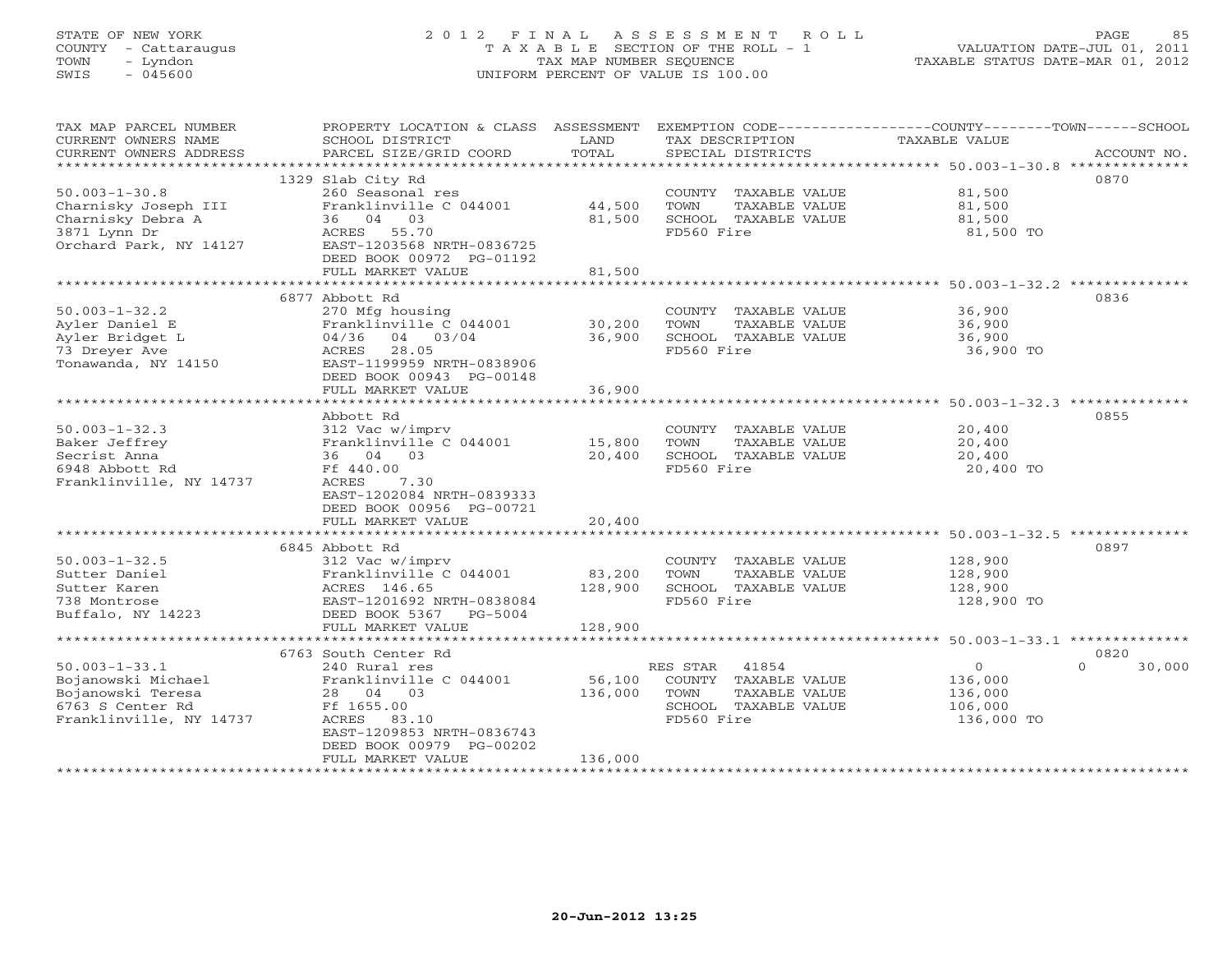# STATE OF NEW YORK 2 0 1 2 F I N A L A S S E S S M E N T R O L L PAGE 86 COUNTY - Cattaraugus T A X A B L E SECTION OF THE ROLL - 1 VALUATION DATE-JUL 01, 2011 TOWN - Lyndon TAX MAP NUMBER SEQUENCE TAXABLE STATUS DATE-MAR 01, 2012 SWIS - 045600 UNIFORM PERCENT OF VALUE IS 100.00

| TAX MAP PARCEL NUMBER<br>CURRENT OWNERS NAME | PROPERTY LOCATION & CLASS<br>SCHOOL DISTRICT           | ASSESSMENT<br>LAND  | TAX DESCRIPTION                 | EXEMPTION CODE----------------COUNTY-------TOWN-----SCHOOL<br><b>TAXABLE VALUE</b> |                    |
|----------------------------------------------|--------------------------------------------------------|---------------------|---------------------------------|------------------------------------------------------------------------------------|--------------------|
| CURRENT OWNERS ADDRESS                       | PARCEL SIZE/GRID COORD                                 | TOTAL<br>********** | SPECIAL DISTRICTS               |                                                                                    | ACCOUNT NO.        |
|                                              | North Center Rd                                        |                     |                                 | ********************************* 50.003-1-33.2 **************                     | 0866               |
| $50.003 - 1 - 33.2$                          | 322 Rural vac>10                                       |                     | COUNTY<br>TAXABLE VALUE         | 46,000                                                                             |                    |
| Marshacres, LLC                              | Franklinville C 044001                                 | 46,000              | TOWN<br>TAXABLE VALUE           | 46,000                                                                             |                    |
| 7017 Fadale Rd                               | 04<br>03<br>28                                         | 46,000              | SCHOOL TAXABLE VALUE            | 46,000                                                                             |                    |
| Ellicottville, NY 14731                      | FRNT 2275.00 DPTH<br>017                               |                     | FD560 Fire                      | 46,000 TO                                                                          |                    |
|                                              | ACRES 59.35 BANK<br>EAST-1209828 NRTH-0838724          |                     |                                 |                                                                                    |                    |
|                                              | DEED BOOK 1023<br>$PG-978$                             |                     |                                 |                                                                                    |                    |
|                                              | FULL MARKET VALUE                                      | 46,000              |                                 |                                                                                    |                    |
|                                              |                                                        |                     |                                 | ******** 50.003-2-1.1 **********                                                   |                    |
|                                              | 6773 Abbott Rd                                         |                     |                                 |                                                                                    | 0324               |
| $50.003 - 2 - 1.1$                           | 240 Rural res                                          |                     | RES STAR<br>41854               | $\overline{0}$                                                                     | $\Omega$<br>30,000 |
| Oakes Wilford H Jr                           | Franklinville C 044001                                 | 52,600              | COUNTY TAXABLE VALUE            | 139,000                                                                            |                    |
| 6773 Abbott Rd                               | 35/36<br>04<br>03                                      | 139,000             | TOWN<br>TAXABLE VALUE           | 139,000                                                                            |                    |
| Franklinville, NY 14737                      | ACRES<br>71.00 BANK<br>005                             |                     | SCHOOL TAXABLE VALUE            | 109,000                                                                            |                    |
|                                              | EAST-1200786 NRTH-0836185                              |                     | FD560 Fire                      | 139,000 TO                                                                         |                    |
|                                              | DEED BOOK 865<br>PG-00417                              |                     |                                 |                                                                                    |                    |
|                                              | FULL MARKET VALUE                                      | 139,000             |                                 |                                                                                    |                    |
|                                              |                                                        |                     |                                 | ******************* 50.003-2-1.2 **********                                        |                    |
|                                              | Abbott Rd                                              |                     |                                 |                                                                                    | 0784               |
| $50.003 - 2 - 1.2$                           | 322 Rural vac>10                                       |                     | COUNTY TAXABLE VALUE            | 51,700                                                                             |                    |
| Szinger Frank J                              | Franklinville C 044001                                 | 51,700              | TOWN<br>TAXABLE VALUE           | 51,700                                                                             |                    |
| Szinger Eva                                  | 35/36<br>04 03                                         | 51,700              | SCHOOL TAXABLE VALUE            | 51,700                                                                             |                    |
| 30 Carey Dr                                  | ACRES<br>72.65                                         |                     | FD560 Fire                      | 51,700 TO                                                                          |                    |
| Orchard Park, NY 14127                       | EAST-1203468 NRTH-0835331<br>DEED BOOK 902<br>PG-00995 |                     |                                 |                                                                                    |                    |
|                                              | FULL MARKET VALUE                                      | 51,700              |                                 |                                                                                    |                    |
|                                              |                                                        |                     |                                 |                                                                                    |                    |
|                                              | 6736 Abbott Rd                                         |                     |                                 |                                                                                    | 0861               |
| $50.003 - 2 - 1.3$                           | 210 1 Family Res                                       |                     | RES STAR<br>41854               | $\overline{0}$                                                                     | $\Omega$<br>30,000 |
| Prutsman Jean Marie                          | Franklinville C 044001                                 | 7,500               | COUNTY TAXABLE VALUE            | 49,300                                                                             |                    |
| Prutsman Mark                                | 35 04 03                                               | 49,300              | TOWN<br>TAXABLE VALUE           | 49,300                                                                             |                    |
| 6736 Abbott Rd                               | FRNT 184.60 DPTH                                       |                     | SCHOOL TAXABLE VALUE            | 19,300                                                                             |                    |
| Franklinville, NY 14737                      | <b>ACRES</b><br>1.30                                   |                     | FD560 Fire                      | 49,300 TO                                                                          |                    |
|                                              | EAST-1202018 NRTH-0835494                              |                     |                                 |                                                                                    |                    |
|                                              | DEED BOOK 00980 PG-00218                               |                     |                                 |                                                                                    |                    |
|                                              | FULL MARKET VALUE                                      | 49,300              |                                 |                                                                                    |                    |
|                                              | *******************                                    |                     |                                 |                                                                                    |                    |
|                                              | 6795 Abbott Rd                                         |                     |                                 |                                                                                    | 0878               |
| $50.003 - 2 - 1.4$                           | 210 1 Family Res                                       |                     | 41121<br>WVET C/T               | 12,000<br>12,000                                                                   | $\Omega$           |
| Bridge Ronald L                              | Franklinville C 044001                                 | 11,400 SR STAR      | 41834                           | $\circ$                                                                            | 62,200<br>$\Omega$ |
| Bridge Sandra V                              | 36 04 03                                               | 83,600              | COUNTY TAXABLE VALUE            | 71,600                                                                             |                    |
| 6795 Abbott Rd<br>Franklinville, NY 14737    | Ff 486.14<br>ACRES<br>3.95                             |                     | TAXABLE VALUE<br>TOWN<br>SCHOOL | 71,600                                                                             |                    |
|                                              | EAST-1201633 NRTH-0836746                              |                     | TAXABLE VALUE<br>FD560 Fire     | 21,400<br>83,600 TO                                                                |                    |
|                                              | DEED BOOK 1020<br>$PG-584$                             |                     |                                 |                                                                                    |                    |
|                                              | FULL MARKET VALUE                                      | 83,600              |                                 |                                                                                    |                    |
|                                              |                                                        |                     |                                 |                                                                                    |                    |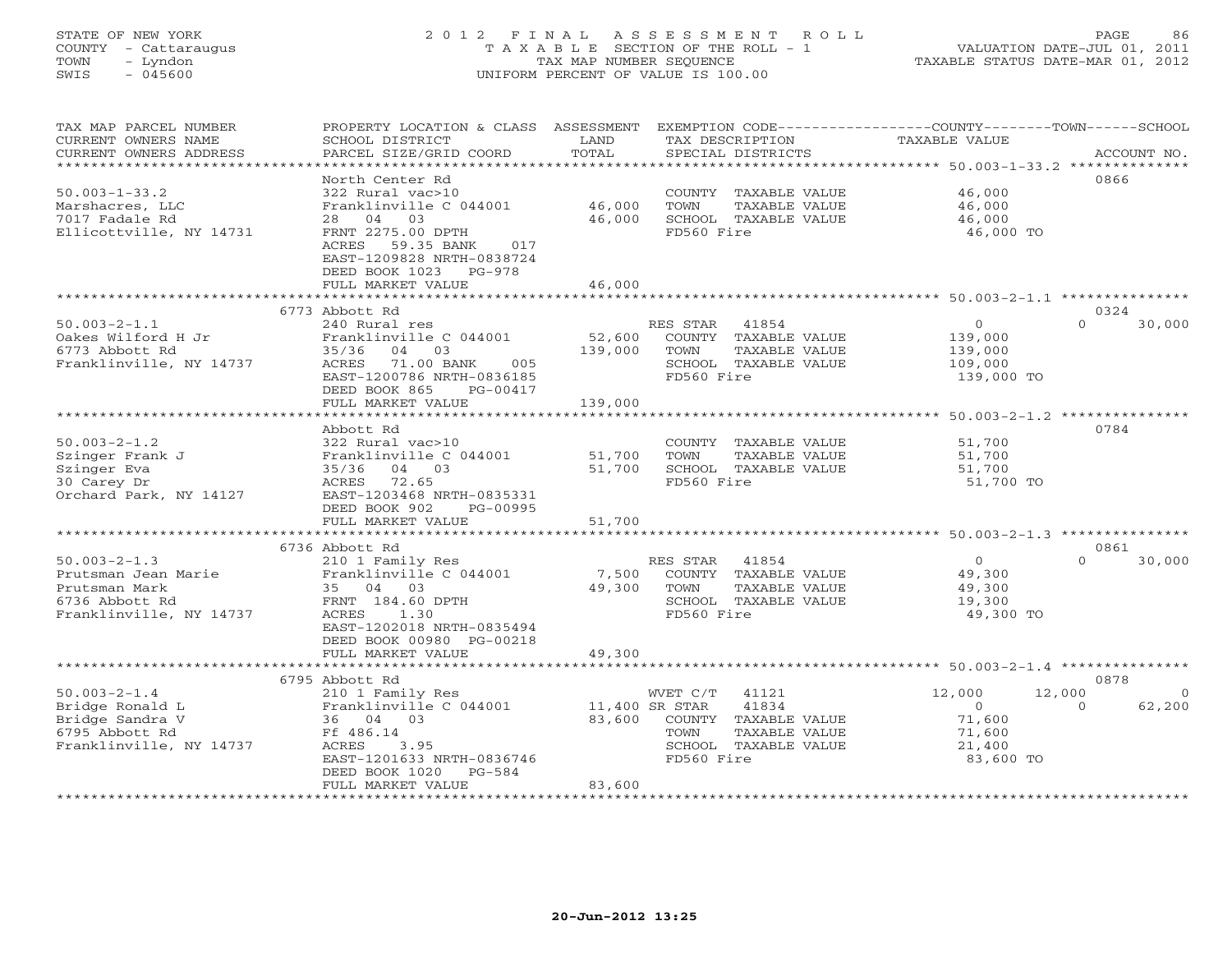# STATE OF NEW YORK 2 0 1 2 F I N A L A S S E S S M E N T R O L L PAGE 87 COUNTY - Cattaraugus T A X A B L E SECTION OF THE ROLL - 1 VALUATION DATE-JUL 01, 2011 TOWN - Lyndon TAX MAP NUMBER SEQUENCE TAXABLE STATUS DATE-MAR 01, 2012 SWIS - 045600 UNIFORM PERCENT OF VALUE IS 100.00

| TAX MAP PARCEL NUMBER   |                                |         |                       | PROPERTY LOCATION & CLASS ASSESSMENT EXEMPTION CODE----------------COUNTY-------TOWN------SCHOOL |
|-------------------------|--------------------------------|---------|-----------------------|--------------------------------------------------------------------------------------------------|
| CURRENT OWNERS NAME     | SCHOOL DISTRICT                | LAND    | TAX DESCRIPTION       | TAXABLE VALUE                                                                                    |
| CURRENT OWNERS ADDRESS  | PARCEL SIZE/GRID COORD         | TOTAL   | SPECIAL DISTRICTS     | ACCOUNT NO.                                                                                      |
|                         |                                |         |                       |                                                                                                  |
|                         | 1237 Slab City Rd              |         |                       | 0076                                                                                             |
| $50.003 - 2 - 2$        | 210 1 Family Res               |         | COUNTY TAXABLE VALUE  | 62,000                                                                                           |
| DaHill Jennifer E       | Franklinville C 044001         | 9,900   | TOWN<br>TAXABLE VALUE | 62,000                                                                                           |
| 1237 Slab City Rd       | 35 04 03                       | 62,000  | SCHOOL TAXABLE VALUE  | 62,000                                                                                           |
| Franklinville, NY 14737 | ACRES<br>2.95 BANK<br>005      |         | FD560 Fire            | 62,000 TO                                                                                        |
|                         | EAST-1205321 NRTH-0835897      |         |                       |                                                                                                  |
|                         | DEED BOOK 4723 PG-9003         |         |                       |                                                                                                  |
|                         | FULL MARKET VALUE              | 62,000  |                       |                                                                                                  |
|                         |                                |         |                       |                                                                                                  |
|                         | 1217 Slab City Rd              |         |                       | 0024                                                                                             |
| $50.003 - 2 - 3$        | 270 Mfg housing                |         | COUNTY TAXABLE VALUE  | 19,500                                                                                           |
| Schappacher Charles     | Franklinville $C$ 044001 9,000 |         | TOWN<br>TAXABLE VALUE | 19,500                                                                                           |
| 231 Adams St            | 35 04 03                       | 19,500  | SCHOOL TAXABLE VALUE  | 19,500                                                                                           |
| Olean, NY 14760         | ACRES 2.35                     |         | FD560 Fire            | 19,500 TO                                                                                        |
|                         | EAST-1205637 NRTH-0835715      |         |                       |                                                                                                  |
|                         | DEED BOOK 12673 PG-6002        |         |                       |                                                                                                  |
|                         | FULL MARKET VALUE              | 19,500  |                       |                                                                                                  |
|                         |                                |         |                       |                                                                                                  |
|                         | Slab City Rd                   |         |                       | 0258                                                                                             |
| $50.003 - 2 - 4$        | 314 Rural vac<10               |         | COUNTY TAXABLE VALUE  | 7,800                                                                                            |
| Morgan Richard G        | Franklinville C 044001         | 7,800   | TOWN<br>TAXABLE VALUE | 7,800                                                                                            |
| Bingham Rebecca         | 35 04 03                       | 7,800   | SCHOOL TAXABLE VALUE  | 7,800                                                                                            |
| Novitt Sherida          | ACRES 1.54                     |         | FD560 Fire            | 7,800 TO                                                                                         |
| 2300 Sw Starling Dr     | EAST-1205945 NRTH-0835812      |         |                       |                                                                                                  |
| Palm City, FL 33490     | DEED BOOK 00949 PG-00588       |         |                       |                                                                                                  |
|                         | FULL MARKET VALUE              | 7,800   |                       |                                                                                                  |
|                         |                                |         |                       |                                                                                                  |
|                         | 1160 Slab City Rd              |         |                       | 0245                                                                                             |
| $50.003 - 2 - 5$        | 260 Seasonal res               |         | COUNTY TAXABLE VALUE  | 72,900                                                                                           |
| Camelo Michael P        | Franklinville C 044001         | 17,300  | TOWN<br>TAXABLE VALUE | 72,900                                                                                           |
| Camelo Lesa A           | 35 04 03                       | 72,900  | SCHOOL TAXABLE VALUE  | 72,900                                                                                           |
| 27 Hillcrest Dr         | 8.76<br>ACRES                  |         | FD560 Fire            | 72,900 TO                                                                                        |
| Amherst, NY 12226       | EAST-1206401 NRTH-0835520      |         |                       |                                                                                                  |
|                         | DEED BOOK 1002 PG-827          |         |                       |                                                                                                  |
|                         | FULL MARKET VALUE              | 72,900  |                       |                                                                                                  |
|                         |                                |         |                       |                                                                                                  |
|                         | 6687 South Center Rd           |         |                       | 0343                                                                                             |
| $50.003 - 2 - 6.1$      | 260 Seasonal res               |         | COUNTY TAXABLE VALUE  | 157,000                                                                                          |
| Militello John S        | Franklinville C 044001         | 79,500  | TAXABLE VALUE<br>TOWN | 157,000                                                                                          |
| Militello Jayne A       | 27 04 03                       | 157,000 | SCHOOL TAXABLE VALUE  | 157,000                                                                                          |
| 15 Hoviland Ln          | ACRES 94.40                    |         | FD560 Fire            | 157,000 TO                                                                                       |
| Getzville, NY 14068     | EAST-1208503 NRTH-0835358      |         |                       |                                                                                                  |
|                         | DEED BOOK 16596 PG-6003        |         |                       |                                                                                                  |
|                         | FULL MARKET VALUE              | 157,000 |                       |                                                                                                  |
|                         |                                |         |                       |                                                                                                  |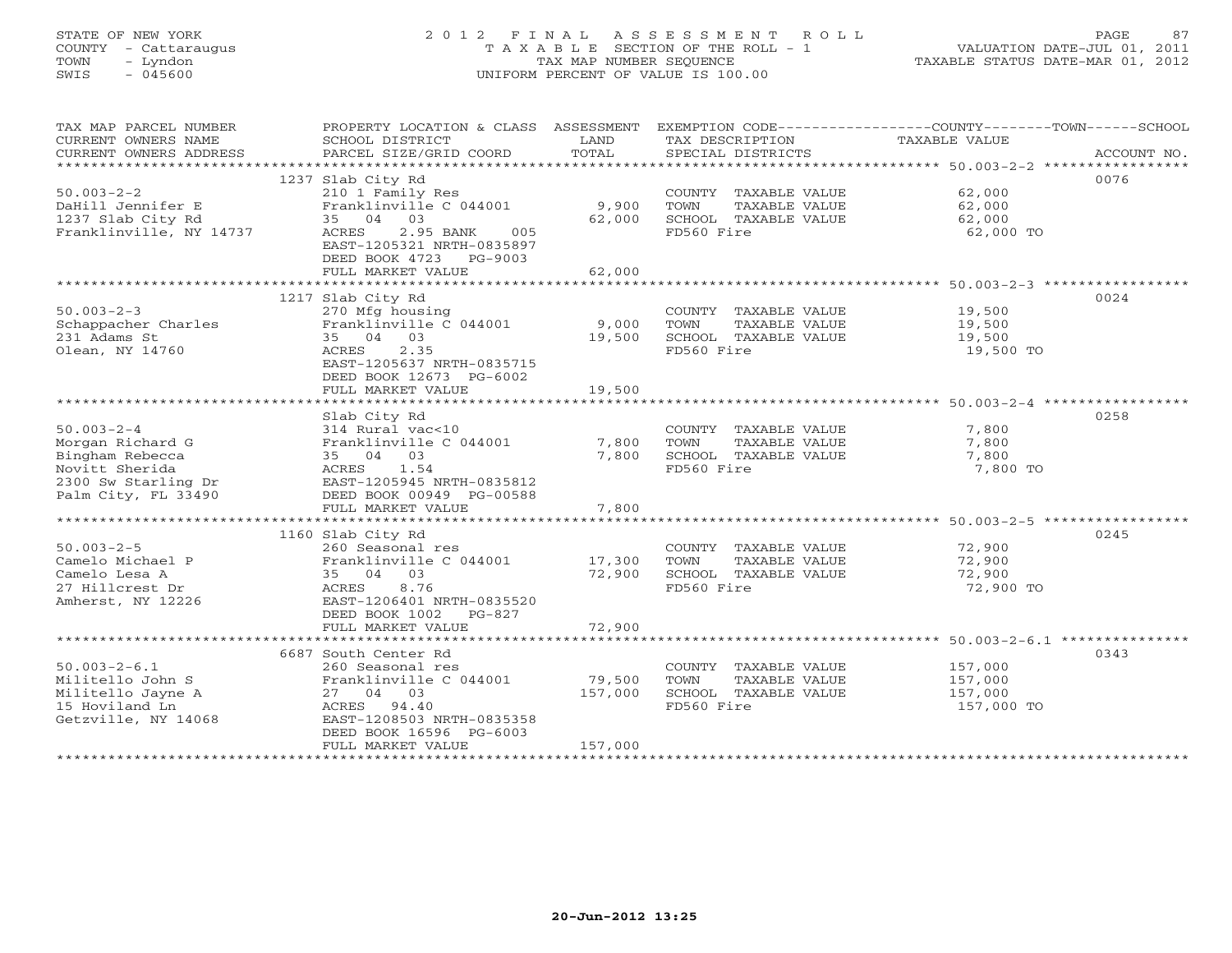# STATE OF NEW YORK 2 0 1 2 F I N A L A S S E S S M E N T R O L L PAGE 88 COUNTY - Cattaraugus T A X A B L E SECTION OF THE ROLL - 1 VALUATION DATE-JUL 01, 2011 TOWN - Lyndon TAX MAP NUMBER SEQUENCE TAXABLE STATUS DATE-MAR 01, 2012 SWIS - 045600 UNIFORM PERCENT OF VALUE IS 100.00

| TAX MAP PARCEL NUMBER<br>CURRENT OWNERS NAME<br>CURRENT OWNERS ADDRESS<br>**********************         | PROPERTY LOCATION & CLASS ASSESSMENT<br>SCHOOL DISTRICT<br>PARCEL SIZE/GRID COORD                                                                                                                 | LAND<br>TOTAL                               | TAX DESCRIPTION<br>SPECIAL DISTRICTS                                                                     | EXEMPTION CODE-----------------COUNTY-------TOWN------SCHOOL<br>TAXABLE VALUE<br>ACCOUNT NO.                    |
|----------------------------------------------------------------------------------------------------------|---------------------------------------------------------------------------------------------------------------------------------------------------------------------------------------------------|---------------------------------------------|----------------------------------------------------------------------------------------------------------|-----------------------------------------------------------------------------------------------------------------|
| $50.003 - 2 - 6.2$<br>Ackerman Lillian<br>266 Lock St<br>Lockport, NY 14094                              | 1146 Slab City Rd<br>270 Mfg housing<br>Franklinville C 044001<br>27 04 03<br>2.17<br>ACRES<br>EAST-1206773 NRTH-0835054<br>DEED BOOK 00986 PG-01075<br>FULL MARKET VALUE                         | 8,800<br>27,700<br>27,700<br>************** | COUNTY TAXABLE VALUE<br>TOWN<br>TAXABLE VALUE<br>SCHOOL TAXABLE VALUE<br>FD560 Fire                      | 0563<br>27,700<br>27,700<br>27,700<br>27,700 TO<br>******************************* 50.003-2-7 ***************** |
| $50.003 - 2 - 7$<br>Gniazdowski Andrew S<br>Gniazdowski Denise<br>7228 Northwoods Rd<br>Arcade, NY 14009 | 1002 Slab City Rd<br>260 Seasonal res<br>Franklinville C 044001<br>27 04<br>03<br>FRNT 2600.00 DPTH<br>ACRES 10.85<br>EAST-1207851 NRTH-0834656<br>DEED BOOK 999<br>$PG-169$<br>FULL MARKET VALUE | 19,400<br>48,400<br>48,400                  | COUNTY TAXABLE VALUE<br>TOWN<br>TAXABLE VALUE<br>SCHOOL TAXABLE VALUE<br>FD560 Fire                      | 0122<br>48,400<br>48,400<br>48,400<br>48,400 TO                                                                 |
|                                                                                                          |                                                                                                                                                                                                   |                                             |                                                                                                          | ************************* 50.003-2-8 **                                                                         |
| $50.003 - 2 - 8$<br>Zaepfel Sharon<br>211 Ayer Rd<br>Amherst, NY 14221                                   | 1001 Slab City Rd<br>270 Mfg housing<br>Franklinville C 044001<br>$-04$<br>$-03$<br>27<br>2.41<br>ACRES<br>EAST-1208772 NRTH-0834402<br>DEED BOOK 897<br>PG-00617                                 | 9,100<br>18,900                             | COUNTY TAXABLE VALUE<br>TOWN<br>TAXABLE VALUE<br>SCHOOL TAXABLE VALUE<br>FD560 Fire                      | 0025<br>18,900<br>18,900<br>18,900<br>18,900 TO                                                                 |
|                                                                                                          | FULL MARKET VALUE                                                                                                                                                                                 | 18,900                                      |                                                                                                          |                                                                                                                 |
| $50.003 - 2 - 9$<br>Wojcik John E<br>Wojcik Susan M<br>43 Basswood Rd<br>Cheektowaga, NY 14227           | 989 Slab City Rd<br>260 Seasonal res<br>Franklinville C 044001<br>27 04 03<br>3.21<br>ACRES<br>EAST-1208909 NRTH-0834282                                                                          | 10,300<br>61,600                            | COUNTY TAXABLE VALUE<br>TOWN<br>TAXABLE VALUE<br>SCHOOL TAXABLE VALUE<br>FD560 Fire                      | 0204<br>61,600<br>61,600<br>61,600<br>61,600 TO                                                                 |
|                                                                                                          | DEED BOOK 820<br>PG-01154<br>FULL MARKET VALUE                                                                                                                                                    | 61,600                                      |                                                                                                          |                                                                                                                 |
|                                                                                                          | 6535 South Center Rd                                                                                                                                                                              |                                             |                                                                                                          | 0187                                                                                                            |
| $50.003 - 2 - 11$<br>Hooper Gordon L Jr<br>6535 South Center Rd<br>Cuba, NY 14727                        | 210 1 Family Res<br>Franklinville C 044001<br>27 04 03<br>7.16<br>ACRES<br>EAST-1210196 NRTH-0832180<br>DEED BOOK 9083<br>$PG-6001$<br>FULL MARKET VALUE                                          | 15,700<br>48,400<br>48,400                  | 41854<br>RES STAR<br>COUNTY TAXABLE VALUE<br>TOWN<br>TAXABLE VALUE<br>SCHOOL TAXABLE VALUE<br>FD560 Fire | $\circ$<br>$\Omega$<br>30,000<br>48,400<br>48,400<br>18,400<br>48,400 TO                                        |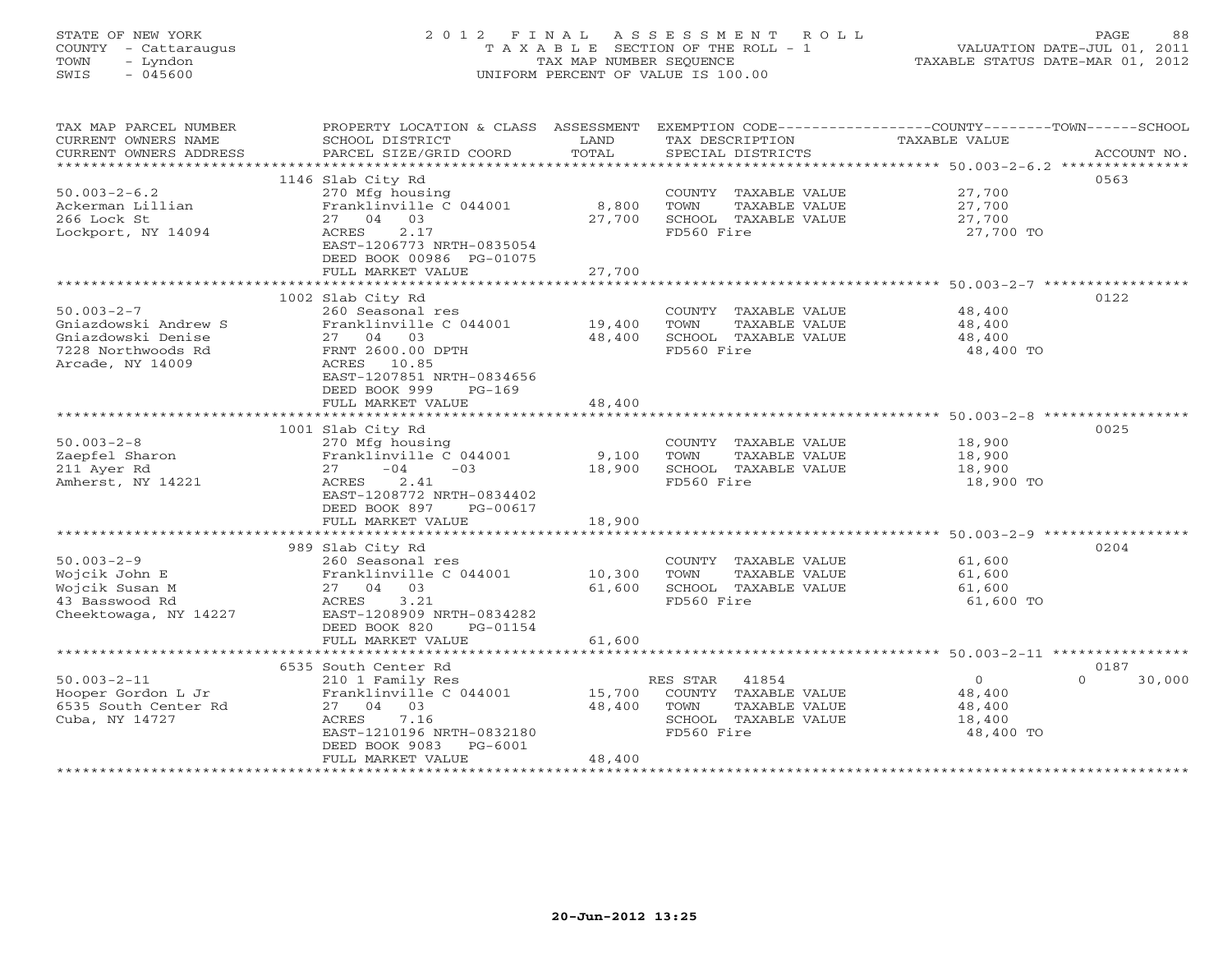# STATE OF NEW YORK 2 0 1 2 F I N A L A S S E S S M E N T R O L L PAGE 89 COUNTY - Cattaraugus T A X A B L E SECTION OF THE ROLL - 1 VALUATION DATE-JUL 01, 2011 TOWN - Lyndon TAX MAP NUMBER SEQUENCE TAXABLE STATUS DATE-MAR 01, 2012 SWIS - 045600 UNIFORM PERCENT OF VALUE IS 100.00

| TAX MAP PARCEL NUMBER<br>CURRENT OWNERS NAME<br>CURRENT OWNERS ADDRESS | PROPERTY LOCATION & CLASS ASSESSMENT EXEMPTION CODE----------------COUNTY-------TOWN------SCHOOL<br>SCHOOL DISTRICT<br>PARCEL SIZE/GRID COORD | LAND<br>TOTAL         | TAX DESCRIPTION<br>SPECIAL DISTRICTS          | <b>TAXABLE VALUE</b>                                  | ACCOUNT NO.      |
|------------------------------------------------------------------------|-----------------------------------------------------------------------------------------------------------------------------------------------|-----------------------|-----------------------------------------------|-------------------------------------------------------|------------------|
| ************************                                               |                                                                                                                                               |                       |                                               |                                                       |                  |
| $50.003 - 2 - 12.1$<br>Lembicz Michael N                               | Slab City Rd<br>322 Rural vac>10<br>Franklinville C 044001                                                                                    | 32,800                | COUNTY TAXABLE VALUE<br>TOWN<br>TAXABLE VALUE | 32,800<br>32,800                                      | 0123             |
| 1081 Slab City Rd                                                      | 27 04 04                                                                                                                                      | 32,800                | SCHOOL TAXABLE VALUE                          | 32,800                                                |                  |
| Franklinville, NY 14737                                                | ACRES 32.60<br>EAST-1206973 NRTH-0832907<br>DEED BOOK 15341 PG-3001                                                                           |                       | FD560 Fire                                    | 32,800 TO                                             |                  |
|                                                                        | FULL MARKET VALUE<br>***********************                                                                                                  | 32,800<br>*********** |                                               |                                                       |                  |
|                                                                        | 11127 Slab City Rd                                                                                                                            |                       |                                               | ************************ 50.003-2-12.2 ************** | 0620             |
| $50.003 - 2 - 12.2$                                                    | 260 Seasonal res                                                                                                                              |                       | COUNTY TAXABLE VALUE                          | 57,700                                                |                  |
| Gordon (L/U) Fred                                                      | Franklinville C 044001                                                                                                                        | 21,400                | TAXABLE VALUE<br>TOWN                         | 57,700                                                |                  |
| Gordon (L/U) Florence                                                  | $27 - 04 - 03$                                                                                                                                | 57,700                | SCHOOL TAXABLE VALUE                          | 57,700                                                |                  |
| 1451 Stolle Rd                                                         | ACRES 14.05                                                                                                                                   |                       | FD560 Fire                                    | 57,700 TO                                             |                  |
| Elma, NY 14059                                                         | EAST-1206811 NRTH-0834123                                                                                                                     |                       |                                               |                                                       |                  |
|                                                                        | DEED BOOK 15140 PG-7001                                                                                                                       |                       |                                               |                                                       |                  |
| ******************************                                         | FULL MARKET VALUE                                                                                                                             | 57,700                |                                               |                                                       |                  |
|                                                                        | Slab City Rd                                                                                                                                  |                       |                                               |                                                       | 0638             |
| $50.003 - 2 - 12.3$                                                    | 322 Rural vac>10                                                                                                                              |                       | COUNTY TAXABLE VALUE                          | 35,200                                                |                  |
| Redding Alan                                                           | Franklinville C 044001                                                                                                                        | 35,200                | TOWN<br>TAXABLE VALUE                         | 35,200                                                |                  |
| Redding Mary                                                           | $27 - 04 - 03$                                                                                                                                | 35,200                | SCHOOL TAXABLE VALUE                          | 35,200                                                |                  |
| 1287 Sweeney St                                                        | ACRES 37.10                                                                                                                                   |                       | FD560 Fire                                    | 35,200 TO                                             |                  |
| N Tonawanda, NY 14120                                                  | EAST-1208324 NRTH-0833205<br>DEED BOOK 808<br>PG-01189                                                                                        |                       |                                               |                                                       |                  |
|                                                                        | FULL MARKET VALUE                                                                                                                             | 35,200                |                                               |                                                       |                  |
|                                                                        |                                                                                                                                               |                       |                                               |                                                       |                  |
|                                                                        | 1081 Slab City Rd                                                                                                                             |                       |                                               |                                                       | 0821             |
| $50.003 - 2 - 12.5$                                                    | 210 1 Family Res                                                                                                                              |                       | 41854<br>RES STAR                             | $\Omega$                                              | $\cap$<br>30,000 |
| Lembicz Michael N                                                      | Franklinville C 044001                                                                                                                        | 13,600                | COUNTY TAXABLE VALUE                          | 106,000                                               |                  |
| 1081 Slab City Rd                                                      | 27 04 03                                                                                                                                      | 106,000               | TOWN<br>TAXABLE VALUE                         | 106,000                                               |                  |
| Franklinville, NY 14737                                                | 5.40 BANK<br><b>ACRES</b><br>017<br>EAST-1207591 NRTH-0834254                                                                                 |                       | SCHOOL TAXABLE VALUE<br>FD560 Fire            | 76,000<br>106,000 TO                                  |                  |
|                                                                        | DEED BOOK 15508 PG-3001                                                                                                                       |                       |                                               |                                                       |                  |
|                                                                        | FULL MARKET VALUE                                                                                                                             | 106,000               |                                               |                                                       |                  |
|                                                                        | ********************                                                                                                                          | ***********           |                                               | ********************* 50.003-2-12.6 **************    |                  |
|                                                                        | Slab City Rd                                                                                                                                  |                       |                                               |                                                       | 0867             |
| $50.003 - 2 - 12.6$                                                    | 322 Rural vac>10                                                                                                                              |                       | COUNTY TAXABLE VALUE                          | 34,000                                                |                  |
| Redding Alan J                                                         | Franklinville C 044001                                                                                                                        | 34,000                | TOWN<br>TAXABLE VALUE<br>SCHOOL TAXABLE VALUE | 34,000                                                |                  |
| Redding Mary<br>1287 Sweeney St                                        | 27 04 03<br>Ff 125.00                                                                                                                         | 34,000                | FD560 Fire                                    | 34,000<br>34,000 TO                                   |                  |
| N Tonawanda, NY 14120                                                  | ACRES 34.75                                                                                                                                   |                       |                                               |                                                       |                  |
|                                                                        | EAST-1207670 NRTH-0833027                                                                                                                     |                       |                                               |                                                       |                  |
|                                                                        | DEED BOOK 00969 PG-00911                                                                                                                      |                       |                                               |                                                       |                  |
|                                                                        | FULL MARKET VALUE                                                                                                                             | 34,000                |                                               |                                                       |                  |
|                                                                        | * * * * * * * * * * * * * * * * * * *                                                                                                         |                       |                                               |                                                       |                  |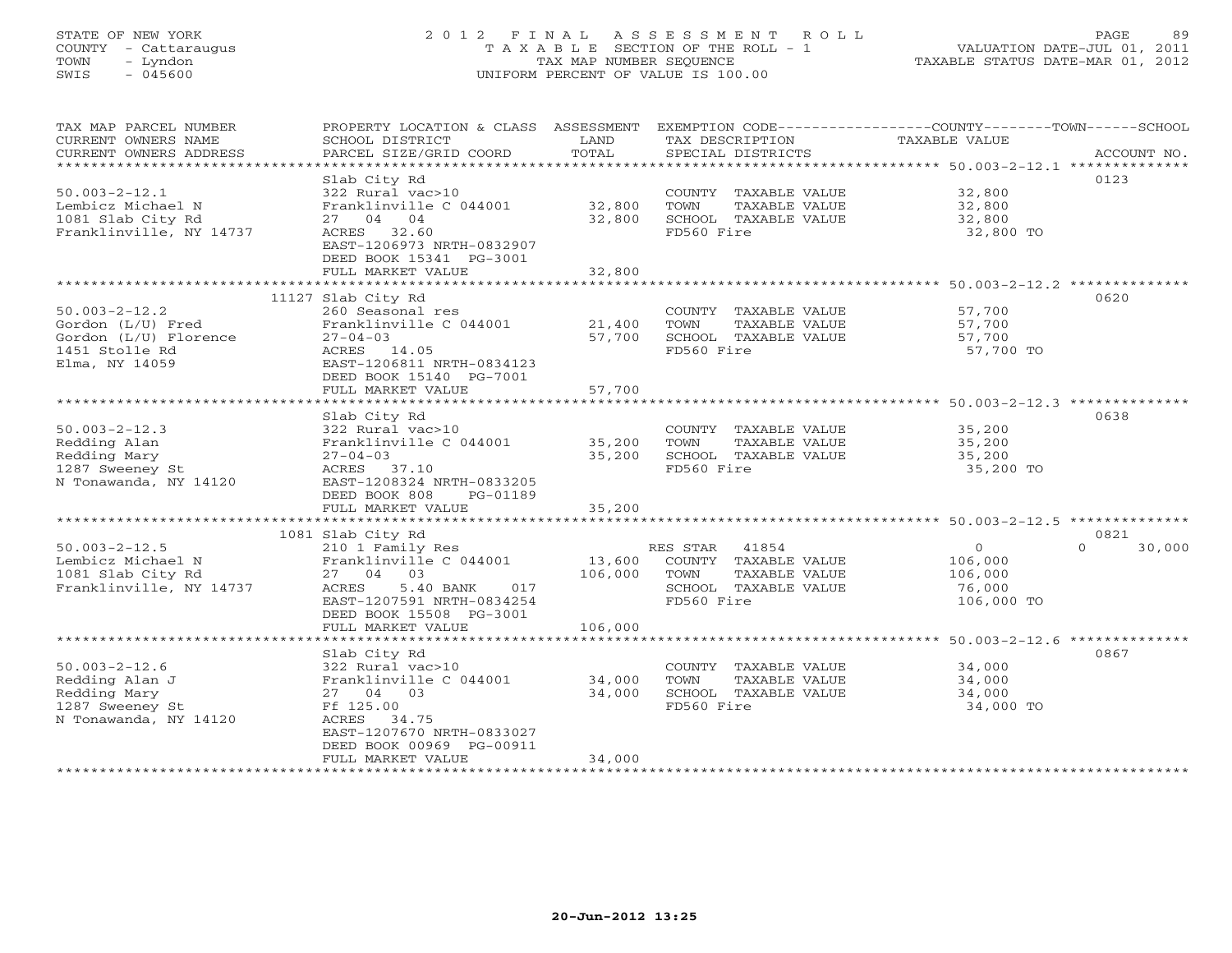#### STATE OF NEW YORK 2 0 1 2 F I N A L A S S E S S M E N T R O L L PAGE 90 COUNTY - Cattaraugus T A X A B L E SECTION OF THE ROLL - 1 VALUATION DATE-JUL 01, 2011 TOWN - Lyndon - Lyndon TAX MAP NUMBER SEQUENCE TAXABLE STATUS DATE-MAR 01, 2012<br>
SWIS - 045600 - UNIFORM PERCENT OF VALUE IS 100.00 SWIS - 045600 UNIFORM PERCENT OF VALUE IS 100.00

| TAX MAP PARCEL NUMBER<br>CURRENT OWNERS NAME<br>CURRENT OWNERS ADDRESS<br>***********************               | PROPERTY LOCATION & CLASS ASSESSMENT<br>SCHOOL DISTRICT<br>PARCEL SIZE/GRID COORD                                                                                                 | LAND<br>TOTAL                | EXEMPTION CODE----------------COUNTY-------TOWN------SCHOOL<br>TAX DESCRIPTION<br>SPECIAL DISTRICTS                                           | TAXABLE VALUE                                                          |                      | ACCOUNT NO.                |
|-----------------------------------------------------------------------------------------------------------------|-----------------------------------------------------------------------------------------------------------------------------------------------------------------------------------|------------------------------|-----------------------------------------------------------------------------------------------------------------------------------------------|------------------------------------------------------------------------|----------------------|----------------------------|
| $50.003 - 2 - 13.1$<br>Schuyler William H<br>Schuyler Alfred E<br>1135 Slab City Rd<br>Franklinville, NY 14737  | 1135 Slab City Rd<br>240 Rural res<br>Franklinville C 044001<br>35 04 03<br>ACRES 139.69<br>EAST-1205725 NRTH-0834030<br>DEED BOOK 00954 PG-00710                                 | 69,300 SR STAR<br>148,000    | CW_15_VET/ 41162<br>41834<br>COUNTY TAXABLE VALUE<br>TOWN<br>TAXABLE VALUE<br>SCHOOL TAXABLE VALUE<br>FD560 Fire                              | 12,000<br>$\overline{0}$<br>136,000<br>148,000<br>85,800<br>148,000 TO | $\Omega$<br>$\Omega$ | 0322<br>$\Omega$<br>62,200 |
|                                                                                                                 | FULL MARKET VALUE<br>***************************                                                                                                                                  | 148,000                      |                                                                                                                                               |                                                                        |                      |                            |
| $50.003 - 2 - 13.3$<br>Schuyler Phillip James<br>Schuyler Michelle<br>1203 Slab City<br>Franklinville, NY 14737 | 1203 Slab City Rd<br>210 1 Family Res<br>Franklinville C 044001<br>35 04 03<br>ACRES<br>1.15<br>EAST-1205863 NRTH-0835456<br>DEED BOOK 1005 PG-670                                | 164,500                      | WVET C/T<br>41121<br>7,200 RES STAR<br>41854<br>TAXABLE VALUE<br>COUNTY<br><b>TAXABLE VALUE</b><br>TOWN<br>SCHOOL TAXABLE VALUE<br>FD560 Fire | 12,000<br>$\circ$<br>152,500<br>152,500<br>134,500<br>164,500 TO       | 12,000<br>$\Omega$   | 0896<br>30,000             |
|                                                                                                                 | FULL MARKET VALUE                                                                                                                                                                 | 164,500                      |                                                                                                                                               | *********** 50.003-2-14 ****************                               |                      |                            |
| $50.003 - 2 - 14$<br>Clement Richard L<br>Clement Catherine S<br>675 E High St<br>Lockport, NY 14094            | 6556 Abbott Rd<br>270 Mfg housing<br>Franklinville C 044001<br>$-04$<br>$-03$<br>35<br>ACRES 16.56<br>EAST-1203972 NRTH-0832811<br>DEED BOOK 829<br>PG-00517<br>FULL MARKET VALUE | 23,000<br>33,000<br>33,000   | COUNTY TAXABLE VALUE<br>TOWN<br>TAXABLE VALUE<br>SCHOOL TAXABLE VALUE<br>FD560 Fire                                                           | 33,000<br>33,000<br>33,000<br>33,000 TO                                |                      | 0364                       |
|                                                                                                                 | 6530 Abbott Rd                                                                                                                                                                    |                              |                                                                                                                                               |                                                                        |                      | 0444                       |
| $50.003 - 2 - 15$<br>Galante Christopher J<br>Galante Patricia L<br>6530 Abbotts Rd<br>Franklinville, NY 14737  | 240 Rural res<br>Franklinville C 044001<br>35 04 03<br>ACRES 30.94<br>EAST-1204030 NRTH-0832260<br>DEED BOOK 00987 PG-00238                                                       | 190,000                      | AG BLDG<br>41700<br>41854<br>32,000 RES STAR<br>COUNTY TAXABLE VALUE<br>TOWN<br>TAXABLE VALUE<br>SCHOOL TAXABLE VALUE<br>FD560 Fire           | 5,500<br>$\circ$<br>184,500<br>184,500<br>154,500<br>190,000 TO        | 5,500<br>$\Omega$    | 5,500<br>30,000            |
| MAY BE SUBJECT TO PAYMENT<br>UNDER RPTL483 UNTIL 2018                                                           | FULL MARKET VALUE                                                                                                                                                                 | 190,000                      |                                                                                                                                               |                                                                        |                      |                            |
|                                                                                                                 |                                                                                                                                                                                   |                              |                                                                                                                                               |                                                                        |                      | 0349                       |
| $50.003 - 2 - 16.1$<br>Fox Robert D<br>Fox Stacy L<br>6531 Abbott Rd<br>Franklinville, NY 14737                 | 210 1 Family Res<br>Franklinville C 044001<br>35 04 03<br>5.55<br>ACRES<br>EAST-1202909 NRTH-0832239<br>DEED BOOK 1021<br>$PG-651$<br>FULL MARKET VALUE                           | 13,800<br>105,000<br>105,000 | RES STAR<br>41854<br>COUNTY TAXABLE VALUE<br>TAXABLE VALUE<br>TOWN<br>SCHOOL TAXABLE VALUE<br>FD560 Fire                                      | $\overline{O}$<br>105,000<br>105,000<br>75,000<br>105,000 TO           | $\Omega$             | 30,000                     |
|                                                                                                                 | 6531 Abbott Rd                                                                                                                                                                    |                              |                                                                                                                                               |                                                                        |                      |                            |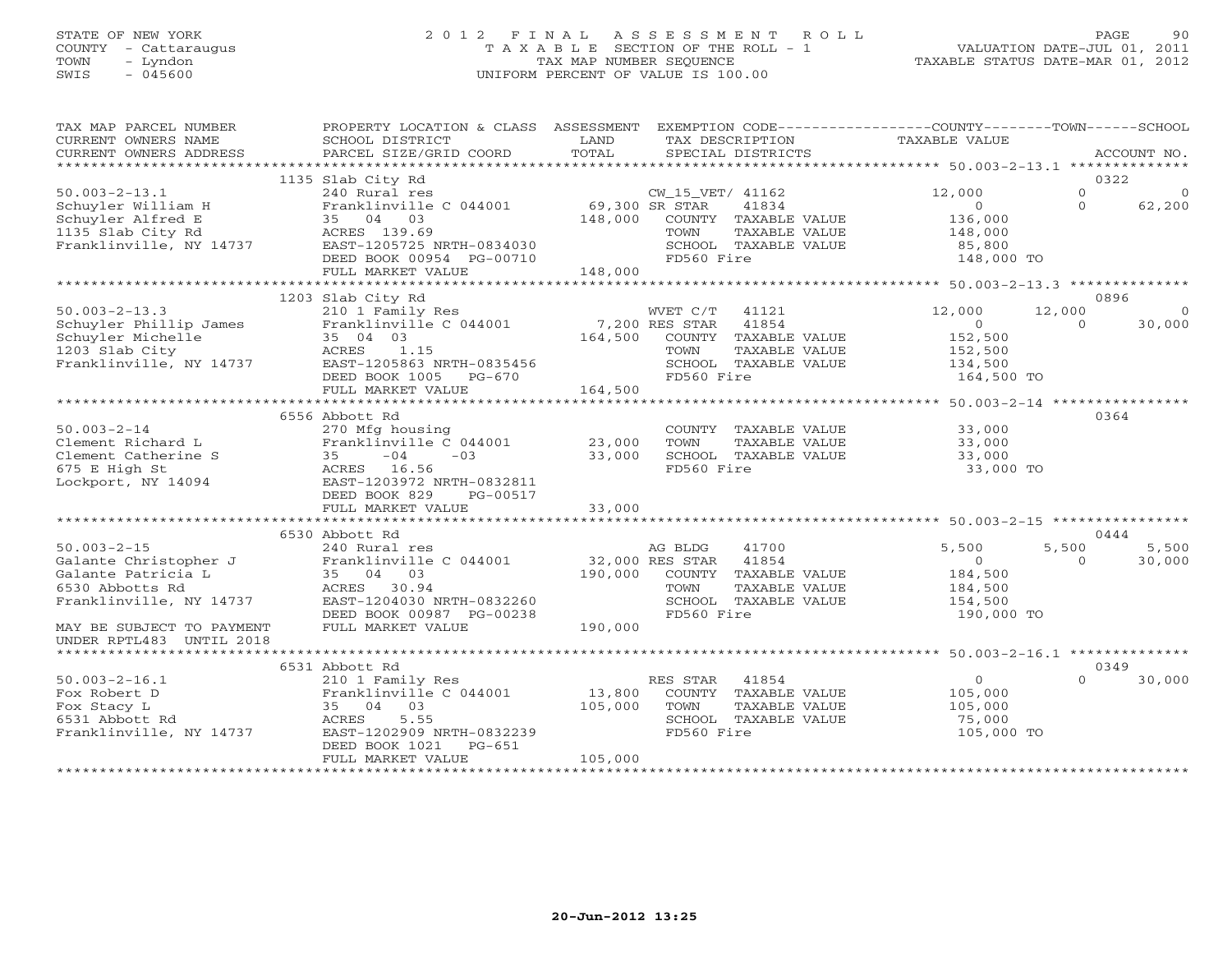#### STATE OF NEW YORK 2 0 1 2 F I N A L A S S E S S M E N T R O L L PAGE 91 COUNTY - Cattaraugus T A X A B L E SECTION OF THE ROLL - 1 VALUATION DATE-JUL 01, 2011 TOWN - Lyndon TAX MAP NUMBER SEQUENCE TAXABLE STATUS DATE-MAR 01, 2012 SWIS - 045600 UNIFORM PERCENT OF VALUE IS 100.00UNIFORM PERCENT OF VALUE IS 100.00

| TAX MAP PARCEL NUMBER<br>CURRENT OWNERS NAME<br>CURRENT OWNERS ADDRESS                                               | PROPERTY LOCATION & CLASS ASSESSMENT<br>SCHOOL DISTRICT<br>PARCEL SIZE/GRID COORD                                                                                                                                                     | LAND<br>TOTAL                     | TAX DESCRIPTION<br>SPECIAL DISTRICTS                                                                                             | EXEMPTION CODE-----------------COUNTY-------TOWN------SCHOOL<br><b>TAXABLE VALUE</b><br>ACCOUNT NO.                |  |
|----------------------------------------------------------------------------------------------------------------------|---------------------------------------------------------------------------------------------------------------------------------------------------------------------------------------------------------------------------------------|-----------------------------------|----------------------------------------------------------------------------------------------------------------------------------|--------------------------------------------------------------------------------------------------------------------|--|
| *****************<br>$50.003 - 2 - 16.2$<br>Camp Emerald Acres, Inc.<br>158 Hawthorne Ave<br>Tonawanda, NY 14223     | Abbott Rd<br>322 Rural vac>10<br>Franklinville C 044001<br>$35 - 04 - 03$<br>ACRES 27.95<br>EAST-1202010 NRTH-0832368<br>DEED BOOK 10396 PG-3001                                                                                      | *************<br>23,700<br>23,700 | COUNTY TAXABLE VALUE<br>TOWN<br>TAXABLE VALUE<br>SCHOOL TAXABLE VALUE<br>FD560 Fire                                              | ********************************** 50.003-2-16.2 **************<br>0684<br>23,700<br>23,700<br>23,700<br>23,700 TO |  |
|                                                                                                                      | FULL MARKET VALUE                                                                                                                                                                                                                     | 23,700                            |                                                                                                                                  |                                                                                                                    |  |
|                                                                                                                      | *******************                                                                                                                                                                                                                   | ***************                   |                                                                                                                                  | ******************************** 50.003-2-17 ***********                                                           |  |
| $50.003 - 2 - 17$<br>Comstock Theodore I<br>Comstock Arthur<br>527 Lynbrook Ave<br>Tonawanda, NY 14150               | 6605 Abbott Rd<br>270 Mfg housing<br>Franklinville C 044001<br>35 04 03<br>ACRES<br>9.40<br>EAST-1202568 NRTH-0832866<br>DEED BOOK 10857 PG-9003                                                                                      | 17,900<br>23,100                  | COUNTY TAXABLE VALUE<br>TOWN<br>TAXABLE VALUE<br>SCHOOL TAXABLE VALUE<br>FD560 Fire                                              | 0145<br>23,100<br>23,100<br>23,100<br>23,100 TO                                                                    |  |
|                                                                                                                      | FULL MARKET VALUE                                                                                                                                                                                                                     | 23,100                            |                                                                                                                                  |                                                                                                                    |  |
|                                                                                                                      | ***************************                                                                                                                                                                                                           |                                   |                                                                                                                                  |                                                                                                                    |  |
| $50.003 - 2 - 18$<br>Breman David<br>Breman Tina<br>6581 Abbott Rd<br>Franklinville, NY 14737<br>$50.003 - 2 - 20.1$ | 6581 Abbott Rd<br>270 Mfg housing<br>Franklinville C 044001<br>35 04 03<br>FRNT 140.00 DPTH 150.00<br>071<br>BANK<br>EAST-1202832 NRTH-0833036<br>DEED BOOK 00963 PG-01042<br>FULL MARKET VALUE<br>6629 Abbott Rd<br>582 Camping park | 6,600<br>24,900<br>24,900         | RES STAR<br>41854<br>COUNTY TAXABLE VALUE<br>TOWN<br>TAXABLE VALUE<br>SCHOOL TAXABLE VALUE<br>FD560 Fire<br>COUNTY TAXABLE VALUE | 0075<br>$\circ$<br>24,900<br>$\Omega$<br>24,900<br>24,900<br>$\circ$<br>24,900 TO<br>0230<br>358,700               |  |
| 158 Hawthorne Ave<br>Tonawanda, NY 14223                                                                             | $-04$<br>$-0.3$<br>35<br>Lot 3<br>ACRES<br>77.75<br>EAST-1201186 NRTH-0833280<br>DEED BOOK 10396 PG-3001<br>FULL MARKET VALUE                                                                                                         | 358,700<br>358,700                | SCHOOL TAXABLE VALUE<br>FD560 Fire                                                                                               | 358,700<br>358,700 TO                                                                                              |  |
|                                                                                                                      |                                                                                                                                                                                                                                       |                                   |                                                                                                                                  |                                                                                                                    |  |
| $50.003 - 2 - 20.2$<br>Fest Christopher<br>Fest Tracey<br>9047 Rockwood Rd<br>Boston, NY 14025                       | 322 Rural vac>10<br>Franklinville C 044001<br>$-04$<br>$-03$<br>35<br>Lot 3<br>ACRES 113.30<br>EAST-1203402 NRTH-0833992<br>DEED BOOK 2067<br>$PG-4001$<br>FULL MARKET VALUE                                                          | 69,000<br>69,000<br>69,000        | COUNTY TAXABLE VALUE<br>TOWN<br>TAXABLE VALUE<br>SCHOOL TAXABLE VALUE<br>FD560 Fire                                              | 69,000<br>69,000<br>69,000<br>69,000 TO                                                                            |  |
| Camp Emerald Acres, Inc.                                                                                             | Franklinville C 044001<br>Abbott Rd                                                                                                                                                                                                   | 63,300                            | TOWN<br>TAXABLE VALUE                                                                                                            | 358,700<br>************************ 50.003-2-20.2 **************<br>0911                                           |  |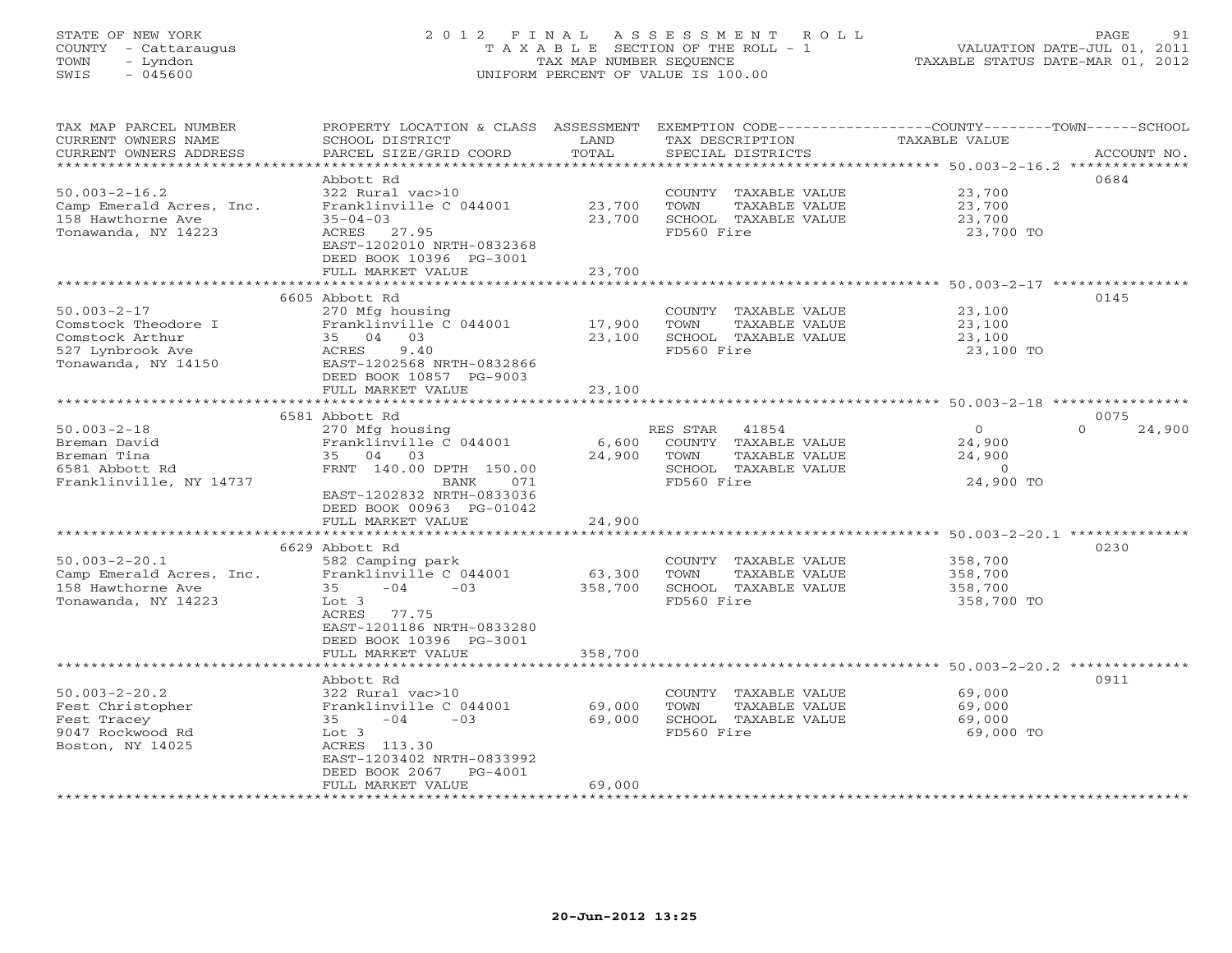# STATE OF NEW YORK 2 0 1 2 F I N A L A S S E S S M E N T R O L L PAGE 92 COUNTY - Cattaraugus T A X A B L E SECTION OF THE ROLL - 1 VALUATION DATE-JUL 01, 2011 TOWN - Lyndon TAX MAP NUMBER SEQUENCE TAXABLE STATUS DATE-MAR 01, 2012 SWIS - 045600 UNIFORM PERCENT OF VALUE IS 100.00

| TAX MAP PARCEL NUMBER<br>CURRENT OWNERS NAME<br>CURRENT OWNERS ADDRESS | PROPERTY LOCATION & CLASS ASSESSMENT<br>SCHOOL DISTRICT<br>PARCEL SIZE/GRID COORD | LAND<br>TOTAL | EXEMPTION CODE-----------------COUNTY-------TOWN------SCHOOL<br>TAX DESCRIPTION<br>SPECIAL DISTRICTS | <b>TAXABLE VALUE</b>                                          | ACCOUNT NO.        |
|------------------------------------------------------------------------|-----------------------------------------------------------------------------------|---------------|------------------------------------------------------------------------------------------------------|---------------------------------------------------------------|--------------------|
|                                                                        | 6691 Abbott Rd                                                                    |               |                                                                                                      |                                                               | 0226               |
|                                                                        |                                                                                   |               |                                                                                                      |                                                               |                    |
| $50.003 - 2 - 21$                                                      | 260 Seasonal res                                                                  |               | COUNTY TAXABLE VALUE                                                                                 | 43,400                                                        |                    |
| Lipinoga Kenneth J                                                     | Franklinville C 044001                                                            | 11,600        | TOWN<br>TAXABLE VALUE                                                                                | 43,400                                                        |                    |
| Lipinoga Eileen                                                        | 35<br>$-04$<br>$-05$                                                              | 43,400        | SCHOOL TAXABLE VALUE                                                                                 | 43,400                                                        |                    |
| 112 Ridge Park Ave                                                     | ACRES<br>4.07                                                                     |               | FD560 Fire                                                                                           | 43,400 TO                                                     |                    |
| Buffalo, NY 14211                                                      | EAST-1201608 NRTH-0834567                                                         |               |                                                                                                      |                                                               |                    |
|                                                                        | DEED BOOK 5222 PG-8002                                                            |               |                                                                                                      |                                                               |                    |
|                                                                        | FULL MARKET VALUE                                                                 | 43,400        |                                                                                                      |                                                               |                    |
|                                                                        |                                                                                   |               |                                                                                                      | ******************************* 50.003-2-22 ***************** |                    |
|                                                                        | South Center Rd                                                                   |               |                                                                                                      |                                                               | 0900               |
| $50.003 - 2 - 22$                                                      | 210 1 Family Res                                                                  |               | COUNTY TAXABLE VALUE                                                                                 | 78,600                                                        |                    |
| Kottwitz David                                                         | Franklinville C 044001                                                            | 11,600        | TOWN<br>TAXABLE VALUE                                                                                | 78,600                                                        |                    |
| Kottwitz Barbara                                                       | $27 \quad 4 \quad 3$                                                              | 78,600        | SCHOOL TAXABLE VALUE                                                                                 | 78,600                                                        |                    |
| 13 Chestnut St                                                         | 4.05<br>ACRES                                                                     |               | FD560 Fire                                                                                           | 78,600 TO                                                     |                    |
| Franklinville, NY 14737                                                | EAST-1210253 NRTH-0834513                                                         |               |                                                                                                      |                                                               |                    |
|                                                                        | DEED BOOK 1016 PG-863                                                             |               |                                                                                                      |                                                               |                    |
|                                                                        | FULL MARKET VALUE                                                                 | 78,600        |                                                                                                      |                                                               |                    |
|                                                                        |                                                                                   |               |                                                                                                      |                                                               |                    |
|                                                                        | 6571 South Center Rd                                                              |               |                                                                                                      |                                                               | 0915               |
| $50.003 - 2 - 23$                                                      | 270 Mfg housing                                                                   |               | SR STAR<br>41834                                                                                     | $\Omega$                                                      | 62,200<br>$\Omega$ |
| Crane Karl                                                             | Franklinville C 044001                                                            | 25,100        | COUNTY TAXABLE VALUE                                                                                 | 81,100                                                        |                    |
| Crane Barbara                                                          | ACRES 20.00                                                                       | 81,100        | TOWN<br>TAXABLE VALUE                                                                                | 81,100                                                        |                    |
|                                                                        | EAST-1210023 NRTH-0832692                                                         |               | SCHOOL TAXABLE VALUE                                                                                 |                                                               |                    |
| 6571 S. Center Rd<br>Cuba, NY 14727                                    | DEED BOOK 4044 PG-5001                                                            |               | FD560 Fire                                                                                           | 18,900                                                        |                    |
|                                                                        |                                                                                   |               |                                                                                                      | 81,100 TO                                                     |                    |
|                                                                        | FULL MARKET VALUE                                                                 | 81,100        |                                                                                                      |                                                               |                    |
|                                                                        |                                                                                   |               |                                                                                                      |                                                               |                    |
|                                                                        | 959 Slab City Rd                                                                  |               |                                                                                                      |                                                               | 0917               |
| $50.003 - 2 - 24$                                                      | 312 Vac w/imprv                                                                   |               | COUNTY TAXABLE VALUE                                                                                 | 24,200                                                        |                    |
| Schultz Clifford                                                       | Franklinville C 044001                                                            | 9,100         | TOWN<br>TAXABLE VALUE                                                                                | 24,200                                                        |                    |
| Schultz Irene                                                          | 18/19/26/27 04<br>0.3                                                             | 24,200        | SCHOOL TAXABLE VALUE                                                                                 | 24,200                                                        |                    |
| 34 Cowing St                                                           | ACRES<br>2.40                                                                     |               | FD560 Fire                                                                                           | 24,200 TO                                                     |                    |
| Depew, NY 14043                                                        | EAST-1209364 NRTH-0834621                                                         |               |                                                                                                      |                                                               |                    |
|                                                                        | DEED BOOK 7797 PG-5002                                                            |               |                                                                                                      |                                                               |                    |
|                                                                        | FULL MARKET VALUE                                                                 | 24,200        |                                                                                                      |                                                               |                    |
|                                                                        |                                                                                   |               |                                                                                                      | ******************************* 50.003-2-25 ****************  |                    |
|                                                                        | 6315 Slab City Rd                                                                 |               |                                                                                                      |                                                               | 0932               |
| $50.003 - 2 - 25$                                                      | 314 Rural vac<10                                                                  |               | COUNTY TAXABLE VALUE                                                                                 | 11,400                                                        |                    |
| Garriott Richard N                                                     | Franklinville C 044001                                                            | 11,400        | TOWN<br>TAXABLE VALUE                                                                                | 11,400                                                        |                    |
| Garriott Christine A                                                   | ACRES<br>3.90                                                                     | 11,400        | SCHOOL TAXABLE VALUE                                                                                 | 11,400                                                        |                    |
| 2833 Monnier St                                                        | EAST-1209889 NRTH-0834498                                                         |               | FD560 Fire                                                                                           | 11,400 TO                                                     |                    |
| Portage, IN 46368                                                      | DEED BOOK 11675 PG-4002                                                           |               |                                                                                                      |                                                               |                    |
|                                                                        | FULL MARKET VALUE                                                                 | 11,400        |                                                                                                      |                                                               |                    |
|                                                                        |                                                                                   |               |                                                                                                      |                                                               |                    |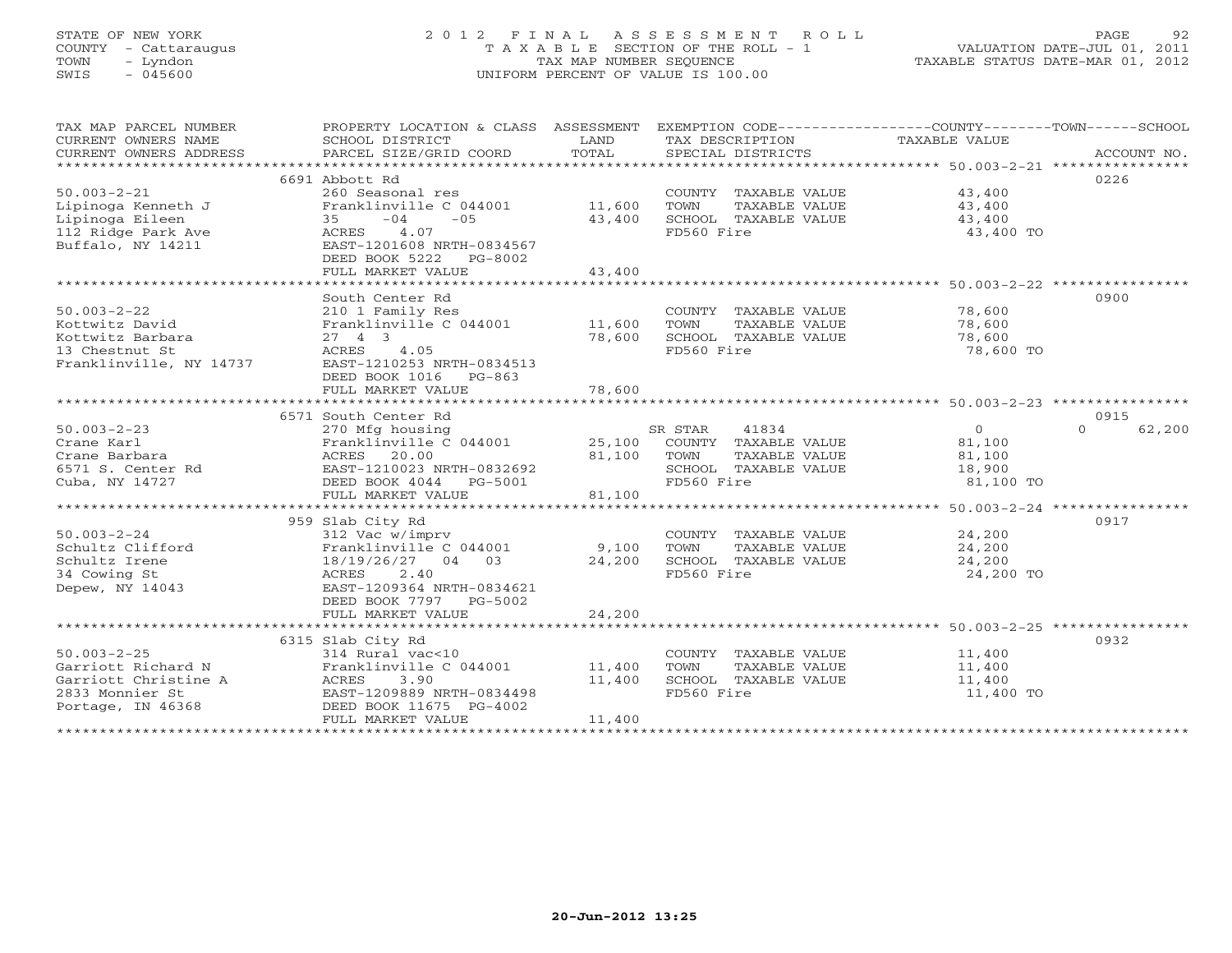# STATE OF NEW YORK 2 0 1 2 F I N A L A S S E S S M E N T R O L L PAGE 93 COUNTY - Cattaraugus T A X A B L E SECTION OF THE ROLL - 1 VALUATION DATE-JUL 01, 2011 TOWN - Lyndon TAX MAP NUMBER SEQUENCE TAXABLE STATUS DATE-MAR 01, 2012 SWIS - 045600 UNIFORM PERCENT OF VALUE IS 100.00

| TAX MAP PARCEL NUMBER<br>CURRENT OWNERS NAME<br>CURRENT OWNERS ADDRESS                                           | PROPERTY LOCATION & CLASS ASSESSMENT<br>SCHOOL DISTRICT<br>PARCEL SIZE/GRID COORD                                                                                           | LAND<br>TOTAL                       | TAX DESCRIPTION<br>SPECIAL DISTRICTS                                                | EXEMPTION CODE-----------------COUNTY-------TOWN------SCHOOL<br><b>TAXABLE VALUE</b><br>ACCOUNT NO. |
|------------------------------------------------------------------------------------------------------------------|-----------------------------------------------------------------------------------------------------------------------------------------------------------------------------|-------------------------------------|-------------------------------------------------------------------------------------|-----------------------------------------------------------------------------------------------------|
|                                                                                                                  | Slab City Rd                                                                                                                                                                |                                     |                                                                                     | 0956                                                                                                |
| $50.003 - 2 - 26$<br>Wojcik John E<br>Wojcik Jason M<br>43 Basswood Dr<br>Cheektowaga, NY 14227                  | 322 Rural vac>10<br>Franklinville C 044001<br>ACRES<br>22.47<br>EAST-1209123 NRTH-0833809<br>DEED BOOK 14912 PG-7001                                                        | 26,700<br>26,700                    | COUNTY TAXABLE VALUE<br>TAXABLE VALUE<br>TOWN<br>SCHOOL TAXABLE VALUE<br>FD560 Fire | 26,700<br>26,700<br>26,700<br>26,700 TO                                                             |
|                                                                                                                  | FULL MARKET VALUE                                                                                                                                                           | 26,700<br>* * * * * * * * * * * * * |                                                                                     | ********************** 50.004-1-1.1 ****************                                                |
|                                                                                                                  | 6975 South Center Rd                                                                                                                                                        |                                     |                                                                                     | 0045                                                                                                |
| $50.004 - 1 - 1.1$<br>Schaefer John 0<br>Schaefer Mark R<br>2233 Como Park Blyd<br>Lancaster, NY 14086           | 312 Vac w/imprv<br>Franklinville C 044001<br>19/20/28<br>04<br>03<br>ACRES 107.50<br>EAST-1211379 NRTH-0838475<br>DEED BOOK 1012<br>PG-929                                  | 54,900<br>62,200                    | COUNTY TAXABLE VALUE<br>TOWN<br>TAXABLE VALUE<br>SCHOOL TAXABLE VALUE<br>FD560 Fire | 62,200<br>62,200<br>62,200<br>62,200 TO                                                             |
|                                                                                                                  | FULL MARKET VALUE<br>******************************                                                                                                                         | 62,200                              |                                                                                     |                                                                                                     |
|                                                                                                                  | 6734 South Center Rd                                                                                                                                                        |                                     |                                                                                     | 0824                                                                                                |
| $50.004 - 1 - 1.2$<br>Reynolds Ricky<br>Reynolds Catherine<br>PO Box 52<br>Franklinville, NY 14737               | 312 Vac w/imprv<br>Franklinville C 044001<br>19 04 03<br>Ff 378.10<br>ACRES<br>3.70<br>EAST-1210681 NRTH-0835708                                                            | 11,100<br>31,400                    | COUNTY TAXABLE VALUE<br>TOWN<br>TAXABLE VALUE<br>SCHOOL TAXABLE VALUE<br>FD560 Fire | 31,400<br>31,400<br>31,400<br>31,400 TO                                                             |
|                                                                                                                  | DEED BOOK 00927 PG-01021<br>FULL MARKET VALUE                                                                                                                               | 31,400                              |                                                                                     |                                                                                                     |
|                                                                                                                  |                                                                                                                                                                             |                                     |                                                                                     |                                                                                                     |
| $50.004 - 1 - 1.3$<br>Songster Thomas M<br>Songster Sandra<br>3072 Bakerstand Rd<br>Franklinville, NY 14737      | 6786 South Center Rd<br>312 Vac w/imprv<br>Franklinville C 044001<br>19/20 04 03<br>Ff 1636.80<br>ACRES<br>51.35<br>EAST-1211360 NRTH-0836281<br>DEED BOOK 00973 PG-01044   | 42,600<br>73,000                    | COUNTY TAXABLE VALUE<br>TOWN<br>TAXABLE VALUE<br>SCHOOL TAXABLE VALUE<br>FD560 Fire | 0871<br>73,000<br>73,000<br>73,000<br>73,000 TO                                                     |
|                                                                                                                  | FULL MARKET VALUE                                                                                                                                                           | 73,000                              |                                                                                     |                                                                                                     |
|                                                                                                                  | ******************************                                                                                                                                              |                                     |                                                                                     |                                                                                                     |
| $50.004 - 1 - 1.5$<br>Bojanowski Michael<br>Bojanowski Teresa<br>6763 South Center Rd<br>Franklinville, NY 14737 | South Center Rd<br>314 Rural vac<10<br>Franklinville C 044001<br>03<br>20 04<br>8.65<br>ACRES<br>EAST-1210726 NRTH-0837254<br>DEED BOOK 00991 PG-00329<br>FULL MARKET VALUE | 17,200<br>17,200<br>17,200          | COUNTY TAXABLE VALUE<br>TAXABLE VALUE<br>TOWN<br>SCHOOL TAXABLE VALUE<br>FD560 Fire | 0887<br>17,200<br>17,200<br>17,200<br>17,200 TO                                                     |
|                                                                                                                  |                                                                                                                                                                             |                                     |                                                                                     |                                                                                                     |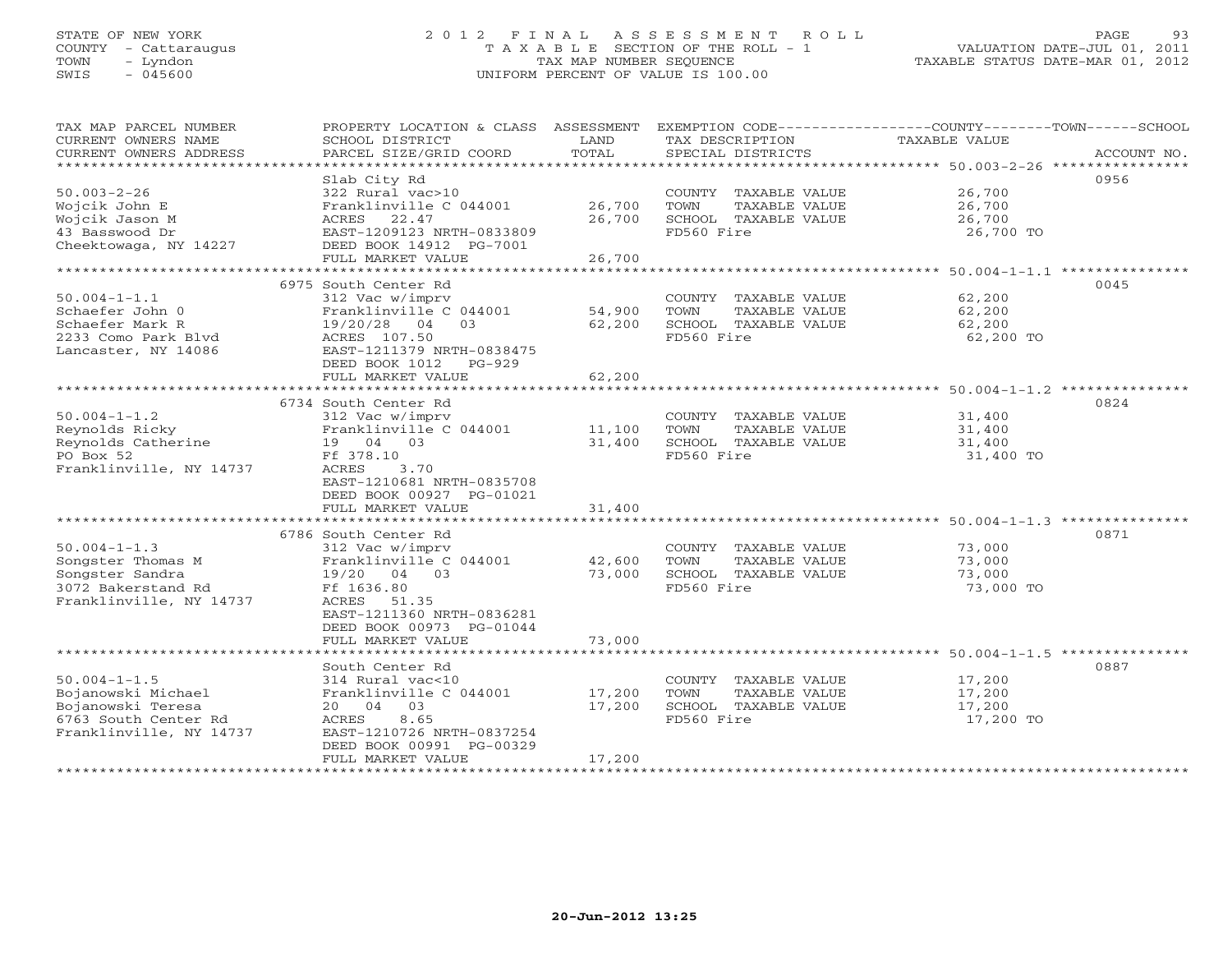# STATE OF NEW YORK 2 0 1 2 F I N A L A S S E S S M E N T R O L L PAGE 94 COUNTY - Cattaraugus T A X A B L E SECTION OF THE ROLL - 1 VALUATION DATE-JUL 01, 2011 TOWN - Lyndon TAX MAP NUMBER SEQUENCE TAXABLE STATUS DATE-MAR 01, 2012 SWIS - 045600 UNIFORM PERCENT OF VALUE IS 100.00

| TAX MAP PARCEL NUMBER<br>CURRENT OWNERS NAME<br>CURRENT OWNERS ADDRESS | PROPERTY LOCATION & CLASS ASSESSMENT<br>SCHOOL DISTRICT<br>PARCEL SIZE/GRID COORD | LAND<br>TOTAL | EXEMPTION CODE-----------------COUNTY-------TOWN------SCHOOL<br>TAX DESCRIPTION<br>SPECIAL DISTRICTS | TAXABLE VALUE  | ACCOUNT NO.        |
|------------------------------------------------------------------------|-----------------------------------------------------------------------------------|---------------|------------------------------------------------------------------------------------------------------|----------------|--------------------|
|                                                                        |                                                                                   |               |                                                                                                      |                |                    |
|                                                                        | 891 South Center Rd                                                               |               |                                                                                                      |                | 0899               |
| $50.004 - 1 - 1.6$                                                     | 210 1 Family Res                                                                  |               | RES STAR<br>41854                                                                                    | $\overline{0}$ | $\Omega$<br>30,000 |
| Kottwitz Michael                                                       | Franklinville C 044001                                                            | 7,400         | COUNTY TAXABLE VALUE                                                                                 | 59,900         |                    |
| Kottwitz Jodi                                                          | ACRES<br>1.25                                                                     | 59,900        | TOWN<br>TAXABLE VALUE                                                                                | 59,900         |                    |
| 891 South Center Rd                                                    | EAST-1210533 NRTH-0839754                                                         |               | SCHOOL TAXABLE VALUE                                                                                 | 29,900         |                    |
| Franklinville, NY 14737                                                | DEED BOOK 997<br>$PG-783$                                                         |               | FD560 Fire                                                                                           | 59,900 TO      |                    |
|                                                                        | FULL MARKET VALUE                                                                 | 59,900        |                                                                                                      |                |                    |
| **********************                                                 |                                                                                   |               |                                                                                                      |                |                    |
|                                                                        | 627 Lyndon Center Rd                                                              |               |                                                                                                      |                | 0020               |
| $50.004 - 1 - 2.1$                                                     | 241 Rural res&ag                                                                  |               | RES STAR<br>41854                                                                                    | $\circ$        | $\Omega$<br>30,000 |
| Armstrong Brian E                                                      | Franklinville C 044001                                                            | 148,200       | COUNTY TAXABLE VALUE                                                                                 | 207,400        |                    |
| 627 Lyndon Center Rd                                                   | 20 04 03                                                                          | 207,400       | TOWN<br>TAXABLE VALUE                                                                                | 207,400        |                    |
| Cuba, NY 14727                                                         | ACRES 199.86                                                                      |               | SCHOOL TAXABLE VALUE                                                                                 | 177,400        |                    |
|                                                                        | EAST-1213318 NRTH-0837862                                                         |               | FD560 Fire                                                                                           | 207,400 TO     |                    |
|                                                                        | DEED BOOK 866<br>PG-00716                                                         |               |                                                                                                      |                |                    |
|                                                                        | FULL MARKET VALUE                                                                 | 207,400       |                                                                                                      |                |                    |
|                                                                        | 595 Lyndon Center Rd                                                              |               |                                                                                                      |                | 0019               |
| $50.004 - 1 - 2.2$                                                     | 210 1 Family Res                                                                  |               | COUNTY TAXABLE VALUE                                                                                 | 106,600        |                    |
| Bainbridge Allen R                                                     | Franklinville C 044001                                                            | 8,300         | TOWN<br>TAXABLE VALUE                                                                                | 106,600        |                    |
| Bainbridge Darlene                                                     | 30 04 03                                                                          | 106,600       | SCHOOL TAXABLE VALUE                                                                                 | 106,600        |                    |
| 595 Lyndon Center Rd                                                   | 1.87<br>ACRES                                                                     |               | FD560 Fire                                                                                           | 106,600 TO     |                    |
| Cuba, NY 14727                                                         | EAST-1214297 NRTH-0839699                                                         |               |                                                                                                      |                |                    |
|                                                                        | DEED BOOK 790<br>PG-00876                                                         |               |                                                                                                      |                |                    |
|                                                                        | FULL MARKET VALUE                                                                 | 106,600       |                                                                                                      |                |                    |
|                                                                        |                                                                                   |               |                                                                                                      |                |                    |
|                                                                        | 6919 Snyder Rd                                                                    |               |                                                                                                      |                | 0030               |
| $50.004 - 1 - 3.1$                                                     | 322 Rural vac>10                                                                  |               | COUNTY TAXABLE VALUE                                                                                 | 36,400         |                    |
| Schaefer Joseph B                                                      | Franklinville C 044001                                                            | 36,400        | TOWN<br>TAXABLE VALUE                                                                                | 36,400         |                    |
| Schaefer James                                                         | 12 04 03                                                                          | 36,400        | SCHOOL TAXABLE VALUE                                                                                 | 36,400         |                    |
| 2261 Como Park Blyd                                                    | ACRES 39.43                                                                       |               | FD560 Fire                                                                                           | 36,400 TO      |                    |
| Lancaster, NY 14086                                                    | EAST-1214972 NRTH-0839022                                                         |               |                                                                                                      |                |                    |
|                                                                        | DEED BOOK 00972 PG-00509                                                          |               |                                                                                                      |                |                    |
|                                                                        | FULL MARKET VALUE                                                                 | 36,400        |                                                                                                      |                |                    |
|                                                                        |                                                                                   |               |                                                                                                      |                |                    |
|                                                                        | 583 Lyndon Center Rd                                                              |               |                                                                                                      |                | 0480               |
| $50.004 - 1 - 3.2$                                                     | 210 1 Family Res                                                                  |               | SR STAR<br>41834                                                                                     | $\overline{0}$ | $\Omega$<br>62,200 |
| Hoellig Ronald                                                         | Franklinville C 044001                                                            | 8,700         | COUNTY TAXABLE VALUE                                                                                 | 92,900         |                    |
| Hoellig Denise L                                                       | 12 03 04                                                                          | 92,900        | TOWN<br>TAXABLE VALUE                                                                                | 92,900         |                    |
| 583 Lyndon Center Rd                                                   | ACRES<br>2.13                                                                     |               | SCHOOL TAXABLE VALUE                                                                                 | 30,700         |                    |
| Cuba, NY 14727                                                         | EAST-1214630 NRTH-0839789                                                         |               | FD560 Fire                                                                                           | 92,900 TO      |                    |
|                                                                        | DEED BOOK 16470 PG-7002                                                           | 92,900        |                                                                                                      |                |                    |
|                                                                        | FULL MARKET VALUE<br>*******************                                          |               |                                                                                                      |                |                    |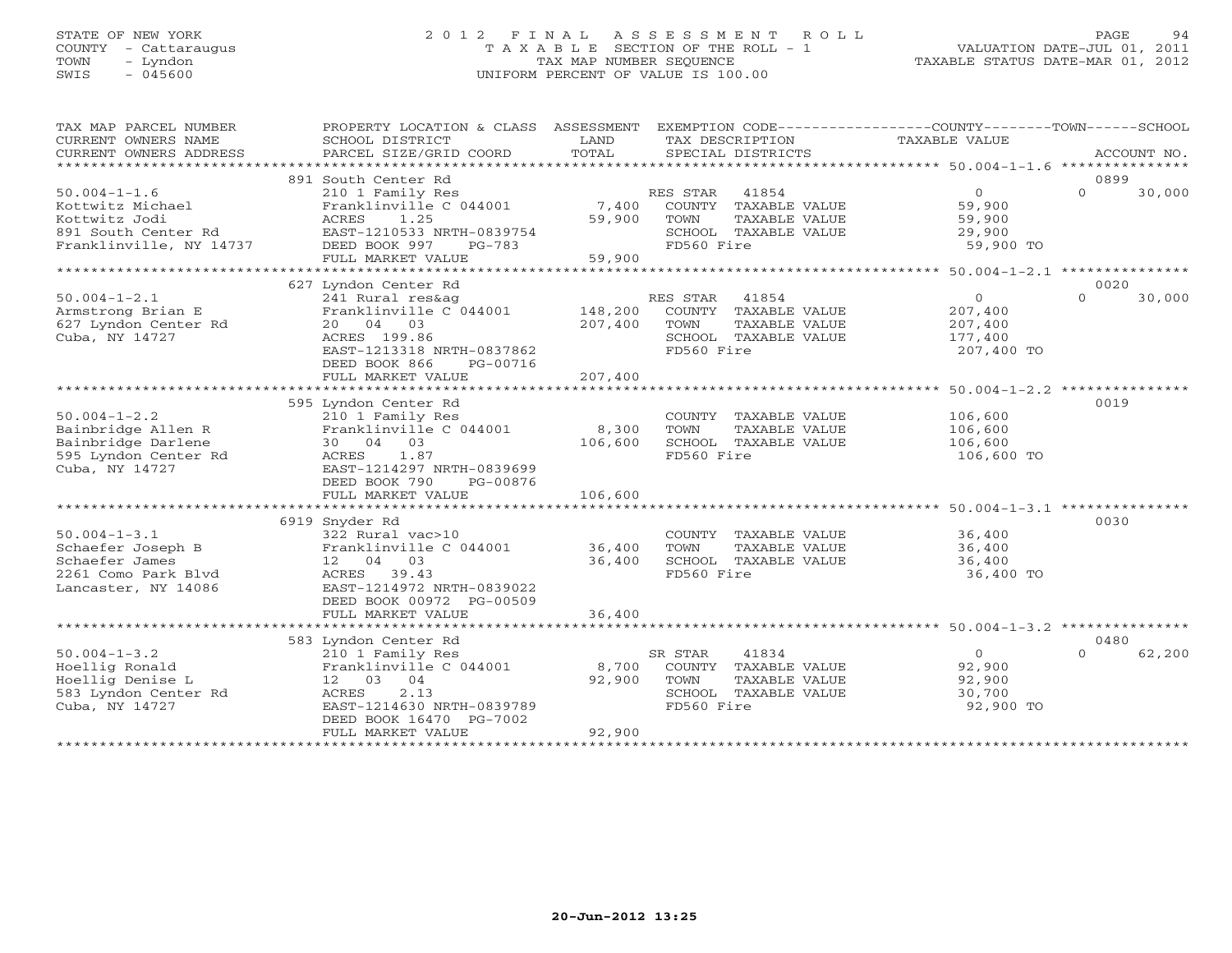# STATE OF NEW YORK 2 0 1 2 F I N A L A S S E S S M E N T R O L L PAGE 95 COUNTY - Cattaraugus T A X A B L E SECTION OF THE ROLL - 1 VALUATION DATE-JUL 01, 2011 TOWN - Lyndon TAX MAP NUMBER SEQUENCE TAXABLE STATUS DATE-MAR 01, 2012 SWIS - 045600 UNIFORM PERCENT OF VALUE IS 100.00

| TAX MAP PARCEL NUMBER<br>CURRENT OWNERS NAME<br>CURRENT OWNERS ADDRESS | SCHOOL DISTRICT<br>PARCEL SIZE/GRID COORD                                       | LAND<br>TOTAL | TAX DESCRIPTION<br>SPECIAL DISTRICTS          | PROPERTY LOCATION & CLASS ASSESSMENT EXEMPTION CODE---------------COUNTY-------TOWN------SCHOOL<br>TAXABLE VALUE<br>ACCOUNT NO. |
|------------------------------------------------------------------------|---------------------------------------------------------------------------------|---------------|-----------------------------------------------|---------------------------------------------------------------------------------------------------------------------------------|
| $50.004 - 1 - 3.3$<br>Schaefer Joseph                                  | 6801 Snyder Rd<br>260 Seasonal res<br>Franklinville C 044001 17,300             |               | COUNTY TAXABLE VALUE<br>TOWN<br>TAXABLE VALUE | 0610<br>38,100<br>38,100                                                                                                        |
| 2261 Como Park Blvd<br>Lancaster, NY 14086                             | 12 04 03<br>8.80<br>ACRES<br>EAST-1214982 NRTH-0837035<br>DEED BOOK 1012 PG-931 | 38,100        | SCHOOL TAXABLE VALUE<br>FD560 Fire            | 38,100<br>38,100 TO                                                                                                             |
|                                                                        | FULL MARKET VALUE                                                               | 38,100        |                                               |                                                                                                                                 |
|                                                                        | Snyder Rd                                                                       |               |                                               | 0608                                                                                                                            |
| $50.004 - 1 - 3.4$                                                     | 314 Rural vac<10                                                                |               | COUNTY TAXABLE VALUE                          | 17,900                                                                                                                          |
| Vandelden Edward                                                       | Franklinville C 044001                                                          | 17,900        | TOWN<br>TAXABLE VALUE                         | 17,900                                                                                                                          |
| 524 Grover Cleveland Hwy                                               | 12 04 03                                                                        | 17,900        | SCHOOL TAXABLE VALUE                          | 17,900                                                                                                                          |
| Amherst, NY 14226                                                      | ACRES<br>9.41<br>EAST-1214988 NRTH-0836080<br>DEED BOOK 00951 PG-00806          |               | FD560 Fire                                    | 17,900 TO                                                                                                                       |
|                                                                        | FULL MARKET VALUE                                                               | 17,900        |                                               |                                                                                                                                 |
|                                                                        |                                                                                 |               |                                               |                                                                                                                                 |
|                                                                        | 6775 Snyder Rd                                                                  |               |                                               | 0611                                                                                                                            |
| $50.004 - 1 - 3.5$                                                     | 270 Mfg housing                                                                 |               | COUNTY TAXABLE VALUE                          | 26,100                                                                                                                          |
| Claybolt Glenn W                                                       | Franklinville C 044001<br>12 04 03                                              | 17,500        | TOWN<br>TAXABLE VALUE                         | 26,100                                                                                                                          |
| 128 Marycrest Ln<br>West Seneca, NY 14224                              | 9.80<br>ACRES                                                                   | 26,100        | SCHOOL TAXABLE VALUE<br>FD560 Fire            | 26,100<br>26,100 TO                                                                                                             |
|                                                                        | EAST-1215031 NRTH-0836447                                                       |               |                                               |                                                                                                                                 |
|                                                                        | DEED BOOK 853<br>PG-00531                                                       |               |                                               |                                                                                                                                 |
|                                                                        | FULL MARKET VALUE                                                               | 26,100        |                                               |                                                                                                                                 |
|                                                                        |                                                                                 |               |                                               |                                                                                                                                 |
|                                                                        | 6804 Snyder Rd                                                                  |               |                                               | 0627                                                                                                                            |
| $50.004 - 1 - 3.6$                                                     | 260 Seasonal res                                                                |               | COUNTY TAXABLE VALUE                          | 39,000                                                                                                                          |
| Schlee Michael A                                                       | Franklinville C 044001                                                          | 9,800         | TAXABLE VALUE<br>TOWN                         | 39,000                                                                                                                          |
| 6157 Crosby Rd                                                         | 12  04  03                                                                      | 39,000        | SCHOOL TAXABLE VALUE                          | 39,000                                                                                                                          |
| Lockport, NY 14094-7949                                                | 2.86<br>ACRES<br>EAST-1215819 NRTH-0837075<br>DEED BOOK 878<br>PG-01093         |               | FD560 Fire                                    | 39,000 TO                                                                                                                       |
|                                                                        | FULL MARKET VALUE                                                               | 39,000        |                                               |                                                                                                                                 |
|                                                                        |                                                                                 |               |                                               |                                                                                                                                 |
|                                                                        | 6853 Snyder Rd                                                                  |               |                                               | 0797                                                                                                                            |
| $50.004 - 1 - 3.7$                                                     | 270 Mfg housing                                                                 |               | COUNTY TAXABLE VALUE                          | 24,900                                                                                                                          |
| Schaefer Mark                                                          | Franklinville C 044001                                                          | 24,900        | TAXABLE VALUE<br>TOWN                         | 24,900                                                                                                                          |
| Schaefer John O                                                        | 12 04 03                                                                        | 24,900        | SCHOOL TAXABLE VALUE                          | 24,900                                                                                                                          |
| 2233 Como Park Blvd                                                    | ACRES 19.70<br>EAST-1214961 NRTH-0837828                                        |               | FD560 Fire                                    | 24,900 TO                                                                                                                       |
| Lancaster, NY 14086                                                    | DEED BOOK 00974 PG-00938                                                        |               |                                               |                                                                                                                                 |
|                                                                        | FULL MARKET VALUE                                                               | 24,900        |                                               |                                                                                                                                 |
|                                                                        |                                                                                 |               |                                               |                                                                                                                                 |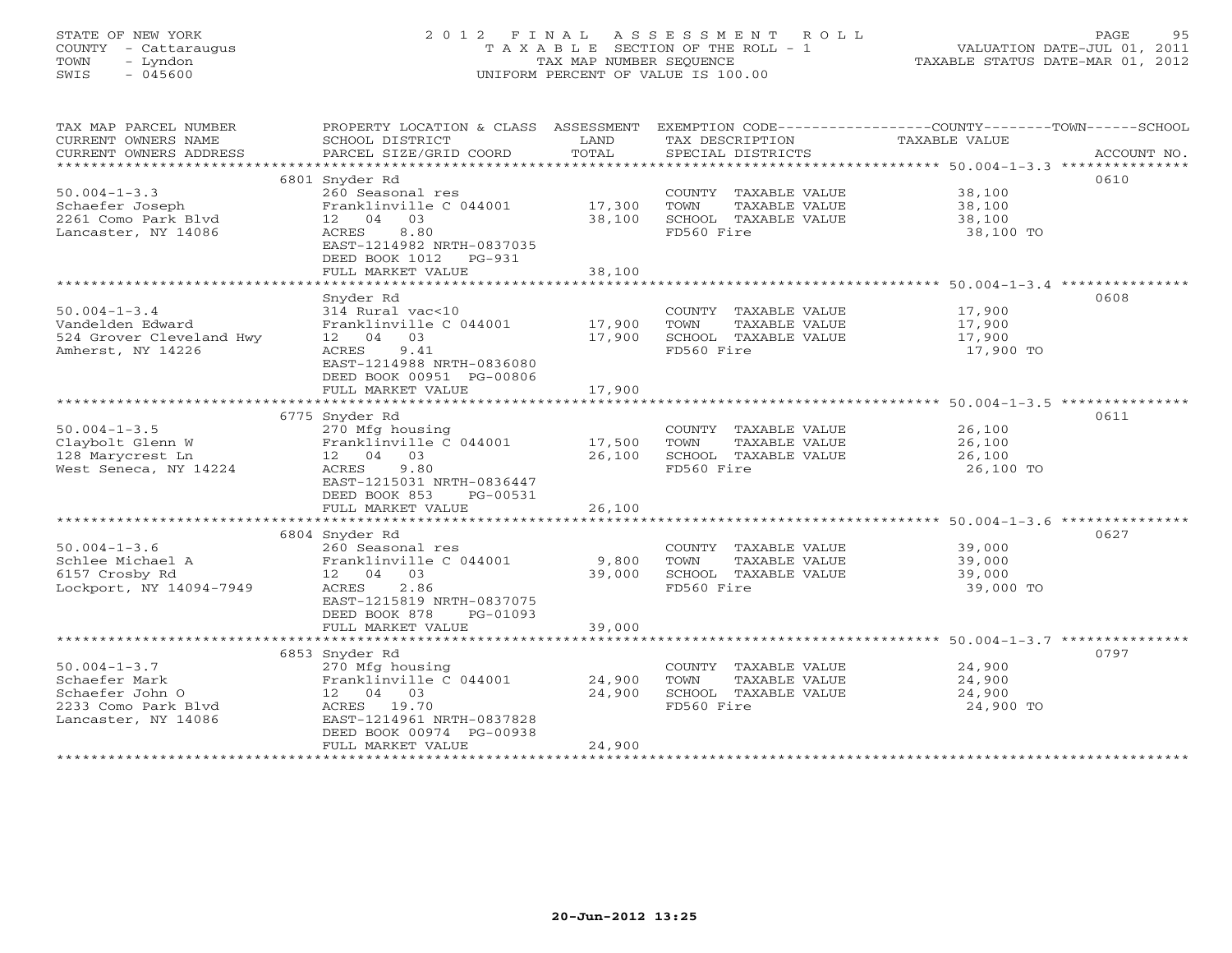# STATE OF NEW YORK 2 0 1 2 F I N A L A S S E S S M E N T R O L L PAGE 96 COUNTY - Cattaraugus T A X A B L E SECTION OF THE ROLL - 1 VALUATION DATE-JUL 01, 2011 TOWN - Lyndon TAX MAP NUMBER SEQUENCE TAXABLE STATUS DATE-MAR 01, 2012 SWIS - 045600 UNIFORM PERCENT OF VALUE IS 100.00

| TAX MAP PARCEL NUMBER<br>CURRENT OWNERS NAME<br>CURRENT OWNERS ADDRESS                                      | SCHOOL DISTRICT<br>PARCEL SIZE/GRID COORD                                                                                                              | LAND<br>TOTAL               | TAX DESCRIPTION<br>SPECIAL DISTRICTS                                                | PROPERTY LOCATION & CLASS ASSESSMENT EXEMPTION CODE----------------COUNTY-------TOWN------SCHOOL<br>TAXABLE VALUE | ACCOUNT NO. |
|-------------------------------------------------------------------------------------------------------------|--------------------------------------------------------------------------------------------------------------------------------------------------------|-----------------------------|-------------------------------------------------------------------------------------|-------------------------------------------------------------------------------------------------------------------|-------------|
| ***********************                                                                                     |                                                                                                                                                        |                             |                                                                                     |                                                                                                                   |             |
|                                                                                                             | 6738 Snyder Rd                                                                                                                                         |                             |                                                                                     |                                                                                                                   | 0440        |
| $50.004 - 1 - 4$<br>Nuhn Donald A<br>Nuhn Elizabeth Smith<br>12251 Bullis Rd<br>East Aurora, NY 14052       | 270 Mfg housing<br>Franklinville C 044001<br>$12 - 04$<br>$-03$<br>Lot 11<br>ACRES 45.06<br>EAST-1217356 NRTH-0835715<br>DEED BOOK 1106 PG-6001        | 39,400<br>51,400            | COUNTY TAXABLE VALUE<br>TOWN<br>TAXABLE VALUE<br>SCHOOL TAXABLE VALUE<br>FD560 Fire | 51,400<br>51,400<br>51,400<br>51,400 TO                                                                           |             |
|                                                                                                             | FULL MARKET VALUE                                                                                                                                      | 51,400                      |                                                                                     |                                                                                                                   |             |
|                                                                                                             |                                                                                                                                                        |                             |                                                                                     | ******************************* 50.004-1-5 *****************                                                      |             |
| $50.004 - 1 - 5$<br>Mehall John<br>Mehall Mary Ann<br>104 Norris Ave<br>Lancaster, NY 14086                 | Snyder Rd<br>322 Rural vac>10<br>Franklinville C 044001<br>$12 - 04$<br>$-03$<br>ACRES 21.38<br>EAST-1217024 NRTH-0836339<br>DEED BOOK 816<br>PG-00821 | 26,000<br>26,000            | COUNTY TAXABLE VALUE<br>TOWN<br>TAXABLE VALUE<br>SCHOOL TAXABLE VALUE<br>FD560 Fire | 26,000<br>26,000<br>26,000<br>26,000 TO                                                                           | 0436        |
|                                                                                                             | FULL MARKET VALUE                                                                                                                                      | 26,000                      |                                                                                     |                                                                                                                   |             |
|                                                                                                             | ***************************                                                                                                                            | *************               |                                                                                     | ****************************** 50.004-1-7.1 ***************                                                       |             |
|                                                                                                             | 6737 Snyder Rd                                                                                                                                         |                             |                                                                                     |                                                                                                                   | 0018        |
| $50.004 - 1 - 7.1$<br>Vandelden Edward<br>Anderson Michael<br>524 Grover Cleveland Hwy<br>Amherst, NY 14226 | 311 Res vac land<br>Cuba-Rush Cent 024801<br>19 04 03<br>Lot <sub>2</sub><br>3.20<br>ACRES<br>EAST-1215577 NRTH-0835646<br>DEED BOOK 00931 PG-00489    | 10,300<br>12,600            | COUNTY TAXABLE VALUE<br>TOWN<br>TAXABLE VALUE<br>SCHOOL TAXABLE VALUE<br>FD560 Fire | 12,600<br>12,600<br>12,600<br>12,600 TO                                                                           |             |
|                                                                                                             | FULL MARKET VALUE                                                                                                                                      | 12,600                      |                                                                                     |                                                                                                                   |             |
|                                                                                                             |                                                                                                                                                        |                             |                                                                                     |                                                                                                                   |             |
| $50.004 - 1 - 7.2$<br>Schaefer William S<br>6791 Snyder Rd<br>Cuba, NY 14727                                | 6791 Snyder Rd<br>270 Mfg housing<br>Cuba-Rush Cent 024801<br>12 04 03<br>6.65<br>ACRES<br>EAST-1215019 NRTH-0836753<br>DEED BOOK 908<br>PG-00165      | 15,200<br>26,800<br>26,800  | COUNTY TAXABLE VALUE<br>TOWN<br>TAXABLE VALUE<br>SCHOOL TAXABLE VALUE<br>FD560 Fire | 26,800<br>26,800<br>26,800<br>26,800 TO                                                                           | 0551        |
|                                                                                                             | FULL MARKET VALUE<br>********************                                                                                                              | ***********                 |                                                                                     | ***************************** 50.004-1-7.3 ****************                                                       |             |
|                                                                                                             | 6784 Snyder Rd                                                                                                                                         |                             |                                                                                     |                                                                                                                   | 0621        |
| $50.004 - 1 - 7.3$<br>Schaefer Robert<br>Schaefer David R<br>4 Pershing Ave<br>Lancaster, NY 14086          | 260 Seasonal res<br>Franklinville C 044001<br>12 04 03<br>ACRES 28.35<br>EAST-1216910 NRTH-0836758<br>DEED BOOK 00988 PG-00211                         | 41,500<br>74,900            | COUNTY TAXABLE VALUE<br>TOWN<br>TAXABLE VALUE<br>SCHOOL TAXABLE VALUE<br>FD560 Fire | 74,900<br>74,900<br>74,900<br>74,900 TO                                                                           |             |
|                                                                                                             | FULL MARKET VALUE                                                                                                                                      | 74,900<br>***************** |                                                                                     |                                                                                                                   |             |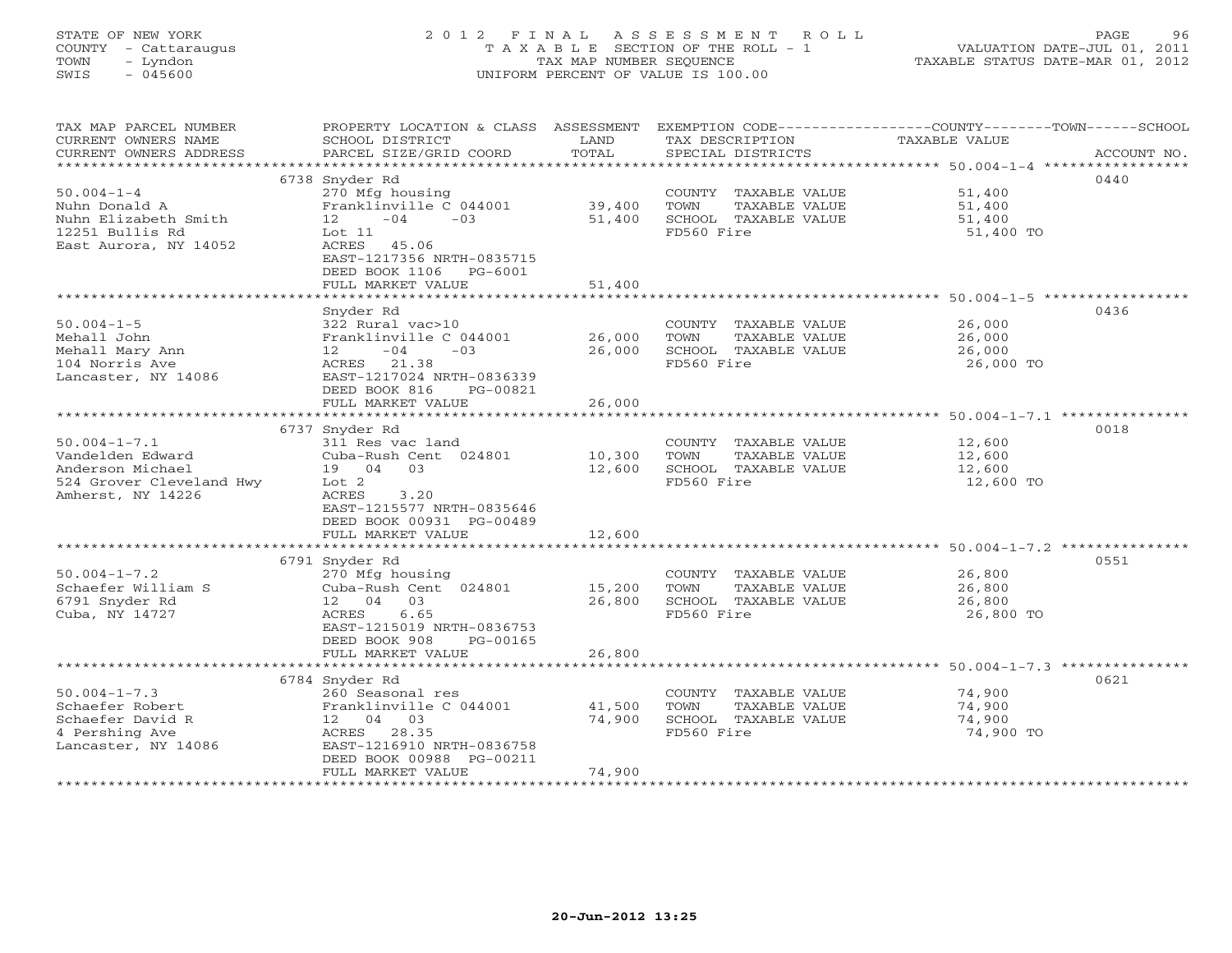# STATE OF NEW YORK 2 0 1 2 F I N A L A S S E S S M E N T R O L L PAGE 97 COUNTY - Cattaraugus T A X A B L E SECTION OF THE ROLL - 1 VALUATION DATE-JUL 01, 2011 TOWN - Lyndon TAX MAP NUMBER SEQUENCE TAXABLE STATUS DATE-MAR 01, 2012 SWIS - 045600 UNIFORM PERCENT OF VALUE IS 100.00

| 6798 Snyder Rd<br>0873<br>$50.004 - 1 - 7.5$<br>260 Seasonal res<br>COUNTY TAXABLE VALUE 15,000<br>Cuba-Rush Cent 024801<br>7,000<br>Schaefer Michael John<br>TOWN<br>TAXABLE VALUE<br>15,000<br>12 04 03<br>15,000<br>SCHOOL TAXABLE VALUE<br>Shaefer John O<br>15,000<br>51 Park Blyd<br>FRNT 100.00 DPTH 400.00<br>FD560 Fire<br>15,000 TO<br>EAST-1215771 NRTH-0836916<br>Lancaster, NY 14086<br>DEED BOOK 00974 PG-00936<br>FULL MARKET VALUE<br>15,000<br>0316<br>6831 Snyder Rd<br>$50.004 - 1 - 8.1$<br>260 Seasonal res<br>COUNTY TAXABLE VALUE 88,400<br>Franklinville C 044001 15,000<br>Pellitieri Donna<br>TOWN<br>TAXABLE VALUE<br>88,400<br>49 Catherine St<br>12  04  03<br>88,400<br>SCHOOL TAXABLE VALUE<br>88,400<br>Tonawanda, NY 14150<br>6.53<br>FD560 Fire<br>ACRES<br>88,400 TO<br>EAST-1215019 NRTH-0837321<br>DEED BOOK 998<br>PG-1130<br>FULL MARKET VALUE<br>88,400<br>0693<br>6818 Snyder Rd<br>$50.004 - 1 - 8.2$<br>260 Seasonal res<br>COUNTY TAXABLE VALUE 62,300<br>Trost Christine A<br>Franklinville C 044001<br>15,500<br>TAXABLE VALUE<br>TOWN<br>62,300<br>6508 White Oak Way<br>12 04 03<br>SCHOOL TAXABLE VALUE<br>62,300<br>62,300<br>Lakeview, NY 14085<br>7.04<br>FD560 Fire<br>ACRES<br>62,300 TO<br>EAST-1215977 NRTH-0837410<br>DEED BOOK 1005 PG-536<br>62,300<br>FULL MARKET VALUE<br>0014<br>417 Snyder Rd<br>$50.004 - 1 - 9$<br>29,200<br>270 Mfg housing<br>COUNTY TAXABLE VALUE<br>Franklinville C 044001<br>Hall Leon A Jr<br>22,300<br>TOWN<br>TAXABLE VALUE<br>29,200<br>241 Herman St<br>12  04  03<br>29,200<br>SCHOOL TAXABLE VALUE<br>29,200<br>FD560 Fire<br>Buffalo, NY 14211<br>ACRES 15.46<br>29,200 TO<br>EAST-1216684 NRTH-0837488<br>DEED BOOK 907 PG-00314<br>29,200<br>FULL MARKET VALUE<br>0068<br>Snyder Rd<br>$50.004 - 1 - 10.1$<br>314 Rural vac<10<br>COUNTY TAXABLE VALUE<br>14,100<br>Franklinville C 044001 14,100<br>French Charles Sr<br>TOWN<br>TAXABLE VALUE<br>14,100<br>French Beverly<br>12 04 03<br>14,100<br>SCHOOL TAXABLE VALUE<br>14,100<br>416 French Dr<br>5.73<br>FD560 Fire<br>14,100 TO<br>ACRES<br>Cuba, NY 14727<br>EAST-1215892 NRTH-0837835<br>DEED BOOK 880<br>PG-00484<br>FULL MARKET VALUE<br>14,100 | TAX MAP PARCEL NUMBER<br>CURRENT OWNERS NAME<br>CURRENT OWNERS ADDRESS | PROPERTY LOCATION & CLASS ASSESSMENT<br>SCHOOL DISTRICT<br>PARCEL SIZE/GRID COORD | LAND<br>TOTAL | TAX DESCRIPTION<br>SPECIAL DISTRICTS | EXEMPTION CODE-----------------COUNTY-------TOWN------SCHOOL<br>TAXABLE VALUE<br>ACCOUNT NO. |
|-------------------------------------------------------------------------------------------------------------------------------------------------------------------------------------------------------------------------------------------------------------------------------------------------------------------------------------------------------------------------------------------------------------------------------------------------------------------------------------------------------------------------------------------------------------------------------------------------------------------------------------------------------------------------------------------------------------------------------------------------------------------------------------------------------------------------------------------------------------------------------------------------------------------------------------------------------------------------------------------------------------------------------------------------------------------------------------------------------------------------------------------------------------------------------------------------------------------------------------------------------------------------------------------------------------------------------------------------------------------------------------------------------------------------------------------------------------------------------------------------------------------------------------------------------------------------------------------------------------------------------------------------------------------------------------------------------------------------------------------------------------------------------------------------------------------------------------------------------------------------------------------------------------------------------------------------------------------------------------------------------------------------------------------------------------------------------------------------------------------------------------------------------------------------------------------------------------|------------------------------------------------------------------------|-----------------------------------------------------------------------------------|---------------|--------------------------------------|----------------------------------------------------------------------------------------------|
|                                                                                                                                                                                                                                                                                                                                                                                                                                                                                                                                                                                                                                                                                                                                                                                                                                                                                                                                                                                                                                                                                                                                                                                                                                                                                                                                                                                                                                                                                                                                                                                                                                                                                                                                                                                                                                                                                                                                                                                                                                                                                                                                                                                                             |                                                                        |                                                                                   |               |                                      |                                                                                              |
|                                                                                                                                                                                                                                                                                                                                                                                                                                                                                                                                                                                                                                                                                                                                                                                                                                                                                                                                                                                                                                                                                                                                                                                                                                                                                                                                                                                                                                                                                                                                                                                                                                                                                                                                                                                                                                                                                                                                                                                                                                                                                                                                                                                                             |                                                                        |                                                                                   |               |                                      |                                                                                              |
|                                                                                                                                                                                                                                                                                                                                                                                                                                                                                                                                                                                                                                                                                                                                                                                                                                                                                                                                                                                                                                                                                                                                                                                                                                                                                                                                                                                                                                                                                                                                                                                                                                                                                                                                                                                                                                                                                                                                                                                                                                                                                                                                                                                                             |                                                                        |                                                                                   |               |                                      |                                                                                              |
|                                                                                                                                                                                                                                                                                                                                                                                                                                                                                                                                                                                                                                                                                                                                                                                                                                                                                                                                                                                                                                                                                                                                                                                                                                                                                                                                                                                                                                                                                                                                                                                                                                                                                                                                                                                                                                                                                                                                                                                                                                                                                                                                                                                                             |                                                                        |                                                                                   |               |                                      |                                                                                              |
|                                                                                                                                                                                                                                                                                                                                                                                                                                                                                                                                                                                                                                                                                                                                                                                                                                                                                                                                                                                                                                                                                                                                                                                                                                                                                                                                                                                                                                                                                                                                                                                                                                                                                                                                                                                                                                                                                                                                                                                                                                                                                                                                                                                                             |                                                                        |                                                                                   |               |                                      |                                                                                              |
|                                                                                                                                                                                                                                                                                                                                                                                                                                                                                                                                                                                                                                                                                                                                                                                                                                                                                                                                                                                                                                                                                                                                                                                                                                                                                                                                                                                                                                                                                                                                                                                                                                                                                                                                                                                                                                                                                                                                                                                                                                                                                                                                                                                                             |                                                                        |                                                                                   |               |                                      |                                                                                              |
|                                                                                                                                                                                                                                                                                                                                                                                                                                                                                                                                                                                                                                                                                                                                                                                                                                                                                                                                                                                                                                                                                                                                                                                                                                                                                                                                                                                                                                                                                                                                                                                                                                                                                                                                                                                                                                                                                                                                                                                                                                                                                                                                                                                                             |                                                                        |                                                                                   |               |                                      |                                                                                              |
|                                                                                                                                                                                                                                                                                                                                                                                                                                                                                                                                                                                                                                                                                                                                                                                                                                                                                                                                                                                                                                                                                                                                                                                                                                                                                                                                                                                                                                                                                                                                                                                                                                                                                                                                                                                                                                                                                                                                                                                                                                                                                                                                                                                                             |                                                                        |                                                                                   |               |                                      |                                                                                              |
|                                                                                                                                                                                                                                                                                                                                                                                                                                                                                                                                                                                                                                                                                                                                                                                                                                                                                                                                                                                                                                                                                                                                                                                                                                                                                                                                                                                                                                                                                                                                                                                                                                                                                                                                                                                                                                                                                                                                                                                                                                                                                                                                                                                                             |                                                                        |                                                                                   |               |                                      |                                                                                              |
|                                                                                                                                                                                                                                                                                                                                                                                                                                                                                                                                                                                                                                                                                                                                                                                                                                                                                                                                                                                                                                                                                                                                                                                                                                                                                                                                                                                                                                                                                                                                                                                                                                                                                                                                                                                                                                                                                                                                                                                                                                                                                                                                                                                                             |                                                                        |                                                                                   |               |                                      |                                                                                              |
|                                                                                                                                                                                                                                                                                                                                                                                                                                                                                                                                                                                                                                                                                                                                                                                                                                                                                                                                                                                                                                                                                                                                                                                                                                                                                                                                                                                                                                                                                                                                                                                                                                                                                                                                                                                                                                                                                                                                                                                                                                                                                                                                                                                                             |                                                                        |                                                                                   |               |                                      |                                                                                              |
|                                                                                                                                                                                                                                                                                                                                                                                                                                                                                                                                                                                                                                                                                                                                                                                                                                                                                                                                                                                                                                                                                                                                                                                                                                                                                                                                                                                                                                                                                                                                                                                                                                                                                                                                                                                                                                                                                                                                                                                                                                                                                                                                                                                                             |                                                                        |                                                                                   |               |                                      |                                                                                              |
|                                                                                                                                                                                                                                                                                                                                                                                                                                                                                                                                                                                                                                                                                                                                                                                                                                                                                                                                                                                                                                                                                                                                                                                                                                                                                                                                                                                                                                                                                                                                                                                                                                                                                                                                                                                                                                                                                                                                                                                                                                                                                                                                                                                                             |                                                                        |                                                                                   |               |                                      |                                                                                              |
|                                                                                                                                                                                                                                                                                                                                                                                                                                                                                                                                                                                                                                                                                                                                                                                                                                                                                                                                                                                                                                                                                                                                                                                                                                                                                                                                                                                                                                                                                                                                                                                                                                                                                                                                                                                                                                                                                                                                                                                                                                                                                                                                                                                                             |                                                                        |                                                                                   |               |                                      |                                                                                              |
|                                                                                                                                                                                                                                                                                                                                                                                                                                                                                                                                                                                                                                                                                                                                                                                                                                                                                                                                                                                                                                                                                                                                                                                                                                                                                                                                                                                                                                                                                                                                                                                                                                                                                                                                                                                                                                                                                                                                                                                                                                                                                                                                                                                                             |                                                                        |                                                                                   |               |                                      |                                                                                              |
|                                                                                                                                                                                                                                                                                                                                                                                                                                                                                                                                                                                                                                                                                                                                                                                                                                                                                                                                                                                                                                                                                                                                                                                                                                                                                                                                                                                                                                                                                                                                                                                                                                                                                                                                                                                                                                                                                                                                                                                                                                                                                                                                                                                                             |                                                                        |                                                                                   |               |                                      |                                                                                              |
|                                                                                                                                                                                                                                                                                                                                                                                                                                                                                                                                                                                                                                                                                                                                                                                                                                                                                                                                                                                                                                                                                                                                                                                                                                                                                                                                                                                                                                                                                                                                                                                                                                                                                                                                                                                                                                                                                                                                                                                                                                                                                                                                                                                                             |                                                                        |                                                                                   |               |                                      |                                                                                              |
|                                                                                                                                                                                                                                                                                                                                                                                                                                                                                                                                                                                                                                                                                                                                                                                                                                                                                                                                                                                                                                                                                                                                                                                                                                                                                                                                                                                                                                                                                                                                                                                                                                                                                                                                                                                                                                                                                                                                                                                                                                                                                                                                                                                                             |                                                                        |                                                                                   |               |                                      |                                                                                              |
|                                                                                                                                                                                                                                                                                                                                                                                                                                                                                                                                                                                                                                                                                                                                                                                                                                                                                                                                                                                                                                                                                                                                                                                                                                                                                                                                                                                                                                                                                                                                                                                                                                                                                                                                                                                                                                                                                                                                                                                                                                                                                                                                                                                                             |                                                                        |                                                                                   |               |                                      |                                                                                              |
|                                                                                                                                                                                                                                                                                                                                                                                                                                                                                                                                                                                                                                                                                                                                                                                                                                                                                                                                                                                                                                                                                                                                                                                                                                                                                                                                                                                                                                                                                                                                                                                                                                                                                                                                                                                                                                                                                                                                                                                                                                                                                                                                                                                                             |                                                                        |                                                                                   |               |                                      |                                                                                              |
|                                                                                                                                                                                                                                                                                                                                                                                                                                                                                                                                                                                                                                                                                                                                                                                                                                                                                                                                                                                                                                                                                                                                                                                                                                                                                                                                                                                                                                                                                                                                                                                                                                                                                                                                                                                                                                                                                                                                                                                                                                                                                                                                                                                                             |                                                                        |                                                                                   |               |                                      |                                                                                              |
|                                                                                                                                                                                                                                                                                                                                                                                                                                                                                                                                                                                                                                                                                                                                                                                                                                                                                                                                                                                                                                                                                                                                                                                                                                                                                                                                                                                                                                                                                                                                                                                                                                                                                                                                                                                                                                                                                                                                                                                                                                                                                                                                                                                                             |                                                                        |                                                                                   |               |                                      |                                                                                              |
|                                                                                                                                                                                                                                                                                                                                                                                                                                                                                                                                                                                                                                                                                                                                                                                                                                                                                                                                                                                                                                                                                                                                                                                                                                                                                                                                                                                                                                                                                                                                                                                                                                                                                                                                                                                                                                                                                                                                                                                                                                                                                                                                                                                                             |                                                                        |                                                                                   |               |                                      |                                                                                              |
|                                                                                                                                                                                                                                                                                                                                                                                                                                                                                                                                                                                                                                                                                                                                                                                                                                                                                                                                                                                                                                                                                                                                                                                                                                                                                                                                                                                                                                                                                                                                                                                                                                                                                                                                                                                                                                                                                                                                                                                                                                                                                                                                                                                                             |                                                                        |                                                                                   |               |                                      |                                                                                              |
|                                                                                                                                                                                                                                                                                                                                                                                                                                                                                                                                                                                                                                                                                                                                                                                                                                                                                                                                                                                                                                                                                                                                                                                                                                                                                                                                                                                                                                                                                                                                                                                                                                                                                                                                                                                                                                                                                                                                                                                                                                                                                                                                                                                                             |                                                                        |                                                                                   |               |                                      |                                                                                              |
|                                                                                                                                                                                                                                                                                                                                                                                                                                                                                                                                                                                                                                                                                                                                                                                                                                                                                                                                                                                                                                                                                                                                                                                                                                                                                                                                                                                                                                                                                                                                                                                                                                                                                                                                                                                                                                                                                                                                                                                                                                                                                                                                                                                                             |                                                                        |                                                                                   |               |                                      |                                                                                              |
|                                                                                                                                                                                                                                                                                                                                                                                                                                                                                                                                                                                                                                                                                                                                                                                                                                                                                                                                                                                                                                                                                                                                                                                                                                                                                                                                                                                                                                                                                                                                                                                                                                                                                                                                                                                                                                                                                                                                                                                                                                                                                                                                                                                                             |                                                                        |                                                                                   |               |                                      |                                                                                              |
|                                                                                                                                                                                                                                                                                                                                                                                                                                                                                                                                                                                                                                                                                                                                                                                                                                                                                                                                                                                                                                                                                                                                                                                                                                                                                                                                                                                                                                                                                                                                                                                                                                                                                                                                                                                                                                                                                                                                                                                                                                                                                                                                                                                                             |                                                                        |                                                                                   |               |                                      |                                                                                              |
|                                                                                                                                                                                                                                                                                                                                                                                                                                                                                                                                                                                                                                                                                                                                                                                                                                                                                                                                                                                                                                                                                                                                                                                                                                                                                                                                                                                                                                                                                                                                                                                                                                                                                                                                                                                                                                                                                                                                                                                                                                                                                                                                                                                                             |                                                                        |                                                                                   |               |                                      |                                                                                              |
|                                                                                                                                                                                                                                                                                                                                                                                                                                                                                                                                                                                                                                                                                                                                                                                                                                                                                                                                                                                                                                                                                                                                                                                                                                                                                                                                                                                                                                                                                                                                                                                                                                                                                                                                                                                                                                                                                                                                                                                                                                                                                                                                                                                                             |                                                                        |                                                                                   |               |                                      |                                                                                              |
|                                                                                                                                                                                                                                                                                                                                                                                                                                                                                                                                                                                                                                                                                                                                                                                                                                                                                                                                                                                                                                                                                                                                                                                                                                                                                                                                                                                                                                                                                                                                                                                                                                                                                                                                                                                                                                                                                                                                                                                                                                                                                                                                                                                                             |                                                                        |                                                                                   |               |                                      |                                                                                              |
|                                                                                                                                                                                                                                                                                                                                                                                                                                                                                                                                                                                                                                                                                                                                                                                                                                                                                                                                                                                                                                                                                                                                                                                                                                                                                                                                                                                                                                                                                                                                                                                                                                                                                                                                                                                                                                                                                                                                                                                                                                                                                                                                                                                                             |                                                                        |                                                                                   |               |                                      |                                                                                              |
|                                                                                                                                                                                                                                                                                                                                                                                                                                                                                                                                                                                                                                                                                                                                                                                                                                                                                                                                                                                                                                                                                                                                                                                                                                                                                                                                                                                                                                                                                                                                                                                                                                                                                                                                                                                                                                                                                                                                                                                                                                                                                                                                                                                                             |                                                                        |                                                                                   |               |                                      |                                                                                              |
|                                                                                                                                                                                                                                                                                                                                                                                                                                                                                                                                                                                                                                                                                                                                                                                                                                                                                                                                                                                                                                                                                                                                                                                                                                                                                                                                                                                                                                                                                                                                                                                                                                                                                                                                                                                                                                                                                                                                                                                                                                                                                                                                                                                                             |                                                                        |                                                                                   |               |                                      |                                                                                              |
|                                                                                                                                                                                                                                                                                                                                                                                                                                                                                                                                                                                                                                                                                                                                                                                                                                                                                                                                                                                                                                                                                                                                                                                                                                                                                                                                                                                                                                                                                                                                                                                                                                                                                                                                                                                                                                                                                                                                                                                                                                                                                                                                                                                                             |                                                                        |                                                                                   |               |                                      |                                                                                              |
|                                                                                                                                                                                                                                                                                                                                                                                                                                                                                                                                                                                                                                                                                                                                                                                                                                                                                                                                                                                                                                                                                                                                                                                                                                                                                                                                                                                                                                                                                                                                                                                                                                                                                                                                                                                                                                                                                                                                                                                                                                                                                                                                                                                                             |                                                                        |                                                                                   |               |                                      |                                                                                              |
|                                                                                                                                                                                                                                                                                                                                                                                                                                                                                                                                                                                                                                                                                                                                                                                                                                                                                                                                                                                                                                                                                                                                                                                                                                                                                                                                                                                                                                                                                                                                                                                                                                                                                                                                                                                                                                                                                                                                                                                                                                                                                                                                                                                                             |                                                                        |                                                                                   |               |                                      |                                                                                              |
|                                                                                                                                                                                                                                                                                                                                                                                                                                                                                                                                                                                                                                                                                                                                                                                                                                                                                                                                                                                                                                                                                                                                                                                                                                                                                                                                                                                                                                                                                                                                                                                                                                                                                                                                                                                                                                                                                                                                                                                                                                                                                                                                                                                                             |                                                                        |                                                                                   |               |                                      |                                                                                              |
|                                                                                                                                                                                                                                                                                                                                                                                                                                                                                                                                                                                                                                                                                                                                                                                                                                                                                                                                                                                                                                                                                                                                                                                                                                                                                                                                                                                                                                                                                                                                                                                                                                                                                                                                                                                                                                                                                                                                                                                                                                                                                                                                                                                                             |                                                                        |                                                                                   |               |                                      |                                                                                              |
|                                                                                                                                                                                                                                                                                                                                                                                                                                                                                                                                                                                                                                                                                                                                                                                                                                                                                                                                                                                                                                                                                                                                                                                                                                                                                                                                                                                                                                                                                                                                                                                                                                                                                                                                                                                                                                                                                                                                                                                                                                                                                                                                                                                                             |                                                                        |                                                                                   |               |                                      |                                                                                              |
|                                                                                                                                                                                                                                                                                                                                                                                                                                                                                                                                                                                                                                                                                                                                                                                                                                                                                                                                                                                                                                                                                                                                                                                                                                                                                                                                                                                                                                                                                                                                                                                                                                                                                                                                                                                                                                                                                                                                                                                                                                                                                                                                                                                                             |                                                                        |                                                                                   |               |                                      |                                                                                              |
|                                                                                                                                                                                                                                                                                                                                                                                                                                                                                                                                                                                                                                                                                                                                                                                                                                                                                                                                                                                                                                                                                                                                                                                                                                                                                                                                                                                                                                                                                                                                                                                                                                                                                                                                                                                                                                                                                                                                                                                                                                                                                                                                                                                                             |                                                                        |                                                                                   |               |                                      |                                                                                              |
|                                                                                                                                                                                                                                                                                                                                                                                                                                                                                                                                                                                                                                                                                                                                                                                                                                                                                                                                                                                                                                                                                                                                                                                                                                                                                                                                                                                                                                                                                                                                                                                                                                                                                                                                                                                                                                                                                                                                                                                                                                                                                                                                                                                                             |                                                                        |                                                                                   |               |                                      |                                                                                              |
|                                                                                                                                                                                                                                                                                                                                                                                                                                                                                                                                                                                                                                                                                                                                                                                                                                                                                                                                                                                                                                                                                                                                                                                                                                                                                                                                                                                                                                                                                                                                                                                                                                                                                                                                                                                                                                                                                                                                                                                                                                                                                                                                                                                                             |                                                                        |                                                                                   |               |                                      |                                                                                              |
|                                                                                                                                                                                                                                                                                                                                                                                                                                                                                                                                                                                                                                                                                                                                                                                                                                                                                                                                                                                                                                                                                                                                                                                                                                                                                                                                                                                                                                                                                                                                                                                                                                                                                                                                                                                                                                                                                                                                                                                                                                                                                                                                                                                                             |                                                                        |                                                                                   |               |                                      |                                                                                              |
|                                                                                                                                                                                                                                                                                                                                                                                                                                                                                                                                                                                                                                                                                                                                                                                                                                                                                                                                                                                                                                                                                                                                                                                                                                                                                                                                                                                                                                                                                                                                                                                                                                                                                                                                                                                                                                                                                                                                                                                                                                                                                                                                                                                                             |                                                                        |                                                                                   |               |                                      |                                                                                              |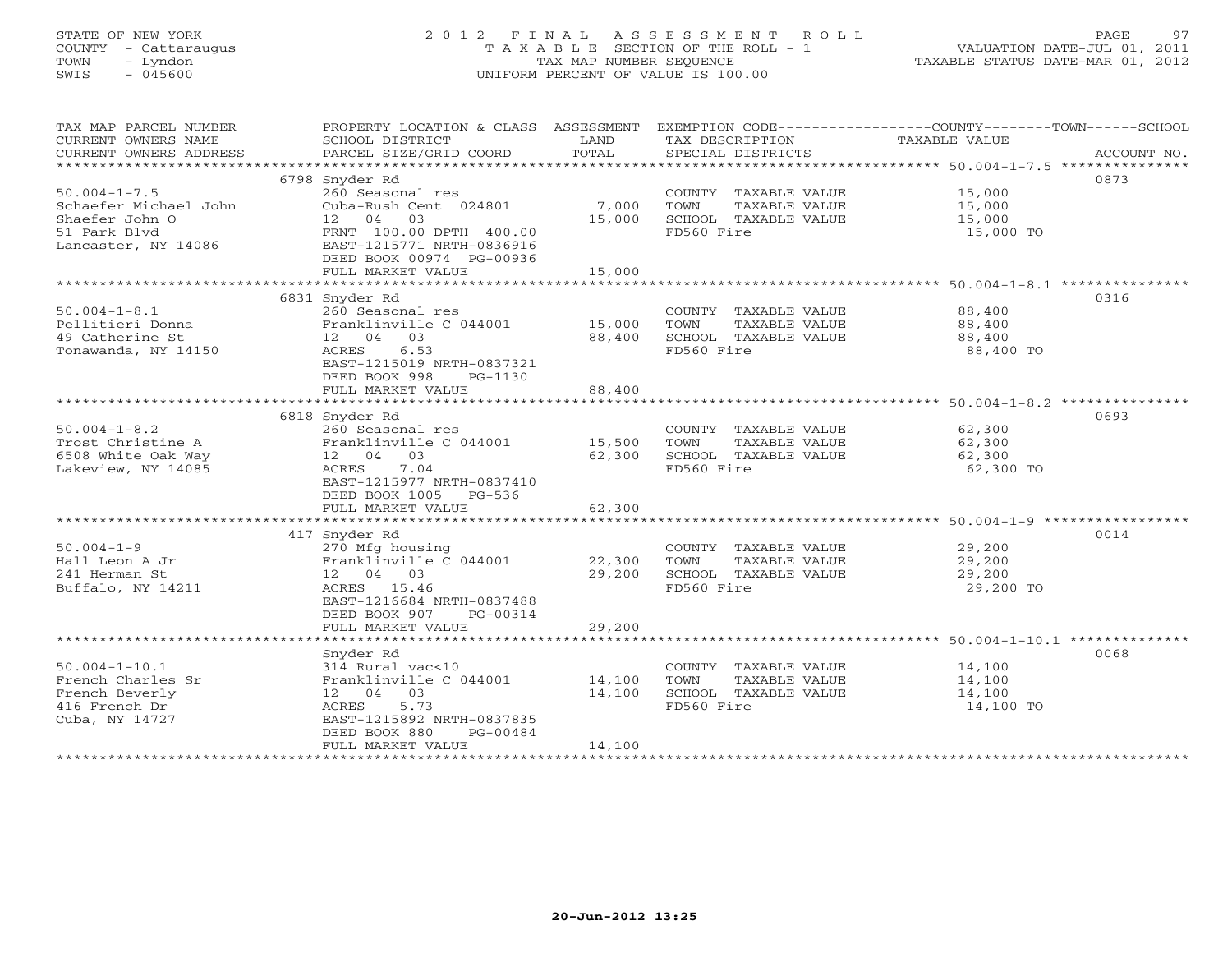# STATE OF NEW YORK 2 0 1 2 F I N A L A S S E S S M E N T R O L L PAGE 98 COUNTY - Cattaraugus T A X A B L E SECTION OF THE ROLL - 1 VALUATION DATE-JUL 01, 2011 TOWN - Lyndon TAX MAP NUMBER SEQUENCE TAXABLE STATUS DATE-MAR 01, 2012 SWIS - 045600 UNIFORM PERCENT OF VALUE IS 100.00

| TAX MAP PARCEL NUMBER<br>CURRENT OWNERS NAME | PROPERTY LOCATION & CLASS ASSESSMENT<br>SCHOOL DISTRICT | LAND    | EXEMPTION CODE----------------COUNTY-------TOWN-----SCHOOL<br>TAX DESCRIPTION | TAXABLE VALUE |                    |
|----------------------------------------------|---------------------------------------------------------|---------|-------------------------------------------------------------------------------|---------------|--------------------|
| CURRENT OWNERS ADDRESS                       | PARCEL SIZE/GRID COORD                                  | TOTAL   | SPECIAL DISTRICTS                                                             |               | ACCOUNT NO.        |
| *********************                        |                                                         |         |                                                                               |               |                    |
|                                              | Snyder Rd                                               |         |                                                                               |               | 0528               |
| $50.004 - 1 - 10.2$                          | 314 Rural vac<10                                        |         | COUNTY TAXABLE VALUE                                                          | 3,600         |                    |
| Heidle Kenneth J                             | Franklinville C 044001                                  | 3,600   | TOWN<br>TAXABLE VALUE                                                         | 3,600         |                    |
| 78 East Hill Run                             | 12 04 03                                                | 3,600   | SCHOOL TAXABLE VALUE                                                          | 3,600         |                    |
| Springville, NY 14141                        | 1.08<br>ACRES                                           |         | FD560 Fire                                                                    | 3,600 TO      |                    |
|                                              | EAST-1216312 NRTH-0837899<br>DEED BOOK 800<br>PG-00809  |         |                                                                               |               |                    |
|                                              | FULL MARKET VALUE                                       | 3,600   |                                                                               |               |                    |
|                                              |                                                         |         |                                                                               |               |                    |
|                                              | 416 Snyder (French) Rd                                  |         |                                                                               |               | 0412               |
| $50.004 - 1 - 11$                            | 210 1 Family Res                                        |         | SR STAR<br>41834                                                              | $\circ$       | $\Omega$<br>62,200 |
| French Charles Sr                            | Franklinville C 044001                                  | 12,000  | COUNTY TAXABLE VALUE                                                          | 64,000        |                    |
| French Beverly                               | 12 04 03                                                | 64,000  | TOWN<br>TAXABLE VALUE                                                         | 64,000        |                    |
| 416 French Dr                                | ACRES<br>4.35                                           |         | SCHOOL TAXABLE VALUE                                                          | 1,800         |                    |
| Cuba, NY 14727                               | EAST-1216817 NRTH-0838174                               |         | FD560 Fire                                                                    | 64,000 TO     |                    |
|                                              | DEED BOOK 825<br>PG-00745                               |         |                                                                               |               |                    |
|                                              | FULL MARKET VALUE                                       | 64,000  |                                                                               |               |                    |
|                                              |                                                         |         |                                                                               |               |                    |
|                                              | 6946 Snyder Rd                                          |         |                                                                               |               | 0119               |
| $50.004 - 1 - 12$                            | 240 Rural res                                           |         | RES STAR<br>41854                                                             | $\circ$       | $\Omega$<br>30,000 |
| Gietl Donald J                               | Franklinville C 044001                                  | 51,700  | COUNTY TAXABLE VALUE                                                          | 122,000       |                    |
| Gietl Jean                                   | 12 04 03                                                | 122,000 | TAXABLE VALUE<br>TOWN                                                         | 122,000       |                    |
| 6946 Snyder Rd                               | ACRES 72.56                                             |         | SCHOOL TAXABLE VALUE                                                          | 92,000        |                    |
| Cuba, NY 14727                               | EAST-1216401 NRTH-0839115                               |         | FD560 Fire                                                                    | 122,000 TO    |                    |
|                                              | FULL MARKET VALUE                                       | 122,000 |                                                                               |               |                    |
|                                              | ***********************                                 |         |                                                                               |               |                    |
|                                              | 393 Snyder Rd                                           |         |                                                                               |               | 0011               |
| $50.004 - 1 - 13.1$                          | 270 Mfg housing                                         |         | COUNTY TAXABLE VALUE                                                          | 44,500        |                    |
| Horvath George R                             | Franklinville C 044001                                  | 43,500  | TOWN<br>TAXABLE VALUE                                                         | 44,500        |                    |
| 2459 Rushford Rd                             | 12 04 03                                                | 44,500  | SCHOOL TAXABLE VALUE                                                          | 44,500        |                    |
| Franklinville, NY 14737                      | ACRES<br>53.30                                          |         | FD560 Fire                                                                    | 44,500 TO     |                    |
|                                              | EAST-1217591 NRTH-0837809                               |         |                                                                               |               |                    |
|                                              | DEED BOOK 889<br>PG-00171                               |         |                                                                               |               |                    |
|                                              | FULL MARKET VALUE                                       | 44,500  |                                                                               |               |                    |
|                                              |                                                         |         |                                                                               |               |                    |
|                                              | 380 Snyder Rd                                           |         |                                                                               |               | 0764               |
| $50.004 - 1 - 13.2$                          | 260 Seasonal res                                        |         | COUNTY TAXABLE VALUE                                                          | 124,100       |                    |
| Moores Nicole                                | Franklinville C 044001                                  | 31,900  | TOWN<br>TAXABLE VALUE                                                         | 124,100       |                    |
| 219 Lehn Springs Rd                          | 12  04  03                                              | 124,100 | SCHOOL TAXABLE VALUE                                                          | 124,100       |                    |
| Williamsville, NY 14221                      | ACRES 30.45                                             |         | FD560 Fire                                                                    | 124,100 TO    |                    |
|                                              | EAST-1217953 NRTH-0839014                               |         |                                                                               |               |                    |
|                                              | DEED BOOK 6421<br>PG-3001                               |         |                                                                               |               |                    |
|                                              | FULL MARKET VALUE                                       | 124,100 |                                                                               |               |                    |
|                                              | *******************                                     |         |                                                                               |               |                    |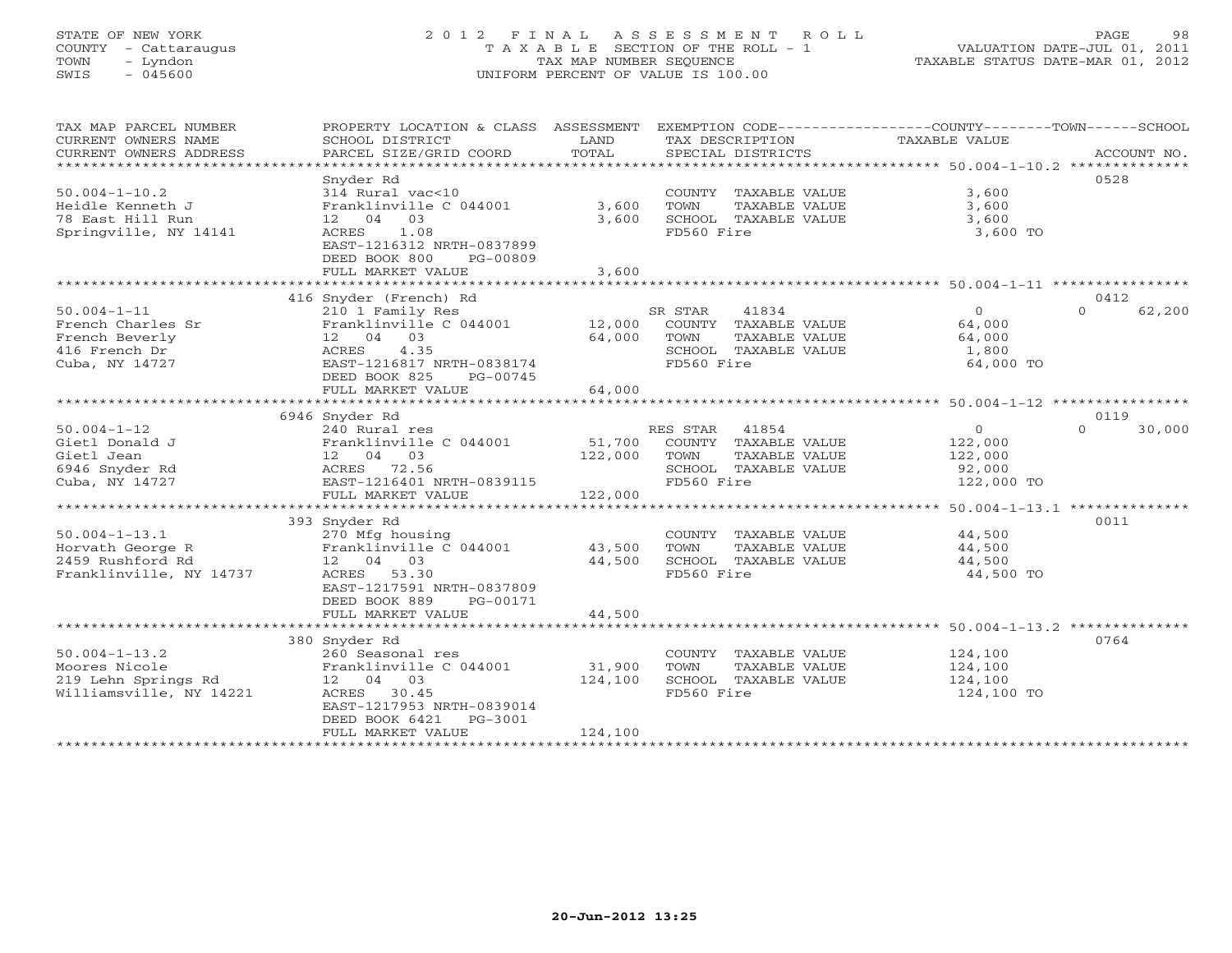# STATE OF NEW YORK 2 0 1 2 F I N A L A S S E S S M E N T R O L L PAGE 99 COUNTY - Cattaraugus T A X A B L E SECTION OF THE ROLL - 1 VALUATION DATE-JUL 01, 2011 TOWN - Lyndon TAX MAP NUMBER SEQUENCE TAXABLE STATUS DATE-MAR 01, 2012 SWIS - 045600 UNIFORM PERCENT OF VALUE IS 100.00

| TAX MAP PARCEL NUMBER<br>CURRENT OWNERS NAME<br>CURRENT OWNERS ADDRESS                                     | PROPERTY LOCATION & CLASS ASSESSMENT<br>SCHOOL DISTRICT<br>PARCEL SIZE/GRID COORD                                                                                                                  | LAND<br>TOTAL                | TAX DESCRIPTION<br>SPECIAL DISTRICTS                                                                     | EXEMPTION CODE-----------------COUNTY-------TOWN------SCHOOL<br>TAXABLE VALUE | ACCOUNT NO. |
|------------------------------------------------------------------------------------------------------------|----------------------------------------------------------------------------------------------------------------------------------------------------------------------------------------------------|------------------------------|----------------------------------------------------------------------------------------------------------|-------------------------------------------------------------------------------|-------------|
| *************************                                                                                  |                                                                                                                                                                                                    |                              |                                                                                                          |                                                                               |             |
| $50.004 - 1 - 16$<br>Miller Daniel<br>Lemmer Catherine<br>6964 Rawson Rd<br>Cuba, NY 14727                 | 6964 Rawson Rd<br>210 1 Family Res<br>Cuba-Rush Cent 024801<br>03<br>04 04<br>ACRES<br>5.31 BANK<br>017<br>EAST-1222140 NRTH-0839637<br>DEED BOOK 1007 PG-443<br>FULL MARKET VALUE                 | 13,500<br>80,500<br>80,500   | RES STAR<br>41854<br>COUNTY TAXABLE VALUE<br>TOWN<br>TAXABLE VALUE<br>SCHOOL TAXABLE VALUE<br>FD560 Fire | 0312<br>$\overline{0}$<br>$\Omega$<br>80,500<br>80,500<br>50,500<br>80,500 TO | 30,000      |
|                                                                                                            |                                                                                                                                                                                                    |                              |                                                                                                          |                                                                               |             |
|                                                                                                            | 6946 6934 Rawson Rd                                                                                                                                                                                |                              |                                                                                                          | 0968                                                                          |             |
| $50.004 - 1 - 17.3$<br>Sheldon Bruce C<br>6946 Rawson Rd<br>Cuba, NY 14727                                 | 210 1 Family Res<br>Cuba-Rush Cent 024801<br>04 04 03<br>ACRES 13.55<br>EAST-1222019 NRTH-0838994<br>DEED BOOK 17011 PG-4001                                                                       | 24,000<br>178,800            | SR STAR<br>41834<br>COUNTY TAXABLE VALUE<br>TOWN<br>TAXABLE VALUE<br>SCHOOL TAXABLE VALUE<br>FD560 Fire  | $\circ$<br>$\Omega$<br>178,800<br>178,800<br>116,600<br>178,800 TO            | 62,200      |
|                                                                                                            | FULL MARKET VALUE                                                                                                                                                                                  | 178,800                      |                                                                                                          |                                                                               |             |
|                                                                                                            |                                                                                                                                                                                                    |                              |                                                                                                          |                                                                               |             |
|                                                                                                            | 6900 Rawson Rd                                                                                                                                                                                     |                              |                                                                                                          | 0560                                                                          |             |
| $50.004 - 1 - 18$<br>Howard Jeffrey M<br>Howard Roger L<br>6900 Rawson Rd<br>Cuba, NY 14727                | 210 1 Family Res<br>Cuba-Rush Cent 024801<br>04 04 03<br>Lot 5<br>ACRES<br>4.51 BANK<br>017<br>EAST-1221977 NRTH-0838525<br>DEED BOOK 00961 PG-00523<br>FULL MARKET VALUE                          | 12,300<br>114,200<br>114,200 | RES STAR<br>41854<br>COUNTY TAXABLE VALUE<br>TOWN<br>TAXABLE VALUE<br>SCHOOL TAXABLE VALUE<br>FD560 Fire | $\circ$<br>$\Omega$<br>114,200<br>114,200<br>84,200<br>114,200 TO             | 30,000      |
|                                                                                                            | ************************                                                                                                                                                                           |                              |                                                                                                          |                                                                               |             |
| $50.004 - 1 - 20$<br>Zogaria Anthony R Jr<br>Zogaria Denise M<br>116 Iroquois Ave<br>Cheektowaga, NY 14206 | 6876 Rawson Rd<br>240 Rural res<br>Cuba-Rush Cent 024801<br>04 04<br>0.3<br>Lots $6,7$<br>ACRES 14.00 BANK<br>017<br>EAST-1221892 NRTH-0838119<br>DEED BOOK 8665<br>PG-7001                        | 21,400<br>66,300             | COUNTY TAXABLE VALUE<br>TAXABLE VALUE<br>TOWN<br>SCHOOL TAXABLE VALUE<br>FD560 Fire                      | 0567<br>66,300<br>66,300<br>66,300<br>66,300 TO                               |             |
|                                                                                                            | FULL MARKET VALUE<br>********************                                                                                                                                                          | 66,300                       |                                                                                                          |                                                                               |             |
|                                                                                                            | 6832 Rawson Rd                                                                                                                                                                                     |                              |                                                                                                          | 0564                                                                          |             |
| $50.004 - 1 - 22$<br>Logue Peggy<br>6832 Rawson Rd<br>Cuba, NY 14727                                       | 210 1 Family Res<br>Cuba-Rush Cent 024801<br>04 04 03<br>Lot9<br>ACRES 15.70<br>EAST-1221844 NRTH-0837520<br>DEED BOOK 3420<br>PG-5001<br>FULL MARKET VALUE<br>* * * * * * * * * * * * * * * * * * | 15,500<br>81,900<br>81,900   | 41854<br>RES STAR<br>COUNTY TAXABLE VALUE<br>TOWN<br>TAXABLE VALUE<br>SCHOOL TAXABLE VALUE<br>FD560 Fire | $\Omega$<br>$\Omega$<br>81,900<br>81,900<br>51,900<br>81,900 TO               | 30,000      |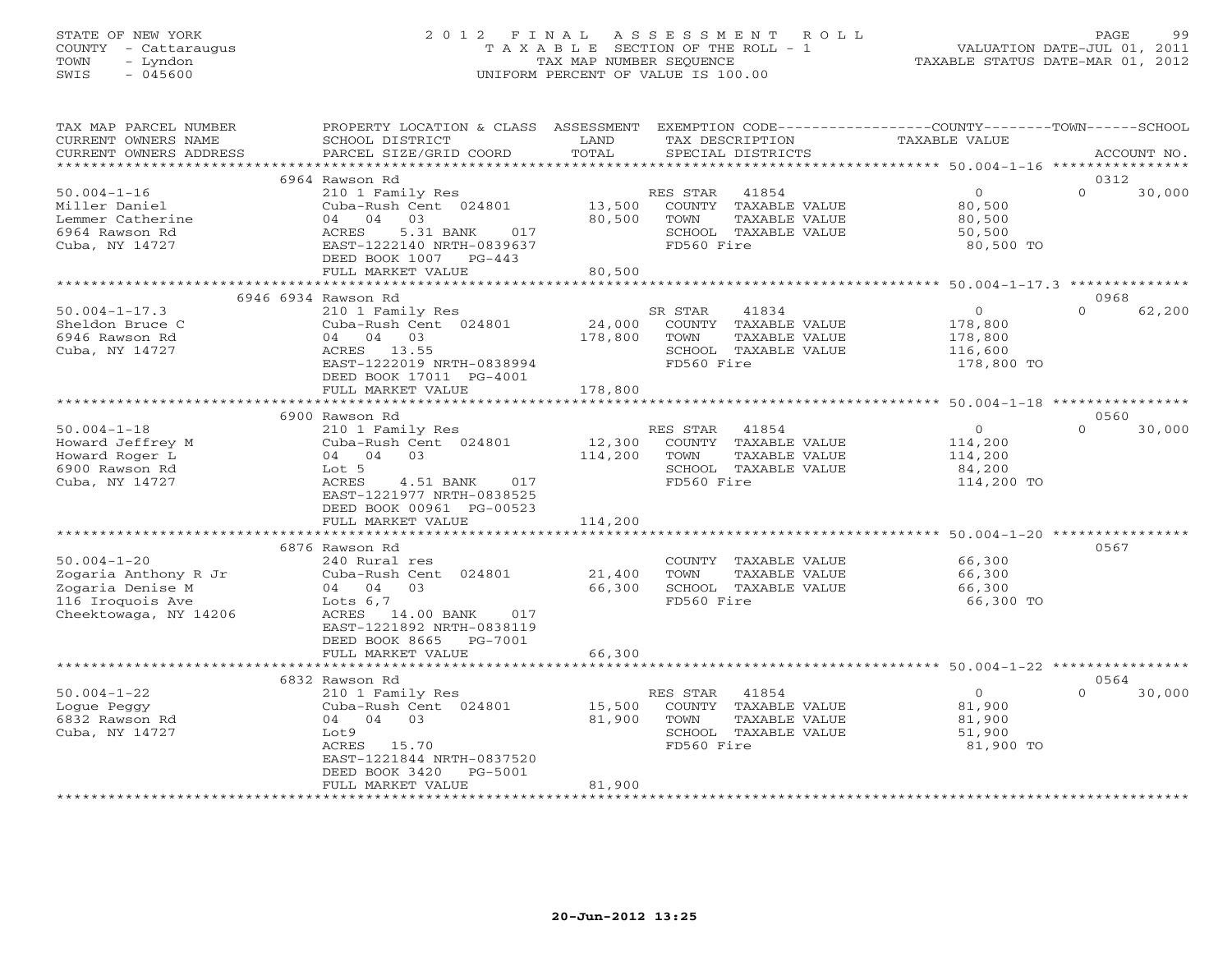#### STATE OF NEW YORK 2 0 1 2 F I N A L A S S E S S M E N T R O L L PAGE 100 COUNTY - Cattaraugus T A X A B L E SECTION OF THE ROLL - 1 VALUATION DATE-JUL 01, 2011 TOWN - Lyndon TAX MAP NUMBER SEQUENCE TAXABLE STATUS DATE-MAR 01, 2012 SWIS - 045600 UNIFORM PERCENT OF VALUE IS 100.00UNIFORM PERCENT OF VALUE IS 100.00

| TAX MAP PARCEL NUMBER<br>CURRENT OWNERS NAME     | PROPERTY LOCATION & CLASS ASSESSMENT<br>SCHOOL DISTRICT             | LAND        | TAX DESCRIPTION       | EXEMPTION CODE-----------------COUNTY-------TOWN------SCHOOL<br>TAXABLE VALUE |
|--------------------------------------------------|---------------------------------------------------------------------|-------------|-----------------------|-------------------------------------------------------------------------------|
| CURRENT OWNERS ADDRESS<br>********************** | PARCEL SIZE/GRID COORD                                              | TOTAL       | SPECIAL DISTRICTS     | ACCOUNT NO.                                                                   |
|                                                  | Rawson Rd                                                           |             |                       | 0447                                                                          |
| $50.004 - 1 - 23.1$                              | 314 Rural vac<10                                                    |             | COUNTY TAXABLE VALUE  | 14,800                                                                        |
| Giglio Joyce                                     | Cuba-Rush Cent 024801                                               | 14,800      | TAXABLE VALUE<br>TOWN | 14,800                                                                        |
| 111 Eagle St                                     | $04 - 04 - 03$                                                      | 14,800      | SCHOOL TAXABLE VALUE  | 14,800                                                                        |
| Williamsville, NY 14221                          | ACRES<br>6.30<br>EAST-1221831 NRTH-0836602<br>DEED BOOK 1023 PG-576 |             | FD560 Fire            | 14,800 TO                                                                     |
|                                                  | FULL MARKET VALUE                                                   | 14,800      |                       |                                                                               |
|                                                  | *******************                                                 | *********** |                       | .****************************** 50.004-1-23.2 **************                  |
|                                                  | Rawson Rd                                                           |             |                       | 0670                                                                          |
| $50.004 - 1 - 23.2$                              | 314 Rural vac<10                                                    |             | COUNTY TAXABLE VALUE  | 10,000                                                                        |
| Gutman Michael                                   | Cuba-Rush Cent 024801                                               | 10,000      | TAXABLE VALUE<br>TOWN | 10,000                                                                        |
| Gutman Maureen                                   | $04 - 04 - 3$                                                       | 10,000      | SCHOOL TAXABLE VALUE  | 10,000                                                                        |
| PO Box 44                                        | ACRES<br>7.15                                                       |             | FD560 Fire            | 10,000 TO                                                                     |
| S. Wales, NY 14139                               | EAST-1221828 NRTH-0836842                                           |             |                       |                                                                               |
|                                                  | DEED BOOK 10892 PG-7002                                             |             |                       |                                                                               |
|                                                  | FULL MARKET VALUE                                                   | 10,000      |                       |                                                                               |
|                                                  |                                                                     |             |                       |                                                                               |
|                                                  | Rawson Rd                                                           |             |                       | 0671                                                                          |
| $50.004 - 1 - 23.3$                              | 314 Rural vac<10                                                    |             | COUNTY TAXABLE VALUE  | 10,000                                                                        |
| Gutman Michael                                   | Cuba-Rush Cent 024801                                               | 10,000      | TAXABLE VALUE<br>TOWN | 10,000                                                                        |
| Gutman Maureen                                   | $4 - 4 - 3$                                                         | 10,000      | SCHOOL TAXABLE VALUE  | 10,000                                                                        |
| PO Box 44                                        | ACRES<br>7.00                                                       |             | FD560 Fire            | 10,000 TO                                                                     |
| S. Wales, NY 14139                               | EAST-1221845 NRTH-0837096                                           |             |                       |                                                                               |
|                                                  | DEED BOOK 10892 PG-7002                                             |             |                       |                                                                               |
|                                                  | FULL MARKET VALUE                                                   | 10,000      |                       |                                                                               |
|                                                  | ***********************                                             | ********    |                       | ********************* 50.004-1-24 ****************                            |
|                                                  | 6776 Rawson Rd                                                      |             |                       | 0443                                                                          |
| $50.004 - 1 - 24$                                | 210 1 Family Res                                                    |             | SR STAR<br>41834      | $\circ$<br>$\Omega$<br>62,200                                                 |
| Bump Michael J                                   | Cuba-Rush Cent 024801                                               | 16,000      | COUNTY TAXABLE VALUE  | 67,200                                                                        |
| 6776 Rawson Rd                                   | 04 04 03                                                            | 67,200      | TOWN<br>TAXABLE VALUE | 67,200                                                                        |
| Cuba, NY 14727                                   | Lot $13$                                                            |             | SCHOOL TAXABLE VALUE  | 5,000                                                                         |
|                                                  | ACRES<br>7.53                                                       |             | FD560 Fire            | 67,200 TO                                                                     |
|                                                  | EAST-1221858 NRTH-0836350                                           |             |                       |                                                                               |
|                                                  | DEED BOOK 00980 PG-00694                                            |             |                       |                                                                               |
|                                                  | FULL MARKET VALUE<br>*******************                            | 67,200      |                       |                                                                               |
|                                                  |                                                                     |             |                       |                                                                               |
|                                                  | 6760 Rawson Rd                                                      |             |                       | 0555                                                                          |
| $50.004 - 1 - 25$                                | 240 Rural res                                                       |             | COUNTY TAXABLE VALUE  | 130,000                                                                       |
| Wilson Robert A                                  | Cuba-Rush Cent 024801                                               | 20,400      | TAXABLE VALUE<br>TOWN | 130,000                                                                       |
| Wilson Allen P                                   | 04 04 03                                                            | 130,000     | SCHOOL TAXABLE VALUE  | 130,000                                                                       |
| 6760 Rawson Rd                                   | Lot14                                                               |             | FD560 Fire            | 130,000 TO                                                                    |
| Cuba, NY 14727                                   | 12.40<br>ACRES                                                      |             |                       |                                                                               |
|                                                  | EAST-1221924 NRTH-0835959                                           |             |                       |                                                                               |
|                                                  | DEED BOOK 1326<br>PG-8001                                           |             |                       |                                                                               |
|                                                  | FULL MARKET VALUE                                                   | 130,000     |                       |                                                                               |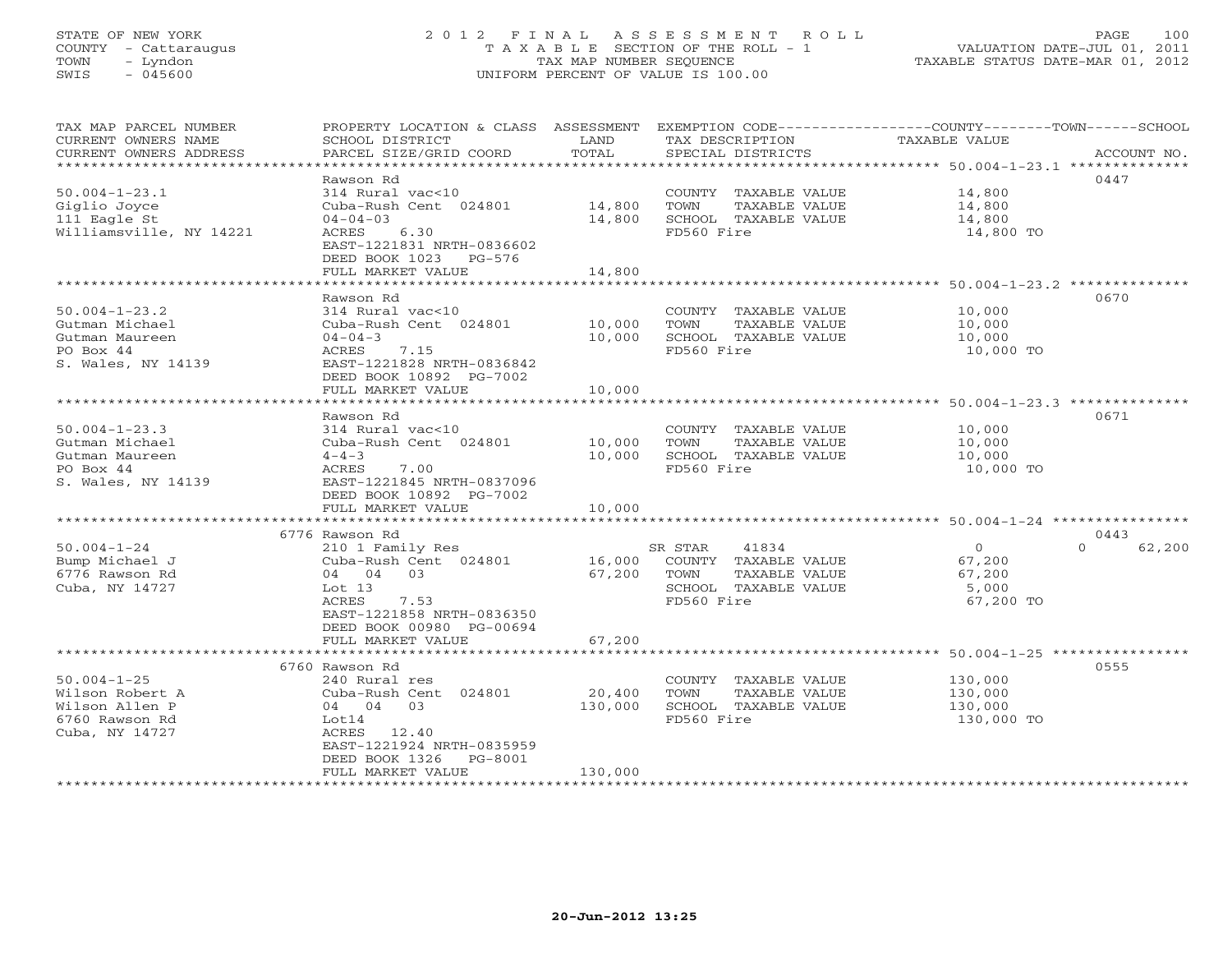#### STATE OF NEW YORK 2 0 1 2 F I N A L A S S E S S M E N T R O L L PAGE 101 COUNTY - Cattaraugus T A X A B L E SECTION OF THE ROLL - 1 VALUATION DATE-JUL 01, 2011 TOWN - Lyndon TAX MAP NUMBER SEQUENCE TAXABLE STATUS DATE-MAR 01, 2012 SWIS - 045600 UNIFORM PERCENT OF VALUE IS 100.00UNIFORM PERCENT OF VALUE IS 100.00

| TAX MAP PARCEL NUMBER<br>CURRENT OWNERS NAME<br>CURRENT OWNERS ADDRESS<br>**************************              | PROPERTY LOCATION & CLASS ASSESSMENT<br>SCHOOL DISTRICT<br>PARCEL SIZE/GRID COORD                                                         | LAND<br>TOTAL      | TAX DESCRIPTION<br>SPECIAL DISTRICTS                                                                    | EXEMPTION CODE-----------------COUNTY-------TOWN------SCHOOL<br>TAXABLE VALUE | ACCOUNT NO.    |
|-------------------------------------------------------------------------------------------------------------------|-------------------------------------------------------------------------------------------------------------------------------------------|--------------------|---------------------------------------------------------------------------------------------------------|-------------------------------------------------------------------------------|----------------|
|                                                                                                                   |                                                                                                                                           |                    |                                                                                                         |                                                                               |                |
| $50.004 - 1 - 26.1$<br>Marshacres, LLC<br>7107 Fidalle Rd<br>Ellicottville, NY 14731<br>MAY BE SUBJECT TO PAYMENT | Rawson Rd<br>105 Vac farmland<br>Cuba-Rush Cent 024801<br>04 04<br>03<br>Lot3<br>L/p 955-996<br>ACRES 218.05<br>EAST-1219698 NRTH-0837151 | 123,400<br>123,400 | 41720<br>AG DIST<br>COUNTY TAXABLE VALUE<br>TOWN<br>TAXABLE VALUE<br>SCHOOL TAXABLE VALUE<br>FD560 Fire | 23,322<br>23,322<br>100,078<br>100,078<br>100,078<br>123,400 TO               | 0017<br>23,322 |
| UNDER AGDIST LAW TIL 2016                                                                                         | DEED BOOK 16994 PG-6002                                                                                                                   |                    |                                                                                                         |                                                                               |                |
|                                                                                                                   | FULL MARKET VALUE                                                                                                                         | 123,400            |                                                                                                         |                                                                               |                |
|                                                                                                                   |                                                                                                                                           |                    |                                                                                                         |                                                                               |                |
| $50.004 - 1 - 26.2$<br>Marshacres, LLC<br>7017 Fadale Rd<br>Ellicottville, NY 14731                               | 6785 Rawson Rd<br>210 1 Family Res<br>Cuba-Rush Cent 024801<br>04 03<br>03/04<br>ACRES 6.80 BANK 012<br>EAST-1219613 NRTH-0835614         | 15,300<br>55,600   | COUNTY TAXABLE VALUE<br>TOWN<br>TAXABLE VALUE<br>SCHOOL TAXABLE VALUE<br>FD560 Fire                     | 55,600<br>55,600<br>55,600<br>55,600 TO                                       | 0599           |
|                                                                                                                   | DEED BOOK 1023 PG-961                                                                                                                     |                    |                                                                                                         |                                                                               |                |
|                                                                                                                   | FULL MARKET VALUE                                                                                                                         | 55,600             |                                                                                                         |                                                                               |                |
|                                                                                                                   |                                                                                                                                           |                    |                                                                                                         |                                                                               |                |
|                                                                                                                   | 6728 Rawson Rd                                                                                                                            |                    |                                                                                                         |                                                                               | 0438           |
| $50.004 - 1 - 28$                                                                                                 | 210 1 Family Res                                                                                                                          |                    | COUNTY TAXABLE VALUE                                                                                    | 72,400                                                                        |                |
| Lorenz George Wayne                                                                                               | Cuba-Rush Cent 024801                                                                                                                     | 15,400             | TAXABLE VALUE<br>TOWN                                                                                   | 72,400                                                                        |                |
| Lorenz Patricia A                                                                                                 | 03 04 03                                                                                                                                  | 72,400             | SCHOOL TAXABLE VALUE                                                                                    | 72,400                                                                        |                |
| 8245 Greiner Rd                                                                                                   | Lot 16                                                                                                                                    |                    | FD560 Fire                                                                                              | 72,400 TO                                                                     |                |
| Williamsville, NY 14221                                                                                           | ACRES<br>6.94                                                                                                                             |                    |                                                                                                         |                                                                               |                |
|                                                                                                                   | EAST-1222039 NRTH-0835526<br>PG-01196                                                                                                     |                    |                                                                                                         |                                                                               |                |
|                                                                                                                   | DEED BOOK 776<br>FULL MARKET VALUE                                                                                                        |                    |                                                                                                         |                                                                               |                |
|                                                                                                                   | ***************************                                                                                                               | 72,400             |                                                                                                         |                                                                               |                |
|                                                                                                                   | 6694 Rawson Rd                                                                                                                            |                    |                                                                                                         |                                                                               | 0579           |
| $50.004 - 1 - 29$                                                                                                 | 312 Vac w/imprv                                                                                                                           |                    | COUNTY TAXABLE VALUE                                                                                    | 14,700                                                                        |                |
| Provino Nick Jordan                                                                                               | Cuba-Rush Cent 024801                                                                                                                     | 14,200             | TOWN<br>TAXABLE VALUE                                                                                   | 14,700                                                                        |                |
| 258 Norwalk Ave                                                                                                   | 03 04 03                                                                                                                                  | 14,700             | SCHOOL TAXABLE VALUE                                                                                    | 14,700                                                                        |                |
| Buffalo, NY 14216                                                                                                 | Lot 17                                                                                                                                    |                    | FD560 Fire                                                                                              | 14,700 TO                                                                     |                |
|                                                                                                                   | ACRES<br>5.81                                                                                                                             |                    |                                                                                                         |                                                                               |                |
|                                                                                                                   | EAST-1222104 NRTH-0835177                                                                                                                 |                    |                                                                                                         |                                                                               |                |
|                                                                                                                   | DEED BOOK 00953 PG-00759                                                                                                                  |                    |                                                                                                         |                                                                               |                |
|                                                                                                                   | FULL MARKET VALUE                                                                                                                         | 14,700             |                                                                                                         |                                                                               |                |
|                                                                                                                   |                                                                                                                                           |                    |                                                                                                         |                                                                               |                |
|                                                                                                                   | Rawson Rd                                                                                                                                 |                    |                                                                                                         |                                                                               | 0580           |
| $50.004 - 1 - 30$                                                                                                 | 314 Rural vac<10                                                                                                                          |                    | COUNTY TAXABLE VALUE                                                                                    | 11,100                                                                        |                |
| Provino Nick Jordan                                                                                               | Cuba-Rush Cent 024801                                                                                                                     | 11,100             | TOWN<br>TAXABLE VALUE                                                                                   | 11,100                                                                        |                |
| 258 Norwalk Ave                                                                                                   | 03 04 03                                                                                                                                  | 11,100             | SCHOOL TAXABLE VALUE                                                                                    | 11,100                                                                        |                |
| Buffalo, NY 14216                                                                                                 | Lot 18                                                                                                                                    |                    | FD560 Fire                                                                                              | 11,100 TO                                                                     |                |
|                                                                                                                   | ACRES<br>3.75                                                                                                                             |                    |                                                                                                         |                                                                               |                |
|                                                                                                                   | EAST-1222148 NRTH-0834871                                                                                                                 |                    |                                                                                                         |                                                                               |                |
|                                                                                                                   | DEED BOOK 00953 PG-00759                                                                                                                  |                    |                                                                                                         |                                                                               |                |
| **********************                                                                                            | FULL MARKET VALUE                                                                                                                         | 11,100             |                                                                                                         |                                                                               |                |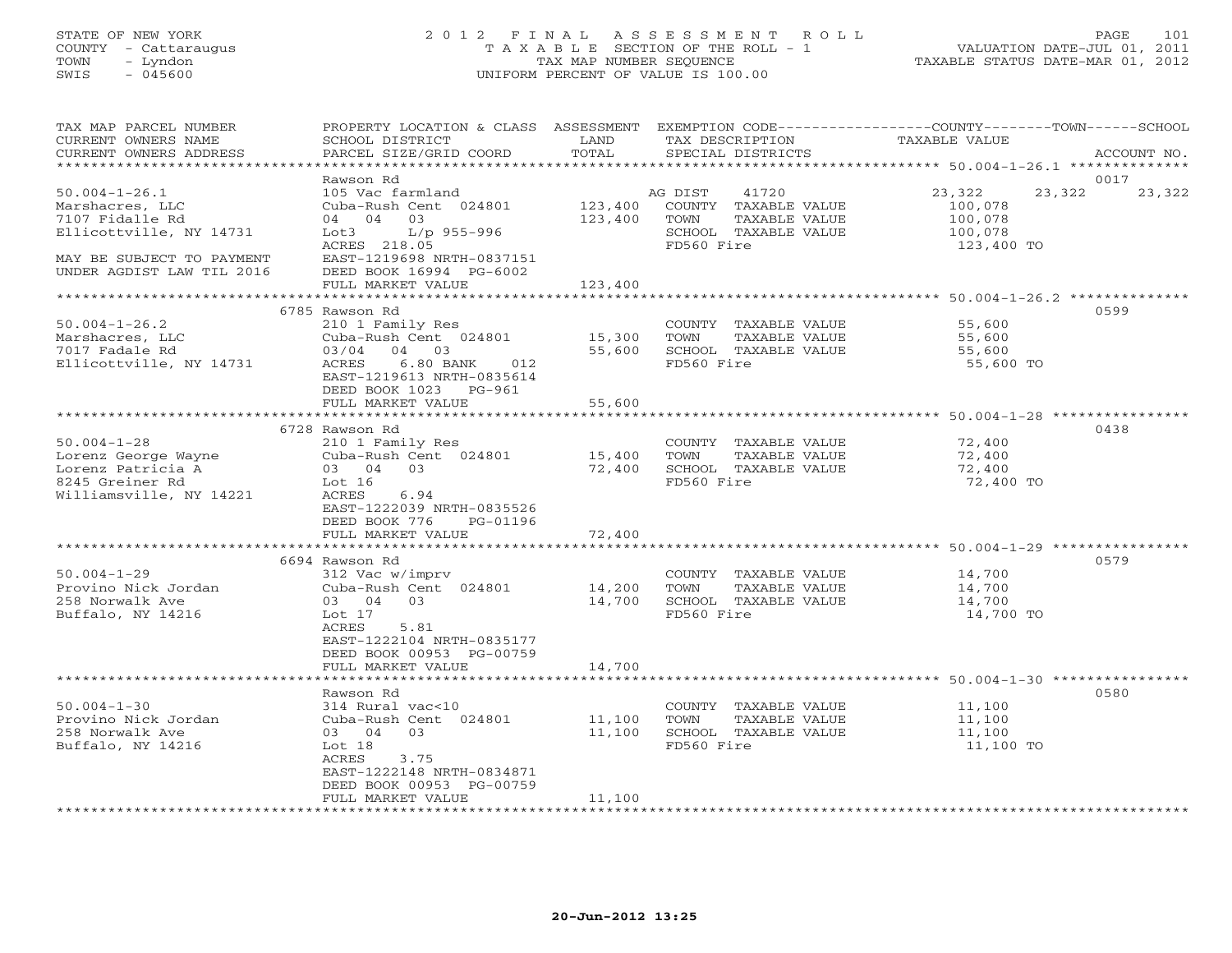#### STATE OF NEW YORK 2 0 1 2 F I N A L A S S E S S M E N T R O L L PAGE 102 COUNTY - Cattaraugus T A X A B L E SECTION OF THE ROLL - 1 VALUATION DATE-JUL 01, 2011 TOWN - Lyndon TAX MAP NUMBER SEQUENCE TAXABLE STATUS DATE-MAR 01, 2012 SWIS - 045600 UNIFORM PERCENT OF VALUE IS 100.00UNIFORM PERCENT OF VALUE IS 100.00

| TAX MAP PARCEL NUMBER<br>CURRENT OWNERS NAME<br>CURRENT OWNERS ADDRESS | PROPERTY LOCATION & CLASS ASSESSMENT<br>SCHOOL DISTRICT<br>PARCEL SIZE/GRID COORD | LAND<br>TOTAL          |                    | TAX DESCRIPTION<br>SPECIAL DISTRICTS  | EXEMPTION CODE-----------------COUNTY-------TOWN------SCHOOL<br>TAXABLE VALUE |          | ACCOUNT NO.    |
|------------------------------------------------------------------------|-----------------------------------------------------------------------------------|------------------------|--------------------|---------------------------------------|-------------------------------------------------------------------------------|----------|----------------|
|                                                                        |                                                                                   |                        |                    |                                       |                                                                               |          |                |
|                                                                        | Rawson Rd                                                                         |                        |                    |                                       |                                                                               |          | 0594           |
| $50.004 - 1 - 31$                                                      | 314 Rural vac<10                                                                  |                        |                    | COUNTY TAXABLE VALUE                  | 11,400                                                                        |          |                |
| Levine Mark A                                                          | Cuba-Rush Cent 024801                                                             | 11,400                 | TOWN               | TAXABLE VALUE                         | 11,400                                                                        |          |                |
| Levine Patricia A                                                      | $03 - 04 - 03$                                                                    | 11,400                 |                    | SCHOOL TAXABLE VALUE                  | 11,400                                                                        |          |                |
| 383 Banks Rd                                                           | 3.92<br>ACRES                                                                     |                        | FD560 Fire         |                                       | 11,400 TO                                                                     |          |                |
| Caledonia, NY 14423                                                    | EAST-1222185 NRTH-0834599                                                         |                        |                    |                                       |                                                                               |          |                |
|                                                                        | DEED BOOK 1329<br>PG-6001                                                         |                        |                    |                                       |                                                                               |          |                |
|                                                                        | FULL MARKET VALUE                                                                 | 11,400                 |                    |                                       |                                                                               |          |                |
|                                                                        |                                                                                   |                        |                    |                                       |                                                                               |          |                |
|                                                                        | 6636 Rawson Rd                                                                    |                        |                    |                                       |                                                                               |          | 0613           |
| $50.004 - 1 - 32.1$                                                    | 210 1 Family Res                                                                  |                        | SR STAR            | 41834                                 | $\circ$                                                                       | $\Omega$ | 62,200         |
| Lijewski Eugene                                                        | Cuba-Rush Cent 024801                                                             | 15,100                 |                    | COUNTY TAXABLE VALUE                  | 130,000                                                                       |          |                |
| Lijewski Bernadine                                                     | $03 - 04 - 03$                                                                    | 130,000                | TOWN               | TAXABLE VALUE                         | 130,000                                                                       |          |                |
| 6636 Rawson Rd                                                         | 6.60<br>ACRES                                                                     |                        |                    | SCHOOL TAXABLE VALUE                  | 67,800                                                                        |          |                |
| Cuba, NY 14727                                                         | EAST-1222214 NRTH-0834176                                                         |                        | FD560 Fire         |                                       | 130,000 TO                                                                    |          |                |
|                                                                        | DEED BOOK 1006 PG-345                                                             |                        |                    |                                       |                                                                               |          |                |
|                                                                        | FULL MARKET VALUE                                                                 | 130,000                |                    |                                       |                                                                               |          |                |
|                                                                        | ***************************                                                       |                        |                    |                                       |                                                                               |          |                |
|                                                                        | Rawson Rd                                                                         |                        |                    |                                       |                                                                               |          | 0765           |
| $50.004 - 1 - 32.2$                                                    | 105 Vac farmland                                                                  |                        | AG DIST            | 41720                                 | 21,924                                                                        | 21,924   | 21,924         |
| Marshacres, LLC                                                        | Cuba-Rush Cent 024801                                                             | 108,000                |                    | COUNTY TAXABLE VALUE                  | 86,076                                                                        |          |                |
| 7017 Fadel Rd                                                          | 03 04 03                                                                          | 108,000                | TOWN               | TAXABLE VALUE                         | 86,076                                                                        |          |                |
| Ellicottville, NY 14731                                                | ACRES 169.25                                                                      |                        |                    | SCHOOL TAXABLE VALUE                  | 86,076                                                                        |          |                |
|                                                                        | EAST-1220103 NRTH-0834261                                                         |                        | FD560 Fire         |                                       | 108,000 TO                                                                    |          |                |
| MAY BE SUBJECT TO PAYMENT                                              | DEED BOOK 3712<br>$PG-2001$                                                       |                        |                    |                                       |                                                                               |          |                |
| UNDER AGDIST LAW TIL 2016                                              | FULL MARKET VALUE<br>***********************                                      | 108,000<br>*********** |                    |                                       |                                                                               |          |                |
| *************************                                              |                                                                                   |                        |                    |                                       | ********************* 50.004-1-35 *****************                           |          |                |
|                                                                        | 6602 Rawson Rd                                                                    |                        |                    |                                       |                                                                               |          | 0569           |
| $50.004 - 1 - 35$                                                      | 210 1 Family Res                                                                  |                        | DVET C/T           | 41141                                 | 5,620                                                                         | 5,620    | $\circ$        |
| Hughes Jeanette                                                        | Cuba-Rush Cent 024801                                                             | 14,900 WVET C/T        |                    | 41121                                 | 12,000                                                                        | 12,000   | $\overline{0}$ |
| PO Box 102                                                             | 03 04 03                                                                          | 112,400 AGED C/T       |                    | 41801                                 | 42,651                                                                        | 42,651   | $\Omega$       |
| Cuba, NY 14727                                                         | Lot23<br>Ff 525.00                                                                |                        | AGED S             | 41804                                 | $\Omega$                                                                      | $\Omega$ | 44,960         |
|                                                                        | $L/p$ 919-1086                                                                    |                        | SR STAR            | 41834                                 | $\circ$                                                                       | $\Omega$ | 62,200         |
|                                                                        | ACRES<br>6.40                                                                     |                        |                    | COUNTY TAXABLE VALUE                  | 52,129                                                                        |          |                |
|                                                                        | EAST-1222220 NRTH-0833630<br>DEED BOOK 00915 PG-00293                             |                        | TOWN               | TAXABLE VALUE<br>SCHOOL TAXABLE VALUE | 52,129<br>5,240                                                               |          |                |
|                                                                        | FULL MARKET VALUE                                                                 |                        |                    |                                       | 112,400 TO                                                                    |          |                |
|                                                                        | **********************                                                            |                        | 112,400 FD560 Fire |                                       | ********* 50.004-1-37 *****************                                       |          |                |
|                                                                        | 6580 Rawson Rd                                                                    |                        |                    |                                       |                                                                               |          | 0570           |
| $50.004 - 1 - 37$                                                      | 210 1 Family Res                                                                  |                        | RES STAR           | 41854                                 | $\circ$                                                                       | $\Omega$ | 30,000         |
| Haas Franklin W                                                        | Cuba-Rush Cent 024801                                                             | 10,700                 |                    | COUNTY TAXABLE VALUE                  | 176,900                                                                       |          |                |
| Haas Cynthia                                                           | 03 04 03                                                                          | 176,900                | TOWN               | TAXABLE VALUE                         | 176,900                                                                       |          |                |
| 6580 Rawson Rd                                                         | 3.48<br>ACRES                                                                     |                        |                    | SCHOOL TAXABLE VALUE                  | 146,900                                                                       |          |                |
| Cuba, NY 14727                                                         | EAST-1222214 NRTH-0833232                                                         |                        | FD560 Fire         |                                       | 176,900 TO                                                                    |          |                |
|                                                                        | DEED BOOK 00915 PG-00293                                                          |                        |                    |                                       |                                                                               |          |                |
|                                                                        | FULL MARKET VALUE                                                                 | 176,900                |                    |                                       |                                                                               |          |                |
|                                                                        |                                                                                   |                        |                    |                                       |                                                                               |          |                |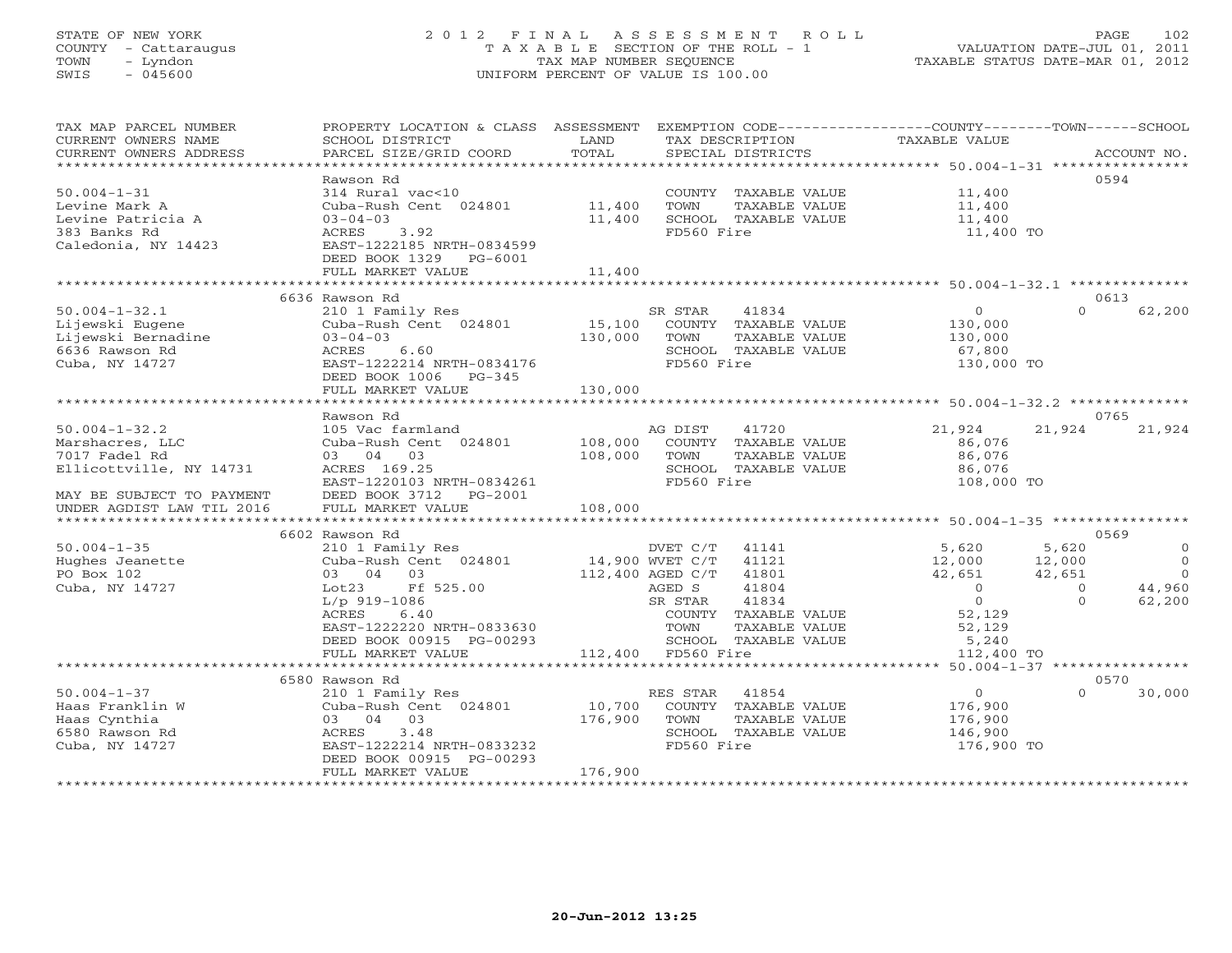#### STATE OF NEW YORK 2 0 1 2 F I N A L A S S E S S M E N T R O L L PAGE 103 COUNTY - Cattaraugus T A X A B L E SECTION OF THE ROLL - 1 VALUATION DATE-JUL 01, 2011 TOWN - Lyndon TAX MAP NUMBER SEQUENCE TAXABLE STATUS DATE-MAR 01, 2012 SWIS - 045600 UNIFORM PERCENT OF VALUE IS 100.00UNIFORM PERCENT OF VALUE IS 100.00

| TAX MAP PARCEL NUMBER<br>CURRENT OWNERS NAME<br>CURRENT OWNERS ADDRESS                            | PROPERTY LOCATION & CLASS ASSESSMENT EXEMPTION CODE----------------COUNTY-------TOWN------SCHOOL<br>SCHOOL DISTRICT<br>PARCEL SIZE/GRID COORD                         | LAND<br>TOTAL               | TAX DESCRIPTION<br>SPECIAL DISTRICTS                                                                           | TAXABLE VALUE                                                            | ACCOUNT NO.                    |
|---------------------------------------------------------------------------------------------------|-----------------------------------------------------------------------------------------------------------------------------------------------------------------------|-----------------------------|----------------------------------------------------------------------------------------------------------------|--------------------------------------------------------------------------|--------------------------------|
| $50.004 - 1 - 38.1$<br>Haas Franklin W<br>Haas Cynthia J<br>6580 Rawson Rd<br>Cuba, NY 14727      | Rawson Rd<br>314 Rural vac<10<br>Cuba-Rush Cent 024801<br>03<br>03 04<br>2.80<br>ACRES<br>EAST-1222203 NRTH-0832984<br>DEED BOOK 7961<br>PG-8001<br>FULL MARKET VALUE | 9,700<br>9,700<br>9,700     | COUNTY TAXABLE VALUE<br>TOWN<br>TAXABLE VALUE<br>SCHOOL TAXABLE VALUE<br>FD560 Fire                            | 9,700<br>9,700<br>9,700<br>9,700 TO                                      | 0426                           |
|                                                                                                   | 6560 Rawson Rd                                                                                                                                                        |                             |                                                                                                                |                                                                          | 0942                           |
| $50.004 - 1 - 38.2$<br>Gajewski Adam R<br>Gajewski Margaret A<br>6560 Rawson Rd<br>Cuba, NY 14727 | 210 1 Family Res<br>Cuba-Rush Cent 024801<br>03 04 03<br>2.85 BANK<br>ACRES<br>017<br>EAST-1222174 NRTH-0832758<br>DEED BOOK 7863 PG-2001<br>FULL MARKET VALUE        | 9,800<br>100,900<br>100,900 | COUNTY TAXABLE VALUE<br>TOWN<br>TAXABLE VALUE<br>SCHOOL TAXABLE VALUE<br>FD560 Fire                            | 100,900<br>100,900<br>100,900<br>100,900 TO                              |                                |
|                                                                                                   | 6528 Rawson Rd                                                                                                                                                        |                             |                                                                                                                |                                                                          | 0337                           |
| $50.004 - 1 - 39.1$<br>Roberts Richard L<br>Roberts Rhonda<br>6528 Rawson Rd<br>Cuba, NY 14727    | 210 1 Family Res<br>Cuba-Rush Cent 024801<br>03 04 03<br>ACRES<br>5.10 BANK<br>005<br>EAST-1222170 NRTH-0832180<br>DEED BOOK 00946 PG-00380                           | 13,200<br>56,700            | RES STAR<br>41854<br>COUNTY TAXABLE VALUE<br>TAXABLE VALUE<br>TOWN<br>SCHOOL TAXABLE VALUE<br>FD560 Fire       | $\overline{0}$<br>56,700<br>56,700<br>26,700<br>56,700 TO                | $\Omega$<br>30,000             |
|                                                                                                   | FULL MARKET VALUE                                                                                                                                                     | 56,700                      |                                                                                                                |                                                                          |                                |
|                                                                                                   | 6552 Rawson Rd                                                                                                                                                        |                             |                                                                                                                |                                                                          | 0697                           |
| $50.004 - 1 - 39.2$<br>Valeri Raymond P<br>Valeri Robin M<br>6552 Rawson Rd<br>Cuba, NY 14727     | 210 1 Family Res<br>Cuba-Rush Cent 024801<br>03 04 03<br>4.60<br>ACRES<br>EAST-1222171 NRTH-0832498<br>DEED BOOK 00996 PG-00126                                       | 12,400 RES STAR<br>109,800  | WVET C/T 41121<br>41854<br>COUNTY TAXABLE VALUE<br>TAXABLE VALUE<br>TOWN<br>SCHOOL TAXABLE VALUE<br>FD560 Fire | 12,000<br>12,000<br>$\Omega$<br>97,800<br>97,800<br>79,800<br>109,800 TO | $\Omega$<br>$\Omega$<br>30,000 |
|                                                                                                   | FULL MARKET VALUE                                                                                                                                                     | 109,800                     |                                                                                                                |                                                                          |                                |
| $50.004 - 1 - 41.1$<br>Merkle Carol<br>6666 Snyder Rd<br>Cuba, NY 14727                           | 6666 Snyder Rd<br>312 Vac w/imprv<br>Franklinville C 044001<br>11 04 03<br>22.00<br>ACRES<br>EAST-1216288 NRTH-0834689<br>DEED BOOK 7490<br>PG-8001                   | 19,600<br>29,700            | COUNTY TAXABLE VALUE<br>TOWN<br>TAXABLE VALUE<br>SCHOOL TAXABLE VALUE<br>FD560 Fire                            | 29,700<br>29,700<br>29,700<br>29,700 TO                                  | 0031                           |
| ************************                                                                          | FULL MARKET VALUE                                                                                                                                                     | 29,700                      | ******************************                                                                                 |                                                                          |                                |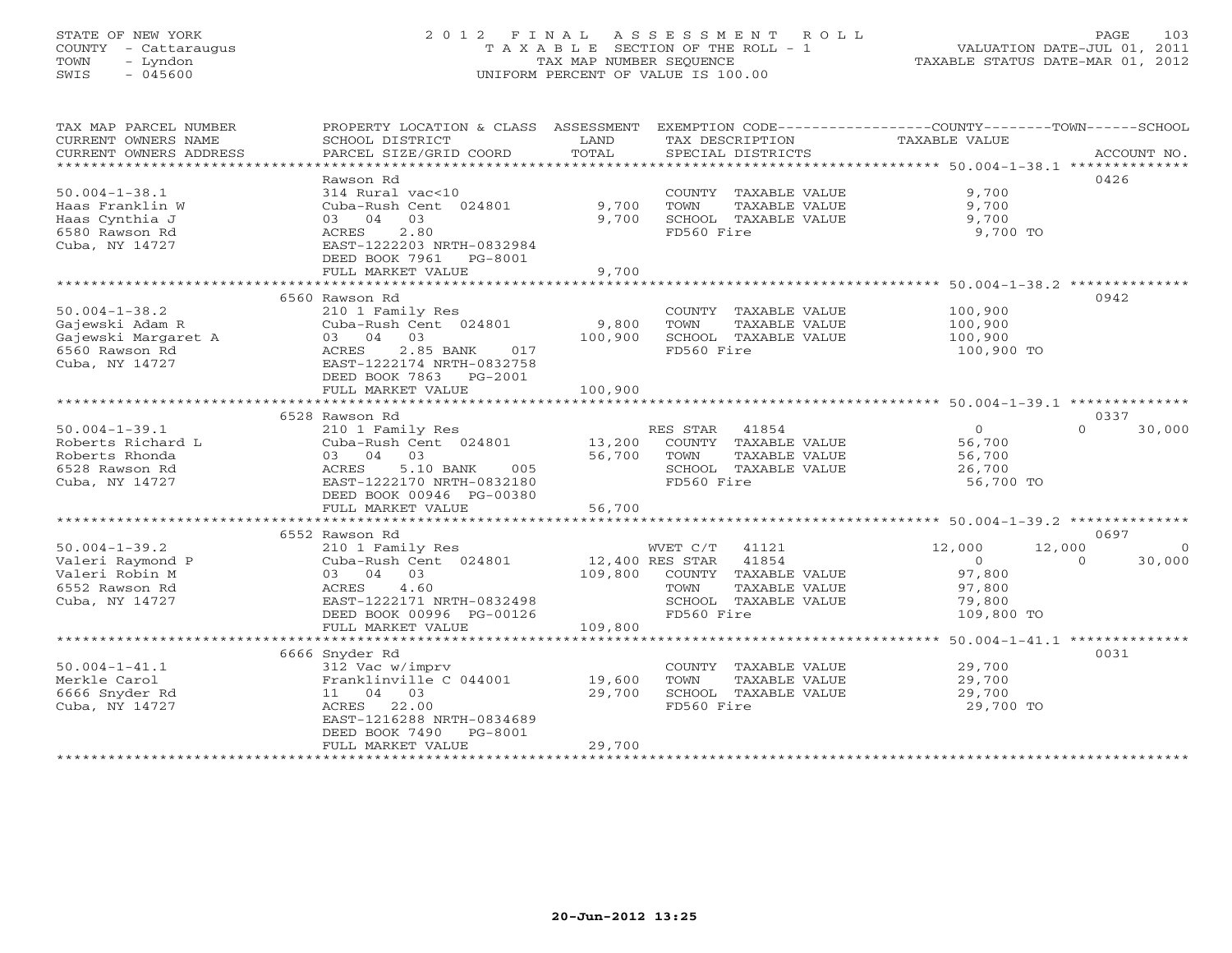#### STATE OF NEW YORK 2 0 1 2 F I N A L A S S E S S M E N T R O L L PAGE 104 COUNTY - Cattaraugus T A X A B L E SECTION OF THE ROLL - 1 VALUATION DATE-JUL 01, 2011 TOWN - Lyndon TAX MAP NUMBER SEQUENCE TAXABLE STATUS DATE-MAR 01, 2012 SWIS - 045600 UNIFORM PERCENT OF VALUE IS 100.00UNIFORM PERCENT OF VALUE IS 100.00

| TAX MAP PARCEL NUMBER<br>CURRENT OWNERS NAME<br>CURRENT OWNERS ADDRESS | PROPERTY LOCATION & CLASS ASSESSMENT<br>SCHOOL DISTRICT<br>PARCEL SIZE/GRID COORD | LAND<br>TOTAL | TAX DESCRIPTION<br>SPECIAL DISTRICTS | EXEMPTION CODE-----------------COUNTY-------TOWN------SCHOOL<br>TAXABLE VALUE | ACCOUNT NO.        |
|------------------------------------------------------------------------|-----------------------------------------------------------------------------------|---------------|--------------------------------------|-------------------------------------------------------------------------------|--------------------|
|                                                                        |                                                                                   |               |                                      |                                                                               |                    |
|                                                                        | 6558 Snyder Rd                                                                    |               |                                      |                                                                               | 0626               |
| $50.004 - 1 - 41.3$                                                    | 240 Rural res                                                                     |               | 41834<br>SR STAR                     | $\overline{0}$                                                                | $\Omega$<br>62,200 |
| Emmons Sidney L                                                        | Franklinville C 044001                                                            | 54,800        | COUNTY TAXABLE VALUE                 | 136,000                                                                       |                    |
| Emmons Jean A                                                          | 11 04 03                                                                          | 136,000       | TAXABLE VALUE<br>TOWN                | 136,000                                                                       |                    |
| 6558 Snyder Rd                                                         | ACRES 80.00                                                                       |               | SCHOOL TAXABLE VALUE                 | 73,800                                                                        |                    |
| Cuba, NY 14727                                                         | EAST-1216457 NRTH-0833080                                                         |               | FD560 Fire                           | 136,000 TO                                                                    |                    |
|                                                                        | DEED BOOK 11450 PG-3001                                                           |               |                                      |                                                                               |                    |
|                                                                        | FULL MARKET VALUE                                                                 | 136,000       |                                      |                                                                               |                    |
|                                                                        |                                                                                   |               |                                      |                                                                               |                    |
|                                                                        | 6591 Snyder Rd                                                                    |               |                                      |                                                                               | 0698               |
|                                                                        |                                                                                   |               |                                      |                                                                               |                    |
| $50.004 - 1 - 41.4$                                                    | 260 Seasonal res                                                                  |               | COUNTY TAXABLE VALUE                 | 43,900                                                                        |                    |
| Horne Mark                                                             | Franklinville C 044001                                                            | 20,200        | TOWN<br>TAXABLE VALUE                | 43,900                                                                        |                    |
| Rehm John                                                              | 11 04 03                                                                          | 43,900        | SCHOOL TAXABLE VALUE                 | 43,900                                                                        |                    |
| 54 Maple Leaf Ave                                                      | ACRES 12.15                                                                       |               | FD560 Fire                           | 43,900 TO                                                                     |                    |
| N. Ridgeway, Ont. LOCanada                                             | EAST-1215109 NRTH-0833369                                                         |               |                                      |                                                                               |                    |
|                                                                        | DEED BOOK 8738<br>PG-2001                                                         |               |                                      |                                                                               |                    |
|                                                                        | FULL MARKET VALUE                                                                 | 43,900        |                                      |                                                                               |                    |
|                                                                        |                                                                                   |               |                                      |                                                                               |                    |
|                                                                        | 580 Ewing Rd                                                                      |               |                                      |                                                                               | 0711               |
| $50.004 - 1 - 41.5$                                                    | 270 Mfg housing                                                                   |               | RES STAR<br>41854                    | $\overline{0}$                                                                | $\cap$<br>30,000   |
| Mitchell Michael J                                                     | Franklinville C 044001                                                            | 19,800        | COUNTY TAXABLE VALUE                 | 47,600                                                                        |                    |
| Golden Lynn M                                                          | 11 04 03                                                                          | 47,600        | TAXABLE VALUE<br>TOWN                | 47,600                                                                        |                    |
| 580 Ewing Rd                                                           | ACRES 11.55                                                                       |               | SCHOOL TAXABLE VALUE                 | 17,600                                                                        |                    |
| Cuba, NY 14727                                                         | EAST-1214711 NRTH-0832571                                                         |               | FD560 Fire                           | 47,600 TO                                                                     |                    |
|                                                                        | DEED BOOK 5455<br>$PG-4001$                                                       |               |                                      |                                                                               |                    |
|                                                                        | FULL MARKET VALUE                                                                 | 47,600        |                                      |                                                                               |                    |
|                                                                        |                                                                                   |               |                                      |                                                                               |                    |
|                                                                        |                                                                                   |               |                                      |                                                                               |                    |
|                                                                        | 6687 Snyder Rd                                                                    |               |                                      |                                                                               | 0712               |
| $50.004 - 1 - 41.6$                                                    | 240 Rural res                                                                     |               | RES STAR<br>41854                    | $\overline{0}$                                                                | $\Omega$<br>30,000 |
| Bridges Nathan                                                         | Franklinville C 044001                                                            | 24,900        | COUNTY TAXABLE VALUE                 | 114,800                                                                       |                    |
| Bridges Judy                                                           | 11 04 03                                                                          | 114,800       | TOWN<br>TAXABLE VALUE                | 114,800                                                                       |                    |
| 6687 Synder Rd                                                         | ACRES 19.60                                                                       |               | SCHOOL TAXABLE VALUE                 | 84,800                                                                        |                    |
| Cuba, NY 14727                                                         | EAST-1215075 NRTH-0834708                                                         |               | FD560 Fire                           | 114,800 TO                                                                    |                    |
|                                                                        | DEED BOOK 16782 PG-5002                                                           |               |                                      |                                                                               |                    |
|                                                                        | FULL MARKET VALUE                                                                 | 114,800       |                                      |                                                                               |                    |
|                                                                        |                                                                                   |               |                                      |                                                                               |                    |
|                                                                        | 6525 Snyder Rd                                                                    |               |                                      |                                                                               | 0713               |
| $50.004 - 1 - 41.7$                                                    | 260 Seasonal res                                                                  |               | COUNTY TAXABLE VALUE                 | 34,500                                                                        |                    |
| Obstarczyk Stephen                                                     | Franklinville C 044001                                                            | 21,500        | TOWN<br>TAXABLE VALUE                | 34,500                                                                        |                    |
| Obstarczyk Elizabeth                                                   | $11 - 04 - 03$                                                                    | 34,500        | SCHOOL TAXABLE VALUE                 | 34,500                                                                        |                    |
| 15 Palm St                                                             | 6.30<br>ACRES                                                                     |               | FD560 Fire                           | 34,500 TO                                                                     |                    |
| Buffalo, NY 14218                                                      | EAST-1215564 NRTH-0832328                                                         |               |                                      |                                                                               |                    |
|                                                                        | DEED BOOK 846<br>PG-01125                                                         |               |                                      |                                                                               |                    |
|                                                                        | FULL MARKET VALUE                                                                 | 34,500        |                                      |                                                                               |                    |
|                                                                        |                                                                                   |               |                                      |                                                                               |                    |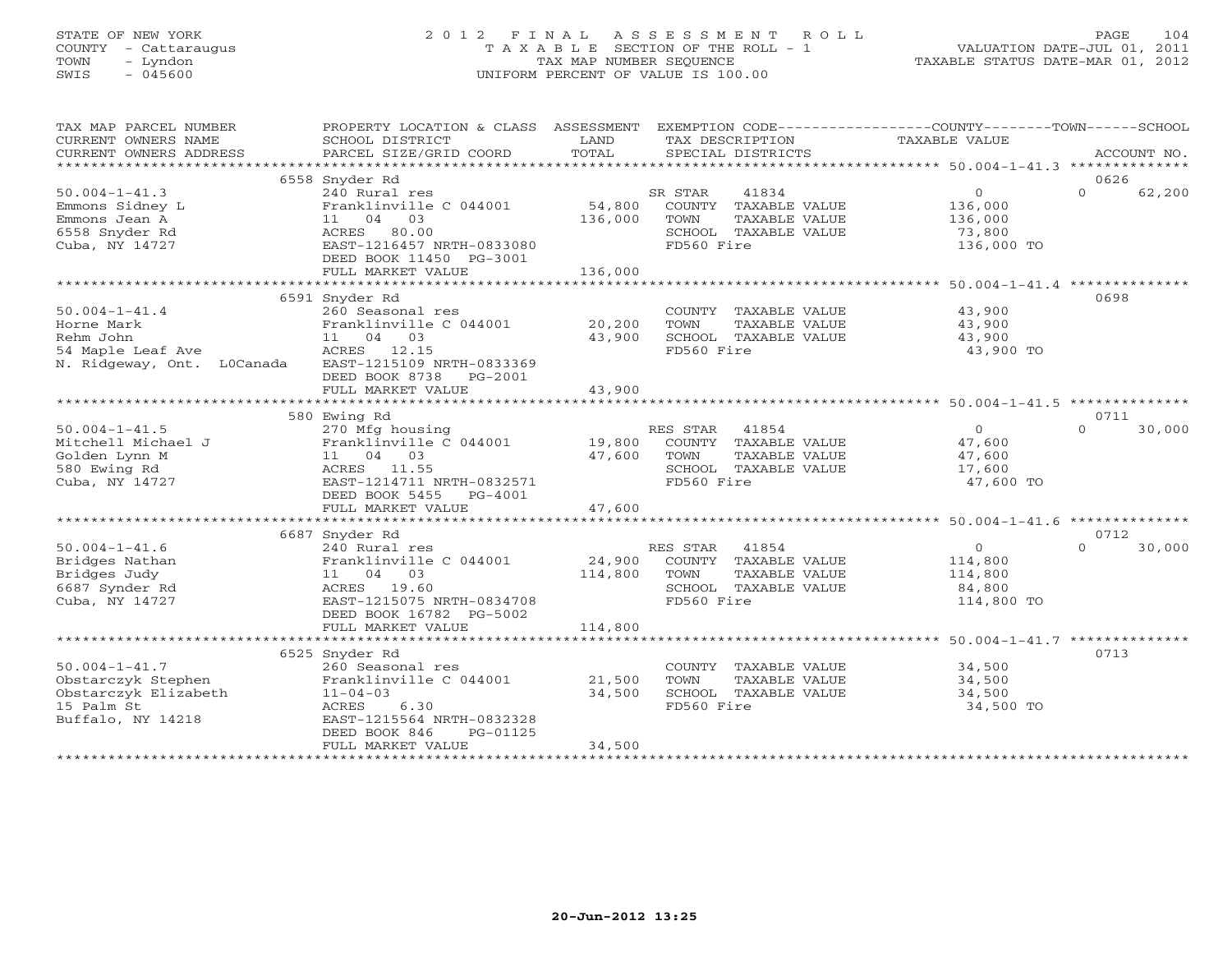#### STATE OF NEW YORK 2 0 1 2 F I N A L A S S E S S M E N T R O L L PAGE 105 COUNTY - Cattaraugus T A X A B L E SECTION OF THE ROLL - 1 VALUATION DATE-JUL 01, 2011 TOWN - Lyndon TAX MAP NUMBER SEQUENCE TAXABLE STATUS DATE-MAR 01, 2012 SWIS - 045600 UNIFORM PERCENT OF VALUE IS 100.00UNIFORM PERCENT OF VALUE IS 100.00

| TAX MAP PARCEL NUMBER<br>CURRENT OWNERS NAME<br>CURRENT OWNERS ADDRESS                                  | PROPERTY LOCATION & CLASS ASSESSMENT<br>SCHOOL DISTRICT<br>PARCEL SIZE/GRID COORD                                                                                 | LAND<br>TOTAL              | TAX DESCRIPTION<br>SPECIAL DISTRICTS                                                | EXEMPTION CODE-----------------COUNTY-------TOWN------SCHOOL<br>TAXABLE VALUE<br>ACCOUNT NO. |
|---------------------------------------------------------------------------------------------------------|-------------------------------------------------------------------------------------------------------------------------------------------------------------------|----------------------------|-------------------------------------------------------------------------------------|----------------------------------------------------------------------------------------------|
|                                                                                                         |                                                                                                                                                                   |                            |                                                                                     |                                                                                              |
| $50.004 - 1 - 41.8$<br>Battaglia Peter S<br>Battaglia Janet H<br>173 Washington Hwy<br>Snyder, NY 14226 | 550 Ewing Rd<br>270 Mfg housing<br>Franklinville C 044001<br>11 04 03<br>ACRES 11.45<br>EAST-1215137 NRTH-0832564<br>DEED BOOK 12606 PG-2001<br>FULL MARKET VALUE | 19,800<br>50,600<br>50,600 | COUNTY TAXABLE VALUE<br>TOWN<br>TAXABLE VALUE<br>SCHOOL TAXABLE VALUE<br>FD560 Fire | 0714<br>50,600<br>50,600<br>50,600<br>50,600 TO                                              |
|                                                                                                         |                                                                                                                                                                   |                            |                                                                                     |                                                                                              |
| $50.004 - 1 - 41.9$<br>Bridges Nathan<br>Bridges Judy<br>6687 Synder Rd<br>Cuba, NY 14727               | Snyder Rd<br>322 Rural vac>10<br>Franklinville C 044001<br>11 04 03<br>ACRES 21.25<br>EAST-1214994 NRTH-0835471<br>DEED BOOK 16782 PG-5002                        | 25,900<br>25,900           | COUNTY TAXABLE VALUE<br>TOWN<br>TAXABLE VALUE<br>SCHOOL TAXABLE VALUE<br>FD560 Fire | 0727<br>25,900<br>25,900<br>25,900<br>25,900 TO                                              |
|                                                                                                         | FULL MARKET VALUE                                                                                                                                                 | 25,900                     |                                                                                     |                                                                                              |
|                                                                                                         |                                                                                                                                                                   |                            |                                                                                     |                                                                                              |
|                                                                                                         | 6627 Snyder Rd                                                                                                                                                    |                            |                                                                                     | 0728                                                                                         |
| $50.004 - 1 - 41.10$<br>Krueger Joseph D<br>6627 Snyder Rd<br>Cuba, NY 14727                            | 210 1 Family Res<br>Franklinville C 044001<br>11 04 03<br>9.80<br>ACRES<br>EAST-1215085 NRTH-0834187                                                              | 18,300<br>48,300           | COUNTY TAXABLE VALUE<br>TOWN<br>TAXABLE VALUE<br>SCHOOL TAXABLE VALUE<br>FD560 Fire | 48,300<br>48,300<br>48,300<br>48,300 TO                                                      |
|                                                                                                         | DEED BOOK 6046<br>PG-7001<br>FULL MARKET VALUE                                                                                                                    | 48,300                     |                                                                                     |                                                                                              |
|                                                                                                         |                                                                                                                                                                   |                            |                                                                                     |                                                                                              |
|                                                                                                         | Snyder Rd                                                                                                                                                         |                            |                                                                                     | 0729                                                                                         |
| $50.004 - 1 - 41.11$<br>Krueger James J<br>6812 Curriers Rd<br>Arcade, NY 14009                         | 322 Rural vac>10<br>Franklinville C 044001<br>11 04 03<br>ACRES 13.05<br>EAST-1215094 NRTH-0833799<br>DEED BOOK 897<br>PG-00042                                   | 20,800<br>20,800           | COUNTY TAXABLE VALUE<br>TOWN<br>TAXABLE VALUE<br>SCHOOL TAXABLE VALUE<br>FD560 Fire | 20,800<br>20,800<br>20,800<br>20,800 TO                                                      |
|                                                                                                         | FULL MARKET VALUE                                                                                                                                                 | 20,800                     |                                                                                     |                                                                                              |
|                                                                                                         |                                                                                                                                                                   |                            |                                                                                     |                                                                                              |
| $50.004 - 1 - 41.13$<br>Fancher Paul<br>Fancher Antoinette<br>6574 S Emmons Dr<br>Cuba, NY 14727        | Snyder Rd<br>322 Rural vac>10<br>Franklinville C 044001<br>$11 - 04 - 03$<br>ACRES 10.76<br>EAST-1217107 NRTH-0834419<br>DEED BOOK 12780 PG-5001                  | 15,800<br>15,800           | COUNTY TAXABLE VALUE<br>TOWN<br>TAXABLE VALUE<br>SCHOOL TAXABLE VALUE<br>FD560 Fire | 0734<br>15,800<br>15,800<br>15,800<br>15,800 TO                                              |
|                                                                                                         | FULL MARKET VALUE                                                                                                                                                 | 15,800                     |                                                                                     |                                                                                              |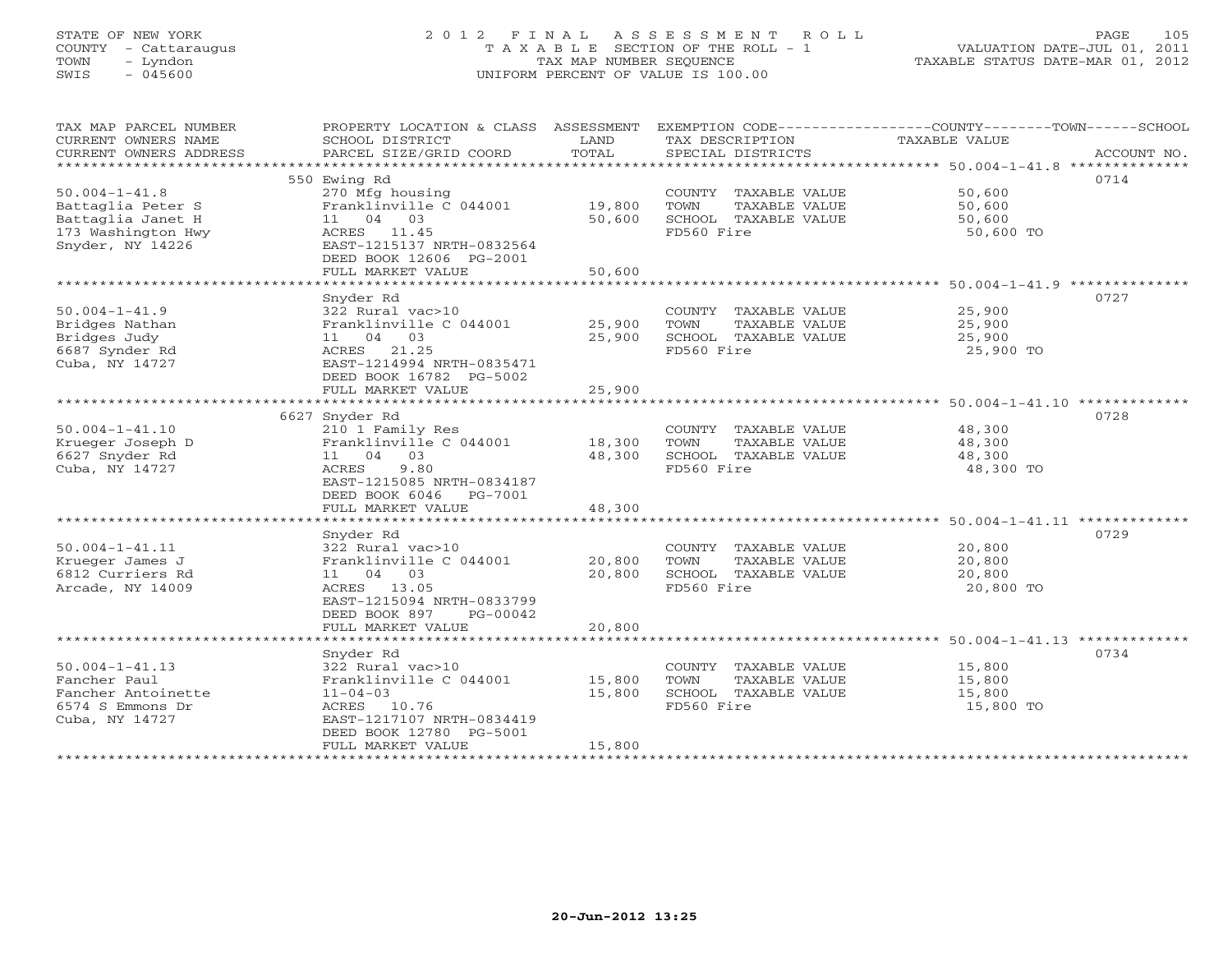#### STATE OF NEW YORK 2 0 1 2 F I N A L A S S E S S M E N T R O L L PAGE 106 COUNTY - Cattaraugus T A X A B L E SECTION OF THE ROLL - 1 VALUATION DATE-JUL 01, 2011 TOWN - Lyndon TAX MAP NUMBER SEQUENCE TAXABLE STATUS DATE-MAR 01, 2012 SWIS - 045600 UNIFORM PERCENT OF VALUE IS 100.00UNIFORM PERCENT OF VALUE IS 100.00

| *************************<br>0735<br>6651 Snyder Rd<br>$50.004 - 1 - 41.14$<br>260 Seasonal res<br>COUNTY TAXABLE VALUE<br>87,600<br>Wildman Helen A<br>Franklinville C 044001<br>18,500<br>TAXABLE VALUE<br>TOWN<br>87,600<br>11 04 03<br>SCHOOL TAXABLE VALUE<br>Taber Deborah<br>87,600<br>87,600<br>4028 Garfield Ave<br>FD560 Fire<br>ACRES 10.01<br>87,600 TO<br>Hamburg, NY 14075<br>EAST-1217451 NRTH-0834892<br>DEED BOOK 5288<br>PG-3001<br>87,600<br>FULL MARKET VALUE<br>6638 Snyder Rd<br>0736<br>$50.004 - 1 - 41.15$<br>COUNTY TAXABLE VALUE<br>260 Seasonal res<br>59,400<br>Franklinville C 044001<br>TAXABLE VALUE<br>Horne Mark<br>15,000<br>TOWN<br>59,400 |
|--------------------------------------------------------------------------------------------------------------------------------------------------------------------------------------------------------------------------------------------------------------------------------------------------------------------------------------------------------------------------------------------------------------------------------------------------------------------------------------------------------------------------------------------------------------------------------------------------------------------------------------------------------------------------------|
|                                                                                                                                                                                                                                                                                                                                                                                                                                                                                                                                                                                                                                                                                |
|                                                                                                                                                                                                                                                                                                                                                                                                                                                                                                                                                                                                                                                                                |
| 11 04 03<br>SCHOOL TAXABLE VALUE<br>Rehm John<br>59,400<br>59,400<br>ACRES 10.00<br>FD560 Fire<br>54 Maple Leaf Ave<br>59,400 TO<br>Ridgeway, Ont. LOS 1SCanada<br>EAST-1218064 NRTH-0834728<br>DEED BOOK 6547 PG-8001                                                                                                                                                                                                                                                                                                                                                                                                                                                         |
| FULL MARKET VALUE<br>59,400                                                                                                                                                                                                                                                                                                                                                                                                                                                                                                                                                                                                                                                    |
|                                                                                                                                                                                                                                                                                                                                                                                                                                                                                                                                                                                                                                                                                |
| 6628 Snyder Rd<br>0737<br>$50.004 - 1 - 41.16$<br>260 Seasonal res<br>COUNTY TAXABLE VALUE<br>36,900<br>Franklinville C 044001<br>15,000<br>TOWN<br>TAXABLE VALUE<br>Kidder Alvin & Marion<br>36,900<br>Schmidt Daniel & Jane<br>11 04 03<br>36,900<br>SCHOOL TAXABLE VALUE<br>36,900<br>183 Pries Ave<br>L/u Alvin & Marion Kidder<br>FD560 Fire<br>36,900 TO<br>Buffalo, NY 14220<br>ACRES 10.00<br>EAST-1217922 NRTH-0834242<br>DEED BOOK 9286 PG-4001                                                                                                                                                                                                                      |
| FULL MARKET VALUE<br>36,900                                                                                                                                                                                                                                                                                                                                                                                                                                                                                                                                                                                                                                                    |
| 0738<br>6574 Snyder Rd                                                                                                                                                                                                                                                                                                                                                                                                                                                                                                                                                                                                                                                         |
| $50.004 - 1 - 41.17$<br>84,300<br>210 1 Family Res<br>COUNTY TAXABLE VALUE<br>Franklinville C 044001<br>Fancher Paul<br>15,000<br>TOWN<br>TAXABLE VALUE<br>84,300<br>6574 S. Emmons Dr<br>SCHOOL TAXABLE VALUE<br>11 04 03<br>84,300<br>84,300<br>FD560 Fire<br>Cuba, NY 14727<br>ACRES 10.00<br>84,300 TO<br>EAST-1217839 NRTH-0833851<br>DEED BOOK 00980 PG-00241<br>FULL MARKET VALUE<br>84,300                                                                                                                                                                                                                                                                             |
|                                                                                                                                                                                                                                                                                                                                                                                                                                                                                                                                                                                                                                                                                |
| 0739<br>6534 Snyder Rd<br>$50.004 - 1 - 41.18$<br>21,000<br>260 Seasonal res<br>COUNTY TAXABLE VALUE<br>Franklinville C 044001<br>15,000<br>Gerard Joseph<br>TOWN<br>TAXABLE VALUE<br>21,000                                                                                                                                                                                                                                                                                                                                                                                                                                                                                   |
| SCHOOL TAXABLE VALUE<br>Bouchard Martin<br>11 04 03<br>21,000<br>21,000<br>PO Box 375<br>10.00<br>FD560 Fire<br>21,000 TO<br>ACRES<br>EAST-1217845 NRTH-0833472<br>Elma, NY 14059<br>DEED BOOK 876<br>PG-00153                                                                                                                                                                                                                                                                                                                                                                                                                                                                 |
| FULL MARKET VALUE<br>21,000                                                                                                                                                                                                                                                                                                                                                                                                                                                                                                                                                                                                                                                    |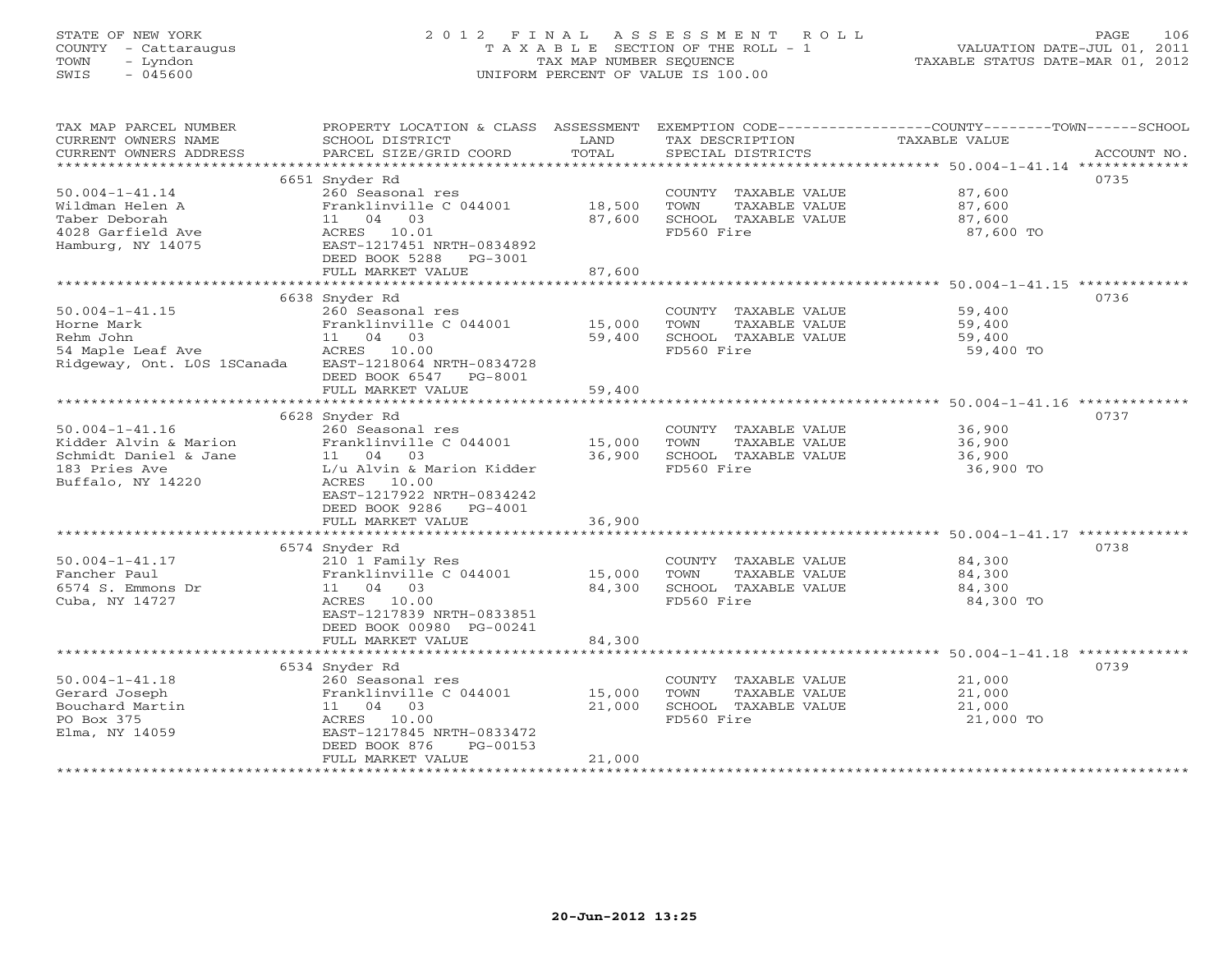#### STATE OF NEW YORK 2 0 1 2 F I N A L A S S E S S M E N T R O L L PAGE 107 COUNTY - Cattaraugus T A X A B L E SECTION OF THE ROLL - 1 VALUATION DATE-JUL 01, 2011 TOWN - Lyndon TAX MAP NUMBER SEQUENCE TAXABLE STATUS DATE-MAR 01, 2012 SWIS - 045600 UNIFORM PERCENT OF VALUE IS 100.00UNIFORM PERCENT OF VALUE IS 100.00

| TAX MAP PARCEL NUMBER<br>CURRENT OWNERS NAME<br>CURRENT OWNERS ADDRESS | PROPERTY LOCATION & CLASS ASSESSMENT<br>SCHOOL DISTRICT<br>PARCEL SIZE/GRID COORD | LAND<br>TOTAL    | TAX DESCRIPTION<br>SPECIAL DISTRICTS          | EXEMPTION CODE-----------------COUNTY-------TOWN------SCHOOL<br>TAXABLE VALUE<br>ACCOUNT NO. |
|------------------------------------------------------------------------|-----------------------------------------------------------------------------------|------------------|-----------------------------------------------|----------------------------------------------------------------------------------------------|
| *************************                                              |                                                                                   |                  |                                               |                                                                                              |
|                                                                        | Snyder Rd                                                                         |                  |                                               | 0740                                                                                         |
| $50.004 - 1 - 41.19$                                                   | 260 Seasonal res                                                                  |                  | COUNTY TAXABLE VALUE                          | 54,500                                                                                       |
| Fancher David M                                                        | Franklinville C 044001                                                            | 15,000           | TOWN<br>TAXABLE VALUE                         | 54,500                                                                                       |
| 6534 Emmons Ln                                                         | $11 - 04 - 03$                                                                    | 54,500           | SCHOOL TAXABLE VALUE                          | 54,500                                                                                       |
| Cuba, NY 14727                                                         | ACRES 10.00                                                                       |                  | FD560 Fire                                    | 54,500 TO                                                                                    |
|                                                                        | EAST-1217849 NRTH-0833096<br>DEED BOOK 1020 PG-754                                |                  |                                               |                                                                                              |
|                                                                        | FULL MARKET VALUE                                                                 | 54,500           |                                               |                                                                                              |
|                                                                        |                                                                                   |                  |                                               |                                                                                              |
|                                                                        | Snyder Rd                                                                         |                  |                                               | 0741                                                                                         |
| $50.004 - 1 - 41.20$                                                   | 322 Rural vac>10                                                                  |                  | COUNTY TAXABLE VALUE                          | 19,100                                                                                       |
| Fancher Paul C                                                         | Franklinville C 044001                                                            | 19,100           | TOWN<br>TAXABLE VALUE                         | 19,100                                                                                       |
| 6574 S. Emmons Dr                                                      | 11 04 03                                                                          | 19,100           | SCHOOL TAXABLE VALUE                          | 19,100                                                                                       |
| Cuba, NY 14727                                                         | ACRES 16.00                                                                       |                  | FD560 Fire                                    | 19,100 TO                                                                                    |
|                                                                        | EAST-1218013 NRTH-0832524                                                         |                  |                                               |                                                                                              |
|                                                                        | DEED BOOK 1010 PG-920                                                             |                  |                                               |                                                                                              |
|                                                                        | FULL MARKET VALUE                                                                 | 19,100           |                                               |                                                                                              |
|                                                                        | 6503 Snyder Rd                                                                    |                  |                                               | 0743                                                                                         |
| $50.004 - 1 - 41.22$                                                   | 260 Seasonal res                                                                  |                  | COUNTY TAXABLE VALUE                          | 40,000                                                                                       |
| Schnitzler Daryl A                                                     | Franklinville C 044001                                                            | 13,000           | TOWN<br>TAXABLE VALUE                         | 40,000                                                                                       |
| 34 Cambria St                                                          | $11 - 04 - 03$                                                                    | 40,000           | SCHOOL TAXABLE VALUE                          | 40,000                                                                                       |
| Lancaster, NY 14086                                                    | ACRES 8.00                                                                        |                  | FD560 Fire                                    | 40,000 TO                                                                                    |
|                                                                        | EAST-1217550 NRTH-0832295                                                         |                  |                                               |                                                                                              |
|                                                                        | DEED BOOK 1005 PG-354                                                             |                  |                                               |                                                                                              |
|                                                                        | FULL MARKET VALUE                                                                 | 40,000           |                                               |                                                                                              |
|                                                                        | 6718 Snyder Rd                                                                    |                  |                                               | 0396                                                                                         |
| $50.004 - 1 - 42$                                                      | 114 Sheep farm                                                                    |                  | AGED C/T/S 41800                              | 54,750<br>54,750<br>54,750                                                                   |
| Merkle J. Scott                                                        | Franklinville C 044001                                                            | 18,000 SR STAR   | 41834                                         | $\overline{0}$<br>$\Omega$<br>54,750                                                         |
| 6718 Snyder Rd                                                         | 11 04 03                                                                          |                  | 109,500 COUNTY TAXABLE VALUE                  | 54,750                                                                                       |
| Cuba, NY 14727                                                         | ACRES 19.36                                                                       |                  | TAXABLE VALUE<br>TOWN                         | 54,750                                                                                       |
|                                                                        | EAST-1216286 NRTH-0835473                                                         |                  | SCHOOL TAXABLE VALUE                          | $\overline{0}$                                                                               |
|                                                                        | DEED BOOK 10312 PG-6002                                                           |                  | FD560 Fire                                    | 109,500 TO                                                                                   |
|                                                                        | FULL MARKET VALUE                                                                 | 109,500          |                                               |                                                                                              |
|                                                                        |                                                                                   |                  |                                               |                                                                                              |
|                                                                        | Ewing Rd                                                                          |                  |                                               | 0033                                                                                         |
| $50.004 - 1 - 43.1$                                                    | 314 Rural vac<10                                                                  |                  | COUNTY TAXABLE VALUE                          | 14,500                                                                                       |
| Thompson William<br>Thompson Mina                                      | Franklinville C 044001<br>19 04 03                                                | 14,500<br>14,500 | TAXABLE VALUE<br>TOWN<br>SCHOOL TAXABLE VALUE | 14,500<br>14,500                                                                             |
| 4389 Salem Rd                                                          | 6.00<br>ACRES                                                                     |                  | FD560 Fire                                    | 14,500 TO                                                                                    |
| Blasdell, NY 14219                                                     | EAST-1213443 NRTH-0832272                                                         |                  |                                               |                                                                                              |
|                                                                        | DEED BOOK 1017 PG-159                                                             |                  |                                               |                                                                                              |
|                                                                        | FULL MARKET VALUE                                                                 | 14,500           |                                               |                                                                                              |
|                                                                        | *********************                                                             |                  |                                               |                                                                                              |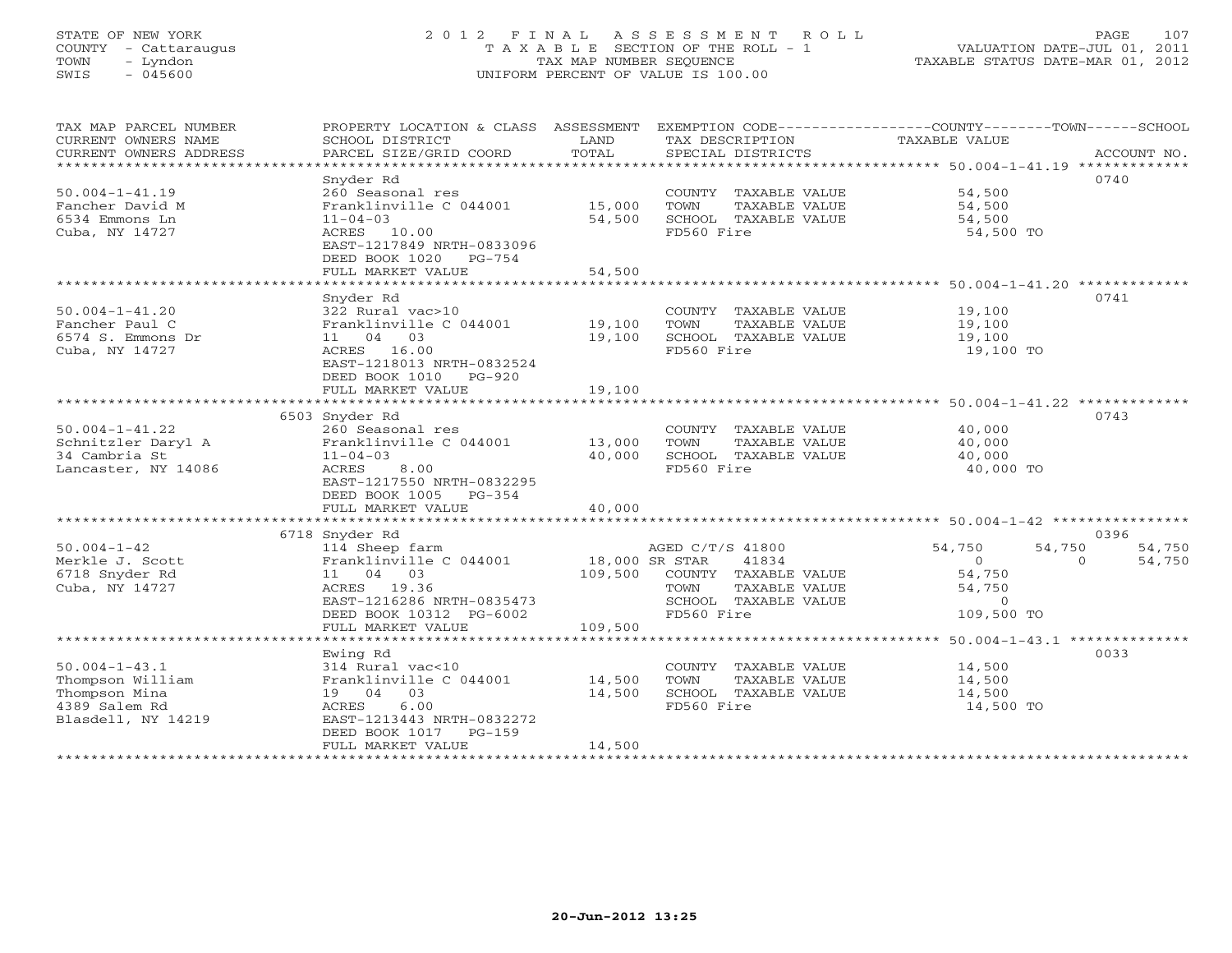#### STATE OF NEW YORK 2 0 1 2 F I N A L A S S E S S M E N T R O L L PAGE 108 COUNTY - Cattaraugus T A X A B L E SECTION OF THE ROLL - 1 VALUATION DATE-JUL 01, 2011 TOWN - Lyndon TAX MAP NUMBER SEQUENCE TAXABLE STATUS DATE-MAR 01, 2012 SWIS - 045600 UNIFORM PERCENT OF VALUE IS 100.00UNIFORM PERCENT OF VALUE IS 100.00

| TAX MAP PARCEL NUMBER<br>CURRENT OWNERS NAME | PROPERTY LOCATION & CLASS ASSESSMENT |               |                               | EXEMPTION CODE-----------------COUNTY-------TOWN------SCHOOL |
|----------------------------------------------|--------------------------------------|---------------|-------------------------------|--------------------------------------------------------------|
|                                              | SCHOOL DISTRICT                      | LAND<br>TOTAL | TAX DESCRIPTION TAXABLE VALUE |                                                              |
| CURRENT OWNERS ADDRESS                       | PARCEL SIZE/GRID COORD               |               | SPECIAL DISTRICTS             | ACCOUNT NO.                                                  |
|                                              |                                      |               |                               |                                                              |
|                                              | 6696 South Center Rd                 |               |                               | 0479                                                         |
| $50.004 - 1 - 43.2$                          | 582 Camping park                     |               | COUNTY TAXABLE VALUE          | 36,400                                                       |
| Dmoch Dennis J                               | Franklinville C 044001               | 24,000        | TOWN<br>TAXABLE VALUE         | 36,400                                                       |
| Salvati Nancy                                | 19 04 03                             | 36,400        | SCHOOL TAXABLE VALUE          | 36,400                                                       |
| Attn: Dennis J Dmoch                         | ACRES 18.23                          |               | FD560 Fire                    | 36,400 TO                                                    |
| 352 St Lawrence Ave                          | EAST-1211213 NRTH-0835255            |               |                               |                                                              |
| Buffalo, NY 14216                            | DEED BOOK 00951 PG-00930             |               |                               |                                                              |
|                                              | FULL MARKET VALUE                    | 36,400        |                               |                                                              |
|                                              |                                      |               |                               |                                                              |
|                                              | Ewing Rd                             |               |                               | 0672                                                         |
|                                              |                                      |               |                               |                                                              |
| $50.004 - 1 - 43.4$                          | 322 Rural vac>10                     |               | COUNTY TAXABLE VALUE          | 13,300                                                       |
| Kottwitz David                               | Franklinville C 044001 13,300        |               | TAXABLE VALUE<br>TOWN         | 13,300                                                       |
| Weaver Howard S                              | 19 04 03                             | 13,300        | SCHOOL TAXABLE VALUE          | 13,300                                                       |
| Center Rd                                    | ACRES 33.00                          |               | FD560 Fire                    | 13,300 TO                                                    |
| Franklinville, NY 14737                      | EAST-1213622 NRTH-0835460            |               |                               |                                                              |
|                                              | DEED BOOK 9720 PG-6001               |               |                               |                                                              |
|                                              | FULL MARKET VALUE                    | 13,300        |                               |                                                              |
|                                              |                                      |               |                               |                                                              |
|                                              | Ewing Rd                             |               |                               | 0686                                                         |
| $50.004 - 1 - 43.5$                          | 311 Res vac land                     |               | COUNTY TAXABLE VALUE 13,600   |                                                              |
| Mekarski John E                              | Franklinville C 044001 13,600        |               | TOWN<br>TAXABLE VALUE         | 13,600                                                       |
| Mekarski Mary Ann                            | 19 04 03                             | 13,600        | SCHOOL TAXABLE VALUE          | $\frac{13,000}{13,600}$                                      |
| 2580 Sunset Dr                               | ACRES<br>5.40                        |               | FD560 Fire                    | 13,600 TO                                                    |
|                                              | EAST-1214292 NRTH-0832273            |               |                               |                                                              |
| New Smyrna Beach, FL 32168                   |                                      |               |                               |                                                              |
|                                              | DEED BOOK 00949 PG-01015             |               |                               |                                                              |
|                                              | FULL MARKET VALUE                    | 13,600        |                               |                                                              |
|                                              |                                      |               |                               |                                                              |
|                                              | 6638 Ewing Rd                        |               |                               | 0699                                                         |
| $50.004 - 1 - 43.6$                          | 260 Seasonal res                     |               | COUNTY TAXABLE VALUE          | 68,400                                                       |
| Belling Roger                                | Franklinville C 044001               | 32,900        | TOWN<br>TAXABLE VALUE         | 68,400                                                       |
| Belling Roy D                                | $19 - 04 - 03$                       | 68,400        | SCHOOL TAXABLE VALUE          | 68,400                                                       |
| 3987 Slusaric Rd                             | ACRES 39.30                          |               | FD560 Fire                    | 68,400 TO                                                    |
| N Tonawanda, NY 14120                        | EAST-1213615 NRTH-0834499            |               |                               |                                                              |
|                                              | DEED BOOK 834<br>PG-00952            |               |                               |                                                              |
|                                              | FULL MARKET VALUE                    | 68,400        |                               |                                                              |
|                                              |                                      |               |                               |                                                              |
|                                              | 6508 McAffee Rd                      |               |                               | 0744                                                         |
| $50.004 - 1 - 43.7$                          | 260 Seasonal res                     |               | COUNTY TAXABLE VALUE          | 90,300                                                       |
| Thompson William R                           | Franklinville C 044001 13,300        |               | TAXABLE VALUE<br>TOWN         | 90,300                                                       |
| Thompson Mina M                              | $19 - 04 - 03$                       | 90,300        | SCHOOL TAXABLE VALUE          |                                                              |
|                                              |                                      |               |                               | 90,300                                                       |
| 4389 Salem Dr                                | ACRES<br>5.20                        |               | FD560 Fire                    | 90,300 TO                                                    |
| Blasdell, NY 14219                           | EAST-1213021 NRTH-0832272            |               |                               |                                                              |
|                                              | DEED BOOK 835<br>PG-00540            |               |                               |                                                              |
|                                              | FULL MARKET VALUE                    | 90,300        |                               |                                                              |
|                                              |                                      |               |                               |                                                              |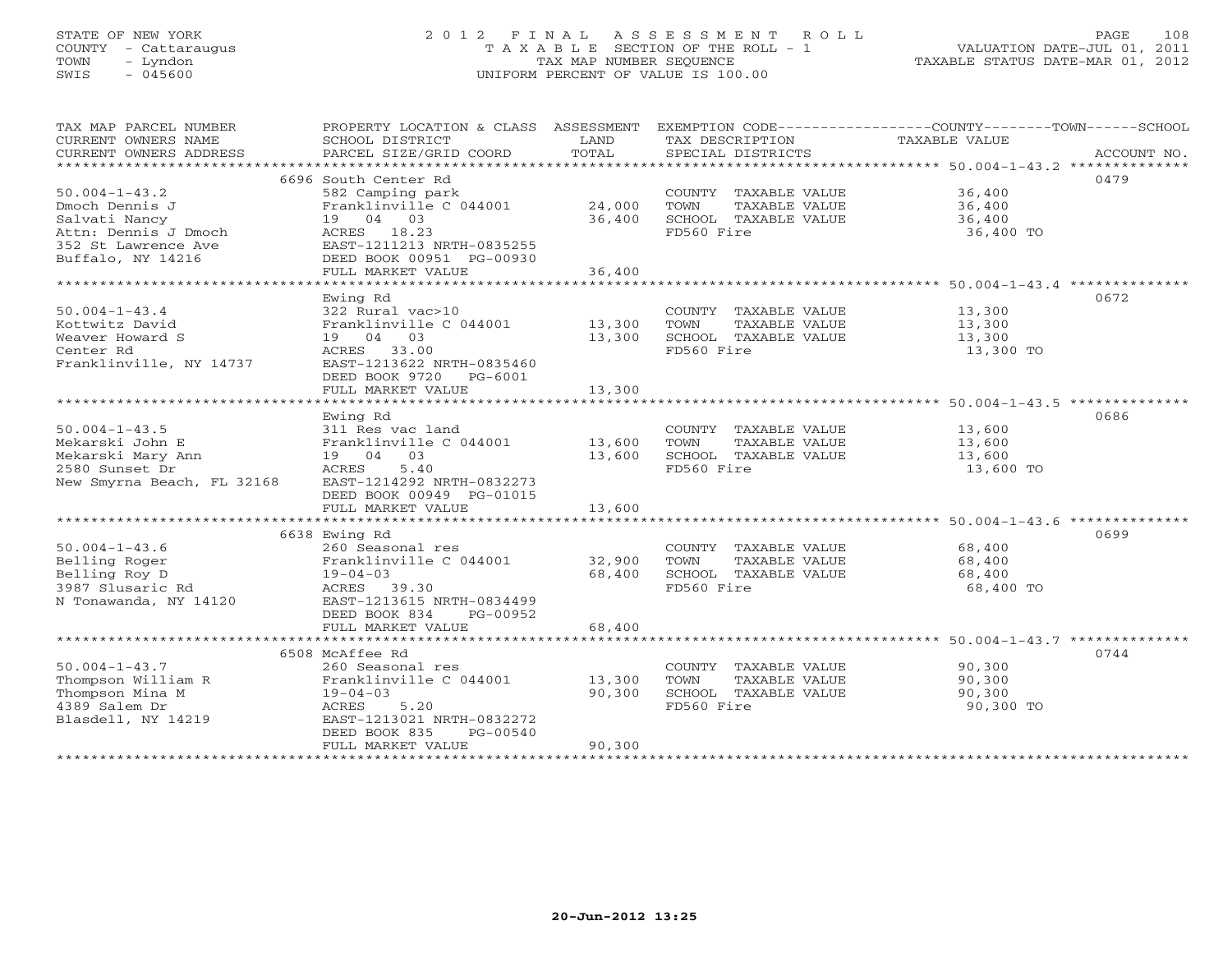# STATE OF NEW YORK 2 0 1 2 F I N A L A S S E S S M E N T R O L L PAGE 109 COUNTY - Cattaraugus T A X A B L E SECTION OF THE ROLL - 1 VALUATION DATE-JUL 01, 2011 TOWN - Lyndon TAX MAP NUMBER SEQUENCE TAXABLE STATUS DATE-MAR 01, 2012 SWIS - 045600 UNIFORM PERCENT OF VALUE IS 100.00UNIFORM PERCENT OF VALUE IS 100.00

| TAX MAP PARCEL NUMBER     | PROPERTY LOCATION & CLASS ASSESSMENT      |        | EXEMPTION CODE----------------COUNTY-------TOWN------SCHOOL |               |             |
|---------------------------|-------------------------------------------|--------|-------------------------------------------------------------|---------------|-------------|
| CURRENT OWNERS NAME       | SCHOOL DISTRICT                           | LAND   | TAX DESCRIPTION                                             | TAXABLE VALUE |             |
| CURRENT OWNERS ADDRESS    | PARCEL SIZE/GRID COORD                    | TOTAL  | SPECIAL DISTRICTS                                           |               | ACCOUNT NO. |
| **********************    |                                           |        |                                                             |               |             |
|                           | Ewing Rd                                  |        |                                                             |               | 0715        |
| $50.004 - 1 - 43.8$       | 322 Rural vac>10                          |        | COUNTY TAXABLE VALUE                                        | 21,600        |             |
| Belling Ralph             | Franklinville C 044001                    | 21,600 | TOWN<br>TAXABLE VALUE                                       | 21,600        |             |
| Belling Donna Roy         | 19 04 03                                  | 21,600 | SCHOOL TAXABLE VALUE                                        | 21,600        |             |
| Belling Roger & Rebecca   | ACRES 20.00                               |        | FD560 Fire                                                  | 21,600 TO     |             |
| 7205 Town Line Rd         | EAST-1213435 NRTH-0833616                 |        |                                                             |               |             |
| North Tonawanda, NY 14120 | DEED BOOK 841<br>PG-01100                 |        |                                                             |               |             |
|                           | FULL MARKET VALUE                         | 21,600 |                                                             |               |             |
|                           |                                           |        |                                                             |               |             |
|                           | 6545 McAffee Rd                           |        |                                                             |               | 0716        |
| $50.004 - 1 - 43.9$       | 314 Rural vac<10                          |        | COUNTY TAXABLE VALUE                                        | 19,100        |             |
| Songster Thomas           | Franklinville C 044001                    | 19,100 | TOWN<br>TAXABLE VALUE                                       | 19,100        |             |
| Songster Sandra           | 19 04 03                                  | 19,100 | SCHOOL TAXABLE VALUE                                        | 19,100        |             |
| 3072 Bakerstand Rd        | $L/p$ 962-552                             |        | FD560 Fire                                                  | 19,100 TO     |             |
| Franklinville, NY 14737   | ACRES 15.90                               |        |                                                             |               |             |
|                           | EAST-1213293 NRTH-0832916                 |        |                                                             |               |             |
|                           | DEED BOOK 00962 PG-00552                  |        |                                                             |               |             |
|                           | FULL MARKET VALUE                         | 19,100 |                                                             |               |             |
|                           |                                           |        |                                                             |               |             |
|                           | 6510 Ewing Rd                             |        |                                                             |               | 0717        |
| $50.004 - 1 - 43.10$      | 270 Mfg housing                           |        | COUNTY TAXABLE VALUE                                        | 17,900        |             |
| Ersing Aaron N            | Franklinville C 044001                    | 10,200 | TOWN<br>TAXABLE VALUE                                       | 17,900        |             |
| Ersing Amy M              | $19 - 04 - 03$                            | 17,900 | SCHOOL TAXABLE VALUE                                        | 17,900        |             |
| 709 Beach Rd              | ACRES<br>5.45                             |        | FD560 Fire                                                  | 17,900 TO     |             |
| Cheektowaga, NY 14225     | EAST-1213876 NRTH-0832266                 |        |                                                             |               |             |
|                           | DEED BOOK 16039 PG-3002                   |        |                                                             |               |             |
|                           | FULL MARKET VALUE                         | 17,900 |                                                             |               |             |
|                           |                                           |        |                                                             |               |             |
|                           | 6564 Ewing Rd                             |        |                                                             |               | 0718        |
| $50.004 - 1 - 43.11$      | 240 Rural res                             |        | COUNTY TAXABLE VALUE                                        | 81,300        |             |
| Cervi Tracey L            | Franklinville C 044001                    | 21,700 | TOWN<br>TAXABLE VALUE                                       | 81,300        |             |
| 69 Wetherstone Dr         | 19  04  03                                | 81,300 | SCHOOL TAXABLE VALUE                                        | 81,300        |             |
| West Seneca, NY 14224     | ACRES 20.06                               |        | FD560 Fire                                                  | 81,300 TO     |             |
|                           | EAST-1214176 NRTH-0833190                 |        |                                                             |               |             |
|                           | DEED BOOK 16457 PG-9002                   |        |                                                             |               |             |
|                           | FULL MARKET VALUE                         | 81,300 |                                                             |               |             |
|                           |                                           |        |                                                             |               |             |
|                           | McAffee Rd                                |        |                                                             |               | 0126        |
| $50.004 - 1 - 44$         | 322 Rural vac>10                          |        | COUNTY TAXABLE VALUE                                        | 28,200        |             |
| Benjamin Lloyd L          | Franklinville C 044001                    | 28,200 | TOWN<br>TAXABLE VALUE                                       | 28,200        |             |
| Benjamin Betty L          | $19 -04 -03$                              | 28,200 | SCHOOL TAXABLE VALUE                                        | 28,200        |             |
| RD East Hill Rd           | ACRES 24.84                               |        | FD560 Fire                                                  | 28,200 TO     |             |
| Franklinville, NY 14737   | EAST-1212324 NRTH-0833322                 |        |                                                             |               |             |
|                           | DEED BOOK 851<br>PG-00855                 |        |                                                             |               |             |
|                           | FULL MARKET VALUE<br>******************** | 28,200 |                                                             |               |             |
|                           |                                           |        |                                                             |               |             |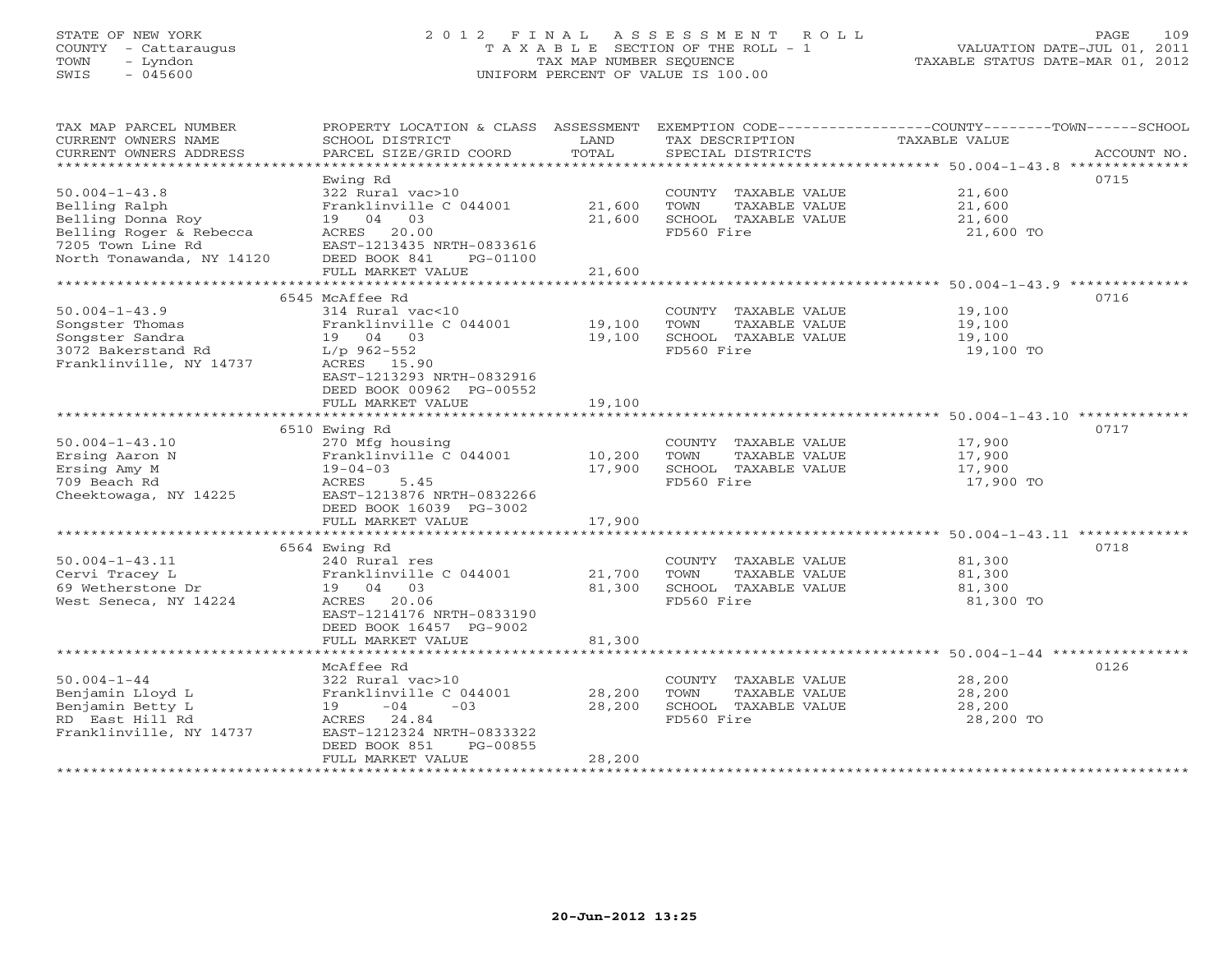# STATE OF NEW YORK 2 0 1 2 F I N A L A S S E S S M E N T R O L L PAGE 110 COUNTY - Cattaraugus T A X A B L E SECTION OF THE ROLL - 1 VALUATION DATE-JUL 01, 2011 TOWN - Lyndon TAX MAP NUMBER SEQUENCE TAXABLE STATUS DATE-MAR 01, 2012 SWIS - 045600 UNIFORM PERCENT OF VALUE IS 100.00UNIFORM PERCENT OF VALUE IS 100.00

| TAX MAP PARCEL NUMBER<br>CURRENT OWNERS NAME<br>CURRENT OWNERS ADDRESS<br>*********************** | PROPERTY LOCATION & CLASS ASSESSMENT<br>SCHOOL DISTRICT<br>PARCEL SIZE/GRID COORD | LAND<br>TOTAL | EXEMPTION CODE-----------------COUNTY-------TOWN------SCHOOL<br>TAX DESCRIPTION<br>SPECIAL DISTRICTS | TAXABLE VALUE                                                 | ACCOUNT NO.        |
|---------------------------------------------------------------------------------------------------|-----------------------------------------------------------------------------------|---------------|------------------------------------------------------------------------------------------------------|---------------------------------------------------------------|--------------------|
|                                                                                                   |                                                                                   |               |                                                                                                      |                                                               |                    |
|                                                                                                   | 6471 McAffee Rd                                                                   |               |                                                                                                      |                                                               | 0121               |
| $50.004 - 1 - 45$                                                                                 | 260 Seasonal res                                                                  |               | COUNTY TAXABLE VALUE                                                                                 | 59,000                                                        |                    |
| Myers Edward B                                                                                    | Franklinville C 044001                                                            | 11,200        | TOWN<br>TAXABLE VALUE                                                                                | 59,000                                                        |                    |
| 29 Wrexham Crt                                                                                    | 18  04  03                                                                        | 59,000        | SCHOOL TAXABLE VALUE                                                                                 | 59,000                                                        |                    |
| Tonawanda, NY 14150                                                                               | 3.83<br>ACRES                                                                     |               | FD560 Fire                                                                                           | 59,000 TO                                                     |                    |
|                                                                                                   | EAST-1212276 NRTH-0831486                                                         |               |                                                                                                      |                                                               |                    |
|                                                                                                   | DEED BOOK 00970 PG-01056                                                          |               |                                                                                                      |                                                               |                    |
|                                                                                                   | FULL MARKET VALUE                                                                 | 59,000        |                                                                                                      |                                                               |                    |
|                                                                                                   | *************************                                                         |               |                                                                                                      |                                                               |                    |
|                                                                                                   | 6510 South Center Rd                                                              |               |                                                                                                      |                                                               | 0597               |
| $50.004 - 1 - 46.2$                                                                               | 312 Vac w/imprv                                                                   |               | COUNTY TAXABLE VALUE                                                                                 | 22,200                                                        |                    |
| Chiarilli Daniel J                                                                                | Franklinville C 044001                                                            | 11,500        | TOWN<br>TAXABLE VALUE                                                                                | 22,200                                                        |                    |
| 6502 S Center Rd                                                                                  | 18/19<br>04 03                                                                    | 22,200        | SCHOOL TAXABLE VALUE                                                                                 | 22,200                                                        |                    |
| Cuba, NY 14727                                                                                    | <b>ACRES</b><br>4.00                                                              |               | FD560 Fire                                                                                           | 22,200 TO                                                     |                    |
|                                                                                                   | EAST-1210729 NRTH-0831568                                                         |               |                                                                                                      |                                                               |                    |
|                                                                                                   | DEED BOOK 14859 PG-7003                                                           |               |                                                                                                      |                                                               |                    |
|                                                                                                   | FULL MARKET VALUE                                                                 | 22,200        |                                                                                                      |                                                               |                    |
|                                                                                                   |                                                                                   |               |                                                                                                      | ******************************** 50.004-1-46.3 ************** |                    |
|                                                                                                   |                                                                                   |               |                                                                                                      |                                                               |                    |
|                                                                                                   | 6502 South Center Rd                                                              |               |                                                                                                      |                                                               | 0891               |
| $50.004 - 1 - 46.3$                                                                               | 210 1 Family Res                                                                  |               | RES STAR<br>41854                                                                                    | $\circ$                                                       | $\Omega$<br>30,000 |
| Chiarilli Daniel J                                                                                | Franklinville C 044001                                                            | 12,900        | COUNTY TAXABLE VALUE                                                                                 | 45,000                                                        |                    |
| 6502 S Center Rd                                                                                  | 18/19<br>04 03                                                                    | 45,000        | TOWN<br>TAXABLE VALUE                                                                                | 45,000                                                        |                    |
| Cuba, NY 14727                                                                                    | 4.94<br>ACRES                                                                     |               | SCHOOL TAXABLE VALUE                                                                                 | 15,000                                                        |                    |
|                                                                                                   | EAST-1210981 NRTH-0831741                                                         |               |                                                                                                      |                                                               |                    |
|                                                                                                   | DEED BOOK 14859 PG-7003                                                           |               |                                                                                                      |                                                               |                    |
|                                                                                                   | FULL MARKET VALUE                                                                 | 45,000        |                                                                                                      |                                                               |                    |
|                                                                                                   |                                                                                   |               |                                                                                                      |                                                               |                    |
|                                                                                                   | 6599 McAffee Rd                                                                   |               |                                                                                                      |                                                               | 0004               |
| $50.004 - 1 - 47$                                                                                 | 314 Rural vac<10                                                                  |               | COUNTY TAXABLE VALUE                                                                                 | 10,000                                                        |                    |
| Gasiewicz Donald R                                                                                | Franklinville C 044001                                                            | 10,000        | TAXABLE VALUE<br>TOWN                                                                                | 10,000                                                        |                    |
| Gasiewicz Hollis M                                                                                | 19 04 03                                                                          | 10,000        | SCHOOL TAXABLE VALUE                                                                                 | 10,000                                                        |                    |
| 2320 Centerline Rd                                                                                | ACRES<br>3.02                                                                     |               | FD560 Fire                                                                                           | 10,000 TO                                                     |                    |
| Varysburg, NY 14167                                                                               | EAST-1211467 NRTH-0833350                                                         |               |                                                                                                      |                                                               |                    |
|                                                                                                   | DEED BOOK 00961 PG-00048                                                          |               |                                                                                                      |                                                               |                    |
|                                                                                                   | FULL MARKET VALUE                                                                 | 10,000        |                                                                                                      |                                                               |                    |
|                                                                                                   |                                                                                   |               |                                                                                                      |                                                               |                    |
|                                                                                                   | McAffee Rd                                                                        |               |                                                                                                      |                                                               | 0159               |
| $50.004 - 1 - 48$                                                                                 | 322 Rural vac>10                                                                  |               | COUNTY TAXABLE VALUE                                                                                 | 20,000                                                        |                    |
| Hooper Gordon                                                                                     | Franklinville C 044001                                                            | 20,000        | TOWN<br>TAXABLE VALUE                                                                                | 20,000                                                        |                    |
| 1827 Dugan Rd                                                                                     | 19 04 03                                                                          | 20,000        | SCHOOL TAXABLE VALUE                                                                                 | 20,000                                                        |                    |
| Olean, NY 14760                                                                                   | ACRES 11.76                                                                       |               | FD560 Fire                                                                                           | 20,000 TO                                                     |                    |
|                                                                                                   | EAST-1210921 NRTH-0833531                                                         |               |                                                                                                      |                                                               |                    |
|                                                                                                   | DEED BOOK 700<br>PG-00822                                                         |               |                                                                                                      |                                                               |                    |
|                                                                                                   | FULL MARKET VALUE                                                                 | 20,000        |                                                                                                      |                                                               |                    |
|                                                                                                   |                                                                                   |               |                                                                                                      |                                                               |                    |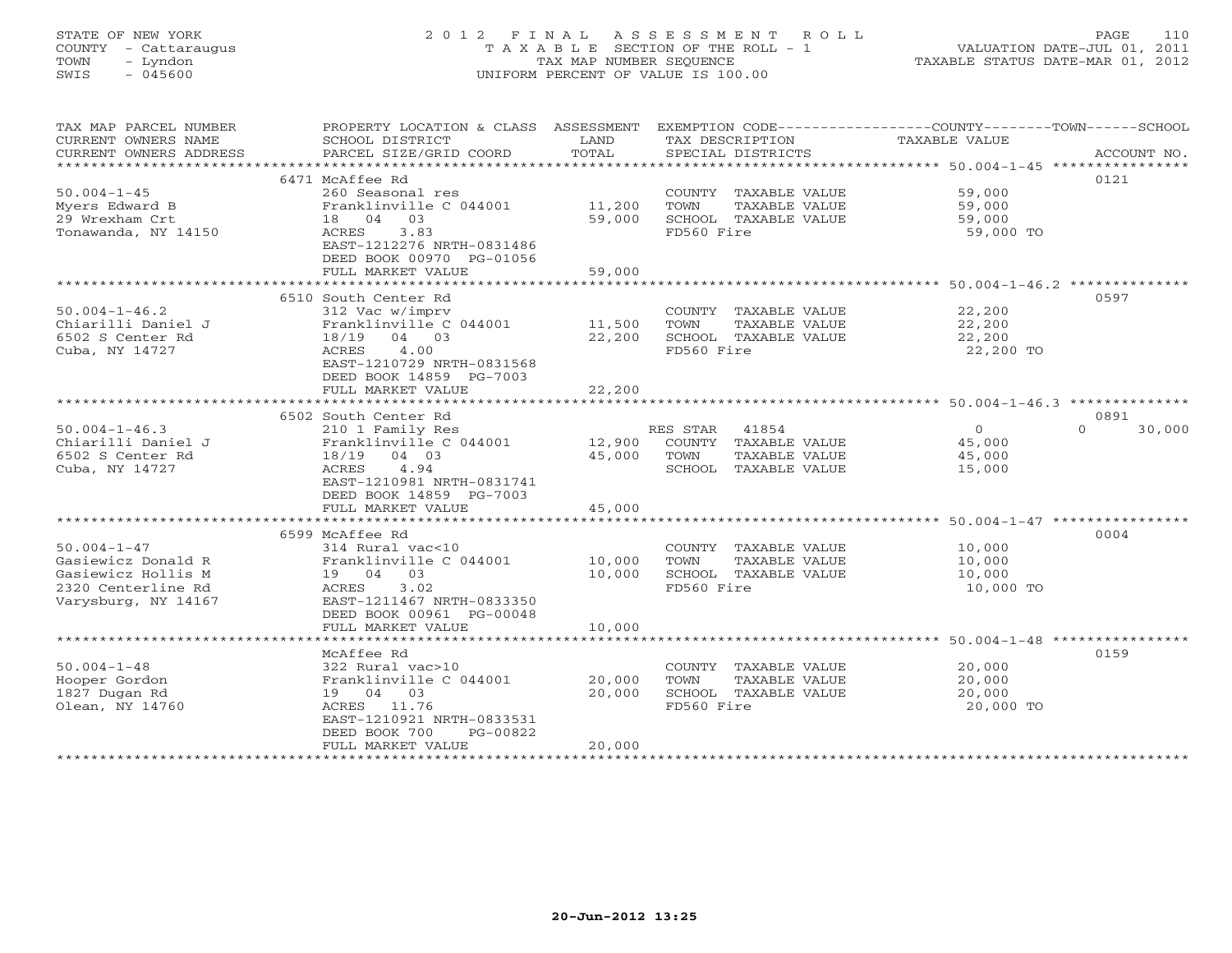# STATE OF NEW YORK 2 0 1 2 F I N A L A S S E S S M E N T R O L L PAGE 111 COUNTY - Cattaraugus T A X A B L E SECTION OF THE ROLL - 1 VALUATION DATE-JUL 01, 2011 TOWN - Lyndon TAX MAP NUMBER SEQUENCE TAXABLE STATUS DATE-MAR 01, 2012 SWIS - 045600 UNIFORM PERCENT OF VALUE IS 100.00UNIFORM PERCENT OF VALUE IS 100.00

| TAX MAP PARCEL NUMBER   | PROPERTY LOCATION & CLASS ASSESSMENT |         | EXEMPTION CODE-----------------COUNTY-------TOWN------SCHOOL |               |             |
|-------------------------|--------------------------------------|---------|--------------------------------------------------------------|---------------|-------------|
| CURRENT OWNERS NAME     | SCHOOL DISTRICT                      | LAND    | TAX DESCRIPTION                                              | TAXABLE VALUE |             |
| CURRENT OWNERS ADDRESS  | PARCEL SIZE/GRID COORD               | TOTAL   | SPECIAL DISTRICTS                                            |               | ACCOUNT NO. |
|                         |                                      |         |                                                              |               |             |
|                         | 6643 McAffee Rd                      |         |                                                              |               | 0198        |
| $50.004 - 1 - 49$       | 314 Rural vac<10                     |         | COUNTY TAXABLE VALUE 14,900                                  |               |             |
| Kennedy James P         | Franklinville C 044001               | 14,900  | TOWN<br>TAXABLE VALUE                                        | 14,900        |             |
| Kennedy Mary Eileen     | $-04$<br>$-04$<br>19                 | 14,900  | SCHOOL TAXABLE VALUE                                         | 14,900        |             |
| 186 Woodcrest Dr        | ACRES 6.39                           |         | FD560 Fire                                                   | 14,900 TO     |             |
| Buffalo, NY 14220       | EAST-1210773 NRTH-0834059            |         |                                                              |               |             |
|                         | DEED BOOK 885<br>PG-00180            |         |                                                              |               |             |
|                         | FULL MARKET VALUE                    | 14,900  |                                                              |               |             |
|                         |                                      |         |                                                              |               |             |
|                         | McAffee Rd                           |         |                                                              |               | 0205        |
| $50.004 - 1 - 50$       | 240 Rural res                        |         | COUNTY TAXABLE VALUE                                         | 70,000        |             |
| Kottwitz David D        | Franklinville C 044001               | 50,500  | TAXABLE VALUE<br>TOWN                                        | 70,000        |             |
| Kottwitz Barbara        | 19 04 03                             | 70,000  | SCHOOL TAXABLE VALUE                                         | 70,000        |             |
| 13 Chestnut St          | $L/p$ 977-278                        |         | FD560 Fire                                                   | 70,000 TO     |             |
| Franklinville, NY 14737 | ACRES 69.75                          |         |                                                              |               |             |
|                         | EAST-1211915 NRTH-0834700            |         |                                                              |               |             |
|                         | DEED BOOK 806<br>PG-01059            |         |                                                              |               |             |
|                         | FULL MARKET VALUE                    | 70,000  |                                                              |               |             |
|                         |                                      |         |                                                              |               |             |
|                         | 6581 McAffee Rd                      |         |                                                              |               | 0799        |
| $50.004 - 1 - 52$       | 240 Rural res                        |         | COUNTY TAXABLE VALUE                                         | 153,300       |             |
| Wodowski Joseph         | Franklinville C 044001               | 32,800  | TOWN<br>TAXABLE VALUE                                        | 153,300       |             |
| Wodowski Janet          | 18/19 04 03                          | 153,300 | SCHOOL TAXABLE VALUE                                         | 153,300       |             |
| 70 Leni Ln              | ACRES 32.50                          |         | FD560 Fire                                                   | 153,300 TO    |             |
|                         | EAST-1211656 NRTH-0832161            |         |                                                              |               |             |
| Cheektowaga, NY 14225   | DEED BOOK 00912 PG-00848             |         |                                                              |               |             |
|                         |                                      |         |                                                              |               |             |
|                         | FULL MARKET VALUE                    | 153,300 |                                                              |               |             |
|                         |                                      |         |                                                              |               |             |
|                         | 6497 McAffee Rd                      |         |                                                              |               | 0800        |
| $50.004 - 1 - 53$       | 270 Mfg housing                      |         | COUNTY TAXABLE VALUE                                         | 40,400        |             |
| Sobocinski Bruce        | Franklinville C 044001               | 24,900  | TAXABLE VALUE<br>TOWN                                        | 40,400        |             |
| 56 S Wrexhan Ct         | 18/19 04 03                          | 40,400  | SCHOOL TAXABLE VALUE                                         | 40,400        |             |
| Tonawanda, NY 14150     | ACRES 19.70                          |         | FD560 Fire                                                   | 40,400 TO     |             |
|                         | EAST-1212230 NRTH-0832424            |         |                                                              |               |             |
|                         | DEED BOOK 4044<br>PG-5002            |         |                                                              |               |             |
|                         | FULL MARKET VALUE                    | 40,400  |                                                              |               |             |
|                         |                                      |         |                                                              |               |             |
|                         | Lyndon Rd                            |         |                                                              |               | 0907        |
| $50.004 - 1 - 54$       | 105 Vac farmland                     |         | COUNTY TAXABLE VALUE                                         | 26,000        |             |
| Marshacres, LLC         | Cuba-Rush Cent 024801                | 26,000  | TOWN<br>TAXABLE VALUE                                        | 26,000        |             |
| 7107 Fidalle Rd         | ACRES 32.00                          | 26,000  | SCHOOL TAXABLE VALUE                                         | 26,000        |             |
| Ellicottville, NY 14731 | EAST-1220553 NRTH-0838505            |         | FD560 Fire                                                   | 26,000 TO     |             |
|                         | DEED BOOK 16994 PG-6002              |         |                                                              |               |             |
|                         | FULL MARKET VALUE                    | 26,000  |                                                              |               |             |
|                         |                                      |         |                                                              |               |             |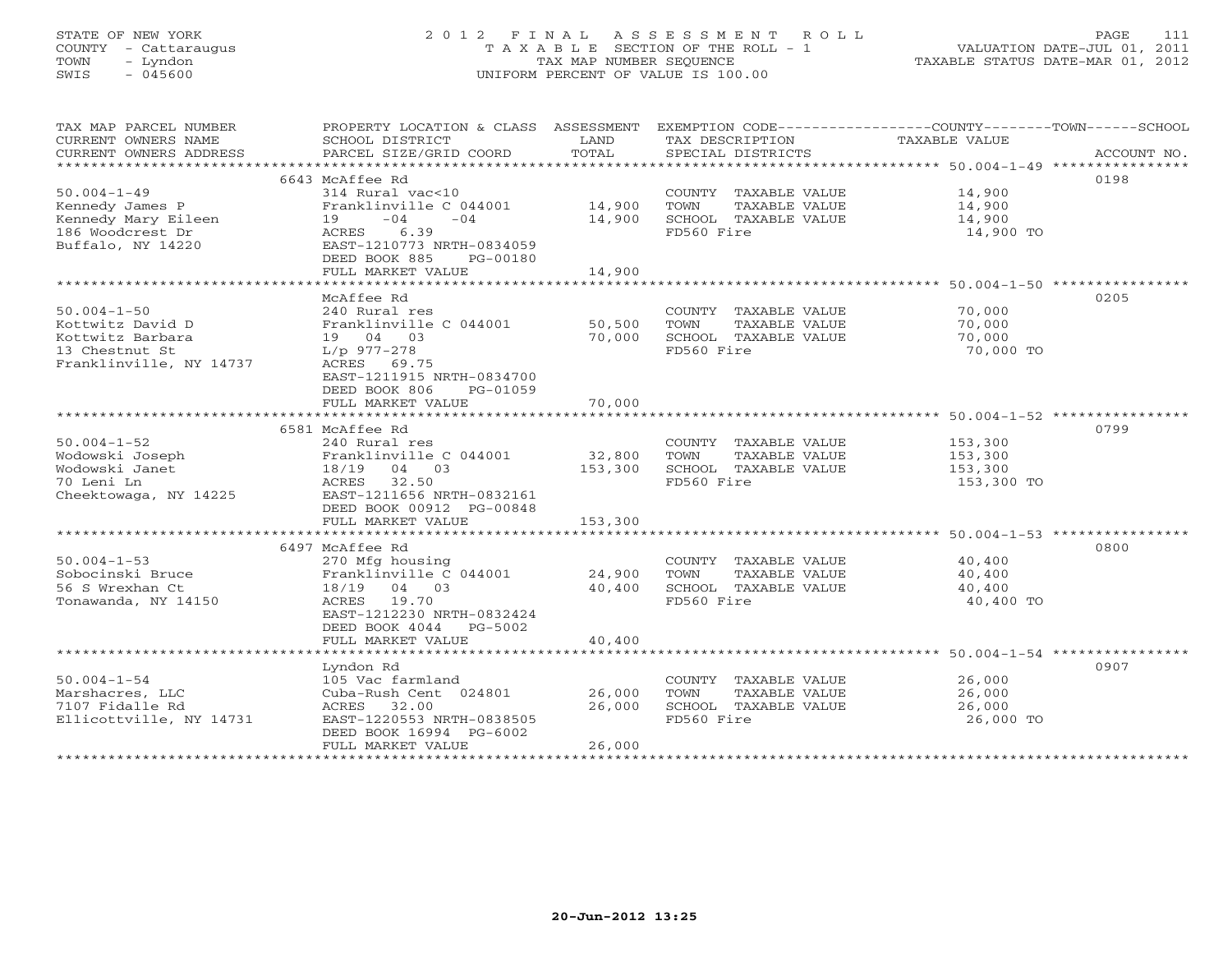# STATE OF NEW YORK 2 0 1 2 F I N A L A S S E S S M E N T R O L L PAGE 112 COUNTY - Cattaraugus T A X A B L E SECTION OF THE ROLL - 1 VALUATION DATE-JUL 01, 2011 TOWN - Lyndon TAX MAP NUMBER SEQUENCE TAXABLE STATUS DATE-MAR 01, 2012 SWIS - 045600 UNIFORM PERCENT OF VALUE IS 100.00UNIFORM PERCENT OF VALUE IS 100.00

| TAX MAP PARCEL NUMBER<br>CURRENT OWNERS NAME<br>CURRENT OWNERS ADDRESS | PROPERTY LOCATION & CLASS ASSESSMENT<br>SCHOOL DISTRICT<br>PARCEL SIZE/GRID COORD       | LAND<br>TOTAL    | EXEMPTION CODE-----------------COUNTY-------TOWN------SCHOOL<br>TAX DESCRIPTION<br>SPECIAL DISTRICTS | <b>TAXABLE VALUE</b>                                        | ACCOUNT NO.                |
|------------------------------------------------------------------------|-----------------------------------------------------------------------------------------|------------------|------------------------------------------------------------------------------------------------------|-------------------------------------------------------------|----------------------------|
|                                                                        |                                                                                         |                  |                                                                                                      |                                                             |                            |
| $50.004 - 1 - 55$<br>Kellogg James T<br>6586 South Center Rd           | 6586 South Center Rd<br>210 1 Family Res<br>Franklinville C 044001<br>18/19/26/27 04 03 | 15,400<br>84,600 | RES STAR<br>41854<br>COUNTY TAXABLE VALUE<br>TOWN<br>TAXABLE VALUE                                   | $\Omega$<br>84,600<br>84,600                                | 0952<br>$\Omega$<br>30,000 |
| Cuba, NY 14727<br>MAY BE SUBJECT TO PAYMENT                            | 6.90<br>ACRES<br>EAST-1210787 NRTH-0833012<br>DEED BOOK 13133 PG-7003                   |                  | SCHOOL TAXABLE VALUE<br>FD560 Fire                                                                   | 54,600<br>84,600 TO                                         |                            |
| UNDER AGDIST LAW TIL 2014                                              | FULL MARKET VALUE                                                                       | 84,600           |                                                                                                      |                                                             |                            |
|                                                                        | South Center Rd                                                                         |                  |                                                                                                      |                                                             | 0953                       |
| $50.004 - 1 - 56.1$                                                    | 322 Rural vac>10                                                                        |                  | COUNTY TAXABLE VALUE                                                                                 | 20,000                                                      |                            |
| Chiarilli Daniel J                                                     | Franklinville C 044001                                                                  | 20,000           | TOWN<br>TAXABLE VALUE                                                                                | 20,000                                                      |                            |
| 6502 S Center Rd                                                       | 18/19/26/27 04 03                                                                       | 20,000           | SCHOOL TAXABLE VALUE                                                                                 | 20,000                                                      |                            |
| Cuba, NY 14727                                                         | ACRES 11.85                                                                             |                  | FD560 Fire                                                                                           | 20,000 TO                                                   |                            |
|                                                                        | EAST-1210854 NRTH-0832332                                                               |                  |                                                                                                      |                                                             |                            |
| MAY BE SUBJECT TO PAYMENT                                              | DEED BOOK 14859 PG-7003                                                                 |                  |                                                                                                      |                                                             |                            |
| UNDER AGDIST LAW TIL 2014                                              | FULL MARKET VALUE                                                                       | 20,000           |                                                                                                      |                                                             |                            |
|                                                                        |                                                                                         |                  |                                                                                                      |                                                             |                            |
|                                                                        | South Center Rd                                                                         |                  |                                                                                                      |                                                             | 0954                       |
| $50.004 - 1 - 56.2$                                                    | 314 Rural vac<10                                                                        |                  | COUNTY TAXABLE VALUE                                                                                 | 2,600                                                       |                            |
| Wodowski Joseph                                                        | Franklinville C 044001                                                                  | 2,600            | TAXABLE VALUE<br>TOWN                                                                                | 2,600                                                       |                            |
| Wodowski Janet                                                         | 18/19/26/27 04 03                                                                       | 2,600            | SCHOOL TAXABLE VALUE                                                                                 | 2,600                                                       |                            |
| 70 Leni Ln                                                             | ACRES<br>1.75                                                                           |                  | FD560 Fire                                                                                           | 2,600 TO                                                    |                            |
| Cheektowaga, NY 14225                                                  | EAST-1211155 NRTH-0833021<br>DEED BOOK 15042 PG-2001                                    |                  |                                                                                                      |                                                             |                            |
| MAY BE SUBJECT TO PAYMENT<br>UNDER AGDIST LAW TIL 2014                 | FULL MARKET VALUE                                                                       | 2,600            |                                                                                                      |                                                             |                            |
|                                                                        |                                                                                         |                  |                                                                                                      |                                                             |                            |
|                                                                        | 1848 Raub Rd                                                                            |                  |                                                                                                      |                                                             | 0111                       |
| $58.002 - 2 - 2$                                                       | 260 Seasonal res                                                                        |                  | COUNTY TAXABLE VALUE                                                                                 | 39,200                                                      |                            |
| Mueller David H                                                        | Franklinville C 044001                                                                  | 17,400           | TOWN<br>TAXABLE VALUE                                                                                | 39,200                                                      |                            |
| Mueller William C                                                      | 10 04 04                                                                                | 39,200           | SCHOOL TAXABLE VALUE                                                                                 | 39,200                                                      |                            |
| 3441 North Rd                                                          | 8.90<br>ACRES                                                                           |                  | FD560 Fire                                                                                           | 39,200 TO                                                   |                            |
| Newfane, NY 14108                                                      | EAST-1196304 NRTH-0831549<br>DEED BOOK 998<br>PG-848                                    |                  |                                                                                                      |                                                             |                            |
|                                                                        | FULL MARKET VALUE                                                                       | 39,200           |                                                                                                      |                                                             |                            |
|                                                                        | *********************************                                                       | ***********      |                                                                                                      | ****************************** 58.002-2-3 ***************** |                            |
|                                                                        | Raub Rd                                                                                 |                  |                                                                                                      |                                                             | 0334                       |
| $58.002 - 2 - 3$                                                       | 322 Rural vac>10                                                                        |                  | COUNTY TAXABLE VALUE                                                                                 | 28,800                                                      |                            |
| Benjamin Tammy                                                         | Franklinville C 044001                                                                  | 28,800           | TOWN<br>TAXABLE VALUE                                                                                | 28,800                                                      |                            |
| Benjamin Lloyd L                                                       | 10 04 04                                                                                | 28,800           | SCHOOL TAXABLE VALUE                                                                                 | 28,800                                                      |                            |
| 1698 E Hill                                                            | ACRES 25.85                                                                             |                  | FD560 Fire                                                                                           | 28,800 TO                                                   |                            |
| Franklinville, NY 14737                                                | EAST-1196216 NRTH-0829496<br>DEED BOOK 13582 PG-2001                                    |                  |                                                                                                      |                                                             |                            |
|                                                                        | FULL MARKET VALUE                                                                       | 28,800           |                                                                                                      |                                                             |                            |
|                                                                        |                                                                                         |                  |                                                                                                      |                                                             |                            |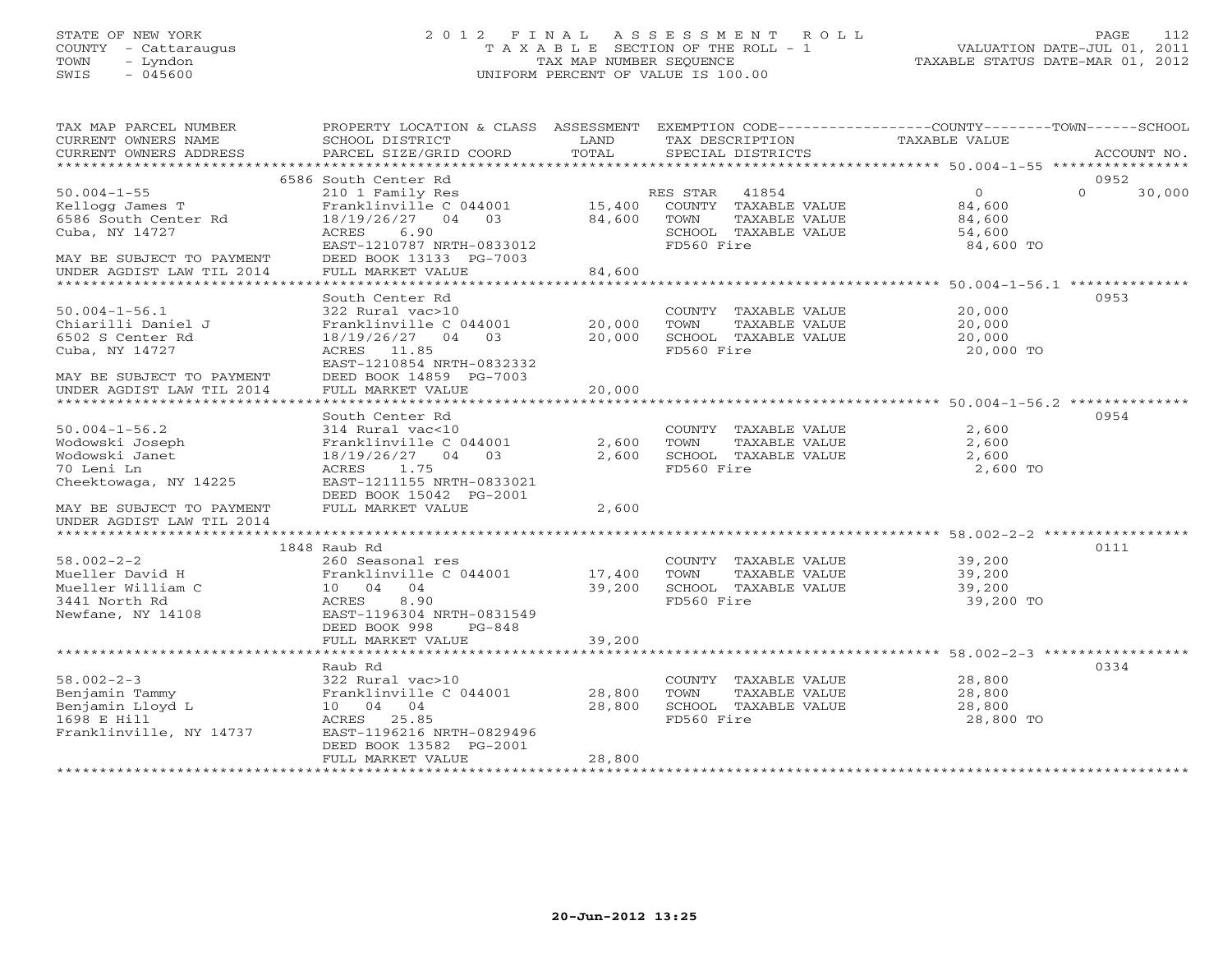# STATE OF NEW YORK 2 0 1 2 F I N A L A S S E S S M E N T R O L L PAGE 113 COUNTY - Cattaraugus T A X A B L E SECTION OF THE ROLL - 1 VALUATION DATE-JUL 01, 2011 TOWN - Lyndon TAX MAP NUMBER SEQUENCE TAXABLE STATUS DATE-MAR 01, 2012 SWIS - 045600 UNIFORM PERCENT OF VALUE IS 100.00UNIFORM PERCENT OF VALUE IS 100.00

| TAX MAP PARCEL NUMBER<br>CURRENT OWNERS NAME<br>CURRENT OWNERS ADDRESS<br>*********************        | PROPERTY LOCATION & CLASS ASSESSMENT<br>SCHOOL DISTRICT<br>PARCEL SIZE/GRID COORD<br>***************************                                                                      | LAND<br>TOTAL             | TAX DESCRIPTION<br>SPECIAL DISTRICTS                                                                     | EXEMPTION CODE-----------------COUNTY-------TOWN------SCHOOL<br>TAXABLE VALUE | ACCOUNT NO.<br>***************** |
|--------------------------------------------------------------------------------------------------------|---------------------------------------------------------------------------------------------------------------------------------------------------------------------------------------|---------------------------|----------------------------------------------------------------------------------------------------------|-------------------------------------------------------------------------------|----------------------------------|
| $58.002 - 2 - 4$<br>Nabi Siddig<br>Attn: Sayeed Nabi Md<br>44 Coachmens Ct<br>E Amherst, NY 14051      | Raub Rd<br>322 Rural vac>10<br>Franklinville C 044001<br>10 04<br>04<br>ACRES 21.50<br>EAST-1196845 NRTH-0829579                                                                      | 26,100<br>26,100          | COUNTY TAXABLE VALUE<br>TOWN<br>TAXABLE VALUE<br>SCHOOL TAXABLE VALUE<br>FD560 Fire                      | 26,100<br>26,100<br>26,100<br>26,100 TO                                       | 0055                             |
|                                                                                                        | FULL MARKET VALUE                                                                                                                                                                     | 26,100                    |                                                                                                          |                                                                               |                                  |
|                                                                                                        | 1839 Raub Rd                                                                                                                                                                          |                           |                                                                                                          | ************* 58.002-2-5.1 ***********                                        | 0001                             |
| $58.002 - 2 - 5.1$<br>Czerminski Ronald<br>1839 Raub Rd<br>Franklinville, NY 14737                     | 270 Mfg housing<br>Franklinville C 044001<br>10 04 04<br>Ff 290.00<br>ACRES<br>4.85<br>EAST-1196647 NRTH-0830307<br>DEED BOOK 13160 PG-9001                                           | 12,800<br>21,500          | RES STAR<br>41854<br>COUNTY TAXABLE VALUE<br>TOWN<br>TAXABLE VALUE<br>SCHOOL TAXABLE VALUE<br>FD560 Fire | $\circ$<br>21,500<br>21,500<br>$\circ$<br>21,500 TO                           | $\Omega$<br>21,500               |
|                                                                                                        | FULL MARKET VALUE                                                                                                                                                                     | 21,500                    |                                                                                                          |                                                                               |                                  |
|                                                                                                        | 1740 1738 Blue Spruce                                                                                                                                                                 |                           |                                                                                                          |                                                                               | 0556                             |
| $58.002 - 2 - 5.2$<br>Heberling Donald L Sr<br>Timothy Weldon<br>8233 Stockman Rd<br>Machias, NY 14701 | 280 Res Multiple<br>Franklinville C 044001<br>10 04 04<br>Lot 6<br>2.76<br>ACRES<br>EAST-1197016 NRTH-0831269<br>DEED BOOK 00927 PG-01084<br>FULL MARKET VALUE                        | 7,000<br>70,300<br>70,300 | RES STAR<br>41854<br>COUNTY TAXABLE VALUE<br>TOWN<br>TAXABLE VALUE<br>SCHOOL TAXABLE VALUE<br>FD560 Fire | $\circ$<br>70,300<br>70,300<br>40,300<br>70,300 TO                            | $\Omega$<br>30,000               |
|                                                                                                        | *****************                                                                                                                                                                     |                           |                                                                                                          | ********************************* 58.002-2-5.3 *********                      |                                  |
| $58.002 - 2 - 5.3$<br>Doran Glenn R<br>Doran Virginia L<br>93 Pryor Ave<br>Tonawanda, NY 14150         | 1726 Blue Spruce<br>260 Seasonal res<br>Franklinville C 044001<br>10 04 04<br>Lot 2<br>ACRES<br>2.34<br>EAST-1197173 NRTH-0831525<br>DEED BOOK 1002<br>$PG-1093$<br>FULL MARKET VALUE | 5,500<br>31,000<br>31,000 | COUNTY TAXABLE VALUE<br>TOWN<br>TAXABLE VALUE<br>SCHOOL TAXABLE VALUE<br>FD560 Fire                      | 31,000<br>31,000<br>31,000<br>31,000 TO                                       | 0648                             |
|                                                                                                        | **************************                                                                                                                                                            |                           |                                                                                                          |                                                                               |                                  |
| $58.002 - 2 - 5.4$<br>Schreiner William<br>3548 James<br>Blasdell, NY 14219                            | 1716 Blue Spruce<br>312 Vac w/imprv<br>Franklinville C 044001<br>02/10<br>04 04<br>1.35<br>ACRES<br>EAST-1197476 NRTH-0831601<br>DEED BOOK 9507<br>PG-8001<br>FULL MARKET VALUE       | 4,000<br>11,700<br>11,700 | COUNTY TAXABLE VALUE<br>TOWN<br>TAXABLE VALUE<br>SCHOOL TAXABLE VALUE<br>FD560 Fire                      | 11,700<br>11,700<br>11,700<br>11,700 TO                                       | 0649                             |
|                                                                                                        |                                                                                                                                                                                       |                           |                                                                                                          |                                                                               |                                  |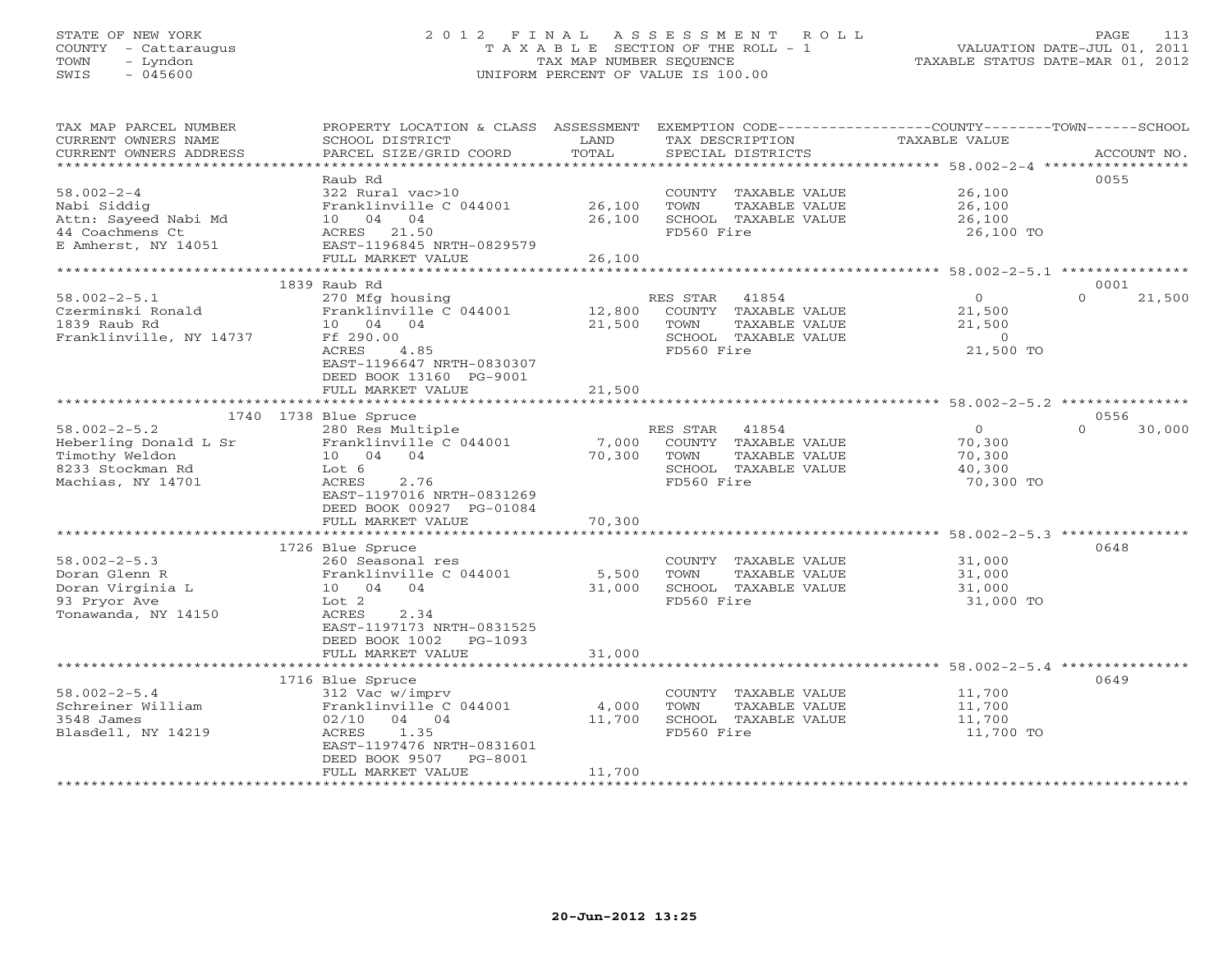# STATE OF NEW YORK 2 0 1 2 F I N A L A S S E S S M E N T R O L L PAGE 114 COUNTY - Cattaraugus T A X A B L E SECTION OF THE ROLL - 1 VALUATION DATE-JUL 01, 2011 TOWN - Lyndon TAX MAP NUMBER SEQUENCE TAXABLE STATUS DATE-MAR 01, 2012 SWIS - 045600 UNIFORM PERCENT OF VALUE IS 100.00UNIFORM PERCENT OF VALUE IS 100.00

| TAX MAP PARCEL NUMBER<br>CURRENT OWNERS NAME<br>CURRENT OWNERS ADDRESS | PROPERTY LOCATION & CLASS ASSESSMENT<br>SCHOOL DISTRICT<br>PARCEL SIZE/GRID COORD | LAND<br>TOTAL    | TAX DESCRIPTION<br>SPECIAL DISTRICTS | EXEMPTION CODE-----------------COUNTY-------TOWN------SCHOOL<br><b>TAXABLE VALUE</b> | ACCOUNT NO.        |
|------------------------------------------------------------------------|-----------------------------------------------------------------------------------|------------------|--------------------------------------|--------------------------------------------------------------------------------------|--------------------|
|                                                                        |                                                                                   |                  |                                      |                                                                                      |                    |
|                                                                        | 1728 East Hill Rd                                                                 |                  |                                      |                                                                                      | 0652               |
| $58.002 - 2 - 5.7$                                                     | 260 Seasonal res                                                                  |                  | COUNTY TAXABLE VALUE                 | 42,600                                                                               |                    |
| Jones Robert L                                                         | Franklinville C 044001                                                            | 9,500            | TOWN<br>TAXABLE VALUE                | 42,600                                                                               |                    |
| Jones Dixie L                                                          | 04<br>02 04                                                                       | 42,600           | SCHOOL TAXABLE VALUE                 | 42,600                                                                               |                    |
| 3022 Monroe Ave                                                        | 2.69<br>ACRES                                                                     |                  | FD560 Fire                           | 42,600 TO                                                                            |                    |
| Niagara Falls, NY 14303                                                | EAST-1198196 NRTH-0831334                                                         |                  |                                      |                                                                                      |                    |
|                                                                        | DEED BOOK 892<br>PG-00072                                                         |                  |                                      |                                                                                      |                    |
|                                                                        | FULL MARKET VALUE                                                                 | 42,600           |                                      |                                                                                      |                    |
|                                                                        |                                                                                   |                  |                                      |                                                                                      |                    |
|                                                                        | 1686 East Hill Rd                                                                 |                  |                                      |                                                                                      | 0653               |
| $58.002 - 2 - 5.8$                                                     | 270 Mfg housing                                                                   |                  | WVET C/T<br>41121                    | 3,195<br>3,195                                                                       | $\Omega$           |
| Schreiner James N                                                      | Franklinville C 044001                                                            |                  | 3,800 RES STAR<br>41854              | $\circ$                                                                              | 21,300<br>$\Omega$ |
| Schreiner Barbara                                                      | 02 04 04                                                                          | 21,300           | COUNTY TAXABLE VALUE                 | 18,105                                                                               |                    |
| 1686 Pine Lane                                                         | Lot <sub>1</sub>                                                                  |                  | TOWN<br>TAXABLE VALUE                | 18,105                                                                               |                    |
| Franklinville, NY 14737                                                | ACRES<br>1.20                                                                     |                  | SCHOOL TAXABLE VALUE                 | $\circ$                                                                              |                    |
|                                                                        | EAST-1197768 NRTH-0831281                                                         |                  | FD560 Fire                           | 21,300 TO                                                                            |                    |
|                                                                        | DEED BOOK 00978 PG-00714                                                          |                  |                                      |                                                                                      |                    |
|                                                                        | FULL MARKET VALUE                                                                 | 21,300           |                                      |                                                                                      |                    |
|                                                                        |                                                                                   |                  |                                      |                                                                                      |                    |
|                                                                        | 1731 1725 Blue Spruce                                                             |                  |                                      |                                                                                      | 0654               |
| $58.002 - 2 - 5.9$                                                     | 260 Seasonal res                                                                  |                  | COUNTY TAXABLE VALUE                 | 42,700                                                                               |                    |
| Passero Dale                                                           | Franklinville C 044001                                                            | 5,500            | <b>TOWN</b><br><b>TAXABLE VALUE</b>  | 42,700                                                                               |                    |
| 73 Jeanmoor Rd                                                         | 02/10<br>$04$ 04                                                                  | 42,700           | SCHOOL TAXABLE VALUE                 | 42,700                                                                               |                    |
| Amherst, NY 14228                                                      | Lot 3                                                                             |                  | FD560 Fire                           | 42,700 TO                                                                            |                    |
|                                                                        | ACRES<br>2.34                                                                     |                  |                                      |                                                                                      |                    |
|                                                                        | EAST-1197376 NRTH-0831263                                                         |                  |                                      |                                                                                      |                    |
|                                                                        | DEED BOOK 9812<br>$PG-3001$                                                       |                  |                                      |                                                                                      |                    |
|                                                                        | FULL MARKET VALUE                                                                 | 42,700           |                                      |                                                                                      |                    |
|                                                                        |                                                                                   | ********         |                                      | ********************* 58.002-2-5.10 **************                                   |                    |
|                                                                        | 1702 East Hill Rd                                                                 |                  |                                      |                                                                                      | 0655               |
| $58.002 - 2 - 5.10$                                                    | 260 Seasonal res                                                                  |                  | COUNTY TAXABLE VALUE                 | 41,300                                                                               |                    |
| Anthon Patrick M                                                       | Franklinville C 044001                                                            | 5,500            | TOWN<br>TAXABLE VALUE                | 41,300                                                                               |                    |
| Anthon Diane L                                                         | 02/10<br>04<br>04                                                                 | 41,300           | SCHOOL TAXABLE VALUE                 | 41,300                                                                               |                    |
| 13 Siberling Dr                                                        | Lot 3                                                                             |                  | FD560 Fire                           | 41,300 TO                                                                            |                    |
| Buffalo, NY 14225-2541                                                 | ACRES<br>2.33                                                                     |                  |                                      |                                                                                      |                    |
|                                                                        | EAST-1197570 NRTH-0831031                                                         |                  |                                      |                                                                                      |                    |
|                                                                        | DEED BOOK 880<br>PG-01149                                                         |                  |                                      |                                                                                      |                    |
|                                                                        | FULL MARKET VALUE                                                                 | 41,300           |                                      |                                                                                      |                    |
|                                                                        |                                                                                   |                  |                                      |                                                                                      |                    |
|                                                                        | 1748 Blue Spruce                                                                  |                  |                                      |                                                                                      | 0656               |
| $58.002 - 2 - 5.11$                                                    | 270 Mfg housing                                                                   |                  | RES STAR<br>41854                    | $\circ$                                                                              | 25,100<br>$\Omega$ |
| Fazzio Larry R                                                         | Franklinville C 044001                                                            | 5,300            | COUNTY TAXABLE VALUE                 | 25,100                                                                               |                    |
| 1748 East Hill Rd                                                      | 02/10<br>04 04                                                                    | 25,100           | TOWN<br><b>TAXABLE VALUE</b>         | 25,100                                                                               |                    |
| Franklinville, NY 14737                                                | ACRES<br>2.21                                                                     |                  | SCHOOL TAXABLE VALUE                 | $\Omega$                                                                             |                    |
|                                                                        | EAST-1197242 NRTH-0830948                                                         |                  | FD560 Fire                           | 25,100 TO                                                                            |                    |
|                                                                        | DEED BOOK 00952 PG-00495                                                          |                  |                                      |                                                                                      |                    |
|                                                                        | FULL MARKET VALUE                                                                 | 25,100           |                                      |                                                                                      |                    |
| **********************                                                 | *************************                                                         | **************** |                                      |                                                                                      |                    |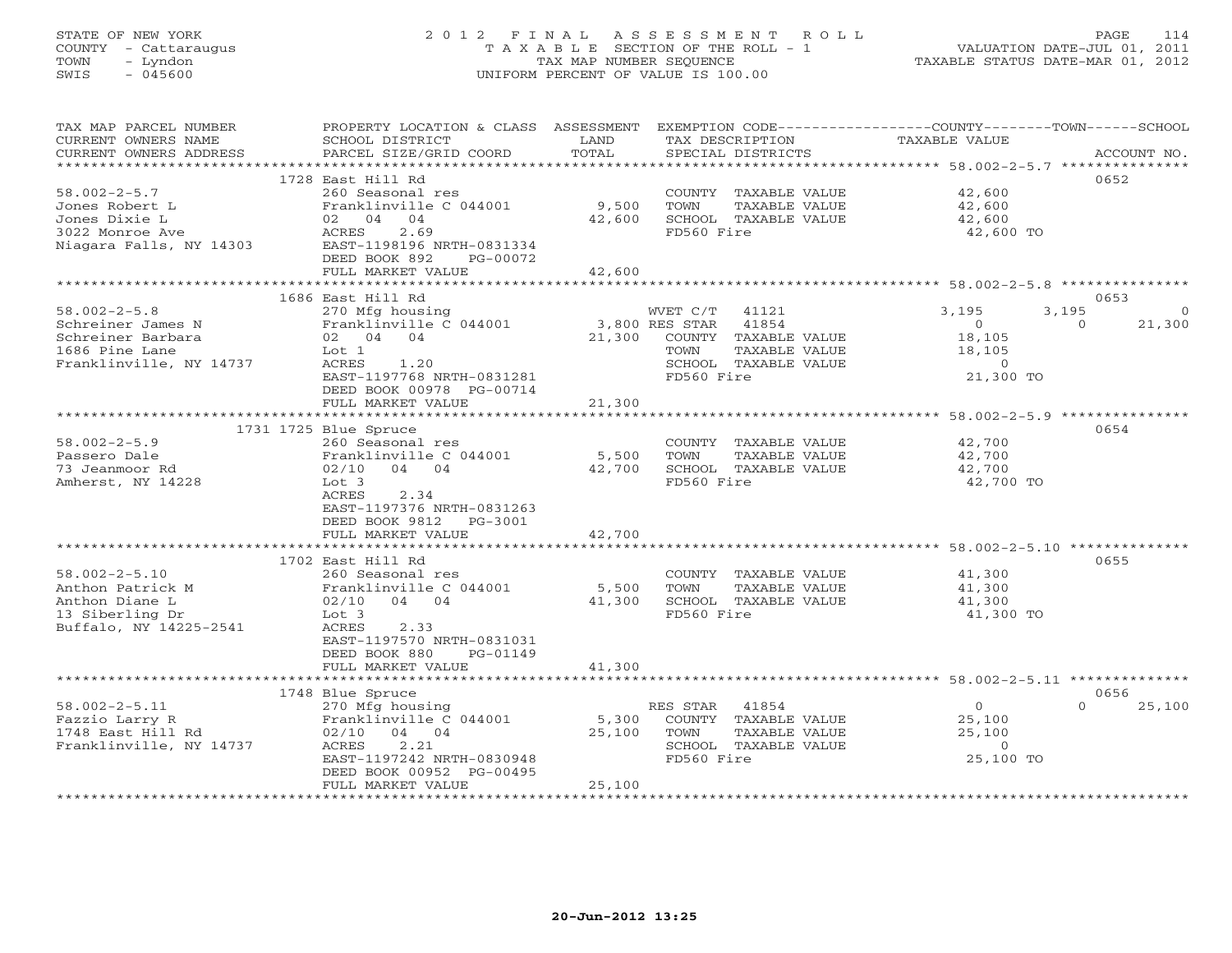# STATE OF NEW YORK 2 0 1 2 F I N A L A S S E S S M E N T R O L L PAGE 115 COUNTY - Cattaraugus T A X A B L E SECTION OF THE ROLL - 1 VALUATION DATE-JUL 01, 2011 TOWN - Lyndon TAX MAP NUMBER SEQUENCE TAXABLE STATUS DATE-MAR 01, 2012 SWIS - 045600 UNIFORM PERCENT OF VALUE IS 100.00UNIFORM PERCENT OF VALUE IS 100.00

| TAX MAP PARCEL NUMBER<br>CURRENT OWNERS NAME<br>CURRENT OWNERS ADDRESS | PROPERTY LOCATION & CLASS ASSESSMENT<br>SCHOOL DISTRICT<br>PARCEL SIZE/GRID COORD           | LAND<br>TOTAL  | TAX DESCRIPTION<br>SPECIAL DISTRICTS                        | EXEMPTION CODE-----------------COUNTY-------TOWN------SCHOOL<br>TAXABLE VALUE<br>ACCOUNT NO. |
|------------------------------------------------------------------------|---------------------------------------------------------------------------------------------|----------------|-------------------------------------------------------------|----------------------------------------------------------------------------------------------|
| ***********************                                                |                                                                                             |                |                                                             |                                                                                              |
| $58.002 - 2 - 5.12$                                                    | 1761 East Hill Rd<br>270 Mfg housing                                                        |                | COUNTY TAXABLE VALUE                                        | 0657<br>9,300                                                                                |
| Greiner David C<br>Greiner Colleen M<br>619 Guide Rd                   | Franklinville C 044001<br>02/10<br>04 04<br>Lot 10                                          | 8,800<br>9,300 | TOWN<br>TAXABLE VALUE<br>SCHOOL TAXABLE VALUE<br>FD560 Fire | 9,300<br>9,300<br>9,300 TO                                                                   |
| Tabor City, NC 28463                                                   | 2.17<br>ACRES<br>EAST-1197316 NRTH-0830154<br>DEED BOOK 251<br>PG-9001<br>FULL MARKET VALUE | 9,300          |                                                             |                                                                                              |
|                                                                        |                                                                                             |                |                                                             | ******************************** 58.002-2-5.13 **************                                |
|                                                                        | 1767 East Hill Rd                                                                           |                |                                                             | 0658                                                                                         |
| $58.002 - 2 - 5.13$                                                    | 260 Seasonal res                                                                            |                | COUNTY TAXABLE VALUE                                        | 16,000                                                                                       |
| Schipani Anthony M                                                     | Franklinville C 044001                                                                      | 7,000          | TOWN<br>TAXABLE VALUE                                       | 16,000                                                                                       |
| 9430 DeMunda Ave                                                       | 04 04<br>02/10                                                                              | 16,000         | SCHOOL TAXABLE VALUE                                        | 16,000                                                                                       |
| Niagara Falls, NY 14304                                                | Lot 9<br>3.32<br>ACRES<br>EAST-1197713 NRTH-0830272                                         |                | FD560 Fire                                                  | 16,000 TO                                                                                    |
|                                                                        | DEED BOOK 14453 PG-5001                                                                     |                |                                                             |                                                                                              |
|                                                                        | FULL MARKET VALUE                                                                           | 16,000         |                                                             |                                                                                              |
|                                                                        | East Hill Rd                                                                                |                |                                                             | 0659                                                                                         |
| $58.002 - 2 - 5.14$                                                    | 314 Rural vac<10                                                                            |                | COUNTY TAXABLE VALUE                                        | 7,200                                                                                        |
| Schipani Anthony M                                                     | Franklinville C 044001                                                                      | 7,200          | TOWN<br>TAXABLE VALUE                                       | 7,200                                                                                        |
| 9430 DeMunda Ave                                                       | 02 04 04                                                                                    | 7,200          | SCHOOL TAXABLE VALUE                                        | 7,200                                                                                        |
| Niagara Falls, NY 14304                                                | Lot 8                                                                                       |                | FD560 Fire                                                  | 7,200 TO                                                                                     |
|                                                                        | ACRES<br>3.49                                                                               |                |                                                             |                                                                                              |
|                                                                        | EAST-1197789 NRTH-0830525                                                                   |                |                                                             |                                                                                              |
|                                                                        | DEED BOOK 14453 PG-5001                                                                     |                |                                                             |                                                                                              |
|                                                                        | FULL MARKET VALUE                                                                           | 7,200          |                                                             |                                                                                              |
|                                                                        |                                                                                             |                |                                                             | ******************************** 58.002-2-5.15 **************                                |
|                                                                        | 1713 East Hill Rd                                                                           |                |                                                             | 0660                                                                                         |
| $58.002 - 2 - 5.15$                                                    | 312 Vac w/imprv                                                                             |                | COUNTY TAXABLE VALUE                                        | 20,000                                                                                       |
| Rusinski Ronalda                                                       | Franklinville C 044001                                                                      | 4,800          | TOWN<br>TAXABLE VALUE                                       | 20,000                                                                                       |
| Rusinski Linda M                                                       | 02 04 04                                                                                    | 20,000         | SCHOOL TAXABLE VALUE                                        | 20,000                                                                                       |
| 52 Bielak Rd                                                           | 1.84<br>ACRES                                                                               |                | FD560 Fire                                                  | 20,000 TO                                                                                    |
| Orchard Park, NY 14127                                                 | EAST-1197820 NRTH-0830824                                                                   |                |                                                             |                                                                                              |
|                                                                        | DEED BOOK 00940 PG-00920<br>FULL MARKET VALUE                                               | 20,000         |                                                             |                                                                                              |
|                                                                        |                                                                                             |                |                                                             |                                                                                              |
|                                                                        | 1685 East Hill Rd                                                                           |                |                                                             | 0661                                                                                         |
| $58.002 - 2 - 5.16$                                                    | 270 Mfg housing                                                                             |                | COUNTY TAXABLE VALUE                                        | 14,600                                                                                       |
| Gallegos Tim                                                           | Franklinville C 044001                                                                      | 6,000          | TOWN<br>TAXABLE VALUE                                       | 14,600                                                                                       |
| Rog Stanley                                                            | 02 04 04                                                                                    | 14,600         | SCHOOL TAXABLE VALUE                                        | 14,600                                                                                       |
| Rog Jack J                                                             | 1.48<br>ACRES                                                                               |                | FD560 Fire                                                  | 14,600 TO                                                                                    |
| 4631 Dickersonville Rd                                                 | EAST-1197876 NRTH-0831095                                                                   |                |                                                             |                                                                                              |
| Ransomville, NY 14131                                                  | DEED BOOK 00920 PG-00689                                                                    |                |                                                             |                                                                                              |
|                                                                        | FULL MARKET VALUE                                                                           | 14,600         |                                                             |                                                                                              |
|                                                                        |                                                                                             |                |                                                             |                                                                                              |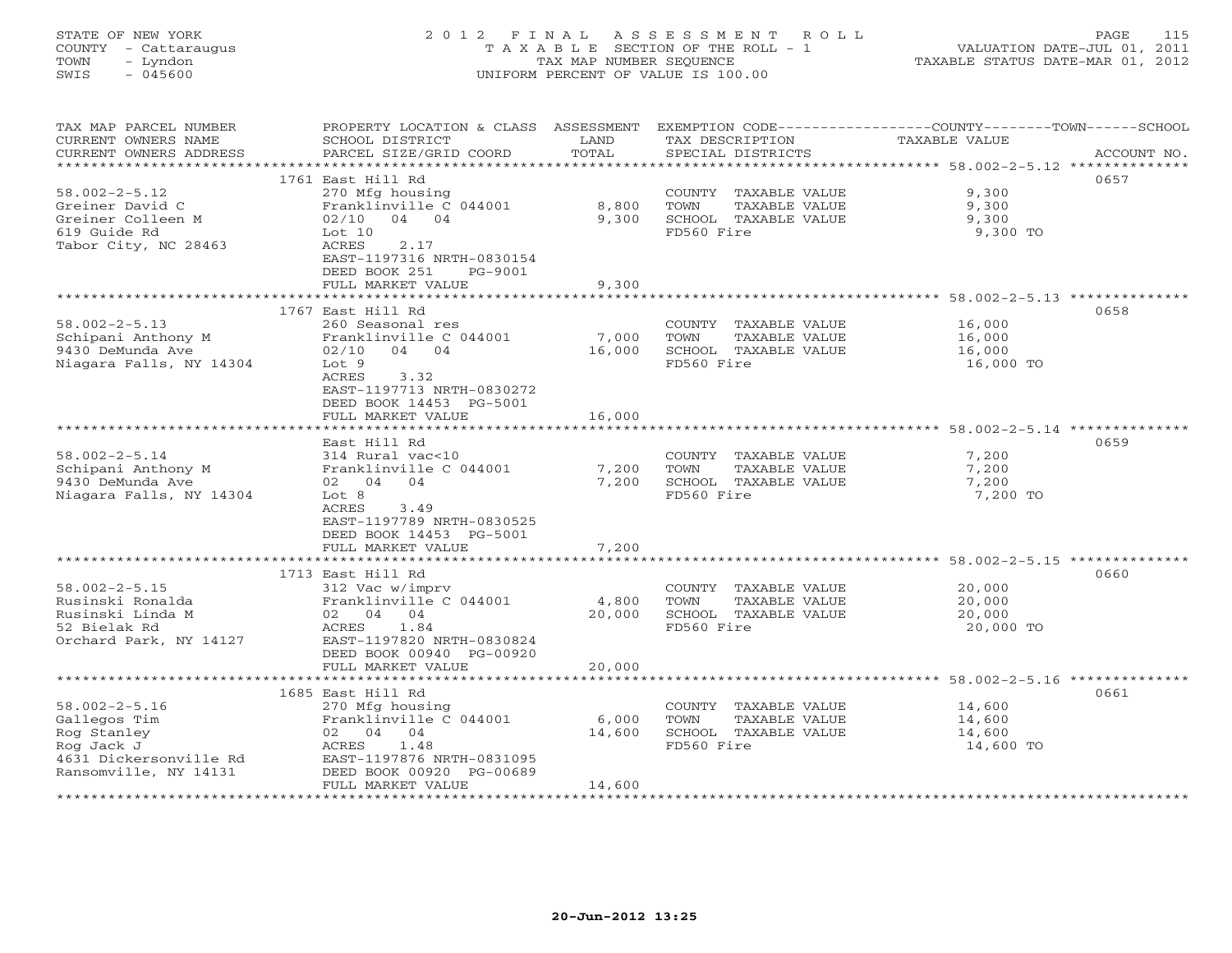# STATE OF NEW YORK 2 0 1 2 F I N A L A S S E S S M E N T R O L L PAGE 116 COUNTY - Cattaraugus T A X A B L E SECTION OF THE ROLL - 1 VALUATION DATE-JUL 01, 2011 TOWN - Lyndon TAX MAP NUMBER SEQUENCE TAXABLE STATUS DATE-MAR 01, 2012 SWIS - 045600 UNIFORM PERCENT OF VALUE IS 100.00UNIFORM PERCENT OF VALUE IS 100.00

| TAX MAP PARCEL NUMBER                                                                         | PROPERTY LOCATION & CLASS ASSESSMENT |        |                             | EXEMPTION CODE-----------------COUNTY-------TOWN------SCHOOL |  |
|-----------------------------------------------------------------------------------------------|--------------------------------------|--------|-----------------------------|--------------------------------------------------------------|--|
| CURRENT OWNERS NAME                                                                           | SCHOOL DISTRICT                      | LAND   | TAX DESCRIPTION             | TAXABLE VALUE                                                |  |
| CURRENT OWNERS ADDRESS                                                                        | PARCEL SIZE/GRID COORD               | TOTAL  | SPECIAL DISTRICTS           | ACCOUNT NO.                                                  |  |
|                                                                                               | 1853 Raub Rd                         |        |                             | 0774                                                         |  |
| $58.002 - 2 - 5.17$                                                                           | 260 Seasonal res                     |        | COUNTY TAXABLE VALUE 36,700 |                                                              |  |
| Brunner Paul                                                                                  | Franklinville C 044001               | 9,900  | TOWN<br>TAXABLE VALUE       | 36,700                                                       |  |
| Brunner Sharon                                                                                | 10 04 04                             | 36,700 | SCHOOL TAXABLE VALUE        | 36,700                                                       |  |
| 215 Syracuse St                                                                               | 2.90<br>ACRES                        |        | FD560 Fire                  | 36,700 TO                                                    |  |
| Tonawanda, NY 14150                                                                           | EAST-1196505 NRTH-0831148            |        |                             |                                                              |  |
|                                                                                               | DEED BOOK 1025<br>PG-760             |        |                             |                                                              |  |
|                                                                                               | FULL MARKET VALUE                    | 36,700 |                             |                                                              |  |
|                                                                                               |                                      |        |                             |                                                              |  |
|                                                                                               | 1730 East Hill Rd                    |        |                             | 0802                                                         |  |
| $58.002 - 2 - 5.18$                                                                           | 260 Seasonal res                     |        | COUNTY TAXABLE VALUE        | 41,100                                                       |  |
| Kirkpatrick Robert                                                                            | Franklinville C 044001               | 7,900  | TOWN<br>TAXABLE VALUE       | 41,100                                                       |  |
|                                                                                               | 02 04 04                             | 41,100 | SCHOOL TAXABLE VALUE        | 41,100                                                       |  |
|                                                                                               | FRNT 150.00 DPTH 480.50              |        | FD560 Fire                  | 41,100 TO                                                    |  |
| Kirkpatrick Donald R<br>3075 Monroe Ave<br>Niagara Falls, NY 14303<br>Niagara Falls, NY 14303 | 1.58<br>ACRES                        |        |                             |                                                              |  |
|                                                                                               | EAST-1198068 NRTH-0831513            |        |                             |                                                              |  |
|                                                                                               | DEED BOOK 00912 PG-00872             |        |                             |                                                              |  |
|                                                                                               | FULL MARKET VALUE                    | 41,100 |                             |                                                              |  |
|                                                                                               |                                      |        |                             |                                                              |  |
|                                                                                               | 1722 East Hill Rd                    |        |                             | 0803                                                         |  |
| $58.002 - 2 - 5.19$                                                                           | 270 Mfg housing                      |        | COUNTY TAXABLE VALUE        | 30,300                                                       |  |
| Lewis Daniel E                                                                                | Franklinville C 044001               | 5,600  | TOWN<br>TAXABLE VALUE       | 30,300                                                       |  |
| Lewis Sharon A                                                                                | $02/10$ 04 04                        | 30,300 | SCHOOL TAXABLE VALUE        | 30,300                                                       |  |
| 7207 Hunters Creek Rd Lot 4                                                                   | ACRES<br>2.39                        |        | FD560 Fire                  | 30,300 TO                                                    |  |
| Holland, NY 14080                                                                             | EAST-1197389 NRTH-0830639            |        |                             |                                                              |  |
|                                                                                               | DEED BOOK 00996 PG-00399             |        |                             |                                                              |  |
|                                                                                               | FULL MARKET VALUE                    | 30,300 |                             |                                                              |  |
|                                                                                               |                                      |        |                             |                                                              |  |
|                                                                                               | 1715 Blue Spruce Ln                  |        |                             | 0863                                                         |  |
| $58.002 - 2 - 5.20$                                                                           | 314 Rural vac<10                     |        | COUNTY TAXABLE VALUE        | 4,100                                                        |  |
| 58.002-2-5.20<br>Schreiner James N Sr.                                                        | Franklinville C 044001               | 4,100  | TOWN<br>TAXABLE VALUE       | 4,100                                                        |  |
|                                                                                               |                                      | 4,100  | SCHOOL TAXABLE VALUE        | 4,100                                                        |  |
| Schreiner James N Si.<br>Schreiner Barbara A (2004) 04<br>1686 Dine Lane Dr. (2005) 2005 2014 | 1.40                                 |        | FD560 Fire                  | 4,100 TO                                                     |  |
| Franklinville, NY 14737                                                                       | EAST-1197614 NRTH-0831441            |        |                             |                                                              |  |
|                                                                                               | DEED BOOK 14205 PG-7007              |        |                             |                                                              |  |
|                                                                                               | FULL MARKET VALUE                    | 4,100  |                             |                                                              |  |
|                                                                                               |                                      |        |                             |                                                              |  |
|                                                                                               | East Hill Rd                         |        |                             | 0880                                                         |  |
| $58.002 - 2 - 5.21$                                                                           | 314 Rural vac<10                     |        | COUNTY TAXABLE VALUE        | 6,300                                                        |  |
| Torres Juan                                                                                   | Franklinville C 044001               | 6,300  | TOWN<br>TAXABLE VALUE       | 6,300                                                        |  |
| Cruz Maria                                                                                    | 10 04 04                             | 6,300  | SCHOOL TAXABLE VALUE        | 6,300                                                        |  |
| 39 Winter St                                                                                  | 2.84<br>ACRES                        |        | FD560 Fire                  | 6,300 TO                                                     |  |
| Buffalo, NY 14213                                                                             | EAST-1197598 NRTH-0830098            |        |                             |                                                              |  |
|                                                                                               | DEED BOOK 00983 PG-00940             |        |                             |                                                              |  |
|                                                                                               | FULL MARKET VALUE                    | 6,300  |                             |                                                              |  |
|                                                                                               |                                      |        |                             |                                                              |  |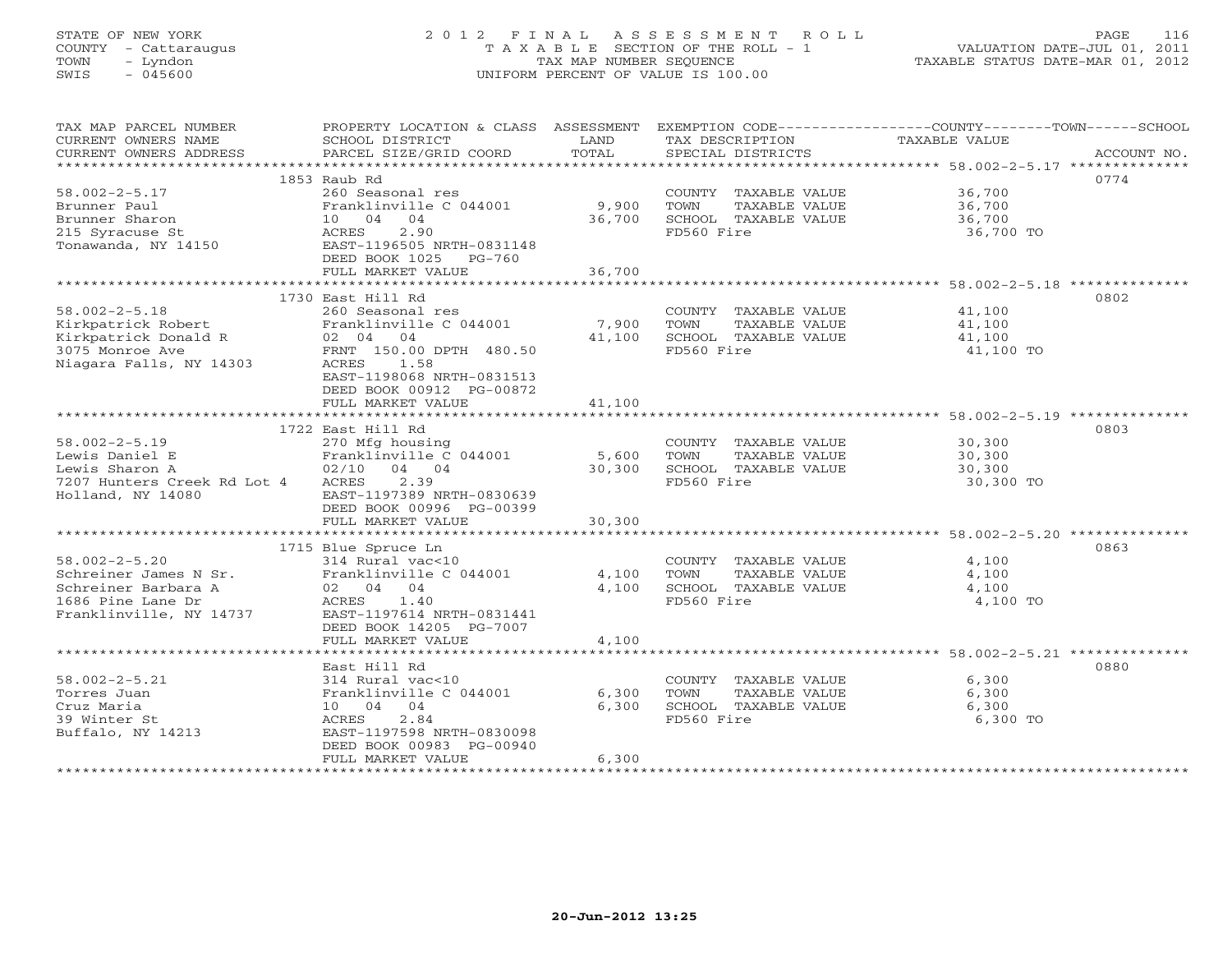# STATE OF NEW YORK 2 0 1 2 F I N A L A S S E S S M E N T R O L L PAGE 117 COUNTY - Cattaraugus T A X A B L E SECTION OF THE ROLL - 1 VALUATION DATE-JUL 01, 2011 TOWN - Lyndon TAX MAP NUMBER SEQUENCE TAXABLE STATUS DATE-MAR 01, 2012 SWIS - 045600 UNIFORM PERCENT OF VALUE IS 100.00UNIFORM PERCENT OF VALUE IS 100.00

| TAX MAP PARCEL NUMBER                         | PROPERTY LOCATION & CLASS ASSESSMENT      |               |                                      | EXEMPTION CODE-----------------COUNTY-------TOWN------SCHOOL |                    |
|-----------------------------------------------|-------------------------------------------|---------------|--------------------------------------|--------------------------------------------------------------|--------------------|
| CURRENT OWNERS NAME<br>CURRENT OWNERS ADDRESS | SCHOOL DISTRICT<br>PARCEL SIZE/GRID COORD | LAND<br>TOTAL | TAX DESCRIPTION<br>SPECIAL DISTRICTS | TAXABLE VALUE                                                | ACCOUNT NO.        |
|                                               |                                           |               |                                      |                                                              |                    |
|                                               | 1833 Raub Rd                              |               |                                      |                                                              | 0906               |
| $58.002 - 2 - 5.22$                           | 260 Seasonal res                          |               | COUNTY TAXABLE VALUE                 | 78,400                                                       |                    |
| Cremen (L/P) Michael                          | Franklinville C 044001                    | 12,900        | TOWN<br>TAXABLE VALUE                | 78,400                                                       |                    |
| Cremen (L/P) Donald                           |                                           | 78,400        | SCHOOL TAXABLE VALUE                 | 78,400                                                       |                    |
| 2501 Huth Rd                                  | ACRES 14.50<br>EAST-1196625 NRTH-0830019  |               | FD560 Fire                           | 78,400 TO                                                    |                    |
| Cheektowaga, NY 14225                         | DEED BOOK 16252 PG-8001                   |               |                                      |                                                              |                    |
|                                               | FULL MARKET VALUE                         | 78,400        |                                      |                                                              |                    |
|                                               |                                           |               |                                      |                                                              |                    |
|                                               | 1833 Raub Rd                              |               |                                      |                                                              | 0914               |
| $58.002 - 2 - 5.23$                           | 270 Mfg housing                           |               | COUNTY TAXABLE VALUE                 | 49,000                                                       |                    |
| Czerminski Ronald                             | Franklinville C 044001                    | 10,300        | TOWN<br>TAXABLE VALUE                | 49,000                                                       |                    |
| 1833 F Raub Rd                                | 10 04 04                                  | 49,000        | SCHOOL TAXABLE VALUE                 | 49,000                                                       |                    |
| Franklinville, NY 14737                       | Ff 290.00                                 |               | FD560 Fire                           | 49,000 TO                                                    |                    |
|                                               | ACRES<br>3.20                             |               |                                      |                                                              |                    |
|                                               | EAST-1196817 NRTH-0831153                 |               |                                      |                                                              |                    |
|                                               | DEED BOOK 3163<br>$PG-4001$               |               |                                      |                                                              |                    |
|                                               | FULL MARKET VALUE                         | 49,000        |                                      |                                                              |                    |
|                                               |                                           |               |                                      |                                                              |                    |
|                                               | 1642 East Hill Rd                         |               |                                      |                                                              | 0074               |
| $58.002 - 2 - 7.1$                            | 240 Rural res                             |               | COUNTY TAXABLE VALUE                 | 153,200                                                      |                    |
| Riethmiller Brett                             | Franklinville C 044001                    | 35,900        | TOWN<br>TAXABLE VALUE                | 153,200                                                      |                    |
| Riethmiller Penny                             | 02 04 04                                  | 153,200       | SCHOOL TAXABLE VALUE                 | 153,200                                                      |                    |
| 1642 East Hill Rd                             | 530 Ff                                    |               | FD560 Fire                           | 153,200 TO                                                   |                    |
| Franklinville, NY 14737                       | ACRES 38.45                               |               |                                      |                                                              |                    |
|                                               | EAST-1199372 NRTH-0830916                 |               |                                      |                                                              |                    |
|                                               | DEED BOOK 1017 PG-952                     |               |                                      |                                                              |                    |
|                                               | FULL MARKET VALUE                         | 153,200       |                                      |                                                              |                    |
|                                               |                                           |               |                                      |                                                              |                    |
|                                               | 1698 East Hill Rd                         |               |                                      |                                                              | 0833               |
| $58.002 - 2 - 7.2$                            | 240 Rural res                             |               | COUNTY TAXABLE VALUE                 | 241,600                                                      |                    |
| Cox Matthew                                   | Franklinville C 044001                    | 22,600        | TOWN<br>TAXABLE VALUE                | 241,600                                                      |                    |
| Potter Jamie                                  | 02 04 04                                  | 241,600       | SCHOOL TAXABLE VALUE                 | 241,600                                                      |                    |
| 182 Leocrest                                  | Ff 530.00                                 |               | FD560 Fire                           | 241,600 TO                                                   |                    |
| West Seneca, NY 14224                         | ACRES 16.00                               |               |                                      |                                                              |                    |
|                                               | EAST-1198640 NRTH-0831371                 |               |                                      |                                                              |                    |
|                                               | DEED BOOK 16906 PG-7001                   |               |                                      |                                                              |                    |
|                                               | FULL MARKET VALUE                         | 241,600       |                                      |                                                              |                    |
|                                               | ***********************                   |               |                                      | ****************************** 58.002-2-7.3 **************** |                    |
|                                               | 1618 East Hill Rd                         |               |                                      |                                                              | 0837               |
| $58.002 - 2 - 7.3$                            | 240 Rural res                             |               | RES STAR<br>41854                    | $\overline{0}$                                               | $\Omega$<br>30,000 |
| Schichtel David E                             | Franklinville C 044001                    | 56,200        | COUNTY TAXABLE VALUE                 | 230,800                                                      |                    |
| Schichtel Jeanette L                          | 02 04 04                                  | 230,800       | TOWN<br>TAXABLE VALUE                | 230,800                                                      |                    |
| 1618 East Hill Rd                             | ACRES 83.15                               |               | SCHOOL TAXABLE VALUE                 | 200,800                                                      |                    |
| Franklinville, NY 14737                       | EAST-1200715 NRTH-0830711                 |               | FD560 Fire                           | 230,800 TO                                                   |                    |
|                                               | DEED BOOK 2156<br>$PG-4001$               |               |                                      |                                                              |                    |
|                                               | FULL MARKET VALUE                         | 230,800       |                                      |                                                              |                    |
|                                               |                                           |               |                                      |                                                              |                    |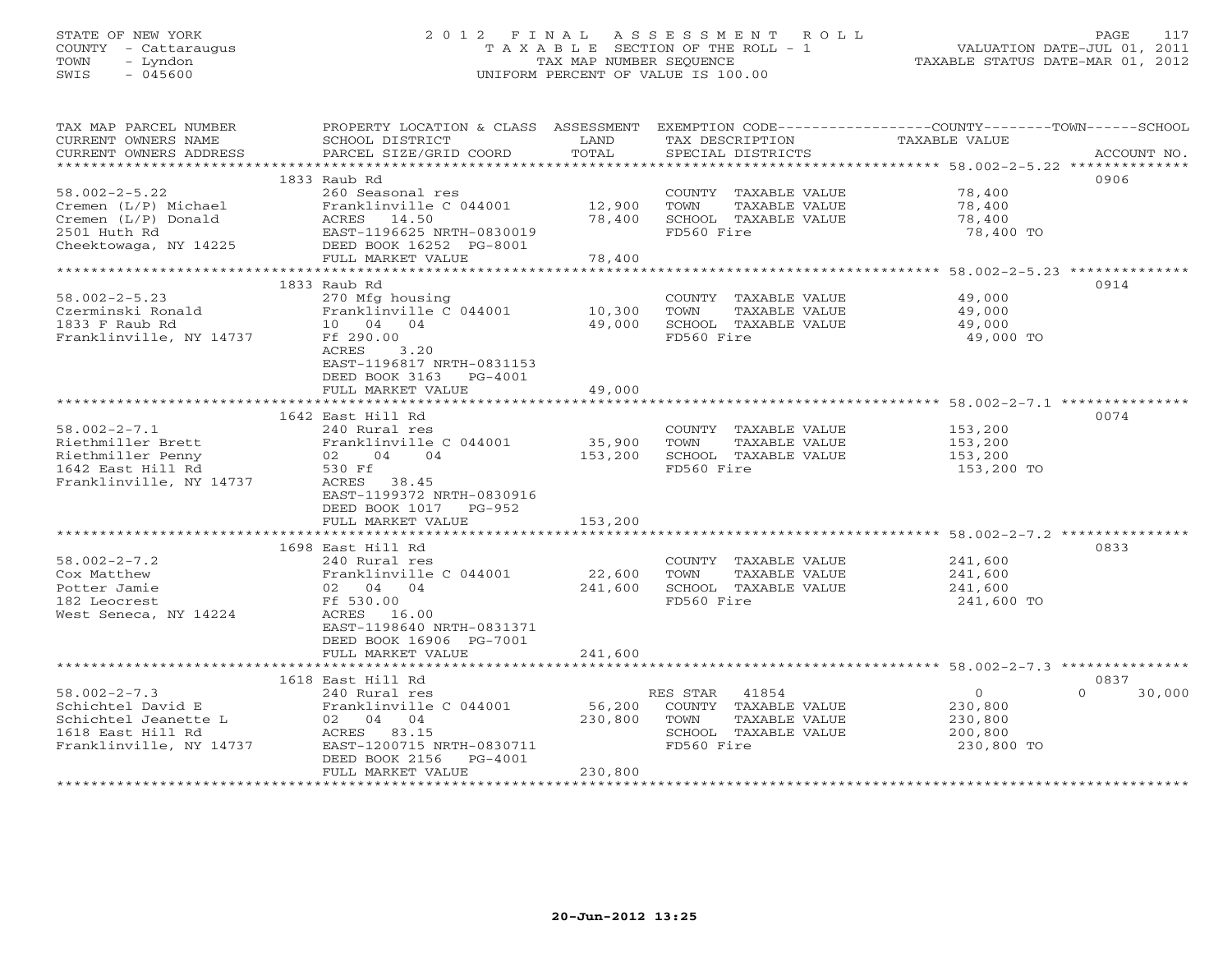# STATE OF NEW YORK 2 0 1 2 F I N A L A S S E S S M E N T R O L L PAGE 118 COUNTY - Cattaraugus T A X A B L E SECTION OF THE ROLL - 1 VALUATION DATE-JUL 01, 2011 TOWN - Lyndon TAX MAP NUMBER SEQUENCE TAXABLE STATUS DATE-MAR 01, 2012 SWIS - 045600 UNIFORM PERCENT OF VALUE IS 100.00UNIFORM PERCENT OF VALUE IS 100.00

| TAX MAP PARCEL NUMBER<br>CURRENT OWNERS NAME<br>CURRENT OWNERS ADDRESS                           | SCHOOL DISTRICT<br><b>EXAMPLE DESCRIPTION OF STREET AND SERVICE</b><br>PARCEL SIZE/GRID COORD                                                                                     | TOTAL                     | TAX DESCRIPTION<br>SPECIAL DISTRICTS                                                          | PROPERTY LOCATION & CLASS ASSESSMENT EXEMPTION CODE----------------COUNTY-------TOWN------SCHOOL<br>TAXABLE VALUE<br>ACCOUNT NO. |
|--------------------------------------------------------------------------------------------------|-----------------------------------------------------------------------------------------------------------------------------------------------------------------------------------|---------------------------|-----------------------------------------------------------------------------------------------|----------------------------------------------------------------------------------------------------------------------------------|
|                                                                                                  |                                                                                                                                                                                   |                           |                                                                                               |                                                                                                                                  |
| $58.002 - 2 - 8.1$<br>Battaglia Ronald<br>1713 East Hill Rd<br>Franklinville, NY 14737           | 1713 East Hill Rd<br>270 Mfg housing<br>Franklinville $C$ 044001 15,500<br>02 04 04<br>ACRES<br>7.00<br>EAST-1198121 NRTH-0830603<br>DEED BOOK 10804 PG-3001<br>FULL MARKET VALUE | 36,600 TOWN<br>36,600     | RES STAR 41854<br>COUNTY TAXABLE VALUE<br>TAXABLE VALUE<br>SCHOOL TAXABLE VALUE<br>FD560 Fire | 0236<br>$\Omega$<br>$\Omega$<br>30,000<br>36,600<br>36,600<br>6,600<br>36,600 TO                                                 |
|                                                                                                  |                                                                                                                                                                                   |                           |                                                                                               |                                                                                                                                  |
| $58.002 - 2 - 8.2$<br>Simons David P<br>Simons Lisa M<br>4320 Humbert Rd<br>North Java, NY 14113 | East Hill Rd<br>322 Rural vac>10<br>Franklinville C 044001 17,300<br>09 04 04<br>ACRES 17.75<br>EAST-1196054 NRTH-0827348<br>DEED BOOK 17388 PG-6002                              | 17,300                    | COUNTY TAXABLE VALUE 17,300<br>TOWN<br>TAXABLE VALUE<br>SCHOOL TAXABLE VALUE<br>FD560 Fire    | 0755<br>17,300<br>17,300<br>17,300 TO                                                                                            |
|                                                                                                  | FULL MARKET VALUE                                                                                                                                                                 | 17,300                    |                                                                                               |                                                                                                                                  |
|                                                                                                  | *************************                                                                                                                                                         | * * * * * * * * * * * * * |                                                                                               | *********************************** 58.002-2-8.3 ***************                                                                 |
| $58.002 - 2 - 8.3$<br>Simons David<br>Simons Lisa<br>4320 Humbert Rd<br>North Java, NY 14113     | East Hill Rd<br>260 Seasonal res<br>Franklinville C 044001<br>02/09/10 04 04<br>ACRES 67.95<br>EAST-1197497 NRTH-0828663<br>DEED BOOK 11763 PG-3002                               | 43,100<br>61,300          | COUNTY TAXABLE VALUE 61,300<br>TOWN<br>TAXABLE VALUE<br>SCHOOL TAXABLE VALUE<br>FD560 Fire    | 0826<br>61,300<br>61,300<br>61,300 TO                                                                                            |
|                                                                                                  | FULL MARKET VALUE                                                                                                                                                                 | 61,300                    |                                                                                               |                                                                                                                                  |
| $58.002 - 2 - 8.5$<br>Simons David P<br>Simons Lisa M<br>4320 Humbert Rd<br>North Java, NY 14113 | East Hill Rd<br>322 Rural vac>10<br>Franklinville C 044001 20,500<br>09/10 04 04<br>ACRES 22.75<br>EAST-1196690 NRTH-0827558<br>DEED BOOK 17388 PG-6002                           | 20,500                    | COUNTY TAXABLE VALUE<br>TOWN<br>TAXABLE VALUE<br>SCHOOL TAXABLE VALUE<br>FD560 Fire           | 0828<br>20,500<br>20,500<br>20,500<br>20,500 TO                                                                                  |
|                                                                                                  | FULL MARKET VALUE                                                                                                                                                                 | 20,500                    |                                                                                               |                                                                                                                                  |
|                                                                                                  | East Hill Rd                                                                                                                                                                      |                           |                                                                                               | 0966                                                                                                                             |
| $58.002 - 2 - 8.6$<br>Hernandez Misael<br>255 W Tupper St<br>Buffalo, NY 14201                   | 314 Rural vac<10<br>Franklinville C 044001<br>02 04 04<br>ACRES 1.65<br>EAST-1198288 NRTH-0830453<br>DEED BOOK 16479 PG-5001<br>FULL MARKET VALUE                                 | 8,000<br>8,000<br>8,000   | COUNTY TAXABLE VALUE<br>TOWN<br>TAXABLE VALUE<br>SCHOOL TAXABLE VALUE<br>FD560 Fire           | 8,000<br>8,000<br>8,000<br>8,000 TO                                                                                              |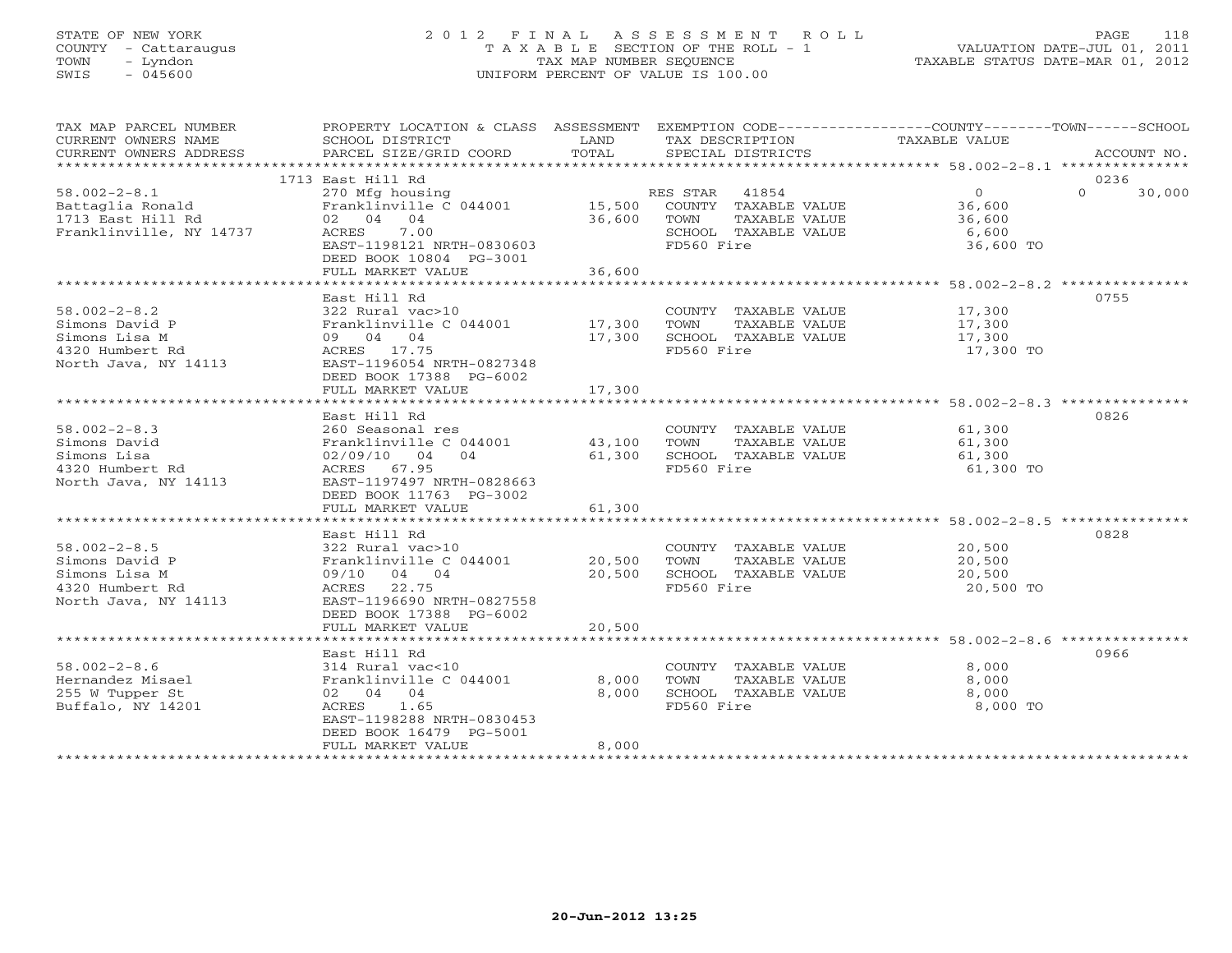# STATE OF NEW YORK 2 0 1 2 F I N A L A S S E S S M E N T R O L L PAGE 119 COUNTY - Cattaraugus T A X A B L E SECTION OF THE ROLL - 1 VALUATION DATE-JUL 01, 2011 TOWN - Lyndon TAX MAP NUMBER SEQUENCE TAXABLE STATUS DATE-MAR 01, 2012 SWIS - 045600 UNIFORM PERCENT OF VALUE IS 100.00UNIFORM PERCENT OF VALUE IS 100.00

| TAX MAP PARCEL NUMBER<br>CURRENT OWNERS NAME<br>CURRENT OWNERS ADDRESS                                                                             | PROPERTY LOCATION & CLASS ASSESSMENT EXEMPTION CODE---------------COUNTY-------TOWN------SCHOOL<br>SCHOOL DISTRICT<br>PARCEL SIZE/GRID COORD                                                                                                   | LAND<br>TOTAL    | TAX DESCRIPTION TAXABLE VALUE<br>SPECIAL DISTRICTS                                                                                                                                                                         |                                                                                                          | ACCOUNT NO.                                                                        |
|----------------------------------------------------------------------------------------------------------------------------------------------------|------------------------------------------------------------------------------------------------------------------------------------------------------------------------------------------------------------------------------------------------|------------------|----------------------------------------------------------------------------------------------------------------------------------------------------------------------------------------------------------------------------|----------------------------------------------------------------------------------------------------------|------------------------------------------------------------------------------------|
| $58.002 - 2 - 9$<br>Czerminski Ronald<br>1839 Raub Rd<br>Franklinville, NY 14737                                                                   | 1695 East Hill Rd<br>312 Vac w/imprv<br>Franklinville $C$ 044001 39,200<br>02 04 04<br>ACRES 44.65<br>EAST-1198562 NRTH-0829280<br>DEED BOOK 9402 PG-4001<br>FULL MARKET VALUE                                                                 | 39,200<br>39,200 | COUNTY TAXABLE VALUE 39,200<br>TOWN TAXABLE VALUE 39,200<br>SCHOOL TAXABLE VALUE 39,200<br>FD560 Fire                                                                                                                      | 39,200 TO                                                                                                | 0237                                                                               |
| $58.002 - 2 - 10$<br>Johnson Santa's Forest<br>1573 E Hill Rd<br>Franklinville, NY 14737                                                           | East Hill Rd<br>240 Rural res<br>Franklinville C 044001 34,900<br>02 04 04<br>ACRES 36.60<br>EAST-1199228 NRTH-0829007<br>FULL MARKET VALUE                                                                                                    | 43,800<br>43,800 | COUNTY TAXABLE VALUE 43,800<br>TOWN<br>TAXABLE VALUE<br>SCHOOL TAXABLE VALUE<br>FD560 Fire                                                                                                                                 | 43,800<br>43,800<br>43,800 TO                                                                            | 0179                                                                               |
|                                                                                                                                                    | 1584 East Hill Rd                                                                                                                                                                                                                              |                  |                                                                                                                                                                                                                            |                                                                                                          | 0184                                                                               |
| $58.002 - 2 - 14$<br>$\overline{a}$<br>Kaluzny Diana<br>Kaluzny Samantha<br>1873 Lyndon ka<br>Franklinville, NY 14737<br>MAY BE SUBJECT TO PAYMENT | 210 1 Family Res<br>Franklinville C 044001 15,000 RES STAR<br>02 04 04<br>8.75<br>ACRES<br>EAST-1200307 NRTH-0830058<br>DEED BOOK 758<br>PG-3001<br>FULL MARKET VALUE                                                                          | 57,500           | AG DIST<br>41720<br>41854<br>$57,500$ $\frac{1}{2000}$ $\frac{1}{2000}$ $\frac{1}{200}$ $\frac{1}{2000}$ $\frac{1}{2000}$ $\frac{1}{2000}$ $\frac{1}{2000}$ $\frac{1}{2000}$<br>TOWN<br>SCHOOL TAXABLE VALUE<br>FD560 Fire | 4,700<br>$\begin{array}{c} 0 \\ 52,800 \end{array}$<br>TAXABLE VALUE 52,800<br>22,800<br>57,500 TO       | 4,700<br>4,700<br>$\Omega$<br>30,000                                               |
| UNDER AGDIST LAW TIL 2016                                                                                                                          |                                                                                                                                                                                                                                                |                  |                                                                                                                                                                                                                            |                                                                                                          |                                                                                    |
| $58.002 - 2 - 15$<br>Bonner Michael V<br>1578 East Hill Rd<br>Franklinville, NY 14737                                                              | 1578 East Hill Rd<br>210 1 Family Res WVET C/T<br>Franklinville C 044001 11,300 SR STAR<br>02 04 04<br>ACRES 4.05<br>EAST-1200680 NRTH-0829564<br>DEED BOOK 17329 PG-4001                                                                      |                  | WVET C/T 41121<br>41834<br>$55,000$ COUNTY TAXABLE VALUE<br><b>TOWN</b><br>SCHOOL TAXABLE VALUE<br>FD560 Fire                                                                                                              | 8,250<br>$\overline{0}$<br>46,750<br>46,750<br>TAXABLE VALUE<br>TAXABLE VALUE<br>TAXABLE VALUE 55,000 TO | 0403<br>8,250<br>$\Omega$<br>$\Omega$<br>55,000                                    |
|                                                                                                                                                    | FULL MARKET VALUE                                                                                                                                                                                                                              | 55,000           |                                                                                                                                                                                                                            |                                                                                                          |                                                                                    |
| $58.002 - 2 - 17$<br>Johnson Edna D<br>Edwards Alan & Janet (1920) 92<br>1597 East Hill Rd (1920) 94<br>Franklinville, NY 14737 (1987-1200038)     | 1597 East Hill Rd<br>280 Res Multiple<br>Franklinville C 044001 18,000 SR STAR 41834<br>02 04 04 195,700 RES STAR 41854<br>RACRES 6.19 COUNTY TAXABLE<br>EAST-1200038 NRTH-0829410 TOWN TAXABLE<br>DEED BOOK 6214 PG-6001<br>FULL MARKET VALUE |                  | 50 PCT OF VALUE USED FOR EXEMPTION PURPOSES<br>COUNTY TAXABLE VALUE<br>TAXABLE VALUE<br>001 195,700 FD560 Fire<br>195,700 FD560 Fire<br>SCHOOL TAXABLE VALUE                                                               | 20,000<br>$\overline{0}$<br>$\overline{0}$<br>175,700<br>175,700<br>103,500<br>195,700 TO                | 0181<br>20,000<br>$\overline{0}$<br>62,200<br>$\overline{0}$<br>$\Omega$<br>30,000 |
|                                                                                                                                                    |                                                                                                                                                                                                                                                |                  |                                                                                                                                                                                                                            |                                                                                                          |                                                                                    |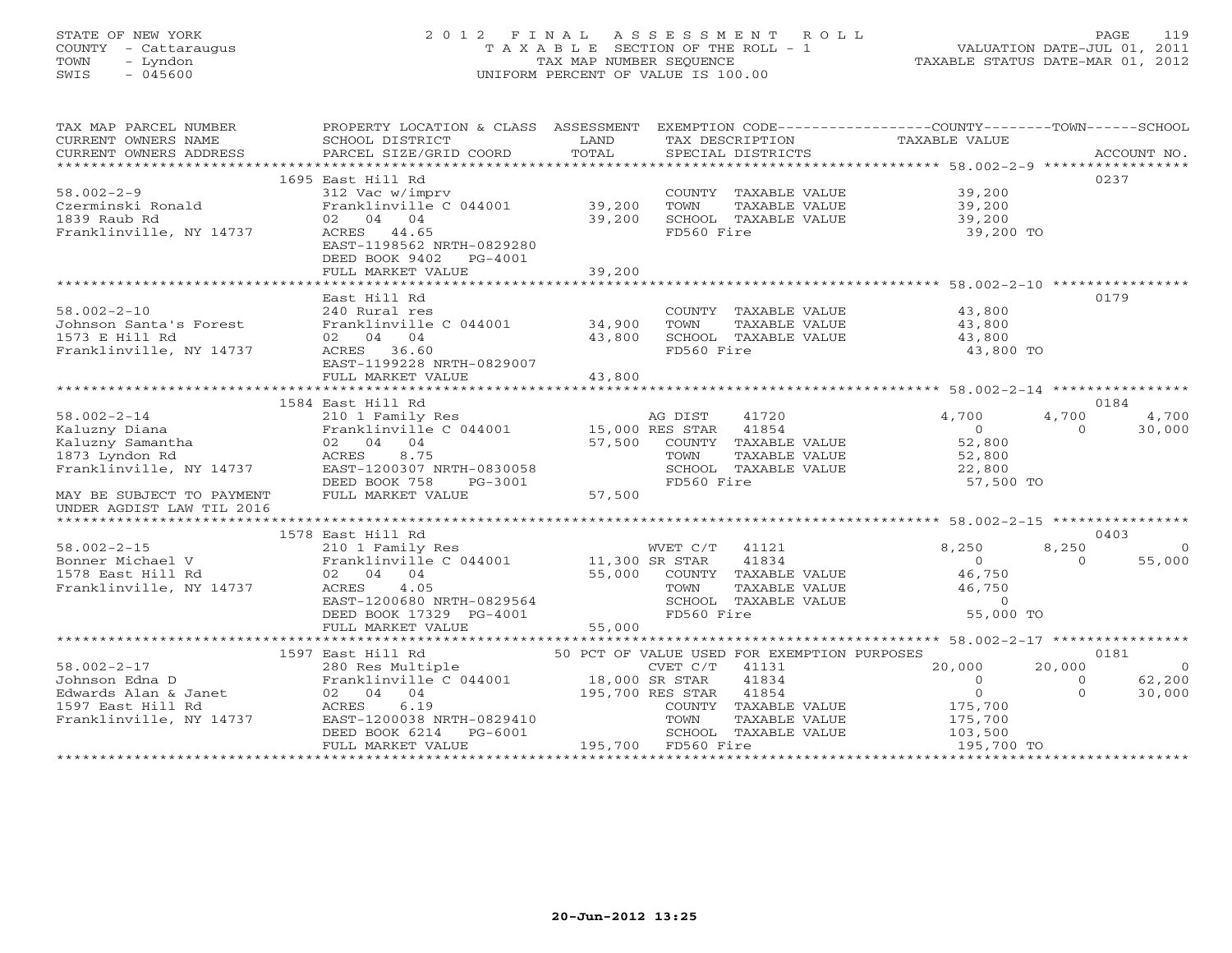## STATE OF NEW YORK 2 0 1 2 F I N A L A S S E S S M E N T R O L L PAGE 120 COUNTY - Cattaraugus T A X A B L E SECTION OF THE ROLL - 1 VALUATION DATE-JUL 01, 2011 TOWN - Lyndon TAX MAP NUMBER SEQUENCE TAXABLE STATUS DATE-MAR 01, 2012 SWIS - 045600 UNIFORM PERCENT OF VALUE IS 100.00UNIFORM PERCENT OF VALUE IS 100.00

| TAX MAP PARCEL NUMBER<br>CURRENT OWNERS NAME<br>CURRENT OWNERS ADDRESS                                                                                         | PROPERTY LOCATION & CLASS ASSESSMENT EXEMPTION CODE---------------COUNTY-------TOWN-----SCHOOL<br>SCHOOL DISTRICT<br>PARCEL SIZE/GRID COORD                            | <b>LAND</b><br>TOTAL  |                               | TAX DESCRIPTION<br>SPECIAL DISTRICTS                          | TAXABLE VALUE                                                                   |          | ACCOUNT NO. |
|----------------------------------------------------------------------------------------------------------------------------------------------------------------|------------------------------------------------------------------------------------------------------------------------------------------------------------------------|-----------------------|-------------------------------|---------------------------------------------------------------|---------------------------------------------------------------------------------|----------|-------------|
|                                                                                                                                                                | East Hill Rd                                                                                                                                                           |                       |                               |                                                               |                                                                                 |          | 0178        |
| $58.002 - 2 - 18$<br>Johnson Santa's Forest<br>1573 E Hill Rd<br>Franklinville, NY 14737<br>MAY BE SUBJECT TO PAYMENT                                          | 322 Rural vac>10<br>Franklinville C 044001 42,500 COUNTY TAXABLE VALUE<br>02 04 04<br>ACRES 51.09<br>EAST-1200522 NRTH-0828632<br>FULL MARKET VALUE                    | 42,500 TOWN<br>42,500 | AG DIST 41720<br>FD560 Fire   | TAXABLE VALUE<br>SCHOOL TAXABLE VALUE                         | 24,436<br>18,064<br>18,064<br>18,064<br>42,500 TO                               | 24,436   | 24,436      |
| UNDER AGDIST LAW TIL 2016                                                                                                                                      |                                                                                                                                                                        |                       |                               |                                                               |                                                                                 |          |             |
|                                                                                                                                                                | Olran Rd                                                                                                                                                               |                       |                               |                                                               |                                                                                 |          | 0177        |
| $58.002 - 2 - 19$<br>Johnson's Santa's Forest Inc. Franklinville C 044001 81,900 COUNTY TAXABLE VALUE<br>1597 E Hill Rd<br>Franklinville, NY 14737 ACRES 91.80 | 322 Rural vac>10<br>04 04 03<br>EAST-1201073 NRTH-0827038                                                                                                              | 81,900<br>81,900      | AG DIST<br>TOWN<br>FD560 Fire | 41720<br>TAXABLE VALUE<br>SCHOOL TAXABLE VALUE                | 48,042<br>33,858<br>33,858<br>33,858<br>81,900 TO                               | 48,042   | 48,042      |
|                                                                                                                                                                |                                                                                                                                                                        |                       |                               |                                                               |                                                                                 |          |             |
|                                                                                                                                                                | 6029 Martin Corners                                                                                                                                                    |                       |                               |                                                               |                                                                                 |          | 0321        |
| $58.002 - 2 - 20$                                                                                                                                              |                                                                                                                                                                        |                       |                               |                                                               |                                                                                 | $\Omega$ | 62,200      |
| Schoening Daniel<br>Schoening Colette<br>6027 Martin Corners Rd<br>Hinsdale NY 14743<br>Hinsdale, NY 14743                                                     | 01 04 04<br>ACRES 115.80<br>EAST-1201083 NRTH-0825051<br>DEED BOOK 846<br>PG-00506                                                                                     | 182,100 TOWN          | FD560 Fire                    | TAXABLE VALUE<br>SCHOOL TAXABLE VALUE                         | $\begin{array}{c} 0 \\ 182,100 \end{array}$<br>182,100<br>119,900<br>182,100 TO |          |             |
|                                                                                                                                                                | FULL MARKET VALUE                                                                                                                                                      | 182,100               |                               |                                                               |                                                                                 |          |             |
|                                                                                                                                                                |                                                                                                                                                                        |                       |                               |                                                               |                                                                                 |          |             |
| $58.002 - 2 - 21.1$<br>Howard Kathleen<br>Husted Patricia L<br>312 N 10th St<br>Olean, NY 14760                                                                | Olran Rd<br>322 Rural vac>10<br>01 04 04<br>68,300<br>ACRES 120.00<br>EAST-1199192 NRTH-0825655<br>DEED BOOK 5959 PG-7001                                              |                       | FD560 Fire                    | COUNTY TAXABLE VALUE<br>TAXABLE VALUE<br>SCHOOL TAXABLE VALUE | 68,300<br>68,300<br>68,300<br>68,300 TO                                         |          | 0240        |
|                                                                                                                                                                | FULL MARKET VALUE                                                                                                                                                      | 68,300                |                               |                                                               |                                                                                 |          |             |
|                                                                                                                                                                |                                                                                                                                                                        |                       |                               |                                                               |                                                                                 |          |             |
| $58.002 - 2 - 21.2$<br>Anastasia Ronald R<br>Anastasia Jeffrey R<br>313 N Thirteenth St<br>Olean, NY 14760                                                     | Olran Rd<br>322 Rural vac>10<br>Franklinville C 044001 54,200<br>01 04 04<br>ACRES 100.00<br>EAST-1198221 NRTH-0826304<br>DEED BOOK 16551 PG-4002<br>FULL MARKET VALUE | 54,200<br>54,200      | TOWN<br>FD560 Fire            | COUNTY TAXABLE VALUE<br>TAXABLE VALUE<br>SCHOOL TAXABLE VALUE | 54,200<br>54,200<br>54,200<br>54,200 TO                                         |          | 0778        |
|                                                                                                                                                                |                                                                                                                                                                        |                       |                               |                                                               |                                                                                 |          |             |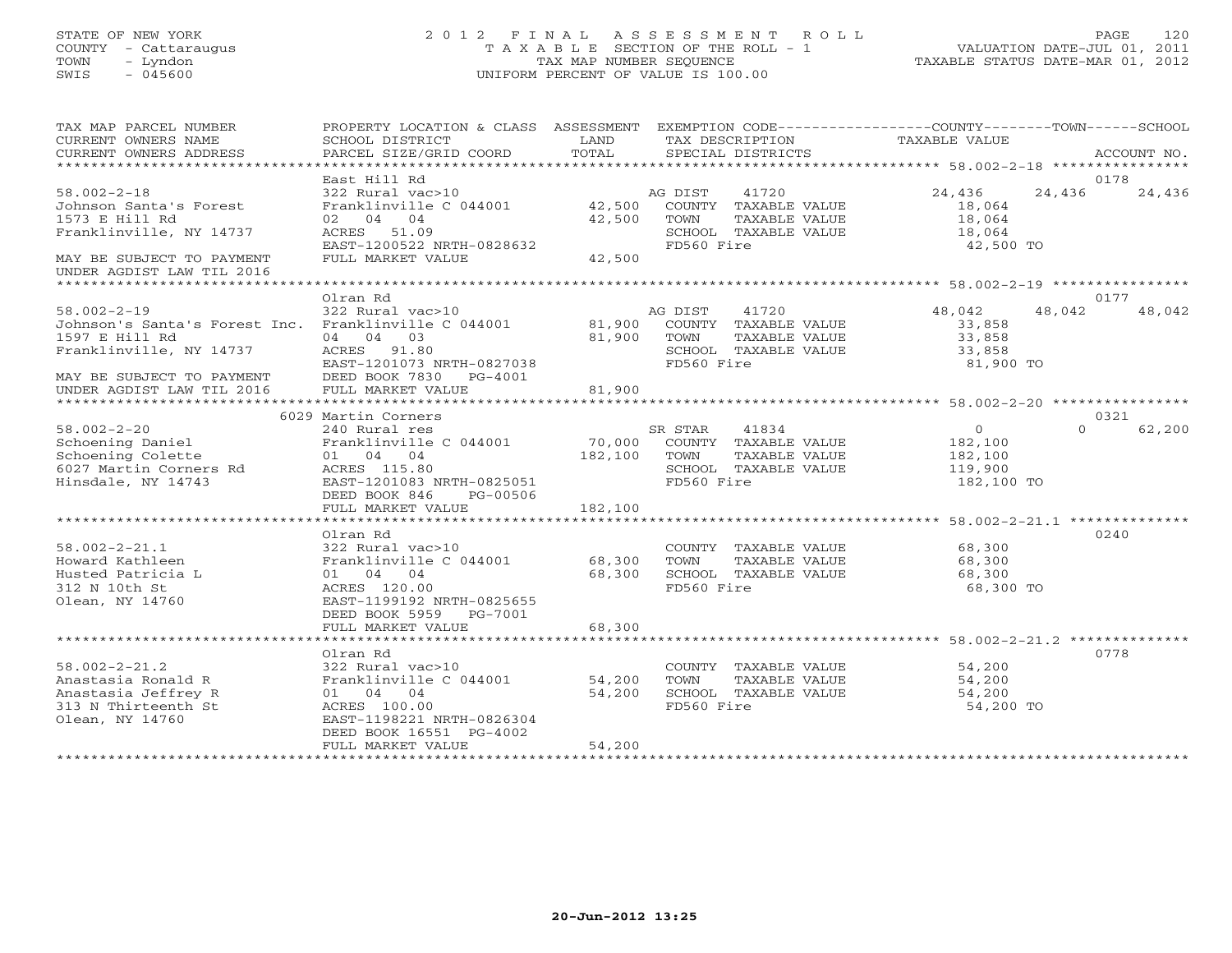# STATE OF NEW YORK 2 0 1 2 F I N A L A S S E S S M E N T R O L L PAGE 121 COUNTY - Cattaraugus T A X A B L E SECTION OF THE ROLL - 1 VALUATION DATE-JUL 01, 2011 TOWN - Lyndon TAX MAP NUMBER SEQUENCE TAXABLE STATUS DATE-MAR 01, 2012 SWIS - 045600 UNIFORM PERCENT OF VALUE IS 100.00UNIFORM PERCENT OF VALUE IS 100.00

| TAX MAP PARCEL NUMBER<br>CURRENT OWNERS NAME<br>CURRENT OWNERS ADDRESS | PROPERTY LOCATION & CLASS ASSESSMENT<br>SCHOOL DISTRICT<br>PARCEL SIZE/GRID COORD | LAND<br>TOTAL |                 | TAX DESCRIPTION<br>SPECIAL DISTRICTS | EXEMPTION CODE----------------COUNTY-------TOWN------SCHOOL<br><b>TAXABLE VALUE</b> |          | ACCOUNT NO. |
|------------------------------------------------------------------------|-----------------------------------------------------------------------------------|---------------|-----------------|--------------------------------------|-------------------------------------------------------------------------------------|----------|-------------|
|                                                                        |                                                                                   |               |                 |                                      |                                                                                     |          |             |
|                                                                        | Raub Rd                                                                           |               |                 |                                      |                                                                                     |          | 0411        |
| $58.002 - 2 - 22$                                                      | 322 Rural vac>10                                                                  |               |                 | COUNTY TAXABLE VALUE                 | 119,600                                                                             |          |             |
| Penn York Resources, Inc                                               | Franklinville C 044001                                                            | 119,600       | TOWN            | TAXABLE VALUE                        | 119,600                                                                             |          |             |
| 1716 Honeoye Rd                                                        | $-04$<br>$-04$<br>09                                                              | 119,600       |                 | SCHOOL TAXABLE VALUE                 | 119,600                                                                             |          |             |
| Shinglehouse, PA 16748                                                 | ACRES 247.90                                                                      |               | FD560 Fire      |                                      | 119,600 TO                                                                          |          |             |
|                                                                        | EAST-1195525 NRTH-0825348                                                         |               |                 |                                      |                                                                                     |          |             |
|                                                                        | DEED BOOK 17473 PG-5003<br>FULL MARKET VALUE                                      | 119,600       |                 |                                      |                                                                                     |          |             |
|                                                                        |                                                                                   |               |                 |                                      |                                                                                     |          |             |
|                                                                        | 6414 Abbott Rd                                                                    |               |                 |                                      |                                                                                     |          | 0389        |
| $59.001 - 1 - 1.1$                                                     | 270 Mfg housing                                                                   |               | RES STAR 41854  |                                      | $\overline{0}$                                                                      | $\Omega$ | 30,000      |
| Lohr Frank W                                                           | Franklinville C 044001                                                            | 39,700        |                 | COUNTY TAXABLE VALUE                 | 55,500                                                                              |          |             |
| Lohr Deborah K                                                         | 34 04 03                                                                          | 55,500        | TOWN            | TAXABLE VALUE                        | 55,500                                                                              |          |             |
| Mount Pleasant Ave                                                     | ACRES 45.65                                                                       |               |                 | SCHOOL TAXABLE VALUE                 | 25,500                                                                              |          |             |
| Franklinville, NY 14737                                                | EAST-1203820 NRTH-0830964                                                         |               | FD560 Fire      |                                      | 55,500 TO                                                                           |          |             |
|                                                                        | DEED BOOK 826<br>PG-00093                                                         |               |                 |                                      |                                                                                     |          |             |
|                                                                        | FULL MARKET VALUE                                                                 | 55,500        |                 |                                      |                                                                                     |          |             |
|                                                                        |                                                                                   |               |                 |                                      |                                                                                     |          |             |
|                                                                        | 6439 Abbott Rd                                                                    |               |                 |                                      |                                                                                     |          | 0781        |
| $59.001 - 1 - 1.2$                                                     | 240 Rural res                                                                     |               | AG DIST         | 41720                                | 28,904                                                                              | 28,904   | 28,904      |
| Haley Barbara A                                                        | Franklinville C 044001                                                            |               | 70,400 RES STAR | 41854                                | $\Omega$                                                                            | $\Omega$ | 30,000      |
| 6439 Abbott Rd                                                         | 34 04 03                                                                          | 157,200       |                 | COUNTY TAXABLE VALUE                 | 128,296                                                                             |          |             |
| Franklinville, NY 14737                                                | ACRES 80.00                                                                       |               | TOWN            | TAXABLE VALUE                        | 128,296                                                                             |          |             |
|                                                                        | EAST-1202351 NRTH-0830897                                                         |               |                 | SCHOOL TAXABLE VALUE                 | 98,296                                                                              |          |             |
| MAY BE SUBJECT TO PAYMENT<br>UNDER AGDIST LAW TIL 2016                 | DEED BOOK 00924 PG-00495                                                          |               | FD560 Fire      |                                      | 157,200 TO                                                                          |          |             |
|                                                                        | FULL MARKET VALUE                                                                 | 157,200       |                 |                                      |                                                                                     |          |             |
|                                                                        |                                                                                   |               |                 |                                      |                                                                                     |          |             |
|                                                                        | 6379 Abbott Rd                                                                    |               |                 |                                      |                                                                                     |          | 0410        |
| $59.001 - 1 - 2$                                                       | 240 Rural res                                                                     |               | SR STAR         | 41834                                | $\circ$                                                                             | $\Omega$ | 62,200      |
| Wulff Robert                                                           | Franklinville C 044001                                                            | 37,100        |                 | COUNTY TAXABLE VALUE                 | 134,000                                                                             |          |             |
| Wulff Barbara                                                          | 34 04 03                                                                          | 134,000       | TOWN            | TAXABLE VALUE                        | 134,000                                                                             |          |             |
| 6379 Abbotts Rd                                                        | Lot 33                                                                            |               |                 | SCHOOL TAXABLE VALUE                 | 71,800                                                                              |          |             |
| Franklinville, NY 14737                                                | ACRES 29.92                                                                       |               | FD560 Fire      |                                      | 134,000 TO                                                                          |          |             |
|                                                                        | EAST-1203729 NRTH-0829498                                                         |               |                 |                                      |                                                                                     |          |             |
|                                                                        | DEED BOOK 718<br>PG-01162                                                         |               |                 |                                      |                                                                                     |          |             |
|                                                                        | FULL MARKET VALUE                                                                 | 134,000       |                 |                                      |                                                                                     |          |             |
|                                                                        | 1255 King Ln                                                                      |               |                 |                                      |                                                                                     |          | 0260        |
| $59.001 - 1 - 3$                                                       | 311 Res vac land                                                                  |               |                 | COUNTY TAXABLE VALUE                 | 14,600                                                                              |          |             |
| Madej Ronald                                                           | Franklinville C 044001                                                            | 14,600        | TOWN            | TAXABLE VALUE                        | 14,600                                                                              |          |             |
| Madej Linda                                                            | $34 - 04 - 03$                                                                    | 14,600        |                 | SCHOOL TAXABLE VALUE                 | 14,600                                                                              |          |             |
| 108 Woodcrest Blvd                                                     | ACRES<br>9.62                                                                     |               | FD560 Fire      |                                      | 14,600 TO                                                                           |          |             |
| Tonawanda, NY 14223                                                    | EAST-1204711 NRTH-0830277                                                         |               |                 |                                      |                                                                                     |          |             |
|                                                                        | DEED BOOK 13544 PG-9001                                                           |               |                 |                                      |                                                                                     |          |             |
|                                                                        | FULL MARKET VALUE                                                                 | 14,600        |                 |                                      |                                                                                     |          |             |
|                                                                        |                                                                                   |               |                 |                                      |                                                                                     |          |             |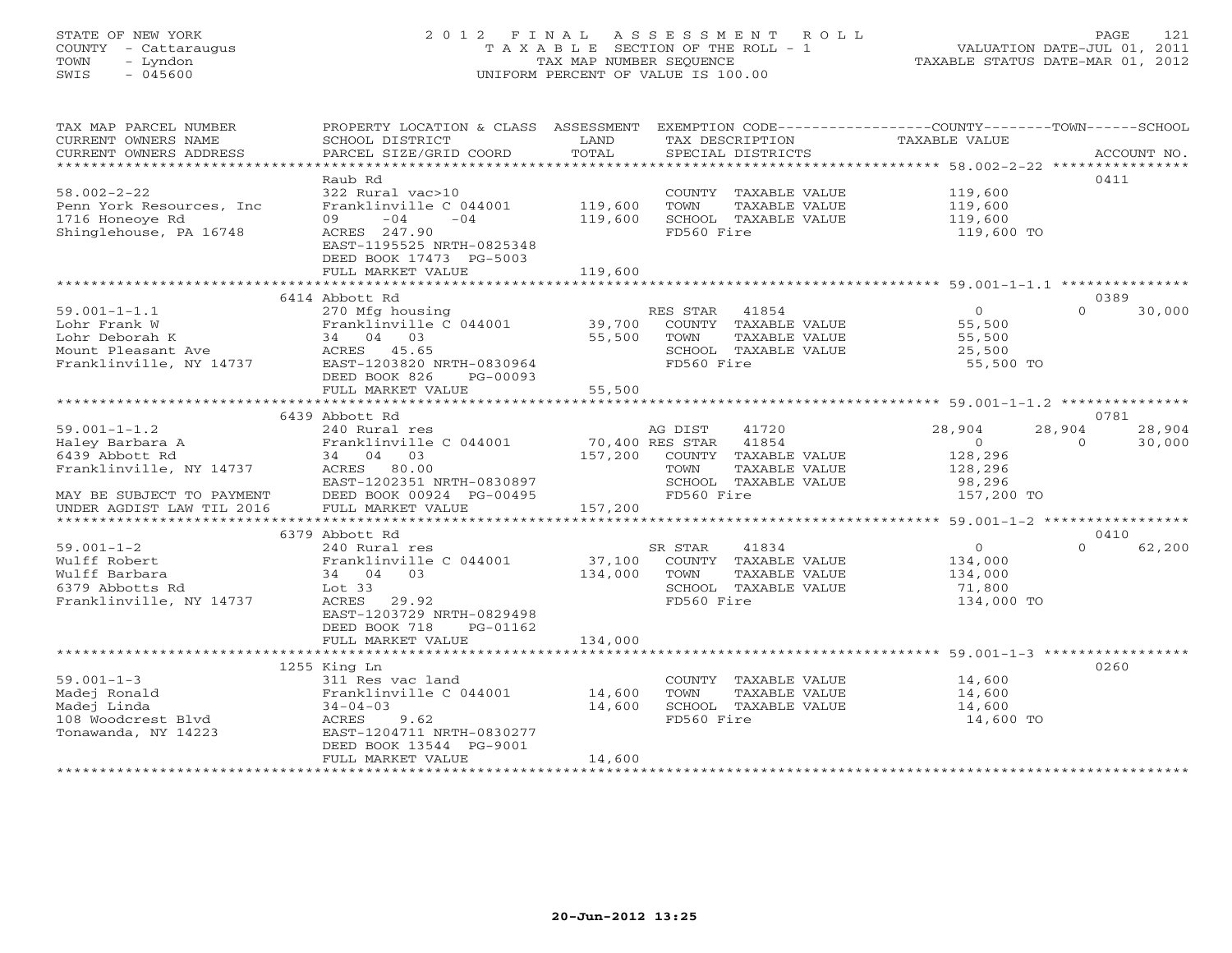# STATE OF NEW YORK 2 0 1 2 F I N A L A S S E S S M E N T R O L L PAGE 122 COUNTY - Cattaraugus T A X A B L E SECTION OF THE ROLL - 1 VALUATION DATE-JUL 01, 2011 TOWN - Lyndon TAX MAP NUMBER SEQUENCE TAXABLE STATUS DATE-MAR 01, 2012 SWIS - 045600 UNIFORM PERCENT OF VALUE IS 100.00UNIFORM PERCENT OF VALUE IS 100.00

| TAX MAP PARCEL NUMBER<br>CURRENT OWNERS NAME | PROPERTY LOCATION & CLASS ASSESSMENT<br>SCHOOL DISTRICT | LAND          | TAX DESCRIPTION       | EXEMPTION CODE-----------------COUNTY-------TOWN------SCHOOL<br>TAXABLE VALUE |
|----------------------------------------------|---------------------------------------------------------|---------------|-----------------------|-------------------------------------------------------------------------------|
| CURRENT OWNERS ADDRESS                       | PARCEL SIZE/GRID COORD                                  | TOTAL         | SPECIAL DISTRICTS     | ACCOUNT NO.                                                                   |
|                                              | 1287 King Ln                                            |               |                       | 0153                                                                          |
| $59.001 - 1 - 4$                             | 312 Vac w/imprv                                         |               | COUNTY TAXABLE VALUE  | 32,300                                                                        |
| Pawliske Kenneth R                           | Franklinville C 044001                                  | 26,300        | TOWN<br>TAXABLE VALUE | 32,300                                                                        |
| Pawliske Marlynn H                           | 34 04 03                                                | 32,300        | SCHOOL TAXABLE VALUE  | 32,300                                                                        |
| 3196 Mill Rd                                 | ACRES 27.49                                             |               | FD560 Fire            | 32,300 TO                                                                     |
| Eden, NY 14057                               | EAST-1204782 NRTH-0831231                               |               |                       |                                                                               |
|                                              | DEED BOOK 60032 PG-3001                                 |               |                       |                                                                               |
|                                              | FULL MARKET VALUE                                       | 32,300        |                       |                                                                               |
|                                              |                                                         |               |                       |                                                                               |
|                                              | 1290 Castle Ln                                          |               |                       | 0276                                                                          |
| $59.001 - 1 - 5$                             | 260 Seasonal res                                        |               | COUNTY TAXABLE VALUE  | 98,000                                                                        |
| Strough Robert W                             | Franklinville C 044001                                  | 21,900        | TAXABLE VALUE<br>TOWN | 98,000                                                                        |
| 202 Crowley                                  | 34 04 03                                                | 98,000        | SCHOOL TAXABLE VALUE  | 98,000                                                                        |
| Buffalo, NY 14207                            | 20.40<br>ACRES                                          |               | FD560 Fire            | 98,000 TO                                                                     |
|                                              | EAST-1205583 NRTH-0831249                               |               |                       |                                                                               |
|                                              | DEED BOOK 893<br>PG-00310                               |               |                       |                                                                               |
|                                              | FULL MARKET VALUE                                       | 98,000        |                       |                                                                               |
|                                              |                                                         |               |                       | 0356                                                                          |
| $59.001 - 1 - 6$                             | 6410 King Ln<br>312 Vac w/imprv                         |               | COUNTY TAXABLE VALUE  | 24,600                                                                        |
| Lanthier George J Jr                         | Franklinville C 044001                                  | 22,000        | TOWN<br>TAXABLE VALUE | 24,600                                                                        |
| 26 Francine Ln                               | $34 - 04 - 03$                                          | 24,600        | SCHOOL TAXABLE VALUE  | 24,600                                                                        |
| Cheektowaga, NY 14227                        | ACRES<br>20.54                                          |               | FD560 Fire            | 24,600 TO                                                                     |
|                                              | EAST-1206258 NRTH-0831253                               |               |                       |                                                                               |
|                                              | DEED BOOK 00917 PG-00800                                |               |                       |                                                                               |
|                                              | FULL MARKET VALUE                                       | 24,600        |                       |                                                                               |
|                                              |                                                         |               |                       |                                                                               |
|                                              | 1218 King Ln                                            |               |                       | 0101                                                                          |
| $59.001 - 1 - 7$                             | 260 Seasonal res                                        |               | COUNTY TAXABLE VALUE  | 33,900                                                                        |
| Kosciolek Kenneth                            | Franklinville C 044001 14,500                           |               | TOWN<br>TAXABLE VALUE | 33,900                                                                        |
| Kosciolek Kathleen                           | 34 04 03                                                | 33,900        | SCHOOL TAXABLE VALUE  | 33,900                                                                        |
| 198 Condon Ave                               | ACRES<br>9.45                                           |               | FD560 Fire            | 33,900 TO                                                                     |
| Buffalo, NY 14207                            | EAST-1205537 NRTH-0830312                               |               |                       |                                                                               |
|                                              | DEED BOOK 890<br>PG-00108<br>FULL MARKET VALUE          | 33,900        |                       |                                                                               |
|                                              |                                                         | ************* |                       |                                                                               |
|                                              | 6374 King Ln                                            |               |                       | 0279                                                                          |
| $59.001 - 1 - 8$                             | 260 Seasonal res                                        |               | COUNTY TAXABLE VALUE  | 44,400                                                                        |
| Berndt Thomas G                              | Franklinville C 044001                                  | 14,600        | TOWN<br>TAXABLE VALUE | 44,400                                                                        |
| Berndt Beverly J                             | $34 - 04 - 03$                                          | 44,400        | SCHOOL TAXABLE VALUE  | 44,400                                                                        |
| 8216 Tonawanda Creek Rj                      | Lot6                                                    |               | FD560 Fire            | 44,400 TO                                                                     |
| Lockport, NY 14094                           | ACRES<br>9.56                                           |               |                       |                                                                               |
|                                              | EAST-1206282 NRTH-0830263                               |               |                       |                                                                               |
|                                              | DEED BOOK 914<br>PG-00785                               |               |                       |                                                                               |
|                                              | FULL MARKET VALUE                                       | 44,400        |                       |                                                                               |
|                                              | **********************                                  |               |                       |                                                                               |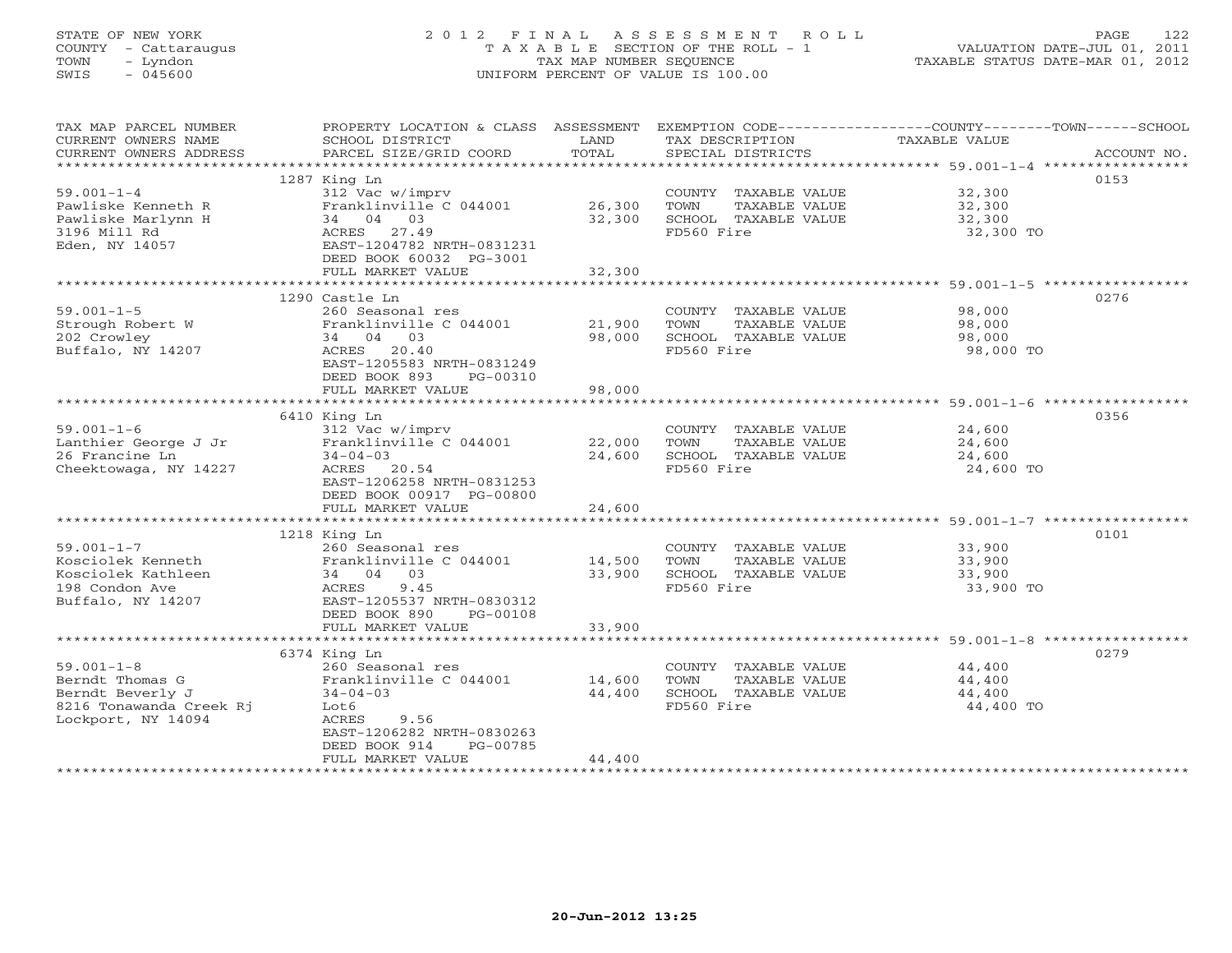# STATE OF NEW YORK 2 0 1 2 F I N A L A S S E S S M E N T R O L L PAGE 123 COUNTY - Cattaraugus T A X A B L E SECTION OF THE ROLL - 1 VALUATION DATE-JUL 01, 2011 TOWN - Lyndon TAX MAP NUMBER SEQUENCE TAXABLE STATUS DATE-MAR 01, 2012 SWIS - 045600 UNIFORM PERCENT OF VALUE IS 100.00UNIFORM PERCENT OF VALUE IS 100.00

| TAX MAP PARCEL NUMBER                                                                                                                                                                                                                    | PROPERTY LOCATION & CLASS ASSESSMENT EXEMPTION CODE---------------COUNTY-------TOWN------SCHOOL              |        |                             |                                            |                    |
|------------------------------------------------------------------------------------------------------------------------------------------------------------------------------------------------------------------------------------------|--------------------------------------------------------------------------------------------------------------|--------|-----------------------------|--------------------------------------------|--------------------|
| CURRENT OWNERS NAME                                                                                                                                                                                                                      | SCHOOL DISTRICT                                                                                              | LAND   | TAX DESCRIPTION             | TAXABLE VALUE                              |                    |
| - CURRENT OWNERS ADDRESS - PITTEL SIZE/GRID COORD - TOTAL - SPECIAL DISTRICTS - ACCOUNT NO.<br>- ARCOUNT NO - ARCEL SIZE/GRID COORD - TOTAL - SPECIAL DISTRICTS - ARCHORENT OWNERS - ACCOUNT NO - ARCOUNT NO -<br>CURRENT OWNERS ADDRESS |                                                                                                              |        |                             |                                            |                    |
|                                                                                                                                                                                                                                          |                                                                                                              |        |                             |                                            |                    |
|                                                                                                                                                                                                                                          | 5 King Ln                                                                                                    |        |                             |                                            | 0172               |
| $59.001 - 1 - 9.1$                                                                                                                                                                                                                       | 312 Vac w/imprv                                                                                              |        | COUNTY TAXABLE VALUE 12,600 |                                            |                    |
| McDermott Amanda A                                                                                                                                                                                                                       |                                                                                                              |        | TOWN<br>TAXABLE VALUE       | 12,600                                     |                    |
| McDermott Paul J                                                                                                                                                                                                                         | 34 04 03                                                                                                     | 12,600 | SCHOOL TAXABLE VALUE 12,600 |                                            |                    |
| 27 Tacoma Ave                                                                                                                                                                                                                            | ACRES 7.12                                                                                                   |        | FD560 Fire                  | 12,600 TO                                  |                    |
| Buffalo, NY 14216                                                                                                                                                                                                                        | EAST-1205676 NRTH-0829520                                                                                    |        |                             |                                            |                    |
|                                                                                                                                                                                                                                          | DEED BOOK 16870 PG-8001                                                                                      |        |                             |                                            |                    |
|                                                                                                                                                                                                                                          | FULL MARKET VALUE                                                                                            | 12,600 |                             |                                            |                    |
|                                                                                                                                                                                                                                          |                                                                                                              |        |                             |                                            |                    |
|                                                                                                                                                                                                                                          | 6303 King Ln                                                                                                 |        |                             |                                            | 0561               |
| $59.001 - 1 - 9.3$                                                                                                                                                                                                                       | 260 Seasonal res                                                                                             |        | COUNTY TAXABLE VALUE 16,600 |                                            |                    |
|                                                                                                                                                                                                                                          | Franklinville C 044001 4,900                                                                                 |        | TOWN                        | TAXABLE VALUE 16,600                       |                    |
|                                                                                                                                                                                                                                          | 34 04 03                                                                                                     | 16,600 | SCHOOL TAXABLE VALUE        | 16,600                                     |                    |
| Alng Kim M<br>75 Wilbury Pl<br>Buffalo, NY 14216                                                                                                                                                                                         | Pt Of Lot 4                                                                                                  |        | FD560 Fire                  | 16,600 TO                                  |                    |
|                                                                                                                                                                                                                                          | ACRES 1.92                                                                                                   |        |                             |                                            |                    |
|                                                                                                                                                                                                                                          | EAST-1205816 NRTH-0828854                                                                                    |        |                             |                                            |                    |
|                                                                                                                                                                                                                                          | DEED BOOK 11405 PG-9001                                                                                      |        |                             |                                            |                    |
|                                                                                                                                                                                                                                          | FULL MARKET VALUE                                                                                            | 16,600 |                             |                                            |                    |
|                                                                                                                                                                                                                                          |                                                                                                              |        |                             |                                            |                    |
| 59.001-1-9.4<br>Reese Richard L III Franklinviic<br>Reese Jennifer M 34 04 03<br>140 Sebring Dr. Reese Control 21 206245 !<br>240 Sebring Dr. RAST-1206245 !<br>268T-1206245 !                                                           |                                                                                                              |        |                             |                                            | 0808               |
|                                                                                                                                                                                                                                          | 270 Mfg housing                                                                                              |        | COUNTY TAXABLE VALUE 23,600 |                                            |                    |
|                                                                                                                                                                                                                                          | Franklinville C 044001 15,500                                                                                |        | TOWN<br>TAXABLE VALUE       | 23,600                                     |                    |
|                                                                                                                                                                                                                                          |                                                                                                              |        | 23,600 SCHOOL TAXABLE VALUE | 23,600                                     |                    |
|                                                                                                                                                                                                                                          |                                                                                                              |        | FD560 Fire                  | $23,600$ TO                                |                    |
|                                                                                                                                                                                                                                          | EAST-1206245 NRTH-0829654                                                                                    |        |                             |                                            |                    |
|                                                                                                                                                                                                                                          | DEED BOOK 6731 PG-5001                                                                                       |        |                             |                                            |                    |
|                                                                                                                                                                                                                                          | FULL MARKET VALUE                                                                                            | 23,600 |                             |                                            |                    |
|                                                                                                                                                                                                                                          |                                                                                                              |        |                             |                                            |                    |
|                                                                                                                                                                                                                                          | 6305 King Ln                                                                                                 |        |                             |                                            | 0397               |
| $59.001 - 1 - 10.1$                                                                                                                                                                                                                      |                                                                                                              |        |                             |                                            | $\Omega$<br>30,000 |
| King Joseph                                                                                                                                                                                                                              | 210 1 Family Res<br>210 1 Family Res<br>Franklinville C 044001                 3,700   COUNTY  TAXABLE VALUE |        |                             | $\begin{array}{c} 0 \\ 75,000 \end{array}$ |                    |
| King April                                                                                                                                                                                                                               | 34 04 03                                                                                                     |        | TAXABLE VALUE               | 75,000                                     |                    |
| 6305 King Ln                                                                                                                                                                                                                             | $75,000$ TOWN<br>SCHOC<br>ACRES 1.10                                                                         |        | SCHOOL TAXABLE VALUE        | 45,000                                     |                    |
| Cuba, NY 14727                                                                                                                                                                                                                           | EAST-1205778 NRTH-0828970                                                                                    |        | FD560 Fire                  | 75,000 TO                                  |                    |
|                                                                                                                                                                                                                                          | DEED BOOK 976 PG-298                                                                                         |        |                             |                                            |                    |
|                                                                                                                                                                                                                                          | FULL MARKET VALUE                                                                                            | 75,000 |                             |                                            |                    |
|                                                                                                                                                                                                                                          |                                                                                                              |        |                             |                                            |                    |
|                                                                                                                                                                                                                                          |                                                                                                              |        |                             |                                            | 0785               |
| $59.001 - 1 - 10.2$                                                                                                                                                                                                                      | 270 Mfg housing                                                                                              |        | COUNTY TAXABLE VALUE 15,900 |                                            |                    |
| x ***<br>x x & King Ln<br>270 Mfg hou.<br>Franklinvill<br>on<br>5 EACRES<br>Franklinvill<br>24 04 03<br>ACRES<br>7<br>Valencourt Patrick                                                                                                 | Franklinville $C$ 044001 12,700                                                                              |        | TOWN                        | TAXABLE VALUE 15,900                       |                    |
| Valencourt Sharon                                                                                                                                                                                                                        |                                                                                                              | 15,900 | SCHOOL TAXABLE VALUE        | 15,900                                     |                    |
| 26 Shirley St                                                                                                                                                                                                                            |                                                                                                              |        | FD560 Fire                  | 15,900 TO                                  |                    |
| Buffalo, NY 14215                                                                                                                                                                                                                        | EAST-1206342 NRTH-0829099                                                                                    |        |                             |                                            |                    |
|                                                                                                                                                                                                                                          | PG-01122                                                                                                     |        |                             |                                            |                    |
|                                                                                                                                                                                                                                          | FULL MARKET VALUE                                                                                            | 15,900 |                             |                                            |                    |
|                                                                                                                                                                                                                                          |                                                                                                              |        |                             |                                            |                    |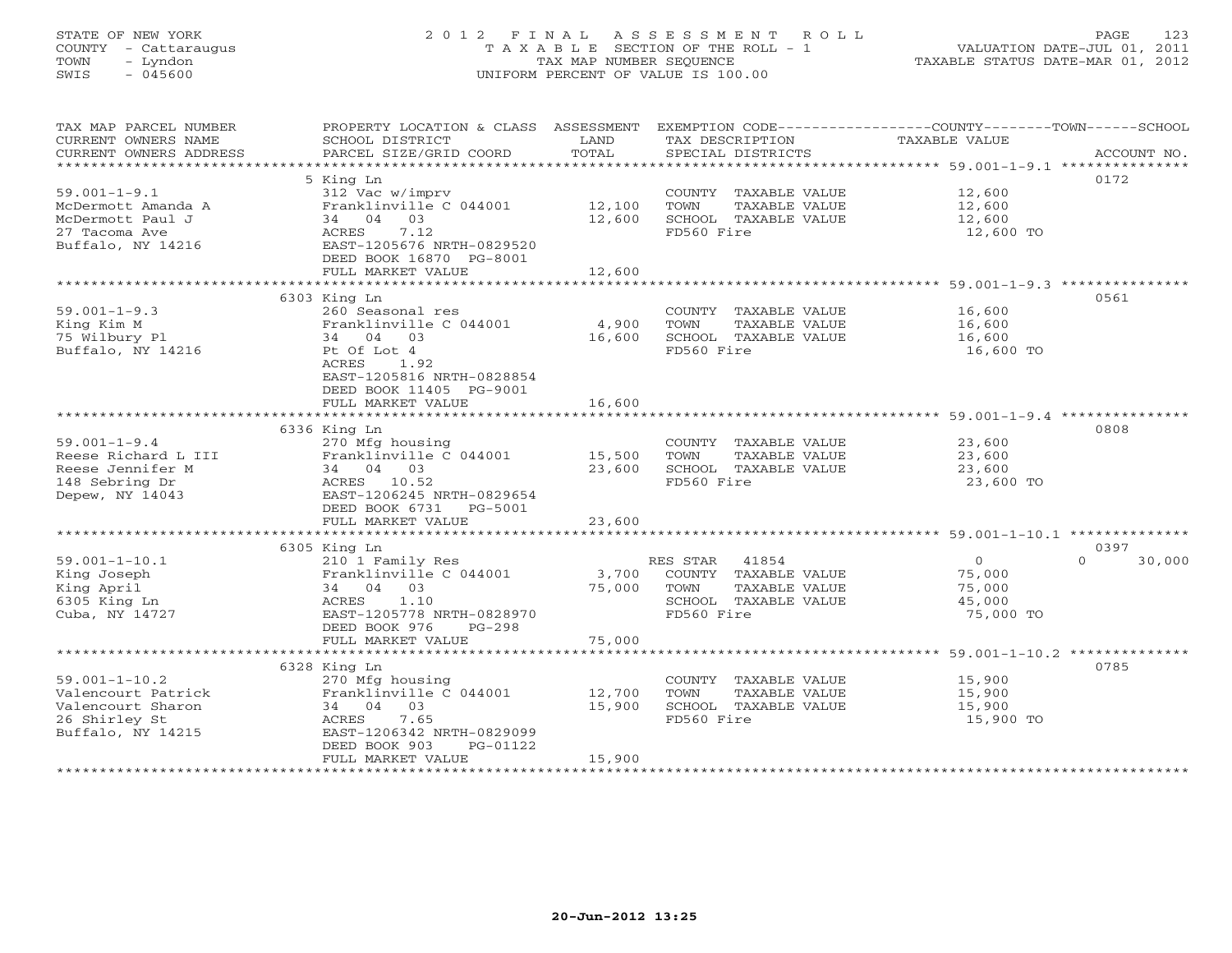# STATE OF NEW YORK 2 0 1 2 F I N A L A S S E S S M E N T R O L L PAGE 124 COUNTY - Cattaraugus T A X A B L E SECTION OF THE ROLL - 1 VALUATION DATE-JUL 01, 2011 TOWN - Lyndon TAX MAP NUMBER SEQUENCE TAXABLE STATUS DATE-MAR 01, 2012 SWIS - 045600 UNIFORM PERCENT OF VALUE IS 100.00UNIFORM PERCENT OF VALUE IS 100.00

| 6313 King Ln<br>0940<br>41854<br>$\overline{0}$<br>$\Omega$<br>30,000<br>$59.001 - 1 - 10.3$<br>RES STAR<br>210 1 Family Res<br>7,000<br>Franklinville C 044001<br>Walker James<br>COUNTY TAXABLE VALUE<br>55,000<br>55,000<br>6313 King Ln<br>34 04 03<br>TOWN<br>TAXABLE VALUE<br>55,000<br>ACRES 1.00<br>Cuba, NY 14727<br>SCHOOL TAXABLE VALUE<br>25,000<br>FD560 Fire<br>EAST-1205755 NRTH-0829066<br>55,000 TO<br>DEED BOOK 7664 PG-5001<br>55,000<br>FULL MARKET VALUE<br>Abbott Rd<br>0249<br>$59.001 - 1 - 11$<br>322 Rural vac>10<br>COUNTY TAXABLE VALUE<br>20,000<br>20,000<br>Michalski Edward<br>Franklinville C 044001<br>TOWN<br>TAXABLE VALUE<br>20,000<br>Michalski Helen<br>30 04 03<br>20,000<br>SCHOOL TAXABLE VALUE<br>20,000<br>ACRES 11.84<br>FD560 Fire<br>20,000 TO<br>83 Fairoaks<br>Buffalo, NY 14227<br>EAST-1205848 NRTH-0828436<br>DEED BOOK 722<br>PG-00605<br>20,000<br>FULL MARKET VALUE<br>1210 Abbott Rd<br>0040<br>$59.001 - 1 - 12$<br>270 Mfg housing<br>COUNTY TAXABLE VALUE<br>18,200<br>Franklinville $C$ 044001 15,000<br>TOWN<br>TAXABLE VALUE<br>Davis Jerry<br>18,200<br>30 04 03<br>SCHOOL TAXABLE VALUE<br>Davis Diane<br>18,200<br>18,200 |
|--------------------------------------------------------------------------------------------------------------------------------------------------------------------------------------------------------------------------------------------------------------------------------------------------------------------------------------------------------------------------------------------------------------------------------------------------------------------------------------------------------------------------------------------------------------------------------------------------------------------------------------------------------------------------------------------------------------------------------------------------------------------------------------------------------------------------------------------------------------------------------------------------------------------------------------------------------------------------------------------------------------------------------------------------------------------------------------------------------------------------------------------------------------------------------------------|
|                                                                                                                                                                                                                                                                                                                                                                                                                                                                                                                                                                                                                                                                                                                                                                                                                                                                                                                                                                                                                                                                                                                                                                                            |
|                                                                                                                                                                                                                                                                                                                                                                                                                                                                                                                                                                                                                                                                                                                                                                                                                                                                                                                                                                                                                                                                                                                                                                                            |
|                                                                                                                                                                                                                                                                                                                                                                                                                                                                                                                                                                                                                                                                                                                                                                                                                                                                                                                                                                                                                                                                                                                                                                                            |
|                                                                                                                                                                                                                                                                                                                                                                                                                                                                                                                                                                                                                                                                                                                                                                                                                                                                                                                                                                                                                                                                                                                                                                                            |
|                                                                                                                                                                                                                                                                                                                                                                                                                                                                                                                                                                                                                                                                                                                                                                                                                                                                                                                                                                                                                                                                                                                                                                                            |
|                                                                                                                                                                                                                                                                                                                                                                                                                                                                                                                                                                                                                                                                                                                                                                                                                                                                                                                                                                                                                                                                                                                                                                                            |
|                                                                                                                                                                                                                                                                                                                                                                                                                                                                                                                                                                                                                                                                                                                                                                                                                                                                                                                                                                                                                                                                                                                                                                                            |
|                                                                                                                                                                                                                                                                                                                                                                                                                                                                                                                                                                                                                                                                                                                                                                                                                                                                                                                                                                                                                                                                                                                                                                                            |
|                                                                                                                                                                                                                                                                                                                                                                                                                                                                                                                                                                                                                                                                                                                                                                                                                                                                                                                                                                                                                                                                                                                                                                                            |
|                                                                                                                                                                                                                                                                                                                                                                                                                                                                                                                                                                                                                                                                                                                                                                                                                                                                                                                                                                                                                                                                                                                                                                                            |
|                                                                                                                                                                                                                                                                                                                                                                                                                                                                                                                                                                                                                                                                                                                                                                                                                                                                                                                                                                                                                                                                                                                                                                                            |
|                                                                                                                                                                                                                                                                                                                                                                                                                                                                                                                                                                                                                                                                                                                                                                                                                                                                                                                                                                                                                                                                                                                                                                                            |
|                                                                                                                                                                                                                                                                                                                                                                                                                                                                                                                                                                                                                                                                                                                                                                                                                                                                                                                                                                                                                                                                                                                                                                                            |
|                                                                                                                                                                                                                                                                                                                                                                                                                                                                                                                                                                                                                                                                                                                                                                                                                                                                                                                                                                                                                                                                                                                                                                                            |
|                                                                                                                                                                                                                                                                                                                                                                                                                                                                                                                                                                                                                                                                                                                                                                                                                                                                                                                                                                                                                                                                                                                                                                                            |
|                                                                                                                                                                                                                                                                                                                                                                                                                                                                                                                                                                                                                                                                                                                                                                                                                                                                                                                                                                                                                                                                                                                                                                                            |
|                                                                                                                                                                                                                                                                                                                                                                                                                                                                                                                                                                                                                                                                                                                                                                                                                                                                                                                                                                                                                                                                                                                                                                                            |
|                                                                                                                                                                                                                                                                                                                                                                                                                                                                                                                                                                                                                                                                                                                                                                                                                                                                                                                                                                                                                                                                                                                                                                                            |
|                                                                                                                                                                                                                                                                                                                                                                                                                                                                                                                                                                                                                                                                                                                                                                                                                                                                                                                                                                                                                                                                                                                                                                                            |
|                                                                                                                                                                                                                                                                                                                                                                                                                                                                                                                                                                                                                                                                                                                                                                                                                                                                                                                                                                                                                                                                                                                                                                                            |
|                                                                                                                                                                                                                                                                                                                                                                                                                                                                                                                                                                                                                                                                                                                                                                                                                                                                                                                                                                                                                                                                                                                                                                                            |
|                                                                                                                                                                                                                                                                                                                                                                                                                                                                                                                                                                                                                                                                                                                                                                                                                                                                                                                                                                                                                                                                                                                                                                                            |
|                                                                                                                                                                                                                                                                                                                                                                                                                                                                                                                                                                                                                                                                                                                                                                                                                                                                                                                                                                                                                                                                                                                                                                                            |
| 60 15th Ave<br>ACRES<br>6.47<br>FD560 Fire<br>18,200 TO                                                                                                                                                                                                                                                                                                                                                                                                                                                                                                                                                                                                                                                                                                                                                                                                                                                                                                                                                                                                                                                                                                                                    |
| N Tonawanda, NY 14120<br>EAST-1206443 NRTH-0828437                                                                                                                                                                                                                                                                                                                                                                                                                                                                                                                                                                                                                                                                                                                                                                                                                                                                                                                                                                                                                                                                                                                                         |
| DEED BOOK 00943 PG-00301                                                                                                                                                                                                                                                                                                                                                                                                                                                                                                                                                                                                                                                                                                                                                                                                                                                                                                                                                                                                                                                                                                                                                                   |
| FULL MARKET VALUE<br>18,200                                                                                                                                                                                                                                                                                                                                                                                                                                                                                                                                                                                                                                                                                                                                                                                                                                                                                                                                                                                                                                                                                                                                                                |
|                                                                                                                                                                                                                                                                                                                                                                                                                                                                                                                                                                                                                                                                                                                                                                                                                                                                                                                                                                                                                                                                                                                                                                                            |
| 0093<br>1198 Abbott Rd                                                                                                                                                                                                                                                                                                                                                                                                                                                                                                                                                                                                                                                                                                                                                                                                                                                                                                                                                                                                                                                                                                                                                                     |
| $59.001 - 1 - 13$<br>COUNTY TAXABLE VALUE 217,500<br>260 Seasonal res                                                                                                                                                                                                                                                                                                                                                                                                                                                                                                                                                                                                                                                                                                                                                                                                                                                                                                                                                                                                                                                                                                                      |
| Reiss Kenneth G<br>Franklinville C 044001 125,800<br>TOWN<br>TAXABLE VALUE<br>217,500<br>217,500                                                                                                                                                                                                                                                                                                                                                                                                                                                                                                                                                                                                                                                                                                                                                                                                                                                                                                                                                                                                                                                                                           |
| 63 Wolf Run Rd<br>26 04 03<br>217,500<br>SCHOOL TAXABLE VALUE                                                                                                                                                                                                                                                                                                                                                                                                                                                                                                                                                                                                                                                                                                                                                                                                                                                                                                                                                                                                                                                                                                                              |
| Cuba, NY 14727<br>ACRES 81.59<br>FD560 Fire<br>217,500 TO                                                                                                                                                                                                                                                                                                                                                                                                                                                                                                                                                                                                                                                                                                                                                                                                                                                                                                                                                                                                                                                                                                                                  |
| EAST-1207153 NRTH-0830158                                                                                                                                                                                                                                                                                                                                                                                                                                                                                                                                                                                                                                                                                                                                                                                                                                                                                                                                                                                                                                                                                                                                                                  |
| DEED BOOK 7697<br>$PG-2001$                                                                                                                                                                                                                                                                                                                                                                                                                                                                                                                                                                                                                                                                                                                                                                                                                                                                                                                                                                                                                                                                                                                                                                |
| 217,500<br>FULL MARKET VALUE                                                                                                                                                                                                                                                                                                                                                                                                                                                                                                                                                                                                                                                                                                                                                                                                                                                                                                                                                                                                                                                                                                                                                               |
|                                                                                                                                                                                                                                                                                                                                                                                                                                                                                                                                                                                                                                                                                                                                                                                                                                                                                                                                                                                                                                                                                                                                                                                            |
| 1198 Abbott Rd<br>0959                                                                                                                                                                                                                                                                                                                                                                                                                                                                                                                                                                                                                                                                                                                                                                                                                                                                                                                                                                                                                                                                                                                                                                     |
| $59.001 - 1 - 13.71$<br>RES STAR 41854<br>$\Omega$<br>$\Omega$<br>30,000<br>240 Rural res                                                                                                                                                                                                                                                                                                                                                                                                                                                                                                                                                                                                                                                                                                                                                                                                                                                                                                                                                                                                                                                                                                  |
| Reiss Kenneth G<br>Franklinville C 044001 18,900<br>COUNTY TAXABLE VALUE<br>51,300                                                                                                                                                                                                                                                                                                                                                                                                                                                                                                                                                                                                                                                                                                                                                                                                                                                                                                                                                                                                                                                                                                         |
| Ward Russell<br>ACRES 10.41<br>51,300<br>TOWN<br>TAXABLE VALUE<br>51,300                                                                                                                                                                                                                                                                                                                                                                                                                                                                                                                                                                                                                                                                                                                                                                                                                                                                                                                                                                                                                                                                                                                   |
| EAST-1207153 NRTH-0830158<br>63 Wolf Run Rd<br>SCHOOL TAXABLE VALUE<br>21,300                                                                                                                                                                                                                                                                                                                                                                                                                                                                                                                                                                                                                                                                                                                                                                                                                                                                                                                                                                                                                                                                                                              |
| 51,300 FD560 Fire<br>FULL MARKET VALUE<br>51,300 TO<br>Cuba, NY 14727                                                                                                                                                                                                                                                                                                                                                                                                                                                                                                                                                                                                                                                                                                                                                                                                                                                                                                                                                                                                                                                                                                                      |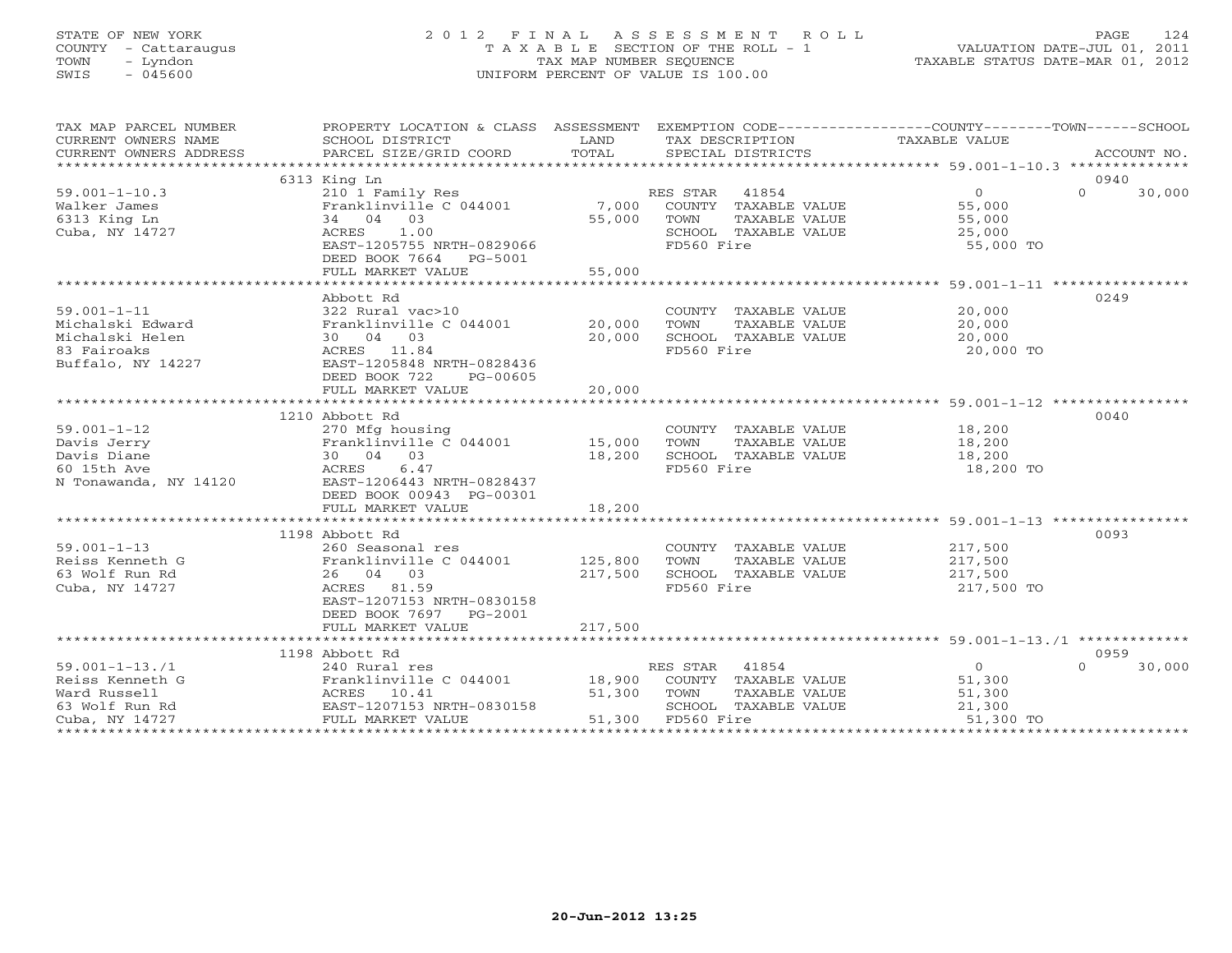# STATE OF NEW YORK 2 0 1 2 F I N A L A S S E S S M E N T R O L L PAGE 125 COUNTY - Cattaraugus T A X A B L E SECTION OF THE ROLL - 1 VALUATION DATE-JUL 01, 2011 TOWN - Lyndon TAX MAP NUMBER SEQUENCE TAXABLE STATUS DATE-MAR 01, 2012 SWIS - 045600 UNIFORM PERCENT OF VALUE IS 100.00UNIFORM PERCENT OF VALUE IS 100.00

| TAX MAP PARCEL NUMBER<br>CURRENT OWNERS NAME                                                                                      | PROPERTY LOCATION & CLASS ASSESSMENT<br>SCHOOL DISTRICT                                                                                                                                 | LAND                                  | EXEMPTION CODE----------------COUNTY-------TOWN------SCHOOL<br>TAX DESCRIPTION                                    | TAXABLE VALUE                                                            |                                                  |
|-----------------------------------------------------------------------------------------------------------------------------------|-----------------------------------------------------------------------------------------------------------------------------------------------------------------------------------------|---------------------------------------|-------------------------------------------------------------------------------------------------------------------|--------------------------------------------------------------------------|--------------------------------------------------|
|                                                                                                                                   |                                                                                                                                                                                         |                                       |                                                                                                                   |                                                                          | 0151                                             |
| $59.001 - 1 - 14$<br>Heron Judy<br>1168 Abbott Rd<br>Cuba, NY 14727                                                               | 1168 Abbott Rd<br>210 1 Family Res<br>Franklinville C 044001 16,500<br>26 03 04<br>7.97<br>ACRES<br>EAST-1207477 NRTH-0828409<br>DEED BOOK 712<br>PG-00732<br>FULL MARKET VALUE         | 92,000<br>92,000                      | 41834<br>SR STAR<br>COUNTY TAXABLE VALUE<br>TOWN<br>TAXABLE VALUE<br>SCHOOL TAXABLE VALUE<br>FD560 Fire           | $\overline{0}$<br>92,000<br>92,000<br>29,800<br>92,000 TO                | $\Omega$<br>62,200                               |
|                                                                                                                                   |                                                                                                                                                                                         |                                       |                                                                                                                   |                                                                          |                                                  |
| $59.001 - 1 - 15$<br>Frazier William H<br>Thomson-Frazier Susa<br>11415 N 44Th St<br>Phoenix, AZ 85028                            | 1126 Abbott Rd<br>314 Rural vac<10<br>Franklinville C 044001<br>26 04 03<br>FRNT 465.00 DPTH 85.00<br>EAST-1208003 NRTH-0828151<br>DEED BOOK 00969 PG-00136                             | 7,000<br>7,000                        | COUNTY TAXABLE VALUE<br>TOWN<br>TAXABLE VALUE<br>SCHOOL TAXABLE VALUE<br>FD560 Fire                               | 7,000<br>7,000<br>7,000<br>7,000 TO                                      | 0383                                             |
|                                                                                                                                   | FULL MARKET VALUE                                                                                                                                                                       | 7,000                                 |                                                                                                                   |                                                                          |                                                  |
|                                                                                                                                   | 1044 Abbott Rd                                                                                                                                                                          |                                       |                                                                                                                   |                                                                          | 0191                                             |
| $59.001 - 1 - 16.1$<br>Kellogg James E Sr<br>1044 Abbott Rd<br>Cuba, NY 14727-9123                                                | 210 1 Family Res<br>Franklinville C 044001 10,800 SR STAR<br>26 04 03<br>ACRES<br>4.55<br>EAST-1208903 NRTH-0828247<br>DEED BOOK 653<br>PG-00535                                        | 95,500                                | 41801<br>AGED C/T<br>41834<br>COUNTY TAXABLE VALUE<br>TAXABLE VALUE<br>TOWN<br>SCHOOL TAXABLE VALUE<br>FD560 Fire | 19,100<br>$\overline{0}$<br>76,400<br>76,400<br>33,300<br>95,500 TO      | 19,100<br>$\Omega$<br>62,200<br>$\Omega$         |
|                                                                                                                                   | FULL MARKET VALUE                                                                                                                                                                       | 95,500                                |                                                                                                                   |                                                                          |                                                  |
|                                                                                                                                   |                                                                                                                                                                                         |                                       |                                                                                                                   |                                                                          |                                                  |
| $59.001 - 1 - 16.3$<br>Clarone Edward<br>Clarone Edith<br>1084 Abbott Rd<br>Cuba, NY 14727                                        | 1084 Abbott Rd<br>210 1 Family Res<br>Franklinville C 044001<br>26 04 03<br>FRNT 225.00 DPTH 125.00<br>EAST-1208404 NRTH-0828169<br>DEED BOOK 00977 PG-00216                            | 6,800 SR STAR<br>46,000               | WVET C/T<br>41121<br>41834<br>COUNTY TAXABLE VALUE<br>TOWN<br>TAXABLE VALUE<br>SCHOOL TAXABLE VALUE<br>FD560 Fire | 6,900<br>$\Omega$<br>39,100<br>39,100<br>$\Omega$<br>46,000 TO           | 0568<br>6,900<br>$\Omega$<br>$\Omega$<br>46,000  |
|                                                                                                                                   | FULL MARKET VALUE                                                                                                                                                                       | 46,000                                |                                                                                                                   |                                                                          |                                                  |
|                                                                                                                                   |                                                                                                                                                                                         |                                       |                                                                                                                   |                                                                          |                                                  |
| $59.001 - 1 - 17.1$<br>W. M. FARM<br>6315 S Center Rd<br>Cuba, NY 14727<br>MAY BE SUBJECT TO PAYMENT<br>UNDER AGDIST LAW TIL 2016 | 6315 6317 South Center Rd<br>112 Dairy farm<br>Franklinville C 044001<br>18/19/26/27 04 03<br>ACRES 246.13<br>EAST-1209124 NRTH-0831399<br>DEED BOOK 13797 PG-8001<br>FULL MARKET VALUE | 192,400 SR STAR<br>312,800<br>312,800 | AG DIST<br>41720<br>41834<br>COUNTY TAXABLE VALUE<br>TOWN<br>TAXABLE VALUE<br>SCHOOL TAXABLE VALUE<br>FD560 Fire  | 103,651<br>$\overline{0}$<br>209,149<br>209,149<br>146,949<br>312,800 TO | 0196<br>103,651<br>103,651<br>$\Omega$<br>62,200 |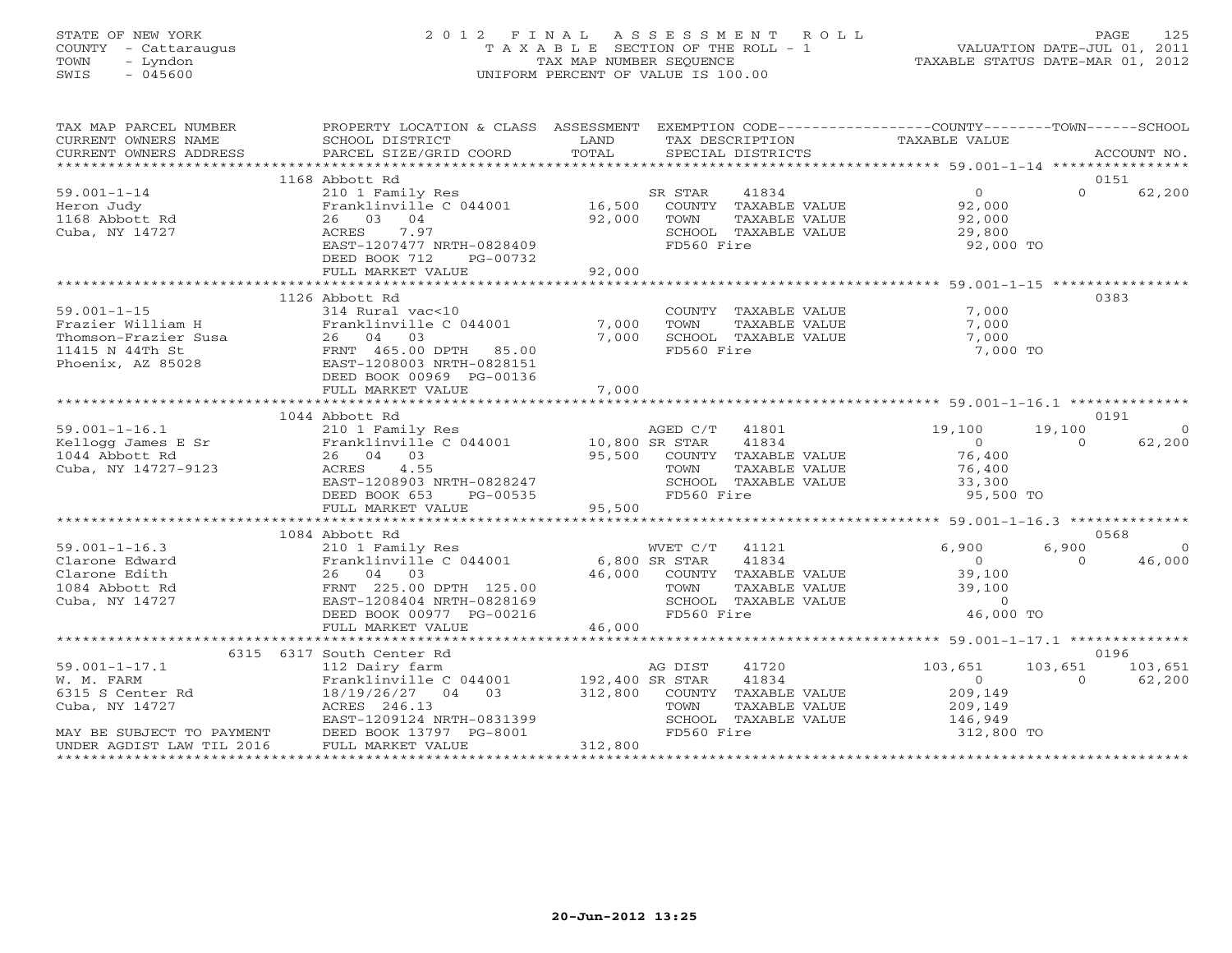## STATE OF NEW YORK 2 0 1 2 F I N A L A S S E S S M E N T R O L L PAGE 126 COUNTY - Cattaraugus T A X A B L E SECTION OF THE ROLL - 1 VALUATION DATE-JUL 01, 2011 TOWN - Lyndon TAX MAP NUMBER SEQUENCE TAXABLE STATUS DATE-MAR 01, 2012 SWIS - 045600 UNIFORM PERCENT OF VALUE IS 100.00UNIFORM PERCENT OF VALUE IS 100.00

| TAX MAP PARCEL NUMBER<br>CURRENT OWNERS NAME<br>CURRENT OWNERS ADDRESS | PROPERTY LOCATION & CLASS ASSESSMENT<br>SCHOOL DISTRICT<br>PARCEL SIZE/GRID COORD | LAND<br>TOTAL | EXEMPTION CODE----------------COUNTY-------TOWN------SCHOOL<br>TAX DESCRIPTION<br>SPECIAL DISTRICTS | TAXABLE VALUE        | ACCOUNT NO.        |
|------------------------------------------------------------------------|-----------------------------------------------------------------------------------|---------------|-----------------------------------------------------------------------------------------------------|----------------------|--------------------|
|                                                                        |                                                                                   |               |                                                                                                     |                      |                    |
|                                                                        | 6264 South Center Rd                                                              |               |                                                                                                     |                      | 0817               |
| $59.001 - 1 - 17.2$                                                    | 210 1 Family Res                                                                  |               | RES STAR<br>41854                                                                                   | $\overline{0}$       | $\Omega$<br>30,000 |
| Kellogg James E Jr                                                     | Franklinville C 044001                                                            |               | 7,000 COUNTY TAXABLE VALUE                                                                          | 41,300               |                    |
| 6264 S Center Rd                                                       | 26 04 03                                                                          | 41,300        | TOWN<br>TAXABLE VALUE                                                                               | 41,300               |                    |
| Cuba, NY 14727                                                         | FRNT 171.30 DPTH 241.00                                                           |               | SCHOOL TAXABLE VALUE                                                                                | 11,300               |                    |
|                                                                        | EAST-1208435 NRTH-0828309                                                         |               | FD560 Fire                                                                                          | 41,300 TO            |                    |
|                                                                        | DEED BOOK 7778 PG-6004                                                            |               |                                                                                                     |                      |                    |
|                                                                        | FULL MARKET VALUE                                                                 | 41,300        |                                                                                                     |                      |                    |
|                                                                        |                                                                                   |               |                                                                                                     |                      |                    |
|                                                                        | 1000 Abbott Rd                                                                    |               |                                                                                                     |                      | 0818               |
| $59.001 - 1 - 17.3$                                                    | 210 1 Family Res                                                                  |               | RES STAR<br>41854                                                                                   | $\overline{0}$       | $\Omega$<br>30,000 |
| Gunsolus Kenneth                                                       | Franklinville C 044001                                                            | 6,200         | COUNTY TAXABLE VALUE                                                                                | 46,200               |                    |
| Gunsolus Nancy                                                         | 26 04 03                                                                          | 46,200        | TOWN<br>TAXABLE VALUE                                                                               | 46,200               |                    |
| 1000 Abbott Rd                                                         | FRNT 200.00 DPTH 75.00                                                            |               | SCHOOL TAXABLE VALUE                                                                                | 16,200               |                    |
| Cuba, NY 14727                                                         | EAST-1209677 NRTH-0828155                                                         |               | FD560 Fire                                                                                          | 46,200 TO            |                    |
|                                                                        | DEED BOOK 00901 PG-00230                                                          |               |                                                                                                     |                      |                    |
|                                                                        | FULL MARKET VALUE                                                                 | 46,200        |                                                                                                     |                      |                    |
|                                                                        |                                                                                   |               |                                                                                                     |                      |                    |
|                                                                        | South Center Rd                                                                   |               |                                                                                                     |                      | 0908               |
| $59.001 - 1 - 17.4$                                                    | 322 Rural vac>10                                                                  |               | COUNTY TAXABLE VALUE                                                                                | 9,400                |                    |
| Rix William                                                            | Franklinville C 044001                                                            | 9,400         | TAXABLE VALUE<br>TOWN                                                                               | 9,400                |                    |
| Rix Mary                                                               | 26 04 03                                                                          | 9,400         | SCHOOL TAXABLE VALUE                                                                                | 9,400                |                    |
| 958 Abbotts Rd                                                         | ACRES 10.00                                                                       |               | FD560 Fire                                                                                          | 9,400 TO             |                    |
| Cuba, NY 14727                                                         | EAST-1210332 NRTH-0828620                                                         |               |                                                                                                     |                      |                    |
|                                                                        | DEED BOOK 1885 PG-6004                                                            |               |                                                                                                     |                      |                    |
|                                                                        | FULL MARKET VALUE                                                                 | 9,400         |                                                                                                     |                      |                    |
|                                                                        |                                                                                   |               |                                                                                                     |                      |                    |
|                                                                        | 6280 South Center Rd                                                              |               |                                                                                                     |                      | 0944               |
| $59.001 - 1 - 17.5$                                                    | 270 Mfg housing                                                                   |               | RES STAR<br>41854                                                                                   | $\circ$              | 29,200<br>$\Omega$ |
| Kellogg Dean                                                           | Franklinville C 044001                                                            |               | 7,600 COUNTY TAXABLE VALUE                                                                          | 29,200               |                    |
|                                                                        | ACRES<br>1.40                                                                     | 29,200        | TOWN                                                                                                | 29,200               |                    |
| 6280 S Center Rd                                                       |                                                                                   |               | TAXABLE VALUE                                                                                       |                      |                    |
| Cuba, NY 14727                                                         | EAST-1208604 NRTH-0828510                                                         |               | SCHOOL TAXABLE VALUE                                                                                | $\circ$<br>29,200 TO |                    |
|                                                                        | DEED BOOK 9335 PG-6001                                                            |               | FD560 Fire                                                                                          |                      |                    |
|                                                                        | FULL MARKET VALUE                                                                 | 29,200        |                                                                                                     |                      |                    |
|                                                                        |                                                                                   |               |                                                                                                     |                      |                    |
|                                                                        | Abbott Rd                                                                         |               |                                                                                                     |                      | 0951               |
| $59.001 - 1 - 17.7$                                                    | 312 Vac w/imprv                                                                   |               | COUNTY TAXABLE VALUE                                                                                | 19,400               |                    |
| Kellogg James T                                                        | Franklinville C 044001                                                            | 12,900        | TAXABLE VALUE<br>TOWN                                                                               | 19,400               |                    |
| 6586 South Center Rd                                                   | 18/19/26/27 04 03                                                                 | 19,400        | SCHOOL TAXABLE VALUE                                                                                | 19,400               |                    |
| Cuba, NY 14727                                                         | ACRES<br>4.90                                                                     |               | FD560 Fire                                                                                          | 19,400 TO            |                    |
|                                                                        | EAST-1209517 NRTH-0828332                                                         |               |                                                                                                     |                      |                    |
| MAY BE SUBJECT TO PAYMENT                                              | DEED BOOK 13133 PG-7002                                                           |               |                                                                                                     |                      |                    |
| UNDER AGDIST LAW TIL 2014<br>*********************                     | FULL MARKET VALUE                                                                 | 19,400        |                                                                                                     |                      |                    |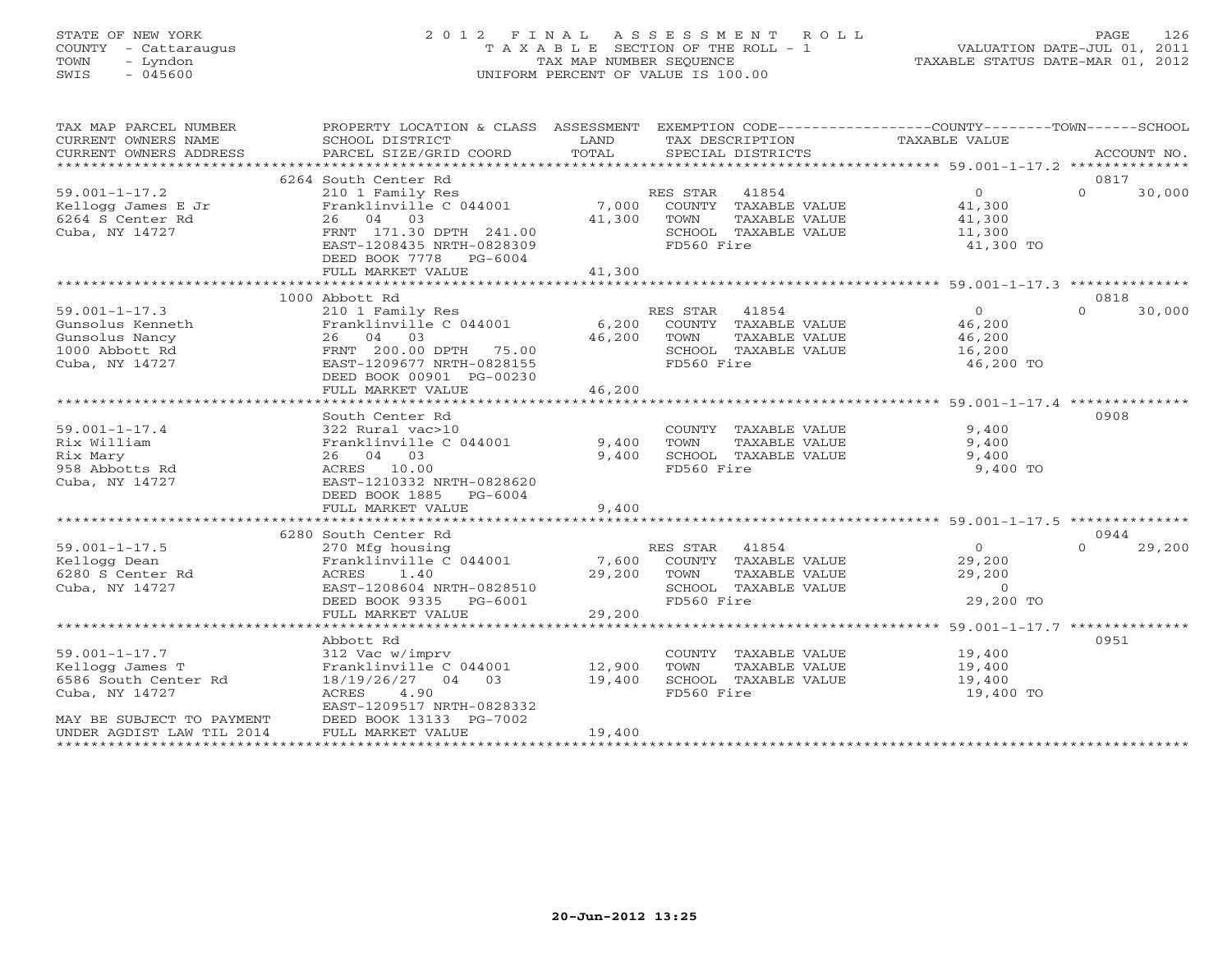# STATE OF NEW YORK 2 0 1 2 F I N A L A S S E S S M E N T R O L L PAGE 127 COUNTY - Cattaraugus T A X A B L E SECTION OF THE ROLL - 1 VALUATION DATE-JUL 01, 2011 TOWN - Lyndon TAX MAP NUMBER SEQUENCE TAXABLE STATUS DATE-MAR 01, 2012 SWIS - 045600 UNIFORM PERCENT OF VALUE IS 100.00UNIFORM PERCENT OF VALUE IS 100.00

| TAX MAP PARCEL NUMBER<br>CURRENT OWNERS NAME<br>CURRENT OWNERS ADDRESS                                | PROPERTY LOCATION & CLASS ASSESSMENT EXEMPTION CODE---------------COUNTY-------TOWN------SCHOOL<br>SCHOOL DISTRICT<br>PARCEL SIZE/GRID COORD                                        | LAND<br>TOTAL              | TAX DESCRIPTION<br>SPECIAL DISTRICTS                                                                                            | TAXABLE VALUE                                                                                             | ACCOUNT NO.                                    |
|-------------------------------------------------------------------------------------------------------|-------------------------------------------------------------------------------------------------------------------------------------------------------------------------------------|----------------------------|---------------------------------------------------------------------------------------------------------------------------------|-----------------------------------------------------------------------------------------------------------|------------------------------------------------|
| ******************************                                                                        |                                                                                                                                                                                     |                            |                                                                                                                                 |                                                                                                           |                                                |
|                                                                                                       | South Center Rd                                                                                                                                                                     |                            |                                                                                                                                 |                                                                                                           | 0955                                           |
| $59.001 - 1 - 17.8$<br>Kellogg James E Jr<br>6264 S Center Rd<br>Cuba, NY 14727                       | 314 Rural vac<10<br>Franklinville C 044001<br>2.35<br>ACRES<br>EAST-1208026 NRTH-0828291<br>DEED BOOK 14955 PG-4001<br>FULL MARKET VALUE                                            | 9,000<br>9,000<br>9,000    | COUNTY TAXABLE VALUE<br>TOWN<br>TAXABLE VALUE<br>SCHOOL TAXABLE VALUE<br>FD560 Fire                                             | 9,000<br>9,000<br>9,000<br>9,000 TO                                                                       |                                                |
|                                                                                                       |                                                                                                                                                                                     |                            |                                                                                                                                 |                                                                                                           |                                                |
| $59.001 - 1 - 18.1$<br>Liberto Nick<br>Liberto Viola<br>104 Greenhill Ter<br>West Seneca, NY 14224    | 6485 South Center Rd<br>270 Mfg housing<br>Franklinville C 044001<br>26 04 03<br>ACRES<br>9.90<br>EAST-1209963 NRTH-0831544<br>DEED BOOK 815<br>PG-00193<br>FULL MARKET VALUE       | 18,400<br>20,400<br>20,400 | COUNTY TAXABLE VALUE<br>TOWN<br>TAXABLE VALUE<br>SCHOOL TAXABLE VALUE<br>FD560 Fire                                             | 20,400<br>20,400<br>20,400<br>20,400 TO<br>********************************* 59.001-1-18.2 ************** | 0380                                           |
|                                                                                                       |                                                                                                                                                                                     |                            |                                                                                                                                 |                                                                                                           |                                                |
| $59.001 - 1 - 18.2$<br>Peccia Michael<br>Peccia Joseph<br>56 Tracy Lynn Lane<br>West Seneca, NY 14224 | 6486 South Center Rd<br>270 Mfg housing<br>Franklinville C 044001<br>$26 - 04 - 03$<br>8.60<br>ACRES<br>EAST-1210285 NRTH-0831195<br>DEED BOOK 1442<br>PG-6001<br>FULL MARKET VALUE | 17,100<br>22,100<br>22,100 | COUNTY TAXABLE VALUE<br>TOWN<br>TAXABLE VALUE<br>SCHOOL TAXABLE VALUE<br>FD560 Fire                                             | 22,100<br>22,100<br>22,100<br>22,100 TO                                                                   | 0673                                           |
|                                                                                                       | 958 Abbott Rd                                                                                                                                                                       |                            |                                                                                                                                 |                                                                                                           | 0830                                           |
| $59.001 - 1 - 19.2$<br>Rix William<br>Rix Mary<br>958 Abbott Rd<br>Cuba, NY 14727                     | 210 1 Family Res<br>Franklinville C 044001<br>25 04 03<br>1.80<br>ACRES<br>EAST-1210431 NRTH-0827992<br>DEED BOOK 1028<br>PG-462<br>FULL MARKET VALUE                               | 78,200<br>78,200           | CW 15 VET/ 41162<br>8,200 RES STAR 41854<br>COUNTY TAXABLE VALUE<br>TOWN<br>TAXABLE VALUE<br>SCHOOL TAXABLE VALUE<br>FD560 Fire | 11,730<br>$\Omega$<br>66,470<br>78,200<br>48,200<br>78,200 TO                                             | $\mathbf{0}$<br>$\Omega$<br>$\Omega$<br>30,000 |
|                                                                                                       | *************************                                                                                                                                                           |                            |                                                                                                                                 |                                                                                                           |                                                |
| $59.001 - 1 - 19.3$<br>Musielak Robert Donald<br>11196 Winde Ln<br>Lancaster, NY 14086                | 979 Abbott Rd<br>270 Mfg housing<br>Franklinville C 044001<br>25 04 03<br>ACRES 27.75<br>EAST-1210042 NRTH-0827396<br>DEED BOOK 998<br>$PG-396$<br>FULL MARKET VALUE                | 30,000<br>63,200<br>63,200 | COUNTY TAXABLE VALUE<br>TOWN<br>TAXABLE VALUE<br>SCHOOL TAXABLE VALUE<br>FD560 Fire                                             | 63,200<br>63,200<br>63,200<br>63,200 TO                                                                   | 0890                                           |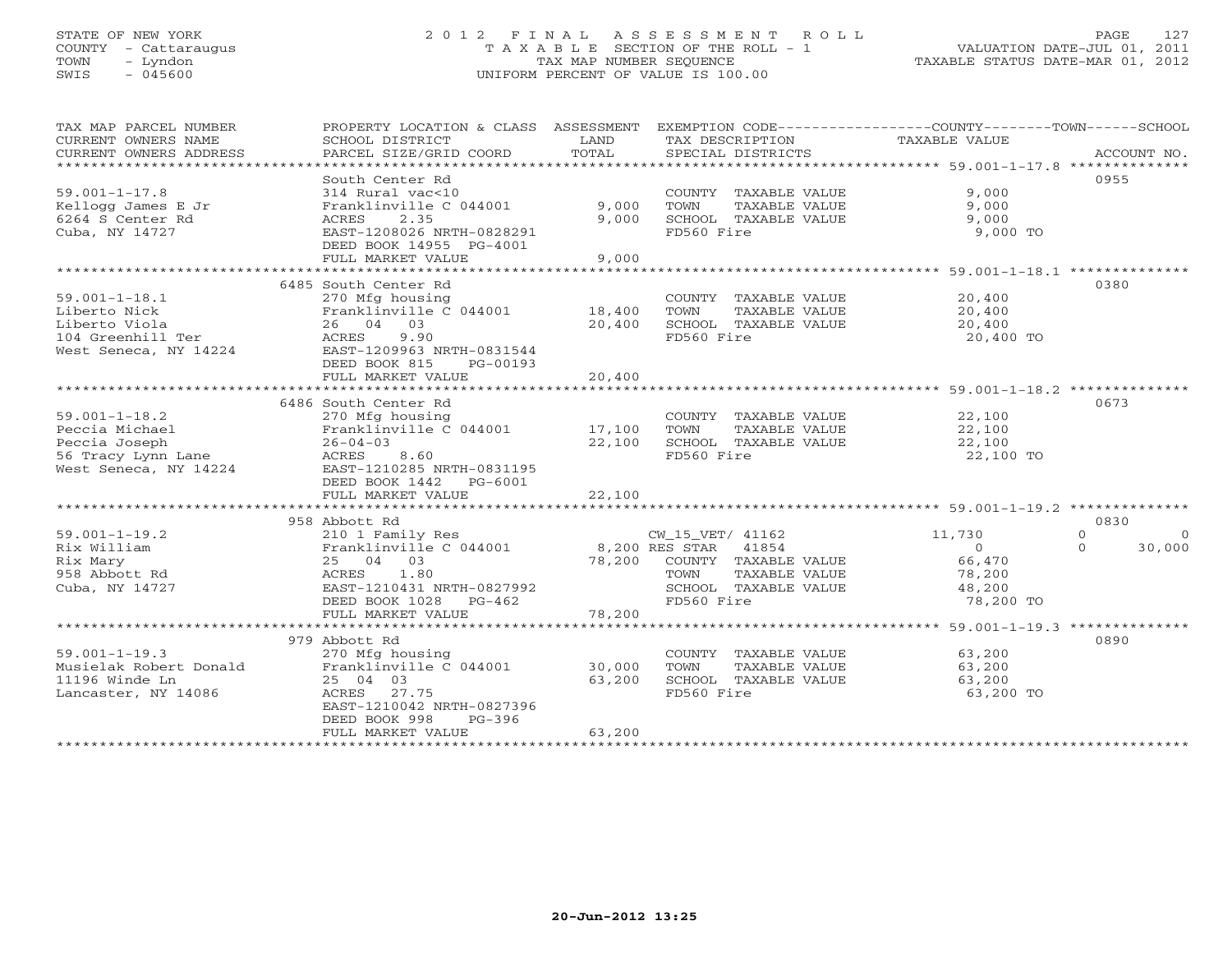# STATE OF NEW YORK 2 0 1 2 F I N A L A S S E S S M E N T R O L L PAGE 128 COUNTY - Cattaraugus T A X A B L E SECTION OF THE ROLL - 1 VALUATION DATE-JUL 01, 2011 TOWN - Lyndon TAX MAP NUMBER SEQUENCE TAXABLE STATUS DATE-MAR 01, 2012 SWIS - 045600 UNIFORM PERCENT OF VALUE IS 100.00UNIFORM PERCENT OF VALUE IS 100.00

| TAX MAP PARCEL NUMBER   | PROPERTY LOCATION & CLASS ASSESSMENT                 |                         |                       | EXEMPTION CODE----------------COUNTY-------TOWN-----SCHOOL      |
|-------------------------|------------------------------------------------------|-------------------------|-----------------------|-----------------------------------------------------------------|
| CURRENT OWNERS NAME     | SCHOOL DISTRICT                                      | LAND                    | TAX DESCRIPTION       | TAXABLE VALUE                                                   |
| CURRENT OWNERS ADDRESS  | PARCEL SIZE/GRID COORD                               | TOTAL                   | SPECIAL DISTRICTS     | ACCOUNT NO.                                                     |
| *********************** |                                                      |                         |                       | ********************************** 59.001-1-20.1 ************** |
|                         | Carpenter Hill Rd                                    |                         |                       | 0265                                                            |
| $59.001 - 1 - 20.1$     | 321 Abandoned ag                                     |                         | COUNTY TAXABLE VALUE  | 48,200                                                          |
| Weidert George R        | Franklinville C 044001                               | 48,200                  | TOWN<br>TAXABLE VALUE | 48,200                                                          |
| Mielke Dennis F         | 25 04 03                                             | 48,200                  | SCHOOL TAXABLE VALUE  | 48,200                                                          |
| 2929 Lower Mountain Rd  | ACRES 64.30                                          |                         | FD560 Fire            | 48,200 TO                                                       |
| Ransomville, NY 14131   | EAST-1210057 NRTH-0825467                            |                         |                       |                                                                 |
|                         |                                                      |                         |                       |                                                                 |
|                         | DEED BOOK 00918 PG-01059                             |                         |                       |                                                                 |
|                         | FULL MARKET VALUE<br>******************************* | 48,200<br>************* |                       |                                                                 |
|                         |                                                      |                         |                       | 0234                                                            |
|                         | 900 Carpenter Hill Rd                                |                         |                       |                                                                 |
| $59.001 - 1 - 20.2$     | 270 Mfg housing                                      |                         | COUNTY TAXABLE VALUE  | 26,400                                                          |
| Magolis Ronald          | Franklinville C 044001                               | 12,700                  | TOWN<br>TAXABLE VALUE | 26,400                                                          |
| Magolis Donna L         | 25<br>$-04$<br>$-0.3$                                | 26,400                  | SCHOOL TAXABLE VALUE  | 26,400                                                          |
| 24 Waterman St Apt 1    | Lot 17                                               |                         | FD560 Fire            | 26,400 TO                                                       |
| Lockport, NY 14094      | ACRES<br>4.78                                        |                         |                       |                                                                 |
|                         | EAST-1210352 NRTH-0824106                            |                         |                       |                                                                 |
|                         | DEED BOOK 2665<br>PG-2002                            |                         |                       |                                                                 |
|                         | FULL MARKET VALUE                                    | 26,400                  |                       |                                                                 |
|                         | *******************                                  | ********                |                       | ******************************** 59.001-1-21.1 **************   |
|                         | Abbott Rd                                            |                         |                       | 0232                                                            |
| $59.001 - 1 - 21.1$     | 322 Rural vac>10                                     |                         | COUNTY TAXABLE VALUE  | 39,900                                                          |
| Lawton Lucile M         | Franklinville C 044001                               | 39,900                  | TAXABLE VALUE<br>TOWN | 39,900                                                          |
| Tait Julia Lawton       | 25 04 03                                             | 39,900                  | SCHOOL TAXABLE VALUE  | 39,900                                                          |
| 11057 Lyndale Ln        | Ff 1149.06                                           |                         | FD560 Fire            | 39,900 TO                                                       |
| Elma, NY 14059          | ACRES<br>53.10                                       |                         |                       |                                                                 |
|                         | EAST-1208950 NRTH-0827054                            |                         |                       |                                                                 |
|                         | DEED BOOK 1171<br>PG-4001                            |                         |                       |                                                                 |
|                         | FULL MARKET VALUE                                    | 39,900                  |                       |                                                                 |
|                         | *************************                            |                         |                       |                                                                 |
|                         | Carpenter Hill Rd                                    |                         |                       | 0851                                                            |
| $59.001 - 1 - 21.2$     | 322 Rural vac>10                                     |                         | COUNTY TAXABLE VALUE  | 43,400                                                          |
| Green Wayne B           | Franklinville C 044001                               | 43,400                  | TOWN<br>TAXABLE VALUE | 43,400                                                          |
| Green Terry L           | 25 04 03                                             | 43,400                  | SCHOOL TAXABLE VALUE  | 43,400                                                          |
| 6043 Hyde Flats Rd      | Ff 1148.06                                           |                         | FD560 Fire            | 43,400 TO                                                       |
| PO Box 10               | ACRES 53.10                                          |                         |                       |                                                                 |
| Black Creek, NY 14717   | EAST-1208971 NRTH-0825004                            |                         |                       |                                                                 |
|                         | DEED BOOK 8918<br>$PG-3001$                          |                         |                       |                                                                 |
|                         | FULL MARKET VALUE                                    | 43,400                  |                       |                                                                 |
|                         |                                                      |                         |                       |                                                                 |
|                         | Taylor Rd                                            |                         |                       | 0315                                                            |
| $59.001 - 1 - 22.1$     | 322 Rural vac>10                                     |                         | COUNTY TAXABLE VALUE  | 29,900                                                          |
| Nogle Donna Agnes       | Franklinville C 044001                               | 29,900                  | TOWN<br>TAXABLE VALUE | 29,900                                                          |
| 14920 SW 79th Stra      | 25 04 03                                             | 29,900                  | SCHOOL TAXABLE VALUE  | 29,900                                                          |
| Archer, FL 32618        | 33.60<br>ACRES                                       |                         | FD560 Fire            | 29,900 TO                                                       |
|                         | EAST-1207716 NRTH-0826964                            |                         |                       |                                                                 |
|                         | DEED BOOK 00947 PG-00966                             |                         |                       |                                                                 |
|                         | FULL MARKET VALUE                                    | 29,900                  |                       |                                                                 |
| **********************  | *****************************                        | ***********             |                       |                                                                 |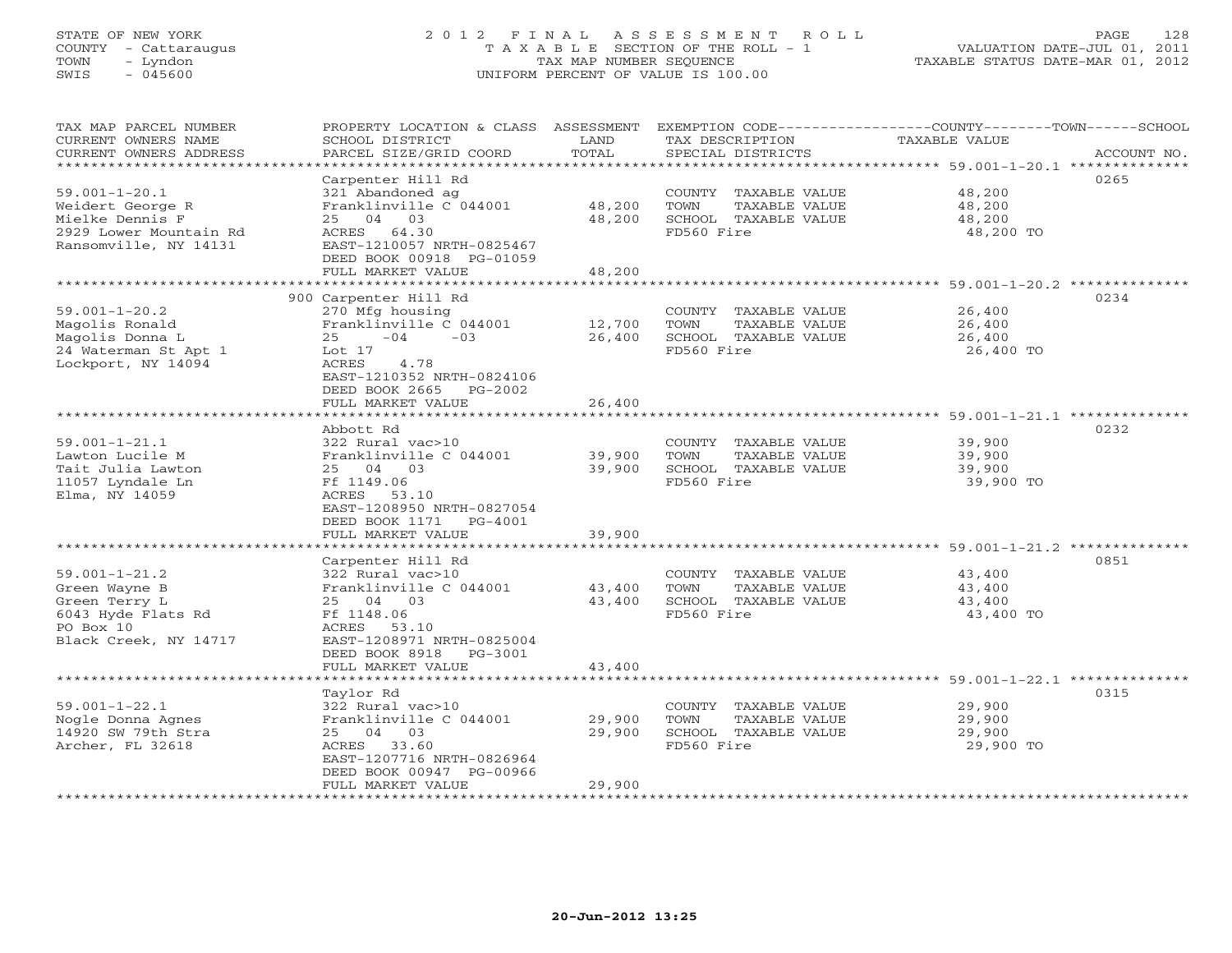# STATE OF NEW YORK 2 0 1 2 F I N A L A S S E S S M E N T R O L L PAGE 129 COUNTY - Cattaraugus T A X A B L E SECTION OF THE ROLL - 1 VALUATION DATE-JUL 01, 2011 TOWN - Lyndon TAX MAP NUMBER SEQUENCE TAXABLE STATUS DATE-MAR 01, 2012 SWIS - 045600 UNIFORM PERCENT OF VALUE IS 100.00UNIFORM PERCENT OF VALUE IS 100.00

| 1129 Abbott Rd<br>0532<br>210 1 Family Res<br>$59.001 - 1 - 22.2$<br>WVET C/T<br>41121<br>9,150<br>9,150<br>$\Omega$<br>Franklinville C $044001$ 13,300 DVET C/T<br>41141<br>30,500<br>30,500<br>Lesinski Richard F<br>$\Omega$<br>Lesinski Mary Jo<br>15 04 03<br>61,000 RES STAR<br>41854<br>30,000<br>$\circ$<br>$\Omega$<br>1129 Abbott Rd<br>ACRES<br>5.19<br>21,350<br>COUNTY TAXABLE VALUE<br>Cuba, NY 14727<br>EAST-1208108 NRTH-0827822<br>TOWN<br>TAXABLE VALUE<br>21,350<br>DEED BOOK 983<br>SCHOOL TAXABLE VALUE<br>31,000<br>PG-3001<br>61,000 FD560 Fire<br>FULL MARKET VALUE<br>61,000 TO<br>0547<br>1131 Abbott Rd<br>$59.001 - 1 - 22.3$<br>260 Seasonal res<br>85,500<br>COUNTY TAXABLE VALUE<br>Hubbard Gary C<br>Franklinville C 044001<br>12,700<br>TOWN<br>TAXABLE VALUE<br>85,500<br>Hubbard Annette M<br>25 04 03<br>85,500<br>SCHOOL TAXABLE VALUE<br>85,500<br>2320 Parker Blyd<br>4.77<br>FD560 Fire<br>ACRES<br>85,500 TO<br>EAST-1207647 NRTH-0827792<br>Tonawanda, NY 14150<br>DEED BOOK 11187 PG-6001<br>FULL MARKET VALUE<br>85,500<br>1167 Abbott Rd<br>0595<br>$59.001 - 1 - 22.4$<br>260 Seasonal res<br>COUNTY TAXABLE VALUE<br>49,900<br>Ertel Dennis J<br>Franklinville C 044001<br>12,500<br>TOWN<br>TAXABLE VALUE<br>49,900<br>49,900<br>Ertel Linda A<br>25 04 03<br>49,900<br>SCHOOL TAXABLE VALUE<br>FD560 Fire<br>15 Schuler Ave<br>ACRES<br>4.66<br>49,900 TO<br>EAST-1207244 NRTH-0827786<br>Tonawanda, NY 14150<br>DEED BOOK 16641 PG-8001<br>49,900<br>FULL MARKET VALUE<br>*******************<br>****************************** 59.001-1-22.5 *************<br>0574<br>1197 Abbott Rd<br>$59.001 - 1 - 22.5$<br>85,000<br>260 Seasonal res<br>COUNTY TAXABLE VALUE<br>Franklinville C 044001<br>Kahanick Stephen C<br>12,700<br>TOWN<br>TAXABLE VALUE<br>85,000<br>85,000<br>SCHOOL TAXABLE VALUE<br>Kahanick Sally<br>25 04 03<br>85,000<br>1131 N Davis Rd<br>ACRES<br>4.83<br>FD560 Fire<br>85,000 TO<br>EAST-1206848 NRTH-0827782<br>East Aurora, NY 14052<br>DEED BOOK 00950 PG-00371<br>FULL MARKET VALUE<br>85,000<br>0700<br>1084 Carpenter Hill Rd<br>$59.001 - 1 - 22.6$<br>260 Seasonal res<br>64,300<br>COUNTY TAXABLE VALUE | TAX MAP PARCEL NUMBER<br>CURRENT OWNERS NAME<br>CURRENT OWNERS ADDRESS | PROPERTY LOCATION & CLASS ASSESSMENT EXEMPTION CODE----------------COUNTY-------TOWN------SCHOOL<br>SCHOOL DISTRICT<br>PARCEL SIZE/GRID COORD | LAND<br>TOTAL |      | SPECIAL DISTRICTS | TAX DESCRIPTION TAXABLE VALUE | ACCOUNT NO. |
|--------------------------------------------------------------------------------------------------------------------------------------------------------------------------------------------------------------------------------------------------------------------------------------------------------------------------------------------------------------------------------------------------------------------------------------------------------------------------------------------------------------------------------------------------------------------------------------------------------------------------------------------------------------------------------------------------------------------------------------------------------------------------------------------------------------------------------------------------------------------------------------------------------------------------------------------------------------------------------------------------------------------------------------------------------------------------------------------------------------------------------------------------------------------------------------------------------------------------------------------------------------------------------------------------------------------------------------------------------------------------------------------------------------------------------------------------------------------------------------------------------------------------------------------------------------------------------------------------------------------------------------------------------------------------------------------------------------------------------------------------------------------------------------------------------------------------------------------------------------------------------------------------------------------------------------------------------------------------------------------------------------------------------------------------------------------------------------------------------------------------------------------------------------------------------------------|------------------------------------------------------------------------|-----------------------------------------------------------------------------------------------------------------------------------------------|---------------|------|-------------------|-------------------------------|-------------|
|                                                                                                                                                                                                                                                                                                                                                                                                                                                                                                                                                                                                                                                                                                                                                                                                                                                                                                                                                                                                                                                                                                                                                                                                                                                                                                                                                                                                                                                                                                                                                                                                                                                                                                                                                                                                                                                                                                                                                                                                                                                                                                                                                                                            |                                                                        |                                                                                                                                               |               |      |                   |                               |             |
|                                                                                                                                                                                                                                                                                                                                                                                                                                                                                                                                                                                                                                                                                                                                                                                                                                                                                                                                                                                                                                                                                                                                                                                                                                                                                                                                                                                                                                                                                                                                                                                                                                                                                                                                                                                                                                                                                                                                                                                                                                                                                                                                                                                            |                                                                        |                                                                                                                                               |               |      |                   |                               |             |
|                                                                                                                                                                                                                                                                                                                                                                                                                                                                                                                                                                                                                                                                                                                                                                                                                                                                                                                                                                                                                                                                                                                                                                                                                                                                                                                                                                                                                                                                                                                                                                                                                                                                                                                                                                                                                                                                                                                                                                                                                                                                                                                                                                                            |                                                                        |                                                                                                                                               |               |      |                   |                               |             |
|                                                                                                                                                                                                                                                                                                                                                                                                                                                                                                                                                                                                                                                                                                                                                                                                                                                                                                                                                                                                                                                                                                                                                                                                                                                                                                                                                                                                                                                                                                                                                                                                                                                                                                                                                                                                                                                                                                                                                                                                                                                                                                                                                                                            |                                                                        |                                                                                                                                               |               |      |                   |                               |             |
|                                                                                                                                                                                                                                                                                                                                                                                                                                                                                                                                                                                                                                                                                                                                                                                                                                                                                                                                                                                                                                                                                                                                                                                                                                                                                                                                                                                                                                                                                                                                                                                                                                                                                                                                                                                                                                                                                                                                                                                                                                                                                                                                                                                            |                                                                        |                                                                                                                                               |               |      |                   |                               |             |
|                                                                                                                                                                                                                                                                                                                                                                                                                                                                                                                                                                                                                                                                                                                                                                                                                                                                                                                                                                                                                                                                                                                                                                                                                                                                                                                                                                                                                                                                                                                                                                                                                                                                                                                                                                                                                                                                                                                                                                                                                                                                                                                                                                                            |                                                                        |                                                                                                                                               |               |      |                   |                               |             |
|                                                                                                                                                                                                                                                                                                                                                                                                                                                                                                                                                                                                                                                                                                                                                                                                                                                                                                                                                                                                                                                                                                                                                                                                                                                                                                                                                                                                                                                                                                                                                                                                                                                                                                                                                                                                                                                                                                                                                                                                                                                                                                                                                                                            |                                                                        |                                                                                                                                               |               |      |                   |                               |             |
|                                                                                                                                                                                                                                                                                                                                                                                                                                                                                                                                                                                                                                                                                                                                                                                                                                                                                                                                                                                                                                                                                                                                                                                                                                                                                                                                                                                                                                                                                                                                                                                                                                                                                                                                                                                                                                                                                                                                                                                                                                                                                                                                                                                            |                                                                        |                                                                                                                                               |               |      |                   |                               |             |
|                                                                                                                                                                                                                                                                                                                                                                                                                                                                                                                                                                                                                                                                                                                                                                                                                                                                                                                                                                                                                                                                                                                                                                                                                                                                                                                                                                                                                                                                                                                                                                                                                                                                                                                                                                                                                                                                                                                                                                                                                                                                                                                                                                                            |                                                                        |                                                                                                                                               |               |      |                   |                               |             |
|                                                                                                                                                                                                                                                                                                                                                                                                                                                                                                                                                                                                                                                                                                                                                                                                                                                                                                                                                                                                                                                                                                                                                                                                                                                                                                                                                                                                                                                                                                                                                                                                                                                                                                                                                                                                                                                                                                                                                                                                                                                                                                                                                                                            |                                                                        |                                                                                                                                               |               |      |                   |                               |             |
|                                                                                                                                                                                                                                                                                                                                                                                                                                                                                                                                                                                                                                                                                                                                                                                                                                                                                                                                                                                                                                                                                                                                                                                                                                                                                                                                                                                                                                                                                                                                                                                                                                                                                                                                                                                                                                                                                                                                                                                                                                                                                                                                                                                            |                                                                        |                                                                                                                                               |               |      |                   |                               |             |
|                                                                                                                                                                                                                                                                                                                                                                                                                                                                                                                                                                                                                                                                                                                                                                                                                                                                                                                                                                                                                                                                                                                                                                                                                                                                                                                                                                                                                                                                                                                                                                                                                                                                                                                                                                                                                                                                                                                                                                                                                                                                                                                                                                                            |                                                                        |                                                                                                                                               |               |      |                   |                               |             |
|                                                                                                                                                                                                                                                                                                                                                                                                                                                                                                                                                                                                                                                                                                                                                                                                                                                                                                                                                                                                                                                                                                                                                                                                                                                                                                                                                                                                                                                                                                                                                                                                                                                                                                                                                                                                                                                                                                                                                                                                                                                                                                                                                                                            |                                                                        |                                                                                                                                               |               |      |                   |                               |             |
|                                                                                                                                                                                                                                                                                                                                                                                                                                                                                                                                                                                                                                                                                                                                                                                                                                                                                                                                                                                                                                                                                                                                                                                                                                                                                                                                                                                                                                                                                                                                                                                                                                                                                                                                                                                                                                                                                                                                                                                                                                                                                                                                                                                            |                                                                        |                                                                                                                                               |               |      |                   |                               |             |
|                                                                                                                                                                                                                                                                                                                                                                                                                                                                                                                                                                                                                                                                                                                                                                                                                                                                                                                                                                                                                                                                                                                                                                                                                                                                                                                                                                                                                                                                                                                                                                                                                                                                                                                                                                                                                                                                                                                                                                                                                                                                                                                                                                                            |                                                                        |                                                                                                                                               |               |      |                   |                               |             |
|                                                                                                                                                                                                                                                                                                                                                                                                                                                                                                                                                                                                                                                                                                                                                                                                                                                                                                                                                                                                                                                                                                                                                                                                                                                                                                                                                                                                                                                                                                                                                                                                                                                                                                                                                                                                                                                                                                                                                                                                                                                                                                                                                                                            |                                                                        |                                                                                                                                               |               |      |                   |                               |             |
|                                                                                                                                                                                                                                                                                                                                                                                                                                                                                                                                                                                                                                                                                                                                                                                                                                                                                                                                                                                                                                                                                                                                                                                                                                                                                                                                                                                                                                                                                                                                                                                                                                                                                                                                                                                                                                                                                                                                                                                                                                                                                                                                                                                            |                                                                        |                                                                                                                                               |               |      |                   |                               |             |
|                                                                                                                                                                                                                                                                                                                                                                                                                                                                                                                                                                                                                                                                                                                                                                                                                                                                                                                                                                                                                                                                                                                                                                                                                                                                                                                                                                                                                                                                                                                                                                                                                                                                                                                                                                                                                                                                                                                                                                                                                                                                                                                                                                                            |                                                                        |                                                                                                                                               |               |      |                   |                               |             |
|                                                                                                                                                                                                                                                                                                                                                                                                                                                                                                                                                                                                                                                                                                                                                                                                                                                                                                                                                                                                                                                                                                                                                                                                                                                                                                                                                                                                                                                                                                                                                                                                                                                                                                                                                                                                                                                                                                                                                                                                                                                                                                                                                                                            |                                                                        |                                                                                                                                               |               |      |                   |                               |             |
|                                                                                                                                                                                                                                                                                                                                                                                                                                                                                                                                                                                                                                                                                                                                                                                                                                                                                                                                                                                                                                                                                                                                                                                                                                                                                                                                                                                                                                                                                                                                                                                                                                                                                                                                                                                                                                                                                                                                                                                                                                                                                                                                                                                            |                                                                        |                                                                                                                                               |               |      |                   |                               |             |
|                                                                                                                                                                                                                                                                                                                                                                                                                                                                                                                                                                                                                                                                                                                                                                                                                                                                                                                                                                                                                                                                                                                                                                                                                                                                                                                                                                                                                                                                                                                                                                                                                                                                                                                                                                                                                                                                                                                                                                                                                                                                                                                                                                                            |                                                                        |                                                                                                                                               |               |      |                   |                               |             |
|                                                                                                                                                                                                                                                                                                                                                                                                                                                                                                                                                                                                                                                                                                                                                                                                                                                                                                                                                                                                                                                                                                                                                                                                                                                                                                                                                                                                                                                                                                                                                                                                                                                                                                                                                                                                                                                                                                                                                                                                                                                                                                                                                                                            |                                                                        |                                                                                                                                               |               |      |                   |                               |             |
|                                                                                                                                                                                                                                                                                                                                                                                                                                                                                                                                                                                                                                                                                                                                                                                                                                                                                                                                                                                                                                                                                                                                                                                                                                                                                                                                                                                                                                                                                                                                                                                                                                                                                                                                                                                                                                                                                                                                                                                                                                                                                                                                                                                            |                                                                        |                                                                                                                                               |               |      |                   |                               |             |
|                                                                                                                                                                                                                                                                                                                                                                                                                                                                                                                                                                                                                                                                                                                                                                                                                                                                                                                                                                                                                                                                                                                                                                                                                                                                                                                                                                                                                                                                                                                                                                                                                                                                                                                                                                                                                                                                                                                                                                                                                                                                                                                                                                                            |                                                                        |                                                                                                                                               |               |      |                   |                               |             |
|                                                                                                                                                                                                                                                                                                                                                                                                                                                                                                                                                                                                                                                                                                                                                                                                                                                                                                                                                                                                                                                                                                                                                                                                                                                                                                                                                                                                                                                                                                                                                                                                                                                                                                                                                                                                                                                                                                                                                                                                                                                                                                                                                                                            |                                                                        |                                                                                                                                               |               |      |                   |                               |             |
|                                                                                                                                                                                                                                                                                                                                                                                                                                                                                                                                                                                                                                                                                                                                                                                                                                                                                                                                                                                                                                                                                                                                                                                                                                                                                                                                                                                                                                                                                                                                                                                                                                                                                                                                                                                                                                                                                                                                                                                                                                                                                                                                                                                            |                                                                        |                                                                                                                                               |               |      |                   |                               |             |
|                                                                                                                                                                                                                                                                                                                                                                                                                                                                                                                                                                                                                                                                                                                                                                                                                                                                                                                                                                                                                                                                                                                                                                                                                                                                                                                                                                                                                                                                                                                                                                                                                                                                                                                                                                                                                                                                                                                                                                                                                                                                                                                                                                                            |                                                                        |                                                                                                                                               |               |      |                   |                               |             |
|                                                                                                                                                                                                                                                                                                                                                                                                                                                                                                                                                                                                                                                                                                                                                                                                                                                                                                                                                                                                                                                                                                                                                                                                                                                                                                                                                                                                                                                                                                                                                                                                                                                                                                                                                                                                                                                                                                                                                                                                                                                                                                                                                                                            |                                                                        |                                                                                                                                               |               |      |                   |                               |             |
|                                                                                                                                                                                                                                                                                                                                                                                                                                                                                                                                                                                                                                                                                                                                                                                                                                                                                                                                                                                                                                                                                                                                                                                                                                                                                                                                                                                                                                                                                                                                                                                                                                                                                                                                                                                                                                                                                                                                                                                                                                                                                                                                                                                            |                                                                        |                                                                                                                                               |               |      |                   |                               |             |
|                                                                                                                                                                                                                                                                                                                                                                                                                                                                                                                                                                                                                                                                                                                                                                                                                                                                                                                                                                                                                                                                                                                                                                                                                                                                                                                                                                                                                                                                                                                                                                                                                                                                                                                                                                                                                                                                                                                                                                                                                                                                                                                                                                                            |                                                                        |                                                                                                                                               |               |      |                   |                               |             |
|                                                                                                                                                                                                                                                                                                                                                                                                                                                                                                                                                                                                                                                                                                                                                                                                                                                                                                                                                                                                                                                                                                                                                                                                                                                                                                                                                                                                                                                                                                                                                                                                                                                                                                                                                                                                                                                                                                                                                                                                                                                                                                                                                                                            |                                                                        |                                                                                                                                               |               |      |                   |                               |             |
|                                                                                                                                                                                                                                                                                                                                                                                                                                                                                                                                                                                                                                                                                                                                                                                                                                                                                                                                                                                                                                                                                                                                                                                                                                                                                                                                                                                                                                                                                                                                                                                                                                                                                                                                                                                                                                                                                                                                                                                                                                                                                                                                                                                            |                                                                        |                                                                                                                                               |               |      |                   |                               |             |
|                                                                                                                                                                                                                                                                                                                                                                                                                                                                                                                                                                                                                                                                                                                                                                                                                                                                                                                                                                                                                                                                                                                                                                                                                                                                                                                                                                                                                                                                                                                                                                                                                                                                                                                                                                                                                                                                                                                                                                                                                                                                                                                                                                                            |                                                                        |                                                                                                                                               |               |      |                   |                               |             |
|                                                                                                                                                                                                                                                                                                                                                                                                                                                                                                                                                                                                                                                                                                                                                                                                                                                                                                                                                                                                                                                                                                                                                                                                                                                                                                                                                                                                                                                                                                                                                                                                                                                                                                                                                                                                                                                                                                                                                                                                                                                                                                                                                                                            |                                                                        |                                                                                                                                               |               |      |                   |                               |             |
|                                                                                                                                                                                                                                                                                                                                                                                                                                                                                                                                                                                                                                                                                                                                                                                                                                                                                                                                                                                                                                                                                                                                                                                                                                                                                                                                                                                                                                                                                                                                                                                                                                                                                                                                                                                                                                                                                                                                                                                                                                                                                                                                                                                            |                                                                        |                                                                                                                                               |               |      |                   |                               |             |
|                                                                                                                                                                                                                                                                                                                                                                                                                                                                                                                                                                                                                                                                                                                                                                                                                                                                                                                                                                                                                                                                                                                                                                                                                                                                                                                                                                                                                                                                                                                                                                                                                                                                                                                                                                                                                                                                                                                                                                                                                                                                                                                                                                                            |                                                                        |                                                                                                                                               |               |      |                   |                               |             |
|                                                                                                                                                                                                                                                                                                                                                                                                                                                                                                                                                                                                                                                                                                                                                                                                                                                                                                                                                                                                                                                                                                                                                                                                                                                                                                                                                                                                                                                                                                                                                                                                                                                                                                                                                                                                                                                                                                                                                                                                                                                                                                                                                                                            |                                                                        |                                                                                                                                               |               |      |                   |                               |             |
|                                                                                                                                                                                                                                                                                                                                                                                                                                                                                                                                                                                                                                                                                                                                                                                                                                                                                                                                                                                                                                                                                                                                                                                                                                                                                                                                                                                                                                                                                                                                                                                                                                                                                                                                                                                                                                                                                                                                                                                                                                                                                                                                                                                            |                                                                        |                                                                                                                                               |               |      |                   |                               |             |
|                                                                                                                                                                                                                                                                                                                                                                                                                                                                                                                                                                                                                                                                                                                                                                                                                                                                                                                                                                                                                                                                                                                                                                                                                                                                                                                                                                                                                                                                                                                                                                                                                                                                                                                                                                                                                                                                                                                                                                                                                                                                                                                                                                                            |                                                                        |                                                                                                                                               |               |      |                   |                               |             |
|                                                                                                                                                                                                                                                                                                                                                                                                                                                                                                                                                                                                                                                                                                                                                                                                                                                                                                                                                                                                                                                                                                                                                                                                                                                                                                                                                                                                                                                                                                                                                                                                                                                                                                                                                                                                                                                                                                                                                                                                                                                                                                                                                                                            | Baehre William F                                                       | Franklinville C 044001                                                                                                                        | 30,900        | TOWN | TAXABLE VALUE     | 64,300                        |             |
| 25 04 03<br>64,300<br>SCHOOL TAXABLE VALUE<br>Baehre Mark D<br>64,300                                                                                                                                                                                                                                                                                                                                                                                                                                                                                                                                                                                                                                                                                                                                                                                                                                                                                                                                                                                                                                                                                                                                                                                                                                                                                                                                                                                                                                                                                                                                                                                                                                                                                                                                                                                                                                                                                                                                                                                                                                                                                                                      |                                                                        |                                                                                                                                               |               |      |                   |                               |             |
| ACRES 29.25<br>FD560 Fire<br>64,300 TO<br>304 Belmont Ave                                                                                                                                                                                                                                                                                                                                                                                                                                                                                                                                                                                                                                                                                                                                                                                                                                                                                                                                                                                                                                                                                                                                                                                                                                                                                                                                                                                                                                                                                                                                                                                                                                                                                                                                                                                                                                                                                                                                                                                                                                                                                                                                  |                                                                        |                                                                                                                                               |               |      |                   |                               |             |
| EAST-1208076 NRTH-0824998<br>Kenmore, NY 14223                                                                                                                                                                                                                                                                                                                                                                                                                                                                                                                                                                                                                                                                                                                                                                                                                                                                                                                                                                                                                                                                                                                                                                                                                                                                                                                                                                                                                                                                                                                                                                                                                                                                                                                                                                                                                                                                                                                                                                                                                                                                                                                                             |                                                                        |                                                                                                                                               |               |      |                   |                               |             |
| DEED BOOK 860<br>PG-00319                                                                                                                                                                                                                                                                                                                                                                                                                                                                                                                                                                                                                                                                                                                                                                                                                                                                                                                                                                                                                                                                                                                                                                                                                                                                                                                                                                                                                                                                                                                                                                                                                                                                                                                                                                                                                                                                                                                                                                                                                                                                                                                                                                  |                                                                        |                                                                                                                                               |               |      |                   |                               |             |
| 64,300<br>FULL MARKET VALUE                                                                                                                                                                                                                                                                                                                                                                                                                                                                                                                                                                                                                                                                                                                                                                                                                                                                                                                                                                                                                                                                                                                                                                                                                                                                                                                                                                                                                                                                                                                                                                                                                                                                                                                                                                                                                                                                                                                                                                                                                                                                                                                                                                |                                                                        |                                                                                                                                               |               |      |                   |                               |             |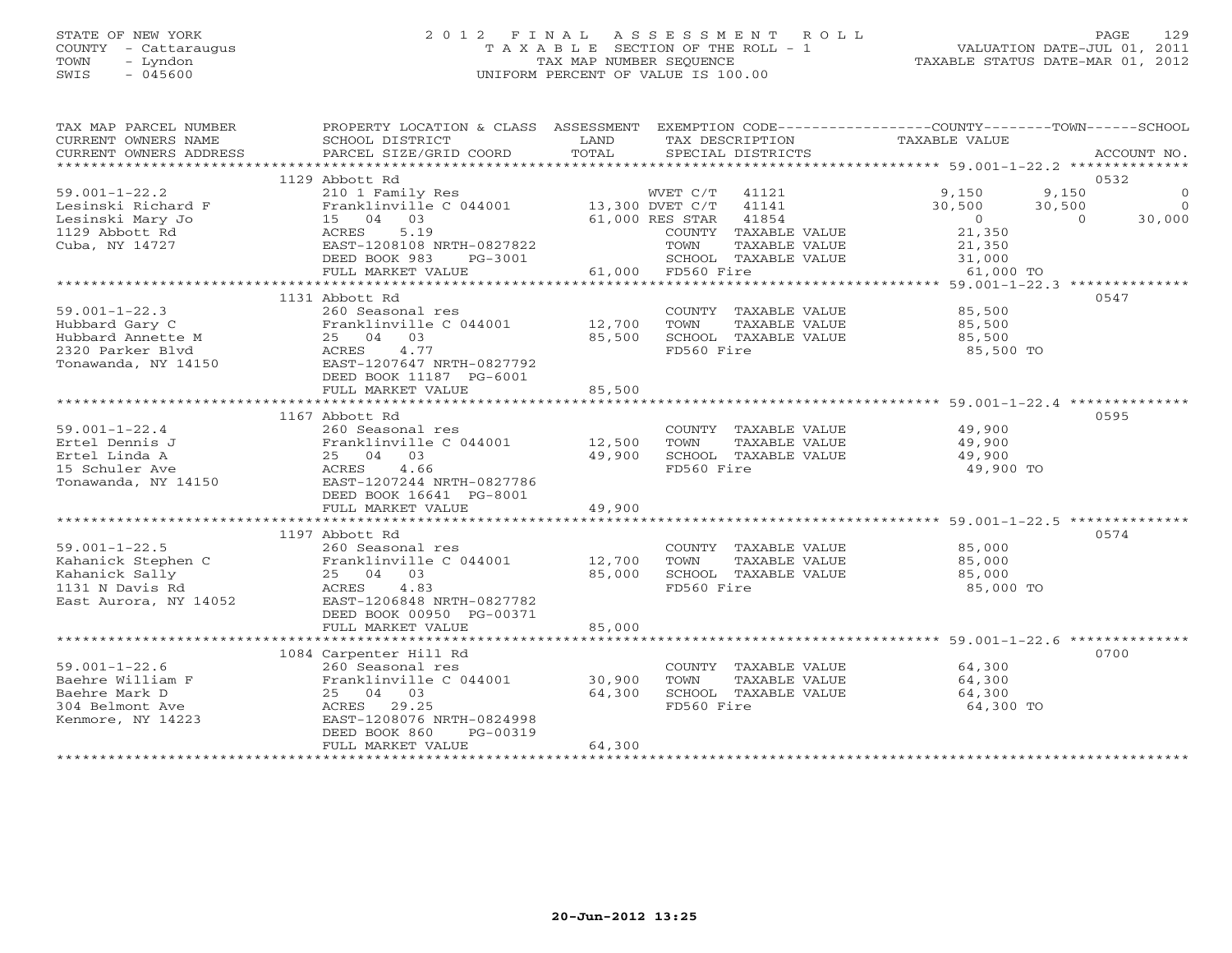# STATE OF NEW YORK 2 0 1 2 F I N A L A S S E S S M E N T R O L L PAGE 130 COUNTY - Cattaraugus T A X A B L E SECTION OF THE ROLL - 1 VALUATION DATE-JUL 01, 2011 TOWN - Lyndon TAX MAP NUMBER SEQUENCE TAXABLE STATUS DATE-MAR 01, 2012 SWIS - 045600 UNIFORM PERCENT OF VALUE IS 100.00UNIFORM PERCENT OF VALUE IS 100.00

| TAX MAP PARCEL NUMBER<br>CURRENT OWNERS NAME<br>CURRENT OWNERS ADDRESS                                | PROPERTY LOCATION & CLASS ASSESSMENT EXEMPTION CODE---------------COUNTY-------TOWN------SCHOOL<br>SCHOOL DISTRICT<br>PARCEL SIZE/GRID COORD                            | LAND<br>TOTAL                | TAX DESCRIPTION<br>SPECIAL DISTRICTS                                                                  | TAXABLE VALUE                                             | ACCOUNT NO.                |
|-------------------------------------------------------------------------------------------------------|-------------------------------------------------------------------------------------------------------------------------------------------------------------------------|------------------------------|-------------------------------------------------------------------------------------------------------|-----------------------------------------------------------|----------------------------|
|                                                                                                       | 1140 Carpenter Hill Rd                                                                                                                                                  |                              |                                                                                                       |                                                           | 0056                       |
| $59.001 - 1 - 23$<br>Demick Richard B<br>1140 Carpenter Hill Rd<br>Cuba, NY 14727                     | 240 Rural res<br>Franklinville C 044001<br>25 04 03<br>ACRES 50.70<br>EAST-1207227 NRTH-0824999<br>DEED BOOK 9519<br>PG-7001<br>FULL MARKET VALUE                       | 51,700<br>125,000<br>125,000 | RES STAR 41854<br>COUNTY TAXABLE VALUE<br>TOWN<br>TAXABLE VALUE<br>SCHOOL TAXABLE VALUE<br>FD560 Fire | $\circ$<br>125,000<br>125,000<br>95,000<br>125,000 TO     | $\Omega$<br>30,000         |
|                                                                                                       |                                                                                                                                                                         |                              |                                                                                                       |                                                           |                            |
| $59.001 - 1 - 25$<br>Schessl Gregory E<br>Schessl Kathryn<br>1238 Carpenter Hill Rd<br>Cuba, NY 14727 | 1238 Carpenter Hill Rd<br>240 Rural res<br>Franklinville C 044001<br>33 04 03<br>ACRES 42.29 BANK<br>005<br>EAST-1206157 NRTH-0824862<br>DEED BOOK 00996 PG-01093       | 37,900<br>118,900            | RES STAR 41854<br>COUNTY TAXABLE VALUE<br>TOWN<br>TAXABLE VALUE<br>SCHOOL TAXABLE VALUE<br>FD560 Fire | $\Omega$<br>118,900<br>118,900<br>88,900<br>118,900 TO    | 0167<br>$\Omega$<br>30,000 |
|                                                                                                       | FULL MARKET VALUE                                                                                                                                                       | 118,900                      |                                                                                                       |                                                           |                            |
|                                                                                                       |                                                                                                                                                                         |                              |                                                                                                       |                                                           |                            |
| $59.001 - 1 - 26$<br>Petri Richard<br>Petri Morgan<br>25 Chamberlin Dr<br>Buffalo, NY 14210           | 1269 Taylor Rd<br>260 Seasonal res<br>Franklinville C 044001<br>33 04 03<br>ACRES 26.25<br>EAST-1206124 NRTH-0826327<br>DEED BOOK 2678<br>PG-6002                       | 29,000<br>67,400             | COUNTY TAXABLE VALUE<br>TOWN<br>TAXABLE VALUE<br>SCHOOL TAXABLE VALUE<br>FD560 Fire                   | 67,400<br>67,400<br>67,400<br>67,400 TO                   | 0281                       |
|                                                                                                       | FULL MARKET VALUE                                                                                                                                                       | 67,400                       |                                                                                                       |                                                           |                            |
|                                                                                                       |                                                                                                                                                                         |                              |                                                                                                       |                                                           |                            |
| $59.001 - 1 - 27$<br>Knight Scott D<br>Knight Catherine<br>56 Maple St<br>Tonawanda, NY 14150         | 1108 Taylor Rd<br>240 Rural res<br>Franklinville C 044001<br>33 04 03<br>ACRES 43.00<br>EAST-1206557 NRTH-0827069<br>DEED BOOK 16583 PG-6002                            | 38,300<br>78,300             | COUNTY TAXABLE VALUE<br>TOWN<br>TAXABLE VALUE<br>SCHOOL TAXABLE VALUE<br>FD560 Fire                   | 78,300<br>78,300<br>78,300<br>78,300 TO                   | 0333                       |
|                                                                                                       | FULL MARKET VALUE                                                                                                                                                       | 78,300                       |                                                                                                       |                                                           |                            |
|                                                                                                       |                                                                                                                                                                         |                              |                                                                                                       |                                                           |                            |
| $59.001 - 1 - 28.2$<br>Kellogg Jeffrey<br>Kellogg Deborah<br>1269 Abbott Rd<br>Cuba, NY 14727         | 1269 Abbott Rd<br>210 1 Family Res<br>Franklinville C 044001<br>33 04 03<br>1.55<br>ACRES<br>EAST-1205779 NRTH-0827939<br>DEED BOOK 1014<br>PG-588<br>FULL MARKET VALUE | 7,800<br>85,100<br>85,100    | RES STAR 41854<br>COUNTY TAXABLE VALUE<br>TAXABLE VALUE<br>TOWN<br>SCHOOL TAXABLE VALUE<br>FD560 Fire | $\overline{0}$<br>85,100<br>85,100<br>55,100<br>85,100 TO | 0780<br>$\Omega$<br>30,000 |
|                                                                                                       |                                                                                                                                                                         |                              |                                                                                                       |                                                           |                            |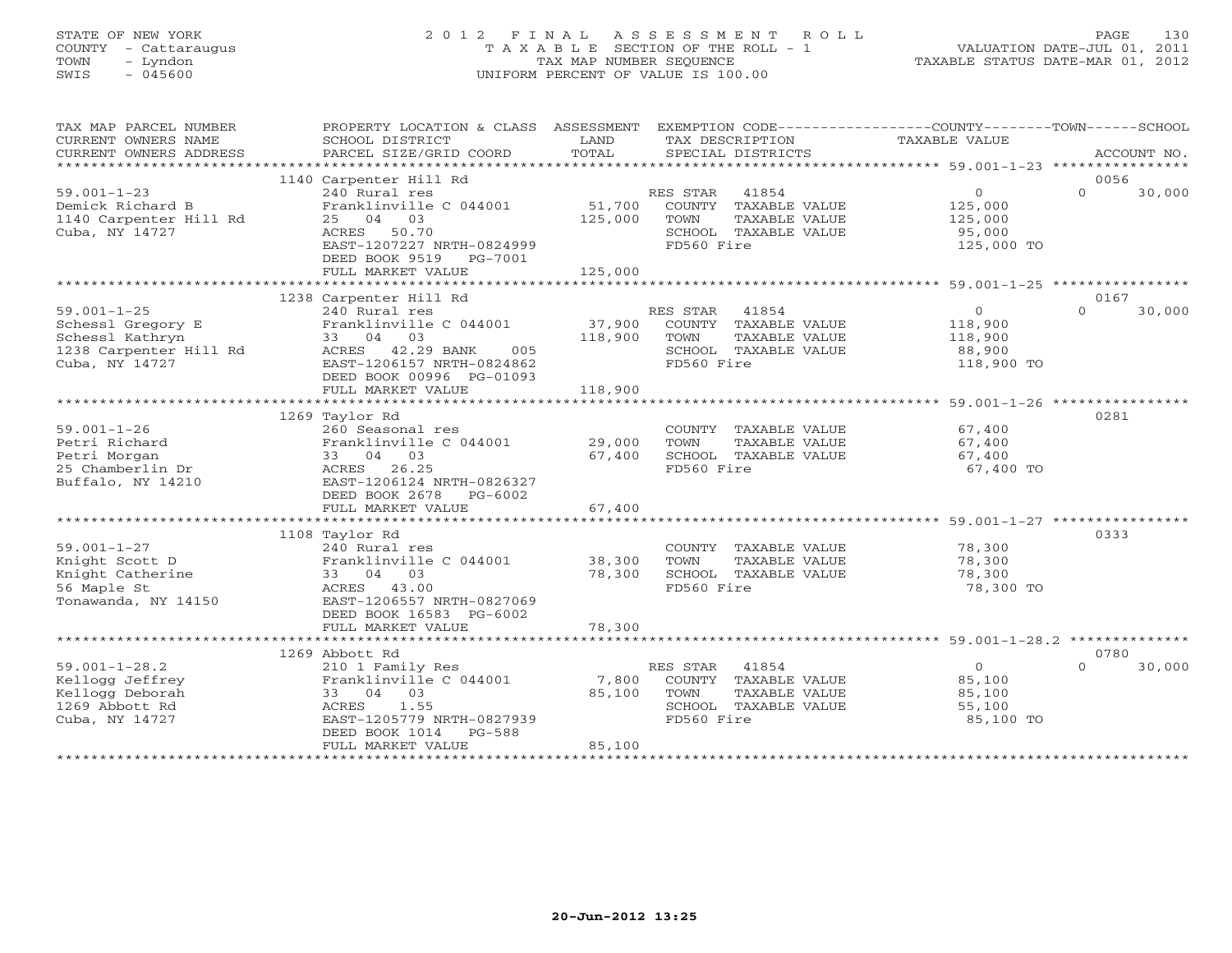# STATE OF NEW YORK 2 0 1 2 F I N A L A S S E S S M E N T R O L L PAGE 131 COUNTY - Cattaraugus T A X A B L E SECTION OF THE ROLL - 1 VALUATION DATE-JUL 01, 2011 TOWN - Lyndon TAX MAP NUMBER SEQUENCE TAXABLE STATUS DATE-MAR 01, 2012 SWIS - 045600 UNIFORM PERCENT OF VALUE IS 100.00UNIFORM PERCENT OF VALUE IS 100.00

| TAX MAP PARCEL NUMBER       | PROPERTY LOCATION & CLASS ASSESSMENT EXEMPTION CODE----------------COUNTY-------TOWN------SCHOOL |                 |                  |                              |                |          |             |
|-----------------------------|--------------------------------------------------------------------------------------------------|-----------------|------------------|------------------------------|----------------|----------|-------------|
| CURRENT OWNERS NAME         | SCHOOL DISTRICT                                                                                  | LAND            |                  | TAX DESCRIPTION              | TAXABLE VALUE  |          |             |
| CURRENT OWNERS ADDRESS      | PARCEL SIZE/GRID COORD                                                                           | TOTAL           |                  | SPECIAL DISTRICTS            |                |          | ACCOUNT NO. |
|                             |                                                                                                  |                 |                  |                              |                |          |             |
|                             | 6245 Martin Corners Rd                                                                           |                 |                  |                              |                |          | 0390        |
| $59.001 - 1 - 29.1$         | 112 Dairy farm                                                                                   |                 | AG BLDG          | 41700                        | 23,400         | 23,400   | 23,400      |
| Shetler Henry D             | Franklinville C 044001                                                                           | 56,800 AG BLDG  |                  | 41700                        | 34,600         | 34,600   | 34,600      |
| Shetler Mary J              | 33 04 03                                                                                         |                 | 185,000 AG BLDG  | 41700                        | 21,200         | 21,200   | 21,200      |
| 6245 Martin Cr. Rd          | ACRES 69.85                                                                                      |                 | AG BLDG          | 41700                        | 21,200         | 21,200   | 21,200      |
| Cuba, NY 14727              | EAST-1204893 NRTH-0828280                                                                        |                 | AG DIST          | 41720                        | 22,121         | 22,121   | 22,121      |
|                             | DEED BOOK 12589 PG-9003                                                                          |                 | AGED C/T/S 41800 |                              | 31,240         | 31,240   | 31,240      |
| MAY BE SUBJECT TO PAYMENT   | FULL MARKET VALUE                                                                                | 185,000 SR STAR |                  | 41834                        | $\sim$ 0       | $\Omega$ | 31,239      |
| UNDER AGDIST LAW TIL 2021   |                                                                                                  |                 |                  | COUNTY TAXABLE VALUE         | 31,239         |          |             |
|                             |                                                                                                  |                 | TOWN             | TAXABLE VALUE                | 31,239         |          |             |
|                             |                                                                                                  |                 |                  | SCHOOL TAXABLE VALUE         | $\circ$        |          |             |
|                             |                                                                                                  |                 | FD560 Fire       |                              | 185,000 TO     |          |             |
|                             |                                                                                                  |                 |                  |                              |                |          |             |
|                             | 1377 East Hill Rd                                                                                |                 |                  |                              |                |          | 0813        |
| $59.001 - 1 - 29.2$         | 210 1 Family Res                                                                                 |                 | RES STAR         | 41854                        | $\overline{0}$ | $\Omega$ | 30,000      |
| Ratzel Douglas S            | Franklinville C 044001 8,000 COUNTY TAXABLE VALUE                                                |                 |                  |                              | 74,700         |          |             |
| 1377 East Hill Rd           | 33 04 03                                                                                         | 74,700          | TOWN             | TAXABLE VALUE                | 74,700         |          |             |
| Franklinville, NY 14737     | ACRES 1.65                                                                                       |                 |                  | SCHOOL TAXABLE VALUE         | 44,700         |          |             |
|                             | EAST-1204083 NRTH-0827866                                                                        |                 | FD560 Fire       |                              | 74,700 TO      |          |             |
|                             | DEED BOOK 00992 PG-00204                                                                         |                 |                  |                              |                |          |             |
|                             | FULL MARKET VALUE                                                                                | 74,700          |                  |                              |                |          |             |
|                             |                                                                                                  |                 |                  |                              |                |          |             |
|                             | 6182 Martin Corners Rd                                                                           |                 |                  |                              |                |          | 0892        |
| $59.001 - 1 - 29.3$         | 240 Rural res                                                                                    |                 |                  | COUNTY TAXABLE VALUE         | 139,300        |          |             |
|                             |                                                                                                  |                 | TOWN             |                              |                |          |             |
| Smith Dean L                | Franklinville C 044001                                                                           | 25,400          |                  | TAXABLE VALUE                | 139,300        |          |             |
| 1024 Elton Rd               | ACRES 20.40 BANK<br>017                                                                          | 139,300         |                  | SCHOOL TAXABLE VALUE         | 139,300        |          |             |
| PO Box 1                    | EAST-1204889 NRTH-0826368                                                                        |                 | FD560 Fire       |                              | 139,300 TO     |          |             |
| Farmersville Stn., NY 14060 | DEED BOOK 1021 PG-1008                                                                           |                 |                  |                              |                |          |             |
|                             | FULL MARKET VALUE                                                                                | 139,300         |                  |                              |                |          |             |
|                             |                                                                                                  |                 |                  |                              |                |          |             |
|                             | Martin Corners Rd                                                                                |                 |                  |                              |                |          | 0895        |
| $59.001 - 1 - 29.4$         | 314 Rural vac<10                                                                                 |                 |                  | COUNTY TAXABLE VALUE         | 13,600         |          |             |
| Rogosienski Joseph          | Franklinville C 044001 13,600                                                                    |                 | TOWN             | TAXABLE VALUE                | 13,600         |          |             |
| Rogosienski Helen           | 33 4 3                                                                                           | 13,600          |                  | SCHOOL TAXABLE VALUE         | 13,600         |          |             |
| 6165 Martin Corners Rd      | ACRES 5.40                                                                                       |                 | FD560 Fire       |                              | 13,600 TO      |          |             |
| Cuba, NY 14727              | EAST-1204148 NRTH-0826705                                                                        |                 |                  |                              |                |          |             |
|                             | DEED BOOK 1016 PG-854                                                                            |                 |                  |                              |                |          |             |
|                             | FULL MARKET VALUE                                                                                | 13,600          |                  |                              |                |          |             |
|                             |                                                                                                  |                 |                  |                              |                |          |             |
|                             | 6198 Martin Crn. Rd                                                                              |                 |                  |                              |                |          | 0967        |
| $59.001 - 1 - 29.5$         | 240 Rural res                                                                                    |                 | AG BLDG          | 41700                        | 17,100         | 17,100   | 17,100      |
| Borkholder Eli L            | Franklinville C 044001                                                                           | 24,300 AG BLDG  |                  | 41700                        | 28,200         | 28,200   | 28,200      |
| Borkholder Malinda          | ACRES 18.70                                                                                      |                 | 121,400 RES STAR | 41854                        | $\bigcirc$     | $\Omega$ | 30,000      |
| 6198 Martin Crn. Rd         | EAST-1204818 NRTH-0828490                                                                        |                 |                  | COUNTY TAXABLE VALUE         | 76,100         |          |             |
| Cuba, NY 14727              | DEED BOOK 16636 PG-3001                                                                          |                 | TOWN             | TAXABLE VALUE                | 76,100         |          |             |
|                             | FULL MARKET VALUE                                                                                |                 |                  | 121,400 SCHOOL TAXABLE VALUE | 46,100         |          |             |
| MAY BE SUBJECT TO PAYMENT   |                                                                                                  |                 | FD560 Fire       |                              | 121,400 TO     |          |             |
| UNDER RPTL483 UNTIL 2022    |                                                                                                  |                 |                  |                              |                |          |             |
|                             |                                                                                                  |                 |                  |                              |                |          |             |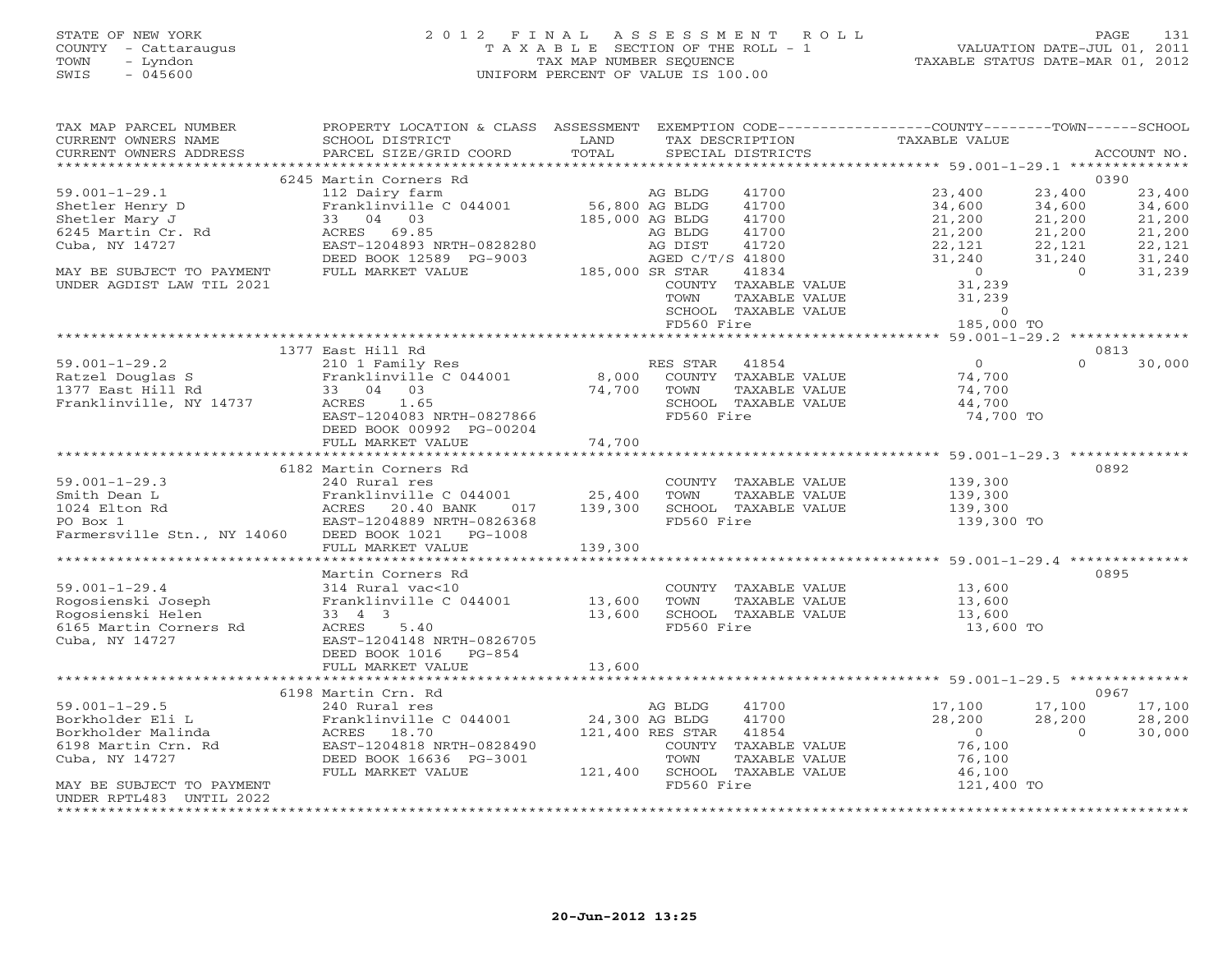## STATE OF NEW YORK 2 0 1 2 F I N A L A S S E S S M E N T R O L L PAGE 132 COUNTY - Cattaraugus T A X A B L E SECTION OF THE ROLL - 1 VALUATION DATE-JUL 01, 2011 TOWN - Lyndon TAX MAP NUMBER SEQUENCE TAXABLE STATUS DATE-MAR 01, 2012 SWIS - 045600 UNIFORM PERCENT OF VALUE IS 100.00UNIFORM PERCENT OF VALUE IS 100.00

| TAX MAP PARCEL NUMBER<br>CURRENT OWNERS NAME<br>CURRENT OWNERS ADDRESS                                                      | PROPERTY LOCATION & CLASS ASSESSMENT<br>SCHOOL DISTRICT<br>PARCEL SIZE/GRID COORD                                                                                      | LAND<br>TOTAL                                |                             | TAX DESCRIPTION<br>SPECIAL DISTRICTS                                                              | EXEMPTION CODE-----------------COUNTY-------TOWN------SCHOOL<br>TAXABLE VALUE |                                      | ACCOUNT NO.                        |
|-----------------------------------------------------------------------------------------------------------------------------|------------------------------------------------------------------------------------------------------------------------------------------------------------------------|----------------------------------------------|-----------------------------|---------------------------------------------------------------------------------------------------|-------------------------------------------------------------------------------|--------------------------------------|------------------------------------|
|                                                                                                                             |                                                                                                                                                                        |                                              |                             |                                                                                                   |                                                                               |                                      | 0327                               |
| $59.001 - 1 - 30$<br>Shetler John H<br>Shetler Elizabeth B<br>6019 Seward Rd<br>Cuba, NY 14727<br>MAY BE SUBJECT TO PAYMENT | 6019 Seward Rd<br>112 Dairy farm<br>Franklinville C 044001<br>33 04 03<br>ACRES 94.10<br>EAST-1204491 NRTH-0824829<br>DEED BOOK 12857 PG-7003<br>FULL MARKET VALUE     | 76,700 AG BLDG<br>169,500 AG DIST<br>169,500 | AG BLDG<br>RES STAR<br>TOWN | 41700<br>41700<br>41720<br>41854<br>COUNTY TAXABLE VALUE<br>TAXABLE VALUE<br>SCHOOL TAXABLE VALUE | 2,000<br>3,000<br>36,071<br>$\overline{0}$<br>128,429<br>128,429<br>98,429    | 2,000<br>3,000<br>36,071<br>$\Omega$ | 2,000<br>3,000<br>36,071<br>30,000 |
| UNDER AGDIST LAW TIL 2022                                                                                                   |                                                                                                                                                                        |                                              | FD560 Fire                  |                                                                                                   | 169,500 TO                                                                    |                                      |                                    |
| $59.001 - 1 - 31$<br>Generoso Leonard<br>Generoso Susan M<br>161 Rosewood<br>W. Seneca, NY 14224                            | 6114 Martin Corners Rd<br>260 Seasonal res<br>Franklinville C 044001<br>33 04 03<br>L/p 954-756<br>ACRES 21.45<br>EAST-1202933 NRTH-0824619<br>DEED BOOK 11726 PG-5001 | 26,000<br>85,600                             | TOWN<br>FD560 Fire          | COUNTY TAXABLE VALUE<br>TAXABLE VALUE<br>SCHOOL TAXABLE VALUE                                     | 85,600<br>85,600<br>85,600<br>85,600 TO                                       |                                      | 0246                               |
|                                                                                                                             | FULL MARKET VALUE                                                                                                                                                      | 85,600                                       |                             |                                                                                                   |                                                                               |                                      |                                    |
|                                                                                                                             | 1433 East Hill Rd                                                                                                                                                      |                                              |                             |                                                                                                   |                                                                               |                                      | 0399                               |
| $59.001 - 1 - 32$<br>Olszewski James L<br>Rusin William<br>177 Gerry St<br>Buffalo, NY 14210                                | 312 Vac w/imprv<br>Franklinville C 044001<br>33 04 03<br>ACRES 50.00<br>EAST-1202544 NRTH-0826409<br>DEED BOOK 773<br>PG-9001<br>FULL MARKET VALUE                     | 42,000<br>56,500<br>56,500                   | TOWN<br>FD560 Fire          | COUNTY TAXABLE VALUE<br>TAXABLE VALUE<br>SCHOOL TAXABLE VALUE                                     | 56,500<br>56,500<br>56,500<br>56,500 TO                                       |                                      |                                    |
|                                                                                                                             | Martian Corners Rd                                                                                                                                                     | * * * * * * * * * *                          |                             |                                                                                                   | ************************* 59.001-1-33 ***********                             |                                      | 0002                               |
| $59.001 - 1 - 33$<br>Knill Charles F Jr<br>36 Archer Ave<br>Buffalo, NY 14210                                               | 260 Seasonal res<br>Franklinville C 044001<br>$-04 -03$<br>Lot 20<br>1.55<br>ACRES<br>EAST-1203039 NRTH-0825189<br>DEED BOOK 16245 PG-6001                             | 4,300<br>23,700                              | TOWN<br>FD560 Fire          | COUNTY TAXABLE VALUE<br>TAXABLE VALUE<br>SCHOOL TAXABLE VALUE                                     | 23,700<br>23,700<br>23,700<br>23,700 TO                                       |                                      |                                    |
|                                                                                                                             | FULL MARKET VALUE                                                                                                                                                      | 23,700                                       |                             |                                                                                                   |                                                                               |                                      |                                    |
| $59.001 - 1 - 34$<br>Knill Charles F Jr<br>36 Archer Ave<br>Buffalo, NY 14210                                               | Martins Corner Rd<br>311 Res vac land<br>Franklinville C 044001<br>$-04 -03$<br>Lot21<br>ACRES<br>2.17<br>EAST-1203298 NRTH-0825305<br>DEED BOOK 16245 PG-6001         | 5,300<br>5,900                               | TOWN<br>FD560 Fire          | COUNTY TAXABLE VALUE<br>TAXABLE VALUE<br>SCHOOL TAXABLE VALUE                                     | 5,900<br>5,900<br>5,900<br>5,900 TO                                           |                                      | 0496                               |
|                                                                                                                             | FULL MARKET VALUE                                                                                                                                                      | 5,900                                        |                             |                                                                                                   |                                                                               |                                      |                                    |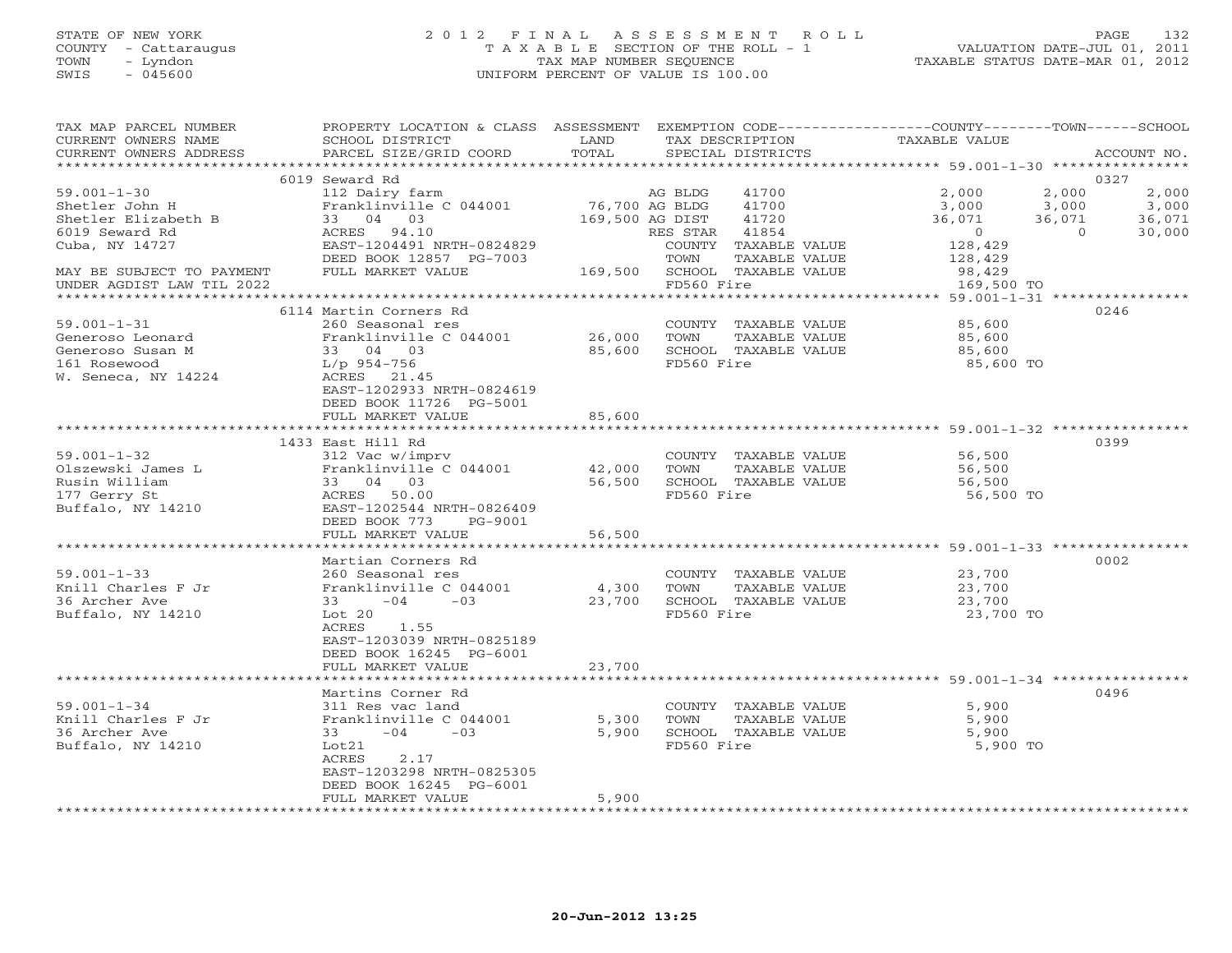# STATE OF NEW YORK 2 0 1 2 F I N A L A S S E S S M E N T R O L L PAGE 133 COUNTY - Cattaraugus T A X A B L E SECTION OF THE ROLL - 1 VALUATION DATE-JUL 01, 2011 TOWN - Lyndon TAX MAP NUMBER SEQUENCE TAXABLE STATUS DATE-MAR 01, 2012 SWIS - 045600 UNIFORM PERCENT OF VALUE IS 100.00UNIFORM PERCENT OF VALUE IS 100.00

| TAX MAP PARCEL NUMBER<br>CURRENT OWNERS NAME | PROPERTY LOCATION & CLASS<br>SCHOOL DISTRICT | ASSESSMENT<br>LAND<br>TAX DESCRIPTION | EXEMPTION CODE-----------------COUNTY-------TOWN------SCHOOL<br><b>TAXABLE VALUE</b> |
|----------------------------------------------|----------------------------------------------|---------------------------------------|--------------------------------------------------------------------------------------|
| CURRENT OWNERS ADDRESS                       | PARCEL SIZE/GRID COORD                       | TOTAL<br>SPECIAL DISTRICTS            | ACCOUNT NO.                                                                          |
| ***************                              | **********************                       |                                       | * * * * * * * * * * * *                                                              |
|                                              | Martin Corners Rd                            |                                       | 0497                                                                                 |
| $59.001 - 1 - 35$                            | 314 Rural vac<10                             | COUNTY TAXABLE VALUE                  | 5,200                                                                                |
|                                              |                                              |                                       |                                                                                      |
| Vidal Joseph                                 | Franklinville C 044001                       | 5,200<br>TOWN                         | TAXABLE VALUE<br>5,200                                                               |
| 1482 Wisconsin Rd                            | 04<br>03<br>33                               | 5,200<br>SCHOOL TAXABLE VALUE         | 5,200                                                                                |
| Derby, NY 14047                              | Lot22                                        | FD560 Fire                            | 5,200 TO                                                                             |
|                                              | <b>ACRES</b><br>2.11                         |                                       |                                                                                      |
|                                              | EAST-1203567 NRTH-0825428                    |                                       |                                                                                      |
|                                              | DEED BOOK 00969 PG-00653                     |                                       |                                                                                      |
|                                              | FULL MARKET VALUE                            | 5,200                                 |                                                                                      |
|                                              |                                              |                                       | *********************** 59.001-1-36 *****************                                |
|                                              | 6136 Shady Ln                                |                                       | 0498                                                                                 |
| $59.001 - 1 - 36$                            | 260 Seasonal res                             | COUNTY TAXABLE VALUE                  | 16,900                                                                               |
| Ackerman Scott                               | Franklinville C 044001                       | 6,900<br>TOWN                         | 16,900<br>TAXABLE VALUE                                                              |
| 29 Pheasant Ln                               | 33 04<br>03                                  | 16,900<br>SCHOOL TAXABLE VALUE        | 16,900                                                                               |
| Cheektowaga, NY 14227                        | Lot23                                        | FD560 Fire                            | 16,900 TO                                                                            |
|                                              | <b>ACRES</b><br>2.09                         |                                       |                                                                                      |
|                                              | EAST-1203828 NRTH-0825607                    |                                       |                                                                                      |
|                                              |                                              |                                       |                                                                                      |
|                                              | DEED BOOK 00951 PG-00049                     |                                       |                                                                                      |
|                                              | FULL MARKET VALUE<br>*********************** | 16,900                                |                                                                                      |
|                                              |                                              |                                       |                                                                                      |
|                                              | 6165 Martin Corners Rd                       |                                       | 0311                                                                                 |
| $59.001 - 1 - 37$                            | 210 1 Family Res                             | SR STAR<br>41834                      | $\circ$<br>$\Omega$<br>62,200                                                        |
| Rogosienski Joseph                           | Franklinville C 044001                       | 7,700<br>COUNTY TAXABLE VALUE         | 119,800                                                                              |
| Rogosienski Helen                            | 33<br>04 03                                  | 119,800<br>TOWN                       | TAXABLE VALUE<br>119,800                                                             |
| 6165 Martins Corners Rd                      | ACRES<br>1.47                                | SCHOOL TAXABLE VALUE                  | 57,600                                                                               |
| Cuba, NY 14727                               | EAST-1204045 NRTH-0825997                    | FD560 Fire                            | 119,800 TO                                                                           |
|                                              | DEED BOOK 694<br>PG-01131                    |                                       |                                                                                      |
|                                              | FULL MARKET VALUE                            | 119,800                               |                                                                                      |
|                                              |                                              |                                       | *********************** 59.001-1-38 ************                                     |
|                                              | 6142 Shady Ln                                |                                       | 0499                                                                                 |
| $59.001 - 1 - 38$                            | 210 1 Family Res                             | WVET C/T<br>41121                     | 9,165<br>9,165                                                                       |
|                                              |                                              | 41834                                 | $\circ$<br>$\Omega$                                                                  |
| McConnell Gerald                             | Franklinville C 044001                       | 3,900 SR STAR                         | 61,100                                                                               |
| McConnell Frieda                             | 03<br>33<br>04                               | 61,100<br>COUNTY TAXABLE VALUE        | 51,935                                                                               |
| 6142 Shady Lane                              | Lot $10$                                     | TOWN                                  | TAXABLE VALUE<br>51,935                                                              |
| Franklinville, NY 14737                      | ACRES<br>1.28                                | SCHOOL TAXABLE VALUE                  | $\circ$                                                                              |
|                                              | EAST-1203907 NRTH-0826301                    | FD560 Fire                            | 61,100 TO                                                                            |
|                                              | DEED BOOK 1012<br>$PG-78$                    |                                       |                                                                                      |
|                                              | FULL MARKET VALUE                            | 61,100                                |                                                                                      |
|                                              |                                              |                                       | ******** 59.001-1-39 ****                                                            |
|                                              | 6130 Shady Ln                                |                                       | 0500                                                                                 |
| $59.001 - 1 - 39$                            | 260 Seasonal res                             | COUNTY TAXABLE VALUE                  | 46,600                                                                               |
| Aquila Gary M                                | Franklinville C 044001                       | 5,000<br>TOWN                         | TAXABLE VALUE<br>46,600                                                              |
| Aquila Annette M                             | 04<br>04<br>33                               | 46,600<br>SCHOOL TAXABLE VALUE        | 46,600                                                                               |
| 24 Oehman Blvd                               | Lot12                                        | FD560 Fire                            | 46,600 TO                                                                            |
| Cheektowaga, NY 14225                        | ACRES<br>2.03                                |                                       |                                                                                      |
|                                              | EAST-1203844 NRTH-0825990                    |                                       |                                                                                      |
|                                              | DEED BOOK 9483<br>PG-7001                    |                                       |                                                                                      |
|                                              |                                              | 46,600                                |                                                                                      |
|                                              | FULL MARKET VALUE                            |                                       |                                                                                      |
|                                              |                                              |                                       |                                                                                      |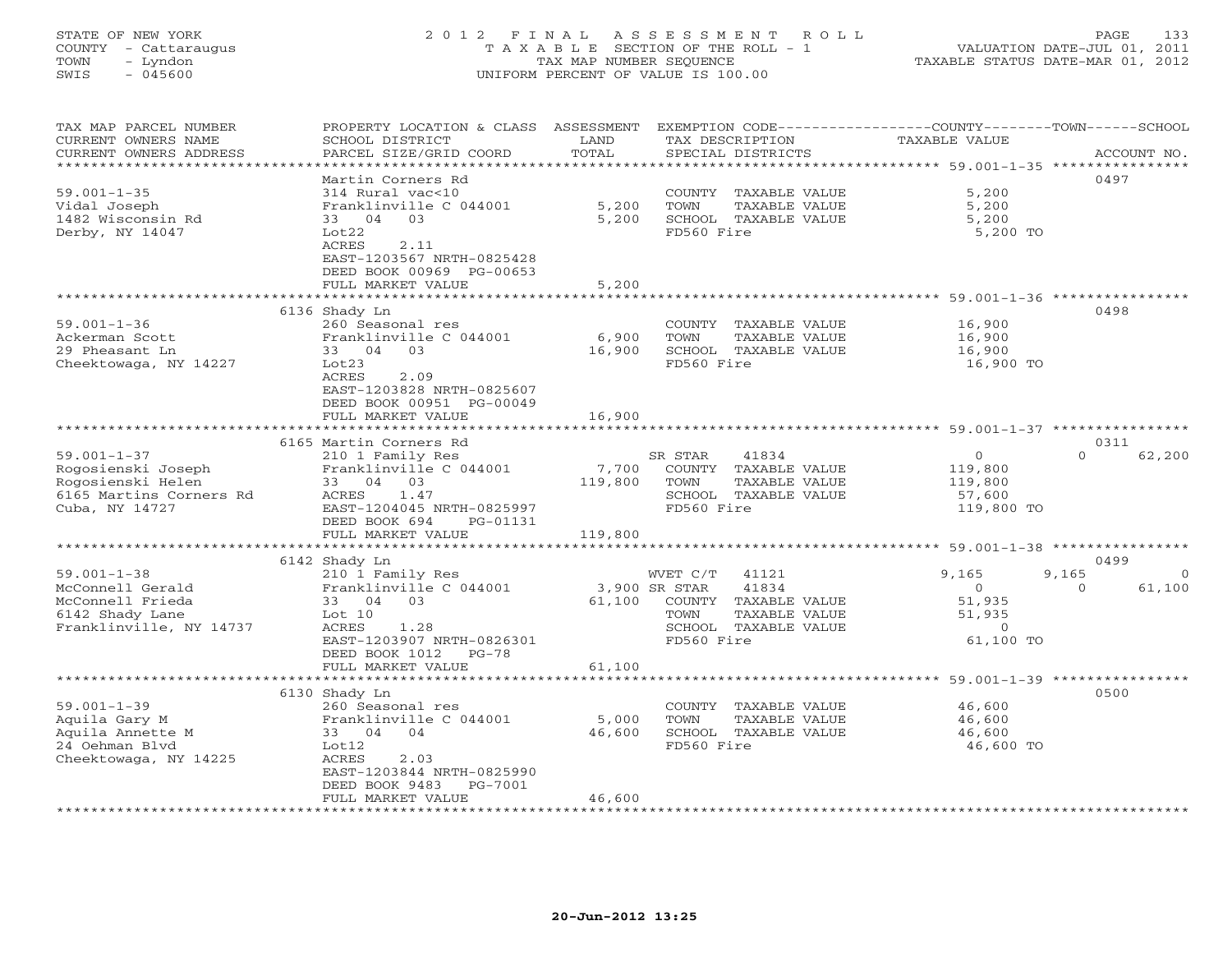# STATE OF NEW YORK 2 0 1 2 F I N A L A S S E S S M E N T R O L L PAGE 134 COUNTY - Cattaraugus T A X A B L E SECTION OF THE ROLL - 1 VALUATION DATE-JUL 01, 2011 TOWN - Lyndon TAX MAP NUMBER SEQUENCE TAXABLE STATUS DATE-MAR 01, 2012 SWIS - 045600 UNIFORM PERCENT OF VALUE IS 100.00UNIFORM PERCENT OF VALUE IS 100.00

| TAX MAP PARCEL NUMBER<br>CURRENT OWNERS NAME<br>CURRENT OWNERS ADDRESS<br>*******************      | PROPERTY LOCATION & CLASS ASSESSMENT<br>SCHOOL DISTRICT<br>PARCEL SIZE/GRID COORD                                                                                                           | LAND<br>TOTAL             | EXEMPTION CODE-----------------COUNTY-------TOWN------SCHOOL<br>TAX DESCRIPTION<br>SPECIAL DISTRICTS     | TAXABLE VALUE                                                                                      | ACCOUNT NO.                |
|----------------------------------------------------------------------------------------------------|---------------------------------------------------------------------------------------------------------------------------------------------------------------------------------------------|---------------------------|----------------------------------------------------------------------------------------------------------|----------------------------------------------------------------------------------------------------|----------------------------|
| $59.001 - 1 - 40$<br>Tkaczyk John S<br>Tkaczyk Mildred E<br>132 Sage Ave<br>Buffalo, NY 14210      | 6120 Shady Ln<br>270 Mfg housing<br>Franklinville C 044001<br>$-04$<br>$-03$<br>33<br>Lot14<br>ACRES<br>1.73<br>EAST-1203648 NRTH-0825772<br>DEED BOOK 790<br>PG-00080<br>FULL MARKET VALUE | 6,300<br>8,500<br>8,500   | COUNTY TAXABLE VALUE<br>TOWN<br>TAXABLE VALUE<br>SCHOOL TAXABLE VALUE<br>FD560 Fire                      | 8,500<br>8,500<br>8,500<br>8,500 TO<br>****************************** 59.001-1-41 **************** | 0501                       |
| $59.001 - 1 - 41$<br>McConnell Cynthia<br>335 Abbott Rd<br>Buffalo, NY 14220                       | 6098 Shady Ln<br>260 Seasonal res<br>Franklinville C 044001<br>33 04 04<br>Lot16<br>ACRES<br>1.58<br>EAST-1203315 NRTH-0825607<br>DEED BOOK 3825 PG-2003<br>FULL MARKET VALUE               | 4,400<br>58,000<br>58,000 | COUNTY TAXABLE VALUE<br>TOWN<br>TAXABLE VALUE<br>SCHOOL TAXABLE VALUE<br>FD560 Fire                      | 58,000<br>58,000<br>58,000<br>58,000 TO                                                            | 0502                       |
|                                                                                                    |                                                                                                                                                                                             |                           |                                                                                                          |                                                                                                    |                            |
| $59.001 - 1 - 42$<br>Larnder Paul E<br>Larnder Karla L<br>6086 Shady Ln<br>Franklinville, NY 14737 | 6086 Shady Ln<br>210 1 Family Res<br>Franklinville C 044001<br>33 04 04<br>1.75<br>ACRES<br>EAST-1203037 NRTH-0825498<br>DEED BOOK 12626 PG-3001<br>FULL MARKET VALUE                       | 4,600<br>62,600<br>62,600 | RES STAR<br>41854<br>COUNTY TAXABLE VALUE<br>TOWN<br>TAXABLE VALUE<br>SCHOOL TAXABLE VALUE<br>FD560 Fire | $\overline{0}$<br>62,600<br>62,600<br>32,600<br>62,600 TO                                          | 0503<br>$\Omega$<br>30,000 |
|                                                                                                    |                                                                                                                                                                                             |                           |                                                                                                          | ********************* 59.001-1-43 ****************                                                 |                            |
| $59.001 - 1 - 43$<br>Larnder Paul<br>Larnder Karla<br>1371 East Hill Rd<br>Franklinville, NY 14737 | Fawn Vly<br>314 Rural vac<10<br>Franklinville C 044001<br>33 04 03<br>Lot18<br>ACRES<br>3.28<br>EAST-1202984 NRTH-0826103<br>DEED BOOK 00986 PG-00266                                       | 6,900<br>6,900            | COUNTY TAXABLE VALUE<br>TOWN<br>TAXABLE VALUE<br>SCHOOL TAXABLE VALUE<br>FD560 Fire                      | 6,900<br>6,900<br>6,900<br>6,900 TO                                                                | 0504                       |
|                                                                                                    | FULL MARKET VALUE                                                                                                                                                                           | 6,900                     |                                                                                                          |                                                                                                    |                            |
|                                                                                                    | ***********<br>6095 Shady Ln                                                                                                                                                                |                           |                                                                                                          | ***************** 59.001-1-44 *********                                                            | 0505                       |
| $59.001 - 1 - 44$<br>Larnder Paul<br>Larnder Karla<br>1371 Eash Hill Rd<br>Franklinville, NY 14737 | 314 Rural vac<10<br>Franklinville C 044001<br>33 04 04<br>Lot17<br>ACRES<br>3.05<br>EAST-1203152 NRTH-0826105<br>DEED BOOK 00986 PG-00266<br>FULL MARKET VALUE                              | 6,600<br>7,600<br>7,600   | COUNTY TAXABLE VALUE<br>TOWN<br>TAXABLE VALUE<br>SCHOOL TAXABLE VALUE<br>FD560 Fire                      | 7,600<br>7,600<br>7,600<br>7,600 TO                                                                |                            |
|                                                                                                    |                                                                                                                                                                                             |                           |                                                                                                          |                                                                                                    |                            |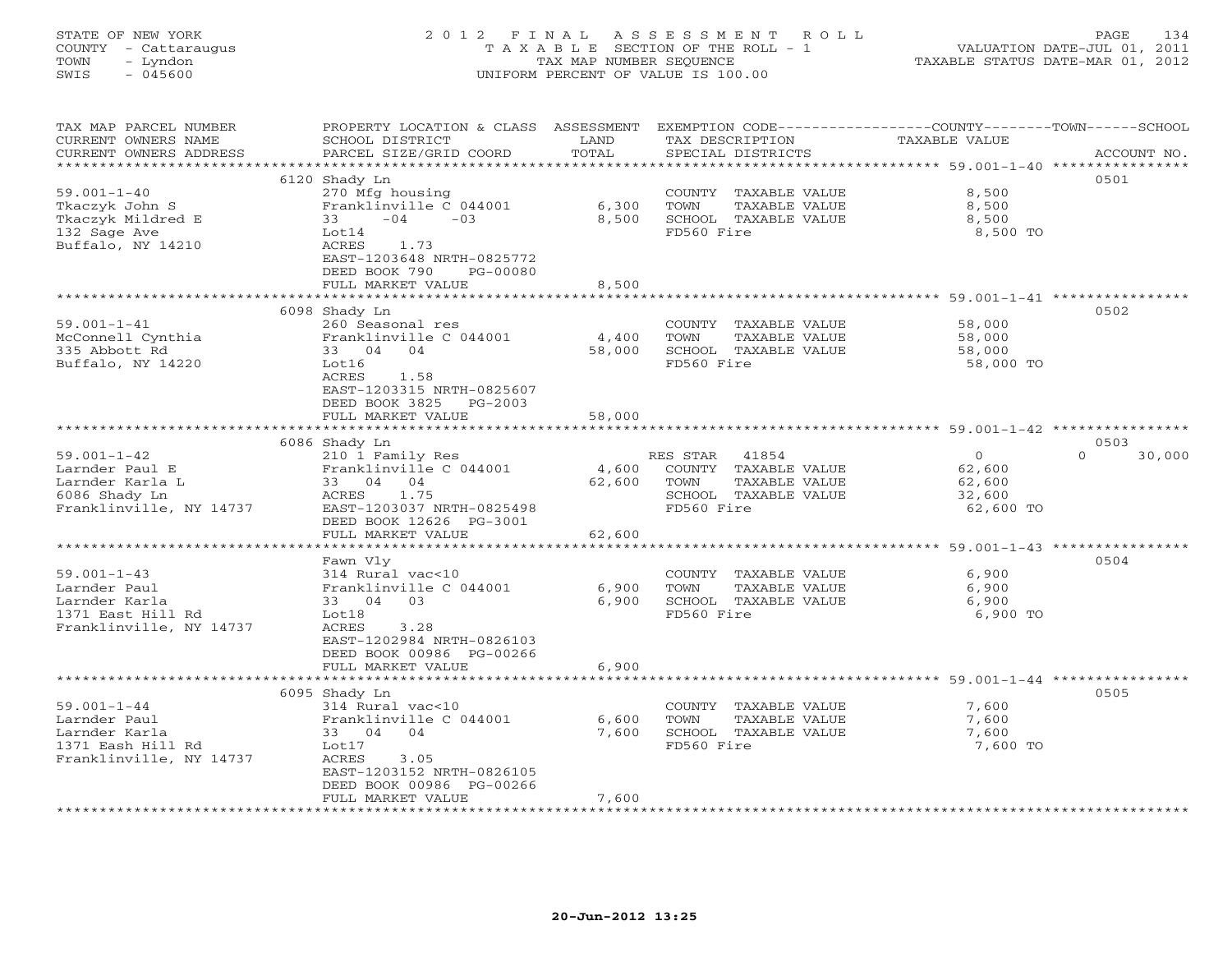# STATE OF NEW YORK 2 0 1 2 F I N A L A S S E S S M E N T R O L L PAGE 135 COUNTY - Cattaraugus T A X A B L E SECTION OF THE ROLL - 1 VALUATION DATE-JUL 01, 2011 TOWN - Lyndon TAX MAP NUMBER SEQUENCE TAXABLE STATUS DATE-MAR 01, 2012 SWIS - 045600 UNIFORM PERCENT OF VALUE IS 100.00UNIFORM PERCENT OF VALUE IS 100.00

| TAX MAP PARCEL NUMBER<br>CURRENT OWNERS NAME<br>CURRENT OWNERS ADDRESS | PROPERTY LOCATION & CLASS ASSESSMENT<br>SCHOOL DISTRICT<br>PARCEL SIZE/GRID COORD                                                | LAND<br>TOTAL         | EXEMPTION CODE-----------------COUNTY-------TOWN------SCHOOL<br>TAX DESCRIPTION<br>SPECIAL DISTRICTS                              | TAXABLE VALUE                                                  | ACCOUNT NO.                            |
|------------------------------------------------------------------------|----------------------------------------------------------------------------------------------------------------------------------|-----------------------|-----------------------------------------------------------------------------------------------------------------------------------|----------------------------------------------------------------|----------------------------------------|
|                                                                        |                                                                                                                                  |                       |                                                                                                                                   |                                                                |                                        |
| $59.001 - 1 - 45$<br>Bucheister William                                | 6129 Shady Ln<br>314 Rural vac<10<br>Franklinville C 044001                                                                      | 5,800                 | COUNTY TAXABLE VALUE<br>TOWN<br>TAXABLE VALUE                                                                                     | 5,800<br>5,800                                                 | 0506                                   |
| Bucheister Linda K<br>6129 Shady Ln<br>Franklinville, NY 14737         | 33 04 03<br>Lot15<br>ACRES<br>2.55<br>EAST-1203321 NRTH-0826128<br>DEED BOOK 13237 PG-3001                                       | 5,800                 | SCHOOL TAXABLE VALUE<br>FD560 Fire                                                                                                | 5,800<br>5,800 TO                                              |                                        |
|                                                                        | FULL MARKET VALUE<br>***************************                                                                                 | 5,800                 |                                                                                                                                   |                                                                |                                        |
|                                                                        | 6119 Shady Ln                                                                                                                    |                       |                                                                                                                                   |                                                                | 0507                                   |
| $59.001 - 1 - 46$<br>Bucheister William<br>Bucheister Linda K          | 210 1 Family Res<br>Franklinville C 044001<br>33<br>$-04$<br>$-04$                                                               | 50,100                | WVET C/T<br>41121<br>4,800 RES STAR<br>41854<br>COUNTY TAXABLE VALUE                                                              | 7,515<br>$\circ$<br>42,585                                     | 7,515<br>30,000<br>$\Omega$            |
| 6119 Shady Ln<br>Franklinville, NY 14737                               | Lot13<br>ACRES<br>1.88<br>EAST-1203522 NRTH-0826091<br>DEED BOOK 13237 PG-3001                                                   |                       | TOWN<br>TAXABLE VALUE<br>SCHOOL TAXABLE VALUE<br>FD560 Fire                                                                       | 42,585<br>20,100<br>50,100 TO                                  |                                        |
|                                                                        | FULL MARKET VALUE                                                                                                                | 50,100                |                                                                                                                                   |                                                                |                                        |
|                                                                        | ******************                                                                                                               | ********************* | ******************************** 59.001-1-47 ****************                                                                     |                                                                |                                        |
| $59.001 - 1 - 47$                                                      | Shady Ln<br>314 Rural vac<10                                                                                                     |                       | COUNTY TAXABLE VALUE                                                                                                              | 6,400                                                          | 0508                                   |
| Eisenhart Edward                                                       | Franklinville C 044001                                                                                                           | 6,400                 | TOWN<br>TAXABLE VALUE                                                                                                             | 6,400                                                          |                                        |
| Eisenhart Roberta                                                      | 33 04 04                                                                                                                         | 6,400                 | SCHOOL TAXABLE VALUE                                                                                                              | 6,400                                                          |                                        |
| 151 Brenridge Dr                                                       | Lot11                                                                                                                            |                       | FD560 Fire                                                                                                                        | 6,400 TO                                                       |                                        |
| East Amherst, NY 14051-1382                                            | ACRES<br>2.94<br>EAST-1203589 NRTH-0826392<br>DEED BOOK 800<br>PG-00452<br>FULL MARKET VALUE                                     | 6,400                 |                                                                                                                                   |                                                                |                                        |
|                                                                        |                                                                                                                                  |                       |                                                                                                                                   |                                                                |                                        |
|                                                                        | 6167 Shady Ln                                                                                                                    |                       |                                                                                                                                   |                                                                | 0509                                   |
| $59.001 - 1 - 48$<br>Eckam Donald M<br>6167 Shady Ln<br>Cuba, NY 14727 | 270 Mfg housing<br>Franklinville C 044001<br>33 04 04<br>ACRES<br>1.95<br>EAST-1203673 NRTH-0826623<br>DEED BOOK 4968<br>PG-3001 | 23,000                | AGED C/T/S 41800<br>4,900 SR STAR<br>41834<br>COUNTY TAXABLE VALUE<br>TAXABLE VALUE<br>TOWN<br>SCHOOL TAXABLE VALUE<br>FD560 Fire | 11,500<br>$\Omega$<br>11,500<br>11,500<br>$\circ$<br>23,000 TO | 11,500<br>11,500<br>11,500<br>$\Omega$ |
|                                                                        | FULL MARKET VALUE                                                                                                                | 23,000                |                                                                                                                                   |                                                                |                                        |
|                                                                        |                                                                                                                                  |                       |                                                                                                                                   |                                                                |                                        |
|                                                                        | 6179 Shady Ln                                                                                                                    |                       |                                                                                                                                   |                                                                | 0510                                   |
| $59.001 - 1 - 49$                                                      | 270 Mfg housing                                                                                                                  |                       | RES STAR<br>41854                                                                                                                 | $\circ$                                                        | $\Omega$<br>30,000                     |
| Eckam John L                                                           | Franklinville C 044001                                                                                                           | 5,300                 | COUNTY TAXABLE VALUE                                                                                                              | 31,000                                                         |                                        |
| Eckam Aileen A                                                         | 33 04<br>04                                                                                                                      | 31,000                | TOWN<br>TAXABLE VALUE                                                                                                             | 31,000                                                         |                                        |
| 6179 Shady Ln                                                          | 2.17<br>ACRES                                                                                                                    |                       | SCHOOL TAXABLE VALUE                                                                                                              | 1,000                                                          |                                        |
| Cuba, NY 14727                                                         | EAST-1203665 NRTH-0826812<br>DEED BOOK 00979 PG-00041<br>FULL MARKET VALUE                                                       | 31,000                | FD560 Fire                                                                                                                        | 31,000 TO                                                      |                                        |
|                                                                        | ***********************                                                                                                          |                       |                                                                                                                                   |                                                                |                                        |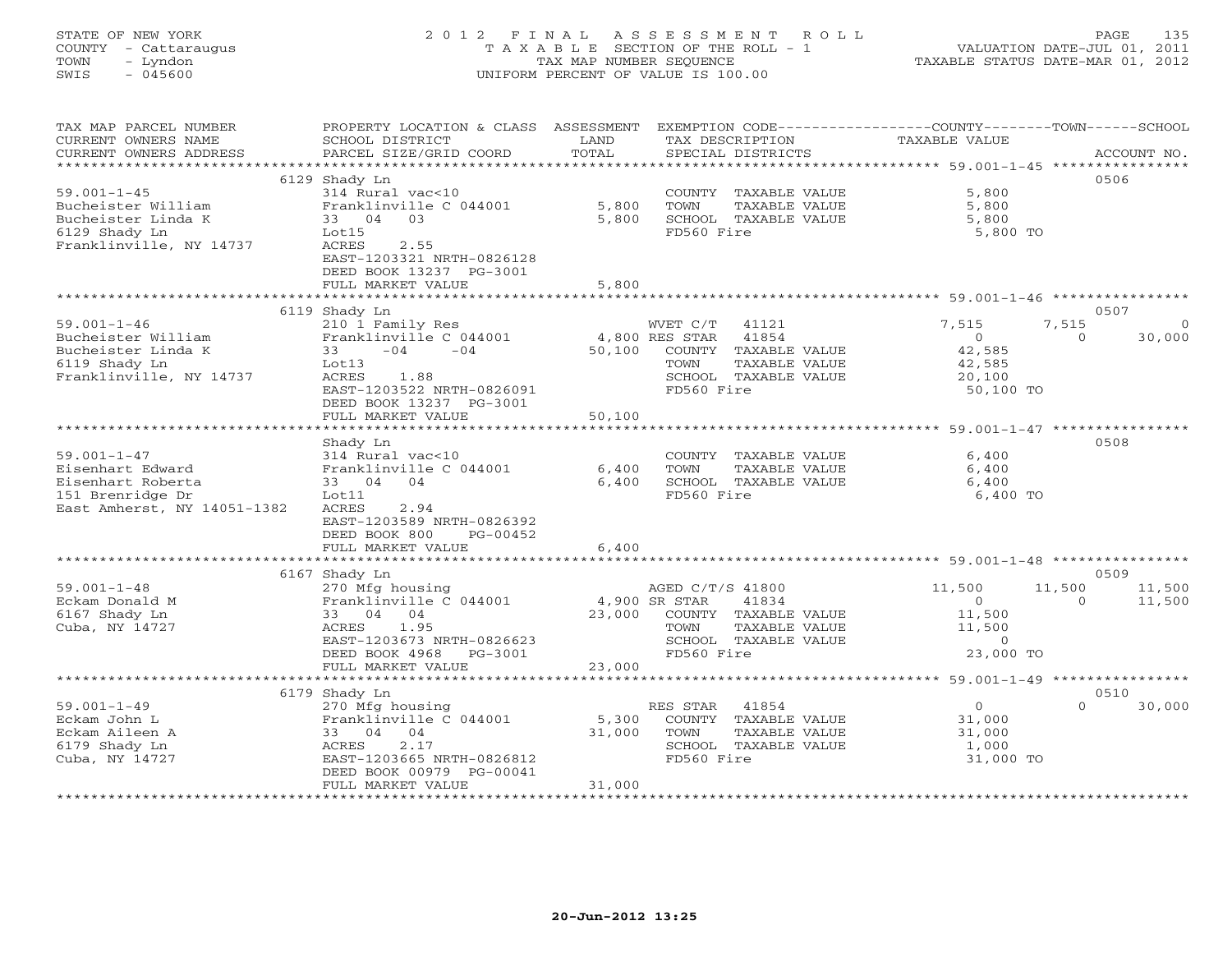# STATE OF NEW YORK 2 0 1 2 F I N A L A S S E S S M E N T R O L L PAGE 136 COUNTY - Cattaraugus T A X A B L E SECTION OF THE ROLL - 1 VALUATION DATE-JUL 01, 2011 TOWN - Lyndon TAX MAP NUMBER SEQUENCE TAXABLE STATUS DATE-MAR 01, 2012 SWIS - 045600 UNIFORM PERCENT OF VALUE IS 100.00UNIFORM PERCENT OF VALUE IS 100.00

| TAX MAP PARCEL NUMBER<br>CURRENT OWNERS NAME<br>CURRENT OWNERS ADDRESS                                   | PROPERTY LOCATION & CLASS ASSESSMENT<br>SCHOOL DISTRICT<br>PARCEL SIZE/GRID COORD                                                                                              | LAND<br>TOTAL             | TAX DESCRIPTION<br>SPECIAL DISTRICTS                                                                     | EXEMPTION CODE----------------COUNTY-------TOWN-----SCHOOL<br>TAXABLE VALUE | ACCOUNT NO.                |
|----------------------------------------------------------------------------------------------------------|--------------------------------------------------------------------------------------------------------------------------------------------------------------------------------|---------------------------|----------------------------------------------------------------------------------------------------------|-----------------------------------------------------------------------------|----------------------------|
| ***********************                                                                                  |                                                                                                                                                                                |                           |                                                                                                          |                                                                             |                            |
| $59.001 - 1 - 50$<br>Mohr Stacey A<br>6191 Shady Lane Rd<br>Franklinville, NY 14737                      | 6191 Shady Ln<br>210 1 Family Res<br>Franklinville C 044001<br>33 04 04<br>Lot 7<br>2.26<br>ACRES<br>EAST-1203670 NRTH-0827017<br>DEED BOOK 10893 PG-8003<br>FULL MARKET VALUE | 5,400<br>69,800<br>69,800 | 41854<br>RES STAR<br>COUNTY TAXABLE VALUE<br>TOWN<br>TAXABLE VALUE<br>SCHOOL TAXABLE VALUE<br>FD560 Fire | $\overline{O}$<br>69,800<br>69,800<br>39,800<br>69,800 TO                   | 0511<br>$\Omega$<br>30,000 |
|                                                                                                          |                                                                                                                                                                                |                           |                                                                                                          |                                                                             |                            |
| $59.001 - 1 - 51.1$<br>Stanek Donald<br>21 Pries Ave<br>Buffalo, NY 14220                                | 6199 Shady Ln<br>210 1 Family Res<br>Franklinville C 044001<br>33 04<br>03<br>FRNT 100.00 DPTH 240.00<br>EAST-1203781 NRTH-0827173<br>DEED BOOK 796<br>PG-5001                 | 3,300<br>58,600           | COUNTY TAXABLE VALUE<br>TOWN<br>TAXABLE VALUE<br>SCHOOL TAXABLE VALUE<br>FD560 Fire                      | 58,600<br>58,600<br>58,600<br>58,600 TO                                     | 0588                       |
|                                                                                                          | FULL MARKET VALUE                                                                                                                                                              | 58,600                    |                                                                                                          |                                                                             |                            |
|                                                                                                          |                                                                                                                                                                                |                           |                                                                                                          |                                                                             | 0512                       |
| $59.001 - 1 - 51.2$<br>Steffennagen William D<br>Learn Stacy<br>6205 Shady Ln<br>Franklinville, NY 14737 | 6205 Shady Ln<br>210 1 Family Res<br>Franklinville C 044001<br>33 04 03<br>1.09<br>ACRES<br>EAST-1203669 NRTH-0827273<br>DEED BOOK 1292 PG-8001<br>FULL MARKET VALUE           | 3,600<br>27,400<br>27,400 | RES STAR<br>41854<br>COUNTY TAXABLE VALUE<br>TOWN<br>TAXABLE VALUE<br>SCHOOL TAXABLE VALUE<br>FD560 Fire | $\Omega$<br>27,400<br>27,400<br>$\overline{0}$<br>27,400 TO                 | $\Omega$<br>27,400         |
|                                                                                                          |                                                                                                                                                                                |                           |                                                                                                          |                                                                             |                            |
|                                                                                                          | 6197 Shady Ln                                                                                                                                                                  |                           |                                                                                                          |                                                                             | 0733                       |
| $59.001 - 1 - 51.3$<br>Stanek Donald<br>21 Piers Ave<br>Buffalo, NY 14220                                | 210 1 Family Res<br>Franklinville C 044001<br>33 04 03<br>FRNT 100.00 DPTH 232.00<br>EAST-1203544 NRTH-0827172<br>DEED BOOK 00993 PG-00157                                     | 5,000<br>51,100           | 41854<br>RES STAR<br>COUNTY TAXABLE VALUE<br>TOWN<br>TAXABLE VALUE<br>SCHOOL TAXABLE VALUE<br>FD560 Fire | $\overline{0}$<br>51,100<br>51,100<br>21,100<br>51,100 TO                   | $\Omega$<br>30,000         |
|                                                                                                          | FULL MARKET VALUE                                                                                                                                                              | 51,100                    |                                                                                                          |                                                                             |                            |
|                                                                                                          |                                                                                                                                                                                |                           |                                                                                                          |                                                                             |                            |
| $59.001 - 1 - 52$<br>Fink Jack C<br>74 Seymour St<br>Tonawanda, NY 14150                                 | 6174 Shady Ln<br>312 Vac w/imprv<br>Franklinville C 044001<br>33 04 03<br>Lot $24$<br><b>ACRES</b><br>2.28<br>EAST-1203186 NRTH-0826616<br>DEED BOOK 13589 PG-6001             | 8,900<br>14,100           | COUNTY TAXABLE VALUE<br>TOWN<br>TAXABLE VALUE<br>SCHOOL TAXABLE VALUE<br>FD560 Fire                      | 14,100<br>14,100<br>14,100<br>14,100 TO                                     | 0513                       |
|                                                                                                          | FULL MARKET VALUE                                                                                                                                                              | 14,100                    |                                                                                                          |                                                                             |                            |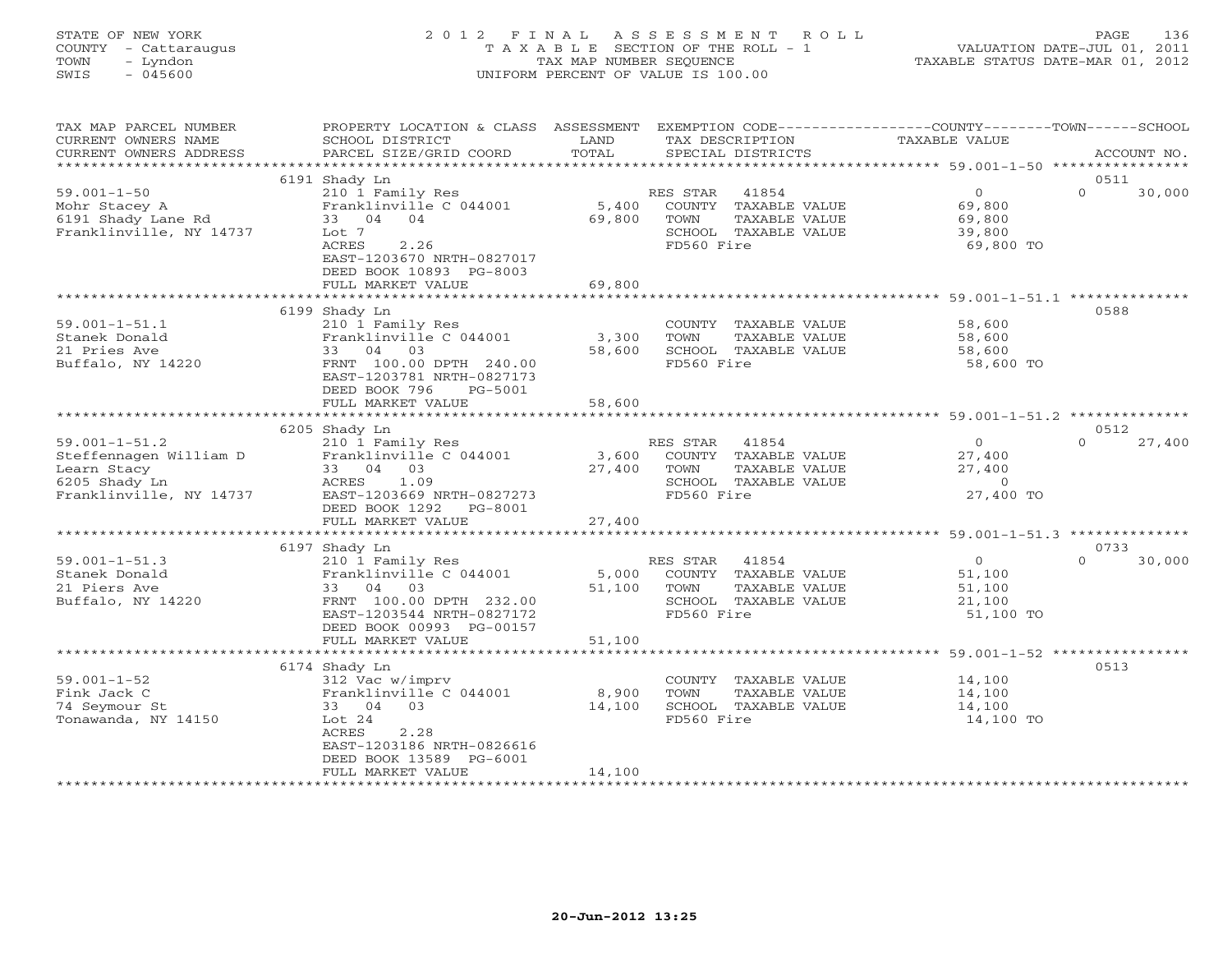# STATE OF NEW YORK 2 0 1 2 F I N A L A S S E S S M E N T R O L L PAGE 137 COUNTY - Cattaraugus T A X A B L E SECTION OF THE ROLL - 1 VALUATION DATE-JUL 01, 2011 TOWN - Lyndon TAX MAP NUMBER SEQUENCE TAXABLE STATUS DATE-MAR 01, 2012 SWIS - 045600 UNIFORM PERCENT OF VALUE IS 100.00UNIFORM PERCENT OF VALUE IS 100.00

| TAX MAP PARCEL NUMBER<br>CURRENT OWNERS NAME<br>CURRENT OWNERS ADDRESS | PROPERTY LOCATION & CLASS ASSESSMENT<br>SCHOOL DISTRICT<br>PARCEL SIZE/GRID COORD | LAND<br>TOTAL | EXEMPTION CODE-----------------COUNTY-------TOWN------SCHOOL<br>TAX DESCRIPTION<br>SPECIAL DISTRICTS | TAXABLE VALUE                                        | ACCOUNT NO.        |
|------------------------------------------------------------------------|-----------------------------------------------------------------------------------|---------------|------------------------------------------------------------------------------------------------------|------------------------------------------------------|--------------------|
| *********************                                                  |                                                                                   |               |                                                                                                      |                                                      |                    |
| $59.001 - 1 - 53$                                                      | Boardway Ln<br>312 Vac w/imprv                                                    |               | COUNTY TAXABLE VALUE                                                                                 | 8,100                                                | 0514               |
| Fink Jack C                                                            | Franklinville C 044001                                                            | 5,700         | TOWN<br>TAXABLE VALUE                                                                                | 8,100                                                |                    |
| 74 Seymour St                                                          | $-04$<br>33<br>$-03$                                                              | 8,100         | SCHOOL TAXABLE VALUE                                                                                 | 8,100                                                |                    |
| Tonawanda, NY 14150                                                    | 2.46<br>ACRES                                                                     |               | FD560 Fire                                                                                           | 8,100 TO                                             |                    |
|                                                                        | EAST-1203183 NRTH-0826807                                                         |               |                                                                                                      |                                                      |                    |
|                                                                        | DEED BOOK 13589 PG-6002                                                           |               |                                                                                                      |                                                      |                    |
|                                                                        | FULL MARKET VALUE                                                                 | 8,100         |                                                                                                      |                                                      |                    |
|                                                                        | ************************                                                          | ************* |                                                                                                      | ****************************** 59.001-1-54 ********* |                    |
|                                                                        | 6200 Broadway Ln                                                                  |               |                                                                                                      |                                                      | 0515               |
| $59.001 - 1 - 54$                                                      | 210 1 Family Res                                                                  |               | COUNTY TAXABLE VALUE                                                                                 | 20,200                                               |                    |
| Boardway Laura D                                                       | Franklinville C 044001                                                            | 5,900         | TAXABLE VALUE<br>TOWN                                                                                | 20,200                                               |                    |
| Boardway Joseph                                                        | 33 04 03                                                                          | 20,200        | SCHOOL TAXABLE VALUE                                                                                 | 20,200                                               |                    |
| 30 S Main St                                                           | Lot26                                                                             |               | FD560 Fire                                                                                           | 20,200 TO                                            |                    |
| Angola, NY 14006                                                       | ACRES<br>2.57                                                                     |               |                                                                                                      |                                                      |                    |
|                                                                        | EAST-1203178 NRTH-0827010                                                         |               |                                                                                                      |                                                      |                    |
|                                                                        | DEED BOOK 883<br>PG-00516                                                         |               |                                                                                                      |                                                      |                    |
|                                                                        | FULL MARKET VALUE                                                                 | 20,200        |                                                                                                      |                                                      |                    |
|                                                                        | * * * * * * * * * * * * * * * * * * *                                             | ********      |                                                                                                      | ********************** 59.001-1-55 ***********       |                    |
|                                                                        | 6208 Boardway Ln                                                                  |               |                                                                                                      |                                                      | 0516               |
| $59.001 - 1 - 55$                                                      | 312 Vac w/imprv                                                                   |               | COUNTY TAXABLE VALUE                                                                                 | 6.000                                                |                    |
| Hund Richard                                                           | Franklinville C 044001                                                            | 5,800         | TOWN<br>TAXABLE VALUE                                                                                | 6,000                                                |                    |
| 6208 Boardway Dr                                                       | $-04$<br>$-0.3$<br>33                                                             | 6,000         | SCHOOL TAXABLE VALUE                                                                                 | 6,000                                                |                    |
| Franklinville, NY 14737                                                | Lot27                                                                             |               | FD560 Fire                                                                                           | 6,000 TO                                             |                    |
|                                                                        | ACRES<br>2.51                                                                     |               |                                                                                                      |                                                      |                    |
|                                                                        | EAST-1203175 NRTH-0827214                                                         |               |                                                                                                      |                                                      |                    |
|                                                                        | DEED BOOK 2576 PG-7001                                                            |               |                                                                                                      |                                                      |                    |
|                                                                        | FULL MARKET VALUE                                                                 | 6,000         |                                                                                                      |                                                      |                    |
|                                                                        |                                                                                   |               |                                                                                                      |                                                      | 0587               |
| $59.001 - 1 - 56.3$                                                    | 6229 Shady Ln<br>210 1 Family Res                                                 |               | RES STAR<br>41854                                                                                    | $\Omega$                                             | $\Omega$<br>30,000 |
| Hurd Nicole                                                            | Franklinville C 044001                                                            | 3,500         | COUNTY TAXABLE VALUE                                                                                 | 43,200                                               |                    |
| 6229 Shady Ln                                                          | 33 04 03                                                                          | 43,200        | TOWN<br>TAXABLE VALUE                                                                                | 43,200                                               |                    |
| Franklinville, NY 14737                                                | ACRES<br>1.00                                                                     |               | SCHOOL TAXABLE VALUE                                                                                 | 13,200                                               |                    |
|                                                                        | EAST-1203792 NRTH-0827622                                                         |               | FD560 Fire                                                                                           | 43,200 TO                                            |                    |
|                                                                        | DEED BOOK 3625<br>PG-2001                                                         |               |                                                                                                      |                                                      |                    |
|                                                                        | FULL MARKET VALUE                                                                 | 43,200        |                                                                                                      |                                                      |                    |
|                                                                        | ********************                                                              |               |                                                                                                      |                                                      |                    |
|                                                                        | East Hill Rd                                                                      |               |                                                                                                      |                                                      | 0518               |
| $59.001 - 1 - 57.1$                                                    | 314 Rural vac<10                                                                  |               | COUNTY TAXABLE VALUE                                                                                 | 7,500                                                |                    |
| Lockwood Deborah A                                                     | Franklinville C 044001                                                            | 7,500         | TOWN<br>TAXABLE VALUE                                                                                | 7,500                                                |                    |
| 1381 East Hill Rd                                                      | 33 04 03                                                                          | 7,500         | SCHOOL TAXABLE VALUE                                                                                 | 7,500                                                |                    |
| Franklinville, NY 14737                                                | ACRES<br>1.35                                                                     |               | FD560 Fire                                                                                           | 7,500 TO                                             |                    |
|                                                                        | EAST-1203790 NRTH-0827857                                                         |               |                                                                                                      |                                                      |                    |
|                                                                        | DEED BOOK 00995 PG-00827                                                          |               |                                                                                                      |                                                      |                    |
|                                                                        | FULL MARKET VALUE                                                                 | 7,500         |                                                                                                      |                                                      |                    |
|                                                                        |                                                                                   |               |                                                                                                      |                                                      |                    |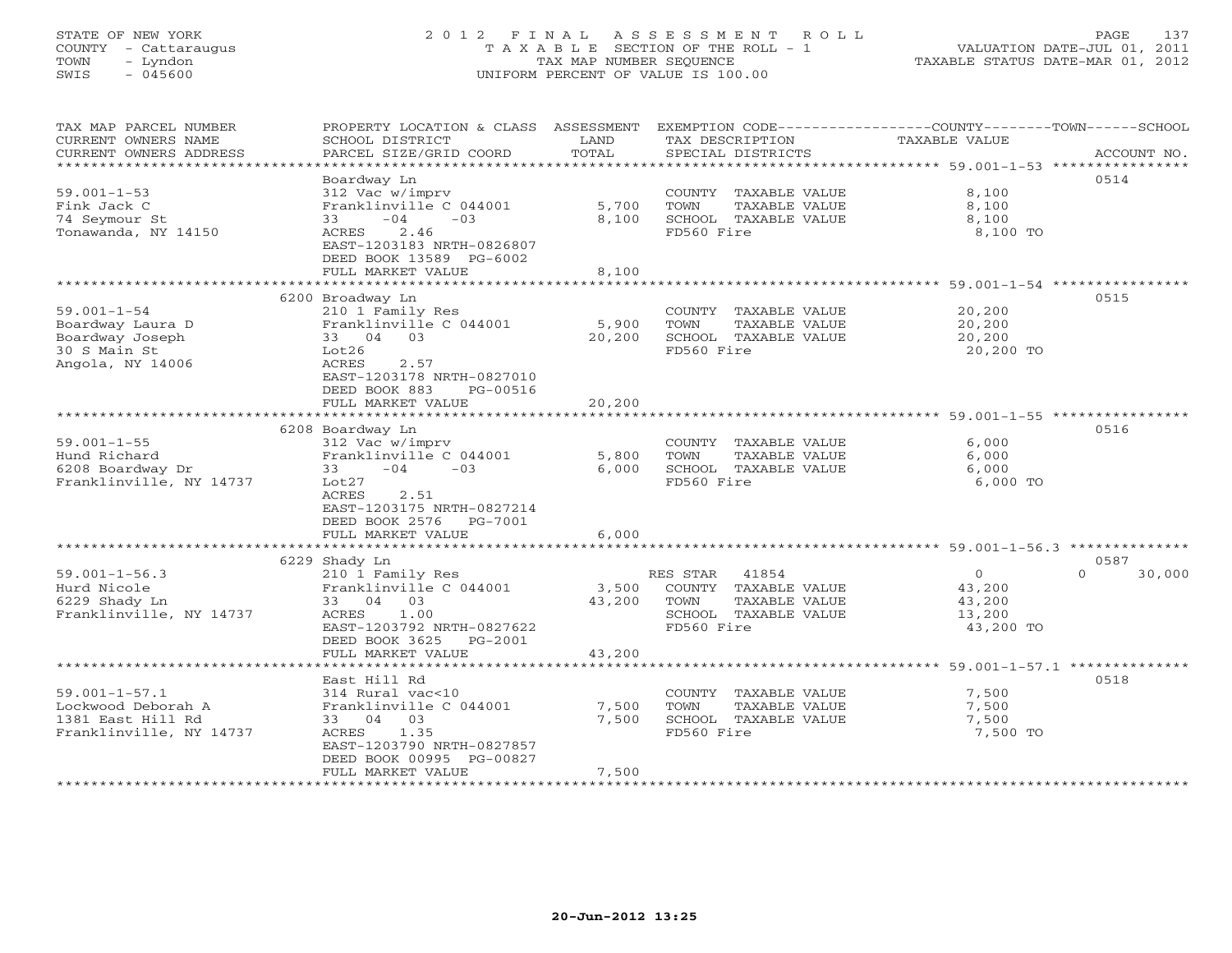## STATE OF NEW YORK 2 0 1 2 F I N A L A S S E S S M E N T R O L L PAGE 138 COUNTY - Cattaraugus T A X A B L E SECTION OF THE ROLL - 1 VALUATION DATE-JUL 01, 2011 TOWN - Lyndon TAX MAP NUMBER SEQUENCE TAXABLE STATUS DATE-MAR 01, 2012 SWIS - 045600 UNIFORM PERCENT OF VALUE IS 100.00UNIFORM PERCENT OF VALUE IS 100.00

| TAX MAP PARCEL NUMBER<br>CURRENT OWNERS NAME | PROPERTY LOCATION & CLASS ASSESSMENT<br>SCHOOL DISTRICT | LAND    | TAX DESCRIPTION       | EXEMPTION CODE----------------COUNTY-------TOWN-----SCHOOL<br><b>TAXABLE VALUE</b> |                  |             |
|----------------------------------------------|---------------------------------------------------------|---------|-----------------------|------------------------------------------------------------------------------------|------------------|-------------|
| CURRENT OWNERS ADDRESS                       | PARCEL SIZE/GRID COORD                                  | TOTAL   | SPECIAL DISTRICTS     |                                                                                    |                  | ACCOUNT NO. |
| ************************                     |                                                         |         |                       |                                                                                    |                  |             |
|                                              | 1393 East Hill Rd                                       |         |                       |                                                                                    | 0804             |             |
| $59.001 - 1 - 57.2$                          | 210 1 Family Res                                        |         | RES STAR<br>41854     | $\circ$                                                                            | $\Omega$         | 30,000      |
| Lockwood James R                             | Franklinville C 044001                                  | 8,800   | COUNTY TAXABLE VALUE  | 100,500                                                                            |                  |             |
| Lockwood Deborah                             | 33 04 03                                                | 100,500 | TOWN<br>TAXABLE VALUE | 100,500                                                                            |                  |             |
| 1393 East Hill Rd                            | 2.20<br>ACRES                                           |         | SCHOOL TAXABLE VALUE  | 70,500                                                                             |                  |             |
| Franklinville, NY 14737                      | EAST-1203586 NRTH-0827751                               |         | FD560 Fire            | 100,500 TO                                                                         |                  |             |
|                                              | DEED BOOK 00913 PG-00316                                |         |                       |                                                                                    |                  |             |
|                                              | FULL MARKET VALUE                                       | 100,500 |                       |                                                                                    |                  |             |
|                                              |                                                         |         |                       |                                                                                    |                  |             |
|                                              | 6211 Shady Ln                                           |         |                       |                                                                                    | 0805<br>$\Omega$ |             |
| $59.001 - 1 - 57.3$                          | 210 1 Family Res                                        |         | RES STAR 41854        | $\overline{0}$                                                                     |                  | 30,000      |
| Steffenhagen William D                       | Franklinville C 044001                                  | 4,900   | COUNTY TAXABLE VALUE  | 67,800                                                                             |                  |             |
| 6211 Shady Ln                                | 33 04 03                                                | 67,800  | TOWN<br>TAXABLE VALUE | 67,800                                                                             |                  |             |
| Franklinville, NY 14737                      | 1.90<br>ACRES                                           |         | SCHOOL TAXABLE VALUE  | 37,800                                                                             |                  |             |
|                                              | EAST-1203695 NRTH-0827419                               |         | FD560 Fire            | 67,800 TO                                                                          |                  |             |
|                                              | DEED BOOK 5088 PG-7001                                  |         |                       |                                                                                    |                  |             |
|                                              | FULL MARKET VALUE                                       | 67,800  |                       |                                                                                    |                  |             |
|                                              |                                                         |         |                       |                                                                                    |                  |             |
|                                              | East Hill Rd                                            |         |                       |                                                                                    | 0519             |             |
| $59.001 - 1 - 58$                            | 314 Rural vac<10                                        |         | COUNTY TAXABLE VALUE  | 10,100                                                                             |                  |             |
| Galasso Joseph A                             | Franklinville C 044001                                  | 10,100  | TAXABLE VALUE<br>TOWN | 10,100                                                                             |                  |             |
| Darin Joseph                                 | 33 04 03                                                | 10,100  | SCHOOL TAXABLE VALUE  | 10,100                                                                             |                  |             |
| 10570 Holly Park Lane                        | Lot3                                                    |         | FD560 Fire            | 10,100 TO                                                                          |                  |             |
| Surrey, BC                                   | ACRES<br>3.09                                           |         |                       |                                                                                    |                  |             |
| , Canada V3R6X9                              | EAST-1203390 NRTH-0827648                               |         |                       |                                                                                    |                  |             |
|                                              | DEED BOOK 878<br>PG-00488                               |         |                       |                                                                                    |                  |             |
|                                              | FULL MARKET VALUE                                       | 10,100  |                       |                                                                                    |                  |             |
|                                              | 1423 East Hill Rd                                       |         |                       |                                                                                    | 0520             |             |
| $59.001 - 1 - 59$                            | 210 1 Family Res                                        |         | RES STAR 41854        | $\Omega$                                                                           | $\cap$           | 30,000      |
| Fitch Ronald Sr                              | Franklinville C 044001                                  | 10,500  | COUNTY TAXABLE VALUE  | 54,000                                                                             |                  |             |
| Fitch Shirley                                | 33 04 03                                                | 54,000  | TOWN<br>TAXABLE VALUE | 54,000                                                                             |                  |             |
| 1423 East Hill Rd                            | Lot 2                                                   |         | SCHOOL TAXABLE VALUE  | 24,000                                                                             |                  |             |
| Franklinville, NY 14737                      | Ff 200.00                                               |         | FD560 Fire            | 54,000 TO                                                                          |                  |             |
|                                              | ACRES<br>3.34                                           |         |                       |                                                                                    |                  |             |
|                                              | EAST-1203188 NRTH-0827647                               |         |                       |                                                                                    |                  |             |
|                                              | DEED BOOK 00963 PG-01060                                |         |                       |                                                                                    |                  |             |
|                                              | FULL MARKET VALUE                                       | 54,000  |                       |                                                                                    |                  |             |
|                                              |                                                         |         |                       |                                                                                    |                  |             |
|                                              | 6240 Boardway Ln                                        |         |                       |                                                                                    | 0521             |             |
| $59.001 - 1 - 60$                            | 210 1 Family Res                                        |         | RES STAR<br>41854     | $\overline{0}$                                                                     | $\Omega$         | 30,000      |
| Becker Daryl                                 | Franklinville C 044001                                  | 9,500   | COUNTY TAXABLE VALUE  | 61,700                                                                             |                  |             |
| PO Box 195                                   | 33 04 03                                                | 61,700  | TOWN<br>TAXABLE VALUE | 61,700                                                                             |                  |             |
| Machias, NY 14101                            | Lot1                                                    |         | SCHOOL TAXABLE VALUE  | 31,700                                                                             |                  |             |
|                                              | ACRES<br>2.65                                           |         | FD560 Fire            | 61,700 TO                                                                          |                  |             |
|                                              | EAST-1202997 NRTH-0827647                               |         |                       |                                                                                    |                  |             |
|                                              | DEED BOOK 5223<br>PG-2001                               |         |                       |                                                                                    |                  |             |
|                                              | FULL MARKET VALUE                                       | 61,700  |                       |                                                                                    |                  |             |
|                                              |                                                         |         |                       |                                                                                    |                  |             |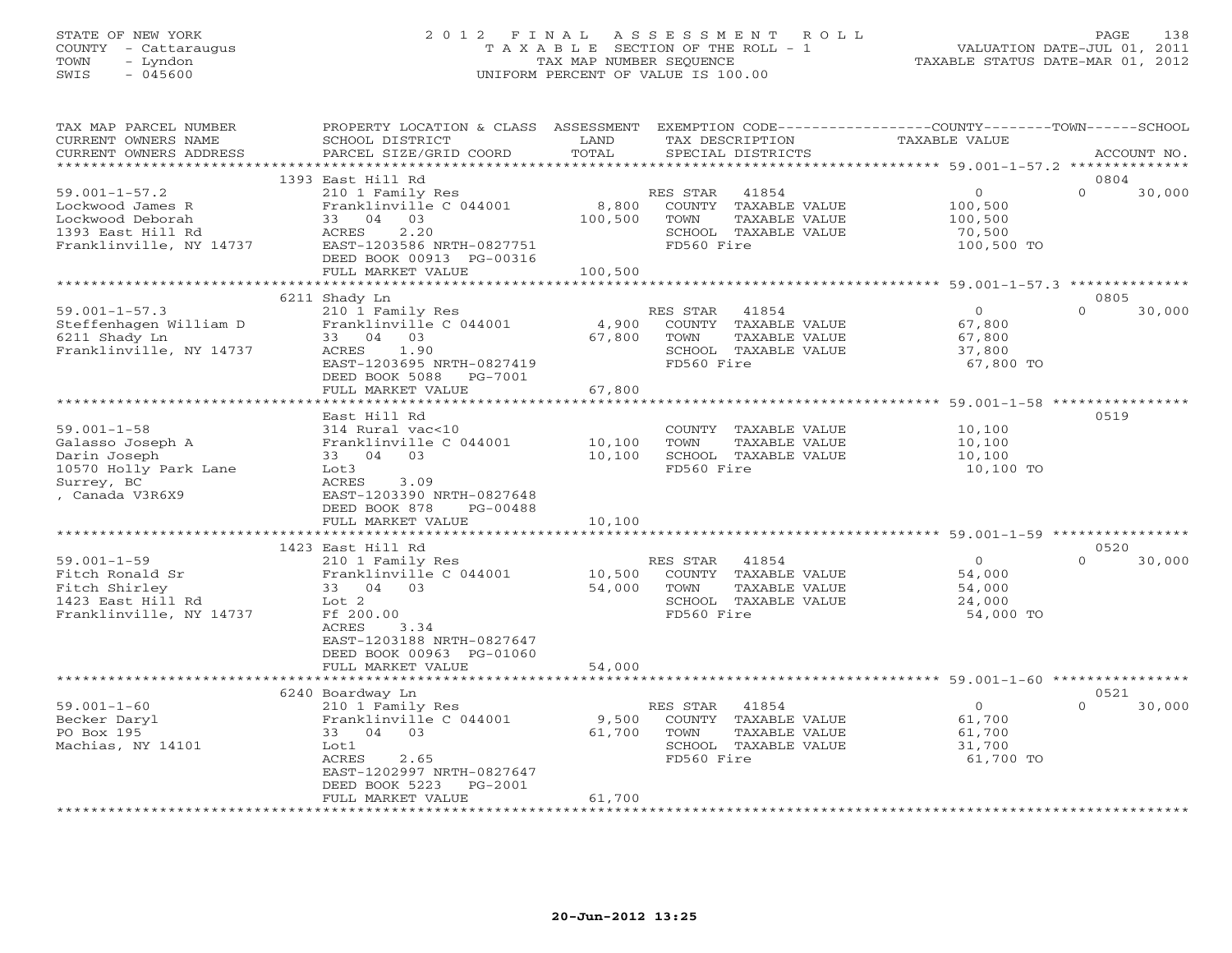# STATE OF NEW YORK 2 0 1 2 F I N A L A S S E S S M E N T R O L L PAGE 139 COUNTY - Cattaraugus T A X A B L E SECTION OF THE ROLL - 1 VALUATION DATE-JUL 01, 2011 TOWN - Lyndon TAX MAP NUMBER SEQUENCE TAXABLE STATUS DATE-MAR 01, 2012 SWIS - 045600 UNIFORM PERCENT OF VALUE IS 100.00UNIFORM PERCENT OF VALUE IS 100.00

| TAX MAP PARCEL NUMBER                               | PROPERTY LOCATION & CLASS ASSESSMENT EXEMPTION CODE----------------COUNTY-------TOWN------SCHOOL |         |                                    |                  |             |
|-----------------------------------------------------|--------------------------------------------------------------------------------------------------|---------|------------------------------------|------------------|-------------|
| CURRENT OWNERS NAME                                 | SCHOOL DISTRICT                                                                                  | LAND    | TAX DESCRIPTION                    | TAXABLE VALUE    |             |
| CURRENT OWNERS ADDRESS<br>************************* | PARCEL SIZE/GRID COORD                                                                           | TOTAL   | SPECIAL DISTRICTS                  |                  | ACCOUNT NO. |
|                                                     |                                                                                                  |         |                                    |                  | 0099        |
| $59.001 - 1 - 61$                                   | 1479 East Hill Rd<br>210 1 Family Res                                                            |         | COUNTY TAXABLE VALUE               | 147,900          |             |
| Friend William H                                    | Franklinville C 044001                                                                           | 7,300   | TOWN<br>TAXABLE VALUE              | 147,900          |             |
| 1479 E Hill Rd                                      | 33 04 03                                                                                         | 147,900 | SCHOOL TAXABLE VALUE               | 147,900          |             |
| Franklinville, NY 14737                             | 1.20<br>ACRES                                                                                    |         | FD560 Fire                         | 147,900 TO       |             |
|                                                     | EAST-1201756 NRTH-0827886                                                                        |         |                                    |                  |             |
|                                                     | DEED BOOK 00922 PG-00243                                                                         |         |                                    |                  |             |
|                                                     | FULL MARKET VALUE                                                                                | 147,900 |                                    |                  |             |
|                                                     |                                                                                                  |         |                                    |                  |             |
|                                                     | East Hill Rd                                                                                     |         |                                    |                  | 0180        |
| $59.001 - 1 - 62.1$                                 | 322 Rural vac>10                                                                                 |         | AG DIST<br>41720                   | 11,935<br>11,935 | 11,935      |
| Johnsons Santas Forest                              | Franklinville C 044001                                                                           | 13,800  | COUNTY TAXABLE VALUE               | 1,865            |             |
| 1573 East Hill Rd                                   | 04 04 03                                                                                         | 13,800  | TOWN<br>TAXABLE VALUE              | 1,865            |             |
| Franklinville, NY 14737                             | 5.55<br>ACRES                                                                                    |         | SCHOOL TAXABLE VALUE               | 1,865            |             |
|                                                     | EAST-1201610 NRTH-0828576                                                                        |         | FD560 Fire                         | 13,800 TO        |             |
| MAY BE SUBJECT TO PAYMENT                           | DEED BOOK 4431 PG-8001                                                                           |         |                                    |                  |             |
| UNDER AGDIST LAW TIL 2016                           | FULL MARKET VALUE                                                                                | 13,800  |                                    |                  |             |
|                                                     | 1464 East Hill Rd                                                                                |         |                                    |                  | 0787        |
| $59.001 - 1 - 62.2$                                 | 260 Seasonal res                                                                                 |         | COUNTY TAXABLE VALUE               | 165,300          |             |
| Smith E. Paul                                       | Franklinville C 044001                                                                           | 34,900  | TOWN<br>TAXABLE VALUE              | 165,300          |             |
| Smith Connie J                                      | 04 04 03                                                                                         | 165,300 | SCHOOL TAXABLE VALUE               | 165,300          |             |
| 113 Bramble Ct                                      | ACRES 36.55                                                                                      |         | FD560 Fire                         | 165,300 TO       |             |
| Williamsville, NY 14221                             | EAST-1202140 NRTH-0829142                                                                        |         |                                    |                  |             |
|                                                     | DEED BOOK 12269 PG-5001                                                                          |         |                                    |                  |             |
|                                                     | FULL MARKET VALUE                                                                                | 165,300 |                                    |                  |             |
|                                                     |                                                                                                  |         |                                    |                  |             |
|                                                     | East Hill Rd                                                                                     |         |                                    |                  | 0916        |
| $59.001 - 1 - 62.3$                                 | 314 Rural vac<10                                                                                 |         | COUNTY TAXABLE VALUE               | 15,800           |             |
| Smith E. Paul                                       | Franklinville C 044001 15,800                                                                    |         | TOWN<br>TAXABLE VALUE              | 15,800           |             |
| Smith Connie J<br>113 Bramble St                    | 04 04 03                                                                                         | 15,800  | SCHOOL TAXABLE VALUE<br>FD560 Fire | 15,800           |             |
| Williamsville, NY 14221                             | ACRES<br>7.25<br>EAST-1201861 NRTH-0828581                                                       |         |                                    | 15,800 TO        |             |
|                                                     | DEED BOOK 4431<br>PG-8001                                                                        |         |                                    |                  |             |
|                                                     | FULL MARKET VALUE                                                                                | 15,800  |                                    |                  |             |
|                                                     |                                                                                                  |         |                                    |                  |             |
|                                                     | 1434 East Hill Rd                                                                                |         |                                    |                  | 0174        |
| $59.001 - 1 - 63$                                   | 260 Seasonal res                                                                                 |         | COUNTY TAXABLE VALUE               | 64,800           |             |
| Anderson Raymond                                    | Franklinville C 044001                                                                           | 37,200  | TOWN<br>TAXABLE VALUE              | 64,800           |             |
| Anderson Rebecca                                    | 34 04 03                                                                                         | 64,800  | SCHOOL TAXABLE VALUE               | 64,800           |             |
| 36 Joslyn Pl                                        | Lot $33$                                                                                         |         | FD560 Fire                         | 64,800 TO        |             |
| Buffalo, NY 14207                                   | ACRES 40.92                                                                                      |         |                                    |                  |             |
|                                                     | EAST-1203206 NRTH-0828763                                                                        |         |                                    |                  |             |
|                                                     | DEED BOOK 866<br>PG-00034                                                                        |         |                                    |                  |             |
|                                                     | FULL MARKET VALUE                                                                                | 64,800  |                                    |                  |             |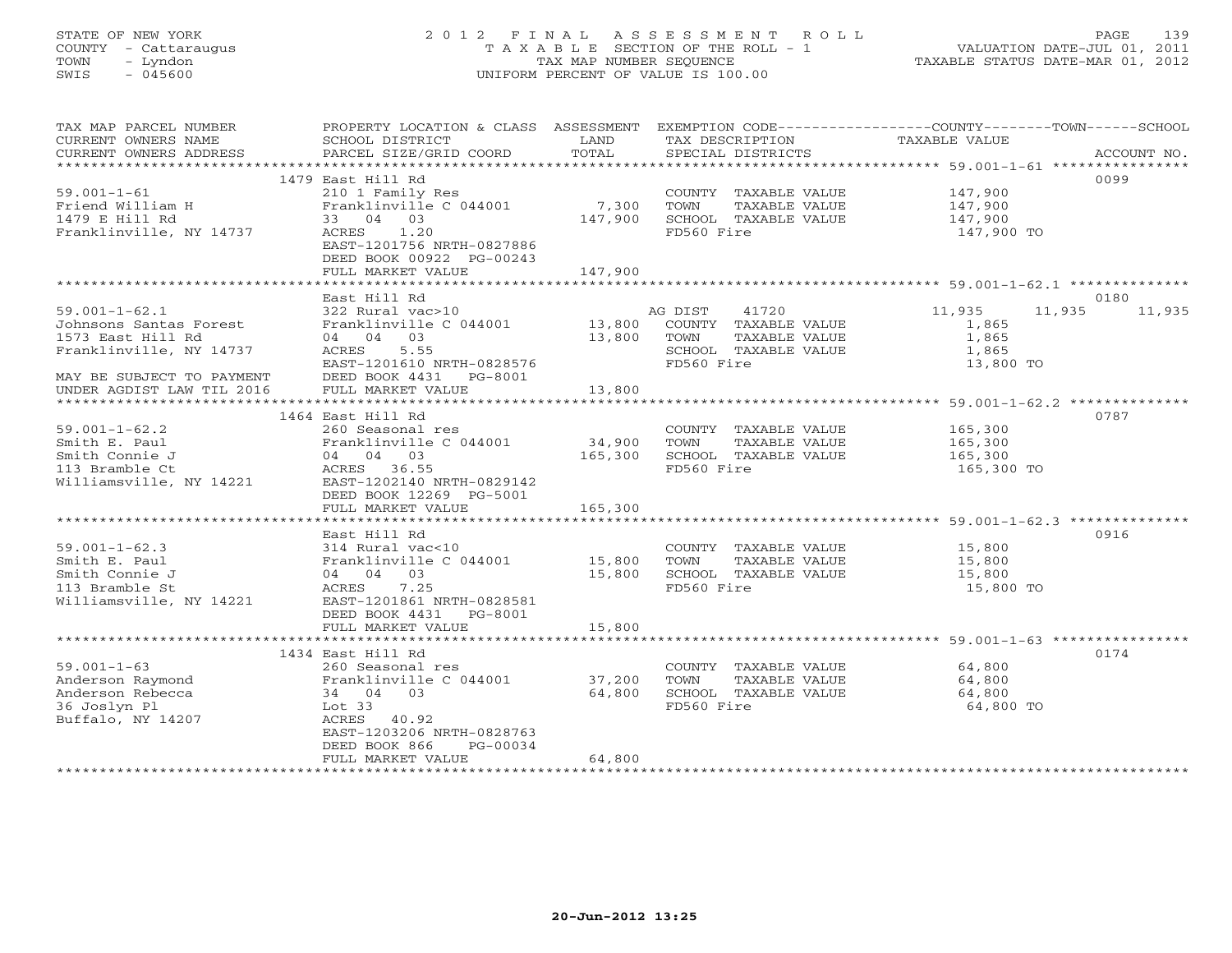# STATE OF NEW YORK 2 0 1 2 F I N A L A S S E S S M E N T R O L L PAGE 140 COUNTY - Cattaraugus T A X A B L E SECTION OF THE ROLL - 1 VALUATION DATE-JUL 01, 2011 TOWN - Lyndon TAX MAP NUMBER SEQUENCE TAXABLE STATUS DATE-MAR 01, 2012 SWIS - 045600 UNIFORM PERCENT OF VALUE IS 100.00

| TAX MAP PARCEL NUMBER<br>CURRENT OWNERS NAME<br>CURRENT OWNERS ADDRESS                       | PROPERTY LOCATION & CLASS ASSESSMENT<br>SCHOOL DISTRICT<br>PARCEL SIZE/GRID COORD                                                                       | LAND<br>TOTAL                | TAX DESCRIPTION<br>SPECIAL DISTRICTS                                                                     | EXEMPTION CODE-----------------COUNTY-------TOWN------SCHOOL<br>TAXABLE VALUE | ACCOUNT NO.                |
|----------------------------------------------------------------------------------------------|---------------------------------------------------------------------------------------------------------------------------------------------------------|------------------------------|----------------------------------------------------------------------------------------------------------|-------------------------------------------------------------------------------|----------------------------|
|                                                                                              |                                                                                                                                                         |                              |                                                                                                          |                                                                               |                            |
| $59.001 - 1 - 64$<br>Wulff Alex<br>6303 Abbott Rd<br>Franklinville, NY 14737                 | 6303 Abbott Rd<br>210 1 Family Res<br>Franklinville C 044001 15,300 COUNTY TAXABLE VALUE<br>34 04 03<br>017<br>ACRES<br>6.79 BANK                       | 60,000                       | RES STAR<br>41854<br>TOWN<br>TAXABLE VALUE<br>SCHOOL TAXABLE VALUE                                       | $\Omega$<br>60,000<br>60,000<br>30,000                                        | 0241<br>$\Omega$<br>30,000 |
|                                                                                              | EAST-1204049 NRTH-0828329<br>DEED BOOK 1015 PG-681<br>FULL MARKET VALUE                                                                                 | 60,000                       | FD560 Fire                                                                                               | 60,000 TO                                                                     |                            |
|                                                                                              |                                                                                                                                                         |                              |                                                                                                          |                                                                               |                            |
|                                                                                              | 6283 McAffee Rd                                                                                                                                         |                              |                                                                                                          |                                                                               | 0313                       |
| $59.002 - 1 - 1$<br>Mesmer Timothy M<br>Mesmer Deborah A<br>6283 McAfee Rd<br>Cuba, NY 14727 | 240 Rural res<br>Franklinville C 044001 22,500 COUNTY TAXABLE VALUE<br>18  04  03<br>ACRES 15.81<br>EAST-1212033 NRTH-0828842<br>DEED BOOK 2230 PG-2001 | 131,000                      | RES STAR 41854<br>TOWN<br>TAXABLE VALUE<br>SCHOOL TAXABLE VALUE<br>FD560 Fire                            | $\overline{0}$<br>131,000<br>131,000<br>101,000<br>131,000 TO                 | $\Omega$<br>30,000         |
|                                                                                              | FULL MARKET VALUE                                                                                                                                       | 131,000                      |                                                                                                          |                                                                               |                            |
|                                                                                              |                                                                                                                                                         |                              |                                                                                                          |                                                                               |                            |
| $59.002 - 1 - 2.1$<br>Scheer Ernie<br>531 Fillmore Ave<br>East Aurora, NY 14052              | McAffee Rd<br>312 Vac w/imprv<br>Franklinville C 044001<br>18  04  03<br>FRNT 155.00 DPTH 140.00<br>EAST-1212634 NRTH-0829905<br>DEED BOOK 2181 PG-6001 | 6,600<br>6,600               | COUNTY TAXABLE VALUE<br>TOWN<br>TAXABLE VALUE<br>SCHOOL TAXABLE VALUE<br>FD560 Fire                      | 6,600<br>6,600<br>6,600<br>6,600 TO                                           | 0010                       |
|                                                                                              | FULL MARKET VALUE                                                                                                                                       | 6,600                        |                                                                                                          |                                                                               |                            |
|                                                                                              |                                                                                                                                                         |                              |                                                                                                          |                                                                               |                            |
|                                                                                              | 6369 McAffee Rd                                                                                                                                         |                              |                                                                                                          |                                                                               | 0865                       |
| $59.002 - 1 - 2.2$<br>Schurr Kenneth G<br>Schurr Kim R<br>6369 McCaffee Rd<br>Cuba, NY 14727 | 210 1 Family Res<br>Franklinville C 044001<br>18 04 03<br>ACRES<br>5.00<br>EAST-1212090 NRTH-0829854<br>DEED BOOK 00968 PG-00855<br>FULL MARKET VALUE   | 16,500<br>100,000<br>100,000 | RES STAR<br>41854<br>COUNTY TAXABLE VALUE<br>TOWN<br>TAXABLE VALUE<br>SCHOOL TAXABLE VALUE<br>FD560 Fire | $\overline{0}$<br>100,000<br>100,000<br>70,000<br>100,000 TO                  | 30,000<br>$\Omega$         |
|                                                                                              |                                                                                                                                                         |                              |                                                                                                          |                                                                               |                            |
| $59.002 - 1 - 3$<br>Cruikshank Alan<br>69 Whitestone Ln<br>Rochester, NY 14618               | 6390 McAffee Rd<br>322 Rural vac>10<br>Franklinville C 044001<br>$-04$<br>$-03$<br>18 —<br>ACRES 172.78<br>EAST-1212105 NRTH-0829941                    | 94,300<br>94,300             | COUNTY TAXABLE VALUE<br>TOWN<br>TAXABLE VALUE<br>SCHOOL TAXABLE VALUE<br>FD560 Fire                      | 94,300<br>94,300<br>94,300<br>94,300 TO                                       | 0089                       |
|                                                                                              | FULL MARKET VALUE                                                                                                                                       | 94,300                       |                                                                                                          |                                                                               |                            |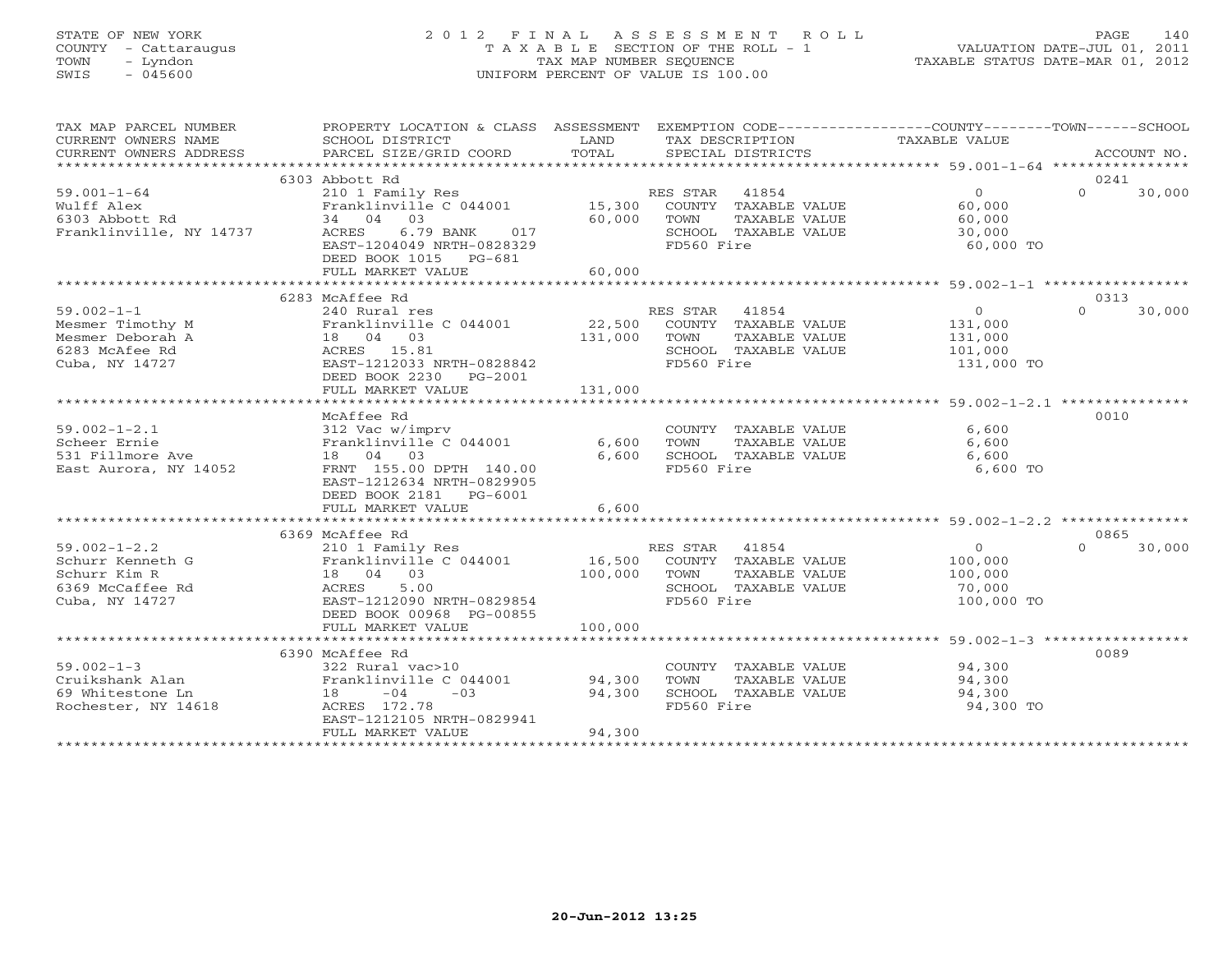# STATE OF NEW YORK 2 0 1 2 F I N A L A S S E S S M E N T R O L L PAGE 141 COUNTY - Cattaraugus T A X A B L E SECTION OF THE ROLL - 1 VALUATION DATE-JUL 01, 2011 TOWN - Lyndon TAX MAP NUMBER SEQUENCE TAXABLE STATUS DATE-MAR 01, 2012 SWIS - 045600 UNIFORM PERCENT OF VALUE IS 100.00UNIFORM PERCENT OF VALUE IS 100.00

| TAX MAP PARCEL NUMBER<br>CURRENT OWNERS NAME<br>CURRENT OWNERS ADDRESS | PROPERTY LOCATION & CLASS ASSESSMENT<br>SCHOOL DISTRICT<br>PARCEL SIZE/GRID COORD                  | LAND<br>TOTAL | TAX DESCRIPTION<br>SPECIAL DISTRICTS | EXEMPTION CODE----------------COUNTY-------TOWN------SCHOOL<br><b>TAXABLE VALUE</b><br>ACCOUNT NO. |
|------------------------------------------------------------------------|----------------------------------------------------------------------------------------------------|---------------|--------------------------------------|----------------------------------------------------------------------------------------------------|
| ********************                                                   |                                                                                                    |               |                                      |                                                                                                    |
|                                                                        | McAffee Rd                                                                                         |               |                                      | 0088                                                                                               |
| $59.002 - 1 - 4$                                                       | 322 Rural vac>10                                                                                   |               | COUNTY TAXABLE VALUE                 | 49,100                                                                                             |
| Cruikshank Alan                                                        | Franklinville C 044001                                                                             | 49,100        | TOWN<br>TAXABLE VALUE                | 49,100                                                                                             |
| 69 Whitestone Ln                                                       | $-04$<br>$-03$<br>18                                                                               | 49,100        | SCHOOL TAXABLE VALUE                 | 49,100                                                                                             |
| Rochester, NY 14618                                                    | ACRES<br>66.46<br>EAST-1213618 NRTH-0831098                                                        |               | FD560 Fire                           | 49,100 TO                                                                                          |
|                                                                        | FULL MARKET VALUE                                                                                  | 49,100        |                                      |                                                                                                    |
|                                                                        |                                                                                                    |               |                                      | ******* 59.002-1-5.1 **                                                                            |
|                                                                        | Snyder Rd                                                                                          |               |                                      | 0032                                                                                               |
| $59.002 - 1 - 5.1$                                                     | 322 Rural vac>10                                                                                   |               | COUNTY TAXABLE VALUE                 | 16,700                                                                                             |
| Mayer Adam                                                             | Franklinville C 044001                                                                             | 16,700        | TOWN<br>TAXABLE VALUE                | 16,700                                                                                             |
| 1110 Bowen Dr W                                                        | 10 04 03                                                                                           | 16,700        | SCHOOL TAXABLE VALUE                 | 16,700                                                                                             |
| N. Tonawanda, NY 14120                                                 | ACRES<br>12.10                                                                                     |               | FD560 Fire                           | 16,700 TO                                                                                          |
|                                                                        | EAST-1215205 NRTH-0830631<br>DEED BOOK 13108 PG-2001                                               |               |                                      |                                                                                                    |
|                                                                        | FULL MARKET VALUE                                                                                  | 16,700        |                                      |                                                                                                    |
|                                                                        | ***************************                                                                        | ************  |                                      | ******************************** 59.002-1-5.2 ***************                                      |
|                                                                        | 563 Ewing Rd                                                                                       |               |                                      | 0590                                                                                               |
| $59.002 - 1 - 5.2$                                                     | 314 Rural vac<10                                                                                   |               | COUNTY TAXABLE VALUE                 | 11,000                                                                                             |
| Hagmier Gerald                                                         | Franklinville C 044001                                                                             | 11,000        | TOWN<br>TAXABLE VALUE                | 11,000                                                                                             |
| 78 Hillside Ave                                                        | 10 04<br>0.3                                                                                       | 11,000        | SCHOOL TAXABLE VALUE                 | 11,000                                                                                             |
| Cheektowaga, NY 14225                                                  | $L/u$ - Ellwood & Laura<br>3.68<br>ACRES<br>EAST-1214572 NRTH-0831374<br>DEED BOOK 1016<br>PG-1192 |               | FD560 Fire                           | 11,000 TO                                                                                          |
|                                                                        | FULL MARKET VALUE                                                                                  | 11,000        |                                      |                                                                                                    |
|                                                                        |                                                                                                    |               |                                      |                                                                                                    |
|                                                                        | Snyder Rd                                                                                          |               |                                      | 0691                                                                                               |
| $59.002 - 1 - 5.3$                                                     | 322 Rural vac>10                                                                                   |               | COUNTY TAXABLE VALUE                 | 23,300                                                                                             |
| Hastings Ronald                                                        | Franklinville C 044001                                                                             | 23,300        | TOWN<br>TAXABLE VALUE                | 23,300                                                                                             |
| 1647 Ruie Rd                                                           | 10 04 03                                                                                           | 23,300        | SCHOOL TAXABLE VALUE                 | 23,300                                                                                             |
| North Tonawanda, NY 14120                                              | ACRES<br>22.70                                                                                     |               | FD560 Fire                           | 23,300 TO                                                                                          |
|                                                                        | EAST-1215206 NRTH-0828457                                                                          |               |                                      |                                                                                                    |
|                                                                        | DEED BOOK 894<br>PG-01083                                                                          |               |                                      |                                                                                                    |
|                                                                        | FULL MARKET VALUE                                                                                  | 23,300        |                                      |                                                                                                    |
|                                                                        | ********************                                                                               |               |                                      | ******** 59.002-1-5.4                                                                              |
|                                                                        | 6335 Snyder Rd                                                                                     |               |                                      | 0690                                                                                               |
| $59.002 - 1 - 5.4$                                                     | 260 Seasonal res                                                                                   |               | COUNTY<br>TAXABLE VALUE              | 64,700                                                                                             |
| Hastings Ronald J                                                      | Franklinville C 044001                                                                             | 16,200        | TOWN<br>TAXABLE VALUE                | 64,700                                                                                             |
| Hastings Jill M                                                        | 10  04  03                                                                                         | 64,700        | SCHOOL TAXABLE VALUE                 | 64,700                                                                                             |
| 1647 Ruie Rd                                                           | 11.35<br>ACRES                                                                                     |               | FD560 Fire                           | 64,700 TO                                                                                          |
| North Tonawanda, NY 14120                                              | EAST-1215197 NRTH-0829045<br>DEED BOOK 00970 PG-01168                                              |               |                                      |                                                                                                    |
|                                                                        | FULL MARKET VALUE                                                                                  | 64,700        |                                      |                                                                                                    |
|                                                                        |                                                                                                    |               |                                      |                                                                                                    |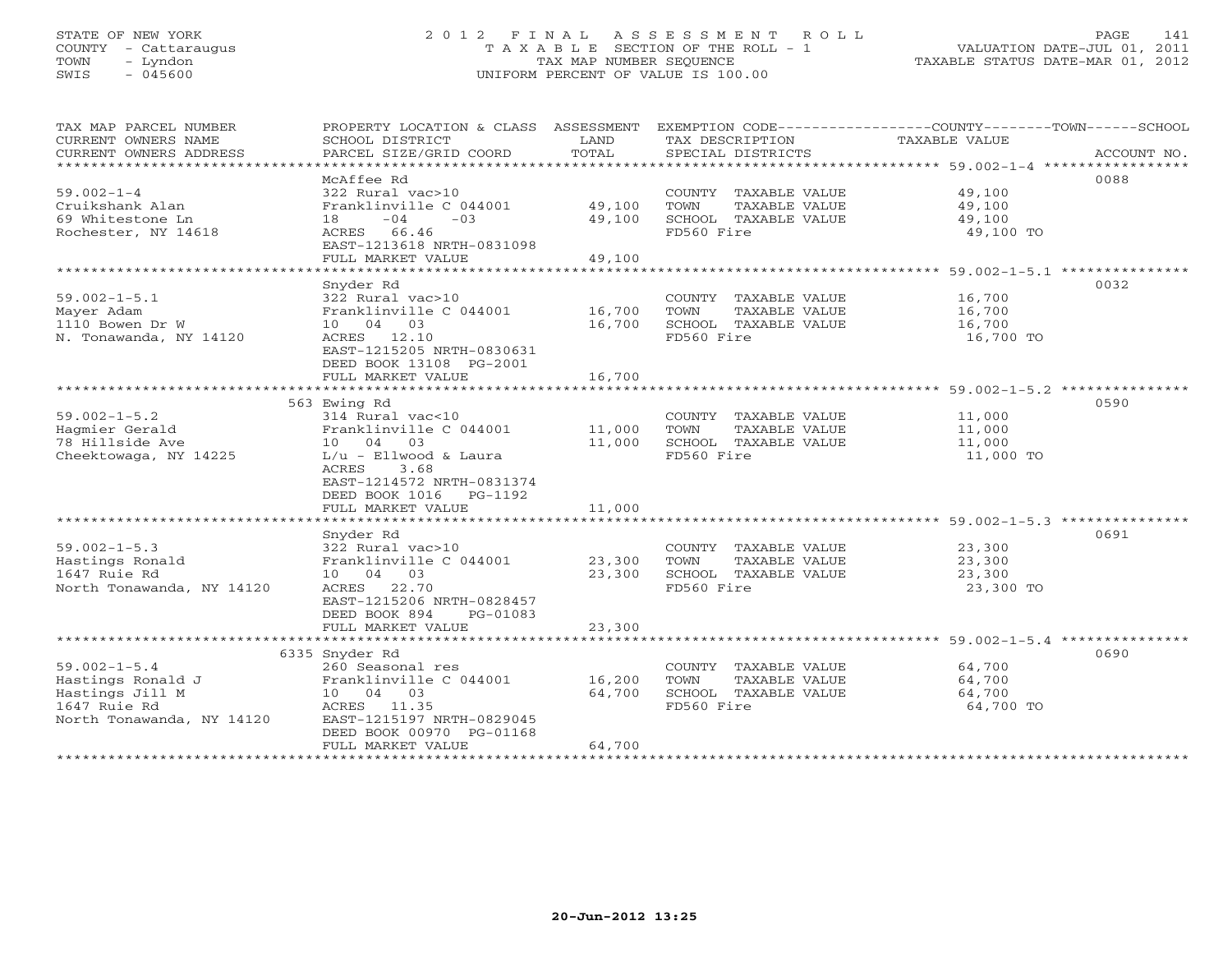# STATE OF NEW YORK 2 0 1 2 F I N A L A S S E S S M E N T R O L L PAGE 142 COUNTY - Cattaraugus T A X A B L E SECTION OF THE ROLL - 1 VALUATION DATE-JUL 01, 2011 TOWN - Lyndon TAX MAP NUMBER SEQUENCE TAXABLE STATUS DATE-MAR 01, 2012 SWIS - 045600 UNIFORM PERCENT OF VALUE IS 100.00

| TAX MAP PARCEL NUMBER<br>CURRENT OWNERS NAME<br>CURRENT OWNERS ADDRESS<br>*************************              | SCHOOL DISTRICT<br>PARCEL SIZE/GRID COORD                                                                                                                     | LAND<br>TOTAL              | TAX DESCRIPTION<br>SPECIAL DISTRICTS                                                       | PROPERTY LOCATION & CLASS ASSESSMENT EXEMPTION CODE---------------COUNTY-------TOWN------SCHOOL<br>TAXABLE VALUE<br>ACCOUNT NO. |
|------------------------------------------------------------------------------------------------------------------|---------------------------------------------------------------------------------------------------------------------------------------------------------------|----------------------------|--------------------------------------------------------------------------------------------|---------------------------------------------------------------------------------------------------------------------------------|
| $59.002 - 1 - 5.5$<br>Rejman (L/U) Lawrence W<br>Rejman (L/U) Diane M<br>19 Maishoss St<br>Cheektowaga, NY 14227 | Ewing Rd<br>312 Vac w/imprv<br>Franklinville C 044001<br>10 04 03<br>ACRES 10.63<br>EAST-1215549 NRTH-0831395<br>DEED BOOK 15825 PG-2002<br>FULL MARKET VALUE | 19,100<br>21,900<br>21,900 | COUNTY TAXABLE VALUE<br>TOWN<br>TAXABLE VALUE<br>SCHOOL TAXABLE VALUE<br>FD560 Fire        | 0633<br>21,900<br>21,900<br>21,900<br>21,900 TO                                                                                 |
|                                                                                                                  | 535 Ewing Rd                                                                                                                                                  |                            |                                                                                            | 0634                                                                                                                            |
| $59.002 - 1 - 5.6$<br>Mayer Adam<br>1110 Bowen Dr W<br>N. Tonawanda, NY 14120                                    | 260 Seasonal res<br>Franklinville C 044001<br>10 04 03<br>ACRES 11.00<br>EAST-1215132 NRTH-0831373<br>DEED BOOK 13108 PG-2001                                 | 19,500<br>79,300           | COUNTY TAXABLE VALUE<br>TOWN<br>TAXABLE VALUE<br>SCHOOL TAXABLE VALUE<br>FD560 Fire        | 79,300<br>79,300<br>79,300<br>79,300 TO                                                                                         |
|                                                                                                                  | FULL MARKET VALUE                                                                                                                                             | 79,300                     |                                                                                            |                                                                                                                                 |
|                                                                                                                  | 6389 Hastings Ln                                                                                                                                              |                            |                                                                                            | 0662                                                                                                                            |
| $59.002 - 1 - 5.7$<br>Rejman (L/U) Lawrence W<br>Rejman (L/U) Diane M<br>19 Maishoss St<br>Cheektowaga, NY 14227 | 260 Seasonal res<br>Franklinville C 044001<br>$10 - 04 - 03$<br>ACRES 11.35<br>EAST-1215180 NRTH-0830222<br>DEED BOOK 15825 PG-2001<br>FULL MARKET VALUE      | 16,200<br>46,200<br>46,200 | COUNTY TAXABLE VALUE<br>TOWN<br>TAXABLE VALUE<br>SCHOOL TAXABLE VALUE<br>FD560 Fire        | 46,200<br>46,200<br>46,200<br>46,200 TO                                                                                         |
|                                                                                                                  |                                                                                                                                                               | ************               |                                                                                            | **********************************59.002-1-5.8 ***************                                                                  |
| $59.002 - 1 - 5.8$<br>Rejman Martin R<br>Rejman Geraldine<br>12862 Old Big Tree Rd<br>East Aurora, NY 14052      | Snyder Rd<br>322 Rural vac>10<br>Franklinville C 044001<br>10 04 03<br>ACRES 11.35<br>EAST-1215181 NRTH-0829835<br>DEED BOOK 17470 PG-7001                    | 16,200<br>16,200           | COUNTY TAXABLE VALUE<br>TOWN<br>TAXABLE VALUE<br>SCHOOL TAXABLE VALUE<br>FD560 Fire        | 0663<br>16,200<br>16,200<br>16,200<br>16,200 TO                                                                                 |
|                                                                                                                  | FULL MARKET VALUE                                                                                                                                             | 16,200                     |                                                                                            |                                                                                                                                 |
| $59.002 - 1 - 5.9$<br>Rejman Richard M<br>Rejman Karol S<br>12808 Old Big Tree Rd<br>East Aurora, NY 14052       | Snyder Rd<br>322 Rural vac>10<br>Franklinville C 044001<br>10 04 03<br>ACRES 11.35<br>EAST-1215192 NRTH-0829440<br>DEED BOOK 17470 PG-7001                    | 16,200<br>16,200           | COUNTY TAXABLE VALUE<br><b>TOWN</b><br>TAXABLE VALUE<br>SCHOOL TAXABLE VALUE<br>FD560 Fire | 0664<br>16,200<br>16,200<br>16,200<br>16,200 TO                                                                                 |
|                                                                                                                  | FULL MARKET VALUE                                                                                                                                             | 16,200                     |                                                                                            |                                                                                                                                 |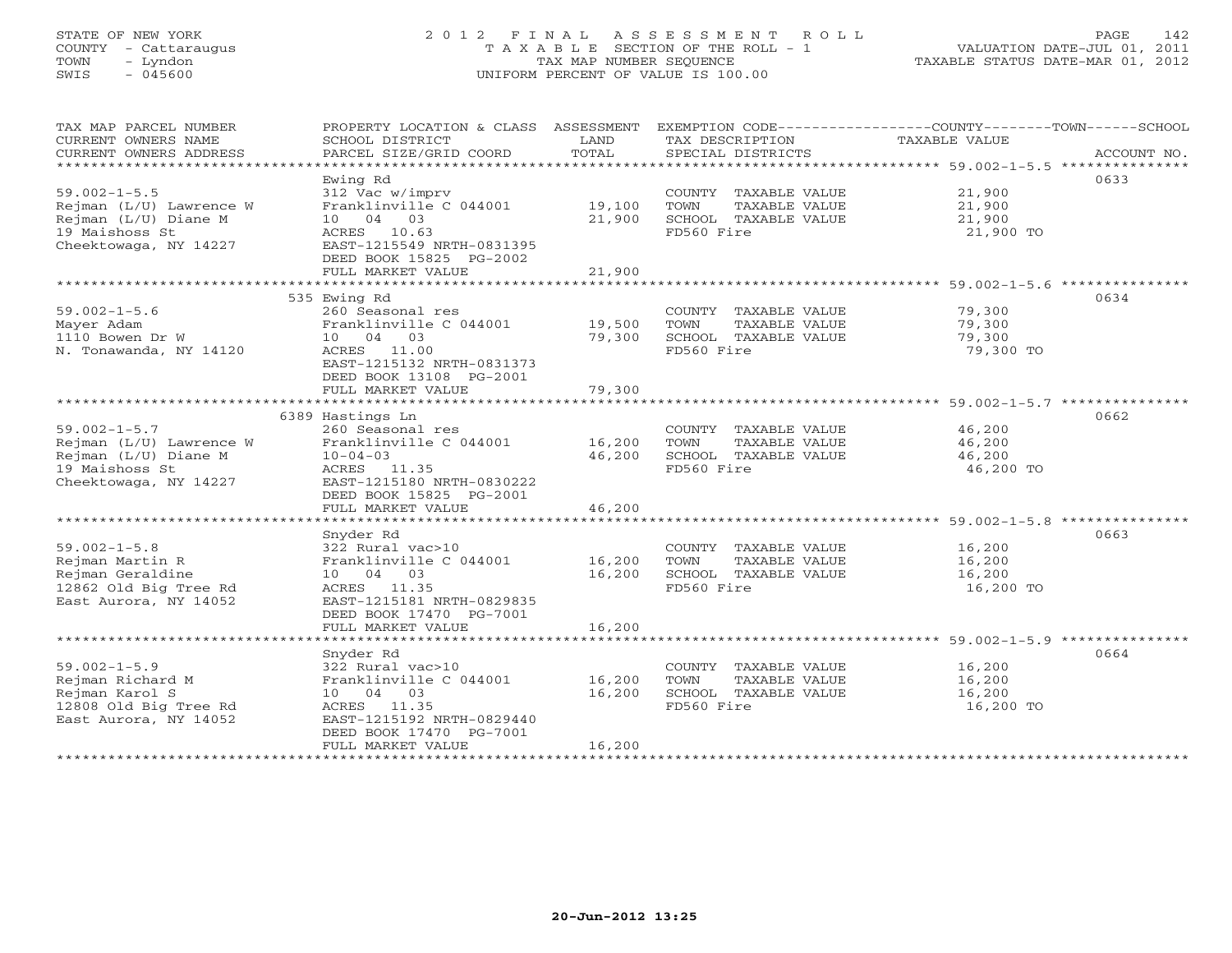# STATE OF NEW YORK 2 0 1 2 F I N A L A S S E S S M E N T R O L L PAGE 143 COUNTY - Cattaraugus T A X A B L E SECTION OF THE ROLL - 1 VALUATION DATE-JUL 01, 2011 TOWN - Lyndon TAX MAP NUMBER SEQUENCE TAXABLE STATUS DATE-MAR 01, 2012 SWIS - 045600 UNIFORM PERCENT OF VALUE IS 100.00UNIFORM PERCENT OF VALUE IS 100.00

| TAX MAP PARCEL NUMBER<br>CURRENT OWNERS NAME<br>CURRENT OWNERS ADDRESS                                | PROPERTY LOCATION & CLASS ASSESSMENT<br>SCHOOL DISTRICT<br>PARCEL SIZE/GRID COORD                                                                                  | LAND<br>TOTAL              | EXEMPTION CODE-----------------COUNTY-------TOWN------SCHOOL<br>TAX DESCRIPTION<br>SPECIAL DISTRICTS                                      | TAXABLE VALUE                                                                    | ACCOUNT NO.                    |
|-------------------------------------------------------------------------------------------------------|--------------------------------------------------------------------------------------------------------------------------------------------------------------------|----------------------------|-------------------------------------------------------------------------------------------------------------------------------------------|----------------------------------------------------------------------------------|--------------------------------|
|                                                                                                       |                                                                                                                                                                    |                            |                                                                                                                                           |                                                                                  |                                |
|                                                                                                       | 565 Ewing Rd                                                                                                                                                       |                            |                                                                                                                                           |                                                                                  | 0807                           |
| $59.002 - 1 - 5.11$<br>Hagmier Roger<br>Hagmier Cynthia<br>565 Ewing Rd<br>Cuba, NY 14727             | 210 1 Family Res<br>Franklinville C 044001<br>10 04 03<br>ACRES<br>7.30 BANK<br>017<br>EAST-1214781 NRTH-0831354<br>DEED BOOK 1015 PG-1145                         | 15,800<br>105,200          | RES STAR<br>41854<br>COUNTY TAXABLE VALUE<br>TOWN<br>TAXABLE VALUE<br>SCHOOL TAXABLE VALUE<br>FD560 Fire                                  | $\Omega$<br>105,200<br>105,200<br>75,200<br>105,200 TO                           | $\Omega$<br>30,000             |
|                                                                                                       | FULL MARKET VALUE                                                                                                                                                  | 105,200                    |                                                                                                                                           |                                                                                  |                                |
|                                                                                                       |                                                                                                                                                                    |                            |                                                                                                                                           |                                                                                  |                                |
| $59.002 - 1 - 6$<br>Taberski David J<br>Taberski Mary<br>87 Brookedge Rd<br>Depew, NY 14043           | 6423 Snyder Rd<br>210 1 Family Res<br>Cuba-Rush Cent 024801<br>10 04 03<br>ACRES 3.86<br>EAST-1215949 NRTH-0830674<br>DEED BOOK 16610 PG-3002<br>FULL MARKET VALUE | 11,300<br>69,300<br>69,300 | COUNTY TAXABLE VALUE<br>TOWN<br>TAXABLE VALUE<br>SCHOOL TAXABLE VALUE<br>FD560 Fire                                                       | 69,300<br>69,300<br>69,300<br>69,300 TO                                          | 0262                           |
|                                                                                                       |                                                                                                                                                                    |                            |                                                                                                                                           |                                                                                  |                                |
|                                                                                                       | 6389 Snyder Rd                                                                                                                                                     |                            |                                                                                                                                           |                                                                                  | 0081                           |
| $59.002 - 1 - 7.1$<br>Brokaw Ralph J<br>Brokaw Susan G<br>6389 Snyder Rd<br>Cuba, NY 14727            | 240 Rural res<br>Cuba-Rush Cent 024801<br>10 04 03<br>ACRES 55.75<br>EAST-1216389 NRTH-0829088<br>DEED BOOK 00985 PG-00878                                         |                            | CVET C/T<br>41131<br>44,500 RES STAR 41854<br>129,900 COUNTY TAXABLE VALUE<br>TOWN<br>TAXABLE VALUE<br>SCHOOL TAXABLE VALUE<br>FD560 Fire | 20,000<br>20,000<br>$\overline{0}$<br>109,900<br>109,900<br>99,900<br>129,900 TO | $\Omega$<br>$\Omega$<br>30,000 |
|                                                                                                       | FULL MARKET VALUE                                                                                                                                                  | 129,900                    |                                                                                                                                           |                                                                                  |                                |
| $59.002 - 1 - 7.2$<br>Kloc Paul<br>4680 Clinton St<br>West Senca, NY 14224                            | Snyder Rd<br>322 Rural vac>10<br>Cuba-Rush Cent 024801<br>10 04 03<br>23.25<br>ACRES<br>EAST-1216624 NRTH-0830559<br>DEED BOOK 16764 PG-3001<br>FULL MARKET VALUE  | 27,200<br>27,200<br>27,200 | COUNTY TAXABLE VALUE<br>TAXABLE VALUE<br>TOWN<br>SCHOOL TAXABLE VALUE<br>FD560 Fire                                                       | 27,200<br>27,200<br>27,200<br>27,200 TO                                          | 0822                           |
|                                                                                                       |                                                                                                                                                                    |                            |                                                                                                                                           |                                                                                  |                                |
| $59.002 - 1 - 8$<br>Kottwitz Ronald<br>Kottwitz Mary Alice<br>51 N Main St<br>Franklinville, NY 14737 | Snyder Rd<br>312 Vac w/imprv<br>Cuba-Rush Cent 024801<br>10<br>$-04$<br>$-03$<br>ACRES 50.00<br>EAST-1217143 NRTH-0831567<br>FULL MARKET VALUE                     | 42,000<br>42,600<br>42,600 | COUNTY TAXABLE VALUE<br>TOWN<br>TAXABLE VALUE<br>SCHOOL TAXABLE VALUE<br>FD560 Fire                                                       | 42,600<br>42,600<br>42,600<br>42,600 TO                                          | 0206                           |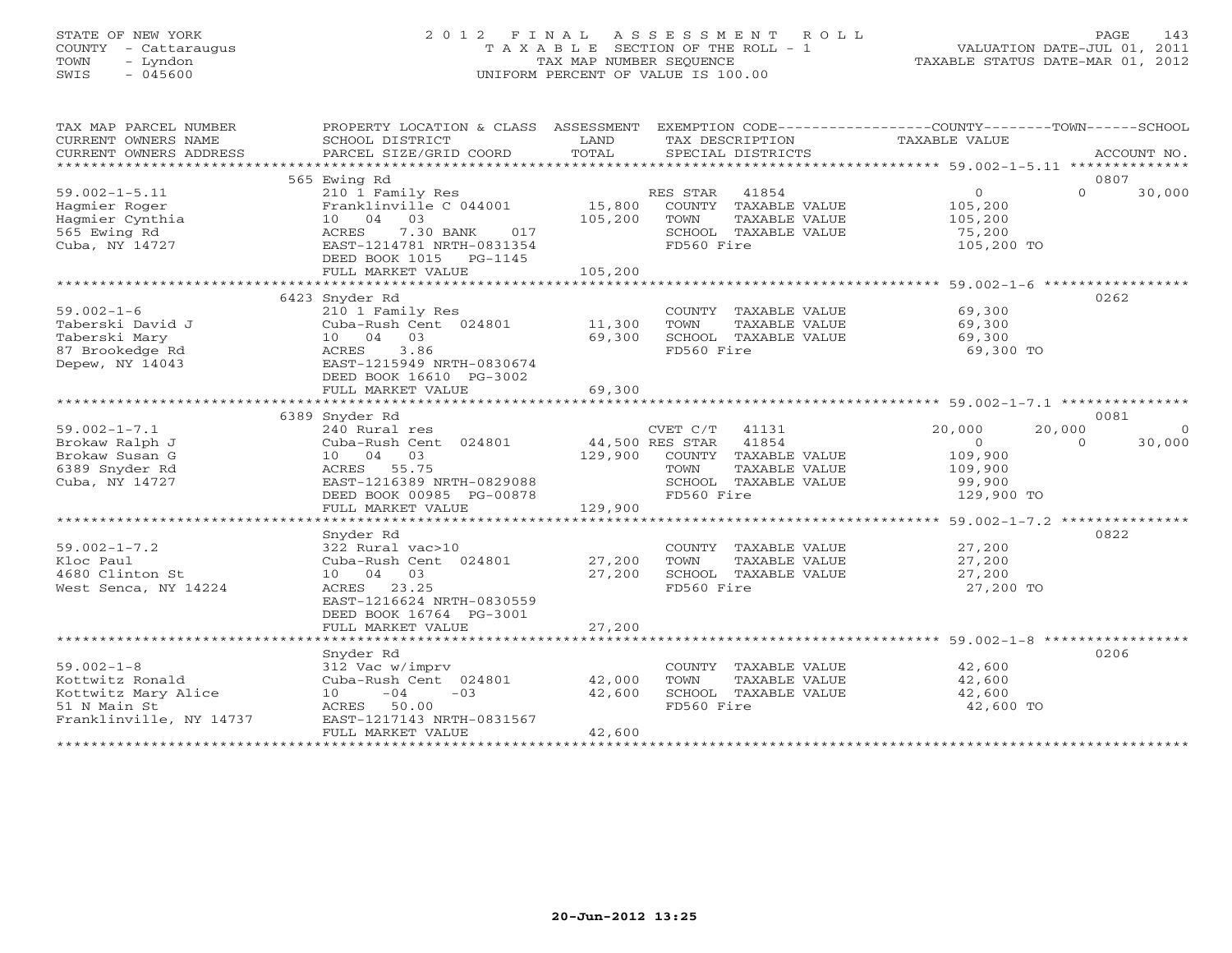# STATE OF NEW YORK 2 0 1 2 F I N A L A S S E S S M E N T R O L L PAGE 144 COUNTY - Cattaraugus T A X A B L E SECTION OF THE ROLL - 1 VALUATION DATE-JUL 01, 2011 TOWN - Lyndon TAX MAP NUMBER SEQUENCE TAXABLE STATUS DATE-MAR 01, 2012 SWIS - 045600 UNIFORM PERCENT OF VALUE IS 100.00UNIFORM PERCENT OF VALUE IS 100.00

| 0558<br>Snyder Rd<br>$59.002 - 1 - 9$<br>40,800<br>322 Rural vac>10<br>COUNTY TAXABLE VALUE<br>40,800<br>Kloc Paul A<br>Franklinville C 044001<br>TOWN<br>TAXABLE VALUE<br>40,800<br>4680 Clinton St<br>10 04 03<br>40,800<br>SCHOOL TAXABLE VALUE<br>40,800<br>ACRES 47.75<br>FD560 Fire<br>West Seneca, NY 14224<br>40,800 TO<br>EAST-1217630 NRTH-0830323<br>DEED BOOK 00995 PG-00982<br>FULL MARKET VALUE<br>40,800<br>0402<br>Snyder Rd<br>$59.002 - 1 - 10$<br>314 Rural vac<10<br>COUNTY TAXABLE VALUE<br>34,000<br>Franklinville C 044001<br>34,000<br>Kloc Paul A<br>TOWN<br>TAXABLE VALUE<br>34,000<br>34,000<br>4680 Clinton St<br>10 04 03<br>34,000<br>SCHOOL TAXABLE VALUE<br>West Seneca, NY 14224<br>FD560 Fire<br>ACRES 34.78<br>34,000 TO<br>EAST-1218089 NRTH-0829108<br>DEED BOOK 00995 PG-00984<br>34,000<br>FULL MARKET VALUE<br>0524<br>6483 Rawson Rd<br>$59.002 - 1 - 11.1$<br>270 Mfg housing<br>COUNTY TAXABLE VALUE<br>101,200<br>99,900<br>Magill Saraswarthi<br>Cuba-Rush Cent 024801<br>TOWN<br>TAXABLE VALUE<br>101,200<br>SCHOOL TAXABLE VALUE<br>Magill Kenneth D<br>$02/03 -04$<br>$-03$<br>101,200<br>101,200<br>1140 Lanette Dr<br>FD560 Fire<br>ACRES 185.95<br>101,200 TO<br>Cincinnati, OH 45230<br>EAST-1220140 NRTH-0832003<br>DEED BOOK 801<br>PG-01065<br>FULL MARKET VALUE<br>101,200<br>0007<br>6502 Rawson Rd<br>$\Omega$<br>$59.002 - 1 - 12.1$<br>$\overline{0}$<br>210 1 Family Res<br>RES STAR 41854<br>30,000<br>13,700<br>COUNTY TAXABLE VALUE<br>Tyler Max<br>Cuba-Rush Cent 024801<br>59,400<br>02 04 03<br>59,400<br>TAXABLE VALUE<br>6502 Rawson Rd<br>TOWN<br>59,400<br>Cuba, NY 14727<br>ACRES<br>5.45<br>SCHOOL TAXABLE VALUE<br>29,400<br>EAST-1222194 NRTH-0831808<br>FD560 Fire<br>59,400 TO<br>DEED BOOK 00935 PG-00969<br>59,400<br>FULL MARKET VALUE<br>0796<br>6476 Rawson Rd<br>$59.002 - 1 - 12.3$<br>270 Mfg housing<br>COUNTY TAXABLE VALUE<br>23,000<br>15,900<br>Tyler Max<br>Cuba-Rush Cent 024801<br>TOWN<br>TAXABLE VALUE<br>23,000<br>02 04 03<br>6502 Rawson Rd<br>23,000<br>SCHOOL TAXABLE VALUE<br>23,000<br>Cuba, NY 14727<br>ACRES<br>7.40<br>FD560 Fire<br>23,000 TO<br>EAST-1222274 NRTH-0831238<br>DEED BOOK 15562 PG-9001<br>23,000<br>FULL MARKET VALUE | TAX MAP PARCEL NUMBER<br>CURRENT OWNERS NAME | PROPERTY LOCATION & CLASS ASSESSMENT<br>SCHOOL DISTRICT<br>PARCEL SIZE/GRID COORD | LAND<br>TOTAL | TAX DESCRIPTION   | EXEMPTION CODE----------------COUNTY-------TOWN------SCHOOL<br>TAXABLE VALUE<br>ACCOUNT NO. |
|------------------------------------------------------------------------------------------------------------------------------------------------------------------------------------------------------------------------------------------------------------------------------------------------------------------------------------------------------------------------------------------------------------------------------------------------------------------------------------------------------------------------------------------------------------------------------------------------------------------------------------------------------------------------------------------------------------------------------------------------------------------------------------------------------------------------------------------------------------------------------------------------------------------------------------------------------------------------------------------------------------------------------------------------------------------------------------------------------------------------------------------------------------------------------------------------------------------------------------------------------------------------------------------------------------------------------------------------------------------------------------------------------------------------------------------------------------------------------------------------------------------------------------------------------------------------------------------------------------------------------------------------------------------------------------------------------------------------------------------------------------------------------------------------------------------------------------------------------------------------------------------------------------------------------------------------------------------------------------------------------------------------------------------------------------------------------------------------------------------------------------------------------------------------------------------------------------------------------------------------|----------------------------------------------|-----------------------------------------------------------------------------------|---------------|-------------------|---------------------------------------------------------------------------------------------|
|                                                                                                                                                                                                                                                                                                                                                                                                                                                                                                                                                                                                                                                                                                                                                                                                                                                                                                                                                                                                                                                                                                                                                                                                                                                                                                                                                                                                                                                                                                                                                                                                                                                                                                                                                                                                                                                                                                                                                                                                                                                                                                                                                                                                                                                | CURRENT OWNERS ADDRESS                       |                                                                                   |               | SPECIAL DISTRICTS |                                                                                             |
|                                                                                                                                                                                                                                                                                                                                                                                                                                                                                                                                                                                                                                                                                                                                                                                                                                                                                                                                                                                                                                                                                                                                                                                                                                                                                                                                                                                                                                                                                                                                                                                                                                                                                                                                                                                                                                                                                                                                                                                                                                                                                                                                                                                                                                                |                                              |                                                                                   |               |                   |                                                                                             |
|                                                                                                                                                                                                                                                                                                                                                                                                                                                                                                                                                                                                                                                                                                                                                                                                                                                                                                                                                                                                                                                                                                                                                                                                                                                                                                                                                                                                                                                                                                                                                                                                                                                                                                                                                                                                                                                                                                                                                                                                                                                                                                                                                                                                                                                |                                              |                                                                                   |               |                   |                                                                                             |
|                                                                                                                                                                                                                                                                                                                                                                                                                                                                                                                                                                                                                                                                                                                                                                                                                                                                                                                                                                                                                                                                                                                                                                                                                                                                                                                                                                                                                                                                                                                                                                                                                                                                                                                                                                                                                                                                                                                                                                                                                                                                                                                                                                                                                                                |                                              |                                                                                   |               |                   |                                                                                             |
|                                                                                                                                                                                                                                                                                                                                                                                                                                                                                                                                                                                                                                                                                                                                                                                                                                                                                                                                                                                                                                                                                                                                                                                                                                                                                                                                                                                                                                                                                                                                                                                                                                                                                                                                                                                                                                                                                                                                                                                                                                                                                                                                                                                                                                                |                                              |                                                                                   |               |                   |                                                                                             |
|                                                                                                                                                                                                                                                                                                                                                                                                                                                                                                                                                                                                                                                                                                                                                                                                                                                                                                                                                                                                                                                                                                                                                                                                                                                                                                                                                                                                                                                                                                                                                                                                                                                                                                                                                                                                                                                                                                                                                                                                                                                                                                                                                                                                                                                |                                              |                                                                                   |               |                   |                                                                                             |
|                                                                                                                                                                                                                                                                                                                                                                                                                                                                                                                                                                                                                                                                                                                                                                                                                                                                                                                                                                                                                                                                                                                                                                                                                                                                                                                                                                                                                                                                                                                                                                                                                                                                                                                                                                                                                                                                                                                                                                                                                                                                                                                                                                                                                                                |                                              |                                                                                   |               |                   |                                                                                             |
|                                                                                                                                                                                                                                                                                                                                                                                                                                                                                                                                                                                                                                                                                                                                                                                                                                                                                                                                                                                                                                                                                                                                                                                                                                                                                                                                                                                                                                                                                                                                                                                                                                                                                                                                                                                                                                                                                                                                                                                                                                                                                                                                                                                                                                                |                                              |                                                                                   |               |                   |                                                                                             |
|                                                                                                                                                                                                                                                                                                                                                                                                                                                                                                                                                                                                                                                                                                                                                                                                                                                                                                                                                                                                                                                                                                                                                                                                                                                                                                                                                                                                                                                                                                                                                                                                                                                                                                                                                                                                                                                                                                                                                                                                                                                                                                                                                                                                                                                |                                              |                                                                                   |               |                   |                                                                                             |
|                                                                                                                                                                                                                                                                                                                                                                                                                                                                                                                                                                                                                                                                                                                                                                                                                                                                                                                                                                                                                                                                                                                                                                                                                                                                                                                                                                                                                                                                                                                                                                                                                                                                                                                                                                                                                                                                                                                                                                                                                                                                                                                                                                                                                                                |                                              |                                                                                   |               |                   |                                                                                             |
|                                                                                                                                                                                                                                                                                                                                                                                                                                                                                                                                                                                                                                                                                                                                                                                                                                                                                                                                                                                                                                                                                                                                                                                                                                                                                                                                                                                                                                                                                                                                                                                                                                                                                                                                                                                                                                                                                                                                                                                                                                                                                                                                                                                                                                                |                                              |                                                                                   |               |                   |                                                                                             |
|                                                                                                                                                                                                                                                                                                                                                                                                                                                                                                                                                                                                                                                                                                                                                                                                                                                                                                                                                                                                                                                                                                                                                                                                                                                                                                                                                                                                                                                                                                                                                                                                                                                                                                                                                                                                                                                                                                                                                                                                                                                                                                                                                                                                                                                |                                              |                                                                                   |               |                   |                                                                                             |
|                                                                                                                                                                                                                                                                                                                                                                                                                                                                                                                                                                                                                                                                                                                                                                                                                                                                                                                                                                                                                                                                                                                                                                                                                                                                                                                                                                                                                                                                                                                                                                                                                                                                                                                                                                                                                                                                                                                                                                                                                                                                                                                                                                                                                                                |                                              |                                                                                   |               |                   |                                                                                             |
|                                                                                                                                                                                                                                                                                                                                                                                                                                                                                                                                                                                                                                                                                                                                                                                                                                                                                                                                                                                                                                                                                                                                                                                                                                                                                                                                                                                                                                                                                                                                                                                                                                                                                                                                                                                                                                                                                                                                                                                                                                                                                                                                                                                                                                                |                                              |                                                                                   |               |                   |                                                                                             |
|                                                                                                                                                                                                                                                                                                                                                                                                                                                                                                                                                                                                                                                                                                                                                                                                                                                                                                                                                                                                                                                                                                                                                                                                                                                                                                                                                                                                                                                                                                                                                                                                                                                                                                                                                                                                                                                                                                                                                                                                                                                                                                                                                                                                                                                |                                              |                                                                                   |               |                   |                                                                                             |
|                                                                                                                                                                                                                                                                                                                                                                                                                                                                                                                                                                                                                                                                                                                                                                                                                                                                                                                                                                                                                                                                                                                                                                                                                                                                                                                                                                                                                                                                                                                                                                                                                                                                                                                                                                                                                                                                                                                                                                                                                                                                                                                                                                                                                                                |                                              |                                                                                   |               |                   |                                                                                             |
|                                                                                                                                                                                                                                                                                                                                                                                                                                                                                                                                                                                                                                                                                                                                                                                                                                                                                                                                                                                                                                                                                                                                                                                                                                                                                                                                                                                                                                                                                                                                                                                                                                                                                                                                                                                                                                                                                                                                                                                                                                                                                                                                                                                                                                                |                                              |                                                                                   |               |                   |                                                                                             |
|                                                                                                                                                                                                                                                                                                                                                                                                                                                                                                                                                                                                                                                                                                                                                                                                                                                                                                                                                                                                                                                                                                                                                                                                                                                                                                                                                                                                                                                                                                                                                                                                                                                                                                                                                                                                                                                                                                                                                                                                                                                                                                                                                                                                                                                |                                              |                                                                                   |               |                   |                                                                                             |
|                                                                                                                                                                                                                                                                                                                                                                                                                                                                                                                                                                                                                                                                                                                                                                                                                                                                                                                                                                                                                                                                                                                                                                                                                                                                                                                                                                                                                                                                                                                                                                                                                                                                                                                                                                                                                                                                                                                                                                                                                                                                                                                                                                                                                                                |                                              |                                                                                   |               |                   |                                                                                             |
|                                                                                                                                                                                                                                                                                                                                                                                                                                                                                                                                                                                                                                                                                                                                                                                                                                                                                                                                                                                                                                                                                                                                                                                                                                                                                                                                                                                                                                                                                                                                                                                                                                                                                                                                                                                                                                                                                                                                                                                                                                                                                                                                                                                                                                                |                                              |                                                                                   |               |                   |                                                                                             |
|                                                                                                                                                                                                                                                                                                                                                                                                                                                                                                                                                                                                                                                                                                                                                                                                                                                                                                                                                                                                                                                                                                                                                                                                                                                                                                                                                                                                                                                                                                                                                                                                                                                                                                                                                                                                                                                                                                                                                                                                                                                                                                                                                                                                                                                |                                              |                                                                                   |               |                   |                                                                                             |
|                                                                                                                                                                                                                                                                                                                                                                                                                                                                                                                                                                                                                                                                                                                                                                                                                                                                                                                                                                                                                                                                                                                                                                                                                                                                                                                                                                                                                                                                                                                                                                                                                                                                                                                                                                                                                                                                                                                                                                                                                                                                                                                                                                                                                                                |                                              |                                                                                   |               |                   |                                                                                             |
|                                                                                                                                                                                                                                                                                                                                                                                                                                                                                                                                                                                                                                                                                                                                                                                                                                                                                                                                                                                                                                                                                                                                                                                                                                                                                                                                                                                                                                                                                                                                                                                                                                                                                                                                                                                                                                                                                                                                                                                                                                                                                                                                                                                                                                                |                                              |                                                                                   |               |                   |                                                                                             |
|                                                                                                                                                                                                                                                                                                                                                                                                                                                                                                                                                                                                                                                                                                                                                                                                                                                                                                                                                                                                                                                                                                                                                                                                                                                                                                                                                                                                                                                                                                                                                                                                                                                                                                                                                                                                                                                                                                                                                                                                                                                                                                                                                                                                                                                |                                              |                                                                                   |               |                   |                                                                                             |
|                                                                                                                                                                                                                                                                                                                                                                                                                                                                                                                                                                                                                                                                                                                                                                                                                                                                                                                                                                                                                                                                                                                                                                                                                                                                                                                                                                                                                                                                                                                                                                                                                                                                                                                                                                                                                                                                                                                                                                                                                                                                                                                                                                                                                                                |                                              |                                                                                   |               |                   |                                                                                             |
|                                                                                                                                                                                                                                                                                                                                                                                                                                                                                                                                                                                                                                                                                                                                                                                                                                                                                                                                                                                                                                                                                                                                                                                                                                                                                                                                                                                                                                                                                                                                                                                                                                                                                                                                                                                                                                                                                                                                                                                                                                                                                                                                                                                                                                                |                                              |                                                                                   |               |                   |                                                                                             |
|                                                                                                                                                                                                                                                                                                                                                                                                                                                                                                                                                                                                                                                                                                                                                                                                                                                                                                                                                                                                                                                                                                                                                                                                                                                                                                                                                                                                                                                                                                                                                                                                                                                                                                                                                                                                                                                                                                                                                                                                                                                                                                                                                                                                                                                |                                              |                                                                                   |               |                   |                                                                                             |
|                                                                                                                                                                                                                                                                                                                                                                                                                                                                                                                                                                                                                                                                                                                                                                                                                                                                                                                                                                                                                                                                                                                                                                                                                                                                                                                                                                                                                                                                                                                                                                                                                                                                                                                                                                                                                                                                                                                                                                                                                                                                                                                                                                                                                                                |                                              |                                                                                   |               |                   |                                                                                             |
|                                                                                                                                                                                                                                                                                                                                                                                                                                                                                                                                                                                                                                                                                                                                                                                                                                                                                                                                                                                                                                                                                                                                                                                                                                                                                                                                                                                                                                                                                                                                                                                                                                                                                                                                                                                                                                                                                                                                                                                                                                                                                                                                                                                                                                                |                                              |                                                                                   |               |                   |                                                                                             |
|                                                                                                                                                                                                                                                                                                                                                                                                                                                                                                                                                                                                                                                                                                                                                                                                                                                                                                                                                                                                                                                                                                                                                                                                                                                                                                                                                                                                                                                                                                                                                                                                                                                                                                                                                                                                                                                                                                                                                                                                                                                                                                                                                                                                                                                |                                              |                                                                                   |               |                   |                                                                                             |
|                                                                                                                                                                                                                                                                                                                                                                                                                                                                                                                                                                                                                                                                                                                                                                                                                                                                                                                                                                                                                                                                                                                                                                                                                                                                                                                                                                                                                                                                                                                                                                                                                                                                                                                                                                                                                                                                                                                                                                                                                                                                                                                                                                                                                                                |                                              |                                                                                   |               |                   |                                                                                             |
|                                                                                                                                                                                                                                                                                                                                                                                                                                                                                                                                                                                                                                                                                                                                                                                                                                                                                                                                                                                                                                                                                                                                                                                                                                                                                                                                                                                                                                                                                                                                                                                                                                                                                                                                                                                                                                                                                                                                                                                                                                                                                                                                                                                                                                                |                                              |                                                                                   |               |                   |                                                                                             |
|                                                                                                                                                                                                                                                                                                                                                                                                                                                                                                                                                                                                                                                                                                                                                                                                                                                                                                                                                                                                                                                                                                                                                                                                                                                                                                                                                                                                                                                                                                                                                                                                                                                                                                                                                                                                                                                                                                                                                                                                                                                                                                                                                                                                                                                |                                              |                                                                                   |               |                   |                                                                                             |
|                                                                                                                                                                                                                                                                                                                                                                                                                                                                                                                                                                                                                                                                                                                                                                                                                                                                                                                                                                                                                                                                                                                                                                                                                                                                                                                                                                                                                                                                                                                                                                                                                                                                                                                                                                                                                                                                                                                                                                                                                                                                                                                                                                                                                                                |                                              |                                                                                   |               |                   |                                                                                             |
|                                                                                                                                                                                                                                                                                                                                                                                                                                                                                                                                                                                                                                                                                                                                                                                                                                                                                                                                                                                                                                                                                                                                                                                                                                                                                                                                                                                                                                                                                                                                                                                                                                                                                                                                                                                                                                                                                                                                                                                                                                                                                                                                                                                                                                                |                                              |                                                                                   |               |                   |                                                                                             |
|                                                                                                                                                                                                                                                                                                                                                                                                                                                                                                                                                                                                                                                                                                                                                                                                                                                                                                                                                                                                                                                                                                                                                                                                                                                                                                                                                                                                                                                                                                                                                                                                                                                                                                                                                                                                                                                                                                                                                                                                                                                                                                                                                                                                                                                |                                              |                                                                                   |               |                   |                                                                                             |
|                                                                                                                                                                                                                                                                                                                                                                                                                                                                                                                                                                                                                                                                                                                                                                                                                                                                                                                                                                                                                                                                                                                                                                                                                                                                                                                                                                                                                                                                                                                                                                                                                                                                                                                                                                                                                                                                                                                                                                                                                                                                                                                                                                                                                                                |                                              |                                                                                   |               |                   |                                                                                             |
|                                                                                                                                                                                                                                                                                                                                                                                                                                                                                                                                                                                                                                                                                                                                                                                                                                                                                                                                                                                                                                                                                                                                                                                                                                                                                                                                                                                                                                                                                                                                                                                                                                                                                                                                                                                                                                                                                                                                                                                                                                                                                                                                                                                                                                                |                                              |                                                                                   |               |                   |                                                                                             |
|                                                                                                                                                                                                                                                                                                                                                                                                                                                                                                                                                                                                                                                                                                                                                                                                                                                                                                                                                                                                                                                                                                                                                                                                                                                                                                                                                                                                                                                                                                                                                                                                                                                                                                                                                                                                                                                                                                                                                                                                                                                                                                                                                                                                                                                |                                              |                                                                                   |               |                   |                                                                                             |
|                                                                                                                                                                                                                                                                                                                                                                                                                                                                                                                                                                                                                                                                                                                                                                                                                                                                                                                                                                                                                                                                                                                                                                                                                                                                                                                                                                                                                                                                                                                                                                                                                                                                                                                                                                                                                                                                                                                                                                                                                                                                                                                                                                                                                                                |                                              |                                                                                   |               |                   |                                                                                             |
|                                                                                                                                                                                                                                                                                                                                                                                                                                                                                                                                                                                                                                                                                                                                                                                                                                                                                                                                                                                                                                                                                                                                                                                                                                                                                                                                                                                                                                                                                                                                                                                                                                                                                                                                                                                                                                                                                                                                                                                                                                                                                                                                                                                                                                                |                                              |                                                                                   |               |                   |                                                                                             |
|                                                                                                                                                                                                                                                                                                                                                                                                                                                                                                                                                                                                                                                                                                                                                                                                                                                                                                                                                                                                                                                                                                                                                                                                                                                                                                                                                                                                                                                                                                                                                                                                                                                                                                                                                                                                                                                                                                                                                                                                                                                                                                                                                                                                                                                |                                              |                                                                                   |               |                   |                                                                                             |
|                                                                                                                                                                                                                                                                                                                                                                                                                                                                                                                                                                                                                                                                                                                                                                                                                                                                                                                                                                                                                                                                                                                                                                                                                                                                                                                                                                                                                                                                                                                                                                                                                                                                                                                                                                                                                                                                                                                                                                                                                                                                                                                                                                                                                                                |                                              |                                                                                   |               |                   |                                                                                             |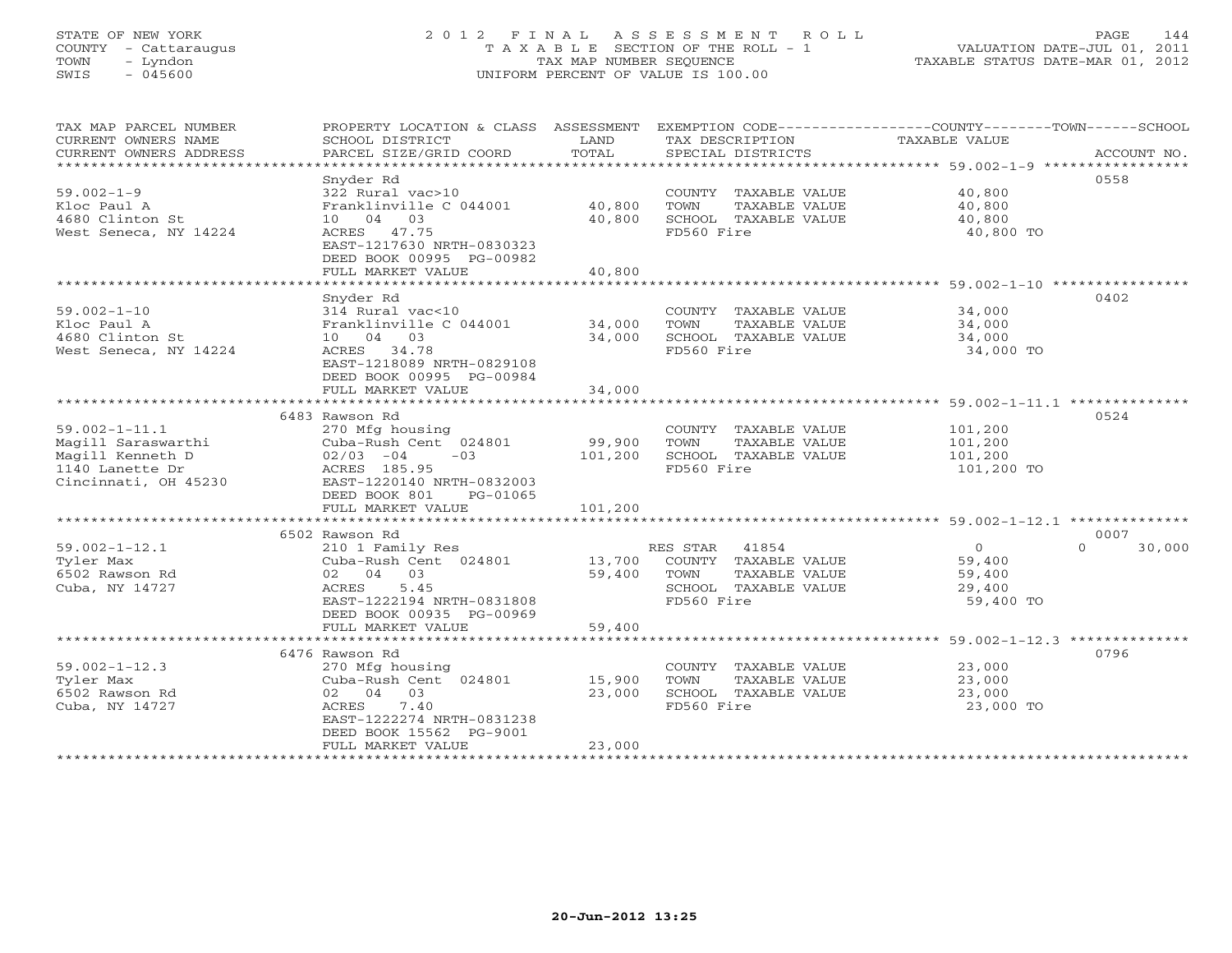# STATE OF NEW YORK 2 0 1 2 F I N A L A S S E S S M E N T R O L L PAGE 145 COUNTY - Cattaraugus T A X A B L E SECTION OF THE ROLL - 1 VALUATION DATE-JUL 01, 2011 TOWN - Lyndon TAX MAP NUMBER SEQUENCE TAXABLE STATUS DATE-MAR 01, 2012 SWIS - 045600 UNIFORM PERCENT OF VALUE IS 100.00UNIFORM PERCENT OF VALUE IS 100.00

| SCHOOL DISTRICT<br>PARCEL SIZE/GRID COORD                                                                                                           | LAND<br>TOTAL                                                                                                                                                         | TAX DESCRIPTION<br>SPECIAL DISTRICTS                                                | EXEMPTION CODE-----------------COUNTY-------TOWN------SCHOOL<br>TAXABLE VALUE<br>ACCOUNT NO. |
|-----------------------------------------------------------------------------------------------------------------------------------------------------|-----------------------------------------------------------------------------------------------------------------------------------------------------------------------|-------------------------------------------------------------------------------------|----------------------------------------------------------------------------------------------|
| 240 Rural res<br>Cuba-Rush Cent 024801<br>02 04 03<br>ACRES 154.45<br>EAST-1219682 NRTH-0829455<br>DEED BOOK 00961 PG-00586<br>FULL MARKET VALUE    | 86,500<br>262,400<br>262,400                                                                                                                                          | COUNTY TAXABLE VALUE<br>TAXABLE VALUE<br>TOWN<br>SCHOOL TAXABLE VALUE<br>FD560 Fire | 0398<br>262,400<br>262,400<br>262,400<br>262,400 TO                                          |
|                                                                                                                                                     |                                                                                                                                                                       |                                                                                     | 0362                                                                                         |
| 260 Seasonal res<br>Cuba-Rush Cent 024801<br>02 04 03<br>ACRES 25.63<br>EAST-1221471 NRTH-0830295<br>DEED BOOK 778<br>PG-00421                      | 28,600<br>54,900                                                                                                                                                      | COUNTY TAXABLE VALUE<br>TAXABLE VALUE<br>TOWN<br>SCHOOL TAXABLE VALUE<br>FD560 Fire | 54,900<br>54,900<br>54,900<br>54,900 TO                                                      |
| FULL MARKET VALUE                                                                                                                                   | 54,900                                                                                                                                                                |                                                                                     |                                                                                              |
|                                                                                                                                                     |                                                                                                                                                                       |                                                                                     | 0186                                                                                         |
| 210 1 Family Res<br>Cuba-Rush Cent 024801<br>02 04 03<br>2.30 BANK<br>ACRES<br>017<br>EAST-1222261 NRTH-0829714                                     | 13,000<br>62,700                                                                                                                                                      | COUNTY TAXABLE VALUE<br>TOWN<br>TAXABLE VALUE<br>SCHOOL TAXABLE VALUE<br>FD560 Fire | 62,700<br>62,700<br>62,700<br>62,700 TO                                                      |
|                                                                                                                                                     |                                                                                                                                                                       |                                                                                     |                                                                                              |
|                                                                                                                                                     |                                                                                                                                                                       |                                                                                     |                                                                                              |
| Rawson Rd<br>314 Rural vac<10<br>Cuba-Rush Cent 024801<br>02 04 03<br>ACRES 1.30<br>EAST-1222041 NRTH-0828977                                       | 7,500<br>7,500                                                                                                                                                        | COUNTY TAXABLE VALUE<br>TOWN<br>TAXABLE VALUE<br>SCHOOL TAXABLE VALUE<br>FD560 Fire | 0680<br>7,500<br>7,500<br>7,500<br>7,500 TO                                                  |
| FULL MARKET VALUE                                                                                                                                   | 7,500                                                                                                                                                                 |                                                                                     |                                                                                              |
|                                                                                                                                                     |                                                                                                                                                                       |                                                                                     |                                                                                              |
| 322 Rural vac>10<br>Cuba-Rush Cent 024801<br>02 04 03<br>ACRES 20.35<br>EAST-1222302 NRTH-0828775<br>DEED BOOK 2660<br>PG-8002<br>FULL MARKET VALUE | 25,300<br>25,300<br>25,300                                                                                                                                            | COUNTY TAXABLE VALUE<br>TOWN<br>TAXABLE VALUE<br>SCHOOL TAXABLE VALUE<br>FD560 Fire | 0912<br>25,300<br>25,300<br>25,300<br>25,300 TO                                              |
|                                                                                                                                                     | 6172 Ingalls Rd<br>6405 Rawson Rd<br>6318 Rawson Rd<br>DEED BOOK 2660 PG-8002<br>FULL MARKET VALUE<br>DEED BOOK 2660 PG-8002<br>Rawson Rd<br>************************ | PROPERTY LOCATION & CLASS ASSESSMENT<br>62,700                                      | ******************************                                                               |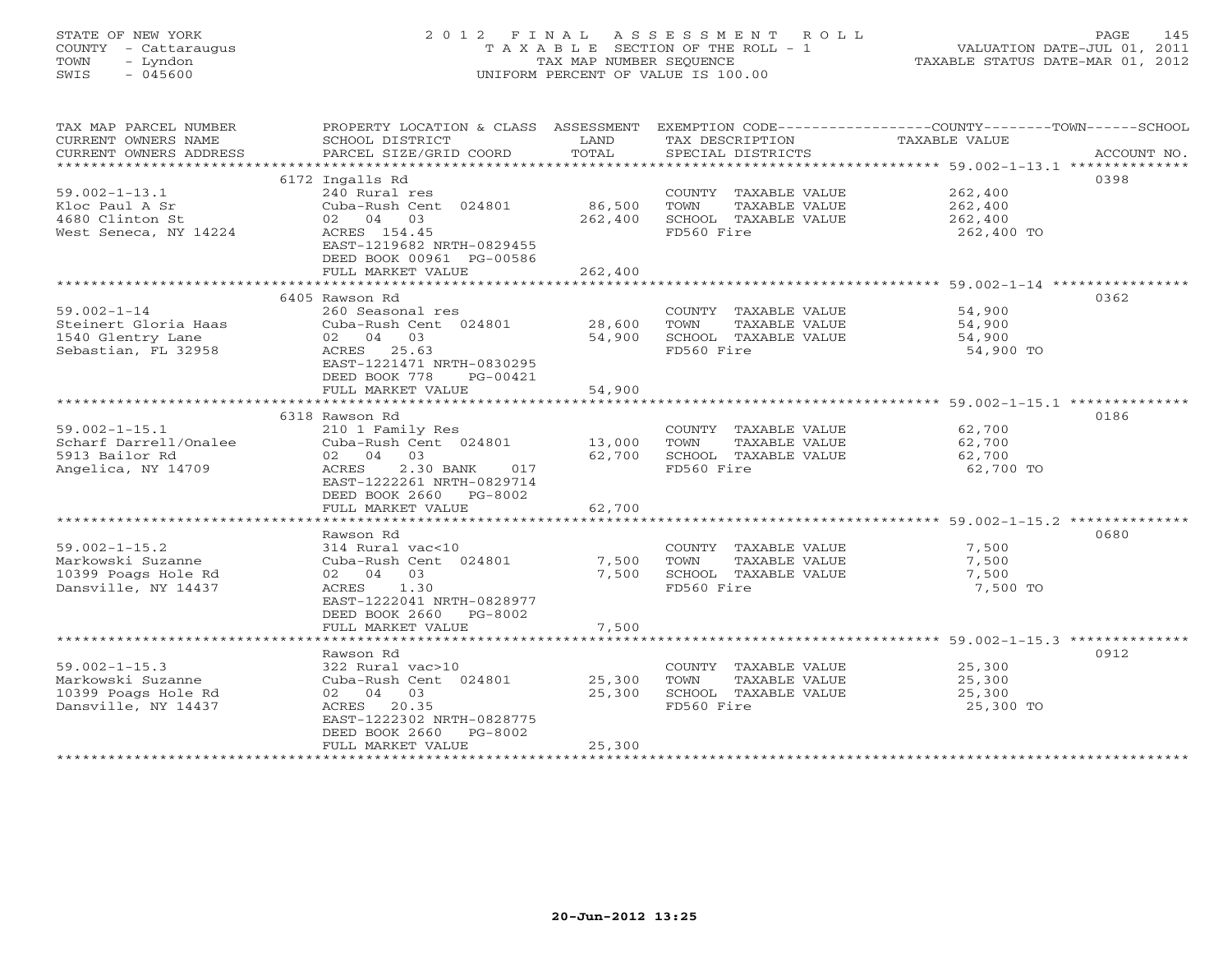# STATE OF NEW YORK 2 0 1 2 F I N A L A S S E S S M E N T R O L L PAGE 146 COUNTY - Cattaraugus T A X A B L E SECTION OF THE ROLL - 1 VALUATION DATE-JUL 01, 2011 TOWN - Lyndon TAX MAP NUMBER SEQUENCE TAXABLE STATUS DATE-MAR 01, 2012 SWIS - 045600 UNIFORM PERCENT OF VALUE IS 100.00UNIFORM PERCENT OF VALUE IS 100.00

| TAX MAP PARCEL NUMBER<br>CURRENT OWNERS NAME<br>CURRENT OWNERS ADDRESS | PROPERTY LOCATION & CLASS ASSESSMENT EXEMPTION CODE--------------COUNTY-------TOWN------SCHOOL<br>SCHOOL DISTRICT<br>PARCEL SIZE/GRID COORD | LAND<br>TOTAL | TAX DESCRIPTION<br>SPECIAL DISTRICTS | TAXABLE VALUE              | ACCOUNT NO. |
|------------------------------------------------------------------------|---------------------------------------------------------------------------------------------------------------------------------------------|---------------|--------------------------------------|----------------------------|-------------|
|                                                                        |                                                                                                                                             |               |                                      |                            |             |
|                                                                        | 6303 Rawson Rd                                                                                                                              |               |                                      |                            | 0259        |
| $59.002 - 1 - 16$                                                      | 240 Rural res                                                                                                                               |               | AGED C/T/S 41800                     | 53,600<br>53,600           | 53,600      |
| Mothersell Ethel                                                       | Cuba-Rush Cent 024801 40,800 SR STAR                                                                                                        |               | 41834                                | $\Omega$<br>$\Omega$       | 53,600      |
| Mothersell Ray                                                         | 02 04 03                                                                                                                                    | 107,200       | COUNTY TAXABLE VALUE                 | 53,600                     |             |
| 6303 Rawson Rd                                                         | ACRES 47.79                                                                                                                                 |               | TAXABLE VALUE<br>TOWN                | 53,600                     |             |
| Cuba, NY 14727                                                         | EAST-1221492 NRTH-0828775                                                                                                                   |               | SCHOOL TAXABLE VALUE                 | $\circ$                    |             |
|                                                                        | DEED BOOK 406<br>PG-00205                                                                                                                   |               | FD560 Fire                           | 107,200 TO                 |             |
|                                                                        | FULL MARKET VALUE                                                                                                                           | 107,200       |                                      |                            |             |
|                                                                        |                                                                                                                                             |               |                                      |                            |             |
|                                                                        | Ingalls Rd                                                                                                                                  |               |                                      |                            | 0250        |
| $59.002 - 1 - 17.1$                                                    | 314 Rural vac<10                                                                                                                            |               | COUNTY TAXABLE VALUE                 | 15,500                     |             |
| Van Splunder Living Trust Barb Cuba-Rush Cent 024801 15,500            |                                                                                                                                             |               | TAXABLE VALUE<br>TOWN                | 15,500                     |             |
| 880 Aurora St                                                          | 01 04 03                                                                                                                                    | 15,500        | SCHOOL TAXABLE VALUE                 | 15,500                     |             |
| Lancaster, NY 14086                                                    | 7.00<br>ACRES                                                                                                                               |               | FD560 Fire                           | 15,500 TO                  |             |
|                                                                        | EAST-1219780 NRTH-0826712                                                                                                                   |               |                                      |                            |             |
|                                                                        | DEED BOOK 11740 PG-8001                                                                                                                     |               |                                      |                            |             |
|                                                                        | FULL MARKET VALUE                                                                                                                           | 15,500        |                                      |                            |             |
|                                                                        |                                                                                                                                             |               |                                      |                            |             |
|                                                                        | 6179 Ingalls Rd                                                                                                                             |               |                                      |                            | 0823        |
| $59.002 - 1 - 17.2$                                                    | 270 Mfg housing                                                                                                                             |               | COUNTY TAXABLE VALUE                 | 19,900                     |             |
| Anderson Charles                                                       | Cuba-Rush Cent 024801                                                                                                                       | 19,400        | TOWN<br>TAXABLE VALUE                | 19,900                     |             |
| 6383 Robinson Rd Apt 15                                                | 01 04 03                                                                                                                                    | 19,900        | SCHOOL TAXABLE VALUE                 | 19,900                     |             |
| Lockport, NY 14094                                                     | ACRES 10.85                                                                                                                                 |               | FD560 Fire                           | 19,900 TO                  |             |
|                                                                        | EAST-1219549 NRTH-0827452                                                                                                                   |               |                                      |                            |             |
|                                                                        | DEED BOOK 10976 PG-2001                                                                                                                     |               |                                      |                            |             |
|                                                                        | FULL MARKET VALUE                                                                                                                           | 19,900        |                                      |                            |             |
|                                                                        |                                                                                                                                             |               |                                      |                            |             |
|                                                                        | Ingalls Rd                                                                                                                                  |               |                                      |                            | 0909        |
| $59.002 - 1 - 17.3$                                                    | 322 Rural vac>10                                                                                                                            |               | COUNTY TAXABLE VALUE                 | 25,100                     |             |
| Van Splunder Barbara M                                                 | Cuba-Rush Cent 024801                                                                                                                       | 25,100        | TAXABLE VALUE<br>TOWN                | 25,100                     |             |
| 880 Aurora St                                                          | 20.00<br>ACRES                                                                                                                              | 25,100        | SCHOOL TAXABLE VALUE                 | 25,100                     |             |
| Lancaster, NY 14086                                                    | EAST-1218906 NRTH-0827472                                                                                                                   |               | FD560 Fire                           | 25,100 TO                  |             |
|                                                                        | DEED BOOK 10602 PG-7001                                                                                                                     |               |                                      |                            |             |
|                                                                        | FULL MARKET VALUE                                                                                                                           | 25,100        |                                      |                            |             |
|                                                                        |                                                                                                                                             |               |                                      |                            |             |
|                                                                        | 6118 Ingalls Rd                                                                                                                             |               |                                      |                            | 0934        |
| $59.002 - 1 - 17.4$                                                    | 240 Rural res                                                                                                                               |               | RES STAR 41854                       | $\overline{0}$<br>$\Omega$ | 30,000      |
| Van Splunder Gregory P                                                 | Cuba-Rush Cent 024801                                                                                                                       | 49,700        | COUNTY TAXABLE VALUE                 | 218,000                    |             |
| 6118 Ingalls Rd                                                        | 01 04 03                                                                                                                                    | 218,000       | TOWN<br>TAXABLE VALUE                | 218,000                    |             |
| Cuba, NY 14727                                                         | ACRES 67.90                                                                                                                                 |               | SCHOOL TAXABLE VALUE                 | 188,000                    |             |
|                                                                        | EAST-1220944 NRTH-0827376                                                                                                                   |               | FD560 Fire                           | 218,000 TO                 |             |
|                                                                        | DEED BOOK 6950<br>PG-5003                                                                                                                   |               |                                      |                            |             |
|                                                                        | FULL MARKET VALUE                                                                                                                           | 218,000       |                                      |                            |             |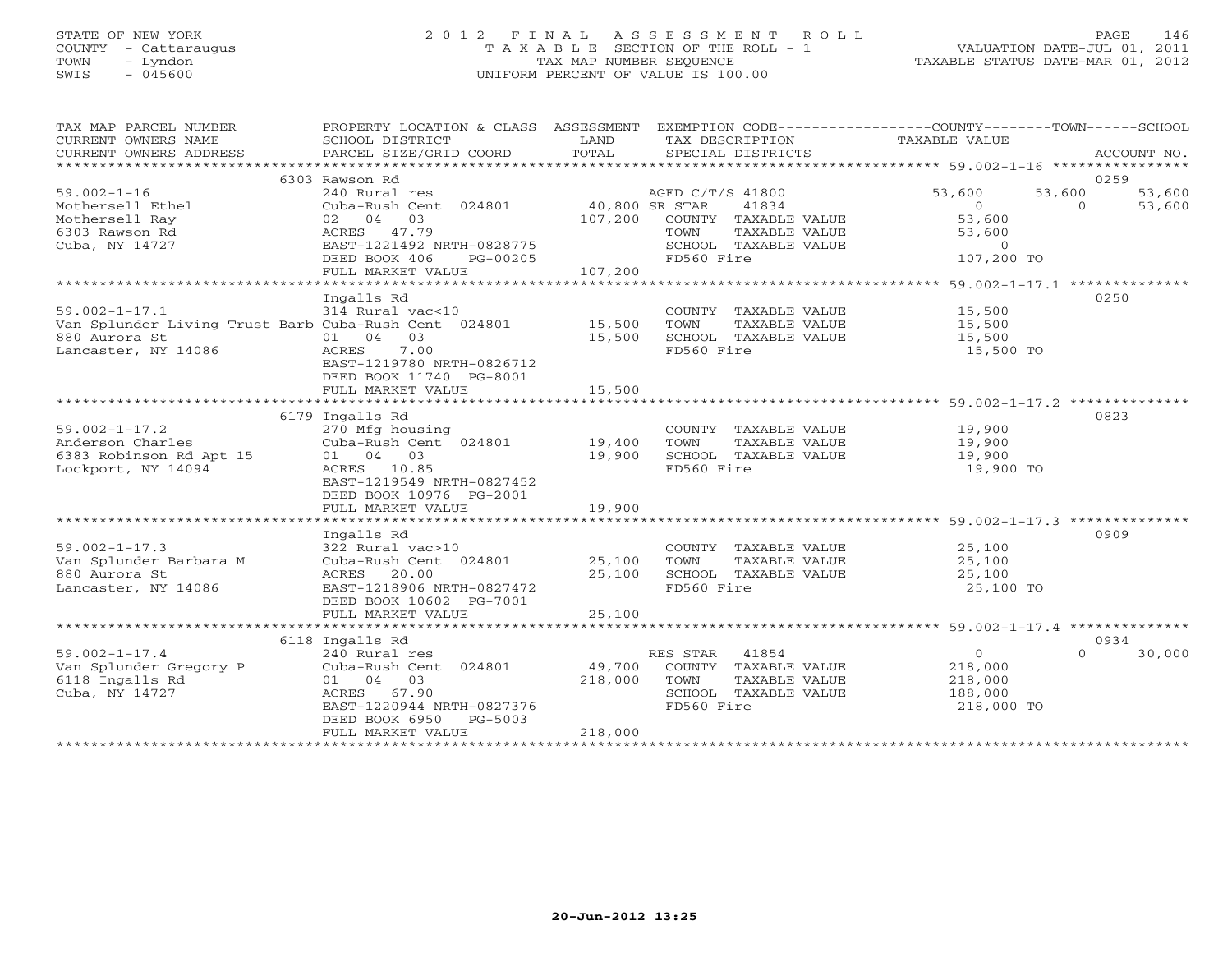# STATE OF NEW YORK 2 0 1 2 F I N A L A S S E S S M E N T R O L L PAGE 147 COUNTY - Cattaraugus T A X A B L E SECTION OF THE ROLL - 1 VALUATION DATE-JUL 01, 2011 TOWN - Lyndon TAX MAP NUMBER SEQUENCE TAXABLE STATUS DATE-MAR 01, 2012 SWIS - 045600 UNIFORM PERCENT OF VALUE IS 100.00UNIFORM PERCENT OF VALUE IS 100.00

| TAX MAP PARCEL NUMBER<br>CURRENT OWNERS NAME                                     | PROPERTY LOCATION & CLASS ASSESSMENT EXEMPTION CODE---------------COUNTY-------TOWN------SCHOOL<br>SCHOOL DISTRICT                           | LAND             | TAX DESCRIPTION                                                                                         | TAXABLE VALUE                                               |                                                                            |
|----------------------------------------------------------------------------------|----------------------------------------------------------------------------------------------------------------------------------------------|------------------|---------------------------------------------------------------------------------------------------------|-------------------------------------------------------------|----------------------------------------------------------------------------|
| CURRENT OWNERS ADDRESS                                                           | PARCEL SIZE/GRID COORD                                                                                                                       | TOTAL            | SPECIAL DISTRICTS                                                                                       |                                                             | ACCOUNT NO.                                                                |
|                                                                                  | 6103 Ingalls Rd                                                                                                                              |                  |                                                                                                         |                                                             | 0441                                                                       |
| $59.002 - 1 - 19$<br>Schmidt John<br>6362 New Mexico Rd<br>Cuba, NY 14727        | 210 1 Family Res<br>Cuba-Rush Cent 024801<br>01 04 03<br>ACRES<br>6.31<br>EAST-1219872 NRTH-0826309                                          | 14,800<br>85,000 | COUNTY TAXABLE VALUE<br>TOWN<br>TAXABLE VALUE<br>SCHOOL TAXABLE VALUE<br>FD560 Fire                     | 85,000<br>85,000<br>85,000<br>85,000 TO                     |                                                                            |
|                                                                                  | DEED BOOK 1525 PG-3002<br>FULL MARKET VALUE                                                                                                  | 85,000           |                                                                                                         |                                                             |                                                                            |
|                                                                                  |                                                                                                                                              |                  |                                                                                                         |                                                             |                                                                            |
|                                                                                  | 6098 Ingalls Rd                                                                                                                              |                  |                                                                                                         |                                                             | 0157                                                                       |
| $59.002 - 1 - 20$<br>Hooker Betty J<br>6098 Ingalls Rd<br>Cuba, NY 14727         | 210 1 Family Res<br>Cuba-Rush Cent 024801<br>01 04<br>03<br>FRNT 125.00 DPTH 169.30<br>EAST-1220401 NRTH-0826231<br>DEED BOOK 00950 PG-00130 | 6,400<br>55,000  | SR STAR<br>41834<br>COUNTY TAXABLE VALUE<br>TOWN<br>TAXABLE VALUE<br>SCHOOL TAXABLE VALUE<br>FD560 Fire | $\Omega$<br>55,000<br>55,000<br>$\overline{0}$<br>55,000 TO | $\Omega$<br>55,000                                                         |
|                                                                                  | FULL MARKET VALUE                                                                                                                            | 55,000           |                                                                                                         |                                                             |                                                                            |
|                                                                                  |                                                                                                                                              |                  |                                                                                                         |                                                             |                                                                            |
|                                                                                  | 6100 Ingalls Rd                                                                                                                              |                  |                                                                                                         |                                                             | 0128                                                                       |
| $59.002 - 1 - 21$<br>Mahon Yvonne L<br>6100 Ingalls Rd<br>Cuba, NY 14727         | 210 1 Family Res<br>Cuba-Rush Cent 024801<br>01 04 03<br>9.30<br>ACRES<br>EAST-1220504 NRTH-0826585<br>DEED BOOK 805<br>PG-00742             | 17,800<br>95,000 | RES STAR 41854<br>COUNTY TAXABLE VALUE<br>TOWN<br>TAXABLE VALUE<br>SCHOOL TAXABLE VALUE<br>FD560 Fire   | $\Omega$<br>95,000<br>95,000<br>65,000<br>95,000 TO         | $\Omega$<br>30,000                                                         |
|                                                                                  | FULL MARKET VALUE                                                                                                                            | 95,000           |                                                                                                         |                                                             |                                                                            |
| $59.002 - 1 - 22$<br>Van Splunder Gregory P<br>6118 Ingalls Rd<br>Cuba, NY 14727 | Ingalls Rd<br>322 Rural vac>10<br>Cuba-Rush Cent 024801<br>01 04 03<br>ACRES 32.80<br>EAST-1221634 NRTH-0826517<br>DEED BOOK 00994 PG-00299  | 27,700<br>27,700 | COUNTY TAXABLE VALUE<br>TAXABLE VALUE<br>TOWN<br>SCHOOL TAXABLE VALUE<br>FD560 Fire                     | 27,700<br>27,700<br>27,700<br>27,700 TO                     | 0372                                                                       |
|                                                                                  | FULL MARKET VALUE                                                                                                                            | 27,700           |                                                                                                         |                                                             |                                                                            |
|                                                                                  |                                                                                                                                              |                  |                                                                                                         |                                                             |                                                                            |
| $59.002 - 1 - 23$<br>Becker Raymond P Jr<br>Becker Joann C<br>6089 Ingalls Rd Rd | 6089 Ingalls Rd<br>240 Rural res<br>Cuba-Rush Cent 024801<br>01 04 03<br>Lot 9                                                               | 154,700 SR STAR  | WVET C/T 41121<br>97,200 AG DISTOUT 41730<br>41834<br>COUNTY TAXABLE VALUE                              | 12,000<br>14,900<br>$\sim$ 0<br>127,800                     | 0036<br>12,000<br>$\overline{0}$<br>14,900<br>14,900<br>62,200<br>$\Omega$ |
| Cuba, NY 14727                                                                   | ACRES 149.40<br>EAST-1219818 NRTH-0825890                                                                                                    |                  | TAXABLE VALUE<br>TOWN<br>SCHOOL TAXABLE VALUE                                                           | 127,800<br>77,600                                           |                                                                            |
| MAY BE SUBJECT TO PAYMENT<br>UNDER AGDIST LAW TIL 2019                           | DEED BOOK 311<br>PG-9001<br>FULL MARKET VALUE                                                                                                | 154,700          | FD560 Fire                                                                                              | 154,700 TO                                                  |                                                                            |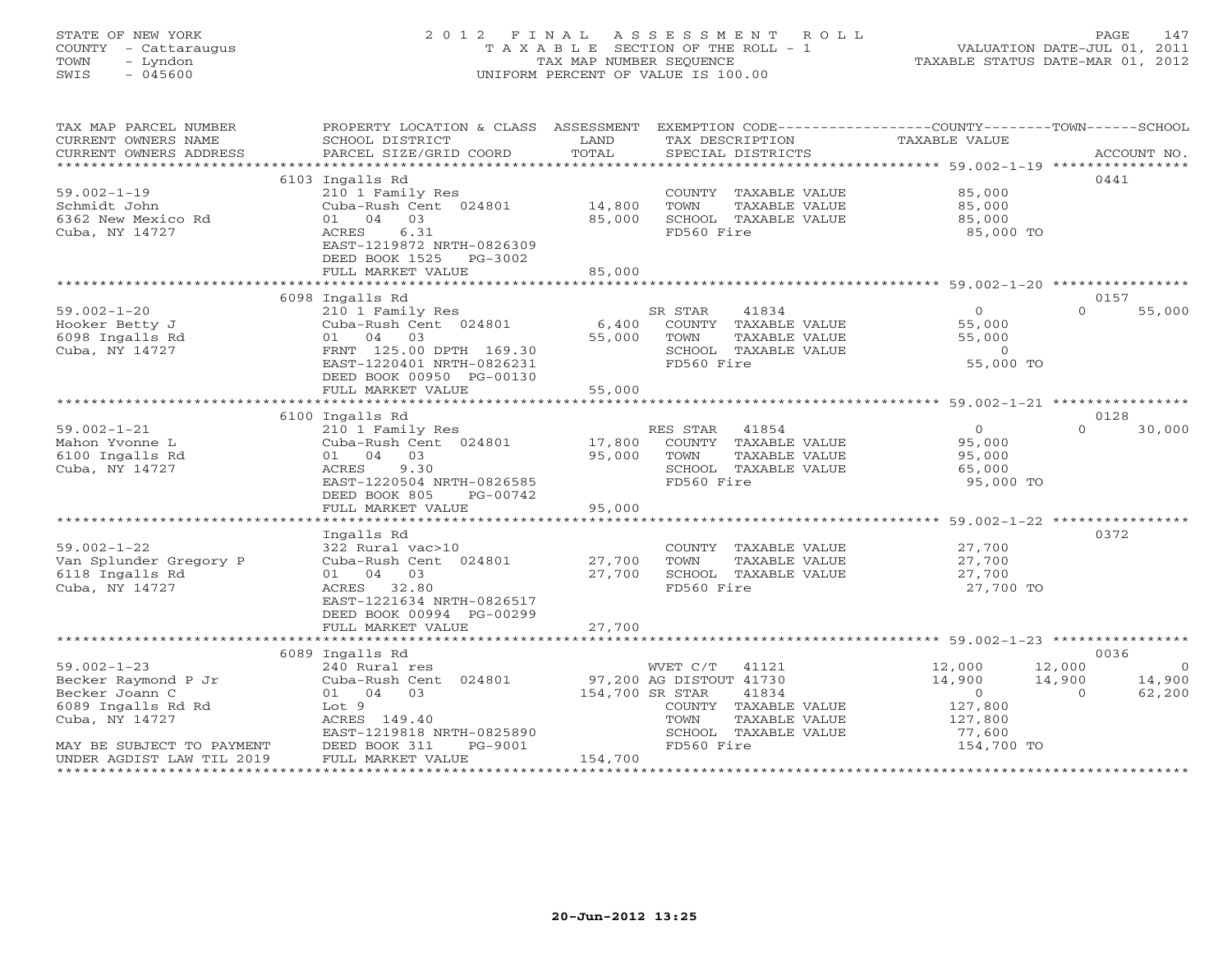# STATE OF NEW YORK 2 0 1 2 F I N A L A S S E S S M E N T R O L L PAGE 148 COUNTY - Cattaraugus T A X A B L E SECTION OF THE ROLL - 1 VALUATION DATE-JUL 01, 2011 TOWN - Lyndon TAX MAP NUMBER SEQUENCE TAXABLE STATUS DATE-MAR 01, 2012 SWIS - 045600 UNIFORM PERCENT OF VALUE IS 100.00UNIFORM PERCENT OF VALUE IS 100.00

| TAX MAP PARCEL NUMBER<br>CURRENT OWNERS NAME<br>CURRENT OWNERS ADDRESS | PROPERTY LOCATION & CLASS ASSESSMENT<br>SCHOOL DISTRICT<br>PARCEL SIZE/GRID COORD | LAND<br>TOTAL | EXEMPTION CODE-----------------COUNTY-------TOWN------SCHOOL<br>TAX DESCRIPTION TAXABLE VALUE<br>SPECIAL DISTRICTS |                                                       | ACCOUNT NO.        |
|------------------------------------------------------------------------|-----------------------------------------------------------------------------------|---------------|--------------------------------------------------------------------------------------------------------------------|-------------------------------------------------------|--------------------|
|                                                                        |                                                                                   |               |                                                                                                                    |                                                       |                    |
|                                                                        | Ingalls Rd                                                                        |               |                                                                                                                    |                                                       | 0252               |
| $59.002 - 1 - 24$                                                      | 322 Rural vac>10                                                                  |               | COUNTY TAXABLE VALUE                                                                                               | 35,400                                                |                    |
| Miller Kenneth E                                                       | Cuba-Rush Cent 024801                                                             | 35,400        | TOWN<br>TAXABLE VALUE                                                                                              | 35,400                                                |                    |
| Miller Sallie J                                                        | 01 04 03                                                                          | 35,400        | SCHOOL TAXABLE VALUE                                                                                               | 35,400                                                |                    |
| 90 Abbotts Rd                                                          | ACRES 49.84                                                                       |               | FD560 Fire                                                                                                         | 35,400 TO                                             |                    |
| Cuba, NY 14727                                                         | EAST-1221529 NRTH-0824495                                                         |               |                                                                                                                    |                                                       |                    |
|                                                                        |                                                                                   |               |                                                                                                                    |                                                       |                    |
|                                                                        | DEED BOOK 10142 PG-7001                                                           |               |                                                                                                                    |                                                       |                    |
|                                                                        | FULL MARKET VALUE                                                                 | 35,400        |                                                                                                                    |                                                       |                    |
|                                                                        |                                                                                   |               |                                                                                                                    |                                                       |                    |
|                                                                        | Ingalls Rd                                                                        |               |                                                                                                                    |                                                       | 0261               |
| $59.002 - 1 - 25$                                                      | 322 Rural vac>10                                                                  |               | COUNTY TAXABLE VALUE                                                                                               | 35,500                                                |                    |
| Shaffer Carol                                                          | Cuba-Rush Cent 024801                                                             | 35,500        | TAXABLE VALUE<br>TOWN                                                                                              | 35,500                                                |                    |
| Neilson Dorothy                                                        | 01 04 03                                                                          | 35,500        | SCHOOL TAXABLE VALUE                                                                                               | 35,500                                                |                    |
| 8645 Spring Valley Rd                                                  | ACRES 50.00                                                                       |               | FD560 Fire                                                                                                         | 35,500 TO                                             |                    |
| Friendship, NY 14739                                                   | EAST-1219537 NRTH-0824496                                                         |               |                                                                                                                    |                                                       |                    |
|                                                                        | DEED BOOK 6167 PG-2001                                                            |               |                                                                                                                    |                                                       |                    |
|                                                                        | FULL MARKET VALUE                                                                 | 35,500        |                                                                                                                    |                                                       |                    |
|                                                                        |                                                                                   |               |                                                                                                                    |                                                       |                    |
|                                                                        |                                                                                   |               |                                                                                                                    |                                                       |                    |
|                                                                        | 6034 Snyder Rd                                                                    |               |                                                                                                                    |                                                       | 0227               |
| $59.002 - 1 - 26$                                                      | 210 1 Family Res                                                                  |               | RES STAR<br>41854                                                                                                  | $\overline{0}$                                        | $\Omega$<br>30,000 |
| Roulo Tracey L                                                         | Cuba-Rush Cent 024801                                                             | 17,800        | COUNTY TAXABLE VALUE                                                                                               | 75,900                                                |                    |
| 6034 Snyder Rd                                                         | 09 04 03                                                                          | 75,900        | TOWN<br>TAXABLE VALUE                                                                                              | 75,900                                                |                    |
| Cuba, NY 14727                                                         | 9.34<br>ACRES                                                                     |               | SCHOOL TAXABLE VALUE                                                                                               | 45,900                                                |                    |
|                                                                        | EAST-1218199 NRTH-0824722                                                         |               | FD560 Fire                                                                                                         | 75,900 TO                                             |                    |
|                                                                        | DEED BOOK 00969 PG-00283                                                          |               |                                                                                                                    |                                                       |                    |
|                                                                        | FULL MARKET VALUE                                                                 | 75,900        |                                                                                                                    |                                                       |                    |
|                                                                        | ***********************                                                           | ************  |                                                                                                                    | ************************ 59.002-1-27.1 ************** |                    |
|                                                                        | Snyder Rd                                                                         |               |                                                                                                                    |                                                       | 0298               |
| $59.002 - 1 - 27.1$                                                    | 312 Vac w/imprv                                                                   |               | COUNTY TAXABLE VALUE                                                                                               | 42,500                                                |                    |
| Hurlburt Terry L                                                       | Cuba-Rush Cent 024801                                                             | 42,400        | TOWN<br>TAXABLE VALUE                                                                                              | 42,500                                                |                    |
| 149 Yankee Rd                                                          | 09 04 03                                                                          | 42,500        | SCHOOL TAXABLE VALUE                                                                                               | 42,500                                                |                    |
| Cuba, NY 14727                                                         | ACRES 50.87                                                                       |               | FD560 Fire                                                                                                         | 42,500 TO                                             |                    |
|                                                                        | EAST-1217294 NRTH-0826074                                                         |               |                                                                                                                    |                                                       |                    |
| MAY BE SUBJECT TO PAYMENT                                              | DEED BOOK 00979 PG-00020                                                          |               |                                                                                                                    |                                                       |                    |
| UNDER AGDIST LAW TIL 2014                                              | FULL MARKET VALUE                                                                 | 42,500        |                                                                                                                    |                                                       |                    |
|                                                                        |                                                                                   |               |                                                                                                                    |                                                       |                    |
|                                                                        |                                                                                   |               |                                                                                                                    |                                                       |                    |
|                                                                        | 6051 Snyder Rd                                                                    |               |                                                                                                                    |                                                       | 0948<br>$\Omega$   |
| $59.002 - 1 - 27.3$                                                    | 240 Rural res                                                                     |               | RES STAR<br>41854                                                                                                  | $\circ$                                               | 30,000             |
| Dibble Tracy A                                                         | Cuba-Rush Cent 024801                                                             | 22,600        | COUNTY TAXABLE VALUE                                                                                               | 140,400                                               |                    |
| 6051 Snyder Rd                                                         | 09 04 03                                                                          | 140,400       | TOWN<br>TAXABLE VALUE                                                                                              | 140,400                                               |                    |
| Cuba, NY 14727                                                         | ACRES<br>16.00 BANK<br>017                                                        |               | SCHOOL TAXABLE VALUE                                                                                               | 110,400                                               |                    |
|                                                                        | EAST-1217303 NRTH-0824787                                                         |               | FD560 Fire                                                                                                         | 140,400 TO                                            |                    |
| MAY BE SUBJECT TO PAYMENT                                              | DEED BOOK 11254 PG-4001                                                           |               |                                                                                                                    |                                                       |                    |
| UNDER AGDIST LAW TIL 2013                                              | FULL MARKET VALUE                                                                 | 140,400       |                                                                                                                    |                                                       |                    |
|                                                                        |                                                                                   |               |                                                                                                                    |                                                       |                    |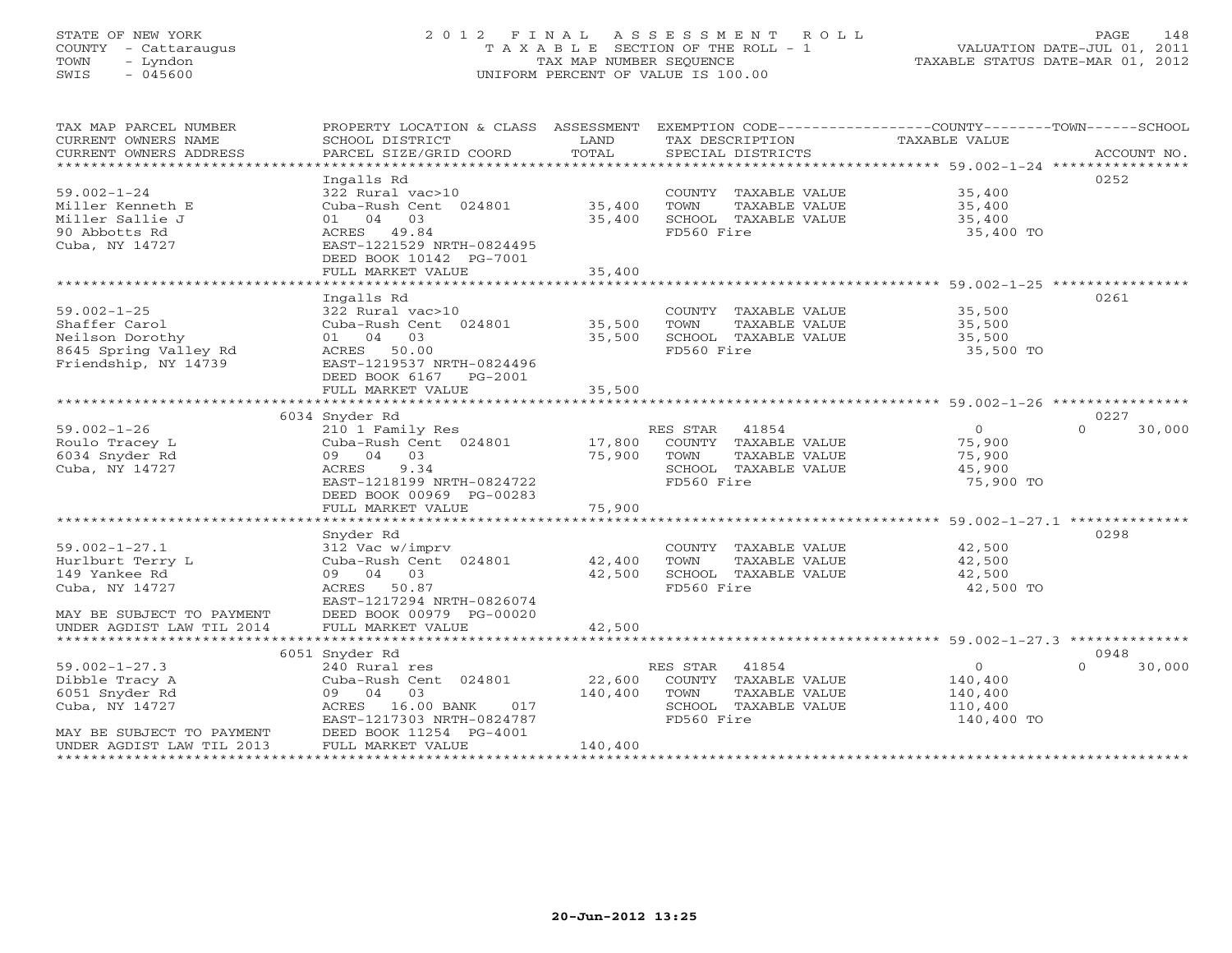# STATE OF NEW YORK 2 0 1 2 F I N A L A S S E S S M E N T R O L L PAGE 149 COUNTY - Cattaraugus T A X A B L E SECTION OF THE ROLL - 1 VALUATION DATE-JUL 01, 2011 TOWN - Lyndon TAX MAP NUMBER SEQUENCE TAXABLE STATUS DATE-MAR 01, 2012 SWIS - 045600 UNIFORM PERCENT OF VALUE IS 100.00UNIFORM PERCENT OF VALUE IS 100.00

| TAX MAP PARCEL NUMBER  | PROPERTY LOCATION & CLASS ASSESSMENT EXEMPTION CODE---------------COUNTY-------TOWN------SCHOOL |                     |                       |                |                    |
|------------------------|-------------------------------------------------------------------------------------------------|---------------------|-----------------------|----------------|--------------------|
| CURRENT OWNERS NAME    | SCHOOL DISTRICT                                                                                 | LAND                | TAX DESCRIPTION       | TAXABLE VALUE  |                    |
| CURRENT OWNERS ADDRESS | PARCEL SIZE/GRID COORD                                                                          | TOTAL               | SPECIAL DISTRICTS     |                | ACCOUNT NO.        |
|                        |                                                                                                 |                     |                       |                |                    |
|                        | 6255 Snyder Rd                                                                                  |                     |                       |                | 0066               |
| $59.002 - 1 - 28.1$    | 260 Seasonal res                                                                                |                     | COUNTY TAXABLE VALUE  | 42,400         |                    |
| Fortman Carol          | Cuba-Rush Cent 024801                                                                           | 27,400              | TOWN<br>TAXABLE VALUE | 42,400         |                    |
| 5231 William St        | 09/10 04 03                                                                                     | 42,400              | SCHOOL TAXABLE VALUE  | 42,400         |                    |
| Lancaster, NY 14086    | ACRES 23.60                                                                                     |                     | FD560 Fire            | 42,400 TO      |                    |
|                        | EAST-1217321 NRTH-0828213                                                                       |                     |                       |                |                    |
|                        | DEED BOOK 1026 PG-960                                                                           |                     |                       |                |                    |
|                        | FULL MARKET VALUE                                                                               | 42,400              |                       |                |                    |
|                        |                                                                                                 | ******************* |                       |                |                    |
|                        | 6183 Snyder Rd                                                                                  |                     |                       |                | 0725               |
| $59.002 - 1 - 28.2$    | 240 Rural res                                                                                   |                     | RES STAR<br>41854     | $\overline{0}$ | 30,000<br>$\Omega$ |
| Wojcik Thaddeus S      | Cuba-Rush Cent 024801                                                                           | 28,300              | COUNTY TAXABLE VALUE  | 99,600         |                    |
| 6183 Snyder Rd         | 09 04 03                                                                                        | 99,600              | TOWN<br>TAXABLE VALUE | 99,600         |                    |
| Cuba, NY 14727         | ACRES 25.10                                                                                     |                     | SCHOOL TAXABLE VALUE  | 69,600         |                    |
|                        |                                                                                                 |                     | FD560 Fire            | 99,600 TO      |                    |
|                        | EAST-1217369 NRTH-0827258                                                                       |                     |                       |                |                    |
|                        | DEED BOOK 1014 PG-980                                                                           |                     |                       |                |                    |
|                        | FULL MARKET VALUE                                                                               | 99,600              |                       |                |                    |
|                        |                                                                                                 |                     |                       |                |                    |
|                        | Abbott Rd                                                                                       |                     |                       |                | 0165               |
| $59.002 - 1 - 29.1$    | 322 Rural vac>10                                                                                |                     | COUNTY TAXABLE VALUE  | 42,400         |                    |
| Ingalls Ted D          | Cuba-Rush Cent 024801                                                                           | 42,400              | TOWN<br>TAXABLE VALUE | 42,400         |                    |
| 503 Abbott Rd          | 01 04 03                                                                                        | 42,400              | SCHOOL TAXABLE VALUE  | 42,400         |                    |
| Cuba, NY 14727         | ACRES 37.40                                                                                     |                     | FD560 Fire            | 42,400 TO      |                    |
|                        | EAST-1215753 NRTH-0826551                                                                       |                     |                       |                |                    |
|                        | DEED BOOK 5097 PG-8002                                                                          |                     |                       |                |                    |
|                        | FULL MARKET VALUE                                                                               | 42,400              |                       |                |                    |
|                        |                                                                                                 |                     |                       |                |                    |
|                        | 416 Abbott Rd                                                                                   |                     |                       |                | 0674               |
| $59.002 - 1 - 29.2$    | 210 1 Family Res                                                                                |                     | RES STAR 41854        | $\circ$        | $\cap$<br>30,000   |
| Linderman John E       | Cuba-Rush Cent 024801                                                                           | 8,200               | COUNTY TAXABLE VALUE  | 102,600        |                    |
| Linderman Roxanne      | 09 04 03                                                                                        | 102,600             | TOWN<br>TAXABLE VALUE | 102,600        |                    |
| 416 Abbott Rd          | ACRES 1.80 BANK<br>012                                                                          |                     | SCHOOL TAXABLE VALUE  | 72,600         |                    |
| Cuba, NY 14727         | EAST-1216459 NRTH-0824471                                                                       |                     | FD560 Fire            | 102,600 TO     |                    |
|                        | DEED BOOK 1018 PG-648                                                                           |                     |                       |                |                    |
|                        | FULL MARKET VALUE                                                                               | 102,600             |                       |                |                    |
|                        |                                                                                                 |                     |                       |                |                    |
|                        | 394 Abbott Rd                                                                                   |                     |                       |                | 0910               |
| $59.002 - 1 - 29.3$    | 240 Rural res                                                                                   |                     | RES STAR 41854        | $\overline{0}$ | $\cap$<br>30,000   |
| Murphy Jamie           | Cuba-Rush Cent 024801                                                                           | 27,000              | COUNTY TAXABLE VALUE  | 148,500        |                    |
| 394 Abbotts Rd         | 01 04 03                                                                                        | 148,500             | TOWN<br>TAXABLE VALUE | 148,500        |                    |
| Cuba, NY 14727         | 017<br>ACRES 22.95 BANK                                                                         |                     | SCHOOL TAXABLE VALUE  | 118,500        |                    |
|                        | EAST-1217566 NRTH-0824228                                                                       |                     | FD560 Fire            | 148,500 TO     |                    |
|                        | DEED BOOK 13078 PG-3001                                                                         |                     |                       |                |                    |
|                        | FULL MARKET VALUE                                                                               | 148,500             |                       |                |                    |
|                        |                                                                                                 |                     |                       |                |                    |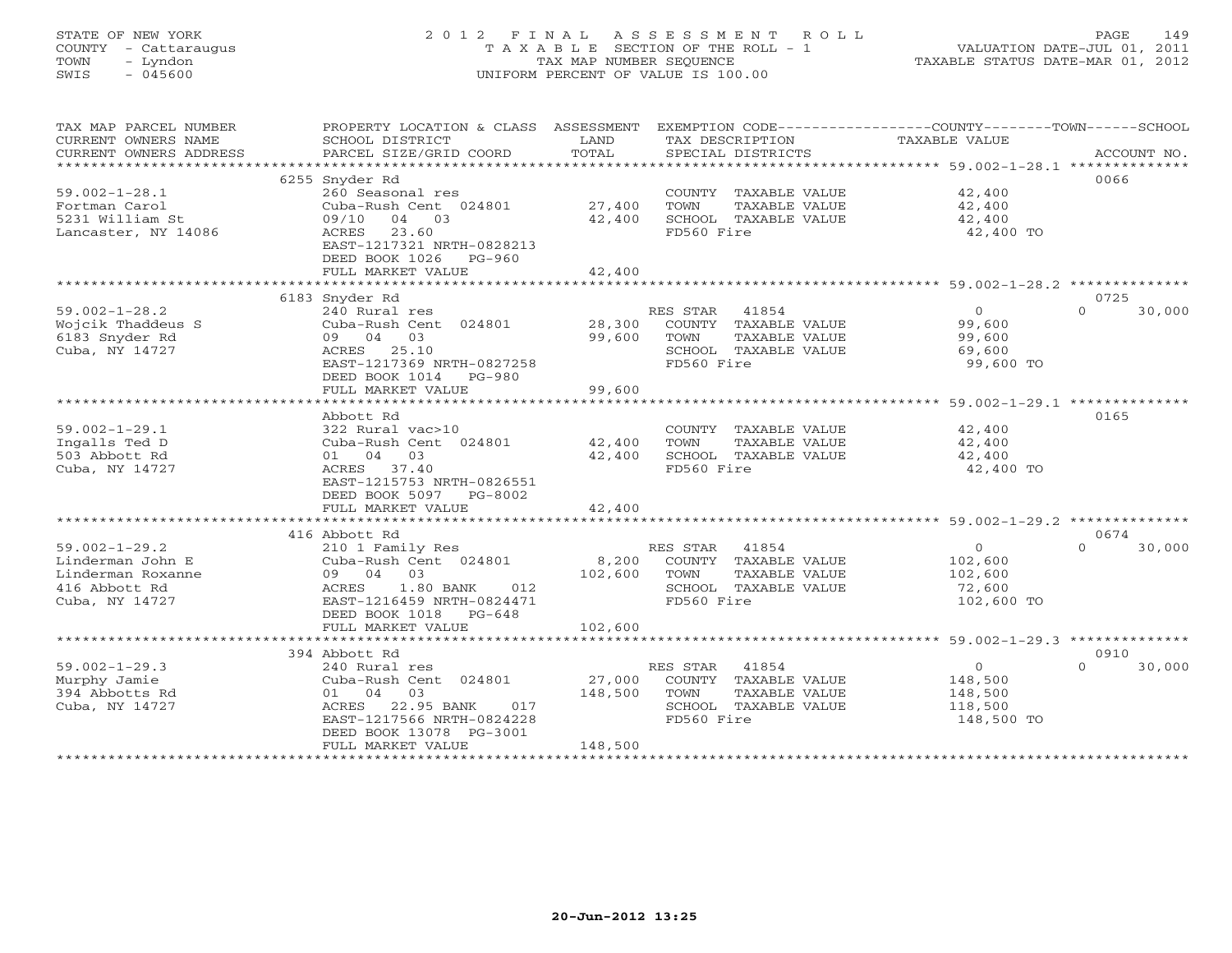# STATE OF NEW YORK 2 0 1 2 F I N A L A S S E S S M E N T R O L L PAGE 150 COUNTY - Cattaraugus T A X A B L E SECTION OF THE ROLL - 1 VALUATION DATE-JUL 01, 2011 TOWN - Lyndon TAX MAP NUMBER SEQUENCE TAXABLE STATUS DATE-MAR 01, 2012 SWIS - 045600 UNIFORM PERCENT OF VALUE IS 100.00UNIFORM PERCENT OF VALUE IS 100.00

| TAX MAP PARCEL NUMBER<br>CURRENT OWNERS NAME<br>CURRENT OWNERS ADDRESS                              | PROPERTY LOCATION & CLASS ASSESSMENT<br>SCHOOL DISTRICT<br>PARCEL SIZE/GRID COORD                                                                                     | LAND<br>TOTAL             | EXEMPTION CODE-----------------COUNTY-------TOWN------SCHOOL<br>TAX DESCRIPTION<br>SPECIAL DISTRICTS     | <b>TAXABLE VALUE</b>                                          | ACCOUNT NO.                |
|-----------------------------------------------------------------------------------------------------|-----------------------------------------------------------------------------------------------------------------------------------------------------------------------|---------------------------|----------------------------------------------------------------------------------------------------------|---------------------------------------------------------------|----------------------------|
| **************************                                                                          |                                                                                                                                                                       |                           |                                                                                                          |                                                               |                            |
| $59.002 - 1 - 29.4$<br>Linderman John E<br>Linderman Casey J Sr.<br>416 Abbott Rd<br>Cuba, NY 14727 | Abbott Rd<br>322 Rural vac>10<br>Cuba-Rush Cent 024801<br>01 04 03<br>ACRES 73.65<br>EAST-1216392 NRTH-0826321<br>DEED BOOK 5097 PG-8002                              | 52,100<br>52,100          | COUNTY TAXABLE VALUE<br>TOWN<br>TAXABLE VALUE<br>SCHOOL TAXABLE VALUE<br>FD560 Fire                      | 52,100<br>52,100<br>52,100<br>52,100 TO                       | 0919                       |
|                                                                                                     | FULL MARKET VALUE                                                                                                                                                     | 52,100                    |                                                                                                          |                                                               |                            |
|                                                                                                     |                                                                                                                                                                       | ***************           |                                                                                                          |                                                               |                            |
| $59.002 - 1 - 30.2$<br>Ingalls Ted D<br>503 Abbott Rd<br>Cuba, NY 14727                             | 503 Abbott Rd<br>270 Mfg housing<br>Cuba-Rush Cent 024801<br>09 04 03<br>ACRES<br>1.28<br>EAST-1215481 NRTH-0824848<br>DEED BOOK 791<br>PG-00468<br>FULL MARKET VALUE | 7,400<br>24,500<br>24,500 | 41854<br>RES STAR<br>COUNTY TAXABLE VALUE<br>TAXABLE VALUE<br>TOWN<br>SCHOOL TAXABLE VALUE<br>FD560 Fire | $\overline{0}$<br>24,500<br>24,500<br>$\Omega$<br>24,500 TO   | 0585<br>$\Omega$<br>24,500 |
|                                                                                                     |                                                                                                                                                                       |                           |                                                                                                          |                                                               |                            |
|                                                                                                     | 538 Abbott Rd                                                                                                                                                         |                           |                                                                                                          |                                                               | 0368                       |
| $59.002 - 1 - 31$<br>Swift Randy B<br>Swift Judy A<br>538 Abbott Rd<br>Cuba, NY 14727               | 112 Dairy farm<br>Cuba-Rush Cent 024801<br>09 04 03<br>ACRES 72.39<br>EAST-1214997 NRTH-0826017<br>DEED BOOK 00983 PG-00662                                           | 64,400<br>108,500         | RES STAR<br>41854<br>COUNTY TAXABLE VALUE<br>TOWN<br>TAXABLE VALUE<br>SCHOOL TAXABLE VALUE<br>FD560 Fire | $\circ$<br>108,500<br>108,500<br>78,500<br>108,500 TO         | $\Omega$<br>30,000         |
|                                                                                                     | FULL MARKET VALUE                                                                                                                                                     | 108,500                   |                                                                                                          |                                                               |                            |
|                                                                                                     |                                                                                                                                                                       |                           |                                                                                                          |                                                               |                            |
| $59.002 - 1 - 32.2$<br>Hurlburt Cathy<br>588 Abbott Rd<br>Cuba, NY 14727                            | 588 Abbott Rd<br>112 Dairy farm<br>Cuba-Rush Cent 024801<br>17 04 03<br>ACRES 146.70<br>EAST-1213741 NRTH-0825975<br>DEED BOOK 00979 PG-00017                         | 105,700<br>209,900        | RES STAR<br>41854<br>COUNTY TAXABLE VALUE<br>TOWN<br>TAXABLE VALUE<br>SCHOOL TAXABLE VALUE<br>FD560 Fire | $\overline{0}$<br>209,900<br>209,900<br>179,900<br>209,900 TO | 0369<br>$\cap$<br>30,000   |
|                                                                                                     | FULL MARKET VALUE                                                                                                                                                     | 209,900                   |                                                                                                          |                                                               |                            |
|                                                                                                     |                                                                                                                                                                       |                           |                                                                                                          |                                                               |                            |
| $59.002 - 1 - 33$<br>Wolbert Valerie L<br>Thomas Jacob<br>677 Abbott Rd<br>Cuba, NY 14727           | 677 Abbott Rd<br>240 Rural res<br>Cuba-Rush Cent 024801<br>17 04 03<br>ACRES 10.26<br>EAST-1212942 NRTH-0825463<br>DEED BOOK 15209 PG-7001                            | 18,800<br>101,900         | RES STAR 41854<br>COUNTY TAXABLE VALUE<br>TOWN<br>TAXABLE VALUE<br>SCHOOL TAXABLE VALUE<br>FD560 Fire    | $\overline{O}$<br>101,900<br>101,900<br>71,900<br>101,900 TO  | 0095<br>30,000<br>$\Omega$ |
|                                                                                                     | FULL MARKET VALUE                                                                                                                                                     | 101,900                   |                                                                                                          |                                                               |                            |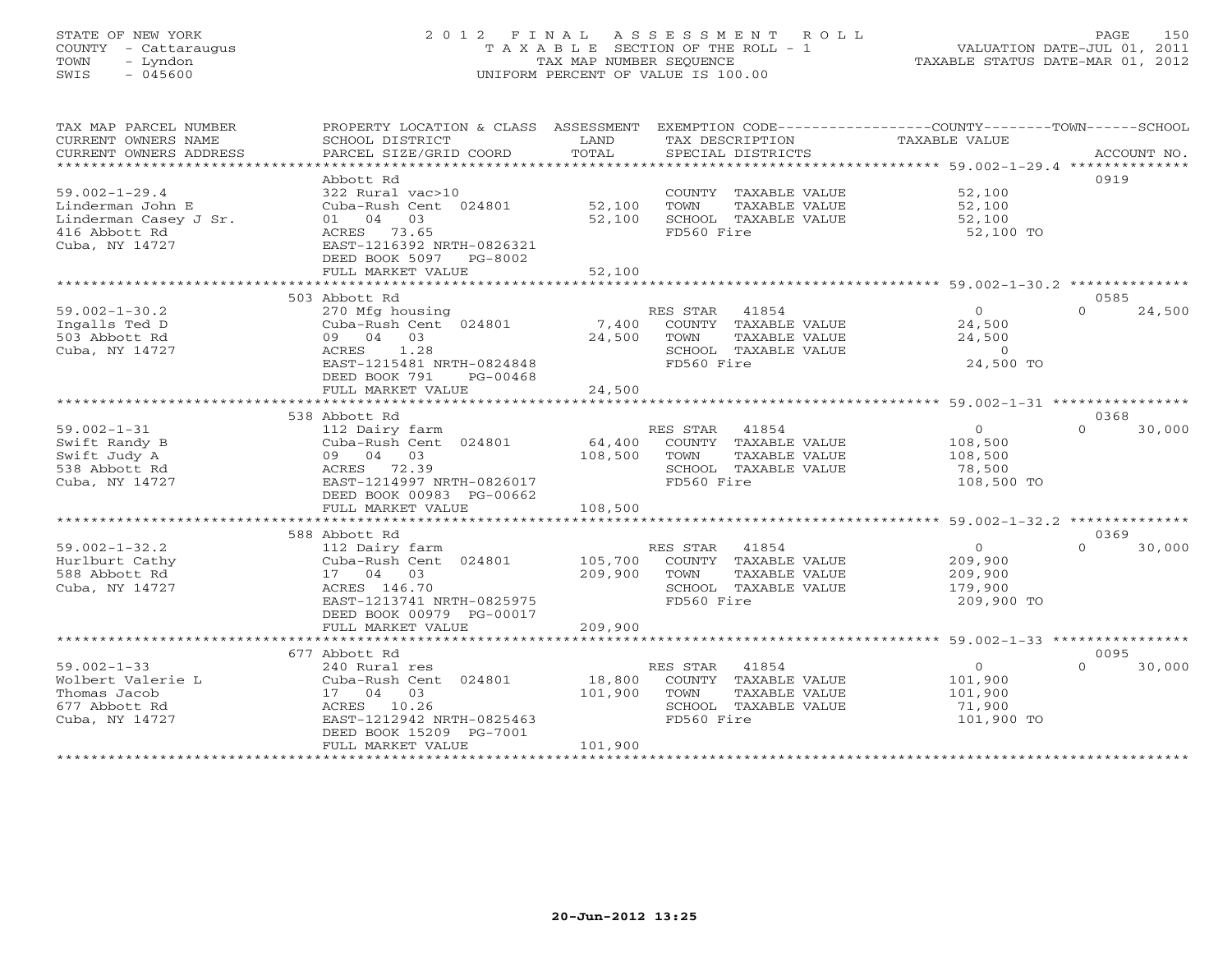# STATE OF NEW YORK 2 0 1 2 F I N A L A S S E S S M E N T R O L L PAGE 151 COUNTY - Cattaraugus T A X A B L E SECTION OF THE ROLL - 1 VALUATION DATE-JUL 01, 2011 TOWN - Lyndon TAX MAP NUMBER SEQUENCE TAXABLE STATUS DATE-MAR 01, 2012 SWIS - 045600 UNIFORM PERCENT OF VALUE IS 100.00UNIFORM PERCENT OF VALUE IS 100.00

| TAX MAP PARCEL NUMBER<br>CURRENT OWNERS NAME<br>CURRENT OWNERS ADDRESS<br>*************************  | PROPERTY LOCATION & CLASS ASSESSMENT<br>SCHOOL DISTRICT<br>PARCEL SIZE/GRID COORD                                                                                                       | LAND<br>TOTAL              | EXEMPTION CODE-----------------COUNTY-------TOWN-----SCHOOL<br>TAX DESCRIPTION<br>SPECIAL DISTRICTS      | <b>TAXABLE VALUE</b>                                | ACCOUNT NO.        |
|------------------------------------------------------------------------------------------------------|-----------------------------------------------------------------------------------------------------------------------------------------------------------------------------------------|----------------------------|----------------------------------------------------------------------------------------------------------|-----------------------------------------------------|--------------------|
| $59.002 - 1 - 34$<br>Crawford Cynthia S<br>756 Carpenter Hill Rd<br>Cuba, NY 14727                   | 756 Carpenter Hill Rd<br>210 1 Family Res<br>Franklinville C 044001<br>17 04 03<br>FRNT 170.00 DPTH 350.00<br>EAST-1212196 NRTH-0824458<br>DEED BOOK 10494 PG-2002<br>FULL MARKET VALUE | 7,600<br>55,400<br>55,400  | COUNTY TAXABLE VALUE<br>TOWN<br>TAXABLE VALUE<br>SCHOOL TAXABLE VALUE<br>FD560 Fire                      | 55,400<br>55,400<br>55,400<br>55,400 TO             | 0079               |
|                                                                                                      | 766 Carpenter Hill Rd                                                                                                                                                                   |                            |                                                                                                          |                                                     | 0264               |
| $59.002 - 1 - 35.1$<br>Crawford Cynthia S<br>766 Carpenter Hill Rd<br>Cuba, NY 14727                 | 270 Mfg housing<br>Franklinville C 044001<br>17 04 03<br>26.00<br>ACRES<br>EAST-1212230 NRTH-0825053<br>DEED BOOK 884<br>PG-00962<br>FULL MARKET VALUE                                  | 32,400<br>49,300<br>49,300 | RES STAR<br>41854<br>COUNTY TAXABLE VALUE<br>TOWN<br>TAXABLE VALUE<br>SCHOOL TAXABLE VALUE<br>FD560 Fire | $\Omega$<br>49,300<br>49,300<br>19,300<br>49,300 TO | $\Omega$<br>30,000 |
|                                                                                                      | 777 Carpenter Hill Rd                                                                                                                                                                   |                            |                                                                                                          |                                                     | 0527               |
| $59.002 - 1 - 35.2$<br>Cline James E<br>Cline Valerie L<br>777 Carepnter Hill Rd<br>Cuba, NY 14727   | 210 1 Family Res<br>Franklinville C 044001<br>17 04 03<br>ACRES<br>9.34<br>EAST-1212422 NRTH-0824180<br>DEED BOOK 00967 PG-00987<br>FULL MARKET VALUE                                   | 17,800<br>40,000<br>40,000 | 41854<br>RES STAR<br>COUNTY TAXABLE VALUE<br>TOWN<br>TAXABLE VALUE<br>SCHOOL TAXABLE VALUE<br>FD560 Fire | $\circ$<br>40,000<br>40,000<br>10,000<br>40,000 TO  | $\Omega$<br>30,000 |
|                                                                                                      |                                                                                                                                                                                         |                            |                                                                                                          |                                                     |                    |
| $59.002 - 1 - 35.3$<br>Hale Robert Scott<br>Hale Wendy<br>299 Lowden Point Rd<br>Rochester, NY 14612 | Carpenter Hill Rd<br>312 Vac w/imprv<br>Franklinville C 044001<br>17 04 03<br>ACRES<br>5.15<br>EAST-1212542 NRTH-0824909<br>DEED BOOK 1032<br>PG-407                                    | 13,200<br>13,200           | COUNTY TAXABLE VALUE<br>TAXABLE VALUE<br><b>TOWN</b><br>SCHOOL TAXABLE VALUE<br>FD560 Fire               | 13,200<br>13,200<br>13,200<br>13,200 TO             | 0769               |
|                                                                                                      | FULL MARKET VALUE                                                                                                                                                                       | 13,200                     |                                                                                                          |                                                     |                    |
| $59.002 - 1 - 35.4$<br>Weidert George R<br>2929 Lower Mountain Rd<br>Ransomville, NY 14131           | 763 Abbott Rd<br>270 Mfg housing<br>Franklinville C 044001<br>17 04 03<br>ACRES 10.05<br>EAST-1212631 NRTH-0826542<br>DEED BOOK 00937 PG-01147                                          | 18,600<br>25,700           | COUNTY TAXABLE VALUE<br>TOWN<br>TAXABLE VALUE<br>SCHOOL TAXABLE VALUE<br>FD560 Fire                      | 25,700<br>25,700<br>25,700<br>25,700 TO             | 0770               |
|                                                                                                      | FULL MARKET VALUE                                                                                                                                                                       | 25,700                     |                                                                                                          |                                                     |                    |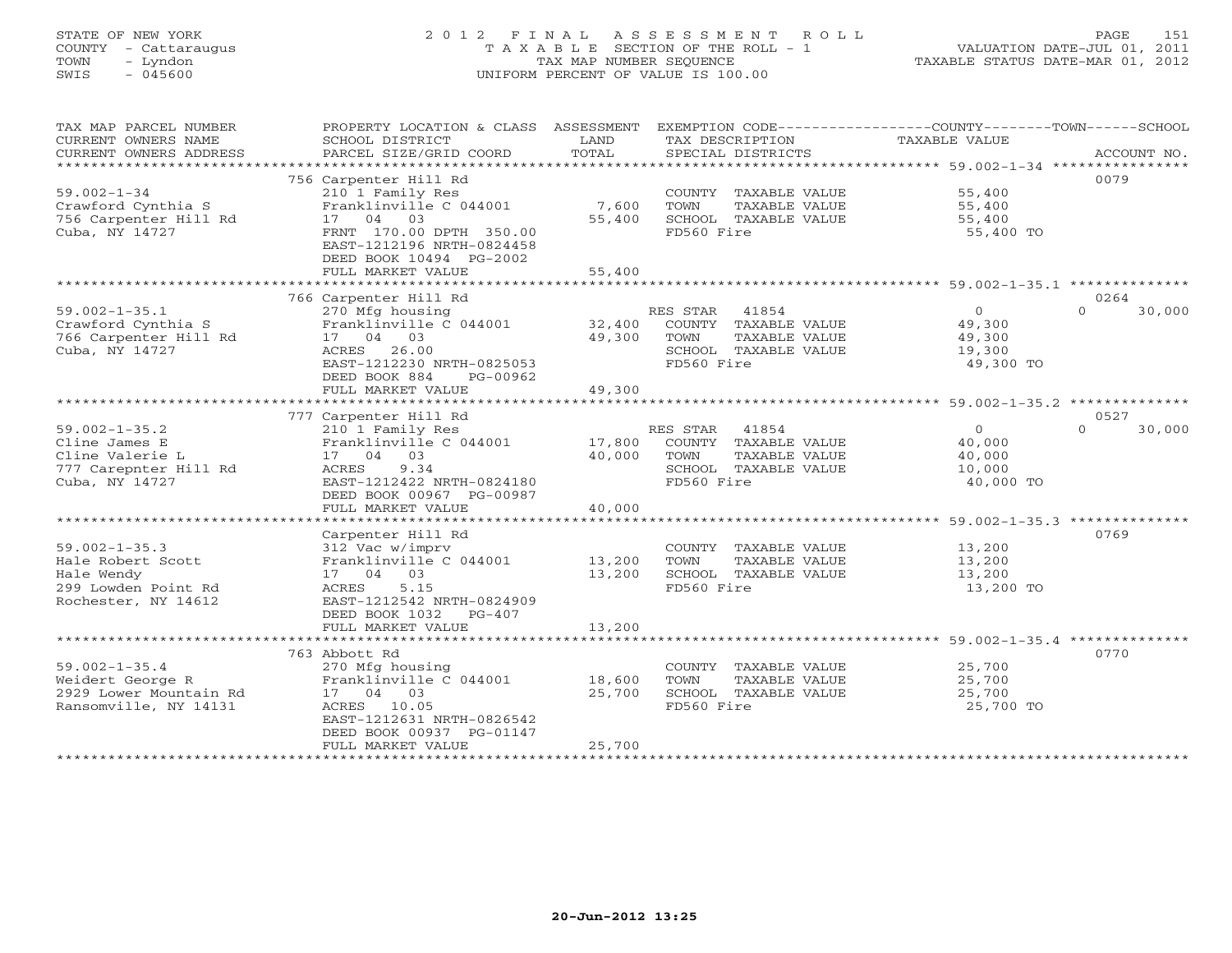# STATE OF NEW YORK 2 0 1 2 F I N A L A S S E S S M E N T R O L L PAGE 152 COUNTY - Cattaraugus T A X A B L E SECTION OF THE ROLL - 1 VALUATION DATE-JUL 01, 2011 TOWN - Lyndon TAX MAP NUMBER SEQUENCE TAXABLE STATUS DATE-MAR 01, 2012 SWIS - 045600 UNIFORM PERCENT OF VALUE IS 100.00UNIFORM PERCENT OF VALUE IS 100.00

| TAX MAP PARCEL NUMBER<br>CURRENT OWNERS NAME<br>CURRENT OWNERS ADDRESS | PROPERTY LOCATION & CLASS ASSESSMENT<br>SCHOOL DISTRICT<br>PARCEL SIZE/GRID COORD | LAND<br>TOTAL   | TAX DESCRIPTION<br>SPECIAL DISTRICTS | EXEMPTION CODE-----------------COUNTY-------TOWN------SCHOOL<br><b>TAXABLE VALUE</b> | ACCOUNT NO. |
|------------------------------------------------------------------------|-----------------------------------------------------------------------------------|-----------------|--------------------------------------|--------------------------------------------------------------------------------------|-------------|
| ***********************                                                |                                                                                   |                 |                                      |                                                                                      |             |
|                                                                        | 795 Abbott Rd                                                                     |                 |                                      | 0771                                                                                 |             |
| $59.002 - 1 - 35.5$                                                    | 322 Rural vac>10                                                                  |                 | COUNTY TAXABLE VALUE                 | 23,800                                                                               |             |
| Bender William J                                                       | Franklinville C 044001                                                            | 23,800          | TOWN<br>TAXABLE VALUE                | 23,800                                                                               |             |
| Joy Ralph                                                              | 17 04 03                                                                          | 23,800          | SCHOOL TAXABLE VALUE                 | 23,800                                                                               |             |
| 764 Carpenter Hill Rd<br>Cuba, NY 14727                                | ACRES 17.90<br>EAST-1211437 NRTH-0827128                                          |                 | FD560 Fire                           | 23,800 TO                                                                            |             |
|                                                                        | DEED BOOK 00952 PG-00640                                                          |                 |                                      |                                                                                      |             |
|                                                                        | FULL MARKET VALUE                                                                 | 23,800          |                                      |                                                                                      |             |
|                                                                        |                                                                                   |                 |                                      |                                                                                      |             |
|                                                                        | 790 Carpenter Hill Rd                                                             |                 |                                      | 0841                                                                                 |             |
| $59.002 - 1 - 35.6$                                                    | 240 Rural res                                                                     |                 | WVET C/T<br>41121                    | 12,000<br>12,000                                                                     | - 0         |
| Bender William J                                                       | Franklinville C 044001                                                            | 82,400 RES STAR | 41854                                | $\Omega$<br>$\Omega$                                                                 | 30,000      |
| Bender Darlene                                                         | 17 04<br>03                                                                       | 142,000         | COUNTY TAXABLE VALUE                 | 130,000                                                                              |             |
| 790 Carpenter Hill Rd                                                  | ACRES 99.25                                                                       |                 | TAXABLE VALUE<br>TOWN                | 130,000                                                                              |             |
| Cuba, NY 14727                                                         | EAST-1211374 NRTH-0825587                                                         |                 | SCHOOL TAXABLE VALUE                 | 112,000                                                                              |             |
|                                                                        | DEED BOOK 00949 PG-00390                                                          |                 | FD560 Fire                           | 142,000 TO                                                                           |             |
|                                                                        | FULL MARKET VALUE                                                                 | 142,000         |                                      |                                                                                      |             |
|                                                                        | ********************************                                                  | ***********     |                                      | ********************* 59.002-1-36 *****************                                  |             |
|                                                                        | 787 Abbott Rd                                                                     |                 |                                      | 0345                                                                                 |             |
| $59.002 - 1 - 36$                                                      | 260 Seasonal res                                                                  |                 | COUNTY TAXABLE VALUE                 | 52,200                                                                               |             |
| Weidert George                                                         | Franklinville C 044001                                                            | 7,000           | TOWN<br>TAXABLE VALUE                | 52,200                                                                               |             |
| 2929 Lower Mountain Rd                                                 | 17 04 03                                                                          | 52,200          | SCHOOL TAXABLE VALUE                 | 52,200                                                                               |             |
| Ransomville, NY 14131                                                  | FRNT 200.00 DPTH 215.00                                                           |                 | FD560 Fire                           | 52,200 TO                                                                            |             |
|                                                                        | EAST-1212367 NRTH-0827189                                                         |                 |                                      |                                                                                      |             |
|                                                                        | DEED BOOK 00971 PG-00274<br>FULL MARKET VALUE                                     | 52,200          |                                      |                                                                                      |             |
|                                                                        | *************************                                                         |                 |                                      |                                                                                      |             |
|                                                                        | 6218 McAffee Rd                                                                   |                 |                                      | 0083                                                                                 |             |
| $59.002 - 1 - 37$                                                      | 210 1 Family Res                                                                  |                 | RES ST MH 41864                      | $\Omega$<br>$\Omega$                                                                 | 7,000       |
| Swift Scott L                                                          | Franklinville C 044001                                                            | 7,000           | COUNTY TAXABLE VALUE                 | 7,000                                                                                |             |
| RR3                                                                    | 17 04<br>03                                                                       | 7,000           | TOWN<br>TAXABLE VALUE                | 7,000                                                                                |             |
| PO Box 123                                                             | FRNT 395.00 DPTH 100.00                                                           |                 | SCHOOL TAXABLE VALUE                 | $\Omega$                                                                             |             |
| Cuba, NY 14727                                                         | EAST-1212448 NRTH-0827708                                                         |                 | FD560 Fire                           | 7,000 TO                                                                             |             |
|                                                                        | DEED BOOK 829<br>PG-00501                                                         |                 |                                      |                                                                                      |             |
|                                                                        | FULL MARKET VALUE                                                                 | 7,000           |                                      |                                                                                      |             |
|                                                                        | ************************                                                          |                 |                                      |                                                                                      |             |
|                                                                        | 6238 McAffee Rd                                                                   |                 |                                      | 0367                                                                                 |             |
| $59.002 - 1 - 38$                                                      | 312 Vac w/imprv                                                                   |                 | COUNTY TAXABLE VALUE                 | 68,600                                                                               |             |
| Swift Robert/Elaine                                                    | Franklinville C 044001                                                            | 64,800          | TOWN<br>TAXABLE VALUE                | 68,600                                                                               |             |
| Hurlburt Cathy                                                         | 17 04 03                                                                          | 68,600          | SCHOOL TAXABLE VALUE                 | 68,600                                                                               |             |
| 833 Carpenter Hill Rd                                                  | ACRES 103.41                                                                      |                 | FD560 Fire                           | 68,600 TO                                                                            |             |
| Cuba, NY 14727                                                         | EAST-1212665 NRTH-0828169<br>DEED BOOK 1025<br>$PG-732$                           |                 |                                      |                                                                                      |             |
|                                                                        | FULL MARKET VALUE                                                                 | 68,600          |                                      |                                                                                      |             |
|                                                                        |                                                                                   |                 |                                      |                                                                                      |             |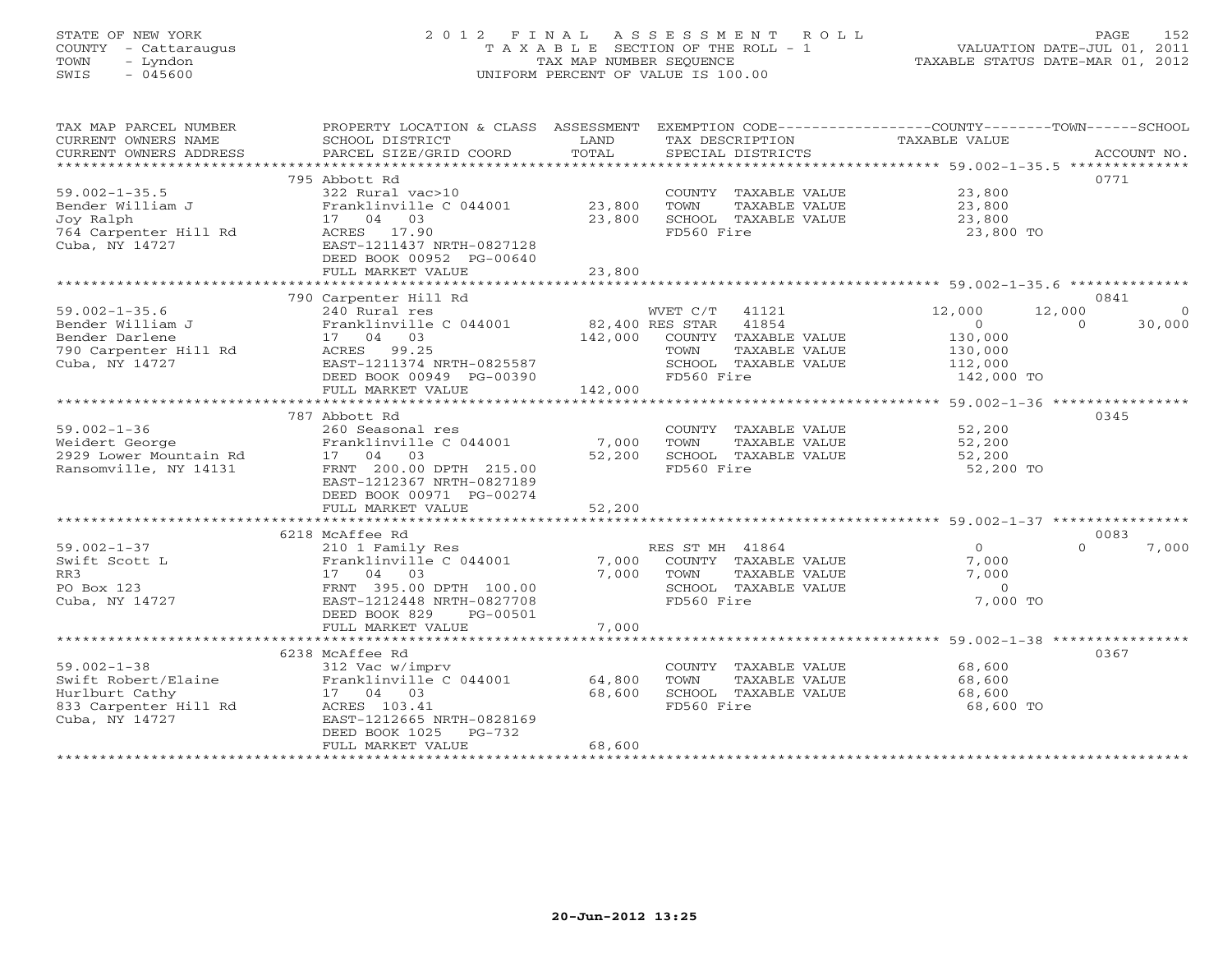|      | STATE OF NEW YORK    | 2012 FINAL ASSESSMENT ROLL |                                       |                                  | PAGE.           | 153 |
|------|----------------------|----------------------------|---------------------------------------|----------------------------------|-----------------|-----|
|      | COUNTY - Cattaraugus |                            | T A X A B L E SECTION OF THE ROLL - 1 | VALUATION DATE-JUL 01, 2011      |                 |     |
| TOWN | – Lyndon             |                            |                                       | TAXABLE STATUS DATE-MAR 01, 2012 |                 |     |
| SWIS | $-045600$            |                            |                                       |                                  | RPS150/V04/L015 |     |
|      |                      |                            | UNIFORM PERCENT OF VALUE IS 100.00    | CURRENT DATE 6/20/2012           |                 |     |
|      |                      |                            |                                       |                                  |                 |     |

## R O L L S U B S E C T I O N - - T O T A L S

\*\*\* S P E C I A L D I S T R I C T S U M M A R Y \*\*\*

|            |               | TOTAL          | EXTENSTON | <b>EXTENSION</b> | AD VALOREM   | <b>EXEMPT</b> | <b>TAXABLE</b> |
|------------|---------------|----------------|-----------|------------------|--------------|---------------|----------------|
| CODE       | DISTRICT NAME | <b>PARCELS</b> | TYPE.     | VALUE            | <b>VALUE</b> | AMOUNT        | VALUE          |
|            |               |                |           |                  |              |               |                |
| FD560 Fire |               |                | 759 TOTAL |                  | 46716,420    |               | 46716,420      |

## \*\*\* S C H O O L D I S T R I C T S U M M A R Y \*\*\*

| CODE             | DISTRICT NAME                        | TOTAL<br>PARCELS | ASSESSED<br>LAND      | ASSESSED<br>TOTAL     | <b>EXEMPT</b><br>AMOUNT | TOTAL<br>TAXABLE      | STAR<br>AMOUNT       | STAR<br>TAXABLE       |
|------------------|--------------------------------------|------------------|-----------------------|-----------------------|-------------------------|-----------------------|----------------------|-----------------------|
| 024801<br>044001 | Cuba-Rush Cent<br>Franklinville Cent | 123<br>637       | 3573,100<br>15259,720 | 9520,800<br>37240,620 | 360,425<br>949,032      | 9160,375<br>36291,588 | 1381,880<br>6761,489 | 7778,495<br>29530,099 |
|                  | $SUB - TO T AL$                      | 760              | 18832,820             | 46761,420             | 1309,457                | 45451,963             | 8143,369             | 37308,594             |
|                  | TOTAL                                | 760              | 18832,820             | 46761,420             | 1309,457                | 45451,963             | 8143,369             | 37308,594             |

\*\*\* S Y S T E M C O D E S S U M M A R Y \*\*\*

NO SYSTEM EXEMPTIONS AT THIS LEVEL

## \*\*\* E X E M P T I O N S U M M A R Y \*\*\*

|       |             | TOTAL          |         |         |          |
|-------|-------------|----------------|---------|---------|----------|
| CODE  | DESCRIPTION | PARCELS        | COUNTY  | TOWN    | SCHOOL   |
| 41121 | WVET C/T    | 25             | 254,925 | 254,925 |          |
| 41122 | WVET CO     |                | 12,000  |         |          |
| 41131 | CVET C/T    | 12             | 201,290 | 201,290 |          |
| 41141 | DVET C/T    | $\overline{ }$ | 139,714 | 139,714 |          |
| 41162 | CW 15 VET/  | 5              | 55,530  |         |          |
| 41700 | AG BLDG     | 5              | 190,000 | 190,000 | 190,000  |
| 41720 | AG DIST     | 20             | 622,786 | 622,786 | 622,786  |
| 41730 | AG DISTOUT  |                | 14,900  | 14,900  | 14,900   |
| 41800 | AGED C/T/S  | 8              | 312,556 | 312,556 | 317,491  |
| 41801 | AGED C/T    | 6              | 174,792 | 179,592 |          |
| 41804 | AGED S      | $\overline{2}$ |         |         | 64,280   |
| 41834 | SR STAR     | 61             |         |         | 3409,469 |
| 41854 | RES STAR    | 160            |         |         | 4704,400 |
|       |             |                |         |         |          |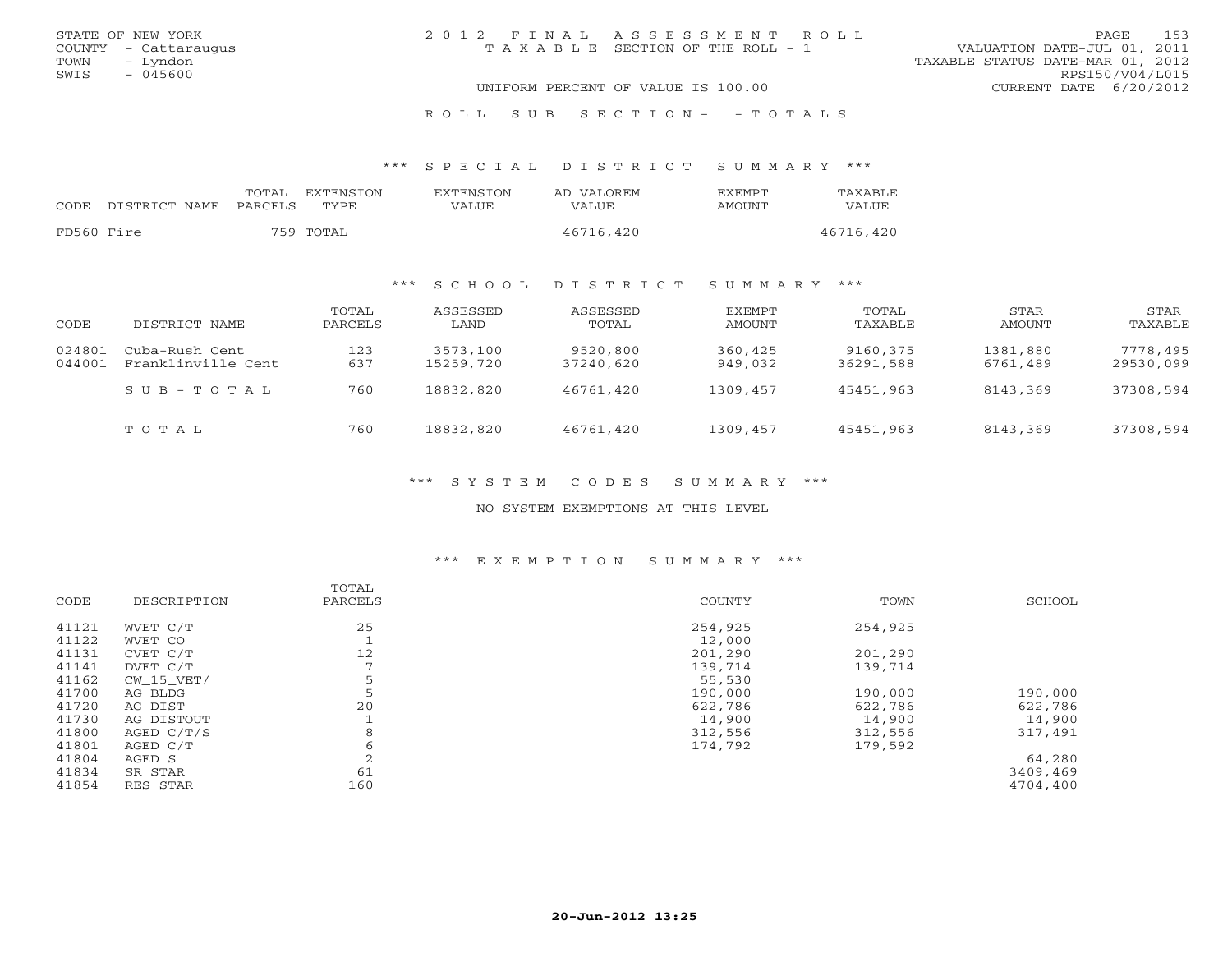|      | STATE OF NEW YORK    | 2012 FINAL ASSESSMENT ROLL |                                       |                                  | PAGE            | 154 |
|------|----------------------|----------------------------|---------------------------------------|----------------------------------|-----------------|-----|
|      | COUNTY - Cattaraugus |                            | T A X A B L E SECTION OF THE ROLL - 1 | VALUATION DATE-JUL 01, 2011      |                 |     |
| TOWN | – Lyndon             |                            |                                       | TAXABLE STATUS DATE-MAR 01, 2012 |                 |     |
| SWIS | - 045600             |                            |                                       |                                  | RPS150/V04/L015 |     |
|      |                      |                            | UNIFORM PERCENT OF VALUE IS 100.00    | CURRENT DATE 6/20/2012           |                 |     |
|      |                      |                            |                                       |                                  |                 |     |

## \*\*\* E X E M P T I O N S U M M A R Y \*\*\*

| CODE<br>DESCRIPTION                                | TOTAL<br>PARCELS | COUNTY              | TOWN                | SCHOOL                        |
|----------------------------------------------------|------------------|---------------------|---------------------|-------------------------------|
| 41864<br>RES ST MH<br>42100<br>SILO T/C/S<br>TOTAL | 316              | 100,000<br>2078,493 | 100,000<br>2015,763 | 29,500<br>100,000<br>9452,826 |

R O L L S U B S E C T I O N - - T O T A L S

| ROLL       |             | TOTAL   | <i><b>\SSESSED</b></i> | ASSESSED      | TAXABLE   | TAXABLE   | TAXABLE   | STAR      |
|------------|-------------|---------|------------------------|---------------|-----------|-----------|-----------|-----------|
| <b>SEC</b> | DESCRIPTION | PARCELS | ∟AND                   | TOTAL         | COUNTY    | TOWN      | SCHOOL    | TAXABLE   |
|            | TAXABLE     | 760     | 18832,820              | 46761<br>.420 | 44682,927 | 44745,657 | 45451,963 | 37308,594 |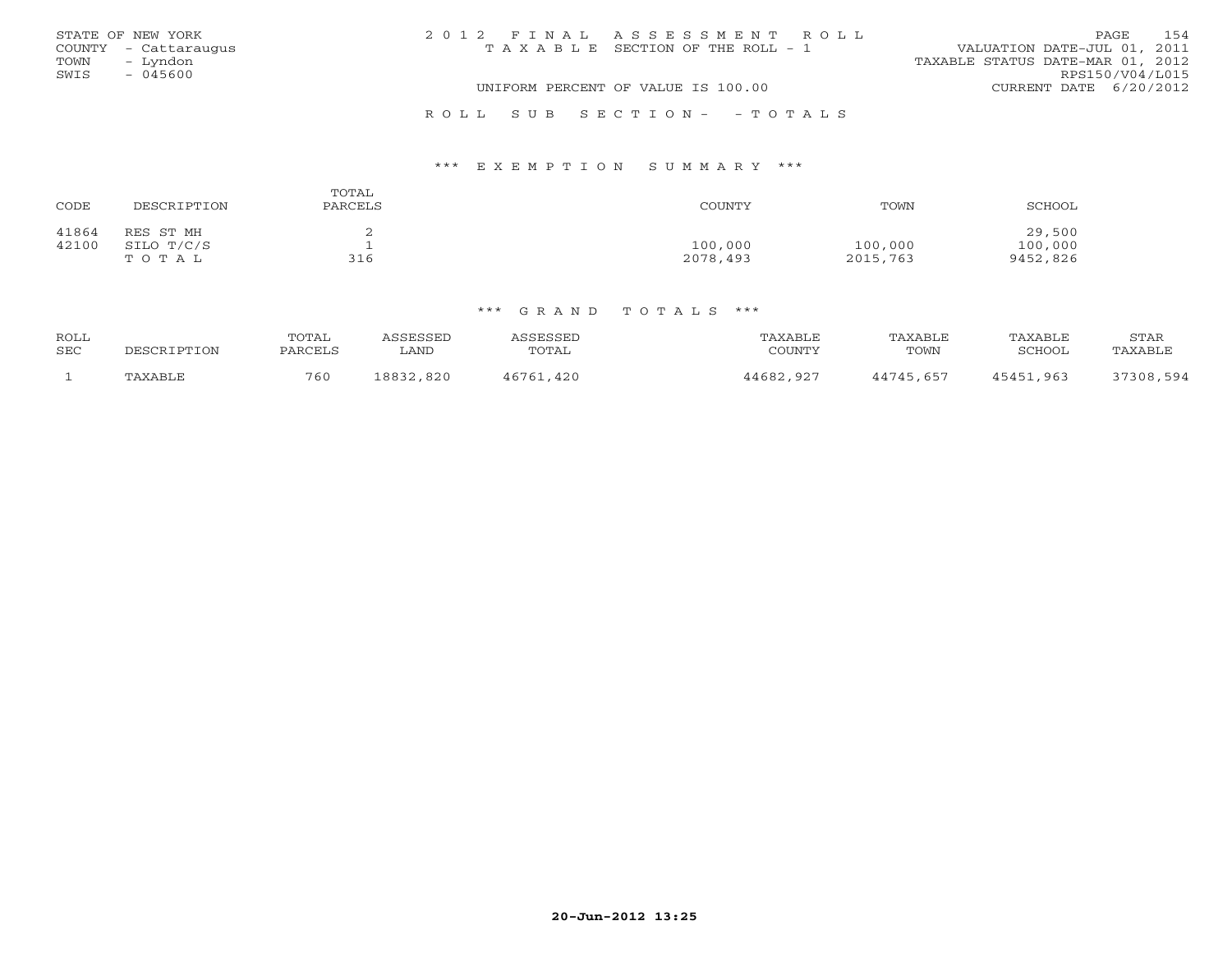| STATE OF NEW YORK<br>COUNTY<br>- Cattaraugus<br>TOWN<br>- Lyndon<br>$-045600$<br>SWIS | 2012 FINAL<br>TAXABLE                | TAX MAP NUMBER SEQUENCE | ASSESSMENT ROLL<br>SECTION OF THE ROLL - 1<br>UNIFORM PERCENT OF VALUE IS 100.00 | SUB-SECT - 1 VALUATION DATE-JUL 01,<br>TAXABLE STATUS DATE-MAR 01, 2012 | 155<br>PAGE<br>2011 |
|---------------------------------------------------------------------------------------|--------------------------------------|-------------------------|----------------------------------------------------------------------------------|-------------------------------------------------------------------------|---------------------|
| TAX MAP PARCEL NUMBER                                                                 | PROPERTY LOCATION & CLASS ASSESSMENT |                         | EXEMPTION CODE----------------COUNTY-------TOWN------SCHOOL                      |                                                                         |                     |
| CURRENT OWNERS NAME                                                                   | SCHOOL DISTRICT                      | LAND                    | TAX DESCRIPTION                                                                  | TAXABLE VALUE                                                           |                     |
| CURRENT OWNERS ADDRESS                                                                | PARCEL SIZE/GRID COORD               | TOTAL                   | SPECIAL DISTRICTS                                                                |                                                                         | ACCOUNT NO.         |
|                                                                                       |                                      |                         |                                                                                  |                                                                         |                     |
|                                                                                       | 6730 Town Line Rd                    |                         |                                                                                  |                                                                         | 0077                |
| 49.004-2-42                                                                           | 314 Rural vac<10                     |                         | COUNTY<br>TAXABLE VALUE                                                          | 13,000                                                                  |                     |
| Wilczak John D                                                                        | Franklinville C 044001               | 13,000                  | TAXABLE VALUE<br>TOWN                                                            | 13,000                                                                  |                     |
| 1970 E Hill Rd                                                                        | 11 04<br>04                          | 13,000                  | SCHOOL<br>TAXABLE VALUE                                                          | 13,000                                                                  |                     |
| Franklinville, NY 14737                                                               | 4.98<br>ACRES                        |                         | FD560 Fire                                                                       | 13,000 TO                                                               |                     |
|                                                                                       | EAST-1193728 NRTH-0835595            |                         |                                                                                  |                                                                         |                     |
|                                                                                       | DEED BOOK 8095<br>PG-4003            |                         |                                                                                  |                                                                         |                     |
|                                                                                       | FULL MARKET VALUE                    | 13,000                  |                                                                                  |                                                                         |                     |
|                                                                                       |                                      |                         |                                                                                  | ************************* 58.002-2-5.5 ***************                  |                     |
|                                                                                       | 1744 East Hill Rd                    |                         |                                                                                  |                                                                         | 0650                |
| $58.002 - 2 - 5.5$                                                                    | 314 Rural vac<10                     |                         | COUNTY<br>TAXABLE VALUE                                                          | 7,900                                                                   |                     |
| Watson Rodney J                                                                       | Franklinville C 044001               | 7,900                   | TOWN<br>TAXABLE VALUE                                                            | 7,900                                                                   |                     |
| 2470 South Ave                                                                        | 02 04<br>04                          | 7,900                   | SCHOOL<br>TAXABLE VALUE                                                          | 7,900                                                                   |                     |
| Niagara Falls, NY 14305                                                               | Lot 1                                |                         | FD560 Fire                                                                       | 7,900 TO                                                                |                     |
|                                                                                       | 1.60<br>ACRES                        |                         |                                                                                  |                                                                         |                     |

| PG-4004<br>DEED BOOK 8095 |     |
|---------------------------|-----|
| VALUE<br>FULL MARKET      | 900 |
|                           |     |

EAST-1197921 NRTH-0831607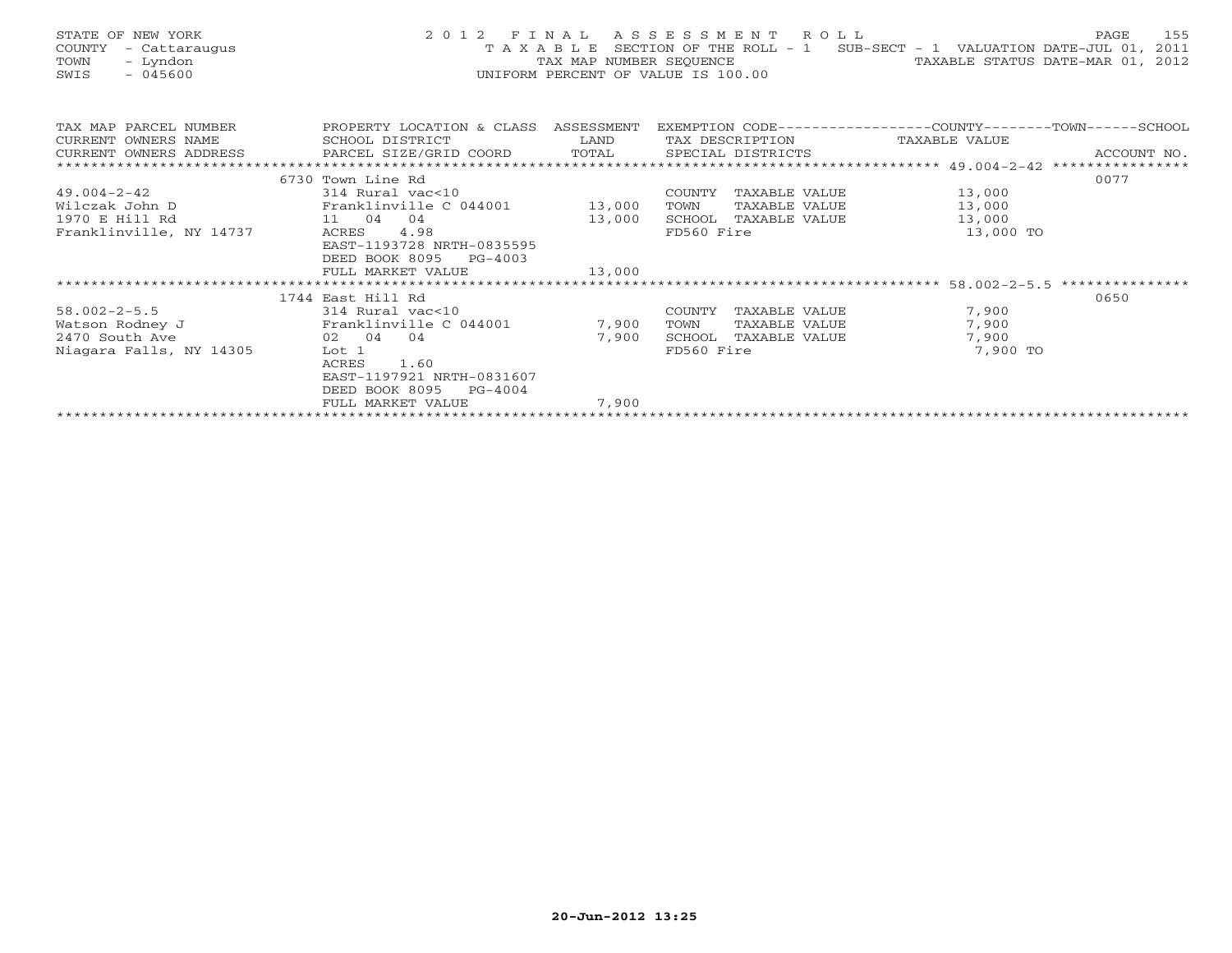|      | STATE OF NEW YORK    | 2012 FINAL ASSESSMENT ROLL |                                                                                |                                  |                        | PAGE | - 156 |
|------|----------------------|----------------------------|--------------------------------------------------------------------------------|----------------------------------|------------------------|------|-------|
|      | COUNTY - Cattaraugus |                            | T A X A B L E SECTION OF THE ROLL - 1 SUB-SECT - 1 VALUATION DATE-JUL 01, 2011 |                                  |                        |      |       |
| TOWN | – Lyndon             |                            |                                                                                | TAXABLE STATUS DATE-MAR 01, 2012 |                        |      |       |
| SWIS | - 045600             |                            |                                                                                |                                  | RPS150/V04/L015        |      |       |
|      |                      |                            | UNIFORM PERCENT OF VALUE IS 100.00                                             |                                  | CURRENT DATE 6/20/2012 |      |       |
|      |                      |                            |                                                                                |                                  |                        |      |       |

#### R O L L S U B S E C T I O N - 1 - T O T A L S

#### \*\*\* S P E C I A L D I S T R I C T S U M M A R Y \*\*\*

|            |               | TOTAL   | <b>EXTENSION</b> | <b>EXTENSION</b> | AD VALOREM | <b>EXEMPT</b> | TAXABLE |
|------------|---------------|---------|------------------|------------------|------------|---------------|---------|
| CODE       | DISTRICT NAME | PARCELS | TYPE             | VALUE            | VALUE      | AMOUNT        | VALUE   |
| FD560 Fire |               |         | TOTAL            |                  | 20,900     |               | 20,900  |

## \*\*\* S C H O O L D I S T R I C T S U M M A R Y \*\*\*

| CODE   | DISTRICT NAME      | TOTAL<br>PARCELS | ASSESSED<br>LAND | ASSESSED<br>TOTAL | EXEMPT<br>AMOUNT | TOTAL<br>TAXABLE | STAR<br>AMOUNT | STAR<br>TAXABLE |
|--------|--------------------|------------------|------------------|-------------------|------------------|------------------|----------------|-----------------|
| 044001 | Franklinville Cent |                  | 20,900           | 20,900            |                  | 20,900           |                | 20,900          |
|        | SUB-TOTAL          | ▵                | 20,900           | 20,900            |                  | 20,900           |                | 20,900          |
|        | TOTAL              | ∠                | 20,900           | 20,900            |                  | 20,900           |                | 20,900          |

## \*\*\* S Y S T E M C O D E S S U M M A R Y \*\*\*

#### NO SYSTEM EXEMPTIONS AT THIS LEVEL

#### \*\*\* E X E M P T I O N S U M M A R Y \*\*\*

#### NO EXEMPTIONS AT THIS LEVEL

| <b>ROLL</b> |          | TOTAL   | SSESSED               | <i><b>SSESSED</b></i> | TAXABLE | TAXABLE | TAXABLE | STAR    |
|-------------|----------|---------|-----------------------|-----------------------|---------|---------|---------|---------|
| SEC         | RIPTION  | PARCELS | LAND                  | TOTAL                 | COUNTY  | TOWN    | SCHOOL  | TAXABLE |
|             | TAXARI.F |         | ,900<br>$\cap$ $\cap$ | ,900<br>2.0           | ,900    | ,900    | ,900    | 900     |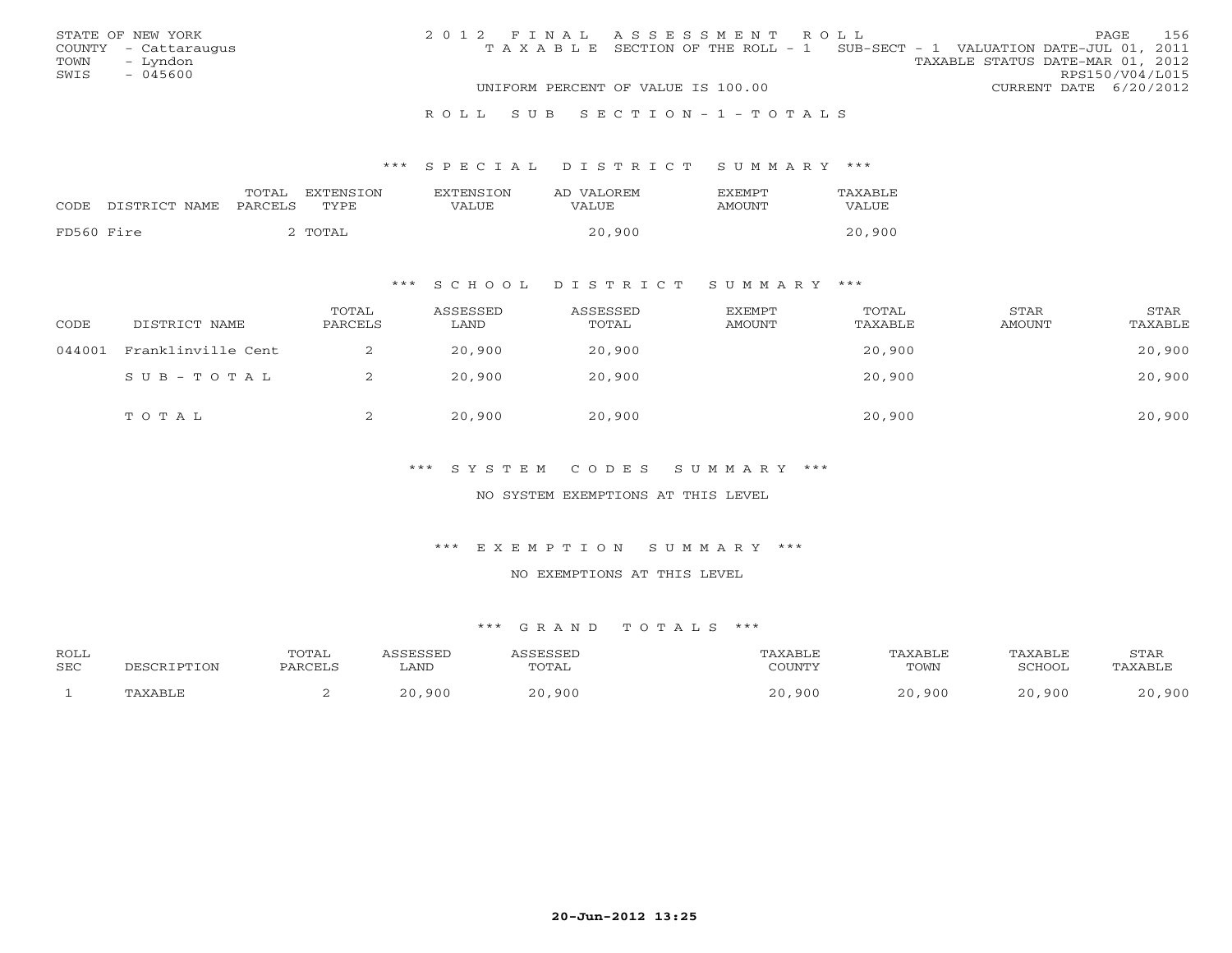| STATE OF NEW YORK<br>COUNTY<br>- Cattaraugus<br>- Lyndon<br>TOWN<br>$-045600$<br>SWIS | 2 0 1 2                   | TAXABLE<br>UNIFORM PERCENT OF VALUE IS 100.00 |          | FINAL ASSESSMENT ROLL<br>SECTION OF THE ROLL - 1<br>TAX MAP NUMBER SEOUENCE | SUB-SECT - 3 VALUATION DATE-JUL 01, 2011<br>TAXABLE STATUS DATE-MAR 01, 2012 | PAGE         | 157        |
|---------------------------------------------------------------------------------------|---------------------------|-----------------------------------------------|----------|-----------------------------------------------------------------------------|------------------------------------------------------------------------------|--------------|------------|
|                                                                                       |                           |                                               |          |                                                                             |                                                                              |              |            |
| TAX MAP PARCEL NUMBER                                                                 | PROPERTY LOCATION & CLASS | ASSESSMENT                                    |          | EXEMPTION CODE---                                                           | ---------------COUNTY-------TOWN-                                            |              | $-$ SCHOOL |
| CURRENT OWNERS NAME                                                                   | SCHOOL DISTRICT           | LAND                                          |          | TAX DESCRIPTION                                                             | TAXABLE VALUE                                                                |              |            |
| CURRENT OWNERS ADDRESS                                                                | PARCEL SIZE/GRID COORD    | TOTAL                                         |          | SPECIAL DISTRICTS                                                           |                                                                              | ACCOUNT NO.  |            |
|                                                                                       |                           |                                               |          |                                                                             |                                                                              |              |            |
|                                                                                       | Livingston Rd             |                                               |          |                                                                             |                                                                              | 0420         |            |
| $40.004 - 2 - 22$                                                                     | 942 Co. reforest          |                                               | XMPT CTY | 33302                                                                       | 62,200                                                                       | $\mathbf{0}$ | $\circ$    |
| Catt Co Forest                                                                        | Franklinville C 044001    | 62,200                                        | COUNTY   | TAXABLE VALUE                                                               |                                                                              |              |            |
| Attn: County Treasurer                                                                | 15 04<br>04               | 62,200                                        | TOWN     | TAXABLE VALUE                                                               | 62,200                                                                       |              |            |
| Little Valley, NY 14755                                                               | 97.26<br>ACRES            |                                               | SCHOOL   | TAXABLE VALUE                                                               | 62,200                                                                       |              |            |

FULL MARKET VALUE 62,200 \*\*\*\*\*\*\*\*\*\*\*\*\*\*\*\*\*\*\*\*\*\*\*\*\*\*\*\*\*\*\*\*\*\*\*\*\*\*\*\*\*\*\*\*\*\*\*\*\*\*\*\*\*\*\*\*\*\*\*\*\*\*\*\*\*\*\*\*\*\*\*\*\*\*\*\*\*\*\*\*\*\*\*\*\*\*\*\*\*\*\*\*\*\*\*\*\*\*\*\*\*\*\*\*\*\*\*\*\*\*\*\*\*\*\*\*\*\*\*\*\*\*\*\*\*\*\*\*\*\*\*\*

EAST-1195844 NRTH-0850352 FD560 Fire 62,200 TO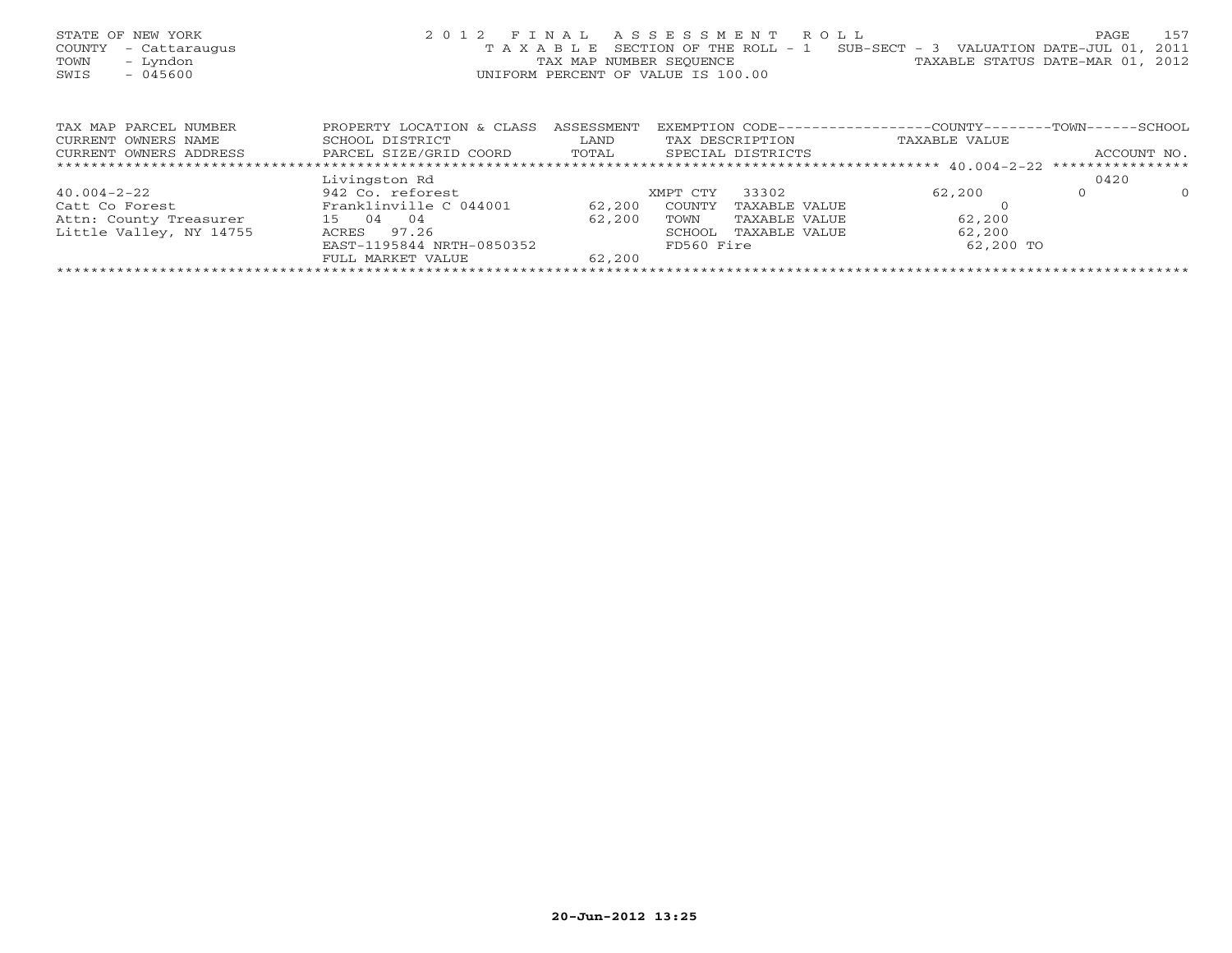|      | STATE OF NEW YORK    | 2012 FINAL ASSESSMENT ROLL |                                                                                |                                  |                        | PAGE. | 158 |
|------|----------------------|----------------------------|--------------------------------------------------------------------------------|----------------------------------|------------------------|-------|-----|
|      | COUNTY - Cattaraugus |                            | T A X A B L E SECTION OF THE ROLL - 1 SUB-SECT - 3 VALUATION DATE-JUL 01, 2011 |                                  |                        |       |     |
| TOWN | – Lyndon             |                            |                                                                                | TAXABLE STATUS DATE-MAR 01, 2012 |                        |       |     |
| SWIS | $-045600$            |                            |                                                                                |                                  | RPS150/V04/L015        |       |     |
|      |                      |                            | UNIFORM PERCENT OF VALUE IS 100.00                                             |                                  | CURRENT DATE 6/20/2012 |       |     |
|      |                      |                            |                                                                                |                                  |                        |       |     |

#### R O L L S U B S E C T I O N - 3 - T O T A L S

#### \*\*\* S P E C I A L D I S T R I C T S U M M A R Y \*\*\*

|            |               | TOTAL   | <b>EXTENSION</b> | <b>EXTENSION</b> | AD VALOREM | <b>EXEMPT</b> | TAXABLE |
|------------|---------------|---------|------------------|------------------|------------|---------------|---------|
| CODE       | DISTRICT NAME | PARCELS | TYPE             | VALUE            | VALUE      | AMOUNT        | VALUE   |
| FD560 Fire |               |         | TOTAL            |                  | 62,200     |               | 62,200  |

## \*\*\* S C H O O L D I S T R I C T S U M M A R Y \*\*\*

| CODE   | DISTRICT NAME      | TOTAL<br>PARCELS | ASSESSED<br>LAND | ASSESSED<br>TOTAL | EXEMPT<br>AMOUNT | TOTAL<br>TAXABLE | <b>STAR</b><br>AMOUNT | STAR<br>TAXABLE |
|--------|--------------------|------------------|------------------|-------------------|------------------|------------------|-----------------------|-----------------|
| 044001 | Franklinville Cent |                  | 62,200           | 62,200            |                  | 62,200           |                       | 62,200          |
|        | SUB-TOTAL          |                  | 62,200           | 62,200            |                  | 62,200           |                       | 62,200          |
|        | TOTAL              |                  | 62,200           | 62,200            |                  | 62,200           |                       | 62,200          |

## \*\*\* S Y S T E M C O D E S S U M M A R Y \*\*\*

#### NO SYSTEM EXEMPTIONS AT THIS LEVEL

#### \*\*\* E X E M P T I O N S U M M A R Y \*\*\*

| CODE  | DESCRIPTION       | TOTAL<br>PARCELS | COUNTY           | TOWN | SCHOOL |
|-------|-------------------|------------------|------------------|------|--------|
| 33302 | XMPT CTY<br>TOTAL |                  | 62,200<br>62,200 |      |        |

| ROLL<br>SEC | DESCRIPTION | <b>TOTAL</b><br><b>PARCELS</b> | ∟AND   | SSESSED<br>TOTAL | TAXABLE<br>CCTINTMIX<br>LOUNT - | TAXABLE<br>TOWN | TAXABLE<br>SCHOOL | <b>STAR</b><br>'AXABLE |
|-------------|-------------|--------------------------------|--------|------------------|---------------------------------|-----------------|-------------------|------------------------|
|             | TAXABLE     |                                | 62,200 | 52,200           |                                 | 62,200          | 52,200            | ,200                   |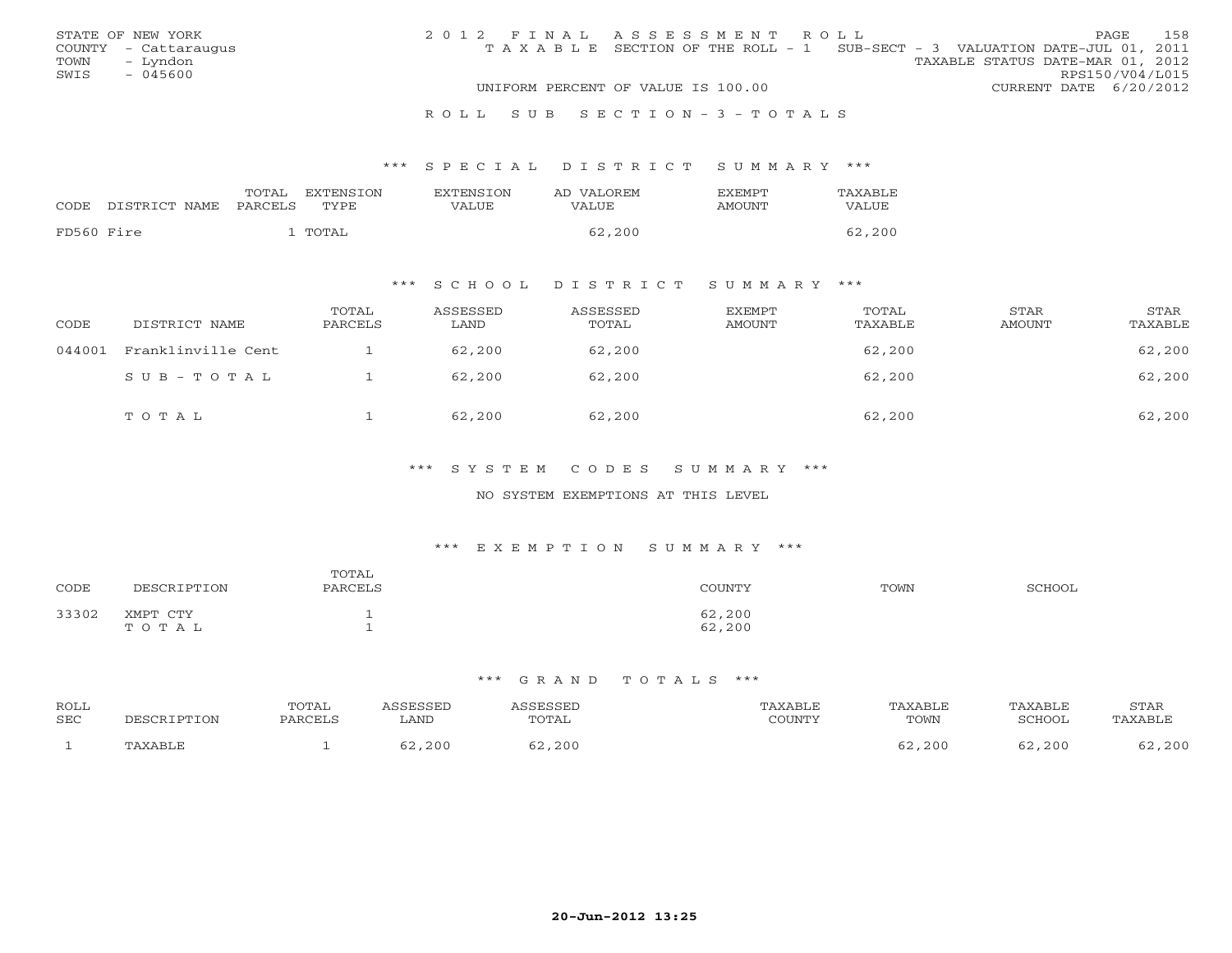|      | STATE OF NEW YORK    | 2012 FINAL ASSESSMENT ROLL |                                       |                                  | PAGE                   | 159 |  |
|------|----------------------|----------------------------|---------------------------------------|----------------------------------|------------------------|-----|--|
|      | COUNTY - Cattaraugus |                            | T A X A B L E SECTION OF THE ROLL - 1 | VALUATION DATE-JUL 01, 2011      |                        |     |  |
| TOWN | – Lyndon             |                            |                                       | TAXABLE STATUS DATE-MAR 01, 2012 |                        |     |  |
| SWIS | - 045600             |                            | UNIFORM PERCENT OF VALUE IS 100.00    |                                  | RPS150/V04/L015        |     |  |
|      |                      |                            |                                       |                                  | CURRENT DATE 6/20/2012 |     |  |
|      |                      |                            |                                       |                                  |                        |     |  |

R O L L S E C T I O N T O T A L S

\*\*\* S P E C I A L D I S T R I C T S U M M A R Y \*\*\*

| CODE       | DISTRICT NAME | TOTAL<br>PARCELS | EXTENSION<br>TYPE. | <b>EXTENSION</b><br>VALUE | AD VALOREM<br><b>VALUE</b> | <b>FXFMPT</b><br>AMOUNT | TAXABLE<br>VALUE |
|------------|---------------|------------------|--------------------|---------------------------|----------------------------|-------------------------|------------------|
| FD560 Fire |               |                  | 762 TOTAL          |                           | 46799,520                  |                         | 46799,520        |

## \*\*\* S C H O O L D I S T R I C T S U M M A R Y \*\*\*

| CODE             | DISTRICT NAME                        | TOTAL<br>PARCELS | ASSESSED<br>LAND      | ASSESSED<br>TOTAL     | EXEMPT<br>AMOUNT   | TOTAL<br>TAXABLE      | STAR<br>AMOUNT       | STAR<br>TAXABLE       |
|------------------|--------------------------------------|------------------|-----------------------|-----------------------|--------------------|-----------------------|----------------------|-----------------------|
| 024801<br>044001 | Cuba-Rush Cent<br>Franklinville Cent | 123<br>640       | 3573,100<br>15342,820 | 9520,800<br>37323,720 | 360,425<br>949,032 | 9160,375<br>36374,688 | 1381,880<br>6761,489 | 7778,495<br>29613,199 |
|                  | $S$ U B - T O T A L                  | 763              | 18915,920             | 46844,520             | 1309,457           | 45535,063             | 8143,369             | 37391,694             |
|                  | TOTAL                                | 763              | 18915,920             | 46844,520             | 1309,457           | 45535,063             | 8143,369             | 37391,694             |

\*\*\* S Y S T E M C O D E S S U M M A R Y \*\*\*

NO SYSTEM EXEMPTIONS AT THIS LEVEL

## \*\*\* E X E M P T I O N S U M M A R Y \*\*\*

|       |              | TOTAL          |         |         |          |
|-------|--------------|----------------|---------|---------|----------|
| CODE  | DESCRIPTION  | PARCELS        | COUNTY  | TOWN    | SCHOOL   |
| 33302 | XMPT CTY     |                | 62,200  |         |          |
| 41121 | WVET C/T     | 25             | 254,925 | 254,925 |          |
| 41122 | WVET CO      |                | 12,000  |         |          |
| 41131 | CVET C/T     | 12             | 201,290 | 201,290 |          |
| 41141 | DVET C/T     | $\overline{ }$ | 139,714 | 139,714 |          |
| 41162 | CW 15 VET/   | 5              | 55,530  |         |          |
| 41700 | AG BLDG      | 5              | 190,000 | 190,000 | 190,000  |
| 41720 | AG DIST      | 20             | 622,786 | 622,786 | 622,786  |
| 41730 | AG DISTOUT   |                | 14,900  | 14,900  | 14,900   |
| 41800 | AGED $C/T/S$ | 8              | 312,556 | 312,556 | 317,491  |
| 41801 | AGED C/T     | 6              | 174,792 | 179,592 |          |
| 41804 | AGED S       | 2              |         |         | 64,280   |
| 41834 | SR STAR      | 61             |         |         | 3409,469 |
|       |              |                |         |         |          |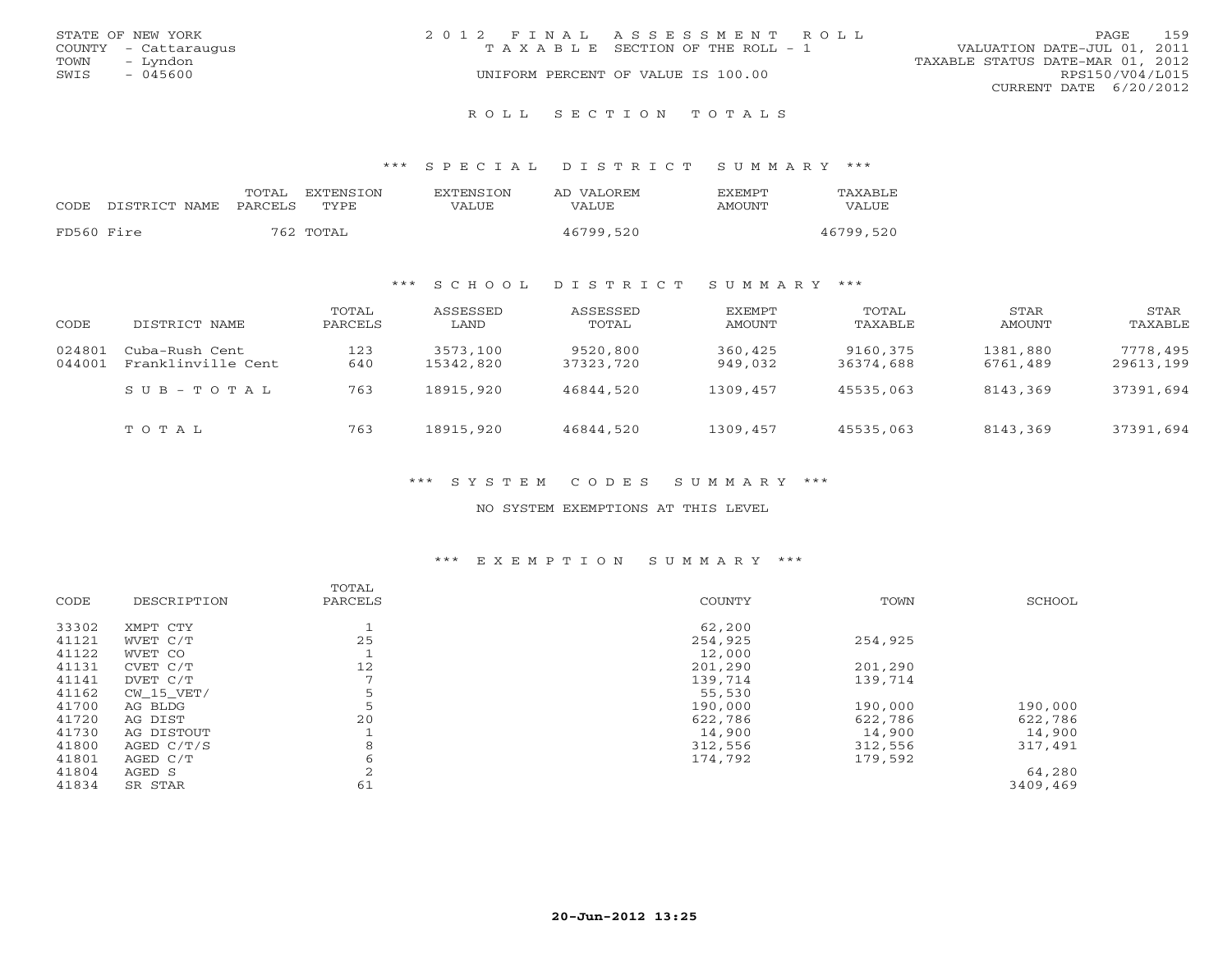|      | STATE OF NEW YORK    | 2012 FINAL ASSESSMENT ROLL |                                    |                                  | <b>PAGE</b>     | 160 |
|------|----------------------|----------------------------|------------------------------------|----------------------------------|-----------------|-----|
|      | COUNTY - Cattaraugus |                            | TAXABLE SECTION OF THE ROLL - 1    | VALUATION DATE-JUL 01, 2011      |                 |     |
| TOWN | – Lyndon             |                            |                                    | TAXABLE STATUS DATE-MAR 01, 2012 |                 |     |
| SWIS | $-045600$            |                            | UNIFORM PERCENT OF VALUE IS 100.00 |                                  | RPS150/V04/L015 |     |
|      |                      |                            |                                    | CURRENT DATE 6/20/2012           |                 |     |
|      |                      |                            |                                    |                                  |                 |     |

## \*\*\* E X E M P T I O N S U M M A R Y \*\*\*

| CODE           | DESCRIPTION           | TOTAL<br>PARCELS | COUNTY              | TOWN                | SCHOOL              |
|----------------|-----------------------|------------------|---------------------|---------------------|---------------------|
| 41854<br>41864 | RES STAR<br>RES ST MH | 160<br>▵         |                     |                     | 4704,400<br>29,500  |
| 42100          | SILO T/C/S<br>TOTAL   | 317              | 100,000<br>2140,693 | 100,000<br>2015,763 | 100,000<br>9452,826 |

R O L L S E C T I O N T O T A L S

| ROLL<br>SEC | DESCRIPTION | TOTAL<br>PARCELS | CCFCCFD<br>_AND | TOTAL     | TAXABLE<br>COUNTY | TAXABLE<br>TOWN | TAXABLE<br>SCHOOL | STAR<br>'AXABLE |
|-------------|-------------|------------------|-----------------|-----------|-------------------|-----------------|-------------------|-----------------|
|             | PAXABLE     | 763              | ,920<br>18915   | 16844,520 | 44703.827         | 44828,757       | 45535,063         | , 694<br>37391  |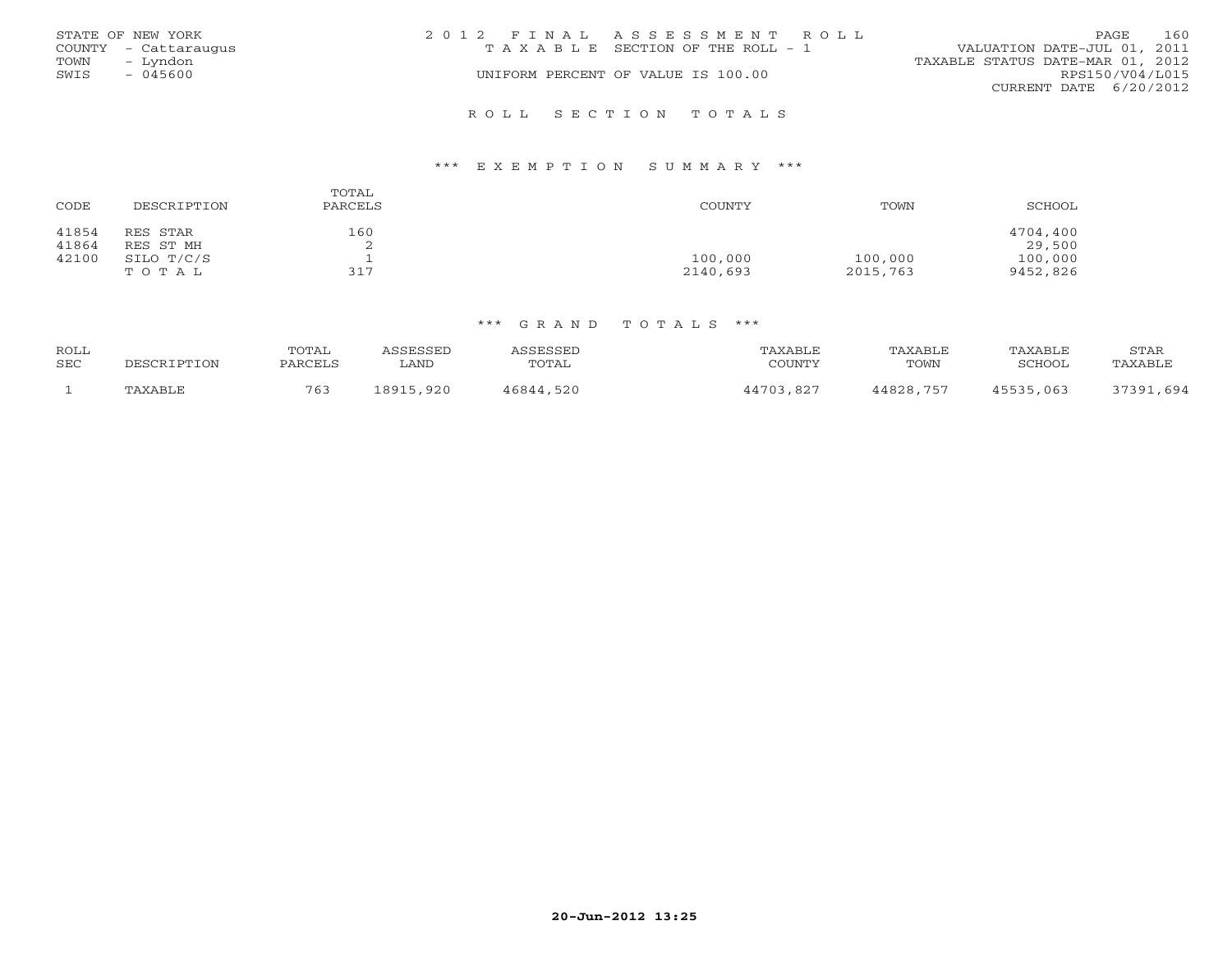| STATE OF NEW YORK<br>COUNTY - Cattaraugus<br>TOWN<br>- Lyndon<br>$-045600$<br>SWIS | 2 0 1 2<br>F I N A L<br>ROLL SUB-SECT - N- SECTION 534                                          | TAX MAP NUMBER SEOUENCE | A S S E S S M E N T<br>ROLL<br>STATE OWNED LAND SECTION OF THE ROLL - 3<br>RPTL REFORESTATION<br>UNIFORM PERCENT OF VALUE IS 100.00 | SUB-SECT - N VALUATION DATE-JUL 01, 2011<br>TAXABLE STATUS DATE-MAR 01, 2012 | PAGE.               | 161      |
|------------------------------------------------------------------------------------|-------------------------------------------------------------------------------------------------|-------------------------|-------------------------------------------------------------------------------------------------------------------------------------|------------------------------------------------------------------------------|---------------------|----------|
| TAX MAP PARCEL NUMBER                                                              | PROPERTY LOCATION & CLASS ASSESSMENT EXEMPTION CODE---------------COUNTY-------TOWN------SCHOOL |                         |                                                                                                                                     |                                                                              |                     |          |
| CURRENT OWNERS NAME                                                                | SCHOOL DISTRICT                                                                                 | LAND                    | TAX DESCRIPTION                                                                                                                     | TAXABLE VALUE                                                                |                     |          |
| CURRENT OWNERS ADDRESS                                                             | PARCEL SIZE/GRID COORD                                                                          | TOTAL                   | SPECIAL DISTRICTS                                                                                                                   |                                                                              | ACCOUNT NO.         |          |
|                                                                                    |                                                                                                 |                         |                                                                                                                                     |                                                                              |                     |          |
| $41.004 - 1 - 1$                                                                   | 418 Clark Rd<br>932 Forest s532b                                                                |                         | STATE C<br>32252                                                                                                                    | 257,600                                                                      | 0130001<br>$\Omega$ | $\Omega$ |
| State Of New York                                                                  | Franklinville C 044001                                                                          | 257,600                 | COUNTY TAXABLE VALUE                                                                                                                | $\overline{0}$                                                               |                     |          |
| Attn: County Treasurer                                                             | 24 04 03                                                                                        | 257,600                 | TAXABLE VALUE<br>TOWN                                                                                                               | 257,600                                                                      |                     |          |
| Cattaraugus County                                                                 | Catt Reforest                                                                                   |                         | SCHOOL TAXABLE VALUE                                                                                                                | 257,600                                                                      |                     |          |
| 303 Court St                                                                       | Area J                                                                                          |                         | FD560 Fire                                                                                                                          | 257,600 TO                                                                   |                     |          |
| Little Valley, NY 14755                                                            | ACRES 204.07                                                                                    |                         |                                                                                                                                     |                                                                              |                     |          |
|                                                                                    | EAST-1212057 NRTH-0853858                                                                       |                         |                                                                                                                                     |                                                                              |                     |          |
|                                                                                    | FULL MARKET VALUE                                                                               | 257,600                 |                                                                                                                                     |                                                                              |                     |          |
|                                                                                    |                                                                                                 |                         |                                                                                                                                     |                                                                              |                     |          |
|                                                                                    | 416 Clark Rd                                                                                    |                         |                                                                                                                                     |                                                                              | 0110002             | $\Omega$ |
| $41.004 - 1 - 2$<br>State Of New York                                              | 932 Forest s532b<br>Franklinville C 044001                                                      | 218,100                 | STATE C<br>32252<br>COUNTY TAXABLE VALUE                                                                                            | 218,100<br>$\Omega$                                                          | $\Omega$            |          |
| Attn: County Treasurer                                                             | 16/24 04 03                                                                                     | 218,100                 | TOWN<br>TAXABLE VALUE                                                                                                               | 218,100                                                                      |                     |          |
| Cattaraugus County                                                                 | Catt Reforest                                                                                   |                         | SCHOOL TAXABLE VALUE                                                                                                                | 218,100                                                                      |                     |          |
| 303 Court St                                                                       | Area H                                                                                          |                         | FD560 Fire                                                                                                                          | 218,100 TO                                                                   |                     |          |
| Little Valley, NY 14755                                                            | ACRES 209.87                                                                                    |                         |                                                                                                                                     |                                                                              |                     |          |
|                                                                                    | EAST-1214563 NRTH-0854282                                                                       |                         |                                                                                                                                     |                                                                              |                     |          |
|                                                                                    | FULL MARKET VALUE                                                                               | 218,100                 |                                                                                                                                     |                                                                              |                     |          |
|                                                                                    |                                                                                                 |                         |                                                                                                                                     |                                                                              |                     |          |
|                                                                                    | 417 Palmer Rd                                                                                   |                         |                                                                                                                                     |                                                                              | 0120003             |          |
| $41.004 - 1 - 13$                                                                  | 932 Forest s532b                                                                                |                         | STATE C<br>32252                                                                                                                    | 267,900                                                                      | $\Omega$            |          |
| State Of New York                                                                  | Cuba-Rush Cent 024801                                                                           | 267,900                 | COUNTY TAXABLE VALUE                                                                                                                | $\Omega$                                                                     |                     |          |
| Attn: County Treasurer                                                             | 15/16/23<br>03<br>04                                                                            | 267,900                 | TOWN<br>TAXABLE VALUE                                                                                                               | 267,900                                                                      |                     |          |
| Cattaraugus County<br>303 Court St                                                 | Catt Reforest<br>Area I                                                                         |                         | SCHOOL TAXABLE VALUE<br>FD560 Fire                                                                                                  | 267,900<br>267,900 TO                                                        |                     |          |
| Little Valley, NY 14755                                                            | ACRES 298.51                                                                                    |                         |                                                                                                                                     |                                                                              |                     |          |
|                                                                                    | EAST-1215270 NRTH-0850857                                                                       |                         |                                                                                                                                     |                                                                              |                     |          |
|                                                                                    | FULL MARKET VALUE                                                                               | 267,900                 |                                                                                                                                     |                                                                              |                     |          |
|                                                                                    |                                                                                                 |                         |                                                                                                                                     |                                                                              |                     |          |
|                                                                                    | 419 Palmer Rd                                                                                   |                         |                                                                                                                                     |                                                                              | 0140001             |          |
| $41.004 - 1 - 14$                                                                  | 932 Forest s532b                                                                                |                         | STATE C<br>32252                                                                                                                    | 180,700                                                                      | $\Omega$            |          |
| State Of New York                                                                  | Franklinville C 044001                                                                          | 180,700                 | COUNTY TAXABLE VALUE                                                                                                                | $\overline{0}$                                                               |                     |          |
| Attn: County Treasurer                                                             | 23 04 03                                                                                        | 180,700                 | TOWN<br>TAXABLE VALUE                                                                                                               | 180,700                                                                      |                     |          |
| Cattaraugus County                                                                 | Catt Reforest                                                                                   |                         | SCHOOL TAXABLE VALUE                                                                                                                | 180,700                                                                      |                     |          |
| 303 Court St                                                                       | Area K                                                                                          |                         | FD560 Fire                                                                                                                          | 180,700 TO                                                                   |                     |          |
| Little Valley, NY 14755                                                            | ACRES 140.53                                                                                    |                         |                                                                                                                                     |                                                                              |                     |          |
|                                                                                    | EAST-1213138 NRTH-0850135<br>FULL MARKET VALUE                                                  | 180,700                 |                                                                                                                                     |                                                                              |                     |          |
| *************************                                                          | ***************************                                                                     |                         |                                                                                                                                     |                                                                              |                     |          |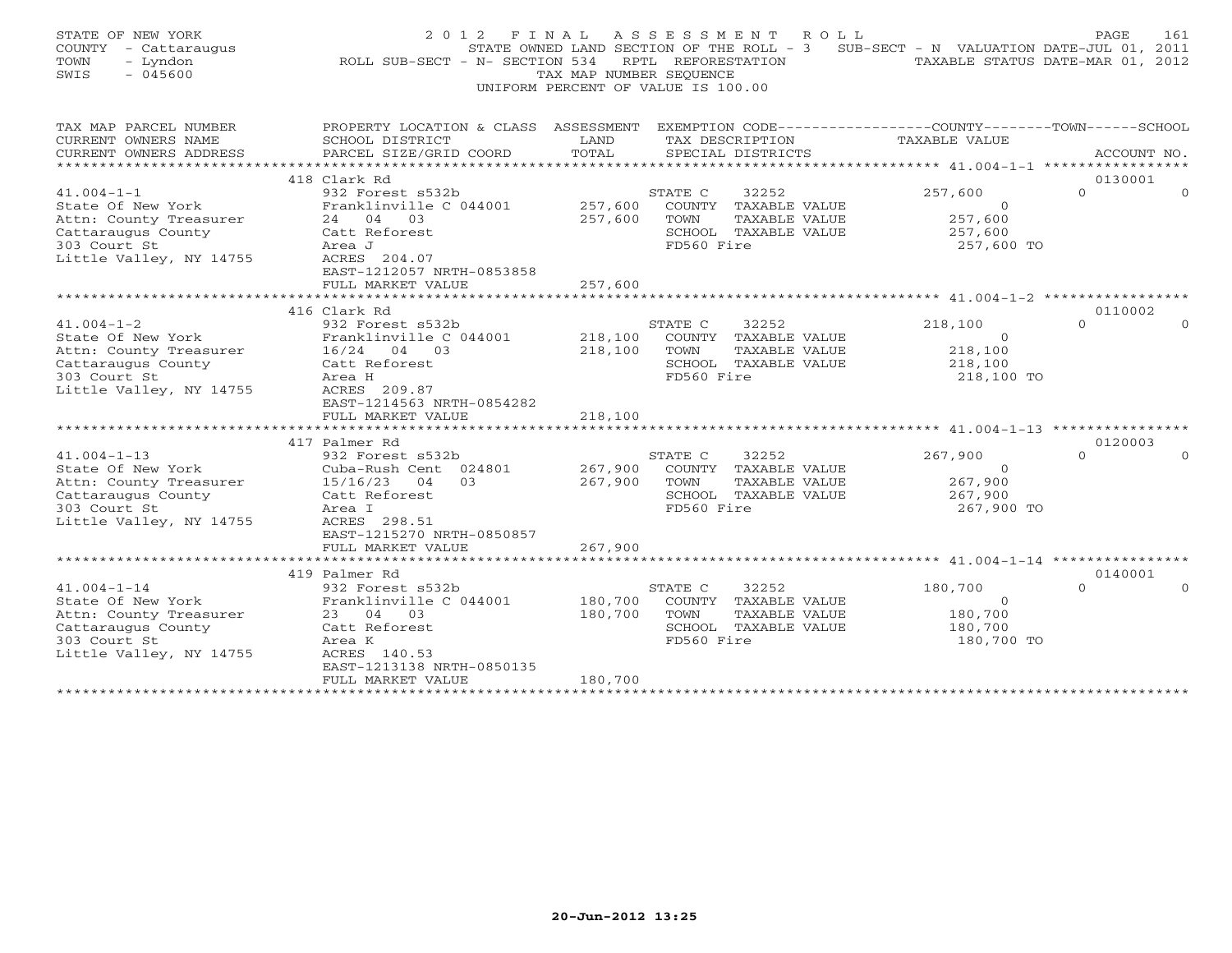|                                    | STATE OF NEW YORK    | 2012 FINAL ASSESSMENT ROLL                                                            | <b>PAGE</b>            |  | 162 |  |  |
|------------------------------------|----------------------|---------------------------------------------------------------------------------------|------------------------|--|-----|--|--|
|                                    | COUNTY - Cattaraugus | STATE OWNED LAND SECTION OF THE ROLL - $3$ SUB-SECT - N VALUATION DATE-JUL 01, 2011   |                        |  |     |  |  |
| TOWN                               | – Lyndon             | TAXABLE STATUS DATE-MAR 01, 2012<br>ROLL SUB-SECT - N- SECTION 534 RPTL REFORESTATION |                        |  |     |  |  |
| SWIS                               | - 045600             |                                                                                       | RPS150/V04/L015        |  |     |  |  |
|                                    |                      |                                                                                       | CURRENT DATE 6/20/2012 |  |     |  |  |
| UNIFORM PERCENT OF VALUE IS 100.00 |                      |                                                                                       |                        |  |     |  |  |

## R O L L S U B S E C T I O N - N - T O T A L S

#### \*\*\* S P E C I A L D I S T R I C T S U M M A R Y \*\*\*

|            |                                 | TOTAL | EXTENSION | <b>EXTENSION</b> | AD VALOREM | <b>FXFMPT</b> | TAXABLE |
|------------|---------------------------------|-------|-----------|------------------|------------|---------------|---------|
|            | CODE DISTRICT NAME PARCELS TYPE |       |           | VALUE            | VALUE      | AMOUNT        | VALUE   |
|            |                                 |       |           |                  |            |               |         |
| FD560 Fire |                                 |       | 4 TOTAL   |                  | 924,300    |               | 924,300 |

## \*\*\* S C H O O L D I S T R I C T S U M M A R Y \*\*\*

| CODE             | DISTRICT NAME                        | TOTAL<br>PARCELS | ASSESSED<br>LAND   | ASSESSED<br>TOTAL  | EXEMPT<br>AMOUNT | TOTAL<br>TAXABLE   | STAR<br>AMOUNT | STAR<br>TAXABLE    |
|------------------|--------------------------------------|------------------|--------------------|--------------------|------------------|--------------------|----------------|--------------------|
| 024801<br>044001 | Cuba-Rush Cent<br>Franklinville Cent |                  | 267,900<br>656,400 | 267,900<br>656,400 |                  | 267,900<br>656,400 |                | 267,900<br>656,400 |
|                  | $SUB - TO T AL$                      | 4                | 924,300            | 924,300            |                  | 924,300            |                | 924,300            |
|                  | TOTAL                                | 4                | 924,300            | 924,300            |                  | 924,300            |                | 924,300            |

### \*\*\* S Y S T E M C O D E S S U M M A R Y \*\*\*

## NO SYSTEM EXEMPTIONS AT THIS LEVEL

## \*\*\* E X E M P T I O N S U M M A R Y \*\*\*

| CODE  | <b>IPTION</b><br>DF SC | TOTAL<br>PARCELS | TOUNTY             | TOWN | <b>SCHOOL</b> |
|-------|------------------------|------------------|--------------------|------|---------------|
| 32252 | STATE C<br>тотац       |                  | 924,300<br>924,300 |      |               |

| ROLL       |                  | <b>TOTAL</b> | ASSESSED     | <i><b>\SSESSED</b></i> | TAXABLE | TAXABLE | TAXABLE | STAR    |
|------------|------------------|--------------|--------------|------------------------|---------|---------|---------|---------|
| <b>SEC</b> | DESCRIPTION      | PARCELS      | LAND         | TOTAL                  | COUNTY  | TOWN    | SCHOOL  | TAXABLE |
|            | STATE OWNED LAND |              | ,300<br>924. | 924,300                |         | 924,300 | 924,300 | 924,300 |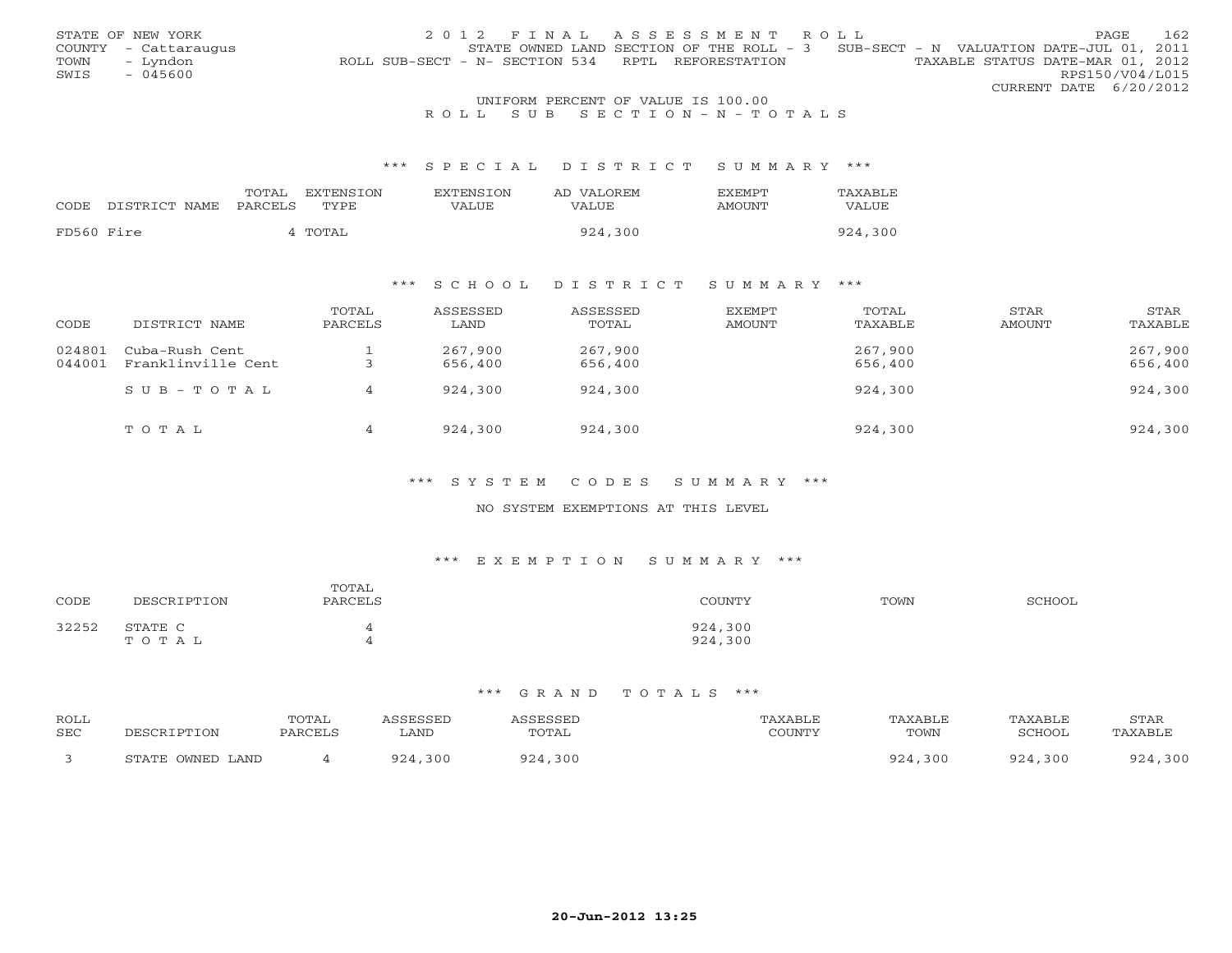| STATE OF NEW YORK<br>COUNTY<br>- Cattaraugus<br>TOWN<br>- Lyndon<br>$-045600$<br>SWIS | ROLL SUB-SECT - Y- SECTION 545                 | TAX MAP NUMBER SEOUENCE<br>UNIFORM PERCENT OF VALUE IS 100.00<br>UNIFORM PERCENT OF VALUE IS 100.00 |            | 2012 FINAL ASSESSMENT ROLL | STATE OWNED LAND SECTION OF THE ROLL - 3 SUB-SECT - Y VALUATION DATE-JUL 01, 2011<br>RPTL TRANSITION ASSESSMENTS TAXABLE STATUS DATE-MAR 01, 2012 | 163<br>PAGE |
|---------------------------------------------------------------------------------------|------------------------------------------------|-----------------------------------------------------------------------------------------------------|------------|----------------------------|---------------------------------------------------------------------------------------------------------------------------------------------------|-------------|
| TAX MAP PARCEL NUMBER                                                                 | PROPERTY LOCATION & CLASS ASSESSMENT           |                                                                                                     |            |                            | EXEMPTION CODE-----------------COUNTY-------TOWN-----SCHOOL                                                                                       |             |
| CURRENT OWNERS NAME                                                                   | SCHOOL DISTRICT                                | LAND                                                                                                |            | TAX DESCRIPTION            | TAXABLE VALUE                                                                                                                                     |             |
| CURRENT OWNERS ADDRESS                                                                | PARCEL SIZE/GRID COORD                         | TOTAL                                                                                               |            | SPECIAL DISTRICTS          |                                                                                                                                                   | ACCOUNT NO. |
|                                                                                       |                                                |                                                                                                     |            |                            |                                                                                                                                                   |             |
| $333.000 - 56 - 2$                                                                    | TOWN Transition Assessment<br>993 Transition t |                                                                                                     |            | COUNTY TAXABLE VALUE       | 530                                                                                                                                               | 8000002     |
| State Of New York                                                                     | Illegal School 040404 0                        |                                                                                                     | TOWN       | TAXABLE VALUE              | 530                                                                                                                                               |             |
| Attn: County Treasurer                                                                | ACRES 0.01                                     | 530                                                                                                 |            | SCHOOL TAXABLE VALUE       | 530                                                                                                                                               |             |
| Cattaraugus County                                                                    | FULL MARKET VALUE                              | 530                                                                                                 | FD560 Fire |                            | 2,130 TO                                                                                                                                          |             |
| 303 Court St                                                                          |                                                |                                                                                                     |            |                            |                                                                                                                                                   |             |
| Little Valley, NY 14755                                                               |                                                |                                                                                                     |            |                            |                                                                                                                                                   |             |
|                                                                                       |                                                |                                                                                                     |            |                            |                                                                                                                                                   |             |
|                                                                                       | SCHOOL Transition Assessment                   |                                                                                                     |            |                            |                                                                                                                                                   | 8026401     |
| $333.000 - 56 - 3$                                                                    | 993 Transition t                               |                                                                                                     | COUNTY     | TAXABLE VALUE              | 140                                                                                                                                               |             |
| State Of New York                                                                     | Cuba-Rush Cent 024801                          | $\overline{0}$                                                                                      | TOWN       | TAXABLE VALUE              | 140                                                                                                                                               |             |
| Attn: County Treasurer                                                                | 0.01<br>ACRES                                  | 140                                                                                                 | SCHOOL     | TAXABLE VALUE              | 140                                                                                                                                               |             |
| Cattaraugus County                                                                    | FULL MARKET VALUE                              | 140                                                                                                 |            |                            |                                                                                                                                                   |             |
| 303 Court St                                                                          |                                                |                                                                                                     |            |                            |                                                                                                                                                   |             |
| Little Valley, NY 14755                                                               |                                                |                                                                                                     |            |                            |                                                                                                                                                   |             |
|                                                                                       | SCHOOL Transition Assessment                   |                                                                                                     |            |                            |                                                                                                                                                   | 8044001     |
| $333.000 - 56 - 4$                                                                    | 993 Transition t                               |                                                                                                     | COUNTY     | TAXABLE VALUE              | 390                                                                                                                                               |             |
| State Of New York                                                                     | Franklinville C 044001                         | $\sim$ 0 $\sim$ 0 $\sim$ 0 $\sim$                                                                   | TOWN       | TAXABLE VALUE              | 390                                                                                                                                               |             |
| Attn: County Treasurer                                                                | ACRES 0.01                                     | 390                                                                                                 | SCHOOL     | TAXABLE VALUE              | 390                                                                                                                                               |             |
| Cattaraugus County                                                                    | FULL MARKET VALUE                              | 390                                                                                                 |            |                            |                                                                                                                                                   |             |
| 303 Court St                                                                          |                                                |                                                                                                     |            |                            |                                                                                                                                                   |             |
| Little Valley, NY 14755                                                               |                                                |                                                                                                     |            |                            |                                                                                                                                                   |             |
|                                                                                       |                                                |                                                                                                     |            |                            |                                                                                                                                                   |             |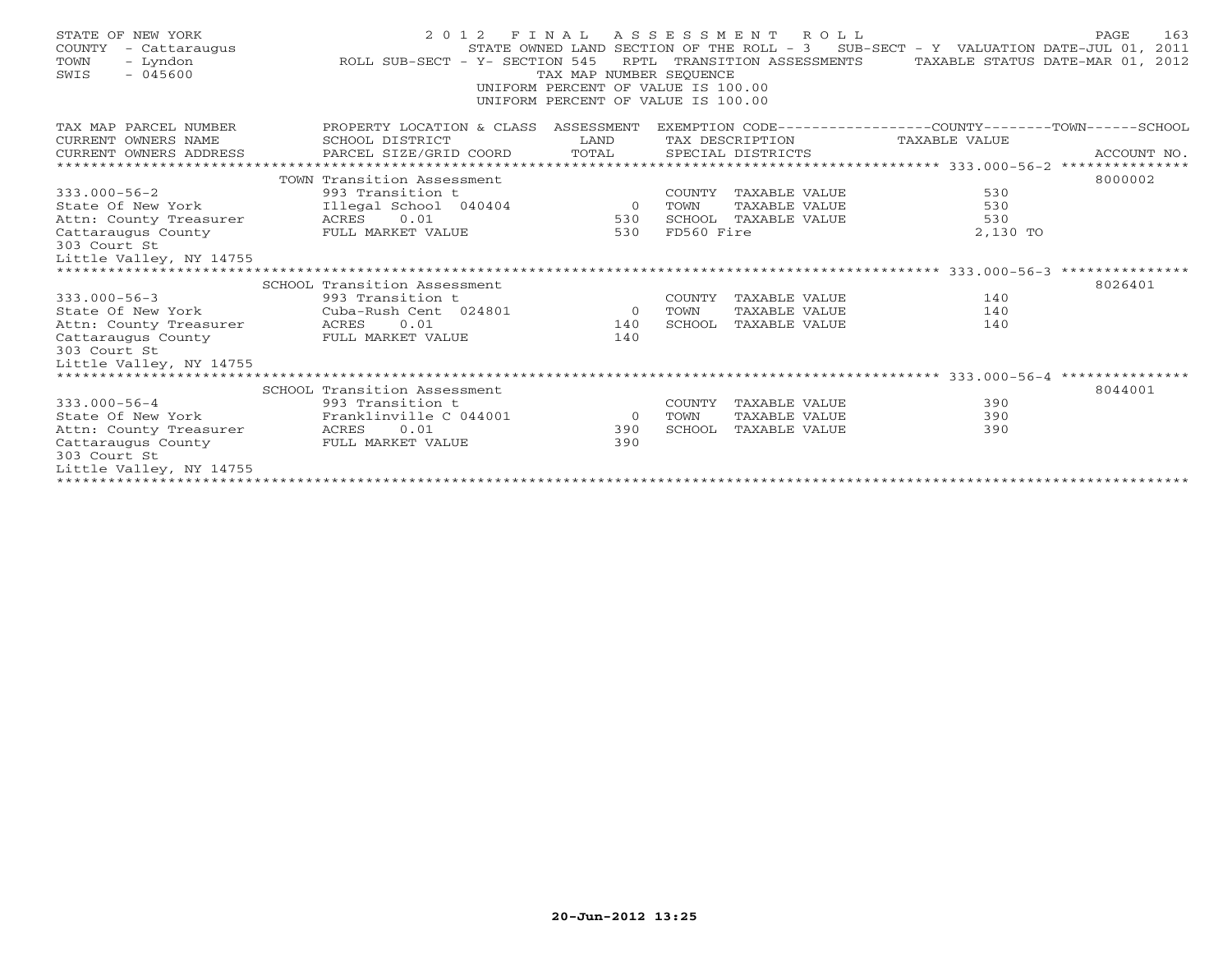|      | STATE OF NEW YORK    | 2012 FINAL ASSESSMENT ROLL                                                                     | <b>PAGE</b>     | 164 |
|------|----------------------|------------------------------------------------------------------------------------------------|-----------------|-----|
|      | COUNTY - Cattaraugus | STATE OWNED LAND SECTION OF THE ROLL - $3$ SUB-SECT - Y VALUATION DATE-JUL 01, 2011            |                 |     |
| TOWN | – Lyndon             | TAXABLE STATUS DATE-MAR 01, 2012<br>ROLL SUB-SECT - Y- SECTION 545 RPTL TRANSITION ASSESSMENTS |                 |     |
| SWIS | - 045600             |                                                                                                | RPS150/V04/L015 |     |
|      |                      | CURRENT DATE 6/20/2012                                                                         |                 |     |
|      |                      | UNIFORM PERCENT OF VALUE IS 100.00                                                             |                 |     |

## R O L L S U B S E C T I O N - Y - T O T A L S

#### \*\*\* S P E C I A L D I S T R I C T S U M M A R Y \*\*\*

|            |               | TOTAL   | EXTENSTON | <b>EXTENSION</b> | AD VALOREM | <b>EXEMPT</b> | TAXABLE |
|------------|---------------|---------|-----------|------------------|------------|---------------|---------|
| CODE       | DISTRICT NAME | PARCELS | TYPE      | VALUE            | VALUE      | AMOUNT        | VALUE   |
| FD560 Fire |               |         | TOTAL     |                  | 2,130      |               |         |

## \*\*\* S C H O O L D I S T R I C T S U M M A R Y \*\*\*

| CODE   | DISTRICT NAME      | TOTAL<br>PARCELS | ASSESSED<br>LAND | ASSESSED<br>TOTAL | EXEMPT<br><b>AMOUNT</b> | TOTAL<br>TAXABLE | STAR<br>AMOUNT | STAR<br>TAXABLE |
|--------|--------------------|------------------|------------------|-------------------|-------------------------|------------------|----------------|-----------------|
| 024801 | Cuba-Rush Cent     |                  |                  | 140               |                         | 140              |                | 140             |
| 040404 | Illegal School     |                  |                  | 530               |                         | 530              |                | 530             |
| 044001 | Franklinville Cent |                  |                  | 390               |                         | 390              |                | 390             |
|        | $SUB - TO TAL$     |                  |                  | 1,060             |                         | 1,060            |                | 1,060           |
|        | TOTAL              |                  |                  | 1,060             |                         | 1,060            |                | 1,060           |

#### \*\*\* S Y S T E M C O D E S S U M M A R Y \*\*\*

## NO SYSTEM EXEMPTIONS AT THIS LEVEL

#### \*\*\* E X E M P T I O N S U M M A R Y \*\*\*

## NO EXEMPTIONS AT THIS LEVEL

| <b>ROLL</b><br><b>SEC</b> |                              | TOTAL<br>PARCELS | SSESSED<br>∟AND | FCCFT<br>TOTAL | "AXABLE<br>COUNTY | TAXABLE<br>TOWN | TAXABLE<br>SCHOOL | STAR<br>TAXABLE |
|---------------------------|------------------------------|------------------|-----------------|----------------|-------------------|-----------------|-------------------|-----------------|
|                           | . OWNED LAND<br><b>CTATE</b> |                  |                 | , 060          | , 060             | 060             | 060               | ,060            |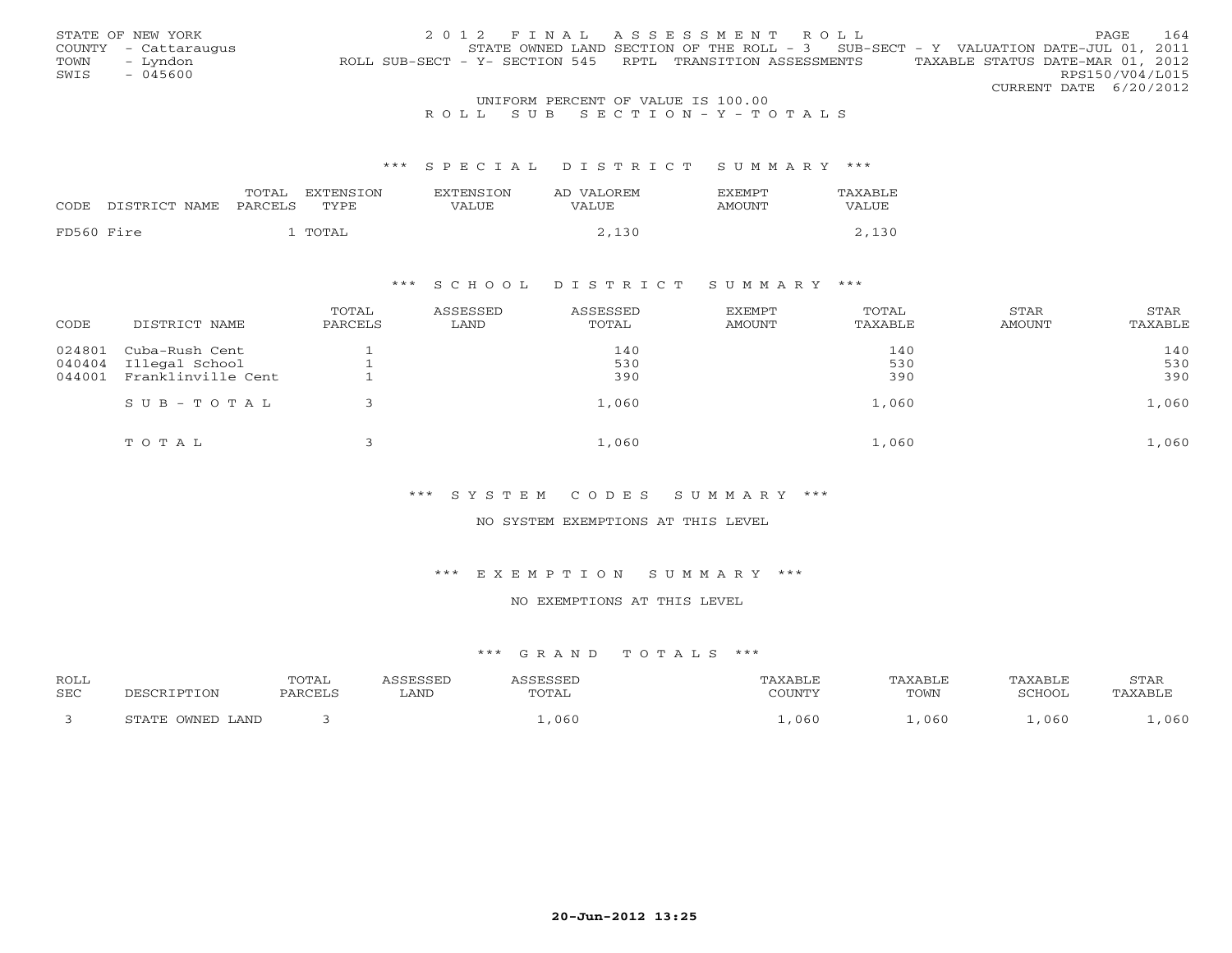| STATE OF NEW YORK                        | 2012 FINAL ASSESSMENT ROLL<br>STATE OWNED LAND SECTION OF THE ROLL - 3 | 165<br>PAGE.<br>VALUATION DATE-JUL 01, 2011 |
|------------------------------------------|------------------------------------------------------------------------|---------------------------------------------|
| COUNTY - Cattaraugus<br>TOWN<br>– Lyndon |                                                                        | TAXABLE STATUS DATE-MAR 01, 2012            |
| SWIS<br>- 045600                         |                                                                        | RPS150/V04/L015                             |
|                                          | UNIFORM PERCENT OF VALUE IS 100.00                                     | CURRENT DATE 6/20/2012                      |
|                                          | ROLL SECTION TOTALS                                                    |                                             |

## \*\*\* S P E C I A L D I S T R I C T S U M M A R Y \*\*\*

| CODE       | DISTRICT NAME PARCELS | TOTAL | EXTENSTON<br>TYPE | EXTENSION<br>VALUE | AD VALOREM<br>VALUE | <b>FXFMPT</b><br>AMOUNT | TAXABLE<br>VALUE |
|------------|-----------------------|-------|-------------------|--------------------|---------------------|-------------------------|------------------|
| FD560 Fire |                       |       | 5 TOTAL           |                    | 926,430             |                         | 926,430          |

## \*\*\* S C H O O L D I S T R I C T S U M M A R Y \*\*\*

| CODE                       | DISTRICT NAME                                          | TOTAL<br>PARCELS | ASSESSED<br>LAND   | ASSESSED<br>TOTAL  | EXEMPT<br>AMOUNT | TOTAL<br>TAXABLE   | <b>STAR</b><br>AMOUNT | STAR<br>TAXABLE    |
|----------------------------|--------------------------------------------------------|------------------|--------------------|--------------------|------------------|--------------------|-----------------------|--------------------|
| 024801<br>040404<br>044001 | Cuba-Rush Cent<br>Illegal School<br>Franklinville Cent | $\epsilon$       | 267,900<br>656,400 | 268,040<br>530     |                  | 268,040<br>530     |                       | 268,040<br>530     |
|                            | $S \cup B - T \cup T A L$                              |                  | 924,300            | 656,790<br>925,360 |                  | 656,790<br>925,360 |                       | 656,790<br>925,360 |
|                            | TOTAL                                                  |                  | 924,300            | 925,360            |                  | 925,360            |                       | 925,360            |

## \*\*\* S Y S T E M C O D E S S U M M A R Y \*\*\*

## NO SYSTEM EXEMPTIONS AT THIS LEVEL

#### \*\*\* E X E M P T I O N S U M M A R Y \*\*\*

| CODE  | DESCRIPTION      | TOTAL<br>PARCELS | COUNTY             | TOWN | SCHOOL |
|-------|------------------|------------------|--------------------|------|--------|
| 32252 | STATE C<br>TOTAL |                  | 924,300<br>924,300 |      |        |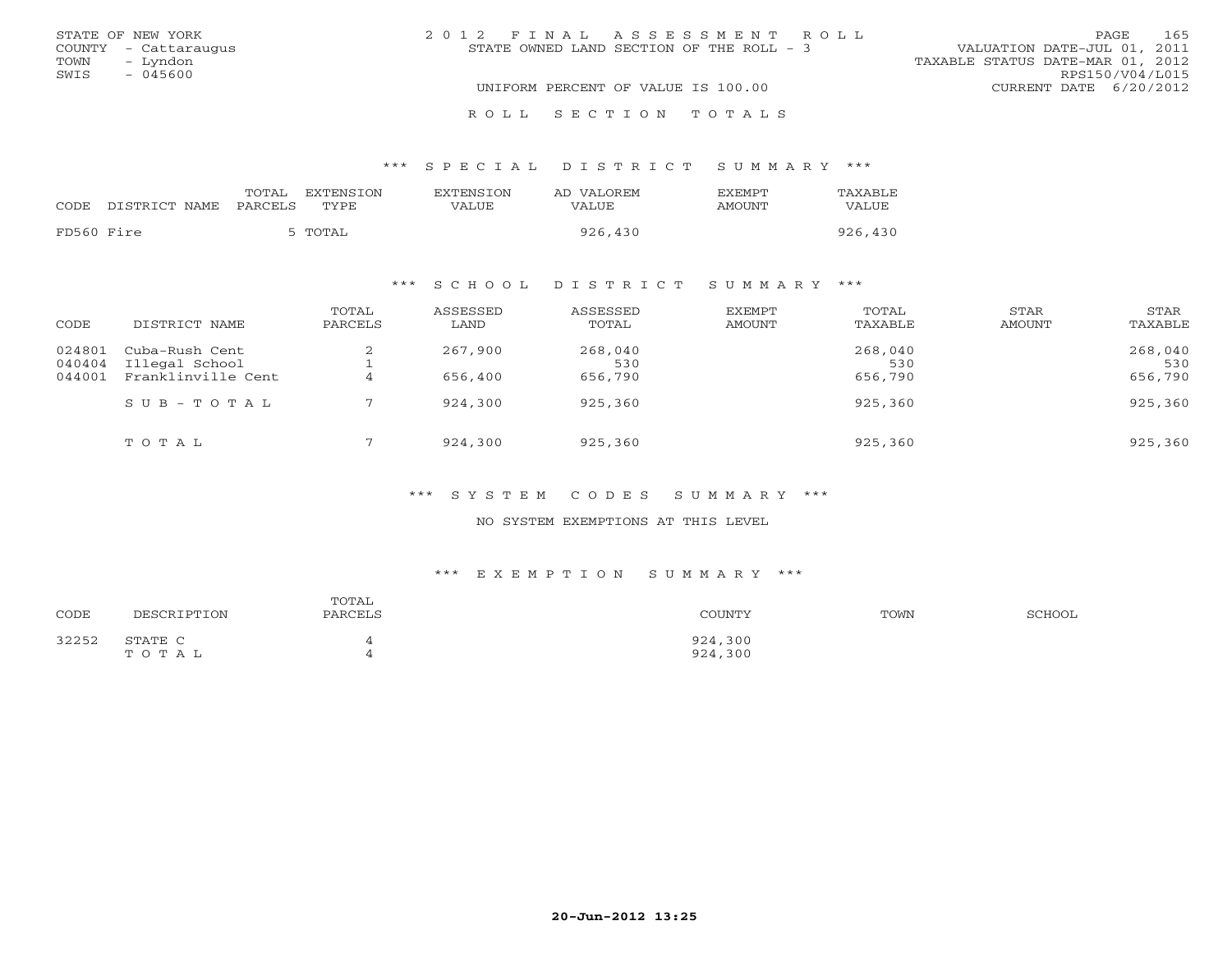| STATE OF NEW YORK    | 2012 FINAL ASSESSMENT ROLL               | 166<br><b>PAGE</b>               |
|----------------------|------------------------------------------|----------------------------------|
| COUNTY - Cattaraugus | STATE OWNED LAND SECTION OF THE ROLL - 3 | VALUATION DATE-JUL 01, 2011      |
| – Lyndon<br>TOWN     |                                          | TAXABLE STATUS DATE-MAR 01, 2012 |
| SWIS<br>$-045600$    |                                          | RPS150/V04/L015                  |
|                      | UNIFORM PERCENT OF VALUE IS 100.00       | CURRENT DATE 6/20/2012           |
|                      | ROLL SECTION TOTALS                      |                                  |

| ROLL |                  | TOTAL    |             | CCFCCFT    | TAXABLE | <b>TAXABLF</b> | TAXABLE     | STAR        |
|------|------------------|----------|-------------|------------|---------|----------------|-------------|-------------|
| SEC  |                  | DADOTT 1 | ∟AND        | TOTAL      | COUNTY  | TOWN           | SCHOOL      | 'AXABL'     |
|      | STATE OWNED LAND |          | 0.21<br>300 | 360<br>ロウド | 060     | 925,360        | 925<br>.360 | ,360<br>925 |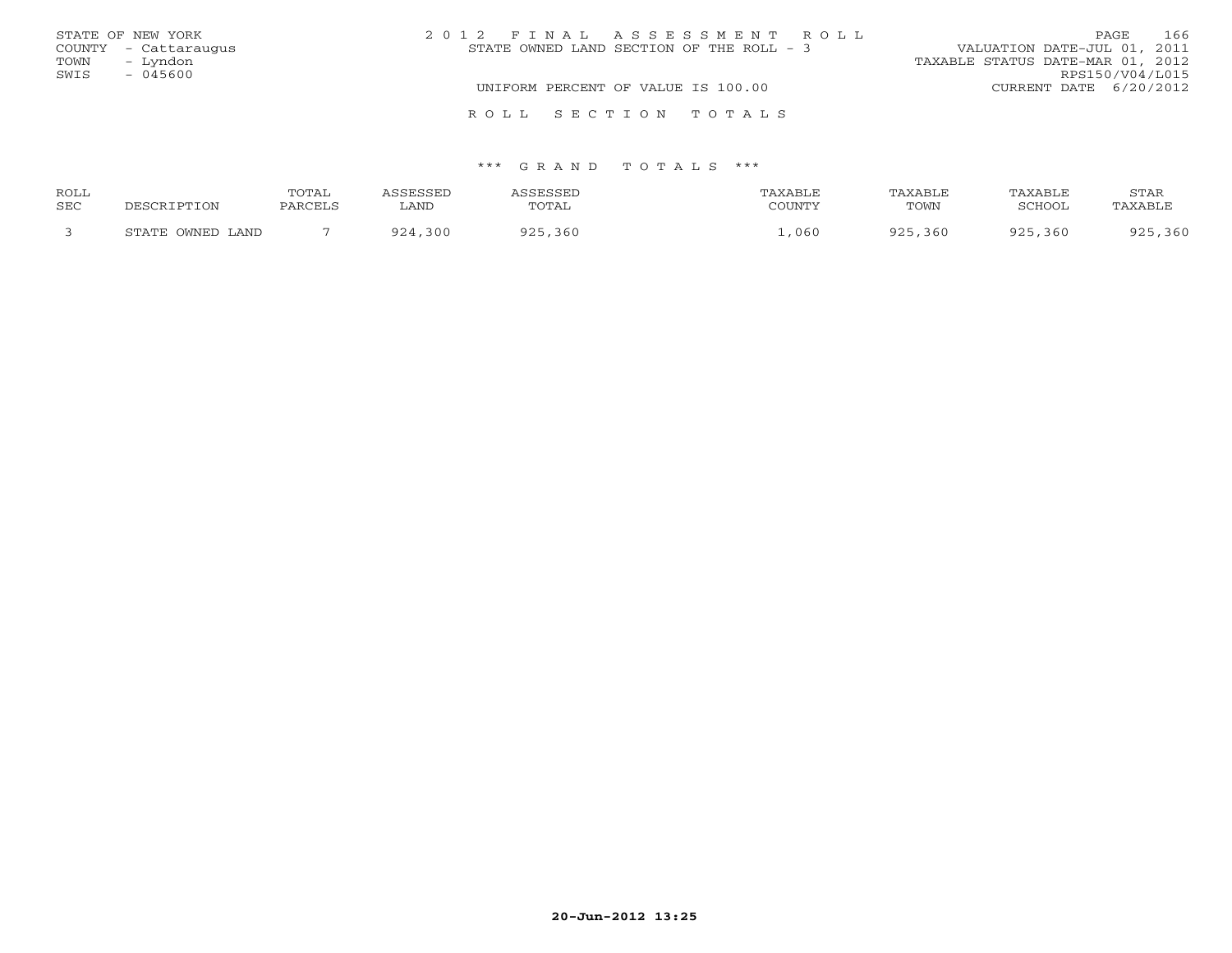# STATE OF NEW YORK 2 0 1 2 F I N A L A S S E S S M E N T R O L L PAGE 167 COUNTY - Cattaraugus SPECIAL FRANCHISE SECTION OF THE ROLL - 5 VALUATION DATE-JUL 01, 2011 TOWN - Lyndon TAX MAP NUMBER SEQUENCE TAXABLE STATUS DATE-MAR 01, 2012 SWIS - 045600 UNIFORM PERCENT OF VALUE IS 100.00UNIFORM PERCENT OF VALUE IS 100.00

| TAX MAP PARCEL NUMBER                                                                                                    | PROPERTY LOCATION & CLASS ASSESSMENT                                                        |            |                                                                 | EXEMPTION CODE-----------------COUNTY-------TOWN------SCHOOL |
|--------------------------------------------------------------------------------------------------------------------------|---------------------------------------------------------------------------------------------|------------|-----------------------------------------------------------------|--------------------------------------------------------------|
| CURRENT OWNERS NAME                                                                                                      | SCHOOL DISTRICT                                                                             | LAND       | TAX DESCRIPTION TAXABLE VALUE                                   |                                                              |
| CURRENT OWNERS ADDRESS                                                                                                   |                                                                                             |            |                                                                 |                                                              |
|                                                                                                                          |                                                                                             |            |                                                                 |                                                              |
|                                                                                                                          | Special Franchise                                                                           |            |                                                                 | 0616                                                         |
| 556.000-9901-132.350                                                                                                     | 861 Elec & gas                                                                              |            | COUNTY TAXABLE VALUE                                            | 83,543                                                       |
| Niagara Mohawk Power Corp                                                                                                |                                                                                             |            | TOWN     TAXABLE VALUE<br>SCHOOL   TAXABLE VALUE<br>FD560 Fire  | 83,543<br>83,543                                             |
| 300 Erie Blvd West                                                                                                       | Town Outside                                                                                | 83,543     |                                                                 |                                                              |
| Syracuse, NY 13202                                                                                                       | $0.2600 - Cuba/rushford$                                                                    |            | FD560 Fire                                                      | 83,543 TO                                                    |
|                                                                                                                          | FULL MARKET VALUE                                                                           | 83,543     |                                                                 |                                                              |
|                                                                                                                          |                                                                                             |            |                                                                 |                                                              |
|                                                                                                                          | Special Franchise                                                                           |            |                                                                 | 0614                                                         |
| 556.000-9901-631.900                                                                                                     | 866 Telephone<br>Cuba-Rush Cent 024801                                                      |            | COUNTY TAXABLE VALUE 19,028                                     |                                                              |
| Verizon New York Inc                                                                                                     |                                                                                             |            | 0 TOWN                                                          | TAXABLE VALUE 19,028                                         |
| Attn: Property Tax Dept.                                                                                                 | Town Outside                                                                                | 19,028     | SCHOOL TAXABLE VALUE 19,028                                     |                                                              |
| PO Box 152206                                                                                                            | $0.2700 - Cuba/rushford$                                                                    |            | FD560 Fire                                                      | 19,028 TO                                                    |
| Irving, TX 75015-2206                                                                                                    | ACRES 0.01                                                                                  |            |                                                                 |                                                              |
|                                                                                                                          | FULL MARKET VALUE                                                                           | 19,028     |                                                                 |                                                              |
|                                                                                                                          |                                                                                             |            |                                                                 |                                                              |
|                                                                                                                          | Gas Dist.                                                                                   |            |                                                                 | 0904                                                         |
| 556.000-9902-123.700/288                                                                                                 | ool Elec & gas<br>Cuba-Rush Cent 024801<br>Novinctivi                                       |            | COUNTY TAXABLE VALUE 2,493                                      |                                                              |
| National Fuel Gas Dist. Corp.                                                                                            |                                                                                             |            | 0 TOWN                                                          | 2,493                                                        |
| Attn: Real Property Tax Dept.                                                                                            | New parcel from 2004 tent                                                                   | 2,493      |                                                                 | 2,493                                                        |
| 6363 Main St                                                                                                             | special franchise.                                                                          |            | TOWN     TAXABLE VALUE<br>SCHOOL   TAXABLE VALUE<br>FD560  Fire | 2,493 TO                                                     |
| Williamsville, NY 14221-5887                                                                                             | New Assmt #123700-0456                                                                      |            |                                                                 |                                                              |
|                                                                                                                          | ACRES 0.01                                                                                  |            |                                                                 |                                                              |
|                                                                                                                          | FULL MARKET VALUE                                                                           | 2,493      |                                                                 |                                                              |
|                                                                                                                          |                                                                                             |            |                                                                 |                                                              |
|                                                                                                                          |                                                                                             |            |                                                                 | 0424                                                         |
| 556.000-9907-132.350                                                                                                     |                                                                                             |            | COUNTY TAXABLE VALUE 234,928                                    |                                                              |
| Niagara Mohawk Power Corp                                                                                                |                                                                                             |            | 0 TOWN<br>TAXABLE VALUE                                         | 234,928                                                      |
| 300 Erie Blyd West                                                                                                       | Special Franchise<br>861 Elec & gas<br>Franklinville C 044001 0 7<br>- Outside 3110 234,928 |            |                                                                 | 234,928                                                      |
| Syracuse, NY 13202                                                                                                       |                                                                                             |            | SCHOOL TAXABLE VALUE<br>FD560 Fire                              | 234,928 TO                                                   |
|                                                                                                                          |                                                                                             |            |                                                                 |                                                              |
|                                                                                                                          |                                                                                             |            |                                                                 |                                                              |
|                                                                                                                          | Special Franchise                                                                           |            |                                                                 | 0425                                                         |
| 556.000-9907-631.900                                                                                                     | 866 Telephone                                                                               |            | COUNTY TAXABLE VALUE                                            | 51,446                                                       |
| Verizon New York Inc                                                                                                     | 866 Telephone<br>Franklinville C 044001                                                     | $\bigcirc$ | TOWN                                                            | TAXABLE VALUE 51,446                                         |
|                                                                                                                          |                                                                                             | 51,446     | SCHOOL TAXABLE VALUE 51,446                                     |                                                              |
| Attn: Property Tax Dept.<br>PO Box 152206<br>Irving, TX 75015-2206<br>TOWN Outside<br>PO Box 152206<br>PULL MARKET VALUE |                                                                                             |            | FD560 Fire                                                      | $51,446$ TO                                                  |
|                                                                                                                          |                                                                                             | 51,446     |                                                                 |                                                              |
|                                                                                                                          |                                                                                             |            |                                                                 |                                                              |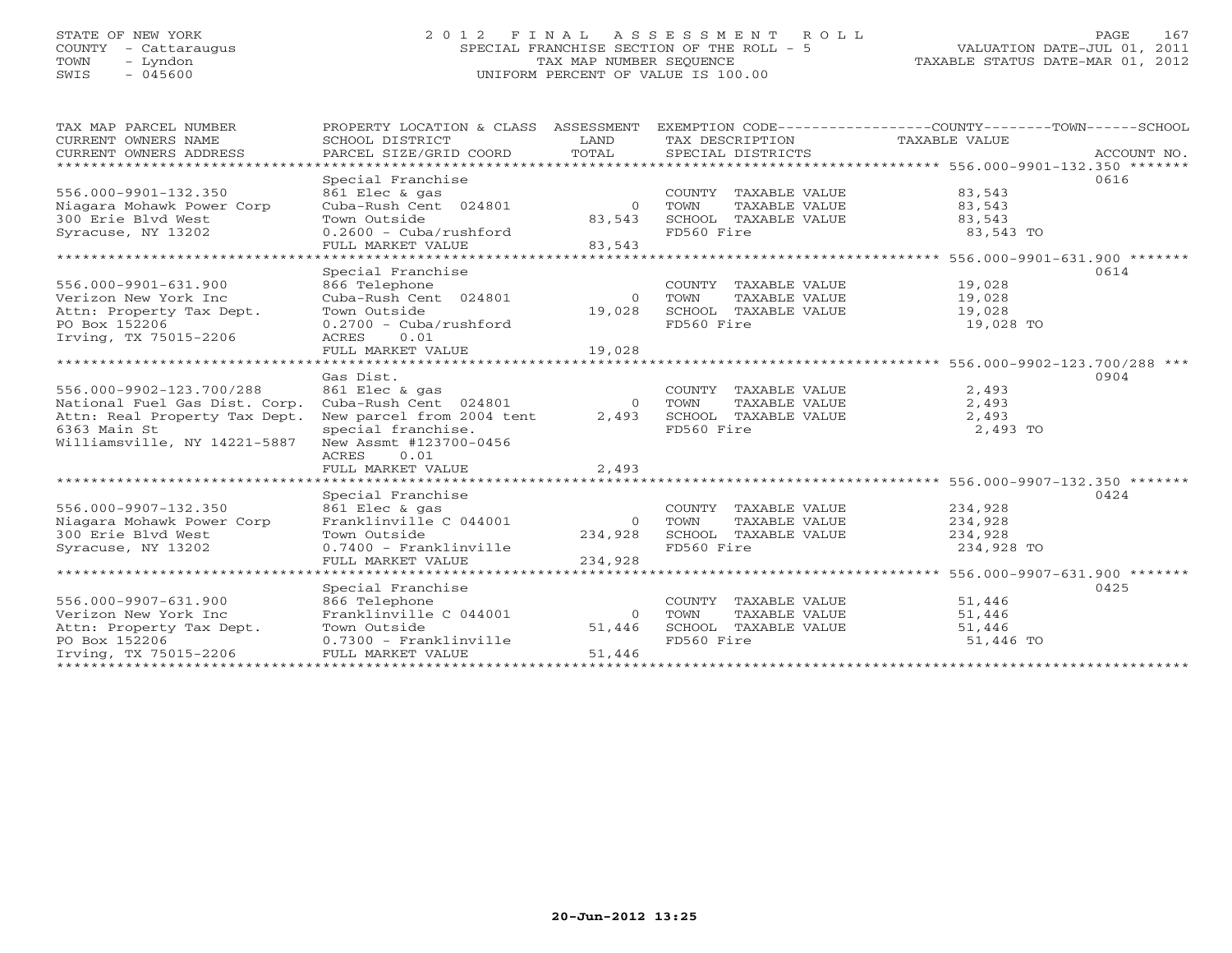|      | STATE OF NEW YORK    | 2012 FINAL ASSESSMENT ROLL                                               | PAGE.                  | 168 |
|------|----------------------|--------------------------------------------------------------------------|------------------------|-----|
|      | COUNTY - Cattaraugus | VALUATION DATE-JUL 01, 2011<br>SPECIAL FRANCHISE SECTION OF THE ROLL - 5 |                        |     |
| TOWN | – Lyndon             | TAXABLE STATUS DATE-MAR 01, 2012                                         |                        |     |
| SWIS | - 045600             |                                                                          | RPS150/V04/L015        |     |
|      |                      | UNIFORM PERCENT OF VALUE IS 100.00                                       | CURRENT DATE 6/20/2012 |     |
|      |                      |                                                                          |                        |     |

#### R O L L S U B S E C T I O N - - T O T A L S

#### \*\*\* S P E C I A L D I S T R I C T S U M M A R Y \*\*\*

|            | CODE DISTRICT NAME | TOTAL<br>PARCELS | EXTENSTON<br>TYPE. | <b>EXTENSION</b><br>VALUE | AD VALOREM<br>VALUE | <b>EXEMPT</b><br>AMOUNT | TAXABLE<br>VALUE |
|------------|--------------------|------------------|--------------------|---------------------------|---------------------|-------------------------|------------------|
| FD560 Fire |                    |                  | 5 TOTAL            |                           | 391,438             |                         | 391,438          |

## \*\*\* S C H O O L D I S T R I C T S U M M A R Y \*\*\*

| CODE             | DISTRICT NAME                        | TOTAL<br>PARCELS | ASSESSED<br>LAND | ASSESSED<br>TOTAL  | EXEMPT<br>AMOUNT | TOTAL<br>TAXABLE   | STAR<br>AMOUNT | STAR<br>TAXABLE    |
|------------------|--------------------------------------|------------------|------------------|--------------------|------------------|--------------------|----------------|--------------------|
| 024801<br>044001 | Cuba-Rush Cent<br>Franklinville Cent | ▵                |                  | 105,064<br>286,374 |                  | 105,064<br>286,374 |                | 105,064<br>286,374 |
|                  | $SUB - TO T AL$                      |                  |                  | 391,438            |                  | 391,438            |                | 391,438            |
|                  | TOTAL                                | ∽                |                  | 391,438            |                  | 391,438            |                | 391,438            |

\*\*\* S Y S T E M C O D E S S U M M A R Y \*\*\*

NO SYSTEM EXEMPTIONS AT THIS LEVEL

\*\*\* E X E M P T I O N S U M M A R Y \*\*\*

NO EXEMPTIONS AT THIS LEVEL

| <b>ROLL</b> |                                    | TOTAL          | CCFCCFD |       | AXABLE | <b>"AXABL</b> L | TAXABLE                 | STAR         |
|-------------|------------------------------------|----------------|---------|-------|--------|-----------------|-------------------------|--------------|
| <b>SEC</b>  | "PTION<br>ת ה                      | <b>PARCEL:</b> | ∟AND    | TOTAL | COUNTY | TOWN            | SCHOOI                  | AXABL'       |
|             | <b>PDAMCUTCL</b><br><b>CDECTAL</b> |                |         | ۵۰ :  | 201    | າ ດ 1<br>438    | 2Q <sup>7</sup><br>-438 | 120<br>2 Q 1 |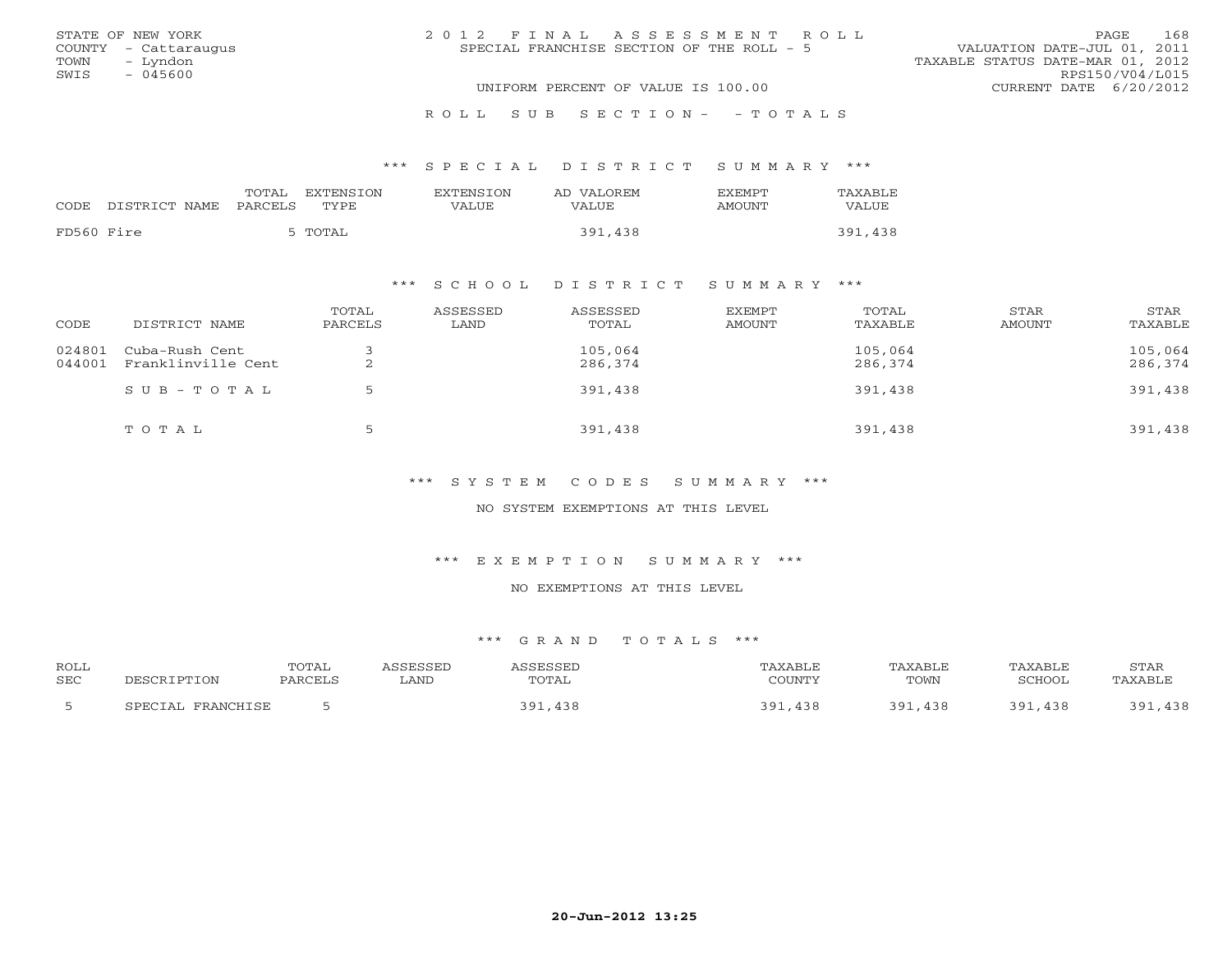|      | STATE OF NEW YORK    | 2012 FINAL ASSESSMENT ROLL |                                           |                                  |                        | PAGE. | 169 |
|------|----------------------|----------------------------|-------------------------------------------|----------------------------------|------------------------|-------|-----|
|      | COUNTY - Cattaraugus |                            | SPECIAL FRANCHISE SECTION OF THE ROLL - 5 | VALUATION DATE-JUL 01, 2011      |                        |       |     |
| TOWN | – Lyndon             |                            |                                           | TAXABLE STATUS DATE-MAR 01, 2012 |                        |       |     |
| SWIS | $-045600$            |                            | UNIFORM PERCENT OF VALUE IS 100.00        |                                  | RPS150/V04/L015        |       |     |
|      |                      |                            |                                           |                                  | CURRENT DATE 6/20/2012 |       |     |
|      |                      |                            |                                           |                                  |                        |       |     |

R O L L S E C T I O N T O T A L S

\*\*\* S P E C I A L D I S T R I C T S U M M A R Y \*\*\*

|            | CODE DISTRICT NAME | TOTAL<br>PARCELS | EXTENSTON<br>TYPE. | <b>EXTENSION</b><br>VALUE | AD VALOREM<br>VALUE | <b>FXFMPT</b><br>AMOUNT | TAXABLE<br>VALUE |
|------------|--------------------|------------------|--------------------|---------------------------|---------------------|-------------------------|------------------|
| FD560 Fire |                    |                  | 5 TOTAL            |                           | 391,438             |                         | 391,438          |

## \*\*\* S C H O O L D I S T R I C T S U M M A R Y \*\*\*

| CODE             | DISTRICT NAME                        | TOTAL<br>PARCELS | ASSESSED<br>LAND | ASSESSED<br>TOTAL  | EXEMPT<br>AMOUNT | TOTAL<br>TAXABLE   | STAR<br>AMOUNT | STAR<br>TAXABLE    |
|------------------|--------------------------------------|------------------|------------------|--------------------|------------------|--------------------|----------------|--------------------|
| 024801<br>044001 | Cuba-Rush Cent<br>Franklinville Cent | ▵                |                  | 105,064<br>286,374 |                  | 105,064<br>286,374 |                | 105,064<br>286,374 |
|                  | $SUB - TO T AL$                      |                  |                  | 391,438            |                  | 391,438            |                | 391,438            |
|                  | TOTAL                                | ∽                |                  | 391,438            |                  | 391,438            |                | 391,438            |

\*\*\* S Y S T E M C O D E S S U M M A R Y \*\*\*

NO SYSTEM EXEMPTIONS AT THIS LEVEL

\*\*\* E X E M P T I O N S U M M A R Y \*\*\*

NO EXEMPTIONS AT THIS LEVEL

| <b>ROLL</b> |                                    | TOTAL          | CCFCCFD |       | AXABLE | <b>"AXABL</b> L | TAXABLE                 | STAR         |
|-------------|------------------------------------|----------------|---------|-------|--------|-----------------|-------------------------|--------------|
| <b>SEC</b>  | "PTION<br>ת ה                      | <b>PARCEL:</b> | ∟AND    | TOTAL | COUNTY | TOWN            | SCHOOI                  | AXABL'       |
|             | <b>PDAMCUTCL</b><br><b>CDECTAL</b> |                |         | ۵۰ :  | 201    | າ ດ 1<br>438    | 2Q <sup>7</sup><br>-438 | 120<br>2 Q 1 |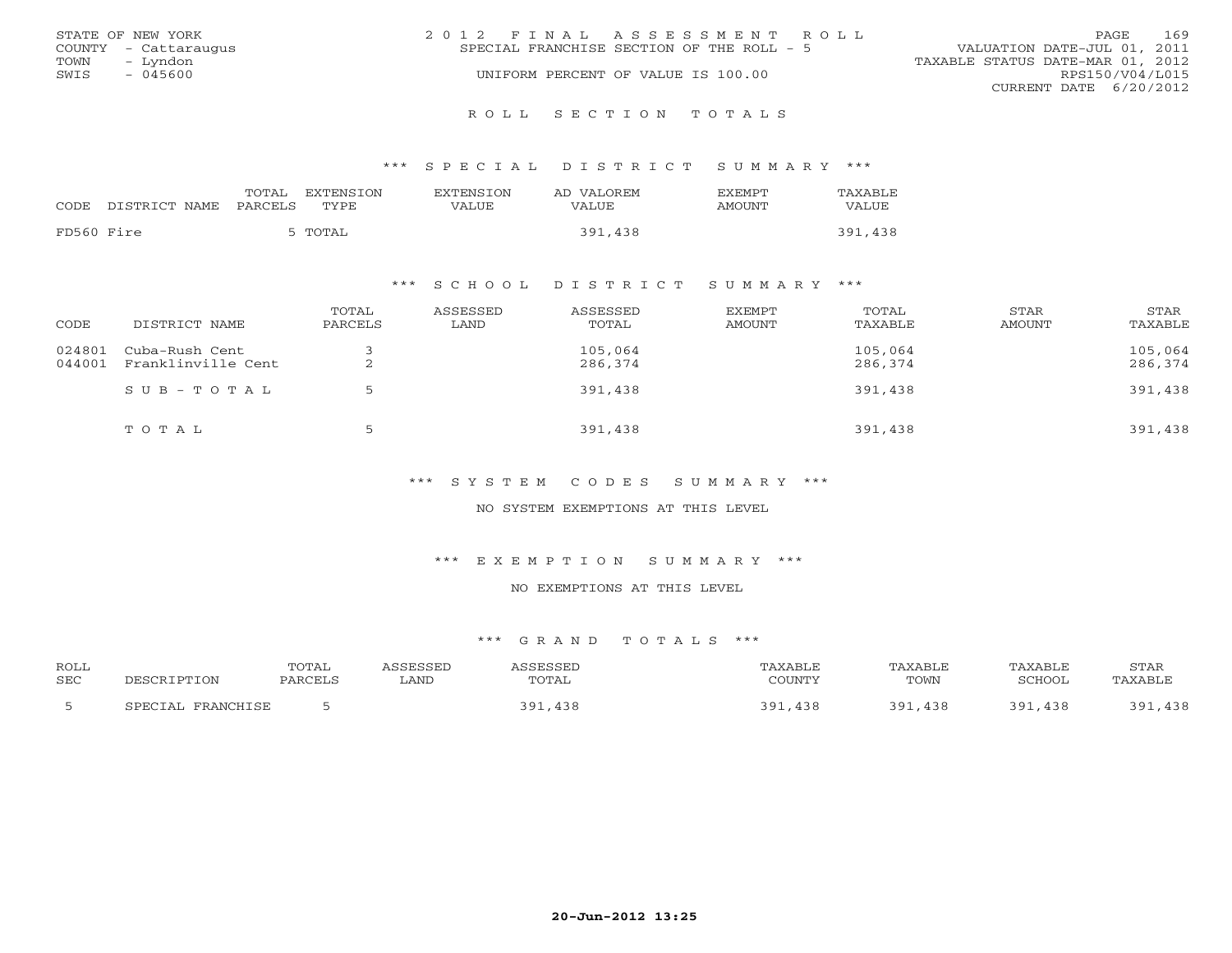# STATE OF NEW YORK 2 0 1 2 F I N A L A S S E S S M E N T R O L L PAGE 170 COUNTY - Cattaraugus UTILITY & R.R. SECTION OF THE ROLL - 6 VALUATION DATE-JUL 01, 2011 TOWN - Lyndon TAX MAP NUMBER SEQUENCE TAXABLE STATUS DATE-MAR 01, 2012 SWIS - 045600 UNIFORM PERCENT OF VALUE IS 100.00

| TAX MAP PARCEL NUMBER          | PROPERTY LOCATION & CLASS ASSESSMENT |                |                              | EXEMPTION CODE-----------------COUNTY-------TOWN------SCHOOL |             |
|--------------------------------|--------------------------------------|----------------|------------------------------|--------------------------------------------------------------|-------------|
| CURRENT OWNERS NAME            | SCHOOL DISTRICT                      | LAND           | TAX DESCRIPTION              | TAXABLE VALUE                                                |             |
| CURRENT OWNERS ADDRESS         | PARCEL SIZE/GRID COORD               | TOTAL          | SPECIAL DISTRICTS            |                                                              | ACCOUNT NO. |
|                                |                                      |                |                              |                                                              |             |
|                                | Outside Plant                        |                |                              |                                                              | 0602        |
| 656.000-9901-132.350/188       | 884 Elec Dist Out                    |                | COUNTY TAXABLE VALUE         | 250,627                                                      |             |
| Niagara Mohawk Power Corp      | Cuba-Rush Cent 024801                | $\overline{0}$ | TOWN<br>TAXABLE VALUE        | 250,627                                                      |             |
| 300 Erie Blvd West             | 888888                               | 250,627        | SCHOOL TAXABLE VALUE         | 250,627                                                      |             |
| Syracuse, NY 13202             | $.2592 - Cuba/rushford$              |                | FD560 Fire                   | 250,627 TO                                                   |             |
|                                | Total Elec Dist                      |                |                              |                                                              |             |
|                                | ACRES<br>0.01                        |                |                              |                                                              |             |
|                                | FULL MARKET VALUE                    | 250,627        |                              |                                                              |             |
|                                |                                      |                |                              |                                                              |             |
|                                | Outside Plant                        |                |                              |                                                              | 0606        |
| 656.000-9901-631.900/188       | 836 Telecom. eq.                     |                | COUNTY TAXABLE VALUE         | 35,897                                                       |             |
| Verizon New York Inc           | Cuba-Rush Cent 024801                |                | TAXABLE VALUE<br>0 TOWN      | 35,897                                                       |             |
| Attn: Property Tax Dept.       | 888888                               | 35,897         | SCHOOL TAXABLE VALUE         | 35,897                                                       |             |
| PO Box 152206                  | $0.2741 - Cuba/rushford$             |                | FD560 Fire                   | 35,897 TO                                                    |             |
| Irving, TX 75015-2206          | Poles, Wires, Cable, Etc             |                |                              |                                                              |             |
|                                | FULL MARKET VALUE                    | 35,897         |                              |                                                              |             |
|                                | Gas Dist.                            |                |                              |                                                              | 7001        |
| 656.000-9907-123.700/288       | 885 Gas Outside Pla                  |                | COUNTY TAXABLE VALUE         | 45,264                                                       |             |
| National Fuel Gas Dist Corp.   | Franklinville C 044001               | $\overline{0}$ | TOWN<br>TAXABLE VALUE        | 45,264                                                       |             |
| Attn: Real Property Tax Dept.  |                                      | 45,264         | SCHOOL TAXABLE VALUE         | 45,264                                                       |             |
| 6363 Main St                   | FULL MARKET VALUE                    | 45,264         |                              |                                                              |             |
| Williamsville, NY 14221-5887   |                                      |                |                              |                                                              |             |
| ****************************** |                                      |                |                              |                                                              |             |
|                                | Outside Plant                        |                |                              |                                                              | 0423        |
| 656.000-9907-132.350/188       | 884 Elec Dist Out                    |                | COUNTY TAXABLE VALUE         | 663,738                                                      |             |
| Niagara Mohawk Power Corp      | Franklinville C 044001               |                | 0 TOWN<br>TAXABLE VALUE      | 663,738                                                      |             |
| 300 Erie Blyd West             | 888888                               |                | 663,738 SCHOOL TAXABLE VALUE | 663,738                                                      |             |
| Syracuse, NY 13202             | .7471 - Franklinville                |                | FD560 Fire                   | 663,738 TO                                                   |             |
|                                | Total Elec Dist                      |                |                              |                                                              |             |
|                                | FULL MARKET VALUE                    | 663,738        |                              |                                                              |             |
|                                |                                      |                |                              |                                                              |             |
|                                | Outside Plant                        |                |                              |                                                              | 0422        |
| 656.000-9907-631.900/188       | 836 Telecom. eq.                     |                | COUNTY TAXABLE VALUE         | 95,065                                                       |             |
| Verizon New York Inc           | Franklinville C 044001               | $\overline{0}$ | TOWN<br>TAXABLE VALUE        | 95,065                                                       |             |
| Attn: Property Tax Dept.       | 888888                               | 95,065         | SCHOOL TAXABLE VALUE         | 95,065                                                       |             |
| PO Box 152206                  | $0.7259$ - Franklinville             |                | FD560 Fire                   | 95,065 TO                                                    |             |
| Irving, TX 75015-2206          | Poles, Wires, Cable, Etc             |                |                              |                                                              |             |
|                                | FULL MARKET VALUE                    | 95,065         |                              |                                                              |             |
|                                |                                      |                |                              |                                                              |             |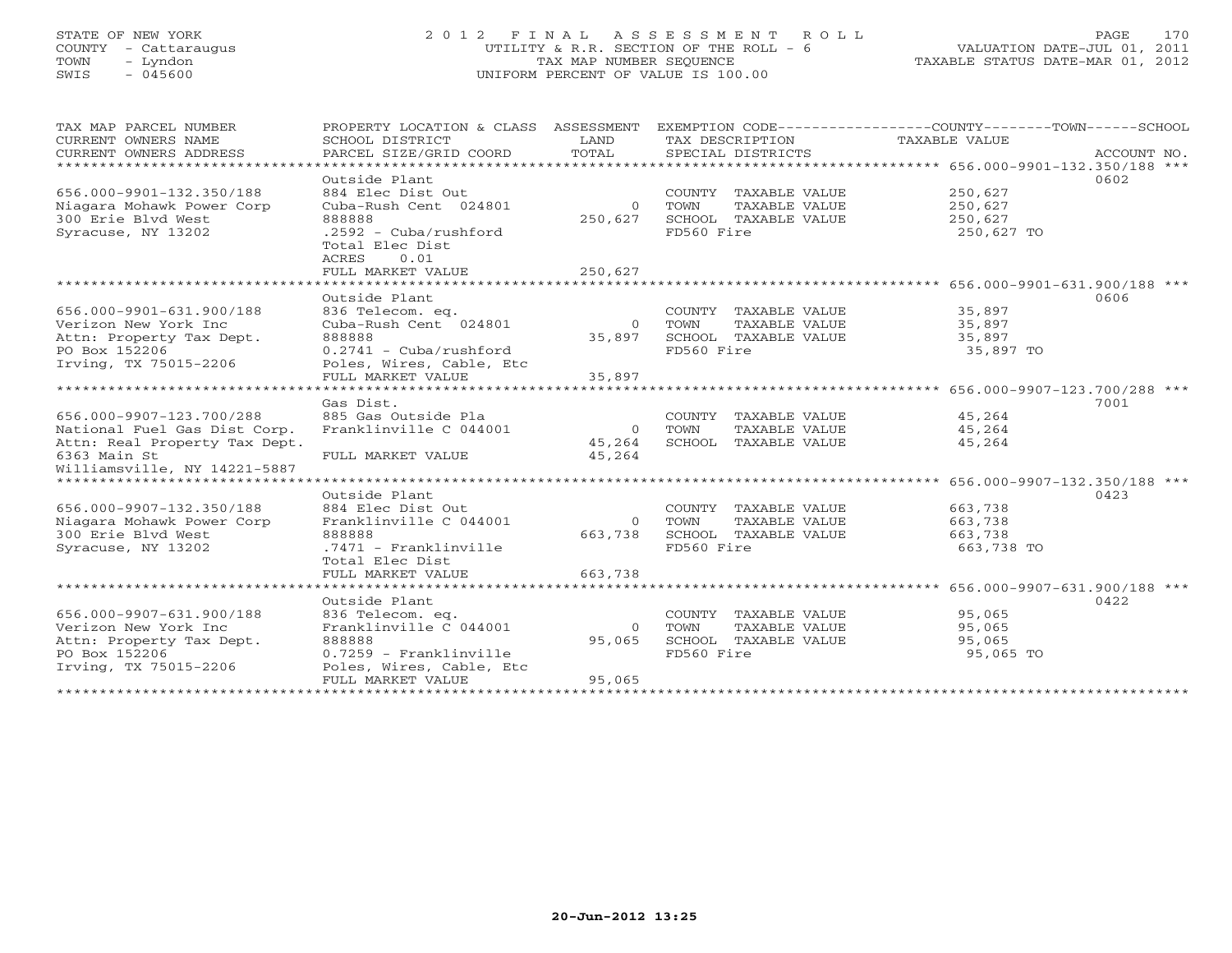| STATE OF NEW YORK    | 2012 FINAL ASSESSMENT ROLL             | 171<br>PAGE                      |
|----------------------|----------------------------------------|----------------------------------|
| COUNTY - Cattaraugus | UTILITY & R.R. SECTION OF THE ROLL - 6 | VALUATION DATE-JUL 01, 2011      |
| TOWN - Lyndon        |                                        | TAXABLE STATUS DATE-MAR 01, 2012 |
| SWIS<br>- 045600     |                                        | RPS150/V04/L015                  |
|                      | UNIFORM PERCENT OF VALUE IS 100.00     | CURRENT DATE 6/20/2012           |
|                      | ROLL SUB SECTION- - TOTALS             |                                  |

## \*\*\* S P E C I A L D I S T R I C T S U M M A R Y \*\*\*

|            |               | TOTAL   | EXTENSION | EXTENSTON | AD VALOREM | <b>F.X F.M PT</b> | TAXABLE  |
|------------|---------------|---------|-----------|-----------|------------|-------------------|----------|
| CODE       | DISTRICT NAME | PARCELS | TYPE.     | VALUE     | VALUE      | AMOUNT            | VALUE    |
| FD560 Fire |               |         | TOTAL     |           | 1045,327   |                   | 1045,327 |

## \*\*\* S C H O O L D I S T R I C T S U M M A R Y \*\*\*

| CODE             | DISTRICT NAME                        | TOTAL<br>PARCELS | ASSESSED<br>LAND | ASSESSED<br>TOTAL  | <b>EXEMPT</b><br>AMOUNT | TOTAL<br>TAXABLE   | STAR<br>AMOUNT | STAR<br>TAXABLE    |
|------------------|--------------------------------------|------------------|------------------|--------------------|-------------------------|--------------------|----------------|--------------------|
| 024801<br>044001 | Cuba-Rush Cent<br>Franklinville Cent | ∠                |                  | 286,524<br>804,067 |                         | 286,524<br>804,067 |                | 286,524<br>804,067 |
|                  | $SUB - TO T AL$                      | 5                |                  | 1090,591           |                         | 1090,591           |                | 1090,591           |
|                  | TOTAL                                | ∽<br>ے           |                  | 1090,591           |                         | 1090,591           |                | 1090,591           |

\*\*\* S Y S T E M C O D E S S U M M A R Y \*\*\*

NO SYSTEM EXEMPTIONS AT THIS LEVEL

\*\*\* E X E M P T I O N S U M M A R Y \*\*\*

NO EXEMPTIONS AT THIS LEVEL

| ROLL |                  | TOTAL   | ASSESSED | ASSESSED | TAXABLE  | TAXABLE  | TAXABLE  | STAR     |
|------|------------------|---------|----------|----------|----------|----------|----------|----------|
| SEC  | DESCRIPTION      | PARCELS | LAND     | TOTAL    | COUNTY   | TOWN     | SCHOOL   | TAXABLE  |
|      | UTILITIES & N.C. |         |          | 1090,591 | 1090,591 | 1090,591 | 1090,591 | 1090,591 |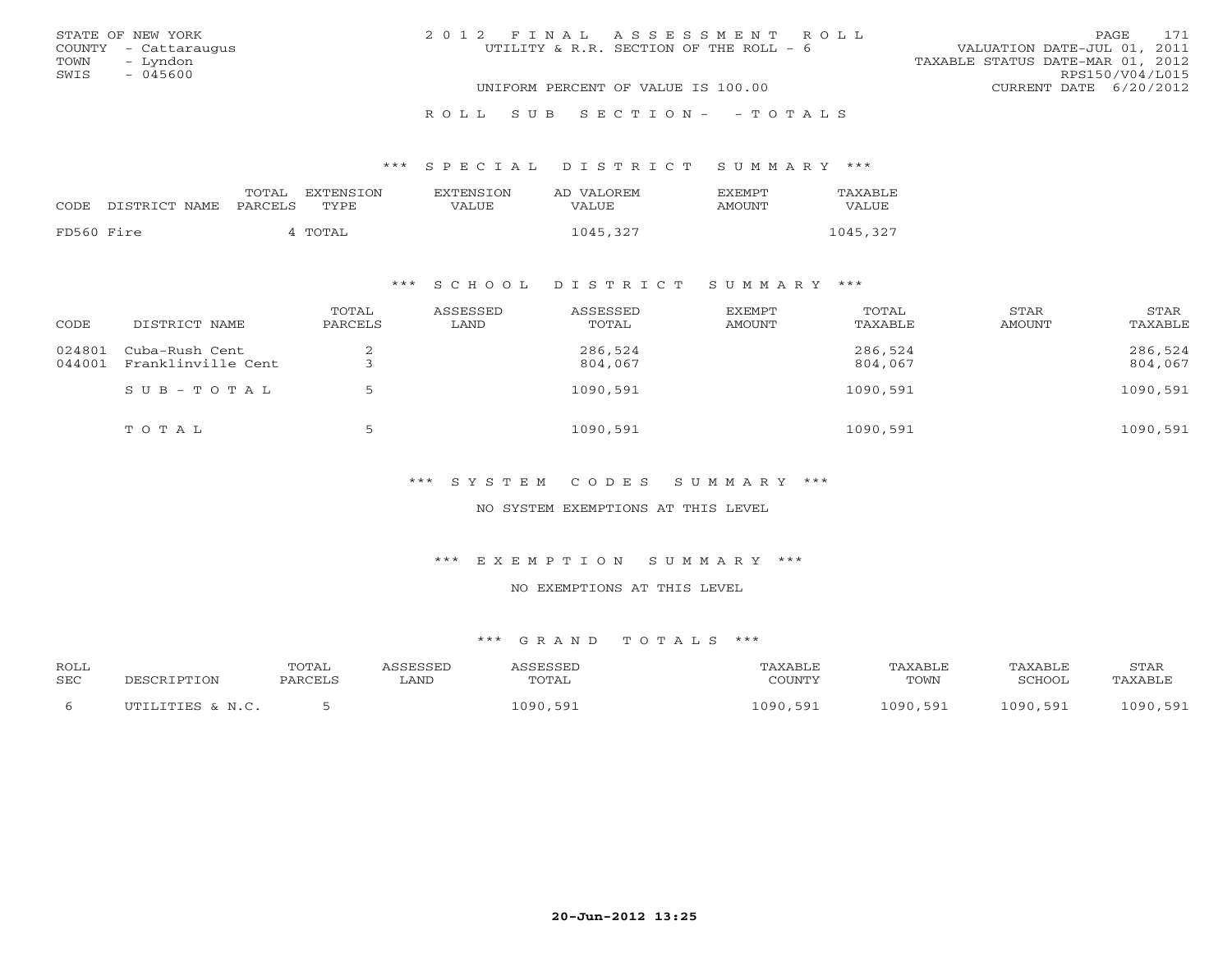|      | STATE OF NEW YORK    | 2012 FINAL ASSESSMENT ROLL             |                                  | <b>PAGE</b>            | 172 |
|------|----------------------|----------------------------------------|----------------------------------|------------------------|-----|
|      | COUNTY - Cattaraugus | UTILITY & R.R. SECTION OF THE ROLL - 6 | VALUATION DATE-JUL 01, 2011      |                        |     |
| TOWN | – Lyndon             |                                        | TAXABLE STATUS DATE-MAR 01, 2012 |                        |     |
| SWIS | $-045600$            | UNIFORM PERCENT OF VALUE IS 100.00     |                                  | RPS150/V04/L015        |     |
|      |                      |                                        |                                  | CURRENT DATE 6/20/2012 |     |
|      |                      |                                        |                                  |                        |     |

R O L L S E C T I O N T O T A L S

\*\*\* S P E C I A L D I S T R I C T S U M M A R Y \*\*\*

|            | CODE DISTRICT NAME | TOTAL<br>PARCELS | EXTENSTON<br>TYPE | <b>EXTENSION</b><br>VALUE | AD VALOREM<br>VALUE | <b>FXFMPT</b><br>AMOUNT | TAXABLE<br>VALUE |
|------------|--------------------|------------------|-------------------|---------------------------|---------------------|-------------------------|------------------|
| FD560 Fire |                    |                  | 4 TOTAL           |                           | 1045,327            |                         | 1045,327         |

## \*\*\* S C H O O L D I S T R I C T S U M M A R Y \*\*\*

| CODE             | DISTRICT NAME                        | TOTAL<br>PARCELS | ASSESSED<br>LAND | ASSESSED<br>TOTAL  | EXEMPT<br>AMOUNT | TOTAL<br>TAXABLE   | STAR<br>AMOUNT | STAR<br>TAXABLE    |
|------------------|--------------------------------------|------------------|------------------|--------------------|------------------|--------------------|----------------|--------------------|
| 024801<br>044001 | Cuba-Rush Cent<br>Franklinville Cent |                  |                  | 286,524<br>804,067 |                  | 286,524<br>804,067 |                | 286,524<br>804,067 |
|                  | $SUB - TO T AL$                      |                  |                  | 1090,591           |                  | 1090,591           |                | 1090,591           |
|                  | TOTAL                                | ∽                |                  | 1090,591           |                  | 1090,591           |                | 1090,591           |

\*\*\* S Y S T E M C O D E S S U M M A R Y \*\*\*

NO SYSTEM EXEMPTIONS AT THIS LEVEL

\*\*\* E X E M P T I O N S U M M A R Y \*\*\*

NO EXEMPTIONS AT THIS LEVEL

| <b>ROLL</b> |                         | TOTAL   | <b>NCCFCCFF</b> | J C C F C C F T |               | TAXABLE | "AXABLE      | STAR              |
|-------------|-------------------------|---------|-----------------|-----------------|---------------|---------|--------------|-------------------|
| <b>SEC</b>  | וסים הר                 | PARCELL | LAND            | TOTAL           | $\cap$ $\cap$ | TOWN    | 'CHOOL       | TAXABLE           |
|             |                         |         |                 |                 |               |         |              |                   |
|             | LITTES & N C<br>ד דוחד־ |         |                 | 090<br>591      | 1090,<br>591  | 090 591 | 501<br>INQN. | nan<br>591<br>--- |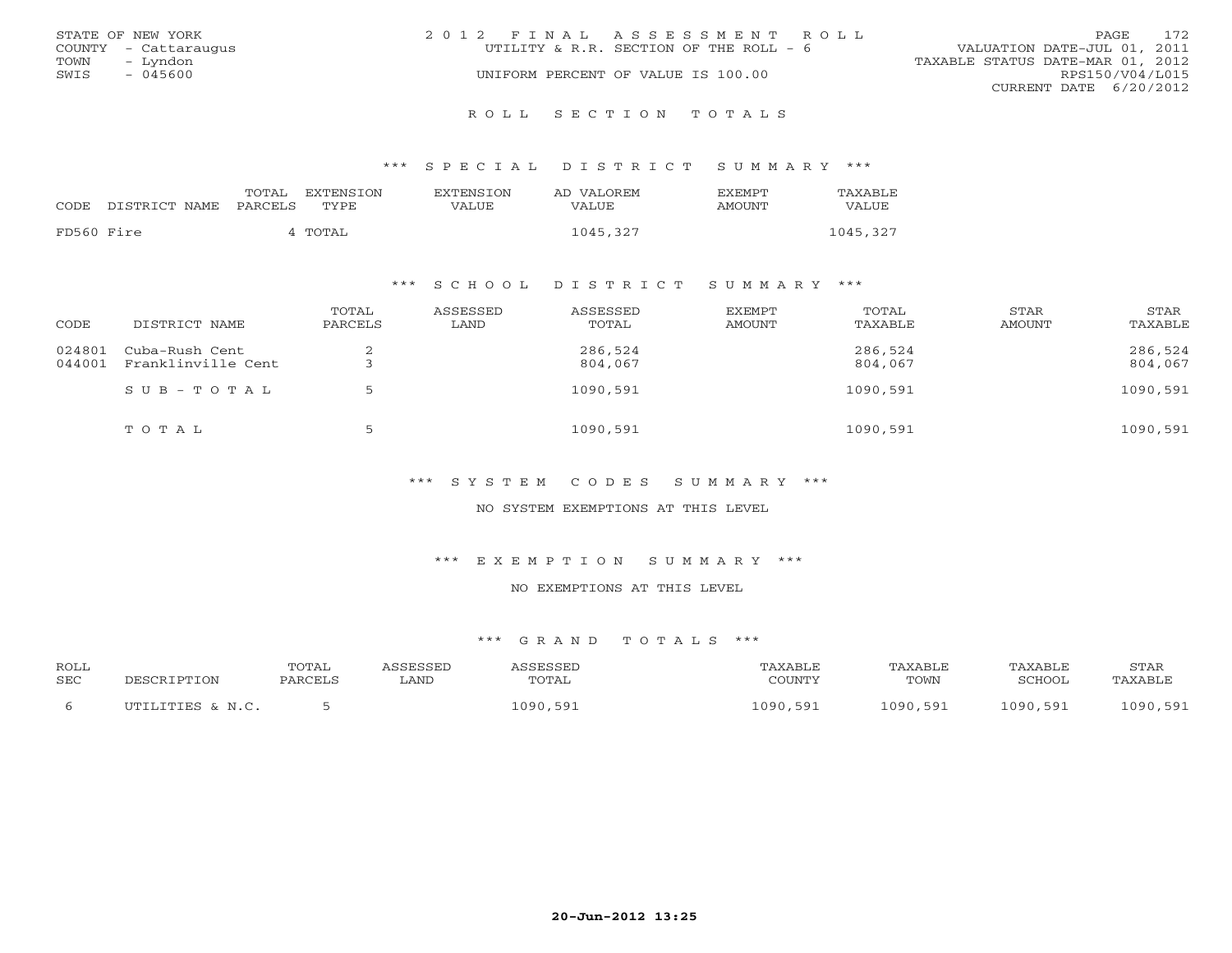# STATE OF NEW YORK 2 0 1 2 F I N A L A S S E S S M E N T R O L L PAGE 173 COUNTY - Cattaraugus WHOLLY EXEMPT SECTION OF THE ROLL - 8 VALUATION DATE-JUL 01, 2011 TOWN - Lyndon TAX MAP NUMBER SEQUENCE TAXABLE STATUS DATE-MAR 01, 2012 SWIS - 045600 UNIFORM PERCENT OF VALUE IS 100.00

| TAX MAP PARCEL NUMBER<br>CURRENT OWNERS NAME<br>CURRENT OWNERS ADDRESS | PROPERTY LOCATION & CLASS ASSESSMENT<br>SCHOOL DISTRICT<br>PARCEL SIZE/GRID COORD | LAND<br>TOTAL | TAX DESCRIPTION<br>SPECIAL DISTRICTS | EXEMPTION CODE-----------------COUNTY-------TOWN------SCHOOL<br>TAXABLE VALUE | ACCOUNT NO. |
|------------------------------------------------------------------------|-----------------------------------------------------------------------------------|---------------|--------------------------------------|-------------------------------------------------------------------------------|-------------|
|                                                                        | 1074 Clark Rd                                                                     |               |                                      |                                                                               | 5008        |
| $41.003 - 1 - 5$                                                       | 322 Rural vac>10                                                                  |               | NON-PROFIT 25300                     | 42,500<br>42,500                                                              | 42,500      |
| Ten Broeck Academy                                                     | Franklinville C 044001 42,500                                                     |               | COUNTY TAXABLE VALUE                 | $\mathbf{0}$                                                                  |             |
| Franklinville, NY 14737                                                | $32 - 04$<br>$-03$                                                                | 42,500        | TOWN<br>TAXABLE VALUE                | $\Omega$                                                                      |             |
|                                                                        | ACRES 50.97                                                                       |               | SCHOOL TAXABLE VALUE                 |                                                                               |             |
|                                                                        | EAST-1207647 NRTH-0853867                                                         |               | FD560 Fire                           | 0 <sub>0</sub>                                                                |             |
|                                                                        | FULL MARKET VALUE                                                                 | 42,500        | 42,500 EX                            |                                                                               |             |
|                                                                        |                                                                                   |               |                                      |                                                                               | 5007        |
| $41.004 - 1 - 9.2$                                                     | Rawson Rd<br>695 Cemetery                                                         |               | CEMETERY<br>27350                    | 7,300<br>7,300                                                                | 7,300       |
| Lyndon Cemetery                                                        | Cuba-Rush Cent 024801                                                             | 7,300         | COUNTY TAXABLE VALUE                 | $\Omega$                                                                      |             |
| Attn: Rawson Baptist Church                                            | $-03$<br>$-04$<br>07 — 10                                                         | 7,300         | TOWN<br>TAXABLE VALUE                |                                                                               |             |
| Cuba, NY 14727                                                         | 1.17<br>ACRES                                                                     |               | SCHOOL TAXABLE VALUE                 |                                                                               |             |
|                                                                        | EAST-1222292 NRTH-0849519                                                         |               | FD560 Fire                           | $0$ TO                                                                        |             |
|                                                                        | FULL MARKET VALUE                                                                 | 7,300         | 7,300 EX                             |                                                                               |             |
|                                                                        |                                                                                   |               |                                      |                                                                               |             |
|                                                                        | $Co$ Rd $46$                                                                      |               |                                      |                                                                               | 5006        |
| $41.004 - 1 - 9.3$                                                     | 620 Religious                                                                     |               | RELIGIOUS 25110                      | 64,300<br>64,300                                                              | 64,300      |
| Rawson Baptist Church                                                  | Franklinville C 044001                                                            |               | 6,900 COUNTY TAXABLE VALUE           | $\Omega$                                                                      |             |
| Cuba, NY 14727                                                         | $-04$<br>07<br>$-04$                                                              | 64,300        | TOWN<br>TAXABLE VALUE                | $\Omega$                                                                      |             |
|                                                                        | FRNT 135.80 DPTH 240.00                                                           |               | SCHOOL TAXABLE VALUE                 |                                                                               |             |
|                                                                        | EAST-1222294 NRTH-0849693                                                         |               | FD560 Fire                           | 0 <sub>0</sub>                                                                |             |
|                                                                        | FULL MARKET VALUE                                                                 | 64,300        | 64,300 EX                            |                                                                               |             |
|                                                                        | 828 Lyndon Center Rd                                                              |               |                                      |                                                                               | 0758        |
| $50.002 - 1 - 39.3$                                                    | 662 Police/fire                                                                   |               | FIRE-DEPT 26400                      | 128,900<br>128,900                                                            | 128,900     |
| Lyndon Volunteer Fire Co                                               | Franklinville C 044001                                                            | 8,100         | COUNTY TAXABLE VALUE                 | $\circ$                                                                       |             |
| 852 Lyndon Center Rd                                                   | 21 04 03                                                                          | 128,900       | TAXABLE VALUE<br>TOWN                |                                                                               |             |
| Cuba, NY 14727                                                         | 1.75<br>ACRES                                                                     |               | SCHOOL TAXABLE VALUE                 |                                                                               |             |
|                                                                        | EAST-1211269 NRTH-0840073                                                         |               | FD560 Fire                           | 0 <sub>0</sub>                                                                |             |
|                                                                        | DEED BOOK 865<br>PG-00848                                                         |               | 128,900 EX                           |                                                                               |             |
|                                                                        | FULL MARKET VALUE                                                                 | 128,900       |                                      |                                                                               |             |
|                                                                        |                                                                                   |               |                                      |                                                                               |             |
| $50.002 - 1 - 39.5$                                                    | 852 Lyndon Center Rd<br>314 Rural vac<10                                          |               | TOWN-PROP 13500                      | 8,100<br>8,100                                                                | 0905        |
| Town of Lyndon                                                         | Franklinville C 044001                                                            | 8,100         | COUNTY TAXABLE VALUE                 | $\circ$                                                                       | 8,100       |
| 852 Lyndon Center Rd                                                   | 1.75<br>ACRES                                                                     | 8,100         | TOWN<br>TAXABLE VALUE                |                                                                               |             |
| Cuba, NY 14727                                                         | EAST-1210635 NRTH-0840176                                                         |               | SCHOOL TAXABLE VALUE                 |                                                                               |             |
|                                                                        | DEED BOOK 852<br>PG-2001                                                          |               | FD560 Fire                           | $0$ TO                                                                        |             |
|                                                                        | FULL MARKET VALUE                                                                 | 8,100         | 8,100 EX                             |                                                                               |             |
|                                                                        |                                                                                   |               |                                      |                                                                               |             |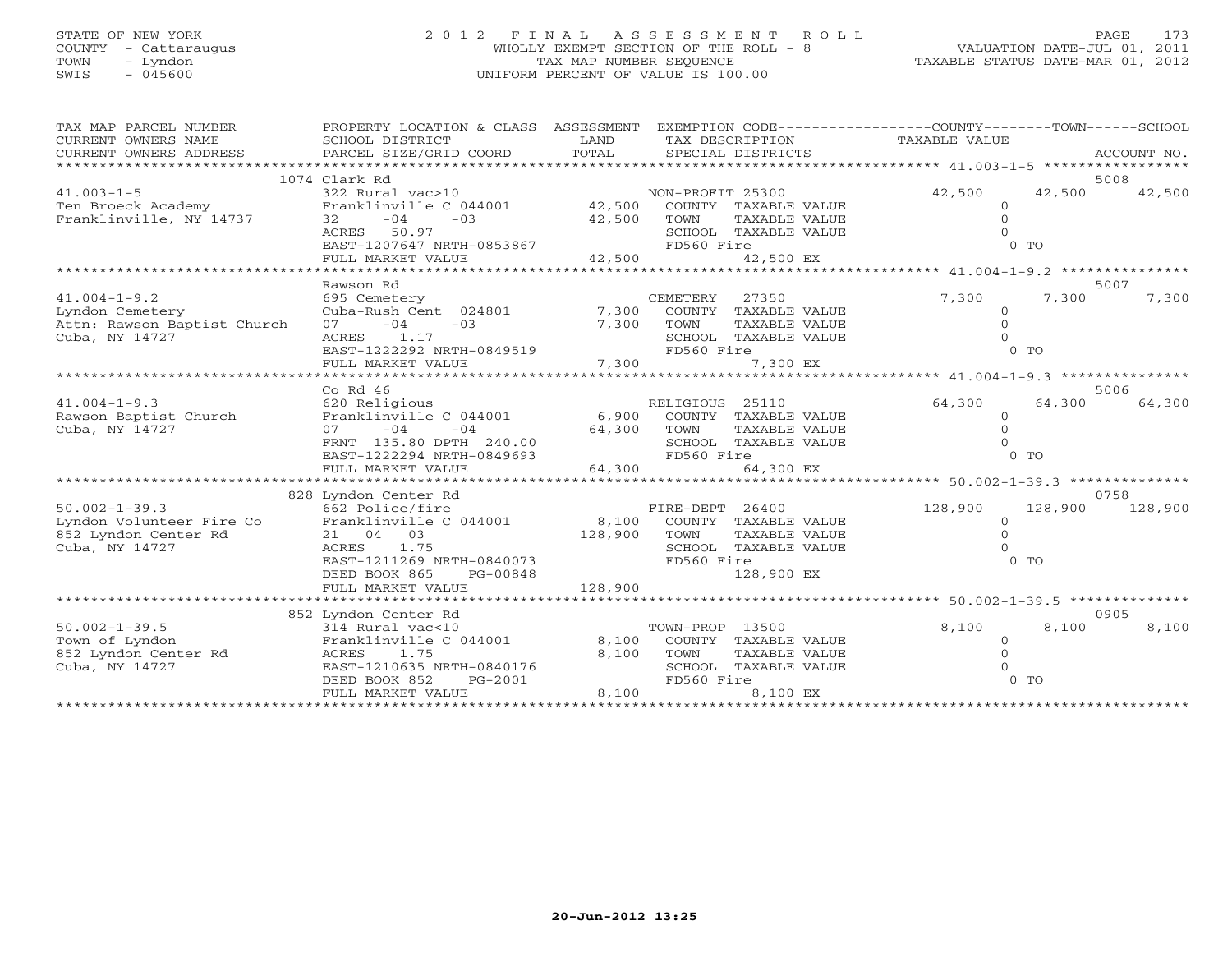# STATE OF NEW YORK 2 0 1 2 F I N A L A S S E S S M E N T R O L L PAGE 174 COUNTY - Cattaraugus WHOLLY EXEMPT SECTION OF THE ROLL - 8 VALUATION DATE-JUL 01, 2011 TOWN - Lyndon TAX MAP NUMBER SEQUENCE TAXABLE STATUS DATE-MAR 01, 2012 SWIS - 045600 UNIFORM PERCENT OF VALUE IS 100.00

| TAX MAP PARCEL NUMBER                                | PROPERTY LOCATION & CLASS   | ASSESSMENT |                  |                      | EXEMPTION CODE-----------------COUNTY-------TOWN------SCHOOL |         |             |
|------------------------------------------------------|-----------------------------|------------|------------------|----------------------|--------------------------------------------------------------|---------|-------------|
| CURRENT OWNERS NAME                                  | SCHOOL DISTRICT             | LAND       |                  | TAX DESCRIPTION      | TAXABLE VALUE                                                |         |             |
| CURRENT OWNERS ADDRESS                               | PARCEL SIZE/GRID COORD      | TOTAL      |                  | SPECIAL DISTRICTS    |                                                              |         | ACCOUNT NO. |
|                                                      |                             |            |                  |                      | ***************** 50.002-1-39.6 **************               |         |             |
|                                                      | Lyndon Center Rd            |            |                  |                      |                                                              |         | 0918        |
| $50.002 - 1 - 39.6$                                  | 331 Com vac w/im            |            | TOWN-PROP 13500  |                      | 71,600                                                       | 71,600  | 71,600      |
| Town of Lyndon                                       | Franklinville C 044001      | 3,500      |                  | COUNTY TAXABLE VALUE | $\circ$                                                      |         |             |
| 852 Lyndon Center Rd                                 | 21 04 03                    | 71,600     | TOWN             | TAXABLE VALUE        | $\circ$                                                      |         |             |
| Cuba, NY 14727                                       | 1.10<br>ACRES               |            | SCHOOL           | TAXABLE VALUE        |                                                              |         |             |
|                                                      | EAST-1211006 NRTH-0840142   |            | FD560 Fire       |                      |                                                              | $0$ TO  |             |
|                                                      | DEED BOOK 4892<br>$PG-4003$ |            |                  | 71,600 EX            |                                                              |         |             |
|                                                      | FULL MARKET VALUE           | 71,600     |                  |                      |                                                              |         |             |
|                                                      |                             |            |                  |                      |                                                              |         |             |
|                                                      | 852 Lyndon Cntr. Rd         |            |                  |                      |                                                              |         | 5002        |
| $50.002 - 1 - 42$                                    | 652 Govt bldgs              |            | TOWN-PROP        | 13500                | 177,200                                                      | 177,200 | 177,200     |
| Town Of Lyndon                                       | Franklinville C 044001      | 7,000      |                  | COUNTY TAXABLE VALUE | $\circ$                                                      |         |             |
| 852 Lyndon Center Rd                                 | $21 - 04$<br>$-03$          | 177,200    | TOWN             | TAXABLE VALUE        | $\Omega$                                                     |         |             |
| Cuba, NY 14727                                       | Town Hall                   |            | SCHOOL           | TAXABLE VALUE        |                                                              |         |             |
|                                                      | FRNT 267.30 DPTH 147.54     | FD560 Fire |                  |                      | $0$ TO                                                       |         |             |
|                                                      | EAST-1211016 NRTH-0839988   |            |                  | 177,200 EX           |                                                              |         |             |
|                                                      | DEED BOOK 899<br>PG-00846   |            |                  |                      |                                                              |         |             |
|                                                      | FULL MARKET VALUE           | 177,200    |                  |                      |                                                              |         |             |
|                                                      |                             |            |                  |                      |                                                              |         |             |
|                                                      | 1933 Raub Rd                |            |                  |                      |                                                              |         | 5000        |
| $58.002 - 2 - 1$                                     | 682 Rec facility            |            | NON-PROFIT 25300 |                      | 688,400                                                      | 688,400 | 688,400     |
| United Students Govt Svcs Grp Franklinville C 044001 |                             | 220,800    |                  | COUNTY TAXABLE VALUE | $\Omega$                                                     |         |             |
| 1300 Elmwood Ave                                     | 09/10 04 04                 | 688,400    | TOWN             | TAXABLE VALUE        |                                                              |         |             |
| Buffalo, NY 14222                                    | College                     |            | SCHOOL           | TAXABLE VALUE        |                                                              |         |             |
|                                                      | ACRES 292.40                |            | FD560 Fire       |                      |                                                              | $0$ TO  |             |
|                                                      | EAST-1194705 NRTH-0829339   |            |                  | 688,400 EX           |                                                              |         |             |
|                                                      | DEED BOOK 1025<br>PG-1161   |            |                  |                      |                                                              |         |             |
|                                                      | FULL MARKET VALUE           | 688,400    |                  |                      |                                                              |         |             |
|                                                      |                             |            |                  |                      |                                                              |         |             |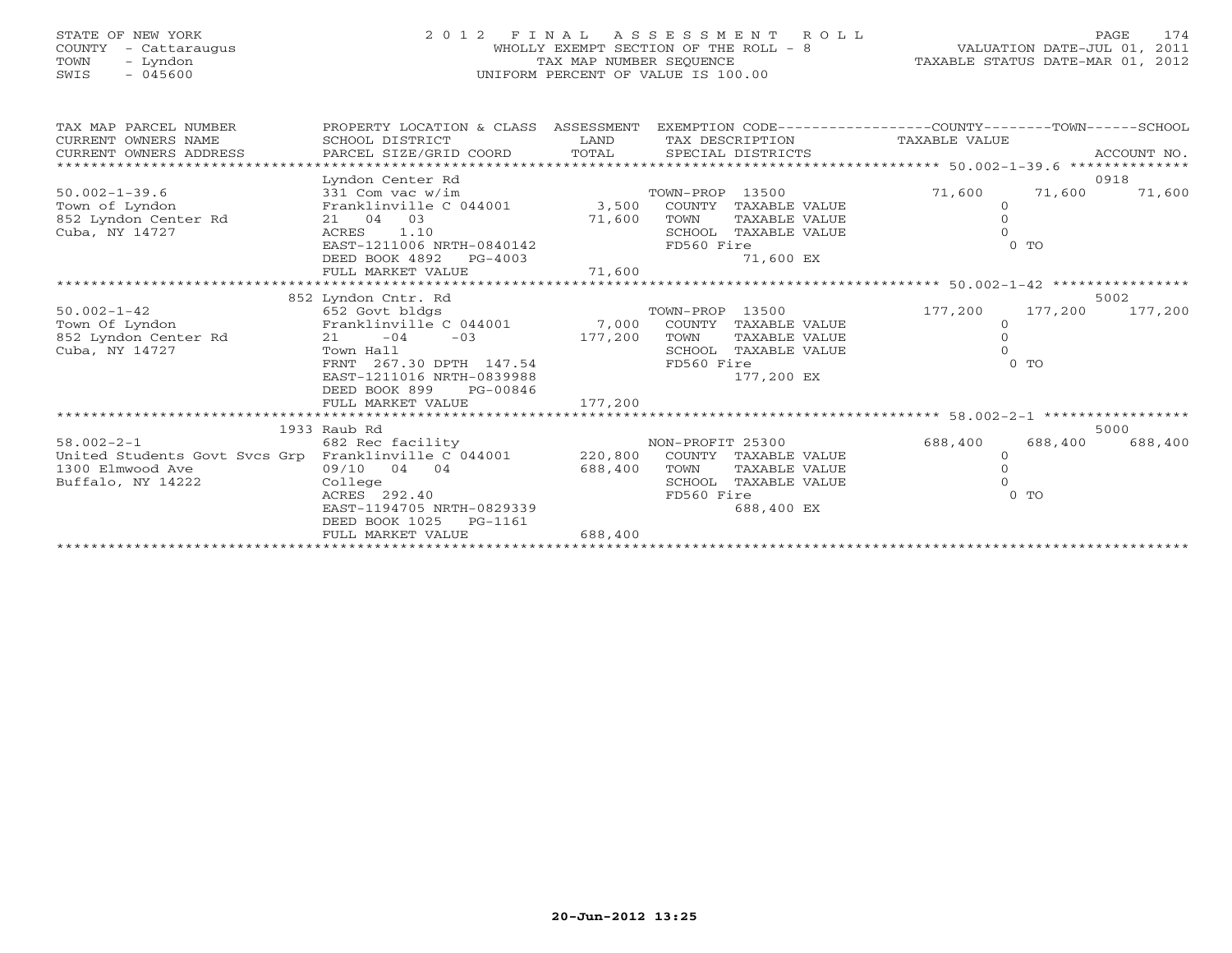|      | STATE OF NEW YORK    | 2012 FINAL ASSESSMENT ROLL            | 175<br>PAGE                      |
|------|----------------------|---------------------------------------|----------------------------------|
|      | COUNTY - Cattaraugus | WHOLLY EXEMPT SECTION OF THE ROLL - 8 | VALUATION DATE-JUL 01, 2011      |
|      | TOWN - Lyndon        |                                       | TAXABLE STATUS DATE-MAR 01, 2012 |
| SWIS | - 045600             |                                       | RPS150/V04/L015                  |
|      |                      | UNIFORM PERCENT OF VALUE IS 100.00    | CURRENT DATE 6/20/2012           |
|      |                      |                                       |                                  |

R O L L S U B S E C T I O N - - T O T A L S

\*\*\* S P E C I A L D I S T R I C T S U M M A R Y \*\*\*

| CODE       | DISTRICT NAME PARCELS | TOTAL | EXTENSTON<br>TYPE | <b>EXTENSION</b><br>VALUE | AD VALOREM<br>VALUE | <b>FXFMPT</b><br>AMOUNT | <b>TAXABLE</b><br>VALUE |
|------------|-----------------------|-------|-------------------|---------------------------|---------------------|-------------------------|-------------------------|
| FD560 Fire |                       |       | 8 TOTAL           |                           | 1188,300            | 1188,300                |                         |

## \*\*\* S C H O O L D I S T R I C T S U M M A R Y \*\*\*

| CODE             | DISTRICT NAME                        | TOTAL<br>PARCELS | ASSESSED<br>LAND | ASSESSED<br>TOTAL | EXEMPT<br><b>AMOUNT</b> | TOTAL<br>TAXABLE | STAR<br>AMOUNT | STAR<br>TAXABLE |
|------------------|--------------------------------------|------------------|------------------|-------------------|-------------------------|------------------|----------------|-----------------|
| 024801<br>044001 | Cuba-Rush Cent<br>Franklinville Cent |                  | 7,300<br>296,900 | 7,300<br>1181,000 | 7,300<br>1181,000       |                  |                |                 |
|                  | $SUB - TO T AL$                      | 8                | 304,200          | 1188,300          | 1188,300                |                  |                |                 |
|                  | TOTAL                                | 8                | 304,200          | 1188,300          | 1188,300                |                  |                |                 |

\*\*\* S Y S T E M C O D E S S U M M A R Y \*\*\*

NO SYSTEM EXEMPTIONS AT THIS LEVEL

## \*\*\* E X E M P T I O N S U M M A R Y \*\*\*

| CODE  | DESCRIPTION | TOTAL<br>PARCELS | COUNTY   | TOWN     | SCHOOL   |
|-------|-------------|------------------|----------|----------|----------|
| 13500 | TOWN-PROP   |                  | 256,900  | 256,900  | 256,900  |
| 25110 | RELIGIOUS   |                  | 64,300   | 64,300   | 64,300   |
| 25300 | NON-PROFIT  |                  | 730,900  | 730,900  | 730,900  |
| 26400 | FIRE-DEPT   |                  | 128,900  | 128,900  | 128,900  |
| 27350 | CEMETERY    |                  | 7,300    | 7,300    | 7,300    |
|       | TOTAL       |                  | 1188,300 | 1188,300 | 1188,300 |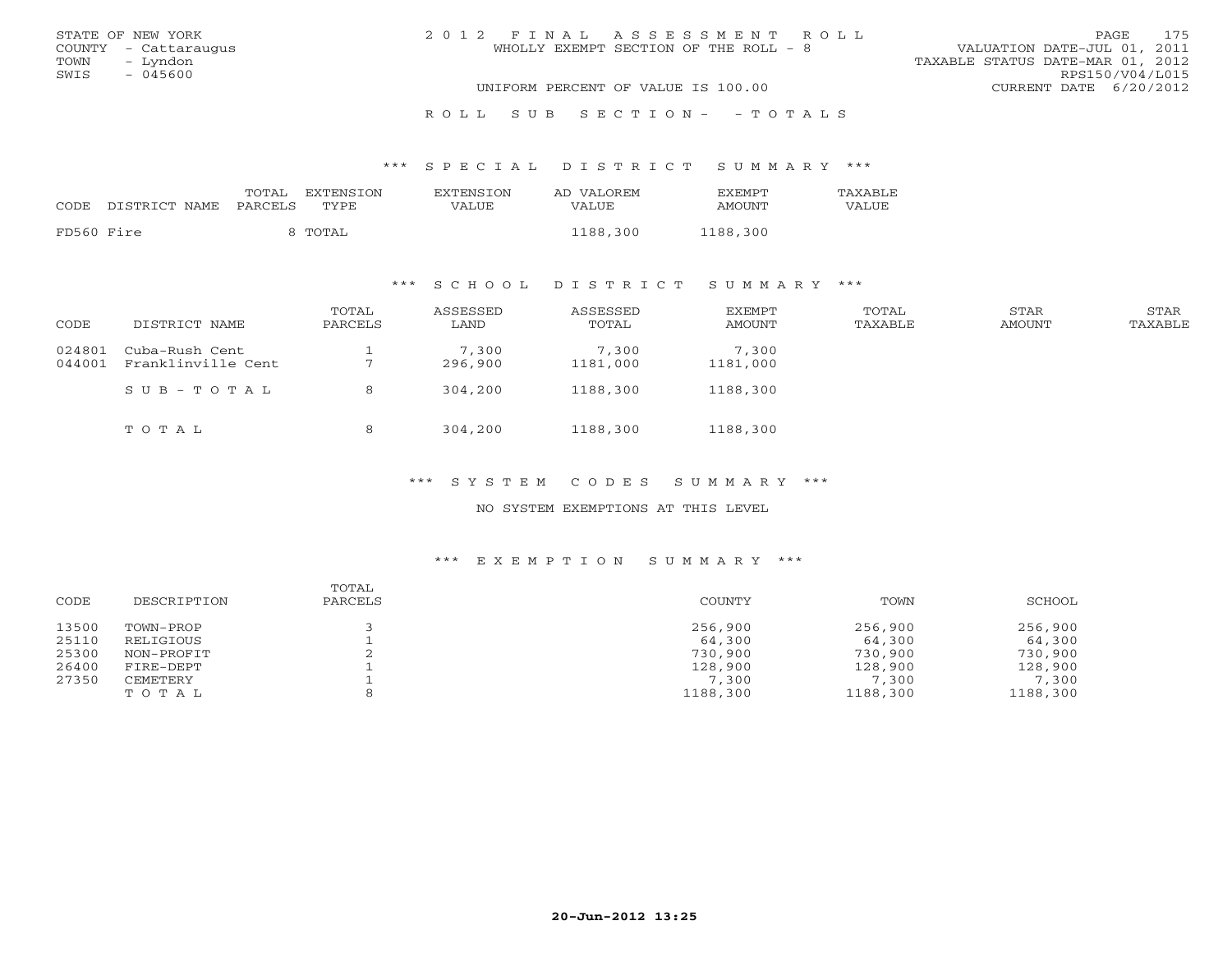| STATE OF NEW YORK    | 2012 FINAL ASSESSMENT ROLL            | 176<br>PAGE                      |
|----------------------|---------------------------------------|----------------------------------|
| COUNTY - Cattaraugus | WHOLLY EXEMPT SECTION OF THE ROLL - 8 | VALUATION DATE-JUL 01, 2011      |
| TOWN - Lyndon        |                                       | TAXABLE STATUS DATE-MAR 01, 2012 |
| SWIS<br>- 045600     |                                       | RPS150/V04/L015                  |
|                      | UNIFORM PERCENT OF VALUE IS 100.00    | CURRENT DATE 6/20/2012           |
|                      | ROLL SUB SECTION- - TOTALS            |                                  |

| ROLL       |                      | <b>TOTA</b> |            |            | <b>XABLF</b> | AXABLE | TAXABLE | <b>CHIAT</b><br>י בתיכו |
|------------|----------------------|-------------|------------|------------|--------------|--------|---------|-------------------------|
| <b>SEC</b> | TION T <sup>or</sup> | PARCELS     | LAND       | utal       | COUNTY       | TOWN   | COHOOT  |                         |
|            |                      |             | コハイ<br>200 | 300<br>100 |              |        |         |                         |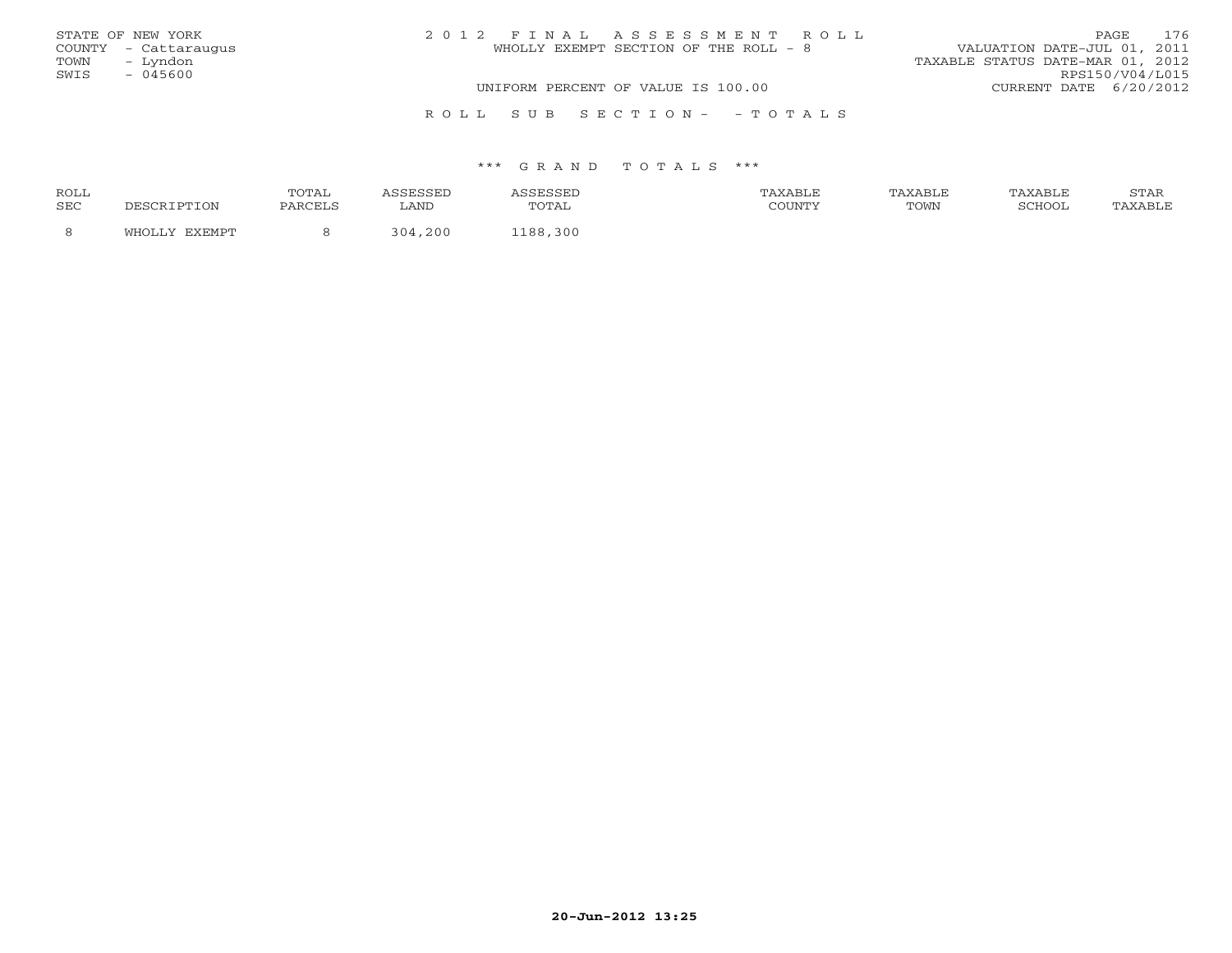|      | STATE OF NEW YORK    | 2012 FINAL ASSESSMENT ROLL            | 177<br>PAGE.                     |
|------|----------------------|---------------------------------------|----------------------------------|
|      | COUNTY - Cattaraugus | WHOLLY EXEMPT SECTION OF THE ROLL - 8 | VALUATION DATE-JUL 01, 2011      |
| TOWN | – Lyndon             |                                       | TAXABLE STATUS DATE-MAR 01, 2012 |
| SWIS | - 045600             | UNIFORM PERCENT OF VALUE IS 100.00    | RPS150/V04/L015                  |
|      |                      |                                       | CURRENT DATE 6/20/2012           |
|      |                      |                                       |                                  |

R O L L S E C T I O N T O T A L S

#### \*\*\* S P E C I A L D I S T R I C T S U M M A R Y \*\*\*

| CODE       | DISTRICT NAME PARCELS | TOTAL | EXTENSION<br>TYPE | EXTENSION<br>VALUE | AD VALOREM<br>VALUE | <b>EXEMPT</b><br><b>AMOUNT</b> | TAXABLE<br>VALUE |
|------------|-----------------------|-------|-------------------|--------------------|---------------------|--------------------------------|------------------|
| FD560 Fire |                       |       | TOTAL             |                    | 1188,300            | 1188,300                       |                  |

## \*\*\* S C H O O L D I S T R I C T S U M M A R Y \*\*\*

| CODE             | DISTRICT NAME                        | TOTAL<br>PARCELS | ASSESSED<br>LAND | ASSESSED<br>TOTAL | <b>EXEMPT</b><br><b>AMOUNT</b> | TOTAL<br>TAXABLE | STAR<br>AMOUNT | STAR<br>TAXABLE |
|------------------|--------------------------------------|------------------|------------------|-------------------|--------------------------------|------------------|----------------|-----------------|
| 024801<br>044001 | Cuba-Rush Cent<br>Franklinville Cent |                  | 7,300<br>296,900 | 7,300<br>1181,000 | 7,300<br>1181,000              |                  |                |                 |
|                  | SUB-TOTAL                            | 8                | 304,200          | 1188,300          | 1188,300                       |                  |                |                 |
|                  | TOTAL                                | 8                | 304,200          | 1188,300          | 1188,300                       |                  |                |                 |

#### \*\*\* S Y S T E M C O D E S S U M M A R Y \*\*\*

## NO SYSTEM EXEMPTIONS AT THIS LEVEL

## \*\*\* E X E M P T I O N S U M M A R Y \*\*\*

| CODE  | DESCRIPTION | TOTAL<br>PARCELS | <b>COUNTY</b> | TOWN     | SCHOOL   |
|-------|-------------|------------------|---------------|----------|----------|
| 13500 | TOWN-PROP   |                  | 256,900       | 256,900  | 256,900  |
| 25110 | RELIGIOUS   |                  | 64,300        | 64,300   | 64,300   |
| 25300 | NON-PROFIT  |                  | 730,900       | 730,900  | 730,900  |
| 26400 | FIRE-DEPT   |                  | 128,900       | 128,900  | 128,900  |
| 27350 | CEMETERY    |                  | 7,300         | 7,300    | 7,300    |
|       | TOTAL       |                  | 1188,300      | 1188,300 | 1188,300 |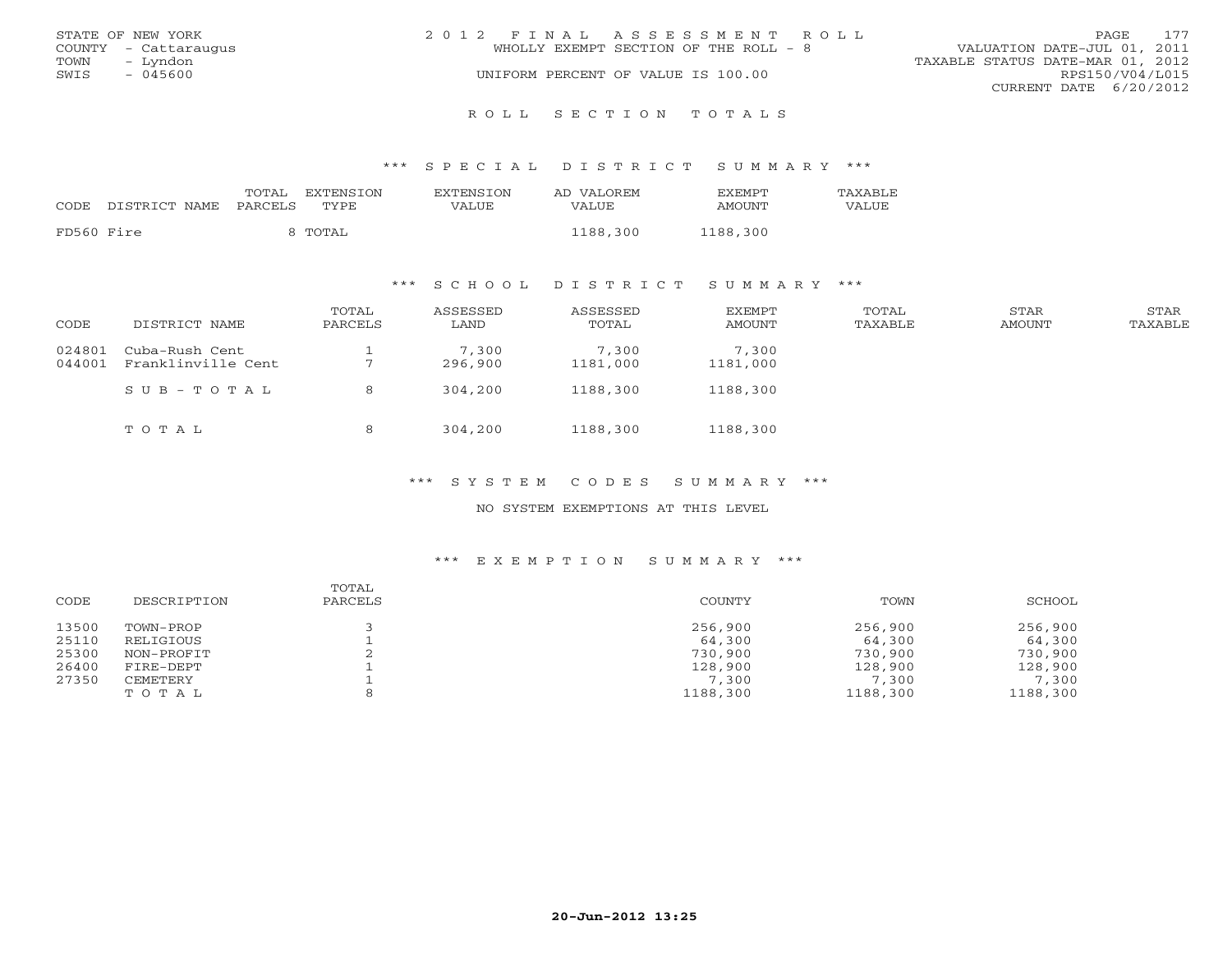|      | STATE OF NEW YORK    | 2012 FINAL ASSESSMENT ROLL            | 178<br>PAGE                      |
|------|----------------------|---------------------------------------|----------------------------------|
|      | COUNTY - Cattaraugus | WHOLLY EXEMPT SECTION OF THE ROLL - 8 | VALUATION DATE-JUL 01, 2011      |
| TOWN | – Lyndon             |                                       | TAXABLE STATUS DATE-MAR 01, 2012 |
| SWIS | - 045600             | UNIFORM PERCENT OF VALUE IS 100.00    | RPS150/V04/L015                  |
|      |                      |                                       | CURRENT DATE 6/20/2012           |
|      |                      |                                       |                                  |
|      |                      | ROLL SECTION TOTALS                   |                                  |

| ROLL |        | 'OTAL   |               |                                | TAXABLF |      | TAXABLE | $cm\pi$<br>י בתיכו |
|------|--------|---------|---------------|--------------------------------|---------|------|---------|--------------------|
| SEC  |        | PARCELS | LAND          | $\cdot$ $\cdot$<br><u>UIII</u> | CCTINTM | TOWN | COHOOT  |                    |
|      | $\sim$ |         | . 200<br>ユロオー | 300<br>1 ດ ດ                   |         |      |         |                    |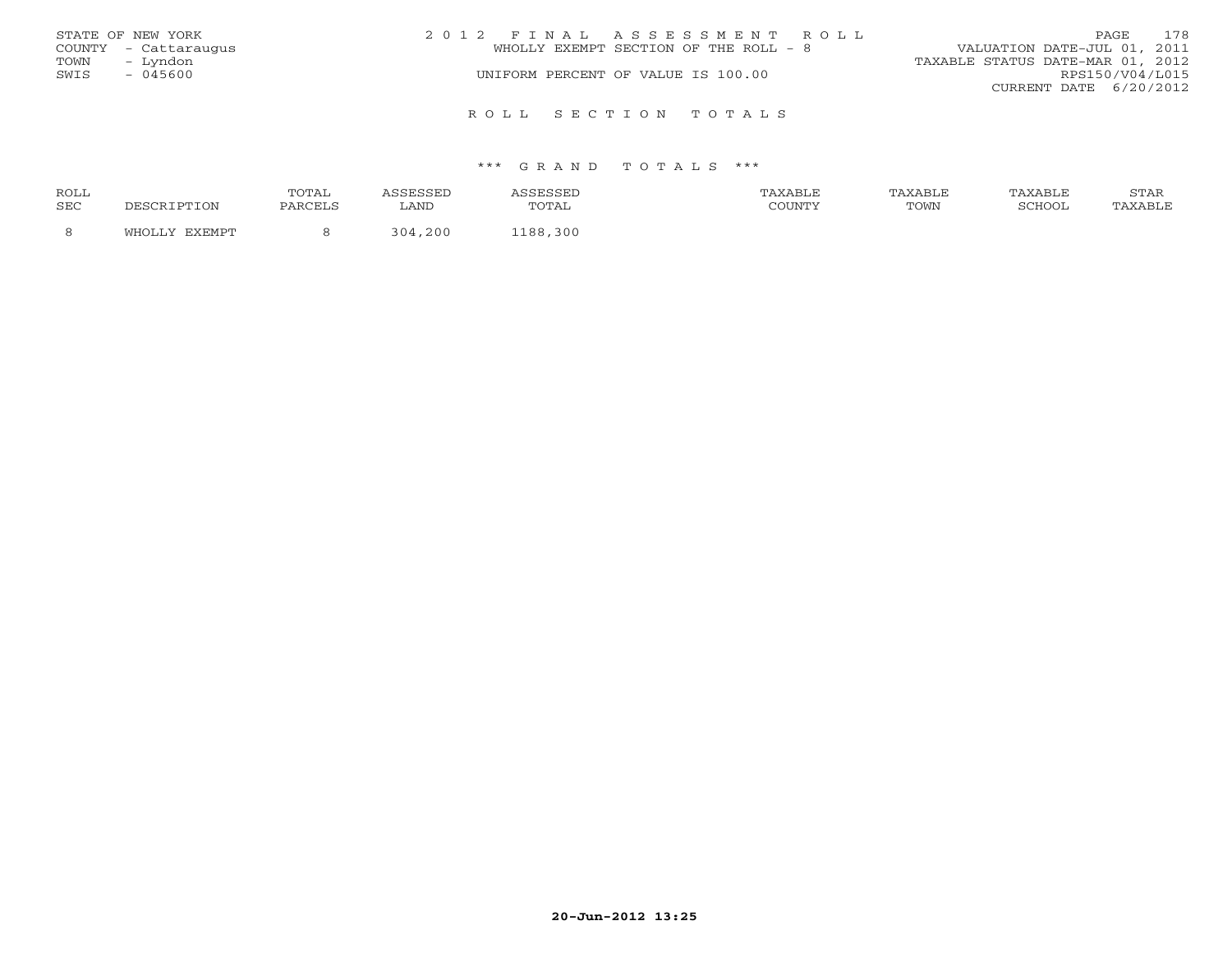| STATE OF NEW YORK    | 2012 FINAL ASSESSMENT ROLL         | 179<br>PAGE                      |
|----------------------|------------------------------------|----------------------------------|
| COUNTY - Cattaraugus |                                    | VALUATION DATE-JUL 01, 2011      |
| TOWN<br>– Lyndon     | SWIS TOTALS                        | TAXABLE STATUS DATE-MAR 01, 2012 |
| $-045600$<br>SWIS    | UNIFORM PERCENT OF VALUE IS 100.00 | RPS150/V04/L015                  |
|                      |                                    |                                  |

CURRENT DATE 6/20/2012

## \*\*\* S P E C I A L D I S T R I C T S U M M A R Y \*\*\*

| <b>CODE</b> | DISTRICT NAME | TOTAL<br>PARCELS | EXTENSION<br>TYPE. | EXTENSION<br>VALUE | AD VALOREM<br>VALUE | <b>FXFMPT</b><br>AMOUNT | TAXABLE<br>VALUE |
|-------------|---------------|------------------|--------------------|--------------------|---------------------|-------------------------|------------------|
| FD560 Fire  |               |                  | 784 TOTAL          |                    | 50351,015           | 1188,300                | 49162,715        |

## \*\*\* S C H O O L D I S T R I C T S U M M A R Y \*\*\*

| CODE                       | DISTRICT NAME                                          | TOTAL<br>PARCELS | ASSESSED<br>LAND      | ASSESSED<br>TOTAL             | EXEMPT<br>AMOUNT    | TOTAL<br>TAXABLE             | STAR<br>AMOUNT       | STAR<br>TAXABLE              |
|----------------------------|--------------------------------------------------------|------------------|-----------------------|-------------------------------|---------------------|------------------------------|----------------------|------------------------------|
| 024801<br>040404<br>044001 | Cuba-Rush Cent<br>Illegal School<br>Franklinville Cent | 131<br>656       | 3848,300<br>16296,120 | 10187,728<br>530<br>40251,951 | 367,725<br>2130,032 | 9820,003<br>530<br>38121,919 | 1381,880<br>6761,489 | 8438,123<br>530<br>31360,430 |
|                            | $S \cup B - T \cup T A L$                              | 788              | 20144,420             | 50440,209                     | 2497,757            | 47942,452                    | 8143,369             | 39799,083                    |
|                            | TOTAL                                                  | 788              | 20144,420             | 50440,209                     | 2497,757            | 47942,452                    | 8143,369             | 39799,083                    |

## \*\*\* S Y S T E M C O D E S S U M M A R Y \*\*\*

## NO SYSTEM EXEMPTIONS AT THIS LEVEL

## \*\*\* E X E M P T I O N S U M M A R Y \*\*\*

|       |             | TOTAL   |         |         |         |
|-------|-------------|---------|---------|---------|---------|
| CODE  | DESCRIPTION | PARCELS | COUNTY  | TOWN    | SCHOOL  |
| 13500 | TOWN-PROP   |         | 256,900 | 256,900 | 256,900 |
| 25110 | RELIGIOUS   |         | 64,300  | 64,300  | 64,300  |
| 25300 | NON-PROFIT  |         | 730,900 | 730,900 | 730,900 |
| 26400 | FIRE-DEPT   |         | 128,900 | 128,900 | 128,900 |
| 27350 | CEMETERY    |         | 7,300   | 7,300   | 7,300   |
| 32252 | STATE C     | 4       | 924,300 |         |         |
| 33302 | XMPT CTY    |         | 62,200  |         |         |
| 41121 | WVET C/T    | 25      | 254,925 | 254,925 |         |
| 41122 | WVET CO     |         | 12,000  |         |         |
| 41131 | CVET C/T    | 12      | 201,290 | 201,290 |         |
| 41141 | DVET C/T    |         | 139,714 | 139,714 |         |
| 41162 | CW 15 VET/  |         | 55,530  |         |         |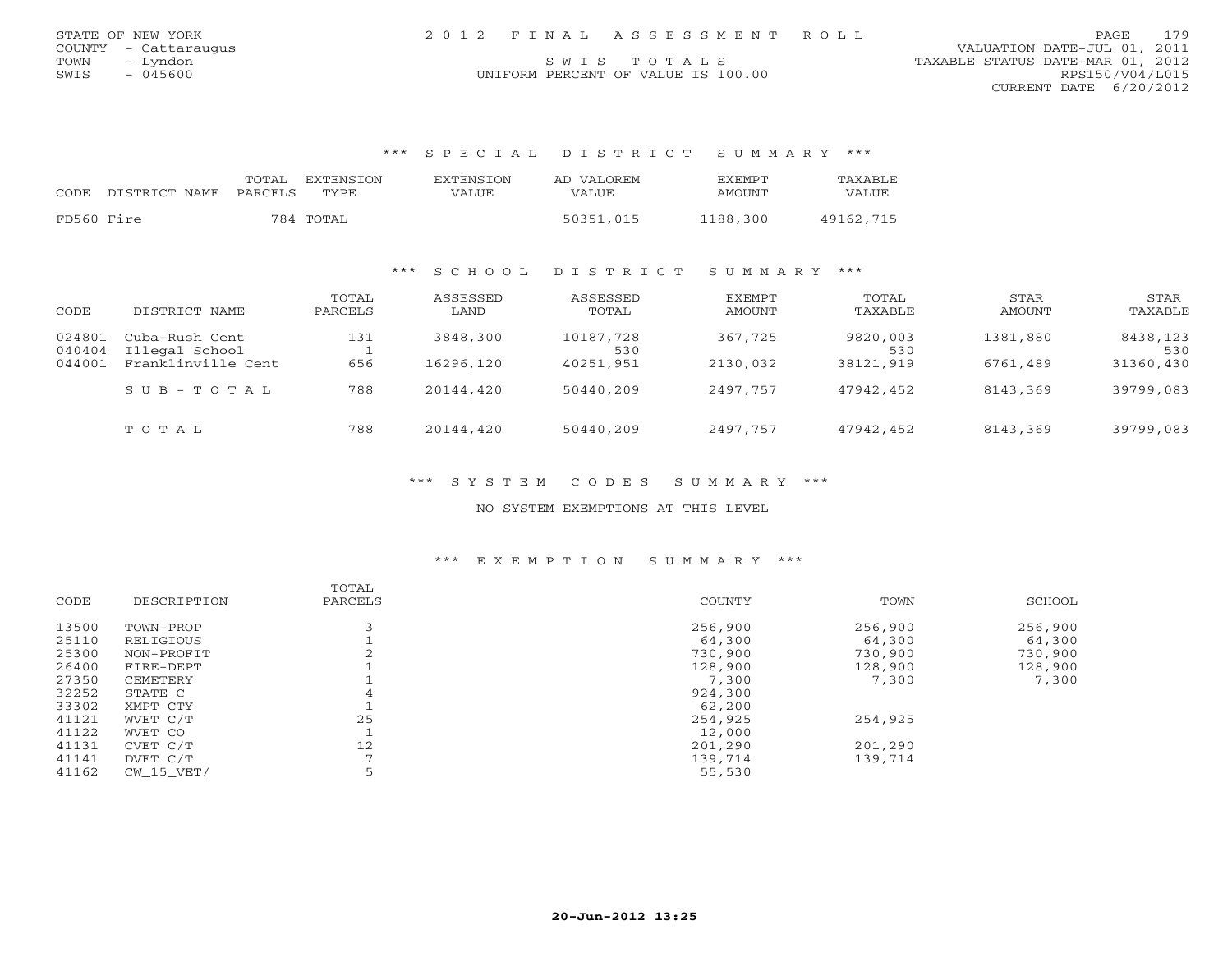UNIFORM PERCENT OF VALUE IS 100.00

 COUNTY - Cattaraugus VALUATION DATE-JUL 01, 2011 TOWN - Lyndon SWIS TOTALS TON TAXABLE STATUS DATE-MAR 01, 2012<br>SWIS - 045600 - UNIFORM PERCENT OF VALUE IS 100.00 RPS150/V04/L015 CURRENT DATE 6/20/2012

## \*\*\* E X E M P T I O N S U M M A R Y \*\*\*

|       |             | TOTAL     |          |          |           |
|-------|-------------|-----------|----------|----------|-----------|
| CODE  | DESCRIPTION | PARCELS   | COUNTY   | TOWN     | SCHOOL    |
| 41700 | AG BLDG     |           | 190,000  | 190,000  | 190,000   |
| 41720 | AG DIST     | 20        | 622,786  | 622,786  | 622,786   |
| 41730 | AG DISTOUT  |           | 14,900   | 14,900   | 14,900    |
| 41800 | AGED C/T/S  | 8         | 312,556  | 312,556  | 317,491   |
| 41801 | AGED C/T    |           | 174,792  | 179,592  |           |
| 41804 | AGED S      | $\sim$    |          |          | 64,280    |
| 41834 | SR STAR     | 61        |          |          | 3409,469  |
| 41854 | RES STAR    | 160       |          |          | 4704,400  |
| 41864 | RES ST MH   | $\bigcap$ |          |          | 29,500    |
| 42100 | SILO T/C/S  |           | 100,000  | 100,000  | 100,000   |
|       | TOTAL       | 329       | 4253,293 | 3204,063 | 10641,126 |

| ROLL<br>SEC  | DESCRIPTION         | TOTAL<br>PARCELS | ASSESSED<br>LAND | ASSESSED<br>TOTAL | TAXABLE<br>COUNTY | TAXABLE<br>TOWN | TAXABLE<br>SCHOOL | STAR<br>TAXABLE |
|--------------|---------------------|------------------|------------------|-------------------|-------------------|-----------------|-------------------|-----------------|
| $\mathbf{1}$ | TAXABLE             | 763              | 18915,920        | 46844,520         | 44703,827         | 44828,757       | 45535,063         | 37391,694       |
| 3            | STATE OWNED LAND    | 7                | 924,300          | 925,360           | 1,060             | 925,360         | 925,360           | 925,360         |
| 5            | SPECIAL FRANCHISE   | 5                |                  | 391,438           | 391,438           | 391,438         | 391,438           | 391,438         |
| 6            | UTILITIES & N.C.    | 5                |                  | 1090,591          | 1090,591          | 1090,591        | 1090,591          | 1090,591        |
| 8            | WHOLLY EXEMPT       | 8                | 304,200          | 1188,300          |                   |                 |                   |                 |
| $\star$      | TOTAL<br><b>SUB</b> | 788              | 20144,420        | 50440,209         | 46186,916         | 47236,146       | 47942,452         | 39799,083       |
| $***$        | GRAND TOTAL         | 788              | 20144,420        | 50440,209         | 46186,916         | 47236,146       | 47942,452         | 39799,083       |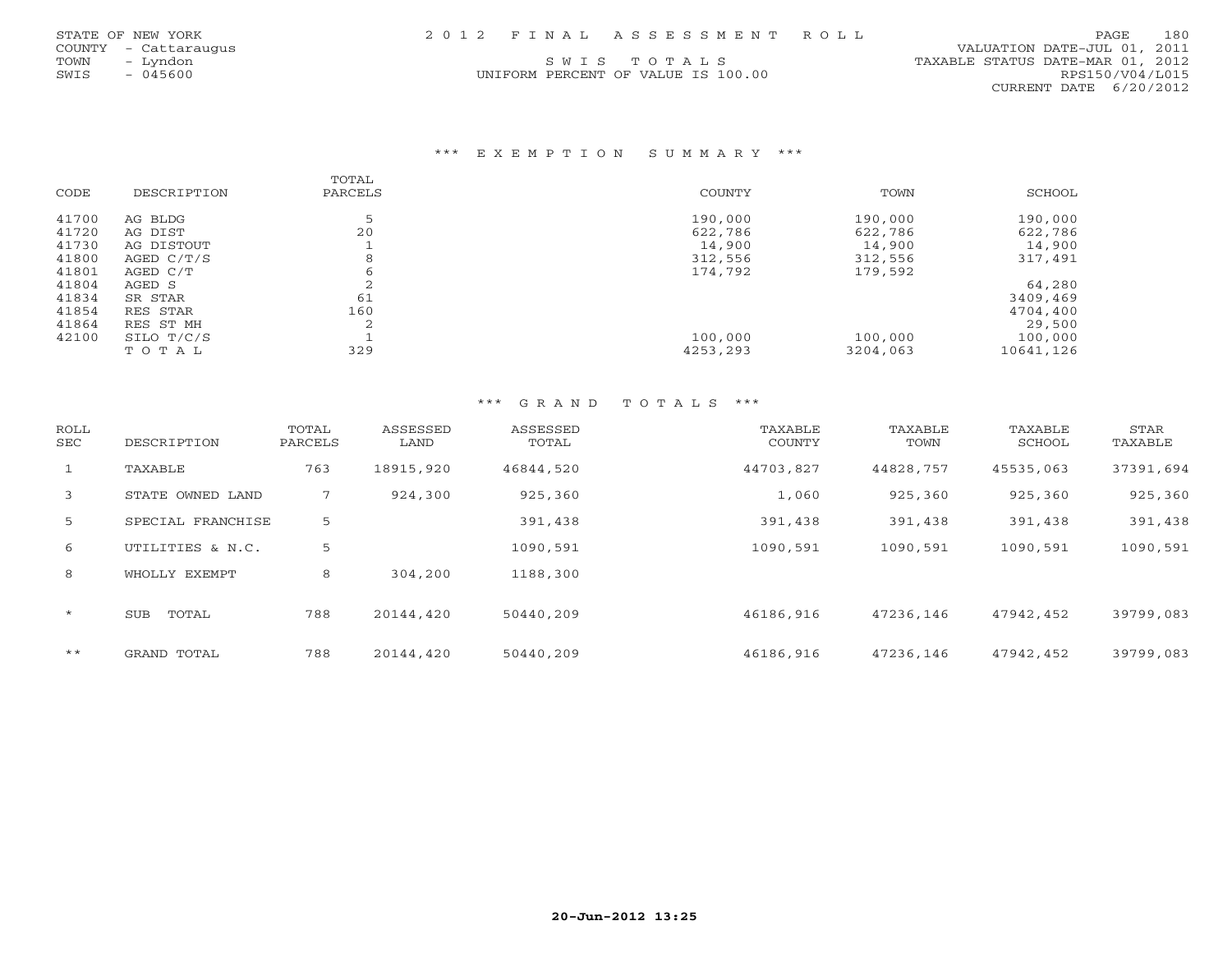|      | STATE OF NEW YORK    | 2012 FINAL ASSESSMENT ROLL         | 181<br>PAGE                      |
|------|----------------------|------------------------------------|----------------------------------|
|      | COUNTY - Cattaraugus | TOWN TOTALS                        | VALUATION DATE-JUL 01, 2011      |
| TOWN | – Lyndon             |                                    | TAXABLE STATUS DATE-MAR 01, 2012 |
| SWIS | $-0456$              | UNIFORM PERCENT OF VALUE IS 100.00 | RPS150/V04/L015                  |
|      |                      |                                    | CURRENT DATE 6/20/2012           |

### \*\*\* S P E C I A L D I S T R I C T S U M M A R Y \*\*\*

| CODE.      | DISTRICT NAME PARCELS | TOTAL | EXTENSTON<br>TYPE. | <b>EXTENSION</b><br>VALUE | AD VALOREM<br>VALUE | <b>FXFMPT</b><br>AMOUNT | TAXABLE<br>VALUE |
|------------|-----------------------|-------|--------------------|---------------------------|---------------------|-------------------------|------------------|
| FD560 Fire |                       |       | 784 TOTAL          |                           | 50351,015           | 1188,300                | 49162,715        |

### \*\*\* S C H O O L D I S T R I C T S U M M A R Y \*\*\*

| CODE                       | DISTRICT NAME                                          | TOTAL<br>PARCELS | ASSESSED<br>LAND      | ASSESSED<br>TOTAL             | EXEMPT<br>AMOUNT    | TOTAL<br>TAXABLE             | STAR<br>AMOUNT       | STAR<br>TAXABLE              |
|----------------------------|--------------------------------------------------------|------------------|-----------------------|-------------------------------|---------------------|------------------------------|----------------------|------------------------------|
| 024801<br>040404<br>044001 | Cuba-Rush Cent<br>Illegal School<br>Franklinville Cent | 131<br>656       | 3848,300<br>16296,120 | 10187,728<br>530<br>40251,951 | 367,725<br>2130,032 | 9820,003<br>530<br>38121,919 | 1381,880<br>6761,489 | 8438,123<br>530<br>31360,430 |
|                            | $S \cup B - T \cup T A L$                              | 788              | 20144,420             | 50440,209                     | 2497,757            | 47942,452                    | 8143,369             | 39799,083                    |
|                            | TOTAL                                                  | 788              | 20144,420             | 50440,209                     | 2497,757            | 47942,452                    | 8143,369             | 39799,083                    |

## \*\*\* S Y S T E M C O D E S S U M M A R Y \*\*\*

## NO SYSTEM EXEMPTIONS AT THIS LEVEL

## \*\*\* E X E M P T I O N S U M M A R Y \*\*\*

|       |             | TOTAL          |         |         |         |
|-------|-------------|----------------|---------|---------|---------|
| CODE  | DESCRIPTION | PARCELS        | COUNTY  | TOWN    | SCHOOL  |
| 13500 | TOWN-PROP   |                | 256,900 | 256,900 | 256,900 |
| 25110 | RELIGIOUS   |                | 64,300  | 64,300  | 64,300  |
| 25300 | NON-PROFIT  |                | 730,900 | 730,900 | 730,900 |
| 26400 | FIRE-DEPT   |                | 128,900 | 128,900 | 128,900 |
| 27350 | CEMETERY    |                | 7,300   | 7,300   | 7,300   |
| 32252 | STATE C     | 4              | 924,300 |         |         |
| 33302 | XMPT CTY    |                | 62,200  |         |         |
| 41121 | WVET C/T    | 25             | 254,925 | 254,925 |         |
| 41122 | WVET CO     |                | 12,000  |         |         |
| 41131 | CVET C/T    | 12             | 201,290 | 201,290 |         |
| 41141 | DVET C/T    | $\overline{ }$ | 139,714 | 139,714 |         |
| 41162 | CW 15 VET/  |                | 55,530  |         |         |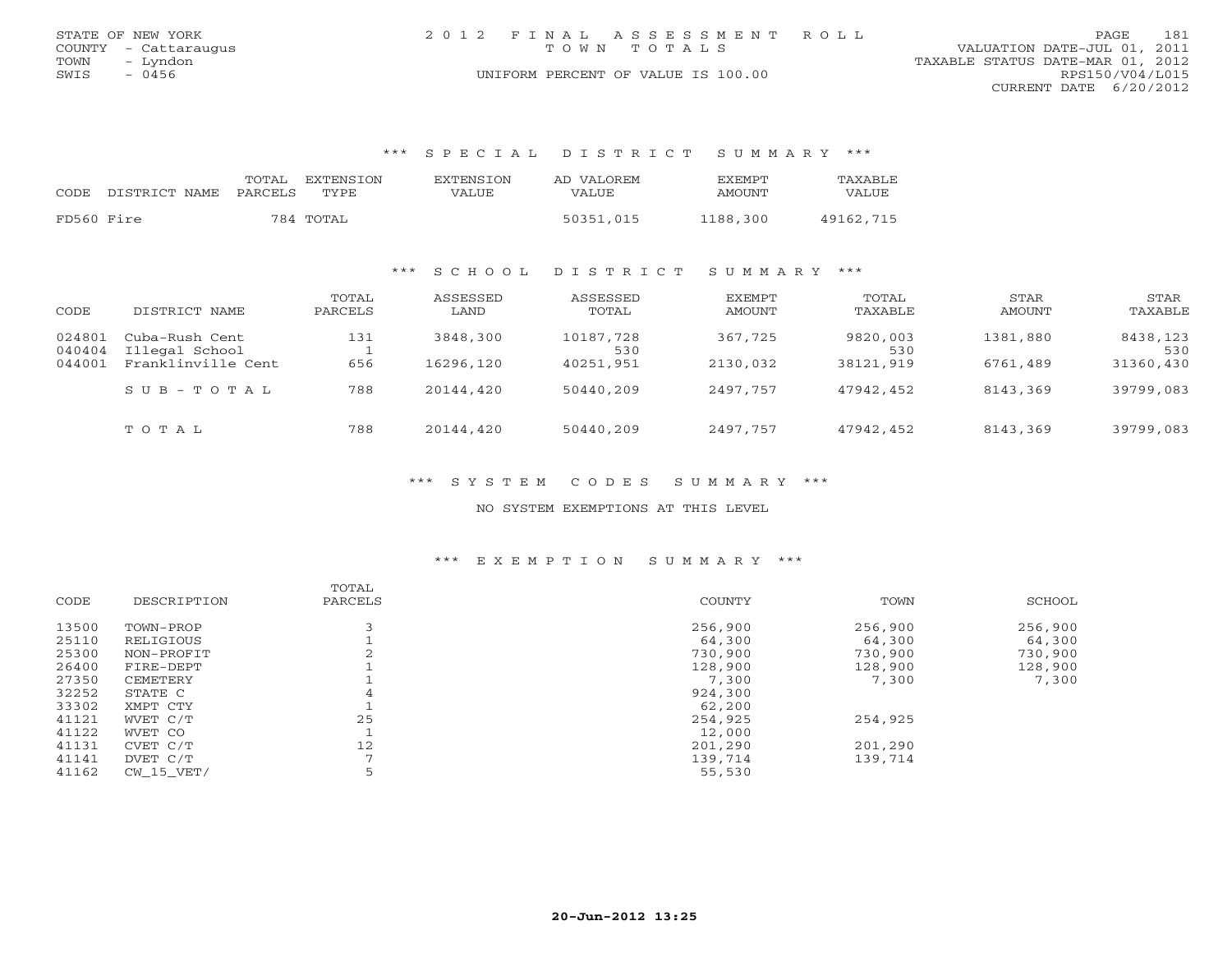|      | STATE OF NEW YORK    | 2012 FINAL ASSESSMENT ROLL         | 182<br><b>PAGE</b>               |
|------|----------------------|------------------------------------|----------------------------------|
|      | COUNTY - Cattaraugus | TOWN TOTALS                        | VALUATION DATE-JUL 01, 2011      |
| TOWN | – Lvndon             |                                    | TAXABLE STATUS DATE-MAR 01, 2012 |
| SWIS | $-0456$              | UNIFORM PERCENT OF VALUE IS 100.00 | RPS150/V04/L015                  |
|      |                      |                                    | CURRENT DATE 6/20/2012           |

#### \*\*\* E X E M P T I O N S U M M A R Y \*\*\*

|       |             | TOTAL       |          |          |           |
|-------|-------------|-------------|----------|----------|-----------|
| CODE  | DESCRIPTION | PARCELS     | COUNTY   | TOWN     | SCHOOL    |
| 41700 | AG BLDG     |             | 190,000  | 190,000  | 190,000   |
| 41720 | AG DIST     | 20          | 622,786  | 622,786  | 622,786   |
| 41730 | AG DISTOUT  |             | 14,900   | 14,900   | 14,900    |
| 41800 | AGED C/T/S  | 8           | 312,556  | 312,556  | 317,491   |
| 41801 | AGED C/T    | ь           | 174,792  | 179,592  |           |
| 41804 | AGED S      | ∠           |          |          | 64,280    |
| 41834 | SR STAR     | 61          |          |          | 3409,469  |
| 41854 | RES STAR    | 160         |          |          | 4704,400  |
| 41864 | RES ST MH   | $\sim$<br>∠ |          |          | 29,500    |
| 42100 | SILO T/C/S  |             | 100,000  | 100,000  | 100,000   |
|       | TOTAL       | 329         | 4253,293 | 3204,063 | 10641,126 |

### \*\*\* G R A N D T O T A L S \*\*\*

| ROLL<br>SEC  | DESCRIPTION         | TOTAL<br>PARCELS | ASSESSED<br>LAND | ASSESSED<br>TOTAL | TAXABLE<br>COUNTY | TAXABLE<br>TOWN | TAXABLE<br>SCHOOL | STAR<br>TAXABLE |
|--------------|---------------------|------------------|------------------|-------------------|-------------------|-----------------|-------------------|-----------------|
| $\mathbf{1}$ | TAXABLE             | 763              | 18915,920        | 46844,520         | 44703,827         | 44828,757       | 45535,063         | 37391,694       |
| 3            | STATE OWNED LAND    | 7                | 924,300          | 925,360           | 1,060             | 925,360         | 925,360           | 925,360         |
| 5            | SPECIAL FRANCHISE   | 5                |                  | 391,438           | 391,438           | 391,438         | 391,438           | 391,438         |
| 6            | UTILITIES & N.C.    | 5                |                  | 1090,591          | 1090,591          | 1090,591        | 1090,591          | 1090,591        |
| 8            | WHOLLY EXEMPT       | 8                | 304,200          | 1188,300          |                   |                 |                   |                 |
| $\star$      | TOTAL<br><b>SUB</b> | 788              | 20144,420        | 50440,209         | 46186,916         | 47236,146       | 47942,452         | 39799,083       |
| $* *$        | GRAND TOTAL         | 788              | 20144,420        | 50440,209         | 46186,916         | 47236,146       | 47942,452         | 39799,083       |

| *COPYRIGHT * * * * * * * * * * * * NEW YORK STATE REAL PROPERTY SYSTEM* * * * * * * *                   |         |
|---------------------------------------------------------------------------------------------------------|---------|
|                                                                                                         |         |
| PROPRIETARY PROGRAM MATERIAL                                                                            |         |
|                                                                                                         |         |
| $\star$<br>THIS MATERIAL IS PROPRIETARY TO THE NEW YORK STATE OFFICE OF REAL PROPERTY SERVICES (OFFICE) |         |
| $\star$<br>AND IS NOT TO BE REPRODUCED, USED OR DISCLOSED EXCEPT IN ACCORDANCE WITH PROGRAM LICENSE OR  |         |
| $\star$<br>UPON WRITTEN AUTHORIZATION OF THE NEW YORK STATE REAL PROPERTY INFORMATION SYSTEM SECTION OF | $\star$ |
| $\star$<br>THE OFFICE, SHERIDAN HOLLOW PLAZA, 16 SHERIDAN AVENUE, ALBANY, NEW YORK 12210-2714.          |         |
|                                                                                                         |         |
| COPYRIGHT (C) 1999                                                                                      |         |
|                                                                                                         |         |
| NEW YORK STATE OFFICE OF REAL PROPERTY SERVICES                                                         |         |
|                                                                                                         |         |
|                                                                                                         |         |

# **20-Jun-2012 13:25**